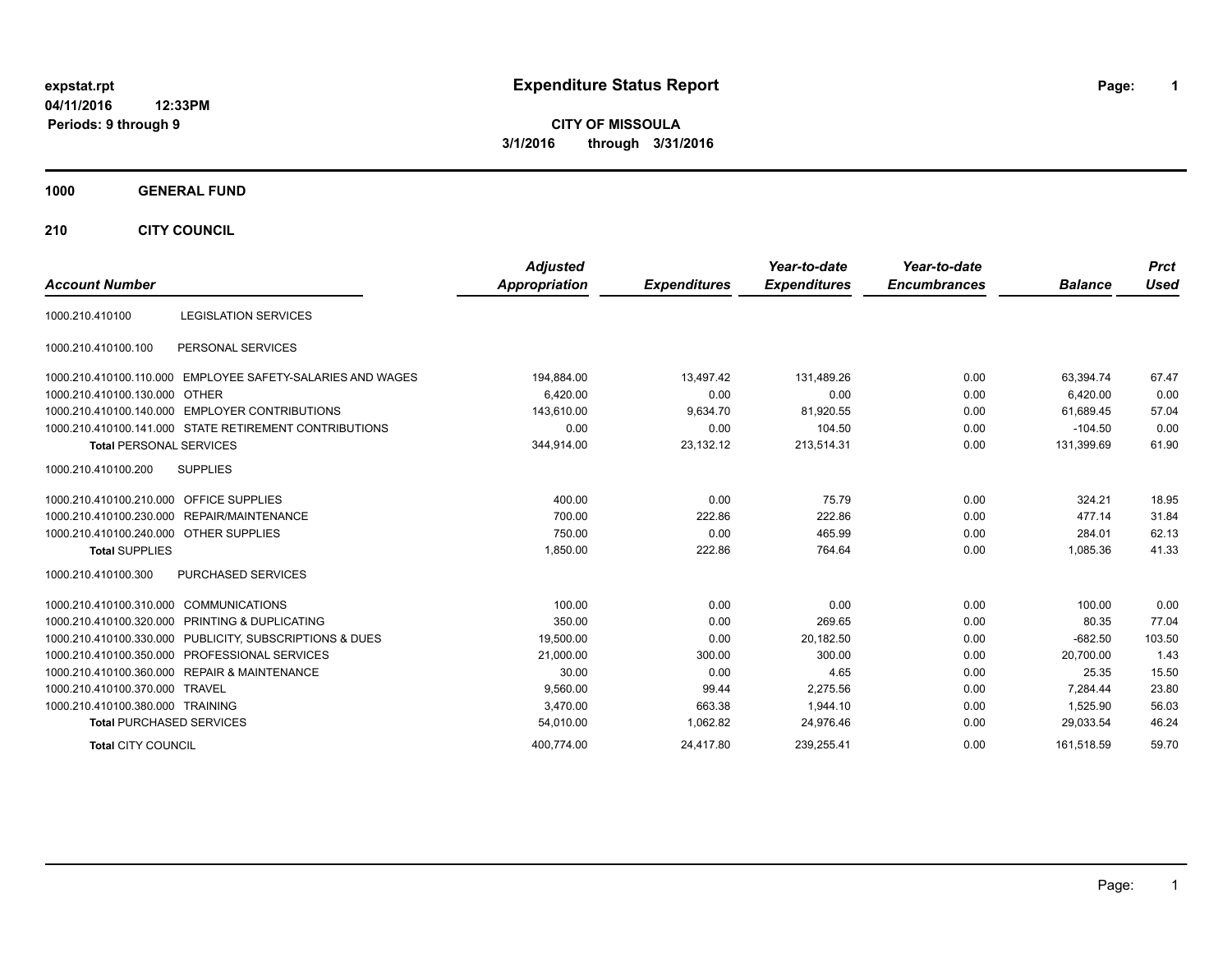**CITY OF MISSOULA 3/1/2016 through 3/31/2016**

**1000 GENERAL FUND**

**220 MAYOR**

| <b>Account Number</b>                   |                                                         | <b>Adjusted</b><br><b>Appropriation</b> | <b>Expenditures</b> | Year-to-date<br><b>Expenditures</b> | Year-to-date<br><b>Encumbrances</b> | <b>Balance</b> | <b>Prct</b><br><b>Used</b> |
|-----------------------------------------|---------------------------------------------------------|-----------------------------------------|---------------------|-------------------------------------|-------------------------------------|----------------|----------------------------|
| 1000.220.410210                         | <b>ADMINISTRATION</b>                                   |                                         |                     |                                     |                                     |                |                            |
| 1000.220.410210.100                     | PERSONAL SERVICES                                       |                                         |                     |                                     |                                     |                |                            |
|                                         | 1000.220.410210.110.000 SALARIES AND WAGES              | 302,628.00                              | 23,790.23           | 223,590.91                          | 0.00                                | 79.037.09      | 73.88                      |
| 1000.220.410210.120.000                 | OVERTIME/TERMINATION                                    | 500.00                                  | 0.00                | 0.00                                | 0.00                                | 500.00         | 0.00                       |
| 1000.220.410210.130.000 OTHER           |                                                         | 6,600.00                                | 0.00                | 0.00                                | 0.00                                | 6,600.00       | 0.00                       |
|                                         | 1000.220.410210.140.000 EMPLOYER CONTRIBUTIONS          | 88,020.00                               | 7,274.60            | 69,883.70                           | 0.00                                | 18,136.30      | 79.40                      |
|                                         | 1000.220.410210.141.000 STATE RETIREMENT CONTRIBUTIONS  | 0.00                                    | 0.00                | 220.04                              | 0.00                                | $-220.04$      | 0.00                       |
| <b>Total PERSONAL SERVICES</b>          |                                                         | 397,748.00                              | 31,064.83           | 293,694.65                          | 0.00                                | 104,053.35     | 73.84                      |
| 1000.220.410210.200                     | <b>SUPPLIES</b>                                         |                                         |                     |                                     |                                     |                |                            |
| 1000.220.410210.210.000 OFFICE SUPPLIES |                                                         | 1.004.00                                | 277.72              | 709.11                              | 0.00                                | 294.89         | 70.63                      |
| 1000.220.410210.220.000                 | OPERATING SUPPLIES                                      | 1,120.00                                | 109.11              | 979.00                              | 0.00                                | 141.00         | 87.41                      |
| 1000.220.410210.230.000                 | REPAIR/MAINTENANCE                                      | 100.00                                  | 0.00                | 0.00                                | 0.00                                | 100.00         | 0.00                       |
| 1000.220.410210.231.000 GASOLINE        |                                                         | 108.00                                  | 18.19               | 68.68                               | 0.00                                | 39.32          | 63.59                      |
| <b>Total SUPPLIES</b>                   |                                                         | 2,332.00                                | 405.02              | 1,756.79                            | 0.00                                | 575.21         | 75.33                      |
| 1000.220.410210.300                     | <b>PURCHASED SERVICES</b>                               |                                         |                     |                                     |                                     |                |                            |
| 1000.220.410210.310.000 COMMUNICATIONS  |                                                         | 890.00                                  | 0.00                | 459.51                              | 0.00                                | 430.49         | 51.63                      |
|                                         | 1000.220.410210.320.000 PRINTING & DUPLICATING          | 956.00                                  | 0.00                | 34.95                               | 0.00                                | 921.05         | 3.66                       |
|                                         | 1000.220.410210.330.000 PUBLICITY, SUBSCRIPTIONS & DUES | 8,214.00                                | 341.80              | 8,403.30                            | 0.00                                | $-189.30$      | 102.30                     |
| 1000.220.410210.344.000                 | <b>TELEPHONE SERVICE</b>                                | 4,124.00                                | 204.34              | 1,346.00                            | 0.00                                | 2,778.00       | 32.64                      |
|                                         | 1000.220.410210.350.000 PROFESSIONAL SERVICES           | 2,072.00                                | 0.00                | 1,775.31                            | 0.00                                | 296.69         | 85.68                      |
|                                         | 1000.220.410210.360.000 REPAIR & MAINTENANCE            | 1,405.00                                | 9.66                | 228.03                              | 0.00                                | 1,176.97       | 16.23                      |
| 1000.220.410210.370.000 TRAVEL          |                                                         | 2,008.00                                | 428.05              | 2,064.48                            | 0.00                                | $-56.48$       | 102.81                     |
| 1000.220.410210.380.000 TRAINING        |                                                         | 1,600.00                                | $-25.00$            | 1,085.00                            | 0.00                                | 515.00         | 67.81                      |
|                                         | 1000.220.410210.390.000 OTHER PURCHASED SERVICES        | 1,050.00                                | 0.00                | 50.70                               | 0.00                                | 999.30         | 4.83                       |
| <b>Total PURCHASED SERVICES</b>         |                                                         | 22,319.00                               | 958.85              | 15,447.28                           | 0.00                                | 6,871.72       | 69.21                      |
| <b>Total ADMINISTRATION</b>             |                                                         | 422,399.00                              | 32,428.70           | 310,898.72                          | 0.00                                | 111,500.28     | 73.60                      |
| 1000000110000                           | $D(1D1)$ $D(2D1)$                                       |                                         |                     |                                     |                                     |                |                            |

1000.220.410225 PUBLIC RELATIONS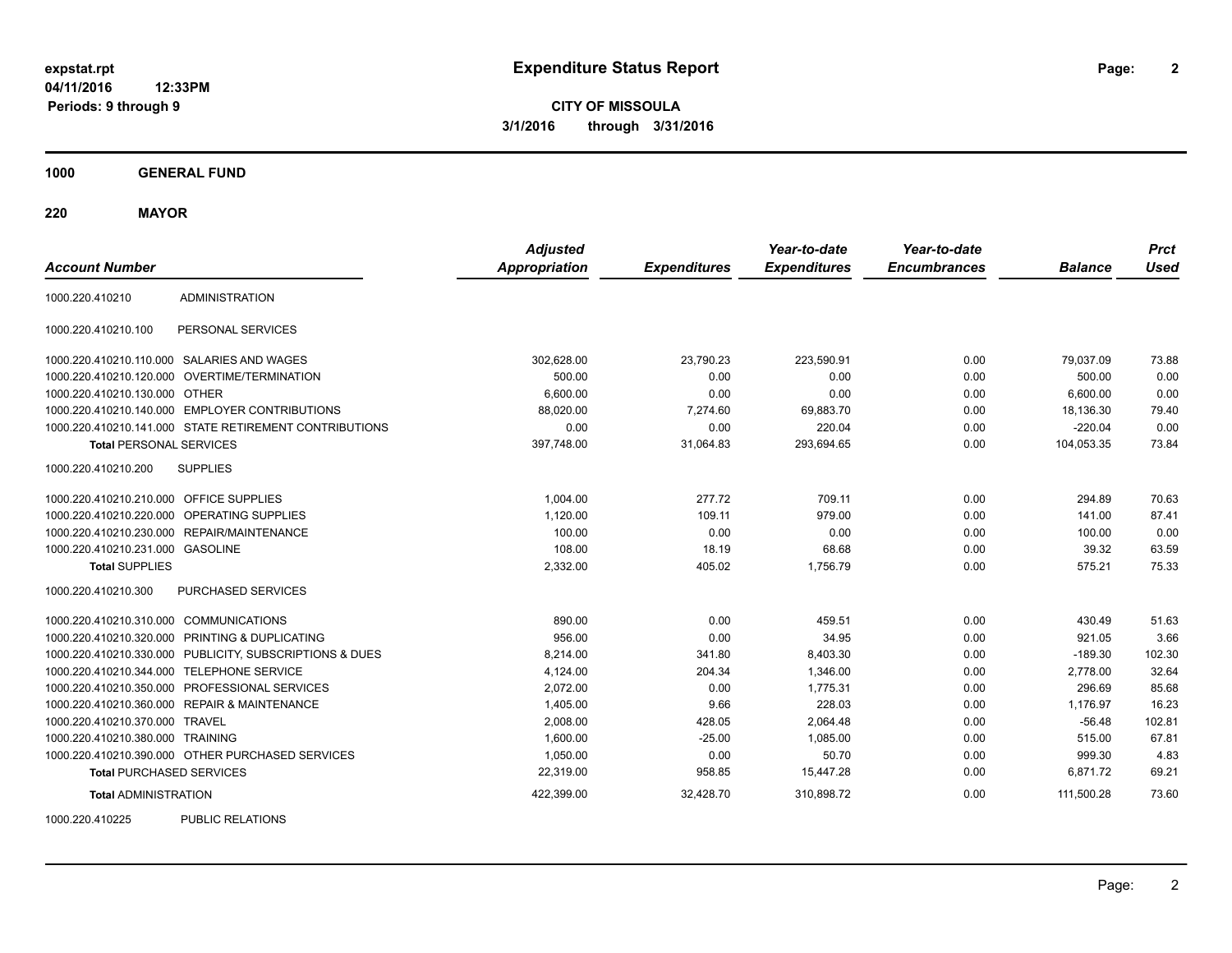**CITY OF MISSOULA 3/1/2016 through 3/31/2016**

**1000 GENERAL FUND**

**220 MAYOR**

| <b>Account Number</b>                                   | <b>Adjusted</b><br><b>Appropriation</b> | <b>Expenditures</b> | Year-to-date<br><b>Expenditures</b> | Year-to-date<br><b>Encumbrances</b> | <b>Balance</b> | <b>Prct</b><br><b>Used</b> |
|---------------------------------------------------------|-----------------------------------------|---------------------|-------------------------------------|-------------------------------------|----------------|----------------------------|
| PERSONAL SERVICES<br>1000.220.410225.100                |                                         |                     |                                     |                                     |                |                            |
| 1000.220.410225.110.000 SALARIES AND WAGES              | 6,176.00                                | 485.53              | 4,563.26                            | 0.00                                | 1.612.74       | 73.89                      |
| 1000.220.410225.140.000 EMPLOYER CONTRIBUTIONS          | 1,794.00                                | 148.50              | 1,426.50                            | 0.00                                | 367.50         | 79.52                      |
| <b>Total PERSONAL SERVICES</b>                          | 7.970.00                                | 634.03              | 5,989.76                            | 0.00                                | 1,980.24       | 75.15                      |
| 1000.220.410225.200<br><b>SUPPLIES</b>                  |                                         |                     |                                     |                                     |                |                            |
| 1000.220.410225.240.000 OTHER SUPPLIES                  | 400.00                                  | 0.00                | 0.00                                | 0.00                                | 400.00         | 0.00                       |
| <b>Total SUPPLIES</b>                                   | 400.00                                  | 0.00                | 0.00                                | 0.00                                | 400.00         | 0.00                       |
| 1000.220.410225.300<br>PURCHASED SERVICES               |                                         |                     |                                     |                                     |                |                            |
| 1000.220.410225.330.000 PUBLICITY, SUBSCRIPTIONS & DUES | 1,982.00                                | 64.00               | 1,918.00                            | 0.00                                | 64.00          | 96.77                      |
| 1000.220.410225.390.000 OTHER PURCHASED SERVICES        | 200.00                                  | 0.00                | 0.00                                | 0.00                                | 200.00         | 0.00                       |
| <b>Total PURCHASED SERVICES</b>                         | 2,182.00                                | 64.00               | 1,918.00                            | 0.00                                | 264.00         | 87.90                      |
| <b>Total PUBLIC RELATIONS</b>                           | 10,552.00                               | 698.03              | 7,907.76                            | 0.00                                | 2,644.24       | 74.94                      |
| 1000.220.410250<br><b>ADMINISTRATION</b>                |                                         |                     |                                     |                                     |                |                            |
| PERSONAL SERVICES<br>1000.220.410250.100                |                                         |                     |                                     |                                     |                |                            |
| 1000.220.410250.110.000 SALARIES AND WAGES              | 71,663.00                               | 5,467.72            | 51,384.78                           | 0.00                                | 20,278.22      | 71.70                      |
| 1000.220.410250.140.000 EMPLOYER CONTRIBUTIONS          | 21,190.00                               | 1,669.08            | 15,996.44                           | 0.00                                | 5,193.56       | 75.49                      |
| <b>Total PERSONAL SERVICES</b>                          | 92,853.00                               | 7,136.80            | 67,381.22                           | 0.00                                | 25,471.78      | 72.57                      |
| 1000.220.410250.300<br>PURCHASED SERVICES               |                                         |                     |                                     |                                     |                |                            |
| 1000.220.410250.320.000 PRINTING & DUPLICATING          | 2,100.00                                | 0.00                | 0.00                                | 0.00                                | 2,100.00       | 0.00                       |
| 1000.220.410250.344.000 TELEPHONE SERVICE               | 1,952.00                                | 118.59              | 827.31                              | 0.00                                | 1,124.69       | 42.38                      |
| 1000.220.410250.350.000 PROFESSIONAL SERVICES           | 1,235.00                                | 0.00                | 0.00                                | 0.00                                | 1,235.00       | 0.00                       |
| 1000.220.410250.380.000 TRAINING                        | 420.00                                  | 0.00                | 150.00                              | 0.00                                | 270.00         | 35.71                      |
| <b>Total PURCHASED SERVICES</b>                         | 5,707.00                                | 118.59              | 977.31                              | 0.00                                | 4,729.69       | 17.12                      |
| <b>Total ADMINISTRATION</b>                             | 98,560.00                               | 7,255.39            | 68,358.53                           | 0.00                                | 30.201.47      | 69.36                      |
| <b>Total MAYOR</b>                                      | 531,511.00                              | 40,382.12           | 387,165.01                          | 0.00                                | 144,345.99     | 72.84                      |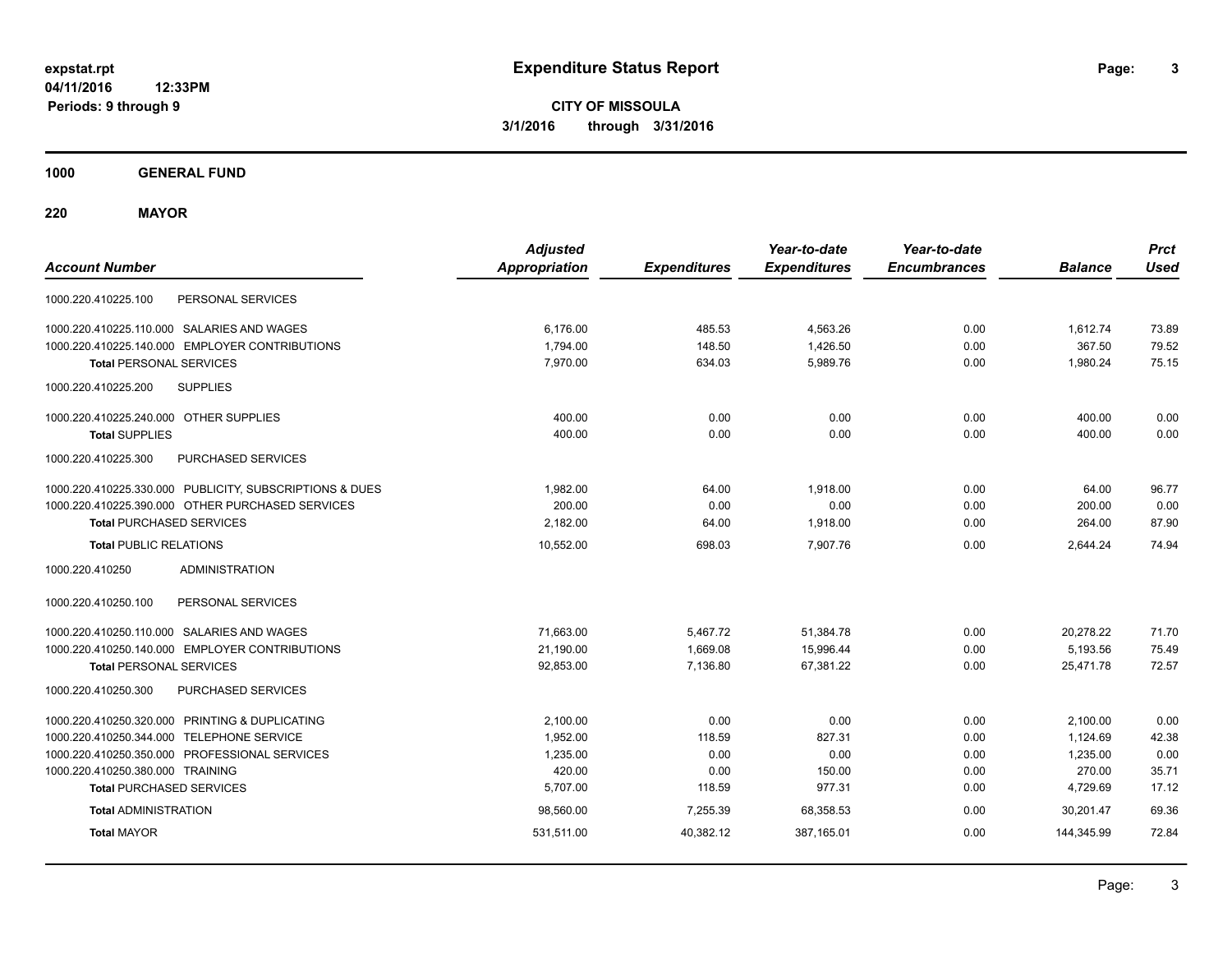**Periods: 9 through 9**

**4**

**CITY OF MISSOULA 3/1/2016 through 3/31/2016**

**1000 GENERAL FUND**

|                                                         | <b>Adjusted</b>      |                     | Year-to-date        | Year-to-date        |                | <b>Prct</b> |
|---------------------------------------------------------|----------------------|---------------------|---------------------|---------------------|----------------|-------------|
| <b>Account Number</b>                                   | <b>Appropriation</b> | <b>Expenditures</b> | <b>Expenditures</b> | <b>Encumbrances</b> | <b>Balance</b> | <b>Used</b> |
| <b>ADMINISTRATION</b><br>1000.221.410810                |                      |                     |                     |                     |                |             |
| 1000.221.410810.100<br>PERSONAL SERVICES                |                      |                     |                     |                     |                |             |
| 1000.221.410810.110.000 SALARIES AND WAGES              | 89,211.00            | 6,441.30            | 60,864.21           | 0.00                | 28,346.79      | 68.23       |
| 1000.221.410810.140.000 EMPLOYER CONTRIBUTIONS          | 30,750.00            | 2,266.18            | 21,599.36           | 0.00                | 9,150.64       | 70.24       |
| 1000.221.410810.141.000 STATE RETIREMENT CONTRIBUTIONS  | 0.00                 | 0.00                | 111.20              | 0.00                | $-111.20$      | 0.00        |
| <b>Total PERSONAL SERVICES</b>                          | 119,961.00           | 8,707.48            | 82,574.77           | 0.00                | 37,386.23      | 68.83       |
| 1000.221.410810.200<br><b>SUPPLIES</b>                  |                      |                     |                     |                     |                |             |
| 1000.221.410810.210.000 OFFICE SUPPLIES                 | 1,000.00             | 108.10              | 456.22              | 0.00                | 543.78         | 45.62       |
| <b>Total SUPPLIES</b>                                   | 1,000.00             | 108.10              | 456.22              | 0.00                | 543.78         | 45.62       |
| 1000.221.410810.300<br>PURCHASED SERVICES               |                      |                     |                     |                     |                |             |
| 1000.221.410810.310.000 COMMUNICATIONS                  | 450.00               | 0.00                | 264.60              | 0.00                | 185.40         | 58.80       |
| 1000.221.410810.320.000 PRINTING & DUPLICATING          | 417.00               | 0.00                | 303.64              | 0.00                | 113.36         | 72.82       |
| 1000.221.410810.330.000 PUBLICITY, SUBSCRIPTIONS & DUES | 750.00               | 0.00                | 1,000.00            | 0.00                | $-250.00$      | 133.33      |
| 1000.221.410810.344.000 TELEPHONE SERVICE               | 45.00                | 21.85               | 71.32               | 0.00                | $-26.32$       | 158.49      |
| 1000.221.410810.360.000 REPAIR & MAINTENANCE            | 1,260.00             | 0.00                | 517.47              | 0.00                | 742.53         | 41.07       |
| 1000.221.410810.370.000 TRAVEL                          | 995.00               | 0.00                | 0.00                | 0.00                | 995.00         | 0.00        |
| 1000.221.410810.380.000 TRAINING                        | 1,225.00             | 360.00              | 622.00              | 0.00                | 603.00         | 50.78       |
| <b>Total PURCHASED SERVICES</b>                         | 5,142.00             | 381.85              | 2,779.03            | 0.00                | 2,362.97       | 54.05       |
| <b>Total ADMINISTRATION</b>                             | 126,103.00           | 9,197.43            | 85,810.02           | 0.00                | 40,292.98      | 68.05       |
| 1000.221.410820<br><b>TRAINING</b>                      |                      |                     |                     |                     |                |             |
| 1000.221.410820.100<br>PERSONAL SERVICES                |                      |                     |                     |                     |                |             |
| 1000.221.410820.110.000 SALARIES AND WAGES              | 4,723.00             | 181.02              | 1,700.20            | 0.00                | 3,022.80       | 36.00       |
| 1000.221.410820.140.000 EMPLOYER CONTRIBUTIONS          | 1,710.00             | 67.77               | 652.35              | 0.00                | 1,057.65       | 38.15       |
| <b>Total PERSONAL SERVICES</b>                          | 6,433.00             | 248.79              | 2,352.55            | 0.00                | 4,080.45       | 36.57       |
| <b>SUPPLIES</b><br>1000.221.410820.200                  |                      |                     |                     |                     |                |             |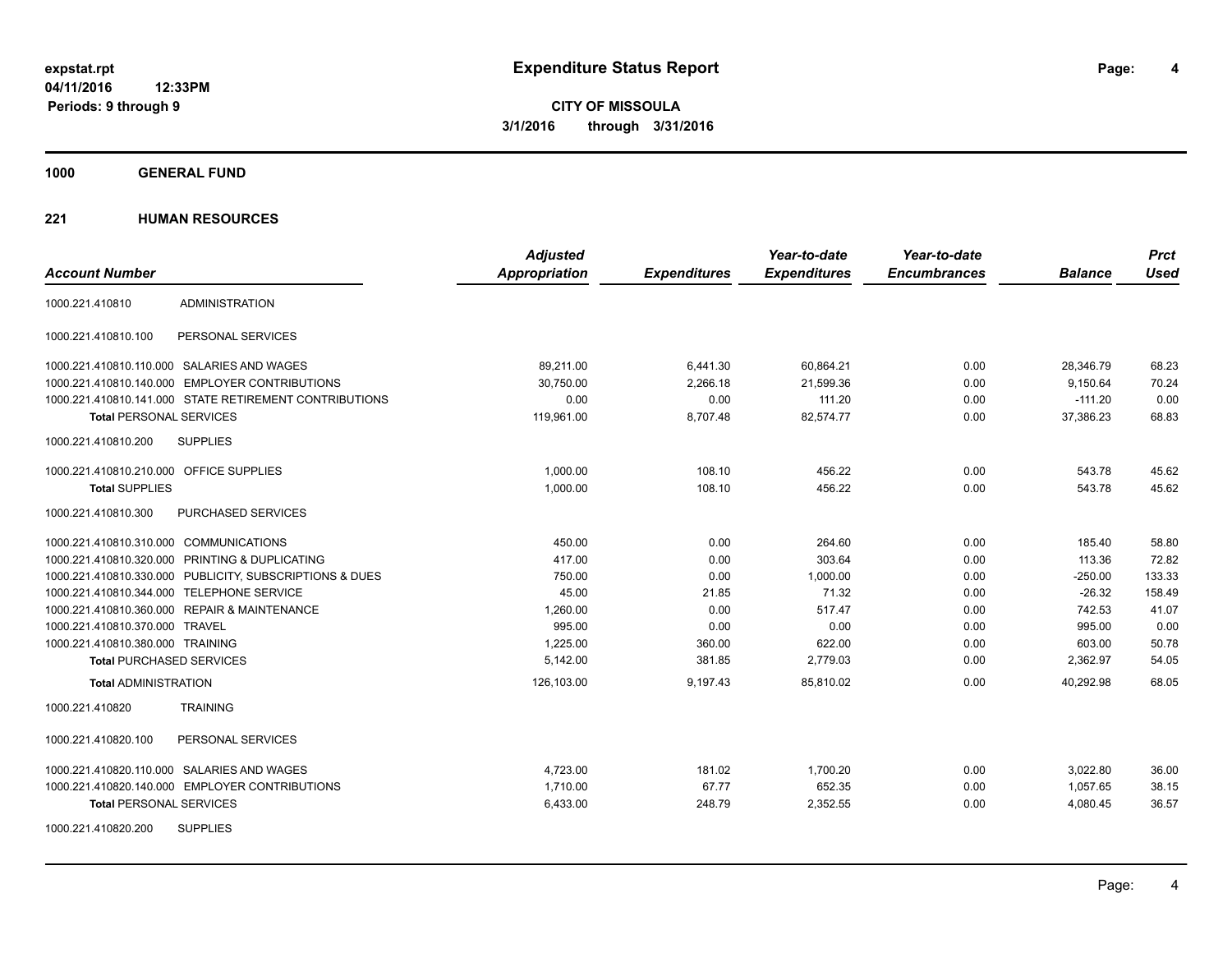**1000 GENERAL FUND**

|                                                         | <b>Adjusted</b>      |                     | Year-to-date        | Year-to-date        |                | <b>Prct</b> |
|---------------------------------------------------------|----------------------|---------------------|---------------------|---------------------|----------------|-------------|
| <b>Account Number</b>                                   | <b>Appropriation</b> | <b>Expenditures</b> | <b>Expenditures</b> | <b>Encumbrances</b> | <b>Balance</b> | <b>Used</b> |
| 1000.221.410820.210.000 OFFICE SUPPLIES                 | 405.00               | 0.00                | 0.00                | 0.00                | 405.00         | 0.00        |
| <b>Total SUPPLIES</b>                                   | 405.00               | 0.00                | 0.00                | 0.00                | 405.00         | 0.00        |
| 1000.221.410820.300<br>PURCHASED SERVICES               |                      |                     |                     |                     |                |             |
| 1000.221.410820.320.000 PRINTING & DUPLICATING          | 500.00               | 0.00                | 55.00               | 0.00                | 445.00         | 11.00       |
| 1000.221.410820.330.000 PUBLICITY, SUBSCRIPTIONS & DUES | 26.00                | 0.00                | 0.00                | 0.00                | 26.00          | 0.00        |
| 1000.221.410820.344.000 TELEPHONE SERVICE               | 34.00                | 0.00                | 0.00                | 0.00                | 34.00          | 0.00        |
| 1000.221.410820.350.000 PROFESSIONAL SERVICES           | 2,000.00             | 55.00               | 455.00              | 0.00                | 1,545.00       | 22.75       |
| 1000.221.410820.360.000 REPAIR & MAINTENANCE            | 1,556.00             | 0.00                | 0.00                | 0.00                | 1,556.00       | 0.00        |
| 1000.221.410820.370.000 TRAVEL                          | 600.00               | 0.00                | 0.00                | 0.00                | 600.00         | 0.00        |
| 1000.221.410820.380.000 TRAINING                        | 1,250.00             | 79.60               | 79.60               | 0.00                | 1,170.40       | 6.37        |
| <b>Total PURCHASED SERVICES</b>                         | 5,966.00             | 134.60              | 589.60              | 0.00                | 5,376.40       | 9.88        |
| <b>Total TRAINING</b>                                   | 12,804.00            | 383.39              | 2,942.15            | 0.00                | 9,861.85       | 22.98       |
| <b>LABOR RELATIONS</b><br>1000.221.410840               |                      |                     |                     |                     |                |             |
| PERSONAL SERVICES<br>1000.221.410840.100                |                      |                     |                     |                     |                |             |
| 1000.221.410840.110.000 SALARIES AND WAGES              | 42,990.00            | 3,103.17            | 29,149.66           | 0.00                | 13,840.34      | 67.81       |
| 1000.221.410840.140.000 EMPLOYER CONTRIBUTIONS          | 17,653.00            | 1,323.88            | 12.761.87           | 0.00                | 4,891.13       | 72.29       |
| <b>Total PERSONAL SERVICES</b>                          | 60,643.00            | 4,427.05            | 41.911.53           | 0.00                | 18.731.47      | 69.11       |
| 1000.221.410840.200<br><b>SUPPLIES</b>                  |                      |                     |                     |                     |                |             |
| 1000.221.410840.210.000 OFFICE SUPPLIES                 | 950.00               | 0.00                | 108.60              | 0.00                | 841.40         | 11.43       |
| <b>Total SUPPLIES</b>                                   | 950.00               | 0.00                | 108.60              | 0.00                | 841.40         | 11.43       |
| 1000.221.410840.300<br>PURCHASED SERVICES               |                      |                     |                     |                     |                |             |
| 1000.221.410840.320.000 PRINTING & DUPLICATING          | 350.00               | 55.00               | 110.00              | 0.00                | 240.00         | 31.43       |
| 1000.221.410840.330.000 PUBLICITY, SUBSCRIPTIONS & DUES | 450.00               | 0.00                | 107.00              | 0.00                | 343.00         | 23.78       |
| 1000.221.410840.344.000 TELEPHONE SERVICE               | 24.00                | 0.00                | 0.00                | 0.00                | 24.00          | 0.00        |
| 1000.221.410840.360.000 REPAIR & MAINTENANCE            | 526.00               | 0.00                | 0.00                | 0.00                | 526.00         | 0.00        |
|                                                         |                      |                     |                     |                     |                |             |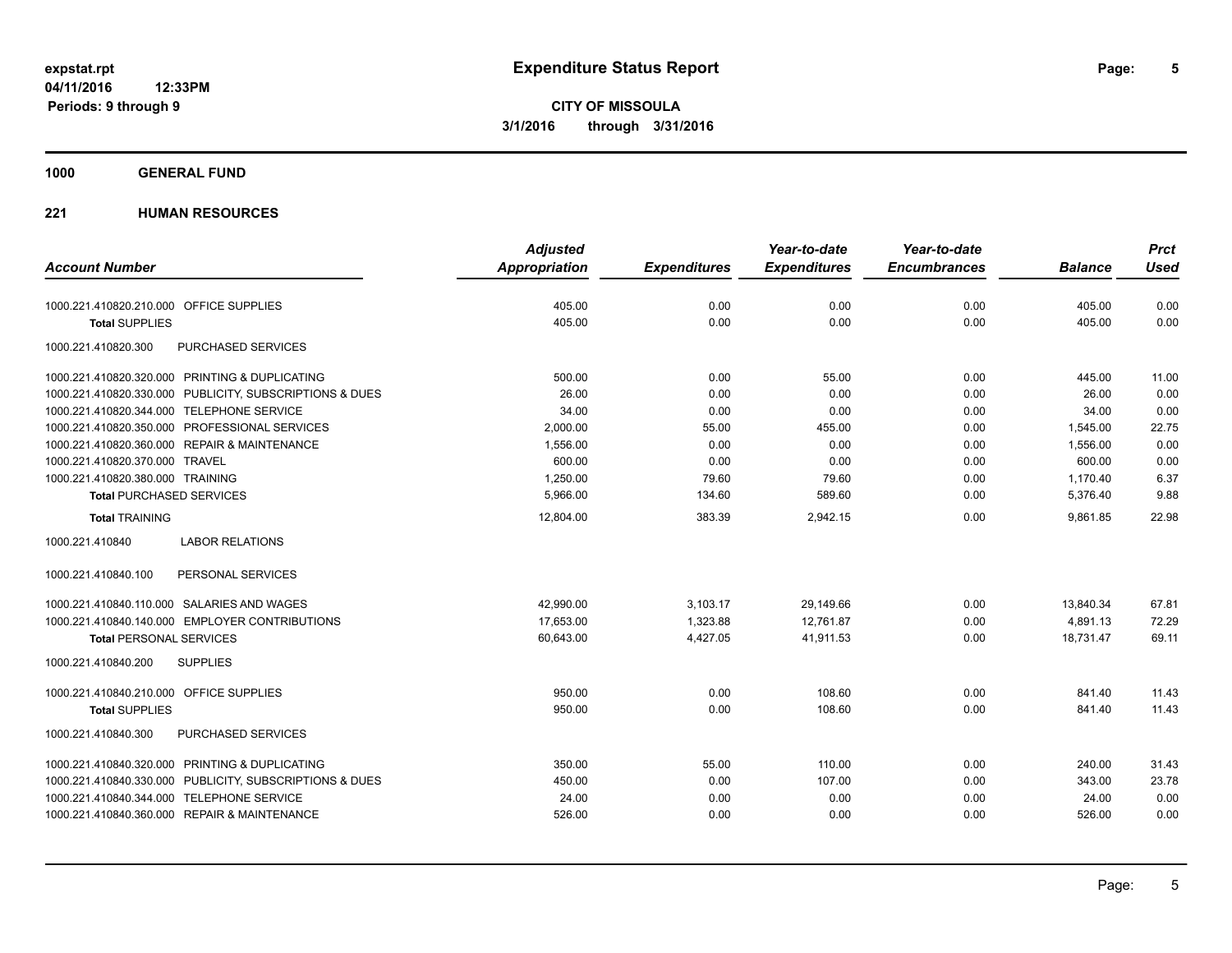**1000 GENERAL FUND**

| <b>Account Number</b>                          | <b>Adjusted</b><br>Appropriation | <b>Expenditures</b> | Year-to-date<br><b>Expenditures</b> | Year-to-date<br><b>Encumbrances</b> | <b>Balance</b> | <b>Prct</b><br><b>Used</b> |
|------------------------------------------------|----------------------------------|---------------------|-------------------------------------|-------------------------------------|----------------|----------------------------|
| 1000.221.410840.370.000 TRAVEL                 | 815.00                           | 277.54              | 781.62                              | 0.00                                | 33.38          | 95.90                      |
| 1000.221.410840.380.000 TRAINING               | 300.00                           | 0.00                | 275.00                              | 0.00                                | 25.00          | 91.67                      |
| <b>Total PURCHASED SERVICES</b>                | 2,465.00                         | 332.54              | 1,273.62                            | 0.00                                | 1,191.38       | 51.67                      |
| <b>Total LABOR RELATIONS</b>                   | 64,058.00                        | 4,759.59            | 43,293.75                           | 0.00                                | 20.764.25      | 67.59                      |
| <b>EEO COMPLIANCE</b><br>1000.221.410850       |                                  |                     |                                     |                                     |                |                            |
| 1000.221.410850.100<br>PERSONAL SERVICES       |                                  |                     |                                     |                                     |                |                            |
| 1000.221.410850.110.000 SALARIES AND WAGES     | 35,631.00                        | 2,876.65            | 27,018.54                           | 0.00                                | 8,612.46       | 75.83                      |
| 1000.221.410850.140.000 EMPLOYER CONTRIBUTIONS | 12,125.00                        | 1,004.30            | 9,539.51                            | 0.00                                | 2,585.49       | 78.68                      |
| <b>Total PERSONAL SERVICES</b>                 | 47,756.00                        | 3,880.95            | 36,558.05                           | 0.00                                | 11.197.95      | 76.55                      |
| 1000.221.410850.200<br><b>SUPPLIES</b>         |                                  |                     |                                     |                                     |                |                            |
| <b>Total SUPPLIES</b>                          | 0.00                             | 0.00                | 0.00                                | 0.00                                | 0.00           | 0.00                       |
| 1000.221.410850.300<br>PURCHASED SERVICES      |                                  |                     |                                     |                                     |                |                            |
| 1000.221.410850.350.000 PROFESSIONAL SERVICES  | 9,000.00                         | 617.50              | 3,165.75                            | 0.00                                | 5,834.25       | 35.18                      |
| <b>Total PURCHASED SERVICES</b>                | 9,000.00                         | 617.50              | 3,165.75                            | 0.00                                | 5,834.25       | 35.18                      |
| 1000.221.410850.900<br><b>CAPITAL OUTLAY</b>   |                                  |                     |                                     |                                     |                |                            |
| <b>Total CAPITAL OUTLAY</b>                    | 0.00                             | 0.00                | 0.00                                | 0.00                                | 0.00           | 0.00                       |
| <b>Total EEO COMPLIANCE</b>                    | 56,756.00                        | 4,498.45            | 39,723.80                           | 0.00                                | 17,032.20      | 69.99                      |
| <b>EMPLOYEE BENEFITS</b><br>1000.221.410860    |                                  |                     |                                     |                                     |                |                            |
| 1000.221.410860.100<br>PERSONAL SERVICES       |                                  |                     |                                     |                                     |                |                            |
| 1000.221.410860.110.000 SALARIES AND WAGES     | 23,350.00                        | 2,405.90            | 22,597.52                           | 0.00                                | 752.48         | 96.78                      |
| 1000.221.410860.140.000 EMPLOYER CONTRIBUTIONS | 7,679.00                         | 827.96              | 7,842.45                            | 0.00                                | $-163.45$      | 102.13                     |
| <b>Total PERSONAL SERVICES</b>                 | 31,029.00                        | 3,233.86            | 30,439.97                           | 0.00                                | 589.03         | 98.10                      |
| <b>SUPPLIES</b><br>1000.221.410860.200         |                                  |                     |                                     |                                     |                |                            |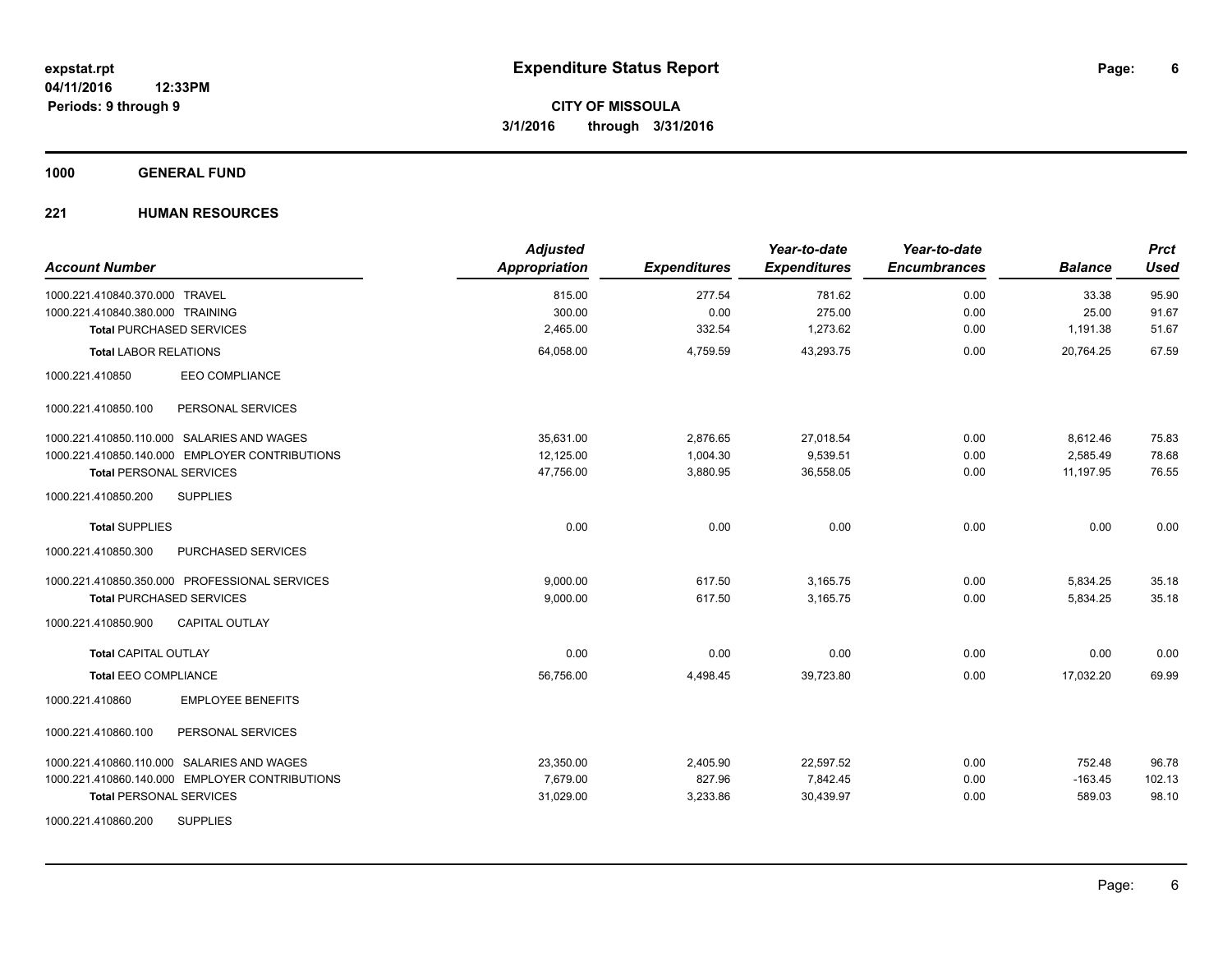**1000 GENERAL FUND**

|                                                         | <b>Adjusted</b> |                     | Year-to-date        | Year-to-date        |                | <b>Prct</b> |
|---------------------------------------------------------|-----------------|---------------------|---------------------|---------------------|----------------|-------------|
| <b>Account Number</b>                                   | Appropriation   | <b>Expenditures</b> | <b>Expenditures</b> | <b>Encumbrances</b> | <b>Balance</b> | <b>Used</b> |
| <b>OFFICE SUPPLIES</b><br>1000.221.410860.210.000       | 760.00          | 0.00                | 12.59               | 0.00                | 747.41         | 1.66        |
| <b>Total SUPPLIES</b>                                   | 760.00          | 0.00                | 12.59               | 0.00                | 747.41         | 1.66        |
| <b>PURCHASED SERVICES</b><br>1000.221.410860.300        |                 |                     |                     |                     |                |             |
| 1000.221.410860.320.000 PRINTING & DUPLICATING          | 365.00          | 0.00                | 312.23              | 0.00                | 52.77          | 85.54       |
| 1000.221.410860.330.000 PUBLICITY, SUBSCRIPTIONS & DUES | 865.00          | 0.00                | 389.69              | 0.00                | 475.31         | 45.05       |
| 1000.221.410860.344.000 TELEPHONE SERVICE               | 87.00           | 0.00                | 0.00                | 0.00                | 87.00          | 0.00        |
| 1000.221.410860.360.000 REPAIR & MAINTENANCE            | 650.00          | 0.00                | 0.00                | 0.00                | 650.00         | 0.00        |
| 1000.221.410860.370.000 TRAVEL                          | 678.00          | 0.00                | 0.00                | 0.00                | 678.00         | 0.00        |
| 1000.221.410860.380.000 TRAINING                        | 275.00          | 0.00                | 0.00                | 0.00                | 275.00         | 0.00        |
| 1000.221.410860.390.000 OTHER PURCHASED SERVICES        | 17,490.00       | 4,251.02            | 12,782.99           | 0.00                | 4,707.01       | 73.09       |
| <b>Total PURCHASED SERVICES</b>                         | 20,410.00       | 4,251.02            | 13,484.91           | 0.00                | 6,925.09       | 66.07       |
| <b>Total EMPLOYEE BENEFITS</b>                          | 52,199.00       | 7,484.88            | 43,937.47           | 0.00                | 8,261.53       | 84.17       |
| <b>Total HUMAN RESOURCES</b>                            | 311,920.00      | 26,323.74           | 215,707.19          | 0.00                | 96,212.81      | 69.15       |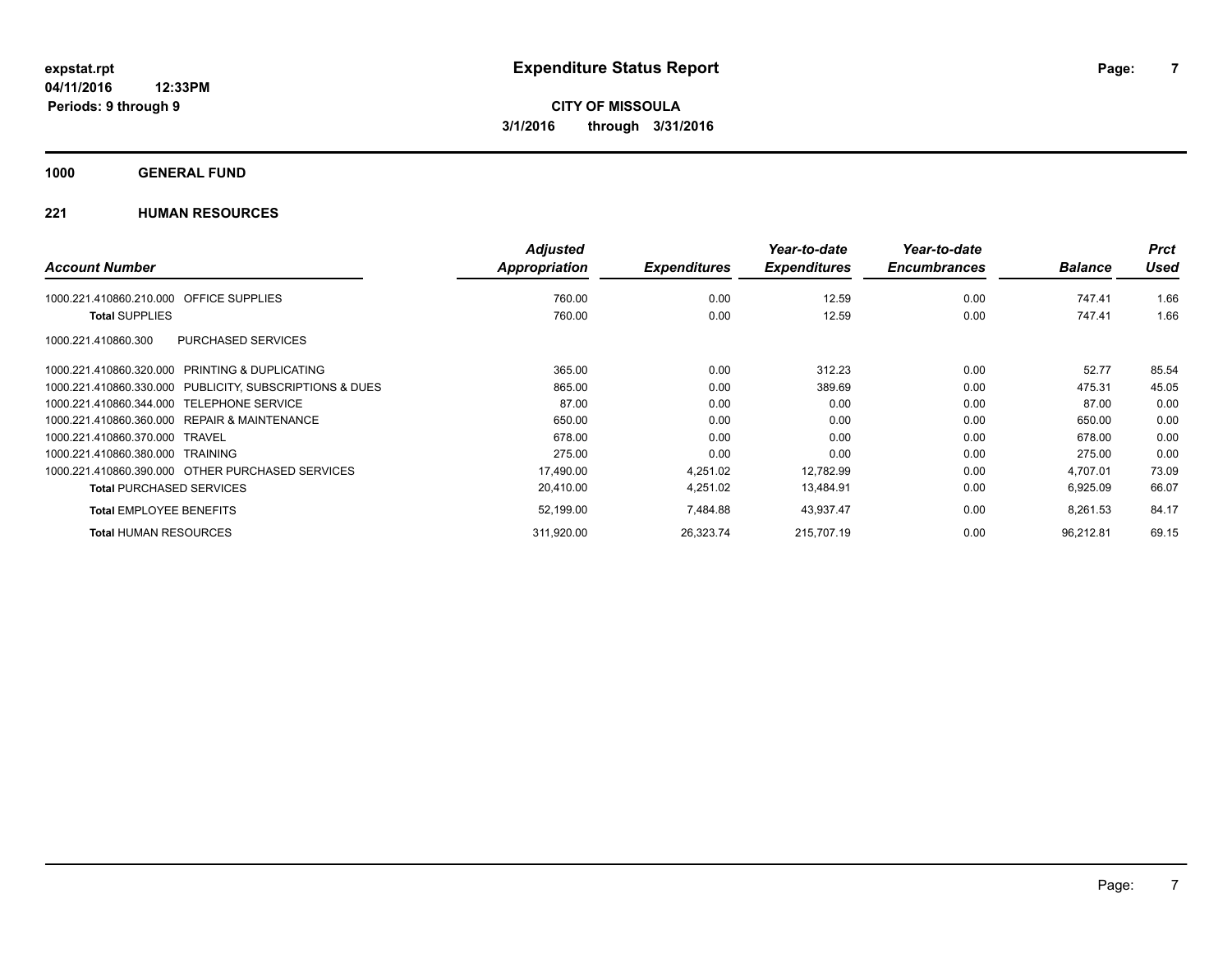**CITY OF MISSOULA 3/1/2016 through 3/31/2016**

**1000 GENERAL FUND**

| <b>Account Number</b>                                                                       | <b>Adjusted</b><br><b>Appropriation</b> | <b>Expenditures</b> | Year-to-date<br><b>Expenditures</b> | Year-to-date<br><b>Encumbrances</b> | <b>Balance</b>       | <b>Prct</b><br><b>Used</b> |
|---------------------------------------------------------------------------------------------|-----------------------------------------|---------------------|-------------------------------------|-------------------------------------|----------------------|----------------------------|
| 1000.223.410101<br><b>NC-GRANT CREEK</b>                                                    |                                         |                     |                                     |                                     |                      |                            |
| 1000.223.410101.300<br>PURCHASED SERVICES                                                   |                                         |                     |                                     |                                     |                      |                            |
| 1000.223.410101.310.000 GRANT CREEK NC/COMMUNICATIONS<br><b>Total PURCHASED SERVICES</b>    | 324.00<br>324.00                        | 0.00<br>0.00        | 0.00<br>0.00                        | 0.00<br>0.00                        | 324.00<br>324.00     | 0.00<br>0.00               |
| <b>GRANTS &amp; CONTRIBUTIONS</b><br>1000.223.410101.700                                    |                                         |                     |                                     |                                     |                      |                            |
| 1000.223.410101.700.000 GRANTS & CONTRIBUTIONS<br><b>Total GRANTS &amp; CONTRIBUTIONS</b>   | 800.00<br>800.00                        | 0.00<br>0.00        | 537.88<br>537.88                    | 0.00<br>0.00                        | 262.12<br>262.12     | 67.24<br>67.24             |
| <b>Total NC-GRANT CREEK</b>                                                                 | 1,124.00                                | 0.00                | 537.88                              | 0.00                                | 586.12               | 47.85                      |
| 1000.223.410102<br>NC-UPPER RATTLESNAKE                                                     |                                         |                     |                                     |                                     |                      |                            |
| 1000.223.410102.300<br>PURCHASED SERVICES                                                   |                                         |                     |                                     |                                     |                      |                            |
| 1000.223.410102.310.000 UPPER RATTLESNAKE/COMMUNICATIONS<br><b>Total PURCHASED SERVICES</b> | 742.00<br>742.00                        | 0.00<br>0.00        | 654.45<br>654.45                    | 0.00<br>0.00                        | 87.55<br>87.55       | 88.20<br>88.20             |
| 1000.223.410102.700<br><b>GRANTS &amp; CONTRIBUTIONS</b>                                    |                                         |                     |                                     |                                     |                      |                            |
| 1000.223.410102.700.000 GRANTS & CONTRIBUTIONS<br><b>Total GRANTS &amp; CONTRIBUTIONS</b>   | 800.00<br>800.00                        | 0.00<br>0.00        | 59.00<br>59.00                      | 0.00<br>0.00                        | 741.00<br>741.00     | 7.38<br>7.38               |
| Total NC-UPPER RATTLESNAKE                                                                  | 1,542.00                                | 0.00                | 713.45                              | 0.00                                | 828.55               | 46.27                      |
| NC-LOWER RATTLESNAKE<br>1000.223.410103                                                     |                                         |                     |                                     |                                     |                      |                            |
| PURCHASED SERVICES<br>1000.223.410103.300                                                   |                                         |                     |                                     |                                     |                      |                            |
| 1000.223.410103.310.000 COMMUNICATIONS<br><b>Total PURCHASED SERVICES</b>                   | 407.00<br>407.00                        | 0.00<br>0.00        | 420.80<br>420.80                    | 0.00<br>0.00                        | $-13.80$<br>$-13.80$ | 103.39<br>103.39           |
| 1000.223.410103.700<br><b>GRANTS &amp; CONTRIBUTIONS</b>                                    |                                         |                     |                                     |                                     |                      |                            |
| 1000.223.410103.700.000 GRANTS & CONTRIBUTIONS                                              | 800.00                                  | 0.00                | 59.00                               | 0.00                                | 741.00               | 7.38                       |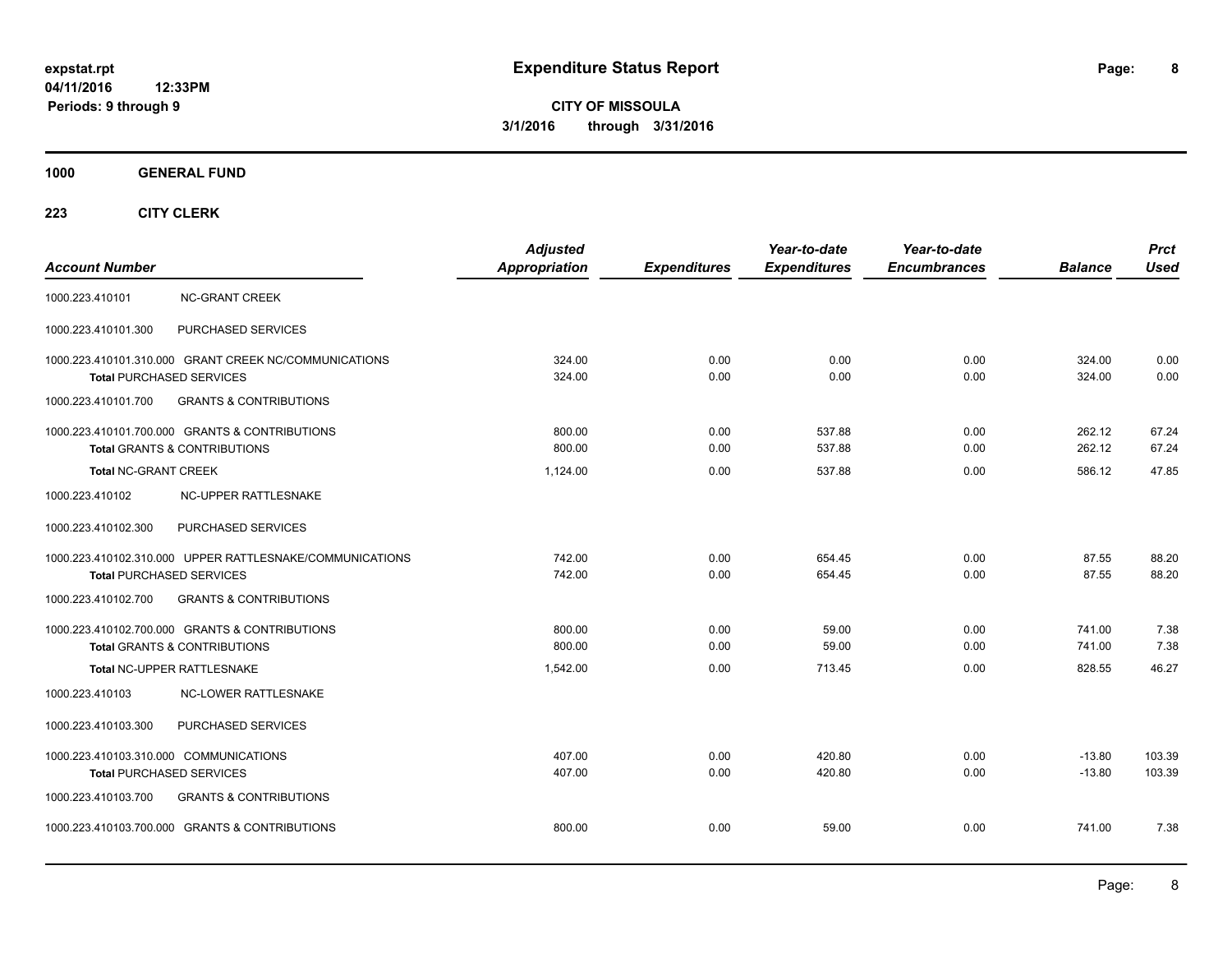**1000 GENERAL FUND**

| <b>Account Number</b>                   |                                                | <b>Adjusted</b><br>Appropriation | <b>Expenditures</b> | Year-to-date<br><b>Expenditures</b> | Year-to-date<br><b>Encumbrances</b> | <b>Balance</b> | <b>Prct</b><br><b>Used</b> |
|-----------------------------------------|------------------------------------------------|----------------------------------|---------------------|-------------------------------------|-------------------------------------|----------------|----------------------------|
| <b>Total GRANTS &amp; CONTRIBUTIONS</b> |                                                | 800.00                           | 0.00                | 59.00                               | 0.00                                | 741.00         | 7.38                       |
| Total NC-LOWER RATTLESNAKE              |                                                | 1,207.00                         | 0.00                | 479.80                              | 0.00                                | 727.20         | 39.75                      |
| 1000.223.410104                         | NC-NORTHSIDE                                   |                                  |                     |                                     |                                     |                |                            |
| 1000.223.410104.300                     | PURCHASED SERVICES                             |                                  |                     |                                     |                                     |                |                            |
| 1000.223.410104.310.000 COMMUNICATIONS  |                                                | 618.00                           | 0.00                | 0.00                                | 0.00                                | 618.00         | 0.00                       |
| <b>Total PURCHASED SERVICES</b>         |                                                | 618.00                           | 0.00                | 0.00                                | 0.00                                | 618.00         | 0.00                       |
| 1000.223.410104.700                     | <b>GRANTS &amp; CONTRIBUTIONS</b>              |                                  |                     |                                     |                                     |                |                            |
|                                         | 1000.223.410104.700.000 GRANTS & CONTRIBUTIONS | 800.00                           | 0.00                | 100.85                              | 0.00                                | 699.15         | 12.61                      |
| <b>Total GRANTS &amp; CONTRIBUTIONS</b> |                                                | 800.00                           | 0.00                | 100.85                              | 0.00                                | 699.15         | 12.61                      |
| <b>Total NC-NORTHSIDE</b>               |                                                | 1,418.00                         | 0.00                | 100.85                              | 0.00                                | 1,317.15       | 7.11                       |
| 1000.223.410105                         | NC-WESTSIDE                                    |                                  |                     |                                     |                                     |                |                            |
| 1000.223.410105.300                     | PURCHASED SERVICES                             |                                  |                     |                                     |                                     |                |                            |
| 1000.223.410105.310.000 COMMUNICATIONS  |                                                | 1,166.00                         | 0.00                | 0.00                                | 0.00                                | 1,166.00       | 0.00                       |
| <b>Total PURCHASED SERVICES</b>         |                                                | 1,166.00                         | 0.00                | 0.00                                | 0.00                                | 1,166.00       | 0.00                       |
| 1000.223.410105.700                     | <b>GRANTS &amp; CONTRIBUTIONS</b>              |                                  |                     |                                     |                                     |                |                            |
|                                         | 1000.223.410105.700.000 GRANTS & CONTRIBUTIONS | 800.00                           | 0.00                | 70.28                               | 0.00                                | 729.72         | 8.79                       |
| Total GRANTS & CONTRIBUTIONS            |                                                | 800.00                           | 0.00                | 70.28                               | 0.00                                | 729.72         | 8.79                       |
| <b>Total NC-WESTSIDE</b>                |                                                | 1,966.00                         | 0.00                | 70.28                               | 0.00                                | 1,895.72       | 3.57                       |
| 1000.223.410106                         | NC-HEART OF MISSOULA                           |                                  |                     |                                     |                                     |                |                            |
| 1000.223.410106.300                     | PURCHASED SERVICES                             |                                  |                     |                                     |                                     |                |                            |
| 1000.223.410106.310.000 COMMUNICATIONS  |                                                | 628.00                           | 0.00                | 0.00                                | 0.00                                | 628.00         | 0.00                       |
| <b>Total PURCHASED SERVICES</b>         |                                                | 628.00                           | 0.00                | 0.00                                | 0.00                                | 628.00         | 0.00                       |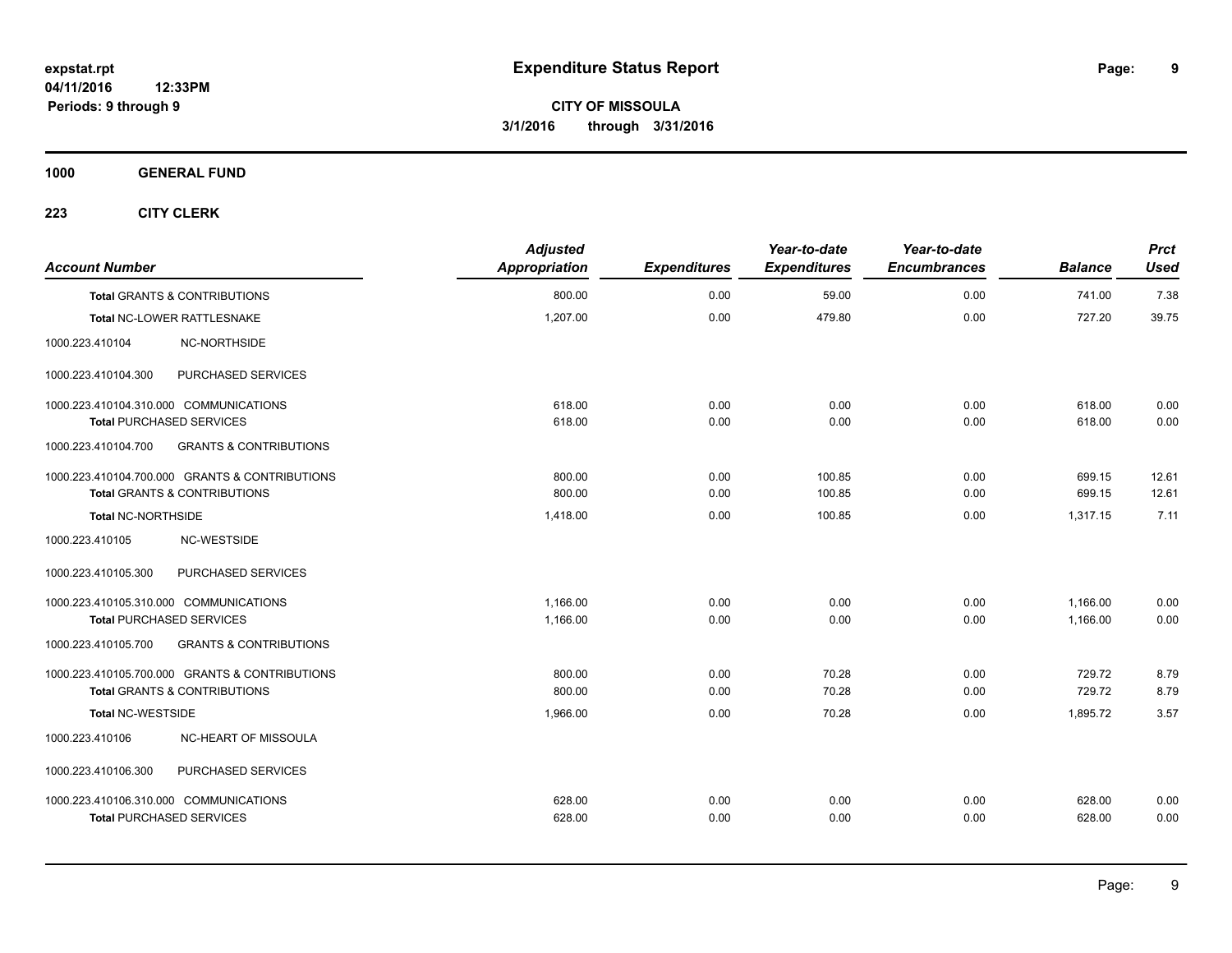**1000 GENERAL FUND**

**223 CITY CLERK**

| <b>Account Number</b>                                    | <b>Adjusted</b><br>Appropriation | <b>Expenditures</b> | Year-to-date<br><b>Expenditures</b> | Year-to-date<br><b>Encumbrances</b> | <b>Balance</b> | <b>Prct</b><br>Used |
|----------------------------------------------------------|----------------------------------|---------------------|-------------------------------------|-------------------------------------|----------------|---------------------|
| 1000.223.410106.700<br><b>GRANTS &amp; CONTRIBUTIONS</b> |                                  |                     |                                     |                                     |                |                     |
| 1000.223.410106.700.000 GRANTS & CONTRIBUTIONS           | 800.00                           | 0.00                | 59.00                               | 0.00                                | 741.00         | 7.38                |
| <b>Total GRANTS &amp; CONTRIBUTIONS</b>                  | 800.00                           | 0.00                | 59.00                               | 0.00                                | 741.00         | 7.38                |
| Total NC-HEART OF MISSOULA                               | 1,428.00                         | 0.00                | 59.00                               | 0.00                                | 1,369.00       | 4.13                |
| NC-UNIVERSITY DISTRICT<br>1000.223.410107                |                                  |                     |                                     |                                     |                |                     |
| PURCHASED SERVICES<br>1000.223.410107.300                |                                  |                     |                                     |                                     |                |                     |
| 1000.223.410107.310.000 COMMUNICATIONS                   | 1.658.00                         | 0.00                | 843.70                              | 0.00                                | 814.30         | 50.89               |
| <b>Total PURCHASED SERVICES</b>                          | 1,658.00                         | 0.00                | 843.70                              | 0.00                                | 814.30         | 50.89               |
| <b>GRANTS &amp; CONTRIBUTIONS</b><br>1000.223.410107.700 |                                  |                     |                                     |                                     |                |                     |
| 1000.223.410107.700.000 GRANTS & CONTRIBUTIONS           | 800.00                           | 0.00                | 547.84                              | 0.00                                | 252.16         | 68.48               |
| <b>Total GRANTS &amp; CONTRIBUTIONS</b>                  | 800.00                           | 0.00                | 547.84                              | 0.00                                | 252.16         | 68.48               |
| Total NC-UNIVERSITY DISTRICT                             | 2,458.00                         | 0.00                | 1,391.54                            | 0.00                                | 1.066.46       | 56.61               |
| 1000.223.410108<br><b>NC-RIVERFRONT</b>                  |                                  |                     |                                     |                                     |                |                     |
| PURCHASED SERVICES<br>1000.223.410108.300                |                                  |                     |                                     |                                     |                |                     |
| 1000.223.410108.310.000 COMMUNICATIONS                   | 578.00                           | 0.00                | 414.90                              | 0.00                                | 163.10         | 71.78               |
| <b>Total PURCHASED SERVICES</b>                          | 578.00                           | 0.00                | 414.90                              | 0.00                                | 163.10         | 71.78               |
| <b>GRANTS &amp; CONTRIBUTIONS</b><br>1000.223.410108.700 |                                  |                     |                                     |                                     |                |                     |
| 1000.223.410108.700.000 GRANTS & CONTRIBUTIONS           | 800.00                           | 23.95               | 225.32                              | 0.00                                | 574.68         | 28.17               |
| <b>Total GRANTS &amp; CONTRIBUTIONS</b>                  | 800.00                           | 23.95               | 225.32                              | 0.00                                | 574.68         | 28.17               |
| <b>Total NC-RIVERFRONT</b>                               | 1,378.00                         | 23.95               | 640.22                              | 0.00                                | 737.78         | 46.46               |
| NC-EMMA DICKENSON & ORCHARD HOMES<br>1000.223.410109     |                                  |                     |                                     |                                     |                |                     |

1000.223.410109.300 PURCHASED SERVICES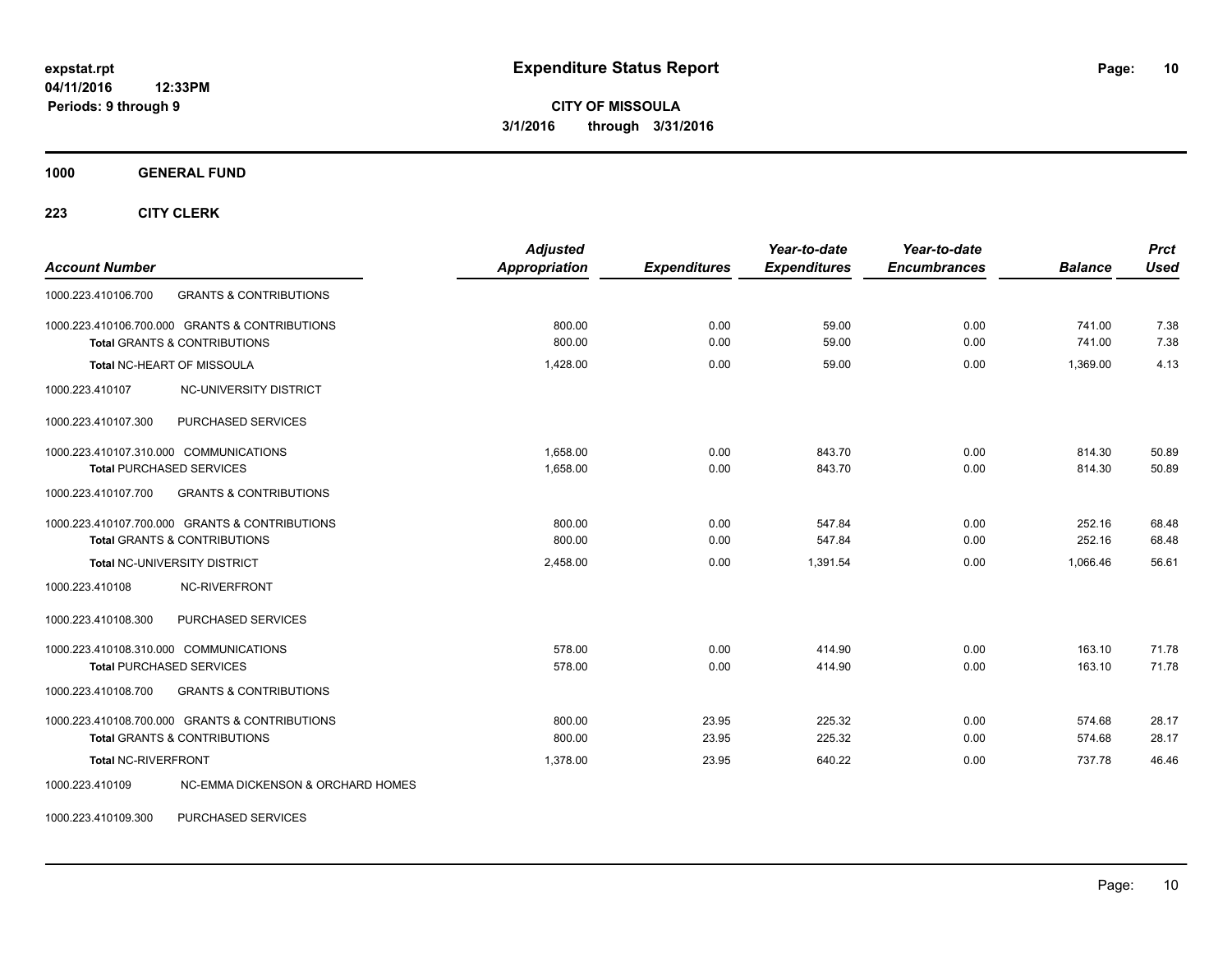**1000 GENERAL FUND**

| <b>Account Number</b>                                                     |                                                                                           | <b>Adjusted</b><br>Appropriation | <b>Expenditures</b>  | Year-to-date<br><b>Expenditures</b> | Year-to-date<br><b>Encumbrances</b> | <b>Balance</b>             | <b>Prct</b><br><b>Used</b> |
|---------------------------------------------------------------------------|-------------------------------------------------------------------------------------------|----------------------------------|----------------------|-------------------------------------|-------------------------------------|----------------------------|----------------------------|
| 1000.223.410109.310.000 COMMUNICATIONS<br><b>Total PURCHASED SERVICES</b> |                                                                                           | 713.00<br>713.00                 | 0.00<br>0.00         | 713.00<br>713.00                    | 0.00<br>0.00                        | 0.00<br>0.00               | 100.00<br>100.00           |
| 1000.223.410109.700                                                       | <b>GRANTS &amp; CONTRIBUTIONS</b>                                                         |                                  |                      |                                     |                                     |                            |                            |
|                                                                           | 1000.223.410109.700.000 GRANTS & CONTRIBUTIONS                                            | 800.00                           | 643.06               | 864.30                              | 0.00                                | $-64.30$                   | 108.04                     |
|                                                                           | <b>Total GRANTS &amp; CONTRIBUTIONS</b>                                                   | 800.00                           | 643.06               | 864.30                              | 0.00                                | $-64.30$                   | 108.04                     |
| 1000.223.410110                                                           | <b>Total NC-EMMA DICKENSON &amp; ORCHARD HOMES</b><br><b>NC-FRANKLIN TO FORT</b>          | 1,513.00                         | 643.06               | 1,577.30                            | 0.00                                | $-64.30$                   | 104.25                     |
| 1000.223.410110.300                                                       | PURCHASED SERVICES                                                                        |                                  |                      |                                     |                                     |                            |                            |
| 1000.223.410110.310.000 COMMUNICATIONS<br><b>Total PURCHASED SERVICES</b> |                                                                                           | 1,710.00<br>1.710.00             | 1,190.12<br>1.190.12 | 2,781.89<br>2,781.89                | 0.00<br>0.00                        | $-1,071.89$<br>$-1,071.89$ | 162.68<br>162.68           |
| 1000.223.410110.700                                                       | <b>GRANTS &amp; CONTRIBUTIONS</b>                                                         |                                  |                      |                                     |                                     |                            |                            |
|                                                                           | 1000.223.410110.700.000 GRANTS & CONTRIBUTIONS<br><b>Total GRANTS &amp; CONTRIBUTIONS</b> | 800.00<br>800.00                 | 193.17<br>193.17     | 335.15<br>335.15                    | 0.00<br>0.00                        | 464.85<br>464.85           | 41.89<br>41.89             |
| Total NC-FRANKLIN TO FORT                                                 |                                                                                           | 2,510.00                         | 1,383.29             | 3,117.04                            | 0.00                                | $-607.04$                  | 124.18                     |
| 1000.223.410111                                                           | <b>NC-ROSE PARK</b>                                                                       |                                  |                      |                                     |                                     |                            |                            |
| 1000.223.410111.300                                                       | PURCHASED SERVICES                                                                        |                                  |                      |                                     |                                     |                            |                            |
| 1000.223.410111.310.000 COMMUNICATIONS<br><b>Total PURCHASED SERVICES</b> |                                                                                           | 1.066.00<br>1,066.00             | 0.00<br>0.00         | 899.65<br>899.65                    | 0.00<br>0.00                        | 166.35<br>166.35           | 84.39<br>84.39             |
| 1000.223.410111.700                                                       | <b>GRANTS &amp; CONTRIBUTIONS</b>                                                         |                                  |                      |                                     |                                     |                            |                            |
|                                                                           | 1000.223.410111.700.000 GRANTS & CONTRIBUTIONS                                            | 800.00                           | 0.00                 | 127.75                              | 0.00                                | 672.25                     | 15.97                      |
|                                                                           | <b>Total GRANTS &amp; CONTRIBUTIONS</b>                                                   | 800.00                           | 0.00                 | 127.75                              | 0.00                                | 672.25                     | 15.97                      |
| <b>Total NC-ROSE PARK</b>                                                 |                                                                                           | 1,866.00                         | 0.00                 | 1,027.40                            | 0.00                                | 838.60                     | 55.06                      |
| 1000.223.410112                                                           | NC-FARVIEWS & PATTEE CANYON                                                               |                                  |                      |                                     |                                     |                            |                            |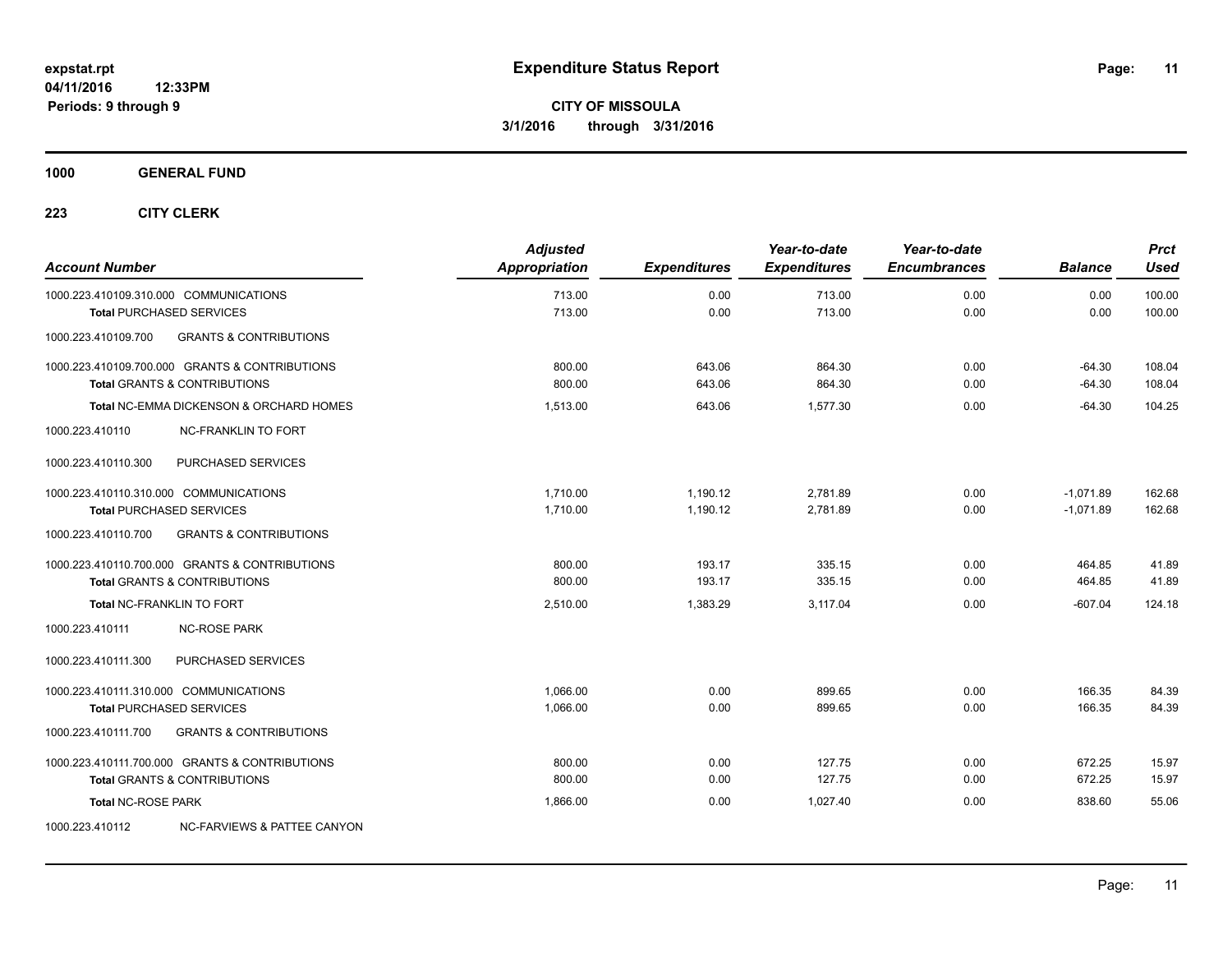**CITY OF MISSOULA 3/1/2016 through 3/31/2016**

#### **1000 GENERAL FUND**

|                                                          | <b>Adjusted</b> |                     | Year-to-date        | Year-to-date        |                | <b>Prct</b> |
|----------------------------------------------------------|-----------------|---------------------|---------------------|---------------------|----------------|-------------|
| <b>Account Number</b>                                    | Appropriation   | <b>Expenditures</b> | <b>Expenditures</b> | <b>Encumbrances</b> | <b>Balance</b> | <b>Used</b> |
| PURCHASED SERVICES<br>1000.223.410112.300                |                 |                     |                     |                     |                |             |
| 1000.223.410112.310.000 COMMUNICATIONS                   | 705.00          | 0.00                | 0.00                | 0.00                | 705.00         | 0.00        |
| <b>Total PURCHASED SERVICES</b>                          | 705.00          | 0.00                | 0.00                | 0.00                | 705.00         | 0.00        |
| 1000.223.410112.700<br><b>GRANTS &amp; CONTRIBUTIONS</b> |                 |                     |                     |                     |                |             |
| 1000.223.410112.700.000 GRANTS & CONTRIBUTIONS           | 800.00          | 0.00                | 26.46               | 0.00                | 773.54         | 3.31        |
| <b>Total GRANTS &amp; CONTRIBUTIONS</b>                  | 800.00          | 0.00                | 26.46               | 0.00                | 773.54         | 3.31        |
| Total NC-FARVIEWS & PATTEE CANYON                        | 1,505.00        | 0.00                | 26.46               | 0.00                | 1.478.54       | 1.76        |
| <b>NC-SOUTHGATE &amp; TRIANGLE</b><br>1000.223.410113    |                 |                     |                     |                     |                |             |
| 1000.223.410113.300<br>PURCHASED SERVICES                |                 |                     |                     |                     |                |             |
| 1000.223.410113.310.000 COMMUNICATIONS                   | 616.00          | 0.00                | 616.00              | 0.00                | 0.00           | 100.00      |
| <b>Total PURCHASED SERVICES</b>                          | 616.00          | 0.00                | 616.00              | 0.00                | 0.00           | 100.00      |
| 1000.223.410113.700<br><b>GRANTS &amp; CONTRIBUTIONS</b> |                 |                     |                     |                     |                |             |
| 1000.223.410113.700.000 GRANTS & CONTRIBUTIONS           | 800.00          | 0.00                | 321.74              | 0.00                | 478.26         | 40.22       |
| <b>Total GRANTS &amp; CONTRIBUTIONS</b>                  | 800.00          | 0.00                | 321.74              | 0.00                | 478.26         | 40.22       |
| Total NC-SOUTHGATE & TRIANGLE                            | 1.416.00        | 0.00                | 937.74              | 0.00                | 478.26         | 66.22       |
| 1000.223.410114<br><b>NC-LEWIS &amp; CLARK</b>           |                 |                     |                     |                     |                |             |
| PURCHASED SERVICES<br>1000.223.410114.300                |                 |                     |                     |                     |                |             |
| 1000.223.410114.310.000 COMMUNICATIONS                   | 660.00          | 0.00                | 402.73              | 0.00                | 257.27         | 61.02       |
| <b>Total PURCHASED SERVICES</b>                          | 660.00          | 0.00                | 402.73              | 0.00                | 257.27         | 61.02       |
| <b>GRANTS &amp; CONTRIBUTIONS</b><br>1000.223.410114.700 |                 |                     |                     |                     |                |             |
| 1000.223.410114.700.000 GRANTS & CONTRIBUTIONS           | 800.00          | 0.00                | 449.09              | 0.00                | 350.91         | 56.14       |
| <b>Total GRANTS &amp; CONTRIBUTIONS</b>                  | 800.00          | 0.00                | 449.09              | 0.00                | 350.91         | 56.14       |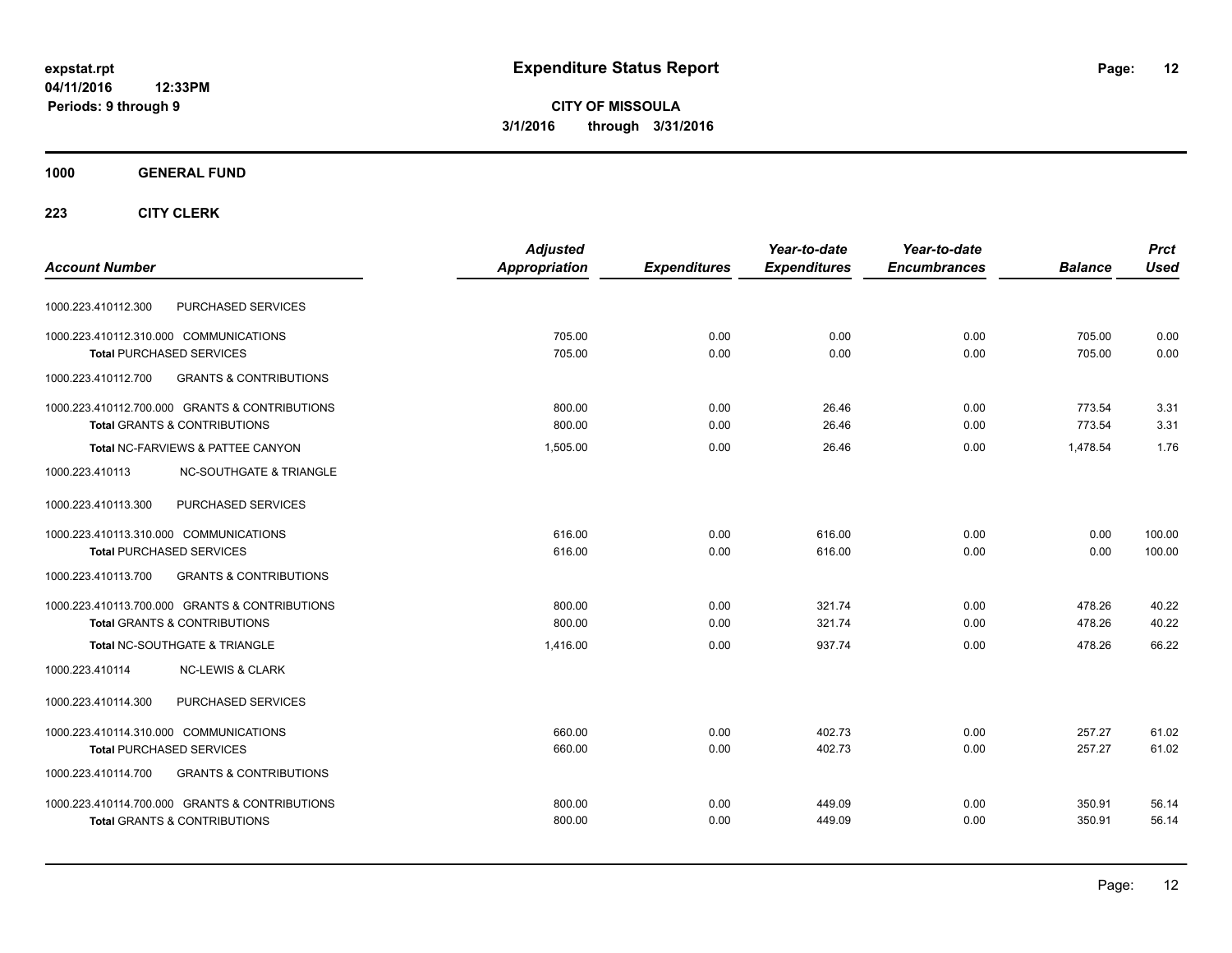**1000 GENERAL FUND**

| <b>Account Number</b>  |                                                | <b>Adjusted</b><br><b>Appropriation</b> | <b>Expenditures</b> | Year-to-date<br><b>Expenditures</b> | Year-to-date<br><b>Encumbrances</b> | <b>Balance</b> | <b>Prct</b><br><b>Used</b> |
|------------------------|------------------------------------------------|-----------------------------------------|---------------------|-------------------------------------|-------------------------------------|----------------|----------------------------|
| Total NC-LEWIS & CLARK |                                                | 1,460.00                                | 0.00                | 851.82                              | 0.00                                | 608.18         | 58.34                      |
| 1000.223.410115        | NC-S 39TH                                      |                                         |                     |                                     |                                     |                |                            |
| 1000.223.410115.300    | PURCHASED SERVICES                             |                                         |                     |                                     |                                     |                |                            |
|                        | 1000.223.410115.310.000 COMMUNICATIONS         | 541.00                                  | 0.00                | 358.96                              | 0.00                                | 182.04         | 66.35                      |
|                        | <b>Total PURCHASED SERVICES</b>                | 541.00                                  | 0.00                | 358.96                              | 0.00                                | 182.04         | 66.35                      |
| 1000.223.410115.700    | <b>GRANTS &amp; CONTRIBUTIONS</b>              |                                         |                     |                                     |                                     |                |                            |
|                        | 1000.223.410115.700.000 GRANTS & CONTRIBUTIONS | 800.00                                  | 0.00                | 85.90                               | 0.00                                | 714.10         | 10.74                      |
|                        | <b>Total GRANTS &amp; CONTRIBUTIONS</b>        | 800.00                                  | 0.00                | 85.90                               | 0.00                                | 714.10         | 10.74                      |
| Total NC-S 39TH        |                                                | 1,341.00                                | 0.00                | 444.86                              | 0.00                                | 896.14         | 33.17                      |
| 1000.223.410116        | <b>NC-MOOSE CAN GULLY</b>                      |                                         |                     |                                     |                                     |                |                            |
| 1000.223.410116.300    | PURCHASED SERVICES                             |                                         |                     |                                     |                                     |                |                            |
|                        | 1000.223.410116.310.000 COMMUNICATIONS         | 969.00                                  | 0.00                | 702.57                              | 0.00                                | 266.43         | 72.50                      |
|                        | <b>Total PURCHASED SERVICES</b>                | 969.00                                  | 0.00                | 702.57                              | 0.00                                | 266.43         | 72.50                      |
| 1000.223.410116.700    | <b>GRANTS &amp; CONTRIBUTIONS</b>              |                                         |                     |                                     |                                     |                |                            |
|                        | 1000.223.410116.700.000 GRANTS & CONTRIBUTIONS | 800.00                                  | 0.00                | 39.65                               | 0.00                                | 760.35         | 4.96                       |
|                        | <b>Total GRANTS &amp; CONTRIBUTIONS</b>        | 800.00                                  | 0.00                | 39.65                               | 0.00                                | 760.35         | 4.96                       |
|                        | Total NC-MOOSE CAN GULLY                       | 1,769.00                                | 0.00                | 742.22                              | 0.00                                | 1,026.78       | 41.96                      |
| 1000.223.410117        | <b>NC-MILLER CREEK</b>                         |                                         |                     |                                     |                                     |                |                            |
| 1000.223.410117.300    | PURCHASED SERVICES                             |                                         |                     |                                     |                                     |                |                            |
|                        | 1000.223.410117.310.000 COMMUNICATIONS         | 694.00                                  | 0.00                | 454.40                              | 0.00                                | 239.60         | 65.48                      |
|                        | <b>Total PURCHASED SERVICES</b>                | 694.00                                  | 0.00                | 454.40                              | 0.00                                | 239.60         | 65.48                      |
| 1000.223.410117.700    | <b>GRANTS &amp; CONTRIBUTIONS</b>              |                                         |                     |                                     |                                     |                |                            |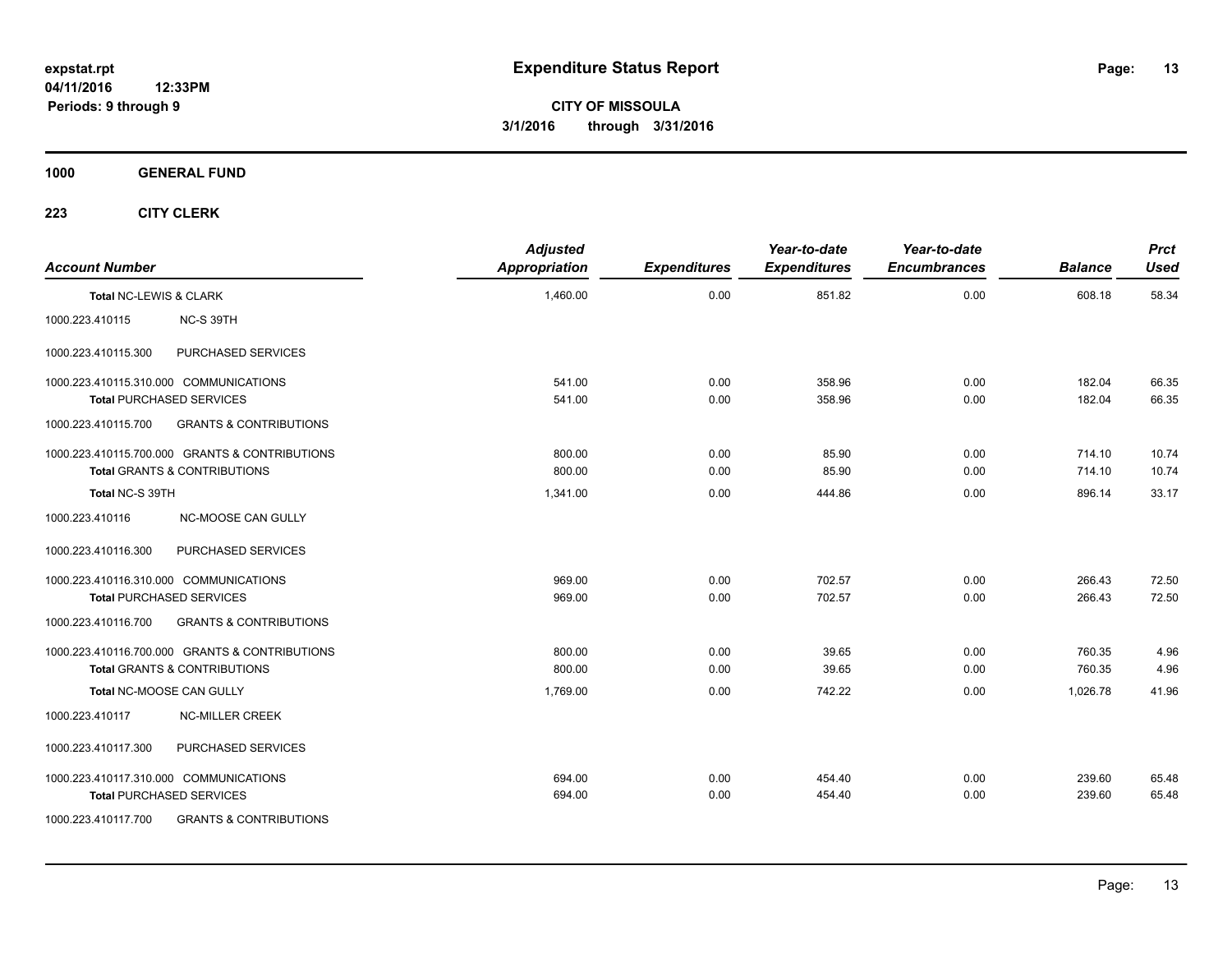**1000 GENERAL FUND**

| <b>Account Number</b>                                                                                 | <b>Adjusted</b><br><b>Appropriation</b> | <b>Expenditures</b> | Year-to-date<br><b>Expenditures</b> | Year-to-date<br><b>Encumbrances</b> | <b>Balance</b>   | <b>Prct</b><br><b>Used</b> |
|-------------------------------------------------------------------------------------------------------|-----------------------------------------|---------------------|-------------------------------------|-------------------------------------|------------------|----------------------------|
| 1000.223.410117.700.000 GRANTS & CONTRIBUTIONS<br><b>Total GRANTS &amp; CONTRIBUTIONS</b>             | 800.00<br>800.00                        | 0.00<br>0.00        | 325.34<br>325.34                    | 0.00<br>0.00                        | 474.66<br>474.66 | 40.67<br>40.67             |
| <b>Total NC-MILLER CREEK</b>                                                                          | 1,494.00                                | 0.00                | 779.74                              | 0.00                                | 714.26           | 52.19                      |
| 1000.223.410118<br><b>MULLAN ROAD NC</b>                                                              |                                         |                     |                                     |                                     |                  |                            |
| PURCHASED SERVICES<br>1000.223.410118.300                                                             |                                         |                     |                                     |                                     |                  |                            |
| 1000.223.410118.310.000 COMMUNICATIONS<br><b>Total PURCHASED SERVICES</b>                             | 714.00<br>714.00                        | 0.00<br>0.00        | 714.00<br>714.00                    | 0.00<br>0.00                        | 0.00<br>0.00     | 100.00<br>100.00           |
| <b>GRANTS &amp; CONTRIBUTIONS</b><br>1000.223.410118.700                                              |                                         |                     |                                     |                                     |                  |                            |
| 1000.223.410118.700.000 GRANTS & CONTRIBUTIONS<br><b>Total GRANTS &amp; CONTRIBUTIONS</b>             | 800.00<br>800.00                        | 0.00<br>0.00        | 470.67<br>470.67                    | 0.00<br>0.00                        | 329.33<br>329.33 | 58.83<br>58.83             |
| <b>Total MULLAN ROAD NC</b>                                                                           | 1,514.00                                | 0.00                | 1,184.67                            | 0.00                                | 329.33           | 78.25                      |
| EAST MISSOULA NC<br>1000.223.410119                                                                   |                                         |                     |                                     |                                     |                  |                            |
| PURCHASED SERVICES<br>1000.223.410119.300                                                             |                                         |                     |                                     |                                     |                  |                            |
| 1000.223.410119.310.000 COMMUNICATIONS<br><b>Total PURCHASED SERVICES</b>                             | 12.00<br>12.00                          | 0.00<br>0.00        | 0.00<br>0.00                        | 0.00<br>0.00                        | 12.00<br>12.00   | 0.00<br>0.00               |
| <b>GRANTS &amp; CONTRIBUTIONS</b><br>1000.223.410119.700                                              |                                         |                     |                                     |                                     |                  |                            |
| 1000.223.410119.700.000 EAST MISSOULA NEIGHBORHOOD COUNCIL<br><b>Total GRANTS &amp; CONTRIBUTIONS</b> | 800.00<br>800.00                        | 0.00<br>0.00        | 0.00<br>0.00                        | 0.00<br>0.00                        | 800.00<br>800.00 | 0.00<br>0.00               |
| Total EAST MISSOULA NC                                                                                | 812.00                                  | 0.00                | 0.00                                | 0.00                                | 812.00           | 0.00                       |
| 1000.223.410120<br><b>COMMUNITY FORUM/NC LIAISON</b>                                                  |                                         |                     |                                     |                                     |                  |                            |
| 1000.223.410120.300<br>PURCHASED SERVICES                                                             |                                         |                     |                                     |                                     |                  |                            |
| 1000.223.410120.320.000 PRINTING & DUPLICATING                                                        | 500.00                                  | 0.00                | 0.00                                | 0.00                                | 500.00           | 0.00                       |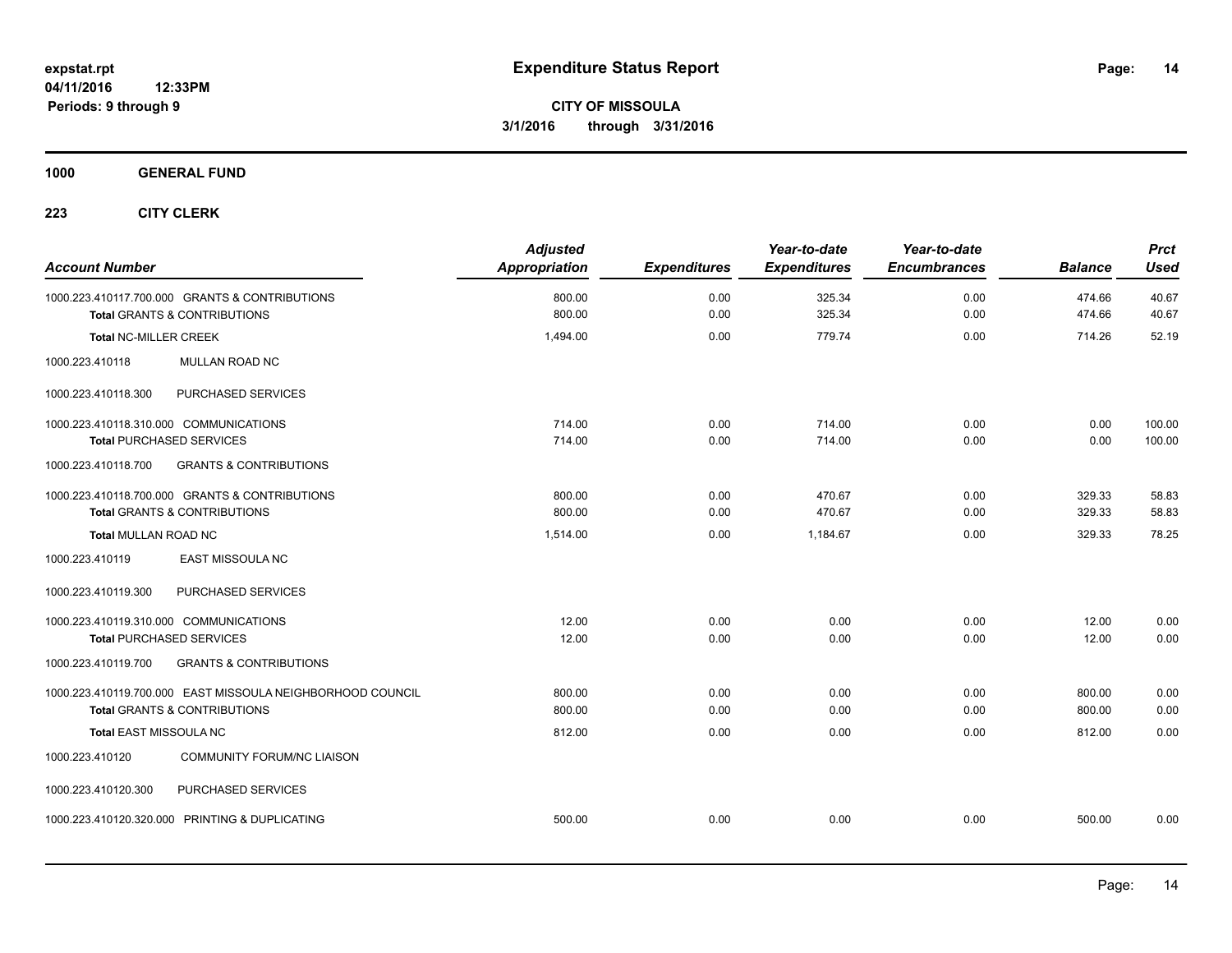#### **1000 GENERAL FUND**

|                                                              | <b>Adjusted</b>      |                     | Year-to-date        | Year-to-date        |                | <b>Prct</b> |
|--------------------------------------------------------------|----------------------|---------------------|---------------------|---------------------|----------------|-------------|
| <b>Account Number</b>                                        | <b>Appropriation</b> | <b>Expenditures</b> | <b>Expenditures</b> | <b>Encumbrances</b> | <b>Balance</b> | <b>Used</b> |
| 1000.223.410120.380.000 TRAINING                             | 1,700.00             | 0.00                | 0.00                | 0.00                | 1,700.00       | 0.00        |
| <b>Total PURCHASED SERVICES</b>                              | 2,200.00             | 0.00                | 0.00                | 0.00                | 2,200.00       | 0.00        |
| <b>GRANTS &amp; CONTRIBUTIONS</b><br>1000.223.410120.700     |                      |                     |                     |                     |                |             |
| 1000.223.410120.700.000 GRANTS & CONTRIBUTIONS               | 0.00                 | 0.00                | 1,184.91            | 0.00                | $-1,184.91$    | 0.00        |
| 1000.223.410120.700.799 GRANTS & CONTRIBUTIONS               | 0.00                 | 25.00               | 598.19              | 0.00                | $-598.19$      | 0.00        |
| <b>Total GRANTS &amp; CONTRIBUTIONS</b>                      | 0.00                 | 25.00               | 1,783.10            | 0.00                | $-1,783.10$    | 0.00        |
| <b>Total COMMUNITY FORUM/NC LIAISON</b>                      | 2,200.00             | 25.00               | 1.783.10            | 0.00                | 416.90         | 81.05       |
| 1000.223.410121<br>NEIGHBORHOOD PROJECT                      |                      |                     |                     |                     |                |             |
| <b>GRANTS &amp; CONTRIBUTIONS</b><br>1000.223.410121.700     |                      |                     |                     |                     |                |             |
| 1000.223.410121.700.000 NEIGHBORHOOD PROJECT                 | 51,939.06            | 0.00                | 0.00                | 0.00                | 51,939.06      | 0.00        |
| 1000.223.410121.700.833 FY14 UNIVERSITY DISTRICT TSB         | 0.00                 | 0.00                | 3,000.00            | 0.00                | $-3.000.00$    | 0.00        |
| 1000.223.410121.700.834 FY14 RESERVE ST/GRANT CK TBS         | 0.00                 | 0.00                | 3,000.00            | 0.00                | $-3,000.00$    | 0.00        |
| 1000.223.410121.700.840 FY15 RIVERFRONT NC MURAL             | 0.00                 | 0.00                | 1,975.00            | 0.00                | $-1,975.00$    | 0.00        |
| 1000.223.410121.700.841 CLARK FORK SCHOOL SOLAR PANELS       | 0.00                 | 0.00                | 500.00              | 0.00                | $-500.00$      | 0.00        |
| 1000.223.410121.700.843 TRAFFIC SIGNAL BOX 39TH AND HILLVIEW | 0.00                 | 0.00                | 500.00              | 0.00                | $-500.00$      | 0.00        |
| 1000.223.410121.700.844 TRAIL SIGNS SOUTH HILLS              | 0.00                 | 0.00                | 489.02              | 0.00                | $-489.02$      | 0.00        |
| 1000.223.410121.700.845 IVY STREET COMMUNITY GARDEN          | 0.00                 | 0.00                | 3,000.00            | 0.00                | $-3,000.00$    | 0.00        |
| 1000.223.410121.700.846 FY15 TRAFFIC BOXES-FRANKLIN TO FO    | 0.00                 | 0.00                | 3,000.00            | 0.00                | $-3,000.00$    | 0.00        |
| Total NEIGHBORHOOD PROJECT                                   | 51,939.06            | 0.00                | 15,464.02           | 0.00                | 36,475.04      | 29.77       |
| ORCHARD HOMES NEIGHBORHOOD COUNCIL<br>1000.223.410122        |                      |                     |                     |                     |                |             |
| 1000.223.410122.300<br><b>PURCHASED SERVICES</b>             |                      |                     |                     |                     |                |             |
| 1000.223.410122.310.000 COMMUNICATIONS                       | 238.00               | 0.00                | 0.00                | 0.00                | 238.00         | 0.00        |
| <b>Total PURCHASED SERVICES</b>                              | 238.00               | 0.00                | 0.00                | 0.00                | 238.00         | 0.00        |
| <b>GRANTS &amp; CONTRIBUTIONS</b><br>1000.223.410122.700     |                      |                     |                     |                     |                |             |
| 1000.223.410122.700.000 ORCHARD HOMES NEIGHBORHOOD COUNCIL   | 800.00               | 0.00                | 0.00                | 0.00                | 800.00         | 0.00        |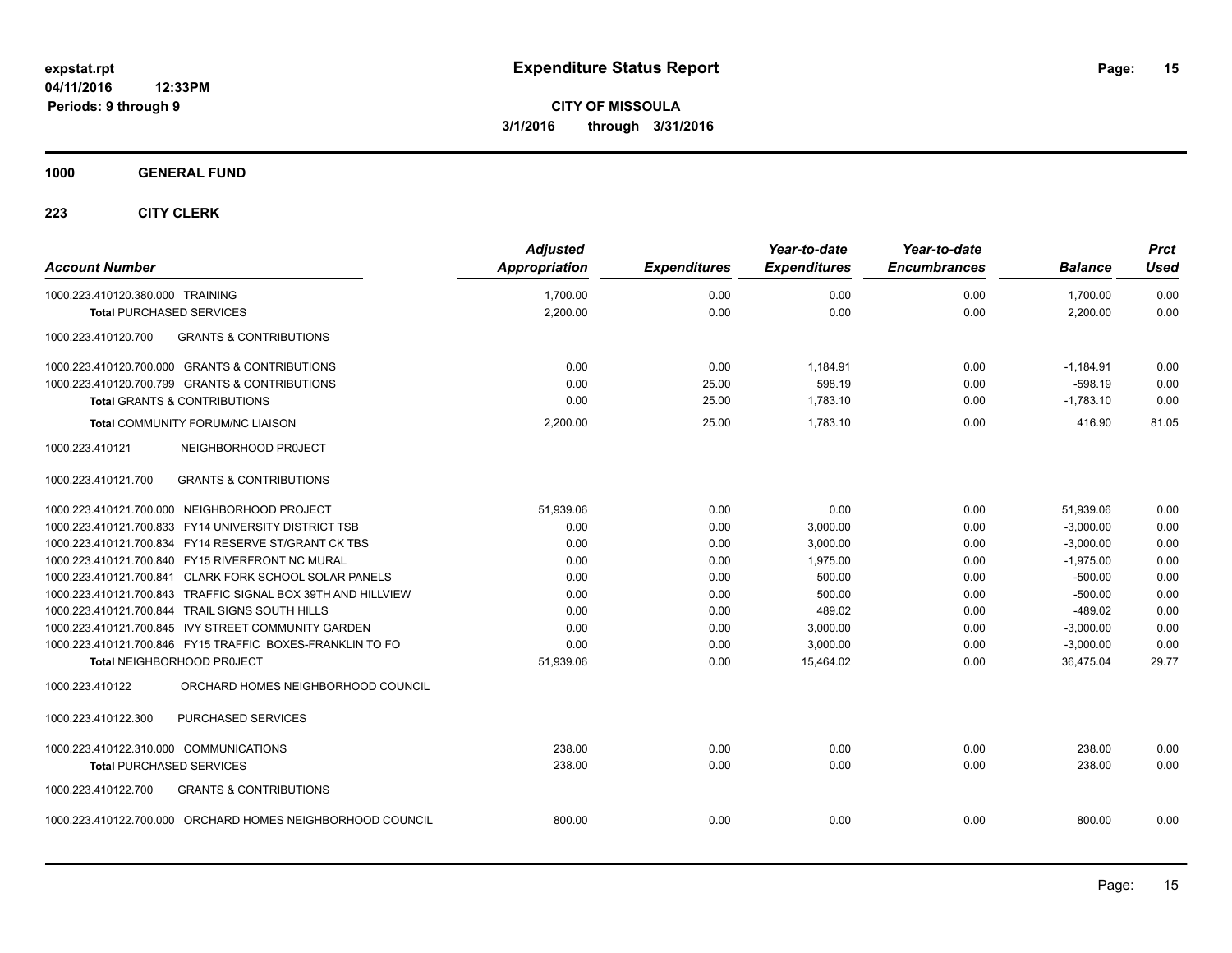**1000 GENERAL FUND**

| <b>Account Number</b>                                   | <b>Adjusted</b><br>Appropriation | <b>Expenditures</b> | Year-to-date<br><b>Expenditures</b> | Year-to-date<br><b>Encumbrances</b> | <b>Balance</b> | <b>Prct</b><br>Used |
|---------------------------------------------------------|----------------------------------|---------------------|-------------------------------------|-------------------------------------|----------------|---------------------|
| <b>Total GRANTS &amp; CONTRIBUTIONS</b>                 | 800.00                           | 0.00                | 0.00                                | 0.00                                | 800.00         | 0.00                |
| Total ORCHARD HOMES NEIGHBORHOOD COUNCIL                | 1,038.00                         | 0.00                | 0.00                                | 0.00                                | 1,038.00       | 0.00                |
| 1000.223.410125<br>NEIGHBORHOOD OFFICE                  |                                  |                     |                                     |                                     |                |                     |
| PERSONAL SERVICES<br>1000.223.410125.100                |                                  |                     |                                     |                                     |                |                     |
| 1000.223.410125.110.000 SALARIES AND WAGES              | 75,093.00                        | 5,733.18            | 53,836.52                           | 0.00                                | 21,256.48      | 71.69               |
| 1000.223.410125.140.000 EMPLOYER CONTRIBUTIONS          | 31,632.00                        | 2,480.56            | 24,229.46                           | 0.00                                | 7,402.54       | 76.60               |
| <b>Total PERSONAL SERVICES</b>                          | 106,725.00                       | 8,213.74            | 78,065.98                           | 0.00                                | 28,659.02      | 73.15               |
| 1000.223.410125.200<br><b>SUPPLIES</b>                  |                                  |                     |                                     |                                     |                |                     |
| 1000.223.410125.210.000 OFFICE SUPPLIES                 | 200.00                           | 15.99               | 202.76                              | 0.00                                | $-2.76$        | 101.38              |
| 1000.223.410125.220.000 OPERATING SUPPLIES              | 150.00                           | 0.00                | 35.24                               | 0.00                                | 114.76         | 23.49               |
| 1000.223.410125.231.000 GASOLINE                        | 100.00                           | 0.00                | 77.36                               | 0.00                                | 22.64          | 77.36               |
| 1000.223.410125.240.000 OTHER SUPPLIES                  | 65.00                            | 6.00                | 46.28                               | 0.00                                | 18.72          | 71.20               |
| <b>Total SUPPLIES</b>                                   | 515.00                           | 21.99               | 361.64                              | 0.00                                | 153.36         | 70.22               |
| 1000.223.410125.300<br>PURCHASED SERVICES               |                                  |                     |                                     |                                     |                |                     |
| 1000.223.410125.310.000 COMMUNICATIONS                  | 134.00                           | 0.00                | 90.82                               | 0.00                                | 43.18          | 67.78               |
| 1000.223.410125.320.000 PRINTING & DUPLICATING          | 100.00                           | 57.80               | 97.75                               | 0.00                                | 2.25           | 97.75               |
| 1000.223.410125.330.000 PUBLICITY, SUBSCRIPTIONS & DUES | 200.00                           | 0.00                | 0.00                                | 0.00                                | 200.00         | 0.00                |
| 1000.223.410125.344.000 TELEPHONE SERVICE               | 100.00                           | 0.00                | 0.00                                | 0.00                                | 100.00         | 0.00                |
| 1000.223.410125.350.000 PROFESSIONAL SERVICES           | 3,000.00                         | 27.24               | 568.81                              | 0.00                                | 2,431.19       | 18.96               |
| 1000.223.410125.370.000 TRAVEL                          | 1,460.00                         | 0.00                | 1,998.60                            | 0.00                                | $-538.60$      | 136.89              |
| 1000.223.410125.380.000 TRAINING                        | 1,550.00                         | 0.00                | 1,550.00                            | 0.00                                | 0.00           | 100.00              |
| <b>Total PURCHASED SERVICES</b>                         | 6,544.00                         | 85.04               | 4,305.98                            | 0.00                                | 2,238.02       | 65.80               |
| <b>CAPITAL OUTLAY</b><br>1000.223.410125.900            |                                  |                     |                                     |                                     |                |                     |
| <b>Total CAPITAL OUTLAY</b>                             | 0.00                             | 0.00                | 0.00                                | 0.00                                | 0.00           | 0.00                |
| Total NEIGHBORHOOD OFFICE                               | 113,784.00                       | 8,320.77            | 82,733.60                           | 0.00                                | 31,050.40      | 72.71               |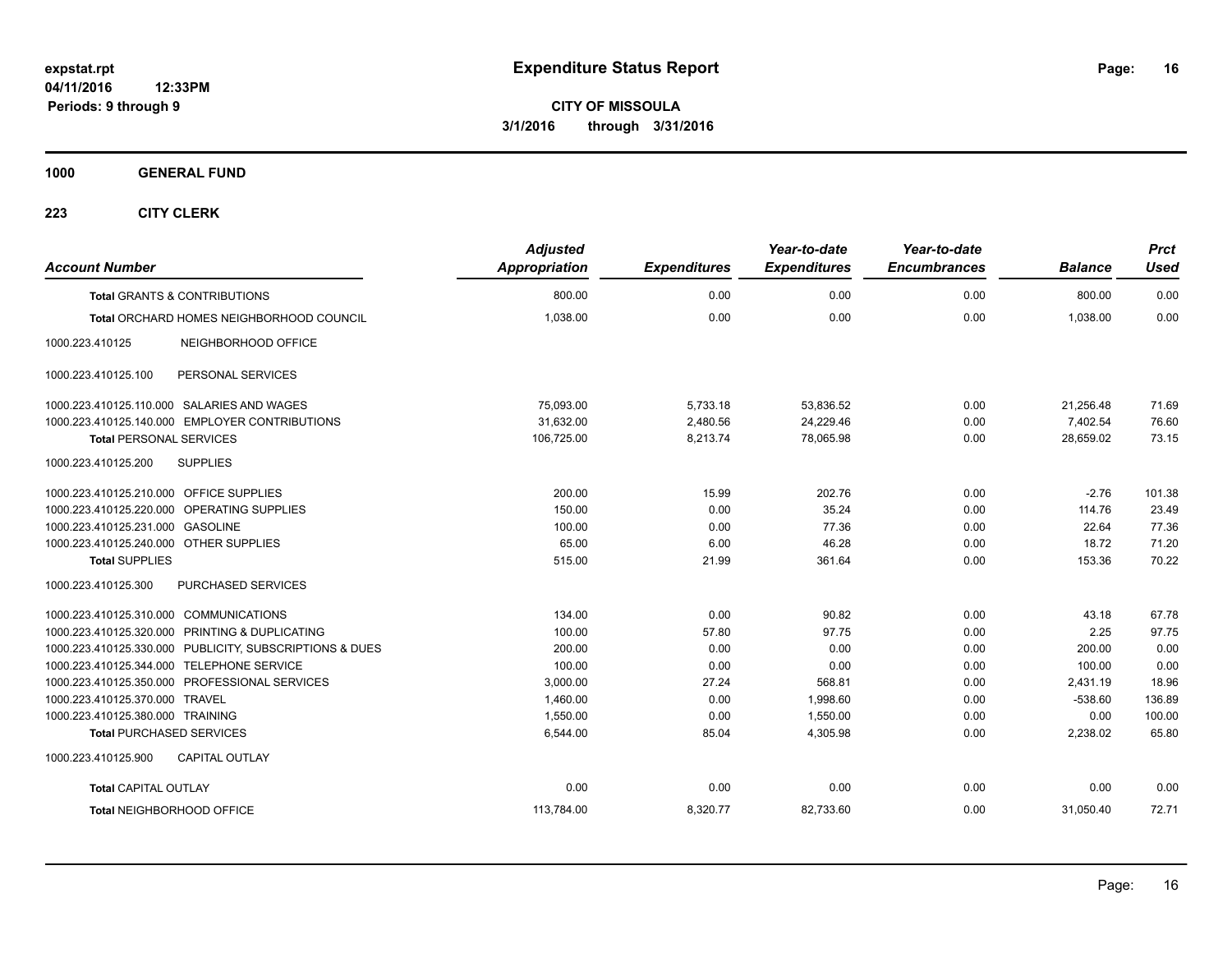**CITY OF MISSOULA 3/1/2016 through 3/31/2016**

**1000 GENERAL FUND**

| <b>Account Number</b>                                                                         | <b>Adjusted</b><br><b>Appropriation</b> | <b>Expenditures</b>   | Year-to-date<br><b>Expenditures</b> | Year-to-date<br><b>Encumbrances</b> | <b>Balance</b>         | <b>Prct</b><br><b>Used</b> |
|-----------------------------------------------------------------------------------------------|-----------------------------------------|-----------------------|-------------------------------------|-------------------------------------|------------------------|----------------------------|
| <b>ELECTIONS</b><br>1000.223.410600                                                           |                                         |                       |                                     |                                     |                        |                            |
| PURCHASED SERVICES<br>1000.223.410600.300                                                     |                                         |                       |                                     |                                     |                        |                            |
| 1000.223.410600.350.000 PROFESSIONAL SERVICES<br><b>Total ELECTIONS</b>                       | 42.000.00<br>42,000.00                  | 0.00<br>0.00          | 23,856.79<br>23,856.79              | 0.00<br>0.00                        | 18,143.21<br>18,143.21 | 56.80<br>56.80             |
| 1000.223.410900<br><b>RECORDS ADMINISTRATION</b>                                              |                                         |                       |                                     |                                     |                        |                            |
| 1000.223.410900.100<br>PERSONAL SERVICES                                                      |                                         |                       |                                     |                                     |                        |                            |
| 1000.223.410900.141.000 STATE RETIREMENT CONTRIBUTIONS<br><b>Total RECORDS ADMINISTRATION</b> | 0.00<br>0.00                            | 0.00<br>0.00          | 122.33<br>122.33                    | 0.00<br>0.00                        | $-122.33$<br>$-122.33$ | 0.00<br>0.00               |
| 1000.223.410910<br><b>ADMINISTRATION</b>                                                      |                                         |                       |                                     |                                     |                        |                            |
| 1000.223.410910.100<br>PERSONAL SERVICES                                                      |                                         |                       |                                     |                                     |                        |                            |
| 1000.223.410910.110.000 SALARIES AND WAGES                                                    | 141,646.00                              | 10,814.42             | 101,599.83                          | 0.00                                | 40,046.17              | 71.73                      |
| 1000.223.410910.140.000 EMPLOYER CONTRIBUTIONS<br><b>Total PERSONAL SERVICES</b>              | 51,934.00<br>193,580.00                 | 4,137.99<br>14,952.41 | 39,805.74                           | 0.00<br>0.00                        | 12,128.26<br>52,174.43 | 76.65<br>73.05             |
| 1000.223.410910.200<br><b>SUPPLIES</b>                                                        |                                         |                       | 141,405.57                          |                                     |                        |                            |
| 1000.223.410910.210.000 OFFICE SUPPLIES                                                       | 2,500.00                                | 5.99                  | 1.017.81                            | 0.00                                | 1,482.19               | 40.71                      |
| 1000.223.410910.220.000 OPERATING SUPPLIES                                                    | 100.00                                  | 0.00                  | 0.00                                | 0.00                                | 100.00                 | 0.00                       |
| 1000.223.410910.231.000 GASOLINE                                                              | 150.00                                  | 0.00                  | 61.11                               | 0.00                                | 88.89                  | 40.74                      |
| 1000.223.410910.240.000 OTHER SUPPLIES                                                        | 160.00                                  | 0.00                  | 16.25                               | 0.00                                | 143.75                 | 10.16                      |
| <b>Total SUPPLIES</b>                                                                         | 2,910.00                                | 5.99                  | 1,095.17                            | 0.00                                | 1,814.83               | 37.63                      |
| 1000.223.410910.300<br>PURCHASED SERVICES                                                     |                                         |                       |                                     |                                     |                        |                            |
| 1000.223.410910.310.000 COMMUNICATIONS                                                        | 4,445.00                                | 4,022.00              | 3,028.23                            | 0.00                                | 1,416.77               | 68.13                      |
| 1000.223.410910.320.000 PRINTING & DUPLICATING                                                | 100.00                                  | 0.00                  | 0.00                                | 0.00                                | 100.00                 | 0.00                       |
| 1000.223.410910.330.000 PUBLICITY, SUBSCRIPTIONS & DUES                                       | 1,725.00                                | 12.00                 | 1,167.00                            | 0.00                                | 558.00                 | 67.65                      |
| 1000.223.410910.344.000 TELEPHONE SERVICE                                                     | 100.00                                  | 11.20                 | 47.57                               | 0.00                                | 52.43                  | 47.57                      |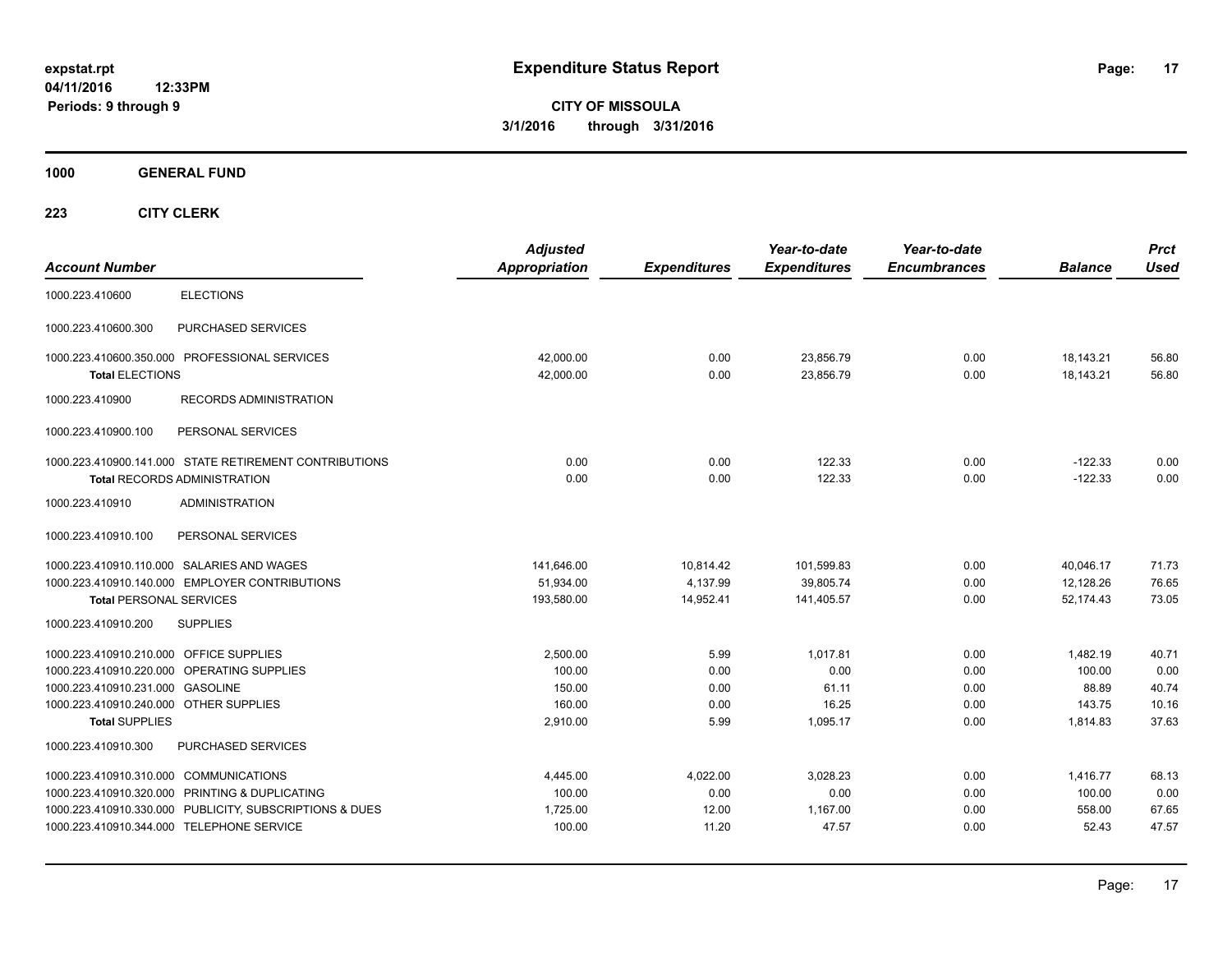### **1000 GENERAL FUND**

| <b>Account Number</b>                                      | <b>Adjusted</b>      |                     | Year-to-date        | Year-to-date<br><b>Encumbrances</b> | <b>Balance</b> | <b>Prct</b><br><b>Used</b> |
|------------------------------------------------------------|----------------------|---------------------|---------------------|-------------------------------------|----------------|----------------------------|
|                                                            | <b>Appropriation</b> | <b>Expenditures</b> | <b>Expenditures</b> |                                     |                |                            |
| <b>PROFESSIONAL SERVICES</b><br>1000.223.410910.350.000    | 17,300.00            | 261.00              | 4,463.00            | 0.00                                | 12,837.00      | 25.80                      |
| 1000.223.410910.360.000<br><b>REPAIR &amp; MAINTENANCE</b> | 1,100.00             | 0.00                | 444.25              | 0.00                                | 655.75         | 40.39                      |
| 1000.223.410910.370.000<br><b>TRAVEL</b>                   | 3,690.00             | 0.00                | 443.32              | 0.00                                | 3,246.68       | 12.01                      |
| 1000.223.410910.380.000<br>TRAINING                        | 3,070.00             | 0.00                | 449.00              | 0.00                                | 2,621.00       | 14.63                      |
| 1000.223.410910.390.000 OTHER PURCHASED SERVICES           | 3,500.00             | 21.00               | 1,450.50            | 0.00                                | 2,049.50       | 41.44                      |
| <b>Total PURCHASED SERVICES</b>                            | 35,030.00            | 4,327.20            | 11,492.87           | 0.00                                | 23,537.13      | 32.81                      |
| <b>FIXED CHARGES</b><br>1000.223.410910.500                |                      |                     |                     |                                     |                |                            |
| <b>Total FIXED CHARGES</b>                                 | 0.00                 | 0.00                | 0.00                | 0.00                                | 0.00           | 0.00                       |
| 1000.223.410910.800<br>OTHER OBJECTS                       |                      |                     |                     |                                     |                |                            |
| <b>Total OTHER OBJECTS</b>                                 | 0.00                 | 0.00                | 0.00                | 0.00                                | 0.00           | 0.00                       |
| <b>CAPITAL OUTLAY</b><br>1000.223.410910.900               |                      |                     |                     |                                     |                |                            |
| 1000.223.410910.940.000 MACHINERY & EQUIPMENT              | 0.00                 | 0.00                | 17,931.00           | 0.00                                | $-17,931.00$   | 0.00                       |
| <b>Total CAPITAL OUTLAY</b>                                | 0.00                 | 0.00                | 17,931.00           | 0.00                                | $-17,931.00$   | 0.00                       |
| <b>Total ADMINISTRATION</b>                                | 231,520.00           | 19,285.60           | 171,924.61          | 0.00                                | 59,595.39      | 74.26                      |
| <b>Total CITY CLERK</b>                                    | 472,202.06           | 29,681.67           | 310,566.72          | 0.00                                | 161,635.34     | 65.77                      |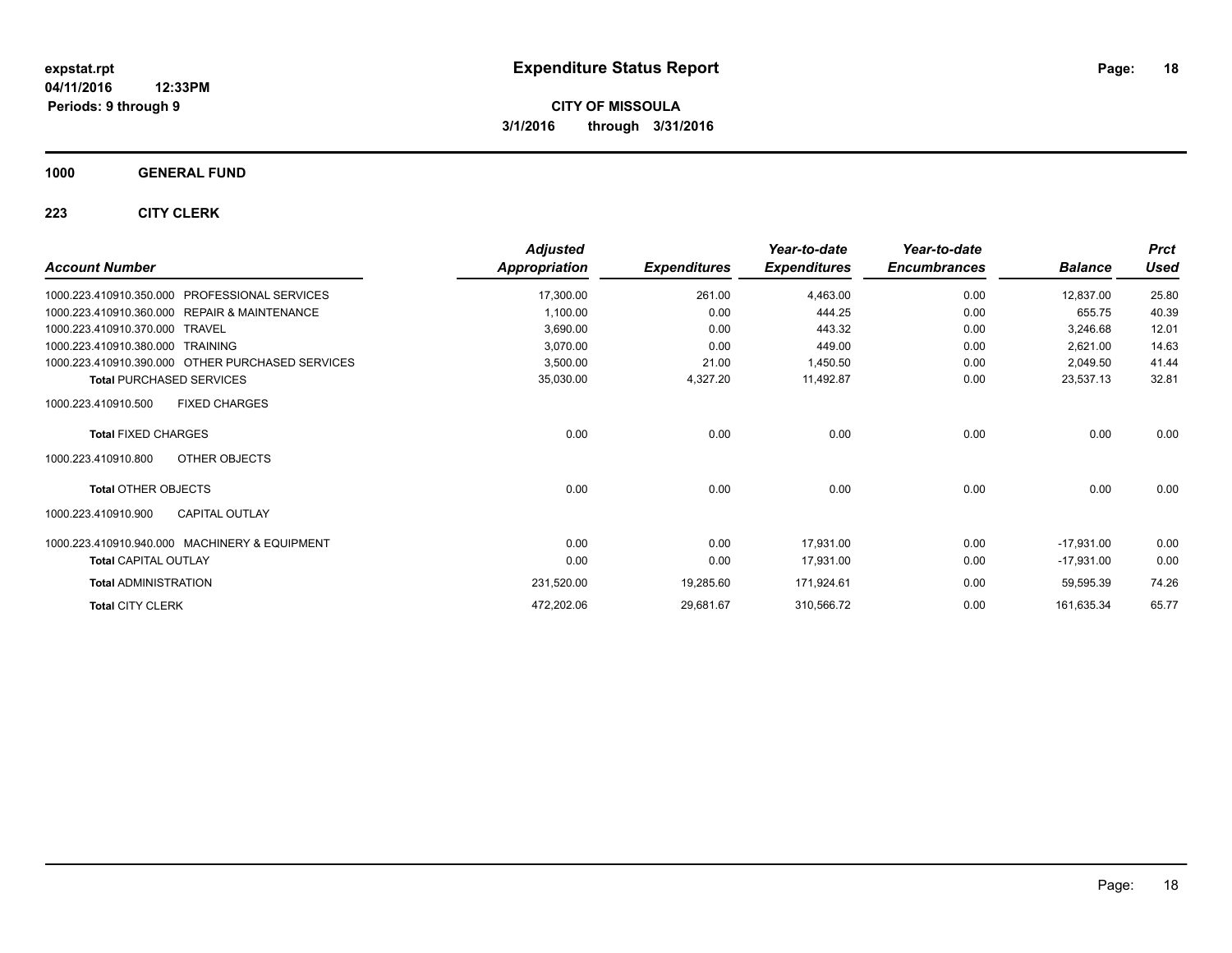**1000 GENERAL FUND**

#### **224 INFORMATION SERVICES**

|                                         |                                                        | <b>Adjusted</b>      |                     | Year-to-date        | Year-to-date        |                | <b>Prct</b> |
|-----------------------------------------|--------------------------------------------------------|----------------------|---------------------|---------------------|---------------------|----------------|-------------|
| <b>Account Number</b>                   |                                                        | <b>Appropriation</b> | <b>Expenditures</b> | <b>Expenditures</b> | <b>Encumbrances</b> | <b>Balance</b> | <b>Used</b> |
| 1000.224.410580                         | <b>INFORMATION TECHNOLOGIES</b>                        |                      |                     |                     |                     |                |             |
| 1000.224.410580.100                     | PERSONAL SERVICES                                      |                      |                     |                     |                     |                |             |
|                                         | 1000.224.410580.110.000 SALARIES AND WAGES             | 335,042.00           | 26,043.92           | 245,353.87          | 0.00                | 89,688.13      | 73.23       |
| 1000.224.410580.130.000 OTHER           |                                                        | 5,400.00             | 0.00                | 0.00                | 0.00                | 5,400.00       | 0.00        |
|                                         | 1000.224.410580.140.000 EMPLOYER CONTRIBUTIONS         | 112.513.00           | 9,082.31            | 87,414.47           | 0.00                | 25.098.53      | 77.69       |
|                                         | 1000.224.410580.141.000 STATE RETIREMENT CONTRIBUTIONS | 0.00                 | 0.00                | 250.43              | 0.00                | $-250.43$      | 0.00        |
| <b>Total PERSONAL SERVICES</b>          |                                                        | 452,955.00           | 35,126.23           | 333,018.77          | 0.00                | 119,936.23     | 73.52       |
| 1000.224.410580.200                     | <b>SUPPLIES</b>                                        |                      |                     |                     |                     |                |             |
| 1000.224.410580.210.000 OFFICE SUPPLIES |                                                        | 1,200.00             | 0.00                | 753.74              | 0.00                | 446.26         | 62.81       |
|                                         | 1000.224.410580.220.000 OPERATING SUPPLIES             | 10.025.00            | 0.00                | 3,331.20            | 0.00                | 6,693.80       | 33.23       |
|                                         | 1000.224.410580.230.000 REPAIR/MAINTENANCE             | 2,000.00             | 14.99               | 721.85              | 0.00                | 1,278.15       | 36.09       |
| 1000.224.410580.231.000 GASOLINE        |                                                        | 250.00               | 0.00                | 70.25               | 0.00                | 179.75         | 28.10       |
| 1000.224.410580.240.000 OTHER SUPPLIES  |                                                        | 1,900.00             | 0.00                | 0.00                | 0.00                | 1,900.00       | 0.00        |
| <b>Total SUPPLIES</b>                   |                                                        | 15,375.00            | 14.99               | 4,877.04            | 0.00                | 10.497.96      | 31.72       |
| 1000.224.410580.300                     | <b>PURCHASED SERVICES</b>                              |                      |                     |                     |                     |                |             |
| 1000.224.410580.310.000 COMMUNICATIONS  |                                                        | 100.00               | 0.00                | 14.08               | 0.00                | 85.92          | 14.08       |
|                                         | 1000.224.410580.320.000 PRINTING & DUPLICATING         | 350.00               | 0.00                | 11.05               | 0.00                | 338.95         | 3.16        |
|                                         | 1000.224.410580.344.000 TELEPHONE SERVICE              | 136,330.00           | 10,103.21           | 86,489.28           | 0.00                | 49,840.72      | 63.44       |
|                                         | 1000.224.410580.350.000 PROFESSIONAL SERVICES          | 4.000.00             | 0.00                | 145.80              | 0.00                | 3,854.20       | 3.65        |
|                                         | 1000.224.410580.360.000 REPAIR & MAINTENANCE           | 241,649.00           | 0.00                | 223,313.45          | 0.00                | 18,335.55      | 92.41       |
| 1000.224.410580.370.000 TRAVEL          |                                                        | 6,055.00             | 715.50              | 6,144.60            | 0.00                | $-89.60$       | 101.48      |
| 1000.224.410580.380.000 TRAINING        |                                                        | 11,981.00            | 190.00              | 10,154.18           | 0.00                | 1,826.82       | 84.75       |
|                                         | 1000.224.410580.390.000 OTHER PURCHASED SERVICES       | 2,150.00             | 0.00                | 0.00                | 0.00                | 2,150.00       | 0.00        |
| <b>Total PURCHASED SERVICES</b>         |                                                        | 402,615.00           | 11,008.71           | 326,272.44          | 0.00                | 76,342.56      | 81.04       |
| 1000.224.410580.500                     | <b>FIXED CHARGES</b>                                   |                      |                     |                     |                     |                |             |
| <b>Total FIXED CHARGES</b>              |                                                        | 0.00                 | 0.00                | 0.00                | 0.00                | 0.00           | 0.00        |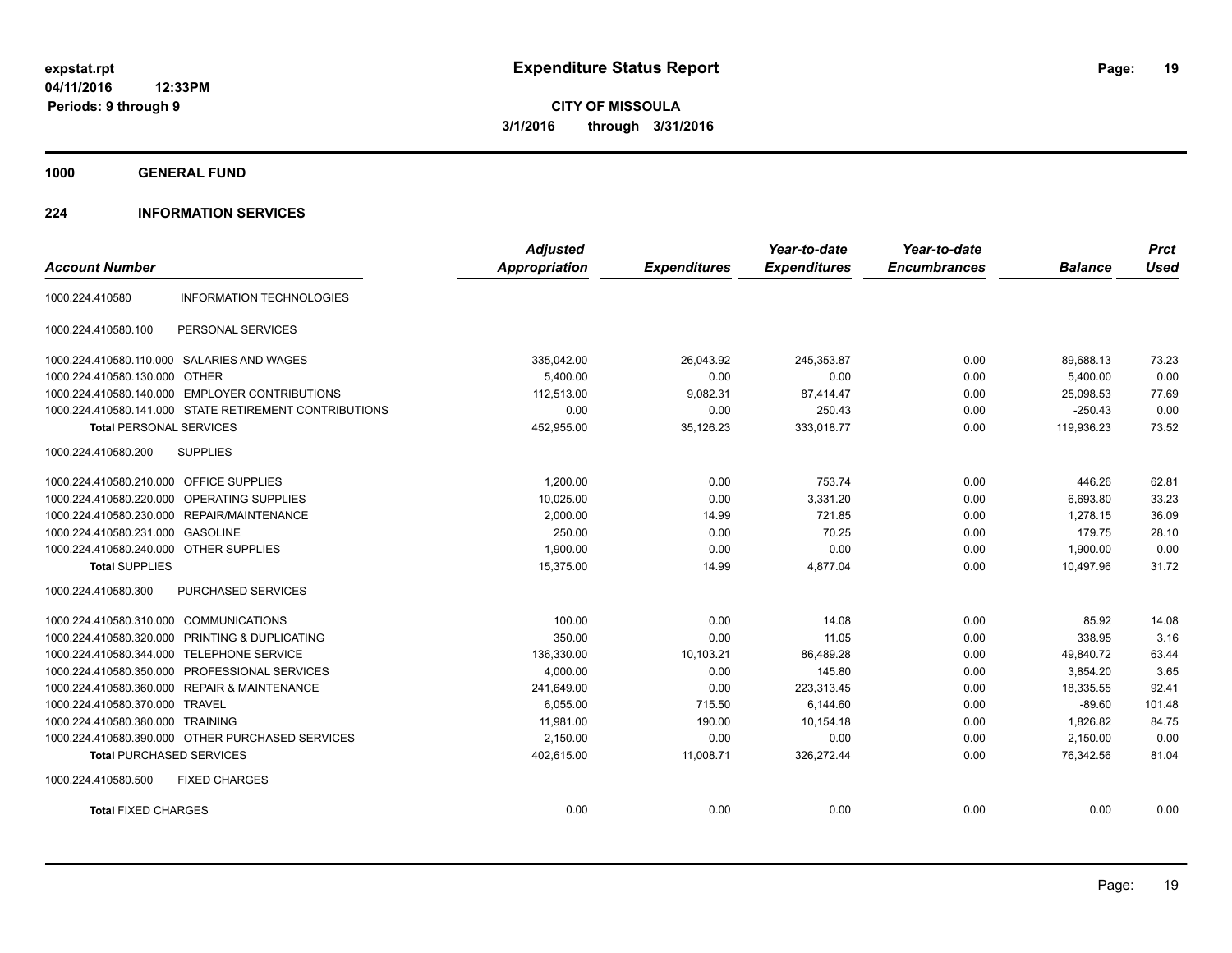**1000 GENERAL FUND**

#### **224 INFORMATION SERVICES**

|                                            |                                                        | <b>Adjusted</b> |                     | Year-to-date        | Year-to-date        |                | <b>Prct</b> |
|--------------------------------------------|--------------------------------------------------------|-----------------|---------------------|---------------------|---------------------|----------------|-------------|
| <b>Account Number</b>                      |                                                        | Appropriation   | <b>Expenditures</b> | <b>Expenditures</b> | <b>Encumbrances</b> | <b>Balance</b> | <b>Used</b> |
| 1000.224.410580.900                        | <b>CAPITAL OUTLAY</b>                                  |                 |                     |                     |                     |                |             |
| <b>Total CAPITAL OUTLAY</b>                |                                                        | 0.00            | 0.00                | 0.00                | 0.00                | 0.00           | 0.00        |
|                                            | <b>Total INFORMATION TECHNOLOGIES</b>                  | 870,945.00      | 46,149.93           | 664,168.25          | 0.00                | 206,776.75     | 76.26       |
| 1000.224.411060                            | <b>GIS</b>                                             |                 |                     |                     |                     |                |             |
| 1000.224.411060.100                        | PERSONAL SERVICES                                      |                 |                     |                     |                     |                |             |
| 1000.224.411060.110.000 SALARIES AND WAGES |                                                        | 101,580.00      | 7,756.11            | 72,832.52           | 0.00                | 28,747.48      | 71.70       |
|                                            | 1000.224.411060.140.000 GIS-EMPLOYER CONTRIBUTIONS     | 38,073.00       | 3,020.74            | 28,998.14           | 0.00                | 9,074.86       | 76.16       |
|                                            | 1000.224.411060.141.000 STATE RETIREMENT CONTRIBUTIONS | 0.00            | 0.00                | 14.62               | 0.00                | $-14.62$       | 0.00        |
| <b>Total PERSONAL SERVICES</b>             |                                                        | 139,653.00      | 10,776.85           | 101,845.28          | 0.00                | 37,807.72      | 72.93       |
| 1000.224.411060.200                        | <b>SUPPLIES</b>                                        |                 |                     |                     |                     |                |             |
| 1000.224.411060.210.000 OFFICE SUPPLIES    |                                                        | 3,000.00        | 0.00                | 670.35              | 0.00                | 2,329.65       | 22.35       |
| 1000.224.411060.220.000 OPERATING SUPPLIES |                                                        | 684.00          | 0.00                | 0.00                | 0.00                | 684.00         | 0.00        |
| 1000.224.411060.230.000 REPAIR/MAINTENANCE |                                                        | 2,140.00        | 0.00                | 0.00                | 0.00                | 2,140.00       | 0.00        |
| 1000.224.411060.231.000 GASOLINE           |                                                        | 500.00          | 0.00                | 0.00                | 0.00                | 500.00         | 0.00        |
| 1000.224.411060.240.000 OTHER SUPPLIES     |                                                        | 1,000.00        | 0.00                | 77.92               | 0.00                | 922.08         | 7.79        |
| <b>Total SUPPLIES</b>                      |                                                        | 7,324.00        | 0.00                | 748.27              | 0.00                | 6,575.73       | 10.22       |
| 1000.224.411060.300                        | <b>PURCHASED SERVICES</b>                              |                 |                     |                     |                     |                |             |
| 1000.224.411060.310.000 COMMUNICATIONS     |                                                        | 500.00          | 0.00                | 0.00                | 0.00                | 500.00         | 0.00        |
| 1000.224.411060.344.000                    | <b>TELEPHONE SERVICE</b>                               | 1.370.00        | 0.61                | 5.32                | 0.00                | 1,364.68       | 0.39        |
|                                            | 1000.224.411060.350.000 PROFESSIONAL SERVICES          | 380.00          | 0.00                | 0.00                | 0.00                | 380.00         | 0.00        |
|                                            | 1000.224.411060.360.000 REPAIR & MAINTENANCE           | 172,800.00      | 0.00                | 139,116.70          | 0.00                | 33,683.30      | 80.51       |
| 1000.224.411060.370.000 TRAVEL             |                                                        | 1,025.00        | 0.00                | 0.00                | 0.00                | 1,025.00       | 0.00        |
| 1000.224.411060.380.000 TRAINING           |                                                        | 2,425.00        | 0.00                | 0.00                | 0.00                | 2,425.00       | 0.00        |
|                                            | 1000.224.411060.390.000 OTHER PURCHASED SERVICES       | 1,550.00        | 0.00                | 149.47              | 0.00                | 1,400.53       | 9.64        |
| <b>Total PURCHASED SERVICES</b>            |                                                        | 180,050.00      | 0.61                | 139,271.49          | 0.00                | 40,778.51      | 77.35       |
| <b>Total GIS</b>                           |                                                        | 327,027.00      | 10,777.46           | 241,865.04          | 0.00                | 85,161.96      | 73.96       |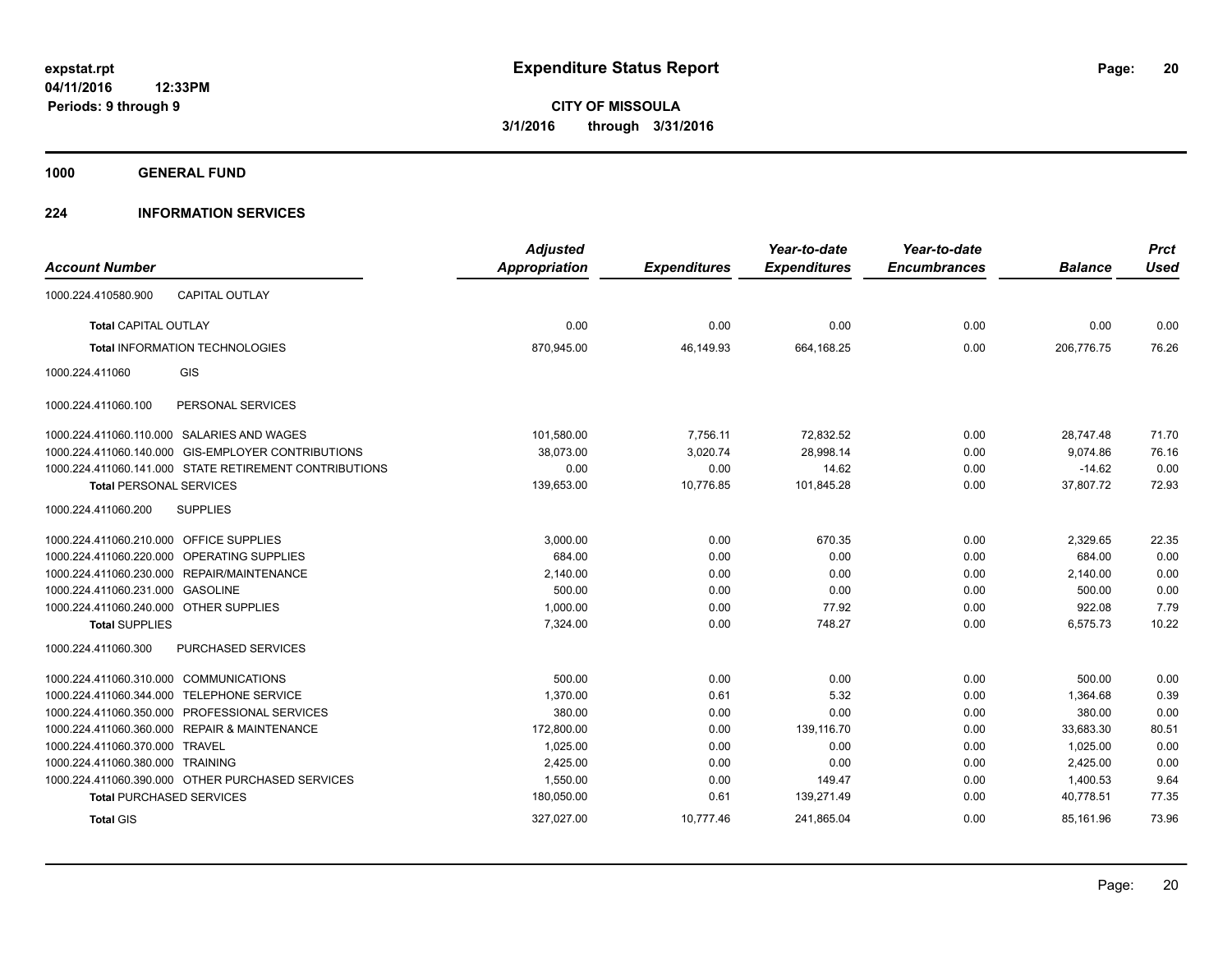**21**

**CITY OF MISSOULA 3/1/2016 through 3/31/2016**

| 1000 | <b>GENERAL FUND</b>               |                                         |                     |                                     |                                     |                |                            |
|------|-----------------------------------|-----------------------------------------|---------------------|-------------------------------------|-------------------------------------|----------------|----------------------------|
|      | <b>Total INFORMATION SERVICES</b> | 1,197,972.00                            | 56.927.39           | 906,033.29                          | 0.00                                | 291,938.71     | 75.63                      |
| 230  | <b>MUNICIPAL COURT</b>            |                                         |                     |                                     |                                     |                |                            |
|      | <b>Account Number</b>             | <b>Adjusted</b><br><b>Appropriation</b> | <b>Expenditures</b> | Year-to-date<br><b>Expenditures</b> | Year-to-date<br><b>Encumbrances</b> | <b>Balance</b> | <b>Prct</b><br><b>Used</b> |

|                                         |                                                        | $\mathbf{r}$ . The state |           |            |      |             |       |
|-----------------------------------------|--------------------------------------------------------|--------------------------|-----------|------------|------|-------------|-------|
| 1000.230.410360                         | CITY/MUNICIPAL COURT                                   |                          |           |            |      |             |       |
| 1000.230.410360.100                     | PERSONAL SERVICES                                      |                          |           |            |      |             |       |
|                                         | 1000.230.410360.110.000 SALARIES AND WAGES             | 787,986.00               | 55,748.87 | 504.172.62 | 0.00 | 283,813.38  | 63.98 |
| 1000.230.410360.120.000                 | OVERTIME/TERMINATION                                   | 5.000.00                 | 323.76    | 4,265.68   | 0.00 | 734.32      | 85.31 |
|                                         | 1000.230.410360.140.000 EMPLOYER CONTRIBUTIONS         | 306,300.00               | 19,448.58 | 201,405.94 | 0.00 | 104,894.06  | 65.75 |
|                                         | 1000.230.410360.141.000 STATE RETIREMENT CONTRIBUTIONS | 0.00                     | 0.00      | 396.24     | 0.00 | $-396.24$   | 0.00  |
| <b>Total PERSONAL SERVICES</b>          |                                                        | 1,099,286.00             | 75,521.21 | 710,240.48 | 0.00 | 389,045.52  | 64.61 |
| 1000.230.410360.200                     | <b>SUPPLIES</b>                                        |                          |           |            |      |             |       |
| 1000.230.410360.210.000 OFFICE SUPPLIES |                                                        | 4,756.00                 | 1,246.17  | 3,606.54   | 0.00 | 1.149.46    | 75.83 |
|                                         | 1000.230.410360.220.000 OPERATING SUPPLIES             | 4,973.00                 | 0.00      | 1,307.62   | 0.00 | 3,665.38    | 26.29 |
| 1000.230.410360.240.000 OTHER SUPPLIES  |                                                        | 3,540.00                 | 1,588.67  | 1,768.67   | 0.00 | 1.771.33    | 49.96 |
| <b>Total SUPPLIES</b>                   |                                                        | 13,269.00                | 2,834.84  | 6,682.83   | 0.00 | 6,586.17    | 50.36 |
| 1000.230.410360.300                     | PURCHASED SERVICES                                     |                          |           |            |      |             |       |
| 1000.230.410360.310.000 COMMUNICATIONS  |                                                        | 11,500.00                | 0.00      | 8,141.02   | 0.00 | 3.358.98    | 70.79 |
|                                         | 1000.230.410360.320.000 PRINTING & DUPLICATING         | 1.187.00                 | 0.00      | 0.00       | 0.00 | 1.187.00    | 0.00  |
| 1000.230.410360.330.000                 | PUBLICITY, SUBSCRIPTIONS & DUES                        | 10,196.00                | 1,394.00  | 7,057.06   | 0.00 | 3,138.94    | 69.21 |
|                                         | 1000.230.410360.344.000 TELEPHONE SERVICE              | 1,584.00                 | 242.40    | 997.00     | 0.00 | 587.00      | 62.94 |
| 1000.230.410360.350.000                 | PROFESSIONAL SERVICES                                  | 217,662.00               | 44,942.80 | 89,848.61  | 0.00 | 127,813.39  | 41.28 |
| 1000.230.410360.350.004                 | <b>PROFESSIONAL SERVICES</b>                           | 0.00                     | 273.68    | 6,525.58   | 0.00 | $-6,525.58$ | 0.00  |
| 1000.230.410360.350.005                 | <b>PROFESSIONAL SERVICES</b>                           | 0.00                     | 3,831.54  | 9,553.19   | 0.00 | $-9,553.19$ | 0.00  |
|                                         | 1000.230.410360.350.006 PROFESSIONAL SERVICES          | 0.00                     | 1,465.00  | 2,281.00   | 0.00 | $-2,281.00$ | 0.00  |
|                                         | 1000.230.410360.360.000 REPAIR & MAINTENANCE           | 3,790.00                 | 0.00      | 2,372.75   | 0.00 | 1,417.25    | 62.61 |
| 1000.230.410360.370.000 TRAVEL          |                                                        | 5.174.00                 | 0.00      | 4,705.62   | 0.00 | 468.38      | 90.95 |
| 1000.230.410360.380.000 TRAINING        |                                                        | 9,000.00                 | 600.00    | 4,428.00   | 0.00 | 4,572.00    | 49.20 |
|                                         | 1000.230.410360.390.000 OTHER PURCHASED SERVICES       | 6,262.00                 | 349.03    | 3,248.37   | 0.00 | 3.013.63    | 51.87 |
| <b>Total PURCHASED SERVICES</b>         |                                                        | 266,355.00               | 53,098.45 | 139,158.20 | 0.00 | 127,196.80  | 52.25 |
|                                         |                                                        |                          |           |            |      |             |       |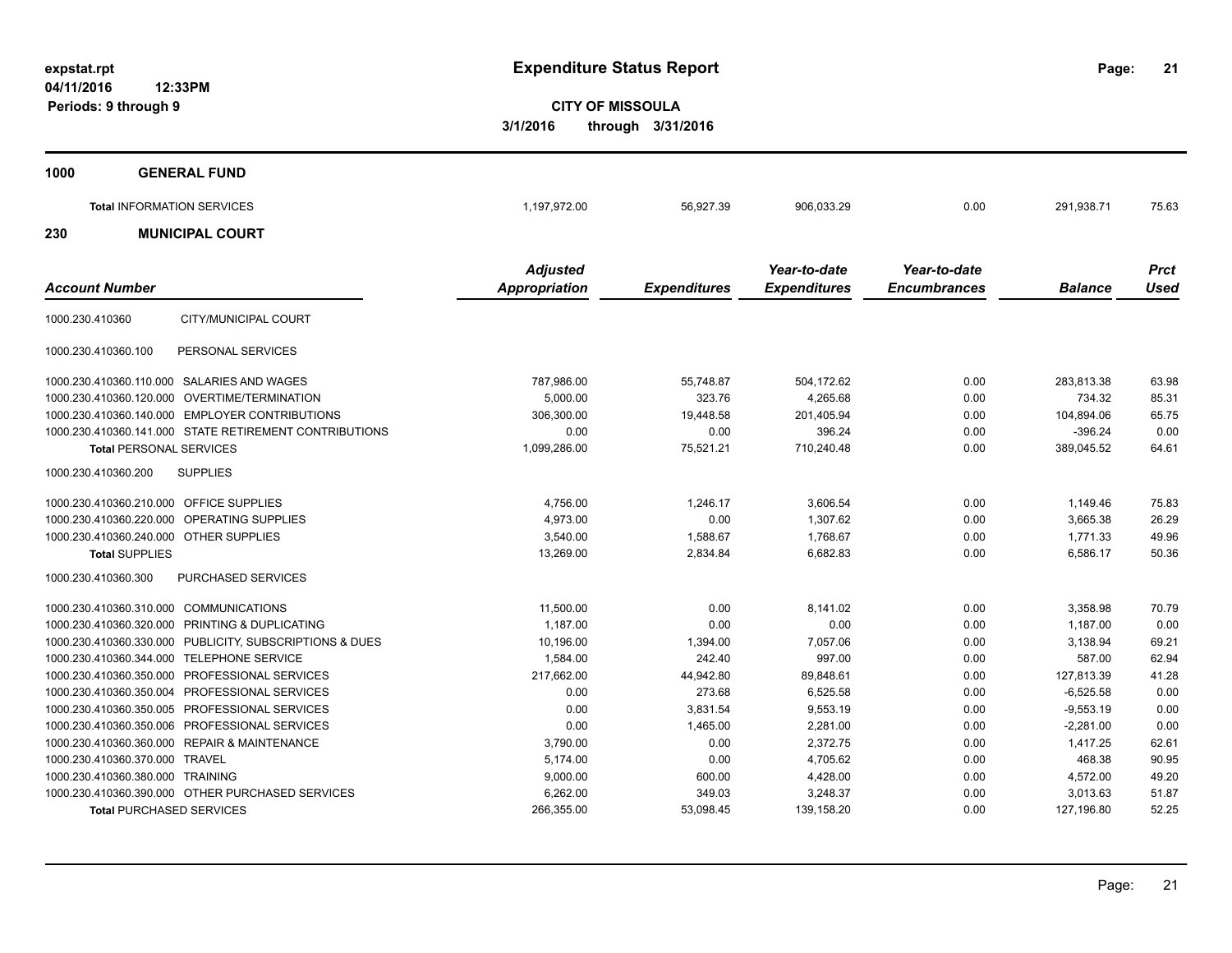**1000 GENERAL FUND**

**230 MUNICIPAL COURT**

|                              |                                   | <b>Adjusted</b>      |                     | Year-to-date        | Year-to-date        |                | <b>Prct</b> |
|------------------------------|-----------------------------------|----------------------|---------------------|---------------------|---------------------|----------------|-------------|
| <b>Account Number</b>        |                                   | <b>Appropriation</b> | <b>Expenditures</b> | <b>Expenditures</b> | <b>Encumbrances</b> | <b>Balance</b> | <b>Used</b> |
| 1000.230.410360.500          | <b>FIXED CHARGES</b>              |                      |                     |                     |                     |                |             |
| <b>Total FIXED CHARGES</b>   |                                   | 0.00                 | 0.00                | 0.00                | 0.00                | 0.00           | 0.00        |
| 1000.230.410360.900          | <b>CAPITAL OUTLAY</b>             |                      |                     |                     |                     |                |             |
| <b>Total CAPITAL OUTLAY</b>  |                                   | 0.00                 | 0.00                | 0.00                | 0.00                | 0.00           | 0.00        |
|                              | <b>Total CITY/MUNICIPAL COURT</b> | 1,378,910.00         | 131,454.50          | 856,081.51          | 0.00                | 522,828.49     | 62.08       |
| 1000.230.411853              | <b>MCS</b>                        |                      |                     |                     |                     |                |             |
| 1000.230.411853.300          | <b>PURCHASED SERVICES</b>         |                      |                     |                     |                     |                |             |
| 1000.230.411853.390.000      | MCS-OTHER PURCHASED SERVICES      | 68,401.00            | 17,100.00           | 34,200.19           | 0.00                | 34,200.81      | 50.00       |
| <b>Total MCS</b>             |                                   | 68,401.00            | 17,100.00           | 34,200.19           | 0.00                | 34,200.81      | 50.00       |
| <b>Total MUNICIPAL COURT</b> |                                   | 1,447,311.00         | 148,554.50          | 890,281.70          | 0.00                | 557,029.30     | 61.51       |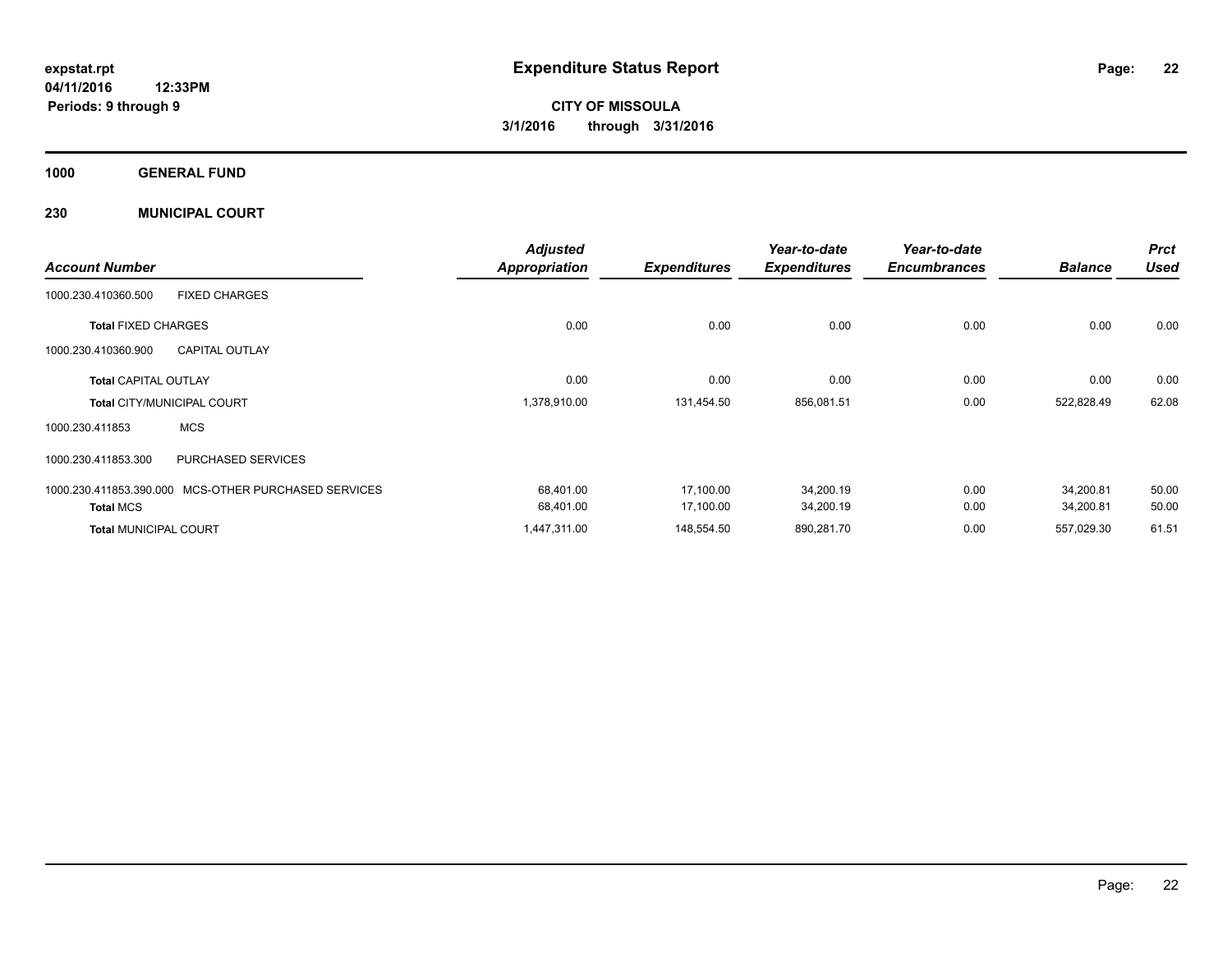**CITY OF MISSOULA 3/1/2016 through 3/31/2016**

**1000 GENERAL FUND**

| <b>Account Number</b>                          | <b>Adjusted</b><br><b>Appropriation</b> | <b>Expenditures</b> | Year-to-date<br><b>Expenditures</b> | Year-to-date<br><b>Encumbrances</b> | <b>Balance</b> | <b>Prct</b><br><b>Used</b> |
|------------------------------------------------|-----------------------------------------|---------------------|-------------------------------------|-------------------------------------|----------------|----------------------------|
| <b>BUDGETING</b><br>1000.240.410520            |                                         |                     |                                     |                                     |                |                            |
| 1000.240.410520.100<br>PERSONAL SERVICES       |                                         |                     |                                     |                                     |                |                            |
| 1000.240.410520.110.000 SALARIES AND WAGES     | 80,804.00                               | 4,043.30            | 36,861.41                           | 0.00                                | 43,942.59      | 45.62                      |
| 1000.240.410520.140.000 EMPLOYER CONTRIBUTIONS | 26,628.00                               | 1,427.50            | 13,215.72                           | 0.00                                | 13,412.28      | 49.63                      |
| <b>Total PERSONAL SERVICES</b>                 | 107,432.00                              | 5,470.80            | 50.077.13                           | 0.00                                | 57,354.87      | 46.61                      |
| 1000.240.410520.200<br><b>SUPPLIES</b>         |                                         |                     |                                     |                                     |                |                            |
| 1000.240.410520.210.000 OFFICE SUPPLIES        | 160.00                                  | 0.00                | 0.00                                | 0.00                                | 160.00         | 0.00                       |
| 1000.240.410520.220.000 OPERATING SUPPLIES     | 285.00                                  | 0.00                | 0.00                                | 0.00                                | 285.00         | 0.00                       |
| <b>Total SUPPLIES</b>                          | 445.00                                  | 0.00                | 0.00                                | 0.00                                | 445.00         | 0.00                       |
| 1000.240.410520.300<br>PURCHASED SERVICES      |                                         |                     |                                     |                                     |                |                            |
| 1000.240.410520.320.000 PRINTING & DUPLICATING | 823.00                                  | 94.39               | 263.66                              | 0.00                                | 559.34         | 32.04                      |
| 1000.240.410520.350.000 PROFESSIONAL SERVICES  | 9.289.00                                | 0.00                | 0.00                                | 0.00                                | 9,289.00       | 0.00                       |
| <b>Total PURCHASED SERVICES</b>                | 10,112.00                               | 94.39               | 263.66                              | 0.00                                | 9,848.34       | 2.61                       |
| <b>Total BUDGETING</b>                         | 117,989.00                              | 5,565.19            | 50,340.79                           | 0.00                                | 67.648.21      | 42.67                      |
| <b>TREASURY</b><br>1000.240.410540             |                                         |                     |                                     |                                     |                |                            |
| PERSONAL SERVICES<br>1000.240.410540.100       |                                         |                     |                                     |                                     |                |                            |
| 1000.240.410540.110.000 SALARIES AND WAGES     | 203,954.00                              | 11,268.92           | 103,679.15                          | 0.00                                | 100,274.85     | 50.83                      |
| 1000.240.410540.140.000 EMPLOYER CONTRIBUTIONS | 77,829.00                               | 4,624.70            | 41,871.93                           | 0.00                                | 35,957.07      | 53.80                      |
| <b>Total PERSONAL SERVICES</b>                 | 281.783.00                              | 15,893.62           | 145.551.08                          | 0.00                                | 136.231.92     | 51.65                      |
| 1000.240.410540.200<br><b>SUPPLIES</b>         |                                         |                     |                                     |                                     |                |                            |
| 1000.240.410540.210.000 OFFICE SUPPLIES        | 1,402.00                                | 236.53              | 1,887.57                            | 0.00                                | $-485.57$      | 134.63                     |
| OPERATING SUPPLIES<br>1000.240.410540.220.000  | 303.00                                  | 0.00                | 299.28                              | 0.00                                | 3.72           | 98.77                      |
| <b>Total SUPPLIES</b>                          | 1,705.00                                | 236.53              | 2,186.85                            | 0.00                                | $-481.85$      | 128.26                     |
| 1000.240.410540.300<br>PURCHASED SERVICES      |                                         |                     |                                     |                                     |                |                            |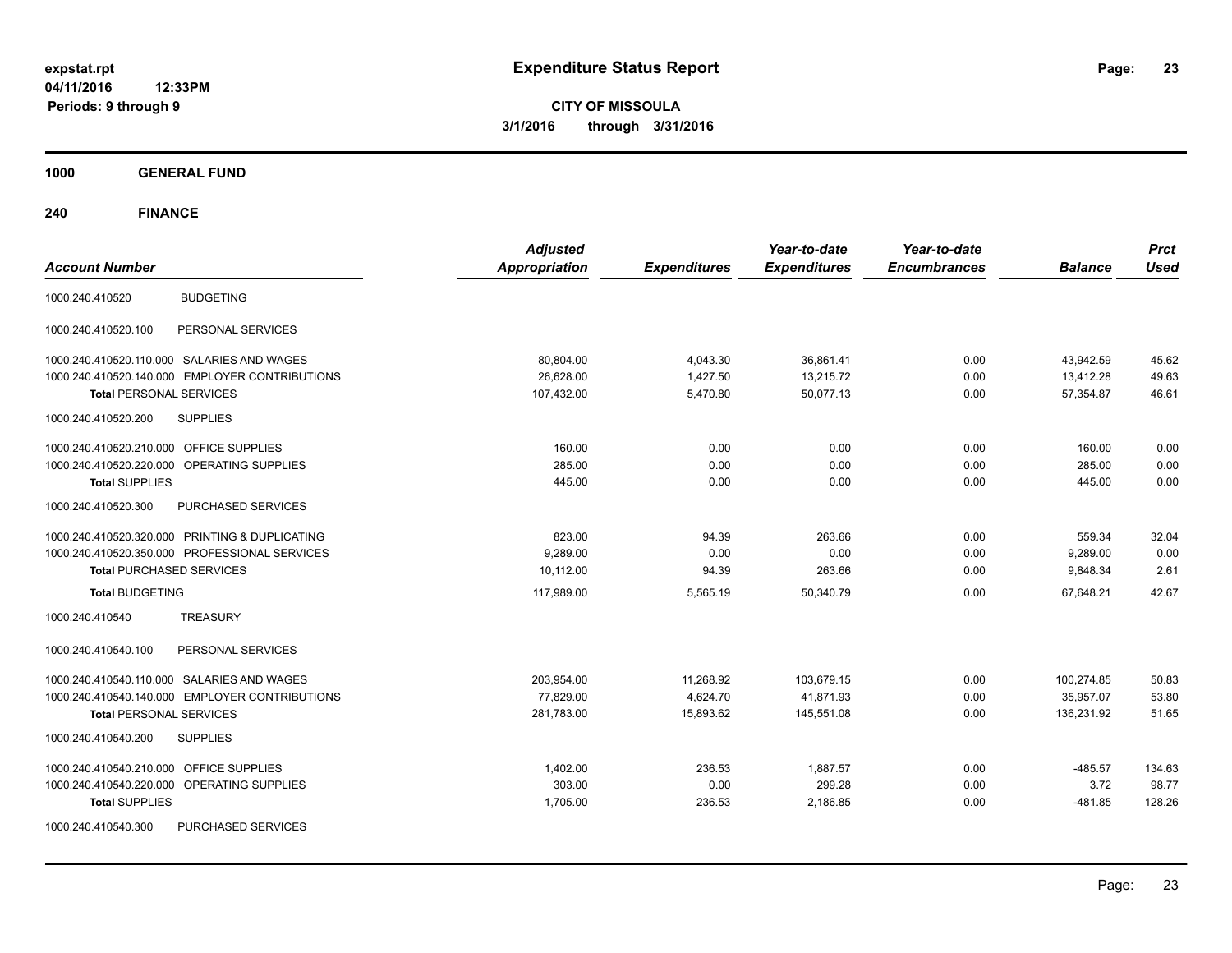**CITY OF MISSOULA 3/1/2016 through 3/31/2016**

**1000 GENERAL FUND**

| <b>Account Number</b>                                   | <b>Adjusted</b><br><b>Appropriation</b> | <b>Expenditures</b> | Year-to-date<br><b>Expenditures</b> | Year-to-date<br><b>Encumbrances</b> | <b>Balance</b> | <b>Prct</b><br><b>Used</b> |
|---------------------------------------------------------|-----------------------------------------|---------------------|-------------------------------------|-------------------------------------|----------------|----------------------------|
|                                                         |                                         |                     |                                     |                                     |                |                            |
| 1000.240.410540.310.000 COMMUNICATIONS                  | 5,518.00                                | 0.00                | 3,097.91                            | 0.00                                | 2,420.09       | 56.14                      |
| 1000.240.410540.320.000 PRINTING & DUPLICATING          | 448.00                                  | 0.00                | 1,391.11                            | 0.00                                | $-943.11$      | 310.52                     |
| 1000.240.410540.330.000 PUBLICITY, SUBSCRIPTIONS & DUES | 10.00                                   | 0.00                | 0.00                                | 0.00                                | 10.00          | 0.00                       |
| 1000.240.410540.344.000 TELEPHONE SERVICE               | 25.00                                   | 0.00                | 0.00                                | 0.00                                | 25.00          | 0.00                       |
| 1000.240.410540.350.000 PROFESSIONAL SERVICES           | 11,911.00                               | 3,339.40            | 10,687.53                           | 0.00                                | 1,223.47       | 89.73                      |
| 1000.240.410540.360.000 REPAIR & MAINTENANCE            | 26.00                                   | 0.00                | 0.00                                | 0.00                                | 26.00          | 0.00                       |
| 1000.240.410540.370.000 TRAVEL                          | 4,125.00                                | 397.40              | 397.40                              | 0.00                                | 3,727.60       | 9.63                       |
| 1000.240.410540.380.000 TRAINING                        | 2,000.00                                | 1,101.60            | 1,513.20                            | 0.00                                | 486.80         | 75.66                      |
| <b>Total PURCHASED SERVICES</b>                         | 24,063.00                               | 4,838.40            | 17,087.15                           | 0.00                                | 6,975.85       | 71.01                      |
| 1000.240.410540.500<br><b>FIXED CHARGES</b>             |                                         |                     |                                     |                                     |                |                            |
| 1000.240.410540.500.000 FIXED CHARGES                   | 500.00                                  | 0.00                | 0.00                                | 0.00                                | 500.00         | 0.00                       |
| <b>Total FIXED CHARGES</b>                              | 500.00                                  | 0.00                | 0.00                                | 0.00                                | 500.00         | 0.00                       |
| <b>CAPITAL OUTLAY</b><br>1000.240.410540.900            |                                         |                     |                                     |                                     |                |                            |
| <b>Total CAPITAL OUTLAY</b>                             | 0.00                                    | 0.00                | 0.00                                | 0.00                                | 0.00           | 0.00                       |
| <b>Total TREASURY</b>                                   | 308,051.00                              | 20,968.55           | 164,825.08                          | 0.00                                | 143,225.92     | 53.51                      |
| 1000.240.410550<br><b>ACCOUNTING</b>                    |                                         |                     |                                     |                                     |                |                            |
| PERSONAL SERVICES<br>1000.240.410550.100                |                                         |                     |                                     |                                     |                |                            |
| 1000.240.410550.110.000 SALARIES AND WAGES              | 331,668.00                              | 31,320.08           | 269,238.49                          | 0.00                                | 62,429.51      | 81.18                      |
| 1000.240.410550.120.000 OVERTIME/TERMINATION            | 1,000.00                                | 0.00                | 1,338.66                            | 0.00                                | $-338.66$      | 133.87                     |
| 1000.240.410550.140.000 EMPLOYER CONTRIBUTIONS          | 123,069.00                              | 10,432.31           | 104,192.76                          | 0.00                                | 18,876.24      | 84.66                      |
| 1000.240.410550.141.000 STATE RETIREMENT CONTRIBUTIONS  | 0.00                                    | 0.00                | 343.47                              | 0.00                                | $-343.47$      | 0.00                       |
| <b>Total PERSONAL SERVICES</b>                          | 455,737.00                              | 41,752.39           | 375,113.38                          | 0.00                                | 80,623.62      | 82.31                      |
| 1000.240.410550.200<br><b>SUPPLIES</b>                  |                                         |                     |                                     |                                     |                |                            |
| 1000.240.410550.210.000 OFFICE SUPPLIES                 | 2,274.00                                | 354.78              | 3,620.29                            | 0.00                                | $-1,346.29$    | 159.20                     |
| 1000.240.410550.220.000 OPERATING SUPPLIES              | 926.00                                  | 0.00                | 754.05                              | 0.00                                | 171.95         | 81.43                      |
| 1000.240.410550.230.000 REPAIR/MAINTENANCE              | 300.00                                  | 0.00                | 0.00                                | 0.00                                | 300.00         | 0.00                       |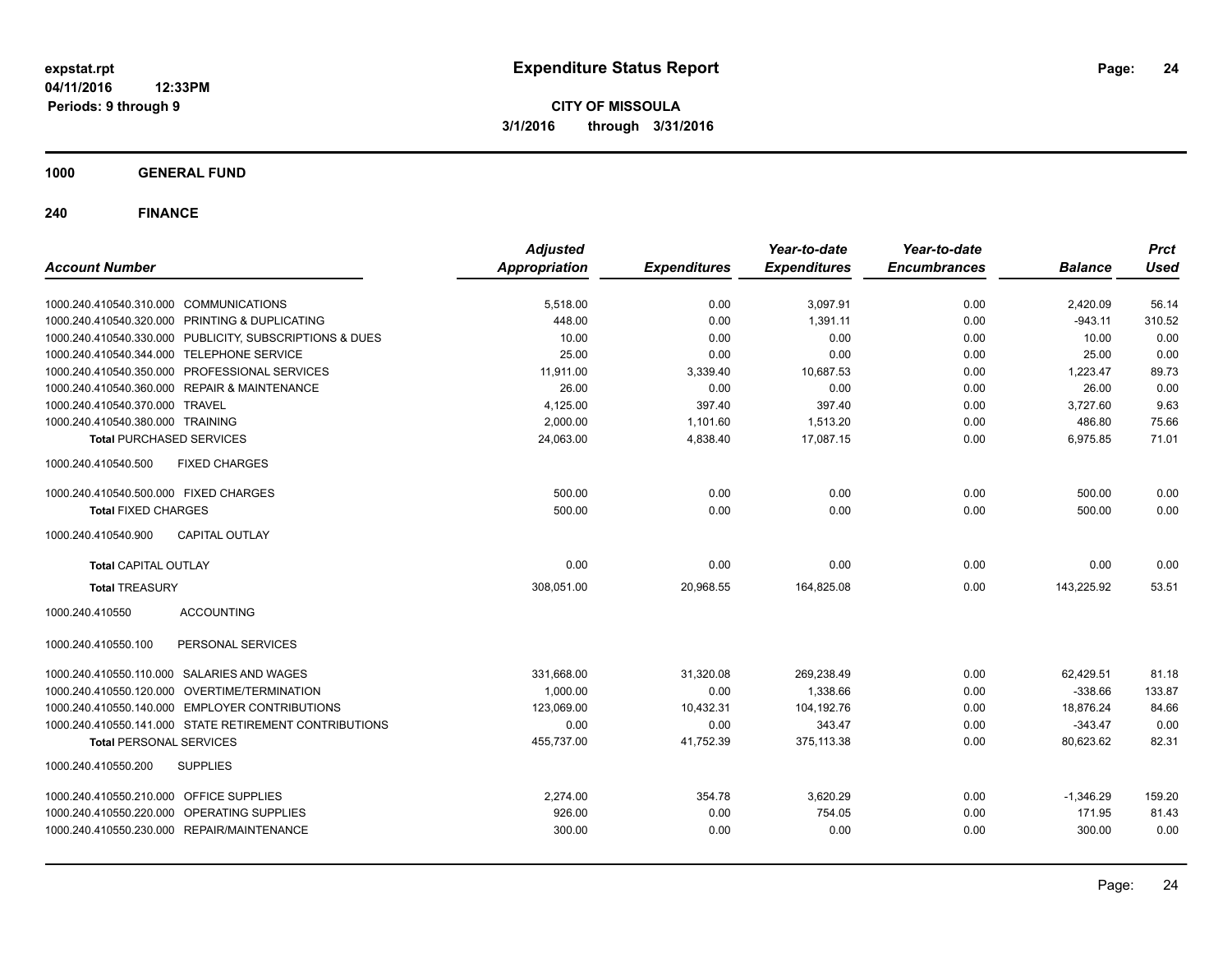**1000 GENERAL FUND**

| <b>Account Number</b>                                   | <b>Adjusted</b><br>Appropriation | <b>Expenditures</b> | Year-to-date<br><b>Expenditures</b> | Year-to-date<br><b>Encumbrances</b> | <b>Balance</b> | <b>Prct</b><br><b>Used</b> |
|---------------------------------------------------------|----------------------------------|---------------------|-------------------------------------|-------------------------------------|----------------|----------------------------|
| 1000.240.410550.231.000 GASOLINE                        | 91.00                            | 0.00                | 0.00                                | 0.00                                | 91.00          | 0.00                       |
| 1000.240.410550.240.000 OTHER SUPPLIES                  | 500.00                           | 0.00                | 0.00                                | 0.00                                | 500.00         | 0.00                       |
| <b>Total SUPPLIES</b>                                   | 4,091.00                         | 354.78              | 4,374.34                            | 0.00                                | $-283.34$      | 106.93                     |
| 1000.240.410550.300<br>PURCHASED SERVICES               |                                  |                     |                                     |                                     |                |                            |
| 1000.240.410550.310.000 COMMUNICATIONS                  | 36,270.00                        | 237.50              | 49,412.65                           | 0.00                                | $-13,142.65$   | 136.24                     |
| 1000.240.410550.320.000 PRINTING & DUPLICATING          | 2,014.00                         | 0.00                | 643.60                              | 0.00                                | 1,370.40       | 31.96                      |
| 1000.240.410550.330.000 PUBLICITY, SUBSCRIPTIONS & DUES | 3,400.00                         | 0.00                | 674.48                              | 0.00                                | 2,725.52       | 19.84                      |
| 1000.240.410550.344.000 TELEPHONE SERVICE               | 1,200.00                         | 37.09               | 175.54                              | 0.00                                | 1.024.46       | 14.63                      |
| 1000.240.410550.350.000 PROFESSIONAL SERVICES           | 126,624.00                       | 4,256.67            | 138,188.91                          | 0.00                                | $-11,564.91$   | 109.13                     |
| 1000.240.410550.360.000 REPAIR & MAINTENANCE            | 174.00                           | 0.00                | 0.00                                | 0.00                                | 174.00         | 0.00                       |
| 1000.240.410550.370.000 TRAVEL                          | 3,520.00                         | 596.10              | 977.84                              | 0.00                                | 2,542.16       | 27.78                      |
| 1000.240.410550.380.000 TRAINING                        | 3,805.00                         | 1,652.40            | 2,272.40                            | 0.00                                | 1,532.60       | 59.72                      |
| <b>Total PURCHASED SERVICES</b>                         | 177,007.00                       | 6,779.76            | 192,345.42                          | 0.00                                | $-15,338.42$   | 108.67                     |
| 1000.240.410550.500<br><b>FIXED CHARGES</b>             |                                  |                     |                                     |                                     |                |                            |
| <b>Total FIXED CHARGES</b>                              | 0.00                             | 0.00                | 0.00                                | 0.00                                | 0.00           | 0.00                       |
| <b>CAPITAL OUTLAY</b><br>1000.240.410550.900            |                                  |                     |                                     |                                     |                |                            |
| <b>Total CAPITAL OUTLAY</b>                             | 0.00                             | 0.00                | 0.00                                | 0.00                                | 0.00           | 0.00                       |
| <b>Total ACCOUNTING</b>                                 | 636,835.00                       | 48,886.93           | 571,833.14                          | 0.00                                | 65,001.86      | 89.79                      |
| 1000.240.410552<br><b>FINANCIAL REPORTING</b>           |                                  |                     |                                     |                                     |                |                            |
| PERSONAL SERVICES<br>1000.240.410552.100                |                                  |                     |                                     |                                     |                |                            |
| 1000.240.410552.110.000 SALARIES AND WAGES              | 51,834.00                        | 3,462.39            | 32,080.41                           | 0.00                                | 19,753.59      | 61.89                      |
| 1000.240.410552.140.000 EMPLOYER CONTRIBUTIONS          | 17,082.00                        | 1,177.51            | 10,993.58                           | 0.00                                | 6,088.42       | 64.36                      |
| <b>Total PERSONAL SERVICES</b>                          | 68,916.00                        | 4,639.90            | 43,073.99                           | 0.00                                | 25,842.01      | 62.50                      |
| 1000.240.410552.200<br><b>SUPPLIES</b>                  |                                  |                     |                                     |                                     |                |                            |
| 1000.240.410552.210.000 OFFICE SUPPLIES                 | 129.00                           | 12.18               | 238.41                              | 0.00                                | $-109.41$      | 184.81                     |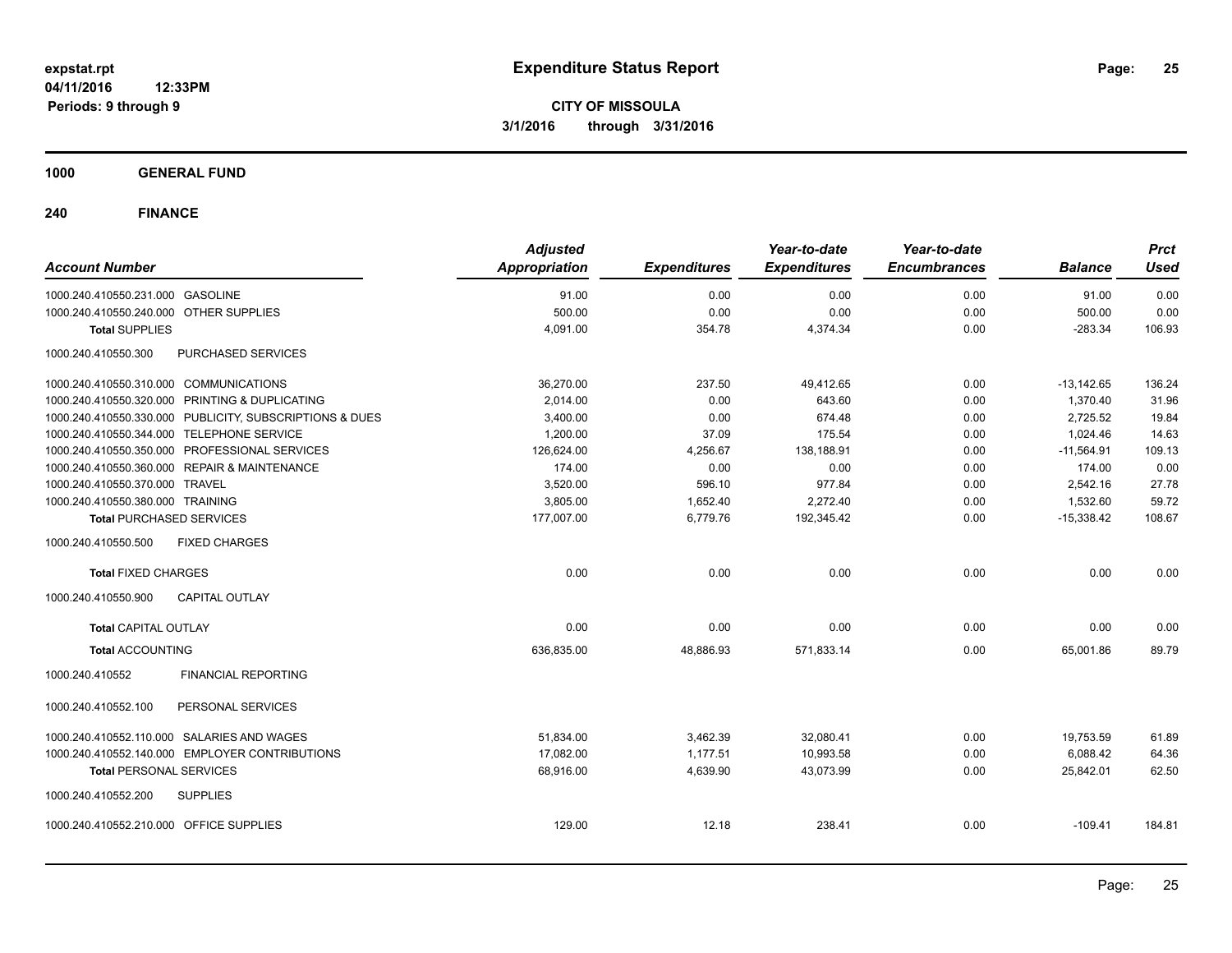**1000 GENERAL FUND**

| <b>Account Number</b>                                | <b>Adjusted</b><br>Appropriation | <b>Expenditures</b> | Year-to-date<br><b>Expenditures</b> | Year-to-date<br><b>Encumbrances</b> | <b>Balance</b> | <b>Prct</b><br><b>Used</b> |
|------------------------------------------------------|----------------------------------|---------------------|-------------------------------------|-------------------------------------|----------------|----------------------------|
| <b>OPERATING SUPPLIES</b><br>1000.240.410552.220.000 | 390.00                           | 0.00                | 0.00                                | 0.00                                | 390.00         | 0.00                       |
| <b>Total SUPPLIES</b>                                | 519.00                           | 12.18               | 238.41                              | 0.00                                | 280.59         | 45.94                      |
| PURCHASED SERVICES<br>1000.240.410552.300            |                                  |                     |                                     |                                     |                |                            |
| 1000.240.410552.310.000 COMMUNICATIONS               | 321.00                           | 0.00                | 0.00                                | 0.00                                | 321.00         | 0.00                       |
| 1000.240.410552.320.000 PRINTING & DUPLICATING       | 2,195.00                         | 0.00                | 13.36                               | 0.00                                | 2,181.64       | 0.61                       |
| 1000.240.410552.350.000 PROFESSIONAL SERVICES        | 10,530.00                        | 550.00              | 550.00                              | 0.00                                | 9,980.00       | 5.22                       |
| 1000.240.410552.370.000 TRAVEL                       | 600.00                           | 0.00                | 0.00                                | 0.00                                | 600.00         | 0.00                       |
| 1000.240.410552.380.000 TRAINING                     | 1,525.00                         | 0.00                | 85.00                               | 0.00                                | 1,440.00       | 5.57                       |
| <b>Total PURCHASED SERVICES</b>                      | 15.171.00                        | 550.00              | 648.36                              | 0.00                                | 14,522.64      | 4.27                       |
| 1000.240.410552.900<br><b>CAPITAL OUTLAY</b>         |                                  |                     |                                     |                                     |                |                            |
| <b>Total CAPITAL OUTLAY</b>                          | 0.00                             | 0.00                | 0.00                                | 0.00                                | 0.00           | 0.00                       |
| <b>Total FINANCIAL REPORTING</b>                     | 84,606.00                        | 5,202.08            | 43,960.76                           | 0.00                                | 40,645.24      | 51.96                      |
| FINANCIAL SOFTWARE<br>1000.240.410553                |                                  |                     |                                     |                                     |                |                            |
| 1000.240.410553.100<br>PERSONAL SERVICES             |                                  |                     |                                     |                                     |                |                            |
| <b>Total FINANCIAL SOFTWARE</b>                      | 0.00                             | 0.00                | 0.00                                | 0.00                                | 0.00           | 0.00                       |
| <b>Total FINANCE</b>                                 | 1,147,481.00                     | 80,622.75           | 830,959.77                          | 0.00                                | 316,521.23     | 72.42                      |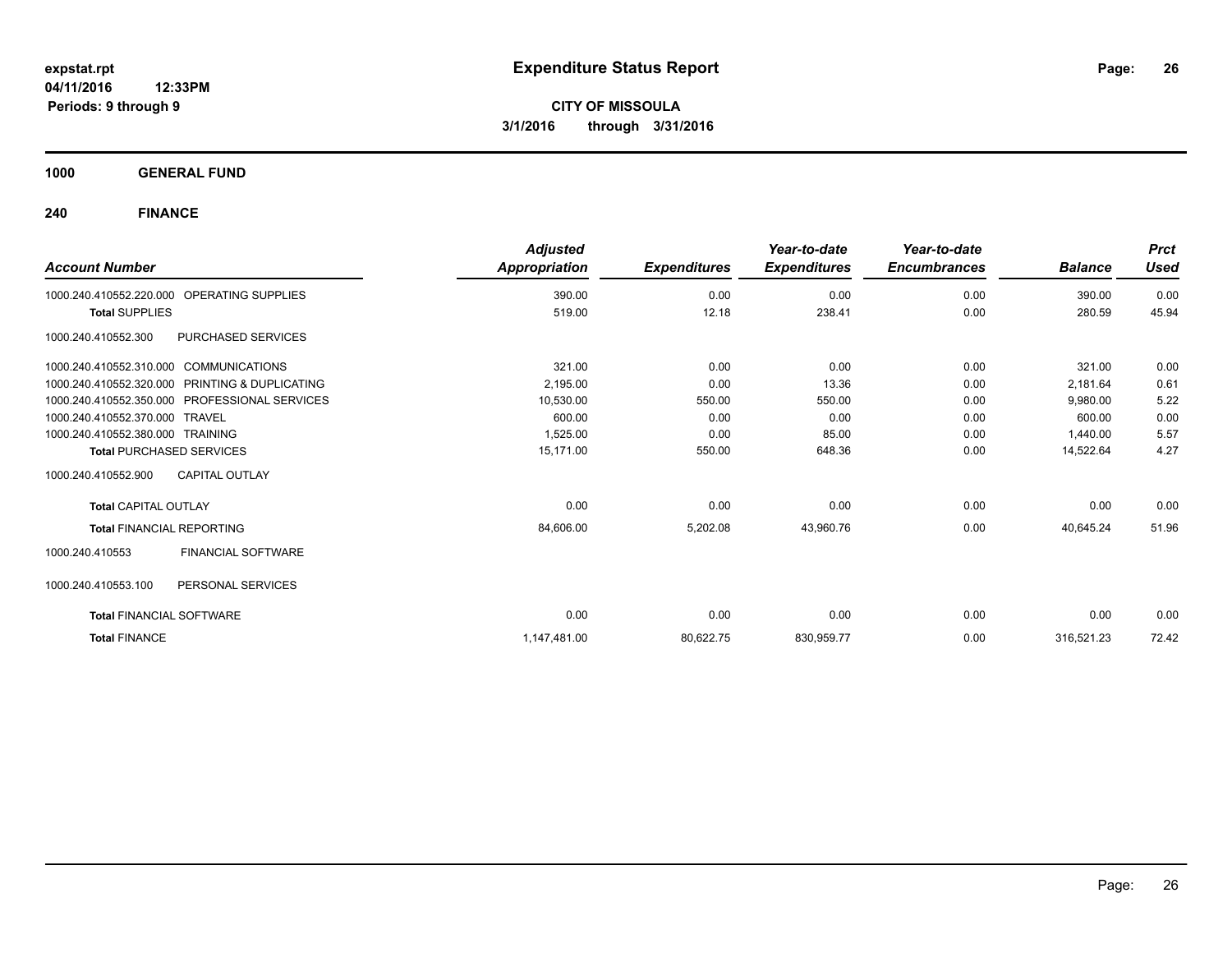**1000 GENERAL FUND**

#### **245 CENTRALIZED SERVICES**

| <b>Account Number</b>                   |                                                         | <b>Adjusted</b> |                     | Year-to-date        | Year-to-date<br><b>Encumbrances</b> |                | <b>Prct</b><br><b>Used</b> |
|-----------------------------------------|---------------------------------------------------------|-----------------|---------------------|---------------------|-------------------------------------|----------------|----------------------------|
|                                         |                                                         | Appropriation   | <b>Expenditures</b> | <b>Expenditures</b> |                                     | <b>Balance</b> |                            |
| 1000.245.410810                         | <b>ADMINISTRATION</b>                                   |                 |                     |                     |                                     |                |                            |
| 1000.245.410810.100                     | PERSONAL SERVICES                                       |                 |                     |                     |                                     |                |                            |
| 1000.245.410810.110.000                 | CENTRALIZED SERVICES/SALARIES AND WAGES                 | 121,797.00      | 9,297.46            | 87,376.24           | 0.00                                | 34,420.76      | 71.74                      |
|                                         | 1000.245.410810.140.000 EMPLOYER CONTRIBUTIONS          | 32.477.00       | 2.624.36            | 23,132.43           | 0.00                                | 9.344.57       | 71.23                      |
|                                         | 1000.245.410810.141.000 STATE RETIREMENT CONTRIBUTIONS  | 0.00            | 0.00                | 146.37              | 0.00                                | $-146.37$      | 0.00                       |
| <b>Total PERSONAL SERVICES</b>          |                                                         | 154,274.00      | 11,921.82           | 110,655.04          | 0.00                                | 43,618.96      | 71.73                      |
| 1000.245.410810.200                     | <b>SUPPLIES</b>                                         |                 |                     |                     |                                     |                |                            |
| 1000.245.410810.210.000 OFFICE SUPPLIES |                                                         | 500.00          | 0.00                | 110.10              | 0.00                                | 389.90         | 22.02                      |
|                                         | 1000.245.410810.220.000 OPERATING SUPPLIES              | 350.00          | 0.00                | 0.00                | 0.00                                | 350.00         | 0.00                       |
| 1000.245.410810.231.000 GASOLINE        |                                                         | 175.00          | 0.00                | 0.00                | 0.00                                | 175.00         | 0.00                       |
| <b>Total SUPPLIES</b>                   |                                                         | 1,025.00        | 0.00                | 110.10              | 0.00                                | 914.90         | 10.74                      |
| 1000.245.410810.300                     | PURCHASED SERVICES                                      |                 |                     |                     |                                     |                |                            |
| 1000.245.410810.310.000 COMMUNICATIONS  |                                                         | 100.00          | 0.00                | 0.00                | 0.00                                | 100.00         | 0.00                       |
|                                         | 1000.245.410810.320.000 PRINTING & DUPLICATING          | 200.00          | 0.00                | 11.37               | 0.00                                | 188.63         | 5.69                       |
|                                         | 1000.245.410810.330.000 PUBLICITY, SUBSCRIPTIONS & DUES | 200.00          | 0.00                | 0.00                | 0.00                                | 200.00         | 0.00                       |
|                                         | 1000.245.410810.344.000 TELEPHONE SERVICE               | 500.00          | 7.39                | 48.34               | 0.00                                | 451.66         | 9.67                       |
| 1000.245.410810.370.000 TRAVEL          |                                                         | 1,000.00        | 0.00                | 0.00                | 0.00                                | 1.000.00       | 0.00                       |
| 1000.245.410810.380.000 TRAINING        |                                                         | 1,500.00        | 0.00                | 0.00                | 0.00                                | 1.500.00       | 0.00                       |
| <b>Total PURCHASED SERVICES</b>         |                                                         | 3,500.00        | 7.39                | 59.71               | 0.00                                | 3,440.29       | 1.71                       |
| 1000.245.410810.700                     | <b>GRANTS &amp; CONTRIBUTIONS</b>                       |                 |                     |                     |                                     |                |                            |
|                                         | 1000.245.410810.700.000 GRANTS & CONTRIBUTIONS          | 5,000.00        | 0.00                | 0.00                | 0.00                                | 5,000.00       | 0.00                       |
|                                         | Total GRANTS & CONTRIBUTIONS                            | 5,000.00        | 0.00                | 0.00                | 0.00                                | 5,000.00       | 0.00                       |
| <b>Total ADMINISTRATION</b>             |                                                         | 163,799.00      | 11,929.21           | 110.824.85          | 0.00                                | 52.974.15      | 67.66                      |
| 1000.245.410835                         | *** Title Not Found ***                                 |                 |                     |                     |                                     |                |                            |

1000.245.410835.100 PERSONAL SERVICES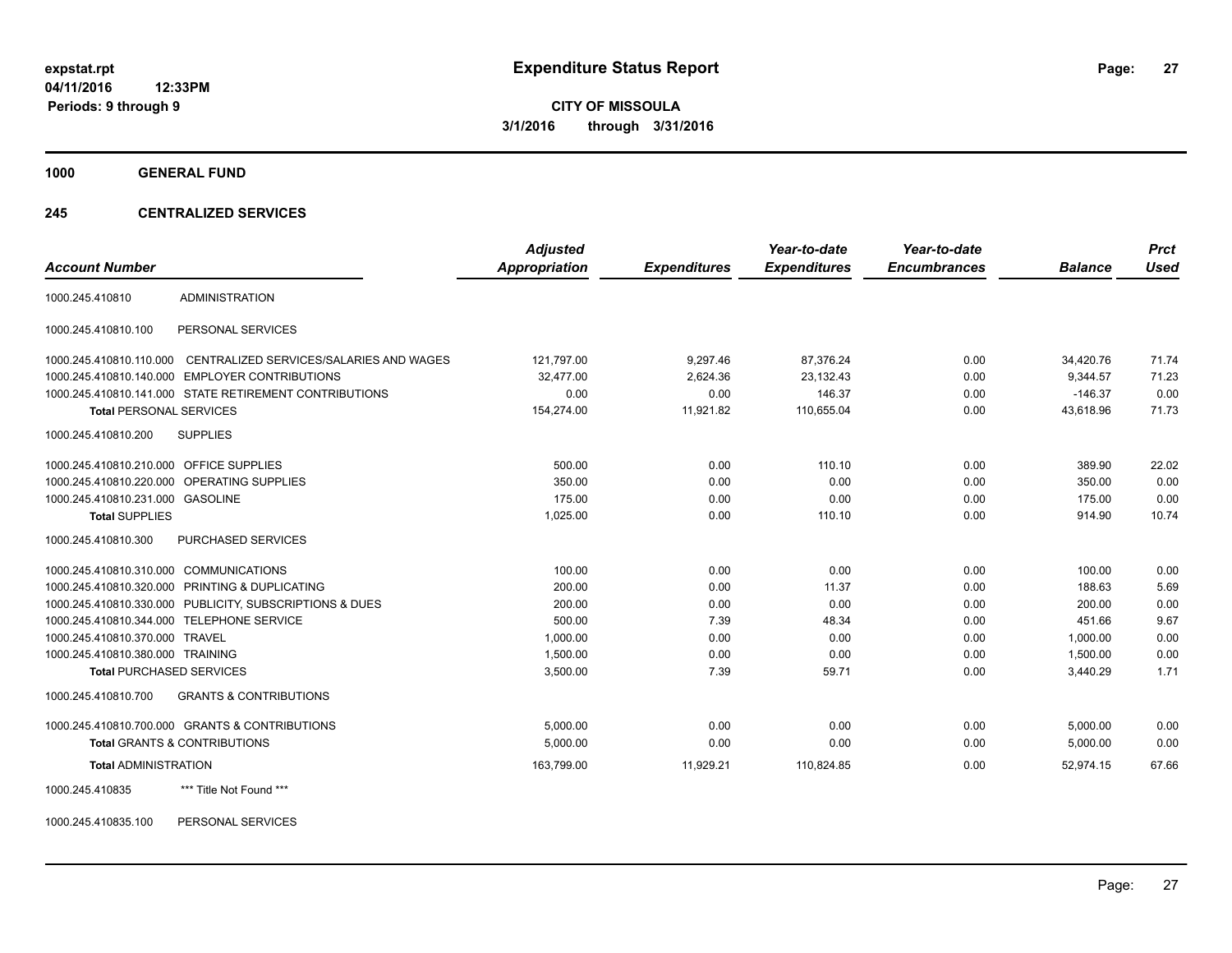**1000 GENERAL FUND**

#### **245 CENTRALIZED SERVICES**

| <b>Account Number</b>                                            | <b>Adjusted</b><br><b>Appropriation</b> | <b>Expenditures</b> | Year-to-date<br><b>Expenditures</b> | Year-to-date<br><b>Encumbrances</b> | <b>Balance</b> | <b>Prct</b><br><b>Used</b> |
|------------------------------------------------------------------|-----------------------------------------|---------------------|-------------------------------------|-------------------------------------|----------------|----------------------------|
| 1000.245.410835.110.000 SALARIES AND WAGES                       | 85,866.00                               | 6,555.56            | 61,574.09                           | 0.00                                | 24,291.91      | 71.71                      |
| 1000.245.410835.140.000 EMPLOYER CONTRIBUTIONS                   | 23,564.00                               | 2,081.02            | 20,075.03                           | 0.00                                | 3,488.97       | 85.19                      |
| <b>Total PERSONAL SERVICES</b>                                   | 109,430.00                              | 8,636.58            | 81,649.12                           | 0.00                                | 27,780.88      | 74.61                      |
| <b>SUPPLIES</b><br>1000.245.410835.200                           |                                         |                     |                                     |                                     |                |                            |
| 1000.245.410835.210.000 OFFICE SUPPLIES                          | 200.00                                  | 0.00                | 0.00                                | 0.00                                | 200.00         | 0.00                       |
| 1000.245.410835.220.000 OPERATING SUPPLIES                       | 300.00                                  | 0.00                | 0.00                                | 0.00                                | 300.00         | 0.00                       |
| 1000.245.410835.231.000 GASOLINE                                 | 172.00                                  | 0.00                | 0.00                                | 0.00                                | 172.00         | 0.00                       |
| <b>Total SUPPLIES</b>                                            | 672.00                                  | 0.00                | 0.00                                | 0.00                                | 672.00         | 0.00                       |
| 1000.245.410835.300<br><b>PURCHASED SERVICES</b>                 |                                         |                     |                                     |                                     |                |                            |
| 1000.245.410835.310.000 COMMUNICATIONS                           | 100.00                                  | 0.00                | 0.00                                | 0.00                                | 100.00         | 0.00                       |
| 1000.245.410835.320.000 PRINTING & DUPLICATING                   | 100.00                                  | 0.00                | 0.00                                | 0.00                                | 100.00         | 0.00                       |
| 1000.245.410835.330.000 PUBLICITY, SUBSCRIPTIONS & DUES          | 150.00                                  | 0.00                | 0.00                                | 0.00                                | 150.00         | 0.00                       |
| 1000.245.410835.344.000 TELEPHONE SERVICE                        | 145.00                                  | 62.16               | 434.52                              | 0.00                                | $-289.52$      | 299.67                     |
| <b>Total PURCHASED SERVICES</b>                                  | 495.00                                  | 62.16               | 434.52                              | 0.00                                | 60.48          | 87.78                      |
| Total *** Title Not Found ***                                    | 110,597.00                              | 8,698.74            | 82,083.64                           | 0.00                                | 28,513.36      | 74.22                      |
| 1000.245.411010<br>*** Title Not Found ***                       |                                         |                     |                                     |                                     |                |                            |
| PERSONAL SERVICES<br>1000.245.411010.100                         |                                         |                     |                                     |                                     |                |                            |
| Total *** Title Not Found ***                                    | 0.00                                    | 0.00                | 0.00                                | 0.00                                | 0.00           | 0.00                       |
| <b>ENERGY CONSERVATION</b><br>1000.245.411231                    |                                         |                     |                                     |                                     |                |                            |
| 1000.245.411231.100<br>PERSONAL SERVICES                         |                                         |                     |                                     |                                     |                |                            |
| ENERGY COORDINATOR/SALARIES AND WAGES<br>1000.245.411231.110.000 | 51,690.00                               | 3,935.02            | 36,996.64                           | 0.00                                | 14,693.36      | 71.57                      |
| 1000.245.411231.140.000 EMPLOYER CONTRIBUTIONS                   | 20,757.00                               | 1.576.30            | 18,763.89                           | 0.00                                | 1.993.11       | 90.40                      |
| <b>Total PERSONAL SERVICES</b>                                   | 72,447.00                               | 5,511.32            | 55,760.53                           | 0.00                                | 16,686.47      | 76.97                      |
| <b>SUPPLIES</b><br>1000.245.411231.200                           |                                         |                     |                                     |                                     |                |                            |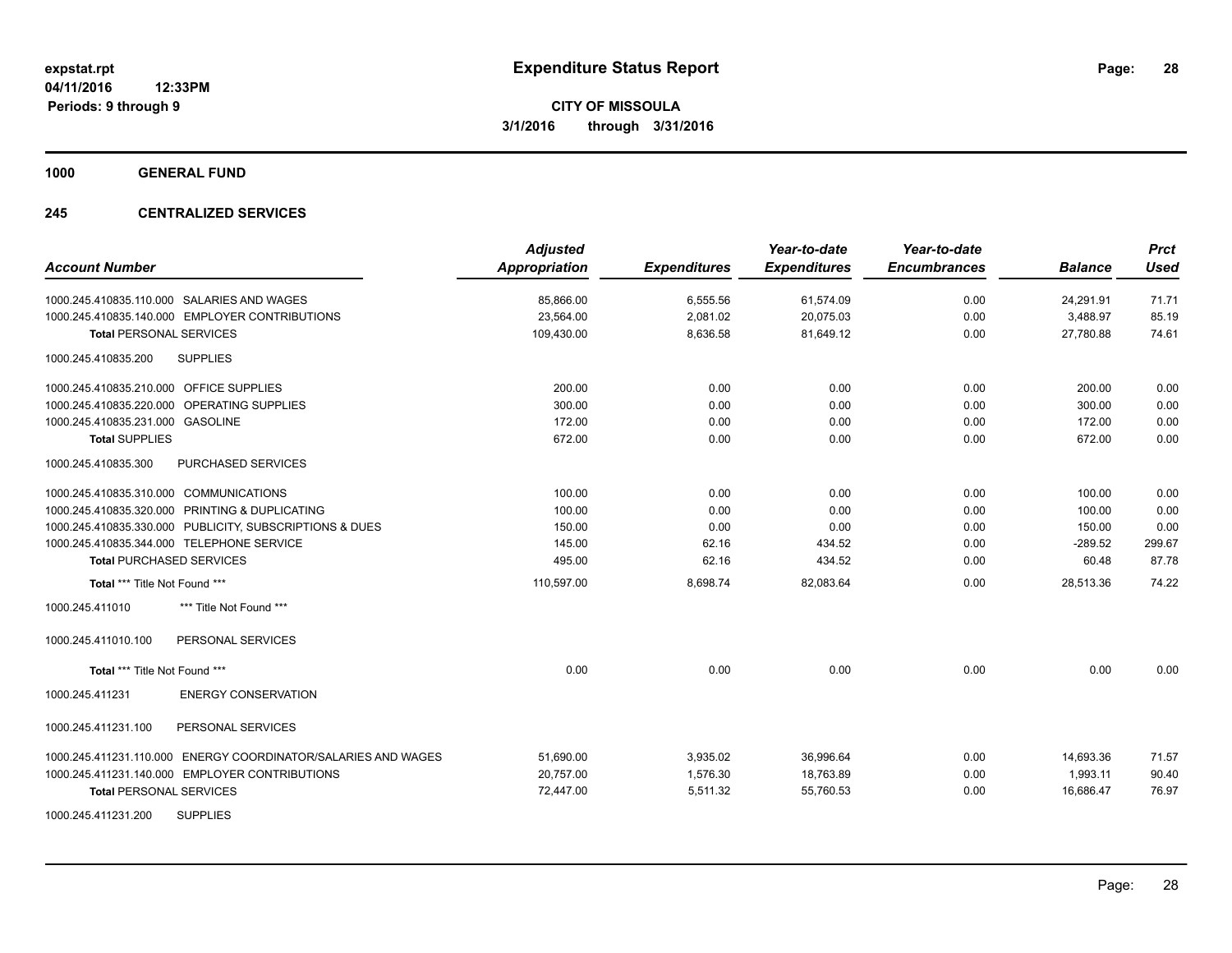**1000 GENERAL FUND**

#### **245 CENTRALIZED SERVICES**

|                                                         | <b>Adjusted</b>      |                     | Year-to-date        | Year-to-date        |                | <b>Prct</b> |
|---------------------------------------------------------|----------------------|---------------------|---------------------|---------------------|----------------|-------------|
| <b>Account Number</b>                                   | <b>Appropriation</b> | <b>Expenditures</b> | <b>Expenditures</b> | <b>Encumbrances</b> | <b>Balance</b> | <b>Used</b> |
| <b>OFFICE SUPPLIES</b><br>1000.245.411231.210.000       | 500.00               | 61.94               | 2,304.74            | 0.00                | $-1,804.74$    | 460.95      |
| 1000.245.411231.220.000 OPERATING SUPPLIES              | 350.00               | 222.86              | 222.86              | 0.00                | 127.14         | 63.67       |
| 1000.245.411231.231.000 GASOLINE                        | 175.00               | 78.34               | 111.21              | 0.00                | 63.79          | 63.55       |
| <b>Total SUPPLIES</b>                                   | 1,025.00             | 363.14              | 2,638.81            | 0.00                | $-1,613.81$    | 257.44      |
| <b>PURCHASED SERVICES</b><br>1000.245.411231.300        |                      |                     |                     |                     |                |             |
| 1000.245.411231.310.000 COMMUNICATIONS                  | 200.00               | 0.00                | 0.00                | 0.00                | 200.00         | 0.00        |
| 1000.245.411231.320.000 PRINTING & DUPLICATING          | 250.00               | 9.45                | 29.10               | 0.00                | 220.90         | 11.64       |
| 1000.245.411231.330.000 PUBLICITY, SUBSCRIPTIONS & DUES | 200.00               | 0.00                | 1,700.00            | 0.00                | $-1,500.00$    | 850.00      |
| 1000.245.411231.344.000 TELEPHONE SERVICE               | 200.00               | 0.00                | 0.00                | 0.00                | 200.00         | 0.00        |
| 1000.245.411231.350.000 PROFESSIONAL SERVICES           | 11,500.00            | 0.00                | 5,750.00            | 0.00                | 5,750.00       | 50.00       |
| 1000.245.411231.370.000 TRAVEL                          | 1,000.00             | 0.00                | 258.43              | 0.00                | 741.57         | 25.84       |
| 1000.245.411231.380.000 TRAINING                        | 1,500.00             | 0.00                | 0.00                | 0.00                | 1,500.00       | 0.00        |
| <b>Total PURCHASED SERVICES</b>                         | 14,850.00            | 9.45                | 7,737.53            | 0.00                | 7,112.47       | 52.10       |
| <b>Total ENERGY CONSERVATION</b>                        | 88,322.00            | 5,883.91            | 66,136.87           | 0.00                | 22,185.13      | 74.88       |
| <b>Total CENTRALIZED SERVICES</b>                       | 362,718.00           | 26,511.86           | 259,045.36          | 0.00                | 103,672.64     | 71.42       |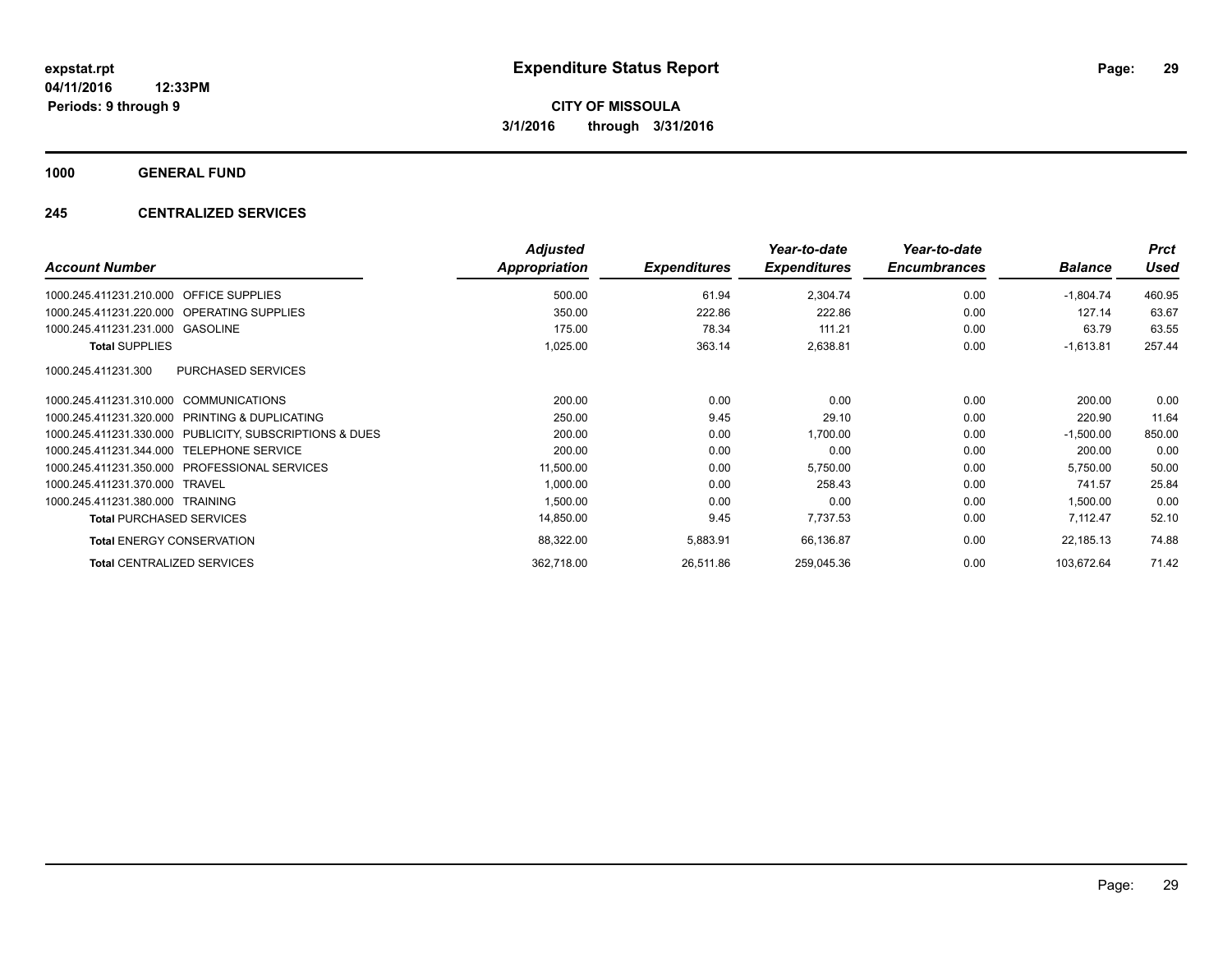### **1000 GENERAL FUND**

| Appropriation<br><b>Expenditures</b><br><b>Expenditures</b><br><b>Encumbrances</b><br><b>Used</b><br><b>Balance</b><br>*** Title Not Found ***<br><b>GRANTS &amp; CONTRIBUTIONS</b><br>1000.250.411000.700<br>1000.250.411000.700.000 MISSOULA RAVALI TMA<br>10,780.00<br>0.00<br>10,780.00<br>0.00<br>0.00<br>100.00<br>10,780.00<br>0.00<br>10,780.00<br>0.00<br>0.00<br>100.00<br>Total *** Title Not Found ***<br><b>ADMINISTRATION</b><br>PERSONAL SERVICES<br>1000.250.411010.110.000 ADMIN/SALARIES AND WAGES<br>127,657.00<br>15,569.76<br>141,904.72<br>0.00<br>$-14,247.72$<br>111.16<br>1000.250.411010.120.000 ADMIN-OVERTIME/TERMINATION<br>1.155.00<br>0.00<br>0.00<br>0.00<br>1,155.00<br>0.00<br>1000.250.411010.140.000 ADMIN/EMPLOYER CONTRIBUTIONS<br>46,417.00<br>6,386.03<br>53,992.83<br>0.00<br>$-7,575.83$<br>116.32<br>0.00<br>1000.250.411010.141.000 ADMIN-STATE RETIREMENT CONTRIBUTIONS<br>0.00<br>0.00<br>766.23<br>0.00<br>$-766.23$<br>175,229.00<br>196,663.78<br>0.00<br>$-21,434.78$<br>112.23<br>21,955.79<br><b>Total PERSONAL SERVICES</b><br><b>SUPPLIES</b><br>7,100.00<br>1,444.02<br>5,174.33<br>0.00<br>1,925.67<br>1000.250.411010.210.000 OFFICE SUPPLIES<br>72.88<br>0.00<br>274.28<br>0.00<br>1000.250.411010.210.301 OFFICE SUPPLIES<br>1,168.37<br>0.00<br>$-1,168.37$<br>1000.250.411010.220.000 ADMIN-OPERATING SUPPLIES<br>0.00<br>116.25<br>181.00<br>0.00<br>64.75<br>64.23<br>1000.250.411010.230.000 REPAIR/MAINTENANCE<br>50.00<br>0.00<br>0.00<br>50.00<br>0.00<br>0.00<br>1000.250.411010.231.000 GASOLINE<br>0.00<br>0.00<br>0.00<br>500.00<br>0.00<br>500.00<br>1000.250.411010.240.000 OTHER SUPPLIES<br>100.00<br>0.00<br>0.00<br>0.00<br>100.00<br>0.00<br><b>Total SUPPLIES</b><br>7,931.00<br>1,718.30<br>6,458.95<br>0.00<br>1,472.05<br>81.44<br><b>PURCHASED SERVICES</b><br>1000.250.411010.300<br>1000.250.411010.310.000 COMMUNICATIONS<br>2,000.00<br>0.00<br>4.25<br>0.00<br>1,995.75<br>0.21<br>0.00<br>146.74<br>$-146.74$<br>0.00<br>1000.250.411010.310.351 COMMUNICATIONS<br>0.00<br>0.00 |                       | <b>Adjusted</b> | Year-to-date | Year-to-date | <b>Prct</b> |
|--------------------------------------------------------------------------------------------------------------------------------------------------------------------------------------------------------------------------------------------------------------------------------------------------------------------------------------------------------------------------------------------------------------------------------------------------------------------------------------------------------------------------------------------------------------------------------------------------------------------------------------------------------------------------------------------------------------------------------------------------------------------------------------------------------------------------------------------------------------------------------------------------------------------------------------------------------------------------------------------------------------------------------------------------------------------------------------------------------------------------------------------------------------------------------------------------------------------------------------------------------------------------------------------------------------------------------------------------------------------------------------------------------------------------------------------------------------------------------------------------------------------------------------------------------------------------------------------------------------------------------------------------------------------------------------------------------------------------------------------------------------------------------------------------------------------------------------------------------------------------------------------------------------------------------------------------------------------------------------------------------------------------------------------------------------------------|-----------------------|-----------------|--------------|--------------|-------------|
|                                                                                                                                                                                                                                                                                                                                                                                                                                                                                                                                                                                                                                                                                                                                                                                                                                                                                                                                                                                                                                                                                                                                                                                                                                                                                                                                                                                                                                                                                                                                                                                                                                                                                                                                                                                                                                                                                                                                                                                                                                                                          | <b>Account Number</b> |                 |              |              |             |
|                                                                                                                                                                                                                                                                                                                                                                                                                                                                                                                                                                                                                                                                                                                                                                                                                                                                                                                                                                                                                                                                                                                                                                                                                                                                                                                                                                                                                                                                                                                                                                                                                                                                                                                                                                                                                                                                                                                                                                                                                                                                          | 1000.250.411000       |                 |              |              |             |
|                                                                                                                                                                                                                                                                                                                                                                                                                                                                                                                                                                                                                                                                                                                                                                                                                                                                                                                                                                                                                                                                                                                                                                                                                                                                                                                                                                                                                                                                                                                                                                                                                                                                                                                                                                                                                                                                                                                                                                                                                                                                          |                       |                 |              |              |             |
|                                                                                                                                                                                                                                                                                                                                                                                                                                                                                                                                                                                                                                                                                                                                                                                                                                                                                                                                                                                                                                                                                                                                                                                                                                                                                                                                                                                                                                                                                                                                                                                                                                                                                                                                                                                                                                                                                                                                                                                                                                                                          |                       |                 |              |              |             |
|                                                                                                                                                                                                                                                                                                                                                                                                                                                                                                                                                                                                                                                                                                                                                                                                                                                                                                                                                                                                                                                                                                                                                                                                                                                                                                                                                                                                                                                                                                                                                                                                                                                                                                                                                                                                                                                                                                                                                                                                                                                                          |                       |                 |              |              |             |
|                                                                                                                                                                                                                                                                                                                                                                                                                                                                                                                                                                                                                                                                                                                                                                                                                                                                                                                                                                                                                                                                                                                                                                                                                                                                                                                                                                                                                                                                                                                                                                                                                                                                                                                                                                                                                                                                                                                                                                                                                                                                          | 1000.250.411010       |                 |              |              |             |
|                                                                                                                                                                                                                                                                                                                                                                                                                                                                                                                                                                                                                                                                                                                                                                                                                                                                                                                                                                                                                                                                                                                                                                                                                                                                                                                                                                                                                                                                                                                                                                                                                                                                                                                                                                                                                                                                                                                                                                                                                                                                          | 1000.250.411010.100   |                 |              |              |             |
|                                                                                                                                                                                                                                                                                                                                                                                                                                                                                                                                                                                                                                                                                                                                                                                                                                                                                                                                                                                                                                                                                                                                                                                                                                                                                                                                                                                                                                                                                                                                                                                                                                                                                                                                                                                                                                                                                                                                                                                                                                                                          |                       |                 |              |              |             |
|                                                                                                                                                                                                                                                                                                                                                                                                                                                                                                                                                                                                                                                                                                                                                                                                                                                                                                                                                                                                                                                                                                                                                                                                                                                                                                                                                                                                                                                                                                                                                                                                                                                                                                                                                                                                                                                                                                                                                                                                                                                                          |                       |                 |              |              |             |
|                                                                                                                                                                                                                                                                                                                                                                                                                                                                                                                                                                                                                                                                                                                                                                                                                                                                                                                                                                                                                                                                                                                                                                                                                                                                                                                                                                                                                                                                                                                                                                                                                                                                                                                                                                                                                                                                                                                                                                                                                                                                          |                       |                 |              |              |             |
|                                                                                                                                                                                                                                                                                                                                                                                                                                                                                                                                                                                                                                                                                                                                                                                                                                                                                                                                                                                                                                                                                                                                                                                                                                                                                                                                                                                                                                                                                                                                                                                                                                                                                                                                                                                                                                                                                                                                                                                                                                                                          |                       |                 |              |              |             |
|                                                                                                                                                                                                                                                                                                                                                                                                                                                                                                                                                                                                                                                                                                                                                                                                                                                                                                                                                                                                                                                                                                                                                                                                                                                                                                                                                                                                                                                                                                                                                                                                                                                                                                                                                                                                                                                                                                                                                                                                                                                                          |                       |                 |              |              |             |
|                                                                                                                                                                                                                                                                                                                                                                                                                                                                                                                                                                                                                                                                                                                                                                                                                                                                                                                                                                                                                                                                                                                                                                                                                                                                                                                                                                                                                                                                                                                                                                                                                                                                                                                                                                                                                                                                                                                                                                                                                                                                          | 1000.250.411010.200   |                 |              |              |             |
|                                                                                                                                                                                                                                                                                                                                                                                                                                                                                                                                                                                                                                                                                                                                                                                                                                                                                                                                                                                                                                                                                                                                                                                                                                                                                                                                                                                                                                                                                                                                                                                                                                                                                                                                                                                                                                                                                                                                                                                                                                                                          |                       |                 |              |              |             |
|                                                                                                                                                                                                                                                                                                                                                                                                                                                                                                                                                                                                                                                                                                                                                                                                                                                                                                                                                                                                                                                                                                                                                                                                                                                                                                                                                                                                                                                                                                                                                                                                                                                                                                                                                                                                                                                                                                                                                                                                                                                                          |                       |                 |              |              |             |
|                                                                                                                                                                                                                                                                                                                                                                                                                                                                                                                                                                                                                                                                                                                                                                                                                                                                                                                                                                                                                                                                                                                                                                                                                                                                                                                                                                                                                                                                                                                                                                                                                                                                                                                                                                                                                                                                                                                                                                                                                                                                          |                       |                 |              |              |             |
|                                                                                                                                                                                                                                                                                                                                                                                                                                                                                                                                                                                                                                                                                                                                                                                                                                                                                                                                                                                                                                                                                                                                                                                                                                                                                                                                                                                                                                                                                                                                                                                                                                                                                                                                                                                                                                                                                                                                                                                                                                                                          |                       |                 |              |              |             |
|                                                                                                                                                                                                                                                                                                                                                                                                                                                                                                                                                                                                                                                                                                                                                                                                                                                                                                                                                                                                                                                                                                                                                                                                                                                                                                                                                                                                                                                                                                                                                                                                                                                                                                                                                                                                                                                                                                                                                                                                                                                                          |                       |                 |              |              |             |
|                                                                                                                                                                                                                                                                                                                                                                                                                                                                                                                                                                                                                                                                                                                                                                                                                                                                                                                                                                                                                                                                                                                                                                                                                                                                                                                                                                                                                                                                                                                                                                                                                                                                                                                                                                                                                                                                                                                                                                                                                                                                          |                       |                 |              |              |             |
|                                                                                                                                                                                                                                                                                                                                                                                                                                                                                                                                                                                                                                                                                                                                                                                                                                                                                                                                                                                                                                                                                                                                                                                                                                                                                                                                                                                                                                                                                                                                                                                                                                                                                                                                                                                                                                                                                                                                                                                                                                                                          |                       |                 |              |              |             |
|                                                                                                                                                                                                                                                                                                                                                                                                                                                                                                                                                                                                                                                                                                                                                                                                                                                                                                                                                                                                                                                                                                                                                                                                                                                                                                                                                                                                                                                                                                                                                                                                                                                                                                                                                                                                                                                                                                                                                                                                                                                                          |                       |                 |              |              |             |
|                                                                                                                                                                                                                                                                                                                                                                                                                                                                                                                                                                                                                                                                                                                                                                                                                                                                                                                                                                                                                                                                                                                                                                                                                                                                                                                                                                                                                                                                                                                                                                                                                                                                                                                                                                                                                                                                                                                                                                                                                                                                          |                       |                 |              |              |             |
|                                                                                                                                                                                                                                                                                                                                                                                                                                                                                                                                                                                                                                                                                                                                                                                                                                                                                                                                                                                                                                                                                                                                                                                                                                                                                                                                                                                                                                                                                                                                                                                                                                                                                                                                                                                                                                                                                                                                                                                                                                                                          |                       |                 |              |              |             |
| 1000.250.411010.320.000 PRINTING & DUPLICATING<br>0.00<br>33.40<br>2.45<br>1,365.00<br>0.00<br>1,331.60                                                                                                                                                                                                                                                                                                                                                                                                                                                                                                                                                                                                                                                                                                                                                                                                                                                                                                                                                                                                                                                                                                                                                                                                                                                                                                                                                                                                                                                                                                                                                                                                                                                                                                                                                                                                                                                                                                                                                                  |                       |                 |              |              |             |
| 1000.250.411010.330.000 PUBLICITY, SUBSCRIPTIONS & DUES<br>1,370.00<br>0.00<br>1,330.48<br>0.00<br>39.52<br>97.12                                                                                                                                                                                                                                                                                                                                                                                                                                                                                                                                                                                                                                                                                                                                                                                                                                                                                                                                                                                                                                                                                                                                                                                                                                                                                                                                                                                                                                                                                                                                                                                                                                                                                                                                                                                                                                                                                                                                                        |                       |                 |              |              |             |
| 672.27<br>$-17.27$<br>1000.250.411010.344.000 TELEPHONE SERVICE<br>655.00<br>53.04<br>0.00<br>102.64                                                                                                                                                                                                                                                                                                                                                                                                                                                                                                                                                                                                                                                                                                                                                                                                                                                                                                                                                                                                                                                                                                                                                                                                                                                                                                                                                                                                                                                                                                                                                                                                                                                                                                                                                                                                                                                                                                                                                                     |                       |                 |              |              |             |
| 452.54<br>1000.250.411010.350.000 PROFESSIONAL SERVICES<br>500.00<br>0.00<br>2,262.68<br>0.00<br>$-1,762.68$                                                                                                                                                                                                                                                                                                                                                                                                                                                                                                                                                                                                                                                                                                                                                                                                                                                                                                                                                                                                                                                                                                                                                                                                                                                                                                                                                                                                                                                                                                                                                                                                                                                                                                                                                                                                                                                                                                                                                             |                       |                 |              |              |             |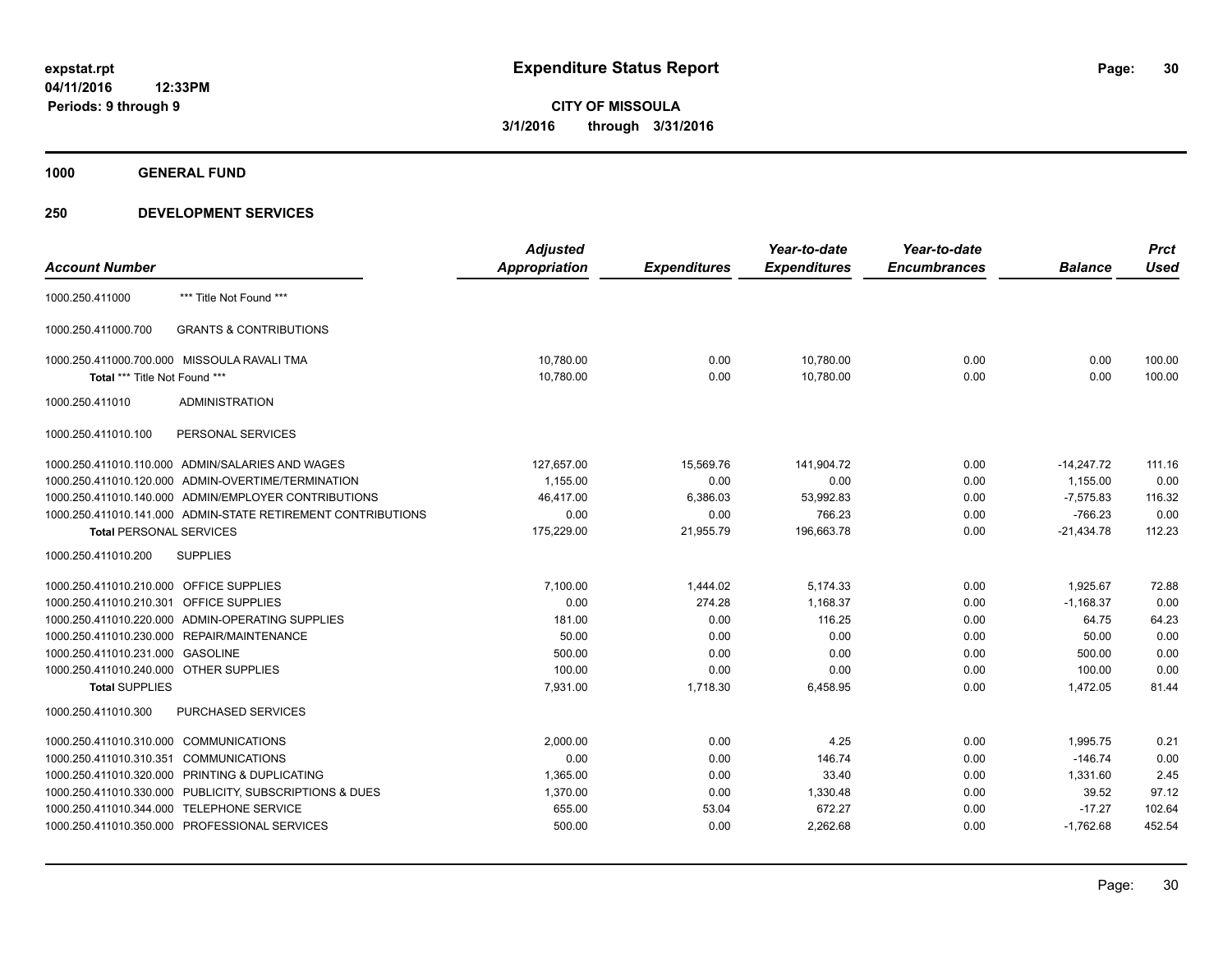**1000 GENERAL FUND**

| <b>Account Number</b>                                              |                                                                                                                          | <b>Adjusted</b><br><b>Appropriation</b>    | <b>Expenditures</b>            | Year-to-date<br><b>Expenditures</b>  | Year-to-date<br><b>Encumbrances</b> | <b>Balance</b>                           | <b>Prct</b><br><b>Used</b>     |
|--------------------------------------------------------------------|--------------------------------------------------------------------------------------------------------------------------|--------------------------------------------|--------------------------------|--------------------------------------|-------------------------------------|------------------------------------------|--------------------------------|
| 1000.250.411010.370.000 TRAVEL<br>1000.250.411010.380.000 TRAINING | 1000.250.411010.360.000 REPAIR & MAINTENANCE<br><b>Total PURCHASED SERVICES</b>                                          | 650.00<br>1,500.00<br>1,300.00<br>9,340.00 | 37.50<br>0.00<br>0.00<br>90.54 | 37.50<br>0.00<br>516.00<br>5,003.32  | 0.00<br>0.00<br>0.00<br>0.00        | 612.50<br>1,500.00<br>784.00<br>4,336.68 | 5.77<br>0.00<br>39.69<br>53.57 |
| <b>Total ADMINISTRATION</b>                                        |                                                                                                                          | 192,500.00                                 | 23,764.63                      | 208,126.05                           | 0.00                                | $-15,626.05$                             | 108.12                         |
| 1000.250.411030                                                    | <b>GRANTS &amp; COMMUNITY PROGRAM CONTRIBUTIONS</b>                                                                      |                                            |                                |                                      |                                     |                                          |                                |
| 1000.250.411030.100                                                | PERSONAL SERVICES                                                                                                        |                                            |                                |                                      |                                     |                                          |                                |
| <b>Total PERSONAL SERVICES</b>                                     |                                                                                                                          | 0.00                                       | 0.00                           | 0.00                                 | 0.00                                | 0.00                                     | 0.00                           |
| 1000.250.411030.200                                                | <b>SUPPLIES</b>                                                                                                          |                                            |                                |                                      |                                     |                                          |                                |
| <b>Total SUPPLIES</b>                                              |                                                                                                                          | 0.00                                       | 0.00                           | 0.00                                 | 0.00                                | 0.00                                     | 0.00                           |
| 1000.250.411030.300                                                | PURCHASED SERVICES                                                                                                       |                                            |                                |                                      |                                     |                                          |                                |
|                                                                    | 1000.250.411030.380.000 PLANNING-TRAINING<br>1000.250.411030.390.000 GCP CONTRIBUTION<br><b>Total PURCHASED SERVICES</b> | 0.00<br>165,204.00<br>165,204.00           | 72.00<br>0.00<br>72.00         | $-78.00$<br>101,110.68<br>101,032.68 | 0.00<br>0.00<br>0.00                | 78.00<br>64,093.32<br>64,171.32          | 0.00<br>61.20<br>61.16         |
| 1000.250.411030.800                                                | OTHER OBJECTS                                                                                                            |                                            |                                |                                      |                                     |                                          |                                |
| <b>Total OTHER OBJECTS</b>                                         |                                                                                                                          | 0.00                                       | 0.00                           | 0.00                                 | 0.00                                | 0.00                                     | 0.00                           |
| 1000.250.411030.900                                                | <b>CAPITAL OUTLAY</b>                                                                                                    |                                            |                                |                                      |                                     |                                          |                                |
| <b>Total CAPITAL OUTLAY</b>                                        |                                                                                                                          | 0.00                                       | 0.00                           | 0.00                                 | 0.00                                | 0.00                                     | 0.00                           |
|                                                                    | Total GRANTS & COMMUNITY PROGRAM CONTRIBUTIONS                                                                           | 165,204.00                                 | 72.00                          | 101,032.68                           | 0.00                                | 64,171.32                                | 61.16                          |
| 1000.250.411031                                                    | PLANNING SUBSIDY                                                                                                         |                                            |                                |                                      |                                     |                                          |                                |
| 1000.250.411031.800                                                | <b>OTHER OBJECTS</b>                                                                                                     |                                            |                                |                                      |                                     |                                          |                                |
|                                                                    | 1000.250.411031.820.000 PLANNING SUBSIDY                                                                                 | 18,900.00                                  | 0.00                           | 0.00                                 | 0.00                                | 18,900.00                                | 0.00                           |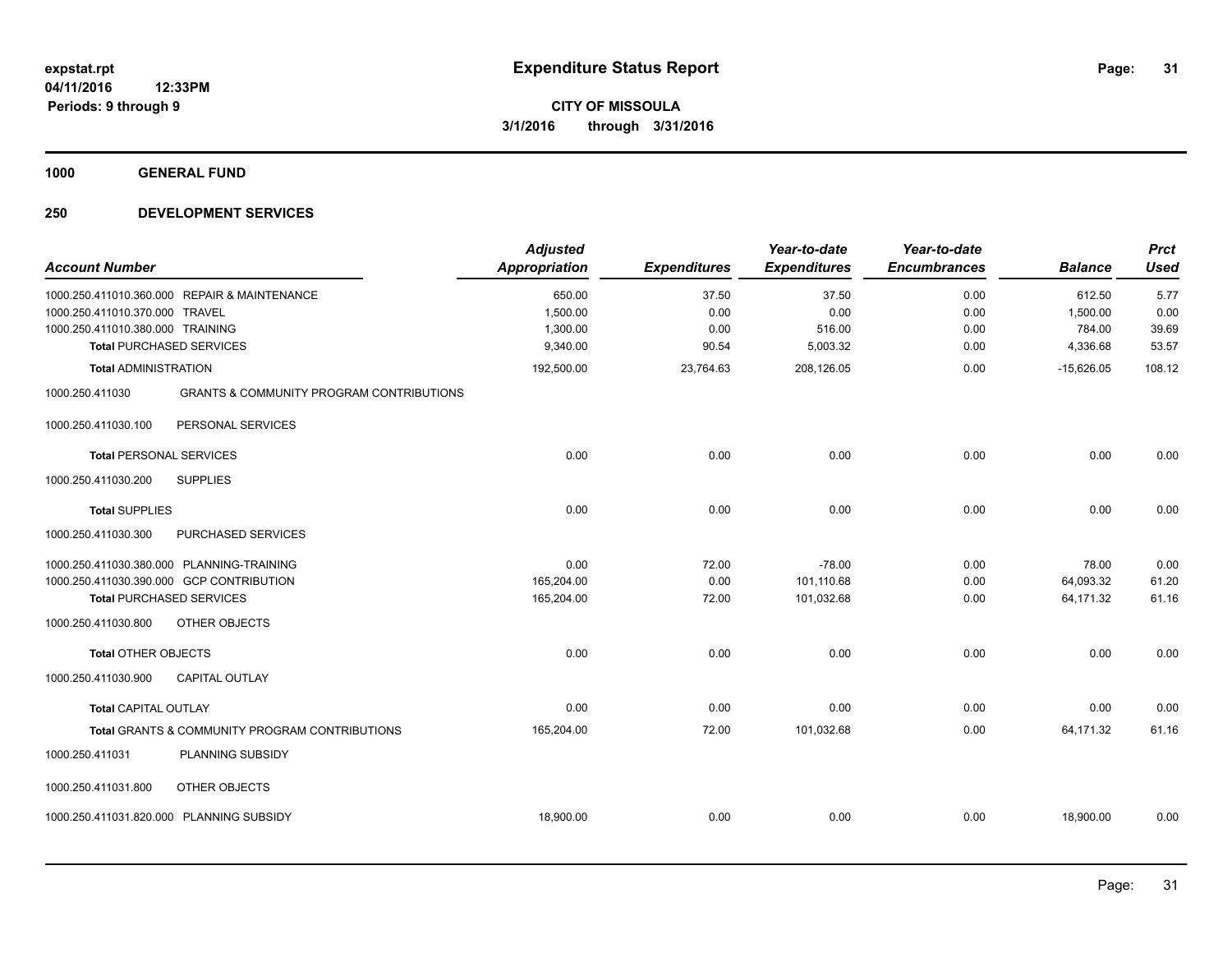**1000 GENERAL FUND**

#### **250 DEVELOPMENT SERVICES**

| <b>Account Number</b>                   |                                                                | <b>Adjusted</b><br><b>Appropriation</b> | <b>Expenditures</b> | Year-to-date<br><b>Expenditures</b> | Year-to-date<br><b>Encumbrances</b> | <b>Balance</b> | <b>Prct</b><br><b>Used</b> |
|-----------------------------------------|----------------------------------------------------------------|-----------------------------------------|---------------------|-------------------------------------|-------------------------------------|----------------|----------------------------|
| <b>Total PLANNING SUBSIDY</b>           |                                                                | 18,900.00                               | 0.00                | 0.00                                | 0.00                                | 18,900.00      | 0.00                       |
| 1000.250.411050                         | DEVELOPMENT & PERMIT REVIEWS                                   |                                         |                     |                                     |                                     |                |                            |
| 1000.250.411050.100                     | PERSONAL SERVICES                                              |                                         |                     |                                     |                                     |                |                            |
|                                         | 1000.250.411050.110.000 DEV & PERMIT REVIEW/SALARIES AND WAGES | 479,466.00                              | 52,180.62           | 436,953.66                          | 0.00                                | 42,512.34      | 91.13                      |
| 1000.250.411050.120.000                 | <b>OVERTIME/TERMINATION</b>                                    | 684.00                                  | 0.00                | 0.00                                | 0.00                                | 684.00         | 0.00                       |
|                                         | 1000.250.411050.140.000 EMPLOYER CONTRIBUTIONS                 | 154,396.00                              | 19,022.71           | 163,242.25                          | 0.00                                | $-8,846.25$    | 105.73                     |
| <b>Total PERSONAL SERVICES</b>          |                                                                | 634,546.00                              | 71,203.33           | 600,195.91                          | 0.00                                | 34,350.09      | 94.59                      |
| 1000.250.411050.200                     | <b>SUPPLIES</b>                                                |                                         |                     |                                     |                                     |                |                            |
|                                         | 1000.250.411050.210.000 DEV & PERMIT REVIEW-OFFICE SUPPLIES    | 4,550.00                                | 651.47              | 2.889.15                            | 0.00                                | 1,660.85       | 63.50                      |
| 1000.250.411050.210.301 OFFICE SUPPLIES |                                                                | 0.00                                    | 148.66              | 466.56                              | 0.00                                | $-466.56$      | 0.00                       |
| 1000.250.411050.220.000                 | OPERATING SUPPLIES                                             | 600.00                                  | 0.00                | 291.59                              | 0.00                                | 308.41         | 48.60                      |
| 1000.250.411050.230.000                 | REPAIR/MAINTENANCE                                             | 700.00                                  | 5.50                | 38.64                               | 0.00                                | 661.36         | 5.52                       |
| 1000.250.411050.231.000                 | DEV & PERMIT REVIEW-GASOLINE                                   | 1,800.00                                | 85.14               | 760.00                              | 0.00                                | 1,040.00       | 42.22                      |
| 1000.250.411050.240.000 OTHER SUPPLIES  |                                                                | 255.00                                  | 0.00                | 170.10                              | 0.00                                | 84.90          | 66.71                      |
| <b>Total SUPPLIES</b>                   |                                                                | 7.905.00                                | 890.77              | 4.616.04                            | 0.00                                | 3.288.96       | 58.39                      |
| 1000.250.411050.300                     | <b>PURCHASED SERVICES</b>                                      |                                         |                     |                                     |                                     |                |                            |
| 1000.250.411050.310.000                 | <b>COMMUNICATIONS</b>                                          | 5,000.00                                | 0.00                | 506.62                              | 0.00                                | 4,493.38       | 10.13                      |
| 1000.250.411050.310.351                 | <b>COMMUNICATIONS</b>                                          | 0.00                                    | 0.00                | 2,235.59                            | 0.00                                | $-2,235.59$    | 0.00                       |
| 1000.250.411050.320.000                 | <b>PRINTING &amp; DUPLICATING</b>                              | 5.019.00                                | 234.62              | 1.092.23                            | 0.00                                | 3,926.77       | 21.76                      |
| 1000.250.411050.330.000                 | PUBLICITY, SUBSCRIPTIONS & DUES                                | 3,680.00                                | 1,991.60            | 3,995.16                            | 0.00                                | $-315.16$      | 108.56                     |
| 1000.250.411050.344.000                 | <b>TELEPHONE SERVICE</b>                                       | 3,015.00                                | 353.56              | 2,409.16                            | 0.00                                | 605.84         | 79.91                      |
| 1000.250.411050.350.000                 | PROFESSIONAL SERVICES                                          | 24.606.00                               | 1.052.17            | 4.654.04                            | 0.00                                | 19.951.96      | 18.91                      |
| 1000.250.411050.360.000                 | <b>REPAIR &amp; MAINTENANCE</b>                                | 945.00                                  | 0.00                | 0.00                                | 0.00                                | 945.00         | 0.00                       |
|                                         | 1000.250.411050.370.000 DEV & PERMIT REVIEW-TRAVEL             | 8,373.00                                | 508.66              | 3,066.93                            | 0.00                                | 5,306.07       | 36.63                      |
| 1000.250.411050.380.000 TRAINING        |                                                                | 6,589.00                                | 2,133.00            | 2,819.00                            | 0.00                                | 3,770.00       | 42.78                      |
| <b>Total PURCHASED SERVICES</b>         |                                                                | 57,227.00                               | 6,273.61            | 20,778.73                           | 0.00                                | 36,448.27      | 36.31                      |

1000.250.411050.900 CAPITAL OUTLAY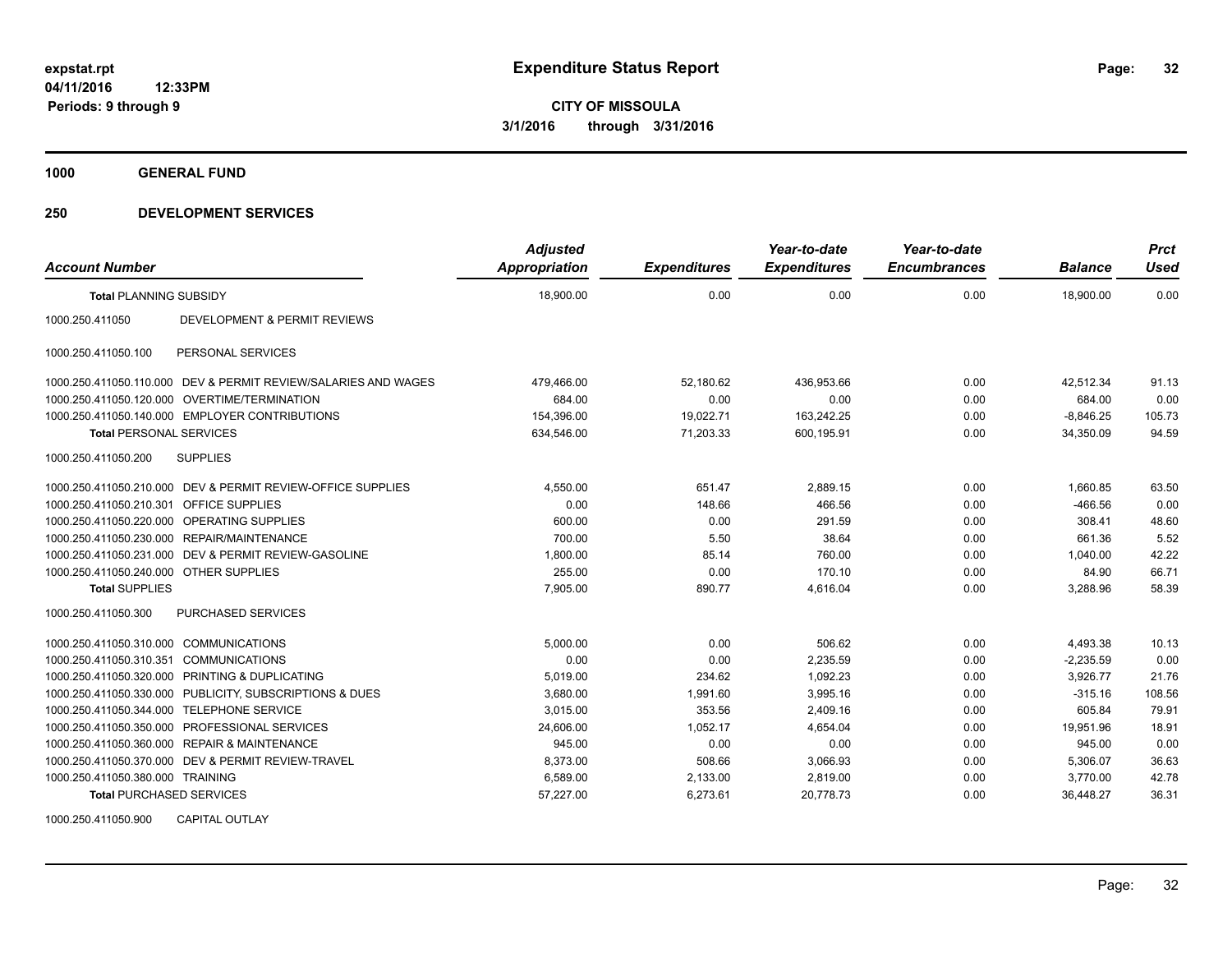**1000 GENERAL FUND**

|                                         |                                                         | <b>Adjusted</b>      |                     | Year-to-date        | Year-to-date        |                | <b>Prct</b> |
|-----------------------------------------|---------------------------------------------------------|----------------------|---------------------|---------------------|---------------------|----------------|-------------|
| <b>Account Number</b>                   |                                                         | <b>Appropriation</b> | <b>Expenditures</b> | <b>Expenditures</b> | <b>Encumbrances</b> | <b>Balance</b> | <b>Used</b> |
| <b>Total CAPITAL OUTLAY</b>             |                                                         | 0.00                 | 0.00                | 0.00                | 0.00                | 0.00           | 0.00        |
|                                         | <b>Total DEVELOPMENT &amp; PERMIT REVIEWS</b>           | 699,678.00           | 78,367.71           | 625,590.68          | 0.00                | 74.087.32      | 89.41       |
| 1000.250.411055                         | CODE COMPLIANCE                                         |                      |                     |                     |                     |                |             |
| 1000.250.411055.100                     | PERSONAL SERVICES                                       |                      |                     |                     |                     |                |             |
|                                         | 1000.250.411055.110.000 SALARIES AND WAGES              | 297,580.00           | 18,004.85           | 168,668.02          | 0.00                | 128,911.98     | 56.68       |
|                                         | 1000.250.411055.140.000 EMPLOYER CONTRIBUTIONS          | 113,997.00           | 7,367.15            | 70,754.79           | 0.00                | 43,242.21      | 62.07       |
| <b>Total PERSONAL SERVICES</b>          |                                                         | 411,577.00           | 25,372.00           | 239,422.81          | 0.00                | 172,154.19     | 58.17       |
| 1000.250.411055.200                     | <b>SUPPLIES</b>                                         |                      |                     |                     |                     |                |             |
| 1000.250.411055.210.000 OFFICE SUPPLIES |                                                         | 1.096.00             | 15.59               | 981.25              | 0.00                | 114.75         | 89.53       |
|                                         | 1000.250.411055.220.000 OPERATING SUPPLIES              | 200.00               | 0.00                | 289.73              | 0.00                | $-89.73$       | 144.87      |
|                                         | 1000.250.411055.230.000 REPAIR/MAINTENANCE              | 1,200.00             | 110.30              | 245.69              | 0.00                | 954.31         | 20.47       |
| 1000.250.411055.231.000 GASOLINE        |                                                         | 6,600.00             | 228.97              | 2,795.48            | 0.00                | 3,804.52       | 42.36       |
| 1000.250.411055.240.000 OTHER SUPPLIES  |                                                         | 500.00               | 0.00                | 398.41              | 0.00                | 101.59         | 79.68       |
| <b>Total SUPPLIES</b>                   |                                                         | 9,596.00             | 354.86              | 4,710.56            | 0.00                | 4,885.44       | 49.09       |
| 1000.250.411055.300                     | PURCHASED SERVICES                                      |                      |                     |                     |                     |                |             |
| 1000.250.411055.310.000 COMMUNICATIONS  |                                                         | 800.00               | 0.00                | 16.12               | 0.00                | 783.88         | 2.02        |
| 1000.250.411055.310.351 COMMUNICATIONS  |                                                         | 0.00                 | 0.00                | 310.37              | 0.00                | $-310.37$      | 0.00        |
|                                         | 1000.250.411055.320.000 PRINTING & DUPLICATING          | 1,000.00             | 34.95               | 223.71              | 0.00                | 776.29         | 22.37       |
|                                         | 1000.250.411055.330.000 PUBLICITY, SUBSCRIPTIONS & DUES | 600.00               | 0.00                | 511.80              | 0.00                | 88.20          | 85.30       |
| 1000.250.411055.344.000                 | <b>TELEPHONE SERVICE</b>                                | 3,400.00             | 381.40              | 2,745.90            | 0.00                | 654.10         | 80.76       |
| 1000.250.411055.350.000                 | PROFESSIONAL SERVICES                                   | 500.00               | 350.00              | 1.505.67            | 0.00                | $-1,005.67$    | 301.13      |
| 1000.250.411055.360.000                 | <b>REPAIR &amp; MAINTENANCE</b>                         | 660.00               | 0.00                | 84.11               | 0.00                | 575.89         | 12.74       |
| 1000.250.411055.370.000                 | <b>TRAVEL</b>                                           | 2,000.00             | 0.00                | 1,189.03            | 0.00                | 810.97         | 59.45       |
| 1000.250.411055.380.000 TRAINING        |                                                         | 2,500.00             | 0.00                | 230.00              | 0.00                | 2,270.00       | 9.20        |
|                                         | 1000.250.411055.390.000 OTHER PURCHASED SERVICES        | 1,200.00             | 0.00                | 0.00                | 0.00                | 1,200.00       | 0.00        |
| <b>Total PURCHASED SERVICES</b>         |                                                         | 12,660.00            | 766.35              | 6,816.71            | 0.00                | 5,843.29       | 53.84       |
| <b>Total CODE COMPLIANCE</b>            |                                                         | 433,833.00           | 26,493.21           | 250,950.08          | 0.00                | 182,882.92     | 57.84       |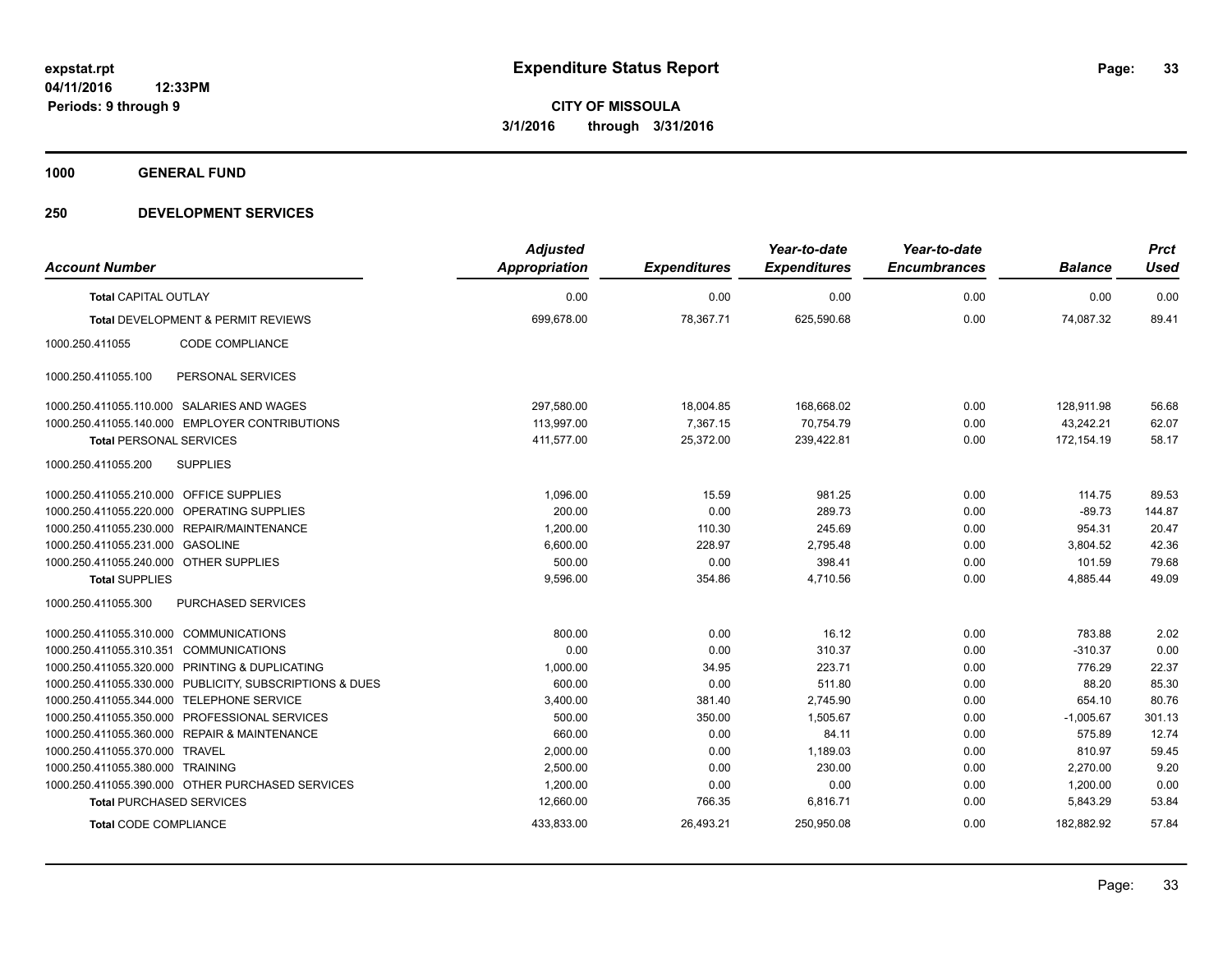**1000 GENERAL FUND**

|                                |                                         | <b>Adjusted</b>      |                     | Year-to-date        | Year-to-date        |                | <b>Prct</b> |
|--------------------------------|-----------------------------------------|----------------------|---------------------|---------------------|---------------------|----------------|-------------|
| <b>Account Number</b>          |                                         | <b>Appropriation</b> | <b>Expenditures</b> | <b>Expenditures</b> | <b>Encumbrances</b> | <b>Balance</b> | <b>Used</b> |
| 1000.250.411070                | <b>TRANSPORTATION</b>                   |                      |                     |                     |                     |                |             |
| 1000.250.411070.100            | PERSONAL SERVICES                       |                      |                     |                     |                     |                |             |
| <b>Total PERSONAL SERVICES</b> |                                         | 0.00                 | 0.00                | 0.00                | 0.00                | 0.00           | 0.00        |
| 1000.250.411070.200            | <b>SUPPLIES</b>                         |                      |                     |                     |                     |                |             |
| <b>Total SUPPLIES</b>          |                                         | 0.00                 | 0.00                | 0.00                | 0.00                | 0.00           | 0.00        |
| 1000.250.411070.300            | PURCHASED SERVICES                      |                      |                     |                     |                     |                |             |
|                                | <b>Total PURCHASED SERVICES</b>         | 0.00                 | 0.00                | 0.00                | 0.00                | 0.00           | 0.00        |
| 1000.250.411070.500            | <b>FIXED CHARGES</b>                    |                      |                     |                     |                     |                |             |
| <b>Total FIXED CHARGES</b>     |                                         | 0.00                 | 0.00                | 0.00                | 0.00                | 0.00           | 0.00        |
| 1000.250.411070.700            | <b>GRANTS &amp; CONTRIBUTIONS</b>       |                      |                     |                     |                     |                |             |
|                                | <b>Total GRANTS &amp; CONTRIBUTIONS</b> | 0.00                 | 0.00                | 0.00                | 0.00                | 0.00           | 0.00        |
| 1000.250.411070.800            | OTHER OBJECTS                           |                      |                     |                     |                     |                |             |
| <b>Total TRANSPORTATION</b>    |                                         | 0.00                 | 0.00                | 0.00                | 0.00                | 0.00           | 0.00        |
| 1000.250.411080                | <b>MIM MDT</b>                          |                      |                     |                     |                     |                |             |
| 1000.250.411080.100            | PERSONAL SERVICES                       |                      |                     |                     |                     |                |             |
| <b>Total PERSONAL SERVICES</b> |                                         | 0.00                 | 0.00                | 0.00                | 0.00                | 0.00           | 0.00        |
| 1000.250.411080.200            | <b>SUPPLIES</b>                         |                      |                     |                     |                     |                |             |
| <b>Total SUPPLIES</b>          |                                         | 0.00                 | 0.00                | 0.00                | 0.00                | 0.00           | 0.00        |
| 1000.250.411080.300            | PURCHASED SERVICES                      |                      |                     |                     |                     |                |             |
|                                | <b>Total PURCHASED SERVICES</b>         | 0.00                 | 0.00                | 0.00                | 0.00                | 0.00           | 0.00        |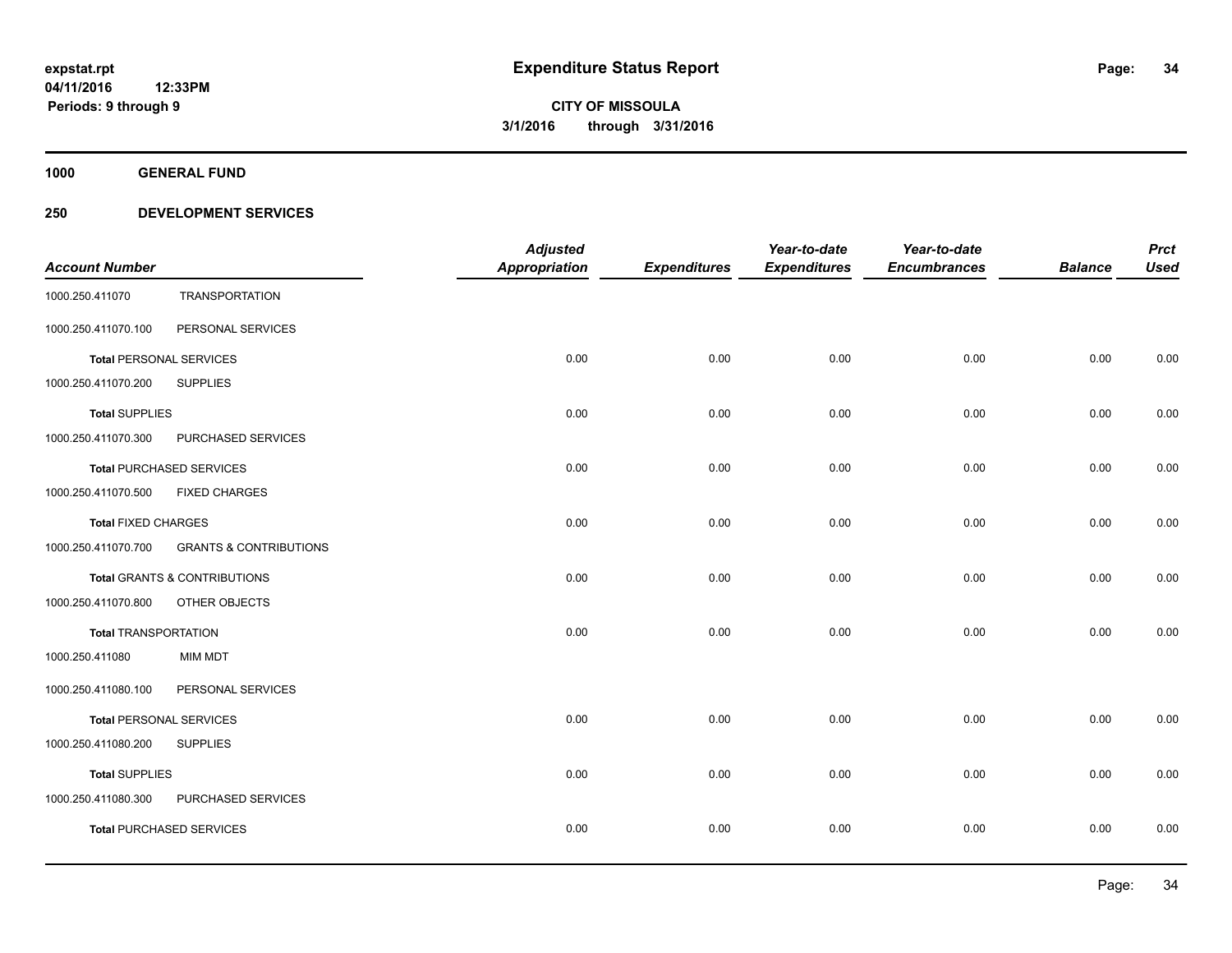**1000 GENERAL FUND**

|                                |                                                  | <b>Adjusted</b>      |                     | Year-to-date        | Year-to-date        |                | <b>Prct</b> |
|--------------------------------|--------------------------------------------------|----------------------|---------------------|---------------------|---------------------|----------------|-------------|
| <b>Account Number</b>          |                                                  | <b>Appropriation</b> | <b>Expenditures</b> | <b>Expenditures</b> | <b>Encumbrances</b> | <b>Balance</b> | <b>Used</b> |
| 1000.250.411080.500            | <b>FIXED CHARGES</b>                             |                      |                     |                     |                     |                |             |
| <b>Total FIXED CHARGES</b>     |                                                  | 0.00                 | 0.00                | 0.00                | 0.00                | 0.00           | 0.00        |
| 1000.250.411080.700            | <b>GRANTS &amp; CONTRIBUTIONS</b>                |                      |                     |                     |                     |                |             |
|                                | 1000.250.411080.700.000 MIM AND BIKE PED SUBSIDY | 9,900.00             | 0.00                | 0.00                | 0.00                | 9,900.00       | 0.00        |
|                                | <b>Total GRANTS &amp; CONTRIBUTIONS</b>          | 9,900.00             | 0.00                | 0.00                | 0.00                | 9,900.00       | 0.00        |
| 1000.250.411080.800            | OTHER OBJECTS                                    |                      |                     |                     |                     |                |             |
|                                | 1000.250.411080.820.000 MIM & BIKE PED SUBSIDY   | 82,086.00            | 0.00                | 9,900.00            | 0.00                | 72,186.00      | 12.06       |
| <b>Total OTHER OBJECTS</b>     |                                                  | 82,086.00            | 0.00                | 9,900.00            | 0.00                | 72,186.00      | 12.06       |
| <b>Total MIM MDT</b>           |                                                  | 91,986.00            | 0.00                | 9,900.00            | 0.00                | 82,086.00      | 10.76       |
| 1000.250.411081                | <b>MIM-TRANSIT</b>                               |                      |                     |                     |                     |                |             |
| 1000.250.411081.100            | PERSONAL SERVICES                                |                      |                     |                     |                     |                |             |
| <b>Total PERSONAL SERVICES</b> |                                                  | 0.00                 | 0.00                | 0.00                | 0.00                | 0.00           | 0.00        |
| 1000.250.411081.200            | <b>SUPPLIES</b>                                  |                      |                     |                     |                     |                |             |
| <b>Total SUPPLIES</b>          |                                                  | 0.00                 | 0.00                | 0.00                | 0.00                | 0.00           | 0.00        |
| 1000.250.411081.300            | PURCHASED SERVICES                               |                      |                     |                     |                     |                |             |
|                                | <b>Total PURCHASED SERVICES</b>                  | 0.00                 | 0.00                | 0.00                | 0.00                | 0.00           | 0.00        |
| 1000.250.411081.500            | <b>FIXED CHARGES</b>                             |                      |                     |                     |                     |                |             |
| <b>Total FIXED CHARGES</b>     |                                                  | 0.00                 | 0.00                | 0.00                | 0.00                | 0.00           | 0.00        |
| 1000.250.411081.700            | <b>GRANTS &amp; CONTRIBUTIONS</b>                |                      |                     |                     |                     |                |             |
|                                | <b>Total GRANTS &amp; CONTRIBUTIONS</b>          | 0.00                 | 0.00                | 0.00                | 0.00                | 0.00           | 0.00        |
| 1000.250.411081.900            | CAPITAL OUTLAY                                   |                      |                     |                     |                     |                |             |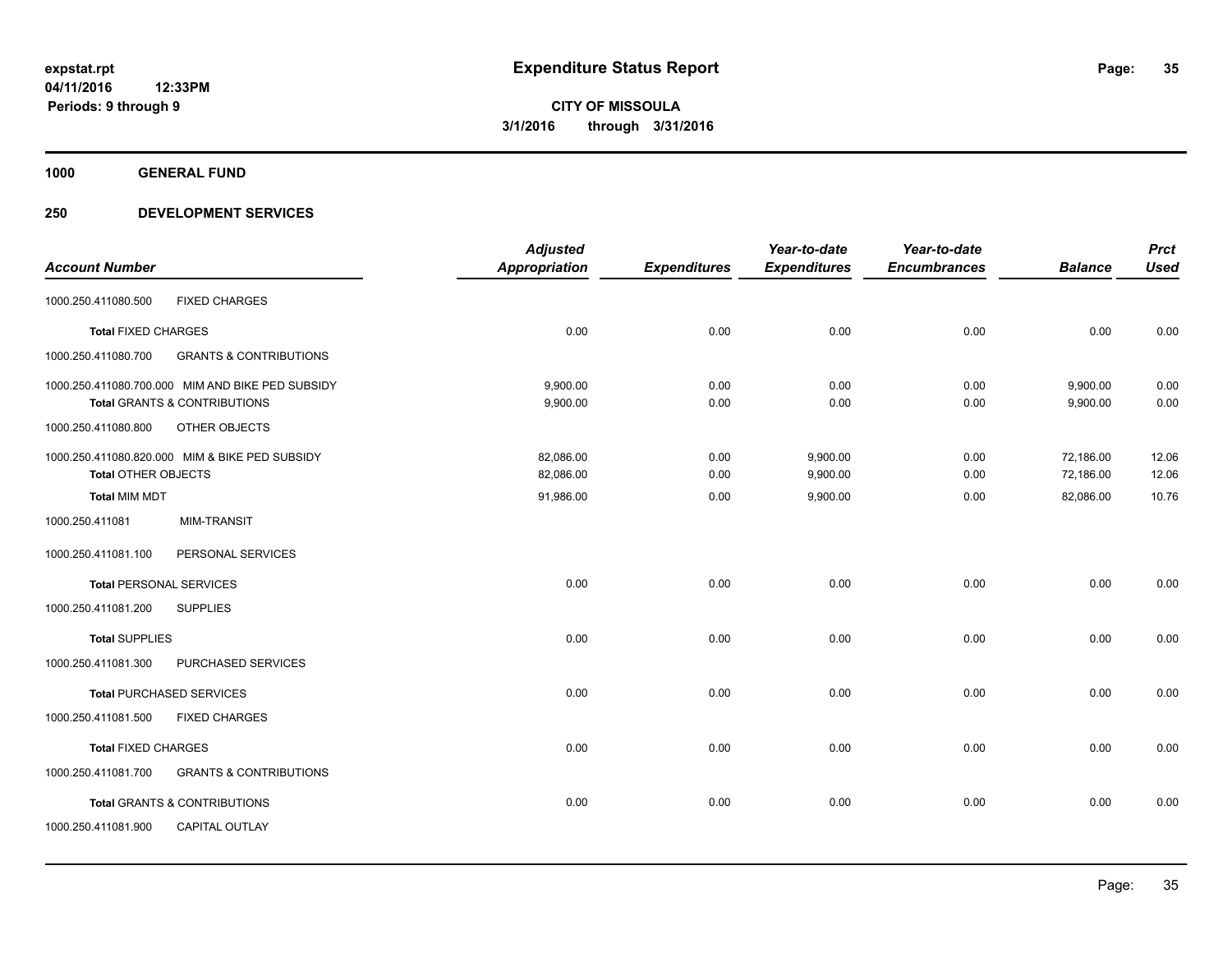**1000 GENERAL FUND**

| <b>Account Number</b>          |                         | <b>Adjusted</b><br><b>Appropriation</b> | <b>Expenditures</b> | Year-to-date<br><b>Expenditures</b> | Year-to-date<br><b>Encumbrances</b> | <b>Balance</b> | <b>Prct</b><br><b>Used</b> |
|--------------------------------|-------------------------|-----------------------------------------|---------------------|-------------------------------------|-------------------------------------|----------------|----------------------------|
| <b>Total MIM-TRANSIT</b>       |                         | 0.00                                    | 0.00                | 0.00                                | 0.00                                | 0.00           | 0.00                       |
| 1000.250.430255                | <b>BIKE-PED PROGRAM</b> |                                         |                     |                                     |                                     |                |                            |
| 1000.250.430255.100            | PERSONAL SERVICES       |                                         |                     |                                     |                                     |                |                            |
| <b>Total PERSONAL SERVICES</b> |                         | 0.00                                    | 0.00                | 0.00                                | 0.00                                | 0.00           | 0.00                       |
| 1000.250.430255.200            | <b>SUPPLIES</b>         |                                         |                     |                                     |                                     |                |                            |
| Total BIKE-PED PROGRAM         |                         | 0.00                                    | 0.00                | 0.00                                | 0.00                                | 0.00           | 0.00                       |
| 1000.250.430256                | SAFE ROUTES TO SCHOOLS  |                                         |                     |                                     |                                     |                |                            |
| 1000.250.430256.100            | PERSONAL SERVICES       |                                         |                     |                                     |                                     |                |                            |
| <b>Total PERSONAL SERVICES</b> |                         | 0.00                                    | 0.00                | 0.00                                | 0.00                                | 0.00           | 0.00                       |
| 1000.250.430256.300            | PURCHASED SERVICES      |                                         |                     |                                     |                                     |                |                            |
| Total SAFE ROUTES TO SCHOOLS   |                         | 0.00                                    | 0.00                | 0.00                                | 0.00                                | 0.00           | 0.00                       |
| 1000.250.430262                | <b>SIDEWALKS</b>        |                                         |                     |                                     |                                     |                |                            |
| 1000.250.430262.300            | PURCHASED SERVICES      |                                         |                     |                                     |                                     |                |                            |
| <b>Total SIDEWALKS</b>         |                         | 0.00                                    | 0.00                | 0.00                                | 0.00                                | 0.00           | 0.00                       |
| 1000.250.430267                | <b>CMAQ GRANT</b>       |                                         |                     |                                     |                                     |                |                            |
| 1000.250.430267.100            | PERSONAL SERVICES       |                                         |                     |                                     |                                     |                |                            |
| <b>Total PERSONAL SERVICES</b> |                         | 0.00                                    | 0.00                | 0.00                                | 0.00                                | 0.00           | 0.00                       |
| 1000.250.430267.200            | <b>SUPPLIES</b>         |                                         |                     |                                     |                                     |                |                            |
| <b>Total SUPPLIES</b>          |                         | 0.00                                    | 0.00                | 0.00                                | 0.00                                | 0.00           | 0.00                       |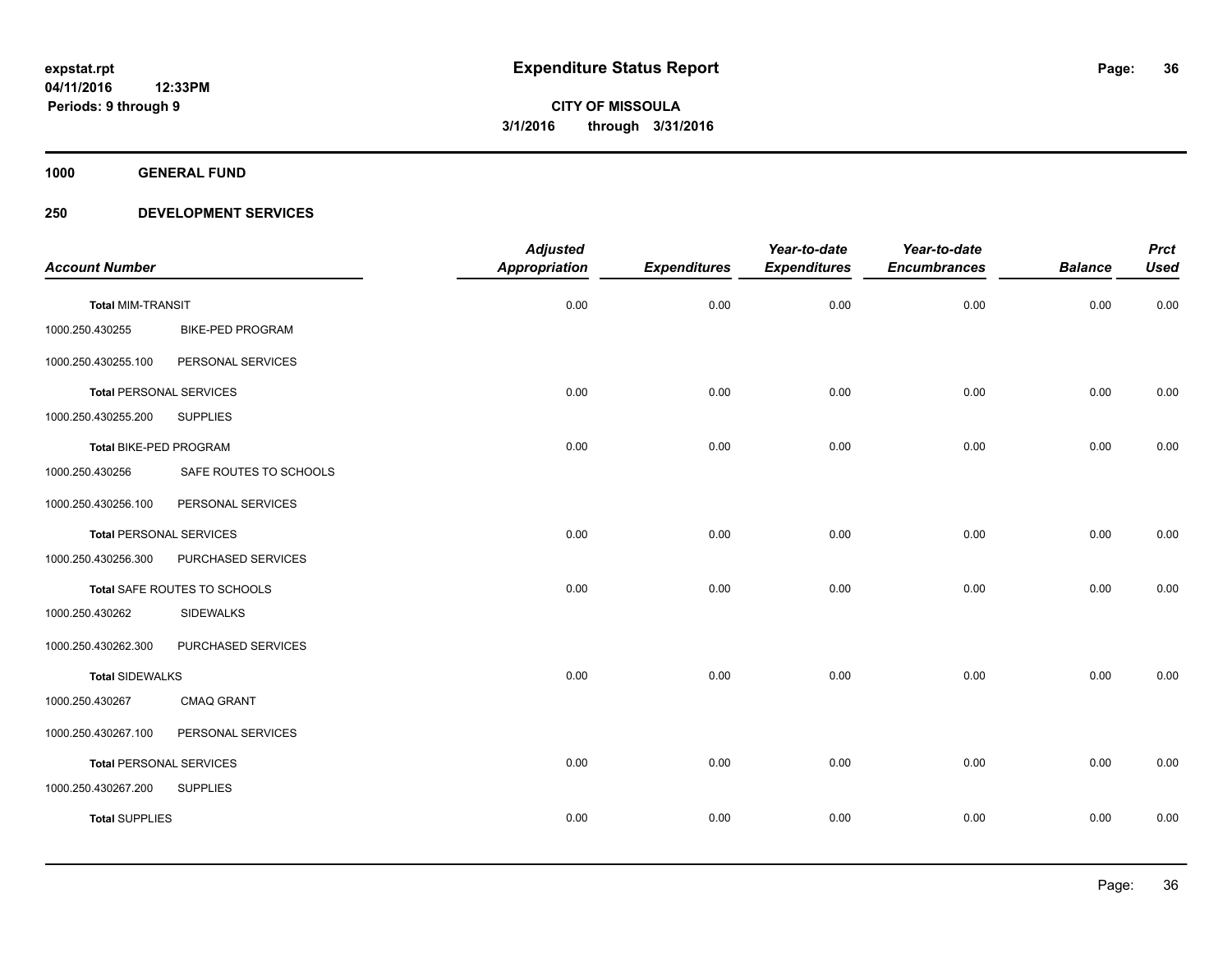**1000 GENERAL FUND**

## **250 DEVELOPMENT SERVICES**

|                                        |                                                          | <b>Adjusted</b>      |                     | Year-to-date        | Year-to-date        |                | <b>Prct</b> |
|----------------------------------------|----------------------------------------------------------|----------------------|---------------------|---------------------|---------------------|----------------|-------------|
| <b>Account Number</b>                  |                                                          | <b>Appropriation</b> | <b>Expenditures</b> | <b>Expenditures</b> | <b>Encumbrances</b> | <b>Balance</b> | <b>Used</b> |
| 1000.250.430267.300                    | PURCHASED SERVICES                                       |                      |                     |                     |                     |                |             |
| <b>Total PURCHASED SERVICES</b>        |                                                          | 0.00                 | 0.00                | 0.00                | 0.00                | 0.00           | 0.00        |
| 1000.250.430267.500                    | <b>FIXED CHARGES</b>                                     |                      |                     |                     |                     |                |             |
| <b>Total CMAQ GRANT</b>                |                                                          | 0.00                 | 0.00                | 0.00                | 0.00                | 0.00           | 0.00        |
| 1000.250.431400                        | <b>ENGINEERING</b>                                       |                      |                     |                     |                     |                |             |
| 1000.250.431400.100                    | PERSONAL SERVICES                                        |                      |                     |                     |                     |                |             |
|                                        | 1000.250.431400.110.000 ENGINEERING/SALARIES AND WAGES   | 347,931.00           | 25,621.89           | 240,757.50          | 0.00                | 107,173.50     | 69.20       |
|                                        | 1000.250.431400.120.000 OVERTIME/TERMINATION             | 2,437.00             | 0.00                | 0.00                | 0.00                | 2,437.00       | 0.00        |
|                                        | 1000.250.431400.140.000 EMPLOYER CONTRIBUTIONS           | 109,699.00           | 8,323.43            | 80,059.23           | 0.00                | 29,639.77      | 72.98       |
| <b>Total PERSONAL SERVICES</b>         |                                                          | 460,067.00           | 33,945.32           | 320,816.73          | 0.00                | 139,250.27     | 69.73       |
| 1000.250.431400.200                    | <b>SUPPLIES</b>                                          |                      |                     |                     |                     |                |             |
|                                        | 1000.250.431400.210.000 ENGINEERING-OFFICE SUPPLIES      | 875.00               | 0.00                | 1,326.08            | 0.00                | $-451.08$      | 151.55      |
| 1000.250.431400.210.301                | <b>OFFICE SUPPLIES</b>                                   | 0.00                 | 59.88               | 638.61              | 0.00                | $-638.61$      | 0.00        |
|                                        | 1000.250.431400.220.000 OPERATING SUPPLIES               | 425.00               | 0.00                | 280.36              | 0.00                | 144.64         | 65.97       |
|                                        | 1000.250.431400.230.000 REPAIR/MAINTENANCE               | 1,050.00             | 5.50                | 931.20              | 0.00                | 118.80         | 88.69       |
|                                        | 1000.250.431400.231.000 ENGINEERING-GASOLINE             | 2.000.00             | 16.29               | 1.184.08            | 0.00                | 815.92         | 59.20       |
| 1000.250.431400.240.000 OTHER SUPPLIES |                                                          | 400.00               | 0.00                | 190.24              | 0.00                | 209.76         | 47.56       |
| <b>Total SUPPLIES</b>                  |                                                          | 4,750.00             | 81.67               | 4,550.57            | 0.00                | 199.43         | 95.80       |
| 1000.250.431400.300                    | <b>PURCHASED SERVICES</b>                                |                      |                     |                     |                     |                |             |
| 1000.250.431400.310.000                | <b>COMMUNICATIONS</b>                                    | 2,000.00             | 0.00                | 72.13               | 0.00                | 1,927.87       | 3.61        |
| 1000.250.431400.310.351                | <b>COMMUNICATIONS</b>                                    | 0.00                 | 0.00                | 241.81              | 0.00                | $-241.81$      | 0.00        |
|                                        | 1000.250.431400.320.000 PRINTING & DUPLICATING           | 520.00               | 0.00                | 64.90               | 0.00                | 455.10         | 12.48       |
|                                        | 1000.250.431400.330.000 PUBLICITY, SUBSCRIPTIONS & DUES  | 5,367.00             | 0.00                | 247.50              | 0.00                | 5,119.50       | 4.61        |
|                                        | 1000.250.431400.344.000 TELEPHONE SERVICE                | 1,975.00             | 513.13              | 3,446.00            | 0.00                | $-1,471.00$    | 174.48      |
|                                        | 1000.250.431400.350.000 PROFESSIONAL SERVICES            | 63,330.00            | 1,131.25            | 24,064.53           | 0.00                | 39,265.47      | 38.00       |
|                                        | 1000.250.431400.360.000 ENGINEERING-REPAIR & MAINTENANCE | 400.00               | 0.00                | 0.00                | 0.00                | 400.00         | 0.00        |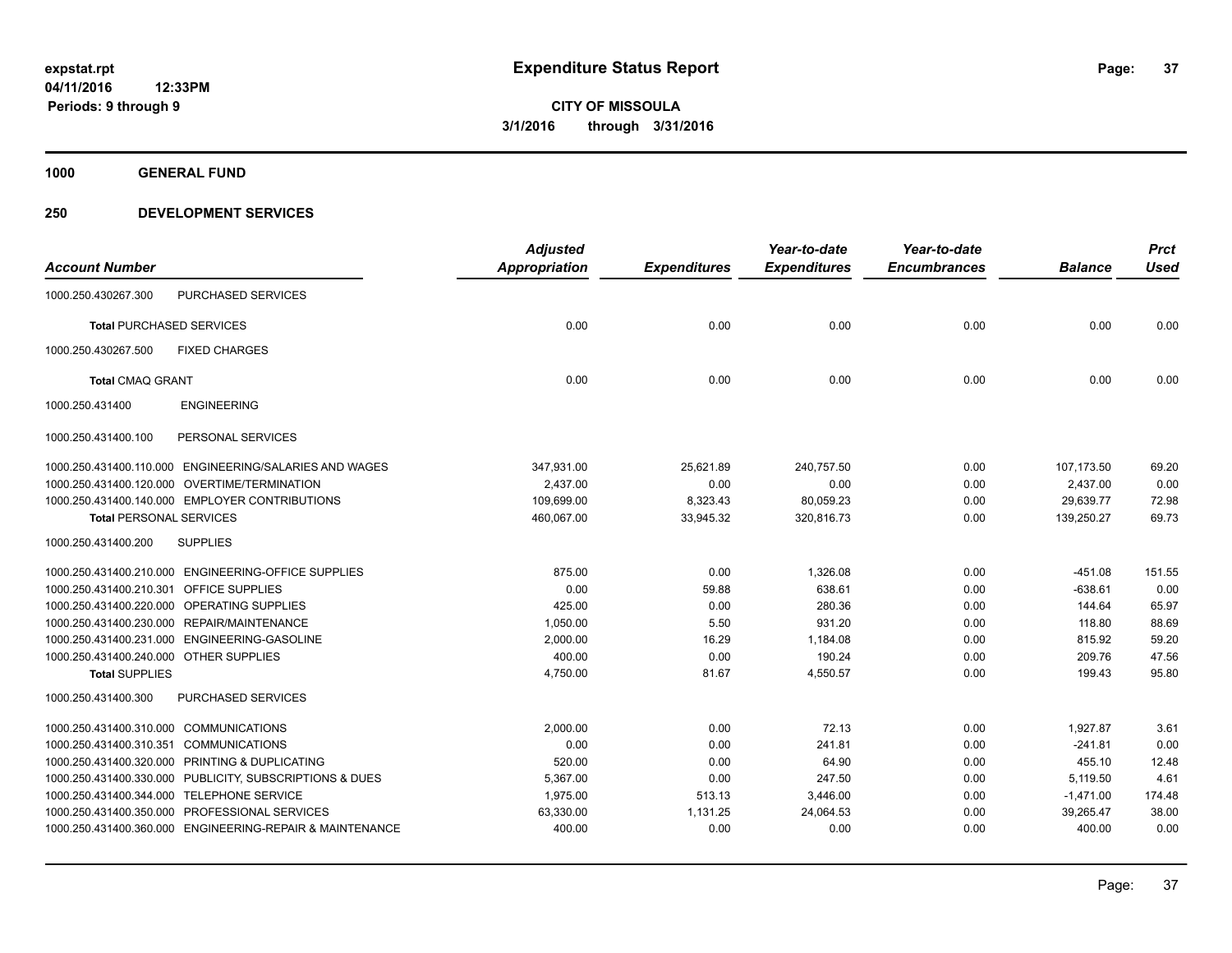**1000 GENERAL FUND**

## **250 DEVELOPMENT SERVICES**

| <b>Account Number</b>                                           | <b>Adjusted</b><br>Appropriation | <b>Expenditures</b> | Year-to-date<br><b>Expenditures</b> | Year-to-date<br><b>Encumbrances</b> | <b>Balance</b> | <b>Prct</b><br><b>Used</b> |
|-----------------------------------------------------------------|----------------------------------|---------------------|-------------------------------------|-------------------------------------|----------------|----------------------------|
| 1000.250.431400.370.000    ENGINEERING-TRAVEL                   | 1,850.00                         | 0.00                | 1.048.78                            | 0.00                                | 801.22         | 56.69                      |
| 1000.250.431400.380.000 TRAINING                                | 1.850.00                         | 0.00                | 856.00                              | 0.00                                | 994.00         | 46.27                      |
| 1000.250.431400.390.000 OTHER PURCHASED SERVICES                | 100.00                           | 0.00                | 0.00                                | 0.00                                | 100.00         | 0.00                       |
| <b>Total PURCHASED SERVICES</b>                                 | 77,392.00                        | 1,644.38            | 30,041.65                           | 0.00                                | 47,350.35      | 38.82                      |
| <b>CAPITAL OUTLAY</b><br>1000.250.431400.900                    |                                  |                     |                                     |                                     |                |                            |
| <b>Total CAPITAL OUTLAY</b>                                     | 0.00                             | 0.00                | 0.00                                | 0.00                                | 0.00           | 0.00                       |
| <b>Total ENGINEERING</b>                                        | 542,209.00                       | 35,671.37           | 355,408.95                          | 0.00                                | 186,800.05     | 65.55                      |
| <b>HISTORIC PRESERVATION</b><br>1000.250.460460                 |                                  |                     |                                     |                                     |                |                            |
| OTHER OBJECTS<br>1000.250.460460.800                            |                                  |                     |                                     |                                     |                |                            |
| <b>HISTORIC PRESERVATION SUBSIDY</b><br>1000.250.460460.820.000 | 64,834.00                        | 0.00                | 0.00                                | 0.00                                | 64,834.00      | 0.00                       |
| <b>Total HISTORIC PRESERVATION</b>                              | 64,834.00                        | 0.00                | 0.00                                | 0.00                                | 64.834.00      | 0.00                       |
| <b>MERCHANT SERVICES</b><br>1000.250.510110                     |                                  |                     |                                     |                                     |                |                            |
| 1000.250.510110.500<br><b>FIXED CHARGES</b>                     |                                  |                     |                                     |                                     |                |                            |
| 1000.250.510110.550.000 MERCHANT SERVICE FEES                   | 0.00                             | 0.00                | 5.232.39                            | 0.00                                | $-5,232.39$    | 0.00                       |
| <b>Total MERCHANT SERVICES</b>                                  | 0.00                             | 0.00                | 5,232.39                            | 0.00                                | $-5,232.39$    | 0.00                       |
| <b>Total DEVELOPMENT SERVICES</b>                               | 2,219,924.00                     | 164,368.92          | 1,567,020.83                        | 0.00                                | 652,903.17     | 70.59                      |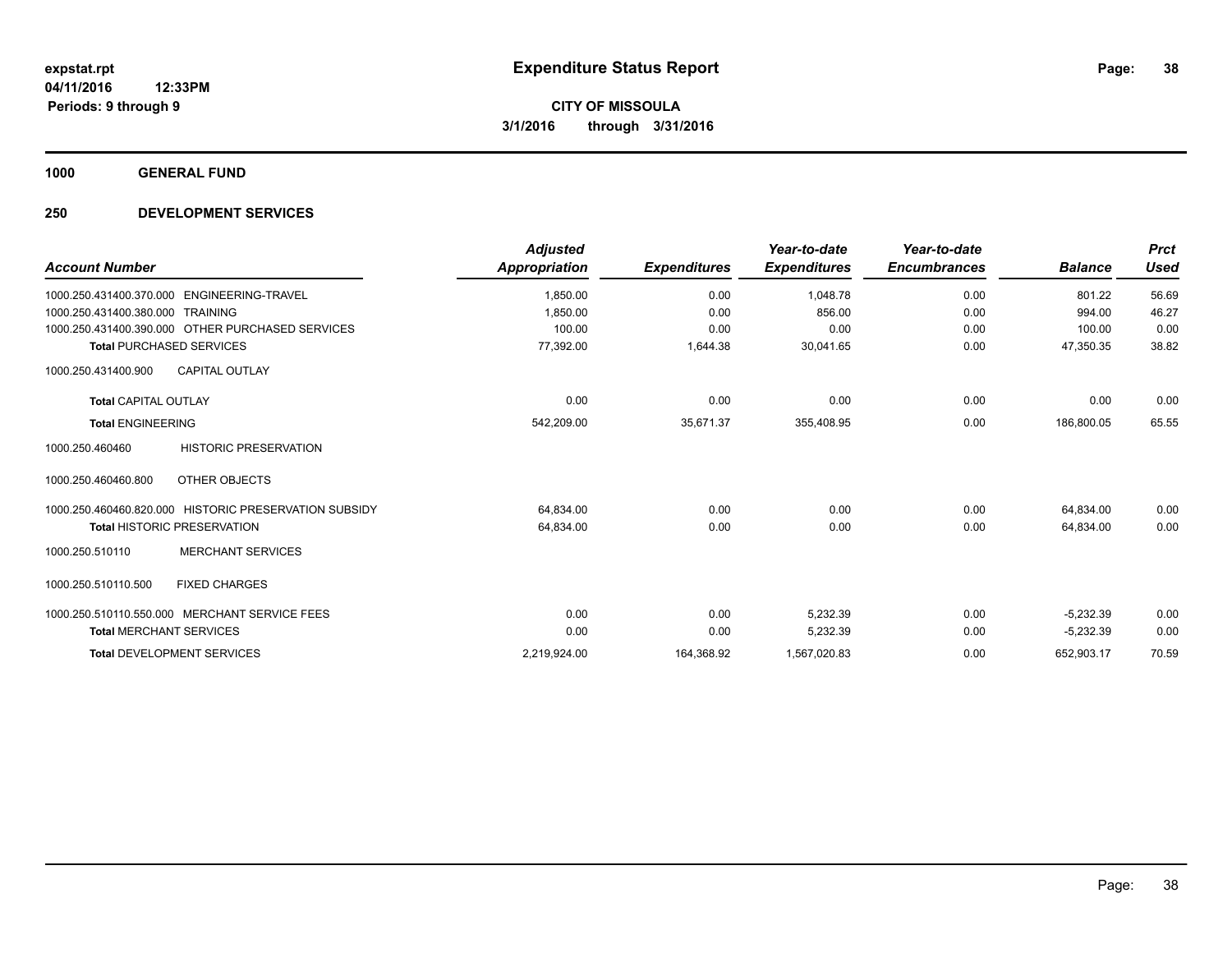**Periods: 9 through 9**

**CITY OF MISSOULA 3/1/2016 through 3/31/2016**

**1000 GENERAL FUND**

**270 CITY ATTORNEY**

| <b>Account Number</b>          |                                                                                                                                                        | <b>Adjusted</b><br>Appropriation           | <b>Expenditures</b>          | Year-to-date<br><b>Expenditures</b> | Year-to-date<br><b>Encumbrances</b> | <b>Balance</b>                                  | <b>Prct</b><br><b>Used</b>   |
|--------------------------------|--------------------------------------------------------------------------------------------------------------------------------------------------------|--------------------------------------------|------------------------------|-------------------------------------|-------------------------------------|-------------------------------------------------|------------------------------|
| 1000.270.410360                | ALTERNATIVE DISPUTE RESOLUTION                                                                                                                         |                                            |                              |                                     |                                     |                                                 |                              |
| 1000.270.410360.700            | <b>GRANTS &amp; CONTRIBUTIONS</b>                                                                                                                      |                                            |                              |                                     |                                     |                                                 |                              |
|                                | 1000.270.410360.700.000 ALTERNATIVE DISPUTE RESOLUTION<br>Total ALTERNATIVE DISPUTE RESOLUTION                                                         | 7,200.00<br>7,200.00                       | 0.00<br>0.00                 | 7,200.00<br>7,200.00                | 0.00<br>0.00                        | 0.00<br>0.00                                    | 100.00<br>100.00             |
| 1000.270.410371                | SEXUAL ASSUALT PREVENTION CAMPAIGN                                                                                                                     |                                            |                              |                                     |                                     |                                                 |                              |
| 1000.270.410371.700            | <b>GRANTS &amp; CONTRIBUTIONS</b>                                                                                                                      |                                            |                              |                                     |                                     |                                                 |                              |
|                                | 1000.270.410371.700.000 SEXUAL ASSUAL PREVENTION CAMPAIGN<br><b>Total SEXUAL ASSUALT PREVENTION CAMPAIGN</b>                                           | 56,675.00<br>56,675.00                     | 0.00<br>0.00                 | 28,337.50<br>28,337.50              | 0.00<br>0.00                        | 28,337.50<br>28,337.50                          | 50.00<br>50.00               |
| 1000.270.411115                | <b>VICTIM SERVICES</b>                                                                                                                                 |                                            |                              |                                     |                                     |                                                 |                              |
| 1000.270.411115.100            | PERSONAL SERVICES                                                                                                                                      |                                            |                              |                                     |                                     |                                                 |                              |
| <b>Total PERSONAL SERVICES</b> | 1000.270.411115.110.000 SALARIES AND WAGES<br>1000.270.411115.140.000 EMPLOYER CONTRIBUTIONS<br>1000.270.411115.141.000 STATE RETIREMENT CONTRIBUTIONS | 17.470.00<br>5,743.00<br>0.00<br>23,213.00 | 0.00<br>0.00<br>0.00<br>0.00 | 0.00<br>0.00<br>517.19<br>517.19    | 0.00<br>0.00<br>0.00<br>0.00        | 17,470.00<br>5,743.00<br>$-517.19$<br>22,695.81 | 0.00<br>0.00<br>0.00<br>2.23 |
| 1000.270.411115.300            | <b>PURCHASED SERVICES</b>                                                                                                                              |                                            |                              |                                     |                                     |                                                 |                              |
| 1000.270.411115.900            | 1000.270.411115.350.000 PROFESSIONAL SERVICES<br><b>Total PURCHASED SERVICES</b><br><b>CAPITAL OUTLAY</b>                                              | 9.665.00<br>9,665.00                       | 0.00<br>0.00                 | 0.00<br>0.00                        | 0.00<br>0.00                        | 9,665.00<br>9,665.00                            | 0.00<br>0.00                 |
| <b>Total CAPITAL OUTLAY</b>    |                                                                                                                                                        | 0.00                                       | 0.00                         | 0.00                                | 0.00                                | 0.00                                            | 0.00                         |
| <b>Total VICTIM SERVICES</b>   |                                                                                                                                                        | 32,878.00                                  | 0.00                         | 517.19                              | 0.00                                | 32,360.81                                       | 1.57                         |
| 1000.270.411120                | ADMINISTRATION & CIVIL LAW                                                                                                                             |                                            |                              |                                     |                                     |                                                 |                              |

1000.270.411120.100 PERSONAL SERVICES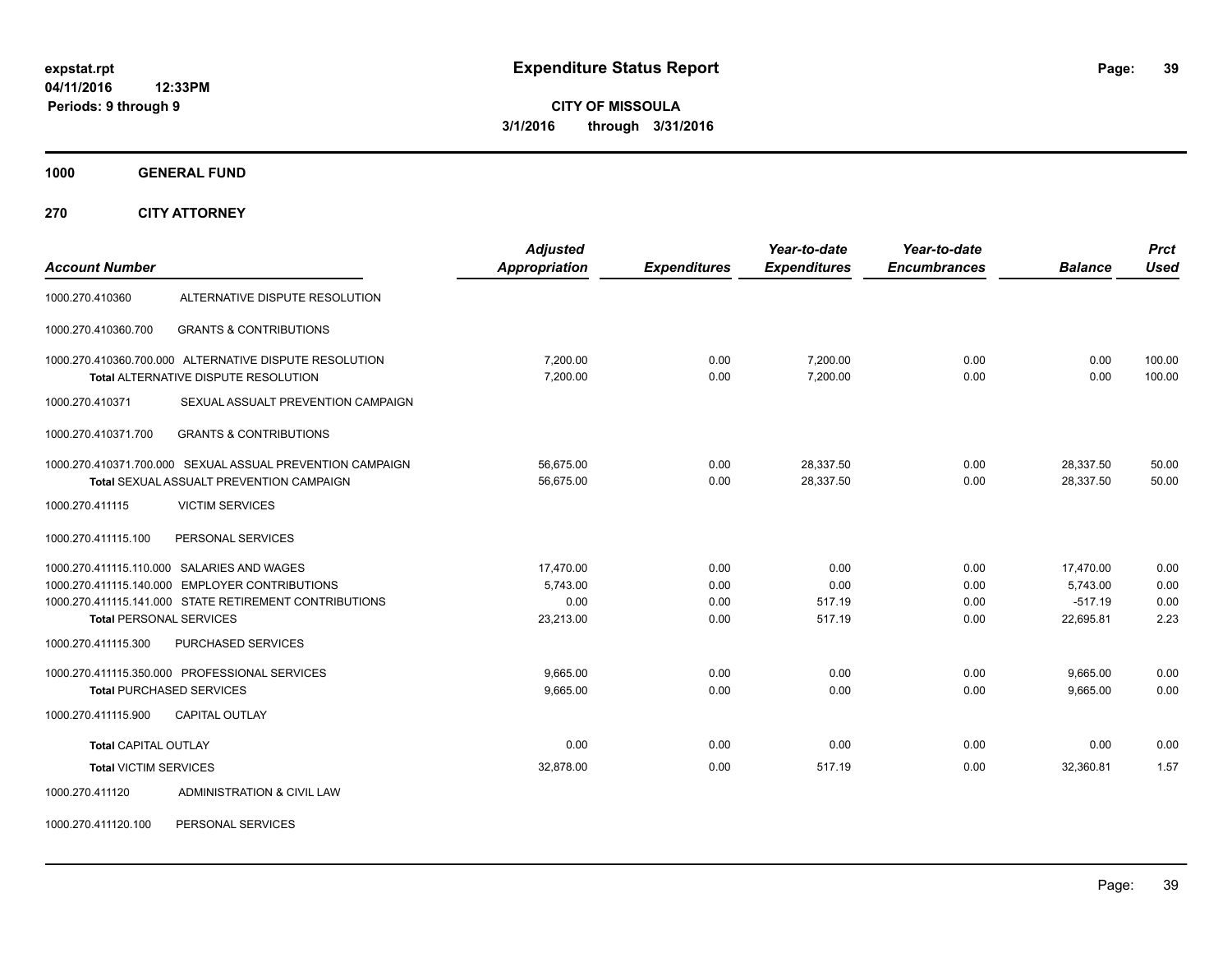**1000 GENERAL FUND**

**270 CITY ATTORNEY**

| <b>Account Number</b>                                   | <b>Adjusted</b><br><b>Appropriation</b> | <b>Expenditures</b> | Year-to-date<br><b>Expenditures</b> | Year-to-date<br><b>Encumbrances</b> | <b>Balance</b> | <b>Prct</b><br><b>Used</b> |
|---------------------------------------------------------|-----------------------------------------|---------------------|-------------------------------------|-------------------------------------|----------------|----------------------------|
| 1000.270.411120.110.000 SALARIES AND WAGES              | 328,783.00                              | 38,292.43           | 359,754.76                          | 0.00                                | $-30,971.76$   | 109.42                     |
| 1000.270.411120.120.000 OVERTIME/TERMINATION            | 2.270.00                                | 0.00                | 1,897.18                            | 0.00                                | 372.82         | 83.58                      |
| 1000.270.411120.140.000 EMPLOYER CONTRIBUTIONS          | 97,921.00                               | 11,815.59           | 113,667.50                          | 0.00                                | $-15,746.50$   | 116.08                     |
| <b>Total PERSONAL SERVICES</b>                          | 428,974.00                              | 50,108.02           | 475,319.44                          | 0.00                                | $-46,345.44$   | 110.80                     |
| <b>SUPPLIES</b><br>1000.270.411120.200                  |                                         |                     |                                     |                                     |                |                            |
| 1000.270.411120.210.000 OFFICE SUPPLIES                 | 2,709.00                                | 197.80              | 696.46                              | 0.00                                | 2,012.54       | 25.71                      |
| 1000.270.411120.220.000 OPERATING SUPPLIES              | 550.00                                  | 0.00                | 715.00                              | 0.00                                | $-165.00$      | 130.00                     |
| 1000.270.411120.231.000 GASOLINE                        | 163.00                                  | 0.00                | 117.49                              | 0.00                                | 45.51          | 72.08                      |
| <b>Total SUPPLIES</b>                                   | 3,422.00                                | 197.80              | 1,528.95                            | 0.00                                | 1,893.05       | 44.68                      |
| PURCHASED SERVICES<br>1000.270.411120.300               |                                         |                     |                                     |                                     |                |                            |
| 1000.270.411120.310.000 COMMUNICATIONS                  | 500.00                                  | 0.00                | 7.00                                | 0.00                                | 493.00         | 1.40                       |
| 1000.270.411120.320.000 PRINTING & DUPLICATING          | 275.00                                  | 0.00                | 238.00                              | 0.00                                | 37.00          | 86.55                      |
| 1000.270.411120.330.000 PUBLICITY, SUBSCRIPTIONS & DUES | 9,355.00                                | 2,156.78            | 4,497.12                            | 0.00                                | 4,857.88       | 48.07                      |
| 1000.270.411120.344.000 TELEPHONE SERVICE               | 132.00                                  | 28.28               | 87.40                               | 0.00                                | 44.60          | 66.21                      |
| 1000.270.411120.350.000 PROFESSIONAL SERVICES           | 900.00                                  | 0.00                | 0.00                                | 0.00                                | 900.00         | 0.00                       |
| 1000.270.411120.360.000 REPAIR & MAINTENANCE            | 1,258.00                                | 51.09               | 1,903.44                            | 0.00                                | $-645.44$      | 151.31                     |
| 1000.270.411120.370.000 TRAVEL                          | 1,700.00                                | 26.90               | 1,683.99                            | 0.00                                | 16.01          | 99.06                      |
| 1000.270.411120.380.000 TRAINING                        | 3,511.00                                | 330.01              | 3,129.01                            | 0.00                                | 381.99         | 89.12                      |
| <b>Total PURCHASED SERVICES</b>                         | 17,631.00                               | 2,593.06            | 11,545.96                           | 0.00                                | 6,085.04       | 65.49                      |
| OTHER OBJECTS<br>1000.270.411120.800                    |                                         |                     |                                     |                                     |                |                            |
| <b>Total OTHER OBJECTS</b>                              | 0.00                                    | 0.00                | 0.00                                | 0.00                                | 0.00           | 0.00                       |
| <b>CAPITAL OUTLAY</b><br>1000.270.411120.900            |                                         |                     |                                     |                                     |                |                            |
| <b>Total CAPITAL OUTLAY</b>                             | 0.00                                    | 0.00                | 0.00                                | 0.00                                | 0.00           | 0.00                       |
| <b>Total ADMINISTRATION &amp; CIVIL LAW</b>             | 450,027.00                              | 52,898.88           | 488,394.35                          | 0.00                                | $-38,367.35$   | 108.53                     |
| 1000.270.411125<br><b>CRIMINAL LAW</b>                  |                                         |                     |                                     |                                     |                |                            |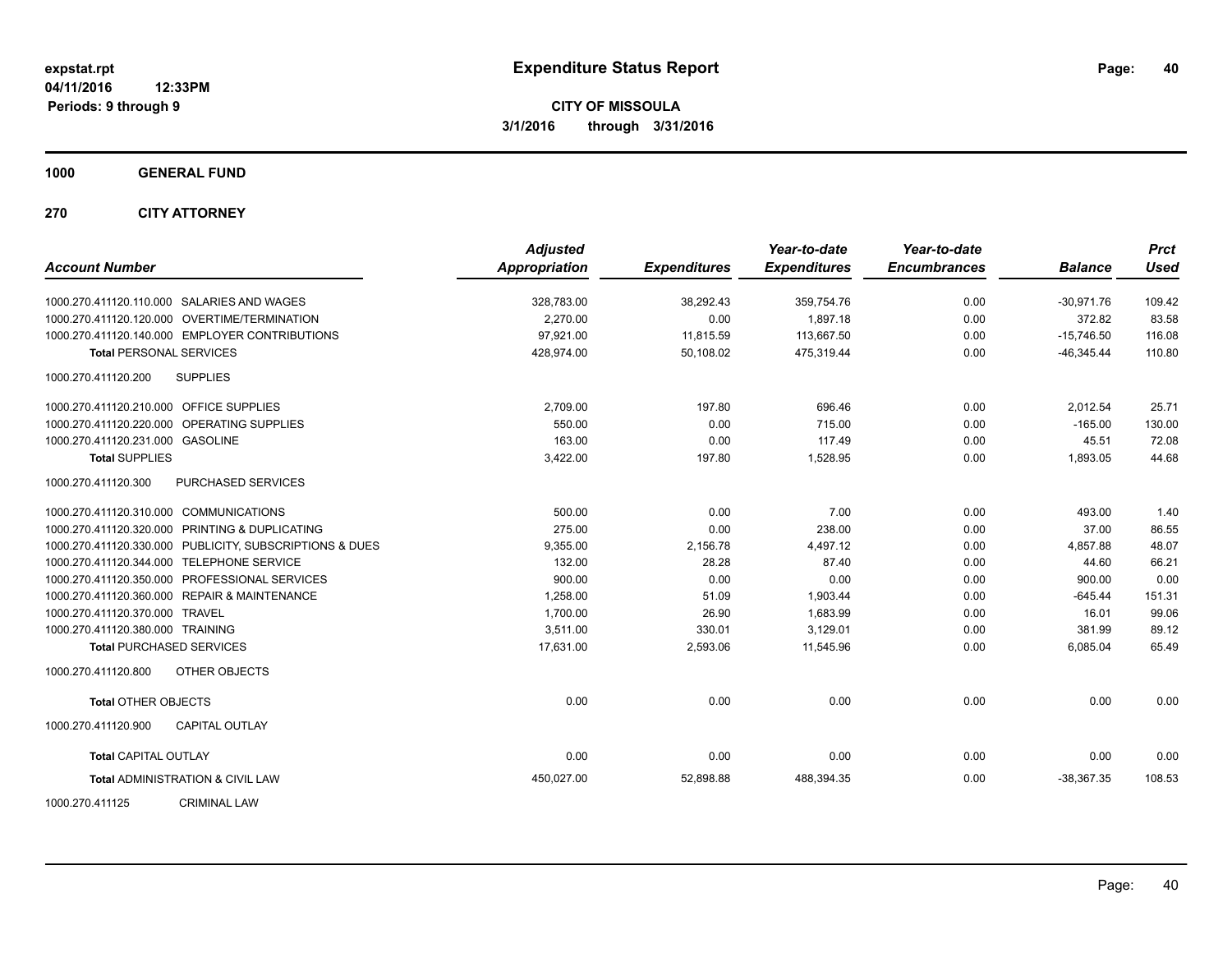**Periods: 9 through 9**

**CITY OF MISSOULA 3/1/2016 through 3/31/2016**

**1000 GENERAL FUND**

**270 CITY ATTORNEY**

| <b>Account Number</b>                                   | <b>Adjusted</b><br><b>Appropriation</b> | <b>Expenditures</b> | Year-to-date<br><b>Expenditures</b> | Year-to-date<br><b>Encumbrances</b> | <b>Balance</b> | <b>Prct</b><br><b>Used</b> |
|---------------------------------------------------------|-----------------------------------------|---------------------|-------------------------------------|-------------------------------------|----------------|----------------------------|
| PERSONAL SERVICES<br>1000.270.411125.100                |                                         |                     |                                     |                                     |                |                            |
| 1000.270.411125.110.000 SALARIES AND WAGES              | 609.790.00                              | 25.998.76           | 287,394.43                          | 0.00                                | 322,395.57     | 47.13                      |
| 1000.270.411125.120.000 OVERTIME/TERMINATION            | 0.00                                    | 0.00                | 364.63                              | 0.00                                | $-364.63$      | 0.00                       |
| 1000.270.411125.140.000 EMPLOYER CONTRIBUTIONS          | 210,622.00                              | 6,488.62            | 106,572.28                          | 0.00                                | 104,049.72     | 50.60                      |
| <b>Total PERSONAL SERVICES</b>                          | 820,412.00                              | 32,487.38           | 394,331.34                          | 0.00                                | 426,080.66     | 48.07                      |
| 1000.270.411125.200<br><b>SUPPLIES</b>                  |                                         |                     |                                     |                                     |                |                            |
| 1000.270.411125.210.000 OFFICE SUPPLIES                 | 2,909.00                                | 219.64              | 1,723.51                            | 0.00                                | 1,185.49       | 59.25                      |
| 1000.270.411125.220.000 OPERATING SUPPLIES              | 700.00                                  | 0.00                | 1,359.98                            | 0.00                                | $-659.98$      | 194.28                     |
| 1000.270.411125.231.000 GASOLINE                        | 100.00                                  | 0.00                | 0.00                                | 0.00                                | 100.00         | 0.00                       |
| <b>Total SUPPLIES</b>                                   | 3,709.00                                | 219.64              | 3,083.49                            | 0.00                                | 625.51         | 83.14                      |
| 1000.270.411125.300<br>PURCHASED SERVICES               |                                         |                     |                                     |                                     |                |                            |
| 1000.270.411125.310.000 COMMUNICATIONS                  | 850.00                                  | 0.00                | 619.89                              | 0.00                                | 230.11         | 72.93                      |
| 1000.270.411125.320.000 PRINTING & DUPLICATING          | 275.00                                  | 0.00                | 0.00                                | 0.00                                | 275.00         | 0.00                       |
| 1000.270.411125.330.000 PUBLICITY, SUBSCRIPTIONS & DUES | 6,645.00                                | 2,799.42            | 3,272.80                            | 0.00                                | 3,372.20       | 49.25                      |
| 1000.270.411125.344.000 TELEPHONE SERVICE               | 132.00                                  | 0.00                | 0.00                                | 0.00                                | 132.00         | 0.00                       |
| 1000.270.411125.350.000 PROFESSIONAL SERVICES           | 2,350.00                                | 60.20               | 400.50                              | 0.00                                | 1,949.50       | 17.04                      |
| 1000.270.411125.360.000 REPAIR & MAINTENANCE            | 18,189.00                               | 0.00                | 8,158.02                            | 0.00                                | 10,030.98      | 44.85                      |
| 1000.270.411125.370.000 TRAVEL                          | 2,800.00                                | 0.00                | 806.96                              | 0.00                                | 1,993.04       | 28.82                      |
| 1000.270.411125.380.000 TRAINING                        | 4,489.00                                | 0.00                | 880.00                              | 0.00                                | 3,609.00       | 19.60                      |
| <b>Total PURCHASED SERVICES</b>                         | 35,730.00                               | 2,859.62            | 14,138.17                           | 0.00                                | 21,591.83      | 39.57                      |
| <b>FIXED CHARGES</b><br>1000.270.411125.500             |                                         |                     |                                     |                                     |                |                            |
| <b>Total FIXED CHARGES</b>                              | 0.00                                    | 0.00                | 0.00                                | 0.00                                | 0.00           | 0.00                       |
| 1000.270.411125.900<br><b>CAPITAL OUTLAY</b>            |                                         |                     |                                     |                                     |                |                            |
| <b>Total CAPITAL OUTLAY</b>                             | 0.00                                    | 0.00                | 0.00                                | 0.00                                | 0.00           | 0.00                       |
| <b>Total CRIMINAL LAW</b>                               | 859,851.00                              | 35,566.64           | 411,553.00                          | 0.00                                | 448,298.00     | 47.86                      |
| <b>Total CITY ATTORNEY</b>                              | 1,406,631.00                            | 88,465.52           | 936,002.04                          | 0.00                                | 470,628.96     | 66.54                      |
|                                                         |                                         |                     |                                     |                                     |                |                            |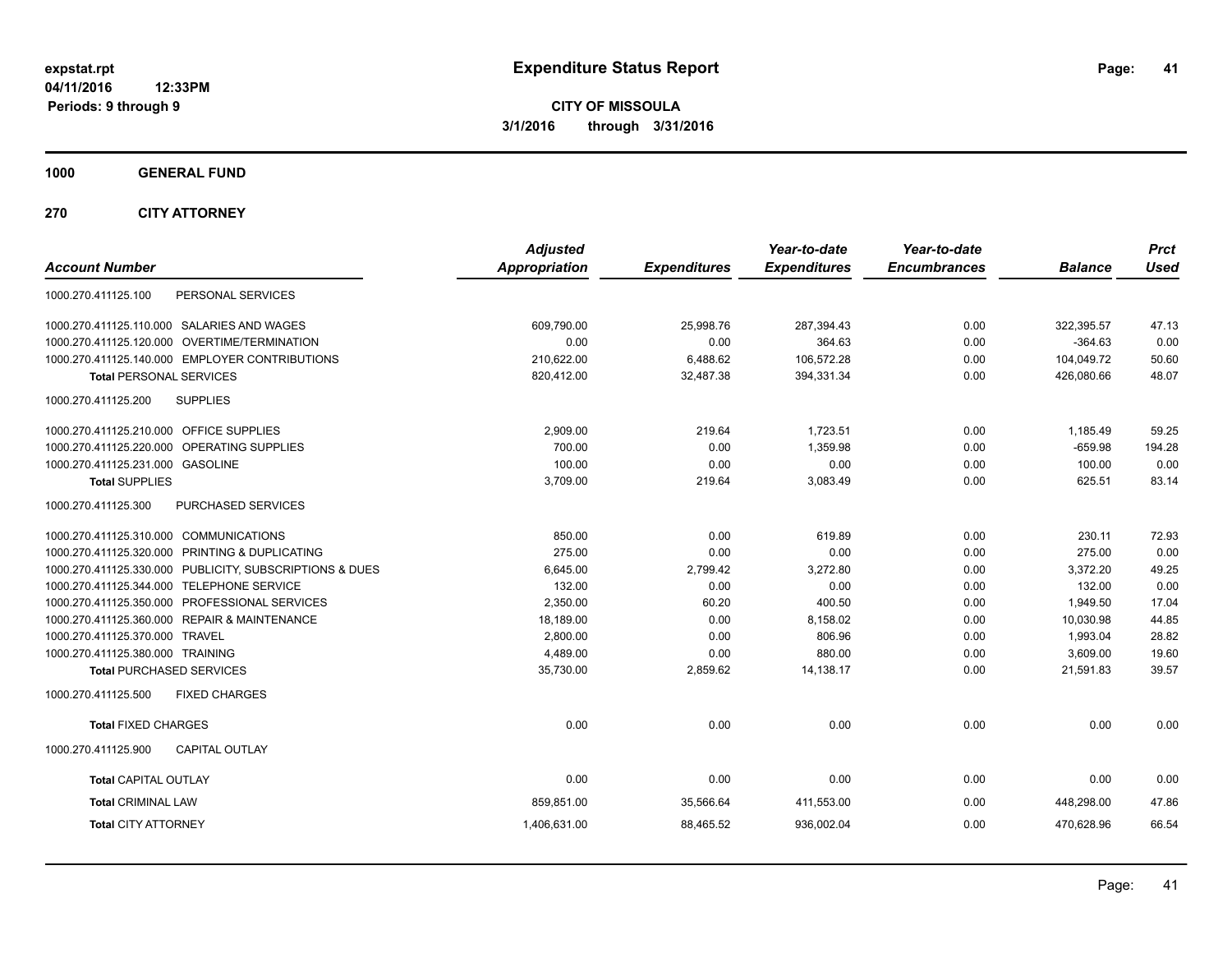**1000 GENERAL FUND**

| <b>Account Number</b>                   |                                                         | <b>Adjusted</b><br><b>Appropriation</b> | <b>Expenditures</b> | Year-to-date<br><b>Expenditures</b> | Year-to-date<br><b>Encumbrances</b> | <b>Balance</b> | <b>Prct</b><br><b>Used</b> |
|-----------------------------------------|---------------------------------------------------------|-----------------------------------------|---------------------|-------------------------------------|-------------------------------------|----------------|----------------------------|
|                                         |                                                         |                                         |                     |                                     |                                     |                |                            |
| 1000.280.430100                         | PUBLIC WORKS ADMINISTRATION                             |                                         |                     |                                     |                                     |                |                            |
| 1000.280.430100.100                     | PERSONAL SERVICES                                       |                                         |                     |                                     |                                     |                |                            |
|                                         | 1000.280.430100.110.000 SALARIES AND WAGES              | 125.111.00                              | 11.467.58           | 112.505.47                          | 0.00                                | 12.605.53      | 89.92                      |
|                                         | 1000.280.430100.120.000 OVERTIME/TERMINATION            | 291.00                                  | 0.00                | 0.00                                | 0.00                                | 291.00         | 0.00                       |
|                                         | 1000.280.430100.140.000 EMPLOYER CONTRIBUTIONS          | 32,497.00                               | 2,981.04            | 26,559.00                           | 0.00                                | 5,938.00       | 81.73                      |
|                                         | 1000.280.430100.141.000 STATE RETIREMENT CONTRIBUTIONS  | 0.00                                    | 0.00                | 288.77                              | 0.00                                | $-288.77$      | 0.00                       |
| <b>Total PERSONAL SERVICES</b>          |                                                         | 157,899.00                              | 14,448.62           | 139,353.24                          | 0.00                                | 18,545.76      | 88.25                      |
| 1000.280.430100.200                     | <b>SUPPLIES</b>                                         |                                         |                     |                                     |                                     |                |                            |
| 1000.280.430100.210.000 OFFICE SUPPLIES |                                                         | 250.00                                  | 65.61               | 381.09                              | 0.00                                | $-131.09$      | 152.44                     |
|                                         | 1000.280.430100.230.000 REPAIR/MAINTENANCE              | 50.00                                   | 0.00                | 0.00                                | 0.00                                | 50.00          | 0.00                       |
| 1000.280.430100.231.000 GASOLINE        |                                                         | 249.00                                  | 0.00                | 132.80                              | 0.00                                | 116.20         | 53.33                      |
| <b>Total SUPPLIES</b>                   |                                                         | 549.00                                  | 65.61               | 513.89                              | 0.00                                | 35.11          | 93.60                      |
| 1000.280.430100.300                     | <b>PURCHASED SERVICES</b>                               |                                         |                     |                                     |                                     |                |                            |
| 1000.280.430100.310.000 COMMUNICATIONS  |                                                         | 500.00                                  | 0.00                | 0.00                                | 0.00                                | 500.00         | 0.00                       |
| 1000.280.430100.310.351                 | COMMUNICATIONS~POSTAGE                                  | 0.00                                    | 0.00                | 14.71                               | 0.00                                | $-14.71$       | 0.00                       |
|                                         | 1000.280.430100.320.000 PRINTING & DUPLICATING          | 200.00                                  | 0.00                | 0.00                                | 0.00                                | 200.00         | 0.00                       |
|                                         | 1000.280.430100.330.000 PUBLICITY, SUBSCRIPTIONS & DUES | 920.00                                  | 0.00                | 722.42                              | 0.00                                | 197.58         | 78.52                      |
| 1000.280.430100.344.000                 | <b>TELEPHONE SERVICE</b>                                | 733.00                                  | 96.39               | 863.05                              | 0.00                                | $-130.05$      | 117.74                     |
| 1000.280.430100.344.391                 | <b>TELEPHONE SERVICE</b>                                | 0.00                                    | 5.92                | 24.03                               | 0.00                                | $-24.03$       | 0.00                       |
|                                         | 1000.280.430100.360.000 REPAIR & MAINTENANCE            | 100.00                                  | 0.00                | 0.00                                | 0.00                                | 100.00         | 0.00                       |
| 1000.280.430100.370.000 TRAVEL          |                                                         | 700.00                                  | 0.00                | 0.00                                | 0.00                                | 700.00         | 0.00                       |
| 1000.280.430100.380.000 TRAINING        |                                                         | 800.00                                  | 0.00                | 0.00                                | 0.00                                | 800.00         | 0.00                       |
| <b>Total PURCHASED SERVICES</b>         |                                                         | 3,953.00                                | 102.31              | 1,624.21                            | 0.00                                | 2,328.79       | 41.09                      |
| 1000.280.430100.500                     | <b>FIXED CHARGES</b>                                    |                                         |                     |                                     |                                     |                |                            |
| <b>Total FIXED CHARGES</b>              |                                                         | 0.00                                    | 0.00                | 0.00                                | 0.00                                | 0.00           | 0.00                       |
| 1000.280.430100.800                     | OTHER OBJECTS                                           |                                         |                     |                                     |                                     |                |                            |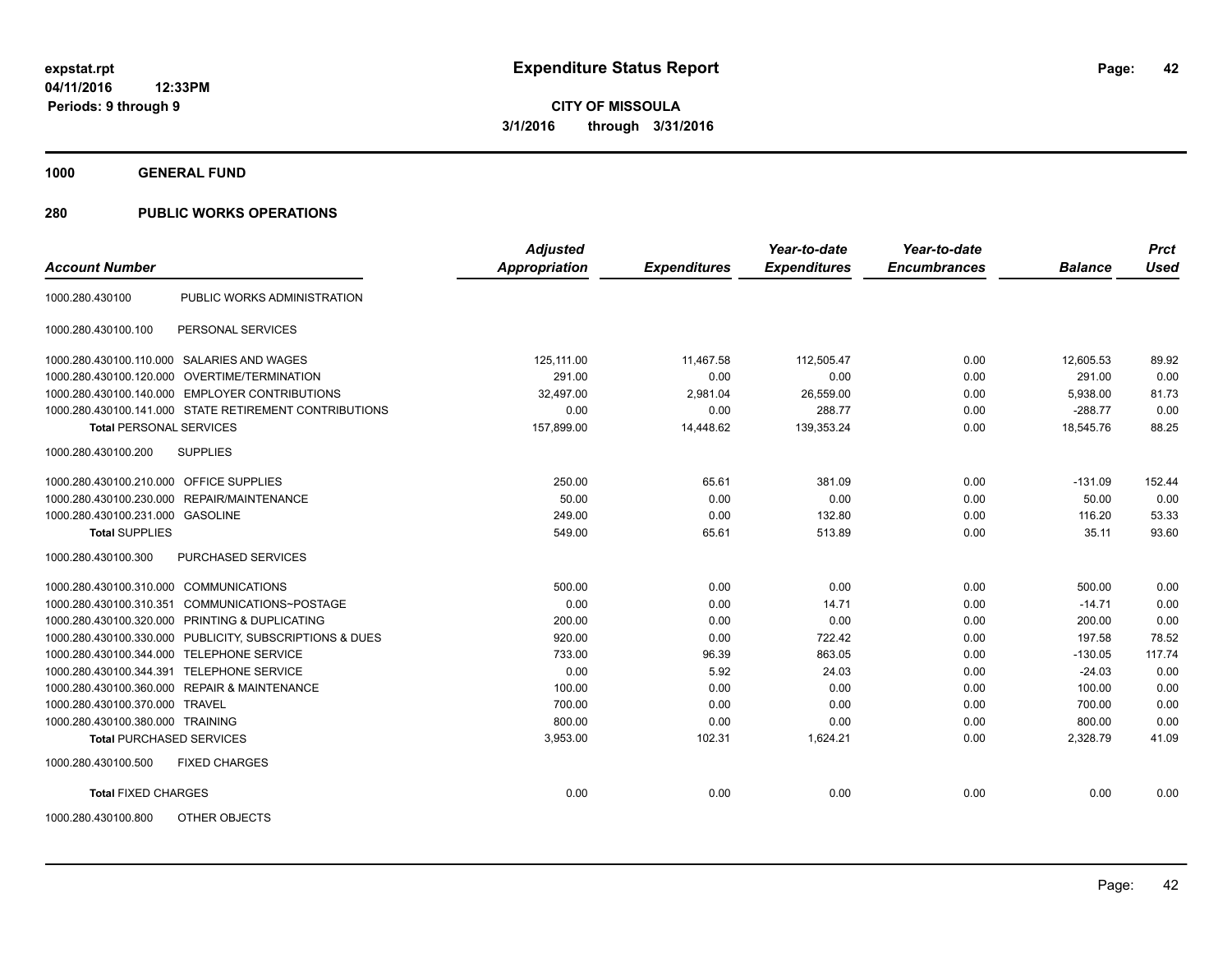**1000 GENERAL FUND**

| <b>Account Number</b>                                                | <b>Adjusted</b><br><b>Appropriation</b> | <b>Expenditures</b> | Year-to-date<br><b>Expenditures</b> | Year-to-date<br><b>Encumbrances</b> | <b>Balance</b>             | <b>Prct</b><br><b>Used</b> |
|----------------------------------------------------------------------|-----------------------------------------|---------------------|-------------------------------------|-------------------------------------|----------------------------|----------------------------|
| 1000.280.430100.850.000 SALARY SAVINGS<br><b>Total OTHER OBJECTS</b> | $-5,411.00$<br>$-5,411.00$              | 0.00<br>0.00        | 0.00<br>0.00                        | 0.00<br>0.00                        | $-5,411.00$<br>$-5,411.00$ | 0.00<br>0.00               |
| <b>Total PUBLIC WORKS ADMINISTRATION</b>                             | 156,990.00                              | 14,616.54           | 141,491.34                          | 0.00                                | 15.498.66                  | 90.13                      |
| <b>REIMBURSABLE SERVICES</b><br>1000.280.430250                      |                                         |                     |                                     |                                     |                            |                            |
| 1000.280.430250.200<br><b>SUPPLIES</b>                               |                                         |                     |                                     |                                     |                            |                            |
| 1000.280.430250.230.000 REPAIR/MAINTENANCE                           | 10.000.00                               | 0.00                | 2,213.00                            | 0.00                                | 7,787.00                   | 22.13                      |
| <b>Total SUPPLIES</b>                                                | 10,000.00                               | 0.00                | 2,213.00                            | 0.00                                | 7,787.00                   | 22.13                      |
| 1000.280.430250.300<br>PURCHASED SERVICES                            |                                         |                     |                                     |                                     |                            |                            |
| 1000.280.430250.360.000 REPAIR & MAINTENANCE                         | 10,000.00                               | 0.00                | 0.00                                | 0.00                                | 10,000.00                  | 0.00                       |
| 1000.280.430250.360.300 REPAIR & MAINTENANCE                         | 0.00                                    | 0.00                | 26,318.21                           | 0.00                                | $-26,318.21$               | 0.00                       |
| <b>Total PURCHASED SERVICES</b>                                      | 10,000.00                               | 0.00                | 26,318.21                           | 0.00                                | $-16,318.21$               | 263.18                     |
| <b>Total REIMBURSABLE SERVICES</b>                                   | 20,000.00                               | 0.00                | 28,531.21                           | 0.00                                | $-8,531.21$                | 142.66                     |
| <b>STREET LIGHTING</b><br>1000.280.430263                            |                                         |                     |                                     |                                     |                            |                            |
| 1000.280.430263.100<br>PERSONAL SERVICES                             |                                         |                     |                                     |                                     |                            |                            |
| 1000.280.430263.110.000 SALARIES AND WAGES                           | 3,653.00                                | 219.27              | 2,302.87                            | 0.00                                | 1,350.13                   | 63.04                      |
| 1000.280.430263.120.000 OVERTIME/TERMINATION                         | 380.00                                  | 0.00                | 0.45                                | 0.00                                | 379.55                     | 0.12                       |
| 1000.280.430263.130.000 OTHER                                        | 320.00                                  | 0.00                | 0.00                                | 0.00                                | 320.00                     | 0.00                       |
| 1000.280.430263.140.000 EMPLOYER CONTRIBUTIONS                       | 1,982.00                                | 75.01               | 882.55                              | 0.00                                | 1,099.45                   | 44.53                      |
| <b>Total PERSONAL SERVICES</b>                                       | 6,335.00                                | 294.28              | 3,185.87                            | 0.00                                | 3,149.13                   | 50.29                      |
| 1000.280.430263.300<br>PURCHASED SERVICES                            |                                         |                     |                                     |                                     |                            |                            |
| 1000.280.430263.341.000 ELECTRICITY & NATURAL GAS                    | 118.654.00                              | 18,083.63           | 87,477.02                           | 0.00                                | 31.176.98                  | 73.72                      |
| <b>Total PURCHASED SERVICES</b>                                      | 118,654.00                              | 18,083.63           | 87,477.02                           | 0.00                                | 31,176.98                  | 73.72                      |
| <b>Total STREET LIGHTING</b>                                         | 124,989.00                              | 18,377.91           | 90.662.89                           | 0.00                                | 34,326.11                  | 72.54                      |
| TRAFFIC SIGNAL MAINTENANCE<br>1000.280.430264                        |                                         |                     |                                     |                                     |                            |                            |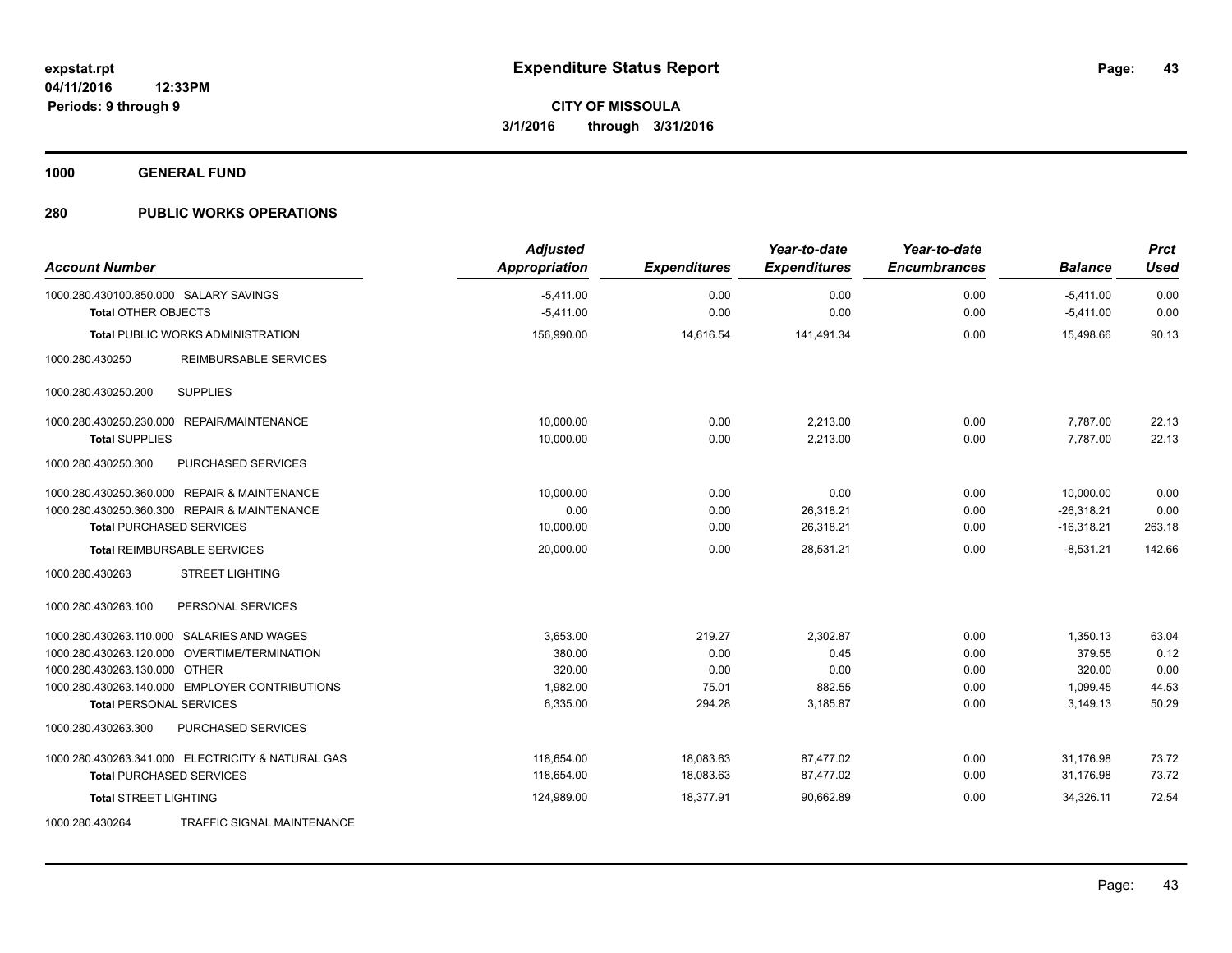**1000 GENERAL FUND**

## **280 PUBLIC WORKS OPERATIONS**

|                                                             | <b>Adjusted</b> |                     | Year-to-date        | Year-to-date        |                | <b>Prct</b> |
|-------------------------------------------------------------|-----------------|---------------------|---------------------|---------------------|----------------|-------------|
| <b>Account Number</b>                                       | Appropriation   | <b>Expenditures</b> | <b>Expenditures</b> | <b>Encumbrances</b> | <b>Balance</b> | <b>Used</b> |
| 1000.280.430264.100<br>PERSONAL SERVICES                    |                 |                     |                     |                     |                |             |
| SALARIES AND WAGES<br>1000.280.430264.110.000               | 82,198.00       | 4,934.20            | 51,814.47           | 0.00                | 30,383.53      | 63.04       |
| <b>OVERTIME/TERMINATION</b><br>1000.280.430264.120.000      | 1.229.00        | 0.00                | 10.24               | 0.00                | 1.218.76       | 0.83        |
| 1000.280.430264.130.000 OTHER                               | 7,200.00        | 0.00                | 0.00                | 0.00                | 7,200.00       | 0.00        |
| 1000.280.430264.140.000 EMPLOYER CONTRIBUTIONS              | 41,939.00       | 1,688.19            | 19,846.00           | 0.00                | 22,093.00      | 47.32       |
| <b>Total PERSONAL SERVICES</b>                              | 132,566.00      | 6,622.39            | 71,670.71           | 0.00                | 60,895.29      | 54.06       |
| 1000.280.430264.200<br><b>SUPPLIES</b>                      |                 |                     |                     |                     |                |             |
| 1000.280.430264.210.000 OFFICE SUPPLIES                     | 350.00          | 0.00                | 109.23              | 0.00                | 240.77         | 31.21       |
| 1000.280.430264.220.000 OPERATING SUPPLIES                  | 235.00          | 0.00                | 0.00                | 0.00                | 235.00         | 0.00        |
| 1000.280.430264.220.311 OPERATING SUPPLIES                  | 0.00            | 0.00                | 75.00               | 0.00                | $-75.00$       | 0.00        |
| 1000.280.430264.230.000 REPAIR/MAINTENANCE                  | 1,060.00        | 0.00                | 0.00                | 0.00                | 1.060.00       | 0.00        |
| 1000.280.430264.230.321<br>REPAIR/MAINTENANCE~VEHICLE PARTS | 0.00            | 0.00                | 133.77              | 0.00                | $-133.77$      | 0.00        |
| 1000.280.430264.231.000<br>GASOLINE                         | 2,799.00        | 333.93              | 417.59              | 0.00                | 2,381.41       | 14.92       |
| 1000.280.430264.240.000 OTHER SUPPLIES                      | 9.880.00        | 705.23              | 7,167.55            | 0.00                | 2.712.45       | 72.55       |
| 1000.280.430264.240.336 OTHER SUPPLIES~LIGHT PARTS          | 0.00            | 0.00                | 6,900.49            | 0.00                | $-6,900.49$    | 0.00        |
| <b>Total SUPPLIES</b>                                       | 14,324.00       | 1,039.16            | 14,803.63           | 0.00                | $-479.63$      | 103.35      |
| 1000.280.430264.300<br><b>PURCHASED SERVICES</b>            |                 |                     |                     |                     |                |             |
| 1000.280.430264.341.000 ELECTRICITY & NATURAL GAS           | 14,650.00       | 967.39              | 7.494.50            | 0.00                | 7,155.50       | 51.16       |
| PROFESSIONAL SERVICES<br>1000.280.430264.350.000            | 200.00          | 0.00                | 419.96              | 0.00                | $-219.96$      | 209.98      |
| 1000.280.430264.360.000 REPAIR & MAINTENANCE                | 1,100.00        | 0.00                | 0.00                | 0.00                | 1,100.00       | 0.00        |
| 1000.280.430264.370.000<br><b>TRAVEL</b>                    | 150.00          | 0.00                | 0.00                | 0.00                | 150.00         | 0.00        |
| 1000.280.430264.380.000 TRAINING                            | 450.00          | 0.00                | 0.00                | 0.00                | 450.00         | 0.00        |
| <b>Total PURCHASED SERVICES</b>                             | 16,550.00       | 967.39              | 7,914.46            | 0.00                | 8,635.54       | 47.82       |
| <b>Total TRAFFIC SIGNAL MAINTENANCE</b>                     | 163,440.00      | 8,628.94            | 94,388.80           | 0.00                | 69,051.20      | 57.75       |
| <b>SIGNING &amp; STRIPING</b><br>1000.280.430265            |                 |                     |                     |                     |                |             |

1000.280.430265.100 PERSONAL SERVICES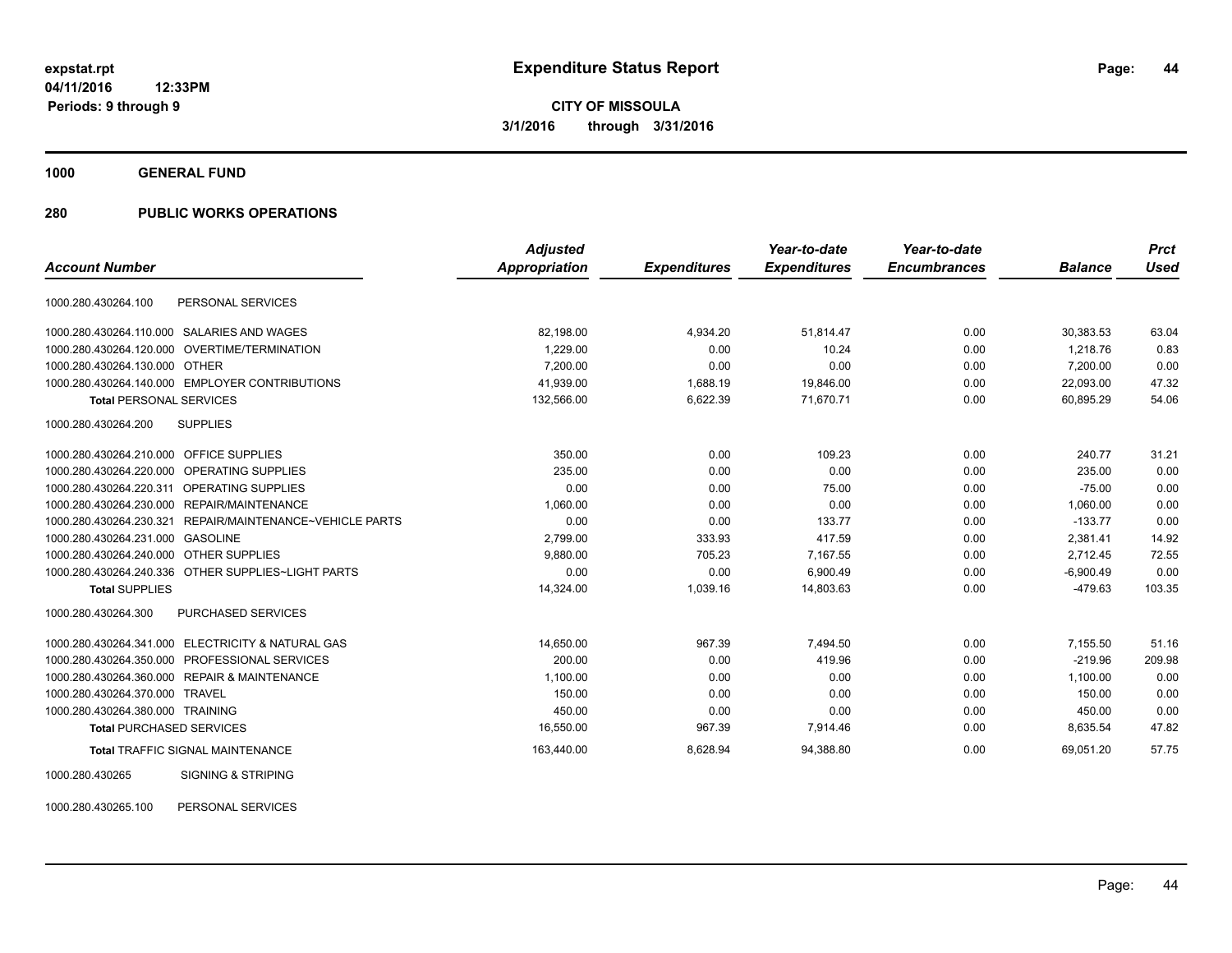**1000 GENERAL FUND**

| <b>Account Number</b>                   |                                                           | <b>Adjusted</b><br><b>Appropriation</b> | <b>Expenditures</b> | Year-to-date<br><b>Expenditures</b> | Year-to-date<br><b>Encumbrances</b> | <b>Balance</b> | <b>Prct</b><br><b>Used</b> |
|-----------------------------------------|-----------------------------------------------------------|-----------------------------------------|---------------------|-------------------------------------|-------------------------------------|----------------|----------------------------|
|                                         |                                                           |                                         |                     |                                     |                                     |                |                            |
|                                         | 1000.280.430265.110.000 SALARIES AND WAGES                | 178,839.00                              | 12,267.36           | 133,452.18                          | 0.00                                | 45,386.82      | 74.62                      |
|                                         | 1000.280.430265.120.000 OVERTIME/TERMINATION              | 67.00                                   | 0.00                | 933.14                              | 0.00                                | $-866.14$      | 1,392.75                   |
| 1000.280.430265.130.000 OTHER           |                                                           | 1,900.00                                | 0.00                | 0.00                                | 0.00                                | 1,900.00       | 0.00                       |
|                                         | 1000.280.430265.140.000 EMPLOYER CONTRIBUTIONS            | 93,550.00                               | 6,760.19            | 79,689.25                           | 0.00                                | 13,860.75      | 85.18                      |
| <b>Total PERSONAL SERVICES</b>          |                                                           | 274,356.00                              | 19,027.55           | 214.074.57                          | 0.00                                | 60.281.43      | 78.03                      |
| 1000.280.430265.200                     | <b>SUPPLIES</b>                                           |                                         |                     |                                     |                                     |                |                            |
| 1000.280.430265.210.000 OFFICE SUPPLIES |                                                           | 350.00                                  | 0.00                | 80.23                               | 0.00                                | 269.77         | 22.92                      |
|                                         | 1000.280.430265.220.000 OPERATING SUPPLIES                | 1,700.00                                | 0.00                | 268.68                              | 0.00                                | 1,431.32       | 15.80                      |
|                                         | 1000.280.430265.220.311 OPERATING SUPPLIES~CLOTHING ALLOW | 0.00                                    | 355.00              | 961.77                              | 0.00                                | $-961.77$      | 0.00                       |
|                                         | 1000.280.430265.230.000 REPAIR/MAINTENANCE                | 40,700.00                               | 0.00                | 2,617.63                            | 0.00                                | 38,082.37      | 6.43                       |
|                                         | 1000.280.430265.230.321 REPAIR/MAINTENANCE~VEHICLE PARTS  | 0.00                                    | 233.25              | 1,873.79                            | 0.00                                | $-1,873.79$    | 0.00                       |
| 1000.280.430265.231.000 GASOLINE        |                                                           | 3,739.00                                | 312.94              | 2,880.84                            | 0.00                                | 858.16         | 77.05                      |
| 1000.280.430265.240.000 OTHER SUPPLIES  |                                                           | 21,210.00                               | 1,958.23            | 9,687.91                            | 0.00                                | 11,522.09      | 45.68                      |
| 1000.280.430265.240.300 OTHER SUPPLIES  |                                                           | 0.00                                    | 0.00                | 17.59                               | 0.00                                | $-17.59$       | 0.00                       |
| <b>Total SUPPLIES</b>                   |                                                           | 67,699.00                               | 2,859.42            | 18,388.44                           | 0.00                                | 49,310.56      | 27.16                      |
| 1000.280.430265.300                     | <b>PURCHASED SERVICES</b>                                 |                                         |                     |                                     |                                     |                |                            |
|                                         | 1000.280.430265.344.000 TELEPHONE SERVICE                 | 558.00                                  | 1.56                | 5.84                                | 0.00                                | 552.16         | 1.05                       |
|                                         | 1000.280.430265.344.399 TELEPHONE SERVICE                 | 0.00                                    | 69.96               | 559.03                              | 0.00                                | $-559.03$      | 0.00                       |
| 1000.280.430265.345.000 GARBAGE         |                                                           | 457.00                                  | 31.20               | 140.40                              | 0.00                                | 316.60         | 30.72                      |
|                                         | 1000.280.430265.350.000 PROFESSIONAL SERVICES             | 570.00                                  | 1,943.70            | 11,485.53                           | 0.00                                | $-10.915.53$   | 2,015.01                   |
|                                         | 1000.280.430265.360.000 REPAIR & MAINTENANCE              | 1,700.00                                | 0.00                | 0.00                                | 0.00                                | 1,700.00       | 0.00                       |
| 1000.280.430265.370.000 TRAVEL          |                                                           | 700.00                                  | 0.00                | 0.00                                | 0.00                                | 700.00         | 0.00                       |
| 1000.280.430265.380.000 TRAINING        |                                                           | 950.00                                  | 0.00                | 0.00                                | 0.00                                | 950.00         | 0.00                       |
| <b>Total PURCHASED SERVICES</b>         |                                                           | 4,935.00                                | 2,046.42            | 12,190.80                           | 0.00                                | $-7,255.80$    | 247.03                     |
| 1000.280.430265.900                     | <b>CAPITAL OUTLAY</b>                                     |                                         |                     |                                     |                                     |                |                            |
| <b>Total CAPITAL OUTLAY</b>             |                                                           | 0.00                                    | 0.00                | 0.00                                | 0.00                                | 0.00           | 0.00                       |
| <b>Total SIGNING &amp; STRIPING</b>     |                                                           | 346,990.00                              | 23,933.39           | 244,653.81                          | 0.00                                | 102,336.19     | 70.51                      |
| 1000.280.430267                         | <b>CMAQ GRANT</b>                                         |                                         |                     |                                     |                                     |                |                            |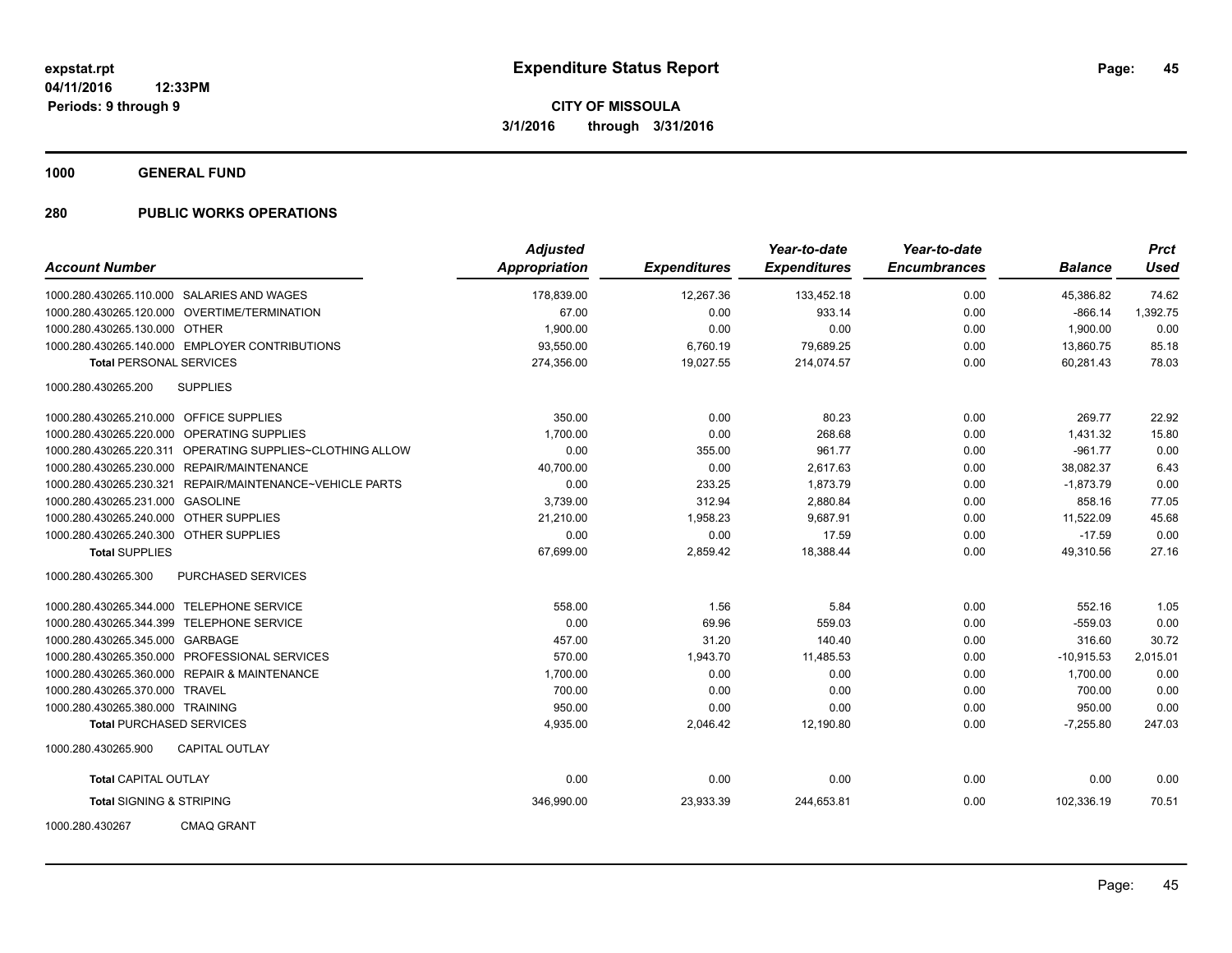**1000 GENERAL FUND**

| <b>Account Number</b>                                   | <b>Adjusted</b><br><b>Appropriation</b> | <b>Expenditures</b> | Year-to-date<br><b>Expenditures</b> | Year-to-date<br><b>Encumbrances</b> | <b>Balance</b> | <b>Prct</b><br><b>Used</b> |
|---------------------------------------------------------|-----------------------------------------|---------------------|-------------------------------------|-------------------------------------|----------------|----------------------------|
| PERSONAL SERVICES<br>1000.280.430267.100                |                                         |                     |                                     |                                     |                |                            |
| <b>Total CMAQ GRANT</b>                                 | 0.00                                    | 0.00                | 0.00                                | 0.00                                | 0.00           | 0.00                       |
| <b>COMMUNICATIONS</b><br>1000.280.430270                |                                         |                     |                                     |                                     |                |                            |
| 1000.280.430270.100<br>PERSONAL SERVICES                |                                         |                     |                                     |                                     |                |                            |
| 1000.280.430270.110.000 SALARIES AND WAGES              | 96,811.00                               | 5,811.39            | 61,025.62                           | 0.00                                | 35,785.38      | 63.04                      |
| 1000.280.430270.120.000 OVERTIME/TERMINATION            | 268.00                                  | 0.00                | 12.07                               | 0.00                                | 255.93         | 4.50                       |
| 1000.280.430270.130.000 OTHER                           | 8,480.00                                | 0.00                | 0.00                                | 0.00                                | 8,480.00       | 0.00                       |
| 1000.280.430270.140.000 EMPLOYER CONTRIBUTIONS          | 48,967.00                               | 454.35              | 23,375.70                           | 0.00                                | 25,591.30      | 47.74                      |
| <b>Total PERSONAL SERVICES</b>                          | 154,526.00                              | 6,265.74            | 84,413.39                           | 0.00                                | 70,112.61      | 54.63                      |
| 1000.280.430270.200<br><b>SUPPLIES</b>                  |                                         |                     |                                     |                                     |                |                            |
| 1000.280.430270.230.000 REPAIR/MAINTENANCE              | 8,050.00                                | 638.76              | 3,811.92                            | 0.00                                | 4,238.08       | 47.35                      |
| 1000.280.430270.230.324 REPAIR/MAINTENANCE~COMM PARTS   | 0.00                                    | 0.00                | 163.55                              | 0.00                                | $-163.55$      | 0.00                       |
| 1000.280.430270.231.000 GASOLINE                        | 2,493.00                                | 175.67              | 892.30                              | 0.00                                | 1,600.70       | 35.79                      |
| <b>Total SUPPLIES</b>                                   | 10,543.00                               | 814.43              | 4,867.77                            | 0.00                                | 5,675.23       | 46.17                      |
| PURCHASED SERVICES<br>1000.280.430270.300               |                                         |                     |                                     |                                     |                |                            |
| 1000.280.430270.330.000 PUBLICITY, SUBSCRIPTIONS & DUES | 180.00                                  | 0.00                | 150.00                              | 0.00                                | 30.00          | 83.33                      |
| 1000.280.430270.341.000 ELECTRICITY & NATURAL GAS       | 2,474.00                                | 350.11              | 2,272.40                            | 0.00                                | 201.60         | 91.85                      |
| 1000.280.430270.344.000 TELEPHONE SERVICE               | 513.00                                  | 11.53               | 34.99                               | 0.00                                | 478.01         | 6.82                       |
| 1000.280.430270.344.400 TELEPHONE SERVICE               | 0.00                                    | 60.21               | 480.90                              | 0.00                                | $-480.90$      | 0.00                       |
| 1000.280.430270.350.000 PROFESSIONAL SERVICES           | 100.00                                  | 0.00                | 0.00                                | 0.00                                | 100.00         | 0.00                       |
| 1000.280.430270.360.000 REPAIR & MAINTENANCE            | 3,000.00                                | 0.00                | 0.00                                | 0.00                                | 3,000.00       | 0.00                       |
| <b>Total PURCHASED SERVICES</b>                         | 6,267.00                                | 421.85              | 2,938.29                            | 0.00                                | 3,328.71       | 46.89                      |
| <b>Total COMMUNICATIONS</b>                             | 171,336.00                              | 7,502.02            | 92,219.45                           | 0.00                                | 79,116.55      | 53.82                      |
| <b>WEED PROGRAM</b><br>1000.280.431120                  |                                         |                     |                                     |                                     |                |                            |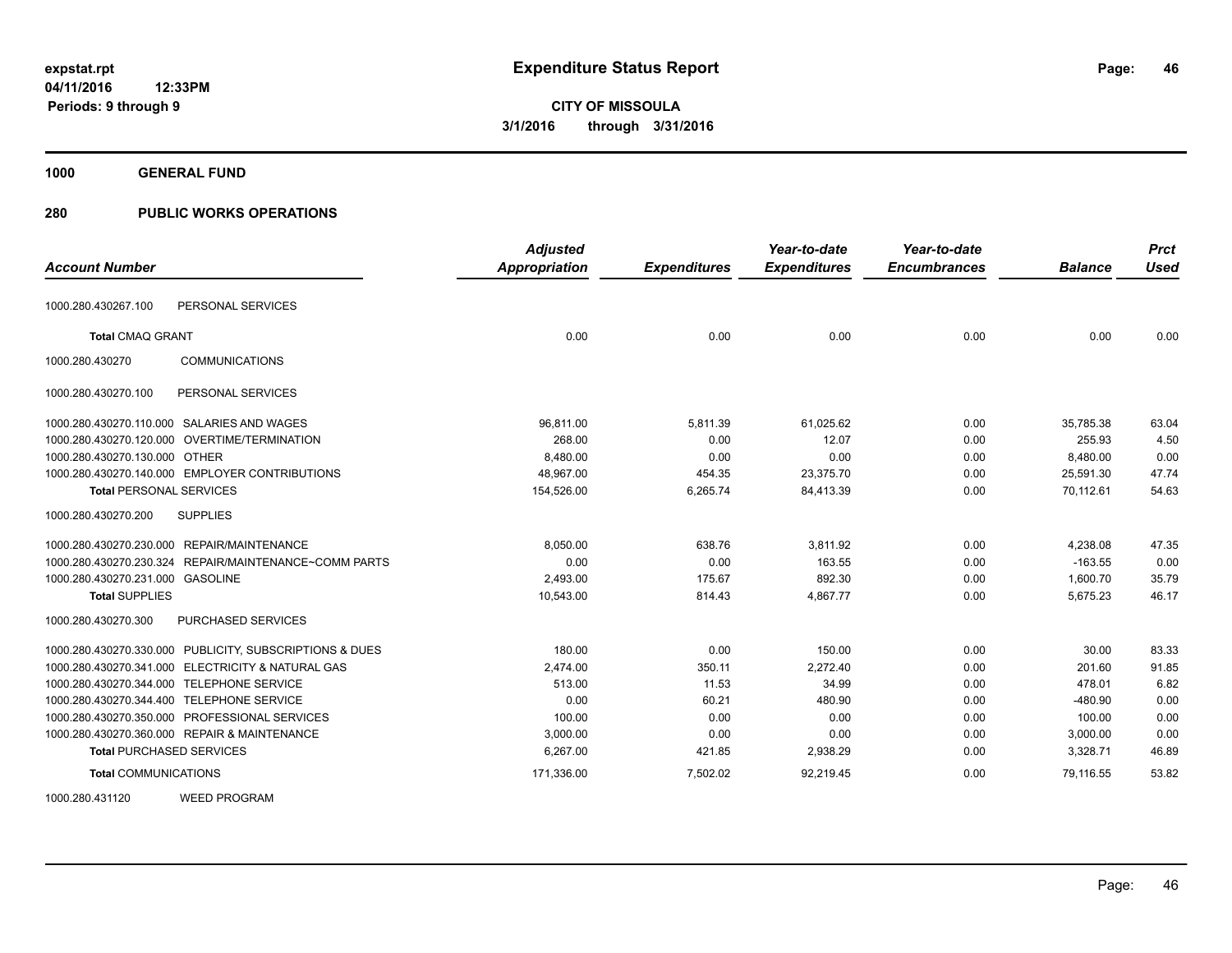**1000 GENERAL FUND**

|                                        |                                           | <b>Adjusted</b> |                     | Year-to-date        | Year-to-date        |                | <b>Prct</b> |
|----------------------------------------|-------------------------------------------|-----------------|---------------------|---------------------|---------------------|----------------|-------------|
| <b>Account Number</b>                  |                                           | Appropriation   | <b>Expenditures</b> | <b>Expenditures</b> | <b>Encumbrances</b> | <b>Balance</b> | <b>Used</b> |
| 1000.280.431120.100                    | PERSONAL SERVICES                         |                 |                     |                     |                     |                |             |
| <b>Total WEED PROGRAM</b>              |                                           | 0.00            | 0.00                | 0.00                | 0.00                | 0.00           | 0.00        |
| 1000.280.431400                        | <b>ENGINEERING</b>                        |                 |                     |                     |                     |                |             |
| 1000.280.431400.100                    | PERSONAL SERVICES                         |                 |                     |                     |                     |                |             |
| <b>Total PERSONAL SERVICES</b>         |                                           | 0.00            | 0.00                | 0.00                | 0.00                | 0.00           | 0.00        |
| 1000.280.431400.300                    | PURCHASED SERVICES                        |                 |                     |                     |                     |                |             |
| 1000.280.431400.310.000 COMMUNICATIONS |                                           | 0.00            | 0.00                | 12.82               | 0.00                | $-12.82$       | 0.00        |
|                                        | 1000.280.431400.344.000 TELEPHONE SERVICE | 0.00            | $-17.39$            | 0.00                | 0.00                | 0.00           | 0.00        |
| <b>Total ENGINEERING</b>               |                                           | 0.00            | $-17.39$            | 12.82               | 0.00                | $-12.82$       | 0.00        |
|                                        | <b>Total PUBLIC WORKS OPERATIONS</b>      | 983,745.00      | 73,041.41           | 691,960.32          | 0.00                | 291,784.68     | 70.34       |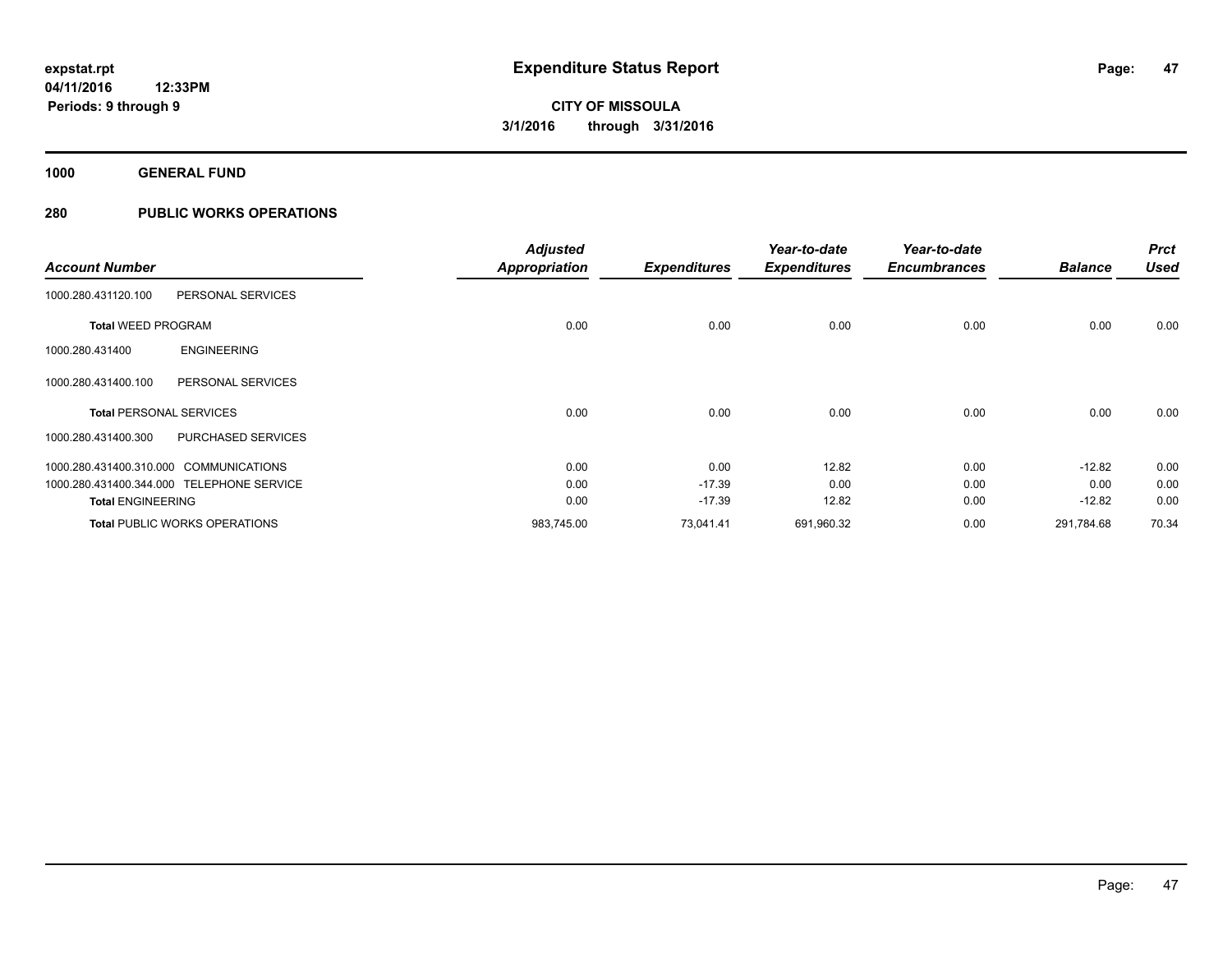**CITY OF MISSOULA 3/1/2016 through 3/31/2016**

**1000 GENERAL FUND**

**290 POLICE**

| <b>Account Number</b>                   |                                                         | <b>Adjusted</b><br><b>Appropriation</b> | <b>Expenditures</b> | Year-to-date<br><b>Expenditures</b> | Year-to-date<br><b>Encumbrances</b> | <b>Balance</b> | <b>Prct</b><br><b>Used</b> |
|-----------------------------------------|---------------------------------------------------------|-----------------------------------------|---------------------|-------------------------------------|-------------------------------------|----------------|----------------------------|
| 1000.290.420110                         | <b>ADMINISTRATION</b>                                   |                                         |                     |                                     |                                     |                |                            |
| 1000.290.420110.100                     | PERSONAL SERVICES                                       |                                         |                     |                                     |                                     |                |                            |
|                                         | 1000.290.420110.110.000 SALARIES AND WAGES              | 704,074.00                              | 51,575.63           | 482,230.09                          | 0.00                                | 221,843.91     | 68.49                      |
| 1000.290.420110.115.000                 | SALARIES/HEALTH INSURANCE BENEFIT                       | 0.00                                    | 3,180.00            | 25,095.00                           | 0.00                                | $-25,095.00$   | 0.00                       |
| 1000.290.420110.120.000                 | <b>OVERTIME/TERMINATION</b>                             | 8,471.00                                | 306.31              | 1.674.65                            | 0.00                                | 6,796.35       | 19.77                      |
|                                         | 1000.290.420110.121.000 OUTSIDE HIRE OVERTIME           | 75,000.00                               | 4,215.70            | 91,106.11                           | 0.00                                | $-16, 106.11$  | 121.47                     |
| 1000.290.420110.130.000 OTHER           |                                                         | 3,365.00                                | 0.00                | 3,399.27                            | 0.00                                | $-34.27$       | 101.02                     |
|                                         | 1000.290.420110.133.000 EDUCATION COMPENSATION          | 0.00                                    | 380.00              | 970.00                              | 0.00                                | $-970.00$      | 0.00                       |
|                                         | 1000.290.420110.140.000 EMPLOYER CONTRIBUTIONS          | 385,292.00                              | 15,865.95           | 154,357.41                          | 0.00                                | 230,934.59     | 40.06                      |
|                                         | 1000.290.420110.141.000 STATE RETIREMENT CONTRIBUTIONS  | 0.00                                    | 0.00                | 95.467.14                           | 0.00                                | $-95.467.14$   | 0.00                       |
| <b>Total PERSONAL SERVICES</b>          |                                                         | 1,176,202.00                            | 75,523.59           | 854,299.67                          | 0.00                                | 321,902.33     | 72.63                      |
| 1000.290.420110.200                     | <b>SUPPLIES</b>                                         |                                         |                     |                                     |                                     |                |                            |
| 1000.290.420110.210.000 OFFICE SUPPLIES |                                                         | 11,650.00                               | 907.47              | 4,163.41                            | 0.00                                | 7,486.59       | 35.74                      |
|                                         | 1000.290.420110.220.000 OPERATING SUPPLIES              | 19,550.00                               | 3,478.32            | 22,766.46                           | 0.00                                | $-3,216.46$    | 116.45                     |
| 1000.290.420110.230.000                 | <b>REPAIR/MAINTENANCE</b>                               | 900.00                                  | 11.00               | 373.68                              | 0.00                                | 526.32         | 41.52                      |
| 1000.290.420110.231.000 GASOLINE        |                                                         | 3,515.00                                | 344.73              | 3,241.99                            | 0.00                                | 273.01         | 92.23                      |
| <b>Total SUPPLIES</b>                   |                                                         | 35,615.00                               | 4,741.52            | 30,545.54                           | 0.00                                | 5,069.46       | 85.77                      |
| 1000.290.420110.300                     | PURCHASED SERVICES                                      |                                         |                     |                                     |                                     |                |                            |
| 1000.290.420110.310.000 COMMUNICATIONS  |                                                         | 4,712.00                                | 0.00                | 3.670.51                            | 0.00                                | 1,041.49       | 77.90                      |
|                                         | 1000.290.420110.320.000 PRINTING & DUPLICATING          | 500.00                                  | 0.00                | 278.16                              | 0.00                                | 221.84         | 55.63                      |
|                                         | 1000.290.420110.330.000 PUBLICITY, SUBSCRIPTIONS & DUES | 12,538.00                               | 757.43              | 12,766.00                           | 0.00                                | $-228.00$      | 101.82                     |
| 1000.290.420110.344.000                 | <b>TELEPHONE SERVICE</b>                                | 47,693.00                               | 4,672.57            | 27,863.49                           | 0.00                                | 19,829.51      | 58.42                      |
|                                         | 1000.290.420110.350.000 PROFESSIONAL SERVICES           | 7,920.00                                | 91.25               | 6,871.25                            | 0.00                                | 1,048.75       | 86.76                      |
|                                         | 1000.290.420110.360.000 REPAIR & MAINTENANCE            | 10,600.00                               | 0.00                | 6.928.64                            | 0.00                                | 3.671.36       | 65.36                      |
|                                         | 1000.290.420110.392.000 DONATIONS AND SALES             | 0.00                                    | 0.00                | 71.00                               | 0.00                                | $-71.00$       | 0.00                       |
| <b>Total PURCHASED SERVICES</b>         |                                                         | 83,963.00                               | 5,521.25            | 58,449.05                           | 0.00                                | 25,513.95      | 69.61                      |

1000.290.420110.500 FIXED CHARGES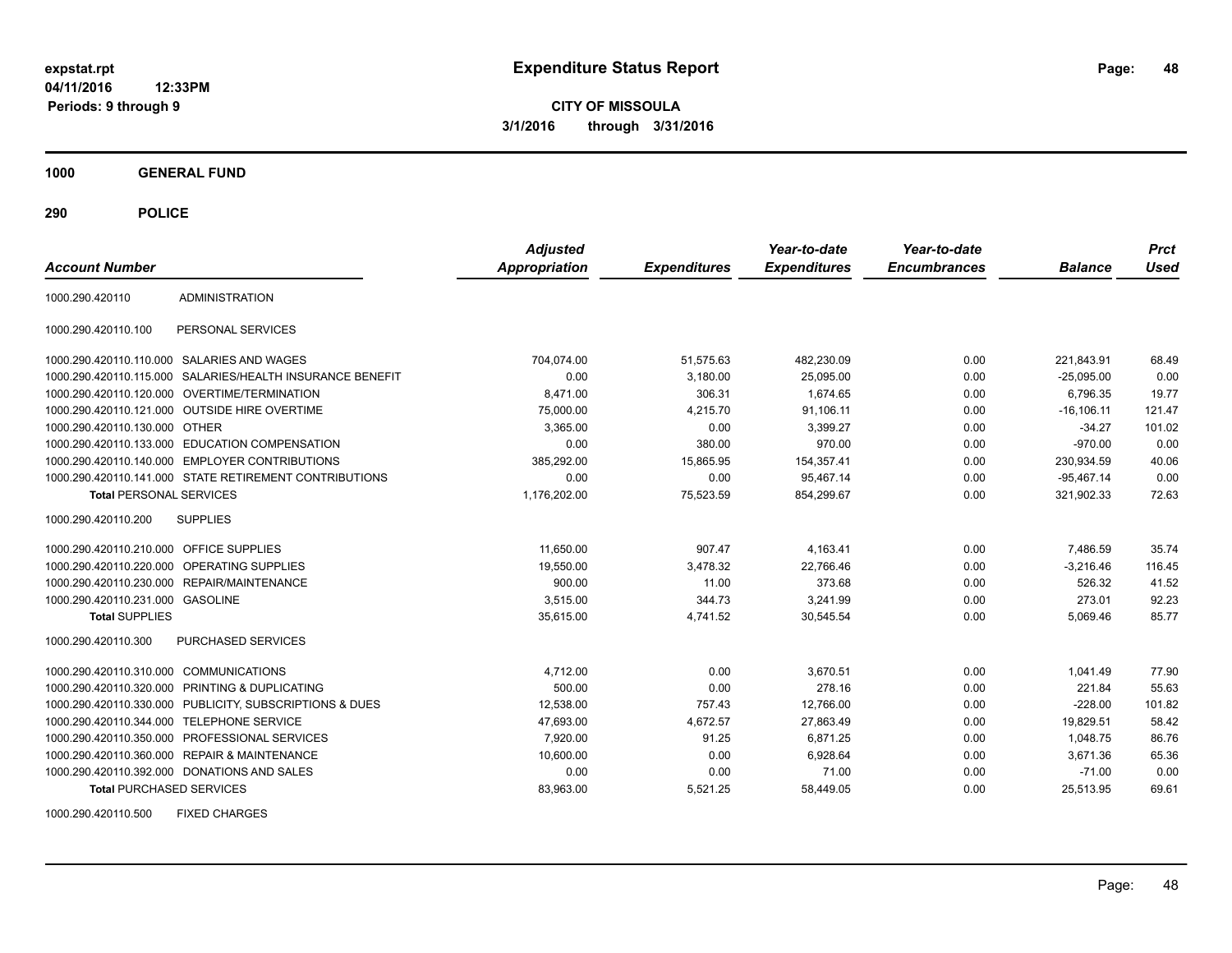**1000 GENERAL FUND**

| <b>Account Number</b>                                     | <b>Adjusted</b><br><b>Appropriation</b> | <b>Expenditures</b> | Year-to-date<br><b>Expenditures</b> | Year-to-date<br><b>Encumbrances</b> | <b>Balance</b> | <b>Prct</b><br>Used |
|-----------------------------------------------------------|-----------------------------------------|---------------------|-------------------------------------|-------------------------------------|----------------|---------------------|
| 1000.290.420110.500.000 FIXED CHARGES                     | 90,812.00                               | 5,904.97            | 58,075.09                           | 0.00                                | 32,736.91      | 63.95               |
| <b>Total FIXED CHARGES</b>                                | 90,812.00                               | 5,904.97            | 58,075.09                           | 0.00                                | 32,736.91      | 63.95               |
| <b>GRANTS &amp; CONTRIBUTIONS</b><br>1000.290.420110.700  |                                         |                     |                                     |                                     |                |                     |
| 1000.290.420110.700.000 GRANTS & CONTRIBUTIONS            | 4,000.00                                | 0.00                | 0.00                                | 0.00                                | 4,000.00       | 0.00                |
| <b>Total GRANTS &amp; CONTRIBUTIONS</b>                   | 4,000.00                                | 0.00                | 0.00                                | 0.00                                | 4,000.00       | 0.00                |
| 1000.290.420110.800<br>OTHER OBJECTS                      |                                         |                     |                                     |                                     |                |                     |
| 1000.290.420110.850.000 SALARY SAVINGS                    | $-79,245.00$                            | 0.00                | 0.00                                | 0.00                                | $-79,245.00$   | 0.00                |
| <b>Total OTHER OBJECTS</b>                                | $-79,245.00$                            | 0.00                | 0.00                                | 0.00                                | $-79,245.00$   | 0.00                |
| 1000.290.420110.900<br><b>CAPITAL OUTLAY</b>              |                                         |                     |                                     |                                     |                |                     |
| <b>Total CAPITAL OUTLAY</b>                               | 0.00                                    | 0.00                | 0.00                                | 0.00                                | 0.00           | 0.00                |
| <b>Total ADMINISTRATION</b>                               | 1,311,347.00                            | 91,691.33           | 1,001,369.35                        | 0.00                                | 309,977.65     | 76.36               |
| 1000.290.420130<br>PERSONNEL TRAINING                     |                                         |                     |                                     |                                     |                |                     |
| 1000.290.420130.100<br>PERSONAL SERVICES                  |                                         |                     |                                     |                                     |                |                     |
| 1000.290.420130.110.000 SALARIES AND WAGES                | 61,810.00                               | 5,167.54            | 48,395.41                           | 0.00                                | 13,414.59      | 78.30               |
| 1000.290.420130.115.000 SALARIES/HEALTH INSURANCE BENEFIT | 0.00                                    | 636.00              | 5.019.00                            | 0.00                                | $-5.019.00$    | 0.00                |
| 1000.290.420130.120.000 OVERTIME/TERMINATION              | 1,070.00                                | 0.00                | 828.04                              | 0.00                                | 241.96         | 77.39               |
| 1000.290.420130.130.000 OTHER                             | 673.00                                  | 0.00                | 690.00                              | 0.00                                | $-17.00$       | 102.53              |
| 1000.290.420130.133.000 EDUCATION COMPENSATION            | 0.00                                    | 20.00               | 190.00                              | 0.00                                | $-190.00$      | 0.00                |
| 1000.290.420130.140.000 EMPLOYER CONTRIBUTIONS            | 34,098.00                               | 1,355.59            | 13,024.19                           | 0.00                                | 21,073.81      | 38.20               |
| 1000.290.420130.141.000 STATE RETIREMENT CONTRIBUTIONS    | 0.00                                    | 0.00                | 13.983.32                           | 0.00                                | $-13.983.32$   | 0.00                |
| <b>Total PERSONAL SERVICES</b>                            | 97,651.00                               | 7,179.13            | 82,129.96                           | 0.00                                | 15,521.04      | 84.11               |
| 1000.290.420130.200<br><b>SUPPLIES</b>                    |                                         |                     |                                     |                                     |                |                     |
| 1000.290.420130.210.000 OFFICE SUPPLIES                   | 200.00                                  | 0.00                | 36.94                               | 0.00                                | 163.06         | 18.47               |
| 1000.290.420130.220.000 OPERATING SUPPLIES                | 25,020.00                               | 634.68              | 19,831.03                           | 0.00                                | 5,188.97       | 79.26               |
| <b>Total SUPPLIES</b>                                     | 25,220.00                               | 634.68              | 19.867.97                           | 0.00                                | 5,352.03       | 78.78               |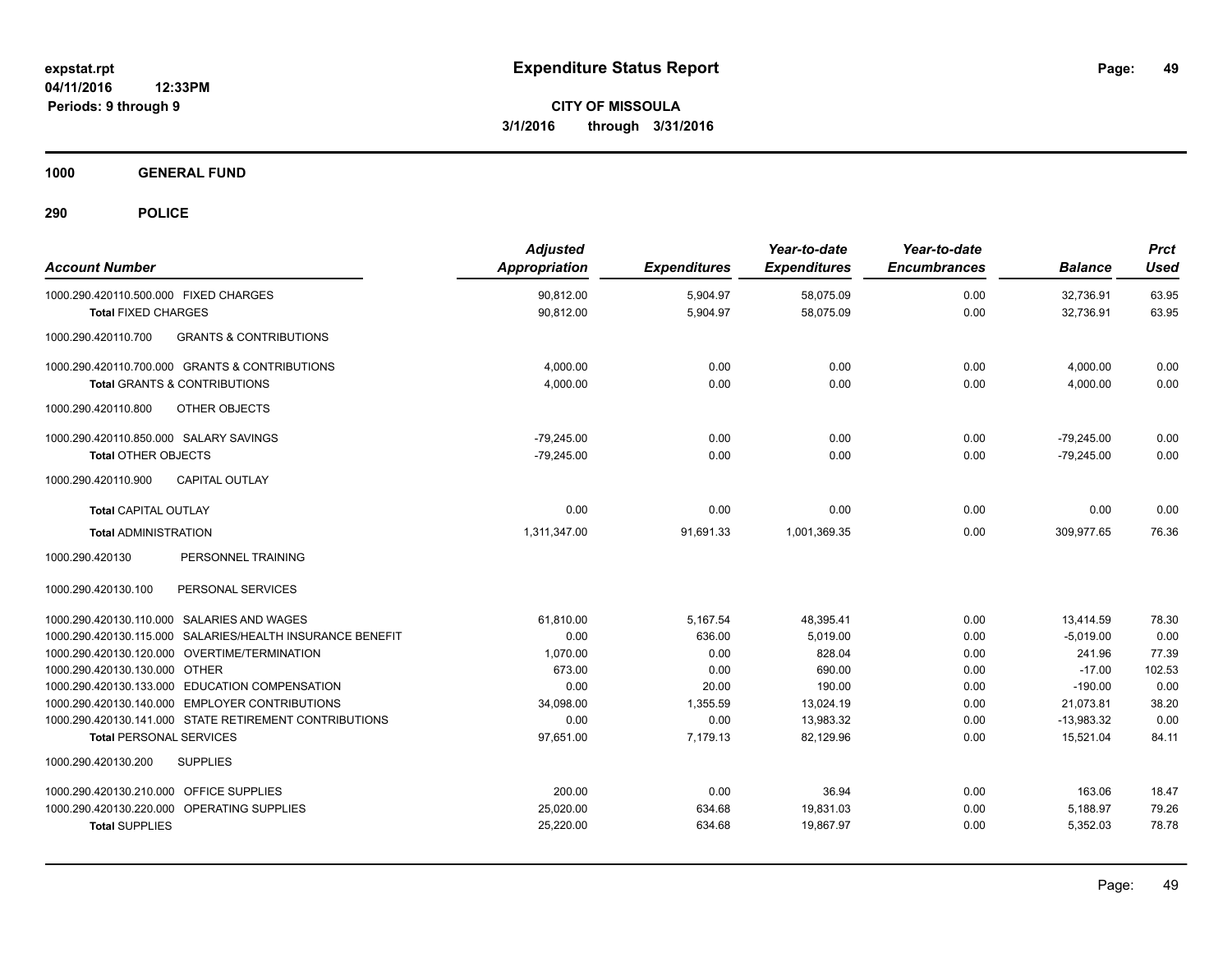**CITY OF MISSOULA 3/1/2016 through 3/31/2016**

**1000 GENERAL FUND**

| <b>Account Number</b>                      |                                                           | <b>Adjusted</b><br>Appropriation | <b>Expenditures</b> | Year-to-date<br><b>Expenditures</b> | Year-to-date<br><b>Encumbrances</b> | <b>Balance</b> | <b>Prct</b><br><b>Used</b> |
|--------------------------------------------|-----------------------------------------------------------|----------------------------------|---------------------|-------------------------------------|-------------------------------------|----------------|----------------------------|
| 1000.290.420130.300                        | PURCHASED SERVICES                                        |                                  |                     |                                     |                                     |                |                            |
|                                            | 1000.290.420130.320.000 PRINTING & DUPLICATING            | 350.00                           | 0.00                | 0.00                                | 0.00                                | 350.00         | 0.00                       |
|                                            | 1000.290.420130.360.000 REPAIR & MAINTENANCE              | 100.00                           | 0.00                | 0.00                                | 0.00                                | 100.00         | 0.00                       |
| 1000.290.420130.370.000 TRAVEL             |                                                           | 26,000.00                        | 1,958.85            | 38,575.42                           | 0.00                                | $-12.575.42$   | 148.37                     |
| 1000.290.420130.380.000 TRAINING           |                                                           | 31,300.00                        | $-342.00$           | 24,027.55                           | 0.00                                | 7,272.45       | 76.77                      |
|                                            | 1000.290.420130.390.000 OTHER PURCHASED SERVICES          | 25,000.00                        | 0.00                | 0.00                                | 0.00                                | 25,000.00      | 0.00                       |
| 1000.290.420130.390.021 PD TRAINING 1      |                                                           | 0.00                             | 0.00                | 382.22                              | 0.00                                | $-382.22$      | 0.00                       |
| 1000.290.420130.390.022 PD TRAINING 2      |                                                           | 0.00                             | 0.00                | 8,475.01                            | 0.00                                | $-8,475.01$    | 0.00                       |
| 1000.290.420130.390.031                    | MISC TRAINING/TRAVEL EXPENSES                             | 0.00                             | 3,409.18            | 6.929.40                            | 0.00                                | $-6,929.40$    | 0.00                       |
| <b>Total PURCHASED SERVICES</b>            |                                                           | 82,750.00                        | 5,026.03            | 78,389.60                           | 0.00                                | 4,360.40       | 94.73                      |
| <b>Total PERSONNEL TRAINING</b>            |                                                           | 205.621.00                       | 12.839.84           | 180.387.53                          | 0.00                                | 25.233.47      | 87.73                      |
| 1000.290.420141                            | <b>CRIMINAL INVESTIGATION</b>                             |                                  |                     |                                     |                                     |                |                            |
| 1000.290.420141.100                        | PERSONAL SERVICES                                         |                                  |                     |                                     |                                     |                |                            |
| 1000.290.420141.110.000 SALARIES AND WAGES |                                                           | 1,460,892.00                     | 94,633.85           | 887,760.95                          | 0.00                                | 573,131.05     | 60.77                      |
|                                            | 1000.290.420141.115.000 SALARIES/HEALTH INSURANCE BENEFIT | 0.00                             | 10,176.00           | 80,304.00                           | 0.00                                | $-80,304.00$   | 0.00                       |
|                                            | 1000.290.420141.120.000 OVERTIME/TERMINATION              | 46,370.00                        | 2,782.75            | 44,114.60                           | 0.00                                | 2,255.40       | 95.14                      |
| 1000.290.420141.130.000 OTHER              |                                                           | 10,096.00                        | 0.00                | 11,023.09                           | 0.00                                | $-927.09$      | 109.18                     |
|                                            | 1000.290.420141.133.000 EDUCATION COMPENSATION            | 0.00                             | 310.00              | 2,035.00                            | 0.00                                | $-2,035.00$    | 0.00                       |
|                                            | 1000.290.420141.140.000 EMPLOYER CONTRIBUTIONS            | 797,295.00                       | 25,574.46           | 249,578.58                          | 0.00                                | 547,716.42     | 31.30                      |
|                                            | 1000.290.420141.141.000 STATE RETIREMENT CONTRIBUTIONS    | 0.00                             | 0.00                | 237,358.10                          | 0.00                                | $-237,358.10$  | 0.00                       |
| <b>Total PERSONAL SERVICES</b>             |                                                           | 2,314,653.00                     | 133,477.06          | 1,512,174.32                        | 0.00                                | 802.478.68     | 65.33                      |
| 1000.290.420141.200                        | <b>SUPPLIES</b>                                           |                                  |                     |                                     |                                     |                |                            |
| 1000.290.420141.210.000 OFFICE SUPPLIES    |                                                           | 2.500.00                         | 32.49               | 1.657.75                            | 0.00                                | 842.25         | 66.31                      |
| 1000.290.420141.220.000 OPERATING SUPPLIES |                                                           | 3,500.00                         | 5.55                | 3,678.77                            | 0.00                                | $-178.77$      | 105.11                     |
| 1000.290.420141.230.000 REPAIR/MAINTENANCE |                                                           | 3,900.00                         | 76.47               | 1,531.39                            | 0.00                                | 2,368.61       | 39.27                      |
| 1000.290.420141.231.000 GASOLINE           |                                                           | 7.744.00                         | 660.68              | 6,499.69                            | 0.00                                | 1,244.31       | 83.93                      |
| <b>Total SUPPLIES</b>                      |                                                           | 17,644.00                        | 775.19              | 13,367.60                           | 0.00                                | 4,276.40       | 75.76                      |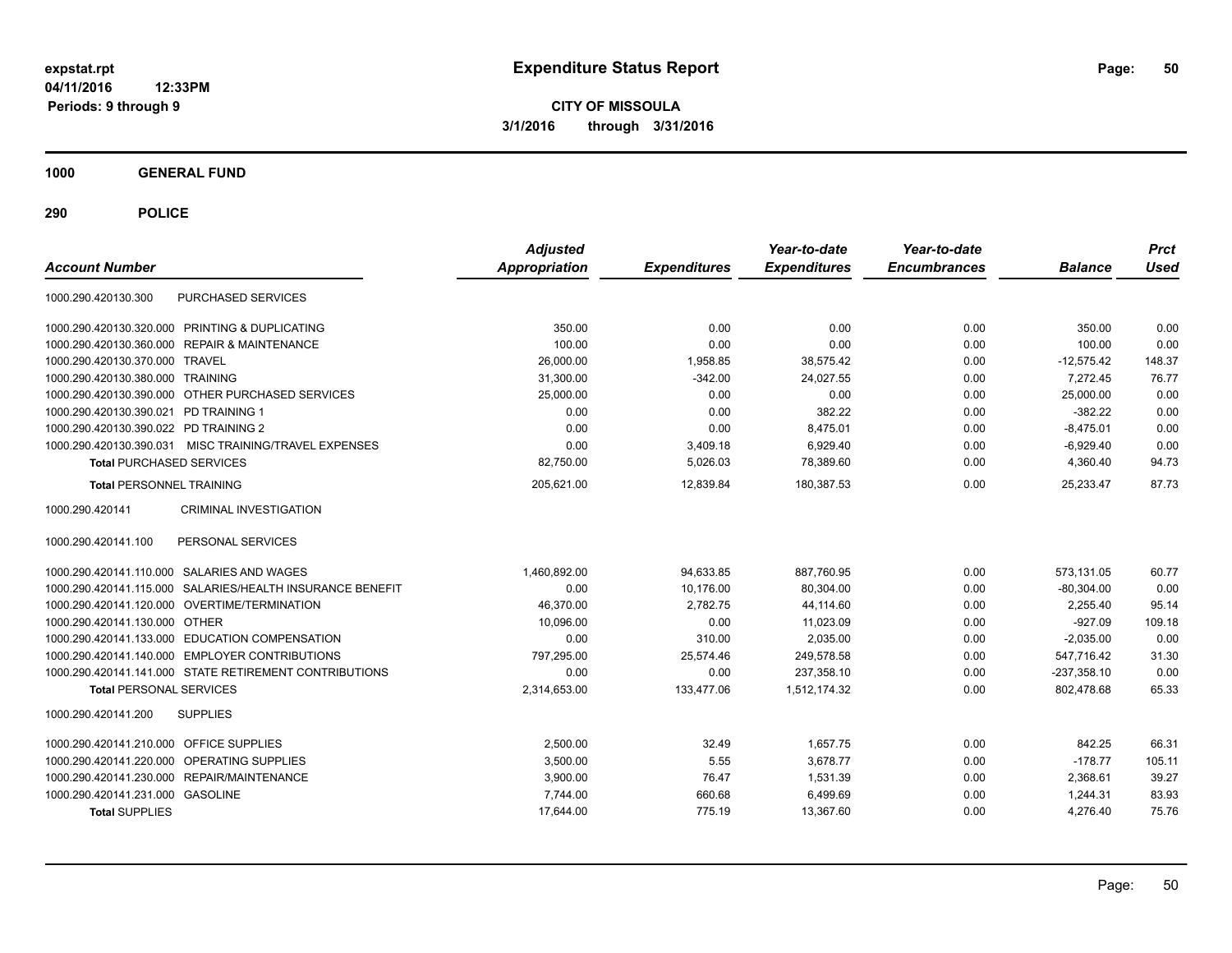**CITY OF MISSOULA 3/1/2016 through 3/31/2016**

**1000 GENERAL FUND**

**290 POLICE**

| <b>Account Number</b>                                     | <b>Adjusted</b><br>Appropriation | <b>Expenditures</b> | Year-to-date<br><b>Expenditures</b> | Year-to-date<br><b>Encumbrances</b> | <b>Balance</b> | <b>Prct</b><br><b>Used</b> |
|-----------------------------------------------------------|----------------------------------|---------------------|-------------------------------------|-------------------------------------|----------------|----------------------------|
| PURCHASED SERVICES<br>1000.290.420141.300                 |                                  |                     |                                     |                                     |                |                            |
| 1000.290.420141.310.000 COMMUNICATIONS                    | 200.00                           | 0.00                | 0.00                                | 0.00                                | 200.00         | 0.00                       |
| 1000.290.420141.320.000 PRINTING & DUPLICATING            | 1,300.00                         | 0.00                | 475.06                              | 0.00                                | 824.94         | 36.54                      |
| 1000.290.420141.350.000 PROFESSIONAL SERVICES             | 2,500.00                         | 0.00                | 336.90                              | 0.00                                | 2,163.10       | 13.48                      |
| 1000.290.420141.360.000 REPAIR & MAINTENANCE              | 1,500.00                         | 0.00                | 189.00                              | 0.00                                | 1,311.00       | 12.60                      |
| <b>Total PURCHASED SERVICES</b>                           | 5,500.00                         | 0.00                | 1.000.96                            | 0.00                                | 4,499.04       | 18.20                      |
| CAPITAL OUTLAY<br>1000.290.420141.900                     |                                  |                     |                                     |                                     |                |                            |
| <b>Total CAPITAL OUTLAY</b>                               | 0.00                             | 0.00                | 0.00                                | 0.00                                | 0.00           | 0.00                       |
| <b>Total CRIMINAL INVESTIGATION</b>                       | 2,337,797.00                     | 134,252.25          | 1,526,542.88                        | 0.00                                | 811,254.12     | 65.30                      |
| 1000.290.420142<br><b>NARCOTICS</b>                       |                                  |                     |                                     |                                     |                |                            |
| 1000.290.420142.100<br>PERSONAL SERVICES                  |                                  |                     |                                     |                                     |                |                            |
| 1000.290.420142.110.000 SALARIES AND WAGES                | 151,411.00                       | 16,187.84           | 149,962.57                          | 0.00                                | 1,448.43       | 99.04                      |
| 1000.290.420142.115.000 SALARIES/HEALTH INSURANCE BENEFIT | 0.00                             | 1,908.00            | 15,057.00                           | 0.00                                | $-15.057.00$   | 0.00                       |
| 1000.290.420142.120.000 OVERTIME/TERMINATION              | 4.637.00                         | 84.74               | 3,756.72                            | 0.00                                | 880.28         | 81.02                      |
| 1000.290.420142.130.000 OTHER                             | 2.019.00                         | 0.00                | 2.070.00                            | 0.00                                | $-51.00$       | 102.53                     |
| 1000.290.420142.133.000 EDUCATION COMPENSATION            | 0.00                             | 20.00               | 190.00                              | 0.00                                | $-190.00$      | 0.00                       |
| 1000.290.420142.140.000 EMPLOYER CONTRIBUTIONS            | 82,607.00                        | 4,165.14            | 39,836.95                           | 0.00                                | 42,770.05      | 48.22                      |
| 1000.290.420142.141.000 STATE RETIREMENT CONTRIBUTIONS    | 0.00                             | 0.00                | 43,151.49                           | 0.00                                | $-43, 151.49$  | 0.00                       |
| <b>Total PERSONAL SERVICES</b>                            | 240,674.00                       | 22,365.72           | 254,024.73                          | 0.00                                | $-13,350.73$   | 105.55                     |
| <b>SUPPLIES</b><br>1000.290.420142.200                    |                                  |                     |                                     |                                     |                |                            |
| 1000.290.420142.210.000 OFFICE SUPPLIES                   | 100.00                           | 0.00                | 11.94                               | 0.00                                | 88.06          | 11.94                      |
| 1000.290.420142.220.000 OPERATING SUPPLIES                | 200.00                           | 0.00                | 80.47                               | 0.00                                | 119.53         | 40.24                      |
| 1000.290.420142.230.000 REPAIR/MAINTENANCE                | 700.00                           | 0.00                | 310.72                              | 0.00                                | 389.28         | 44.39                      |
| 1000.290.420142.231.000 GASOLINE                          | 2,675.00                         | 87.96               | 874.54                              | 0.00                                | 1,800.46       | 32.69                      |
| <b>Total SUPPLIES</b>                                     | 3,675.00                         | 87.96               | 1,277.67                            | 0.00                                | 2,397.33       | 34.77                      |
| 1000.290.420142.300<br>PURCHASED SERVICES                 |                                  |                     |                                     |                                     |                |                            |

Page: 51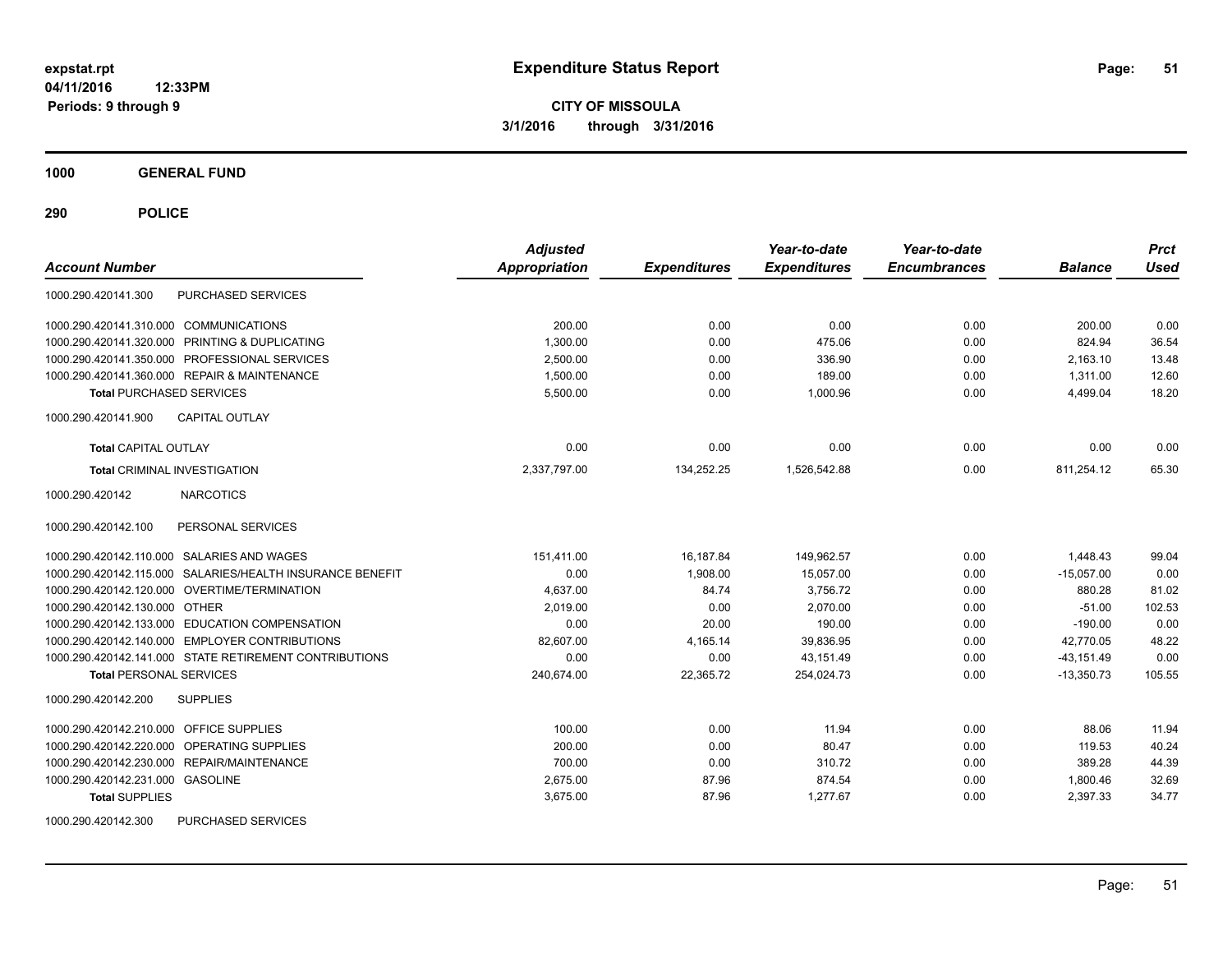**1000 GENERAL FUND**

**290 POLICE**

| <b>Account Number</b>                                           | <b>Adjusted</b><br>Appropriation | <b>Expenditures</b> | Year-to-date<br><b>Expenditures</b> | Year-to-date<br><b>Encumbrances</b> | <b>Balance</b> | <b>Prct</b><br>Used |
|-----------------------------------------------------------------|----------------------------------|---------------------|-------------------------------------|-------------------------------------|----------------|---------------------|
| 1000.290.420142.320.000 PRINTING & DUPLICATING                  | 100.00                           | 0.00                | 0.00                                | 0.00                                | 100.00         | 0.00                |
| 1000.290.420142.350.000<br><b>PROFESSIONAL SERVICES</b>         | 300.00                           | 0.00                | 15.00                               | 0.00                                | 285.00         | 5.00                |
| 1000.290.420142.360.000 REPAIR & MAINTENANCE                    | 300.00                           | 0.00                | 67.99                               | 0.00                                | 232.01         | 22.66               |
| <b>Total PURCHASED SERVICES</b>                                 | 700.00                           | 0.00                | 82.99                               | 0.00                                | 617.01         | 11.86               |
| <b>Total NARCOTICS</b>                                          | 245,049.00                       | 22,453.68           | 255,385.39                          | 0.00                                | $-10,336.39$   | 104.22              |
| 1000.290.420143<br>REIMBURSABLE SERVICES/COMPLIANCE CHECKS      |                                  |                     |                                     |                                     |                |                     |
| PERSONAL SERVICES<br>1000.290.420143.100                        |                                  |                     |                                     |                                     |                |                     |
| REIMBURSABLE SVS/COMPLIANCE CHECKS<br>1000.290.420143.120.000   | 0.00                             | 1,000.90            | 1,000.90                            | 0.00                                | $-1,000.90$    | 0.00                |
| 1000.290.420143.140.000 REIMBURSABLE SVS/EMPLOYER CONTRIBUTIONS | 0.00                             | 65.79               | 65.79                               | 0.00                                | $-65.79$       | 0.00                |
| <b>Total PERSONAL SERVICES</b>                                  | 0.00                             | 1,066.69            | 1,066.69                            | 0.00                                | $-1,066.69$    | 0.00                |
| 1000.290.420143.300<br>PURCHASED SERVICES                       |                                  |                     |                                     |                                     |                |                     |
| <b>Total PURCHASED SERVICES</b>                                 | 0.00                             | 0.00                | 0.00                                | 0.00                                | 0.00           | 0.00                |
| Total REIMBURSABLE SERVICES/COMPLIANCE CHECKS                   | 0.00                             | 1.066.69            | 1.066.69                            | 0.00                                | $-1.066.69$    | 0.00                |
| <b>TRAFFIC POLICING-UNIFORM</b><br>1000.290.420150              |                                  |                     |                                     |                                     |                |                     |
| 1000.290.420150.100<br>PERSONAL SERVICES                        |                                  |                     |                                     |                                     |                |                     |
| 1000.290.420150.110.000 SALARIES AND WAGES                      | 4,527,204.00                     | 305,255.44          | 2,830,567.40                        | 0.00                                | 1,696,636.60   | 62.52               |
| 1000.290.420150.115.000<br>SALARIES/HEALTH INSURANCE BENEFIT    | 0.00                             | 39,432.00           | 302,211.00                          | 0.00                                | $-302.211.00$  | 0.00                |
| OVERTIME/TERMINATION<br>1000.290.420150.120.000                 | 154,166.00                       | 8,733.87            | 118,977.80                          | 0.00                                | 35.188.20      | 77.18               |
| <b>COURT OVERTIME</b><br>1000.290.420150.122.000                | 0.00                             | 2,776.80            | 20,671.77                           | 0.00                                | $-20,671.77$   | 0.00                |
| 1000.290.420150.130.000 OTHER                                   | 44,424.00                        | 0.00                | 38,745.98                           | 0.00                                | 5,678.02       | 87.22               |
| 1000.290.420150.133.000<br><b>EDUCATION COMPENSATION</b>        | 0.00                             | 1,180.00            | 8,715.00                            | 0.00                                | $-8,715.00$    | 0.00                |
| 1000.290.420150.140.000 EMPLOYER CONTRIBUTIONS                  | 2,481,639.00                     | 99,997.13           | 785,276.93                          | 0.00                                | 1,696,362.07   | 31.64               |
| 1000.290.420150.141.000 STATE RETIREMENT CONTRIBUTIONS          | 0.00                             | 0.00                | 818,862.32                          | 0.00                                | $-818,862.32$  | 0.00                |
| <b>Total PERSONAL SERVICES</b>                                  | 7,207,433.00                     | 457,375.24          | 4,924,028.20                        | 0.00                                | 2,283,404.80   | 68.32               |
| $1000.200$ $120150.200$ $\ldots$ $211001$ IEC                   |                                  |                     |                                     |                                     |                |                     |

1000.290.420150.200 SUPPLIES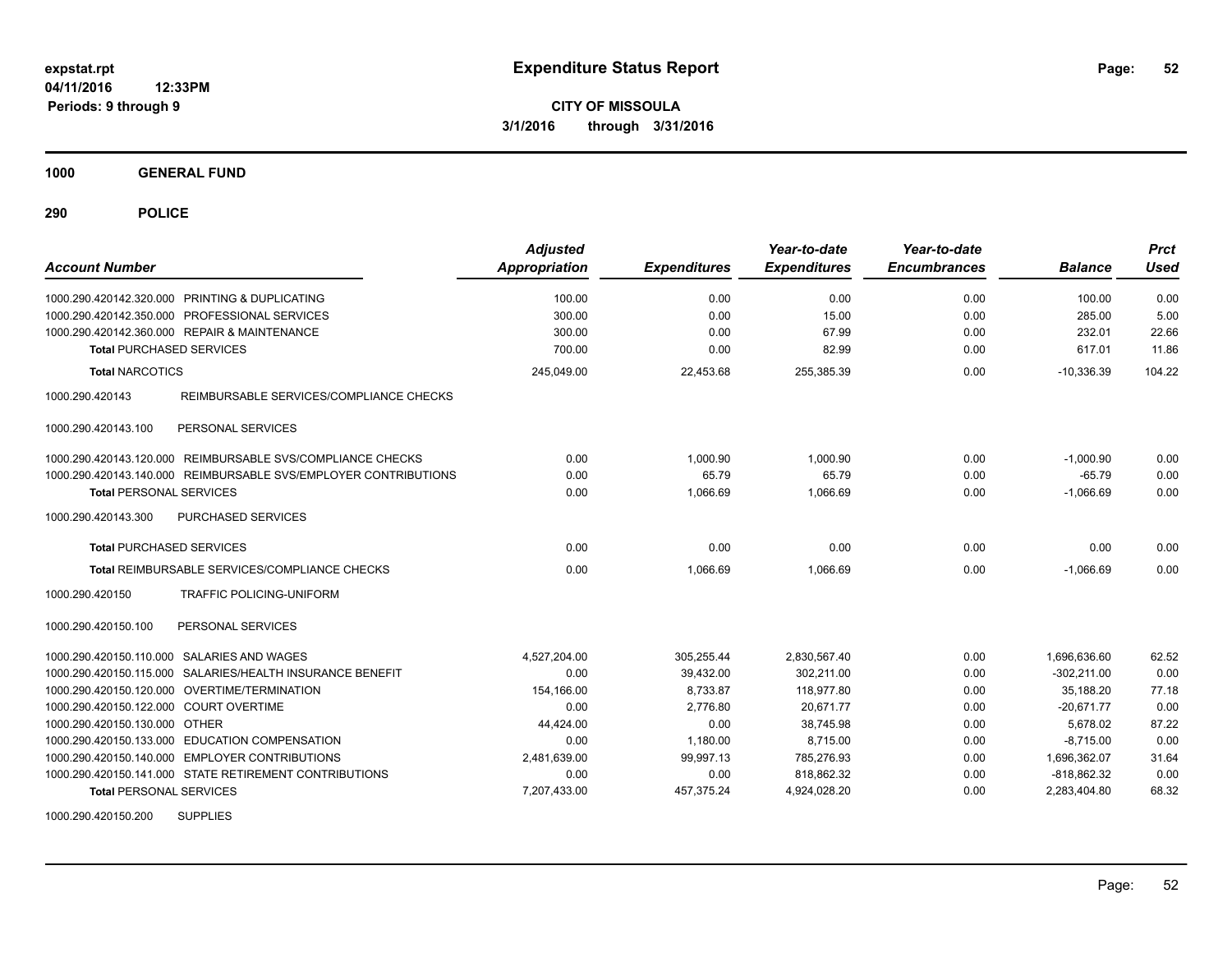**1000 GENERAL FUND**

| <b>Account Number</b>                                     | <b>Adjusted</b><br><b>Appropriation</b> | <b>Expenditures</b> | Year-to-date<br><b>Expenditures</b> | Year-to-date<br><b>Encumbrances</b> | <b>Balance</b> | <b>Prct</b><br><b>Used</b> |
|-----------------------------------------------------------|-----------------------------------------|---------------------|-------------------------------------|-------------------------------------|----------------|----------------------------|
| 1000.290.420150.210.000 OFFICE SUPPLIES                   | 1,444.00                                | 13.99               | 340.92                              | 0.00                                | 1,103.08       | 23.61                      |
| 1000.290.420150.220.000 OPERATING SUPPLIES                | 9,384.00                                | 413.80              | 9,495.42                            | 0.00                                | $-111.42$      | 101.19                     |
| 1000.290.420150.230.000 REPAIR/MAINTENANCE                | 34,284.00                               | 4,501.11            | 26,994.25                           | 0.00                                | 7.289.75       | 78.74                      |
| 1000.290.420150.231.000 GASOLINE                          | 141.236.00                              | 7.773.06            | 72.490.18                           | 0.00                                | 68.745.82      | 51.33                      |
| <b>Total SUPPLIES</b>                                     | 186,348.00                              | 12,701.96           | 109,320.77                          | 0.00                                | 77,027.23      | 58.66                      |
| PURCHASED SERVICES<br>1000.290.420150.300                 |                                         |                     |                                     |                                     |                |                            |
| 1000.290.420150.320.000 PRINTING & DUPLICATING            | 5,669.00                                | 0.00                | 1.301.78                            | 0.00                                | 4,367.22       | 22.96                      |
| 1000.290.420150.350.000 PROFESSIONAL SERVICES             | 4.425.00                                | 387.69              | 1.480.19                            | 0.00                                | 2.944.81       | 33.45                      |
| 1000.290.420150.360.000 REPAIR & MAINTENANCE              | 13,630.00                               | 3,128.48            | 14,707.13                           | 0.00                                | $-1,077.13$    | 107.90                     |
| <b>Total PURCHASED SERVICES</b>                           | 23,724.00                               | 3,516.17            | 17,489.10                           | 0.00                                | 6,234.90       | 73.72                      |
| <b>CAPITAL OUTLAY</b><br>1000.290.420150.900              |                                         |                     |                                     |                                     |                |                            |
| <b>Total CAPITAL OUTLAY</b>                               | 0.00                                    | 0.00                | 0.00                                | 0.00                                | 0.00           | 0.00                       |
| <b>Total TRAFFIC POLICING-UNIFORM</b>                     | 7,417,505.00                            | 473,593.37          | 5,050,838.07                        | 0.00                                | 2,366,666.93   | 68.09                      |
| 1000.290.420151<br><b>ACCIDENT INVESTIGATION</b>          |                                         |                     |                                     |                                     |                |                            |
| PERSONAL SERVICES<br>1000.290.420151.100                  |                                         |                     |                                     |                                     |                |                            |
| 1000.290.420151.110.000 SALARIES AND WAGES                | 458.017.00                              | 38,165.71           | 371.142.74                          | 0.00                                | 86.874.26      | 81.03                      |
| 1000.290.420151.115.000 SALARIES/HEALTH INSURANCE BENEFIT | 0.00                                    | 3,816.00            | 30,114.00                           | 0.00                                | $-30,114.00$   | 0.00                       |
| 1000.290.420151.120.000 OVERTIME/TERMINATION              | 13,376.00                               | 451.94              | 7.707.26                            | 0.00                                | 5,668.74       | 57.62                      |
| 1000.290.420151.130.000 OTHER                             | 3.365.00                                | 0.00                | 4.140.00                            | 0.00                                | $-775.00$      | 123.03                     |
| 1000.290.420151.133.000 EDUCATION COMPENSATION            | 0.00                                    | 60.00               | 570.00                              | 0.00                                | $-570.00$      | 0.00                       |
| 1000.290.420151.140.000 EMPLOYER CONTRIBUTIONS            | 242,922.00                              | 8,978.98            | 113,944.82                          | 0.00                                | 128,977.18     | 46.91                      |
| 1000.290.420151.141.000 STATE RETIREMENT CONTRIBUTIONS    | 0.00                                    | 0.00                | 105,519.05                          | 0.00                                | $-105,519.05$  | 0.00                       |
| <b>Total PERSONAL SERVICES</b>                            | 717,680.00                              | 51,472.63           | 633,137.87                          | 0.00                                | 84,542.13      | 88.22                      |
| 1000.290.420151.200<br><b>SUPPLIES</b>                    |                                         |                     |                                     |                                     |                |                            |
| 1000.290.420151.210.000 OFFICE SUPPLIES                   | 200.00                                  | 0.00                | 123.65                              | 0.00                                | 76.35          | 61.83                      |
| 1000.290.420151.220.000 OPERATING SUPPLIES                | 2,967.00                                | 52.43               | 2,838.19                            | 0.00                                | 128.81         | 95.66                      |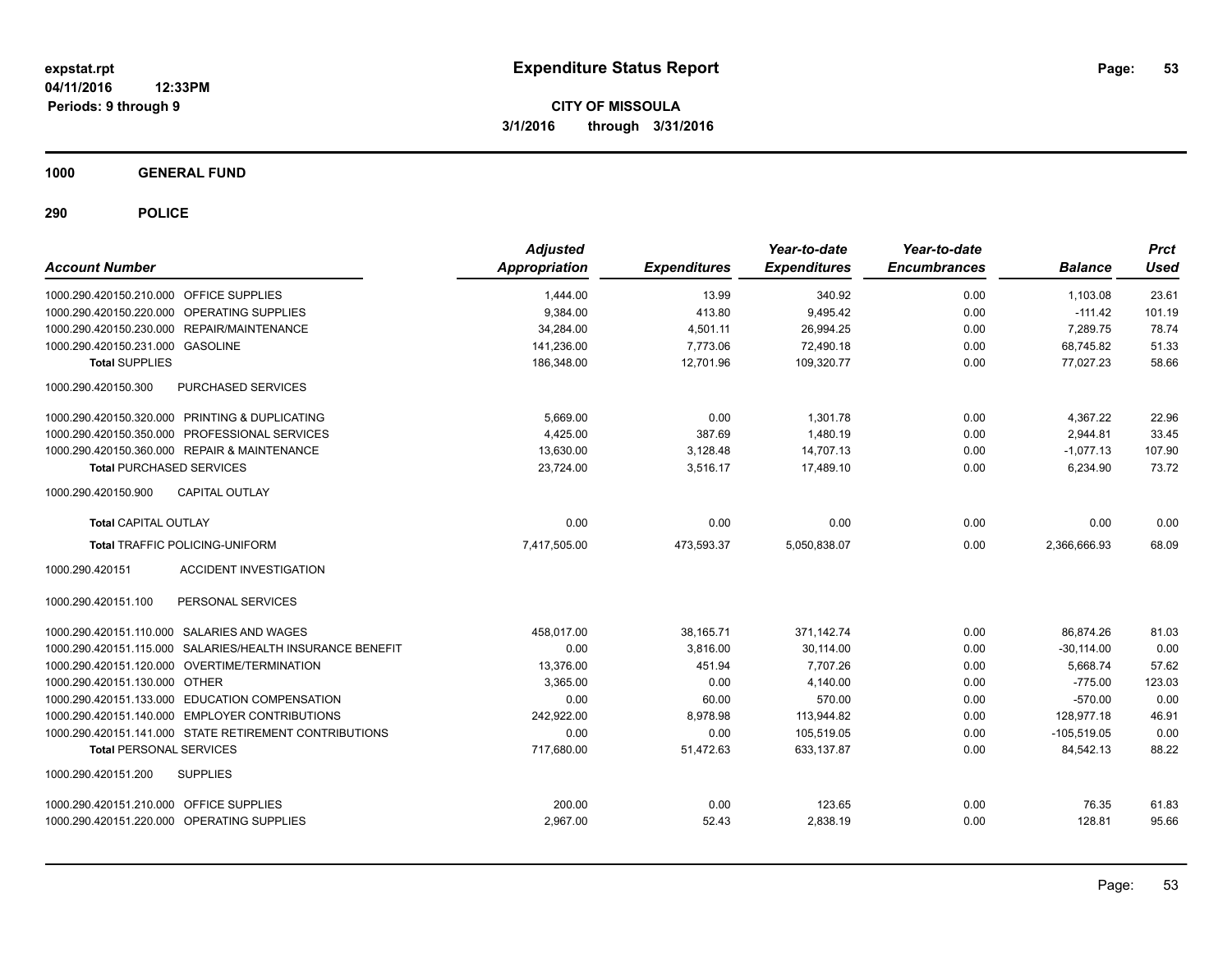**1000 GENERAL FUND**

| <b>Account Number</b>                                     | <b>Adjusted</b><br><b>Appropriation</b> | <b>Expenditures</b> | Year-to-date<br><b>Expenditures</b> | Year-to-date<br><b>Encumbrances</b> | <b>Balance</b> | <b>Prct</b><br>Used |
|-----------------------------------------------------------|-----------------------------------------|---------------------|-------------------------------------|-------------------------------------|----------------|---------------------|
| 1000.290.420151.230.000 REPAIR/MAINTENANCE                | 4,151.00                                | 33.00               | 1,036.23                            | 0.00                                | 3,114.77       | 24.96               |
| 1000.290.420151.231.000 GASOLINE                          | 13,423.00                               | 168.01              | 9,048.02                            | 0.00                                | 4,374.98       | 67.41               |
| <b>Total SUPPLIES</b>                                     | 20,741.00                               | 253.44              | 13,046.09                           | 0.00                                | 7,694.91       | 62.90               |
| PURCHASED SERVICES<br>1000.290.420151.300                 |                                         |                     |                                     |                                     |                |                     |
| 1000.290.420151.320.000 PRINTING & DUPLICATING            | 207.00                                  | 98.04               | 400.09                              | 0.00                                | $-193.09$      | 193.28              |
| 1000.290.420151.350.000 PROFESSIONAL SERVICES             | 300.00                                  | 0.00                | 0.00                                | 0.00                                | 300.00         | 0.00                |
| 1000.290.420151.360.000 REPAIR & MAINTENANCE              | 5,615.00                                | 1,528.15            | 5,601.40                            | 0.00                                | 13.60          | 99.76               |
| <b>Total PURCHASED SERVICES</b>                           | 6,122.00                                | 1,626.19            | 6,001.49                            | 0.00                                | 120.51         | 98.03               |
| 1000.290.420151.900<br><b>CAPITAL OUTLAY</b>              |                                         |                     |                                     |                                     |                |                     |
| <b>Total CAPITAL OUTLAY</b>                               | 0.00                                    | 0.00                | 0.00                                | 0.00                                | 0.00           | 0.00                |
| <b>Total ACCIDENT INVESTIGATION</b>                       | 744,543.00                              | 53,352.26           | 652,185.45                          | 0.00                                | 92,357.55      | 87.60               |
| 1000.290.420152<br><b>PLANS UNIT</b>                      |                                         |                     |                                     |                                     |                |                     |
| 1000.290.420152.100<br>PERSONAL SERVICES                  |                                         |                     |                                     |                                     |                |                     |
| 1000.290.420152.110.000 SALARIES AND WAGES                | 157,302.00                              | 17,566.57           | 164, 169. 17                        | 0.00                                | $-6.867.17$    | 104.37              |
| 1000.290.420152.115.000 SALARIES/HEALTH INSURANCE BENEFIT | 0.00                                    | 1,908.00            | 15,057.00                           | 0.00                                | $-15,057.00$   | 0.00                |
| 1000.290.420152.120.000 OVERTIME/TERMINATION              | 0.00                                    | 0.00                | 1,464.97                            | 0.00                                | $-1,464.97$    | 0.00                |
| 1000.290.420152.122.000 COURT OVERTIME                    | 2,675.00                                | 0.00                | 0.00                                | 0.00                                | 2,675.00       | 0.00                |
| 1000.290.420152.130.000 OTHER                             | 2,019.00                                | 0.00                | 2,070.00                            | 0.00                                | $-51.00$       | 102.53              |
| 1000.290.420152.133.000 EDUCATION COMPENSATION            | 0.00                                    | 20.00               | 190.00                              | 0.00                                | $-190.00$      | 0.00                |
| 1000.290.420152.140.000 EMPLOYER CONTRIBUTIONS            | 85,477.00                               | 4,427.69            | 42,311.42                           | 0.00                                | 43,165.58      | 49.50               |
| 1000.290.420152.141.000 STATE RETIREMENT CONTRIBUTIONS    | 0.00                                    | 0.00                | 46,919.05                           | 0.00                                | $-46,919.05$   | 0.00                |
| <b>Total PERSONAL SERVICES</b>                            | 247,473.00                              | 23,922.26           | 272,181.61                          | 0.00                                | $-24,708.61$   | 109.98              |
| 1000.290.420152.200<br><b>SUPPLIES</b>                    |                                         |                     |                                     |                                     |                |                     |
| 1000.290.420152.210.000 OFFICE SUPPLIES                   | 200.00                                  | 0.00                | 0.00                                | 0.00                                | 200.00         | 0.00                |
| 1000.290.420152.220.000 OPERATING SUPPLIES                | 2,000.00                                | 0.00                | 923.37                              | 0.00                                | 1.076.63       | 46.17               |
| <b>Total SUPPLIES</b>                                     | 2,200.00                                | 0.00                | 923.37                              | 0.00                                | 1,276.63       | 41.97               |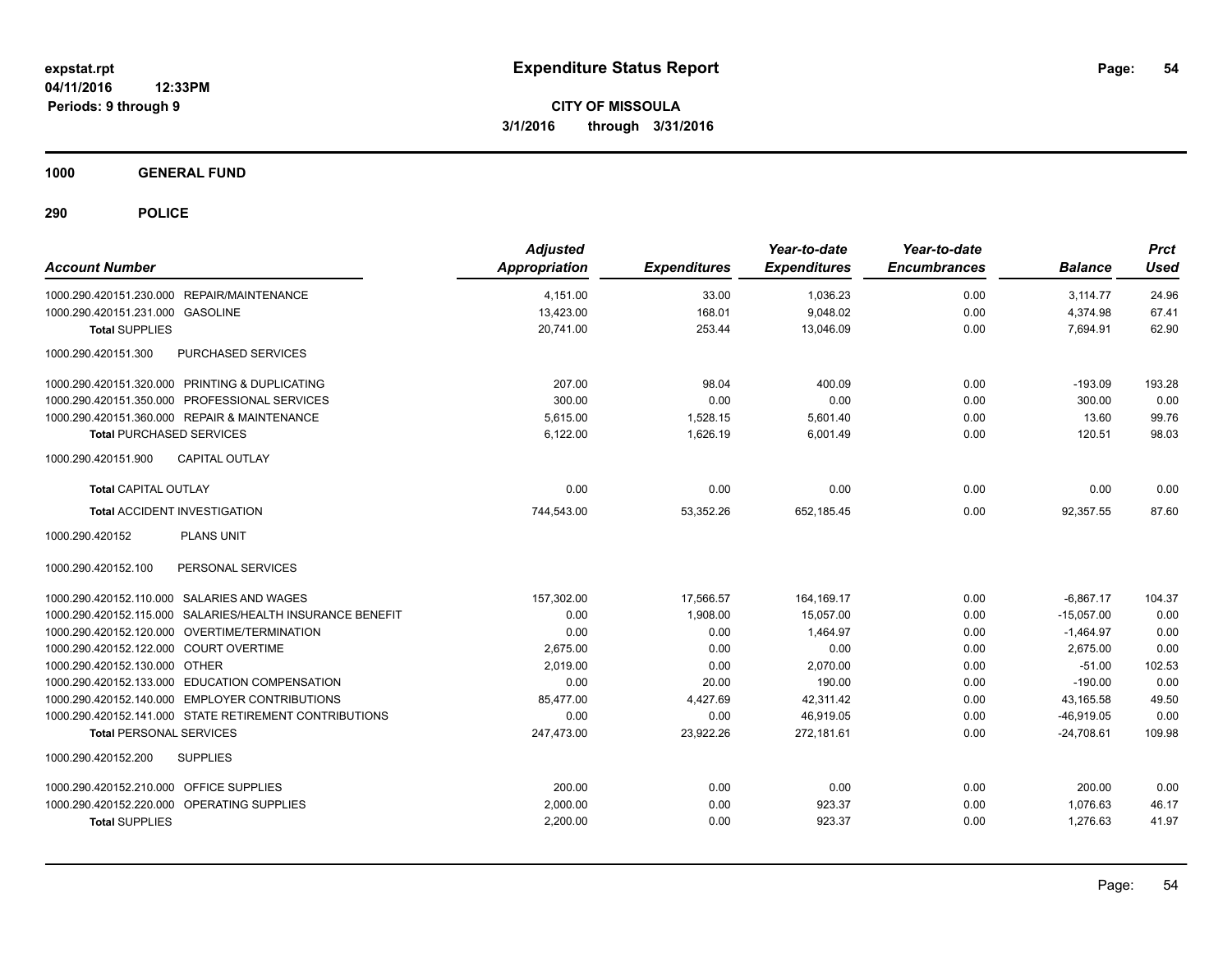**CITY OF MISSOULA 3/1/2016 through 3/31/2016**

**1000 GENERAL FUND**

| <b>Account Number</b>                                        | <b>Adjusted</b><br><b>Appropriation</b> | <b>Expenditures</b> | Year-to-date<br><b>Expenditures</b> | Year-to-date<br><b>Encumbrances</b> | <b>Balance</b> | <b>Prct</b><br>Used |
|--------------------------------------------------------------|-----------------------------------------|---------------------|-------------------------------------|-------------------------------------|----------------|---------------------|
| <b>PURCHASED SERVICES</b><br>1000.290.420152.300             |                                         |                     |                                     |                                     |                |                     |
| 1000.290.420152.320.000 PRINTING & DUPLICATING               | 200.00                                  | 0.00                | 0.00                                | 0.00                                | 200.00         | 0.00                |
| 1000.290.420152.350.000 PROFESSIONAL SERVICES                | 150.00                                  | 0.00                | 0.00                                | 0.00                                | 150.00         | 0.00                |
| 1000.290.420152.360.000 REPAIR & MAINTENANCE                 | 500.00                                  | 0.00                | 0.00                                | 0.00                                | 500.00         | 0.00                |
| <b>Total PURCHASED SERVICES</b>                              | 850.00                                  | 0.00                | 0.00                                | 0.00                                | 850.00         | 0.00                |
| <b>Total PLANS UNIT</b>                                      | 250,523.00                              | 23,922.26           | 273,104.98                          | 0.00                                | $-22,581.98$   | 109.01              |
| <b>COMMUNITY RESOURCE</b><br>1000.290.420153                 |                                         |                     |                                     |                                     |                |                     |
| PERSONAL SERVICES<br>1000.290.420153.100                     |                                         |                     |                                     |                                     |                |                     |
| 1000.290.420153.110.000 CRO/SALARIES AND WAGES               | 681.961.00                              | 38,115.82           | 380,612.83                          | 0.00                                | 301,348.17     | 55.81               |
| SALARIES/HEALTH INSURANCE BENEFIT<br>1000.290.420153.115.000 | 0.00                                    | 4.452.00            | 34.620.00                           | 0.00                                | $-34.620.00$   | 0.00                |
| 1000.290.420153.120.000 OVERTIME/TERMINATION                 | 3.567.00                                | 61.52               | 4.449.19                            | 0.00                                | $-882.19$      | 124.73              |
| 1000.290.420153.130.000 OTHER                                | 3,365.00                                | 0.00                | 4,830.00                            | 0.00                                | $-1,465.00$    | 143.54              |
| 1000.290.420153.133.000 EDUCATION COMPENSATION               | 0.00                                    | 50.00               | 475.00                              | 0.00                                | $-475.00$      | 0.00                |
| 1000.290.420153.140.000 EMPLOYER CONTRIBUTIONS               | 365,997.00                              | 9,945.28            | 107,902.49                          | 0.00                                | 258,094.51     | 29.48               |
| 1000.290.420153.141.000 STATE RETIREMENT CONTRIBUTIONS       | 0.00                                    | 0.00                | 106,005.38                          | 0.00                                | $-106,005.38$  | 0.00                |
| <b>Total PERSONAL SERVICES</b>                               | 1,054,890.00                            | 52,624.62           | 638.894.89                          | 0.00                                | 415.995.11     | 60.57               |
| 1000.290.420153.200<br><b>SUPPLIES</b>                       |                                         |                     |                                     |                                     |                |                     |
| 1000.290.420153.210.000 OFFICE SUPPLIES                      | 1,340.00                                | 0.00                | 3.98                                | 0.00                                | 1.336.02       | 0.30                |
| 1000.290.420153.220.000 OPERATING SUPPLIES                   | 3,500.00                                | 0.00                | 317.15                              | 0.00                                | 3,182.85       | 9.06                |
| 1000.290.420153.230.000 REPAIR/MAINTENANCE                   | 1.100.00                                | 16.50               | 16.50                               | 0.00                                | 1.083.50       | 1.50                |
| 1000.290.420153.231.000 GASOLINE                             | 3.561.00                                | 40.59               | 40.59                               | 0.00                                | 3,520.41       | 1.14                |
| <b>Total SUPPLIES</b>                                        | 9,501.00                                | 57.09               | 378.22                              | 0.00                                | 9,122.78       | 3.98                |
| 1000.290.420153.300<br><b>PURCHASED SERVICES</b>             |                                         |                     |                                     |                                     |                |                     |
| 1000.290.420153.320.000 PRINTING & DUPLICATING               | 580.00                                  | 0.00                | 0.00                                | 0.00                                | 580.00         | 0.00                |
| 1000.290.420153.360.000 REPAIR & MAINTENANCE                 | 500.00                                  | 0.00                | 0.00                                | 0.00                                | 500.00         | 0.00                |
| <b>Total PURCHASED SERVICES</b>                              | 1,080.00                                | 0.00                | 0.00                                | 0.00                                | 1,080.00       | 0.00                |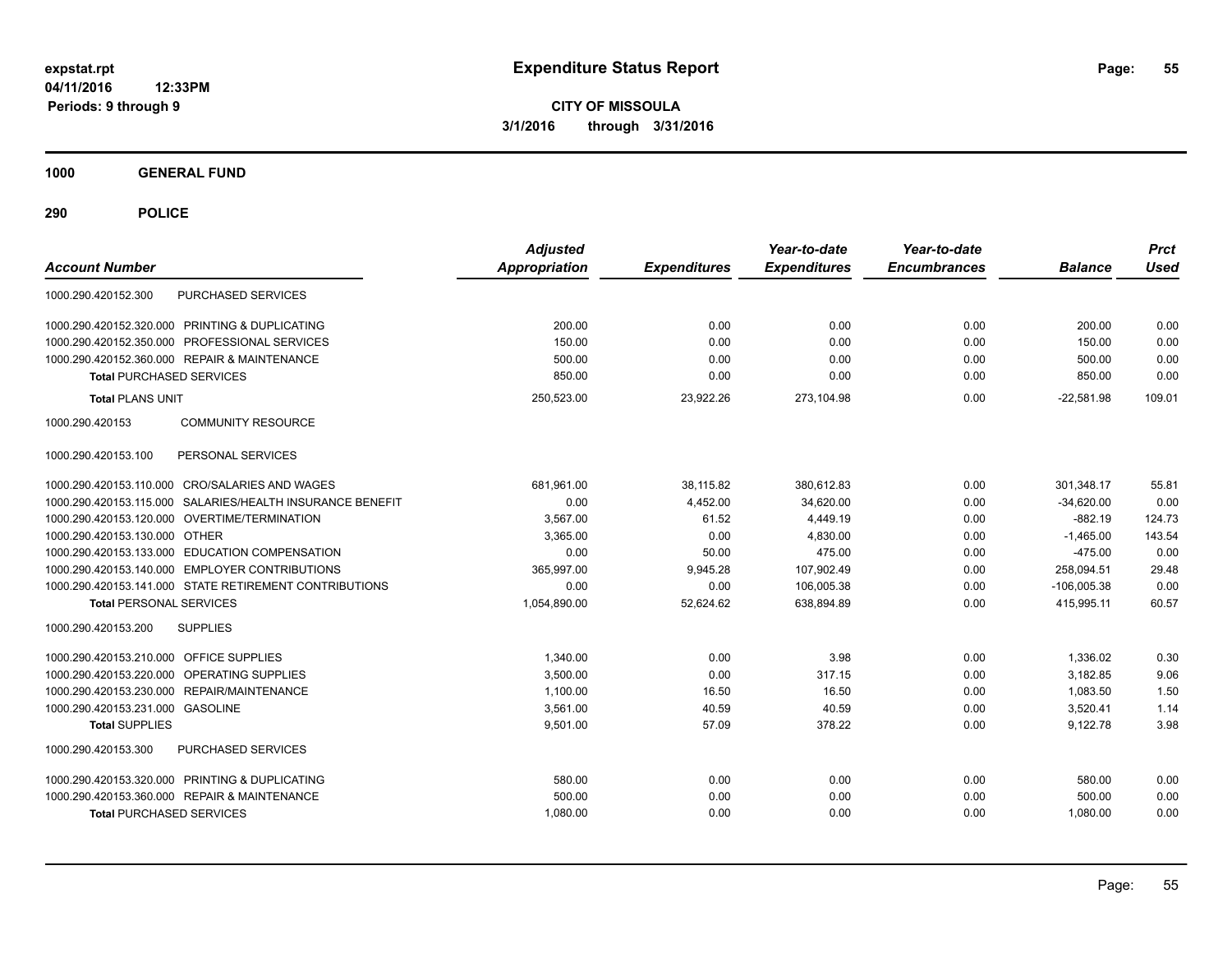**CITY OF MISSOULA 3/1/2016 through 3/31/2016**

**1000 GENERAL FUND**

**290 POLICE**

| <b>Account Number</b>                   |                                                         | <b>Adjusted</b><br><b>Appropriation</b> | <b>Expenditures</b> | Year-to-date<br><b>Expenditures</b> | Year-to-date<br><b>Encumbrances</b> | <b>Balance</b> | <b>Prct</b><br><b>Used</b> |
|-----------------------------------------|---------------------------------------------------------|-----------------------------------------|---------------------|-------------------------------------|-------------------------------------|----------------|----------------------------|
| 1000.290.420153.900                     | CAPITAL OUTLAY                                          |                                         |                     |                                     |                                     |                |                            |
| Total CAPITAL OUTLAY                    |                                                         | 0.00                                    | 0.00                | 0.00                                | 0.00                                | 0.00           | 0.00                       |
|                                         | <b>Total COMMUNITY RESOURCE</b>                         | 1,065,471.00                            | 52,681.71           | 639,273.11                          | 0.00                                | 426.197.89     | 60.00                      |
| 1000.290.420154                         | ABANDONED VEHICLE PROGRAM                               |                                         |                     |                                     |                                     |                |                            |
| 1000.290.420154.100                     | PERSONAL SERVICES                                       |                                         |                     |                                     |                                     |                |                            |
|                                         | 1000.290.420154.110.000 SALARIES AND WAGES              | 37.276.00                               | 2.885.34            | 27,027.48                           | 0.00                                | 10.248.52      | 72.51                      |
| 1000.290.420154.120.000                 | OVERTIME/TERMINATION                                    | 892.00                                  | 0.00                | 51.94                               | 0.00                                | 840.06         | 5.82                       |
|                                         | 1000.290.420154.140.000 EMPLOYER CONTRIBUTIONS          | 15,830.00                               | 1,270.54            | 12,247.95                           | 0.00                                | 3,582.05       | 77.37                      |
| <b>Total PERSONAL SERVICES</b>          |                                                         | 53,998.00                               | 4,155.88            | 39,327.37                           | 0.00                                | 14,670.63      | 72.83                      |
| 1000.290.420154.200                     | <b>SUPPLIES</b>                                         |                                         |                     |                                     |                                     |                |                            |
| 1000.290.420154.210.000 OFFICE SUPPLIES |                                                         | 240.00                                  | 11.46               | 20.75                               | 0.00                                | 219.25         | 8.65                       |
|                                         | 1000.290.420154.220.000 OPERATING SUPPLIES              | 400.00                                  | 5.64                | 154.82                              | 0.00                                | 245.18         | 38.71                      |
| <b>Total SUPPLIES</b>                   |                                                         | 640.00                                  | 17.10               | 175.57                              | 0.00                                | 464.43         | 27.43                      |
| 1000.290.420154.300                     | PURCHASED SERVICES                                      |                                         |                     |                                     |                                     |                |                            |
| 1000.290.420154.310.000 COMMUNICATIONS  |                                                         | 2,484.00                                | 0.00                | 382.32                              | 0.00                                | 2,101.68       | 15.39                      |
|                                         | 1000.290.420154.320.000 PRINTING & DUPLICATING          | 768.00                                  | 0.00                | 335.91                              | 0.00                                | 432.09         | 43.74                      |
|                                         | 1000.290.420154.330.000 PUBLICITY, SUBSCRIPTIONS & DUES | 2,400.00                                | 0.00                | 141.00                              | 0.00                                | 2,259.00       | 5.88                       |
|                                         | 1000.290.420154.350.000 PROFESSIONAL SERVICES           | 12,429.00                               | 0.00                | 118.84                              | 0.00                                | 12,310.16      | 0.96                       |
|                                         | 1000.290.420154.350.011 PROFESSIONAL SERVICES           | 0.00                                    | 412.00              | 2,294.50                            | 0.00                                | $-2,294.50$    | 0.00                       |
|                                         | 1000.290.420154.350.012 PROFESSIONAL SERVICES           | 0.00                                    | 500.00              | 4,000.00                            | 0.00                                | $-4,000.00$    | 0.00                       |
|                                         | <b>Total PURCHASED SERVICES</b>                         | 18,081.00                               | 912.00              | 7,272.57                            | 0.00                                | 10,808.43      | 40.22                      |
|                                         | Total ABANDONED VEHICLE PROGRAM                         | 72,719.00                               | 5,084.98            | 46,775.51                           | 0.00                                | 25,943.49      | 64.32                      |
| 1000.290.420160                         | <b>COMMUNICATIONS</b>                                   |                                         |                     |                                     |                                     |                |                            |

1000.290.420160.100 PERSONAL SERVICES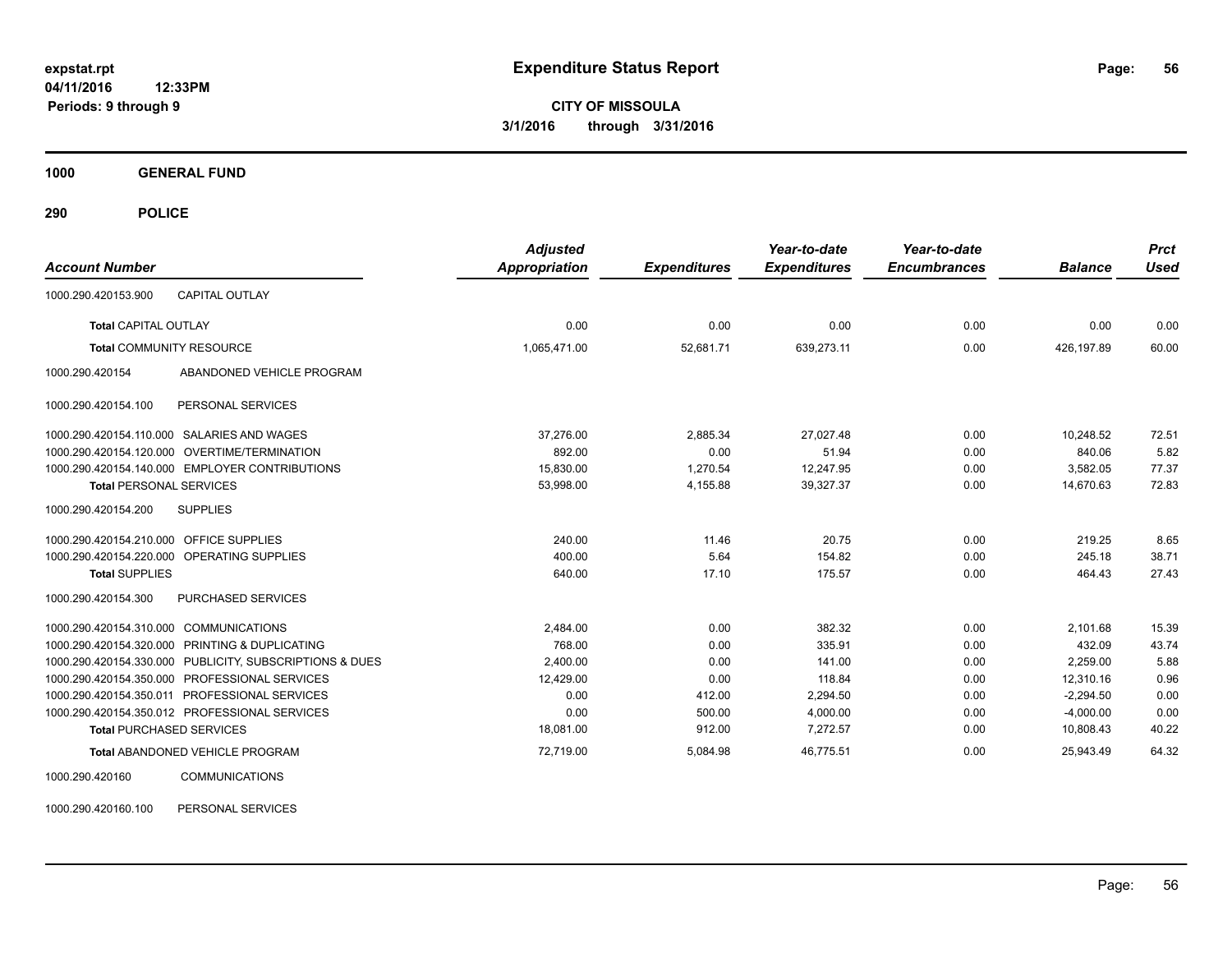**1000 GENERAL FUND**

| <b>Account Number</b>                            | <b>Adjusted</b><br><b>Appropriation</b> | <b>Expenditures</b> | Year-to-date<br><b>Expenditures</b> | Year-to-date<br><b>Encumbrances</b> | <b>Balance</b> | <b>Prct</b><br><b>Used</b> |
|--------------------------------------------------|-----------------------------------------|---------------------|-------------------------------------|-------------------------------------|----------------|----------------------------|
| 1000.290.420160.110.000 SALARIES AND WAGES       | 306,001.00                              | 15,712.69           | 183,429.63                          | 0.00                                | 122,571.37     | 59.94                      |
| 1000.290.420160.120.000 OVERTIME/TERMINATION     | 8,917.00                                | 558.31              | 4,995.25                            | 0.00                                | 3,921.75       | 56.02                      |
| 1000.290.420160.140.000 EMPLOYER CONTRIBUTIONS   | 118,937.00                              | 7,381.70            | 72,190.73                           | 0.00                                | 46.746.27      | 60.70                      |
| <b>Total PERSONAL SERVICES</b>                   | 433,855.00                              | 23,652.70           | 260,615.61                          | 0.00                                | 173,239.39     | 60.07                      |
| 1000.290.420160.200<br><b>SUPPLIES</b>           |                                         |                     |                                     |                                     |                |                            |
| 1000.290.420160.210.000 OFFICE SUPPLIES          | 400.00                                  | 0.00                | 132.86                              | 0.00                                | 267.14         | 33.22                      |
| 1000.290.420160.220.000 OPERATING SUPPLIES       | 800.00                                  | 0.00                | 810.99                              | 0.00                                | $-10.99$       | 101.37                     |
| <b>Total SUPPLIES</b>                            | 1,200.00                                | 0.00                | 943.85                              | 0.00                                | 256.15         | 78.65                      |
| 1000.290.420160.300<br>PURCHASED SERVICES        |                                         |                     |                                     |                                     |                |                            |
| 1000.290.420160.310.000 COMMUNICATIONS           | 6,700.00                                | 0.00                | 11,942.75                           | 0.00                                | $-5,242.75$    | 178.25                     |
| 1000.290.420160.320.000 PRINTING & DUPLICATING   | 150.00                                  | 0.00                | 62.67                               | 0.00                                | 87.33          | 41.78                      |
| <b>Total PURCHASED SERVICES</b>                  | 6,850.00                                | 0.00                | 12,005.42                           | 0.00                                | $-5,155.42$    | 175.26                     |
| <b>Total COMMUNICATIONS</b>                      | 441,905.00                              | 23,652.70           | 273,564.88                          | 0.00                                | 168.340.12     | 61.91                      |
| <b>RECORDS</b><br>1000.290.420170                |                                         |                     |                                     |                                     |                |                            |
| 1000.290.420170.100<br>PERSONAL SERVICES         |                                         |                     |                                     |                                     |                |                            |
| 1000.290.420170.110.000 SALARIES AND WAGES       | 158,592.00                              | 7,638.71            | 71,749.51                           | 0.00                                | 86,842.49      | 45.24                      |
| 1000.290.420170.120.000 OVERTIME/TERMINATION     | 713.00                                  | 30.06               | 1,662.26                            | 0.00                                | $-949.26$      | 233.14                     |
| 1000.290.420170.140.000 EMPLOYER CONTRIBUTIONS   | 64.315.00                               | 3.622.15            | 35.243.36                           | 0.00                                | 29.071.64      | 54.80                      |
| <b>Total PERSONAL SERVICES</b>                   | 223,620.00                              | 11,290.92           | 108,655.13                          | 0.00                                | 114,964.87     | 48.59                      |
| <b>SUPPLIES</b><br>1000.290.420170.200           |                                         |                     |                                     |                                     |                |                            |
| 1000.290.420170.210.000 OFFICE SUPPLIES          | 800.00                                  | 66.81               | 280.72                              | 0.00                                | 519.28         | 35.09                      |
| 1000.290.420170.220.000 OPERATING SUPPLIES       | 850.00                                  | 0.00                | 175.52                              | 0.00                                | 674.48         | 20.65                      |
| <b>Total SUPPLIES</b>                            | 1,650.00                                | 66.81               | 456.24                              | 0.00                                | 1,193.76       | 27.65                      |
| 1000.290.420170.300<br><b>PURCHASED SERVICES</b> |                                         |                     |                                     |                                     |                |                            |
| <b>Total PURCHASED SERVICES</b>                  | 0.00                                    | 0.00                | 0.00                                | 0.00                                | 0.00           | 0.00                       |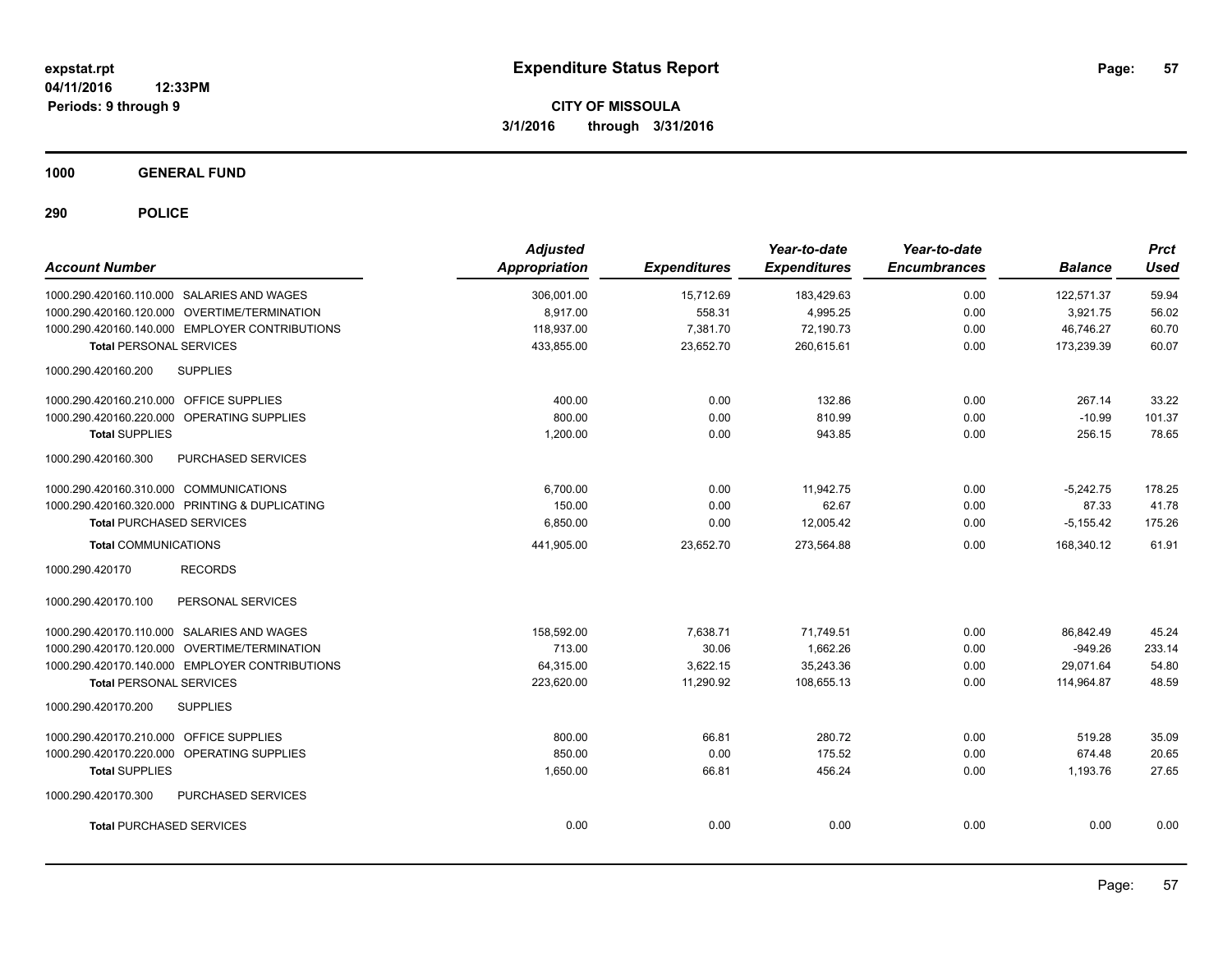**CITY OF MISSOULA 3/1/2016 through 3/31/2016**

**1000 GENERAL FUND**

| <b>Account Number</b>                          | <b>Adjusted</b><br><b>Appropriation</b> | <b>Expenditures</b> | Year-to-date<br><b>Expenditures</b> | Year-to-date<br><b>Encumbrances</b> | <b>Balance</b> | <b>Prct</b><br><b>Used</b> |
|------------------------------------------------|-----------------------------------------|---------------------|-------------------------------------|-------------------------------------|----------------|----------------------------|
| <b>FIXED CHARGES</b><br>1000.290.420170.500    |                                         |                     |                                     |                                     |                |                            |
| <b>Total FIXED CHARGES</b>                     | 0.00                                    | 0.00                | 0.00                                | 0.00                                | 0.00           | 0.00                       |
| <b>CAPITAL OUTLAY</b><br>1000.290.420170.900   |                                         |                     |                                     |                                     |                |                            |
| <b>Total CAPITAL OUTLAY</b>                    | 0.00                                    | 0.00                | 0.00                                | 0.00                                | 0.00           | 0.00                       |
| <b>Total RECORDS</b>                           | 225,270.00                              | 11,357.73           | 109,111.37                          | 0.00                                | 116,158.63     | 48.44                      |
| 1000.290.420182<br><b>EVIDENCE</b>             |                                         |                     |                                     |                                     |                |                            |
| PERSONAL SERVICES<br>1000.290.420182.100       |                                         |                     |                                     |                                     |                |                            |
| 1000.290.420182.110.000 SALARIES AND WAGES     | 72,905.00                               | 8,710.92            | 81,820.51                           | 0.00                                | $-8,915.51$    | 112.23                     |
| 1000.290.420182.120.000 OVERTIME/TERMINATION   | 2,229.00                                | 34.41               | 2,292.11                            | 0.00                                | $-63.11$       | 102.83                     |
| 1000.290.420182.140.000 EMPLOYER CONTRIBUTIONS | 31,402.00                               | 3,759.14            | 36,295.67                           | 0.00                                | $-4,893.67$    | 115.58                     |
| <b>Total PERSONAL SERVICES</b>                 | 106,536.00                              | 12,504.47           | 120,408.29                          | 0.00                                | $-13.872.29$   | 113.02                     |
| 1000.290.420182.200<br><b>SUPPLIES</b>         |                                         |                     |                                     |                                     |                |                            |
| 1000.290.420182.210.000 OFFICE SUPPLIES        | 800.00                                  | 27.72               | 162.30                              | 0.00                                | 637.70         | 20.29                      |
| 1000.290.420182.220.000 OPERATING SUPPLIES     | 5,800.00                                | 894.18              | 7,519.02                            | 0.00                                | $-1,719.02$    | 129.64                     |
| 1000.290.420182.230.000 REPAIR/MAINTENANCE     | 500.00                                  | 0.00                | 278.76                              | 0.00                                | 221.24         | 55.75                      |
| 1000.290.420182.231.000 GASOLINE               | 479.00                                  | 33.39               | 448.65                              | 0.00                                | 30.35          | 93.66                      |
| <b>Total SUPPLIES</b>                          | 7,579.00                                | 955.29              | 8,408.73                            | 0.00                                | $-829.73$      | 110.95                     |
| 1000.290.420182.300<br>PURCHASED SERVICES      |                                         |                     |                                     |                                     |                |                            |
| 1000.290.420182.310.000 COMMUNICATIONS         | 300.00                                  | 0.00                | 0.00                                | 0.00                                | 300.00         | 0.00                       |
| 1000.290.420182.320.000 PRINTING & DUPLICATING | 1,000.00                                | 0.00                | 673.97                              | 0.00                                | 326.03         | 67.40                      |
| 1000.290.420182.350.000 PROFESSIONAL SERVICES  | 34,700.00                               | 4,375.50            | 26,498.76                           | 0.00                                | 8,201.24       | 76.37                      |
| 1000.290.420182.360.000 REPAIR & MAINTENANCE   | 150.00                                  | 0.00                | 0.00                                | 0.00                                | 150.00         | 0.00                       |
| <b>Total PURCHASED SERVICES</b>                | 36,150.00                               | 4,375.50            | 27, 172. 73                         | 0.00                                | 8,977.27       | 75.17                      |
| <b>FIXED CHARGES</b><br>1000.290.420182.500    |                                         |                     |                                     |                                     |                |                            |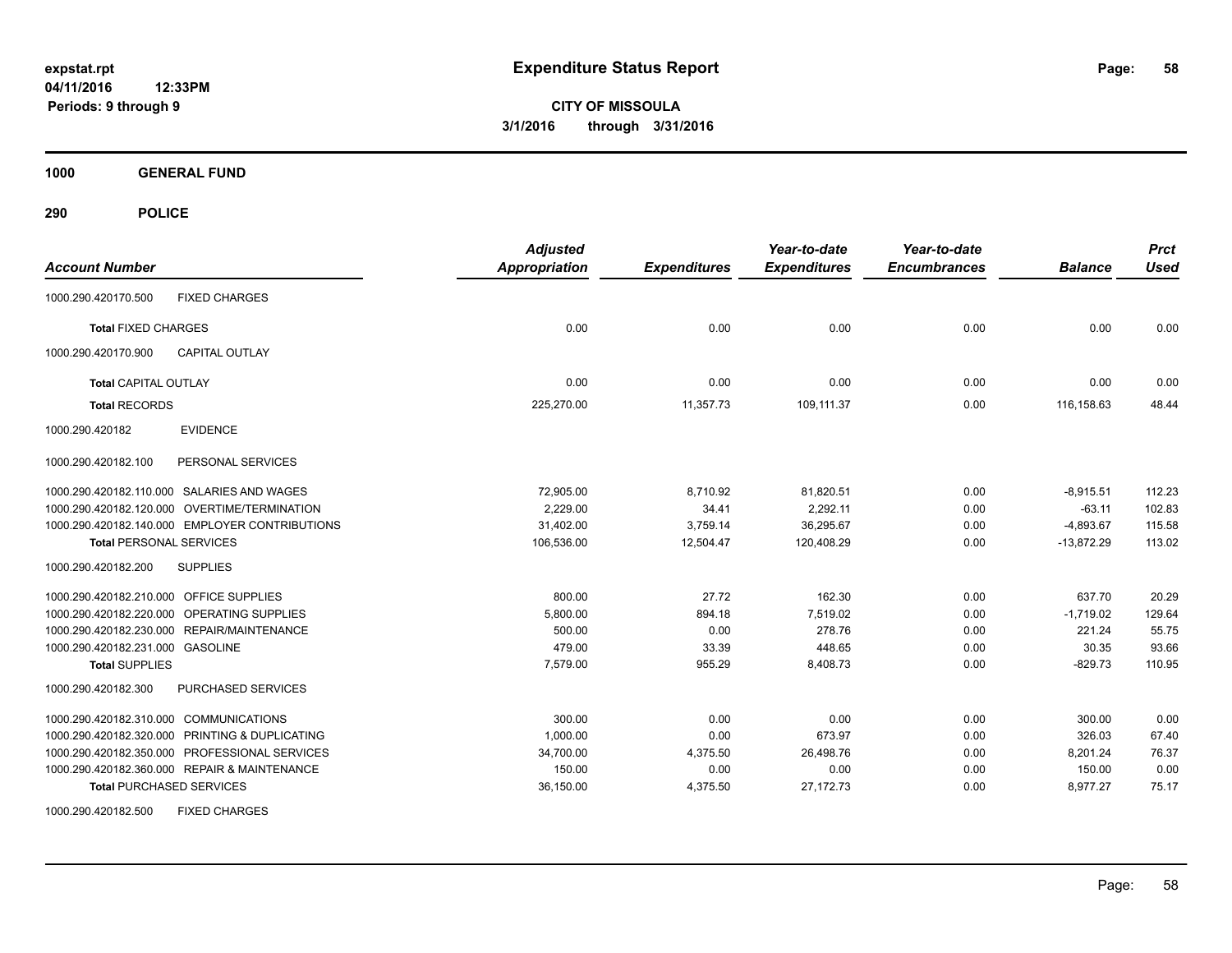**1000 GENERAL FUND**

| <b>Account Number</b>                                               | <b>Adjusted</b><br><b>Appropriation</b> | <b>Expenditures</b> | Year-to-date<br><b>Expenditures</b> | Year-to-date<br><b>Encumbrances</b> | <b>Balance</b>   | <b>Prct</b><br><b>Used</b> |
|---------------------------------------------------------------------|-----------------------------------------|---------------------|-------------------------------------|-------------------------------------|------------------|----------------------------|
| 1000.290.420182.500.000 FIXED CHARGES<br><b>Total FIXED CHARGES</b> | 650.00<br>650.00                        | 388.00<br>388.00    | 388.00<br>388.00                    | 0.00<br>0.00                        | 262.00<br>262.00 | 59.69<br>59.69             |
| <b>Total EVIDENCE</b>                                               | 150,915.00                              | 18,223.26           | 156,377.75                          | 0.00                                | $-5,462.75$      | 103.62                     |
| <b>SPECIAL TEAMS</b><br>1000.290.420185                             |                                         |                     |                                     |                                     |                  |                            |
| PERSONAL SERVICES<br>1000.290.420185.100                            |                                         |                     |                                     |                                     |                  |                            |
| <b>Total PERSONAL SERVICES</b>                                      | 0.00                                    | 0.00                | 0.00                                | 0.00                                | 0.00             | 0.00                       |
| 1000.290.420185.200<br><b>SUPPLIES</b>                              |                                         |                     |                                     |                                     |                  |                            |
| 1000.290.420185.220.000 OPERATING SUPPLIES                          | 6,325.00                                | 3,487.46            | 5,111.39                            | 0.00                                | 1,213.61         | 80.81                      |
| 1000.290.420185.230.000 REPAIR/MAINTENANCE                          | 200.00                                  | 0.00                | 31.68                               | 0.00                                | 168.32           | 15.84                      |
| 1000.290.420185.231.000 GASOLINE                                    | 239.00                                  | 29.42               | 213.24                              | 0.00                                | 25.76            | 89.22                      |
| <b>Total SUPPLIES</b>                                               | 6,764.00                                | 3,516.88            | 5,356.31                            | 0.00                                | 1,407.69         | 79.19                      |
| 1000.290.420185.300<br>PURCHASED SERVICES                           |                                         |                     |                                     |                                     |                  |                            |
| 1000.290.420185.350.000 PROFESSIONAL SERVICES                       | 175.00                                  | 0.00                | 0.00                                | 0.00                                | 175.00           | 0.00                       |
| 1000.290.420185.360.000 REPAIR & MAINTENANCE                        | 350.00                                  | 0.00                | 0.00                                | 0.00                                | 350.00           | 0.00                       |
| <b>Total PURCHASED SERVICES</b>                                     | 525.00                                  | 0.00                | 0.00                                | 0.00                                | 525.00           | 0.00                       |
| <b>Total SPECIAL TEAMS</b>                                          | 7,289.00                                | 3,516.88            | 5,356.31                            | 0.00                                | 1,932.69         | 73.48                      |
| 1000.290.420199<br>CONTINGENCY-NEW AWARD FUNDING                    |                                         |                     |                                     |                                     |                  |                            |
| 1000.290.420199.100<br>PERSONAL SERVICES                            |                                         |                     |                                     |                                     |                  |                            |
| <b>Total PERSONAL SERVICES</b>                                      | 0.00                                    | 0.00                | 0.00                                | 0.00                                | 0.00             | 0.00                       |
| 1000.290.420199.200<br><b>SUPPLIES</b>                              |                                         |                     |                                     |                                     |                  |                            |
| <b>Total SUPPLIES</b>                                               | 0.00                                    | 0.00                | 0.00                                | 0.00                                | 0.00             | 0.00                       |
| 1000.290.420199.300<br>PURCHASED SERVICES                           |                                         |                     |                                     |                                     |                  |                            |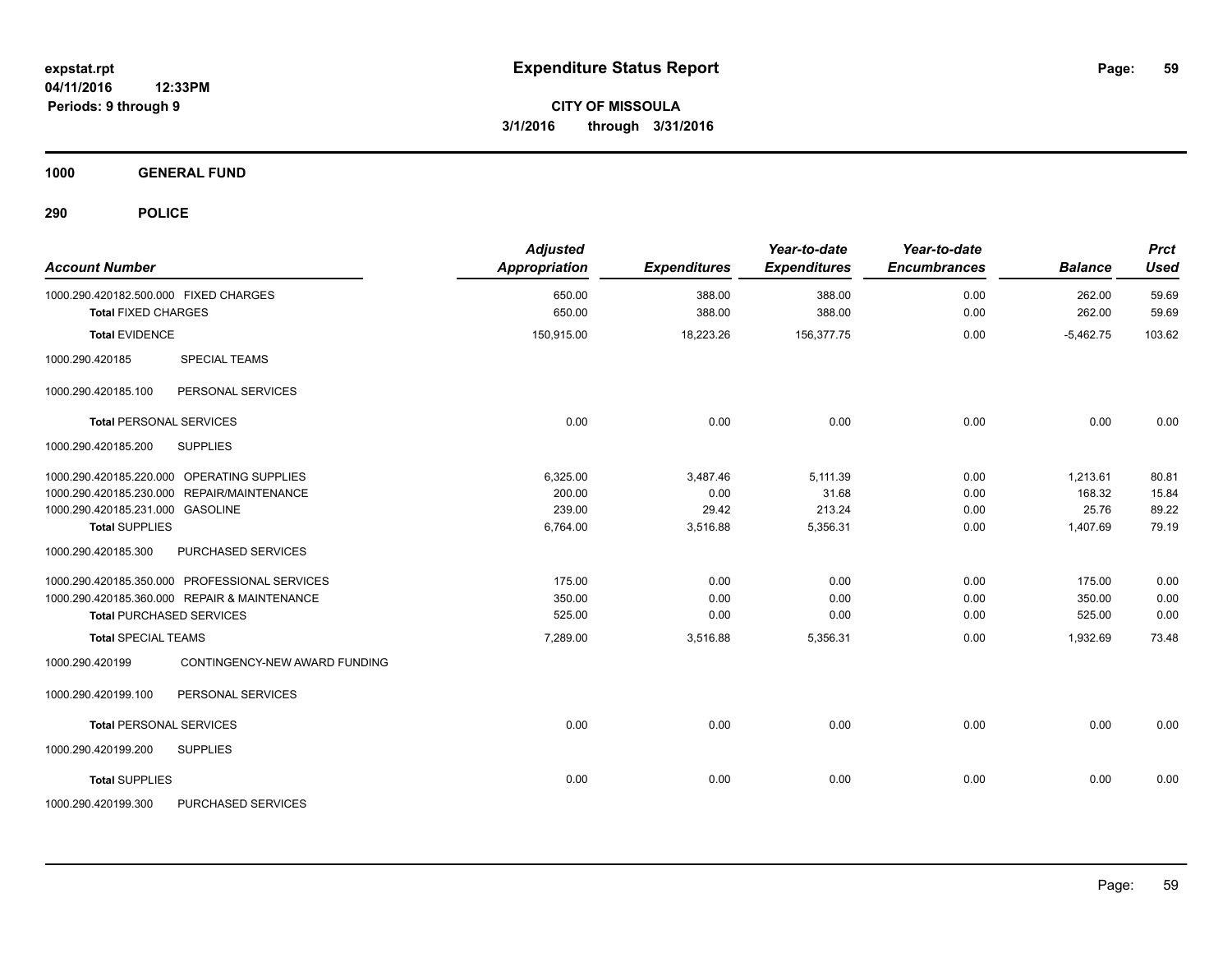**1000 GENERAL FUND**

| <b>Account Number</b>         |                                            | <b>Adjusted</b><br><b>Appropriation</b> | Expenditures | Year-to-date<br><b>Expenditures</b> | Year-to-date<br><b>Encumbrances</b> | <b>Balance</b> | <b>Prct</b><br><b>Used</b> |
|-------------------------------|--------------------------------------------|-----------------------------------------|--------------|-------------------------------------|-------------------------------------|----------------|----------------------------|
|                               | <b>Total PURCHASED SERVICES</b>            | 0.00                                    | 0.00         | 0.00                                | 0.00                                | 0.00           | 0.00                       |
| 1000.290.420199.900           | <b>CAPITAL OUTLAY</b>                      |                                         |              |                                     |                                     |                |                            |
|                               | <b>Total CONTINGENCY-NEW AWARD FUNDING</b> | 0.00                                    | 0.00         | 0.00                                | 0.00                                | 0.00           | 0.00                       |
| 1000.290.420256               | *** Title Not Found ***                    |                                         |              |                                     |                                     |                |                            |
| 1000.290.420256.100           | PERSONAL SERVICES                          |                                         |              |                                     |                                     |                |                            |
| Total *** Title Not Found *** |                                            | 0.00                                    | 0.00         | 0.00                                | 0.00                                | 0.00           | 0.00                       |
| <b>Total POLICE</b>           |                                            | 14,475,954.00                           | 927.688.94   | 10,171,339.27                       | 0.00                                | 4,304,614.73   | 70.26                      |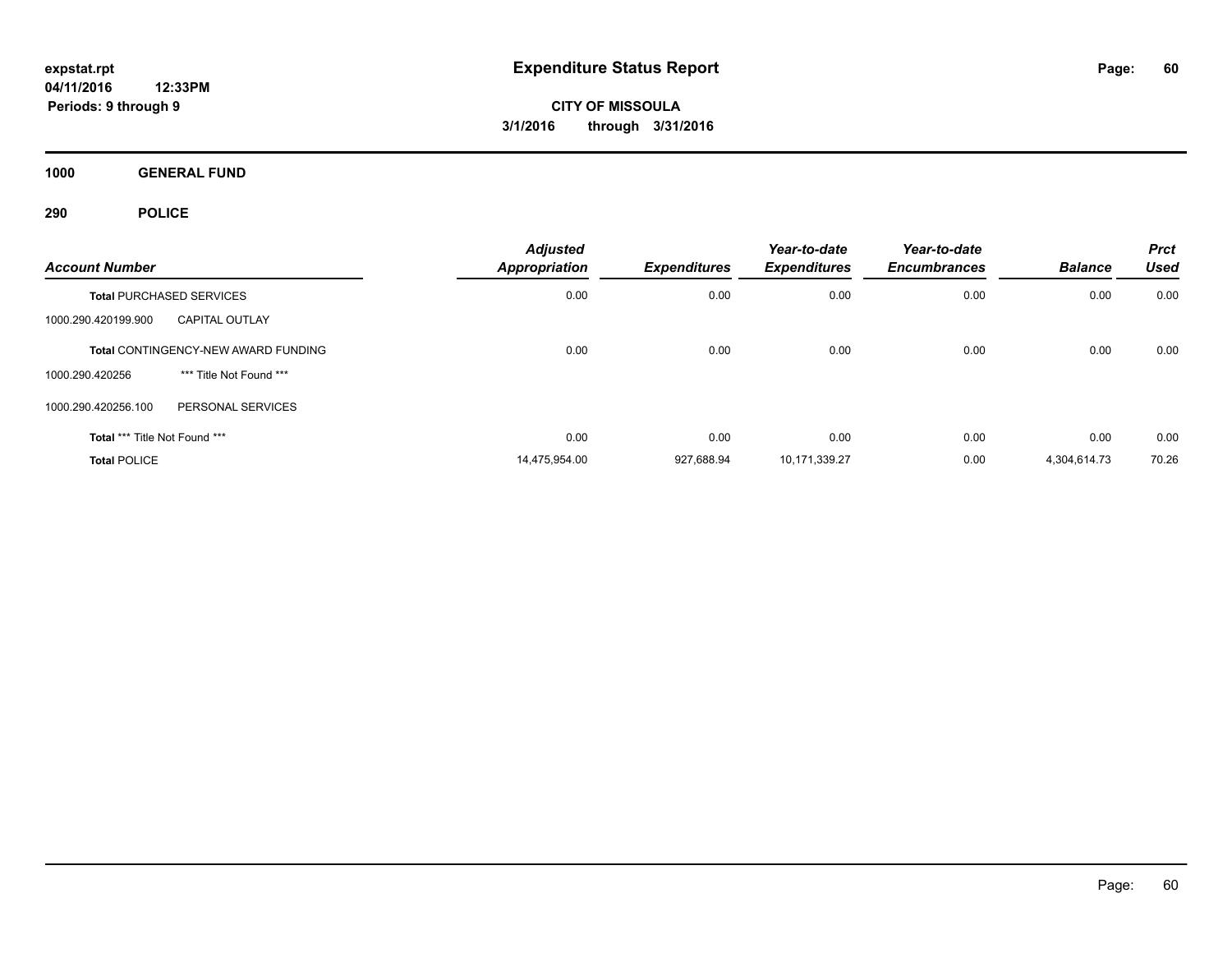**CITY OF MISSOULA 3/1/2016 through 3/31/2016**

**1000 GENERAL FUND**

| <b>Account Number</b>                   |                                                           | <b>Adjusted</b><br><b>Appropriation</b> | <b>Expenditures</b> | Year-to-date<br><b>Expenditures</b> | Year-to-date<br><b>Encumbrances</b> | <b>Balance</b> | <b>Prct</b><br><b>Used</b> |
|-----------------------------------------|-----------------------------------------------------------|-----------------------------------------|---------------------|-------------------------------------|-------------------------------------|----------------|----------------------------|
| 1000.300.420410                         | <b>ADMINISTRATION</b>                                     |                                         |                     |                                     |                                     |                |                            |
| 1000.300.420410.100                     | PERSONAL SERVICES                                         |                                         |                     |                                     |                                     |                |                            |
|                                         | 1000.300.420410.110.000 SALARIES AND WAGES                | 441,354.00                              | 24,635.38           | 279,438.92                          | 0.00                                | 161,915.08     | 63.31                      |
|                                         | 1000.300.420410.115.000 SALARIES/HEALTH INSURANCE BENEFIT | 0.00                                    | 1,272.00            | 12,984.00                           | 0.00                                | $-12,984.00$   | 0.00                       |
|                                         | 1000.300.420410.140.000 EMPLOYER CONTRIBUTIONS            | 105,401.00                              | 7,482.82            | 82.841.29                           | 0.00                                | 22.559.71      | 78.60                      |
|                                         | 1000.300.420410.141.000 STATE RETIREMENT CONTRIBUTIONS    | 120,013.00                              | 0.00                | 63,442.26                           | 0.00                                | 56,570.74      | 52.86                      |
| <b>Total PERSONAL SERVICES</b>          |                                                           | 666,768.00                              | 33,390.20           | 438,706.47                          | 0.00                                | 228,061.53     | 65.80                      |
| 1000.300.420410.200                     | <b>SUPPLIES</b>                                           |                                         |                     |                                     |                                     |                |                            |
| 1000.300.420410.210.000 OFFICE SUPPLIES |                                                           | 8,471.00                                | 408.97              | 5,286.01                            | 0.00                                | 3,184.99       | 62.40                      |
|                                         | 1000.300.420410.220.000 OPERATING SUPPLIES                | 2,822.00                                | 34.98               | 594.31                              | 0.00                                | 2,227.69       | 21.06                      |
| 1000.300.420410.230.000                 | REPAIR/MAINTENANCE                                        | 300.00                                  | 0.00                | 0.00                                | 0.00                                | 300.00         | 0.00                       |
| 1000.300.420410.240.000                 | <b>OTHER SUPPLIES</b>                                     | 2,848.00                                | 0.00                | 0.00                                | 0.00                                | 2,848.00       | 0.00                       |
| <b>Total SUPPLIES</b>                   |                                                           | 14,441.00                               | 443.95              | 5,880.32                            | 0.00                                | 8,560.68       | 40.72                      |
| 1000.300.420410.300                     | PURCHASED SERVICES                                        |                                         |                     |                                     |                                     |                |                            |
| 1000.300.420410.310.000                 | <b>COMMUNICATIONS</b>                                     | 577.00                                  | 0.00                | 267.98                              | 0.00                                | 309.02         | 46.44                      |
| 1000.300.420410.320.000                 | <b>PRINTING &amp; DUPLICATING</b>                         | 240.00                                  | 0.00                | 0.00                                | 0.00                                | 240.00         | 0.00                       |
| 1000.300.420410.330.000                 | PUBLICITY, SUBSCRIPTIONS & DUES                           | 1,238.00                                | 55.00               | 1.059.00                            | 0.00                                | 179.00         | 85.54                      |
| 1000.300.420410.350.000                 | PROFESSIONAL SERVICES                                     | 192.00                                  | 0.00                | 192.00                              | 0.00                                | 0.00           | 100.00                     |
| 1000.300.420410.370.000                 | <b>TRAVEL</b>                                             | 4,240.00                                | 0.00                | 0.00                                | 0.00                                | 4,240.00       | 0.00                       |
| 1000.300.420410.380.000 TRAINING        |                                                           | 1,054.00                                | 0.00                | 0.00                                | 0.00                                | 1,054.00       | 0.00                       |
| <b>Total PURCHASED SERVICES</b>         |                                                           | 7,541.00                                | 55.00               | 1,518.98                            | 0.00                                | 6,022.02       | 20.14                      |
| 1000.300.420410.700                     | <b>GRANTS &amp; CONTRIBUTIONS</b>                         |                                         |                     |                                     |                                     |                |                            |
|                                         | 1000.300.420410.700.000 GRANTS & CONTRIBUTIONS            | 2,700.00                                | 0.00                | 0.00                                | 0.00                                | 2,700.00       | 0.00                       |
|                                         | <b>Total GRANTS &amp; CONTRIBUTIONS</b>                   | 2,700.00                                | 0.00                | 0.00                                | 0.00                                | 2,700.00       | 0.00                       |
| 1000.300.420410.800                     | OTHER OBJECTS                                             |                                         |                     |                                     |                                     |                |                            |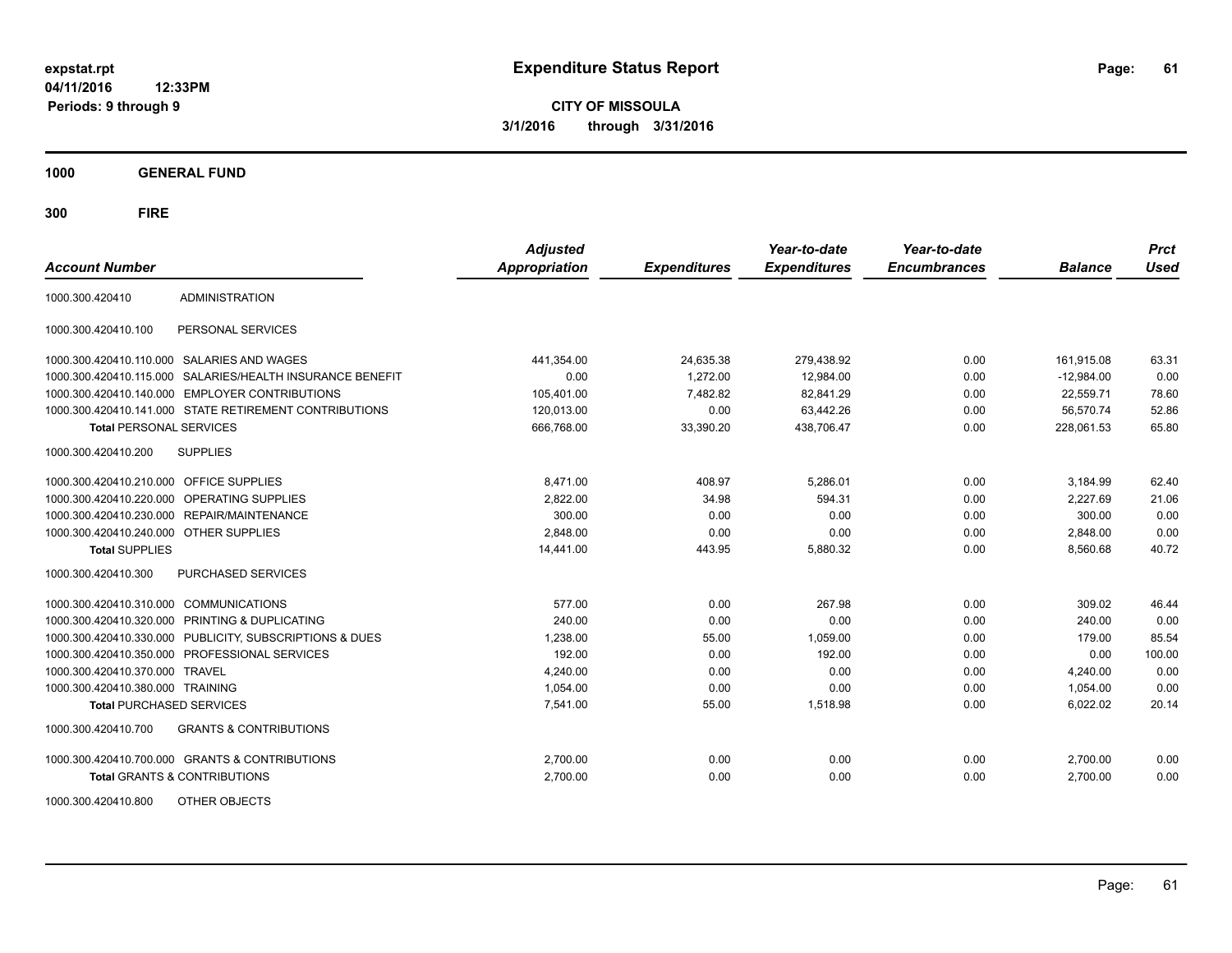**1000 GENERAL FUND**

| <b>Account Number</b>                        |                                                   | <b>Adjusted</b><br><b>Appropriation</b> | <b>Expenditures</b> | Year-to-date<br><b>Expenditures</b> | Year-to-date<br><b>Encumbrances</b> | <b>Balance</b>              | <b>Prct</b><br><b>Used</b> |
|----------------------------------------------|---------------------------------------------------|-----------------------------------------|---------------------|-------------------------------------|-------------------------------------|-----------------------------|----------------------------|
| 1000.300.420410.850.000 SALARY SAVINGS       | 1000.300.420410.820.000 TRANSFERS TO OTHER FUNDS  | 0.00<br>$-65,888.00$                    | 0.00<br>0.00        | 2,700.00<br>0.00                    | 0.00<br>0.00                        | $-2,700.00$<br>$-65,888.00$ | 0.00                       |
| <b>Total OTHER OBJECTS</b>                   |                                                   | $-65.888.00$                            | 0.00                | 2,700.00                            | 0.00                                | $-68.588.00$                | 0.00<br>0.00               |
| <b>Total ADMINISTRATION</b>                  |                                                   | 625,562.00                              | 33,889.15           | 448,805.77                          | 0.00                                | 176,756.23                  | 71.74                      |
| 1000.300.420420                              | <b>FACILITY</b>                                   |                                         |                     |                                     |                                     |                             |                            |
| 1000.300.420420.100                          | PERSONAL SERVICES                                 |                                         |                     |                                     |                                     |                             |                            |
| <b>Total PERSONAL SERVICES</b>               |                                                   | 0.00                                    | 0.00                | 0.00                                | 0.00                                | 0.00                        | 0.00                       |
| 1000.300.420420.200                          | <b>SUPPLIES</b>                                   |                                         |                     |                                     |                                     |                             |                            |
| 1000.300.420420.210.000 OFFICE SUPPLIES      |                                                   | 7.245.00                                | 1,997.50            | 5,330.43                            | 0.00                                | 1,914.57                    | 73.57                      |
| 1000.300.420420.220.000                      | OPERATING SUPPLIES                                | 6,448.00                                | 0.00                | 4,768.13                            | 0.00                                | 1,679.87                    | 73.95                      |
| 1000.300.420420.230.000 REPAIR/MAINTENANCE   |                                                   | 14,000.00                               | 1,887.61            | 8,534.08                            | 0.00                                | 5,465.92                    | 60.96                      |
| <b>Total SUPPLIES</b>                        |                                                   | 27,693.00                               | 3,885.11            | 18,632.64                           | 0.00                                | 9,060.36                    | 67.28                      |
| 1000.300.420420.300                          | PURCHASED SERVICES                                |                                         |                     |                                     |                                     |                             |                            |
| 1000.300.420420.340.000 SEWER                |                                                   | 1,394.00                                | 0.00                | 1,094.78                            | 0.00                                | 299.22                      | 78.54                      |
|                                              | 1000.300.420420.341.000 ELECTRICITY & NATURAL GAS | 66,891.00                               | 7,213.54            | 49,386.12                           | 0.00                                | 17,504.88                   | 73.83                      |
| 1000.300.420420.343.000 WATER CHARGES        |                                                   | 14,677.00                               | 751.48              | 8,902.55                            | 0.00                                | 5,774.45                    | 60.66                      |
| 1000.300.420420.344.000 TELEPHONE SERVICE    |                                                   | 20,484.00                               | 1,569.72            | 10,464.29                           | 0.00                                | 10,019.71                   | 51.09                      |
| 1000.300.420420.345.000 GARBAGE              |                                                   | 5,462.00                                | 882.70              | 3,972.15                            | 0.00                                | 1,489.85                    | 72.72                      |
| 1000.300.420420.360.000 REPAIR & MAINTENANCE |                                                   | 25,258.00                               | 3,061.53            | 18,720.06                           | 0.00                                | 6,537.94                    | 74.12                      |
| <b>Total PURCHASED SERVICES</b>              |                                                   | 134,166.00                              | 13,478.97           | 92,539.95                           | 0.00                                | 41,626.05                   | 68.97                      |
| 1000.300.420420.500                          | <b>FIXED CHARGES</b>                              |                                         |                     |                                     |                                     |                             |                            |
| 1000.300.420420.530.000 PROPANE TANK RENTAL  |                                                   | 226.00                                  | 74.00               | 74.00                               | 0.00                                | 152.00                      | 32.74                      |
| <b>Total FIXED CHARGES</b>                   |                                                   | 226.00                                  | 74.00               | 74.00                               | 0.00                                | 152.00                      | 32.74                      |
| <b>Total FACILITY</b>                        |                                                   | 162,085.00                              | 17,438.08           | 111,246.59                          | 0.00                                | 50.838.41                   | 68.63                      |
| 1000.300.420430                              | PERSONNEL TRAINING                                |                                         |                     |                                     |                                     |                             |                            |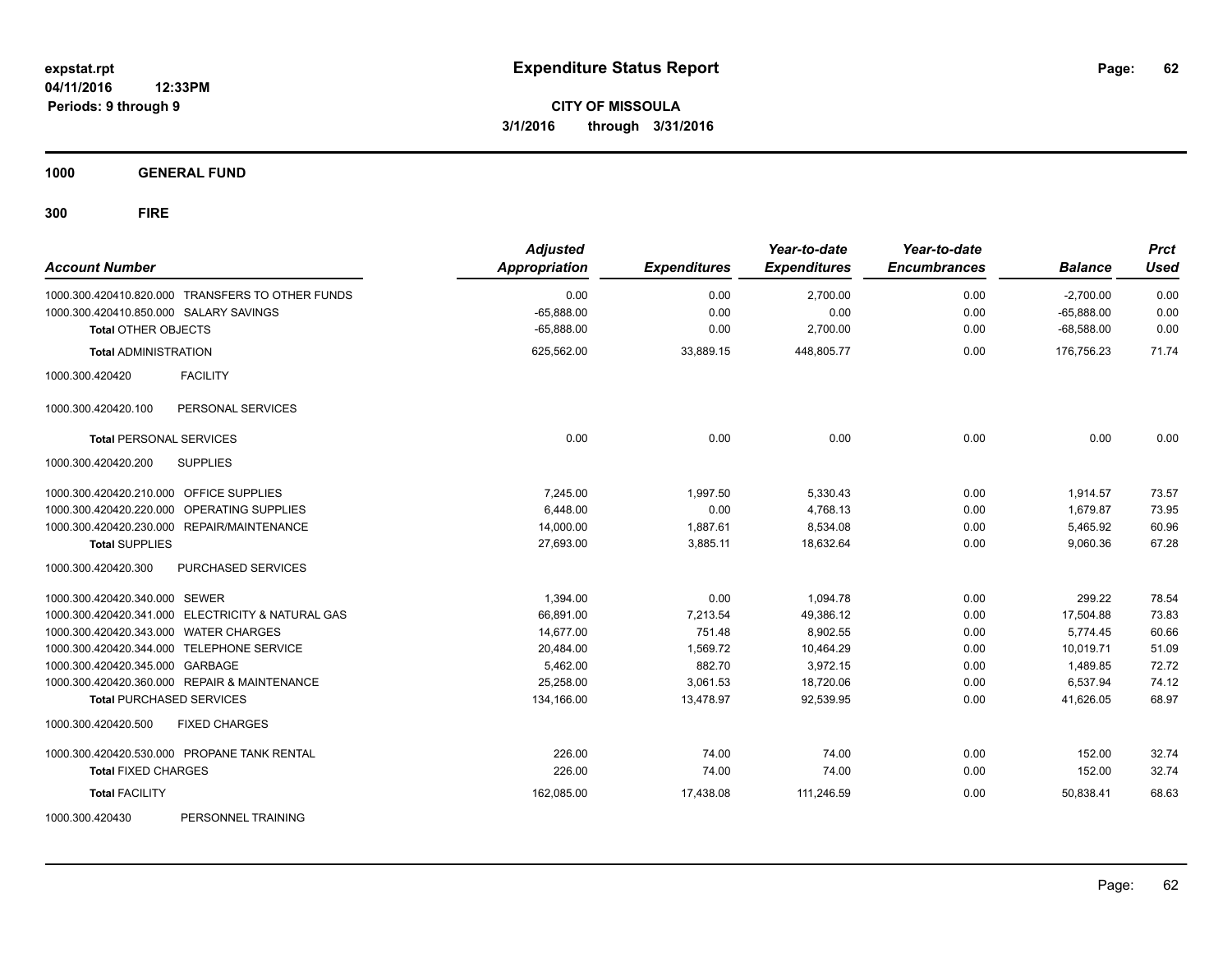**CITY OF MISSOULA 3/1/2016 through 3/31/2016**

**1000 GENERAL FUND**

| <b>Account Number</b>                                     | <b>Adjusted</b><br><b>Appropriation</b> | <b>Expenditures</b> | Year-to-date<br><b>Expenditures</b> | Year-to-date<br><b>Encumbrances</b> | <b>Balance</b> | <b>Prct</b><br><b>Used</b> |
|-----------------------------------------------------------|-----------------------------------------|---------------------|-------------------------------------|-------------------------------------|----------------|----------------------------|
| 1000.300.420430.100<br>PERSONAL SERVICES                  |                                         |                     |                                     |                                     |                |                            |
| 1000.300.420430.110.000 SALARIES AND WAGES                | 85,034.00                               | 6,826.38            | 64,086.30                           | 0.00                                | 20,947.70      | 75.37                      |
| 1000.300.420430.115.000 SALARIES/HEALTH INSURANCE BENEFIT | 6,840.00                                | 636.00              | 5,010.00                            | 0.00                                | 1,830.00       | 73.25                      |
| 1000.300.420430.120.000 OVERTIME/TERMINATION              | 2.223.00                                | 0.00                | 0.00                                | 0.00                                | 2.223.00       | 0.00                       |
| 1000.300.420430.140.000 EMPLOYER CONTRIBUTIONS            | 29.960.00                               | 1,442.50            | 14,653.29                           | 0.00                                | 15,306.71      | 48.91                      |
| 1000.300.420430.141.000 STATE RETIREMENT CONTRIBUTIONS    | 20.870.00                               | 0.00                | 20,095.41                           | 0.00                                | 774.59         | 96.29                      |
| <b>Total PERSONAL SERVICES</b>                            | 144,927.00                              | 8,904.88            | 103,845.00                          | 0.00                                | 41,082.00      | 71.65                      |
| 1000.300.420430.200<br><b>SUPPLIES</b>                    |                                         |                     |                                     |                                     |                |                            |
| 1000.300.420430.210.000 OFFICE SUPPLIES                   | 96.00                                   | 23.80               | 51.33                               | 0.00                                | 44.67          | 53.47                      |
| OPERATING SUPPLIES<br>1000.300.420430.220.000             | 3,701.00                                | 0.00                | 1,251.95                            | 0.00                                | 2,449.05       | 33.83                      |
| 1000.300.420430.230.000 REPAIR/MAINTENANCE                | 320.00                                  | 0.00                | 879.36                              | 0.00                                | $-559.36$      | 274.80                     |
| <b>Total SUPPLIES</b>                                     | 4,117.00                                | 23.80               | 2,182.64                            | 0.00                                | 1,934.36       | 53.02                      |
| 1000.300.420430.300<br><b>PURCHASED SERVICES</b>          |                                         |                     |                                     |                                     |                |                            |
| 1000.300.420430.320.000 PRINTING & DUPLICATING            | 192.00                                  | 0.00                | 0.00                                | 0.00                                | 192.00         | 0.00                       |
| 1000.300.420430.330.000 PUBLICITY, SUBSCRIPTIONS & DUES   | 322.00                                  | 0.00                | 21.00                               | 0.00                                | 301.00         | 6.52                       |
| 1000.300.420430.370.000 TRAVEL                            | 1,148.00                                | 184.00              | 184.00                              | 0.00                                | 964.00         | 16.03                      |
| 1000.300.420430.380.000 TRAINING                          | 480.00                                  | 0.00                | 555.00                              | 0.00                                | $-75.00$       | 115.63                     |
| <b>Total PURCHASED SERVICES</b>                           | 2.142.00                                | 184.00              | 760.00                              | 0.00                                | 1,382.00       | 35.48                      |
| <b>Total PERSONNEL TRAINING</b>                           | 151,186.00                              | 9,112.68            | 106,787.64                          | 0.00                                | 44,398.36      | 70.63                      |
| <b>FIRE PREVENTION</b><br>1000.300.420440                 |                                         |                     |                                     |                                     |                |                            |
| 1000.300.420440.100<br>PERSONAL SERVICES                  |                                         |                     |                                     |                                     |                |                            |
| 1000.300.420440.110.000 SALARIES AND WAGES                | 393,104.00                              | 30,888.14           | 274,034.77                          | 0.00                                | 119.069.23     | 69.71                      |
| 1000.300.420440.115.000 SALARIES/HEALTH INSURANCE BENEFIT | 34,200.00                               | 3,180.00            | 23,526.00                           | 0.00                                | 10,674.00      | 68.79                      |
| 1000.300.420440.120.000 OVERTIME/TERMINATION              | 9,590.00                                | 1,169.56            | 8,744.73                            | 0.00                                | 845.27         | 91.19                      |
| 1000.300.420440.140.000 EMPLOYER CONTRIBUTIONS            | 139,344.00                              | 7,395.60            | 66,475.36                           | 0.00                                | 72,868.64      | 47.71                      |
| 1000.300.420440.141.000 STATE RETIREMENT CONTRIBUTIONS    | 97,889.00                               | 0.00                | 85,895.33                           | 0.00                                | 11,993.67      | 87.75                      |
| <b>Total PERSONAL SERVICES</b>                            | 674,127.00                              | 42,633.30           | 458,676.19                          | 0.00                                | 215,450.81     | 68.04                      |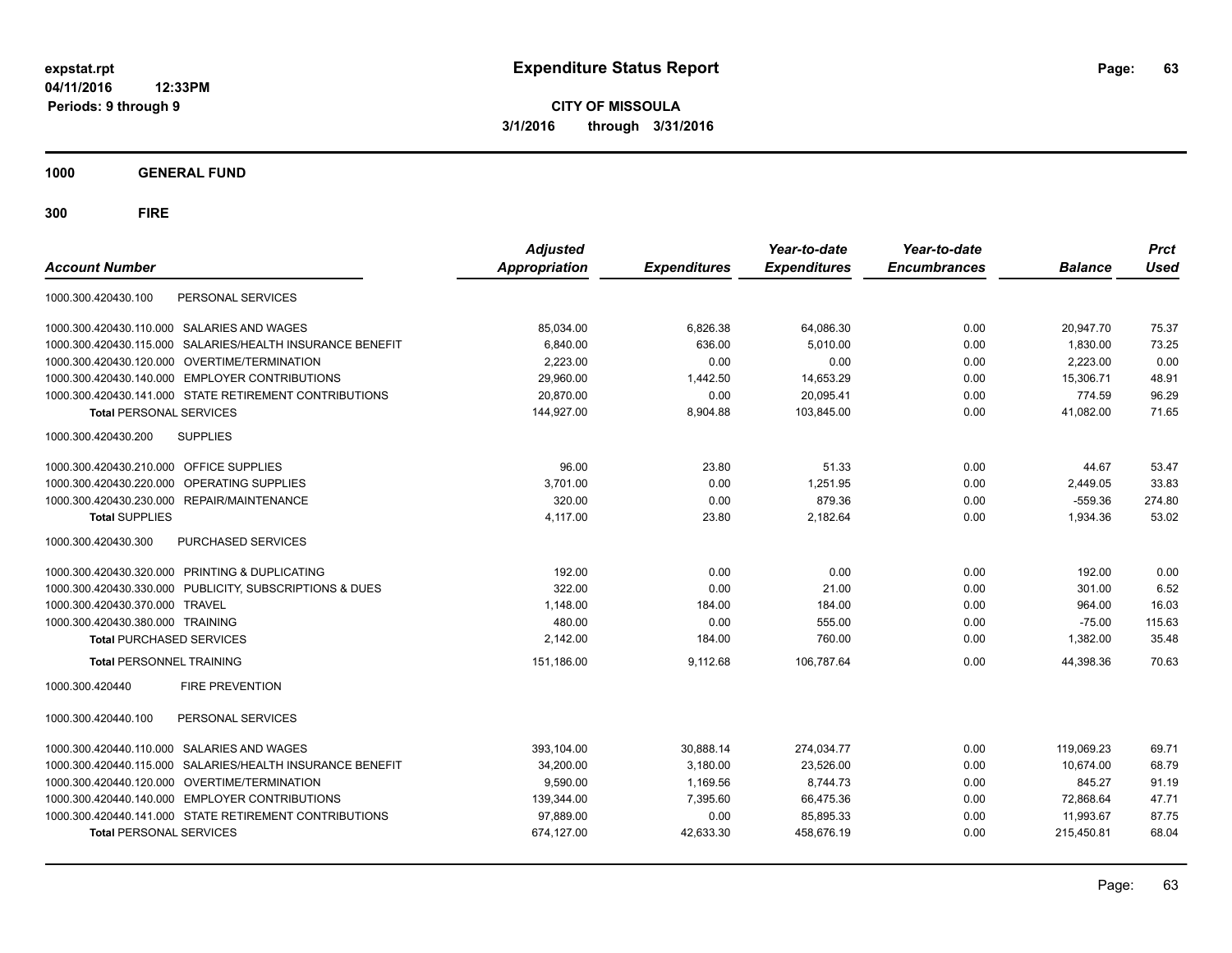**CITY OF MISSOULA 3/1/2016 through 3/31/2016**

**1000 GENERAL FUND**

**300 FIRE**

| <b>Account Number</b>                                        | <b>Adjusted</b><br><b>Appropriation</b> | <b>Expenditures</b> | Year-to-date<br><b>Expenditures</b> | Year-to-date<br><b>Encumbrances</b> | <b>Balance</b> | <b>Prct</b><br><b>Used</b> |
|--------------------------------------------------------------|-----------------------------------------|---------------------|-------------------------------------|-------------------------------------|----------------|----------------------------|
| <b>SUPPLIES</b><br>1000.300.420440.200                       |                                         |                     |                                     |                                     |                |                            |
| 1000.300.420440.210.000 OFFICE SUPPLIES                      | 144.00                                  | 45.37               | 45.37                               | 0.00                                | 98.63          | 31.51                      |
| 1000.300.420440.220.000<br>OPERATING SUPPLIES                | 4,956.00                                | 0.00                | 948.47                              | 0.00                                | 4,007.53       | 19.14                      |
| 1000.300.420440.230.000 REPAIR/MAINTENANCE                   | 1,540.00                                | 0.00                | 986.29                              | 0.00                                | 553.71         | 64.04                      |
| <b>Total SUPPLIES</b>                                        | 6,640.00                                | 45.37               | 1,980.13                            | 0.00                                | 4,659.87       | 29.82                      |
| 1000.300.420440.300<br>PURCHASED SERVICES                    |                                         |                     |                                     |                                     |                |                            |
| 1000.300.420440.320.000 PRINTING & DUPLICATING               | 192.00                                  | 0.00                | 136.22                              | 0.00                                | 55.78          | 70.95                      |
| 1000.300.420440.330.000 PUBLICITY, SUBSCRIPTIONS & DUES      | 3,916.00                                | 0.00                | 3.210.50                            | 0.00                                | 705.50         | 81.98                      |
| 1000.300.420440.370.000 TRAVEL                               | 5,448.00                                | 129.00              | 296.32                              | 0.00                                | 5,151.68       | 5.44                       |
| 1000.300.420440.380.000 TRAINING                             | 2,506.00                                | 205.00              | 205.00                              | 0.00                                | 2,301.00       | 8.18                       |
| <b>Total PURCHASED SERVICES</b>                              | 12,062.00                               | 334.00              | 3,848.04                            | 0.00                                | 8,213.96       | 31.90                      |
| <b>Total FIRE PREVENTION</b>                                 | 692,829.00                              | 43,012.67           | 464,504.36                          | 0.00                                | 228,324.64     | 67.04                      |
| <b>FIRE GRANTS</b><br>1000.300.420450                        |                                         |                     |                                     |                                     |                |                            |
| <b>PURCHASED SERVICES</b><br>1000.300.420450.300             |                                         |                     |                                     |                                     |                |                            |
| <b>Total FIRE GRANTS</b>                                     | 0.00                                    | 0.00                | 0.00                                | 0.00                                | 0.00           | 0.00                       |
| <b>EMS</b><br>1000.300.420455                                |                                         |                     |                                     |                                     |                |                            |
| 1000.300.420455.100<br>PERSONAL SERVICES                     |                                         |                     |                                     |                                     |                |                            |
| 1000.300.420455.110.000 SALARIES AND WAGES                   | 55,243.00                               | 6,511.72            | 61,084.80                           | 0.00                                | $-5,841.80$    | 110.57                     |
| SALARIES/HEALTH INSURANCE BENEFIT<br>1000.300.420455.115.000 | 6,840.00                                | 636.00              | 5,010.00                            | 0.00                                | 1,830.00       | 73.25                      |
| 1000.300.420455.120.000 OVERTIME/TERMINATION                 | 2,158.00                                | 0.00                | 0.00                                | 0.00                                | 2,158.00       | 0.00                       |
| 1000.300.420455.140.000 EMPLOYER CONTRIBUTIONS               | 20,245.00                               | 1,554.60            | 14,023.71                           | 0.00                                | 6,221.29       | 69.27                      |
| 1000.300.420455.141.000 STATE RETIREMENT CONTRIBUTIONS       | 14,869.00                               | 0.00                | 19,218.69                           | 0.00                                | $-4,349.69$    | 129.25                     |
| <b>Total PERSONAL SERVICES</b>                               | 99,355.00                               | 8,702.32            | 99,337.20                           | 0.00                                | 17.80          | 99.98                      |
| 1000000010015500<br>0.1001100                                |                                         |                     |                                     |                                     |                |                            |

1000.300.420455.200 SUPPLIES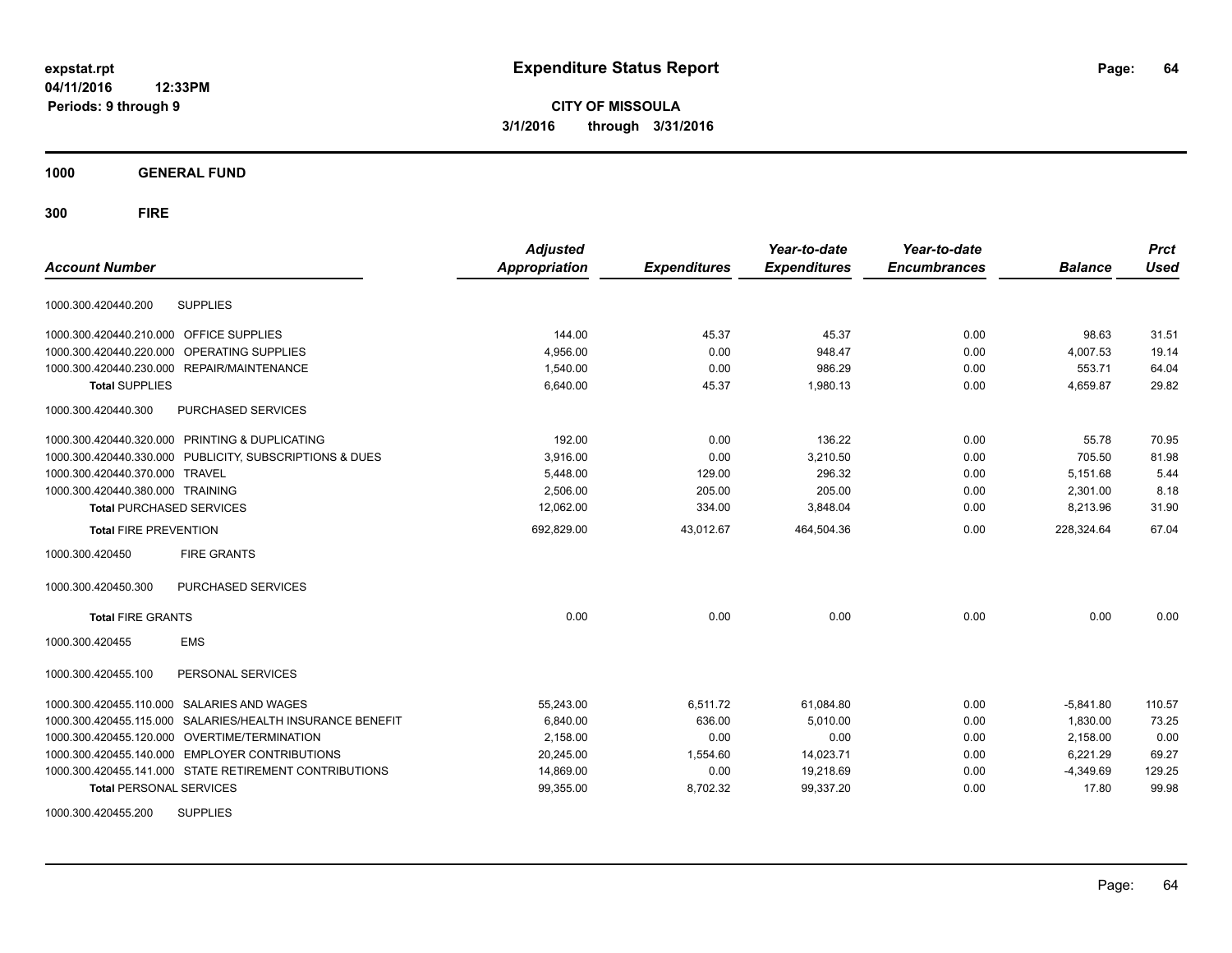**1000 GENERAL FUND**

| <b>Account Number</b>                                     | <b>Adjusted</b><br><b>Appropriation</b> | <b>Expenditures</b> | Year-to-date<br><b>Expenditures</b> | Year-to-date<br><b>Encumbrances</b> | <b>Balance</b> | <b>Prct</b><br><b>Used</b> |
|-----------------------------------------------------------|-----------------------------------------|---------------------|-------------------------------------|-------------------------------------|----------------|----------------------------|
| 1000.300.420455.220.000 OPERATING SUPPLIES                | 18.581.00                               | 403.34              | 13,480.71                           | 0.00                                | 5,100.29       | 72.55                      |
| 1000.300.420455.230.000 REPAIR/MAINTENANCE                | 320.00                                  | 0.00                | 493.87                              | 0.00                                | $-173.87$      | 154.33                     |
| <b>Total SUPPLIES</b>                                     | 18,901.00                               | 403.34              | 13.974.58                           | 0.00                                | 4,926.42       | 73.94                      |
| PURCHASED SERVICES<br>1000.300.420455.300                 |                                         |                     |                                     |                                     |                |                            |
| 1000.300.420455.330.000 PUBLICITY, SUBSCRIPTIONS & DUES   | 3.984.00                                | 2.830.00            | 4.180.00                            | 0.00                                | $-196.00$      | 104.92                     |
| 1000.300.420455.350.000 PROFESSIONAL SERVICES             | 5.000.00                                | 0.00                | 0.00                                | 0.00                                | 5.000.00       | 0.00                       |
| 1000.300.420455.360.000 REPAIR & MAINTENANCE              | 4,500.00                                | 0.00                | 1.900.00                            | 0.00                                | 2,600.00       | 42.22                      |
| 1000.300.420455.370.000 TRAVEL                            | 1,023.00                                | 0.00                | 1.296.51                            | 0.00                                | $-273.51$      | 126.74                     |
| 1000.300.420455.380.000 TRAINING                          | 1,920.00                                | 873.11              | 1,313.75                            | 0.00                                | 606.25         | 68.42                      |
| 1000.300.420455.390.000 OTHER PURCHASED SERVICES          | 10,080.00                               | 818.38              | 3,122.38                            | 0.00                                | 6,957.62       | 30.98                      |
| <b>Total PURCHASED SERVICES</b>                           | 26,507.00                               | 4,521.49            | 11,812.64                           | 0.00                                | 14,694.36      | 44.56                      |
| <b>Total EMS</b>                                          | 144,763.00                              | 13,627.15           | 125,124.42                          | 0.00                                | 19.638.58      | 86.43                      |
| <b>OPERATIONS</b><br>1000.300.420460                      |                                         |                     |                                     |                                     |                |                            |
| PERSONAL SERVICES<br>1000.300.420460.100                  |                                         |                     |                                     |                                     |                |                            |
| 1000.300.420460.110.000 SALARIES AND WAGES                | 5,463,100.00                            | 413,783.82          | 3,968,891.96                        | 0.00                                | 1,494,208.04   | 72.65                      |
| 1000.300.420460.115.000 SALARIES/HEALTH INSURANCE BENEFIT | 547,200.00                              | 50,244.00           | 393,039.00                          | 0.00                                | 154.161.00     | 71.83                      |
| 1000.300.420460.120.000 OVERTIME/TERMINATION              | 302,147.00                              | 24,813.59           | 640,349.91                          | 0.00                                | $-338,202.91$  | 211.93                     |
| 1000.300.420460.130.000 OTHER                             | 81,324.00                               | 0.00                | 56.171.22                           | 0.00                                | 25,152.78      | 69.07                      |
| 1000.300.420460.140.000 EMPLOYER CONTRIBUTIONS            | 1,920,696.00                            | 103,924.98          | 1,048,459.09                        | 0.00                                | 872,236.91     | 54.59                      |
| 1000.300.420460.141.000 STATE RETIREMENT CONTRIBUTIONS    | 1,398,725.00                            | 0.00                | 1,270,637.06                        | 0.00                                | 128,087.94     | 90.84                      |
| <b>Total PERSONAL SERVICES</b>                            | 9,713,192.00                            | 592,766.39          | 7,377,548.24                        | 0.00                                | 2,335,643.76   | 75.95                      |
| <b>SUPPLIES</b><br>1000.300.420460.200                    |                                         |                     |                                     |                                     |                |                            |
| 1000.300.420460.220.000 OPERATING SUPPLIES                | 76.236.00                               | 14,951.22           | 86,271.15                           | 0.00                                | $-10.035.15$   | 113.16                     |
| 1000.300.420460.230.000 REPAIR/MAINTENANCE                | 41,420.00                               | 5,783.35            | 39,915.65                           | 0.00                                | 1,504.35       | 96.37                      |
| 1000.300.420460.231.000 GASOLINE                          | 61,827.00                               | 2,383.51            | 25,526.32                           | 0.00                                | 36,300.68      | 41.29                      |
| <b>Total SUPPLIES</b>                                     | 179,483.00                              | 23,118.08           | 151,713.12                          | 0.00                                | 27,769.88      | 84.53                      |
| PURCHASED SERVICES<br>1000.300.420460.300                 |                                         |                     |                                     |                                     |                |                            |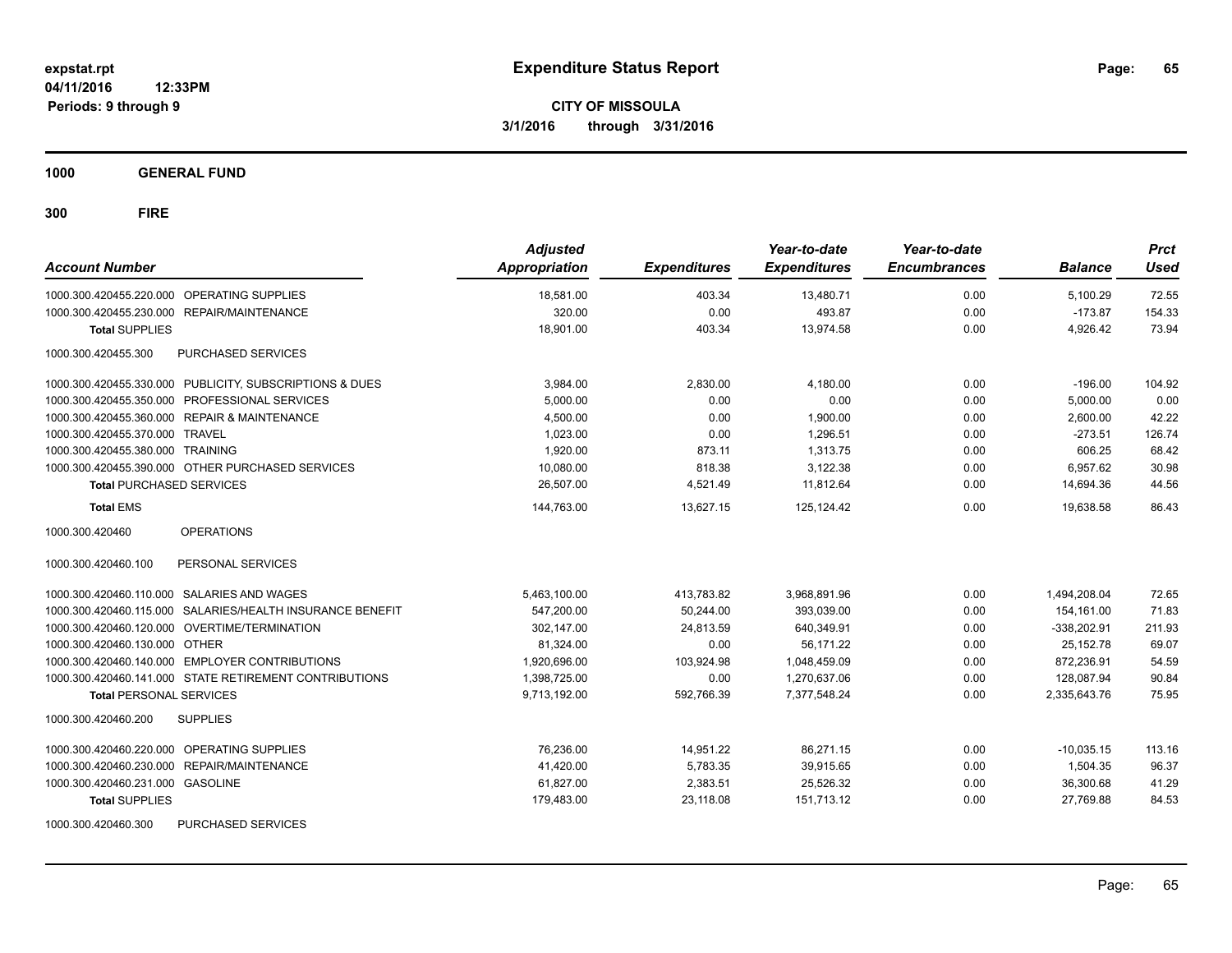**1000 GENERAL FUND**

| <b>Account Number</b>                                     | <b>Adjusted</b><br><b>Appropriation</b> | <b>Expenditures</b> | Year-to-date<br><b>Expenditures</b> | Year-to-date<br><b>Encumbrances</b> | <b>Balance</b> | <b>Prct</b><br>Used |
|-----------------------------------------------------------|-----------------------------------------|---------------------|-------------------------------------|-------------------------------------|----------------|---------------------|
| 1000.300.420460.320.000 PRINTING & DUPLICATING            | 864.00                                  | 258.55              | 535.99                              | 0.00                                | 328.01         | 62.04               |
| 1000.300.420460.330.000 PUBLICITY, SUBSCRIPTIONS & DUES   | 312.00                                  | 0.00                | 0.00                                | 0.00                                | 312.00         | 0.00                |
| 1000.300.420460.350.000 PROFESSIONAL SERVICES             | 19,080.00                               | 2,054.00            | 4,587.00                            | 0.00                                | 14,493.00      | 24.04               |
| 1000.300.420460.360.000 REPAIR & MAINTENANCE              | 22,225.00                               | 4,317.23            | 27,058.24                           | 0.00                                | $-4,833.24$    | 121.75              |
| 1000.300.420460.370.000 TRAVEL                            | 6,158.00                                | 363.00              | 1.318.28                            | 0.00                                | 4.839.72       | 21.41               |
| 1000.300.420460.380.000 TRAINING                          | 5,956.00                                | 107.61              | 867.61                              | 0.00                                | 5,088.39       | 14.57               |
| 1000.300.420460.390.000 OTHER PURCHASED SERVICES          | 1,500.00                                | 0.00                | 0.00                                | 0.00                                | 1,500.00       | 0.00                |
| <b>Total PURCHASED SERVICES</b>                           | 56,095.00                               | 7,100.39            | 34,367.12                           | 0.00                                | 21.727.88      | 61.27               |
| <b>CAPITAL OUTLAY</b><br>1000.300.420460.900              |                                         |                     |                                     |                                     |                |                     |
| <b>Total CAPITAL OUTLAY</b>                               | 0.00                                    | 0.00                | 0.00                                | 0.00                                | 0.00           | 0.00                |
| <b>Total OPERATIONS</b>                                   | 9,948,770.00                            | 622,984.86          | 7,563,628.48                        | 0.00                                | 2,385,141.52   | 76.03               |
| <b>MAINTENANCE</b><br>1000.300.420490                     |                                         |                     |                                     |                                     |                |                     |
| 1000.300.420490.100<br>PERSONAL SERVICES                  |                                         |                     |                                     |                                     |                |                     |
| 1000.300.420490.110.000 SALARIES AND WAGES                | 143.974.00                              | 12,174.64           | 114,254.48                          | 0.00                                | 29,719.52      | 79.36               |
| 1000.300.420490.115.000 SALARIES/HEALTH INSURANCE BENEFIT | 13,680.00                               | 1.272.00            | 10.020.00                           | 0.00                                | 3.660.00       | 73.25               |
| 1000.300.420490.120.000 OVERTIME/TERMINATION              | 4,426.00                                | 0.00                | 5,133.44                            | 0.00                                | $-707.44$      | 115.98              |
| 1000.300.420490.140.000 EMPLOYER CONTRIBUTIONS            | 51,411.00                               | 2,949.08            | 28,361.02                           | 0.00                                | 23,049.98      | 55.17               |
| 1000.300.420490.141.000 STATE RETIREMENT CONTRIBUTIONS    | 36,483.00                               | 0.00                | 35,983.02                           | 0.00                                | 499.98         | 98.63               |
| <b>Total PERSONAL SERVICES</b>                            | 249,974.00                              | 16,395.72           | 193,751.96                          | 0.00                                | 56,222.04      | 77.51               |
| 1000.300.420490.200<br><b>SUPPLIES</b>                    |                                         |                     |                                     |                                     |                |                     |
| 1000.300.420490.210.000 OFFICE SUPPLIES                   | 48.00                                   | 0.00                | 0.00                                | 0.00                                | 48.00          | 0.00                |
| 1000.300.420490.230.000 REPAIR/MAINTENANCE                | 3,600.00                                | 174.29              | 3,054.59                            | 0.00                                | 545.41         | 84.85               |
| <b>Total SUPPLIES</b>                                     | 3,648.00                                | 174.29              | 3,054.59                            | 0.00                                | 593.41         | 83.73               |
| 1000.300.420490.300<br>PURCHASED SERVICES                 |                                         |                     |                                     |                                     |                |                     |
| 1000.300.420490.330.000 PUBLICITY, SUBSCRIPTIONS & DUES   | 91.00                                   | 0.00                | 0.00                                | 0.00                                | 91.00          | 0.00                |
| 1000.300.420490.370.000 TRAVEL                            | 2,000.00                                | 0.00                | 78.40                               | 0.00                                | 1.921.60       | 3.92                |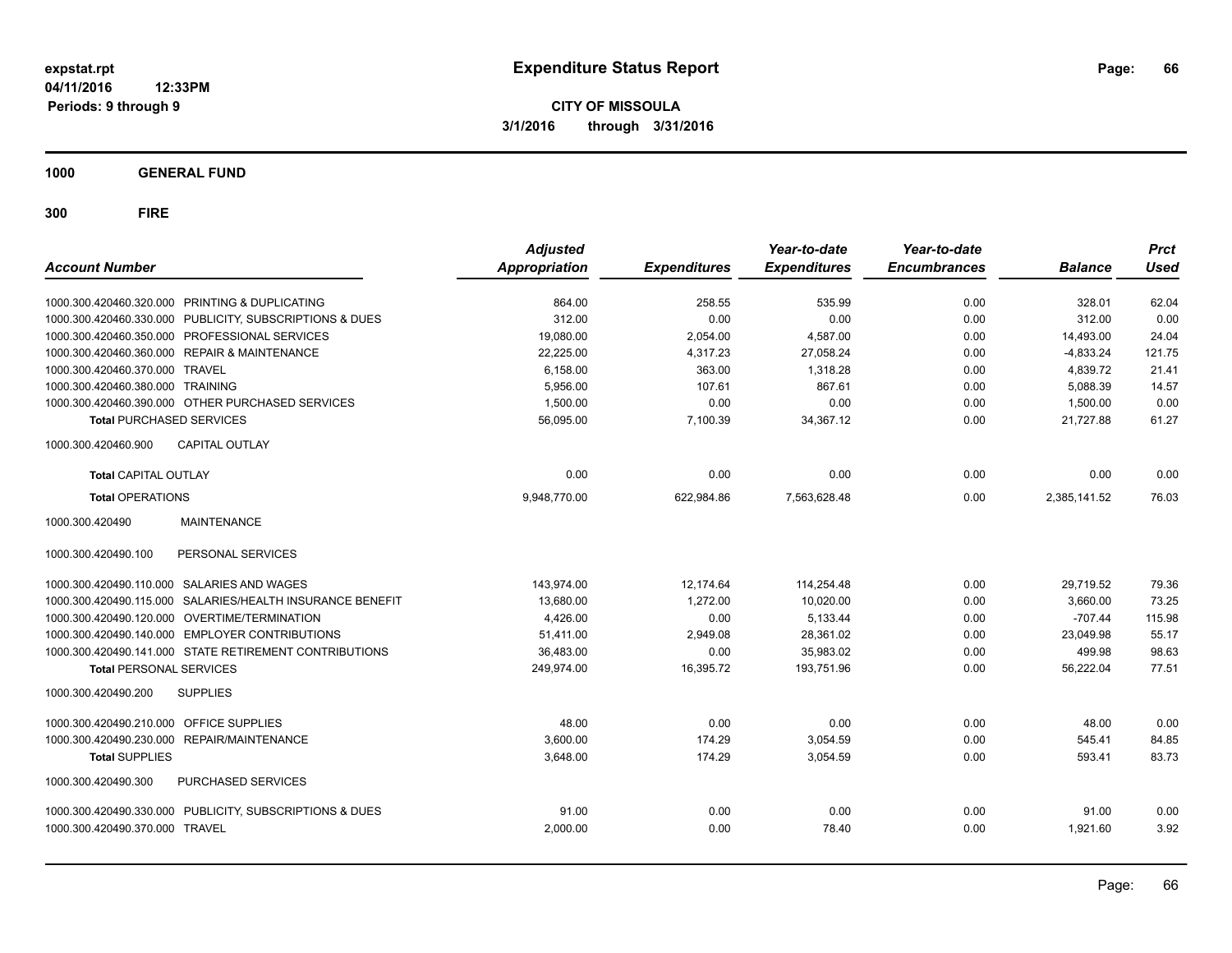**CITY OF MISSOULA 3/1/2016 through 3/31/2016**

**1000 GENERAL FUND**

|                                                                     | <b>Adjusted</b><br>Appropriation<br><b>Expenditures</b> |              | Year-to-date         | Year-to-date        |                       | <b>Prct</b><br>Used |
|---------------------------------------------------------------------|---------------------------------------------------------|--------------|----------------------|---------------------|-----------------------|---------------------|
| <b>Account Number</b>                                               |                                                         |              | <b>Expenditures</b>  | <b>Encumbrances</b> | <b>Balance</b>        |                     |
| 1000.300.420490.380.000 TRAINING<br><b>Total PURCHASED SERVICES</b> | 1.500.00<br>3.591.00                                    | 0.00<br>0.00 | 2.800.00<br>2,878.40 | 0.00<br>0.00        | $-1.300.00$<br>712.60 | 186.67<br>80.16     |
| <b>Total MAINTENANCE</b>                                            | 257,213.00                                              | 16,570.01    | 199,684.95           | 0.00                | 57.528.05             | 77.63               |
| <b>Total FIRE</b>                                                   | 11,982,408.00                                           | 756,634.60   | 9,019,782.21         | 0.00                | 2,962,625.79          | 75.28               |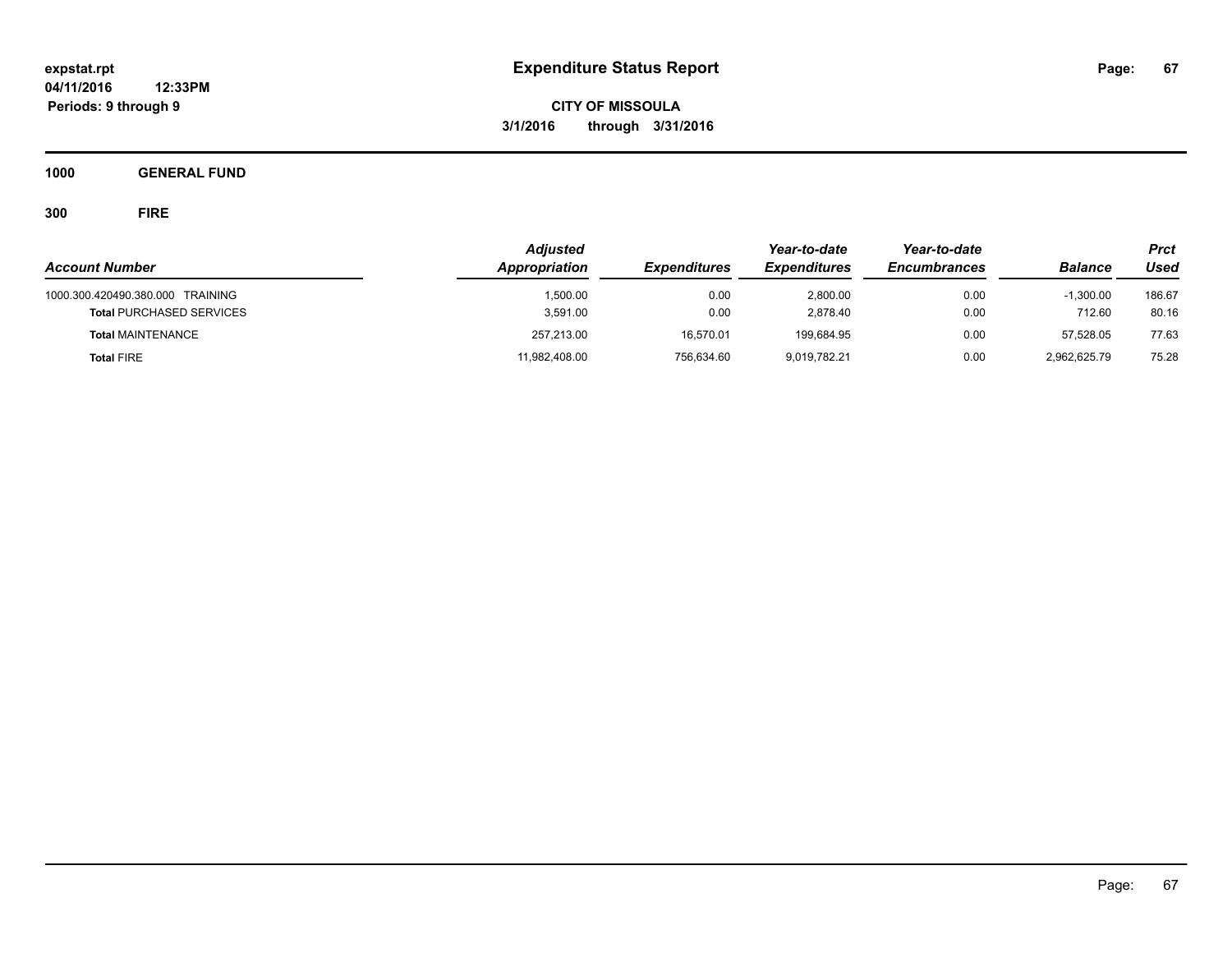**1000 GENERAL FUND**

|                                                          | <b>Adjusted</b>      |                     | Year-to-date        | Year-to-date        |                | <b>Prct</b> |
|----------------------------------------------------------|----------------------|---------------------|---------------------|---------------------|----------------|-------------|
| <b>Account Number</b>                                    | <b>Appropriation</b> | <b>Expenditures</b> | <b>Expenditures</b> | <b>Encumbrances</b> | <b>Balance</b> | <b>Used</b> |
| <b>ADMINISTRATION</b><br>1000.320.430210                 |                      |                     |                     |                     |                |             |
| 1000.320.430210.100<br>PERSONAL SERVICES                 |                      |                     |                     |                     |                |             |
| 1000.320.430210.110.000 SALARIES AND WAGES               | 101,300.00           | 7,441.38            | 73,027.21           | 0.00                | 28,272.79      | 72.09       |
| 1000.320.430210.120.000<br>OVERTIME/TERMINATION          | 0.00                 | 0.00                | 1,812.08            | 0.00                | $-1,812.08$    | 0.00        |
| <b>EMPLOYER CONTRIBUTIONS</b><br>1000.320.430210.140.000 | 54.286.00            | 4,252.49            | 41.864.83           | 0.00                | 12,421.17      | 77.12       |
| 1000.320.430210.141.000 STATE RETIREMENT CONTRIBUTIONS   | 0.00                 | 0.00                | 783.60              | 0.00                | $-783.60$      | 0.00        |
| <b>Total PERSONAL SERVICES</b>                           | 155,586.00           | 11,693.87           | 117.487.72          | 0.00                | 38.098.28      | 75.51       |
| <b>SUPPLIES</b><br>1000.320.430210.200                   |                      |                     |                     |                     |                |             |
| 1000.320.430210.210.000 OFFICE SUPPLIES                  | 1,600.00             | 0.00                | 95.21               | 0.00                | 1,504.79       | 5.95        |
| 1000.320.430210.220.000 OPERATING SUPPLIES               | 8.440.00             | 287.89              | 3.140.96            | 0.00                | 5,299.04       | 37.22       |
| <b>Total SUPPLIES</b>                                    | 10,040.00            | 287.89              | 3,236.17            | 0.00                | 6,803.83       | 32.23       |
| 1000.320.430210.300<br>PURCHASED SERVICES                |                      |                     |                     |                     |                |             |
| 1000.320.430210.320.000 PRINTING & DUPLICATING           | 7,000.00             | 0.00                | 2,508.12            | 0.00                | 4,491.88       | 35.83       |
| 1000.320.430210.330.000 PUBLICITY, SUBSCRIPTIONS & DUES  | 3,000.00             | 0.00                | 2,923.22            | 0.00                | 76.78          | 97.44       |
| 1000.320.430210.370.000 TRAVEL                           | 2.300.00             | 399.90              | 1.672.81            | 0.00                | 627.19         | 72.73       |
| 1000.320.430210.380.000 TRAINING                         | 1,500.00             | 0.00                | 797.50              | 0.00                | 702.50         | 53.17       |
| <b>Total PURCHASED SERVICES</b>                          | 13,800.00            | 399.90              | 7,901.65            | 0.00                | 5,898.35       | 57.26       |
| <b>CAPITAL OUTLAY</b><br>1000.320.430210.900             |                      |                     |                     |                     |                |             |
| <b>Total CAPITAL OUTLAY</b>                              | 0.00                 | 0.00                | 0.00                | 0.00                | 0.00           | 0.00        |
| <b>Total ADMINISTRATION</b>                              | 179,426.00           | 12,381.66           | 128,625.54          | 0.00                | 50,800.46      | 71.69       |
| <b>FACILITY</b><br>1000.320.430220                       |                      |                     |                     |                     |                |             |
| PERSONAL SERVICES<br>1000.320.430220.100                 |                      |                     |                     |                     |                |             |
| 1000.320.430220.110.000 SALARIES AND WAGES               | 46.647.00            | 3,424.51            | 33,608.42           | 0.00                | 13,038.58      | 72.05       |
| 1000.320.430220.120.000 OVERTIME/TERMINATION             | 0.00                 | 0.00                | 834.05              | 0.00                | $-834.05$      | 0.00        |
|                                                          |                      |                     |                     |                     |                |             |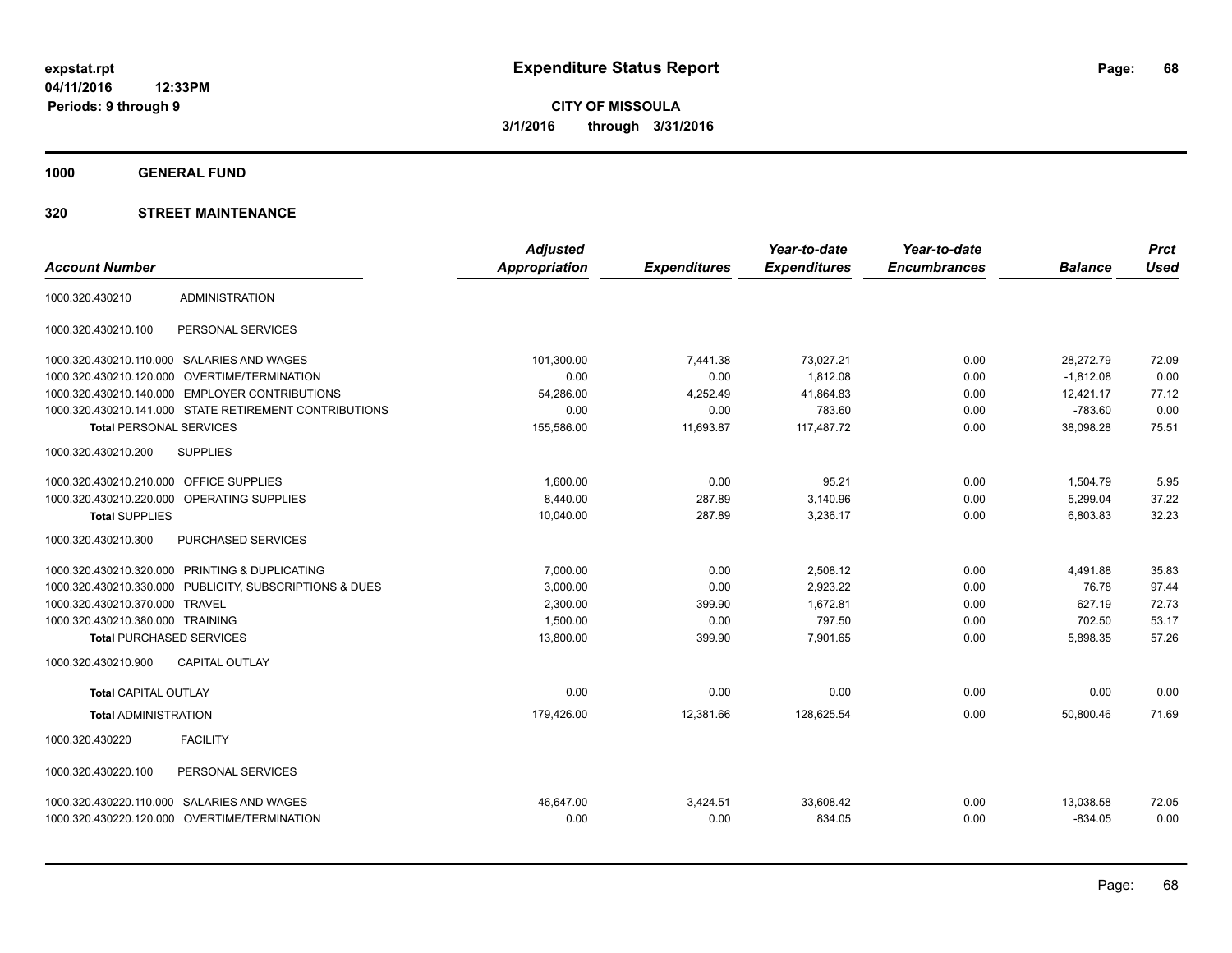**1000 GENERAL FUND**

| <b>Account Number</b>                          | <b>Adjusted</b><br>Appropriation | <b>Expenditures</b> | Year-to-date<br><b>Expenditures</b> | Year-to-date<br><b>Encumbrances</b> | <b>Balance</b> | <b>Prct</b><br><b>Used</b> |
|------------------------------------------------|----------------------------------|---------------------|-------------------------------------|-------------------------------------|----------------|----------------------------|
| 1000.320.430220.140.000 EMPLOYER CONTRIBUTIONS | 24,998.00                        | 1,957.21            | 19,268.63                           | 0.00                                | 5,729.37       | 77.08                      |
| <b>Total PERSONAL SERVICES</b>                 | 71,645.00                        | 5,381.72            | 53,711.10                           | 0.00                                | 17,933.90      | 74.97                      |
| <b>SUPPLIES</b><br>1000.320.430220.200         |                                  |                     |                                     |                                     |                |                            |
| 1000.320.430220.220.000 OPERATING SUPPLIES     | 8,000.00                         | 4,264.07            | 9,779.15                            | 0.00                                | $-1,779.15$    | 122.24                     |
| <b>Total SUPPLIES</b>                          | 8,000.00                         | 4,264.07            | 9,779.15                            | 0.00                                | $-1,779.15$    | 122.24                     |
| PURCHASED SERVICES<br>1000.320.430220.300      |                                  |                     |                                     |                                     |                |                            |
| 1000.320.430220.343.000 WATER CHARGES          | 7,000.00                         | 0.00                | 8,184.71                            | 0.00                                | $-1,184.71$    | 116.92                     |
| 1000.320.430220.344.000 TELEPHONE SERVICE      | 1,822.00                         | 168.83              | 1,499.58                            | 0.00                                | 322.42         | 82.30                      |
| 1000.320.430220.345.000 GARBAGE                | 0.00                             | 0.00                | 424.50                              | 0.00                                | $-424.50$      | 0.00                       |
| 1000.320.430220.350.000 PROFESSIONAL SERVICES  | 1,650.00                         | 0.00                | 1,326.75                            | 0.00                                | 323.25         | 80.41                      |
| <b>Total PURCHASED SERVICES</b>                | 10,472.00                        | 168.83              | 11,435.54                           | 0.00                                | $-963.54$      | 109.20                     |
| 1000.320.430220.500<br><b>FIXED CHARGES</b>    |                                  |                     |                                     |                                     |                |                            |
| 1000.320.430220.500.000 FIXED CHARGES          | 9,000.00                         | 0.00                | 200.00                              | 0.00                                | 8,800.00       | 2.22                       |
| <b>Total FIXED CHARGES</b>                     | 9,000.00                         | 0.00                | 200.00                              | 0.00                                | 8,800.00       | 2.22                       |
| <b>Total FACILITY</b>                          | 99.117.00                        | 9,814.62            | 75,125.79                           | 0.00                                | 23.991.21      | 75.80                      |
| <b>STREET RESTORATION</b><br>1000.320.430230   |                                  |                     |                                     |                                     |                |                            |
| PERSONAL SERVICES<br>1000.320.430230.100       |                                  |                     |                                     |                                     |                |                            |
| 1000.320.430230.110.000 SALARIES AND WAGES     | 303,251.00                       | 22,505.23           | 220,862.25                          | 0.00                                | 82,388.75      | 72.83                      |
| 1000.320.430230.120.000 OVERTIME/TERMINATION   | 3,000.00                         | 0.00                | 5,480.85                            | 0.00                                | $-2,480.85$    | 182.70                     |
| 1000.320.430230.140.000 EMPLOYER CONTRIBUTIONS | 164,119.00                       | 12,859.56           | 126,601.41                          | 0.00                                | 37,517.59      | 77.14                      |
| <b>Total PERSONAL SERVICES</b>                 | 470,370.00                       | 35,364.79           | 352,944.51                          | 0.00                                | 117,425.49     | 75.04                      |
| <b>SUPPLIES</b><br>1000.320.430230.200         |                                  |                     |                                     |                                     |                |                            |
| 1000.320.430230.220.000 OPERATING SUPPLIES     | 1,599.00                         | 0.00                | 0.00                                | 0.00                                | 1,599.00       | 0.00                       |
| 1000.320.430230.230.000 REPAIR/MAINTENANCE     | 25,009.00                        | 7,584.37            | 10,939.44                           | 0.00                                | 14,069.56      | 43.74                      |
| 1000.320.430230.231.000 GASOLINE               | 74,487.00                        | 8,319.94            | 94,438.72                           | 0.00                                | $-19,951.72$   | 126.79                     |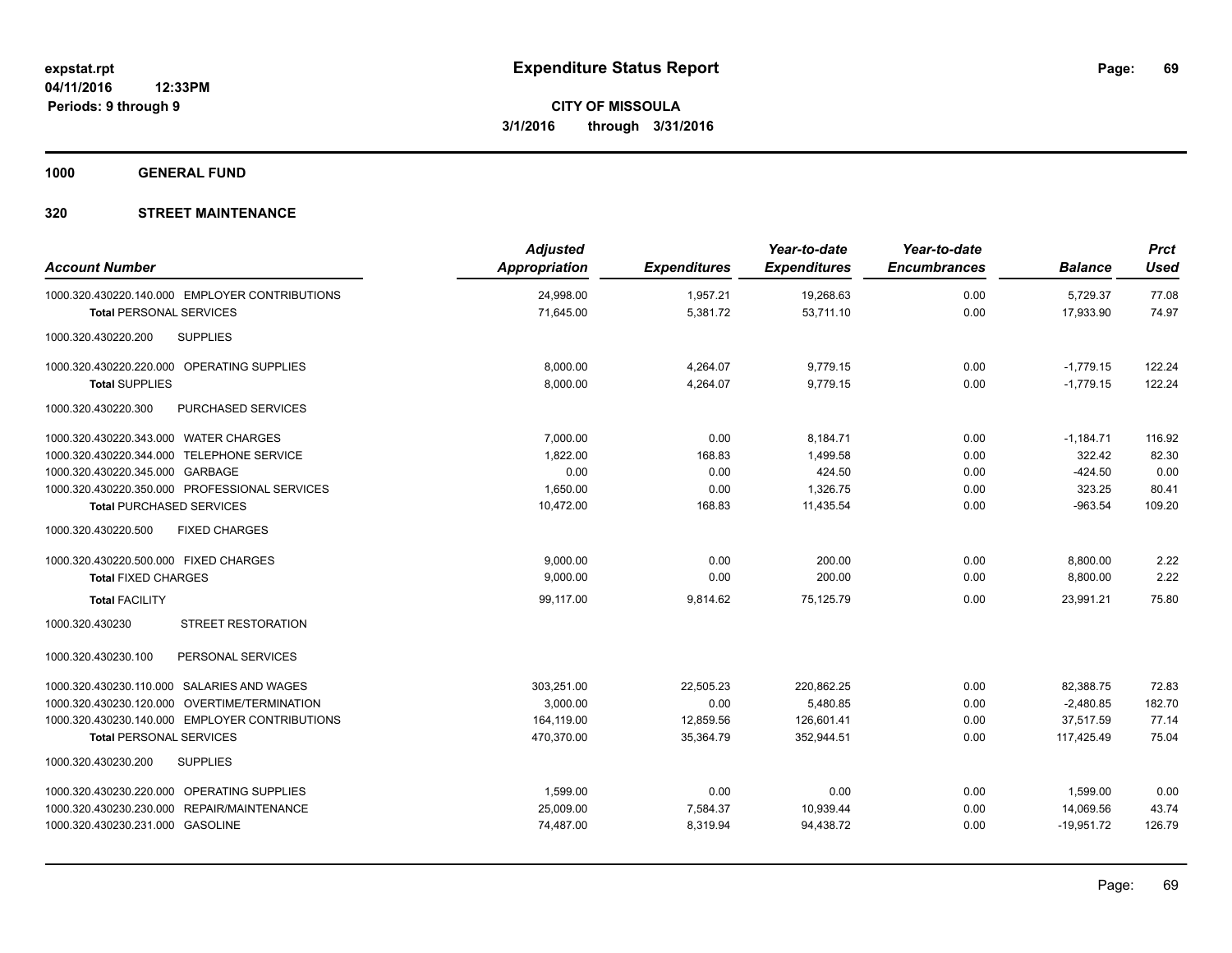**1000 GENERAL FUND**

| <b>Account Number</b>                            | <b>Adjusted</b><br><b>Appropriation</b> | <b>Expenditures</b> | Year-to-date<br><b>Expenditures</b> | Year-to-date<br><b>Encumbrances</b> | <b>Balance</b> | <b>Prct</b><br><b>Used</b> |
|--------------------------------------------------|-----------------------------------------|---------------------|-------------------------------------|-------------------------------------|----------------|----------------------------|
|                                                  |                                         |                     |                                     |                                     |                |                            |
| <b>Total SUPPLIES</b>                            | 101,095.00                              | 15,904.31           | 105,378.16                          | 0.00                                | $-4,283.16$    | 104.24                     |
| PURCHASED SERVICES<br>1000.320.430230.300        |                                         |                     |                                     |                                     |                |                            |
| 1000.320.430230.345.000 GARBAGE                  | 5,200.00                                | 0.00                | 969.16                              | 0.00                                | 4,230.84       | 18.64                      |
| 1000.320.430230.350.000 PROFESSIONAL SERVICES    | 1,000.00                                | 0.00                | 0.00                                | 0.00                                | 1,000.00       | 0.00                       |
| 1000.320.430230.360.000 REPAIR & MAINTENANCE     | 2,000.00                                | 3,858.70            | 4,527.34                            | 0.00                                | $-2,527.34$    | 226.37                     |
| <b>Total PURCHASED SERVICES</b>                  | 8,200.00                                | 3,858.70            | 5,496.50                            | 0.00                                | 2,703.50       | 67.03                      |
| <b>BUILDING MATERIALS</b><br>1000.320.430230.400 |                                         |                     |                                     |                                     |                |                            |
| 1000.320.430230.400.000 BUILDING MATERIALS       | 17,598.00                               | 0.00                | 0.00                                | 0.00                                | 17,598.00      | 0.00                       |
| <b>Total BUILDING MATERIALS</b>                  | 17.598.00                               | 0.00                | 0.00                                | 0.00                                | 17.598.00      | 0.00                       |
| 1000.320.430230.500<br><b>FIXED CHARGES</b>      |                                         |                     |                                     |                                     |                |                            |
| 1000.320.430230.500.000 FIXED CHARGES            | 5,500.00                                | 0.00                | 6,395.00                            | 0.00                                | $-895.00$      | 116.27                     |
| <b>Total FIXED CHARGES</b>                       | 5,500.00                                | 0.00                | 6,395.00                            | 0.00                                | $-895.00$      | 116.27                     |
| 1000.320.430230.900<br><b>CAPITAL OUTLAY</b>     |                                         |                     |                                     |                                     |                |                            |
| <b>Total CAPITAL OUTLAY</b>                      | 0.00                                    | 0.00                | 0.00                                | 0.00                                | 0.00           | 0.00                       |
| <b>Total STREET RESTORATION</b>                  | 602.763.00                              | 55,127.80           | 470,214.17                          | 0.00                                | 132.548.83     | 78.01                      |
| <b>STREET MAINTENANCE</b><br>1000.320.430240     |                                         |                     |                                     |                                     |                |                            |
| PERSONAL SERVICES<br>1000.320.430240.100         |                                         |                     |                                     |                                     |                |                            |
| 1000.320.430240.110.000 SALARIES AND WAGES       | 410,458.00                              | 30,549.24           | 299,806.25                          | 0.00                                | 110,651.75     | 73.04                      |
| 1000.320.430240.120.000 OVERTIME/TERMINATION     | 2,100.00                                | 0.00                | 7,439.84                            | 0.00                                | $-5,339.84$    | 354.28                     |
| 1000.320.430240.130.000 OTHER                    | 3,000.00                                | 0.00                | 0.00                                | 0.00                                | 3,000.00       | 0.00                       |
| 1000.320.430240.140.000 EMPLOYER CONTRIBUTIONS   | 222,697.00                              | 17,455.44           | 171,804.44                          | 0.00                                | 50,892.56      | 77.15                      |
| <b>Total PERSONAL SERVICES</b>                   | 638,255.00                              | 48,004.68           | 479,050.53                          | 0.00                                | 159.204.47     | 75.06                      |
| 1000.320.430240.200<br><b>SUPPLIES</b>           |                                         |                     |                                     |                                     |                |                            |
| 1000.320.430240.220.000 OPERATING SUPPLIES       | 1,599.00                                | 0.00                | 0.00                                | 0.00                                | 1,599.00       | 0.00                       |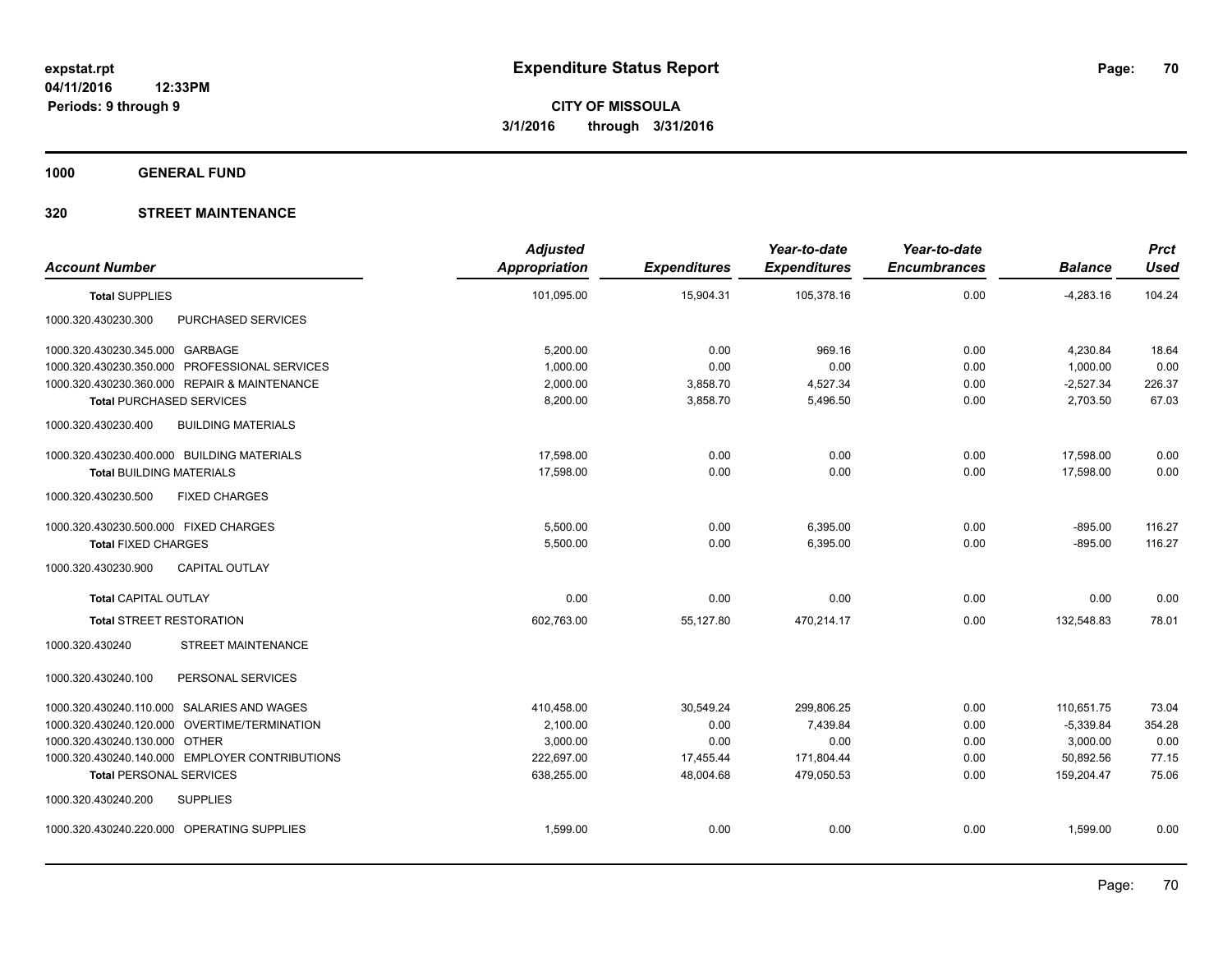**1000 GENERAL FUND**

| <b>Account Number</b>                 |                                                | <b>Adjusted</b><br><b>Appropriation</b> | <b>Expenditures</b> | Year-to-date<br><b>Expenditures</b> | Year-to-date<br><b>Encumbrances</b> | <b>Balance</b> | <b>Prct</b><br><b>Used</b> |
|---------------------------------------|------------------------------------------------|-----------------------------------------|---------------------|-------------------------------------|-------------------------------------|----------------|----------------------------|
|                                       | 1000.320.430240.230.000 REPAIR/MAINTENANCE     | 19,455.00                               | 1,105.79            | 15,213.85                           | 0.00                                | 4,241.15       | 78.20                      |
| 1000.320.430240.231.000               | <b>GASOLINE</b>                                | 14,133.00                               | 1,207.51            | 2,245.10                            | 0.00                                | 11,887.90      | 15.89                      |
| <b>Total SUPPLIES</b>                 |                                                | 35,187.00                               | 2,313.30            | 17,458.95                           | 0.00                                | 17,728.05      | 49.62                      |
| 1000.320.430240.300                   | PURCHASED SERVICES                             |                                         |                     |                                     |                                     |                |                            |
| 1000.320.430240.345.000 GARBAGE       |                                                | 2,080.00                                | 0.00                | 0.00                                | 0.00                                | 2,080.00       | 0.00                       |
|                                       | 1000.320.430240.350.000 PROFESSIONAL SERVICES  | 2,000.00                                | 0.00                | 0.00                                | 0.00                                | 2,000.00       | 0.00                       |
| <b>Total PURCHASED SERVICES</b>       |                                                | 4,080.00                                | 0.00                | 0.00                                | 0.00                                | 4,080.00       | 0.00                       |
| 1000.320.430240.400                   | <b>BUILDING MATERIALS</b>                      |                                         |                     |                                     |                                     |                |                            |
|                                       | 1000.320.430240.400.000 BUILDING MATERIALS     | 28,687.00                               | 0.00                | 0.00                                | 0.00                                | 28,687.00      | 0.00                       |
| <b>Total BUILDING MATERIALS</b>       |                                                | 28,687.00                               | 0.00                | 0.00                                | 0.00                                | 28,687.00      | 0.00                       |
| 1000.320.430240.500                   | <b>FIXED CHARGES</b>                           |                                         |                     |                                     |                                     |                |                            |
| 1000.320.430240.500.000 FIXED CHARGES |                                                | 5,000.00                                | 0.00                | 315.00                              | 0.00                                | 4,685.00       | 6.30                       |
| <b>Total FIXED CHARGES</b>            |                                                | 5,000.00                                | 0.00                | 315.00                              | 0.00                                | 4,685.00       | 6.30                       |
| 1000.320.430240.900                   | <b>CAPITAL OUTLAY</b>                          |                                         |                     |                                     |                                     |                |                            |
| <b>Total CAPITAL OUTLAY</b>           |                                                | 0.00                                    | 0.00                | 0.00                                | 0.00                                | 0.00           | 0.00                       |
| <b>Total STREET MAINTENANCE</b>       |                                                | 711,209.00                              | 50,317.98           | 496,824.48                          | 0.00                                | 214,384.52     | 69.86                      |
| 1000.320.430251                       | ICE & SNOW REMOVAL                             |                                         |                     |                                     |                                     |                |                            |
| 1000.320.430251.100                   | PERSONAL SERVICES                              |                                         |                     |                                     |                                     |                |                            |
|                                       | 1000.320.430251.110.000 SALARIES AND WAGES     | 137,340.00                              | 10,464.22           | 102,694.12                          | 0.00                                | 34,645.88      | 74.77                      |
| 1000.320.430251.120.000               | OVERTIME/TERMINATION                           | 4,950.00                                | 0.00                | 2,548.32                            | 0.00                                | 2,401.68       | 51.48                      |
|                                       | 1000.320.430251.140.000 EMPLOYER CONTRIBUTIONS | 76,253.00                               | 5,977.64            | 58,849.24                           | 0.00                                | 17,403.76      | 77.18                      |
| <b>Total PERSONAL SERVICES</b>        |                                                | 218,543.00                              | 16,441.86           | 164,091.68                          | 0.00                                | 54,451.32      | 75.08                      |
| 1000.320.430251.200                   | <b>SUPPLIES</b>                                |                                         |                     |                                     |                                     |                |                            |
|                                       | 1000.320.430251.220.000 OPERATING SUPPLIES     | 148.548.00                              | 79,489.42           | 292.413.98                          | 0.00                                | $-143.865.98$  | 196.85                     |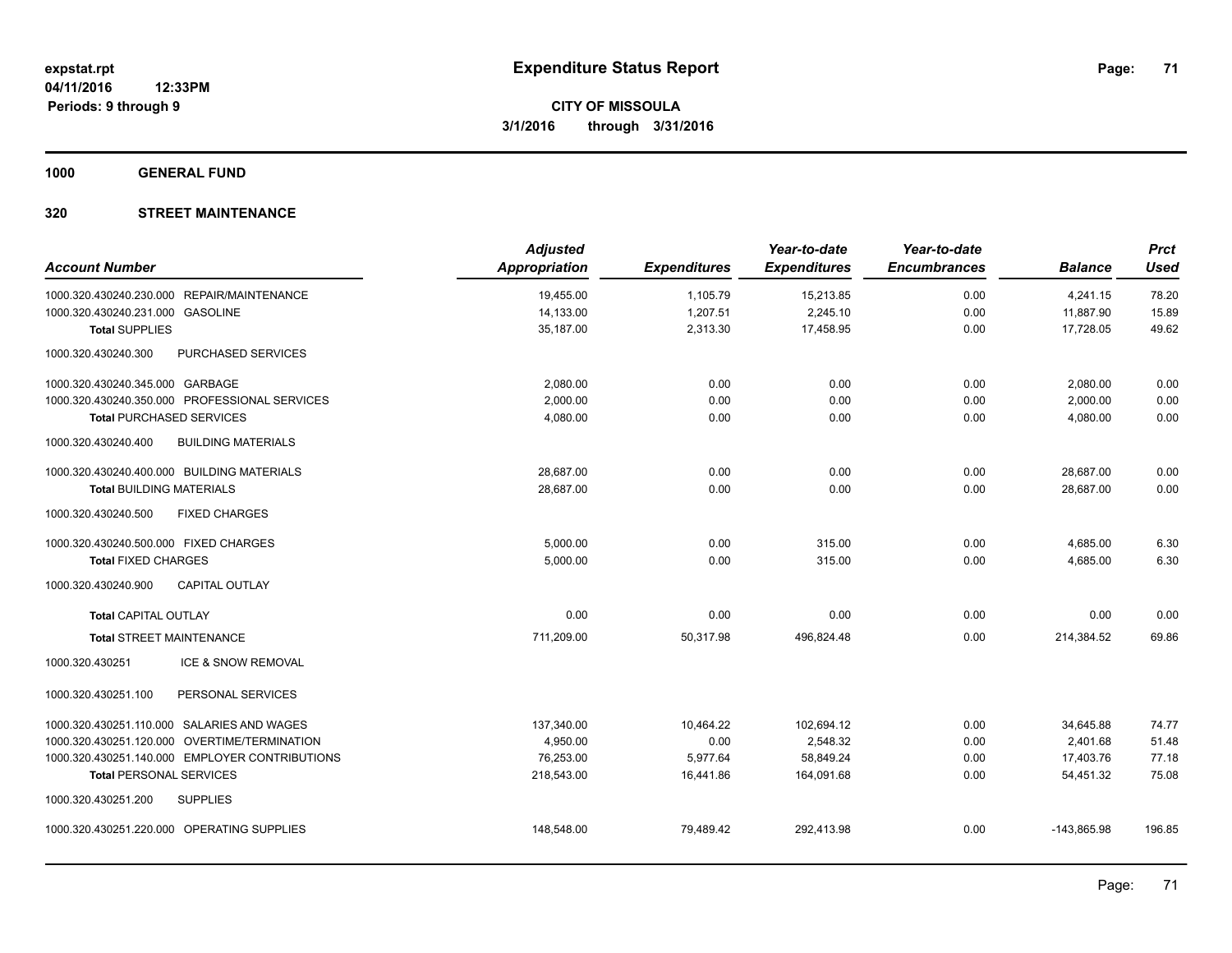**1000 GENERAL FUND**

| <b>Account Number</b>                            | <b>Adjusted</b><br>Appropriation | <b>Expenditures</b> | Year-to-date<br><b>Expenditures</b> | Year-to-date<br><b>Encumbrances</b> | <b>Balance</b> | <b>Prct</b><br><b>Used</b> |
|--------------------------------------------------|----------------------------------|---------------------|-------------------------------------|-------------------------------------|----------------|----------------------------|
|                                                  |                                  |                     |                                     |                                     |                |                            |
| 1000.320.430251.230.000 REPAIR/MAINTENANCE       | 14,316.00                        | 2,144.99            | 22,419.71                           | 0.00                                | $-8,103.71$    | 156.61                     |
| 1000.320.430251.231.000 GASOLINE                 | 86,170.00                        | 0.00                | 0.00                                | 0.00                                | 86,170.00      | 0.00                       |
| <b>Total SUPPLIES</b>                            | 249,034.00                       | 81,634.41           | 314,833.69                          | 0.00                                | $-65,799.69$   | 126.42                     |
| 1000.320.430251.300<br><b>PURCHASED SERVICES</b> |                                  |                     |                                     |                                     |                |                            |
| 1000.320.430251.360.000 REPAIR & MAINTENANCE     | 5,000.00                         | 0.00                | 269.00                              | 0.00                                | 4,731.00       | 5.38                       |
| <b>Total PURCHASED SERVICES</b>                  | 5,000.00                         | 0.00                | 269.00                              | 0.00                                | 4,731.00       | 5.38                       |
| <b>FIXED CHARGES</b><br>1000.320.430251.500      |                                  |                     |                                     |                                     |                |                            |
| 1000.320.430251.500.000 FIXED CHARGES            | 2,000.00                         | 0.00                | 0.00                                | 0.00                                | 2,000.00       | 0.00                       |
| <b>Total FIXED CHARGES</b>                       | 2.000.00                         | 0.00                | 0.00                                | 0.00                                | 2,000.00       | 0.00                       |
| 1000.320.430251.900<br><b>CAPITAL OUTLAY</b>     |                                  |                     |                                     |                                     |                |                            |
| <b>Total CAPITAL OUTLAY</b>                      | 0.00                             | 0.00                | 0.00                                | 0.00                                | 0.00           | 0.00                       |
| Total ICE & SNOW REMOVAL                         | 474,577.00                       | 98,076.27           | 479,194.37                          | 0.00                                | $-4,617.37$    | 100.97                     |
| <b>STREET CLEANING</b><br>1000.320.430252        |                                  |                     |                                     |                                     |                |                            |
| 1000.320.430252.100<br>PERSONAL SERVICES         |                                  |                     |                                     |                                     |                |                            |
| 1000.320.430252.110.000 SALARIES AND WAGES       | 346,341.00                       | 26,039.89           | 255.549.79                          | 0.00                                | 90.791.21      | 73.79                      |
| 1000.320.430252.120.000 OVERTIME/TERMINATION     | 4,950.00                         | 0.00                | 6,341.63                            | 0.00                                | $-1,391.63$    | 128.11                     |
| 1000.320.430252.130.000 OTHER                    | 3,000.00                         | 0.00                | 0.00                                | 0.00                                | 3,000.00       | 0.00                       |
| 1000.320.430252.140.000 EMPLOYER CONTRIBUTIONS   | 189,864.00                       | 14,877.49           | 148,769.03                          | 0.00                                | 41,094.97      | 78.36                      |
| <b>Total PERSONAL SERVICES</b>                   | 544,155.00                       | 40,917.38           | 410,660.45                          | 0.00                                | 133,494.55     | 75.47                      |
| 1000.320.430252.200<br><b>SUPPLIES</b>           |                                  |                     |                                     |                                     |                |                            |
| 1000.320.430252.220.000 OPERATING SUPPLIES       | 2,132.00                         | 704.18              | 704.18                              | 0.00                                | 1,427.82       | 33.03                      |
| 1000.320.430252.230.000 REPAIR/MAINTENANCE       | 25,435.00                        | 6,853.31            | 23,738.89                           | 0.00                                | 1,696.11       | 93.33                      |
| 1000.320.430252.231.000 GASOLINE                 | 43,814.00                        | 0.00                | 0.00                                | 0.00                                | 43,814.00      | 0.00                       |
| <b>Total SUPPLIES</b>                            | 71,381.00                        | 7,557.49            | 24,443.07                           | 0.00                                | 46,937.93      | 34.24                      |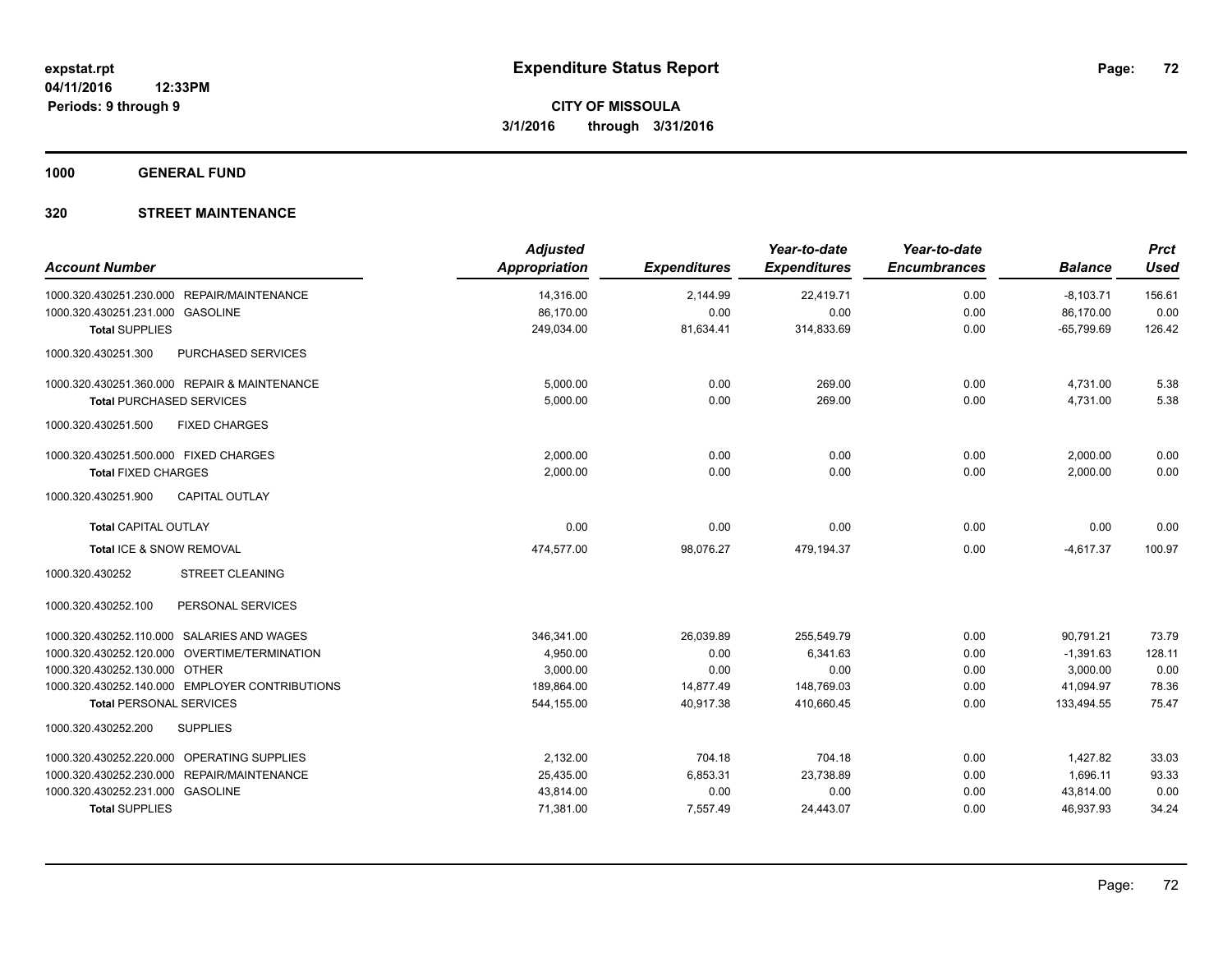**1000 GENERAL FUND**

## **320 STREET MAINTENANCE**

|                                                      | <b>Adjusted</b> |                     | Year-to-date        | Year-to-date        |                | <b>Prct</b> |
|------------------------------------------------------|-----------------|---------------------|---------------------|---------------------|----------------|-------------|
| <b>Account Number</b>                                | Appropriation   | <b>Expenditures</b> | <b>Expenditures</b> | <b>Encumbrances</b> | <b>Balance</b> | <b>Used</b> |
| PURCHASED SERVICES<br>1000.320.430252.300            |                 |                     |                     |                     |                |             |
| 1000.320.430252.350.000 PROFESSIONAL SERVICES        | 500.00          | 0.00                | 0.00                | 0.00                | 500.00         | 0.00        |
| 1000.320.430252.360.000 REPAIR & MAINTENANCE         | 14,000.00       | 1,025.55            | 1,025.55            | 0.00                | 12,974.45      | 7.33        |
| <b>Total PURCHASED SERVICES</b>                      | 14,500.00       | 1,025.55            | 1,025.55            | 0.00                | 13,474.45      | 7.07        |
| 1000.320.430252.400<br><b>BUILDING MATERIALS</b>     |                 |                     |                     |                     |                |             |
| <b>Total BUILDING MATERIALS</b>                      | 0.00            | 0.00                | 0.00                | 0.00                | 0.00           | 0.00        |
| 1000.320.430252.500<br><b>FIXED CHARGES</b>          |                 |                     |                     |                     |                |             |
| 1000.320.430252.500.000 FIXED CHARGES                | 9,000.00        | 0.00                | 3,250.00            | 0.00                | 5,750.00       | 36.11       |
| <b>Total FIXED CHARGES</b>                           | 9,000.00        | 0.00                | 3,250.00            | 0.00                | 5,750.00       | 36.11       |
| <b>Total STREET CLEANING</b>                         | 639,036.00      | 49,500.42           | 439,379.07          | 0.00                | 199,656.93     | 68.76       |
| 1000.320.430270<br><b>COMMUNICATIONS MAINTENANCE</b> |                 |                     |                     |                     |                |             |
| 1000.320.430270.100<br>PERSONAL SERVICES             |                 |                     |                     |                     |                |             |
| <b>Total PERSONAL SERVICES</b>                       | 0.00            | 0.00                | 0.00                | 0.00                | 0.00           | 0.00        |
| 1000.320.430270.200<br><b>SUPPLIES</b>               |                 |                     |                     |                     |                |             |
| <b>Total SUPPLIES</b>                                | 0.00            | 0.00                | 0.00                | 0.00                | 0.00           | 0.00        |
| 1000.320.430270.900<br><b>CAPITAL OUTLAY</b>         |                 |                     |                     |                     |                |             |
| 1000.320.430270.930.000 IMPROVEMENTS                 | 197,705.00      | 0.00                | 38,635.67           | 0.00                | 159,069.33     | 19.54       |
| <b>Total COMMUNICATIONS MAINTENANCE</b>              | 197,705.00      | 0.00                | 38,635.67           | 0.00                | 159,069.33     | 19.54       |
| <b>DEBT SERVICE</b><br>1000.320.490504               |                 |                     |                     |                     |                |             |
| 1000.320.490504.600<br><b>DEBT SERVICE</b>           |                 |                     |                     |                     |                |             |
| <b>Total DEBT SERVICE</b>                            | 0.00            | 0.00                | 0.00                | 0.00                | 0.00           | 0.00        |
| <b>Total STREET MAINTENANCE</b>                      | 2,903,833.00    | 275,218.75          | 2,127,999.09        | 0.00                | 775,833.91     | 73.28       |
|                                                      |                 |                     |                     |                     |                |             |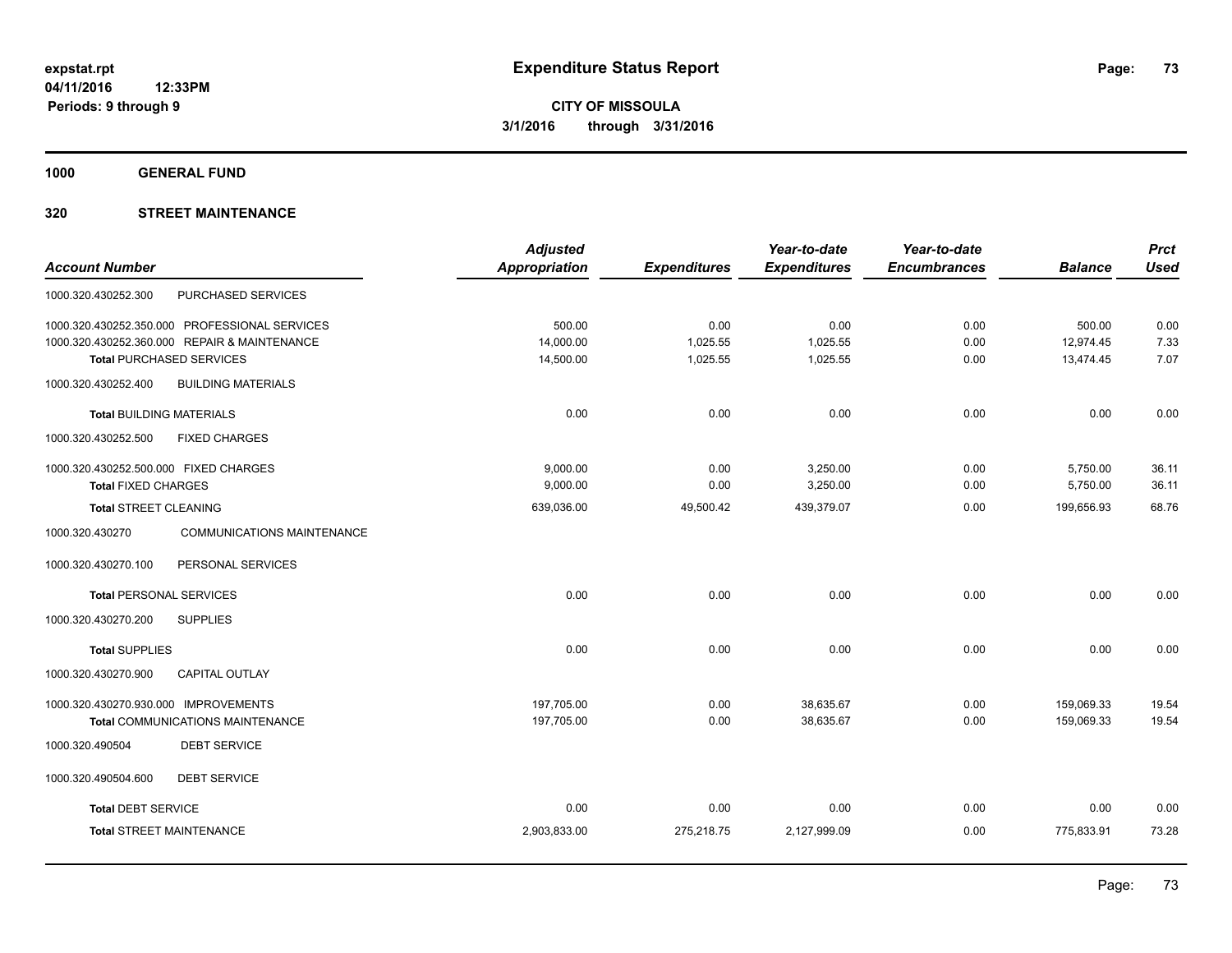**1000 GENERAL FUND**

|                                        |                                                   | <b>Adjusted</b> |                     | Year-to-date        | Year-to-date        |                | <b>Prct</b> |
|----------------------------------------|---------------------------------------------------|-----------------|---------------------|---------------------|---------------------|----------------|-------------|
| <b>Account Number</b>                  |                                                   | Appropriation   | <b>Expenditures</b> | <b>Expenditures</b> | <b>Encumbrances</b> | <b>Balance</b> | <b>Used</b> |
| 1000.321.411231                        | <b>ENERGY CONSERVATION</b>                        |                 |                     |                     |                     |                |             |
| 1000.321.411231.100                    | PERSONAL SERVICES                                 |                 |                     |                     |                     |                |             |
| <b>Total PERSONAL SERVICES</b>         |                                                   | 0.00            | 0.00                | 0.00                | 0.00                | 0.00           | 0.00        |
| 1000.321.411231.200                    | <b>SUPPLIES</b>                                   |                 |                     |                     |                     |                |             |
| <b>Total SUPPLIES</b>                  |                                                   | 0.00            | 0.00                | 0.00                | 0.00                | 0.00           | 0.00        |
| 1000.321.411231.300                    | <b>PURCHASED SERVICES</b>                         |                 |                     |                     |                     |                |             |
|                                        | <b>Total ENERGY CONSERVATION</b>                  | 0.00            | 0.00                | 0.00                | 0.00                | 0.00           | 0.00        |
| 1000.321.411810                        | <b>FACILITY MAINTENANCE</b>                       |                 |                     |                     |                     |                |             |
| 1000.321.411810.100                    | PERSONAL SERVICES                                 |                 |                     |                     |                     |                |             |
|                                        | 1000.321.411810.110.000 SALARIES AND WAGES        | 47,882.00       | 3,204.21            | 29,659.68           | 0.00                | 18,222.32      | 61.94       |
|                                        | 1000.321.411810.120.000 OVERTIME/TERMINATION      | 0.00            | 0.00                | 21.32               | 0.00                | $-21.32$       | 0.00        |
|                                        | 1000.321.411810.140.000 EMPLOYER CONTRIBUTIONS    | 19,906.00       | 1,382.45            | 12,893.07           | 0.00                | 7,012.93       | 64.77       |
| <b>Total PERSONAL SERVICES</b>         |                                                   | 67,788.00       | 4,586.66            | 42,574.07           | 0.00                | 25,213.93      | 62.80       |
| 1000.321.411810.200                    | <b>SUPPLIES</b>                                   |                 |                     |                     |                     |                |             |
|                                        | 1000.321.411810.220.000 OPERATING SUPPLIES        | 450.00          | 0.00                | 0.00                | 0.00                | 450.00         | 0.00        |
| 1000.321.411810.231.000 GASOLINE       |                                                   | 198.00          | 0.00                | 0.00                | 0.00                | 198.00         | 0.00        |
| 1000.321.411810.240.000 OTHER SUPPLIES |                                                   | 6.070.00        | 0.00                | 0.00                | 0.00                | 6,070.00       | 0.00        |
| <b>Total SUPPLIES</b>                  |                                                   | 6,718.00        | 0.00                | 0.00                | 0.00                | 6,718.00       | 0.00        |
| 1000.321.411810.300                    | <b>PURCHASED SERVICES</b>                         |                 |                     |                     |                     |                |             |
| 1000.321.411810.340.000 SEWER          |                                                   | 748.00          | 0.00                | 0.00                | 0.00                | 748.00         | 0.00        |
|                                        | 1000.321.411810.341.000 ELECTRICITY & NATURAL GAS | 25,420.00       | 1,731.55            | 7,907.19            | 0.00                | 17,512.81      | 31.11       |
| 1000.321.411810.343.000 WATER CHARGES  |                                                   | 957.00          | 0.00                | 0.00                | 0.00                | 957.00         | 0.00        |
|                                        | 1000.321.411810.360.000 REPAIR & MAINTENANCE      | 10,020.00       | 0.00                | 0.00                | 0.00                | 10,020.00      | 0.00        |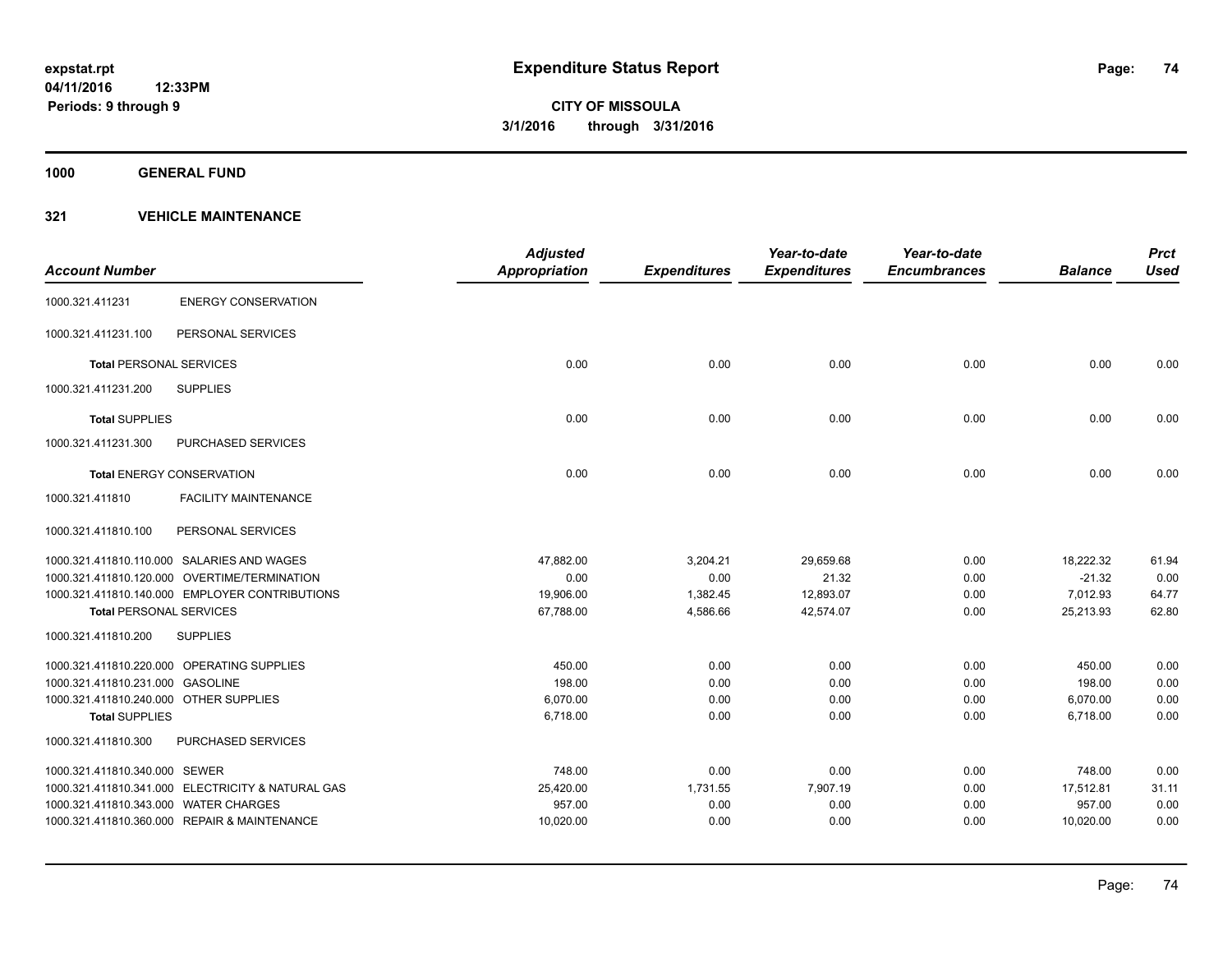**1000 GENERAL FUND**

| <b>Account Number</b>                     |                                                            | <b>Adjusted</b><br>Appropriation | <b>Expenditures</b> | Year-to-date<br><b>Expenditures</b> | Year-to-date<br><b>Encumbrances</b> | <b>Balance</b> | <b>Prct</b><br><b>Used</b> |
|-------------------------------------------|------------------------------------------------------------|----------------------------------|---------------------|-------------------------------------|-------------------------------------|----------------|----------------------------|
| 1000.321.411810.370.000 TRAVEL            |                                                            | 150.00                           | 0.00                | 0.00                                | 0.00                                | 150.00         | 0.00                       |
| <b>Total PURCHASED SERVICES</b>           |                                                            | 37,295.00                        | 1,731.55            | 7,907.19                            | 0.00                                | 29,387.81      | 21.20                      |
| 1000.321.411810.900                       | <b>CAPITAL OUTLAY</b>                                      |                                  |                     |                                     |                                     |                |                            |
| <b>Total CAPITAL OUTLAY</b>               |                                                            | 0.00                             | 0.00                | 0.00                                | 0.00                                | 0.00           | 0.00                       |
| <b>Total FACILITY MAINTENANCE</b>         |                                                            | 111,801.00                       | 6,318.21            | 50,481.26                           | 0.00                                | 61,319.74      | 45.15                      |
| 1000.321.430220                           | <b>CITY HALL UTILITIES</b>                                 |                                  |                     |                                     |                                     |                |                            |
| 1000.321.430220.200                       | <b>SUPPLIES</b>                                            |                                  |                     |                                     |                                     |                |                            |
|                                           | 1000.321.430220.240.000 CITY HALL UTILITIES/OTHER SUPPLIES | 2,340.00                         | 696.81              | 2,894.77                            | 0.00                                | $-554.77$      | 123.71                     |
| <b>Total SUPPLIES</b>                     |                                                            | 2,340.00                         | 696.81              | 2,894.77                            | 0.00                                | $-554.77$      | 123.71                     |
| 1000.321.430220.300                       | PURCHASED SERVICES                                         |                                  |                     |                                     |                                     |                |                            |
| 1000.321.430220.340.000 CITY HALL/SEWER   |                                                            | 1,233.00                         | 0.00                | 1,052.70                            | 0.00                                | 180.30         | 85.38                      |
|                                           | 1000.321.430220.341.000 CITYHALL/ELECTRICITY & NATURAL GAS | 78,950.00                        | 8,764.23            | 82,990.36                           | 0.00                                | $-4,040.36$    | 105.12                     |
|                                           | 1000.321.430220.343.000 CITYHALL/WATER CHARGES             | 7,677.00                         | 0.00                | 3,278.49                            | 0.00                                | 4,398.51       | 42.71                      |
|                                           | 1000.321.430220.344.000 CITYHALL/TELEPHONE SERVICE         | 637.00                           | 0.00                | 0.00                                | 0.00                                | 637.00         | 0.00                       |
| 1000.321.430220.345.000 CITY HALL/GARBAGE |                                                            | 6,375.00                         | 883.76              | 4,025.27                            | 0.00                                | 2,349.73       | 63.14                      |
|                                           | 1000.321.430220.350.000 PROFESSIONAL SERVICES              | 1,720.00                         | 0.00                | 1,771.00                            | 0.00                                | $-51.00$       | 102.97                     |
|                                           | 1000.321.430220.360.000 CITY HALL/REPAIR & MAINTENANCE     | 170,086.00                       | 15,428.10           | 105,553.13                          | 0.00                                | 64,532.87      | 62.06                      |
| <b>Total PURCHASED SERVICES</b>           |                                                            | 266,678.00                       | 25,076.09           | 198,670.95                          | 0.00                                | 68,007.05      | 74.50                      |
| 1000.321.430220.900                       | <b>CAPITAL OUTLAY</b>                                      |                                  |                     |                                     |                                     |                |                            |
| <b>Total CAPITAL OUTLAY</b>               |                                                            | 0.00                             | 0.00                | 0.00                                | 0.00                                | 0.00           | 0.00                       |
| <b>Total CITY HALL UTILITIES</b>          |                                                            | 269,018.00                       | 25,772.90           | 201,565.72                          | 0.00                                | 67,452.28      | 74.93                      |
| 1000.321.431310                           | <b>ADMINISTRATION</b>                                      |                                  |                     |                                     |                                     |                |                            |
| 1000.321.431310.100                       | PERSONAL SERVICES                                          |                                  |                     |                                     |                                     |                |                            |
|                                           | 1000.321.431310.110.000 SALARIES AND WAGES                 | 87,284.00                        | 7,323.97            | 67,794.02                           | 0.00                                | 19,489.98      | 77.67                      |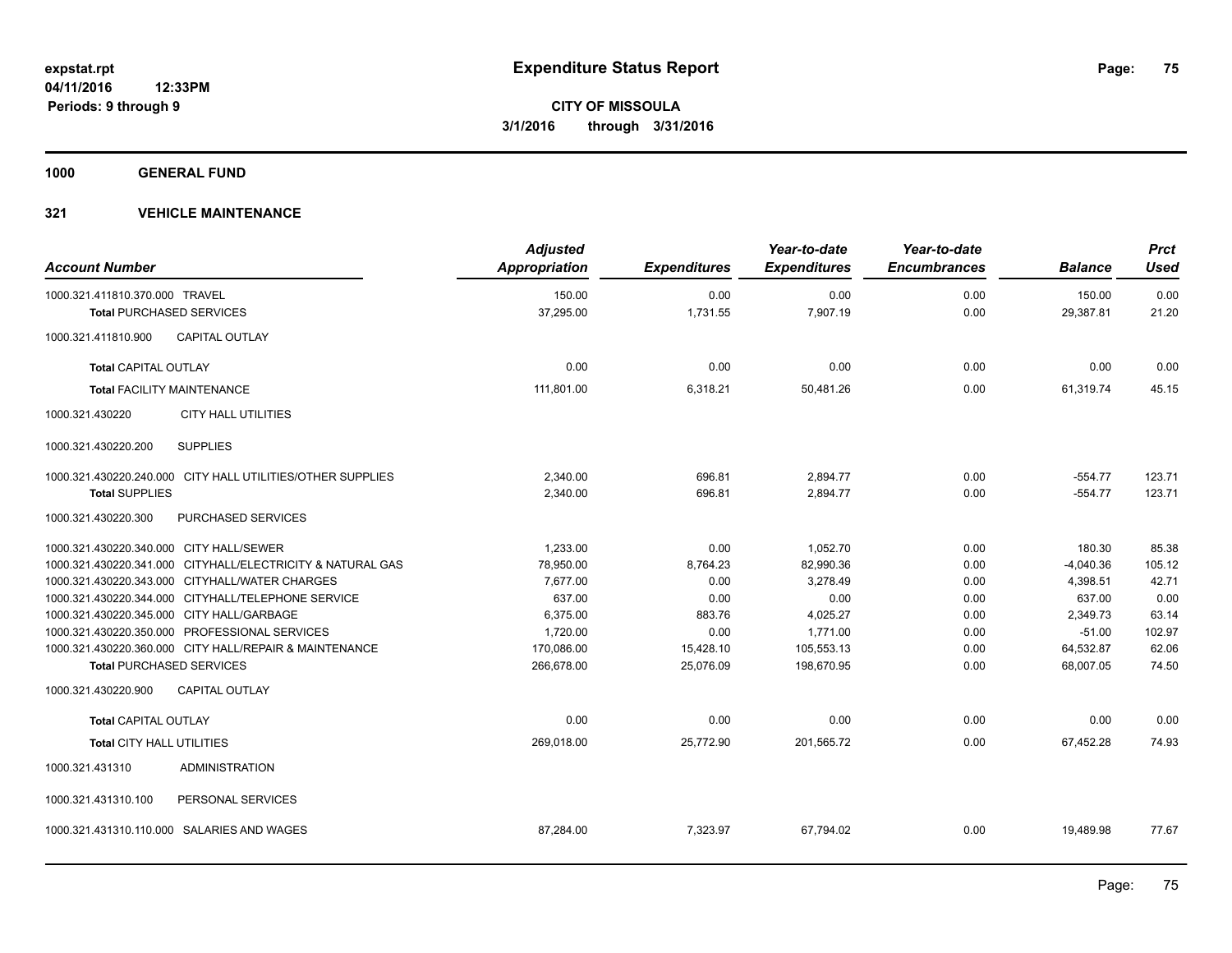**1000 GENERAL FUND**

| <b>Account Number</b>                                   | <b>Adjusted</b><br><b>Appropriation</b> |                     | Year-to-date<br><b>Expenditures</b> | Year-to-date<br><b>Encumbrances</b> | <b>Balance</b> | <b>Prct</b><br><b>Used</b> |
|---------------------------------------------------------|-----------------------------------------|---------------------|-------------------------------------|-------------------------------------|----------------|----------------------------|
|                                                         |                                         | <b>Expenditures</b> |                                     |                                     |                |                            |
| 1000.321.431310.120.000 OVERTIME/TERMINATION            | 0.00                                    | 0.00                | 48.75                               | 0.00                                | $-48.75$       | 0.00                       |
| 1000.321.431310.140.000 EMPLOYER CONTRIBUTIONS          | 33,881.00                               | 3,160.59            | 29,483.78                           | 0.00                                | 4,397.22       | 87.02                      |
| <b>Total PERSONAL SERVICES</b>                          | 121,165.00                              | 10,484.56           | 97,326.55                           | 0.00                                | 23,838.45      | 80.33                      |
| <b>SUPPLIES</b><br>1000.321.431310.200                  |                                         |                     |                                     |                                     |                |                            |
| 1000.321.431310.210.000 OFFICE SUPPLIES                 | 1,000.00                                | 490.48              | 534.73                              | 0.00                                | 465.27         | 53.47                      |
| 1000.321.431310.220.000 OPERATING SUPPLIES              | 150.00                                  | 0.00                | 0.00                                | 0.00                                | 150.00         | 0.00                       |
| <b>Total SUPPLIES</b>                                   | 1,150.00                                | 490.48              | 534.73                              | 0.00                                | 615.27         | 46.50                      |
| 1000.321.431310.300<br>PURCHASED SERVICES               |                                         |                     |                                     |                                     |                |                            |
| 1000.321.431310.310.000 COMMUNICATIONS                  | 150.00                                  | 0.00                | 0.00                                | 0.00                                | 150.00         | 0.00                       |
| 1000.321.431310.320.000 PRINTING & DUPLICATING          | 100.00                                  | 0.00                | 0.00                                | 0.00                                | 100.00         | 0.00                       |
| 1000.321.431310.330.000 PUBLICITY, SUBSCRIPTIONS & DUES | 230.00                                  | 0.00                | 247.50                              | 0.00                                | $-17.50$       | 107.61                     |
| <b>Total PURCHASED SERVICES</b>                         | 480.00                                  | 0.00                | 247.50                              | 0.00                                | 232.50         | 51.56                      |
| OTHER OBJECTS<br>1000.321.431310.800                    |                                         |                     |                                     |                                     |                |                            |
| <b>Total OTHER OBJECTS</b>                              | 0.00                                    | 0.00                | 0.00                                | 0.00                                | 0.00           | 0.00                       |
| <b>Total ADMINISTRATION</b>                             | 122,795.00                              | 10.975.04           | 98.108.78                           | 0.00                                | 24.686.22      | 79.90                      |
| 1000.321.431330<br><b>EQUIPMENT MAINTENANCE</b>         |                                         |                     |                                     |                                     |                |                            |
| 1000.321.431330.100<br>PERSONAL SERVICES                |                                         |                     |                                     |                                     |                |                            |
| 1000.321.431330.110.000 SALARIES AND WAGES              | 399.968.00                              | 35.246.45           | 326.256.35                          | 0.00                                | 73.711.65      | 81.57                      |
| 1000.321.431330.120.000 OVERTIME/TERMINATION            | 2,000.00                                | 0.00                | 234.60                              | 0.00                                | 1,765.40       | 11.73                      |
| 1000.321.431330.130.000 OTHER                           | 81,744.00                               | 0.00                | 0.00                                | 0.00                                | 81,744.00      | 0.00                       |
| 1000.321.431330.140.000 EMPLOYER CONTRIBUTIONS          | 191,565.00                              | 15,210.15           | 140,351.54                          | 0.00                                | 51,213.46      | 73.27                      |
| 1000.321.431330.141.000 STATE RETIREMENT CONTRIBUTIONS  | 0.00                                    | 0.00                | 332.22                              | 0.00                                | $-332.22$      | 0.00                       |
| <b>Total PERSONAL SERVICES</b>                          | 675,277.00                              | 50,456.60           | 467,174.71                          | 0.00                                | 208,102.29     | 69.18                      |
| 1000.321.431330.200<br><b>SUPPLIES</b>                  |                                         |                     |                                     |                                     |                |                            |
| 1000.321.431330.220.000 OPERATING SUPPLIES              | 17,600.00                               | 4,233.39            | 11,491.71                           | 0.00                                | 6,108.29       | 65.29                      |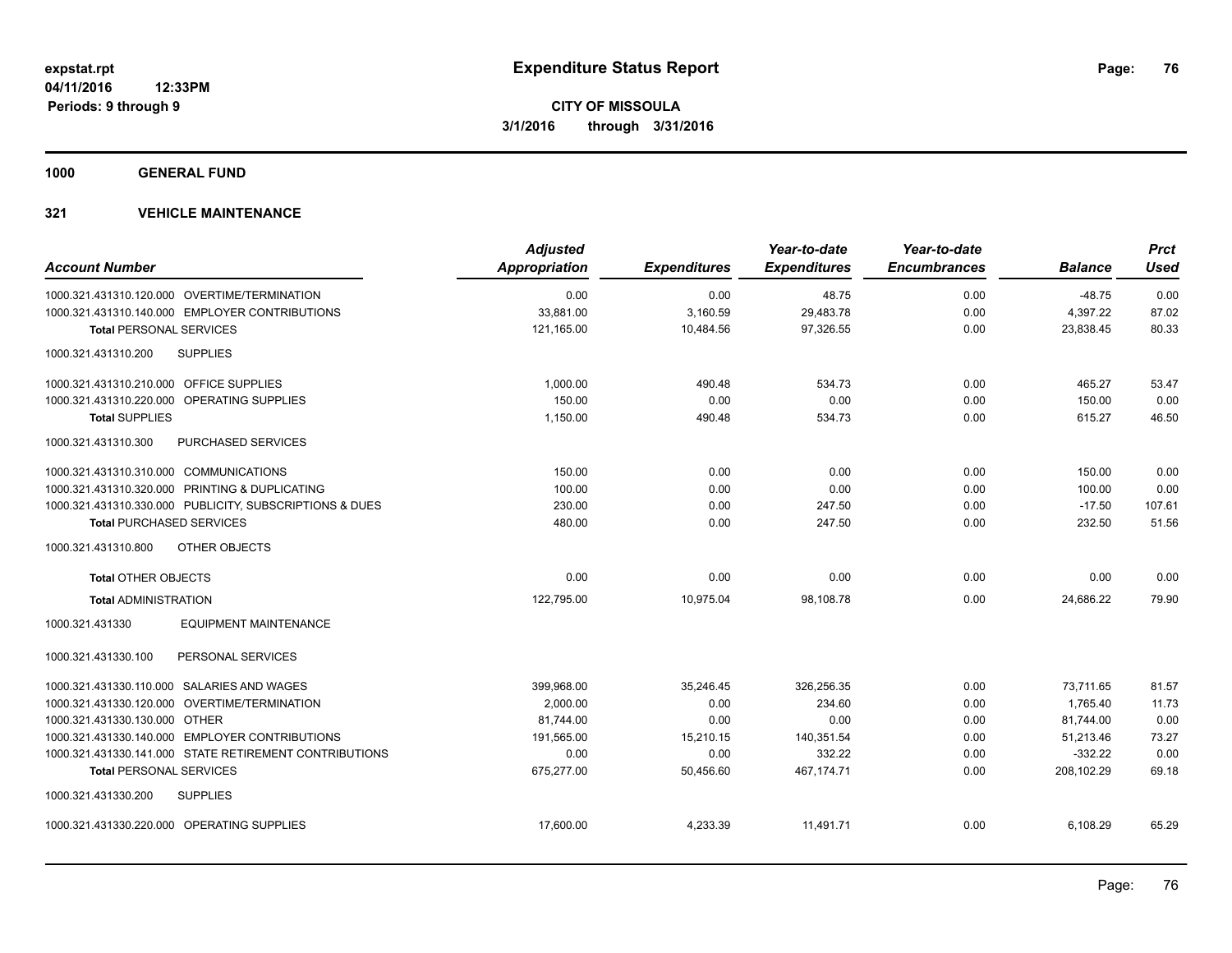**1000 GENERAL FUND**

|                                                   | <b>Adjusted</b>      |                     | Year-to-date        | Year-to-date        |                | <b>Prct</b> |
|---------------------------------------------------|----------------------|---------------------|---------------------|---------------------|----------------|-------------|
| <b>Account Number</b>                             | <b>Appropriation</b> | <b>Expenditures</b> | <b>Expenditures</b> | <b>Encumbrances</b> | <b>Balance</b> | <b>Used</b> |
| 1000.321.431330.230.000 REPAIR/MAINTENANCE        | 37,355.00            | 1,536.62            | 29,629.83           | 0.00                | 7,725.17       | 79.32       |
| 1000.321.431330.231.000 GASOLINE                  | 4,615.00             | 138.27              | 1,537.73            | 0.00                | 3,077.27       | 33.32       |
| 1000.321.431330.240.000 OTHER SUPPLIES            | 2,600.00             | 742.13              | 1,621.11            | 0.00                | 978.89         | 62.35       |
| <b>Total SUPPLIES</b>                             | 62,170.00            | 6,650.41            | 44,280.38           | 0.00                | 17,889.62      | 71.22       |
| 1000.321.431330.300<br><b>PURCHASED SERVICES</b>  |                      |                     |                     |                     |                |             |
| 1000.321.431330.320.000 PRINTING & DUPLICATING    | 250.00               | 0.00                | 0.00                | 0.00                | 250.00         | 0.00        |
| 1000.321.431330.350.000 PROFESSIONAL SERVICES     | 7,480.00             | 190.00              | 1,690.00            | 0.00                | 5,790.00       | 22.59       |
| 1000.321.431330.360.000 REPAIR & MAINTENANCE      | 15,735.00            | 3,623.35            | 7,533.69            | 0.00                | 8,201.31       | 47.88       |
| 1000.321.431330.370.000 TRAVEL                    | 900.00               | 0.00                | 0.00                | 0.00                | 900.00         | 0.00        |
| 1000.321.431330.380.000 TRAINING                  | 850.00               | 0.00                | 0.00                | 0.00                | 850.00         | 0.00        |
| <b>Total PURCHASED SERVICES</b>                   | 25,215.00            | 3,813.35            | 9,223.69            | 0.00                | 15,991.31      | 36.58       |
| 1000.321.431330.900<br><b>CAPITAL OUTLAY</b>      |                      |                     |                     |                     |                |             |
| <b>Total CAPITAL OUTLAY</b>                       | 0.00                 | 0.00                | 0.00                | 0.00                | 0.00           | 0.00        |
| <b>Total EQUIPMENT MAINTENANCE</b>                | 762,662.00           | 60,920.36           | 520,678.78          | 0.00                | 241,983.22     | 68.27       |
| <b>VEHICLE FACILITY</b><br>1000.321.431350        |                      |                     |                     |                     |                |             |
| <b>SUPPLIES</b><br>1000.321.431350.200            |                      |                     |                     |                     |                |             |
| 1000.321.431350.210.000 OFFICE SUPPLIES           | 0.00                 | 0.00                | 208.45              | 0.00                | $-208.45$      | 0.00        |
| 1000.321.431350.220.000 OPERATING SUPPLIES        | 10.151.00            | 0.00                | 144.78              | 0.00                | 10.006.22      | 1.43        |
| 1000.321.431350.230.000 REPAIR/MAINTENANCE        | 0.00                 | 0.00                | 384.08              | 0.00                | $-384.08$      | 0.00        |
| <b>Total SUPPLIES</b>                             | 10,151.00            | 0.00                | 737.31              | 0.00                | 9,413.69       | 7.26        |
| 1000.321.431350.300<br><b>PURCHASED SERVICES</b>  |                      |                     |                     |                     |                |             |
| 1000.321.431350.340.000 SEWER                     | 748.00               | 0.00                | 314.52              | 0.00                | 433.48         | 42.05       |
| 1000.321.431350.341.000 ELECTRICITY & NATURAL GAS | 96,573.00            | 4,572.80            | 23,846.89           | 0.00                | 72,726.11      | 24.69       |
| 1000.321.431350.343.000 WATER CHARGES             | 3,722.00             | 116.39              | 1,239.34            | 0.00                | 2,482.66       | 33.30       |
| 1000.321.431350.344.000 TELEPHONE SERVICE         | 1,952.00             | 260.02              | 1,203.43            | 0.00                | 748.57         | 61.65       |
| 1000.321.431350.345.000 GARBAGE                   | 4,068.00             | 52.50               | 1,716.36            | 0.00                | 2,351.64       | 42.19       |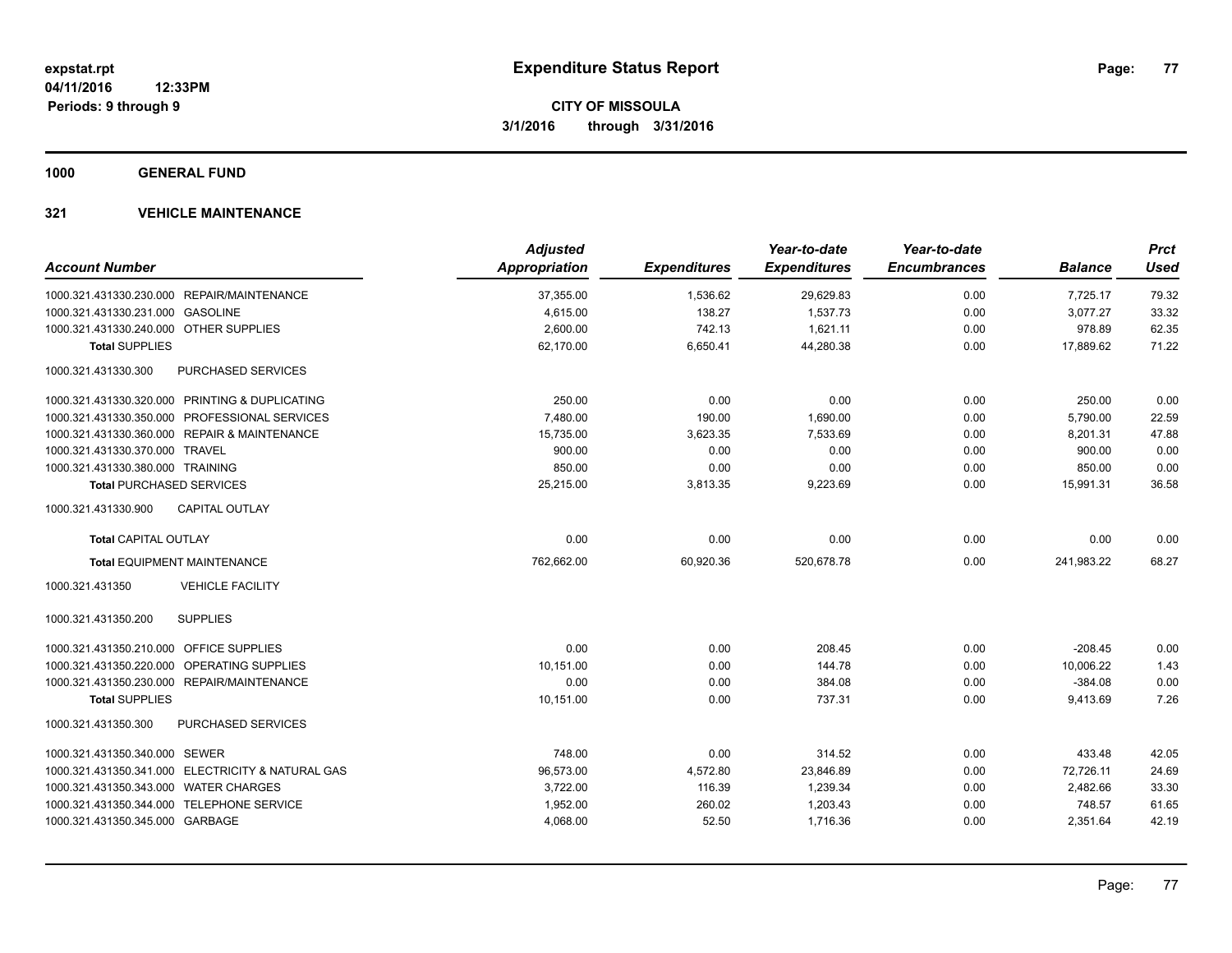**1000 GENERAL FUND**

| <b>Account Number</b>                                   | <b>Adjusted</b><br>Appropriation | <b>Expenditures</b> | Year-to-date<br><b>Expenditures</b> | Year-to-date<br><b>Encumbrances</b> | <b>Balance</b> | <b>Prct</b><br><b>Used</b> |
|---------------------------------------------------------|----------------------------------|---------------------|-------------------------------------|-------------------------------------|----------------|----------------------------|
| <b>PROFESSIONAL SERVICES</b><br>1000.321.431350.350.000 | 5,195.00                         | 2,145.50            | 3,186.75                            | 0.00                                | 2,008.25       | 61.34                      |
| 1000.321.431350.360.000 REPAIR & MAINTENANCE            | 36,160.00                        | 1,596.68            | 15,837.96                           | 0.00                                | 20,322.04      | 43.80                      |
| <b>Total PURCHASED SERVICES</b>                         | 148,418.00                       | 8,743.89            | 47,345.25                           | 0.00                                | 101,072.75     | 31.90                      |
| <b>CAPITAL OUTLAY</b><br>1000.321.431350.900            |                                  |                     |                                     |                                     |                |                            |
| <b>Total CAPITAL OUTLAY</b>                             | 0.00                             | 0.00                | 0.00                                | 0.00                                | 0.00           | 0.00                       |
| <b>Total VEHICLE FACILITY</b>                           | 158,569.00                       | 8,743.89            | 48,082.56                           | 0.00                                | 110,486.44     | 30.32                      |
| <b>ART MUSEUM</b><br>1000.321.460452                    |                                  |                     |                                     |                                     |                |                            |
| <b>SUPPLIES</b><br>1000.321.460452.200                  |                                  |                     |                                     |                                     |                |                            |
| 1000.321.460452.240.000<br><b>OTHER SUPPLIES</b>        | 0.00                             | 0.00                | 107.39                              | 0.00                                | $-107.39$      | 0.00                       |
| <b>Total SUPPLIES</b>                                   | 0.00                             | 0.00                | 107.39                              | 0.00                                | $-107.39$      | 0.00                       |
| PURCHASED SERVICES<br>1000.321.460452.300               |                                  |                     |                                     |                                     |                |                            |
| 1000.321.460452.360.000 ART MUSEUM-REPAIR & MAINTENANCE | 44,526.00                        | 0.00                | 282.00                              | 0.00                                | 44,244.00      | 0.63                       |
| <b>Total PURCHASED SERVICES</b>                         | 44,526.00                        | 0.00                | 282.00                              | 0.00                                | 44,244.00      | 0.63                       |
| <b>Total ART MUSEUM</b>                                 | 44,526.00                        | 0.00                | 389.39                              | 0.00                                | 44,136.61      | 0.87                       |
| <b>Total VEHICLE MAINTENANCE</b>                        | 1,469,371.00                     | 112,730.40          | 919,306.49                          | 0.00                                | 550,064.51     | 62.56                      |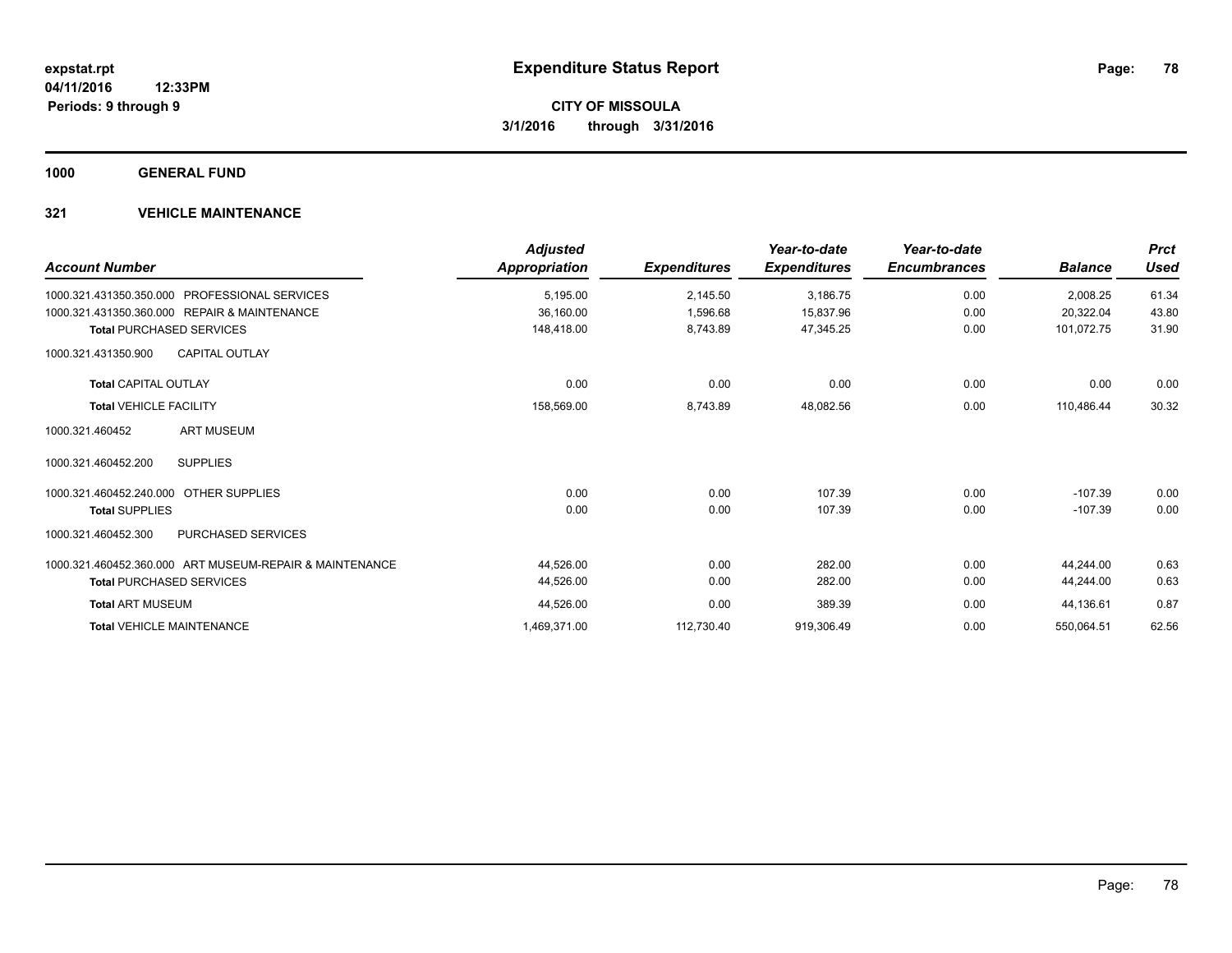**CITY OF MISSOULA 3/1/2016 through 3/31/2016**

**1000 GENERAL FUND**

| <b>Account Number</b>                   |                                                         | <b>Adjusted</b><br><b>Appropriation</b> | <b>Expenditures</b> | Year-to-date<br><b>Expenditures</b> | Year-to-date<br><b>Encumbrances</b> | <b>Balance</b> | <b>Prct</b><br><b>Used</b> |
|-----------------------------------------|---------------------------------------------------------|-----------------------------------------|---------------------|-------------------------------------|-------------------------------------|----------------|----------------------------|
| 1000.340.430910                         | <b>ADMINISTRATION</b>                                   |                                         |                     |                                     |                                     |                |                            |
| 1000.340.430910.100                     | PERSONAL SERVICES                                       |                                         |                     |                                     |                                     |                |                            |
|                                         | 1000.340.430910.110.000 SALARIES AND WAGES              | 88,025.00                               | 5,943.96            | 55,849.34                           | 0.00                                | 32,175.66      | 63.45                      |
| 1000.340.430910.120.000                 | OVERTIME/TERMINATION                                    | 5.000.00                                | 0.00                | 659.31                              | 0.00                                | 4,340.69       | 13.19                      |
| 1000.340.430910.140.000                 | <b>EMPLOYER CONTRIBUTIONS</b>                           | 35,158.00                               | 2,133.81            | 22,273.00                           | 0.00                                | 12,885.00      | 63.35                      |
|                                         | 1000.340.430910.141.000 STATE RETIREMENT CONTRIBUTIONS  | 0.00                                    | 0.00                | 202.92                              | 0.00                                | $-202.92$      | 0.00                       |
| <b>Total PERSONAL SERVICES</b>          |                                                         | 128,183.00                              | 8,077.77            | 78,984.57                           | 0.00                                | 49,198.43      | 61.62                      |
| 1000.340.430910.200                     | <b>SUPPLIES</b>                                         |                                         |                     |                                     |                                     |                |                            |
| 1000.340.430910.210.000 OFFICE SUPPLIES |                                                         | 2,770.00                                | 419.99              | 1,815.40                            | 0.00                                | 954.60         | 65.54                      |
| <b>Total SUPPLIES</b>                   |                                                         | 2.770.00                                | 419.99              | 1.815.40                            | 0.00                                | 954.60         | 65.54                      |
| 1000.340.430910.300                     | PURCHASED SERVICES                                      |                                         |                     |                                     |                                     |                |                            |
| 1000.340.430910.310.000 COMMUNICATIONS  |                                                         | 1,933.00                                | 55.76               | 639.98                              | 0.00                                | 1,293.02       | 33.11                      |
|                                         | 1000.340.430910.320.000 PRINTING & DUPLICATING          | 775.00                                  | 0.00                | 221.12                              | 0.00                                | 553.88         | 28.53                      |
|                                         | 1000.340.430910.330.000 PUBLICITY, SUBSCRIPTIONS & DUES | 813.00                                  | 0.00                | 281.74                              | 0.00                                | 531.26         | 34.65                      |
|                                         | 1000.340.430910.344.000 TELEPHONE SERVICE               | 2,100.00                                | 259.91              | 943.69                              | 0.00                                | 1,156.31       | 44.94                      |
|                                         | 1000.340.430910.350.000 PROFESSIONAL SERVICES           | 600.00                                  | 0.00                | 0.00                                | 0.00                                | 600.00         | 0.00                       |
|                                         | 1000.340.430910.360.000 REPAIR & MAINTENANCE            | 600.00                                  | 46.11               | 805.25                              | 0.00                                | $-205.25$      | 134.21                     |
| 1000.340.430910.370.000 TRAVEL          |                                                         | 500.00                                  | 0.00                | 0.00                                | 0.00                                | 500.00         | 0.00                       |
| 1000.340.430910.380.000 TRAINING        |                                                         | 1.006.00                                | 0.00                | 318.33                              | 0.00                                | 687.67         | 31.64                      |
| <b>Total PURCHASED SERVICES</b>         |                                                         | 8,327.00                                | 361.78              | 3,210.11                            | 0.00                                | 5,116.89       | 38.55                      |
| 1000.340.430910.800                     | OTHER OBJECTS                                           |                                         |                     |                                     |                                     |                |                            |
| 1000.340.430910.850.000 SALARY SAVINGS  |                                                         | $-3.479.00$                             | 0.00                | 0.00                                | 0.00                                | $-3.479.00$    | 0.00                       |
| <b>Total OTHER OBJECTS</b>              |                                                         | $-3,479.00$                             | 0.00                | 0.00                                | 0.00                                | $-3,479.00$    | 0.00                       |
| 1000.340.430910.900                     | <b>CAPITAL OUTLAY</b>                                   |                                         |                     |                                     |                                     |                |                            |
| <b>Total CAPITAL OUTLAY</b>             |                                                         | 0.00                                    | 0.00                | 0.00                                | 0.00                                | 0.00           | 0.00                       |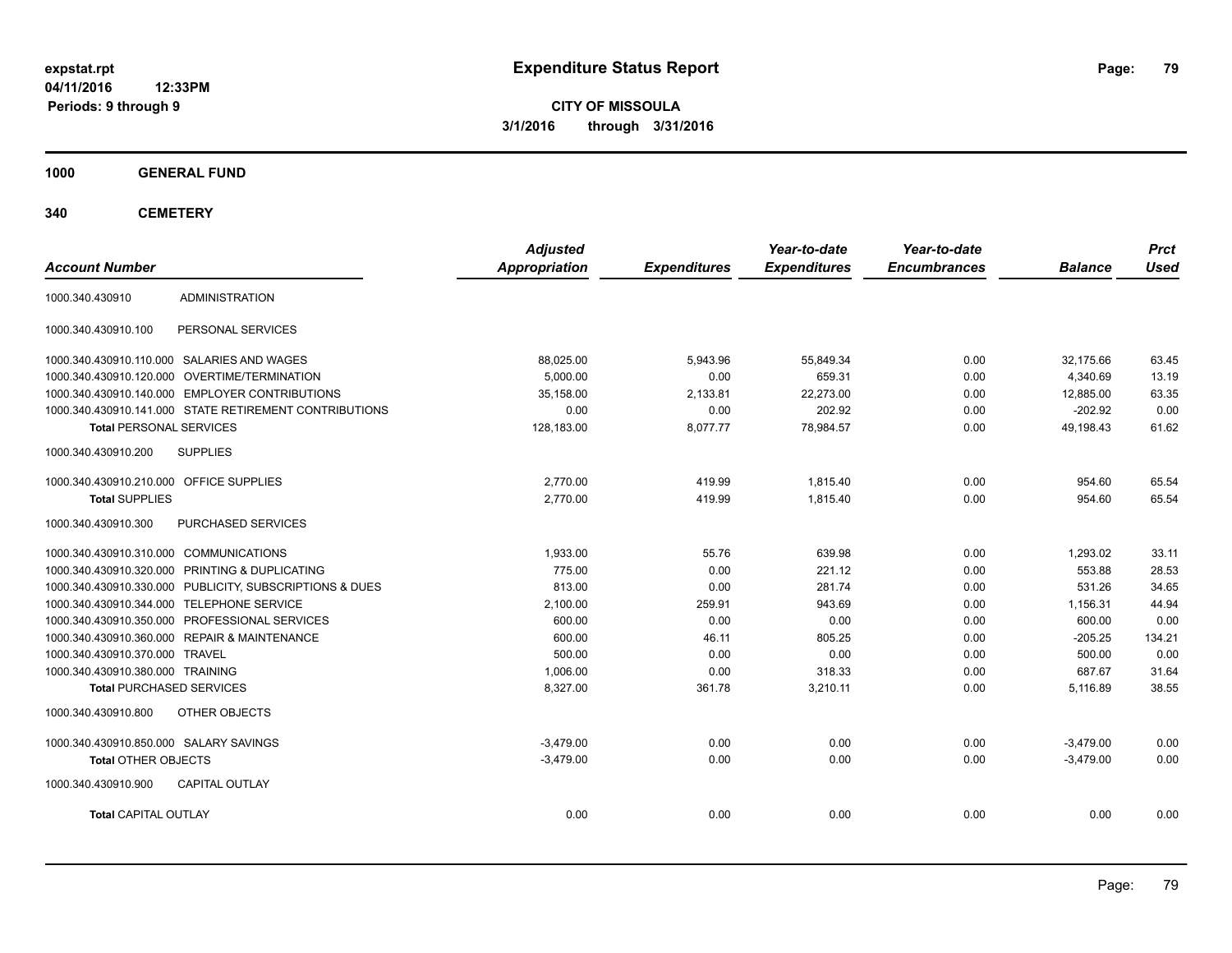**CITY OF MISSOULA 3/1/2016 through 3/31/2016**

**1000 GENERAL FUND**

| <b>Account Number</b>                             | <b>Adjusted</b><br><b>Appropriation</b> | <b>Expenditures</b> | Year-to-date<br><b>Expenditures</b> | Year-to-date<br><b>Encumbrances</b> | <b>Balance</b> | <b>Prct</b><br><b>Used</b> |
|---------------------------------------------------|-----------------------------------------|---------------------|-------------------------------------|-------------------------------------|----------------|----------------------------|
| <b>Total ADMINISTRATION</b>                       | 135,801.00                              | 8,859.54            | 84,010.08                           | 0.00                                | 51,790.92      | 61.86                      |
| <b>FACILITIES</b><br>1000.340.430920              |                                         |                     |                                     |                                     |                |                            |
| 1000.340.430920.100<br>PERSONAL SERVICES          |                                         |                     |                                     |                                     |                |                            |
| 1000.340.430920.110.000 SALARIES AND WAGES        | 6,501.00                                | 752.03              | 7,043.65                            | 0.00                                | $-542.65$      | 108.35                     |
| OVERTIME/TERMINATION<br>1000.340.430920.120.000   | 0.00                                    | 0.00                | 131.94                              | 0.00                                | $-131.94$      | 0.00                       |
| 1000.340.430920.140.000 EMPLOYER CONTRIBUTIONS    | 2,928.00                                | 336.42              | 3,175.25                            | 0.00                                | $-247.25$      | 108.44                     |
| <b>Total PERSONAL SERVICES</b>                    | 9,429.00                                | 1,088.45            | 10,350.84                           | 0.00                                | $-921.84$      | 109.78                     |
| <b>SUPPLIES</b><br>1000.340.430920.200            |                                         |                     |                                     |                                     |                |                            |
| 1000.340.430920.220.000 OPERATING SUPPLIES        | 2,050.00                                | 829.08              | 1,502.29                            | 0.00                                | 547.71         | 73.28                      |
| 1000.340.430920.230.000<br>REPAIR/MAINTENANCE     | 500.00                                  | 0.00                | 198.15                              | 0.00                                | 301.85         | 39.63                      |
| <b>Total SUPPLIES</b>                             | 2,550.00                                | 829.08              | 1,700.44                            | 0.00                                | 849.56         | 66.68                      |
| 1000.340.430920.300<br>PURCHASED SERVICES         |                                         |                     |                                     |                                     |                |                            |
| 1000.340.430920.341.000 ELECTRICITY & NATURAL GAS | 10,208.00                               | 824.11              | 3,886.88                            | 0.00                                | 6,321.12       | 38.08                      |
| 1000.340.430920.343.000 WATER CHARGES             | 1,082.00                                | 61.25               | 588.52                              | 0.00                                | 493.48         | 54.39                      |
| 1000.340.430920.345.000 GARBAGE                   | 780.00                                  | 157.60              | 709.20                              | 0.00                                | 70.80          | 90.92                      |
| 1000.340.430920.350.000 PROFESSIONAL SERVICES     | 400.00                                  | 0.00                | 42.00                               | 0.00                                | 358.00         | 10.50                      |
| 1000.340.430920.360.000 REPAIR & MAINTENANCE      | 2,145.00                                | 0.00                | 370.00                              | 0.00                                | 1,775.00       | 17.25                      |
| <b>Total PURCHASED SERVICES</b>                   | 14,615.00                               | 1,042.96            | 5,596.60                            | 0.00                                | 9,018.40       | 38.29                      |
| <b>BUILDING MATERIALS</b><br>1000.340.430920.400  |                                         |                     |                                     |                                     |                |                            |
| <b>Total BUILDING MATERIALS</b>                   | 0.00                                    | 0.00                | 0.00                                | 0.00                                | 0.00           | 0.00                       |
| 1000.340.430920.900<br><b>CAPITAL OUTLAY</b>      |                                         |                     |                                     |                                     |                |                            |
| <b>Total CAPITAL OUTLAY</b>                       | 0.00                                    | 0.00                | 0.00                                | 0.00                                | 0.00           | 0.00                       |
| <b>Total FACILITIES</b>                           | 26,594.00                               | 2,960.49            | 17,647.88                           | 0.00                                | 8,946.12       | 66.36                      |
| 1000.340.430930<br><b>GROUNDS MAINTENANCE</b>     |                                         |                     |                                     |                                     |                |                            |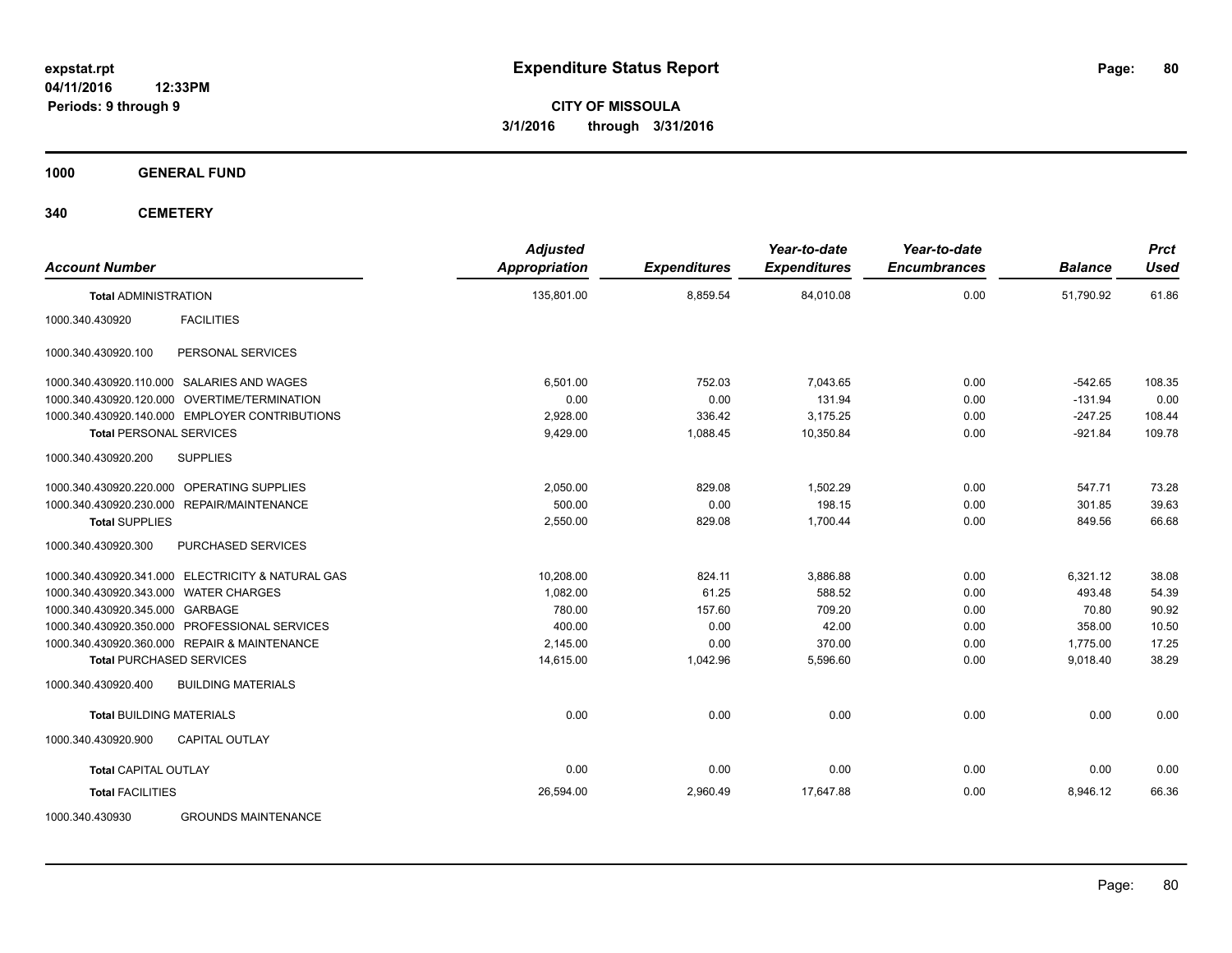**CITY OF MISSOULA 3/1/2016 through 3/31/2016**

**1000 GENERAL FUND**

| <b>Account Number</b>                             | <b>Adjusted</b><br><b>Appropriation</b> | <b>Expenditures</b> | Year-to-date<br><b>Expenditures</b> | Year-to-date<br><b>Encumbrances</b> | <b>Balance</b> | <b>Prct</b><br><b>Used</b> |
|---------------------------------------------------|-----------------------------------------|---------------------|-------------------------------------|-------------------------------------|----------------|----------------------------|
| 1000.340.430930.100<br>PERSONAL SERVICES          |                                         |                     |                                     |                                     |                |                            |
| 1000.340.430930.110.000 SALARIES AND WAGES        | 190.438.00                              | 14.570.47           | 136,084.04                          | 0.00                                | 54.353.96      | 71.46                      |
| 1000.340.430930.120.000 OVERTIME/TERMINATION      | 0.00                                    | 0.00                | 1,313.53                            | 0.00                                | $-1,313.53$    | 0.00                       |
| 1000.340.430930.140.000 EMPLOYER CONTRIBUTIONS    | 88.887.00                               | 7,150.34            | 65,532.92                           | 0.00                                | 23,354.08      | 73.73                      |
| <b>Total PERSONAL SERVICES</b>                    | 279,325.00                              | 21,720.81           | 202,930.49                          | 0.00                                | 76,394.51      | 72.65                      |
| 1000.340.430930.200<br><b>SUPPLIES</b>            |                                         |                     |                                     |                                     |                |                            |
| 1000.340.430930.220.000 OPERATING SUPPLIES        | 32.252.00                               | 8,577.49            | 14,284.94                           | 0.00                                | 17,967.06      | 44.29                      |
| 1000.340.430930.230.000 REPAIR/MAINTENANCE        | 19,620.00                               | 0.00                | 14,564.11                           | 0.00                                | 5,055.89       | 74.23                      |
| 1000.340.430930.231.000 GASOLINE                  | 14,398.00                               | 384.22              | 5,809.90                            | 0.00                                | 8.588.10       | 40.35                      |
| <b>Total SUPPLIES</b>                             | 66,270.00                               | 8,961.71            | 34,658.95                           | 0.00                                | 31,611.05      | 52.30                      |
| 1000.340.430930.300<br>PURCHASED SERVICES         |                                         |                     |                                     |                                     |                |                            |
| 1000.340.430930.341.000 ELECTRICITY & NATURAL GAS | 7.657.00                                | 0.00                | 5,553.42                            | 0.00                                | 2,103.58       | 72.53                      |
| 1000.340.430930.344.000 TELEPHONE SERVICE         | 300.00                                  | 212.27              | 584.47                              | 0.00                                | $-284.47$      | 194.82                     |
| 1000.340.430930.345.000 GARBAGE                   | 290.00                                  | 73.25               | 270.87                              | 0.00                                | 19.13          | 93.40                      |
| 1000.340.430930.360.000 REPAIR & MAINTENANCE      | 955.00                                  | 720.00              | 1,752.26                            | 0.00                                | $-797.26$      | 183.48                     |
| 1000.340.430930.390.000 OTHER PURCHASED SERVICES  | 3.342.00                                | 303.75              | 2.246.96                            | 0.00                                | 1.095.04       | 67.23                      |
| <b>Total PURCHASED SERVICES</b>                   | 12.544.00                               | 1,309.27            | 10,407.98                           | 0.00                                | 2,136.02       | 82.97                      |
| 1000.340.430930.400<br><b>BUILDING MATERIALS</b>  |                                         |                     |                                     |                                     |                |                            |
| <b>Total BUILDING MATERIALS</b>                   | 0.00                                    | 0.00                | 0.00                                | 0.00                                | 0.00           | 0.00                       |
| 1000.340.430930.500<br><b>FIXED CHARGES</b>       |                                         |                     |                                     |                                     |                |                            |
| 1000.340.430930.530.000 EQUIPMENT RENTAL          | 500.00                                  | 0.00                | 308.50                              | 0.00                                | 191.50         | 61.70                      |
| <b>Total FIXED CHARGES</b>                        | 500.00                                  | 0.00                | 308.50                              | 0.00                                | 191.50         | 61.70                      |
| 1000.340.430930.900<br><b>CAPITAL OUTLAY</b>      |                                         |                     |                                     |                                     |                |                            |
| <b>Total CAPITAL OUTLAY</b>                       | 0.00                                    | 0.00                | 0.00                                | 0.00                                | 0.00           | 0.00                       |
| <b>Total GROUNDS MAINTENANCE</b>                  | 358,639.00                              | 31,991.79           | 248,305.92                          | 0.00                                | 110,333.08     | 69.24                      |
|                                                   |                                         |                     |                                     |                                     |                |                            |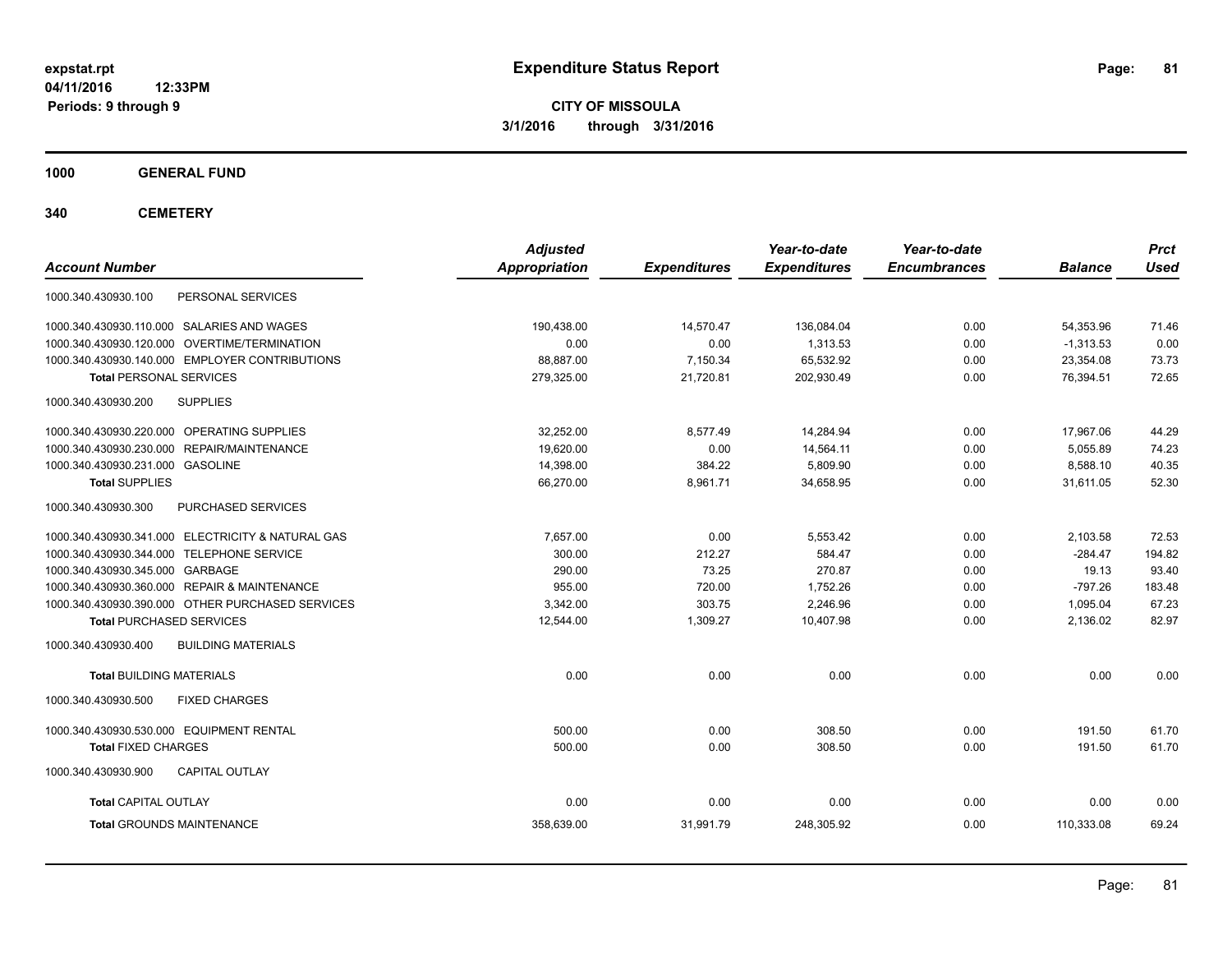**CITY OF MISSOULA 3/1/2016 through 3/31/2016**

**1000 GENERAL FUND**

| <b>Account Number</b>               |                                                | <b>Adjusted</b><br><b>Appropriation</b> | <b>Expenditures</b> | Year-to-date<br><b>Expenditures</b> | Year-to-date<br><b>Encumbrances</b> | <b>Balance</b> | <b>Prct</b><br><b>Used</b> |
|-------------------------------------|------------------------------------------------|-----------------------------------------|---------------------|-------------------------------------|-------------------------------------|----------------|----------------------------|
| 1000.340.430940                     | <b>BURIALS</b>                                 |                                         |                     |                                     |                                     |                |                            |
| 1000.340.430940.100                 | PERSONAL SERVICES                              |                                         |                     |                                     |                                     |                |                            |
|                                     | 1000.340.430940.110.000 SALARIES AND WAGES     | 71,067.00                               | 5,958.48            | 55,732.61                           | 0.00                                | 15,334.39      | 78.42                      |
|                                     | 1000.340.430940.120.000 OVERTIME/TERMINATION   | 0.00                                    | 0.00                | 703.74                              | 0.00                                | $-703.74$      | 0.00                       |
|                                     | 1000.340.430940.140.000 EMPLOYER CONTRIBUTIONS | 31,825.00                               | 2,732.04            | 29,255.02                           | 0.00                                | 2,569.98       | 91.92                      |
| <b>Total PERSONAL SERVICES</b>      |                                                | 102,892.00                              | 8,690.52            | 85,691.37                           | 0.00                                | 17,200.63      | 83.28                      |
| 1000.340.430940.200                 | <b>SUPPLIES</b>                                |                                         |                     |                                     |                                     |                |                            |
|                                     | 1000.340.430940.220.000 OPERATING SUPPLIES     | 1.500.00                                | 0.00                | 0.00                                | 0.00                                | 1,500.00       | 0.00                       |
| <b>Total SUPPLIES</b>               |                                                | 1,500.00                                | 0.00                | 0.00                                | 0.00                                | 1,500.00       | 0.00                       |
| 1000.340.430940.300                 | PURCHASED SERVICES                             |                                         |                     |                                     |                                     |                |                            |
| <b>Total PURCHASED SERVICES</b>     |                                                | 0.00                                    | 0.00                | 0.00                                | 0.00                                | 0.00           | 0.00                       |
| 1000.340.430940.400                 | <b>BUILDING MATERIALS</b>                      |                                         |                     |                                     |                                     |                |                            |
| <b>Total BUILDING MATERIALS</b>     |                                                | 0.00                                    | 0.00                | 0.00                                | 0.00                                | 0.00           | 0.00                       |
| 1000.340.430940.800                 | OTHER OBJECTS                                  |                                         |                     |                                     |                                     |                |                            |
| 1000.340.430940.845.000 CONTINGENCY |                                                | 8,185.00                                | 0.00                | 3,740.00                            | 0.00                                | 4,445.00       | 45.69                      |
| <b>Total OTHER OBJECTS</b>          |                                                | 8,185.00                                | 0.00                | 3,740.00                            | 0.00                                | 4,445.00       | 45.69                      |
| 1000.340.430940.900                 | CAPITAL OUTLAY                                 |                                         |                     |                                     |                                     |                |                            |
| <b>Total CAPITAL OUTLAY</b>         |                                                | 0.00                                    | 0.00                | 0.00                                | 0.00                                | 0.00           | 0.00                       |
| <b>Total BURIALS</b>                |                                                | 112,577.00                              | 8,690.52            | 89,431.37                           | 0.00                                | 23,145.63      | 79.44                      |
| <b>Total CEMETERY</b>               |                                                | 633,611.00                              | 52,502.34           | 439,395.25                          | 0.00                                | 194,215.75     | 69.35                      |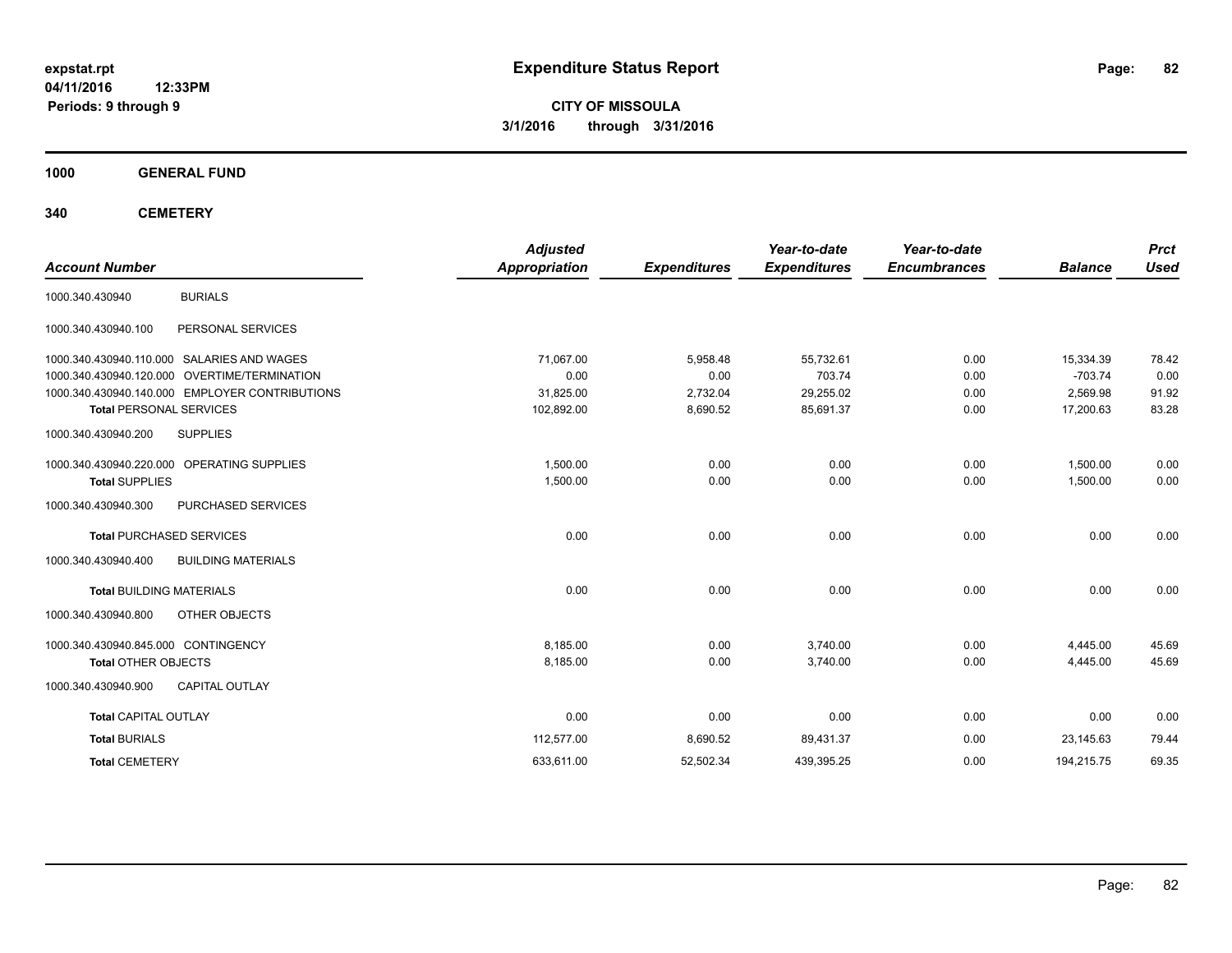**1000 GENERAL FUND**

#### **370 PARKS & RECREATION**

|                                  |                                                        | <b>Adjusted</b> |                     | Year-to-date        | Year-to-date        |                | <b>Prct</b> |
|----------------------------------|--------------------------------------------------------|-----------------|---------------------|---------------------|---------------------|----------------|-------------|
| <b>Account Number</b>            |                                                        | Appropriation   | <b>Expenditures</b> | <b>Expenditures</b> | <b>Encumbrances</b> | <b>Balance</b> | <b>Used</b> |
| 1000.370.460410                  | PARKS & RECREATION ADMINISTRATION                      |                 |                     |                     |                     |                |             |
| 1000.370.460410.100              | PERSONAL SERVICES                                      |                 |                     |                     |                     |                |             |
| 1000.370.460410.110.000          | SALARIES AND WAGES                                     | 263,389.00      | 20,168.36           | 188,818.48          | 0.00                | 74,570.52      | 71.69       |
| 1000.370.460410.120.000          | OVERTIME/TERMINATION                                   | 700.00          | 0.00                | 0.00                | 0.00                | 700.00         | 0.00        |
| 1000.370.460410.140.000          | <b>EMPLOYER CONTRIBUTIONS</b>                          | 85,672.00       | 6,727.18            | 64,296.62           | 0.00                | 21,375.38      | 75.05       |
|                                  | 1000.370.460410.141.000 STATE RETIREMENT CONTRIBUTIONS | 0.00            | 0.00                | 1.211.96            | 0.00                | $-1.211.96$    | 0.00        |
| <b>Total PERSONAL SERVICES</b>   |                                                        | 349,761.00      | 26,895.54           | 254,327.06          | 0.00                | 95,433.94      | 72.71       |
| 1000.370.460410.200              | <b>SUPPLIES</b>                                        |                 |                     |                     |                     |                |             |
| 1000.370.460410.210.000          | <b>OFFICE SUPPLIES</b>                                 | 2,095.00        | 270.45              | 1.096.50            | 0.00                | 998.50         | 52.34       |
| 1000.370.460410.220.000          | <b>OPERATING SUPPLIES</b>                              | 1,500.00        | 0.00                | 546.32              | 0.00                | 953.68         | 36.42       |
| <b>Total SUPPLIES</b>            |                                                        | 3,595.00        | 270.45              | 1,642.82            | 0.00                | 1,952.18       | 45.70       |
| 1000.370.460410.300              | PURCHASED SERVICES                                     |                 |                     |                     |                     |                |             |
| 1000.370.460410.310.000          | <b>COMMUNICATIONS</b>                                  | 3,463.00        | 6.49                | 1,653.77            | 0.00                | 1,809.23       | 47.76       |
| 1000.370.460410.320.000          | PRINTING & DUPLICATING                                 | 900.00          | 0.00                | 47.00               | 0.00                | 853.00         | 5.22        |
| 1000.370.460410.330.000          | PUBLICITY, SUBSCRIPTIONS & DUES                        | 550.00          | 0.00                | 168.03              | 0.00                | 381.97         | 30.55       |
| 1000.370.460410.341.000          | ELECTRICITY & NATURAL GAS                              | 15,225.00       | 0.00                | 10,273.86           | 0.00                | 4,951.14       | 67.48       |
| 1000.370.460410.343.000          | <b>WATER CHARGES</b>                                   | 3,396.00        | 0.00                | 1,935.81            | 0.00                | 1,460.19       | 57.00       |
| 1000.370.460410.344.000          | <b>TELEPHONE SERVICE</b>                               | 1.319.00        | 157.23              | 650.26              | 0.00                | 668.74         | 49.30       |
| 1000.370.460410.350.000          | PROFESSIONAL SERVICES                                  | 15,980.00       | 259.49              | 3,365.22            | 0.00                | 12,614.78      | 21.06       |
|                                  | 1000.370.460410.360.000 REPAIR & MAINTENANCE           | 4,867.00        | 394.82              | 2,001.03            | 0.00                | 2,865.97       | 41.11       |
| 1000.370.460410.370.000          | <b>TRAVEL</b>                                          | 350.00          | 0.00                | 731.57              | 0.00                | $-381.57$      | 209.02      |
| 1000.370.460410.380.000 TRAINING |                                                        | 800.00          | 0.00                | 708.45              | 0.00                | 91.55          | 88.56       |
| <b>Total PURCHASED SERVICES</b>  |                                                        | 46,850.00       | 818.03              | 21,535.00           | 0.00                | 25,315.00      | 45.97       |
|                                  | <b>Total PARKS &amp; RECREATION ADMINISTRATION</b>     | 400,206.00      | 27,984.02           | 277,504.88          | 0.00                | 122,701.12     | 69.34       |

1000.370.460411 NMT ADMIN

1000.370.460411.100 PERSONAL SERVICES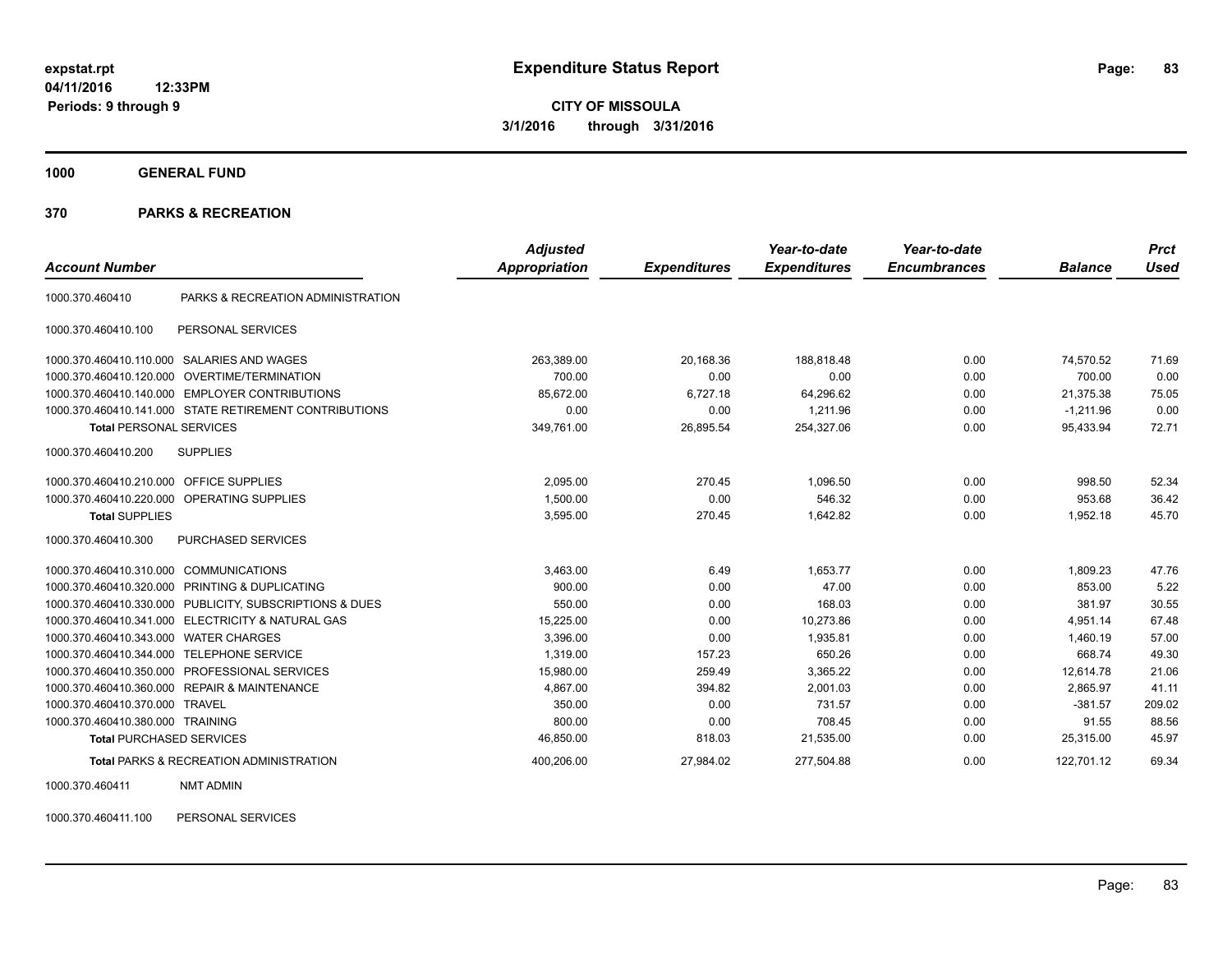**1000 GENERAL FUND**

|                                           |                                                         | <b>Adjusted</b>      |                     | Year-to-date        | Year-to-date        |                | <b>Prct</b> |
|-------------------------------------------|---------------------------------------------------------|----------------------|---------------------|---------------------|---------------------|----------------|-------------|
| <b>Account Number</b>                     |                                                         | <b>Appropriation</b> | <b>Expenditures</b> | <b>Expenditures</b> | <b>Encumbrances</b> | <b>Balance</b> | <b>Used</b> |
|                                           | 1000.370.460411.110.000 SALARIES AND WAGES              | 50,368.00            | 3,844.86            | 36,290.67           | 0.00                | 14,077.33      | 72.05       |
|                                           | 1000.370.460411.140.000 EMPLOYER CONTRIBUTIONS          | 17,627.00            | 1,392.80            | 13,429.45           | 0.00                | 4,197.55       | 76.19       |
| <b>Total PERSONAL SERVICES</b>            |                                                         | 67,995.00            | 5,237.66            | 49,720.12           | 0.00                | 18,274.88      | 73.12       |
| 1000.370.460411.200                       | <b>SUPPLIES</b>                                         |                      |                     |                     |                     |                |             |
| 1000.370.460411.210.000 OFFICE SUPPLIES   |                                                         | 300.00               | 0.00                | 70.72               | 0.00                | 229.28         | 23.57       |
|                                           | 1000.370.460411.220.000 OPERATING SUPPLIES              | 400.00               | 146.01              | 146.01              | 0.00                | 253.99         | 36.50       |
| <b>Total SUPPLIES</b>                     |                                                         | 700.00               | 146.01              | 216.73              | 0.00                | 483.27         | 30.96       |
| 1000.370.460411.300                       | PURCHASED SERVICES                                      |                      |                     |                     |                     |                |             |
| 1000.370.460411.310.000 COMMUNICATIONS    |                                                         | 150.00               | 0.00                | 0.00                | 0.00                | 150.00         | 0.00        |
|                                           | 1000.370.460411.320.000 PRINTING & DUPLICATING          | 350.00               | 0.00                | 111.30              | 0.00                | 238.70         | 31.80       |
|                                           | 1000.370.460411.330.000 PUBLICITY, SUBSCRIPTIONS & DUES | 1,150.00             | 0.00                | 52.00               | 0.00                | 1,098.00       | 4.52        |
| 1000.370.460411.344.000 TELEPHONE SERVICE |                                                         | 795.00               | 93.39               | 349.14              | 0.00                | 445.86         | 43.92       |
|                                           | 1000.370.460411.350.000 PROFESSIONAL SERVICES           | 1,436.00             | 0.00                | 0.00                | 0.00                | 1,436.00       | 0.00        |
|                                           | 1000.370.460411.360.000 REPAIR & MAINTENANCE            | 1.346.00             | 0.00                | 0.00                | 0.00                | 1.346.00       | 0.00        |
| 1000.370.460411.370.000 TRAVEL            |                                                         | 300.00               | 0.00                | 50.54               | 0.00                | 249.46         | 16.85       |
| 1000.370.460411.380.000 TRAINING          |                                                         | 200.00               | 0.00                | 175.00              | 0.00                | 25.00          | 87.50       |
|                                           | 1000.370.460411.390.000 OTHER PURCHASED SERVICES        | 7.497.00             | 0.00                | 675.00              | 0.00                | 6,822.00       | 9.00        |
| <b>Total PURCHASED SERVICES</b>           |                                                         | 13,224.00            | 93.39               | 1,412.98            | 0.00                | 11,811.02      | 10.68       |
| <b>Total NMT ADMIN</b>                    |                                                         | 81,919.00            | 5,477.06            | 51,349.83           | 0.00                | 30,569.17      | 62.68       |
| 1000.370.460413                           | <b>PARKS PROJECTS</b>                                   |                      |                     |                     |                     |                |             |
| 1000.370.460413.100                       | PERSONAL SERVICES                                       |                      |                     |                     |                     |                |             |
|                                           | 1000.370.460413.110.000 SALARIES AND WAGES              | 56,680.00            | 4,327.68            | 40,637.91           | 0.00                | 16,042.09      | 71.70       |
|                                           | 1000.370.460413.140.000 EMPLOYER CONTRIBUTIONS          | 18,683.00            | 1,469.76            | 14, 117.25          | 0.00                | 4,565.75       | 75.56       |
| <b>Total PERSONAL SERVICES</b>            |                                                         | 75,363.00            | 5,797.44            | 54,755.16           | 0.00                | 20,607.84      | 72.66       |
| 1000.370.460413.200                       | <b>SUPPLIES</b>                                         |                      |                     |                     |                     |                |             |
| 1000.370.460413.210.000 OFFICE SUPPLIES   |                                                         | 100.00               | 0.00                | 0.00                | 0.00                | 100.00         | 0.00        |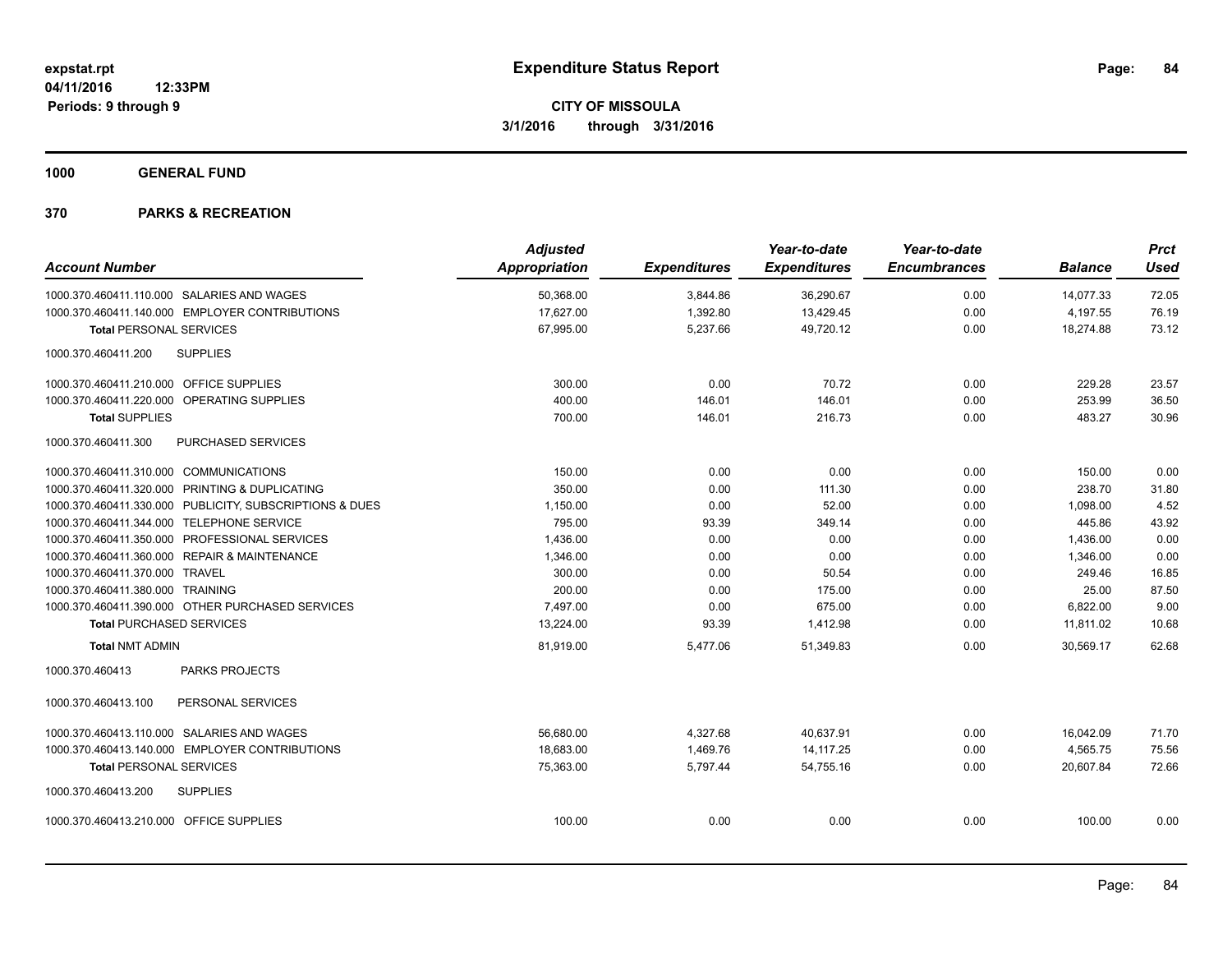**1000 GENERAL FUND**

| <b>Account Number</b>                                   | <b>Adjusted</b><br>Appropriation | <b>Expenditures</b> | Year-to-date<br><b>Expenditures</b> | Year-to-date<br><b>Encumbrances</b> | <b>Balance</b> | <b>Prct</b><br><b>Used</b> |
|---------------------------------------------------------|----------------------------------|---------------------|-------------------------------------|-------------------------------------|----------------|----------------------------|
| 1000.370.460413.220.000 OPERATING SUPPLIES              | 550.00                           | 6.29                | 6.29                                | 0.00                                | 543.71         | 1.14                       |
| <b>Total SUPPLIES</b>                                   | 650.00                           | 6.29                | 6.29                                | 0.00                                | 643.71         | 0.97                       |
| 1000.370.460413.300<br>PURCHASED SERVICES               |                                  |                     |                                     |                                     |                |                            |
| 1000.370.460413.320.000 PRINTING & DUPLICATING          | 150.00                           | 0.00                | 77.00                               | 0.00                                | 73.00          | 51.33                      |
| 1000.370.460413.344.000 TELEPHONE SERVICE               | 700.00                           | 117.42              | 469.03                              | 0.00                                | 230.97         | 67.00                      |
| 1000.370.460413.350.000 PROFESSIONAL SERVICES           | 150.00                           | 0.00                | 368.75                              | 0.00                                | $-218.75$      | 245.83                     |
| 1000.370.460413.360.000 REPAIR & MAINTENANCE            | 1,000.00                         | 0.00                | 0.00                                | 0.00                                | 1,000.00       | 0.00                       |
| 1000.370.460413.370.000 TRAVEL                          | 300.00                           | 0.00                | 0.00                                | 0.00                                | 300.00         | 0.00                       |
| 1000.370.460413.380.000 TRAINING                        | 200.00                           | 0.00                | 0.00                                | 0.00                                | 200.00         | 0.00                       |
| 1000.370.460413.390.000 OTHER PURCHASED SERVICES        | 137.00                           | 0.00                | 0.00                                | 0.00                                | 137.00         | 0.00                       |
| <b>Total PURCHASED SERVICES</b>                         | 2,637.00                         | 117.42              | 914.78                              | 0.00                                | 1,722.22       | 34.69                      |
| <b>Total PARKS PROJECTS</b>                             | 78,650.00                        | 5,921.15            | 55.676.23                           | 0.00                                | 22.973.77      | 70.79                      |
| 1000.370.460431<br>OPEN SPACE                           |                                  |                     |                                     |                                     |                |                            |
| 1000.370.460431.100<br>PERSONAL SERVICES                |                                  |                     |                                     |                                     |                |                            |
| 1000.370.460431.110.000 SALARIES AND WAGES              | 57,280.00                        | 4,372.49            | 41,118.67                           | 0.00                                | 16,161.33      | 71.79                      |
| 1000.370.460431.140.000 EMPLOYER CONTRIBUTIONS          | 18,783.00                        | 1,459.86            | 14,033.87                           | 0.00                                | 4,749.13       | 74.72                      |
| <b>Total PERSONAL SERVICES</b>                          | 76,063.00                        | 5,832.35            | 55,152.54                           | 0.00                                | 20,910.46      | 72.51                      |
| 1000.370.460431.200<br><b>SUPPLIES</b>                  |                                  |                     |                                     |                                     |                |                            |
| 1000.370.460431.210.000 OFFICE SUPPLIES                 | 200.00                           | 0.00                | 9.10                                | 0.00                                | 190.90         | 4.55                       |
| 1000.370.460431.220.000 OPERATING SUPPLIES              | 300.00                           | 25.63               | 445.58                              | 0.00                                | $-145.58$      | 148.53                     |
| <b>Total SUPPLIES</b>                                   | 500.00                           | 25.63               | 454.68                              | 0.00                                | 45.32          | 90.94                      |
| 1000.370.460431.300<br>PURCHASED SERVICES               |                                  |                     |                                     |                                     |                |                            |
| 1000.370.460431.320.000 PRINTING & DUPLICATING          | 300.00                           | 0.00                | 47.00                               | 0.00                                | 253.00         | 15.67                      |
| 1000.370.460431.330.000 PUBLICITY, SUBSCRIPTIONS & DUES | 400.00                           | 0.00                | 0.00                                | 0.00                                | 400.00         | 0.00                       |
| 1000.370.460431.344.000 TELEPHONE SERVICE               | 425.00                           | 74.90               | 299.57                              | 0.00                                | 125.43         | 70.49                      |
| 1000.370.460431.350.000 PROFESSIONAL SERVICES           | 200.00                           | 0.00                | 57.12                               | 0.00                                | 142.88         | 28.56                      |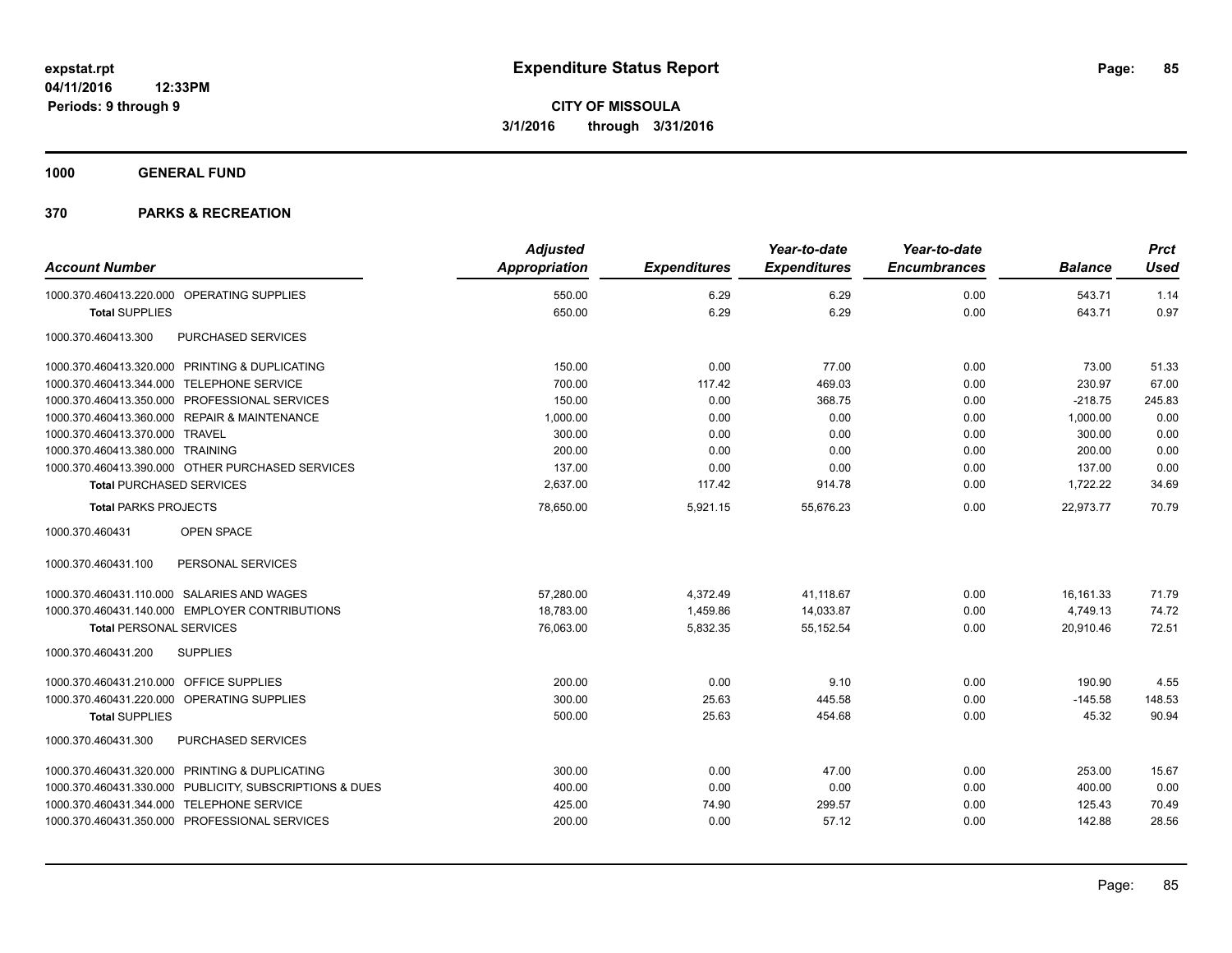**1000 GENERAL FUND**

|                                                         | <b>Adjusted</b>      |                     | Year-to-date        | Year-to-date        |                | <b>Prct</b> |
|---------------------------------------------------------|----------------------|---------------------|---------------------|---------------------|----------------|-------------|
| <b>Account Number</b>                                   | <b>Appropriation</b> | <b>Expenditures</b> | <b>Expenditures</b> | <b>Encumbrances</b> | <b>Balance</b> | <b>Used</b> |
| 1000.370.460431.370.000 TRAVEL                          | 300.00               | 0.00                | 0.00                | 0.00                | 300.00         | 0.00        |
| 1000.370.460431.380.000 TRAINING                        | 200.00               | 0.00                | 525.00              | 0.00                | $-325.00$      | 262.50      |
| <b>Total PURCHASED SERVICES</b>                         | 1,825.00             | 74.90               | 928.69              | 0.00                | 896.31         | 50.89       |
| <b>Total OPEN SPACE</b>                                 | 78,388.00            | 5,932.88            | 56,535.91           | 0.00                | 21.852.09      | 72.12       |
| 1000.370.460432<br>PARK ADMIN                           |                      |                     |                     |                     |                |             |
| 1000.370.460432.100<br>PERSONAL SERVICES                |                      |                     |                     |                     |                |             |
| 1000.370.460432.110.000 SALARIES AND WAGES              | 95,064.00            | 7,322.72            | 59,440.52           | 0.00                | 35,623.48      | 62.53       |
| 1000.370.460432.130.000 OTHER                           | 7.880.00             | 0.00                | 0.00                | 0.00                | 7.880.00       | 0.00        |
| 1000.370.460432.140.000 EMPLOYER CONTRIBUTIONS          | 46,113.00            | 3,537.98            | 27,745.83           | 0.00                | 18,367.17      | 60.17       |
| <b>Total PERSONAL SERVICES</b>                          | 149,057.00           | 10,860.70           | 87,186.35           | 0.00                | 61,870.65      | 58.49       |
| <b>SUPPLIES</b><br>1000.370.460432.200                  |                      |                     |                     |                     |                |             |
| 1000.370.460432.210.000 OFFICE SUPPLIES                 | 1,520.00             | 61.95               | 659.72              | 0.00                | 860.28         | 43.40       |
| 1000.370.460432.220.000 OPERATING SUPPLIES              | 6,650.00             | 513.29              | 5,189.47            | 0.00                | 1,460.53       | 78.04       |
| <b>Total SUPPLIES</b>                                   | 8,170.00             | 575.24              | 5,849.19            | 0.00                | 2,320.81       | 71.59       |
| PURCHASED SERVICES<br>1000.370.460432.300               |                      |                     |                     |                     |                |             |
| 1000.370.460432.310.000 COMMUNICATIONS                  | 100.00               | 0.00                | 84.90               | 0.00                | 15.10          | 84.90       |
| 1000.370.460432.320.000 PRINTING & DUPLICATING          | 150.00               | 0.00                | 50.76               | 0.00                | 99.24          | 33.84       |
| 1000.370.460432.330.000 PUBLICITY, SUBSCRIPTIONS & DUES | 500.00               | 0.00                | 0.00                | 0.00                | 500.00         | 0.00        |
| 1000.370.460432.340.000 SEWER                           | 2,154.00             | 0.00                | 1,996.95            | 0.00                | 157.05         | 92.71       |
| 1000.370.460432.344.000 TELEPHONE SERVICE               | 14,429.00            | 630.03              | 6,800.68            | 0.00                | 7,628.32       | 47.13       |
| 1000.370.460432.350.000 PROFESSIONAL SERVICES           | 20,112.00            | 0.00                | 0.00                | 0.00                | 20,112.00      | 0.00        |
| 1000.370.460432.390.000 OTHER PURCHASED SERVICES        | 2,345.00             | 0.00                | 0.00                | 0.00                | 2,345.00       | 0.00        |
| <b>Total PURCHASED SERVICES</b>                         | 39,790.00            | 630.03              | 8,933.29            | 0.00                | 30,856.71      | 22.45       |
| 1000.370.460432.900<br><b>CAPITAL OUTLAY</b>            |                      |                     |                     |                     |                |             |
| <b>Total CAPITAL OUTLAY</b>                             | 0.00                 | 0.00                | 0.00                | 0.00                | 0.00           | 0.00        |
| <b>Total PARK ADMIN</b>                                 | 197,017.00           | 12,065.97           | 101,968.83          | 0.00                | 95,048.17      | 51.76       |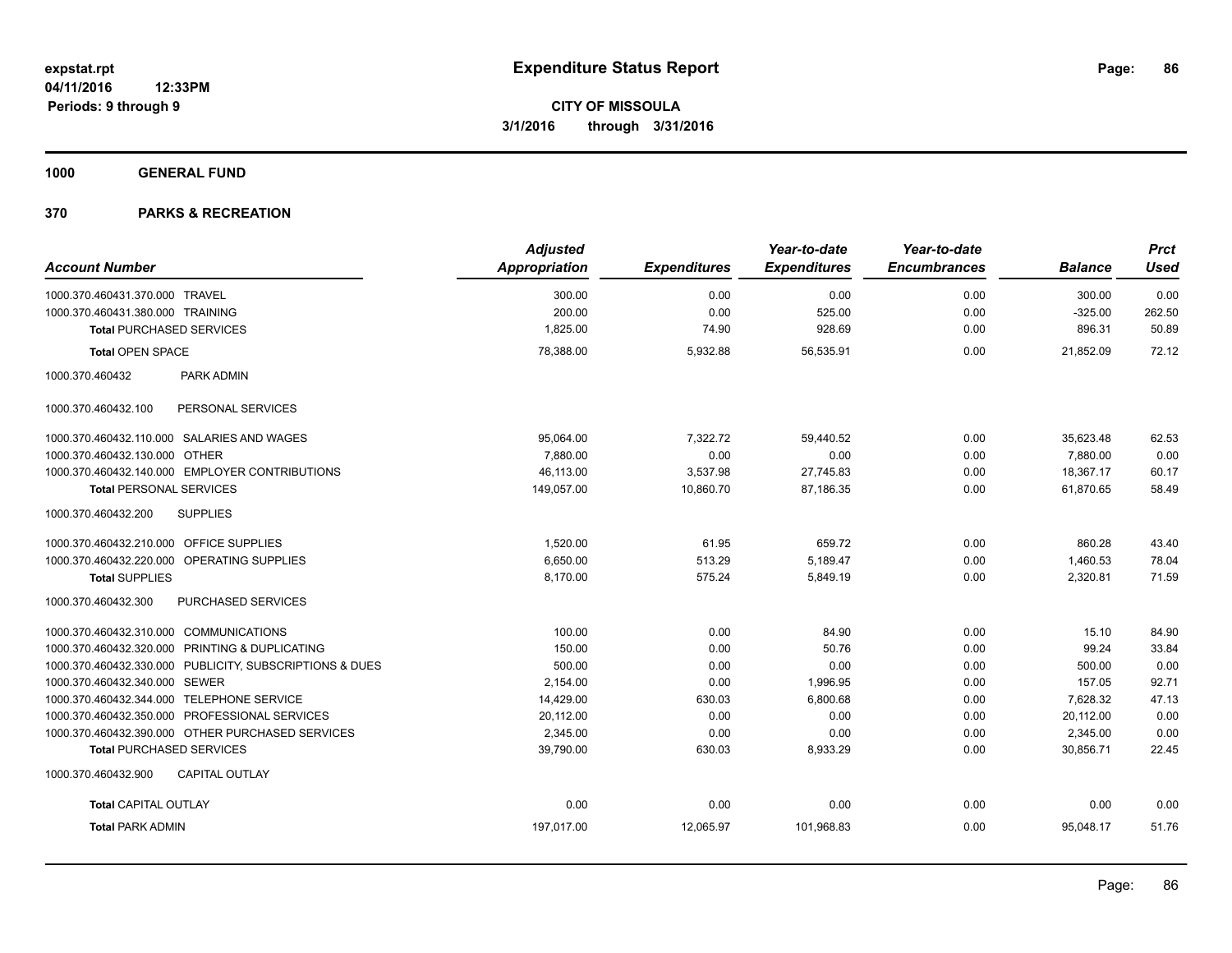**1000 GENERAL FUND**

| <b>Account Number</b>                                   | <b>Adjusted</b><br><b>Appropriation</b> | <b>Expenditures</b> | Year-to-date<br><b>Expenditures</b> | Year-to-date<br><b>Encumbrances</b> | <b>Balance</b> | <b>Prct</b><br><b>Used</b> |
|---------------------------------------------------------|-----------------------------------------|---------------------|-------------------------------------|-------------------------------------|----------------|----------------------------|
| <b>GREENWAYS &amp; HORTICULTURE</b><br>1000.370.460434  |                                         |                     |                                     |                                     |                |                            |
| PERSONAL SERVICES<br>1000.370.460434.100                |                                         |                     |                                     |                                     |                |                            |
| 1000.370.460434.110.000 SALARIES AND WAGES              | 113,604.00                              | 5,976.38            | 71,544.15                           | 0.00                                | 42,059.85      | 62.98                      |
| 1000.370.460434.120.000 OVERTIME/TERMINATION            | 0.00                                    | 0.00                | 609.27                              | 0.00                                | $-609.27$      | 0.00                       |
| 1000.370.460434.140.000 EMPLOYER CONTRIBUTIONS          | 43,055.00                               | 2,851.33            | 30,751.04                           | 0.00                                | 12,303.96      | 71.42                      |
| Total GREENWAYS & HORTICULTURE                          | 156,659.00                              | 8,827.71            | 102,904.46                          | 0.00                                | 53,754.54      | 65.69                      |
| <b>URBAN FORESTRY</b><br>1000.370.460439                |                                         |                     |                                     |                                     |                |                            |
| PERSONAL SERVICES<br>1000.370.460439.100                |                                         |                     |                                     |                                     |                |                            |
| 1000.370.460439.110.000 SALARIES AND WAGES              | 168,497.00                              | 11,118.39           | 110,839.15                          | 0.00                                | 57,657.85      | 65.78                      |
| 1000.370.460439.120.000 OVERTIME/TERMINATION            | 1,750.00                                | 0.00                | 9,186.00                            | 0.00                                | $-7,436.00$    | 524.91                     |
| 1000.370.460439.140.000 EMPLOYER CONTRIBUTIONS          | 74,123.00                               | 5,521.27            | 53,563.09                           | 0.00                                | 20,559.91      | 72.26                      |
| <b>Total PERSONAL SERVICES</b>                          | 244,370.00                              | 16,639.66           | 173,588.24                          | 0.00                                | 70,781.76      | 71.04                      |
| 1000.370.460439.200<br><b>SUPPLIES</b>                  |                                         |                     |                                     |                                     |                |                            |
| 1000.370.460439.220.000<br>OPERATING SUPPLIES           | 2,132.00                                | 0.00                | 0.00                                | 0.00                                | 2,132.00       | 0.00                       |
| 1000.370.460439.230.000 REPAIR/MAINTENANCE              | 581.00                                  | 0.00                | 0.00                                | 0.00                                | 581.00         | 0.00                       |
| <b>Total SUPPLIES</b>                                   | 2,713.00                                | 0.00                | 0.00                                | 0.00                                | 2,713.00       | 0.00                       |
| 1000.370.460439.300<br><b>PURCHASED SERVICES</b>        |                                         |                     |                                     |                                     |                |                            |
| 1000.370.460439.310.000 COMMUNICATIONS                  | 145.00                                  | 0.00                | 0.00                                | 0.00                                | 145.00         | 0.00                       |
| 1000.370.460439.320.000 PRINTING & DUPLICATING          | 100.00                                  | 0.00                | 0.00                                | 0.00                                | 100.00         | 0.00                       |
| 1000.370.460439.330.000 PUBLICITY, SUBSCRIPTIONS & DUES | 700.00                                  | 0.00                | 0.00                                | 0.00                                | 700.00         | 0.00                       |
| 1000.370.460439.350.000 PROFESSIONAL SERVICES           | 525.00                                  | 0.00                | 280.00                              | 0.00                                | 245.00         | 53.33                      |
| 1000.370.460439.360.000 REPAIR & MAINTENANCE            | 18,642.00                               | 0.00                | 0.00                                | 0.00                                | 18,642.00      | 0.00                       |
| <b>Total PURCHASED SERVICES</b>                         | 20,112.00                               | 0.00                | 280.00                              | 0.00                                | 19,832.00      | 1.39                       |
| <b>Total URBAN FORESTRY</b>                             | 267,195.00                              | 16,639.66           | 173,868.24                          | 0.00                                | 93,326.76      | 65.07                      |
| CITY LIFE GYM LEASE<br>1000.370.460440                  |                                         |                     |                                     |                                     |                |                            |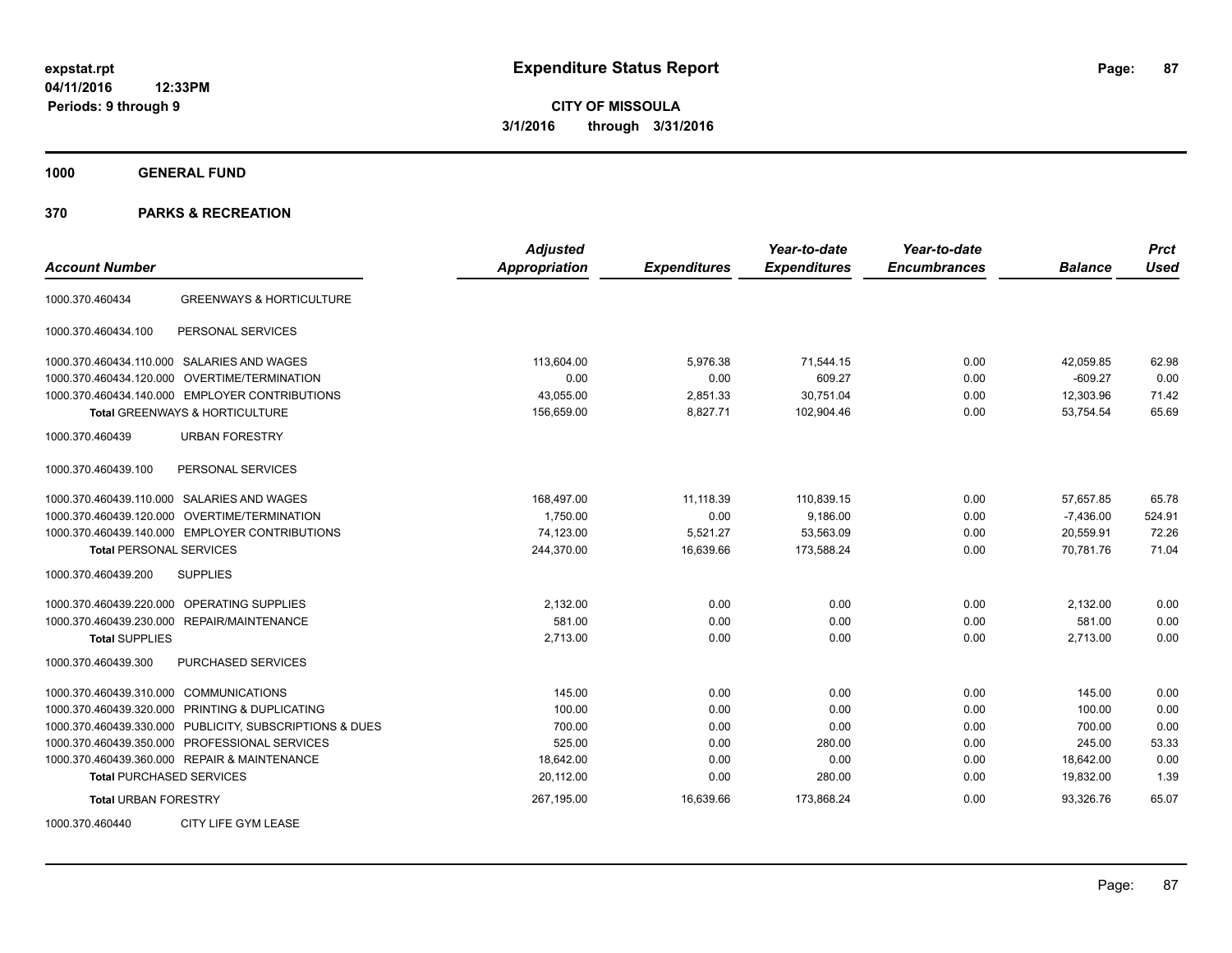# **1000 GENERAL FUND**

|                                         |                                                         | <b>Adjusted</b> |                     | Year-to-date        | Year-to-date        |                | <b>Prct</b> |
|-----------------------------------------|---------------------------------------------------------|-----------------|---------------------|---------------------|---------------------|----------------|-------------|
| <b>Account Number</b>                   |                                                         | Appropriation   | <b>Expenditures</b> | <b>Expenditures</b> | <b>Encumbrances</b> | <b>Balance</b> | <b>Used</b> |
| 1000.370.460440.200                     | <b>SUPPLIES</b>                                         |                 |                     |                     |                     |                |             |
| Total CITY LIFE GYM LEASE               |                                                         | 0.00            | 0.00                | 0.00                | 0.00                | 0.00           | 0.00        |
| 1000.370.460441                         | <b>RECREATION</b>                                       |                 |                     |                     |                     |                |             |
| 1000.370.460441.100                     | PERSONAL SERVICES                                       |                 |                     |                     |                     |                |             |
|                                         | 1000.370.460441.110.000 SALARIES AND WAGES              | 133,865.00      | 10,391.54           | 101,960.68          | 0.00                | 31,904.32      | 76.17       |
|                                         | 1000.370.460441.120.000 OVERTIME/TERMINATION            | 700.00          | 0.00                | 0.00                | 0.00                | 700.00         | 0.00        |
| 1000.370.460441.130.000 OTHER           |                                                         | 4,880.00        | 0.00                | 0.00                | 0.00                | 4,880.00       | 0.00        |
|                                         | 1000.370.460441.140.000 EMPLOYER CONTRIBUTIONS          | 55,602.00       | 4,044.28            | 42,422.19           | 0.00                | 13,179.81      | 76.30       |
| <b>Total PERSONAL SERVICES</b>          |                                                         | 195,047.00      | 14,435.82           | 144,382.87          | 0.00                | 50.664.13      | 74.02       |
| 1000.370.460441.200                     | <b>SUPPLIES</b>                                         |                 |                     |                     |                     |                |             |
| 1000.370.460441.210.000 OFFICE SUPPLIES |                                                         | 300.00          | 19.99               | 205.15              | 0.00                | 94.85          | 68.38       |
| <b>Total SUPPLIES</b>                   |                                                         | 300.00          | 19.99               | 205.15              | 0.00                | 94.85          | 68.38       |
| 1000.370.460441.300                     | PURCHASED SERVICES                                      |                 |                     |                     |                     |                |             |
|                                         | 1000.370.460441.320.000 PRINTING & DUPLICATING          | 2,150.00        | 0.00                | 325.00              | 0.00                | 1,825.00       | 15.12       |
|                                         | 1000.370.460441.330.000 PUBLICITY, SUBSCRIPTIONS & DUES | 1,490.00        | 0.00                | 1,033.13            | 0.00                | 456.87         | 69.34       |
|                                         | 1000.370.460441.344.000 TELEPHONE SERVICE               | 696.00          | 81.12               | 325.28              | 0.00                | 370.72         | 46.74       |
|                                         | 1000.370.460441.350.000 PROFESSIONAL SERVICES           | 1,360.00        | 686.00              | 1,289.74            | 0.00                | 70.26          | 94.83       |
|                                         | 1000.370.460441.360.000 REPAIR & MAINTENANCE            | 1,200.00        | 0.00                | 278.71              | 0.00                | 921.29         | 23.23       |
| 1000.370.460441.370.000 TRAVEL          |                                                         | 1,200.00        | 0.00                | 573.57              | 0.00                | 626.43         | 47.80       |
| 1000.370.460441.380.000 TRAINING        |                                                         | 900.00          | 0.00                | 870.00              | 0.00                | 30.00          | 96.67       |
| <b>Total PURCHASED SERVICES</b>         |                                                         | 8,996.00        | 767.12              | 4,695.43            | 0.00                | 4,300.57       | 52.19       |
| 1000.370.460441.800                     | OTHER OBJECTS                                           |                 |                     |                     |                     |                |             |
|                                         | 1000.370.460441.820.000 TRANSFERS TO OTHER FUNDS        | 10,000.00       | 0.00                | 0.00                | 0.00                | 10,000.00      | 0.00        |
| <b>Total OTHER OBJECTS</b>              |                                                         | 10,000.00       | 0.00                | 0.00                | 0.00                | 10,000.00      | 0.00        |
| <b>Total RECREATION</b>                 |                                                         | 214,343.00      | 15,222.93           | 149,283.45          | 0.00                | 65,059.55      | 69.65       |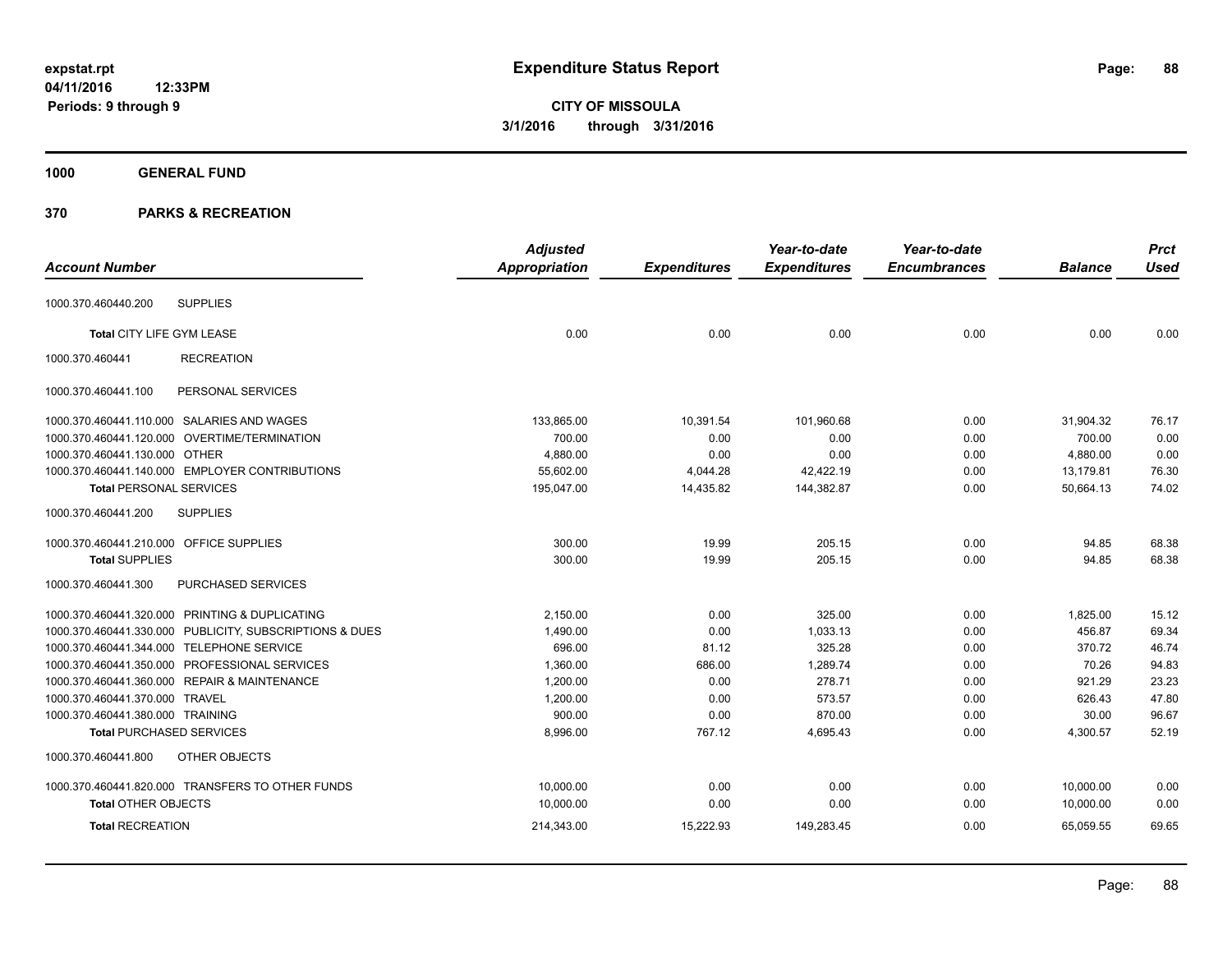**1000 GENERAL FUND**

|                                                         | <b>Adjusted</b>      |                     | Year-to-date        | Year-to-date        |                | <b>Prct</b> |
|---------------------------------------------------------|----------------------|---------------------|---------------------|---------------------|----------------|-------------|
| <b>Account Number</b>                                   | <b>Appropriation</b> | <b>Expenditures</b> | <b>Expenditures</b> | <b>Encumbrances</b> | <b>Balance</b> | <b>Used</b> |
| <b>RECREATION MORE</b><br>1000.370.460470               |                      |                     |                     |                     |                |             |
| PERSONAL SERVICES<br>1000.370.460470.100                |                      |                     |                     |                     |                |             |
| 1000.370.460470.110.000 SALARIES AND WAGES              | 148.228.00           | 7,141.64            | 96,626.93           | 0.00                | 51,601.07      | 65.19       |
| 1000.370.460470.120.000 OVERTIME/TERMINATION            | 0.00                 | 0.00                | 417.94              | 0.00                | $-417.94$      | 0.00        |
| 1000.370.460470.140.000 EMPLOYER CONTRIBUTIONS          | 45,411.00            | 3,090.06            | 33,848.54           | 0.00                | 11,562.46      | 74.54       |
| <b>Total PERSONAL SERVICES</b>                          | 193,639.00           | 10,231.70           | 130,893.41          | 0.00                | 62.745.59      | 67.60       |
| <b>SUPPLIES</b><br>1000.370.460470.200                  |                      |                     |                     |                     |                |             |
| 1000.370.460470.210.000 OFFICE SUPPLIES                 | 100.00               | 0.00                | 16.08               | 0.00                | 83.92          | 16.08       |
| 1000.370.460470.220.000 OPERATING SUPPLIES              | 8,567.00             | 457.14              | 7,533.88            | 0.00                | 1,033.12       | 87.94       |
| <b>Total SUPPLIES</b>                                   | 8,667.00             | 457.14              | 7,549.96            | 0.00                | 1,117.04       | 87.11       |
| 1000.370.460470.300<br>PURCHASED SERVICES               |                      |                     |                     |                     |                |             |
| 1000.370.460470.320.000 PRINTING & DUPLICATING          | 1,200.00             | 0.00                | 517.77              | 0.00                | 682.23         | 43.15       |
| 1000.370.460470.330.000 PUBLICITY, SUBSCRIPTIONS & DUES | 780.00               | 0.00                | 591.48              | 0.00                | 188.52         | 75.83       |
| 1000.370.460470.344.000 TELEPHONE SERVICE               | 428.00               | 128.22              | 514.16              | 0.00                | $-86.16$       | 120.13      |
| 1000.370.460470.390.000 OTHER PURCHASED SERVICES        | 21,372.00            | 187.95              | 10,481.47           | 0.00                | 10.890.53      | 49.04       |
| <b>Total PURCHASED SERVICES</b>                         | 23,780.00            | 316.17              | 12,104.88           | 0.00                | 11.675.12      | 50.90       |
| <b>Total RECREATION MORE</b>                            | 226,086.00           | 11,005.01           | 150,548.25          | 0.00                | 75,537.75      | 66.59       |
| <b>RECREATION ADULTS</b><br>1000.370.460471             |                      |                     |                     |                     |                |             |
| PERSONAL SERVICES<br>1000.370.460471.100                |                      |                     |                     |                     |                |             |
| 1000.370.460471.110.000 SALARIES AND WAGES              | 111,162.00           | 6,569.10            | 68,796.54           | 0.00                | 42,365.46      | 61.89       |
| 1000.370.460471.140.000 EMPLOYER CONTRIBUTIONS          | 29.479.00            | 2,077.96            | 20,745.89           | 0.00                | 8,733.11       | 70.38       |
| <b>Total PERSONAL SERVICES</b>                          | 140,641.00           | 8,647.06            | 89,542.43           | 0.00                | 51,098.57      | 63.67       |
| <b>SUPPLIES</b><br>1000.370.460471.200                  |                      |                     |                     |                     |                |             |
| 1000.370.460471.210.000 OFFICE SUPPLIES                 | 600.00               | 0.00                | 153.36              | 0.00                | 446.64         | 25.56       |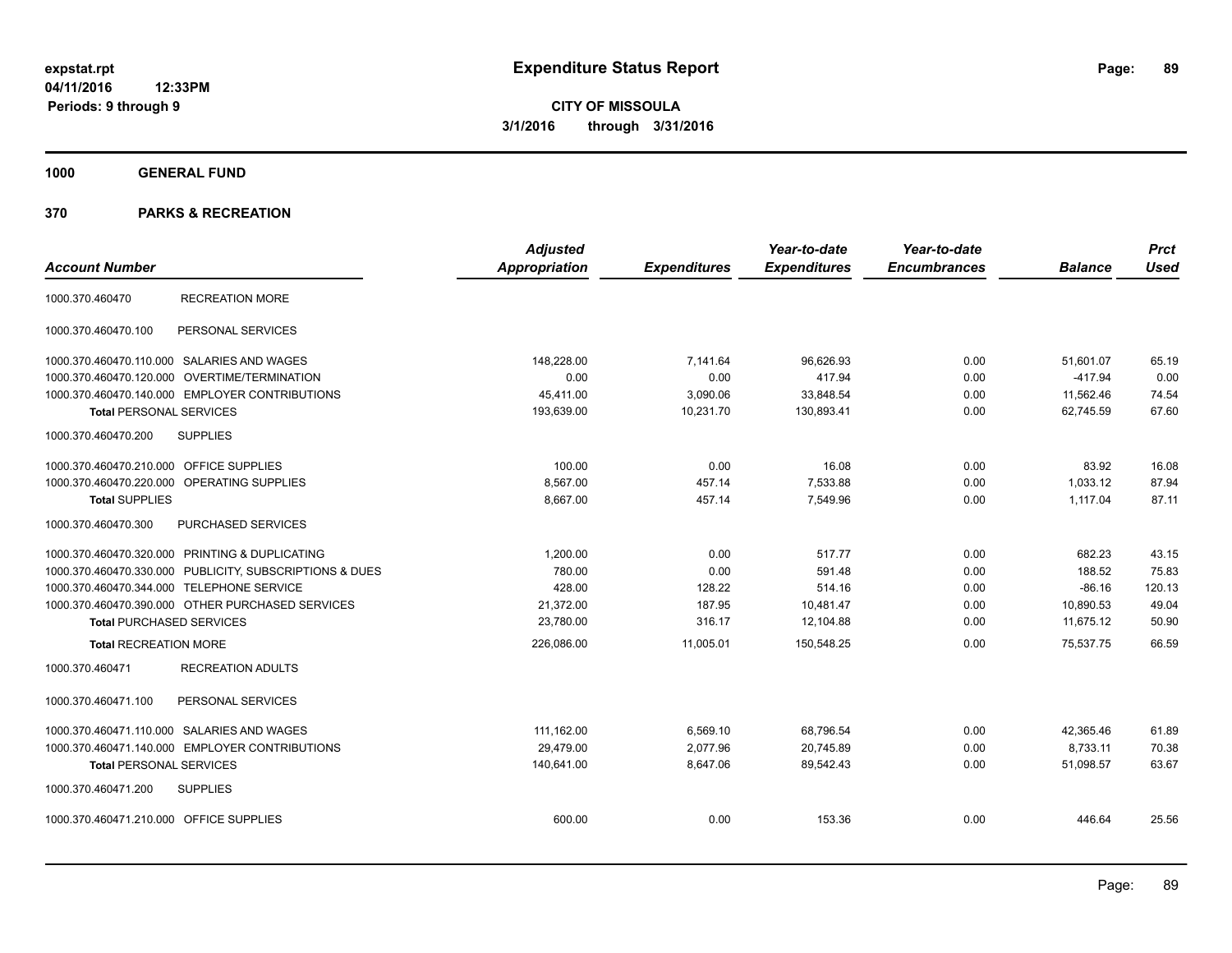**1000 GENERAL FUND**

| <b>Account Number</b>                                   | <b>Adjusted</b><br>Appropriation |                     | Year-to-date<br><b>Expenditures</b> | Year-to-date<br><b>Encumbrances</b> | <b>Balance</b> | <b>Prct</b><br>Used |
|---------------------------------------------------------|----------------------------------|---------------------|-------------------------------------|-------------------------------------|----------------|---------------------|
|                                                         |                                  | <b>Expenditures</b> |                                     |                                     |                |                     |
| 1000.370.460471.210.147 OFFICE SUPPLIES                 | 0.00                             | 0.00                | 257.47                              | 0.00                                | $-257.47$      | 0.00                |
| 1000.370.460471.220.000 OPERATING SUPPLIES              | 6,892.00                         | 0.00                | 581.40                              | 0.00                                | 6,310.60       | 8.44                |
| 1000.370.460471.220.143 OPERATING SUPPLIES              | 0.00                             | 0.00                | 1,384.28                            | 0.00                                | $-1,384.28$    | 0.00                |
| 1000.370.460471.220.144 OPERATING SUPPLIES              | 0.00                             | 0.00                | 1,248.22                            | 0.00                                | $-1,248.22$    | 0.00                |
| 1000.370.460471.220.146 OPERATING SUPPLIES              | 0.00                             | 0.00                | 328.48                              | 0.00                                | $-328.48$      | 0.00                |
| 1000.370.460471.220.147 OPERATING SUPPLIES              | 0.00                             | 38.87               | 3,978.26                            | 0.00                                | $-3,978.26$    | 0.00                |
| 1000.370.460471.220.191 OPERATING SUPPLIES              | 0.00                             | 0.00                | 41.34                               | 0.00                                | $-41.34$       | 0.00                |
| <b>Total SUPPLIES</b>                                   | 7,492.00                         | 38.87               | 7,972.81                            | 0.00                                | $-480.81$      | 106.42              |
| 1000.370.460471.300<br>PURCHASED SERVICES               |                                  |                     |                                     |                                     |                |                     |
| 1000.370.460471.310.000 COMMUNICATIONS                  | 460.00                           | 0.00                | 0.00                                | 0.00                                | 460.00         | 0.00                |
| 1000.370.460471.320.000 PRINTING & DUPLICATING          | 1,800.00                         | 0.00                | 396.76                              | 0.00                                | 1,403.24       | 22.04               |
| 1000.370.460471.320.147 PRINTING & DUPLICATING          | 0.00                             | 0.00                | 174.00                              | 0.00                                | $-174.00$      | 0.00                |
| 1000.370.460471.330.000 PUBLICITY, SUBSCRIPTIONS & DUES | 1,220.00                         | 0.00                | 471.00                              | 0.00                                | 749.00         | 38.61               |
| 1000.370.460471.344.000 TELEPHONE SERVICE               | 567.00                           | 90.73               | 438.62                              | 0.00                                | 128.38         | 77.36               |
| 1000.370.460471.390.000 OTHER PURCHASED SERVICES        | 10,000.00                        | 250.00              | 250.00                              | 0.00                                | 9,750.00       | 2.50                |
| 1000.370.460471.390.143 OTHER PURCHASED SERVICES        | 0.00                             | 525.00              | 2,100.00                            | 0.00                                | $-2,100.00$    | 0.00                |
| 1000.370.460471.390.147 OTHER PURCHASED SERVICES        | 0.00                             | 0.00                | 815.00                              | 0.00                                | $-815.00$      | 0.00                |
| <b>Total PURCHASED SERVICES</b>                         | 14,047.00                        | 865.73              | 4,645.38                            | 0.00                                | 9,401.62       | 33.07               |
| <b>Total RECREATION ADULTS</b>                          | 162,180.00                       | 9,551.66            | 102,160.62                          | 0.00                                | 60,019.38      | 62.99               |
| <b>RECREATION YOUTH</b><br>1000.370.460472              |                                  |                     |                                     |                                     |                |                     |
| 1000.370.460472.100<br>PERSONAL SERVICES                |                                  |                     |                                     |                                     |                |                     |
| 1000.370.460472.110.000 SALARIES AND WAGES              | 100,766.00                       | 4,467.49            | 62,870.22                           | 0.00                                | 37,895.78      | 62.39               |
| 1000.370.460472.120.000 OVERTIME/TERMINATION            | 0.00                             | 0.00                | 4.21                                | 0.00                                | $-4.21$        | 0.00                |
| 1000.370.460472.140.000 EMPLOYER CONTRIBUTIONS          | 24,139.00                        | 1,570.04            | 17,716.39                           | 0.00                                | 6,422.61       | 73.39               |
| <b>Total PERSONAL SERVICES</b>                          | 124,905.00                       | 6,037.53            | 80,590.82                           | 0.00                                | 44,314.18      | 64.52               |
| 1000.370.460472.200<br><b>SUPPLIES</b>                  |                                  |                     |                                     |                                     |                |                     |
| 1000.370.460472.210.000 OFFICE SUPPLIES                 | 100.00                           | 0.00                | 51.89                               | 0.00                                | 48.11          | 51.89               |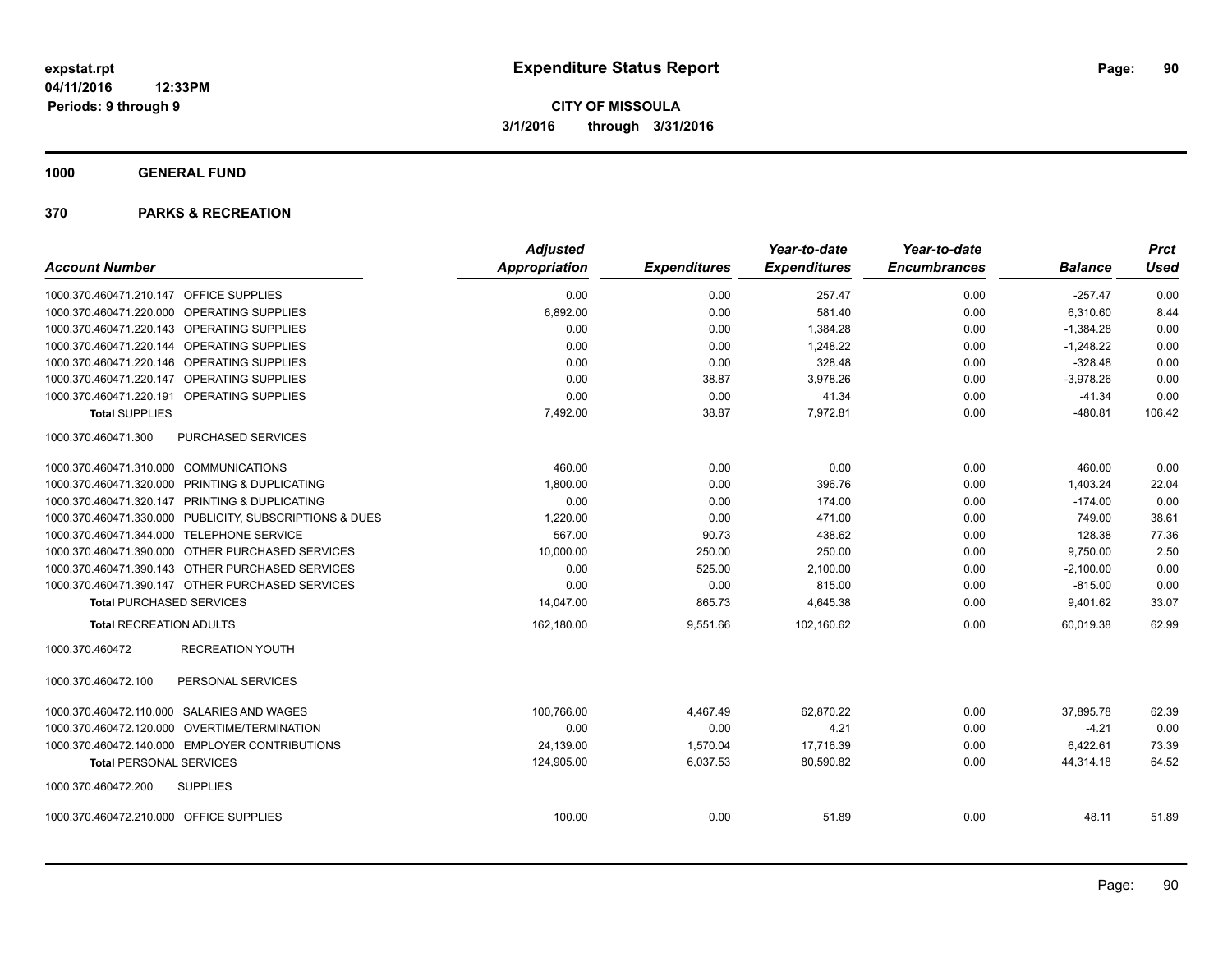**1000 GENERAL FUND**

|                                                         | <b>Adjusted</b> |                     | Year-to-date        | Year-to-date        |                | <b>Prct</b> |
|---------------------------------------------------------|-----------------|---------------------|---------------------|---------------------|----------------|-------------|
| <b>Account Number</b>                                   | Appropriation   | <b>Expenditures</b> | <b>Expenditures</b> | <b>Encumbrances</b> | <b>Balance</b> | <b>Used</b> |
| 1000.370.460472.210.190 OFFICE SUPPLIES                 | 0.00            | 16.95               | 16.95               | 0.00                | $-16.95$       | 0.00        |
| 1000.370.460472.210.193 OFFICE SUPPLIES                 | 0.00            | 0.00                | 26.47               | 0.00                | $-26.47$       | 0.00        |
| 1000.370.460472.220.000 OPERATING SUPPLIES              | 16,006.00       | 0.00                | 1,217.52            | 0.00                | 14,788.48      | 7.61        |
| 1000.370.460472.220.147 OPERATING SUPPLIES              | 0.00            | 0.00                | 10.21               | 0.00                | $-10.21$       | 0.00        |
| 1000.370.460472.220.190 OPERATING SUPPLIES              | 0.00            | 0.00                | 1,062.50            | 0.00                | $-1,062.50$    | 0.00        |
| 1000.370.460472.220.191 OPERATING SUPPLIES              | 0.00            | 943.52              | 8,083.12            | 0.00                | $-8,083.12$    | 0.00        |
| 1000.370.460472.220.192 OPERATING SUPPLIES              | 0.00            | 0.00                | 330.41              | 0.00                | $-330.41$      | 0.00        |
| 1000.370.460472.220.193 OPERATING SUPPLIES              | 0.00            | 81.81               | 991.69              | 0.00                | $-991.69$      | 0.00        |
| <b>Total SUPPLIES</b>                                   | 16.106.00       | 1,042.28            | 11.790.76           | 0.00                | 4,315.24       | 73.21       |
| 1000.370.460472.300<br>PURCHASED SERVICES               |                 |                     |                     |                     |                |             |
| 1000.370.460472.320.000 PRINTING & DUPLICATING          | 1,300.00        | 313.30              | 499.32              | 0.00                | 800.68         | 38.41       |
| 1000.370.460472.320.193 PRINTING & DUPLICATING          | 0.00            | 0.00                | 587.99              | 0.00                | $-587.99$      | 0.00        |
| 1000.370.460472.330.000 PUBLICITY, SUBSCRIPTIONS & DUES | 1,500.00        | 0.00                | 1,317.12            | 0.00                | 182.88         | 87.81       |
| 1000.370.460472.341.000 ELECTRICITY & NATURAL GAS       | 1,225.00        | 0.00                | 0.00                | 0.00                | 1,225.00       | 0.00        |
| 1000.370.460472.343.000 WATER CHARGES                   | 601.00          | 0.00                | 0.00                | 0.00                | 601.00         | 0.00        |
| 1000.370.460472.344.000 TELEPHONE SERVICE               | 662.00          | 41.12               | 164.27              | 0.00                | 497.73         | 24.81       |
| 1000.370.460472.345.000 GARBAGE                         | 450.00          | 0.00                | 450.01              | 0.00                | $-0.01$        | 100.00      |
| 1000.370.460472.350.000 PROFESSIONAL SERVICES           | 2,487.00        | 150.00              | 262.50              | 0.00                | 2,224.50       | 10.55       |
| 1000.370.460472.350.190 PROFESSIONAL SERVICES           | 0.00            | 0.00                | 1,419.23            | 0.00                | $-1,419.23$    | 0.00        |
| 1000.370.460472.390.000 OTHER PURCHASED SERVICES        | 500.00          | 0.00                | 0.00                | 0.00                | 500.00         | 0.00        |
| 1000.370.460472.390.191 OTHER PURCHASED SERVICES        | 0.00            | 937.50              | 4,260.00            | 0.00                | $-4,260.00$    | 0.00        |
| <b>Total PURCHASED SERVICES</b>                         | 8,725.00        | 1,441.92            | 8,960.44            | 0.00                | $-235.44$      | 102.70      |
| <b>Total RECREATION YOUTH</b>                           | 149,736.00      | 8,521.73            | 101,342.02          | 0.00                | 48,393.98      | 67.68       |
| <b>RECREATION SPECIAL EVENTS</b><br>1000.370.460473     |                 |                     |                     |                     |                |             |
| <b>SUPPLIES</b><br>1000.370.460473.200                  |                 |                     |                     |                     |                |             |
| 1000.370.460473.220.000 OPERATING SUPPLIES              | 2,328.00        | 34.07               | 1,088.41            | 0.00                | 1,239.59       | 46.75       |
| 1000.370.460473.220.148 OPERATING SUPPLIES              | 0.00            | 35.77               | 90.48               | 0.00                | $-90.48$       | 0.00        |
| 1000.370.460473.220.193 OPERATING SUPPLIES              | 0.00            | 20.43               | 193.00              | 0.00                | $-193.00$      | 0.00        |
| <b>Total SUPPLIES</b>                                   | 2,328.00        | 90.27               | 1,371.89            | 0.00                | 956.11         | 58.93       |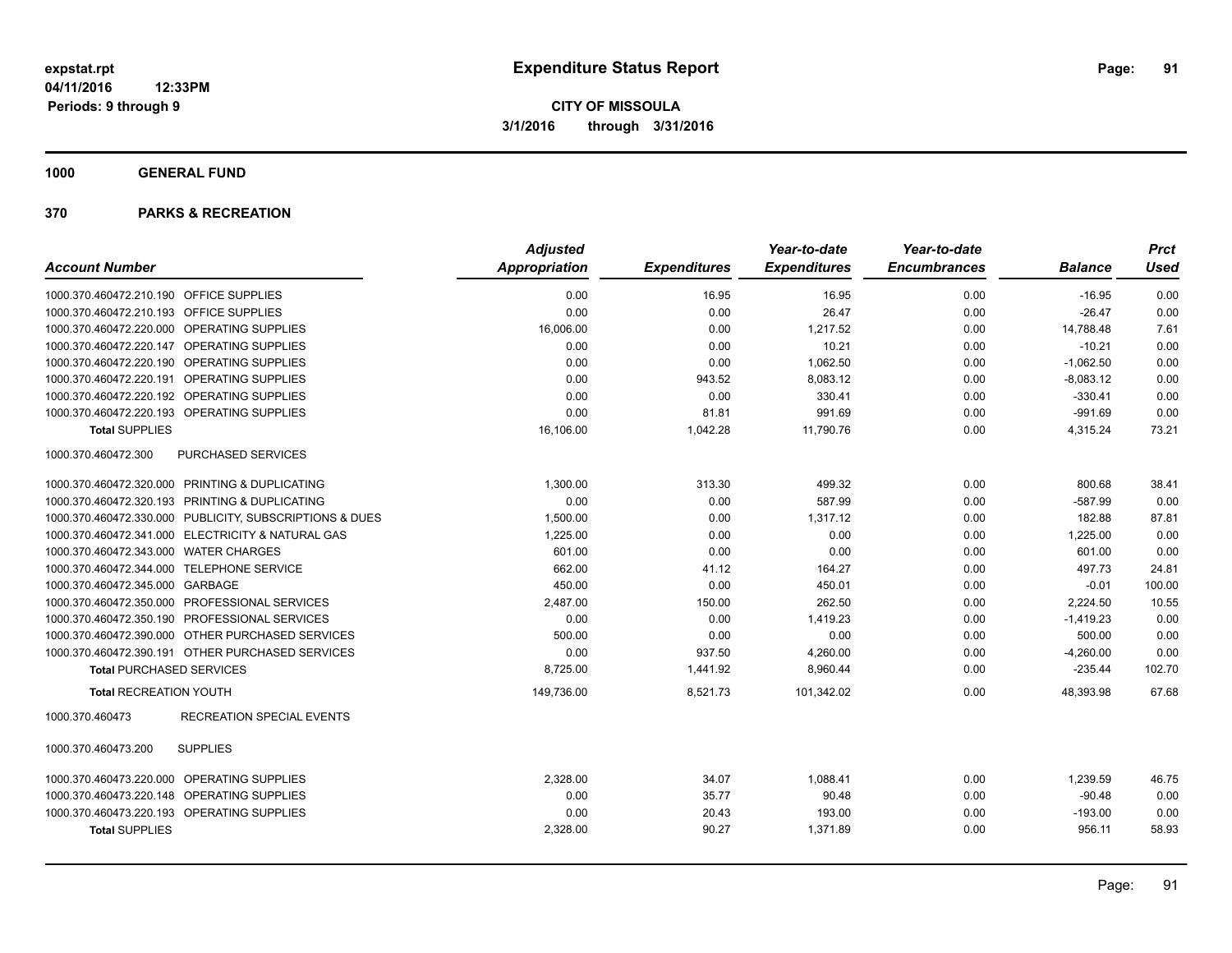**1000 GENERAL FUND**

|                                                         | <b>Adjusted</b>      |                     | Year-to-date        | Year-to-date        |                | <b>Prct</b> |
|---------------------------------------------------------|----------------------|---------------------|---------------------|---------------------|----------------|-------------|
| <b>Account Number</b>                                   | <b>Appropriation</b> | <b>Expenditures</b> | <b>Expenditures</b> | <b>Encumbrances</b> | <b>Balance</b> | <b>Used</b> |
| PURCHASED SERVICES<br>1000.370.460473.300               |                      |                     |                     |                     |                |             |
| <b>Total PURCHASED SERVICES</b>                         | 0.00                 | 0.00                | 0.00                | 0.00                | 0.00           | 0.00        |
| Total RECREATION SPECIAL EVENTS                         | 2,328.00             | 90.27               | 1,371.89            | 0.00                | 956.11         | 58.93       |
| 1000.370.460474<br><b>SPRAY DECKS</b>                   |                      |                     |                     |                     |                |             |
| 1000.370.460474.100<br>PERSONAL SERVICES                |                      |                     |                     |                     |                |             |
| 1000.370.460474.110.000 SALARIES AND WAGES              | 8,216.00             | 0.00                | 0.00                | 0.00                | 8,216.00       | 0.00        |
| 1000.370.460474.140.000 EMPLOYER CONTRIBUTIONS          | 1,149.00             | 0.00                | 0.00                | 0.00                | 1,149.00       | 0.00        |
| <b>Total PERSONAL SERVICES</b>                          | 9,365.00             | 0.00                | 0.00                | 0.00                | 9,365.00       | 0.00        |
| 1000.370.460474.200<br><b>SUPPLIES</b>                  |                      |                     |                     |                     |                |             |
| 1000.370.460474.220.000 OPERATING SUPPLIES              | 1.535.00             | 0.00                | 0.00                | 0.00                | 1,535.00       | 0.00        |
| 1000.370.460474.230.000 REPAIR/MAINTENANCE              | 5,424.00             | 0.00                | 1,283.17            | 0.00                | 4,140.83       | 23.66       |
| <b>Total SUPPLIES</b>                                   | 6,959.00             | 0.00                | 1,283.17            | 0.00                | 5,675.83       | 18.44       |
| 1000.370.460474.300<br>PURCHASED SERVICES               |                      |                     |                     |                     |                |             |
| 1000.370.460474.330.000 PUBLICITY, SUBSCRIPTIONS & DUES | 750.00               | 0.00                | 450.00              | 0.00                | 300.00         | 60.00       |
| 1000.370.460474.360.000 REPAIR & MAINTENANCE            | 2.050.00             | 0.00                | 0.00                | 0.00                | 2,050.00       | 0.00        |
| <b>Total PURCHASED SERVICES</b>                         | 2,800.00             | 0.00                | 450.00              | 0.00                | 2,350.00       | 16.07       |
| CAPITAL OUTLAY<br>1000.370.460474.900                   |                      |                     |                     |                     |                |             |
| <b>Total CAPITAL OUTLAY</b>                             | 0.00                 | 0.00                | 0.00                | 0.00                | 0.00           | 0.00        |
| <b>Total SPRAY DECKS</b>                                | 19,124.00            | 0.00                | 1,733.17            | 0.00                | 17,390.83      | 9.06        |
| 1000.370.460476<br>YOUTH DRUG                           |                      |                     |                     |                     |                |             |
| 1000.370.460476.100<br>PERSONAL SERVICES                |                      |                     |                     |                     |                |             |
| 1000.370.460476.110.000 SALARIES AND WAGES              | 9,145.00             | 0.00                | 668.60              | 0.00                | 8,476.40       | 7.31        |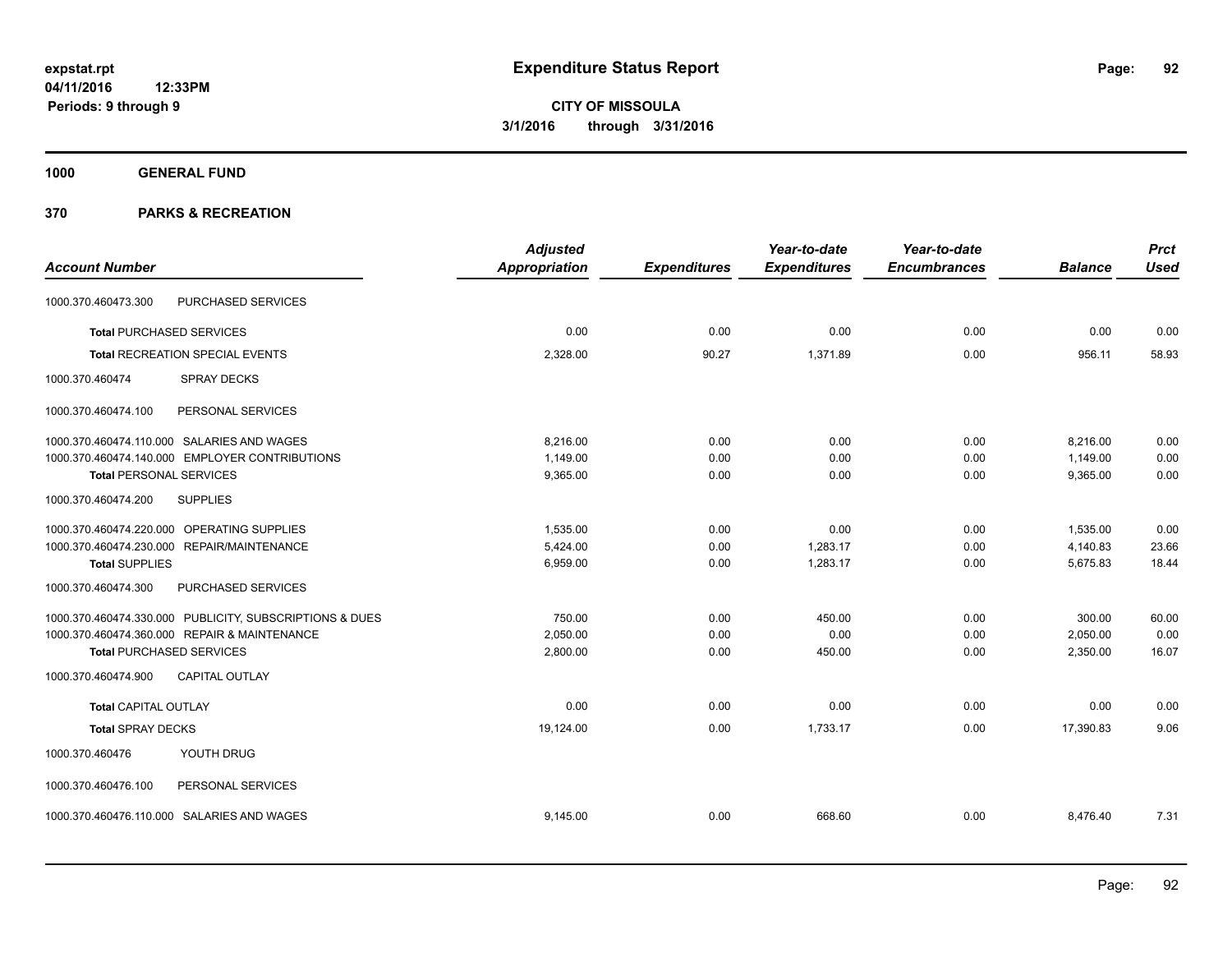**1000 GENERAL FUND**

| <b>Account Number</b>                                   | <b>Adjusted</b><br><b>Appropriation</b> | <b>Expenditures</b> | Year-to-date<br><b>Expenditures</b> | Year-to-date<br><b>Encumbrances</b> | <b>Balance</b> | <b>Prct</b><br><b>Used</b> |
|---------------------------------------------------------|-----------------------------------------|---------------------|-------------------------------------|-------------------------------------|----------------|----------------------------|
| 1000.370.460476.140.000 EMPLOYER CONTRIBUTIONS          | 1,279.00                                | 0.00                | 93.48                               | 0.00                                | 1,185.52       | 7.31                       |
| <b>Total PERSONAL SERVICES</b>                          | 10,424.00                               | 0.00                | 762.08                              | 0.00                                | 9,661.92       | 7.31                       |
| <b>SUPPLIES</b><br>1000.370.460476.200                  |                                         |                     |                                     |                                     |                |                            |
| 1000.370.460476.210.000 OFFICE SUPPLIES                 | 150.00                                  | 0.00                | 0.00                                | 0.00                                | 150.00         | 0.00                       |
| 1000.370.460476.220.000 OPERATING SUPPLIES              | 2,200.00                                | 0.00                | 14.95                               | 0.00                                | 2,185.05       | 0.68                       |
| <b>Total SUPPLIES</b>                                   | 2,350.00                                | 0.00                | 14.95                               | 0.00                                | 2,335.05       | 0.64                       |
| 1000.370.460476.300<br>PURCHASED SERVICES               |                                         |                     |                                     |                                     |                |                            |
| 1000.370.460476.320.000 PRINTING & DUPLICATING          | 250.00                                  | 0.00                | 0.00                                | 0.00                                | 250.00         | 0.00                       |
| 1000.370.460476.330.000 PUBLICITY, SUBSCRIPTIONS & DUES | 100.00                                  | 0.00                | 100.00                              | 0.00                                | 0.00           | 100.00                     |
| 1000.370.460476.350.000 PROFESSIONAL SERVICES           | 1,200.00                                | 0.00                | 0.00                                | 0.00                                | 1,200.00       | 0.00                       |
| 1000.370.460476.390.000 OTHER PURCHASED SERVICES        | 0.00                                    | 0.00                | 166.25                              | 0.00                                | $-166.25$      | 0.00                       |
| <b>Total PURCHASED SERVICES</b>                         | 1,550.00                                | 0.00                | 266.25                              | 0.00                                | 1,283.75       | 17.18                      |
| <b>Total YOUTH DRUG</b>                                 | 14,324.00                               | 0.00                | 1,043.28                            | 0.00                                | 13,280.72      | 7.28                       |
| <b>GRILL VAN</b><br>1000.370.460477                     |                                         |                     |                                     |                                     |                |                            |
| <b>SUPPLIES</b><br>1000.370.460477.200                  |                                         |                     |                                     |                                     |                |                            |
| 1000.370.460477.220.000 OPERATING SUPPLIES              | 12,754.00                               | 0.00                | 5,723.36                            | 0.00                                | 7,030.64       | 44.88                      |
| 1000.370.460477.230.000 REPAIR/MAINTENANCE              | 29,102.00                               | 3,620.10            | 26,927.11                           | 0.00                                | 2,174.89       | 92.53                      |
| <b>Total SUPPLIES</b>                                   | 41,856.00                               | 3,620.10            | 32,650.47                           | 0.00                                | 9,205.53       | 78.01                      |
| 1000.370.460477.300<br>PURCHASED SERVICES               |                                         |                     |                                     |                                     |                |                            |
| 1000.370.460477.350.000 PROFESSIONAL SERVICES           | 900.00                                  | 0.00                | 0.00                                | 0.00                                | 900.00         | 0.00                       |
| 1000.370.460477.360.000 REPAIR & MAINTENANCE            | 5,228.00                                | 5.50                | 5,051.33                            | 0.00                                | 176.67         | 96.62                      |
| <b>Total PURCHASED SERVICES</b>                         | 6,128.00                                | 5.50                | 5,051.33                            | 0.00                                | 1.076.67       | 82.43                      |
| <b>Total GRILL VAN</b>                                  | 47,984.00                               | 3,625.60            | 37.701.80                           | 0.00                                | 10.282.20      | 78.57                      |
| 1000.370.460484<br><b>CONSERVATION LANDS MGMT</b>       |                                         |                     |                                     |                                     |                |                            |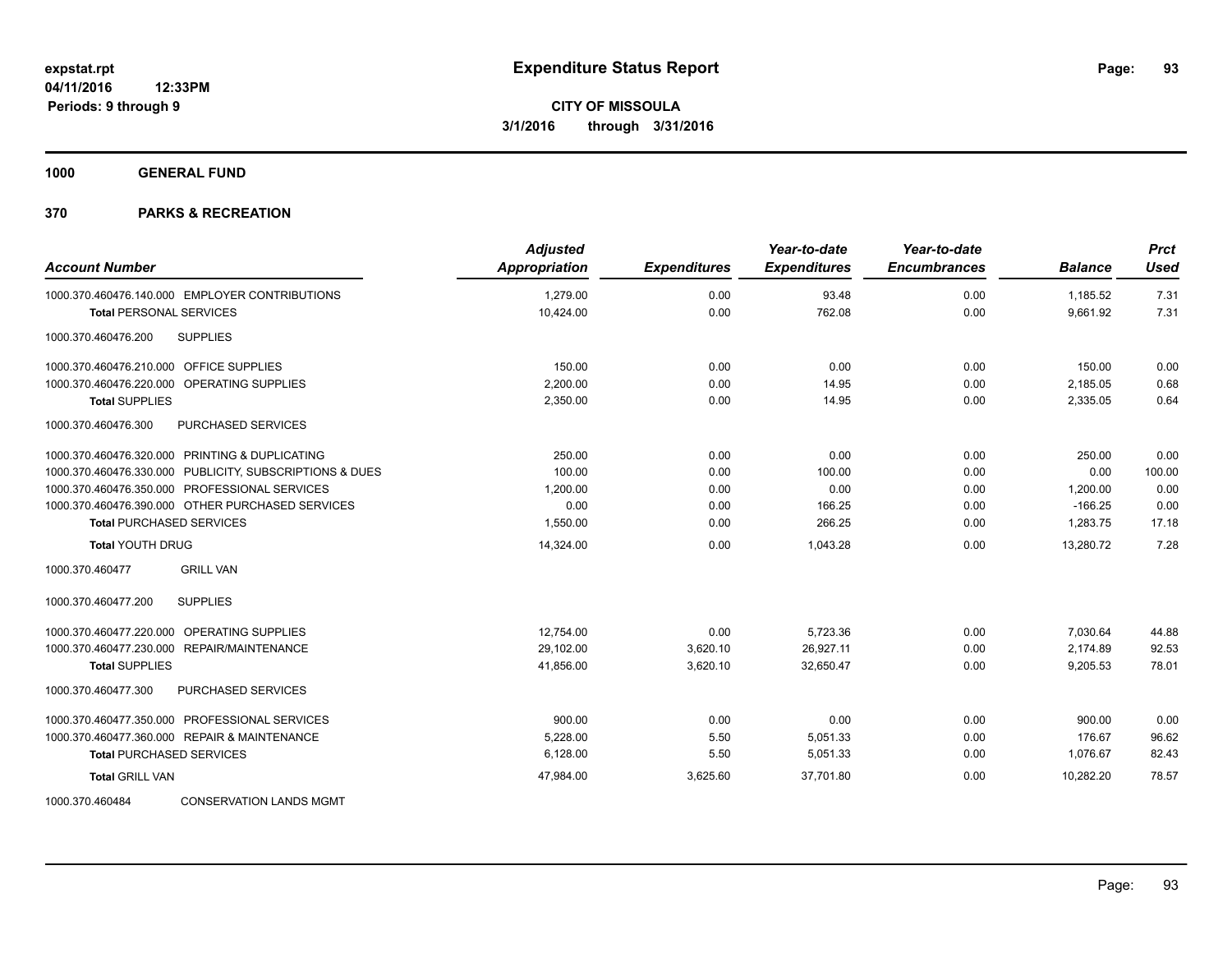**1000 GENERAL FUND**

|                                                  | <b>Adjusted</b>      |                     | Year-to-date        | Year-to-date        |                | <b>Prct</b> |
|--------------------------------------------------|----------------------|---------------------|---------------------|---------------------|----------------|-------------|
| <b>Account Number</b>                            | <b>Appropriation</b> | <b>Expenditures</b> | <b>Expenditures</b> | <b>Encumbrances</b> | <b>Balance</b> | <b>Used</b> |
| PERSONAL SERVICES<br>1000.370.460484.100         |                      |                     |                     |                     |                |             |
| 1000.370.460484.110.000 SALARIES AND WAGES       | 172,491.00           | 4,748.56            | 122,025.77          | 0.00                | 50.465.23      | 70.74       |
| 1000.370.460484.120.000 OVERTIME/TERMINATION     | 1.750.00             | 0.00                | 1.709.73            | 0.00                | 40.27          | 97.70       |
| 1000.370.460484.140.000 EMPLOYER CONTRIBUTIONS   | 65,462.00            | 3,333.28            | 52,378.03           | 0.00                | 13,083.97      | 80.01       |
| <b>Total PERSONAL SERVICES</b>                   | 239,703.00           | 8,081.84            | 176,113.53          | 0.00                | 63,589.47      | 73.47       |
| <b>SUPPLIES</b><br>1000.370.460484.200           |                      |                     |                     |                     |                |             |
| 1000.370.460484.220.000 OPERATING SUPPLIES       | 4,837.00             | 273.85              | 1,408.31            | 0.00                | 3,428.69       | 29.12       |
| 1000.370.460484.230.000 REPAIR/MAINTENANCE       | 10,364.00            | 30.27               | 1,494.35            | 0.00                | 8,869.65       | 14.42       |
| <b>Total SUPPLIES</b>                            | 15,201.00            | 304.12              | 2,902.66            | 0.00                | 12,298.34      | 19.10       |
| 1000.370.460484.300<br>PURCHASED SERVICES        |                      |                     |                     |                     |                |             |
| 1000.370.460484.350.000 PROFESSIONAL SERVICES    | 3,984.00             | 0.00                | 723.95              | 0.00                | 3,260.05       | 18.17       |
| 1000.370.460484.390.000 OTHER PURCHASED SERVICES | 520.00               | 248.74              | 248.74              | 0.00                | 271.26         | 47.83       |
| <b>Total PURCHASED SERVICES</b>                  | 4.504.00             | 248.74              | 972.69              | 0.00                | 3,531.31       | 21.60       |
| <b>Total CONSERVATION LANDS MGMT</b>             | 259,408.00           | 8,634.70            | 179,988.88          | 0.00                | 79.419.12      | 69.38       |
| <b>SAFETY &amp; TRAINING</b><br>1000.370.460485  |                      |                     |                     |                     |                |             |
| 1000.370.460485.200<br><b>SUPPLIES</b>           |                      |                     |                     |                     |                |             |
| 1000.370.460485.220.000 OPERATING SUPPLIES       | 5,980.00             | 582.46              | 2,463.53            | 0.00                | 3,516.47       | 41.20       |
| <b>Total SUPPLIES</b>                            | 5,980.00             | 582.46              | 2,463.53            | 0.00                | 3,516.47       | 41.20       |
| 1000.370.460485.300<br><b>PURCHASED SERVICES</b> |                      |                     |                     |                     |                |             |
| 1000.370.460485.310.000 COMMUNICATIONS           | 50.00                | 0.00                | 0.00                | 0.00                | 50.00          | 0.00        |
| 1000.370.460485.320.000 PRINTING & DUPLICATING   | 50.00                | 34.73               | 34.73               | 0.00                | 15.27          | 69.46       |
| 1000.370.460485.370.000 TRAVEL                   | 3,744.00             | 692.22              | 816.72              | 0.00                | 2,927.28       | 21.81       |
| 1000.370.460485.380.000 TRAINING                 | 2,936.00             | 0.00                | 3,105.00            | 0.00                | $-169.00$      | 105.76      |
| <b>Total PURCHASED SERVICES</b>                  | 6,780.00             | 726.95              | 3,956.45            | 0.00                | 2,823.55       | 58.35       |
| <b>Total SAFETY &amp; TRAINING</b>               | 12,760.00            | 1,309.41            | 6,419.98            | 0.00                | 6,340.02       | 50.31       |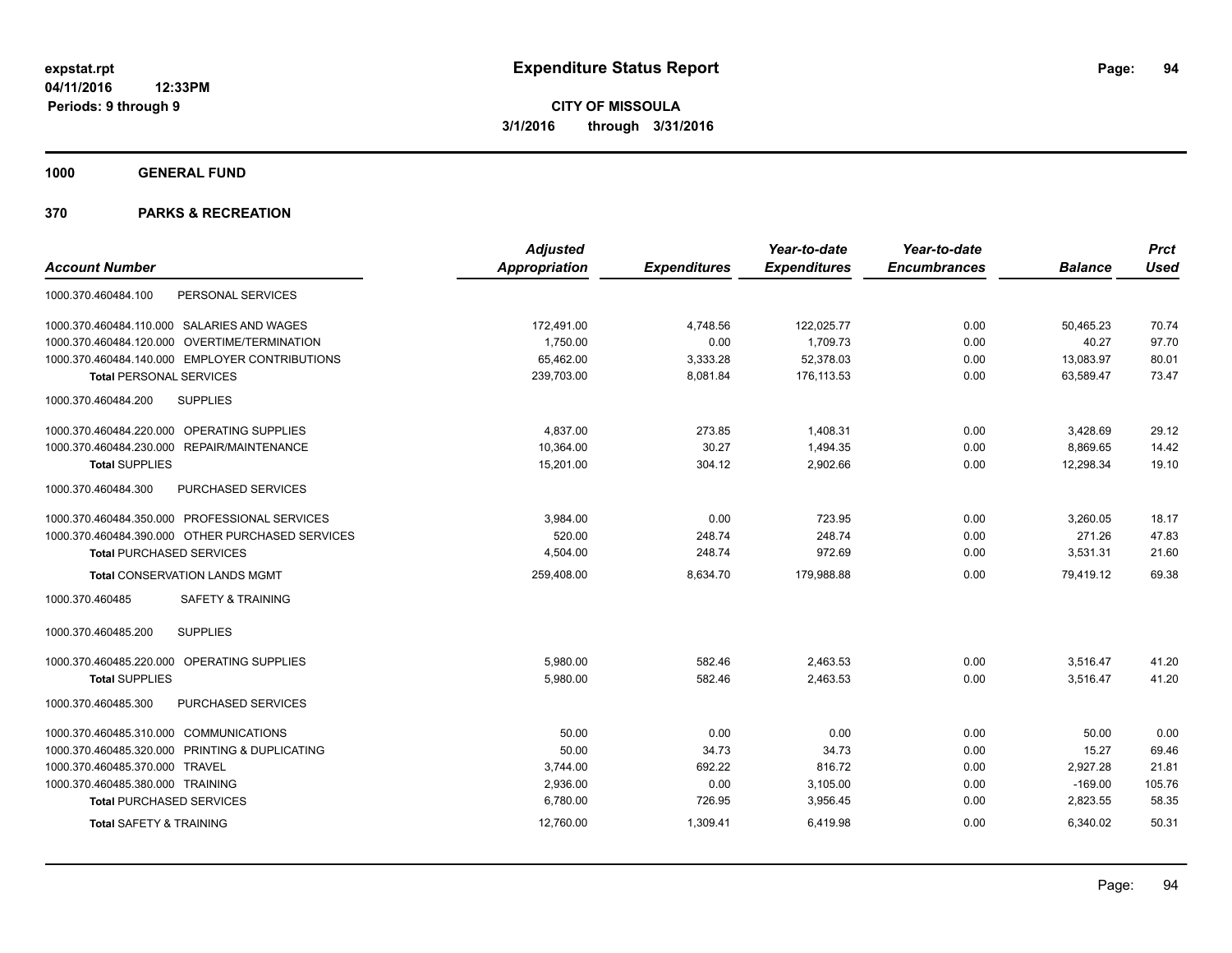**1000 GENERAL FUND**

| <b>Account Number</b>                            | <b>Adjusted</b><br><b>Appropriation</b> | <b>Expenditures</b> | Year-to-date<br><b>Expenditures</b> | Year-to-date<br><b>Encumbrances</b> | <b>Balance</b> | <b>Prct</b><br><b>Used</b> |
|--------------------------------------------------|-----------------------------------------|---------------------|-------------------------------------|-------------------------------------|----------------|----------------------------|
| <b>CURRENTS POOL EXPENSES</b><br>1000.370.460490 |                                         |                     |                                     |                                     |                |                            |
| <b>SUPPLIES</b><br>1000.370.460490.200           |                                         |                     |                                     |                                     |                |                            |
| Total CURRENTS POOL EXPENSES                     | 0.00                                    | 0.00                | 0.00                                | 0.00                                | 0.00           | 0.00                       |
| PARK MAINTENANCE CONTRACTS<br>1000.370.460500    |                                         |                     |                                     |                                     |                |                            |
| <b>SUPPLIES</b><br>1000.370.460500.200           |                                         |                     |                                     |                                     |                |                            |
| 1000.370.460500.220.000 OPERATING SUPPLIES       | 6,540.00                                | 0.00                | 0.00                                | 0.00                                | 6,540.00       | 0.00                       |
| 1000.370.460500.230.000 REPAIR/MAINTENANCE       | 3,939.00                                | 0.00                | 1,010.80                            | 0.00                                | 2,928.20       | 25.66                      |
| <b>Total SUPPLIES</b>                            | 10,479.00                               | 0.00                | 1,010.80                            | 0.00                                | 9,468.20       | 9.65                       |
| 1000.370.460500.300<br>PURCHASED SERVICES        |                                         |                     |                                     |                                     |                |                            |
| <b>Total PURCHASED SERVICES</b>                  | 0.00                                    | 0.00                | 0.00                                | 0.00                                | 0.00           | 0.00                       |
| Total PARK MAINTENANCE CONTRACTS                 | 10,479.00                               | 0.00                | 1,010.80                            | 0.00                                | 9,468.20       | 9.65                       |
| PARK MAINTENANCE ROUTINE<br>1000.370.460501      |                                         |                     |                                     |                                     |                |                            |
| 1000.370.460501.100<br>PERSONAL SERVICES         |                                         |                     |                                     |                                     |                |                            |
| 1000.370.460501.110.000 SALARIES AND WAGES       | 639.476.00                              | 27,776.04           | 403.715.20                          | 0.00                                | 235,760.80     | 63.13                      |
| 1000.370.460501.120.000 OVERTIME/TERMINATION     | 2,100.00                                | 0.00                | 2,098.34                            | 0.00                                | 1.66           | 99.92                      |
| 1000.370.460501.140.000 EMPLOYER CONTRIBUTIONS   | 236,261.00                              | 15,312.07           | 173,865.63                          | 0.00                                | 62,395.37      | 73.59                      |
| <b>Total PERSONAL SERVICES</b>                   | 877,837.00                              | 43,088.11           | 579,679.17                          | 0.00                                | 298, 157.83    | 66.03                      |
| 1000.370.460501.200<br><b>SUPPLIES</b>           |                                         |                     |                                     |                                     |                |                            |
| 1000.370.460501.220.000 OPERATING SUPPLIES       | 1,579.00                                | 0.00                | 0.00                                | 0.00                                | 1,579.00       | 0.00                       |
| 1000.370.460501.230.000 REPAIR/MAINTENANCE       | 5,275.00                                | 0.00                | 576.29                              | 0.00                                | 4,698.71       | 10.92                      |
| 1000.370.460501.231.000 GASOLINE                 | 79,836.00                               | 1,557.44            | 33,410.26                           | 0.00                                | 46,425.74      | 41.85                      |
| <b>Total SUPPLIES</b>                            | 86,690.00                               | 1,557.44            | 33,986.55                           | 0.00                                | 52,703.45      | 39.20                      |
| 1000.370.460501.300<br>PURCHASED SERVICES        |                                         |                     |                                     |                                     |                |                            |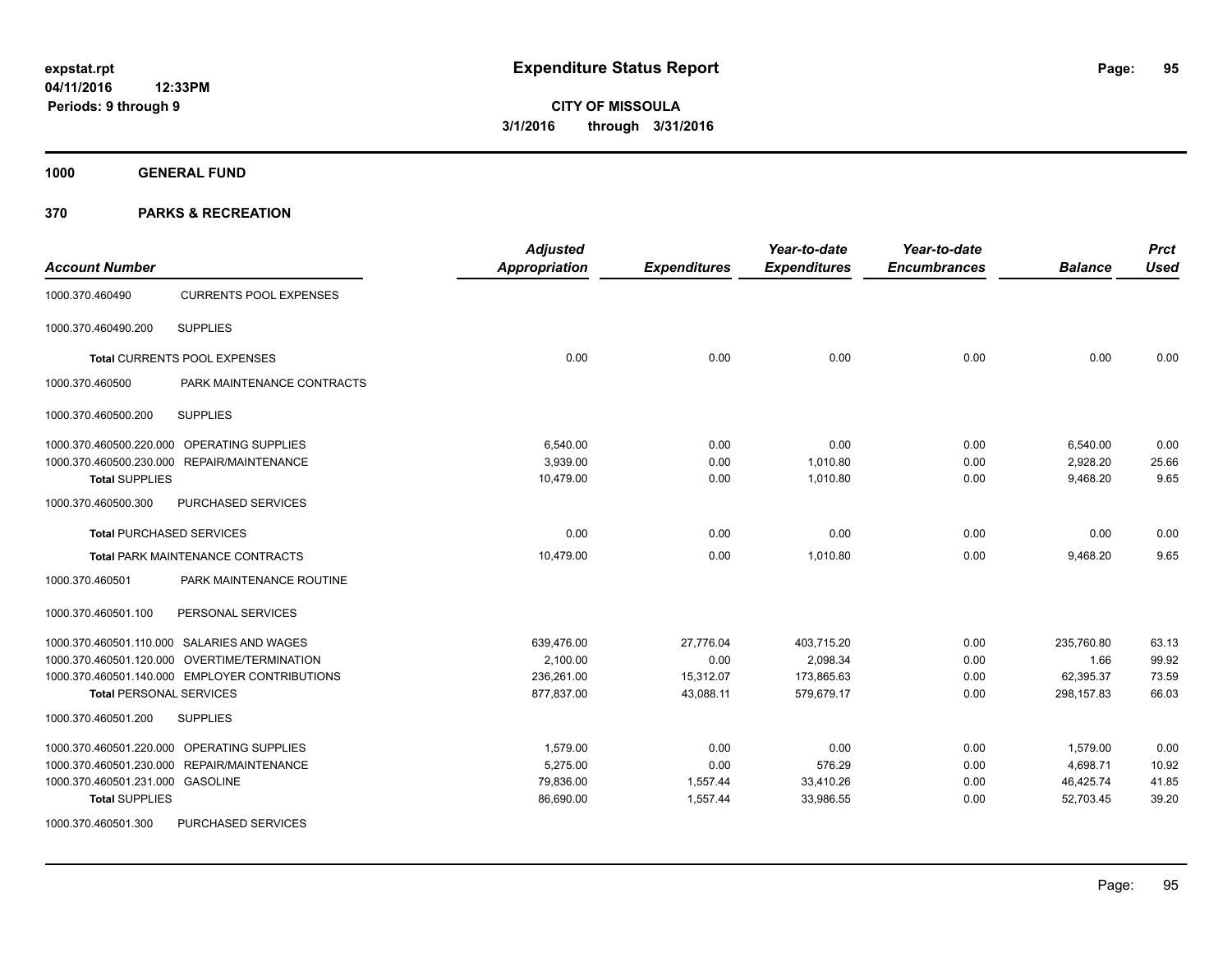**1000 GENERAL FUND**

#### **370 PARKS & RECREATION**

|                                                        | <b>Adjusted</b>      |                     | Year-to-date        | Year-to-date        |                | <b>Prct</b> |
|--------------------------------------------------------|----------------------|---------------------|---------------------|---------------------|----------------|-------------|
| <b>Account Number</b>                                  | <b>Appropriation</b> | <b>Expenditures</b> | <b>Expenditures</b> | <b>Encumbrances</b> | <b>Balance</b> | <b>Used</b> |
| 1000.370.460501.341.000 ELECTRICITY & NATURAL GAS      | 89.012.00            | 6,784.23            | 40,801.59           | 0.00                | 48.210.41      | 45.84       |
| 1000.370.460501.343.000 WATER CHARGES                  | 152,803.00           | 51.07               | 143,672.95          | 0.00                | 9,130.05       | 94.02       |
| 1000.370.460501.345.000 GARBAGE                        | 27,833.00            | 3,822.80            | 26,452.43           | 0.00                | 1,380.57       | 95.04       |
| 1000.370.460501.350.000 PROFESSIONAL SERVICES          | 2,347.00             | 230.00              | 3,338.92            | 0.00                | $-991.92$      | 142.26      |
| 1000.370.460501.360.000 REPAIR & MAINTENANCE           | 3,183.00             | 4,320.00            | 5,897.00            | 0.00                | $-2,714.00$    | 185.27      |
| <b>Total PURCHASED SERVICES</b>                        | 275,178.00           | 15,208.10           | 220,162.89          | 0.00                | 55,015.11      | 80.01       |
| 1000.370.460501.800<br>OTHER OBJECTS                   |                      |                     |                     |                     |                |             |
| <b>Total OTHER OBJECTS</b>                             | 0.00                 | 0.00                | 0.00                | 0.00                | 0.00           | 0.00        |
| <b>Total PARK MAINTENANCE ROUTINE</b>                  | 1,239,705.00         | 59,853.65           | 833,828.61          | 0.00                | 405,876.39     | 67.26       |
| 1000.370.460502<br><b>HICKORY FACILITY MAINTENANCE</b> |                      |                     |                     |                     |                |             |
| PERSONAL SERVICES<br>1000.370.460502.100               |                      |                     |                     |                     |                |             |
| <b>Total PERSONAL SERVICES</b>                         | 0.00                 | 0.00                | 0.00                | 0.00                | 0.00           | 0.00        |
| 1000.370.460502.200<br><b>SUPPLIES</b>                 |                      |                     |                     |                     |                |             |
| 1000.370.460502.220.000 OPERATING SUPPLIES             | 3,200.00             | 0.00                | 1,371.93            | 0.00                | 1,828.07       | 42.87       |
| 1000.370.460502.230.000 REPAIR/MAINTENANCE             | 1,500.00             | 0.00                | 331.56              | 0.00                | 1,168.44       | 22.10       |
| <b>Total SUPPLIES</b>                                  | 4,700.00             | 0.00                | 1,703.49            | 0.00                | 2,996.51       | 36.24       |
| PURCHASED SERVICES<br>1000.370.460502.300              |                      |                     |                     |                     |                |             |
| 1000.370.460502.350.000 PROFESSIONAL SERVICES          | 2,080.00             | 0.00                | 2,482.00            | 0.00                | $-402.00$      | 119.33      |
| 1000.370.460502.360.000 REPAIR & MAINTENANCE           | 6,000.00             | 857.44              | 3,128.90            | 0.00                | 2,871.10       | 52.15       |
| <b>Total PURCHASED SERVICES</b>                        | 8,080.00             | 857.44              | 5,610.90            | 0.00                | 2,469.10       | 69.44       |
| <b>Total HICKORY FACILITY MAINTENANCE</b>              | 12,780.00            | 857.44              | 7,314.39            | 0.00                | 5,465.61       | 57.23       |
| SPORTS FACILITIES MAINTENANCE<br>1000.370.460503       |                      |                     |                     |                     |                |             |

1000.370.460503.100 PERSONAL SERVICES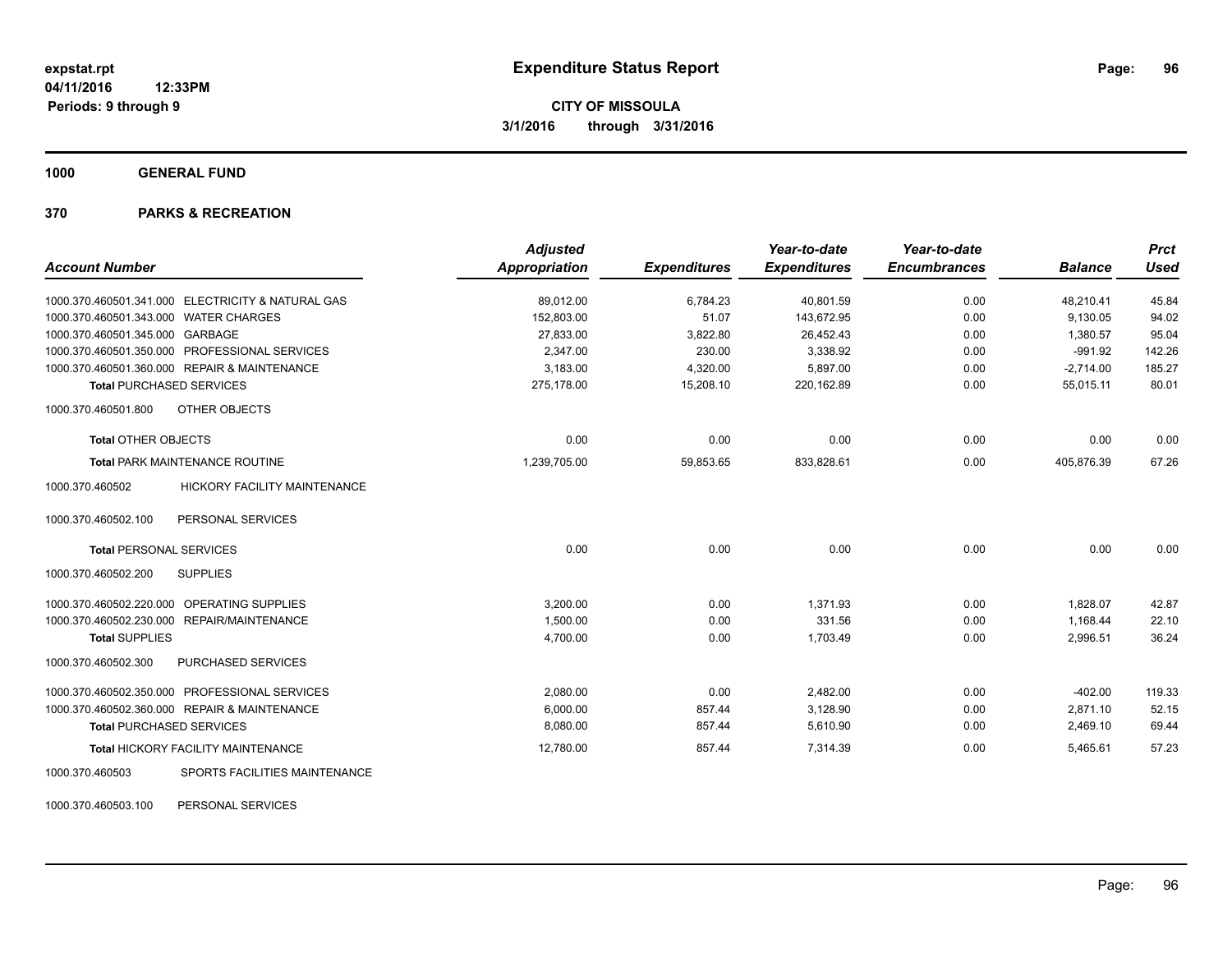**1000 GENERAL FUND**

| <b>Account Number</b>                            | <b>Adjusted</b><br><b>Appropriation</b> | <b>Expenditures</b> | Year-to-date<br><b>Expenditures</b> | Year-to-date<br><b>Encumbrances</b> | <b>Balance</b> | <b>Prct</b><br><b>Used</b> |
|--------------------------------------------------|-----------------------------------------|---------------------|-------------------------------------|-------------------------------------|----------------|----------------------------|
| 1000.370.460503.110.000 SALARIES AND WAGES       | 66,067.00                               | 3,110.68            | 51,622.40                           | 0.00                                | 14,444.60      | 78.14                      |
| 1000.370.460503.120.000 OVERTIME/TERMINATION     | 0.00                                    | 0.00                | 198.03                              | 0.00                                | $-198.03$      | 0.00                       |
| 1000.370.460503.140.000 EMPLOYER CONTRIBUTIONS   | 23.970.00                               | 2,226.15            | 19,769.05                           | 0.00                                | 4,200.95       | 82.47                      |
| <b>Total PERSONAL SERVICES</b>                   | 90,037.00                               | 5,336.83            | 71,589.48                           | 0.00                                | 18.447.52      | 79.51                      |
| <b>SUPPLIES</b><br>1000.370.460503.200           |                                         |                     |                                     |                                     |                |                            |
| 1000.370.460503.220.000 OPERATING SUPPLIES       | 10.211.00                               | 0.00                | 13.131.81                           | 0.00                                | $-2,920.81$    | 128.60                     |
| 1000.370.460503.230.000 REPAIR/MAINTENANCE       | 12.464.00                               | 0.00                | 492.00                              | 0.00                                | 11,972.00      | 3.95                       |
| <b>Total SUPPLIES</b>                            | 22,675.00                               | 0.00                | 13,623.81                           | 0.00                                | 9,051.19       | 60.08                      |
| 1000.370.460503.300<br>PURCHASED SERVICES        |                                         |                     |                                     |                                     |                |                            |
| <b>Total PURCHASED SERVICES</b>                  | 0.00                                    | 0.00                | 0.00                                | 0.00                                | 0.00           | 0.00                       |
| <b>Total SPORTS FACILITIES MAINTENANCE</b>       | 112,712.00                              | 5,336.83            | 85,213.29                           | 0.00                                | 27,498.71      | 75.60                      |
| <b>PARK SPECIAL DISTRICTS</b><br>1000.370.460504 |                                         |                     |                                     |                                     |                |                            |
| 1000.370.460504.100<br>PERSONAL SERVICES         |                                         |                     |                                     |                                     |                |                            |
| <b>Total PERSONAL SERVICES</b>                   | 0.00                                    | 0.00                | 0.00                                | 0.00                                | 0.00           | 0.00                       |
| 1000.370.460504.200<br><b>SUPPLIES</b>           |                                         |                     |                                     |                                     |                |                            |
| <b>Total SUPPLIES</b>                            | 0.00                                    | 0.00                | 0.00                                | 0.00                                | 0.00           | 0.00                       |
| <b>PURCHASED SERVICES</b><br>1000.370.460504.300 |                                         |                     |                                     |                                     |                |                            |
| <b>Total PARK SPECIAL DISTRICTS</b>              | 0.00                                    | 0.00                | 0.00                                | 0.00                                | 0.00           | 0.00                       |
| <b>Total PARKS &amp; RECREATION</b>              | 3,743,983.00                            | 206,857.68          | 2,478,768.81                        | 0.00                                | 1,265,214.19   | 66.21                      |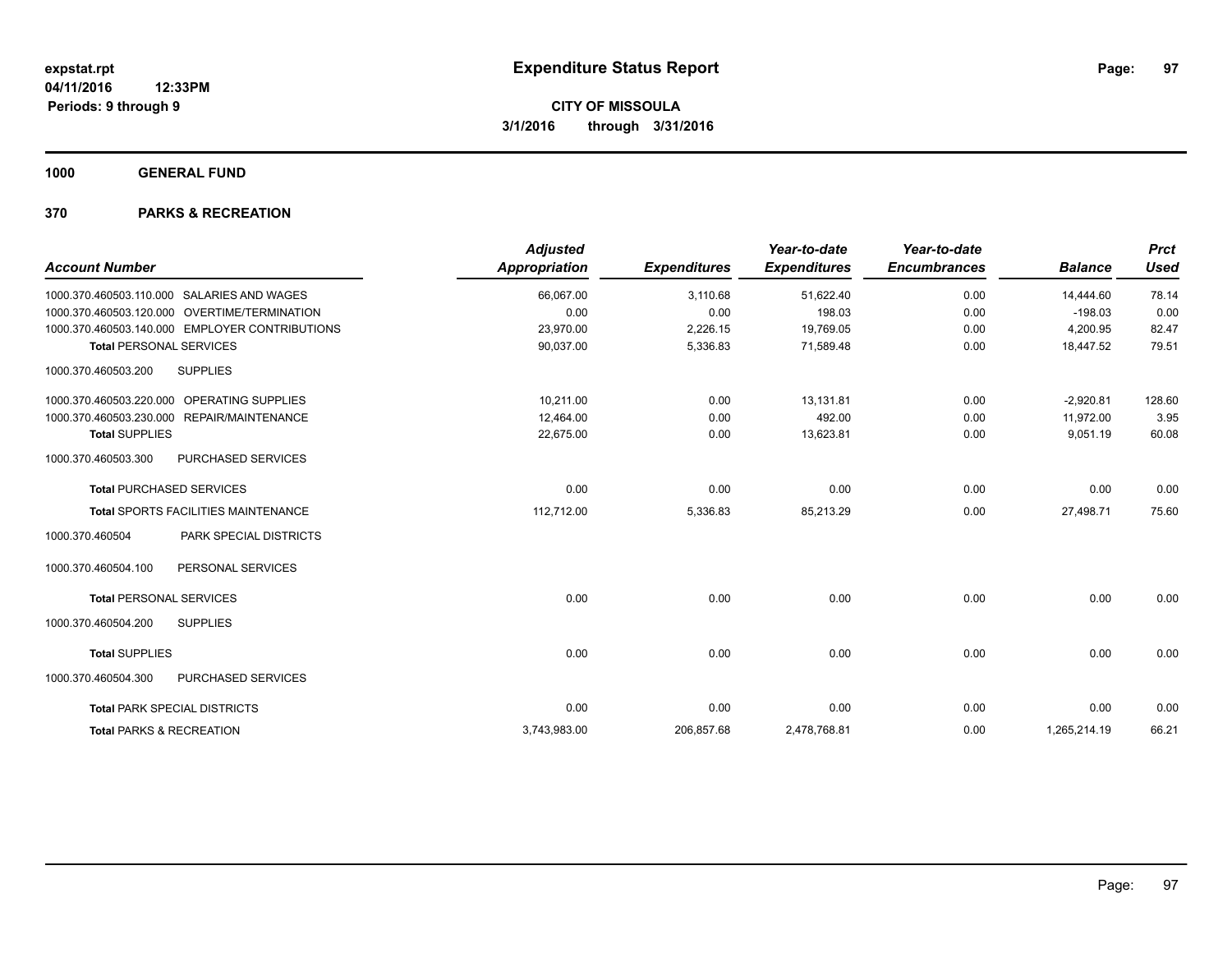**1000 GENERAL FUND**

| <b>Account Number</b> |                                          | <b>Adjusted</b><br><b>Appropriation</b> | <b>Expenditures</b> | Year-to-date<br><b>Expenditures</b> | Year-to-date<br><b>Encumbrances</b> | <b>Balance</b> | <b>Prct</b><br><b>Used</b> |
|-----------------------|------------------------------------------|-----------------------------------------|---------------------|-------------------------------------|-------------------------------------|----------------|----------------------------|
| 1000.390.410000       | <b>GENERAL GOVERNMENT</b>                |                                         |                     |                                     |                                     |                |                            |
| 1000.390.410000.200   | <b>SUPPLIES</b>                          |                                         |                     |                                     |                                     |                |                            |
|                       | <b>Total GENERAL GOVERNMENT</b>          | 0.00                                    | 0.00                | 0.00                                | 0.00                                | 0.00           | 0.00                       |
| 1000.390.410123       | <b>LEGISLATIVE PROGRAM</b>               |                                         |                     |                                     |                                     |                |                            |
| 1000.390.410123.300   | PURCHASED SERVICES                       |                                         |                     |                                     |                                     |                |                            |
|                       | <b>Total LEGISLATIVE PROGRAM</b>         | 0.00                                    | 0.00                | 0.00                                | 0.00                                | 0.00           | 0.00                       |
| 1000.390.410230       | WORK COMP CONSULTANT                     |                                         |                     |                                     |                                     |                |                            |
| 1000.390.410230.100   | PERSONAL SERVICES                        |                                         |                     |                                     |                                     |                |                            |
|                       | <b>Total PERSONAL SERVICES</b>           | 0.00                                    | 0.00                | 0.00                                | 0.00                                | 0.00           | 0.00                       |
| 1000.390.410230.300   | PURCHASED SERVICES                       |                                         |                     |                                     |                                     |                |                            |
|                       | <b>Total WORK COMP CONSULTANT</b>        | 0.00                                    | 0.00                | 0.00                                | 0.00                                | 0.00           | 0.00                       |
| 1000.390.410360       | COMMUNITY DISPUTE RESOLUTION             |                                         |                     |                                     |                                     |                |                            |
| 1000.390.410360.700   | <b>GRANTS &amp; CONTRIBUTIONS</b>        |                                         |                     |                                     |                                     |                |                            |
|                       | Total COMMUNITY DISPUTE RESOLUTION       | 0.00                                    | 0.00                | 0.00                                | 0.00                                | 0.00           | 0.00                       |
| 1000.390.410371       | SEXUAL ASSUALT PREVENTION CAMPAIGN       |                                         |                     |                                     |                                     |                |                            |
| 1000.390.410371.300   | PURCHASED SERVICES                       |                                         |                     |                                     |                                     |                |                            |
|                       | Total SEXUAL ASSUALT PREVENTION CAMPAIGN | 0.00                                    | 0.00                | 0.00                                | 0.00                                | 0.00           | 0.00                       |
| 1000.390.410550       | <b>ACCOUNTING</b>                        |                                         |                     |                                     |                                     |                |                            |
| 1000.390.410550.500   | <b>FIXED CHARGES</b>                     |                                         |                     |                                     |                                     |                |                            |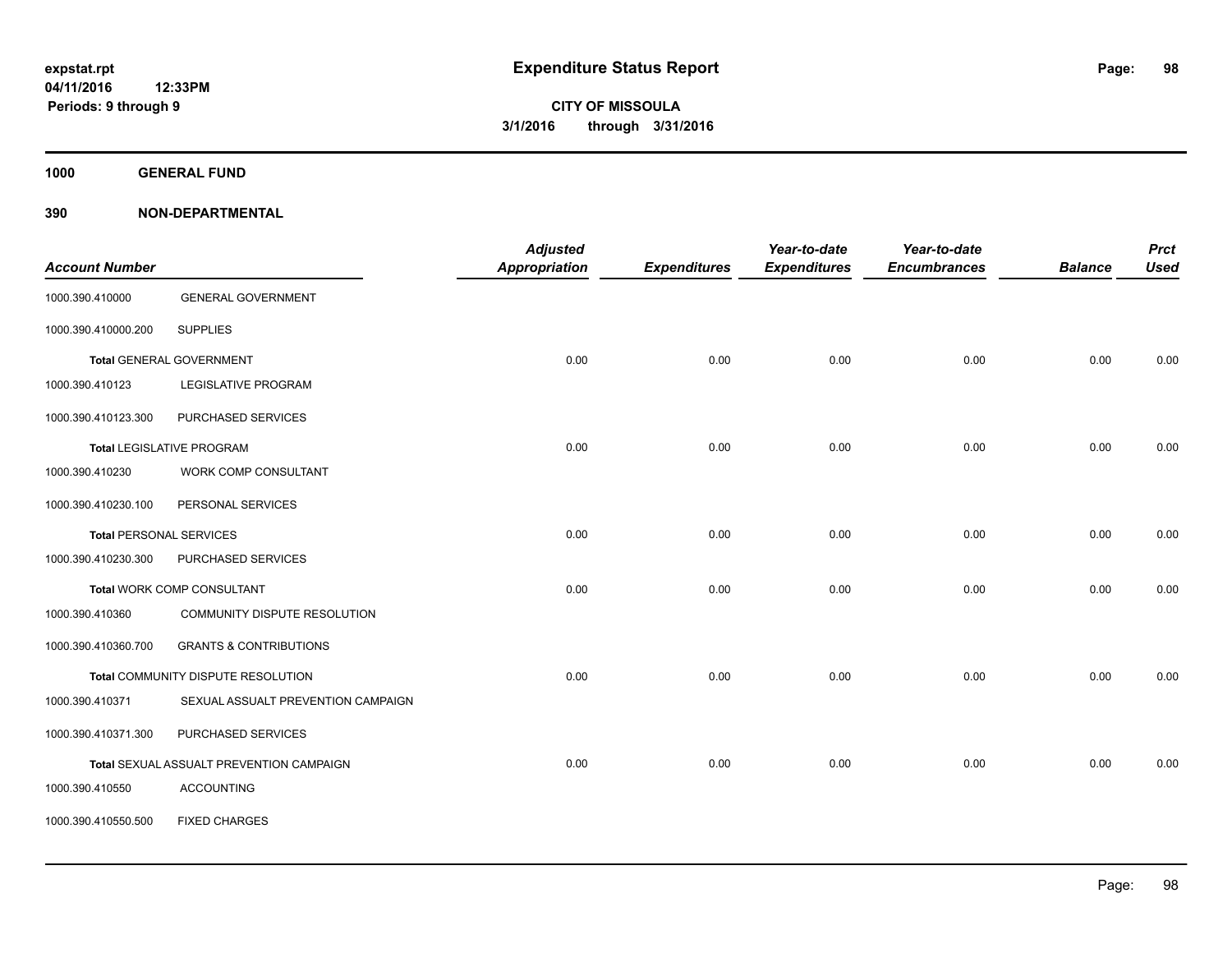**1000 GENERAL FUND**

| <b>Account Number</b>                                                   |                                                                                      | <b>Adjusted</b><br><b>Appropriation</b> | <b>Expenditures</b> | Year-to-date<br><b>Expenditures</b> | Year-to-date<br><b>Encumbrances</b> | <b>Balance</b>               | <b>Prct</b><br><b>Used</b> |
|-------------------------------------------------------------------------|--------------------------------------------------------------------------------------|-----------------------------------------|---------------------|-------------------------------------|-------------------------------------|------------------------------|----------------------------|
| <b>Total ACCOUNTING</b>                                                 | 1000.390.410550.500.000 FIXED CHARGES-MISC                                           | 0.00<br>0.00                            | 0.00<br>0.00        | $-16,049.36$<br>$-16,049.36$        | 0.00<br>0.00                        | 16,049.36<br>16,049.36       | 0.00<br>0.00               |
| 1000.390.410551                                                         | RESERVE FOR SALARY INCREASES                                                         |                                         |                     |                                     |                                     |                              |                            |
| 1000.390.410551.100                                                     | PERSONAL SERVICES                                                                    |                                         |                     |                                     |                                     |                              |                            |
| 1000.390.410551.110.000 SALARY RESERVE<br>1000.390.410551.130.000 OTHER |                                                                                      | 337,171.00<br>12,000.00                 | 0.00<br>0.00        | 0.00<br>0.00                        | 0.00<br>0.00                        | 337,171.00<br>12,000.00      | 0.00<br>0.00               |
|                                                                         | 1000.390.410551.140.000 EMPLOYER CONTRIBUTIONS<br>Total RESERVE FOR SALARY INCREASES | $-104,213.00$<br>244,958.00             | $-1.80$<br>$-1.80$  | $-20.20$<br>$-20.20$                | 0.00<br>0.00                        | $-104, 192.80$<br>244,978.20 | 0.02<br>0.00               |
| 1000.390.411000                                                         | <b>MRTMA</b>                                                                         |                                         |                     |                                     |                                     |                              |                            |
| 1000.390.411000.700                                                     | <b>GRANTS &amp; CONTRIBUTIONS</b>                                                    |                                         |                     |                                     |                                     |                              |                            |
| <b>Total MRTMA</b>                                                      |                                                                                      | 0.00                                    | 0.00                | 0.00                                | 0.00                                | 0.00                         | 0.00                       |
| 1000.390.411030                                                         | <b>PLANNING</b>                                                                      |                                         |                     |                                     |                                     |                              |                            |
| 1000.390.411030.300                                                     | PURCHASED SERVICES                                                                   |                                         |                     |                                     |                                     |                              |                            |
| <b>Total PLANNING</b>                                                   | 1000.390.411030.390.000 OTHER PURCHASED SERVICES                                     | 0.00<br>0.00                            | 0.00<br>0.00        | 8,590.38<br>8,590.38                | 0.00<br>0.00                        | $-8,590.38$<br>$-8,590.38$   | 0.00<br>0.00               |
| 1000.390.411031                                                         | PLANNING SUBSIDY                                                                     |                                         |                     |                                     |                                     |                              |                            |
| 1000.390.411031.800                                                     | <b>OTHER OBJECTS</b>                                                                 |                                         |                     |                                     |                                     |                              |                            |
| <b>Total PLANNING SUBSIDY</b>                                           |                                                                                      | 0.00                                    | 0.00                | 0.00                                | 0.00                                | 0.00                         | 0.00                       |
| 1000.390.411071                                                         | MOUNTAIN LINE SUBSIDY                                                                |                                         |                     |                                     |                                     |                              |                            |
| 1000.390.411071.700                                                     | <b>GRANTS &amp; CONTRIBUTIONS</b>                                                    |                                         |                     |                                     |                                     |                              |                            |
|                                                                         | 1000.390.411071.700.000 MOUNTAIN LINE FARE SUBSIDY                                   | 100,000.00                              | 50,000.00           | 50,000.00                           | 0.00                                | 50,000.00                    | 50.00                      |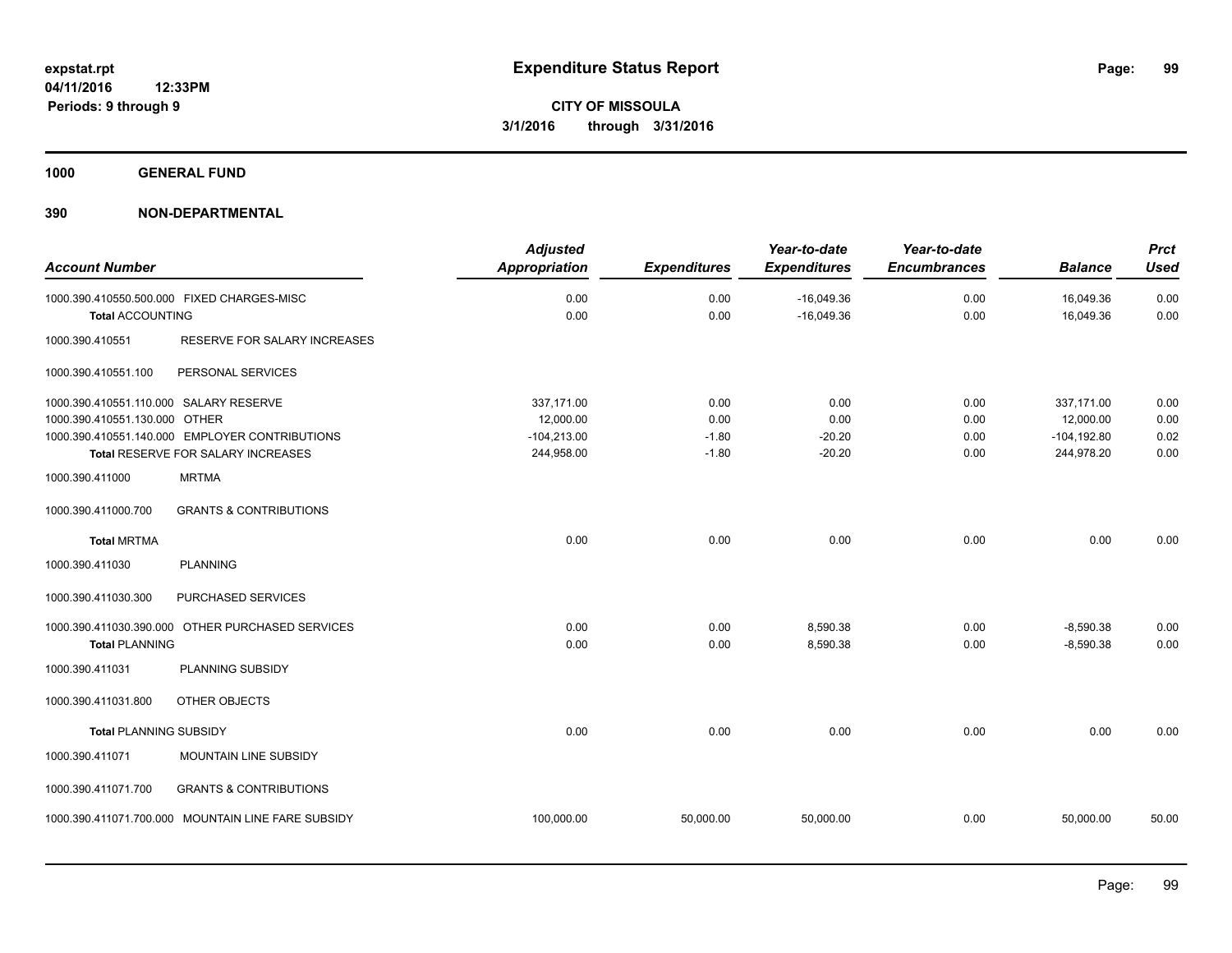**1000 GENERAL FUND**

| <b>Account Number</b>          |                                              | <b>Adjusted</b><br><b>Appropriation</b> | <b>Expenditures</b> | Year-to-date<br><b>Expenditures</b> | Year-to-date<br><b>Encumbrances</b> | <b>Balance</b> | <b>Prct</b><br><b>Used</b> |
|--------------------------------|----------------------------------------------|-----------------------------------------|---------------------|-------------------------------------|-------------------------------------|----------------|----------------------------|
|                                | <b>Total MOUNTAIN LINE SUBSIDY</b>           | 100,000.00                              | 50,000.00           | 50,000.00                           | 0.00                                | 50,000.00      | 50.00                      |
| 1000.390.411080                | MIM MDT                                      |                                         |                     |                                     |                                     |                |                            |
| 1000.390.411080.700            | <b>GRANTS &amp; CONTRIBUTIONS</b>            |                                         |                     |                                     |                                     |                |                            |
|                                | <b>Total GRANTS &amp; CONTRIBUTIONS</b>      | 0.00                                    | 0.00                | 0.00                                | 0.00                                | 0.00           | 0.00                       |
| 1000.390.411080.800            | <b>OTHER OBJECTS</b>                         |                                         |                     |                                     |                                     |                |                            |
| <b>Total MIM MDT</b>           |                                              | 0.00                                    | 0.00                | 0.00                                | 0.00                                | 0.00           | 0.00                       |
| 1000.390.411240                | CITY HALL POLICE RESTROOMS                   |                                         |                     |                                     |                                     |                |                            |
| 1000.390.411240.400            | <b>BUILDING MATERIALS</b>                    |                                         |                     |                                     |                                     |                |                            |
|                                | Total CITY HALL POLICE RESTROOMS             | 0.00                                    | 0.00                | 0.00                                | 0.00                                | 0.00           | 0.00                       |
| 1000.390.411802                | <b>VOLUNTEER MISSOULA</b>                    |                                         |                     |                                     |                                     |                |                            |
| 1000.390.411802.700            | <b>GRANTS &amp; CONTRIBUTIONS</b>            |                                         |                     |                                     |                                     |                |                            |
|                                | 1000.390.411802.700.000 VOLUNTEER MISSOULA   | 10.000.00                               | 0.00                | 10,000.00                           | 0.00                                | 0.00           | 100.00                     |
|                                | <b>Total VOLUNTEER MISSOULA</b>              | 10,000.00                               | 0.00                | 10,000.00                           | 0.00                                | 0.00           | 100.00                     |
| 1000.390.411810                | <b>TERMINATION PAY</b>                       |                                         |                     |                                     |                                     |                |                            |
| 1000.390.411810.100            | PERSONAL SERVICES                            |                                         |                     |                                     |                                     |                |                            |
|                                | 1000.390.411810.120.000 OVERTIME/TERMINATION | 25,000.00                               | 0.00                | 0.00                                | 0.00                                | 25,000.00      | 0.00                       |
| <b>Total PERSONAL SERVICES</b> |                                              | 25,000.00                               | 0.00                | 0.00                                | 0.00                                | 25,000.00      | 0.00                       |
| 1000.390.411810.300            | PURCHASED SERVICES                           |                                         |                     |                                     |                                     |                |                            |
|                                | <b>Total PURCHASED SERVICES</b>              | 0.00                                    | 0.00                | 0.00                                | 0.00                                | 0.00           | 0.00                       |
| <b>Total TERMINATION PAY</b>   |                                              | 25,000.00                               | 0.00                | 0.00                                | 0.00                                | 25,000.00      | 0.00                       |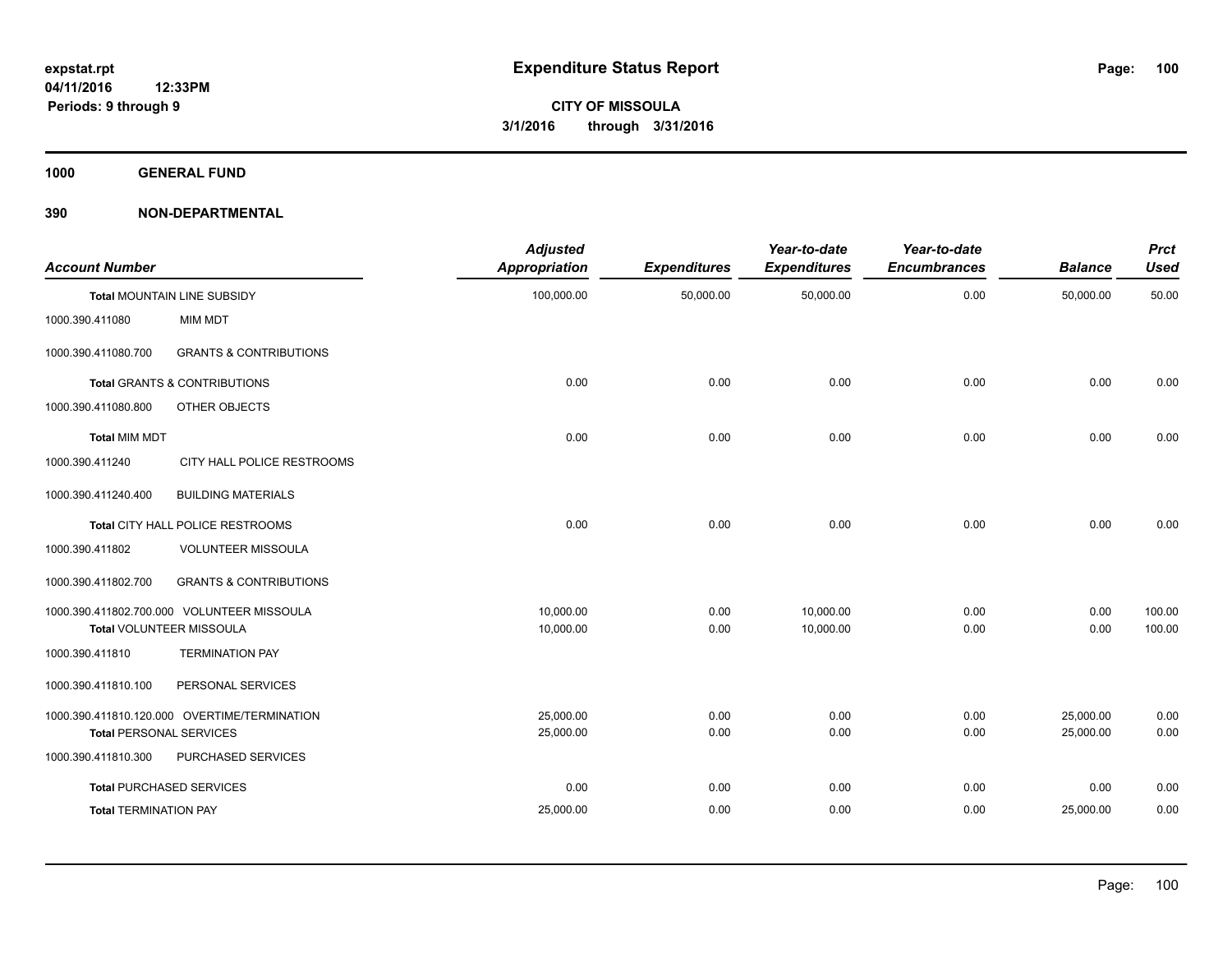**1000 GENERAL FUND**

|                                                       | <b>Adjusted</b>                                                               |                                                       | Year-to-date                                | Year-to-date                        |                      | <b>Prct</b>               |
|-------------------------------------------------------|-------------------------------------------------------------------------------|-------------------------------------------------------|---------------------------------------------|-------------------------------------|----------------------|---------------------------|
|                                                       |                                                                               |                                                       | <b>Expenditures</b>                         | <b>Encumbrances</b>                 | <b>Balance</b>       | <b>Used</b>               |
| <b>ECONOMIC DEVELOPMENT</b>                           |                                                                               |                                                       |                                             |                                     |                      |                           |
| PURCHASED SERVICES                                    |                                                                               |                                                       |                                             |                                     |                      |                           |
| <b>Total PURCHASED SERVICES</b>                       | 0.00                                                                          | 0.00                                                  | 0.00                                        | 0.00                                | 0.00                 | 0.00                      |
| <b>GRANTS &amp; CONTRIBUTIONS</b>                     |                                                                               |                                                       |                                             |                                     |                      |                           |
| 1000.390.411850.700.000 ECONOMIC PARTNERSHIP          | 100,000.00                                                                    | 0.00                                                  | 100,000.00                                  | 0.00                                | 0.00                 | 100.00                    |
|                                                       |                                                                               |                                                       |                                             |                                     |                      | 100.00                    |
| <b>MCS</b>                                            |                                                                               |                                                       |                                             |                                     |                      |                           |
| PURCHASED SERVICES                                    |                                                                               |                                                       |                                             |                                     |                      |                           |
|                                                       | 0.00                                                                          | 0.00                                                  | 0.00                                        | 0.00                                | 0.00                 | 0.00                      |
| NEIGHBORHOOD AMBASSADOR                               |                                                                               |                                                       |                                             |                                     |                      |                           |
| <b>GRANTS &amp; CONTRIBUTIONS</b>                     |                                                                               |                                                       |                                             |                                     |                      |                           |
|                                                       |                                                                               |                                                       |                                             |                                     |                      | 100.00                    |
| Total NEIGHBORHOOD AMBASSADOR                         | 10,000.00                                                                     | 0.00                                                  | 10,000.00                                   | 0.00                                | 0.00                 | 100.00                    |
| SPECIAL IMPROVEMENT ASSESSMENTS                       |                                                                               |                                                       |                                             |                                     |                      |                           |
| <b>FIXED CHARGES</b>                                  |                                                                               |                                                       |                                             |                                     |                      |                           |
| 1000.390.411860.500.000 SID ASSESSMENTS-FIXED CHARGES | 116,000.00                                                                    | 0.00                                                  | 51,794.37                                   | 0.00                                | 64,205.63            | 44.65                     |
| Total SPECIAL IMPROVEMENT ASSESSMENTS                 | 116,000.00                                                                    | 0.00                                                  | 51,794.37                                   | 0.00                                | 64,205.63            | 44.65                     |
| CELL PHONE EDUCATION CAMPAIGN                         |                                                                               |                                                       |                                             |                                     |                      |                           |
| <b>SUPPLIES</b>                                       |                                                                               |                                                       |                                             |                                     |                      |                           |
| 1000.390.420183.240.000 OTHER SUPPLIES                |                                                                               |                                                       |                                             |                                     |                      | 14.89                     |
| Total CELL PHONE EDUCATION CAMPAIGN                   | 37,625.00                                                                     | 0.00                                                  | 5,600.75                                    | 0.00                                | 32,024.25            | 14.89                     |
|                                                       | Total ECONOMIC DEVELOPMENT<br>1000.390.411854.700.000 NEIGHBORHOOD AMBASSADOR | Appropriation<br>100,000.00<br>10,000.00<br>37,625.00 | <b>Expenditures</b><br>0.00<br>0.00<br>0.00 | 100,000.00<br>10,000.00<br>5,600.75 | 0.00<br>0.00<br>0.00 | 0.00<br>0.00<br>32,024.25 |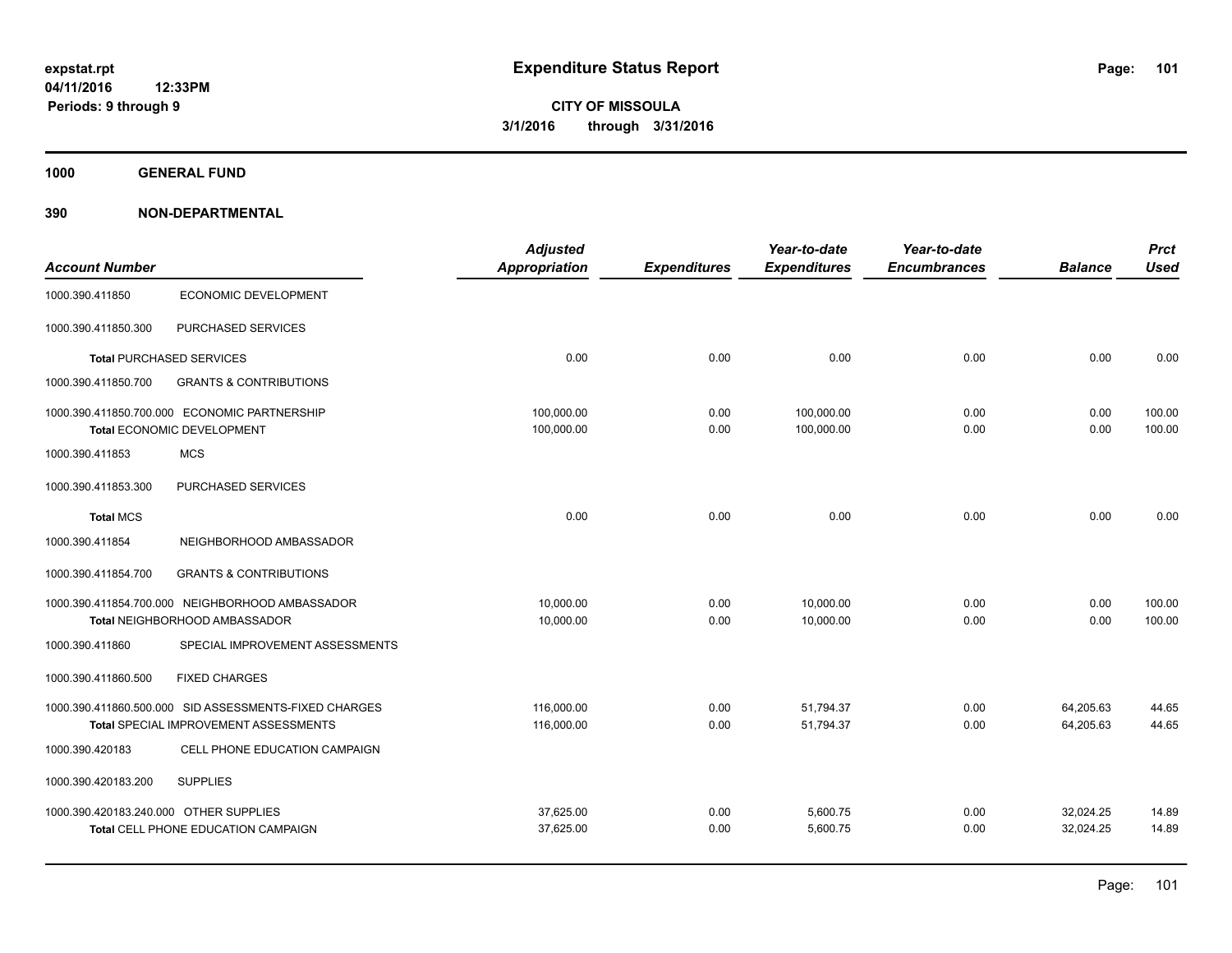**1000 GENERAL FUND**

| <b>Account Number</b>         |                                                                                               | <b>Adjusted</b><br><b>Appropriation</b> | <b>Expenditures</b> | Year-to-date<br><b>Expenditures</b> | Year-to-date<br><b>Encumbrances</b> | <b>Balance</b>           | <b>Prct</b><br><b>Used</b> |
|-------------------------------|-----------------------------------------------------------------------------------------------|-----------------------------------------|---------------------|-------------------------------------|-------------------------------------|--------------------------|----------------------------|
| 1000.390.420500               | PROTECTIVE INSPECTIONS                                                                        |                                         |                     |                                     |                                     |                          |                            |
| 1000.390.420500.500           | <b>FIXED CHARGES</b>                                                                          |                                         |                     |                                     |                                     |                          |                            |
|                               | 1000.390.420500.500.000 BLDG DEPT REIMB FOR GENERAL FUND TIME<br>Total PROTECTIVE INSPECTIONS | 5,000.00<br>5,000.00                    | 0.00<br>0.00        | 0.00<br>0.00                        | 0.00<br>0.00                        | 5,000.00<br>5,000.00     | 0.00<br>0.00               |
| 1000.390.430255               | <b>BIKE-PED PROGRAM</b>                                                                       |                                         |                     |                                     |                                     |                          |                            |
| 1000.390.430255.800           | OTHER OBJECTS                                                                                 |                                         |                     |                                     |                                     |                          |                            |
| <b>Total BIKE-PED PROGRAM</b> |                                                                                               | 0.00                                    | 0.00                | 0.00                                | 0.00                                | 0.00                     | 0.00                       |
| 1000.390.440190               | <b>HEALTH DEPT CONTRIBUTIONS</b>                                                              |                                         |                     |                                     |                                     |                          |                            |
| 1000.390.440190.700           | <b>GRANTS &amp; CONTRIBUTIONS</b>                                                             |                                         |                     |                                     |                                     |                          |                            |
|                               | 1000.390.440190.700.000 HEALTH DEPT CONTRIBUTIONS<br>Total HEALTH DEPT CONTRIBUTIONS          | 1,355,693.00<br>1,355,693.00            | 0.00<br>0.00        | 677,846.50<br>677,846.50            | 0.00<br>0.00                        | 677,846.50<br>677,846.50 | 50.00<br>50.00             |
| 1000.390.440191               | PARTNERSHIP HEALTH                                                                            |                                         |                     |                                     |                                     |                          |                            |
| 1000.390.440191.700           | <b>GRANTS &amp; CONTRIBUTIONS</b>                                                             |                                         |                     |                                     |                                     |                          |                            |
|                               | 1000.390.440191.700.000 PARTNERSHIP HEALTH - CONTRIBUTIONS<br><b>Total PARTNERSHIP HEALTH</b> | 42.532.00<br>42,532.00                  | 0.00<br>0.00        | 42,532.00<br>42,532.00              | 0.00<br>0.00                        | 0.00<br>0.00             | 100.00<br>100.00           |
| 1000.390.440600               | ANIMAL CONTROL SERVICES                                                                       |                                         |                     |                                     |                                     |                          |                            |
| 1000.390.440600.700           | <b>GRANTS &amp; CONTRIBUTIONS</b>                                                             |                                         |                     |                                     |                                     |                          |                            |
|                               | 1000.390.440600.700.000 ANIMAL CONTROL TRANSFER<br><b>Total ANIMAL CONTROL SERVICES</b>       | 308,720.00<br>308,720.00                | 0.00<br>0.00        | 154,360.00<br>154,360.00            | 0.00<br>0.00                        | 154,360.00<br>154,360.00 | 50.00<br>50.00             |
| 1000.390.440700               | PEST MANAGEMENT CONTROL                                                                       |                                         |                     |                                     |                                     |                          |                            |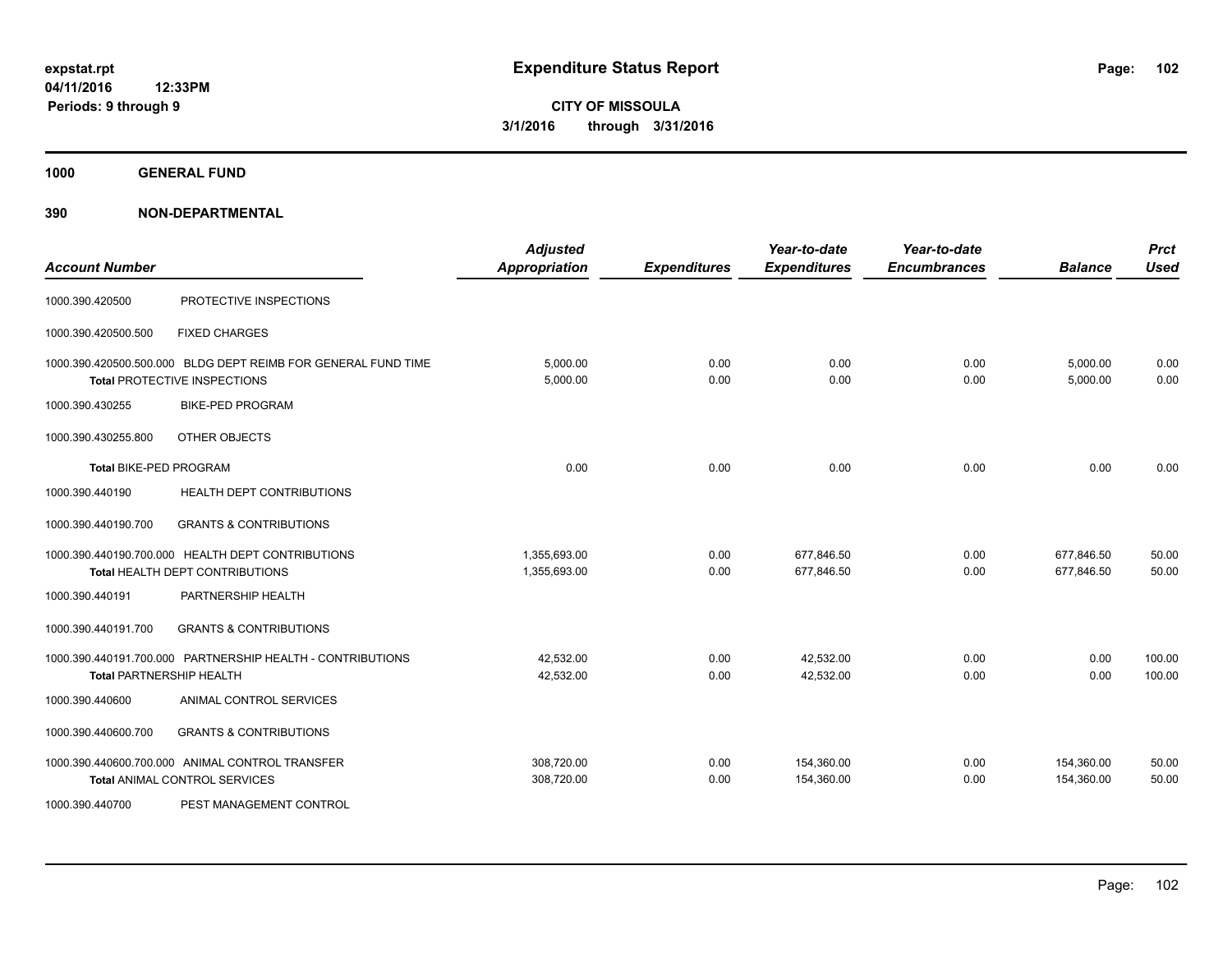**1000 GENERAL FUND**

| <b>Account Number</b>           |                                                                                                 | <b>Adjusted</b><br>Appropriation | <b>Expenditures</b> | Year-to-date<br><b>Expenditures</b> | Year-to-date<br><b>Encumbrances</b> | <b>Balance</b>           | <b>Prct</b><br><b>Used</b> |
|---------------------------------|-------------------------------------------------------------------------------------------------|----------------------------------|---------------------|-------------------------------------|-------------------------------------|--------------------------|----------------------------|
| 1000.390.440700.700             | <b>GRANTS &amp; CONTRIBUTIONS</b>                                                               |                                  |                     |                                     |                                     |                          |                            |
|                                 | Total PEST MANAGEMENT CONTROL                                                                   | 0.00                             | 0.00                | 0.00                                | 0.00                                | 0.00                     | 0.00                       |
| 1000.390.450000                 | <b>AGING SERVICES</b>                                                                           |                                  |                     |                                     |                                     |                          |                            |
| 1000.390.450000.700             | <b>GRANTS &amp; CONTRIBUTIONS</b>                                                               |                                  |                     |                                     |                                     |                          |                            |
| <b>Total AGING SERVICES</b>     | 1000.390.450000.700.000 AGING SERVICES - GRANTS & CONTRIBUTIONS                                 | 175,000.00<br>175,000.00         | 0.00<br>0.00        | 175,000.00<br>175,000.00            | 0.00<br>0.00                        | 0.00<br>0.00             | 100.00<br>100.00           |
| 1000.390.450131                 | <b>GENERAL ASSISTANCE</b>                                                                       |                                  |                     |                                     |                                     |                          |                            |
| 1000.390.450131.700             | <b>GRANTS &amp; CONTRIBUTIONS</b>                                                               |                                  |                     |                                     |                                     |                          |                            |
| <b>Total GENERAL ASSISTANCE</b> | 1000.390.450131.700.000 10 YR PLAN TO END HOMELESSNESS                                          | 35,000.00<br>35,000.00           | 0.00<br>0.00        | 0.00<br>0.00                        | 0.00<br>0.00                        | 35,000.00<br>35,000.00   | 0.00<br>0.00               |
| 1000.390.460300                 | OTHER COMMUNITY EVENTS                                                                          |                                  |                     |                                     |                                     |                          |                            |
| 1000.390.460300.700             | <b>GRANTS &amp; CONTRIBUTIONS</b>                                                               |                                  |                     |                                     |                                     |                          |                            |
|                                 | 1000.390.460300.700.000 CULTURAL COUNCIL-GRANTS & CONTRIBUTIONS<br>Total OTHER COMMUNITY EVENTS | 90,750.00<br>90,750.00           | 0.00<br>0.00        | 90,750.00<br>90,750.00              | 0.00<br>0.00                        | 0.00<br>0.00             | 100.00<br>100.00           |
| 1000.390.460433                 | <b>AQUATICS SUBSIDY</b>                                                                         |                                  |                     |                                     |                                     |                          |                            |
| 1000.390.460433.800             | OTHER OBJECTS                                                                                   |                                  |                     |                                     |                                     |                          |                            |
| <b>Total AQUATICS SUBSIDY</b>   | 1000.390.460433.820.000 AQUATICS SUBSIDY/TRANS TO OTHER FUNDS                                   | 203.000.00<br>203,000.00         | 0.00<br>0.00        | 0.00<br>0.00                        | 0.00<br>0.00                        | 203.000.00<br>203.000.00 | 0.00<br>0.00               |
| 1000.390.460451                 | <b>CITY BAND</b>                                                                                |                                  |                     |                                     |                                     |                          |                            |
| 1000.390.460451.700             | <b>GRANTS &amp; CONTRIBUTIONS</b>                                                               |                                  |                     |                                     |                                     |                          |                            |
|                                 | 1000.390.460451.700.000 CITY BAND-GRANTS & CONTRIBUTIONS                                        | 5,880.00                         | 0.00                | 5,880.00                            | 0.00                                | 0.00                     | 100.00                     |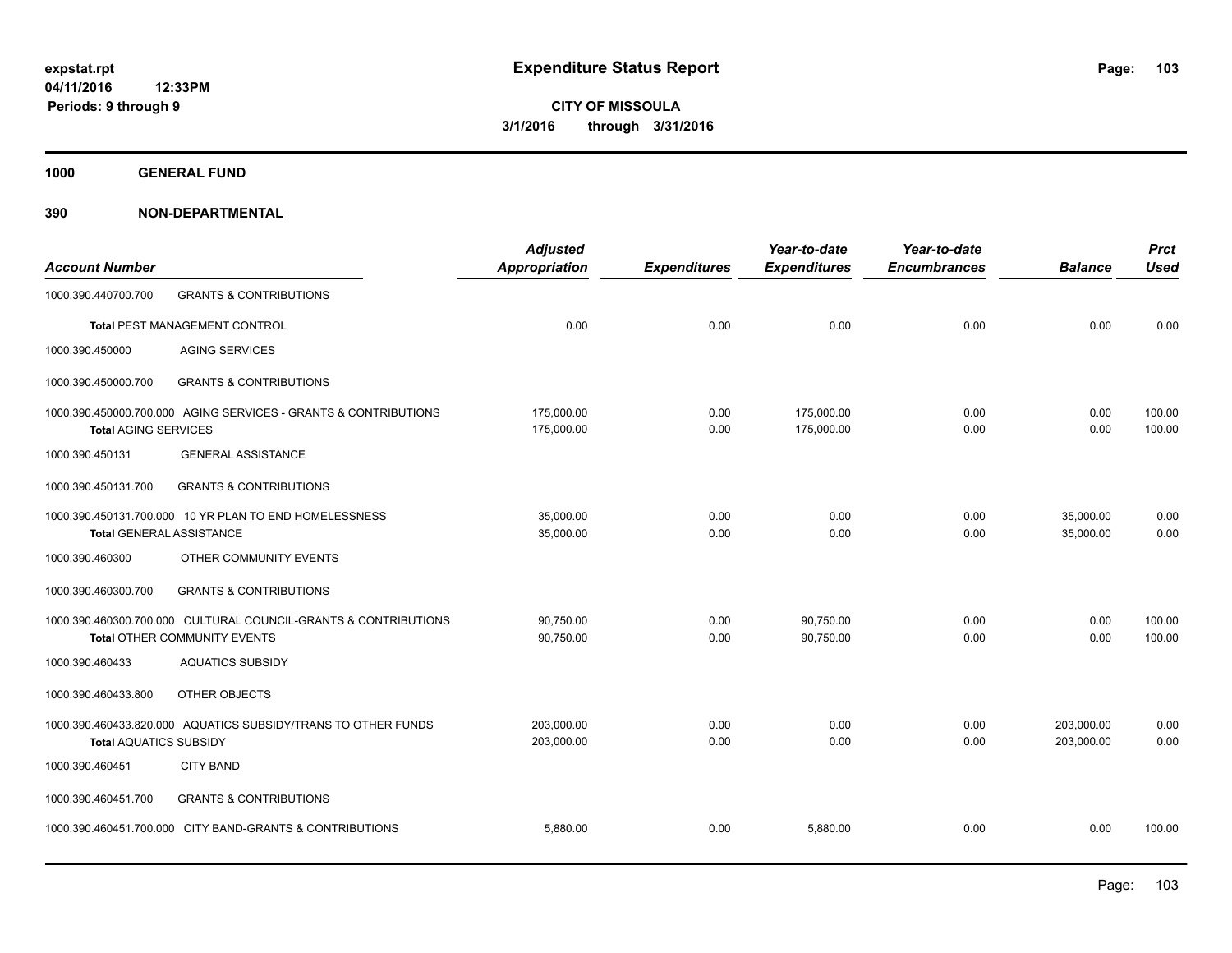**1000 GENERAL FUND**

| <b>Account Number</b>     |                                                                                        | <b>Adjusted</b><br><b>Appropriation</b> | <b>Expenditures</b>  | Year-to-date<br><b>Expenditures</b> | Year-to-date<br><b>Encumbrances</b> | <b>Balance</b>               | <b>Prct</b><br><b>Used</b> |
|---------------------------|----------------------------------------------------------------------------------------|-----------------------------------------|----------------------|-------------------------------------|-------------------------------------|------------------------------|----------------------------|
| <b>Total CITY BAND</b>    |                                                                                        | 5,880.00                                | 0.00                 | 5,880.00                            | 0.00                                | 0.00                         | 100.00                     |
| 1000.390.460452           | <b>ART MUSEUM</b>                                                                      |                                         |                      |                                     |                                     |                              |                            |
| 1000.390.460452.700       | <b>GRANTS &amp; CONTRIBUTIONS</b>                                                      |                                         |                      |                                     |                                     |                              |                            |
| <b>Total ART MUSEUM</b>   | 1000.390.460452.700.000 GRANTS & CONTRIBUTIONS                                         | 0.00<br>0.00                            | 2,273.77<br>2,273.77 | 30,432.78<br>30,432.78              | 0.00<br>0.00                        | $-30,432.78$<br>$-30,432.78$ | 0.00<br>0.00               |
| 1000.390.460453           | INTL CHORAL FESTIVAL                                                                   |                                         |                      |                                     |                                     |                              |                            |
| 1000.390.460453.700       | <b>GRANTS &amp; CONTRIBUTIONS</b>                                                      |                                         |                      |                                     |                                     |                              |                            |
|                           | 1000.390.460453.700.000 INT'L CHORAL FESTIVAL<br>Total INTL CHORAL FESTIVAL            | 12.000.00<br>12,000.00                  | 6,000.00<br>6,000.00 | 12,000.00<br>12,000.00              | 0.00<br>0.00                        | 0.00<br>0.00                 | 100.00<br>100.00           |
| 1000.390.460455           | <b>MUSIC RIGHTS</b>                                                                    |                                         |                      |                                     |                                     |                              |                            |
| 1000.390.460455.500       | <b>FIXED CHARGES</b>                                                                   |                                         |                      |                                     |                                     |                              |                            |
| <b>Total MUSIC RIGHTS</b> | 1000.390.460455.500.000 MUSIC RIGHTS/MUSICAL VENUES                                    | 1,300.00<br>1,300.00                    | 0.00<br>0.00         | 1,275.60<br>1,275.60                | 0.00<br>0.00                        | 24.40<br>24.40               | 98.12<br>98.12             |
| 1000.390.460460           | <b>HISTORIC PRESERVATION</b>                                                           |                                         |                      |                                     |                                     |                              |                            |
| 1000.390.460460.800       | OTHER OBJECTS                                                                          |                                         |                      |                                     |                                     |                              |                            |
|                           | <b>Total HISTORIC PRESERVATION</b>                                                     | 0.00                                    | 0.00                 | 0.00                                | 0.00                                | 0.00                         | 0.00                       |
| 1000.390.470324           | BIG SKY TRUST FUND SUPPORT                                                             |                                         |                      |                                     |                                     |                              |                            |
| 1000.390.470324.700       | <b>GRANTS &amp; CONTRIBUTIONS</b>                                                      |                                         |                      |                                     |                                     |                              |                            |
|                           | 1000.390.470324.700.000 BIG SKY TRUST FUND SUPPORT<br>Total BIG SKY TRUST FUND SUPPORT | 30,000.00<br>30,000.00                  | 5,000.00<br>5,000.00 | 5,000.00<br>5,000.00                | 0.00<br>0.00                        | 25,000.00<br>25,000.00       | 16.67<br>16.67             |
| 1000.390.480400           | REC/GREEN TAG PROGRAM                                                                  |                                         |                      |                                     |                                     |                              |                            |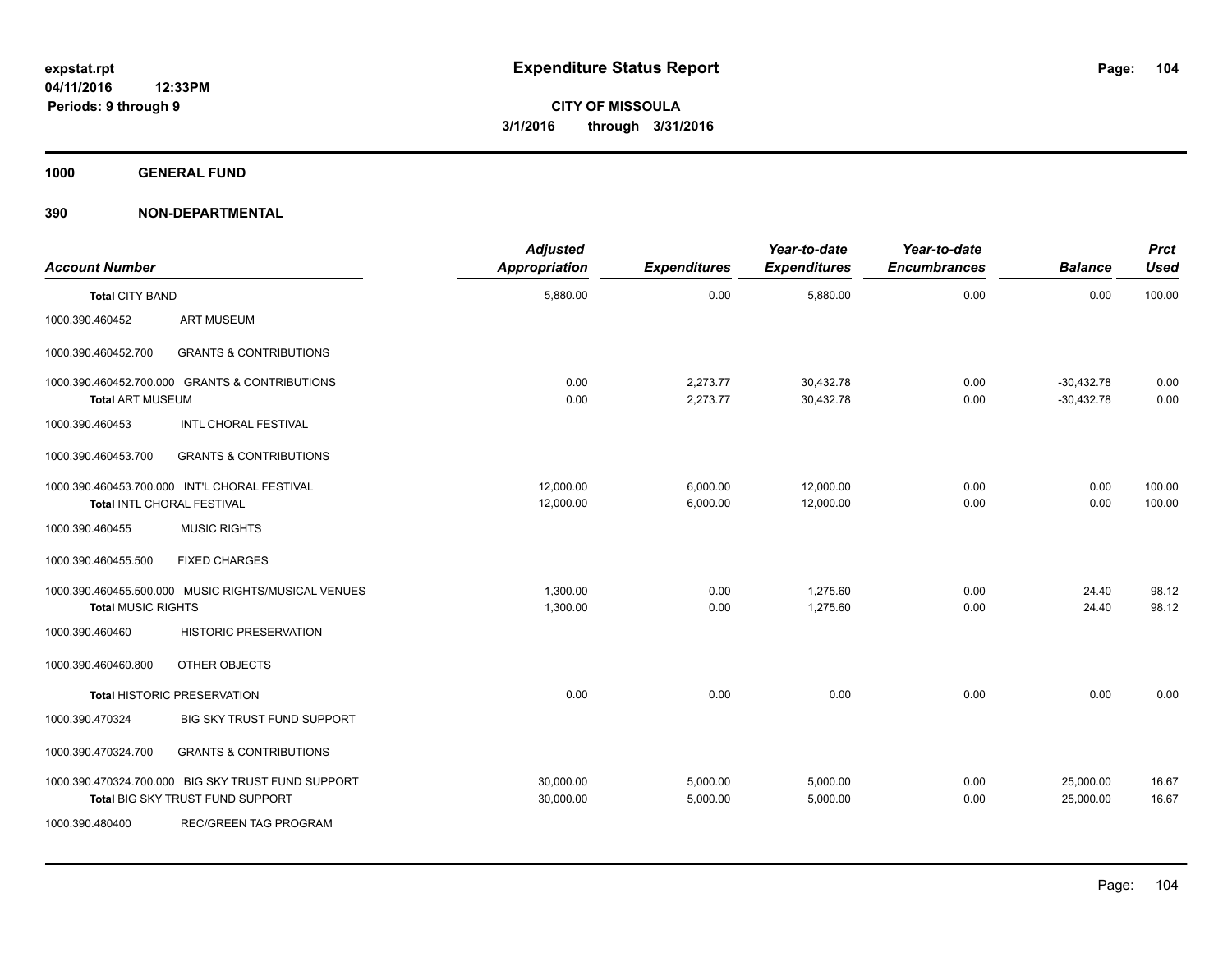**1000 GENERAL FUND**

|                                          |                                                            | <b>Adjusted</b>      |                     | Year-to-date        | Year-to-date        |                | <b>Prct</b> |
|------------------------------------------|------------------------------------------------------------|----------------------|---------------------|---------------------|---------------------|----------------|-------------|
| <b>Account Number</b>                    |                                                            | <b>Appropriation</b> | <b>Expenditures</b> | <b>Expenditures</b> | <b>Encumbrances</b> | <b>Balance</b> | <b>Used</b> |
| 1000.390.480400.300                      | PURCHASED SERVICES                                         |                      |                     |                     |                     |                |             |
|                                          | <b>Total REC/GREEN TAG PROGRAM</b>                         | 0.00                 | 0.00                | 0.00                | 0.00                | 0.00           | 0.00        |
| 1000.390.490504                          | OPERATING EQUIPMENT DEBT SERVICE                           |                      |                     |                     |                     |                |             |
| 1000.390.490504.600                      | <b>DEBT SERVICE</b>                                        |                      |                     |                     |                     |                |             |
|                                          | 1000.390.490504.610.000 OPERATING EQUIP DEBT SVS-PRINCIPAL | 425,005.00           | 0.00                | 425,005.25          | 0.00                | $-0.25$        | 100.00      |
|                                          | 1000.390.490504.620.000 OPERATING EQUIP DEBT SVS-INTEREST  | 9,143.00             | 0.00                | 9,142.99            | 0.00                | 0.01           | 100.00      |
|                                          | Total OPERATING EQUIPMENT DEBT SERVICE                     | 434,148.00           | 0.00                | 434,148.24          | 0.00                | $-0.24$        | 100.00      |
| 1000.390.490505                          | ACCELA LOAN DEBT SERVICE                                   |                      |                     |                     |                     |                |             |
| 1000.390.490505.600                      | <b>DEBT SERVICE</b>                                        |                      |                     |                     |                     |                |             |
| 1000.390.490505.610.000 ACCELA/PRINCIPAL |                                                            | 91.322.00            | 0.00                | 91,322.42           | 0.00                | $-0.42$        | 100.00      |
|                                          | 1000.390.490505.620.000 INTEREST / SERVICE FEES            | 9,104.00             | 0.00                | 9,103.60            | 0.00                | 0.40           | 100.00      |
|                                          | Total ACCELA LOAN DEBT SERVICE                             | 100,426.00           | 0.00                | 100,426.02          | 0.00                | $-0.02$        | 100.00      |
| 1000.390.510000                          | <b>MISCELLANEOUS</b>                                       |                      |                     |                     |                     |                |             |
| 1000.390.510000.800                      | OTHER OBJECTS                                              |                      |                     |                     |                     |                |             |
| <b>Total MISCELLANEOUS</b>               |                                                            | 0.00                 | 0.00                | 0.00                | 0.00                | 0.00           | 0.00        |
| 1000.390.510110                          | MERCHANT SERVICES                                          |                      |                     |                     |                     |                |             |
| 1000.390.510110.500                      | <b>FIXED CHARGES</b>                                       |                      |                     |                     |                     |                |             |
|                                          | 1000.390.510110.550.000 MERCHANT SERVICE FEES              | 29,700.00            | 0.00                | 0.00                | 0.00                | 29,700.00      | 0.00        |
| <b>Total MERCHANT SERVICES</b>           |                                                            | 29,700.00            | 0.00                | 0.00                | 0.00                | 29,700.00      | 0.00        |
| 1000.390.510250                          | <b>REIMBURSABLE LOSSES</b>                                 |                      |                     |                     |                     |                |             |
| 1000.390.510250.200                      | <b>SUPPLIES</b>                                            |                      |                     |                     |                     |                |             |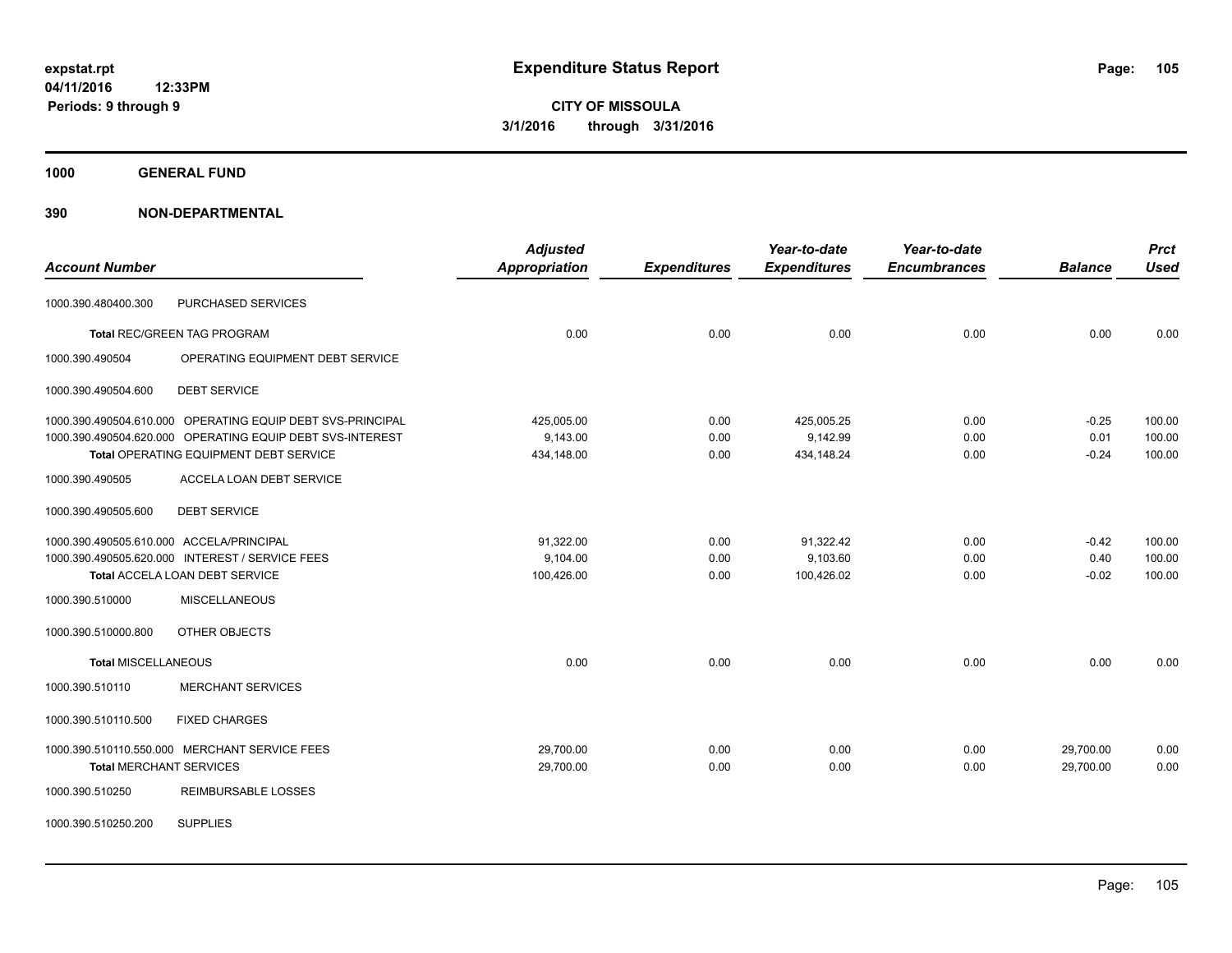**1000 GENERAL FUND**

| <b>Account Number</b>                                           |                                                                                                                                                                         | <b>Adjusted</b><br><b>Appropriation</b> | <b>Expenditures</b>                      | Year-to-date<br><b>Expenditures</b>        | Year-to-date<br><b>Encumbrances</b> | <b>Balance</b>                                       | <b>Prct</b><br><b>Used</b>   |
|-----------------------------------------------------------------|-------------------------------------------------------------------------------------------------------------------------------------------------------------------------|-----------------------------------------|------------------------------------------|--------------------------------------------|-------------------------------------|------------------------------------------------------|------------------------------|
| <b>Total SUPPLIES</b>                                           | 1000.390.510250.230.000 REIMBURSEABLE LOSSES-REPAIR/MAINTENANCE                                                                                                         | 50,000.00<br>50,000.00                  | 0.00<br>0.00                             | 0.00<br>0.00                               | 0.00<br>0.00                        | 50,000.00<br>50.000.00                               | 0.00<br>0.00                 |
| 1000.390.510250.300                                             | PURCHASED SERVICES                                                                                                                                                      |                                         |                                          |                                            |                                     |                                                      |                              |
|                                                                 | 1000.390.510250.360.000 REPAIR & MAINTENANCE<br>1000.390.510250.390.000 OTHER PURCHASED SERVICES<br><b>Total PURCHASED SERVICES</b><br><b>Total REIMBURSABLE LOSSES</b> | 0.00<br>0.00<br>0.00<br>50,000.00       | 0.00<br>4,037.15<br>4,037.15<br>4,037.15 | 138.90<br>4,037.15<br>4,176.05<br>4,176.05 | 0.00<br>0.00<br>0.00<br>0.00        | $-138.90$<br>$-4,037.15$<br>$-4,176.05$<br>45,823.95 | 0.00<br>0.00<br>0.00<br>8.35 |
| 1000.390.510300                                                 | <b>CONTINGENCY</b>                                                                                                                                                      |                                         |                                          |                                            |                                     |                                                      |                              |
| 1000.390.510300.800                                             | OTHER OBJECTS                                                                                                                                                           |                                         |                                          |                                            |                                     |                                                      |                              |
| 1000.390.510300.845.000 CONTINGENCY<br><b>Total CONTINGENCY</b> |                                                                                                                                                                         | 61,113.00<br>61,113.00                  | 0.00<br>0.00                             | 0.00<br>0.00                               | 0.00<br>0.00                        | 61,113.00<br>61,113.00                               | 0.00<br>0.00                 |
| 1000.390.510301                                                 | <b>EMERGENCY RESPONSE OVERTIME</b>                                                                                                                                      |                                         |                                          |                                            |                                     |                                                      |                              |
| 1000.390.510301.800                                             | OTHER OBJECTS                                                                                                                                                           |                                         |                                          |                                            |                                     |                                                      |                              |
|                                                                 | 1000.390.510301.845.000 EMERGENCY RESPONSE<br>Total EMERGENCY RESPONSE OVERTIME                                                                                         | 50,000.00<br>50,000.00                  | 0.00<br>0.00                             | 0.00<br>0.00                               | 0.00<br>0.00                        | 50,000.00<br>50,000.00                               | 0.00<br>0.00                 |
| 1000.390.510303                                                 | <b>VEHICLE TRANSFERS</b>                                                                                                                                                |                                         |                                          |                                            |                                     |                                                      |                              |
| 1000.390.510303.900                                             | <b>CAPITAL OUTLAY</b>                                                                                                                                                   |                                         |                                          |                                            |                                     |                                                      |                              |
| <b>Total VEHICLE TRANSFERS</b>                                  |                                                                                                                                                                         | 0.00                                    | 0.00                                     | 0.00                                       | 0.00                                | 0.00                                                 | 0.00                         |
| 1000.390.510304                                                 | RESERVE-INSURANCE PREMIUM SAVINGS                                                                                                                                       |                                         |                                          |                                            |                                     |                                                      |                              |
| 1000.390.510304.500                                             | <b>FIXED CHARGES</b>                                                                                                                                                    |                                         |                                          |                                            |                                     |                                                      |                              |
|                                                                 | <b>Total RESERVE-INSURANCE PREMIUM SAVINGS</b>                                                                                                                          | 0.00                                    | 0.00                                     | 0.00                                       | 0.00                                | 0.00                                                 | 0.00                         |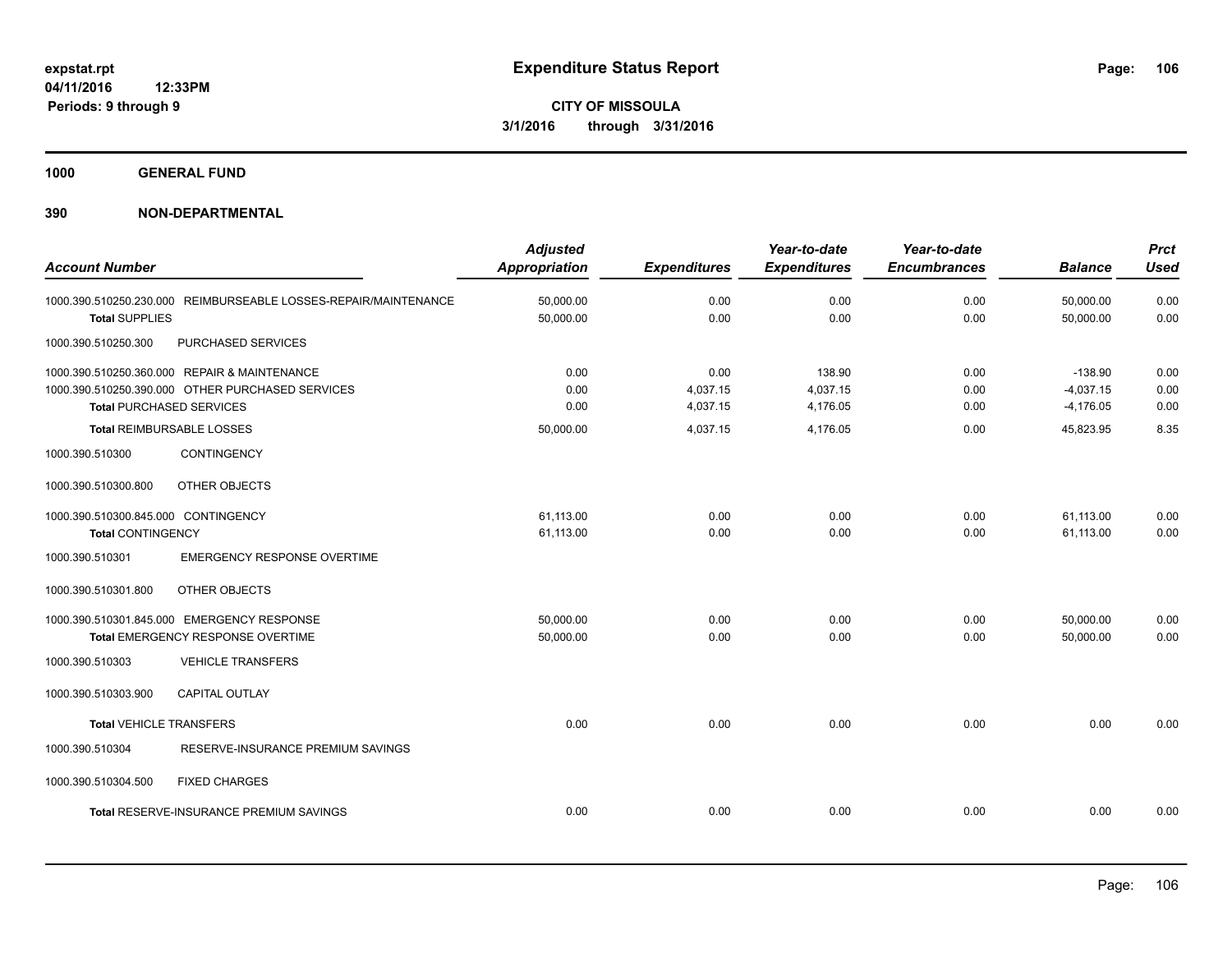**1000 GENERAL FUND**

| <b>Account Number</b>                                                    |                                                                                                  | <b>Adjusted</b><br><b>Appropriation</b> | <b>Expenditures</b> | Year-to-date<br><b>Expenditures</b> | Year-to-date<br><b>Encumbrances</b> | <b>Balance</b>               | <b>Prct</b><br><b>Used</b> |
|--------------------------------------------------------------------------|--------------------------------------------------------------------------------------------------|-----------------------------------------|---------------------|-------------------------------------|-------------------------------------|------------------------------|----------------------------|
| 1000.390.510305                                                          | <b>BASELINE CUTS/CONTINGENCY</b>                                                                 |                                         |                     |                                     |                                     |                              |                            |
| 1000.390.510305.200                                                      | <b>SUPPLIES</b>                                                                                  |                                         |                     |                                     |                                     |                              |                            |
| <b>Total SUPPLIES</b>                                                    |                                                                                                  | 0.00                                    | 0.00                | 0.00                                | 0.00                                | 0.00                         | 0.00                       |
| 1000.390.510305.300                                                      | PURCHASED SERVICES                                                                               |                                         |                     |                                     |                                     |                              |                            |
| <b>Total PURCHASED SERVICES</b>                                          | 1000.390.510305.341.000 UTILIITES & GAS/DIESEL RESERVE                                           | 0.00<br>0.00                            | 885.50<br>885.50    | 885.50<br>885.50                    | 0.00<br>0.00                        | $-885.50$<br>$-885.50$       | 0.00<br>0.00               |
| 1000.390.510305.800                                                      | OTHER OBJECTS                                                                                    |                                         |                     |                                     |                                     |                              |                            |
| <b>Total OTHER OBJECTS</b>                                               |                                                                                                  | 0.00                                    | 0.00                | 0.00                                | 0.00                                | 0.00                         | 0.00                       |
|                                                                          | Total BASELINE CUTS/CONTINGENCY                                                                  | 0.00                                    | 885.50              | 885.50                              | 0.00                                | $-885.50$                    | 0.00                       |
| 1000.390.510330                                                          | <b>COMPREHENSIVE LIABILITY INSURANCE</b>                                                         |                                         |                     |                                     |                                     |                              |                            |
| 1000.390.510330.500                                                      | <b>FIXED CHARGES</b>                                                                             |                                         |                     |                                     |                                     |                              |                            |
|                                                                          | 1000.390.510330.500.000 COMPREHENSIVE INSURANCE-FIXED<br>Total COMPREHENSIVE LIABILITY INSURANCE | 907,563.00<br>907,563.00                | 20.00<br>20.00      | 700,312.69<br>700,312.69            | 0.00<br>0.00                        | 207,250.31<br>207,250.31     | 77.16<br>77.16             |
| 1000.390.521000                                                          | INTERFUND OPERATING TRANSFERS                                                                    |                                         |                     |                                     |                                     |                              |                            |
| 1000.390.521000.800                                                      | OTHER OBJECTS                                                                                    |                                         |                     |                                     |                                     |                              |                            |
|                                                                          | 1000.390.521000.820.000 TRANSFERS TO OTHER FUNDS<br>Total INTERFUND OPERATING TRANSFERS          | 6,000.00<br>6,000.00                    | 0.00<br>0.00        | 6,000.00<br>6,000.00                | 0.00<br>0.00                        | 0.00<br>0.00                 | 100.00<br>100.00           |
| 1000.390.521001                                                          | <b>TRANSFER TO CIP</b>                                                                           |                                         |                     |                                     |                                     |                              |                            |
| 1000.390.521001.800                                                      | OTHER OBJECTS                                                                                    |                                         |                     |                                     |                                     |                              |                            |
| 1000.390.521001.820.000 TRANSFERS TO CIP<br><b>Total TRANSFER TO CIP</b> |                                                                                                  | 1,084,565.00<br>1,084,565.00            | 0.00<br>0.00        | 0.00<br>0.00                        | 0.00<br>0.00                        | 1,084,565.00<br>1,084,565.00 | 0.00<br>0.00               |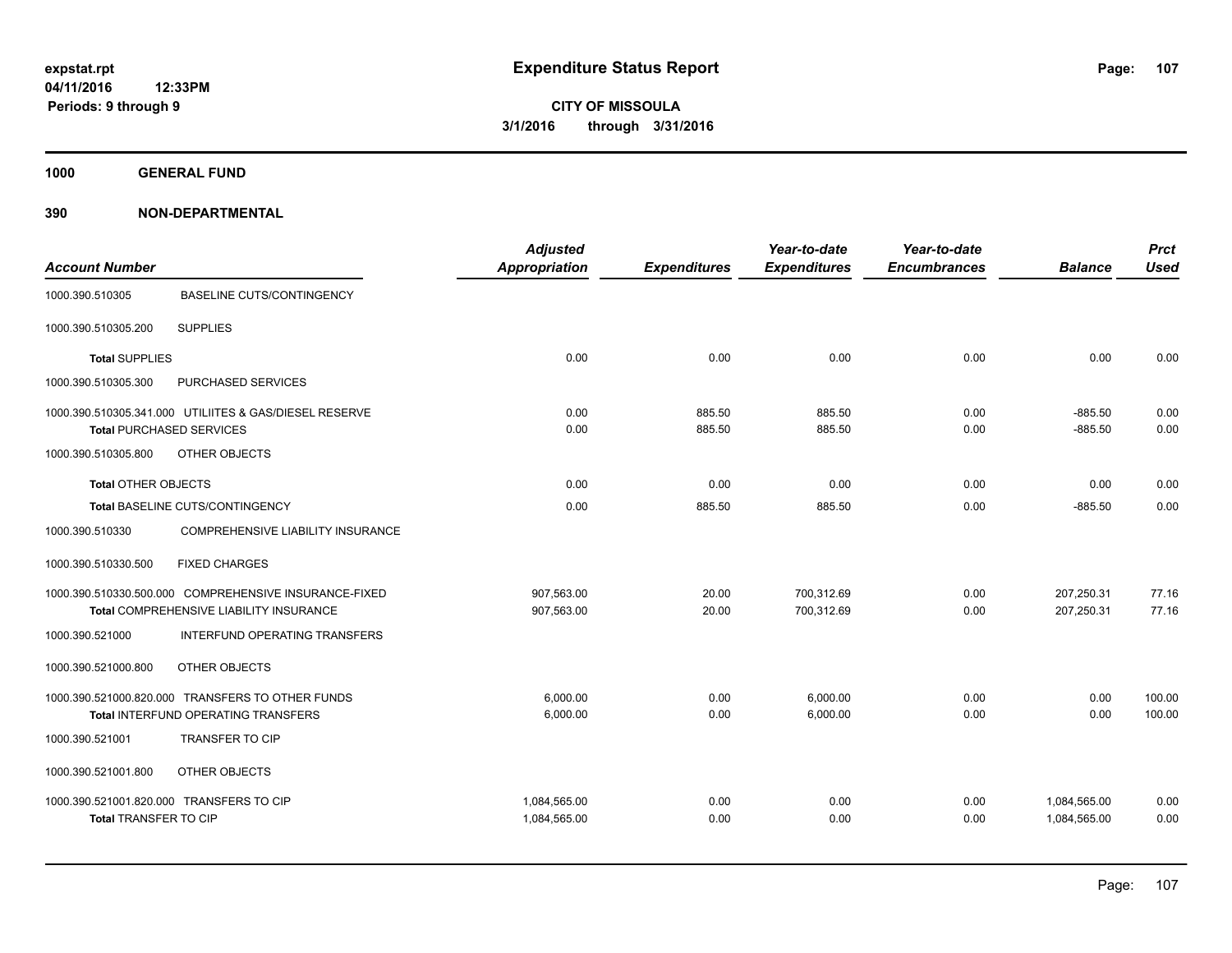**1000 GENERAL FUND**

| <b>Account Number</b>         |                                                                                             | <b>Adjusted</b><br>Appropriation | <b>Expenditures</b>    | Year-to-date<br><b>Expenditures</b> | Year-to-date<br><b>Encumbrances</b> | <b>Balance</b>         | <b>Prct</b><br><b>Used</b> |
|-------------------------------|---------------------------------------------------------------------------------------------|----------------------------------|------------------------|-------------------------------------|-------------------------------------|------------------------|----------------------------|
| 1000.390.521006               | <b>HEALTH INSURANCE TRANSFER</b>                                                            |                                  |                        |                                     |                                     |                        |                            |
| 1000.390.521006.800           | OTHER OBJECTS                                                                               |                                  |                        |                                     |                                     |                        |                            |
|                               | 1000.390.521006.820.000 HEALTH INSURANCE TRANSFER<br><b>Total HEALTH INSURANCE TRANSFER</b> | 442.000.00<br>442,000.00         | 43.207.86<br>43.207.86 | 396.138.32<br>396.138.32            | 0.00<br>0.00                        | 45.861.68<br>45.861.68 | 89.62<br>89.62             |
| <b>Total NON-DEPARTMENTAL</b> |                                                                                             | 6.073.973.00                     | 111.422.48             | 3.057.079.64                        | 0.00                                | 3,016,893.36           | 50.33                      |
| <b>Total GENERAL FUND</b>     |                                                                                             | 51,765,322.06                    | 3.202.352.87           | 35,447,668.40                       | 0.00                                | 16,317,653.66          | 68.48                      |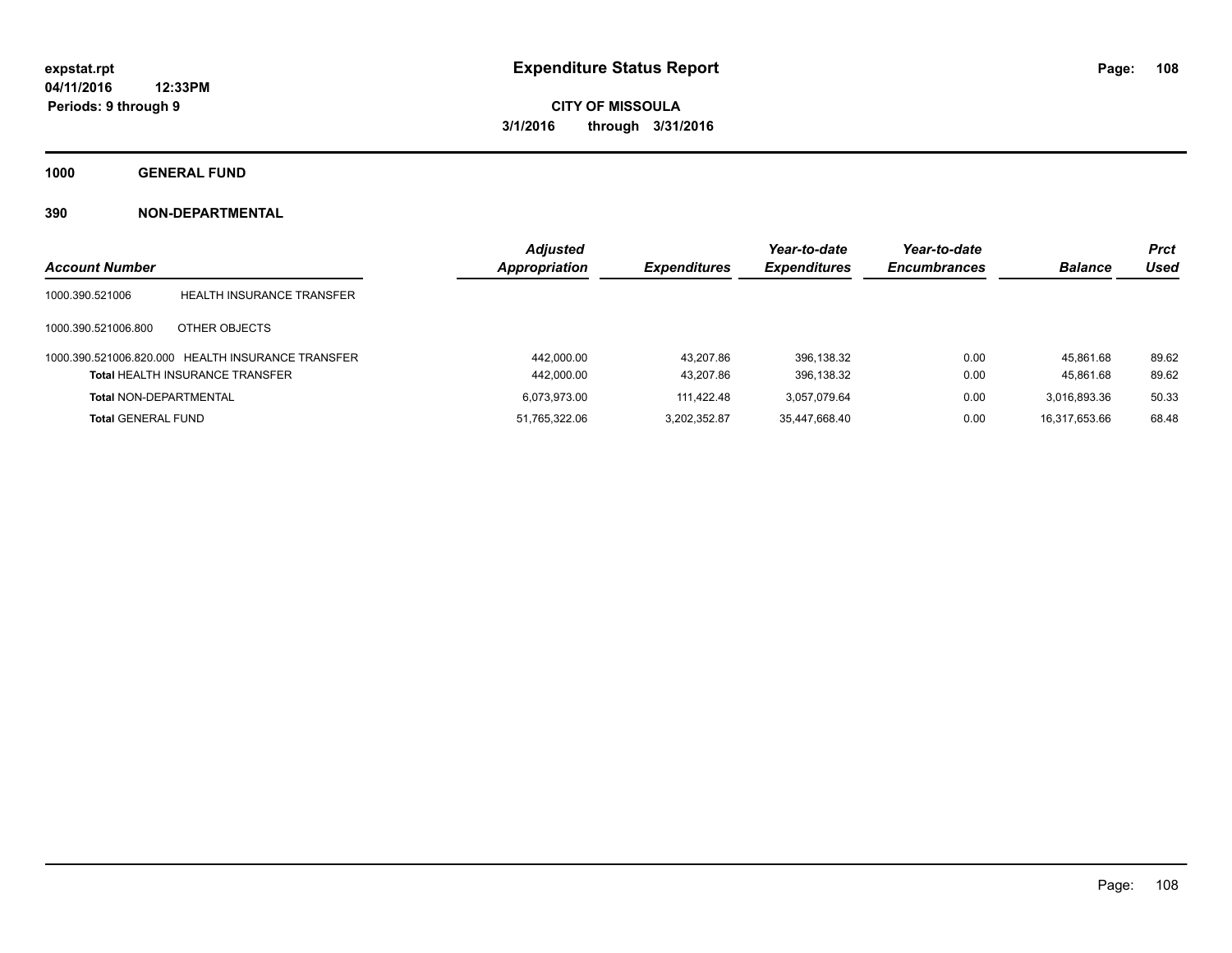#### **1211 PARK ACQUISITION & DEVELOPMENT**

| <b>Account Number</b>                                                                                                                                                        | <b>Adjusted</b><br><b>Appropriation</b> | <b>Expenditures</b>  | Year-to-date<br><b>Expenditures</b> | Year-to-date<br><b>Encumbrances</b> | <b>Balance</b>                      | <b>Prct</b><br><b>Used</b> |
|------------------------------------------------------------------------------------------------------------------------------------------------------------------------------|-----------------------------------------|----------------------|-------------------------------------|-------------------------------------|-------------------------------------|----------------------------|
| *** Title Not Found ***<br>1211.370.460433                                                                                                                                   |                                         |                      |                                     |                                     |                                     |                            |
| <b>SUPPLIES</b><br>1211.370.460433.200                                                                                                                                       |                                         |                      |                                     |                                     |                                     |                            |
| <b>Total SUPPLIES</b>                                                                                                                                                        | 0.00                                    | 0.00                 | 0.00                                | 0.00                                | 0.00                                | 0.00                       |
| PURCHASED SERVICES<br>1211.370.460433.300                                                                                                                                    |                                         |                      |                                     |                                     |                                     |                            |
| Total *** Title Not Found ***                                                                                                                                                | 0.00                                    | 0.00                 | 0.00                                | 0.00                                | 0.00                                | 0.00                       |
| 1211.370.460510<br>PARK ACQUISITION & DEV                                                                                                                                    |                                         |                      |                                     |                                     |                                     |                            |
| 1211.370.460510.200<br><b>SUPPLIES</b>                                                                                                                                       |                                         |                      |                                     |                                     |                                     |                            |
| 1211.370.460510.220.000 OPERATING SUPPLIES<br><b>Total SUPPLIES</b>                                                                                                          | 10,000.00<br>10,000.00                  | 0.00<br>0.00         | 0.00<br>0.00                        | 0.00<br>0.00                        | 10,000.00<br>10,000.00              | 0.00<br>0.00               |
| PURCHASED SERVICES<br>1211.370.460510.300                                                                                                                                    |                                         |                      |                                     |                                     |                                     |                            |
| 1211.370.460510.350.000 PROFESSIONAL SERVICES<br>1211.370.460510.390.000 OTHER PURCHASED SERVICES<br><b>Total PURCHASED SERVICES</b><br>1211.370.460510.800<br>OTHER OBJECTS | 25,000.00<br>10,000.00<br>35,000.00     | 0.00<br>0.00<br>0.00 | 0.00<br>0.00<br>0.00                | 0.00<br>0.00<br>0.00                | 25,000.00<br>10,000.00<br>35,000.00 | 0.00<br>0.00<br>0.00       |
| <b>Total OTHER OBJECTS</b>                                                                                                                                                   | 0.00                                    | 0.00                 | 0.00                                | 0.00                                | 0.00                                | 0.00                       |
| 1211.370.460510.900<br><b>CAPITAL OUTLAY</b>                                                                                                                                 |                                         |                      |                                     |                                     |                                     |                            |
| 1211.370.460510.930.000 IMPROVEMENTS<br><b>Total CAPITAL OUTLAY</b>                                                                                                          | 168,578.00<br>168,578.00                | 0.00<br>0.00         | 0.00<br>0.00                        | 0.00<br>0.00                        | 168,578.00<br>168,578.00            | 0.00<br>0.00               |
| Total PARK ACQUISITION & DEV<br>PARK ENTERPRISE<br>1211.370.460511                                                                                                           | 213,578.00                              | 0.00                 | 0.00                                | 0.00                                | 213,578.00                          | 0.00                       |
| <b>CAPITAL OUTLAY</b><br>1211.370.460511.900                                                                                                                                 |                                         |                      |                                     |                                     |                                     |                            |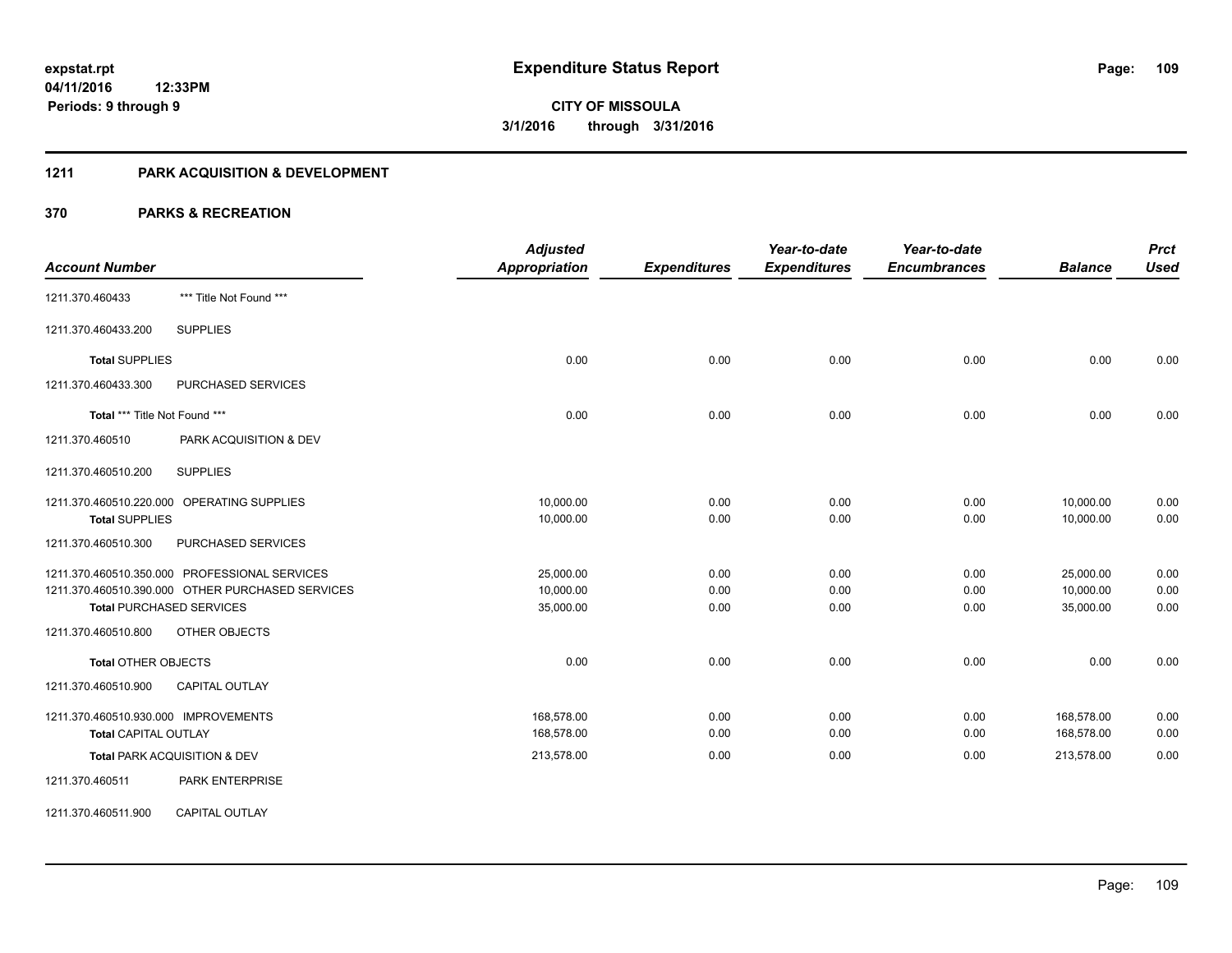#### **1211 PARK ACQUISITION & DEVELOPMENT**

| <b>Account Number</b>        |                                                 | <b>Adjusted</b><br>Appropriation | <b>Expenditures</b> | Year-to-date<br><b>Expenditures</b> | Year-to-date<br><b>Encumbrances</b> | <b>Balance</b> | <b>Prct</b><br>Used |
|------------------------------|-------------------------------------------------|----------------------------------|---------------------|-------------------------------------|-------------------------------------|----------------|---------------------|
| <b>Total PARK ENTERPRISE</b> |                                                 | 0.00                             | 0.00                | 0.00                                | 0.00                                | 0.00           | 0.00                |
| 1211.370.510110              | <b>MERCHANT SERVICES</b>                        |                                  |                     |                                     |                                     |                |                     |
| 1211.370.510110.500          | <b>FIXED CHARGES</b>                            |                                  |                     |                                     |                                     |                |                     |
|                              | <b>Total MERCHANT SERVICES</b>                  | 0.00                             | 0.00                | 0.00                                | 0.00                                | 0.00           | 0.00                |
|                              | <b>Total PARK ACQUISITION &amp; DEVELOPMENT</b> | 213.578.00                       | 0.00                | 0.00                                | 0.00                                | 213.578.00     | 0.00                |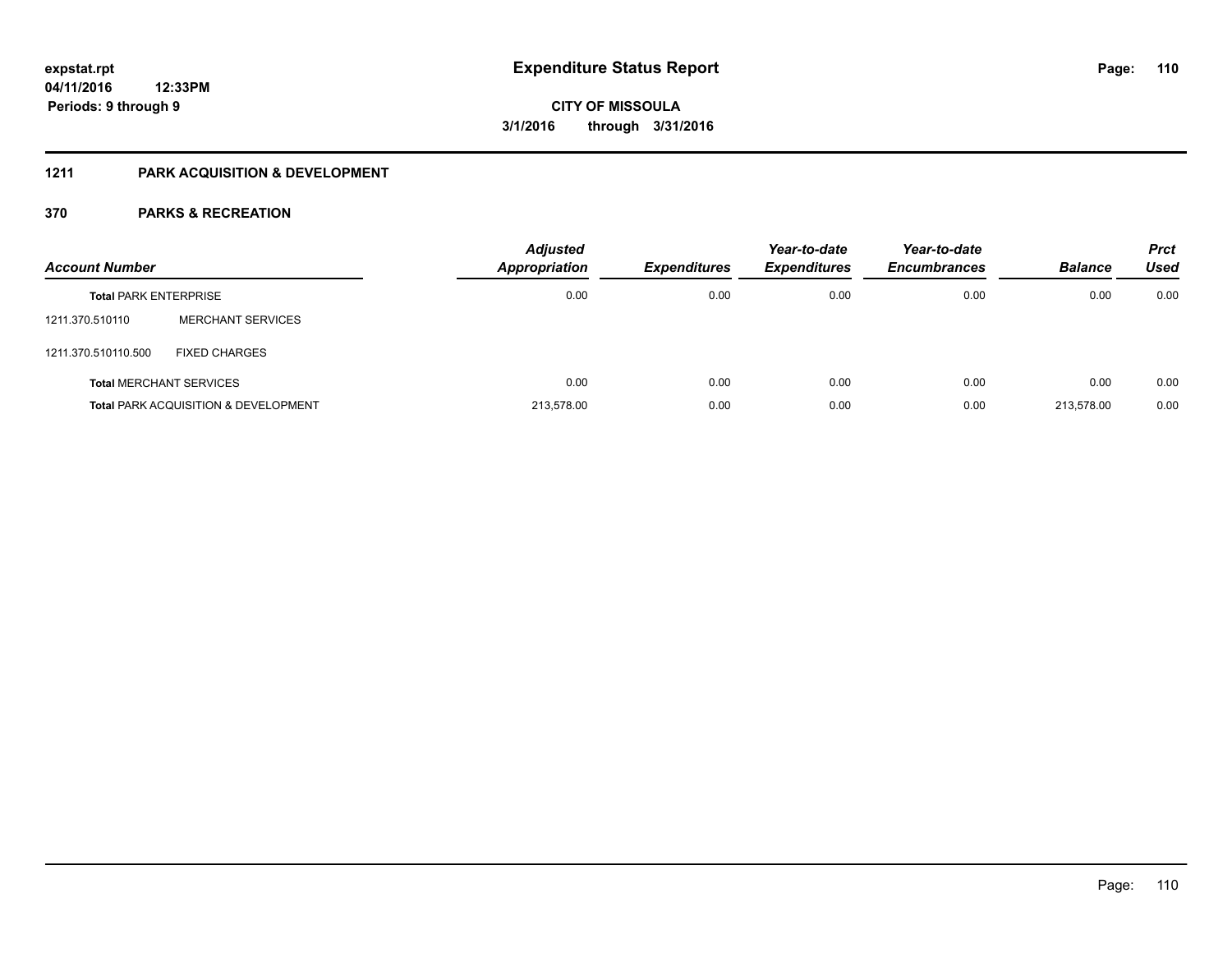#### **1212 PARK ENTERPRISE FUND**

|                         |                                            | <b>Adjusted</b>        |                     | Year-to-date        | Year-to-date        |                        | <b>Prct</b>  |
|-------------------------|--------------------------------------------|------------------------|---------------------|---------------------|---------------------|------------------------|--------------|
| <b>Account Number</b>   |                                            | <b>Appropriation</b>   | <b>Expenditures</b> | <b>Expenditures</b> | <b>Encumbrances</b> | <b>Balance</b>         | <b>Used</b>  |
| 1212.370.460433         | SILVER SUMMIT PICNIC AREA                  |                        |                     |                     |                     |                        |              |
| 1212.370.460433.200     | <b>SUPPLIES</b>                            |                        |                     |                     |                     |                        |              |
| <b>Total SUPPLIES</b>   |                                            | 0.00                   | 0.00                | 0.00                | 0.00                | 0.00                   | 0.00         |
| 1212.370.460433.300     | PURCHASED SERVICES                         |                        |                     |                     |                     |                        |              |
|                         | Total SILVER SUMMIT PICNIC AREA            | 0.00                   | 0.00                | 0.00                | 0.00                | 0.00                   | 0.00         |
| 1212.370.460443         | <b>TRAINING</b>                            |                        |                     |                     |                     |                        |              |
| 1212.370.460443.200     | <b>SUPPLIES</b>                            |                        |                     |                     |                     |                        |              |
| <b>Total TRAINING</b>   |                                            | 0.00                   | 0.00                | 0.00                | 0.00                | 0.00                   | 0.00         |
| 1212.370.460510         | PARK ACQUISITION & DEV                     |                        |                     |                     |                     |                        |              |
| 1212.370.460510.200     | <b>SUPPLIES</b>                            |                        |                     |                     |                     |                        |              |
| <b>Total SUPPLIES</b>   |                                            | 0.00                   | 0.00                | 0.00                | 0.00                | 0.00                   | 0.00         |
| 1212.370.460510.300     | PURCHASED SERVICES                         |                        |                     |                     |                     |                        |              |
|                         | Total PARK ACQUISITION & DEV               | 0.00                   | 0.00                | 0.00                | 0.00                | 0.00                   | 0.00         |
| 1212.370.460511         | PARK ENTERPRISE                            |                        |                     |                     |                     |                        |              |
| 1212.370.460511.200     | <b>SUPPLIES</b>                            |                        |                     |                     |                     |                        |              |
|                         | 1212.370.460511.220.000 OPERATING SUPPLIES | 20,000.00              | 0.00                | 0.00                | 0.00                | 20,000.00              | 0.00         |
| <b>Total SUPPLIES</b>   | 1212.370.460511.220.300 OPERATING SUPPLIES | 15,000.00<br>35,000.00 | 0.00<br>0.00        | 0.00<br>0.00        | 0.00<br>0.00        | 15,000.00<br>35,000.00 | 0.00<br>0.00 |
| 1212.370.460511.300     | PURCHASED SERVICES                         |                        |                     |                     |                     |                        |              |
| 1212.370.460511.350.000 | PROFESSIONAL SERVICES                      | 10,000.00              | 0.00                | 332.50              | 0.00                | 9,667.50               | 3.33         |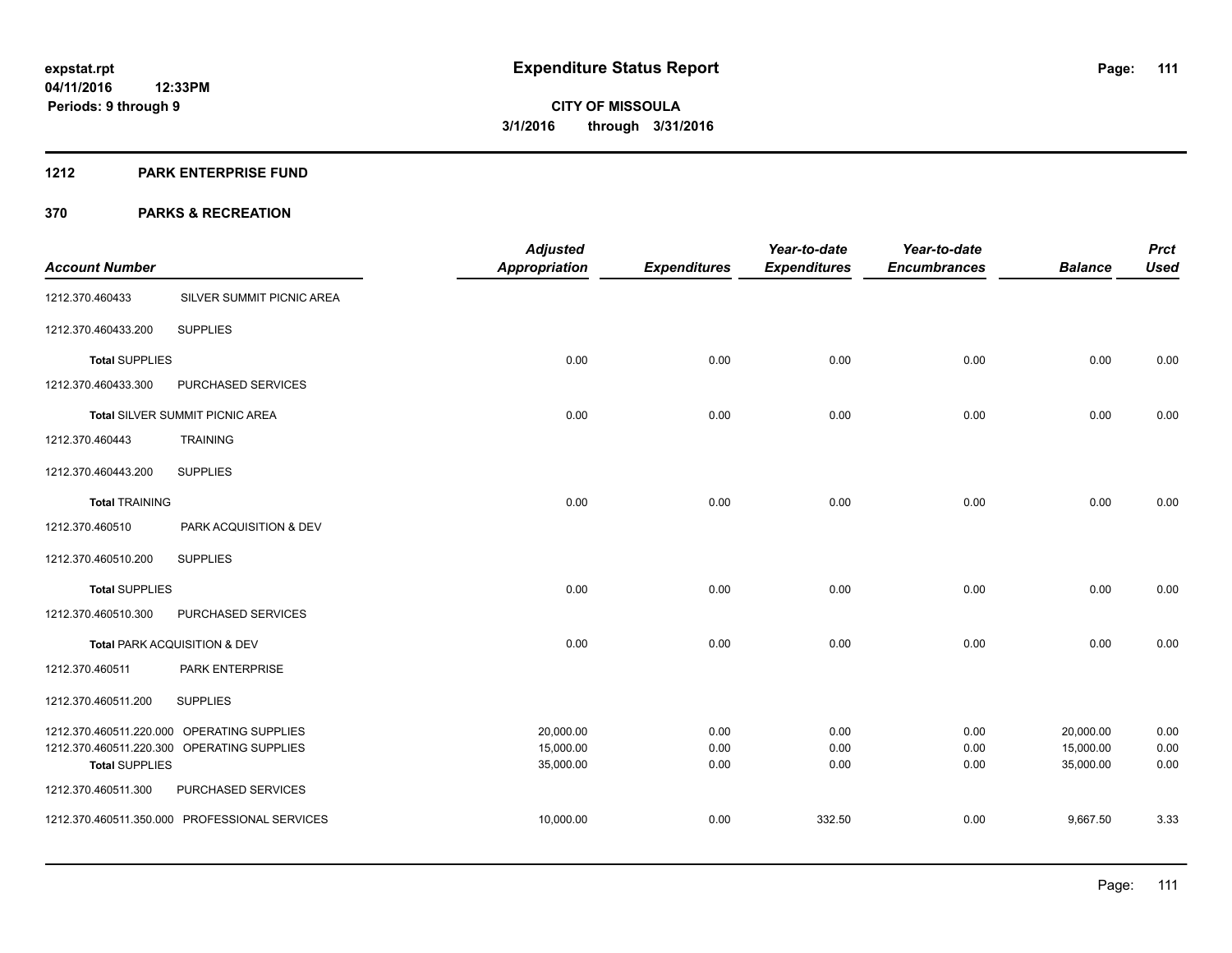#### **1212 PARK ENTERPRISE FUND**

| <b>Account Number</b>                            | <b>Adjusted</b><br>Appropriation | <b>Expenditures</b> | Year-to-date<br><b>Expenditures</b> | Year-to-date<br><b>Encumbrances</b> | <b>Balance</b> | <b>Prct</b><br><b>Used</b> |
|--------------------------------------------------|----------------------------------|---------------------|-------------------------------------|-------------------------------------|----------------|----------------------------|
| 1212.370.460511.390.000 OTHER PURCHASED SERVICES | 20,000.00                        | 0.00                | 1,900.00                            | 0.00                                | 18,100.00      | 9.50                       |
| <b>Total PURCHASED SERVICES</b>                  | 30,000.00                        | 0.00                | 2,232.50                            | 0.00                                | 27,767.50      | 7.44                       |
| OTHER OBJECTS<br>1212.370.460511.800             |                                  |                     |                                     |                                     |                |                            |
| <b>Total OTHER OBJECTS</b>                       | 0.00                             | 0.00                | 0.00                                | 0.00                                | 0.00           | 0.00                       |
| <b>CAPITAL OUTLAY</b><br>1212.370.460511.900     |                                  |                     |                                     |                                     |                |                            |
| 1212.370.460511.930.000 IMPROVEMENTS             | 180,150.00                       | 0.00                | 0.00                                | 0.00                                | 180,150.00     | 0.00                       |
| 1212.370.460511.940.000 MACHINERY & EQUIPMENT    | 30,000.00                        | 0.00                | 0.00                                | 0.00                                | 30,000.00      | 0.00                       |
| <b>Total CAPITAL OUTLAY</b>                      | 210,150.00                       | 0.00                | 0.00                                | 0.00                                | 210,150.00     | 0.00                       |
| <b>Total PARK ENTERPRISE</b>                     | 275,150.00                       | 0.00                | 2,232.50                            | 0.00                                | 272,917.50     | 0.81                       |
| <b>MERCHANT SERVICES</b><br>1212.370.510110      |                                  |                     |                                     |                                     |                |                            |
| 1212.370.510110.500<br><b>FIXED CHARGES</b>      |                                  |                     |                                     |                                     |                |                            |
| <b>Total MERCHANT SERVICES</b>                   | 0.00                             | 0.00                | 0.00                                | 0.00                                | 0.00           | 0.00                       |
| <b>Total PARK ENTERPRISE FUND</b>                | 275,150.00                       | 0.00                | 2,232.50                            | 0.00                                | 272,917.50     | 0.81                       |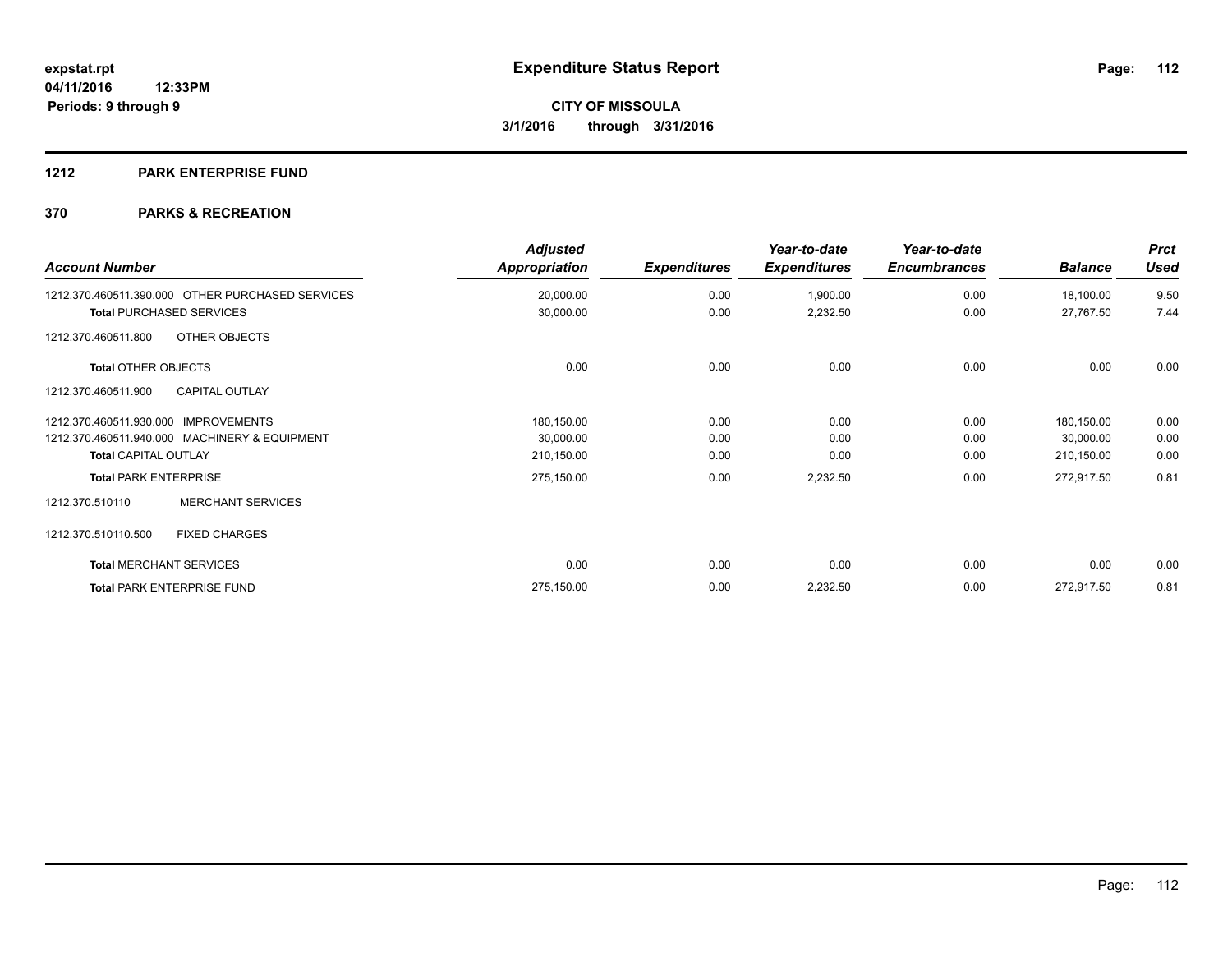## **1216 PARKS & REC TRAILS, DEV**

|                                 |                                                        | <b>Adjusted</b>      |                     | Year-to-date        | Year-to-date        |                | <b>Prct</b> |
|---------------------------------|--------------------------------------------------------|----------------------|---------------------|---------------------|---------------------|----------------|-------------|
| <b>Account Number</b>           |                                                        | <b>Appropriation</b> | <b>Expenditures</b> | <b>Expenditures</b> | <b>Encumbrances</b> | <b>Balance</b> | <b>Used</b> |
| 1216.370.460403                 | PARK DEVELOPMENT & EXPANSION                           |                      |                     |                     |                     |                |             |
| 1216.370.460403.900             | <b>CAPITAL OUTLAY</b>                                  |                      |                     |                     |                     |                |             |
|                                 | Total PARK DEVELOPMENT & EXPANSION                     | 0.00                 | 0.00                | 0.00                | 0.00                | 0.00           | 0.00        |
| 1216.370.460433                 | TRAILHEAD MAPS FOR WAYFINDING                          |                      |                     |                     |                     |                |             |
| 1216.370.460433.100             | PERSONAL SERVICES                                      |                      |                     |                     |                     |                |             |
| <b>Total PERSONAL SERVICES</b>  |                                                        | 0.00                 | 0.00                | 0.00                | 0.00                | 0.00           | 0.00        |
| 1216.370.460433.200             | <b>SUPPLIES</b>                                        |                      |                     |                     |                     |                |             |
|                                 | 1216.370.460433.220.000 OPERATING SUPPLIES             | 0.00                 | 2,548.00            | 2,548.00            | 0.00                | $-2,548.00$    | 0.00        |
| <b>Total SUPPLIES</b>           |                                                        | 0.00                 | 2,548.00            | 2,548.00            | 0.00                | $-2,548.00$    | 0.00        |
| 1216.370.460433.300             | PURCHASED SERVICES                                     |                      |                     |                     |                     |                |             |
|                                 | <b>Total PURCHASED SERVICES</b>                        | 0.00                 | 0.00                | 0.00                | 0.00                | 0.00           | 0.00        |
|                                 | Total TRAILHEAD MAPS FOR WAYFINDING                    | 0.00                 | 2,548.00            | 2,548.00            | 0.00                | $-2,548.00$    | 0.00        |
| 1216.370.460434                 | <b>GREENWAYS &amp; HORTICULTURE</b>                    |                      |                     |                     |                     |                |             |
| 1216.370.460434.200             | <b>SUPPLIES</b>                                        |                      |                     |                     |                     |                |             |
|                                 | 1216.370.460434.220.000 OPERATING SUPPLIES             | 7,000.00             | 0.00                | 0.00                | 0.00                | 7,000.00       | 0.00        |
| <b>Total SUPPLIES</b>           |                                                        | 7,000.00             | 0.00                | 0.00                | 0.00                | 7,000.00       | 0.00        |
| 1216.370.460434.300             | PURCHASED SERVICES                                     |                      |                     |                     |                     |                |             |
|                                 | 1216.370.460434.350.000 RECREATION TRAIL PROGRAM GRANT | 18,000.00            | 0.00                | 0.00                | 0.00                | 18,000.00      | 0.00        |
| <b>Total PURCHASED SERVICES</b> |                                                        | 18,000.00            | 0.00                | 0.00                | 0.00                | 18,000.00      | 0.00        |
| 1216.370.460434.800             | OTHER OBJECTS                                          |                      |                     |                     |                     |                |             |
| <b>Total OTHER OBJECTS</b>      |                                                        | 0.00                 | 0.00                | 0.00                | 0.00                | 0.00           | 0.00        |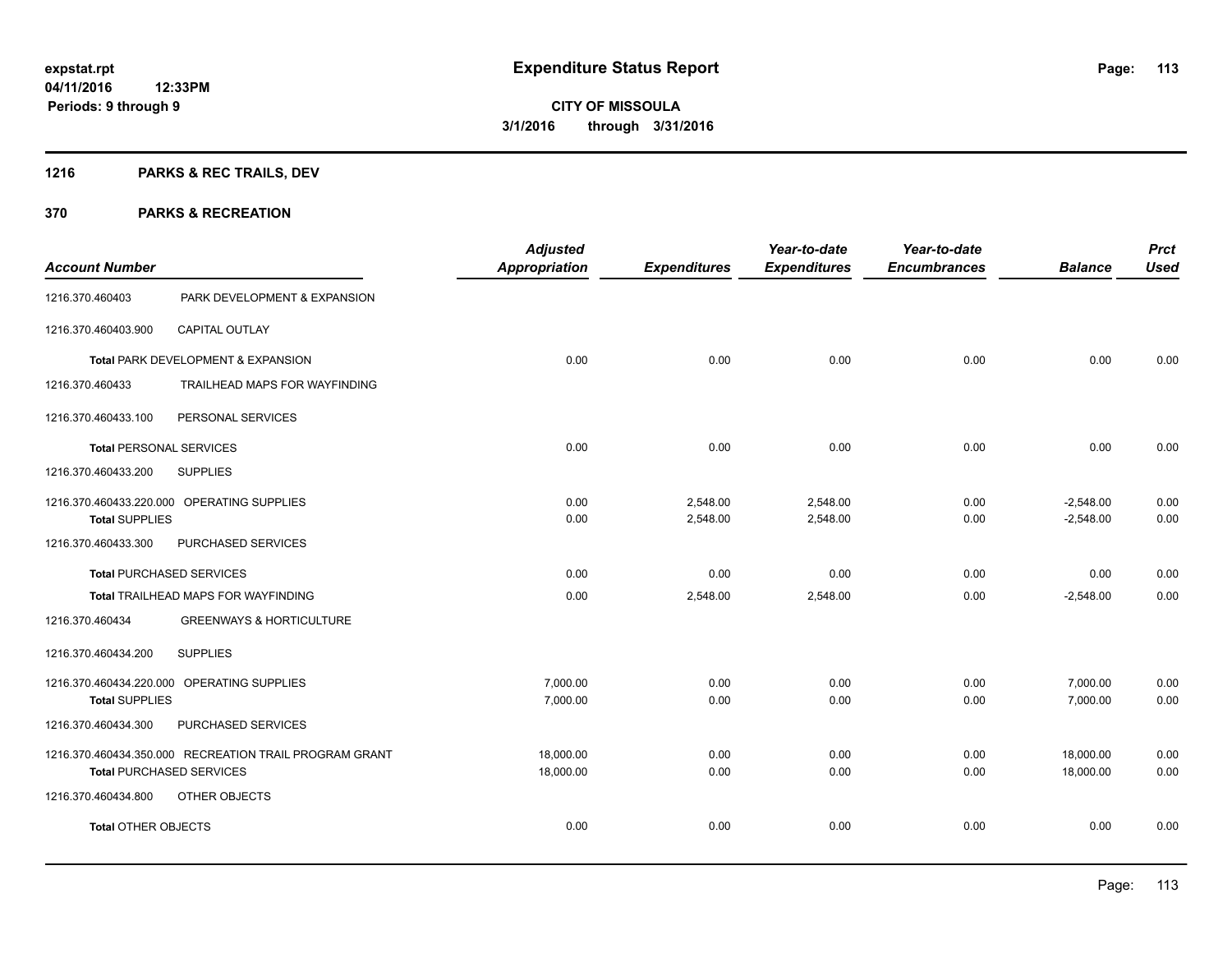## **1216 PARKS & REC TRAILS, DEV**

| <b>Account Number</b>                                                                          | <b>Adjusted</b><br>Appropriation | <b>Expenditures</b>    | Year-to-date<br><b>Expenditures</b> | Year-to-date<br><b>Encumbrances</b> | <b>Balance</b>               | <b>Prct</b><br><b>Used</b> |
|------------------------------------------------------------------------------------------------|----------------------------------|------------------------|-------------------------------------|-------------------------------------|------------------------------|----------------------------|
| CAPITAL OUTLAY<br>1216.370.460434.900                                                          |                                  |                        |                                     |                                     |                              |                            |
| 1216.370.460434.930.000 RECREATION TRAILS PROGRAM GRANT<br><b>Total CAPITAL OUTLAY</b>         | 65,000.00<br>65,000.00           | 0.00<br>0.00           | 0.00<br>0.00                        | 0.00<br>0.00                        | 65,000.00<br>65,000.00       | 0.00<br>0.00               |
| Total GREENWAYS & HORTICULTURE                                                                 | 90,000.00                        | 0.00                   | 0.00                                | 0.00                                | 90,000.00                    | 0.00                       |
| 1216.370.460437<br>TREE INVENTORY DNRC GRANT                                                   |                                  |                        |                                     |                                     |                              |                            |
| 1216.370.460437.100<br>PERSONAL SERVICES                                                       |                                  |                        |                                     |                                     |                              |                            |
| <b>Total PERSONAL SERVICES</b>                                                                 | 0.00                             | 0.00                   | 0.00                                | 0.00                                | 0.00                         | 0.00                       |
| 1216.370.460437.200<br><b>SUPPLIES</b>                                                         |                                  |                        |                                     |                                     |                              |                            |
| <b>Total TREE INVENTORY DNRC GRANT</b>                                                         | 0.00                             | 0.00                   | 0.00                                | 0.00                                | 0.00                         | 0.00                       |
| 1216.370.460438<br>MCCORMICK PARK SITE PLAN                                                    |                                  |                        |                                     |                                     |                              |                            |
| <b>SUPPLIES</b><br>1216.370.460438.200                                                         |                                  |                        |                                     |                                     |                              |                            |
| <b>Total SUPPLIES</b>                                                                          | 0.00                             | 0.00                   | 0.00                                | 0.00                                | 0.00                         | 0.00                       |
| 1216.370.460438.300<br>PURCHASED SERVICES                                                      |                                  |                        |                                     |                                     |                              |                            |
| 1216.370.460438.350.000 AGO PROJECT/FT MSLA REGIONAL PARK<br>Total MCCORMICK PARK SITE PLAN    | 0.00<br>0.00                     | 0.00<br>0.00           | 4,125.00<br>4,125.00                | 0.00<br>0.00                        | $-4,125.00$<br>$-4,125.00$   | 0.00<br>0.00               |
| 1216.370.460439<br>CLARK FORK RIVER ACCESS GRANT                                               |                                  |                        |                                     |                                     |                              |                            |
| 1216.370.460439.300<br>PURCHASED SERVICES                                                      |                                  |                        |                                     |                                     |                              |                            |
| 1216.370.460439.350.000 CLARK FORK RIVER ACCESS PROJECT<br>Total CLARK FORK RIVER ACCESS GRANT | 0.00<br>0.00                     | 21,129.50<br>21,129.50 | 21,129.50<br>21,129.50              | 0.00<br>0.00                        | $-21,129.50$<br>$-21,129.50$ | 0.00<br>0.00               |
| <b>TRAINING</b><br>1216.370.460443                                                             |                                  |                        |                                     |                                     |                              |                            |
| <b>SUPPLIES</b><br>1216.370.460443.200                                                         |                                  |                        |                                     |                                     |                              |                            |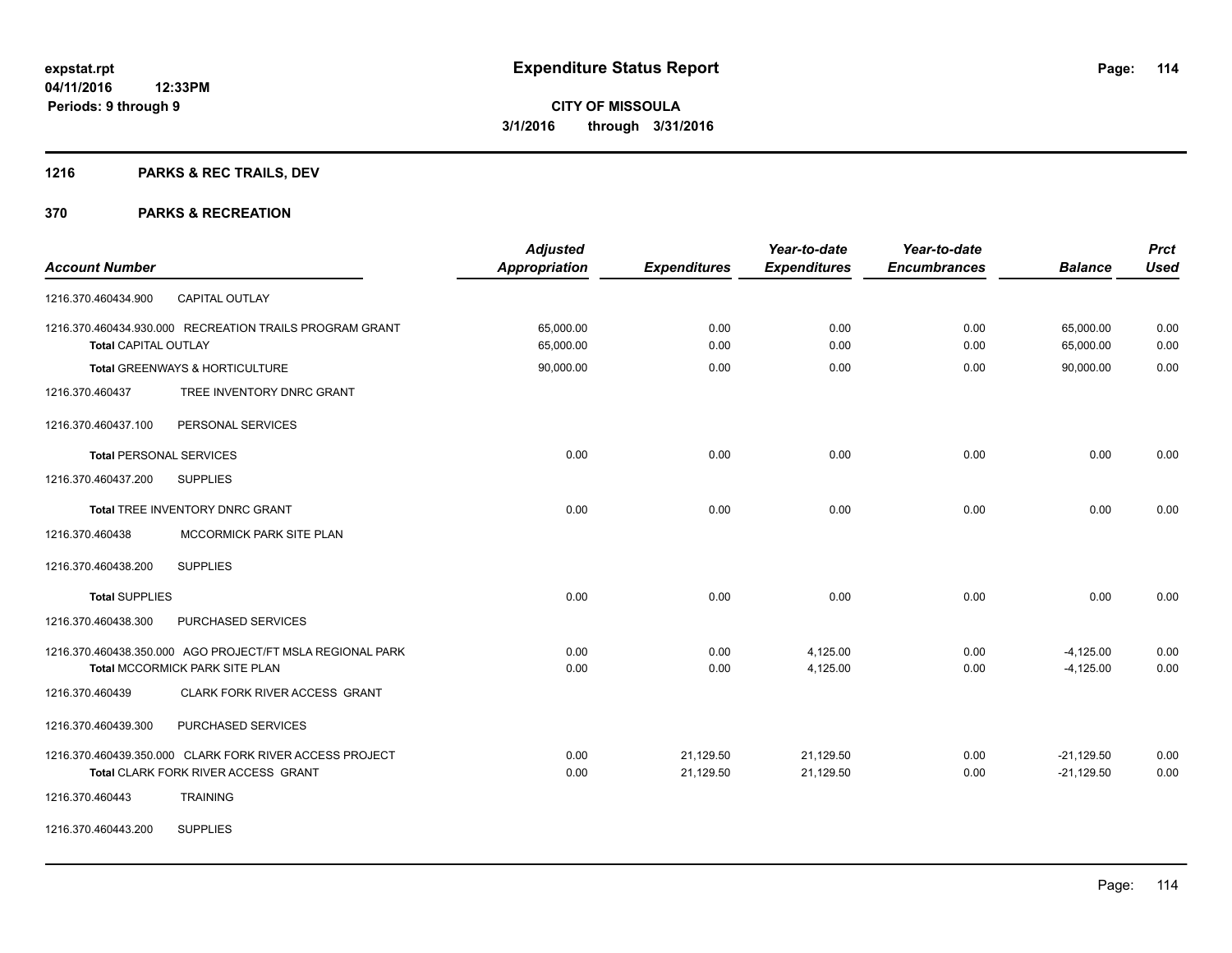## **1216 PARKS & REC TRAILS, DEV**

|                                                                 | <b>Adjusted</b>      |                     | Year-to-date        | Year-to-date        |                | <b>Prct</b> |
|-----------------------------------------------------------------|----------------------|---------------------|---------------------|---------------------|----------------|-------------|
| <b>Account Number</b>                                           | <b>Appropriation</b> | <b>Expenditures</b> | <b>Expenditures</b> | <b>Encumbrances</b> | <b>Balance</b> | <b>Used</b> |
| 1216.370.460443.220.000 OPERATING SUPPLIES                      | 0.00                 | 0.00                | 772.10              | 0.00                | $-772.10$      | 0.00        |
| <b>Total SUPPLIES</b>                                           | 0.00                 | 0.00                | 772.10              | 0.00                | $-772.10$      | 0.00        |
| PURCHASED SERVICES<br>1216.370.460443.300                       |                      |                     |                     |                     |                |             |
| 1216.370.460443.350.000 PLAYGROUND SAFETY TRAINING              | 0.00                 | 0.00                | 11,311.26           | 0.00                | $-11,311.26$   | 0.00        |
| <b>Total PURCHASED SERVICES</b>                                 | 0.00                 | 0.00                | 11,311.26           | 0.00                | $-11,311.26$   | 0.00        |
| <b>Total TRAINING</b>                                           | 0.00                 | 0.00                | 12,083.36           | 0.00                | $-12,083.36$   | 0.00        |
| <b>PLAYGROUNDS</b><br>1216.370.460444                           |                      |                     |                     |                     |                |             |
| 1216.370.460444.300<br>PURCHASED SERVICES                       |                      |                     |                     |                     |                |             |
| 1216.370.460444.350.000 PROFESSIONAL SERVICES                   | 0.00                 | 0.00                | 280.00              | 0.00                | $-280.00$      | 0.00        |
| <b>Total PURCHASED SERVICES</b>                                 | 0.00                 | 0.00                | 280.00              | 0.00                | $-280.00$      | 0.00        |
| <b>CAPITAL OUTLAY</b><br>1216.370.460444.900                    |                      |                     |                     |                     |                |             |
| 1216.370.460444.930.000 LITTLE MCCORMICK PLAYGROUND/MPROVEMENTS | 0.00                 | $-2,592.74$         | 0.00                | 0.00                | 0.00           | 0.00        |
| <b>Total CAPITAL OUTLAY</b>                                     | 0.00                 | $-2,592.74$         | 0.00                | 0.00                | 0.00           | 0.00        |
| <b>Total PLAYGROUNDS</b>                                        | 0.00                 | $-2,592.74$         | 280.00              | 0.00                | $-280.00$      | 0.00        |
| 1216.370.460470<br><b>RECREATION MORE</b>                       |                      |                     |                     |                     |                |             |
| <b>SUPPLIES</b><br>1216.370.460470.200                          |                      |                     |                     |                     |                |             |
| 1216.370.460470.220.000 MORE/OPERATING SUPPLIES                 | 5,000.00             | 1,391.50            | 19,237.41           | 0.00                | $-14,237.41$   | 384.75      |
| 1216.370.460470.230.000 MORE/REPAI & MAINTENANCE                | 5,000.00             | 0.00                | 0.00                | 0.00                | 5,000.00       | 0.00        |
| <b>Total SUPPLIES</b>                                           | 10,000.00            | 1,391.50            | 19,237.41           | 0.00                | $-9,237.41$    | 192.37      |
| 1216.370.460470.300<br>PURCHASED SERVICES                       |                      |                     |                     |                     |                |             |
| 1216.370.460470.350.000 MORE/PROFESSIONAL SERVICES              | 10,000.00            | 250.00              | 250.00              | 0.00                | 9,750.00       | 2.50        |
| 1216.370.460470.390.000 OTHER PURCHASED SERVICES                | 10,000.00            | 98.49               | 98.49               | 0.00                | 9,901.51       | 0.98        |
| <b>Total PURCHASED SERVICES</b>                                 | 20,000.00            | 348.49              | 348.49              | 0.00                | 19,651.51      | 1.74        |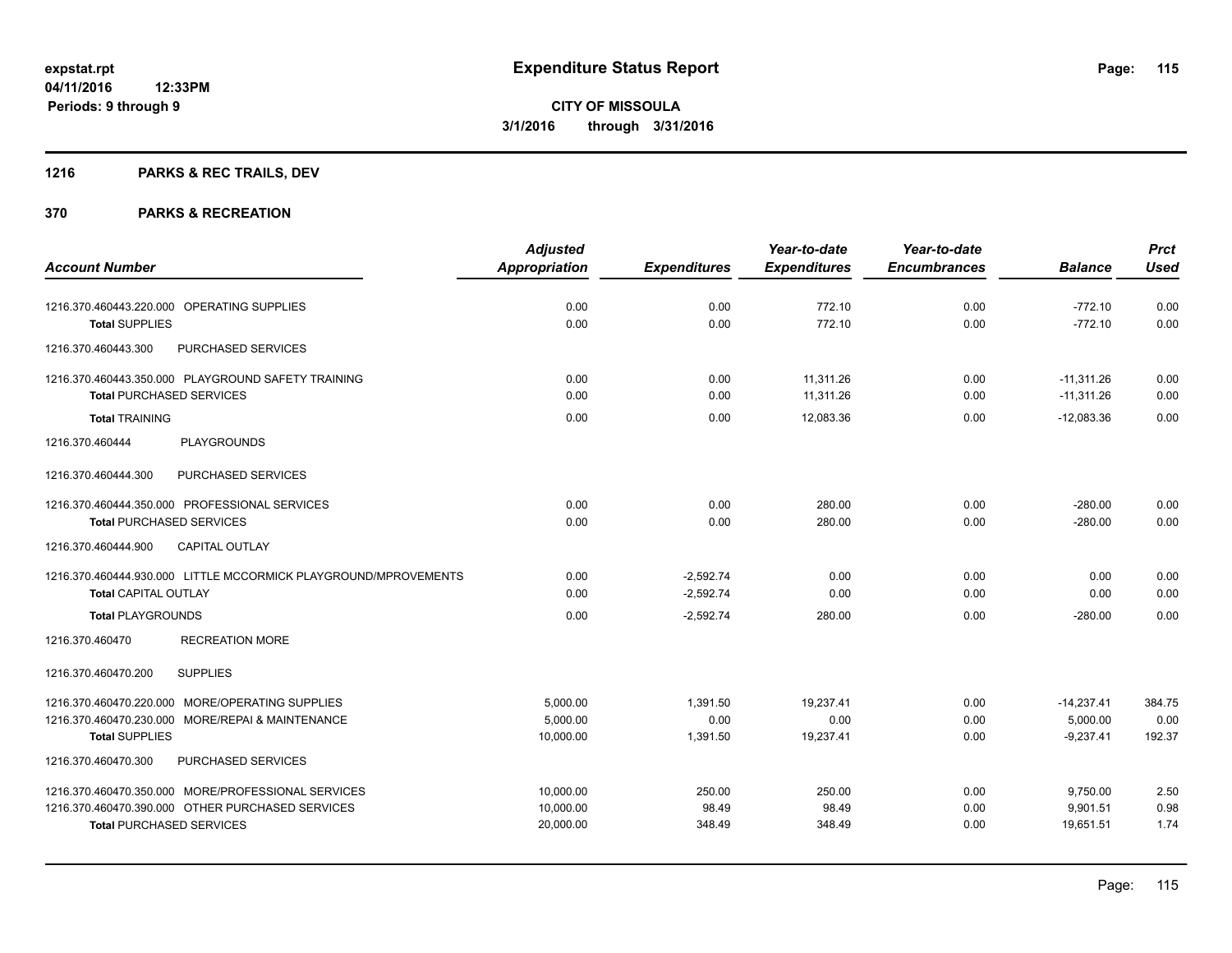## **1216 PARKS & REC TRAILS, DEV**

| <b>Account Number</b>          |                                                      | <b>Adjusted</b><br><b>Appropriation</b> | <b>Expenditures</b> | Year-to-date<br><b>Expenditures</b> | Year-to-date<br><b>Encumbrances</b> | <b>Balance</b> | <b>Prct</b><br><b>Used</b> |
|--------------------------------|------------------------------------------------------|-----------------------------------------|---------------------|-------------------------------------|-------------------------------------|----------------|----------------------------|
| 1216.370.460470.900            | CAPITAL OUTLAY                                       |                                         |                     |                                     |                                     |                |                            |
|                                |                                                      |                                         |                     |                                     |                                     |                |                            |
| <b>Total CAPITAL OUTLAY</b>    |                                                      | 0.00                                    | 0.00                | 0.00                                | 0.00                                | 0.00           | 0.00                       |
| <b>Total RECREATION MORE</b>   |                                                      | 30,000.00                               | 1,739.99            | 19,585.90                           | 0.00                                | 10,414.10      | 65.29                      |
| 1216.370.460471                | <b>RECREATION ADULTS</b>                             |                                         |                     |                                     |                                     |                |                            |
| 1216.370.460471.200            | <b>SUPPLIES</b>                                      |                                         |                     |                                     |                                     |                |                            |
|                                | 1216.370.460471.220.000 REC ADULT/OPERATING SUPPLIES | 5.000.00                                | 0.00                | 0.00                                | 0.00                                | 5,000.00       | 0.00                       |
| <b>Total SUPPLIES</b>          |                                                      | 5,000.00                                | 0.00                | 0.00                                | 0.00                                | 5,000.00       | 0.00                       |
| 1216.370.460471.300            | PURCHASED SERVICES                                   |                                         |                     |                                     |                                     |                |                            |
|                                | <b>Total PURCHASED SERVICES</b>                      | 0.00                                    | 0.00                | 0.00                                | 0.00                                | 0.00           | 0.00                       |
| 1216.370.460471.800            | OTHER OBJECTS                                        |                                         |                     |                                     |                                     |                |                            |
|                                | 1216.370.460471.820.000 TRANSFERS TO OTHER FUNDS     | 20,000.00                               | 0.00                | 0.00                                | 0.00                                | 20,000.00      | 0.00                       |
| <b>Total OTHER OBJECTS</b>     |                                                      | 20,000.00                               | 0.00                | 0.00                                | 0.00                                | 20,000.00      | 0.00                       |
| 1216.370.460471.900            | CAPITAL OUTLAY                                       |                                         |                     |                                     |                                     |                |                            |
| <b>Total CAPITAL OUTLAY</b>    |                                                      | 0.00                                    | 0.00                | 0.00                                | 0.00                                | 0.00           | 0.00                       |
| <b>Total RECREATION ADULTS</b> |                                                      | 25,000.00                               | 0.00                | 0.00                                | 0.00                                | 25,000.00      | 0.00                       |
| 1216.370.460472                | <b>RECREATION YOUTH</b>                              |                                         |                     |                                     |                                     |                |                            |
| 1216.370.460472.200            | <b>SUPPLIES</b>                                      |                                         |                     |                                     |                                     |                |                            |
|                                | 1216.370.460472.220.000 REC YOUTH/OPERATING SUPPLIES | 5,000.00                                | 0.00                | 0.00                                | 0.00                                | 5,000.00       | 0.00                       |
| <b>Total SUPPLIES</b>          |                                                      | 5,000.00                                | 0.00                | 0.00                                | 0.00                                | 5,000.00       | 0.00                       |
| 1216.370.460472.300            | PURCHASED SERVICES                                   |                                         |                     |                                     |                                     |                |                            |
|                                | <b>Total PURCHASED SERVICES</b>                      | 0.00                                    | 0.00                | 0.00                                | 0.00                                | 0.00           | 0.00                       |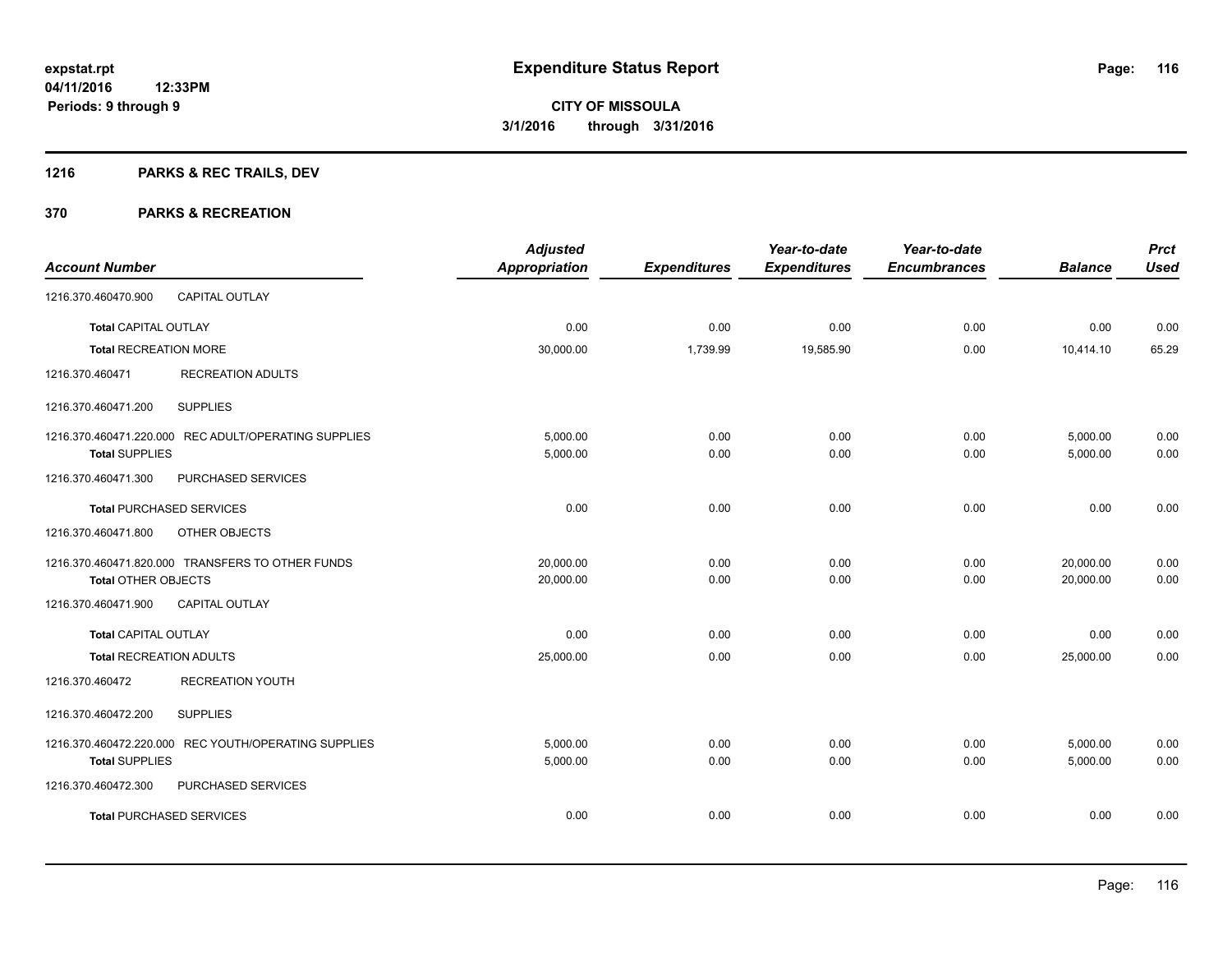## **1216 PARKS & REC TRAILS, DEV**

|                                                                 |                                                        | <b>Adjusted</b>       |                     | Year-to-date        | Year-to-date        |                       | <b>Prct</b>  |
|-----------------------------------------------------------------|--------------------------------------------------------|-----------------------|---------------------|---------------------|---------------------|-----------------------|--------------|
| <b>Account Number</b>                                           |                                                        | <b>Appropriation</b>  | <b>Expenditures</b> | <b>Expenditures</b> | <b>Encumbrances</b> | <b>Balance</b>        | <b>Used</b>  |
| 1216.370.460472.700                                             | <b>GRANTS &amp; CONTRIBUTIONS</b>                      |                       |                     |                     |                     |                       |              |
|                                                                 | Total GRANTS & CONTRIBUTIONS                           | 0.00                  | 0.00                | 0.00                | 0.00                | 0.00                  | 0.00         |
| 1216.370.460472.800                                             | OTHER OBJECTS                                          |                       |                     |                     |                     |                       |              |
|                                                                 | 1216.370.460472.820.000 TRANSFERS TO OTHER FUNDS       | 30,000.00             | 0.00                | 0.00                | 0.00                | 30,000.00             | 0.00         |
| Total OTHER OBJECTS                                             |                                                        | 30,000.00             | 0.00                | 0.00                | 0.00                | 30,000.00             | 0.00         |
| 1216.370.460472.900                                             | <b>CAPITAL OUTLAY</b>                                  |                       |                     |                     |                     |                       |              |
| <b>Total CAPITAL OUTLAY</b>                                     |                                                        | 0.00                  | 0.00                | 0.00                | 0.00                | 0.00                  | 0.00         |
| <b>Total RECREATION YOUTH</b>                                   |                                                        | 35,000.00             | 0.00                | 0.00                | 0.00                | 35,000.00             | 0.00         |
| 1216.370.460506                                                 | <b>CARAS PARK</b>                                      |                       |                     |                     |                     |                       |              |
| 1216.370.460506.200                                             | <b>SUPPLIES</b>                                        |                       |                     |                     |                     |                       |              |
| <b>Total SUPPLIES</b>                                           |                                                        | 0.00                  | 0.00                | 0.00                | 0.00                | 0.00                  | 0.00         |
| 1216.370.460506.300                                             | PURCHASED SERVICES                                     |                       |                     |                     |                     |                       |              |
| <b>Total PURCHASED SERVICES</b>                                 |                                                        | 0.00                  | 0.00                | 0.00                | 0.00                | 0.00                  | 0.00         |
| 1216.370.460506.900                                             | <b>CAPITAL OUTLAY</b>                                  |                       |                     |                     |                     |                       |              |
| <b>Total CARAS PARK</b>                                         |                                                        | 0.00                  | 0.00                | 0.00                | 0.00                | 0.00                  | 0.00         |
| 1216.370.460507                                                 | <b>COMMUNITY TRAILS</b>                                |                       |                     |                     |                     |                       |              |
| 1216.370.460507.200                                             | <b>SUPPLIES</b>                                        |                       |                     |                     |                     |                       |              |
|                                                                 | 1216.370.460507.220.000 COMM TRAILS/OPERATING SUPPLIES | 5,000.00              | 0.00                | 0.00                | 0.00                | 5,000.00              | 0.00         |
|                                                                 | 1216.370.460507.230.000 COMM TRAILS/REPAIR/MAINTENANCE | 5,000.00              | 0.00                | 0.00                | 0.00                | 5,000.00              | 0.00         |
| 1216.370.460507.240.000 OTHER SUPPLIES<br><b>Total SUPPLIES</b> |                                                        | 1,100.00<br>11,100.00 | 0.00<br>0.00        | 0.00<br>0.00        | 0.00<br>0.00        | 1,100.00<br>11,100.00 | 0.00<br>0.00 |
|                                                                 |                                                        |                       |                     |                     |                     |                       |              |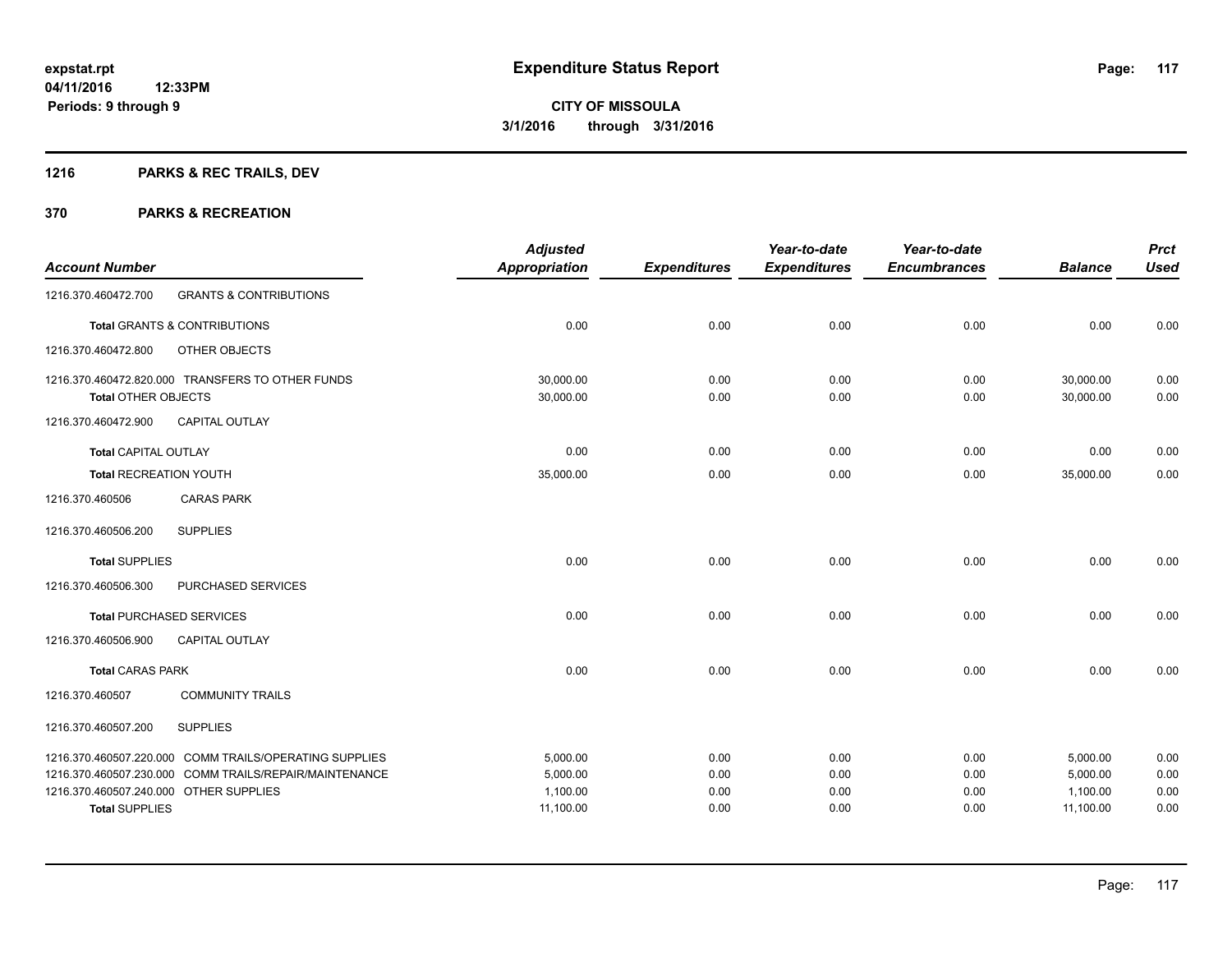## **1216 PARKS & REC TRAILS, DEV**

|                                                              | <b>Adjusted</b>      |                     | Year-to-date        | Year-to-date        |                | <b>Prct</b> |
|--------------------------------------------------------------|----------------------|---------------------|---------------------|---------------------|----------------|-------------|
| <b>Account Number</b>                                        | <b>Appropriation</b> | <b>Expenditures</b> | <b>Expenditures</b> | <b>Encumbrances</b> | <b>Balance</b> | <b>Used</b> |
| PURCHASED SERVICES<br>1216.370.460507.300                    |                      |                     |                     |                     |                |             |
| 1216.370.460507.350.000 COMM TRAILS/PROFESSIONAL SERVICES    | 10,000.00            | 0.00                | 0.00                | 0.00                | 10,000.00      | 0.00        |
| 1216.370.460507.360.000 COMM TRAILS/REPAIR & MAINTENANCE     | 10,000.00            | 0.00                | 560.00              | 0.00                | 9,440.00       | 5.60        |
| 1216.370.460507.390.000 COMM TRAILS/OTHER PURCHASED SERVICES | 40,000.00            | 0.00                | 0.00                | 0.00                | 40,000.00      | 0.00        |
| <b>Total PURCHASED SERVICES</b>                              | 60,000.00            | 0.00                | 560.00              | 0.00                | 59,440.00      | 0.93        |
| CAPITAL OUTLAY<br>1216.370.460507.900                        |                      |                     |                     |                     |                |             |
| 1216.370.460507.930.000 COMM TRAILS/IMPROVEMENTS             | 50,000.00            | 0.00                | 0.00                | 0.00                | 50,000.00      | 0.00        |
| <b>Total CAPITAL OUTLAY</b>                                  | 50,000.00            | 0.00                | 0.00                | 0.00                | 50,000.00      | 0.00        |
| <b>Total COMMUNITY TRAILS</b>                                | 121,100.00           | 0.00                | 560.00              | 0.00                | 120,540.00     | 0.46        |
| <b>KIWANIS PARK</b><br>1216.370.460508                       |                      |                     |                     |                     |                |             |
| CAPITAL OUTLAY<br>1216.370.460508.900                        |                      |                     |                     |                     |                |             |
| 1216.370.460508.930.000 KIWANIS PARK IMPROVEMENTS            | 158,650.00           | 0.00                | 0.00                | 0.00                | 158,650.00     | 0.00        |
| <b>Total KIWANIS PARK</b>                                    | 158.650.00           | 0.00                | 0.00                | 0.00                | 158.650.00     | 0.00        |
| 1216.370.460509<br><b>KIM WILLIAMS TRAIL</b>                 |                      |                     |                     |                     |                |             |
| <b>CAPITAL OUTLAY</b><br>1216.370.460509.900                 |                      |                     |                     |                     |                |             |
| 1216.370.460509.930.000 KIM WILLIAMS/IMPROVEMENTS            | 36,170.00            | 0.00                | 0.00                | 0.00                | 36,170.00      | 0.00        |
| <b>Total KIM WILLIAMS TRAIL</b>                              | 36,170.00            | 0.00                | 0.00                | 0.00                | 36,170.00      | 0.00        |
| PARK ENTERPRISE<br>1216.370.460511                           |                      |                     |                     |                     |                |             |
| <b>SUPPLIES</b><br>1216.370.460511.200                       |                      |                     |                     |                     |                |             |
| <b>Total SUPPLIES</b>                                        | 0.00                 | 0.00                | 0.00                | 0.00                | 0.00           | 0.00        |
| 1216.370.460511.300<br><b>PURCHASED SERVICES</b>             |                      |                     |                     |                     |                |             |
| <b>Total PARK ENTERPRISE</b>                                 | 0.00                 | 0.00                | 0.00                | 0.00                | 0.00           | 0.00        |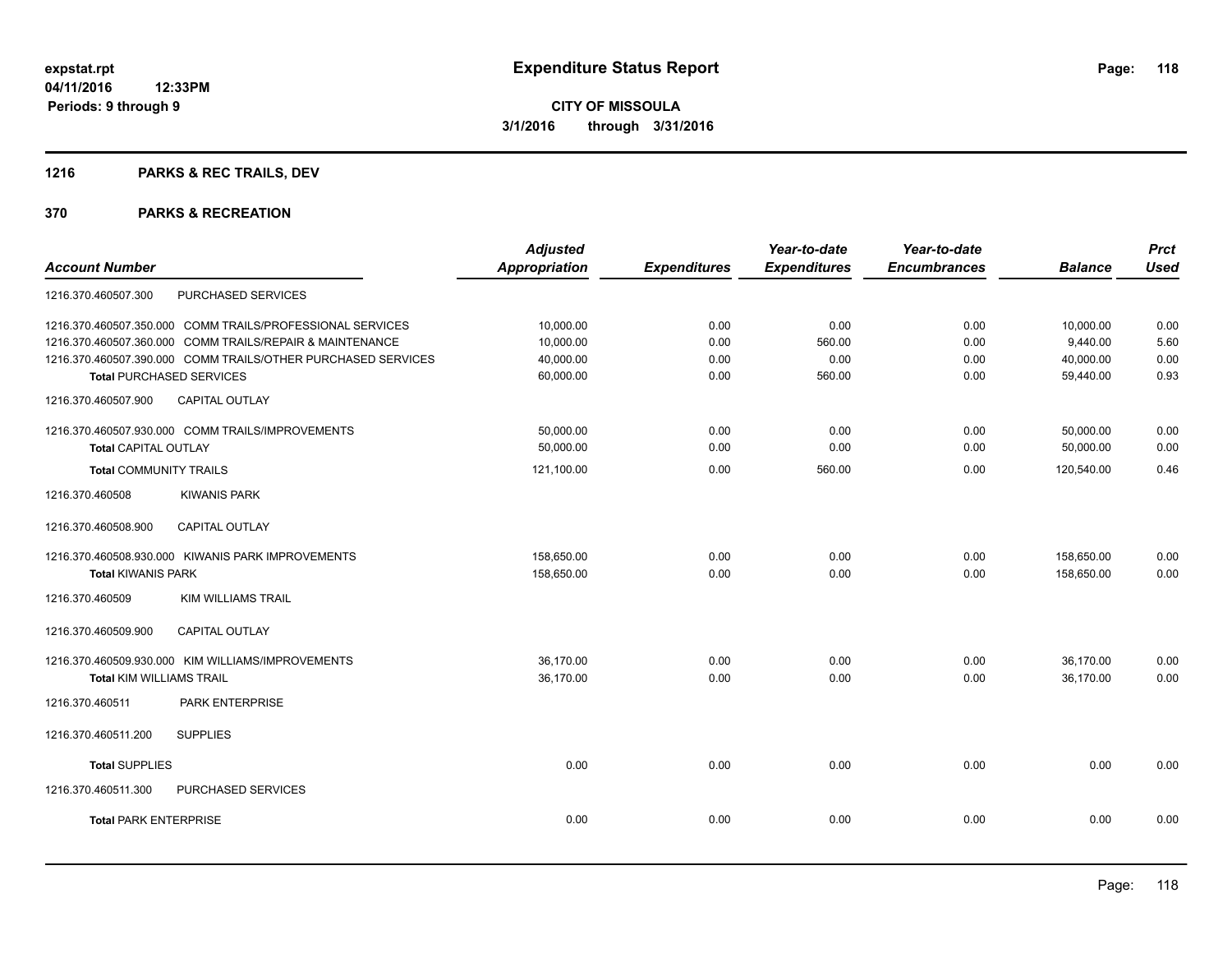## **1216 PARKS & REC TRAILS, DEV**

| <b>Account Number</b>           |                                                              | <b>Adjusted</b><br>Appropriation | <b>Expenditures</b> | Year-to-date<br><b>Expenditures</b> | Year-to-date<br><b>Encumbrances</b> | <b>Balance</b> | <b>Prct</b><br><b>Used</b> |
|---------------------------------|--------------------------------------------------------------|----------------------------------|---------------------|-------------------------------------|-------------------------------------|----------------|----------------------------|
| 1216.370.460512                 | <b>PARK MEMORIALS</b>                                        |                                  |                     |                                     |                                     |                |                            |
| 1216.370.460512.200             | <b>SUPPLIES</b>                                              |                                  |                     |                                     |                                     |                |                            |
|                                 | 1216.370.460512.220.000 PARK MEMORIALS/OPERATING SUPPLIES    | 0.00                             | 0.00                | 626.52                              | 0.00                                | $-626.52$      | 0.00                       |
| 1216.370.460512.220.093         | OPERATING SUPPLIES                                           | 0.00                             | 199.99              | 199.99                              | 0.00                                | $-199.99$      | 0.00                       |
| 1216.370.460512.220.094         | RESTITUTION/DAMAGED TREES/SUPPLIES                           | 0.00                             | 0.00                | 725.00                              | 0.00                                | $-725.00$      | 0.00                       |
|                                 | 1216.370.460512.220.155 OPERATING SUPPLIES                   | 0.00                             | 0.00                | 43.90                               | 0.00                                | $-43.90$       | 0.00                       |
| <b>Total SUPPLIES</b>           |                                                              | 0.00                             | 199.99              | 1,595.41                            | 0.00                                | $-1,595.41$    | 0.00                       |
| 1216.370.460512.300             | PURCHASED SERVICES                                           |                                  |                     |                                     |                                     |                |                            |
| <b>Total PURCHASED SERVICES</b> |                                                              | 0.00                             | 0.00                | 0.00                                | 0.00                                | 0.00           | 0.00                       |
| 1216.370.460512.800             | OTHER OBJECTS                                                |                                  |                     |                                     |                                     |                |                            |
| <b>Total OTHER OBJECTS</b>      |                                                              | 0.00                             | 0.00                | 0.00                                | 0.00                                | 0.00           | 0.00                       |
| 1216.370.460512.900             | <b>CAPITAL OUTLAY</b>                                        |                                  |                     |                                     |                                     |                |                            |
|                                 | 1216.370.460512.920.000 PARK MEMORIALS/BUILDINGS             | 100,000.00                       | 0.00                | 0.00                                | 0.00                                | 100.000.00     | 0.00                       |
|                                 | 1216.370.460512.940.000 PARK MEMORIALS-MACHINERY & EQUIPMENT | 50,000.00                        | 0.00                | 0.00                                | 0.00                                | 50,000.00      | 0.00                       |
| <b>Total CAPITAL OUTLAY</b>     |                                                              | 150,000.00                       | 0.00                | 0.00                                | 0.00                                | 150,000.00     | 0.00                       |
| <b>Total PARK MEMORIALS</b>     |                                                              | 150,000.00                       | 199.99              | 1,595.41                            | 0.00                                | 148,404.59     | 1.06                       |
| 1216.370.460513                 | RECREATIONAL DONATIONS SPEC EVENTS                           |                                  |                     |                                     |                                     |                |                            |
| 1216.370.460513.200             | <b>SUPPLIES</b>                                              |                                  |                     |                                     |                                     |                |                            |
| 1216.370.460513.220.000         | REC DONATIONS/OPERATING SUPPLIES                             | 20,000.00                        | 0.00                | 400.00                              | 0.00                                | 19,600.00      | 2.00                       |
| 1216.370.460513.220.090         | REC DONATIONS/OPERATING SUPPLIES                             | 0.00                             | 0.00                | 2.831.08                            | 0.00                                | $-2.831.08$    | 0.00                       |
|                                 | 1216.370.460513.230.000 REC DONATIONS-REPAIR/MAINTENANCE     | 5,000.00                         | 0.00                | 0.00                                | 0.00                                | 5,000.00       | 0.00                       |
| <b>Total SUPPLIES</b>           |                                                              | 25,000.00                        | 0.00                | 3,231.08                            | 0.00                                | 21,768.92      | 12.92                      |
| 1216.370.460513.300             | PURCHASED SERVICES                                           |                                  |                     |                                     |                                     |                |                            |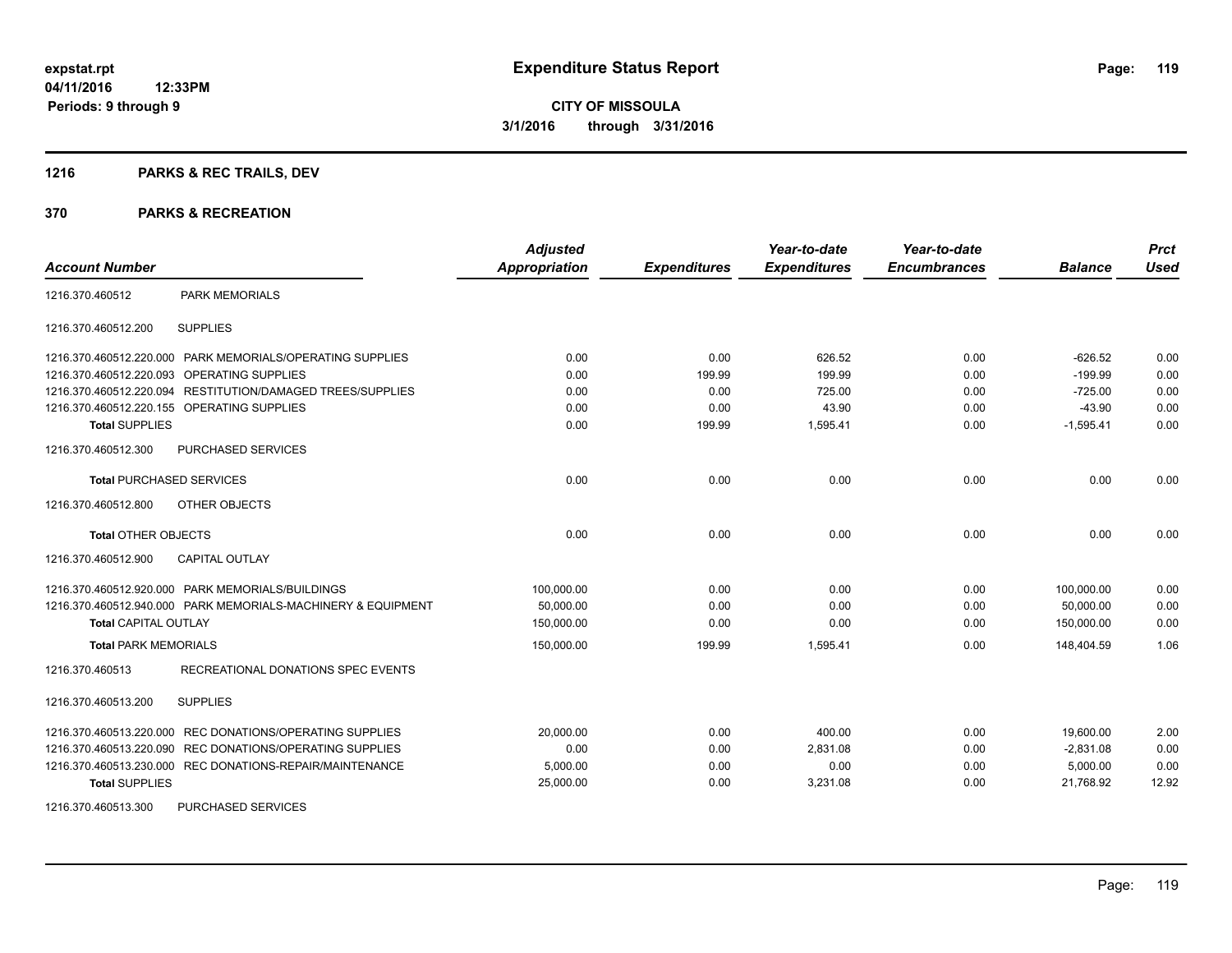## **1216 PARKS & REC TRAILS, DEV**

| <b>Account Number</b>                                          | <b>Adjusted</b><br><b>Appropriation</b> | <b>Expenditures</b> | Year-to-date<br><b>Expenditures</b> | Year-to-date<br><b>Encumbrances</b> | <b>Balance</b> | <b>Prct</b><br><b>Used</b> |
|----------------------------------------------------------------|-----------------------------------------|---------------------|-------------------------------------|-------------------------------------|----------------|----------------------------|
| 1216.370.460513.350.000 REC DONATIONS/PROFESSIONAL SERVICES    | 5,000.00                                | 0.00                | 0.00                                | 0.00                                | 5,000.00       | 0.00                       |
| 1216.370.460513.390.000 REC DONATIONS/OTHER PURCHASED SERVICES | 40,000.00                               | 0.00                | 0.00                                | 0.00                                | 40,000.00      | 0.00                       |
| <b>Total PURCHASED SERVICES</b>                                | 45,000.00                               | 0.00                | 0.00                                | 0.00                                | 45,000.00      | 0.00                       |
| OTHER OBJECTS<br>1216.370.460513.800                           |                                         |                     |                                     |                                     |                |                            |
| <b>Total OTHER OBJECTS</b>                                     | 0.00                                    | 0.00                | 0.00                                | 0.00                                | 0.00           | 0.00                       |
| 1216.370.460513.900<br><b>CAPITAL OUTLAY</b>                   |                                         |                     |                                     |                                     |                |                            |
| <b>Total CAPITAL OUTLAY</b>                                    | 0.00                                    | 0.00                | 0.00                                | 0.00                                | 0.00           | 0.00                       |
| Total RECREATIONAL DONATIONS SPEC EVENTS                       | 70,000.00                               | 0.00                | 3,231.08                            | 0.00                                | 66,768.92      | 4.62                       |
| <b>URBAN FORESTRY</b><br>1216.370.460514                       |                                         |                     |                                     |                                     |                |                            |
| 1216.370.460514.100<br>PERSONAL SERVICES                       |                                         |                     |                                     |                                     |                |                            |
| <b>Total PERSONAL SERVICES</b>                                 | 0.00                                    | 0.00                | 0.00                                | 0.00                                | 0.00           | 0.00                       |
| 1216.370.460514.200<br><b>SUPPLIES</b>                         |                                         |                     |                                     |                                     |                |                            |
| 1216.370.460514.220.000 URBAN FORESTRY/OPERATING SUPPLIES      | 10,000.00                               | 18.22               | 202.65                              | 0.00                                | 9,797.35       | 2.03                       |
| 1216.370.460514.220.192 OPERATING SUPPLIES                     | 0.00                                    | 0.00                | 60.00                               | 0.00                                | $-60.00$       | 0.00                       |
| 1216.370.460514.230.000 URBAN FORESTRY-REPAIR/MAINTENANCE      | 5,000.00                                | 0.00                | 0.00                                | 0.00                                | 5,000.00       | 0.00                       |
| <b>Total SUPPLIES</b>                                          | 15,000.00                               | 18.22               | 262.65                              | 0.00                                | 14,737.35      | 1.75                       |
| 1216.370.460514.300<br>PURCHASED SERVICES                      |                                         |                     |                                     |                                     |                |                            |
| 1216.370.460514.350.000 URBAN FORESTRY/PROFESSIONAL SERVICES   | 20,000.00                               | 38.85               | 38.85                               | 0.00                                | 19,961.15      | 0.19                       |
| 1216.370.460514.350.085 FOREST HEALTH GRANT                    | 59,000.00                               | 20,000.00           | 20,000.00                           | 0.00                                | 39,000.00      | 33.90                      |
| <b>Total PURCHASED SERVICES</b>                                | 79,000.00                               | 20,038.85           | 20.038.85                           | 0.00                                | 58.961.15      | 25.37                      |
| <b>CAPITAL OUTLAY</b><br>1216.370.460514.900                   |                                         |                     |                                     |                                     |                |                            |
| 1216.370.460514.930.000 IMPROVEMENTS                           | 20,000.00                               | 0.00                | 0.00                                | 0.00                                | 20,000.00      | 0.00                       |
| 1216.370.460514.940.000 MACHINERY & EQUIPMENT                  | 0.00                                    | 0.00                | 9,450.00                            | 0.00                                | $-9,450.00$    | 0.00                       |
| <b>Total CAPITAL OUTLAY</b>                                    | 20,000.00                               | 0.00                | 9,450.00                            | 0.00                                | 10,550.00      | 47.25                      |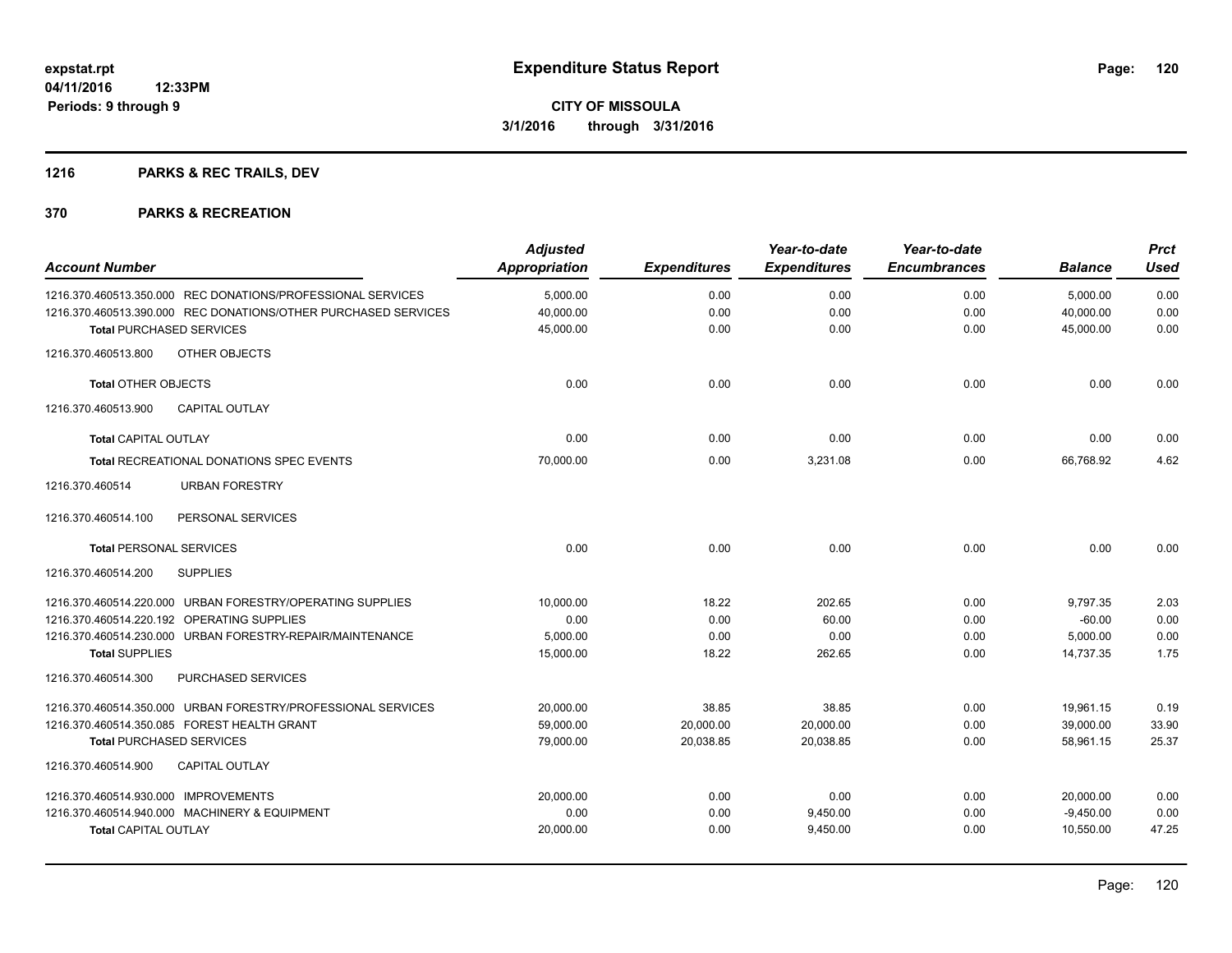## **1216 PARKS & REC TRAILS, DEV**

| <b>Account Number</b>                                              |                                                                                     | <b>Adjusted</b><br><b>Appropriation</b> | <b>Expenditures</b> | Year-to-date<br><b>Expenditures</b> | Year-to-date<br><b>Encumbrances</b> | <b>Balance</b>         | <b>Prct</b><br><b>Used</b> |
|--------------------------------------------------------------------|-------------------------------------------------------------------------------------|-----------------------------------------|---------------------|-------------------------------------|-------------------------------------|------------------------|----------------------------|
| <b>Total URBAN FORESTRY</b>                                        |                                                                                     | 114,000.00                              | 20,057.07           | 29,751.50                           | 0.00                                | 84,248.50              | 26.10                      |
| 1216.370.460516                                                    | PARK REVOLVING                                                                      |                                         |                     |                                     |                                     |                        |                            |
| 1216.370.460516.800                                                | OTHER OBJECTS                                                                       |                                         |                     |                                     |                                     |                        |                            |
| 1216.370.460516.845.000 CONTINGENCY<br><b>Total PARK REVOLVING</b> |                                                                                     | 25,000.00<br>25,000.00                  | 0.00<br>0.00        | 0.00<br>0.00                        | 0.00<br>0.00                        | 25,000.00<br>25,000.00 | 0.00<br>0.00               |
| 1216.370.460517                                                    | OPEN SPACE PURCHASE & DONATIONS                                                     |                                         |                     |                                     |                                     |                        |                            |
| 1216.370.460517.200                                                | <b>SUPPLIES</b>                                                                     |                                         |                     |                                     |                                     |                        |                            |
| <b>Total SUPPLIES</b>                                              |                                                                                     | 0.00                                    | 0.00                | 0.00                                | 0.00                                | 0.00                   | 0.00                       |
| 1216.370.460517.300                                                | PURCHASED SERVICES                                                                  |                                         |                     |                                     |                                     |                        |                            |
|                                                                    | 1216.370.460517.390.000 OTHER PURCHASED SERVICES<br><b>Total PURCHASED SERVICES</b> | 10,000.00<br>10,000.00                  | 0.00<br>0.00        | 0.00<br>0.00                        | 0.00<br>0.00                        | 10,000.00<br>10,000.00 | 0.00<br>0.00               |
| 1216.370.460517.900                                                | <b>CAPITAL OUTLAY</b>                                                               |                                         |                     |                                     |                                     |                        |                            |
| <b>Total CAPITAL OUTLAY</b>                                        |                                                                                     | 0.00                                    | 0.00                | 0.00                                | 0.00                                | 0.00                   | 0.00                       |
|                                                                    | Total OPEN SPACE PURCHASE & DONATIONS                                               | 10,000.00                               | 0.00                | 0.00                                | 0.00                                | 10,000.00              | 0.00                       |
| 1216.370.460518                                                    | SILVERS LAGOON                                                                      |                                         |                     |                                     |                                     |                        |                            |
| 1216.370.460518.900                                                | CAPITAL OUTLAY                                                                      |                                         |                     |                                     |                                     |                        |                            |
| Total SILVERS LAGOON                                               |                                                                                     | 0.00                                    | 0.00                | 0.00                                | 0.00                                | 0.00                   | 0.00                       |
| 1216.370.460519                                                    | <b>AQUATICS CAPITAL</b>                                                             |                                         |                     |                                     |                                     |                        |                            |
| 1216.370.460519.200                                                | <b>SUPPLIES</b>                                                                     |                                         |                     |                                     |                                     |                        |                            |
| <b>Total SUPPLIES</b>                                              |                                                                                     | 0.00                                    | 0.00                | 0.00                                | 0.00                                | 0.00                   | 0.00                       |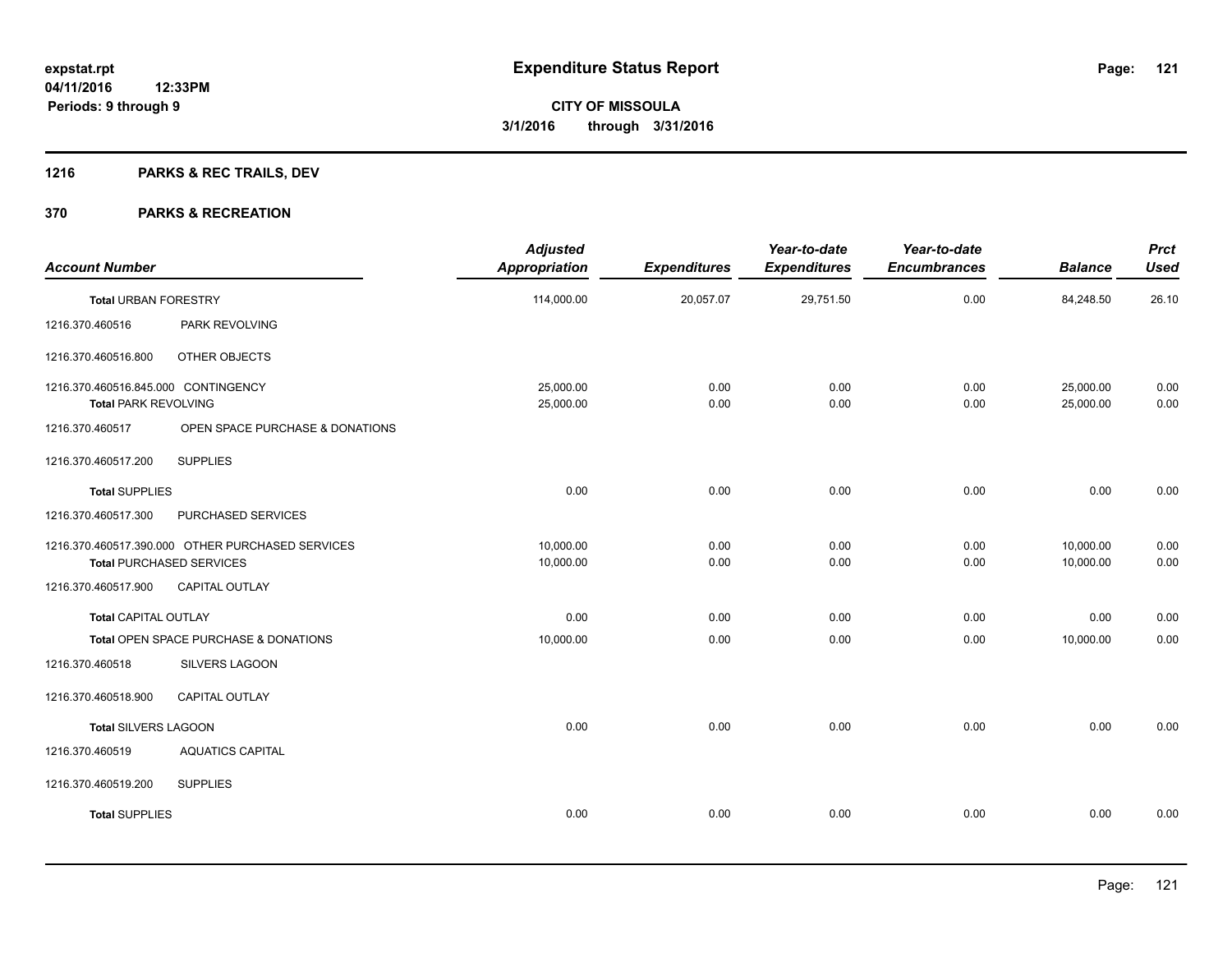## **1216 PARKS & REC TRAILS, DEV**

| <b>Account Number</b>          |                                                                 | <b>Adjusted</b><br><b>Appropriation</b> | <b>Expenditures</b> | Year-to-date<br><b>Expenditures</b> | Year-to-date<br><b>Encumbrances</b> | <b>Balance</b> | <b>Prct</b><br><b>Used</b> |
|--------------------------------|-----------------------------------------------------------------|-----------------------------------------|---------------------|-------------------------------------|-------------------------------------|----------------|----------------------------|
| 1216.370.460519.300            | PURCHASED SERVICES                                              |                                         |                     |                                     |                                     |                |                            |
|                                | <b>Total PURCHASED SERVICES</b>                                 | 0.00                                    | 0.00                | 0.00                                | 0.00                                | 0.00           | 0.00                       |
| 1216.370.460519.900            | <b>CAPITAL OUTLAY</b>                                           |                                         |                     |                                     |                                     |                |                            |
| <b>Total AQUATICS CAPITAL</b>  |                                                                 | 0.00                                    | 0.00                | 0.00                                | 0.00                                | 0.00           | 0.00                       |
| 1216.370.460520                | *** Title Not Found ***                                         |                                         |                     |                                     |                                     |                |                            |
| 1216.370.460520.200            | <b>SUPPLIES</b>                                                 |                                         |                     |                                     |                                     |                |                            |
| <b>Total SUPPLIES</b>          |                                                                 | 0.00                                    | 0.00                | 0.00                                | 0.00                                | 0.00           | 0.00                       |
| 1216.370.460520.300            | PURCHASED SERVICES                                              |                                         |                     |                                     |                                     |                |                            |
|                                | <b>Total PURCHASED SERVICES</b>                                 | 0.00                                    | 0.00                | 0.00                                | 0.00                                | 0.00           | 0.00                       |
| 1216.370.460520.900            | <b>CAPITAL OUTLAY</b>                                           |                                         |                     |                                     |                                     |                |                            |
| Total *** Title Not Found ***  |                                                                 | 0.00                                    | 0.00                | 0.00                                | 0.00                                | 0.00           | 0.00                       |
| 1216.370.460521                | <b>CONSERVATION LANDS DONATIONS</b>                             |                                         |                     |                                     |                                     |                |                            |
| 1216.370.460521.100            | PERSONAL SERVICES                                               |                                         |                     |                                     |                                     |                |                            |
|                                | 1216.370.460521.110.000 CONSV LANDS MGMT GRANTS                 | 11,291.00                               | 0.00                | 227.07                              | 0.00                                | 11,063.93      | 2.01                       |
|                                | 1216.370.460521.110.106 SALARIES AND WAGES                      | 0.00                                    | 0.00                | 5,182.03                            | 0.00                                | $-5,182.03$    | 0.00                       |
|                                | 1216.370.460521.140.000 CONSERVATION LAND MGMT GRANT/EMP CONTRI | 1.909.00                                | 0.00                | 1.077.67                            | 0.00                                | 831.33         | 56.45                      |
|                                | 1216.370.460521.141.000 STATE RETIREMENT CONTRIBUTIONS          | 0.00                                    | 0.00                | 4.69                                | 0.00                                | $-4.69$        | 0.00                       |
| <b>Total PERSONAL SERVICES</b> |                                                                 | 13,200.00                               | 0.00                | 6,491.46                            | 0.00                                | 6,708.54       | 49.18                      |
| 1216.370.460521.200            | <b>SUPPLIES</b>                                                 |                                         |                     |                                     |                                     |                |                            |
|                                | 1216.370.460521.220.000 CONSVERVATION LANDS GRANT/OPER SUPPLIES | 10,000.00                               | 0.00                | 0.00                                | 0.00                                | 10.000.00      | 0.00                       |
|                                | 1216.370.460521.220.086 OPERATING SUPPLIES~WEED PROGRAM         | 0.00                                    | 0.00                | 710.17                              | 0.00                                | $-710.17$      | 0.00                       |
|                                | 1216.370.460521.230.000 CONSERVATION LANDS MGMT GRANT           | 5,000.00                                | 27.96               | 209.27                              | 0.00                                | 4,790.73       | 4.19                       |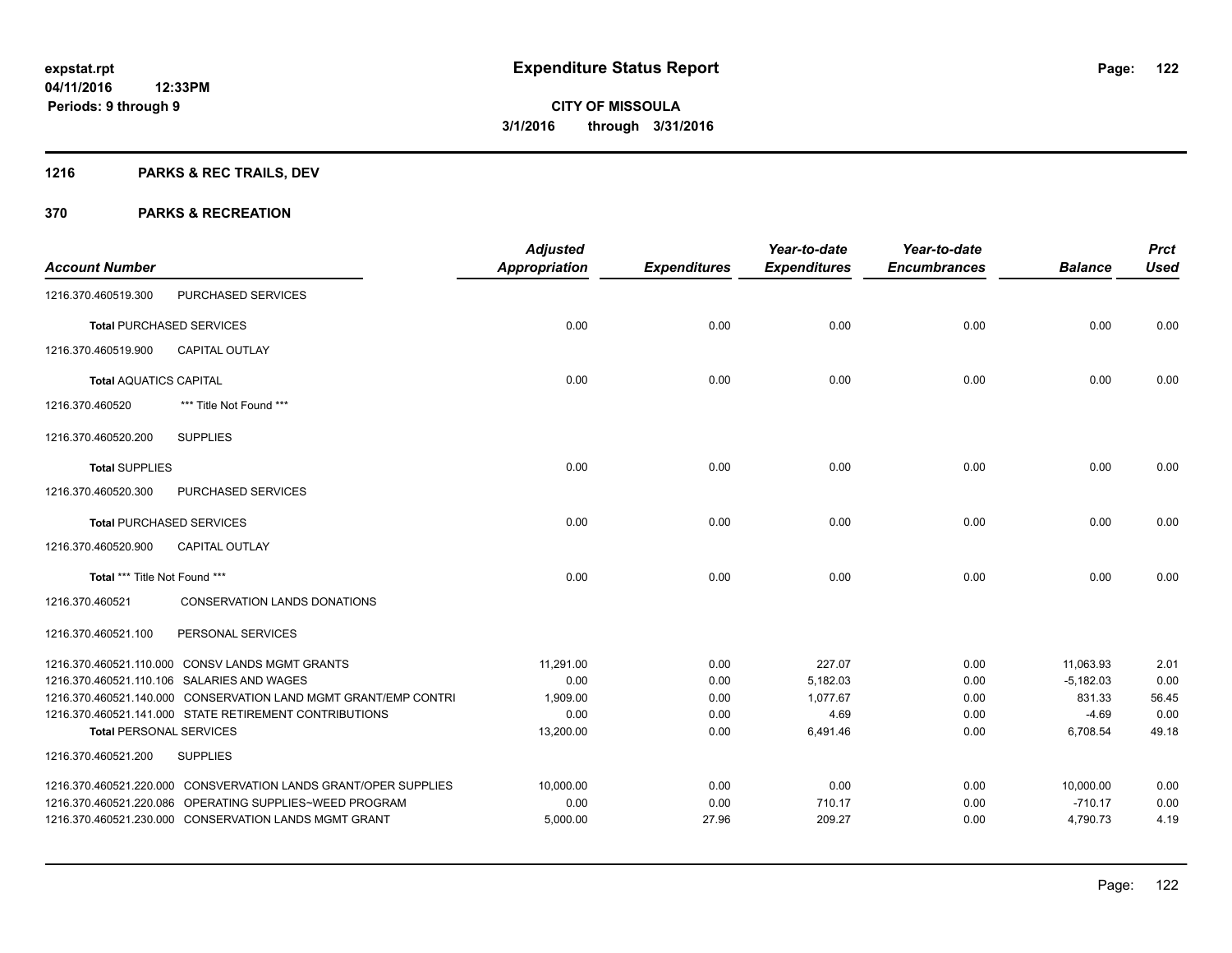## **1216 PARKS & REC TRAILS, DEV**

|                                                            | <b>Adjusted</b>      |                     | Year-to-date        | Year-to-date        |                | <b>Prct</b> |
|------------------------------------------------------------|----------------------|---------------------|---------------------|---------------------|----------------|-------------|
| <b>Account Number</b>                                      | <b>Appropriation</b> | <b>Expenditures</b> | <b>Expenditures</b> | <b>Encumbrances</b> | <b>Balance</b> | <b>Used</b> |
| <b>Total SUPPLIES</b>                                      | 15,000.00            | 27.96               | 919.44              | 0.00                | 14,080.56      | 6.13        |
| 1216.370.460521.300<br>PURCHASED SERVICES                  |                      |                     |                     |                     |                |             |
| 1216.370.460521.350.000 CONSERVATION LANDS                 | 9,700.00             | 0.00                | 0.00                | 0.00                | 9,700.00       | 0.00        |
| 1216.370.460521.350.086 PROFESSIONAL SERVICES~WEED PROGRAM | 15,000.00            | 0.00                | 0.00                | 0.00                | 15,000.00      | 0.00        |
| 1216.370.460521.370.000 TRAVEL                             | 150.00               | 0.00                | 0.00                | 0.00                | 150.00         | 0.00        |
| 1216.370.460521.380.000 TRAINING                           | 150.00               | 0.00                | 0.00                | 0.00                | 150.00         | 0.00        |
| <b>Total PURCHASED SERVICES</b>                            | 25,000.00            | 0.00                | 0.00                | 0.00                | 25,000.00      | 0.00        |
| 1216.370.460521.900<br><b>CAPITAL OUTLAY</b>               |                      |                     |                     |                     |                |             |
| 1216.370.460521.930.000 IMPROVEMENTS                       | 6,800.00             | 0.00                | 0.00                | 0.00                | 6,800.00       | 0.00        |
| <b>Total CAPITAL OUTLAY</b>                                | 6,800.00             | 0.00                | 0.00                | 0.00                | 6,800.00       | 0.00        |
| <b>Total CONSERVATION LANDS DONATIONS</b>                  | 60,000.00            | 27.96               | 7,410.90            | 0.00                | 52,589.10      | 12.35       |
| 1216.370.460522<br>CONVERSATION LAND DONATIONS             |                      |                     |                     |                     |                |             |
| 1216.370.460522.200<br><b>SUPPLIES</b>                     |                      |                     |                     |                     |                |             |
| 1216.370.460522.230.000 REPAIR/MAINTENANCE                 | 10.000.00            | 0.00                | 0.00                | 0.00                | 10,000.00      | 0.00        |
| <b>Total SUPPLIES</b>                                      | 10,000.00            | 0.00                | 0.00                | 0.00                | 10,000.00      | 0.00        |
| CAPITAL OUTLAY<br>1216.370.460522.900                      |                      |                     |                     |                     |                |             |
| 1216.370.460522.930.000 IMPROVEMENTS                       | 10,000.00            | 0.00                | 0.00                | 0.00                | 10,000.00      | 0.00        |
| <b>Total CAPITAL OUTLAY</b>                                | 10,000.00            | 0.00                | 0.00                | 0.00                | 10,000.00      | 0.00        |
| Total CONVERSATION LAND DONATIONS                          | 20,000.00            | 0.00                | 0.00                | 0.00                | 20,000.00      | 0.00        |
| *** Title Not Found ***<br>1216.370.460523                 |                      |                     |                     |                     |                |             |
| 1216.370.460523.100<br>PERSONAL SERVICES                   |                      |                     |                     |                     |                |             |
| <b>Total PERSONAL SERVICES</b>                             | 0.00                 | 0.00                | 0.00                | 0.00                | 0.00           | 0.00        |
| 1216.370.460523.300<br>PURCHASED SERVICES                  |                      |                     |                     |                     |                |             |
|                                                            |                      |                     |                     |                     |                |             |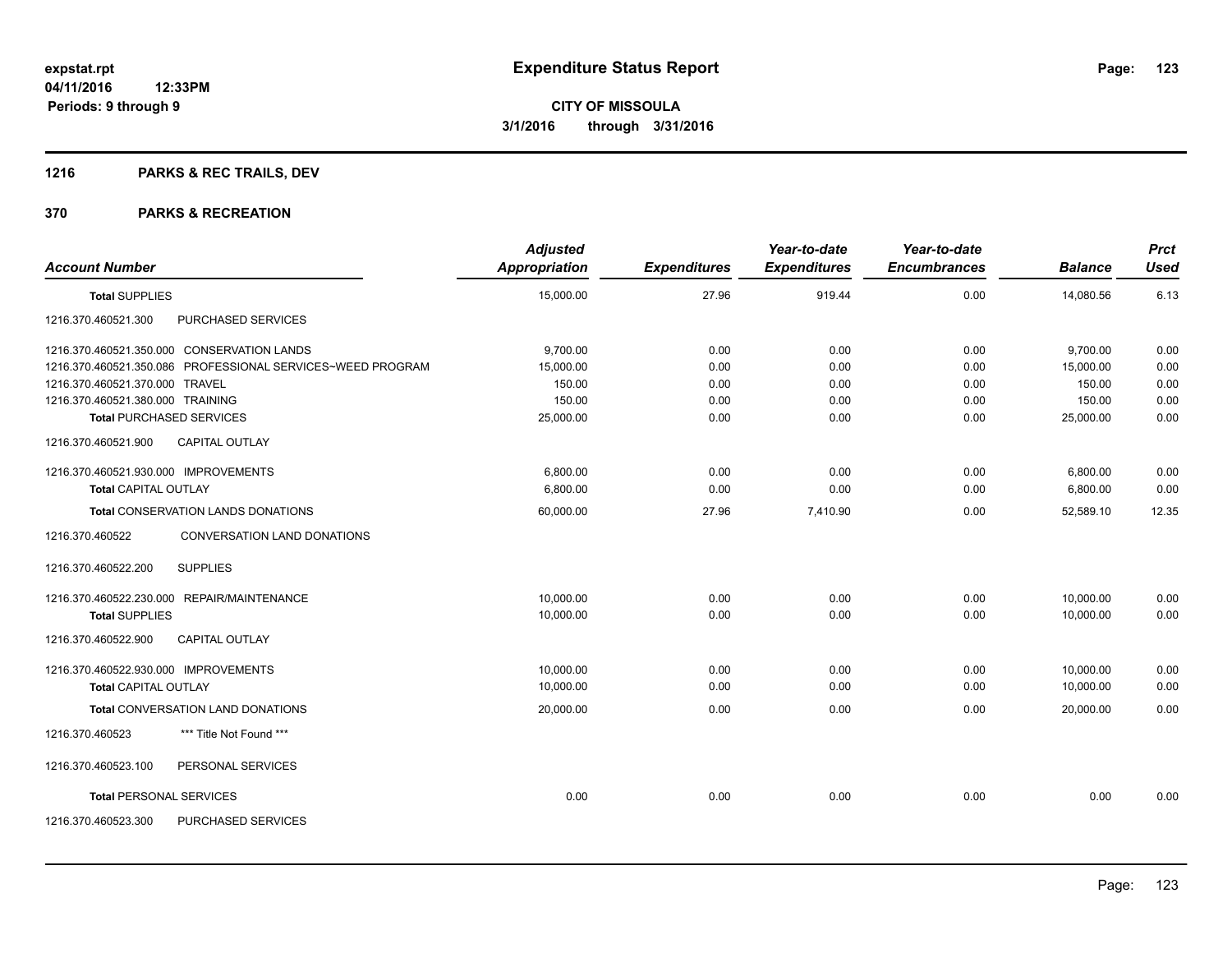## **1216 PARKS & REC TRAILS, DEV**

| <b>Account Number</b>         |                                          | <b>Adjusted</b><br><b>Appropriation</b> | <b>Expenditures</b> | Year-to-date<br><b>Expenditures</b> | Year-to-date<br><b>Encumbrances</b> | <b>Balance</b> | <b>Prct</b><br><b>Used</b> |
|-------------------------------|------------------------------------------|-----------------------------------------|---------------------|-------------------------------------|-------------------------------------|----------------|----------------------------|
|                               | <b>Total PURCHASED SERVICES</b>          | 0.00                                    | 0.00                | 0.00                                | 0.00                                | 0.00           | 0.00                       |
| 1216.370.460523.900           | <b>CAPITAL OUTLAY</b>                    |                                         |                     |                                     |                                     |                |                            |
| Total *** Title Not Found *** |                                          | 0.00                                    | 0.00                | 0.00                                | 0.00                                | 0.00           | 0.00                       |
| 1216.370.460524               | *** Title Not Found ***                  |                                         |                     |                                     |                                     |                |                            |
| 1216.370.460524.100           | PERSONAL SERVICES                        |                                         |                     |                                     |                                     |                |                            |
|                               | <b>Total PERSONAL SERVICES</b>           | 0.00                                    | 0.00                | 0.00                                | 0.00                                | 0.00           | 0.00                       |
| 1216.370.460524.200           | <b>SUPPLIES</b>                          |                                         |                     |                                     |                                     |                |                            |
| <b>Total SUPPLIES</b>         |                                          | 0.00                                    | 0.00                | 0.00                                | 0.00                                | 0.00           | 0.00                       |
| 1216.370.460524.300           | PURCHASED SERVICES                       |                                         |                     |                                     |                                     |                |                            |
| Total *** Title Not Found *** |                                          | 0.00                                    | 0.00                | 0.00                                | 0.00                                | 0.00           | 0.00                       |
| 1216.370.510110               | <b>MERCHANT SERVICES</b>                 |                                         |                     |                                     |                                     |                |                            |
| 1216.370.510110.500           | <b>FIXED CHARGES</b>                     |                                         |                     |                                     |                                     |                |                            |
|                               | <b>Total MERCHANT SERVICES</b>           | 0.00                                    | 0.00                | 0.00                                | 0.00                                | 0.00           | 0.00                       |
|                               | <b>Total PARKS &amp; REC TRAILS, DEV</b> | 944,920.00                              | 43,109.77           | 102,300.65                          | 0.00                                | 842,619.35     | 10.83                      |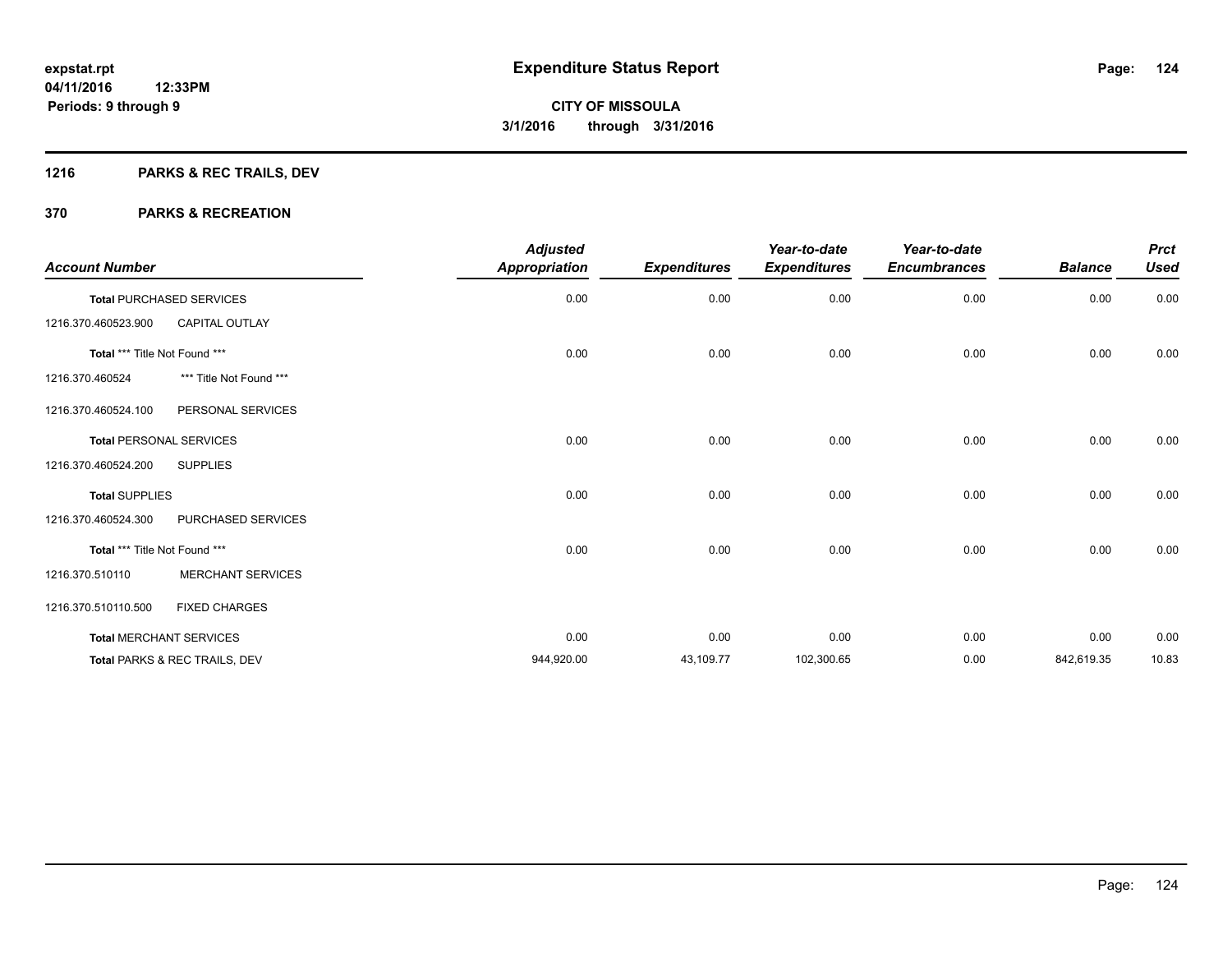#### **1217 PARKS CITY LIFE GYM LEASE**

|                                 |                                                         | <b>Adjusted</b>      |                     | Year-to-date        | Year-to-date        |                | <b>Prct</b> |
|---------------------------------|---------------------------------------------------------|----------------------|---------------------|---------------------|---------------------|----------------|-------------|
| <b>Account Number</b>           |                                                         | <b>Appropriation</b> | <b>Expenditures</b> | <b>Expenditures</b> | <b>Encumbrances</b> | <b>Balance</b> | <b>Used</b> |
| 1217.370.460440                 | CITY LIFE GYM LEASE                                     |                      |                     |                     |                     |                |             |
| 1217.370.460440.100             | PERSONAL SERVICES                                       |                      |                     |                     |                     |                |             |
|                                 | 1217.370.460440.110.000 SALARIES AND WAGES              | 12.000.00            | 0.00                | 0.00                | 0.00                | 12,000.00      | 0.00        |
| <b>Total PERSONAL SERVICES</b>  |                                                         | 12.000.00            | 0.00                | 0.00                | 0.00                | 12.000.00      | 0.00        |
| 1217.370.460440.200             | <b>SUPPLIES</b>                                         |                      |                     |                     |                     |                |             |
|                                 | 1217.370.460440.220.000 OPERATING SUPPLIES              | 2,500.00             | 38.44               | 124.65              | 0.00                | 2,375.35       | 4.99        |
|                                 | 1217.370.460440.220.146 OPERATING SUPPLIES              | 0.00                 | 12.91               | 140.40              | 0.00                | $-140.40$      | 0.00        |
|                                 | 1217.370.460440.220.147 OPERATING SUPPLIES              | 0.00                 | 35.15               | 180.73              | 0.00                | $-180.73$      | 0.00        |
|                                 | 1217.370.460440.220.191 OPERATING SUPPLIES              | 0.00                 | 0.00                | 880.00              | 0.00                | $-880.00$      | 0.00        |
|                                 | 1217.370.460440.230.000 REPAIR/MAINTENANCE              | 2.500.00             | 0.00                | 1,936.00            | 0.00                | 564.00         | 77.44       |
| <b>Total SUPPLIES</b>           |                                                         | 5,000.00             | 86.50               | 3,261.78            | 0.00                | 1,738.22       | 65.24       |
| 1217.370.460440.300             | PURCHASED SERVICES                                      |                      |                     |                     |                     |                |             |
|                                 | 1217.370.460440.320.000 PRINTING & DUPLICATING          | 1,000.00             | 0.00                | 0.00                | 0.00                | 1,000.00       | 0.00        |
|                                 | 1217.370.460440.330.000 PUBLICITY, SUBSCRIPTIONS & DUES | 1,000.00             | 0.00                | 0.00                | 0.00                | 1,000.00       | 0.00        |
| <b>Total PURCHASED SERVICES</b> |                                                         | 2,000.00             | 0.00                | 0.00                | 0.00                | 2,000.00       | 0.00        |
| 1217.370.460440.500             | <b>FIXED CHARGES</b>                                    |                      |                     |                     |                     |                |             |
|                                 | 1217.370.460440.500.000 LEASE/FIXED CHARGES             | 24,000.00            | 2,000.00            | 20,000.00           | 0.00                | 4,000.00       | 83.33       |
| <b>Total FIXED CHARGES</b>      |                                                         | 24,000.00            | 2,000.00            | 20.000.00           | 0.00                | 4,000.00       | 83.33       |
| Total CITY LIFE GYM LEASE       |                                                         | 43,000.00            | 2,086.50            | 23,261.78           | 0.00                | 19,738.22      | 54.10       |
| 1217.370.460471                 | <b>RECREATION ADULTS</b>                                |                      |                     |                     |                     |                |             |
| 1217.370.460471.200             | <b>SUPPLIES</b>                                         |                      |                     |                     |                     |                |             |
| <b>Total RECREATION ADULTS</b>  |                                                         | 0.00                 | 0.00                | 0.00                | 0.00                | 0.00           | 0.00        |
| 1217.370.510110                 | <b>MERCHANT SERVICES</b>                                |                      |                     |                     |                     |                |             |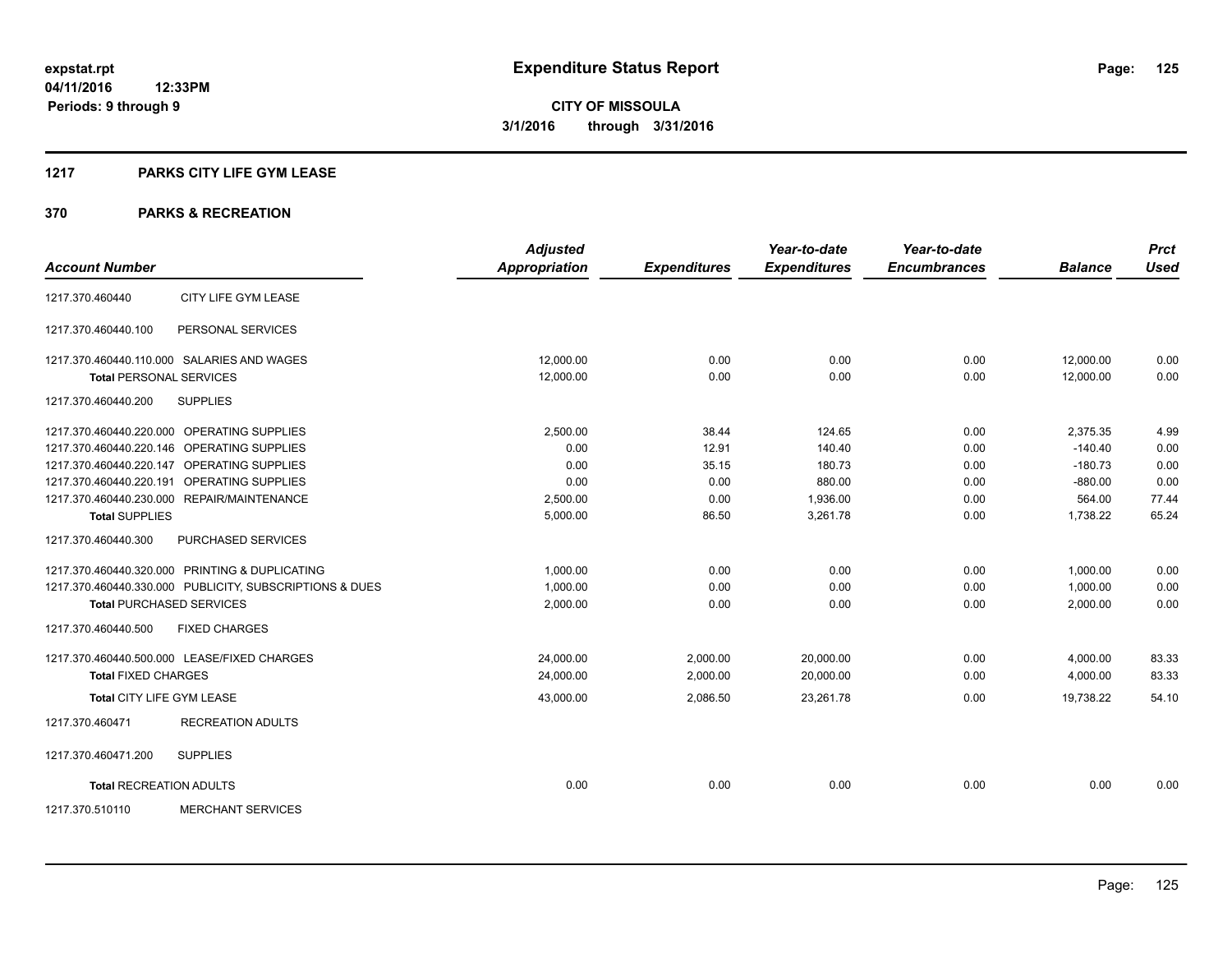### **1217 PARKS CITY LIFE GYM LEASE**

| <b>Account Number</b>                       | <b>Adjusted</b><br>Appropriation | <b>Expenditures</b> | Year-to-date<br><b>Expenditures</b> | Year-to-date<br><b>Encumbrances</b> | <b>Balance</b> | <b>Prct</b><br>Used |
|---------------------------------------------|----------------------------------|---------------------|-------------------------------------|-------------------------------------|----------------|---------------------|
| <b>FIXED CHARGES</b><br>1217.370.510110.500 |                                  |                     |                                     |                                     |                |                     |
| <b>Total MERCHANT SERVICES</b>              | 0.00                             | 0.00                | 0.00                                | 0.00                                | 0.00           | 0.00                |
| <b>Total PARKS CITY LIFE GYM LEASE</b>      | 43,000.00                        | 2,086.50            | 23,261.78                           | 0.00                                | 19.738.22      | 54.10               |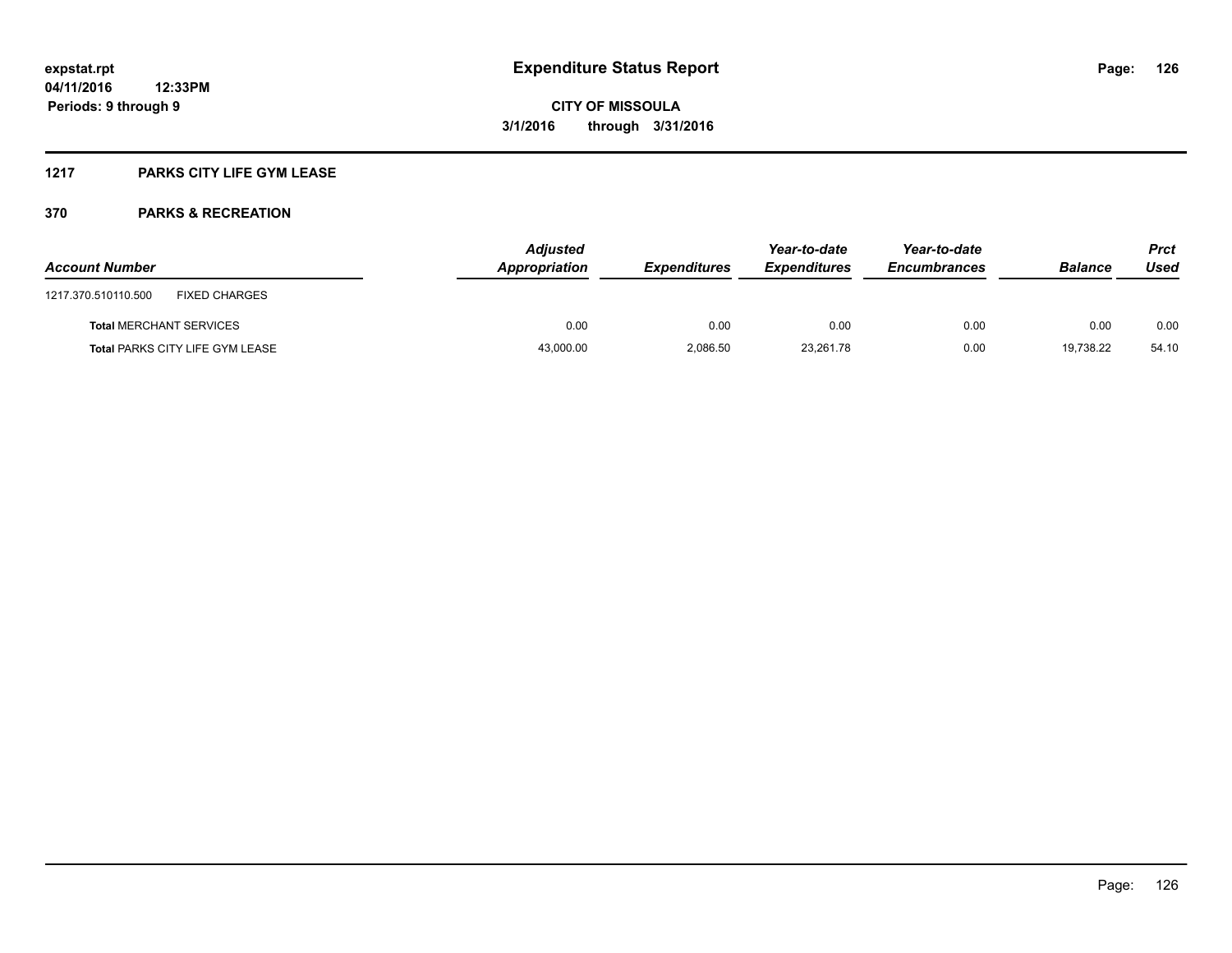#### **1218 ALL ABILITIES PLAYGROUND**

|                                      |                                               | <b>Adjusted</b>      |                     | Year-to-date        | Year-to-date        |                | <b>Prct</b> |
|--------------------------------------|-----------------------------------------------|----------------------|---------------------|---------------------|---------------------|----------------|-------------|
| <b>Account Number</b>                |                                               | <b>Appropriation</b> | <b>Expenditures</b> | <b>Expenditures</b> | <b>Encumbrances</b> | <b>Balance</b> | <b>Used</b> |
| 1218.370.460444                      | <b>PLAYGROUNDS</b>                            |                      |                     |                     |                     |                |             |
| 1218.370.460444.300                  | PURCHASED SERVICES                            |                      |                     |                     |                     |                |             |
|                                      | 1218.370.460444.350.000 PROFESSIONAL SERVICES | 50,000.00            | 0.00                | 438.10              | 0.00                | 49,561.90      | 0.88        |
|                                      | <b>Total PURCHASED SERVICES</b>               | 50,000.00            | 0.00                | 438.10              | 0.00                | 49,561.90      | 0.88        |
| 1218.370.460444.900                  | <b>CAPITAL OUTLAY</b>                         |                      |                     |                     |                     |                |             |
| 1218.370.460444.930.000 IMPROVEMENTS |                                               | 478,000.00           | 0.00                | 0.00                | 0.00                | 478,000.00     | 0.00        |
| <b>Total CAPITAL OUTLAY</b>          |                                               | 478,000.00           | 0.00                | 0.00                | 0.00                | 478,000.00     | 0.00        |
| <b>Total PLAYGROUNDS</b>             |                                               | 528,000.00           | 0.00                | 438.10              | 0.00                | 527,561.90     | 0.08        |
| 1218.370.510110                      | <b>MERCHANT SERVICES</b>                      |                      |                     |                     |                     |                |             |
| 1218.370.510110.500                  | <b>FIXED CHARGES</b>                          |                      |                     |                     |                     |                |             |
|                                      | <b>Total MERCHANT SERVICES</b>                | 0.00                 | 0.00                | 0.00                | 0.00                | 0.00           | 0.00        |
|                                      | Total ALL ABILITIES PLAYGROUND                | 528,000.00           | 0.00                | 438.10              | 0.00                | 527,561.90     | 0.08        |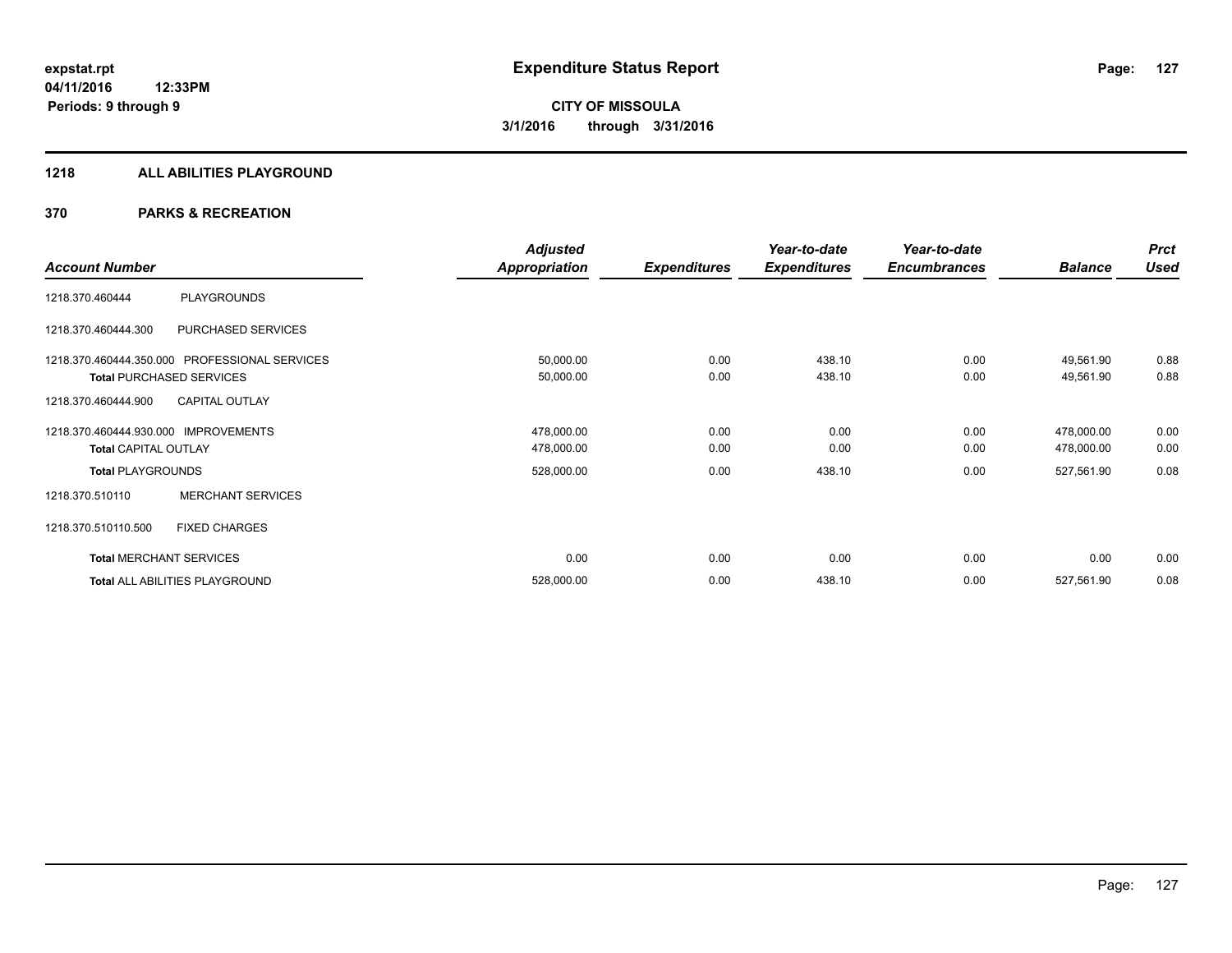#### **1219 FY14 PARK & TRAIL BOND**

| <b>Account Number</b>          |                                               | <b>Adjusted</b><br><b>Appropriation</b> | <b>Expenditures</b> | Year-to-date<br><b>Expenditures</b> | Year-to-date<br><b>Encumbrances</b> | <b>Balance</b> | <b>Prct</b><br><b>Used</b> |
|--------------------------------|-----------------------------------------------|-----------------------------------------|---------------------|-------------------------------------|-------------------------------------|----------------|----------------------------|
| 1219.370.460401                | FORT MSLA REGIONAL PARK                       |                                         |                     |                                     |                                     |                |                            |
| 1219.370.460401.100            | PERSONAL SERVICES                             |                                         |                     |                                     |                                     |                |                            |
| <b>Total PERSONAL SERVICES</b> |                                               | 0.00                                    | 0.00                | 0.00                                | 0.00                                | 0.00           | 0.00                       |
| 1219.370.460401.200            | <b>SUPPLIES</b>                               |                                         |                     |                                     |                                     |                |                            |
| <b>Total SUPPLIES</b>          |                                               | 0.00                                    | 0.00                | 0.00                                | 0.00                                | 0.00           | 0.00                       |
| 1219.370.460401.300            | PURCHASED SERVICES                            |                                         |                     |                                     |                                     |                |                            |
|                                | <b>Total PURCHASED SERVICES</b>               | 0.00                                    | 0.00                | 0.00                                | 0.00                                | 0.00           | 0.00                       |
| 1219.370.460401.900            | <b>CAPITAL OUTLAY</b>                         |                                         |                     |                                     |                                     |                |                            |
|                                | Total FORT MSLA REGIONAL PARK                 | 0.00                                    | 0.00                | 0.00                                | 0.00                                | 0.00           | 0.00                       |
| 1219.370.460444                | <b>PLAYGROUNDS</b>                            |                                         |                     |                                     |                                     |                |                            |
| 1219.370.460444.200            | <b>SUPPLIES</b>                               |                                         |                     |                                     |                                     |                |                            |
| <b>Total SUPPLIES</b>          |                                               | 0.00                                    | 0.00                | 0.00                                | 0.00                                | 0.00           | 0.00                       |
| 1219.370.460444.300            | PURCHASED SERVICES                            |                                         |                     |                                     |                                     |                |                            |
|                                | 1219.370.460444.350.000 PROFESSIONAL SERVICES | 0.00                                    | 688.15              | 5,146.91                            | 0.00                                | $-5,146.91$    | 0.00                       |
|                                | <b>Total PURCHASED SERVICES</b>               | 0.00                                    | 688.15              | 5,146.91                            | 0.00                                | $-5,146.91$    | 0.00                       |
| 1219.370.460444.900            | <b>CAPITAL OUTLAY</b>                         |                                         |                     |                                     |                                     |                |                            |
|                                | 1219.370.460444.940.000 MACHINERY & EQUIPMENT | 0.00                                    | 57,046.19           | 43,403.57                           | 0.00                                | $-43,403.57$   | 0.00                       |
| <b>Total CAPITAL OUTLAY</b>    |                                               | 0.00                                    | 57,046.19           | 43,403.57                           | 0.00                                | $-43,403.57$   | 0.00                       |
| <b>Total PLAYGROUNDS</b>       |                                               | 0.00                                    | 57,734.34           | 48,550.48                           | 0.00                                | $-48,550.48$   | 0.00                       |
| 1219.370.510110                | <b>MERCHANT SERVICES</b>                      |                                         |                     |                                     |                                     |                |                            |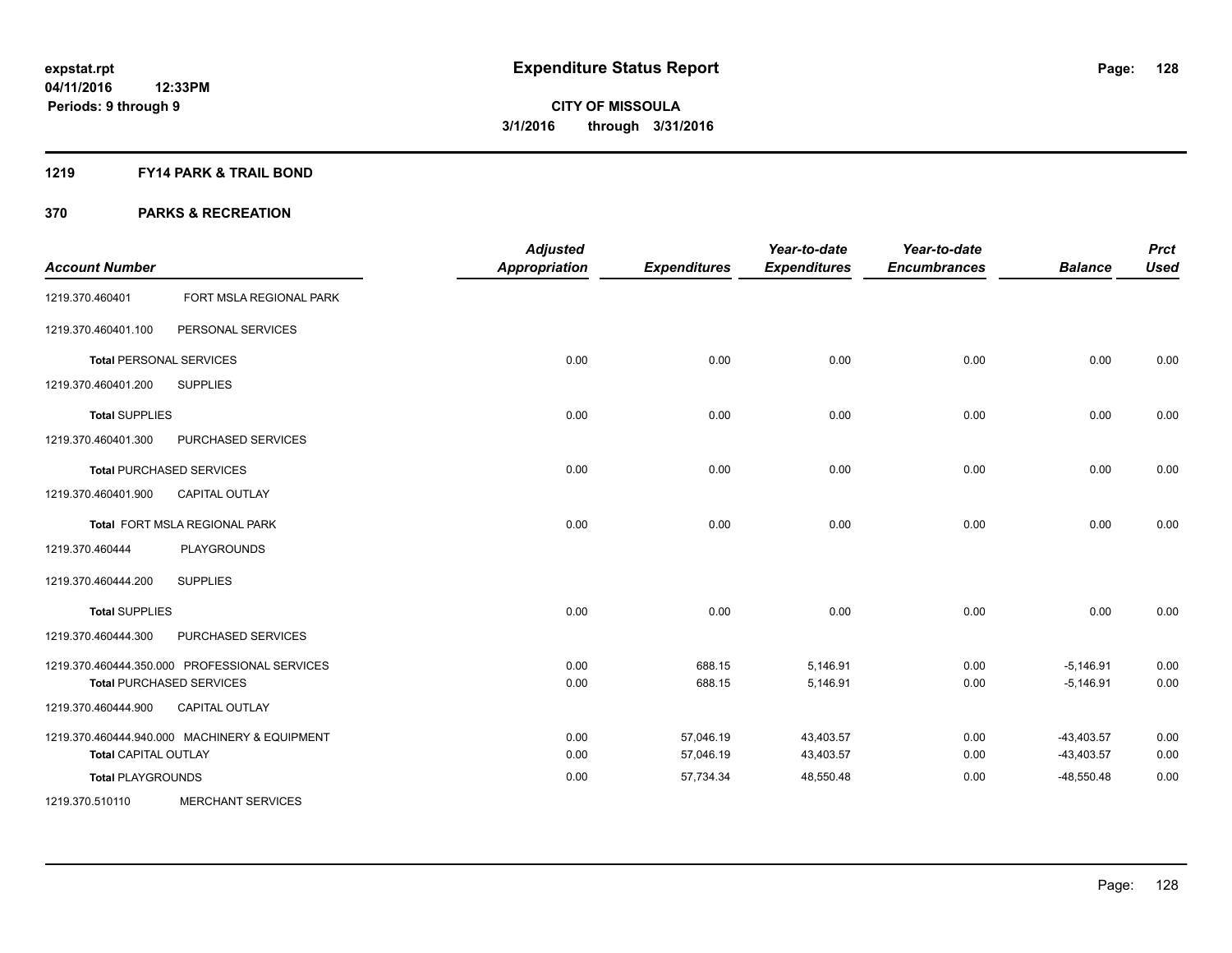#### **1219 FY14 PARK & TRAIL BOND**

| <b>Account Number</b>         |                                         | <b>Adjusted</b><br><b>Appropriation</b> | <b>Expenditures</b> | Year-to-date<br><b>Expenditures</b> | Year-to-date<br><b>Encumbrances</b> | <b>Balance</b> | <b>Prct</b><br><b>Used</b> |
|-------------------------------|-----------------------------------------|-----------------------------------------|---------------------|-------------------------------------|-------------------------------------|----------------|----------------------------|
| 1219.370.510110.500           | <b>FIXED CHARGES</b>                    |                                         |                     |                                     |                                     |                |                            |
|                               | <b>Total MERCHANT SERVICES</b>          | 0.00                                    | 0.00                | 0.00                                | 0.00                                | 0.00           | 0.00                       |
| 1219.370.640444               | *** Title Not Found ***                 |                                         |                     |                                     |                                     |                |                            |
| 1219.370.640444.200           | <b>SUPPLIES</b>                         |                                         |                     |                                     |                                     |                |                            |
| Total *** Title Not Found *** |                                         | 0.00                                    | 0.00                | 0.00                                | 0.00                                | 0.00           | 0.00                       |
|                               | <b>Total FY14 PARK &amp; TRAIL BOND</b> | 0.00                                    | 57.734.34           | 48,550.48                           | 0.00                                | $-48.550.48$   | 0.00                       |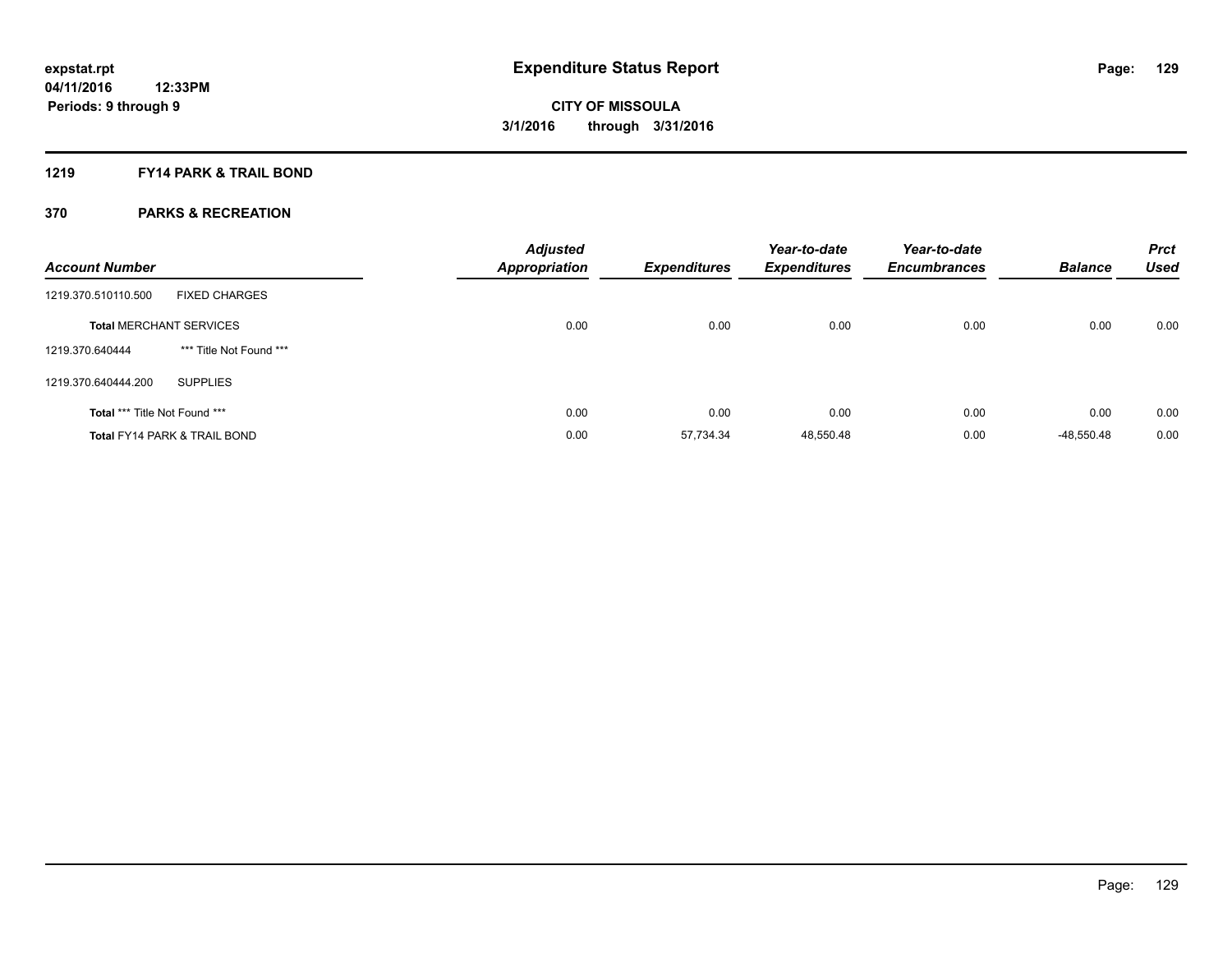**130**

**04/11/2016 12:33PM Periods: 9 through 9**

**CITY OF MISSOULA 3/1/2016 through 3/31/2016**

#### **1241 CREMAIN WALL & CEMETERY DONATIONS FUND**

**340 CEMETERY**

| <b>Account Number</b>                              |                                              | <b>Adjusted</b><br><b>Appropriation</b> | <b>Expenditures</b> | Year-to-date<br><b>Expenditures</b> | Year-to-date<br><b>Encumbrances</b> | <b>Balance</b>       | <b>Prct</b><br><b>Used</b> |
|----------------------------------------------------|----------------------------------------------|-----------------------------------------|---------------------|-------------------------------------|-------------------------------------|----------------------|----------------------------|
| 1241.340.430920                                    | <b>FACILITIES</b>                            |                                         |                     |                                     |                                     |                      |                            |
| 1241.340.430920.900                                | <b>CAPITAL OUTLAY</b>                        |                                         |                     |                                     |                                     |                      |                            |
| 1241.340.430920.930.000<br><b>Total FACILITIES</b> | <b>IMPROVEMENTS</b>                          | 2,500.00<br>2,500.00                    | 0.00<br>0.00        | 0.00<br>0.00                        | 0.00<br>0.00                        | 2,500.00<br>2,500.00 | 0.00<br>0.00               |
| 1241.340.430921                                    | <b>CEMETERY MEMORIAL</b>                     |                                         |                     |                                     |                                     |                      |                            |
| 1241.340.430921.900                                | <b>CAPITAL OUTLAY</b>                        |                                         |                     |                                     |                                     |                      |                            |
| <b>Total CEMETERY MEMORIAL</b>                     |                                              | 0.00                                    | 0.00                | 0.00                                | 0.00                                | 0.00                 | 0.00                       |
| 1241.340.430930                                    | <b>GROUNDS MAINTENANCE</b>                   |                                         |                     |                                     |                                     |                      |                            |
| 1241.340.430930.900                                | <b>CAPITAL OUTLAY</b>                        |                                         |                     |                                     |                                     |                      |                            |
| 1241.340.430930.930.000                            | <b>IMPROVEMENTS</b>                          | 0.00                                    | 200.00              | 1,073.00                            | 0.00                                | $-1,073.00$          | 0.00                       |
|                                                    | <b>Total GROUNDS MAINTENANCE</b>             | 0.00                                    | 200.00              | 1,073.00                            | 0.00                                | $-1,073.00$          | 0.00                       |
| 1241.340.510110                                    | <b>MERCHANT SERVICES</b>                     |                                         |                     |                                     |                                     |                      |                            |
| 1241.340.510110.500                                | <b>FIXED CHARGES</b>                         |                                         |                     |                                     |                                     |                      |                            |
| <b>Total MERCHANT SERVICES</b>                     |                                              | 0.00                                    | 0.00                | 0.00                                | 0.00                                | 0.00                 | 0.00                       |
|                                                    | Total CREMAIN WALL & CEMETERY DONATIONS FUND | 2,500.00                                | 200.00              | 1,073.00                            | 0.00                                | 1,427.00             | 42.92                      |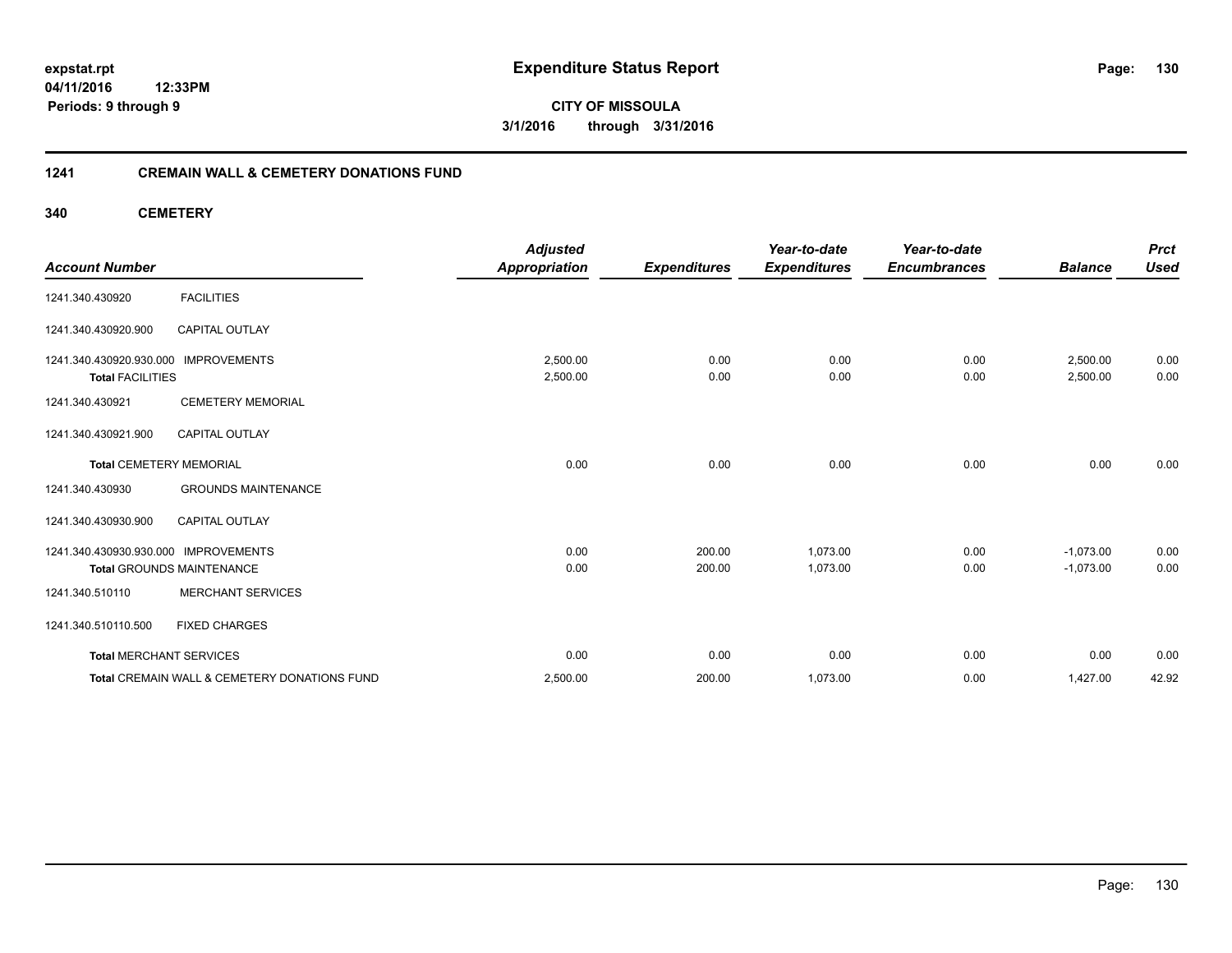#### **1242 CEMETERY CARE FUND**

#### **340 CEMETERY**

|                                                            | <b>Adjusted</b>      |                     | Year-to-date        | Year-to-date        |                | <b>Prct</b> |
|------------------------------------------------------------|----------------------|---------------------|---------------------|---------------------|----------------|-------------|
| <b>Account Number</b>                                      | <b>Appropriation</b> | <b>Expenditures</b> | <b>Expenditures</b> | <b>Encumbrances</b> | <b>Balance</b> | <b>Used</b> |
| <b>FACILITIES</b><br>1242.340.430920                       |                      |                     |                     |                     |                |             |
| 1242.340.430920.800<br>OTHER OBJECTS                       |                      |                     |                     |                     |                |             |
| <b>TRANSFERS TO OTHER FUNDS</b><br>1242.340.430920.820.000 | 9.545.00             | 0.00                | 0.00                | 0.00                | 9,545.00       | 0.00        |
| 1242.340.430920.845.000 CONTINGENCY                        | 10,000.00            | 0.00                | 0.00                | 0.00                | 10.000.00      | 0.00        |
| <b>Total OTHER OBJECTS</b>                                 | 19,545.00            | 0.00                | 0.00                | 0.00                | 19,545.00      | 0.00        |
| 1242.340.430920.900<br><b>CAPITAL OUTLAY</b>               |                      |                     |                     |                     |                |             |
| 1242.340.430920.940.000 MACHINERY & EQUIPMENT              | 153,500.00           | 0.00                | 0.00                | 0.00                | 153,500.00     | 0.00        |
| <b>Total CAPITAL OUTLAY</b>                                | 153,500.00           | 0.00                | 0.00                | 0.00                | 153,500.00     | 0.00        |
| <b>Total FACILITIES</b>                                    | 173,045.00           | 0.00                | 0.00                | 0.00                | 173,045.00     | 0.00        |
| <b>GROUNDS MAINTENANCE</b><br>1242.340.430930              |                      |                     |                     |                     |                |             |
| <b>CAPITAL OUTLAY</b><br>1242.340.430930.900               |                      |                     |                     |                     |                |             |
| <b>IMPROVEMENTS</b><br>1242.340.430930.930.000             | 0.00                 | 0.00                | 5,895.00            | 0.00                | $-5,895.00$    | 0.00        |
| <b>Total GROUNDS MAINTENANCE</b>                           | 0.00                 | 0.00                | 5,895.00            | 0.00                | $-5,895.00$    | 0.00        |
| <b>MERCHANT SERVICES</b><br>1242.340.510110                |                      |                     |                     |                     |                |             |
| 1242.340.510110.500<br><b>FIXED CHARGES</b>                |                      |                     |                     |                     |                |             |
| <b>Total MERCHANT SERVICES</b>                             | 0.00                 | 0.00                | 0.00                | 0.00                | 0.00           | 0.00        |
| <b>Total CEMETERY CARE FUND</b>                            | 173,045.00           | 0.00                | 5,895.00            | 0.00                | 167,150.00     | 3.41        |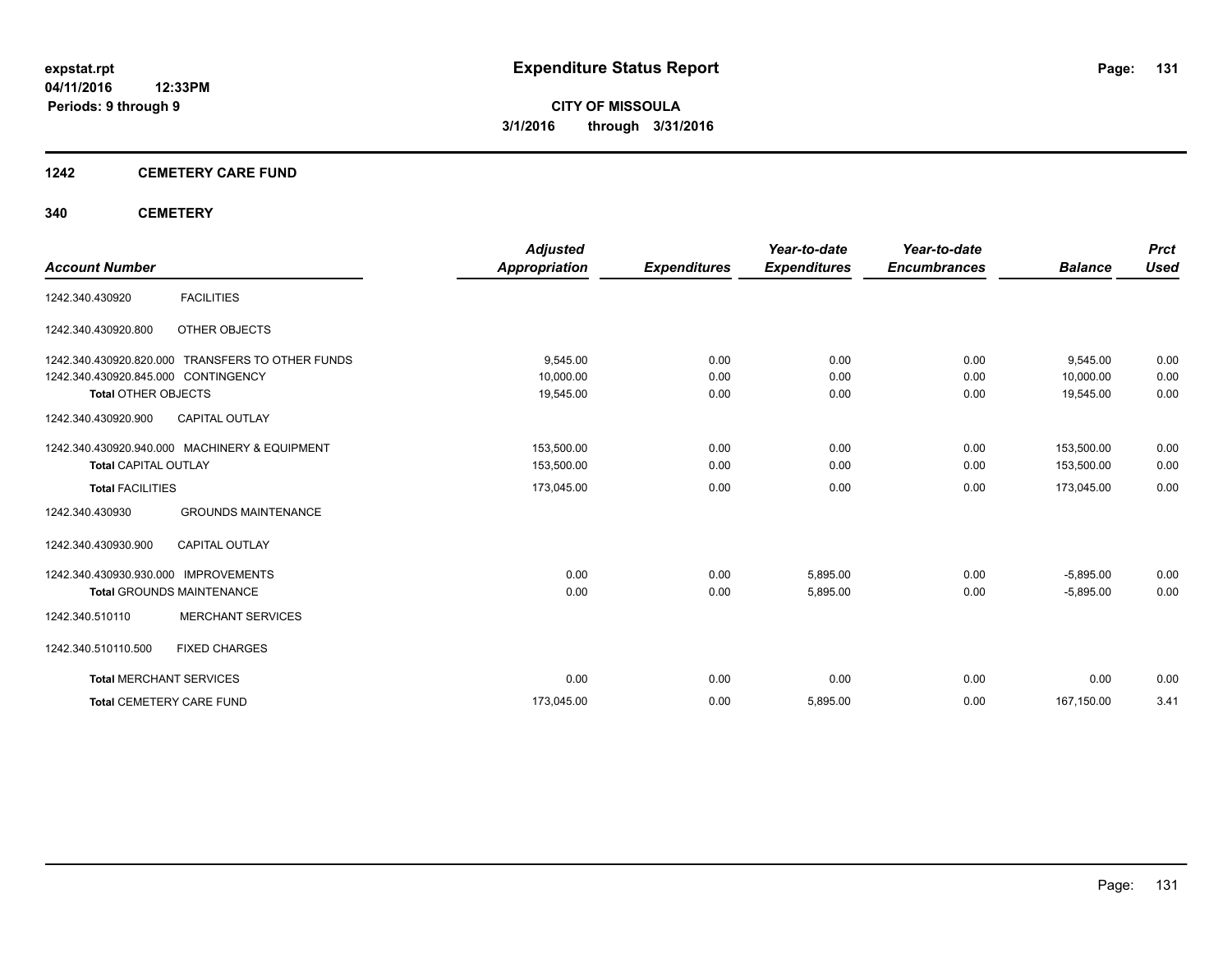#### **1243 CEMETERY MEMORIAL FUND**

#### **340 CEMETERY**

|                                      |                                     | <b>Adjusted</b>      |                     | Year-to-date        | Year-to-date        |                | <b>Prct</b> |
|--------------------------------------|-------------------------------------|----------------------|---------------------|---------------------|---------------------|----------------|-------------|
| <b>Account Number</b>                |                                     | <b>Appropriation</b> | <b>Expenditures</b> | <b>Expenditures</b> | <b>Encumbrances</b> | <b>Balance</b> | <b>Used</b> |
| 1243.340.430921                      | <b>CEMETERY MEMORIAL</b>            |                      |                     |                     |                     |                |             |
| 1243.340.430921.900                  | <b>CAPITAL OUTLAY</b>               |                      |                     |                     |                     |                |             |
| <b>Total CEMETERY MEMORIAL</b>       |                                     | 0.00                 | 0.00                | 0.00                | 0.00                | 0.00           | 0.00        |
| 1243.340.430930                      | <b>GROUNDS MAINTENANCE</b>          |                      |                     |                     |                     |                |             |
| 1243.340.430930.900                  | <b>CAPITAL OUTLAY</b>               |                      |                     |                     |                     |                |             |
| 1243.340.430930.930.000 IMPROVEMENTS |                                     | 500.00               | 0.00                | 2,998.11            | 0.00                | $-2,498.11$    | 599.62      |
|                                      | <b>Total GROUNDS MAINTENANCE</b>    | 500.00               | 0.00                | 2,998.11            | 0.00                | $-2,498.11$    | 599.62      |
| 1243.340.510110                      | <b>MERCHANT SERVICES</b>            |                      |                     |                     |                     |                |             |
| 1243.340.510110.500                  | <b>FIXED CHARGES</b>                |                      |                     |                     |                     |                |             |
| <b>Total MERCHANT SERVICES</b>       |                                     | 0.00                 | 0.00                | 0.00                | 0.00                | 0.00           | 0.00        |
|                                      | <b>Total CEMETERY MEMORIAL FUND</b> | 500.00               | 0.00                | 2,998.11            | 0.00                | $-2,498.11$    | 599.62      |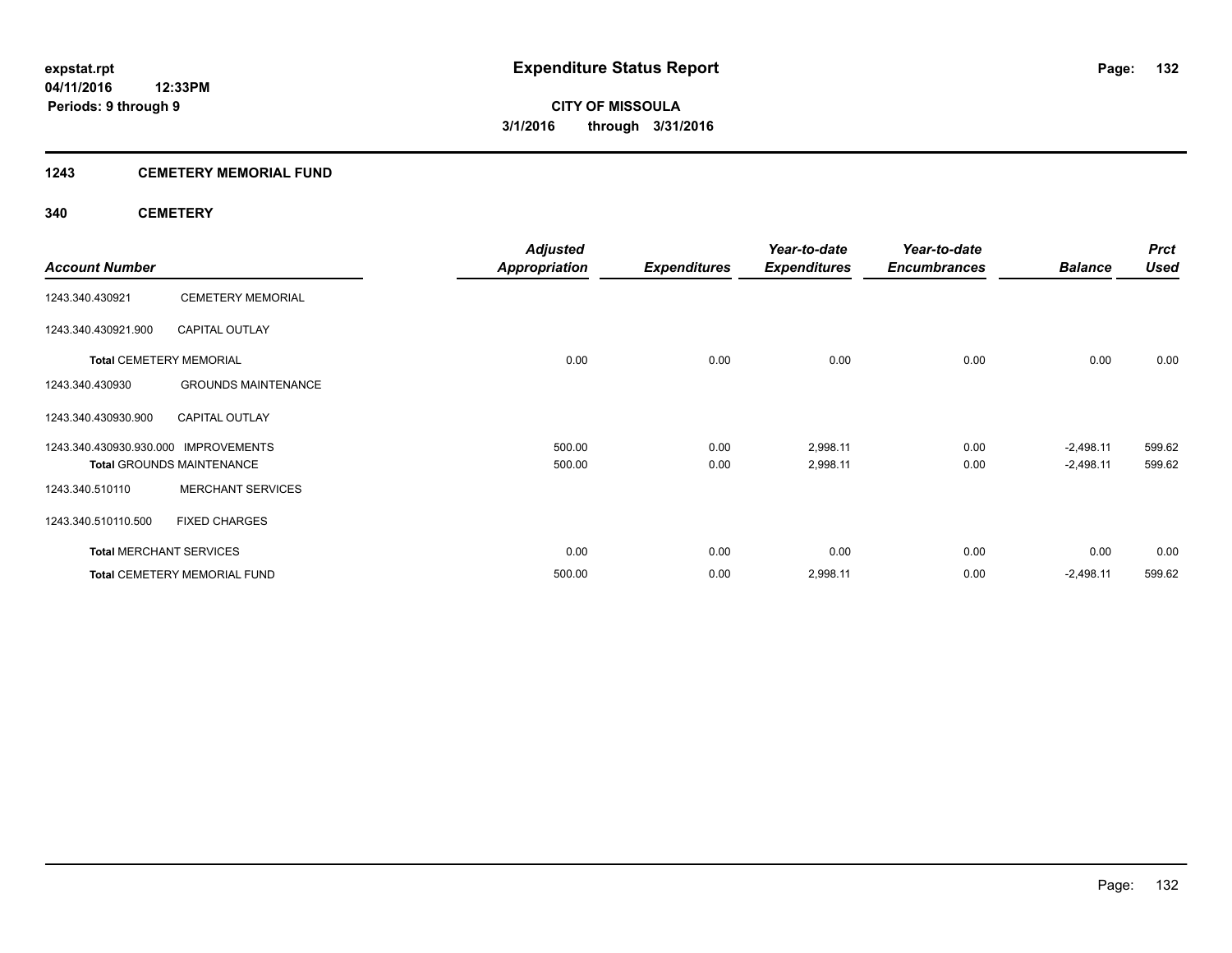#### **1265 TITLE 1 PROJECTS FUND**

## **240 FINANCE**

| <b>Account Number</b>                                               |                                                                                           | <b>Adjusted</b><br><b>Appropriation</b> | <b>Expenditures</b> | Year-to-date<br><b>Expenditures</b> | Year-to-date<br><b>Encumbrances</b> | <b>Balance</b>             | <b>Prct</b><br><b>Used</b> |
|---------------------------------------------------------------------|-------------------------------------------------------------------------------------------|-----------------------------------------|---------------------|-------------------------------------|-------------------------------------|----------------------------|----------------------------|
| 1265.240.411850                                                     | ECONOMIC DEVELOPMENT                                                                      |                                         |                     |                                     |                                     |                            |                            |
| 1265.240.411850.500                                                 | <b>FIXED CHARGES</b>                                                                      |                                         |                     |                                     |                                     |                            |                            |
| 1265.240.411850.500.000 FIXED CHARGES<br><b>Total FIXED CHARGES</b> |                                                                                           | 0.00<br>0.00                            | 0.00<br>0.00        | 5,015.50<br>5,015.50                | 0.00<br>0.00                        | $-5,015.50$<br>$-5,015.50$ | 0.00<br>0.00               |
| 1265.240.411850.700                                                 | <b>GRANTS &amp; CONTRIBUTIONS</b>                                                         |                                         |                     |                                     |                                     |                            |                            |
|                                                                     | 1265.240.411850.700.000 GRANTS & CONTRIBUTIONS<br><b>Total GRANTS &amp; CONTRIBUTIONS</b> | 136,000.00<br>136,000.00                | 0.00<br>0.00        | 0.00<br>0.00                        | 0.00<br>0.00                        | 136,000.00<br>136,000.00   | 0.00<br>0.00               |
| 1265.240.411850.800                                                 | OTHER OBJECTS                                                                             |                                         |                     |                                     |                                     |                            |                            |
| <b>Total OTHER OBJECTS</b>                                          |                                                                                           | 0.00                                    | 0.00                | 0.00                                | 0.00                                | 0.00                       | 0.00                       |
|                                                                     | Total ECONOMIC DEVELOPMENT                                                                | 136,000.00                              | 0.00                | 5,015.50                            | 0.00                                | 130,984.50                 | 3.69                       |
| 1265.240.440150                                                     | *** Title Not Found ***                                                                   |                                         |                     |                                     |                                     |                            |                            |
| 1265.240.440150.800                                                 | OTHER OBJECTS                                                                             |                                         |                     |                                     |                                     |                            |                            |
| Total *** Title Not Found ***                                       |                                                                                           | 0.00                                    | 0.00                | 0.00                                | 0.00                                | 0.00                       | 0.00                       |
| 1265.240.470343                                                     | MISSOULA HOUSING CORPORATION                                                              |                                         |                     |                                     |                                     |                            |                            |
| 1265.240.470343.700                                                 | <b>GRANTS &amp; CONTRIBUTIONS</b>                                                         |                                         |                     |                                     |                                     |                            |                            |
|                                                                     | Total MISSOULA HOUSING CORPORATION                                                        | 0.00                                    | 0.00                | 0.00                                | 0.00                                | 0.00                       | 0.00                       |
| 1265.240.510110                                                     | <b>MERCHANT SERVICES</b>                                                                  |                                         |                     |                                     |                                     |                            |                            |
| 1265.240.510110.500                                                 | <b>FIXED CHARGES</b>                                                                      |                                         |                     |                                     |                                     |                            |                            |
| <b>Total MERCHANT SERVICES</b>                                      |                                                                                           | 0.00                                    | 0.00                | 0.00                                | 0.00                                | 0.00                       | 0.00                       |
|                                                                     | Total TITLE 1 PROJECTS FUND                                                               | 136,000.00                              | 0.00                | 5,015.50                            | 0.00                                | 130,984.50                 | 3.69                       |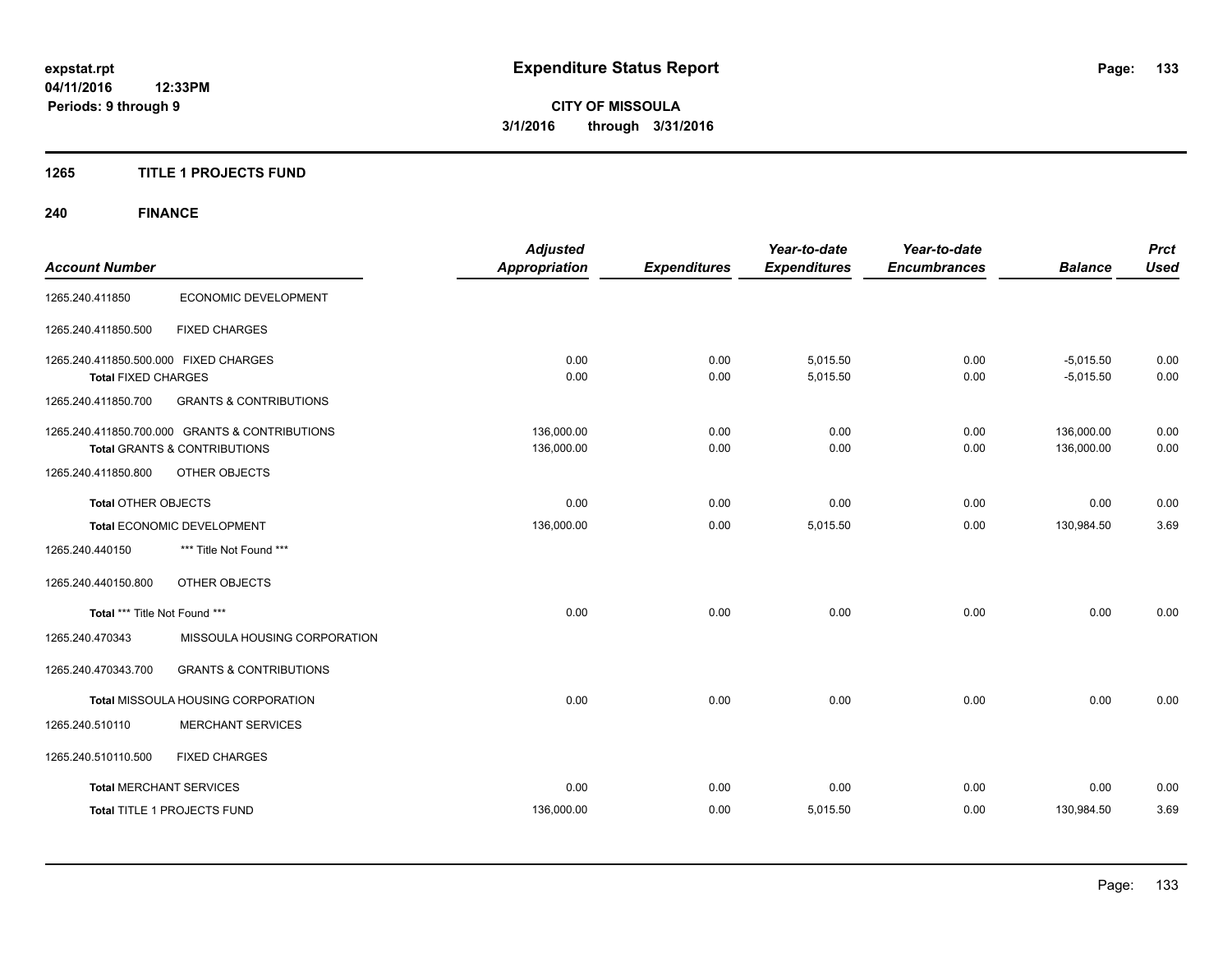**04/11/2016 12:33PM Periods: 9 through 9**

**CITY OF MISSOULA 3/1/2016 through 3/31/2016**

#### **1396 PROGRAM INCOME REVOLVING LOAN PROGRAM**

|                            |                                             | <b>Adjusted</b>                                                                                                                                                                                                                                                                                 |             | Year-to-date | Year-to-date |           | <b>Prct</b> |
|----------------------------|---------------------------------------------|-------------------------------------------------------------------------------------------------------------------------------------------------------------------------------------------------------------------------------------------------------------------------------------------------|-------------|--------------|--------------|-----------|-------------|
| <b>Account Number</b>      |                                             | <b>Appropriation</b><br><b>Expenditures</b><br><b>Expenditures</b><br><b>Encumbrances</b><br><b>Balance</b><br>38,472.00<br>38,472.00<br>0.00<br>0.00<br>0.00<br>38,472.00<br>0.00<br>0.00<br>38,472.00<br>0.00<br>0.00<br>0.00<br>0.00<br>0.00<br>0.00<br>0.00<br>0.00<br>0.00<br>0.00<br>0.00 | <b>Used</b> |              |              |           |             |
| 1396.390.470200            | <b>HOUSING REHAB</b>                        |                                                                                                                                                                                                                                                                                                 |             |              |              |           |             |
| 1396.390.470200.700        | <b>GRANTS &amp; CONTRIBUTIONS</b>           |                                                                                                                                                                                                                                                                                                 |             |              |              |           |             |
| 1396.390.470200.700.000    | <b>RENTAL REHAB GRANTS</b>                  |                                                                                                                                                                                                                                                                                                 |             |              |              |           | 0.00        |
| <b>Total HOUSING REHAB</b> |                                             |                                                                                                                                                                                                                                                                                                 |             |              |              |           | 0.00        |
| 1396.390.470401            | <b>WORD GRANT</b>                           |                                                                                                                                                                                                                                                                                                 |             |              |              |           |             |
| 1396.390.470401.300        | PURCHASED SERVICES                          |                                                                                                                                                                                                                                                                                                 |             |              |              |           |             |
| <b>Total WORD GRANT</b>    |                                             |                                                                                                                                                                                                                                                                                                 |             |              |              |           | 0.00        |
| 1396.390.510110            | <b>MERCHANT SERVICES</b>                    |                                                                                                                                                                                                                                                                                                 |             |              |              |           |             |
| 1396.390.510110.500        | <b>FIXED CHARGES</b>                        |                                                                                                                                                                                                                                                                                                 |             |              |              |           |             |
|                            | <b>Total MERCHANT SERVICES</b>              |                                                                                                                                                                                                                                                                                                 |             |              |              |           | 0.00        |
|                            | Total PROGRAM INCOME REVOLVING LOAN PROGRAM | 38,472.00                                                                                                                                                                                                                                                                                       | 0.00        | 0.00         | 0.00         | 38,472.00 | 0.00        |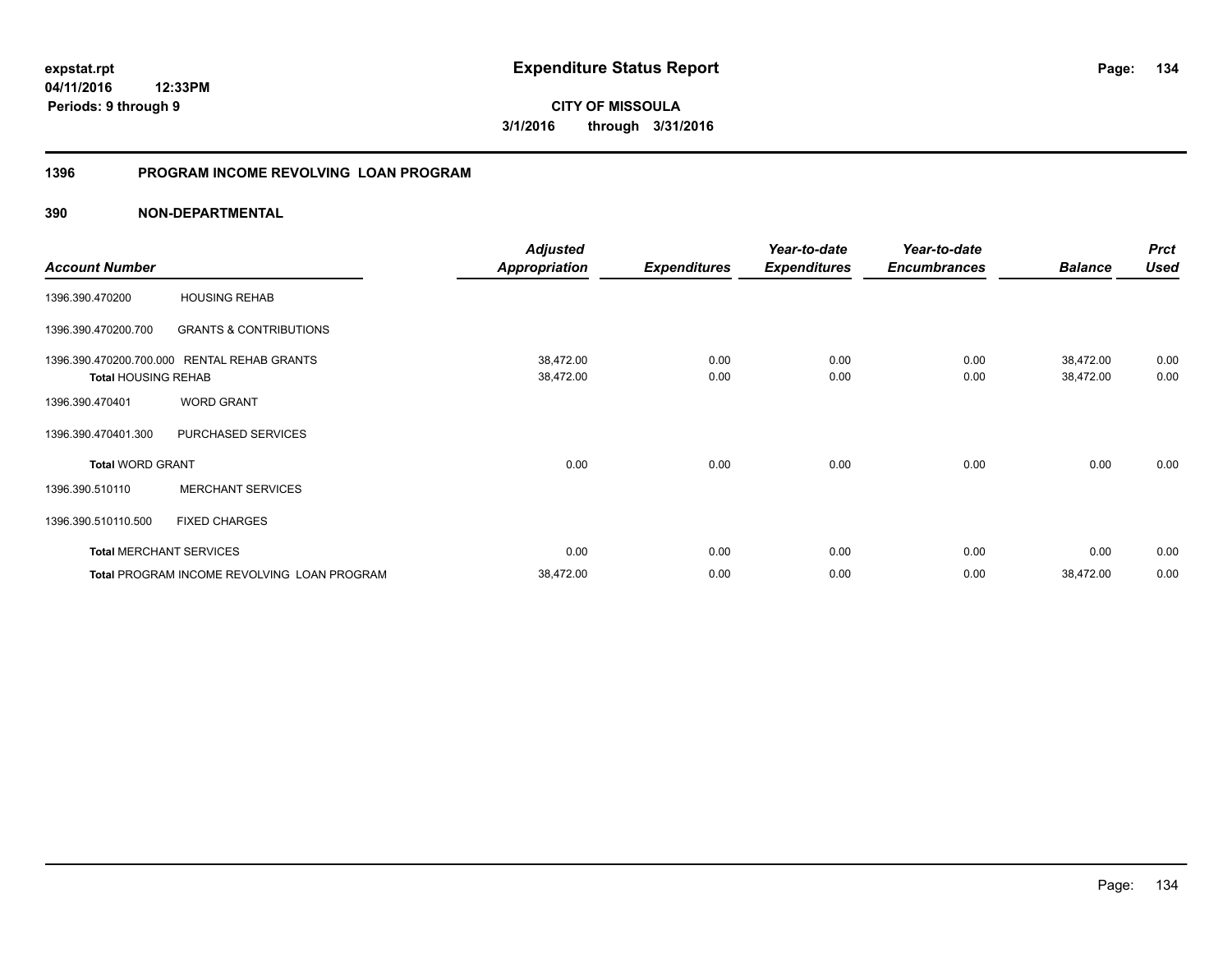#### **1397 STATE HOME PROGRAM INCOME**

| <b>Account Number</b>          |                                                                | <b>Adjusted</b><br><b>Appropriation</b> | <b>Expenditures</b> | Year-to-date<br><b>Expenditures</b> | Year-to-date<br><b>Encumbrances</b> | <b>Balance</b>           | <b>Prct</b><br><b>Used</b> |
|--------------------------------|----------------------------------------------------------------|-----------------------------------------|---------------------|-------------------------------------|-------------------------------------|--------------------------|----------------------------|
| 1397.390.470200                | <b>HOUSING REHAB</b>                                           |                                         |                     |                                     |                                     |                          |                            |
| 1397.390.470200.300            | <b>PURCHASED SERVICES</b>                                      |                                         |                     |                                     |                                     |                          |                            |
| <b>Total HOUSING REHAB</b>     | 1397.390.470200.350.000 STATE HOME PROGRAM INCOME/CONTRACT SVS | 600,000.00<br>600,000.00                | 0.00<br>0.00        | 0.00<br>0.00                        | 0.00<br>0.00                        | 600,000.00<br>600,000.00 | 0.00<br>0.00               |
| 1397.390.510110                | <b>MERCHANT SERVICES</b>                                       |                                         |                     |                                     |                                     |                          |                            |
| 1397.390.510110.500            | <b>FIXED CHARGES</b>                                           |                                         |                     |                                     |                                     |                          |                            |
| <b>Total MERCHANT SERVICES</b> |                                                                | 0.00                                    | 0.00                | 0.00                                | 0.00                                | 0.00                     | 0.00                       |
|                                | <b>Total STATE HOME PROGRAM INCOME</b>                         | 600,000.00                              | 0.00                | 0.00                                | 0.00                                | 600.000.00               | 0.00                       |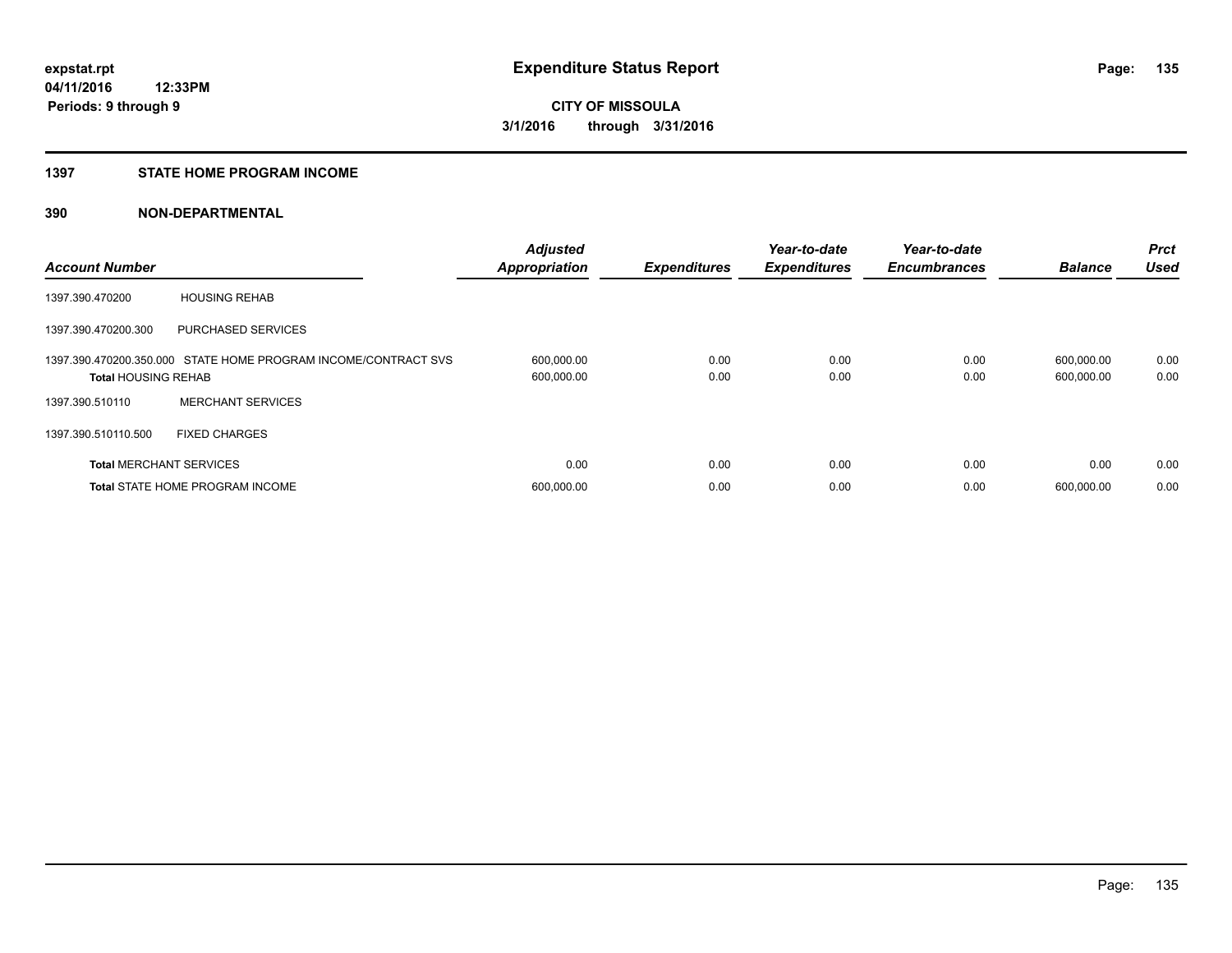**2250 PLANNING FUND**

#### **250 DEVELOPMENT SERVICES**

|                                                            | <b>Adjusted</b> |                     | Year-to-date        | Year-to-date        |                | <b>Prct</b> |
|------------------------------------------------------------|-----------------|---------------------|---------------------|---------------------|----------------|-------------|
| <b>Account Number</b>                                      | Appropriation   | <b>Expenditures</b> | <b>Expenditures</b> | <b>Encumbrances</b> | <b>Balance</b> | <b>Used</b> |
| <b>PLANNING</b><br>2250.250.411030                         |                 |                     |                     |                     |                |             |
| PERSONAL SERVICES<br>2250.250.411030.100                   |                 |                     |                     |                     |                |             |
| 2250.250.411030.110.000 SALARIES AND WAGES                 | 262,841.00      | 19,677.74           | 181,722.20          | 0.00                | 81,118.80      | 69.14       |
| 2250.250.411030.140.000 EMPLOYER CONTRIBUTIONS             | 83,643.00       | 7,239.10            | 66,823.66           | 0.00                | 16,819.34      | 79.89       |
| 2250.250.411030.141.000 STATE RETIREMENT CONTRIBUTIONS     | 0.00            | 0.00                | 142.54              | 0.00                | $-142.54$      | 0.00        |
| <b>Total PERSONAL SERVICES</b>                             | 346,484.00      | 26,916.84           | 248,688.40          | 0.00                | 97,795.60      | 71.77       |
| <b>SUPPLIES</b><br>2250.250.411030.200                     |                 |                     |                     |                     |                |             |
| 2250.250.411030.210.000 OFFICE SUPPLIES                    | 2,550.00        | 142.96              | 551.17              | 0.00                | 1,998.83       | 21.61       |
| 2250.250.411030.210.301<br><b>OFFICE SUPPLIES</b>          | 0.00            | 91.15               | 868.90              | 0.00                | $-868.90$      | 0.00        |
| 2250.250.411030.220.000<br><b>OPERATING SUPPLIES</b>       | 900.00          | 0.00                | 84.96               | 0.00                | 815.04         | 9.44        |
| 2250.250.411030.231.000<br><b>GASOLINE</b>                 | 0.00            | 0.00                | 87.19               | 0.00                | $-87.19$       | 0.00        |
| 2250.250.411030.240.000<br><b>OTHER SUPPLIES</b>           | 400.00          | 0.00                | 64.44               | 0.00                | 335.56         | 16.11       |
| <b>Total SUPPLIES</b>                                      | 3,850.00        | 234.11              | 1,656.66            | 0.00                | 2,193.34       | 43.03       |
| 2250.250.411030.300<br>PURCHASED SERVICES                  |                 |                     |                     |                     |                |             |
| 2250.250.411030.310.000 COMMUNICATIONS                     | 1,100.00        | 0.00                | 27.75               | 0.00                | 1,072.25       | 2.52        |
| <b>COMMUNICATIONS</b><br>2250.250.411030.310.351           | 0.00            | 0.00                | 118.53              | 0.00                | $-118.53$      | 0.00        |
| PRINTING & DUPLICATING<br>2250.250.411030.320.000          | 8,000.00        | 0.00                | 1,492.20            | 0.00                | 6,507.80       | 18.65       |
| PUBLICITY, SUBSCRIPTIONS & DUES<br>2250.250.411030.330.000 | 4,005.00        | 663.00              | 2.966.87            | 0.00                | 1.038.13       | 74.08       |
| 2250.250.411030.344.000<br><b>TELEPHONE SERVICE</b>        | 125.00          | 0.57                | 18.81               | 0.00                | 106.19         | 15.05       |
| PROFESSIONAL SERVICES<br>2250.250.411030.350.000           | 50,000.00       | 0.00                | 1,159.00            | 0.00                | 48,841.00      | 2.32        |
| <b>REPAIR &amp; MAINTENANCE</b><br>2250.250.411030.360.000 | 1.540.00        | 0.00                | 0.00                | 0.00                | 1.540.00       | 0.00        |
| 2250.250.411030.370.000<br><b>TRAVEL</b>                   | 5,185.00        | 523.20              | 742.15              | 0.00                | 4,442.85       | 14.31       |
| 2250.250.411030.380.000 TRAINING                           | 4,595.00        | 1,709.00            | 3,859.00            | 0.00                | 736.00         | 83.98       |
| 2250.250.411030.390.000 OTHER PURCHASED SERVICES           | 3,750.00        | 0.00                | 0.00                | 0.00                | 3,750.00       | 0.00        |
| <b>Total PURCHASED SERVICES</b>                            | 78,300.00       | 2,895.77            | 10,384.31           | 0.00                | 67,915.69      | 13.26       |
| 2250.250.411030.500<br><b>FIXED CHARGES</b>                |                 |                     |                     |                     |                |             |
| 2250.250.411030.500.000 FIXED CHARGES                      | 24,000.00       | 0.00                | 12,000.00           | 0.00                | 12,000.00      | 50.00       |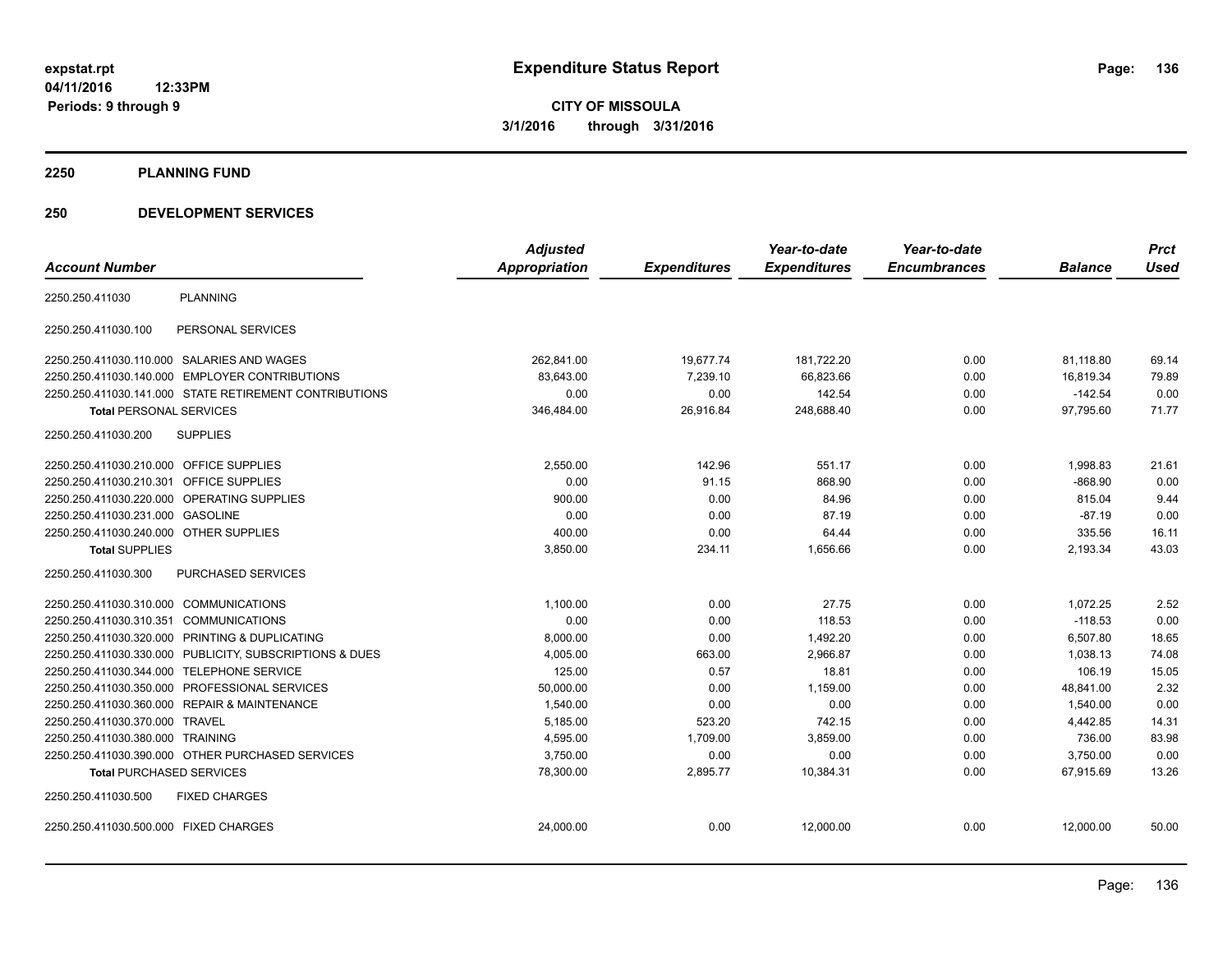**2250 PLANNING FUND**

#### **250 DEVELOPMENT SERVICES**

| <b>Account Number</b>          |                                     | <b>Adjusted</b><br>Appropriation | <b>Expenditures</b> | Year-to-date<br><b>Expenditures</b> | Year-to-date<br><b>Encumbrances</b> | <b>Balance</b> | <b>Prct</b><br><b>Used</b> |
|--------------------------------|-------------------------------------|----------------------------------|---------------------|-------------------------------------|-------------------------------------|----------------|----------------------------|
| <b>Total FIXED CHARGES</b>     |                                     | 24,000.00                        | 0.00                | 12,000.00                           | 0.00                                | 12,000.00      | 50.00                      |
| 2250.250.411030.800            | OTHER OBJECTS                       |                                  |                     |                                     |                                     |                |                            |
| <b>Total OTHER OBJECTS</b>     |                                     | 0.00                             | 0.00                | 0.00                                | 0.00                                | 0.00           | 0.00                       |
| <b>Total PLANNING</b>          |                                     | 452,634.00                       | 30,046.72           | 272,729.37                          | 0.00                                | 179,904.63     | 60.25                      |
| 2250.250.411050                | DEVELOPMENT & PERMIT REVIEWS        |                                  |                     |                                     |                                     |                |                            |
| 2250.250.411050.200            | <b>SUPPLIES</b>                     |                                  |                     |                                     |                                     |                |                            |
|                                | Total DEVELOPMENT & PERMIT REVIEWS  | 0.00                             | 0.00                | 0.00                                | 0.00                                | 0.00           | 0.00                       |
| 2250.250.411070                | <b>TRANSPORTATION</b>               |                                  |                     |                                     |                                     |                |                            |
| 2250.250.411070.100            | PERSONAL SERVICES                   |                                  |                     |                                     |                                     |                |                            |
| <b>Total TRANSPORTATION</b>    |                                     | 0.00                             | 0.00                | 0.00                                | 0.00                                | 0.00           | 0.00                       |
| 2250.250.430255                | <b>BIKE-PED PROGRAM</b>             |                                  |                     |                                     |                                     |                |                            |
| 2250.250.430255.300            | PURCHASED SERVICES                  |                                  |                     |                                     |                                     |                |                            |
| Total BIKE-PED PROGRAM         |                                     | 0.00                             | 0.00                | 0.00                                | 0.00                                | 0.00           | 0.00                       |
| 2250.250.510110                | <b>MERCHANT SERVICES</b>            |                                  |                     |                                     |                                     |                |                            |
| 2250.250.510110.500            | <b>FIXED CHARGES</b>                |                                  |                     |                                     |                                     |                |                            |
| <b>Total MERCHANT SERVICES</b> |                                     | 0.00                             | 0.00                | 0.00                                | 0.00                                | 0.00           | 0.00                       |
| 2250.250.521000                | INTERFUND OPERATING TRANSFERS       |                                  |                     |                                     |                                     |                |                            |
| 2250.250.521000.800            | OTHER OBJECTS                       |                                  |                     |                                     |                                     |                |                            |
|                                | Total INTERFUND OPERATING TRANSFERS | 0.00                             | 0.00                | 0.00                                | 0.00                                | 0.00           | 0.00                       |
| <b>Total PLANNING FUND</b>     |                                     | 452,634.00                       | 30,046.72           | 272,729.37                          | 0.00                                | 179,904.63     | 60.25                      |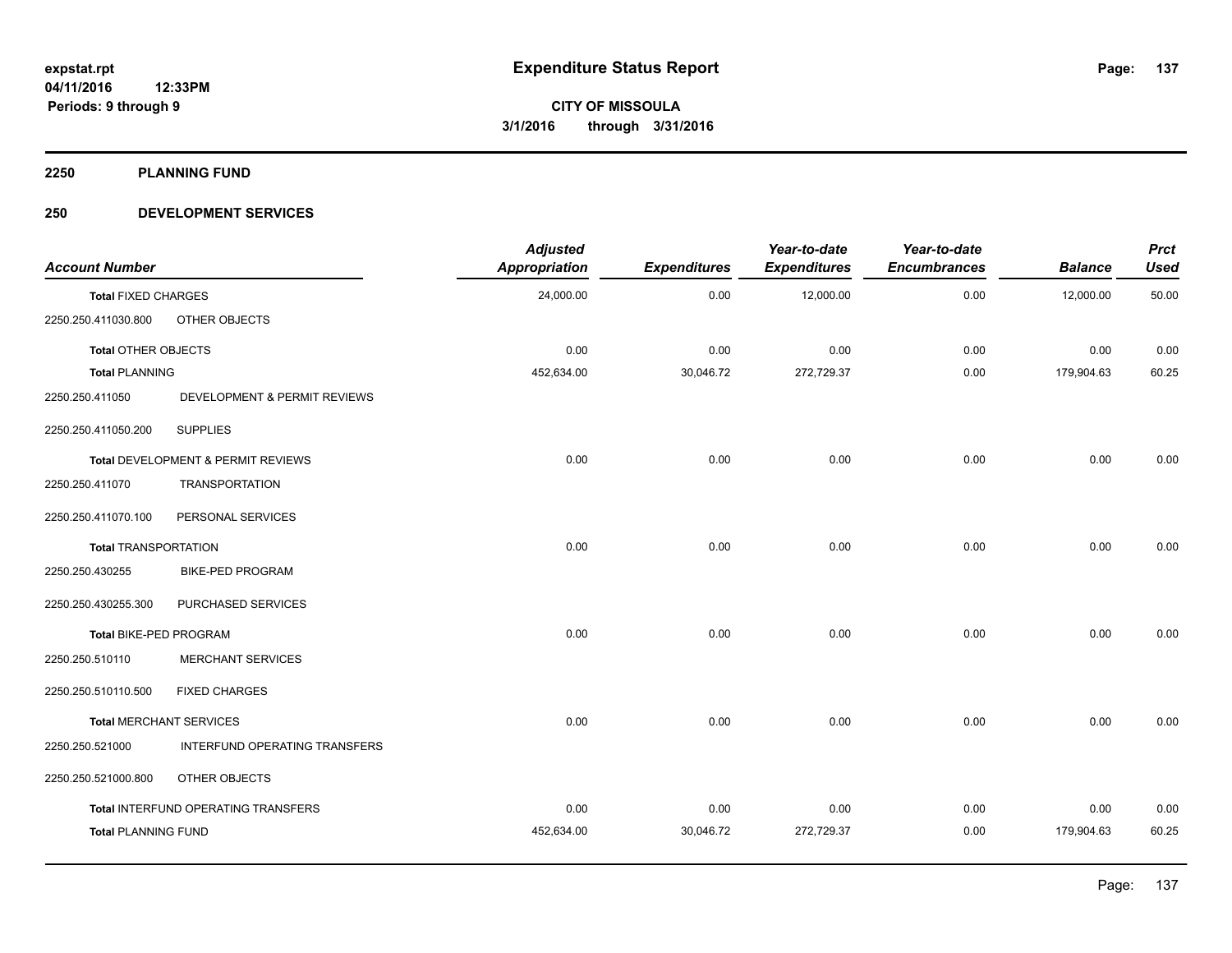## **2310 PUBLIC SAFETY INFORMATION SYSTEMS**

## **310 BUILDING INSPECTION**

| <b>Account Number</b>       |                                         | <b>Adjusted</b><br>Appropriation | <b>Expenditures</b> | Year-to-date<br><b>Expenditures</b> | Year-to-date<br><b>Encumbrances</b> | <b>Balance</b> | <b>Prct</b><br><b>Used</b> |
|-----------------------------|-----------------------------------------|----------------------------------|---------------------|-------------------------------------|-------------------------------------|----------------|----------------------------|
| 2310.310.420510             | <b>ADMINISTRATION</b>                   |                                  |                     |                                     |                                     |                |                            |
| 2310.310.420510.200         | <b>SUPPLIES</b>                         |                                  |                     |                                     |                                     |                |                            |
| <b>Total SUPPLIES</b>       |                                         | 0.00                             | 0.00                | 0.00                                | 0.00                                | 0.00           | 0.00                       |
| 2310.310.420510.800         | OTHER OBJECTS                           |                                  |                     |                                     |                                     |                |                            |
| <b>Total OTHER OBJECTS</b>  |                                         | 0.00                             | 0.00                | 0.00                                | 0.00                                | 0.00           | 0.00                       |
| 2310.310.420510.900         | <b>CAPITAL OUTLAY</b>                   |                                  |                     |                                     |                                     |                |                            |
| <b>Total ADMINISTRATION</b> |                                         | 0.00                             | 0.00                | 0.00                                | 0.00                                | 0.00           | 0.00                       |
| 2310.310.510110             | <b>MERCHANT SERVICES</b>                |                                  |                     |                                     |                                     |                |                            |
| 2310.310.510110.500         | <b>FIXED CHARGES</b>                    |                                  |                     |                                     |                                     |                |                            |
|                             | Total PUBLIC SAFETY INFORMATION SYSTEMS | 0.00                             | 0.00                | 0.00                                | 0.00                                | 0.00           | 0.00                       |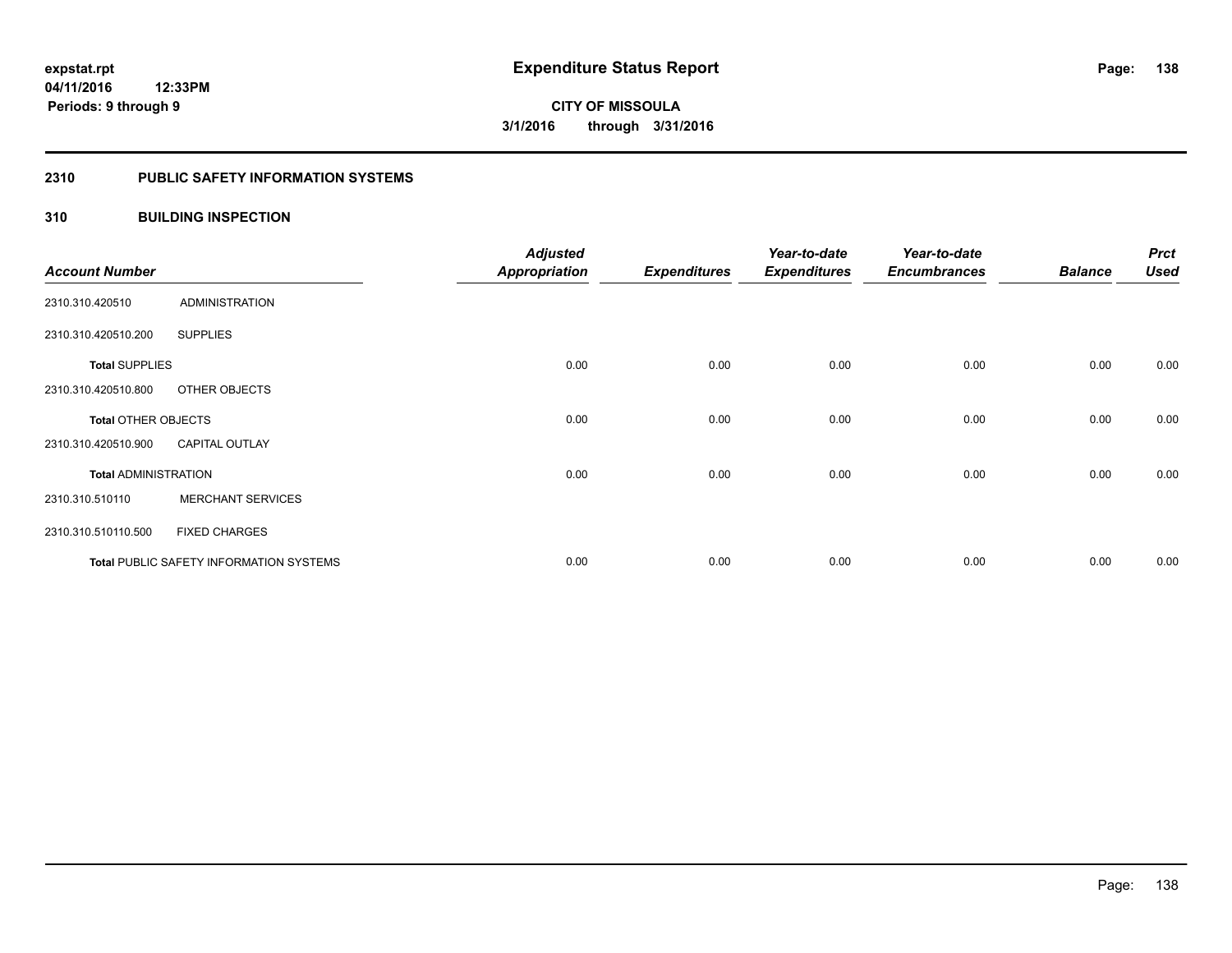#### **2321 IMPACT FEE FUND**

|                                                          | <b>Adjusted</b>      |                     | Year-to-date        | Year-to-date        |                | <b>Prct</b> |
|----------------------------------------------------------|----------------------|---------------------|---------------------|---------------------|----------------|-------------|
| <b>Account Number</b>                                    | <b>Appropriation</b> | <b>Expenditures</b> | <b>Expenditures</b> | <b>Encumbrances</b> | <b>Balance</b> | <b>Used</b> |
| CITY HALL POLICE RESTROOMS<br>2321.390.411240            |                      |                     |                     |                     |                |             |
| 2321.390.411240.900<br><b>CAPITAL OUTLAY</b>             |                      |                     |                     |                     |                |             |
| 2321.390.411240.930.000 CITY HALL POLICE RESTROOMS       | 74,500.00            | 0.00                | 0.00                | 0.00                | 74,500.00      | 0.00        |
| <b>Total CITY HALL POLICE RESTROOMS</b>                  | 74,500.00            | 0.00                | 0.00                | 0.00                | 74,500.00      | 0.00        |
| <b>GRANT CREEK I-90 IMPROVEMENTS</b><br>2321.390.430230  |                      |                     |                     |                     |                |             |
| <b>CAPITAL OUTLAY</b><br>2321.390.430230.900             |                      |                     |                     |                     |                |             |
| 2321.390.430230.930.000 GRANT CREEK I-90 MPROVEMENTS     | 200,000.00           | 0.00                | 0.00                | 0.00                | 200,000.00     | 0.00        |
| 2321.390.430230.930.460 GRANT CREEK TRAIL                | 120,000.00           | 66.00               | 66.00               | 0.00                | 119,934.00     | 0.06        |
| Total GRANT CREEK I-90 IMPROVEMENTS                      | 320,000.00           | 66.00               | 66.00               | 0.00                | 319,934.00     | 0.02        |
| 2321.390.430247<br>HILLVIEW WAY STREET IMPROVEMENTS      |                      |                     |                     |                     |                |             |
| 2321.390.430247.900<br><b>CAPITAL OUTLAY</b>             |                      |                     |                     |                     |                |             |
| 2321.390.430247.930.000 HILLVIEW WAY STREET IMPROVEMENTS | 1,069,122.00         | 0.00                | 0.00                | 0.00                | 1,069,122.00   | 0.00        |
| Total HILLVIEW WAY STREET IMPROVEMENTS                   | 1,069,122.00         | 0.00                | 0.00                | 0.00                | 1,069,122.00   | 0.00        |
| <b>CREGG LN IMPROVEMENTS</b><br>2321.390.430248          |                      |                     |                     |                     |                |             |
| 2321.390.430248.900<br><b>CAPITAL OUTLAY</b>             |                      |                     |                     |                     |                |             |
| 2321.390.430248.930.000 CREGG LN IMPROVEMENTS            | 0.00                 | 4,763.00            | 6.012.00            | 0.00                | $-6,012.00$    | 0.00        |
| <b>Total CREGG LN IMPROVEMENTS</b>                       | 0.00                 | 4,763.00            | 6,012.00            | 0.00                | $-6,012.00$    | 0.00        |
| OLD US HWY 93 IMPROVEMENTS<br>2321.390.430249            |                      |                     |                     |                     |                |             |
| 2321.390.430249.900<br><b>CAPITAL OUTLAY</b>             |                      |                     |                     |                     |                |             |
| Total OLD US HWY 93 IMPROVEMENTS                         | 0.00                 | 0.00                | 0.00                | 0.00                | 0.00           | 0.00        |
| <b>GRANT CREEK CABLE RAIL</b><br>2321.390.430255         |                      |                     |                     |                     |                |             |
|                                                          |                      |                     |                     |                     |                |             |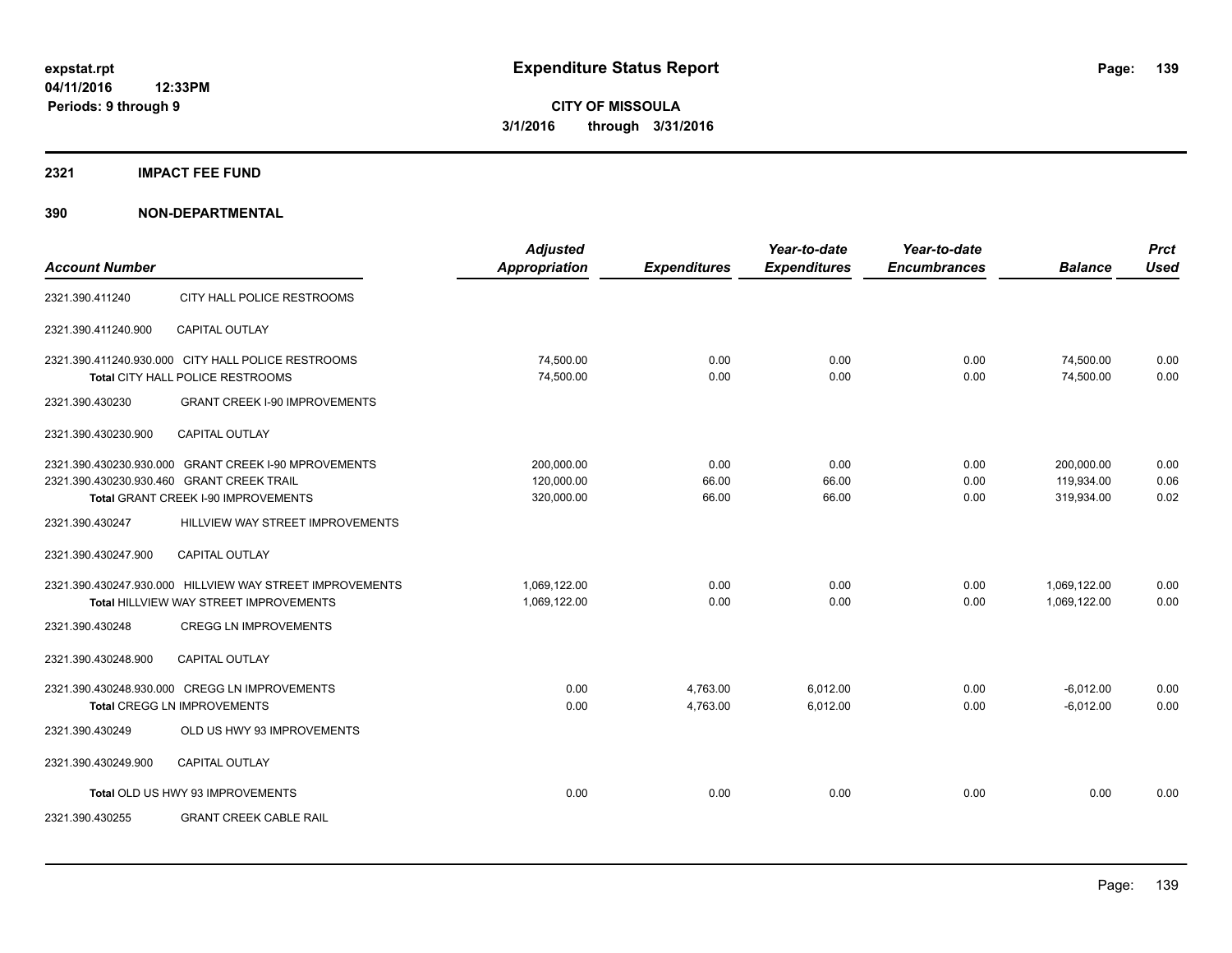#### **2321 IMPACT FEE FUND**

| <b>Account Number</b>         |                                                                                        | <b>Adjusted</b><br><b>Appropriation</b> | <b>Expenditures</b>  | Year-to-date<br><b>Expenditures</b> | Year-to-date<br><b>Encumbrances</b> | <b>Balance</b>             | <b>Prct</b><br><b>Used</b> |
|-------------------------------|----------------------------------------------------------------------------------------|-----------------------------------------|----------------------|-------------------------------------|-------------------------------------|----------------------------|----------------------------|
| 2321.390.430255.900           | CAPITAL OUTLAY                                                                         |                                         |                      |                                     |                                     |                            |                            |
|                               | 2321.390.430255.930.000 GRANT CREEK CABLE RAIL<br>Total GRANT CREEK CABLE RAIL         | 45,000.00<br>45,000.00                  | 0.00<br>0.00         | 24,971.25<br>24,971.25              | 0.00<br>0.00                        | 20,028.75<br>20,028.75     | 55.49<br>55.49             |
| 2321.390.430260               | TRAFFIC & PEDESTRIAN SERVICES                                                          |                                         |                      |                                     |                                     |                            |                            |
| 2321.390.430260.300           | PURCHASED SERVICES                                                                     |                                         |                      |                                     |                                     |                            |                            |
|                               | 2321.390.430260.350.000 VAN BUREN ST RECONSTRUCTION<br><b>Total PURCHASED SERVICES</b> | 0.00<br>0.00                            | 1,976.25<br>1,976.25 | 8,917.50<br>8,917.50                | 0.00<br>0.00                        | $-8,917.50$<br>$-8,917.50$ | 0.00<br>0.00               |
| 2321.390.430260.900           | CAPITAL OUTLAY                                                                         |                                         |                      |                                     |                                     |                            |                            |
| <b>Total CAPITAL OUTLAY</b>   |                                                                                        | 0.00                                    | 0.00                 | 0.00                                | 0.00                                | 0.00                       | 0.00                       |
|                               | Total TRAFFIC & PEDESTRIAN SERVICES                                                    | 0.00                                    | 1,976.25             | 8,917.50                            | 0.00                                | $-8,917.50$                | 0.00                       |
| 2321.390.430261               | *** Title Not Found ***                                                                |                                         |                      |                                     |                                     |                            |                            |
| 2321.390.430261.300           | PURCHASED SERVICES                                                                     |                                         |                      |                                     |                                     |                            |                            |
|                               | <b>Total PURCHASED SERVICES</b>                                                        | 0.00                                    | 0.00                 | 0.00                                | 0.00                                | 0.00                       | 0.00                       |
| 2321.390.430261.800           | OTHER OBJECTS                                                                          |                                         |                      |                                     |                                     |                            |                            |
| <b>Total OTHER OBJECTS</b>    |                                                                                        | 0.00                                    | 0.00                 | 0.00                                | 0.00                                | 0.00                       | 0.00                       |
| 2321.390.430261.900           | <b>CAPITAL OUTLAY</b>                                                                  |                                         |                      |                                     |                                     |                            |                            |
| Total *** Title Not Found *** |                                                                                        | 0.00                                    | 0.00                 | 0.00                                | 0.00                                | 0.00                       | 0.00                       |
| 2321.390.430280               | MILLER CR: BRIGGS TO MOCKINGBIRD                                                       |                                         |                      |                                     |                                     |                            |                            |
| 2321.390.430280.900           | CAPITAL OUTLAY                                                                         |                                         |                      |                                     |                                     |                            |                            |
|                               | Total MILLER CR: BRIGGS TO MOCKINGBIRD                                                 | 0.00                                    | 0.00                 | 0.00                                | 0.00                                | 0.00                       | 0.00                       |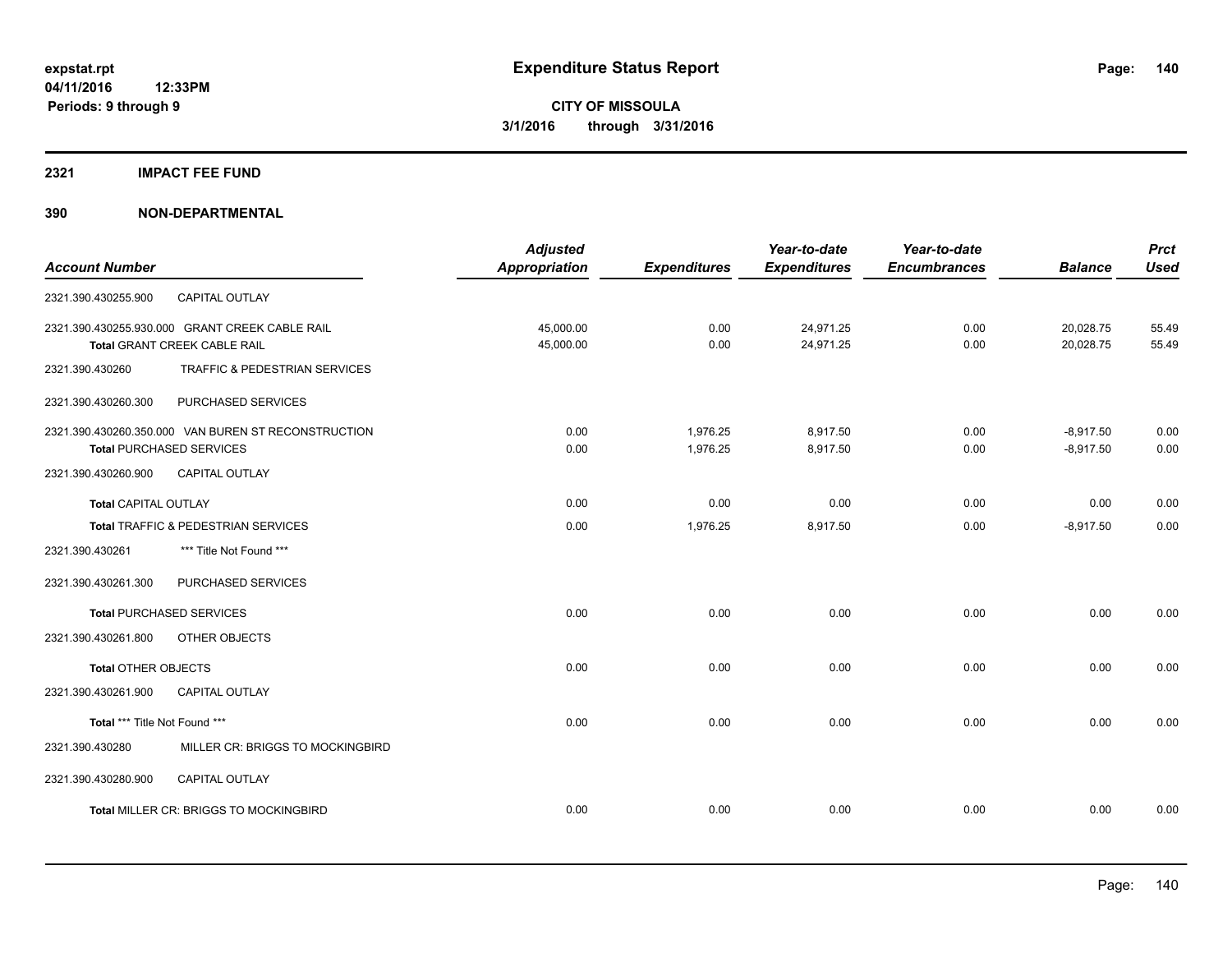### **2321 IMPACT FEE FUND**

| <b>Account Number</b>                                    |                                                                                                              | <b>Adjusted</b><br><b>Appropriation</b> | <b>Expenditures</b>      | Year-to-date<br><b>Expenditures</b>    | Year-to-date<br><b>Encumbrances</b> | <b>Balance</b>                         | <b>Prct</b><br><b>Used</b> |
|----------------------------------------------------------|--------------------------------------------------------------------------------------------------------------|-----------------------------------------|--------------------------|----------------------------------------|-------------------------------------|----------------------------------------|----------------------------|
| 2321.390.430281                                          | SOUTH 3RD STREET PROJECT                                                                                     |                                         |                          |                                        |                                     |                                        |                            |
| 2321.390.430281.300                                      | PURCHASED SERVICES                                                                                           |                                         |                          |                                        |                                     |                                        |                            |
| 2321.390.430281.900                                      | 2321.390.430281.390.000 OTHER PURCHASED SERVICES<br><b>Total PURCHASED SERVICES</b><br><b>CAPITAL OUTLAY</b> | 0.00<br>0.00                            | 3,845.81<br>3,845.81     | 3,845.81<br>3,845.81                   | 0.00<br>0.00                        | $-3,845.81$<br>$-3,845.81$             | 0.00<br>0.00               |
| <b>Total CAPITAL OUTLAY</b>                              | 2321.390.430281.930.000 SO 3RD ST/IMPROVEMENTS<br>Total SOUTH 3RD STREET PROJECT                             | 572,000.00<br>572,000.00<br>572,000.00  | 0.00<br>0.00<br>3,845.81 | 256,669.19<br>256,669.19<br>260,515.00 | 0.00<br>0.00<br>0.00                | 315,330.81<br>315,330.81<br>311,485.00 | 44.87<br>44.87<br>45.54    |
| 2321.390.460401                                          | FORT MSLA REGIONAL PARK                                                                                      |                                         |                          |                                        |                                     |                                        |                            |
| 2321.390.460401.900                                      | <b>CAPITAL OUTLAY</b>                                                                                        |                                         |                          |                                        |                                     |                                        |                            |
| 2321.390.460401.930.000 FORT MISSOULA<br>2321.390.460404 | <b>Total FORT MSLA REGIONAL PARK</b><br><b>EATON TRAIL</b>                                                   | 0.00<br>0.00                            | 0.00<br>0.00             | 12,307.62<br>12,307.62                 | 0.00<br>0.00                        | $-12,307.62$<br>$-12,307.62$           | 0.00<br>0.00               |
| 2321.390.460404.100                                      | PERSONAL SERVICES                                                                                            |                                         |                          |                                        |                                     |                                        |                            |
| <b>Total PERSONAL SERVICES</b><br>2321.390.460404.300    | PURCHASED SERVICES                                                                                           | 0.00                                    | 0.00                     | 0.00                                   | 0.00                                | 0.00                                   | 0.00                       |
| 2321.390.460404.900                                      | <b>Total PURCHASED SERVICES</b><br><b>CAPITAL OUTLAY</b>                                                     | 0.00                                    | 0.00                     | 0.00                                   | 0.00                                | 0.00                                   | 0.00                       |
| <b>Total EATON TRAIL</b>                                 |                                                                                                              | 0.00                                    | 0.00                     | 0.00                                   | 0.00                                | 0.00                                   | 0.00                       |
| 2321.390.460406                                          | <b>WHITE PINE PARK</b>                                                                                       |                                         |                          |                                        |                                     |                                        |                            |
| 2321.390.460406.100                                      | PERSONAL SERVICES                                                                                            |                                         |                          |                                        |                                     |                                        |                            |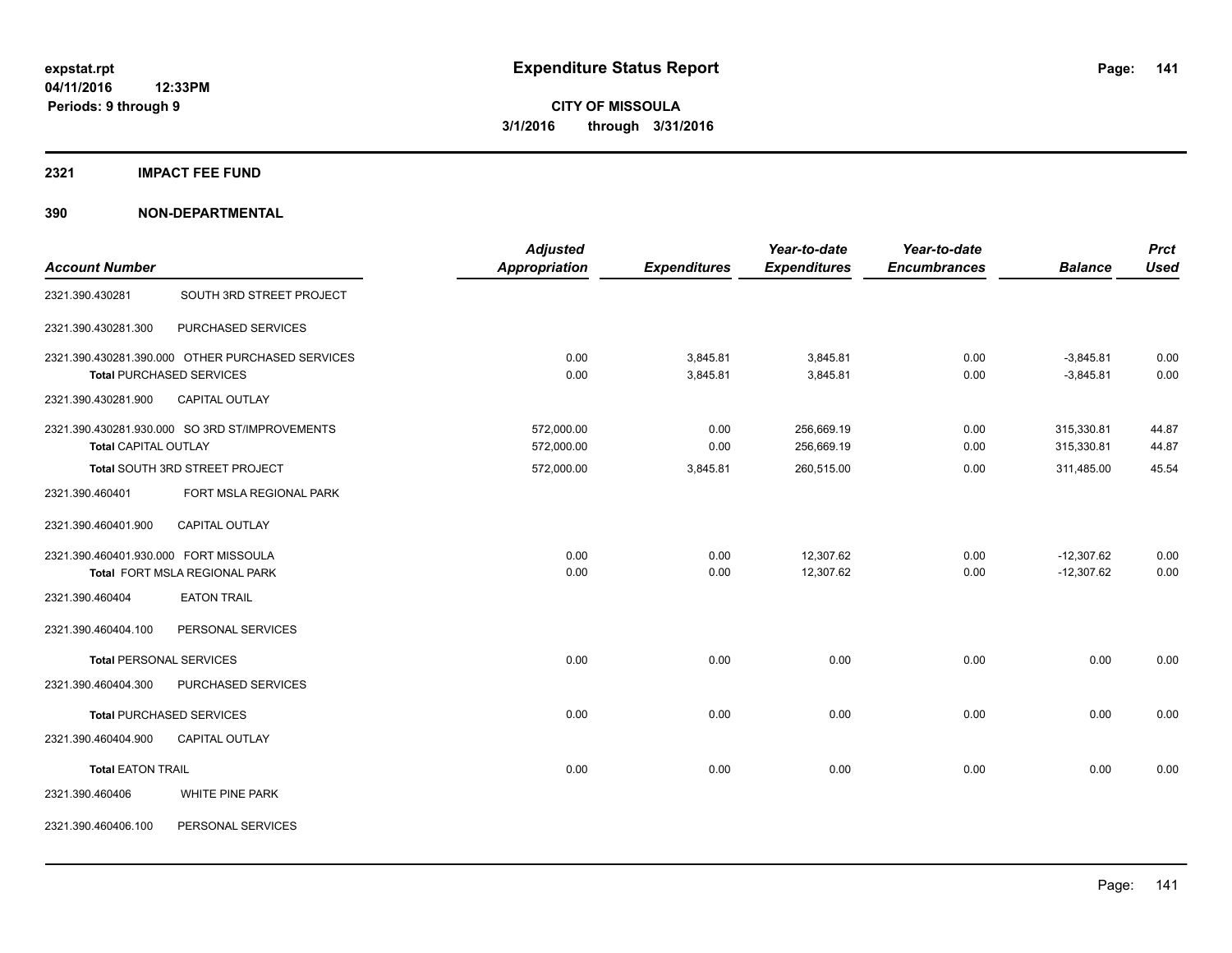#### **2321 IMPACT FEE FUND**

| <b>Account Number</b>        |                                                                                | <b>Adjusted</b><br>Appropriation | <b>Expenditures</b> | Year-to-date<br><b>Expenditures</b> | Year-to-date<br><b>Encumbrances</b> | <b>Balance</b>           | <b>Prct</b><br><b>Used</b> |
|------------------------------|--------------------------------------------------------------------------------|----------------------------------|---------------------|-------------------------------------|-------------------------------------|--------------------------|----------------------------|
|                              | <b>Total PERSONAL SERVICES</b>                                                 | 0.00                             | 0.00                | 0.00                                | 0.00                                | 0.00                     | 0.00                       |
| 2321.390.460406.300          | PURCHASED SERVICES                                                             |                                  |                     |                                     |                                     |                          |                            |
| <b>Total WHITE PINE PARK</b> |                                                                                | 0.00                             | 0.00                | 0.00                                | 0.00                                | 0.00                     | 0.00                       |
| 2321.390.460408              | CONSERVATION LAND MANAGEMENT PLAN                                              |                                  |                     |                                     |                                     |                          |                            |
| 2321.390.460408.900          | <b>CAPITAL OUTLAY</b>                                                          |                                  |                     |                                     |                                     |                          |                            |
|                              | Total CONSERVATION LAND MANAGEMENT PLAN                                        | 0.00                             | 0.00                | 0.00                                | 0.00                                | 0.00                     | 0.00                       |
| 2321.390.460409              | MISSOULA TO LOLO TRAIL                                                         |                                  |                     |                                     |                                     |                          |                            |
| 2321.390.460409.800          | OTHER OBJECTS                                                                  |                                  |                     |                                     |                                     |                          |                            |
| <b>Total OTHER OBJECTS</b>   |                                                                                | 0.00                             | 0.00                | 0.00                                | 0.00                                | 0.00                     | 0.00                       |
| 2321.390.460409.900          | <b>CAPITAL OUTLAY</b>                                                          |                                  |                     |                                     |                                     |                          |                            |
|                              | 2321.390.460409.930.000 MISSOULA TO LOLO TRAIL<br>Total MISSOULA TO LOLO TRAIL | 156,000.00<br>156,000.00         | 0.00<br>0.00        | 12,120.00<br>12,120.00              | 0.00<br>0.00                        | 143,880.00<br>143,880.00 | 7.77<br>7.77               |
| 2321.390.460411              | MISSOULA TO LOLO TRAIL                                                         |                                  |                     |                                     |                                     |                          |                            |
| 2321.390.460411.900          | <b>CAPITAL OUTLAY</b>                                                          |                                  |                     |                                     |                                     |                          |                            |
|                              | Total MISSOULA TO LOLO TRAIL                                                   | 0.00                             | 0.00                | 0.00                                | 0.00                                | 0.00                     | 0.00                       |
| 2321.390.460412              | PLEASANT VIEW PARK                                                             |                                  |                     |                                     |                                     |                          |                            |
| 2321.390.460412.900          | <b>CAPITAL OUTLAY</b>                                                          |                                  |                     |                                     |                                     |                          |                            |
|                              | <b>Total PLEASANT VIEW PARK</b>                                                | 0.00                             | 0.00                | 0.00                                | 0.00                                | 0.00                     | 0.00                       |
| 2321.390.460444              | <b>PLAYGROUNDS</b>                                                             |                                  |                     |                                     |                                     |                          |                            |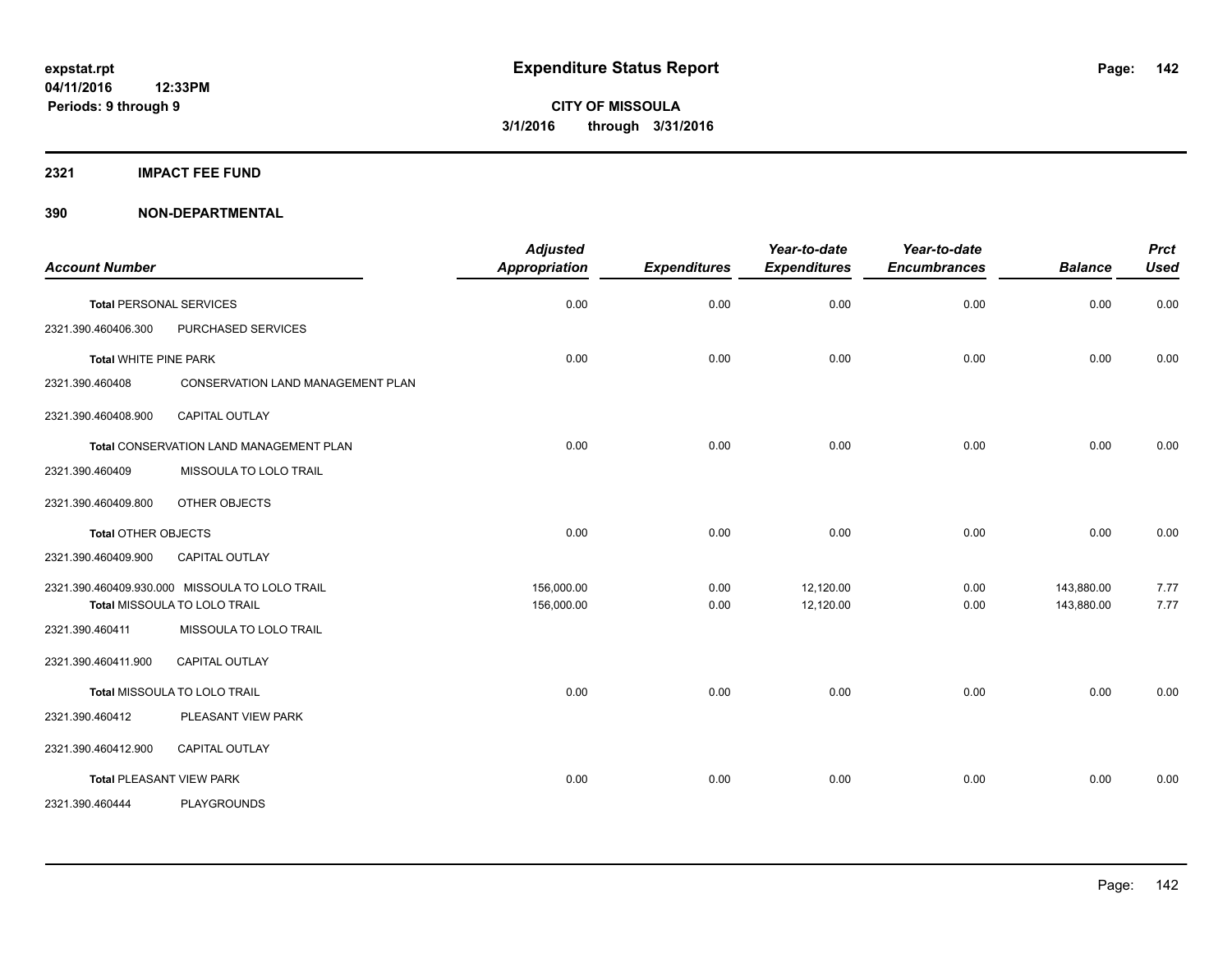#### **2321 IMPACT FEE FUND**

|                                      |                                                     | <b>Adjusted</b>      |                     | Year-to-date        | Year-to-date        |                | <b>Prct</b> |
|--------------------------------------|-----------------------------------------------------|----------------------|---------------------|---------------------|---------------------|----------------|-------------|
| <b>Account Number</b>                |                                                     | <b>Appropriation</b> | <b>Expenditures</b> | <b>Expenditures</b> | <b>Encumbrances</b> | <b>Balance</b> | <b>Used</b> |
| 2321.390.460444.900                  | <b>CAPITAL OUTLAY</b>                               |                      |                     |                     |                     |                |             |
|                                      | 2321.390.460444.930.000 PARK TRAIL BOND PLAYGROUNDS | 234,500.00           | 0.00                | 0.00                | 0.00                | 234,500.00     | 0.00        |
| <b>Total PLAYGROUNDS</b>             |                                                     | 234,500.00           | 0.00                | 0.00                | 0.00                | 234,500.00     | 0.00        |
| 2321.390.510000                      | UNALLOCATED IMPACT FEES                             |                      |                     |                     |                     |                |             |
| 2321.390.510000.800                  | OTHER OBJECTS                                       |                      |                     |                     |                     |                |             |
| <b>Total OTHER OBJECTS</b>           |                                                     | 0.00                 | 0.00                | 0.00                | 0.00                | 0.00           | 0.00        |
| 2321.390.510000.900                  | <b>CAPITAL OUTLAY</b>                               |                      |                     |                     |                     |                |             |
| 2321.390.510000.930.000 IMPROVEMENTS |                                                     | 253,378.00           | 0.00                | 0.00                | 0.00                | 253,378.00     | 0.00        |
| Total UNALLOCATED IMPACT FEES        |                                                     | 253,378.00           | 0.00                | 0.00                | 0.00                | 253,378.00     | 0.00        |
| 2321.390.510110                      | <b>MERCHANT SERVICES</b>                            |                      |                     |                     |                     |                |             |
| 2321.390.510110.500                  | <b>FIXED CHARGES</b>                                |                      |                     |                     |                     |                |             |
| <b>Total MERCHANT SERVICES</b>       |                                                     | 0.00                 | 0.00                | 0.00                | 0.00                | 0.00           | 0.00        |
| Total IMPACT FEE FUND                |                                                     | 2,724,500.00         | 10,651.06           | 324,909.37          | 0.00                | 2,399,590.63   | 11.93       |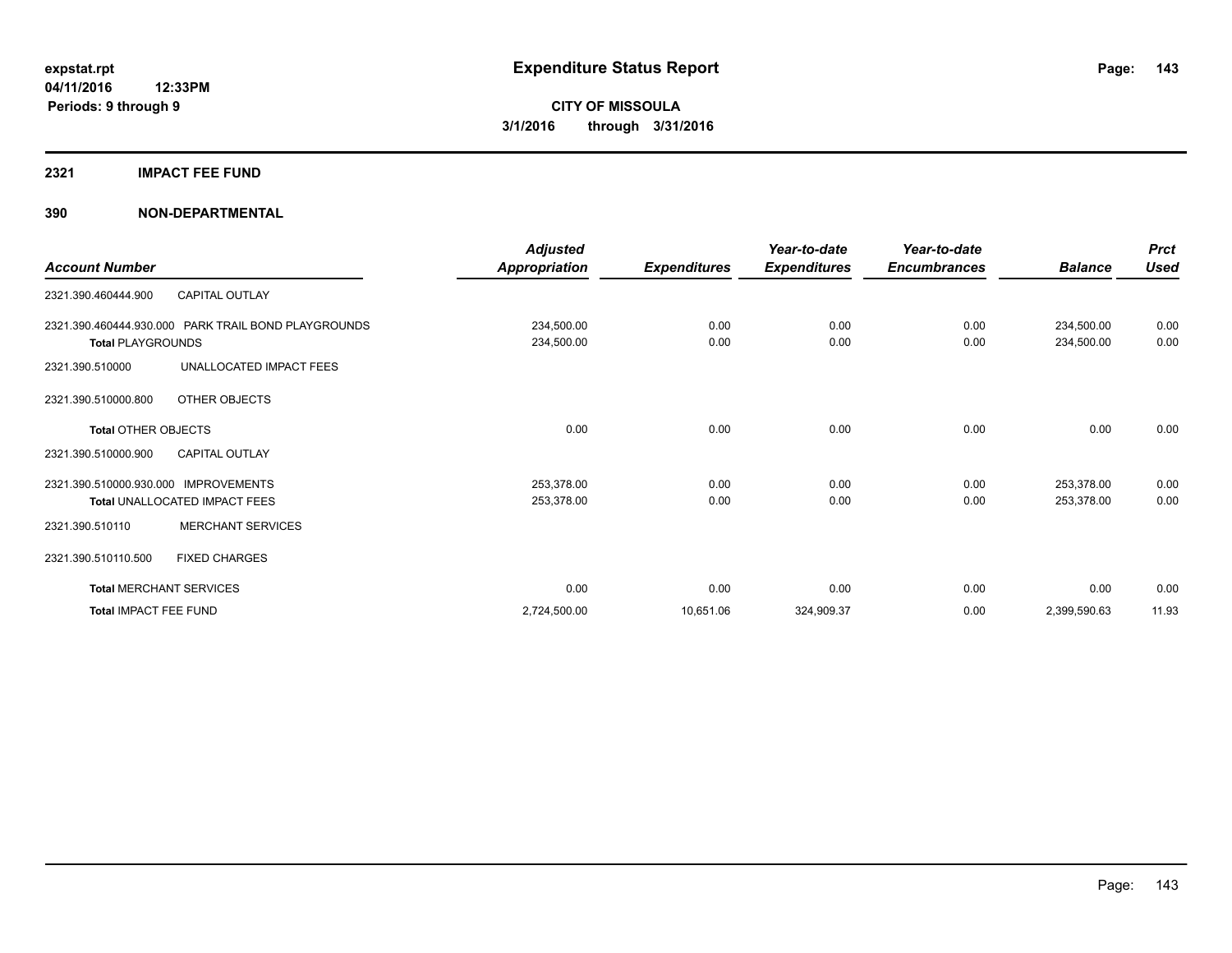#### **2322 GEORGE ELMER/CATTLE DR INTERSECTION**

| <b>Account Number</b>                              |                                                                                                   | <b>Adjusted</b><br><b>Appropriation</b> | <b>Expenditures</b> | Year-to-date<br><b>Expenditures</b> | Year-to-date<br><b>Encumbrances</b> | <b>Balance</b>         | <b>Prct</b><br><b>Used</b> |
|----------------------------------------------------|---------------------------------------------------------------------------------------------------|-----------------------------------------|---------------------|-------------------------------------|-------------------------------------|------------------------|----------------------------|
| 2322.390.510100                                    | SPECIAL ASSESSMENTS                                                                               |                                         |                     |                                     |                                     |                        |                            |
| 2322.390.510100.300                                | PURCHASED SERVICES                                                                                |                                         |                     |                                     |                                     |                        |                            |
| 2322.390.510100.800                                | 2322.390.510100.350.000 PROFESSIONAL SERVICES<br><b>Total PURCHASED SERVICES</b><br>OTHER OBJECTS | 15,000.00<br>15,000.00                  | 0.00<br>0.00        | 0.00<br>0.00                        | 0.00<br>0.00                        | 15,000.00<br>15,000.00 | 0.00<br>0.00               |
| <b>Total OTHER OBJECTS</b>                         |                                                                                                   | 0.00                                    | 0.00                | 0.00                                | 0.00                                | 0.00                   | 0.00                       |
| 2322.390.510100.900<br><b>Total CAPITAL OUTLAY</b> | <b>CAPITAL OUTLAY</b>                                                                             | 0.00                                    | 0.00                | 0.00                                | 0.00                                | 0.00                   | 0.00                       |
| 2322.390.510110                                    | <b>Total SPECIAL ASSESSMENTS</b><br><b>MERCHANT SERVICES</b>                                      | 15,000.00                               | 0.00                | 0.00                                | 0.00                                | 15,000.00              | 0.00                       |
| 2322.390.510110.500                                | <b>FIXED CHARGES</b>                                                                              |                                         |                     |                                     |                                     |                        |                            |
|                                                    | <b>Total MERCHANT SERVICES</b>                                                                    | 0.00                                    | 0.00                | 0.00                                | 0.00                                | 0.00                   | 0.00                       |
|                                                    | Total GEORGE ELMER/CATTLE DR INTERSECTION                                                         | 15,000.00                               | 0.00                | 0.00                                | 0.00                                | 15,000.00              | 0.00                       |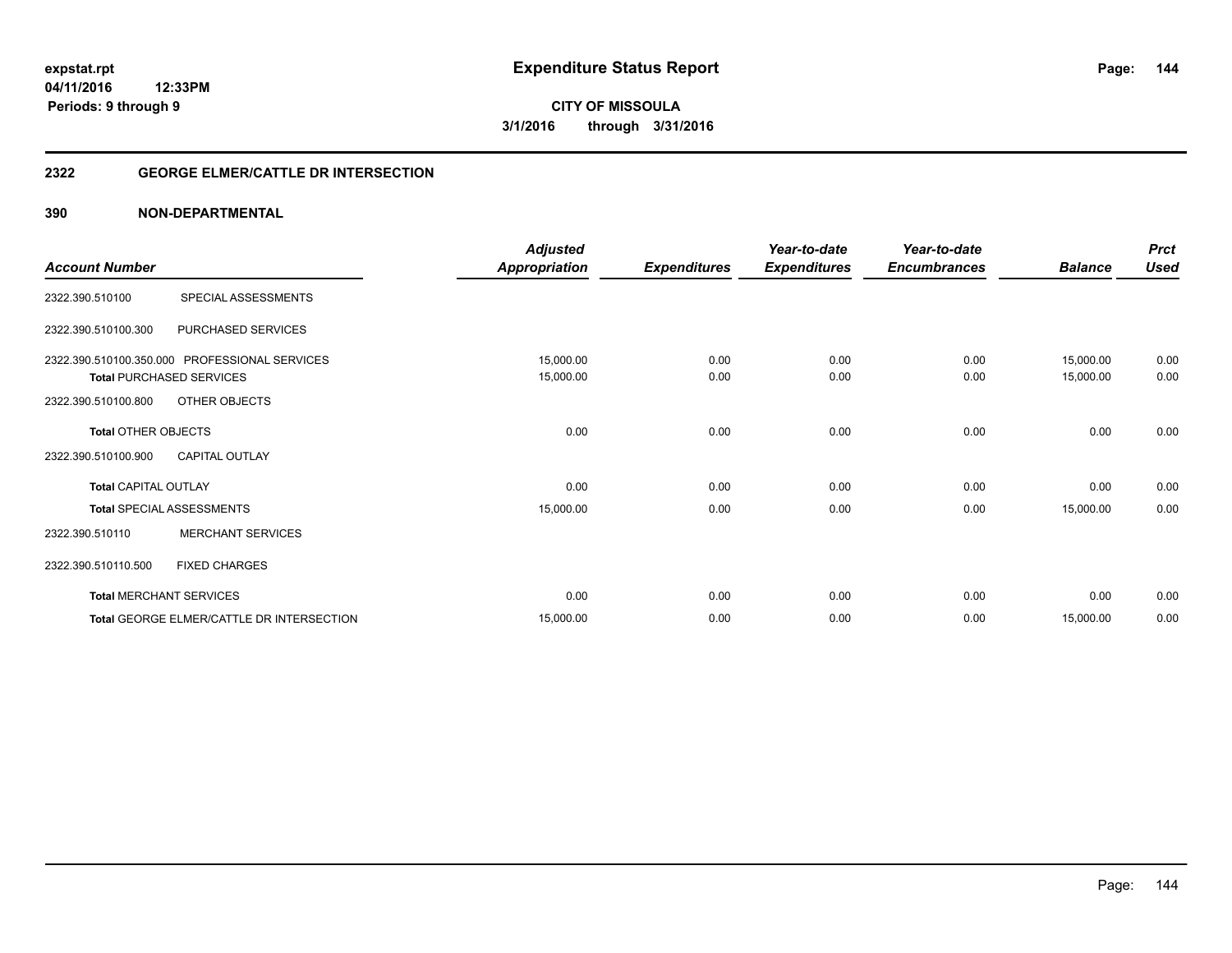#### **2365 PUBLIC ART FUND**

#### **220 MAYOR**

| <b>Account Number</b>                                                                                   |                                               | <b>Adjusted</b><br>Appropriation  | <b>Expenditures</b>  | Year-to-date<br><b>Expenditures</b> | Year-to-date<br><b>Encumbrances</b> | <b>Balance</b>                               | <b>Prct</b><br><b>Used</b> |
|---------------------------------------------------------------------------------------------------------|-----------------------------------------------|-----------------------------------|----------------------|-------------------------------------|-------------------------------------|----------------------------------------------|----------------------------|
| 2365.220.460518                                                                                         | PUBLIC ART PROJECTS                           |                                   |                      |                                     |                                     |                                              |                            |
| 2365.220.460518.300                                                                                     | PURCHASED SERVICES                            |                                   |                      |                                     |                                     |                                              |                            |
| <b>Total PURCHASED SERVICES</b>                                                                         | 2365.220.460518.350.000 PROFESSIONAL SERVICES | 7,350.00<br>7,350.00              | 0.00<br>0.00         | 6,603.09<br>6,603.09                | 0.00<br>0.00                        | 746.91<br>746.91                             | 89.84<br>89.84             |
| 2365.220.460518.800                                                                                     | <b>OTHER OBJECTS</b>                          |                                   |                      |                                     |                                     |                                              |                            |
| <b>Total OTHER OBJECTS</b><br>2365.220.460518.900                                                       | <b>CAPITAL OUTLAY</b>                         | 0.00                              | 0.00                 | 0.00                                | 0.00                                | 0.00                                         | 0.00                       |
| 2365.220.460518.930.000 IMPROVEMENTS<br><b>Total CAPITAL OUTLAY</b><br><b>Total PUBLIC ART PROJECTS</b> |                                               | 5,615.00<br>5,615.00<br>12,965.00 | 0.00<br>0.00<br>0.00 | 20,400.00<br>20,400.00<br>27,003.09 | 0.00<br>0.00<br>0.00                | $-14,785.00$<br>$-14,785.00$<br>$-14,038.09$ | 363.31<br>363.31<br>208.28 |
| 2365.220.510110                                                                                         | <b>MERCHANT SERVICES</b>                      |                                   |                      |                                     |                                     |                                              |                            |
| 2365.220.510110.500                                                                                     | <b>FIXED CHARGES</b>                          |                                   |                      |                                     |                                     |                                              |                            |
| <b>Total FIXED CHARGES</b>                                                                              |                                               | 0.00                              | 0.00                 | 0.00                                | 0.00                                | 0.00                                         | 0.00                       |
| <b>Total MERCHANT SERVICES</b>                                                                          |                                               | 0.00                              | 0.00                 | 0.00                                | 0.00                                | 0.00                                         | 0.00                       |
| <b>Total PUBLIC ART FUND</b>                                                                            |                                               | 12,965.00                         | 0.00                 | 27,003.09                           | 0.00                                | $-14,038.09$                                 | 208.28                     |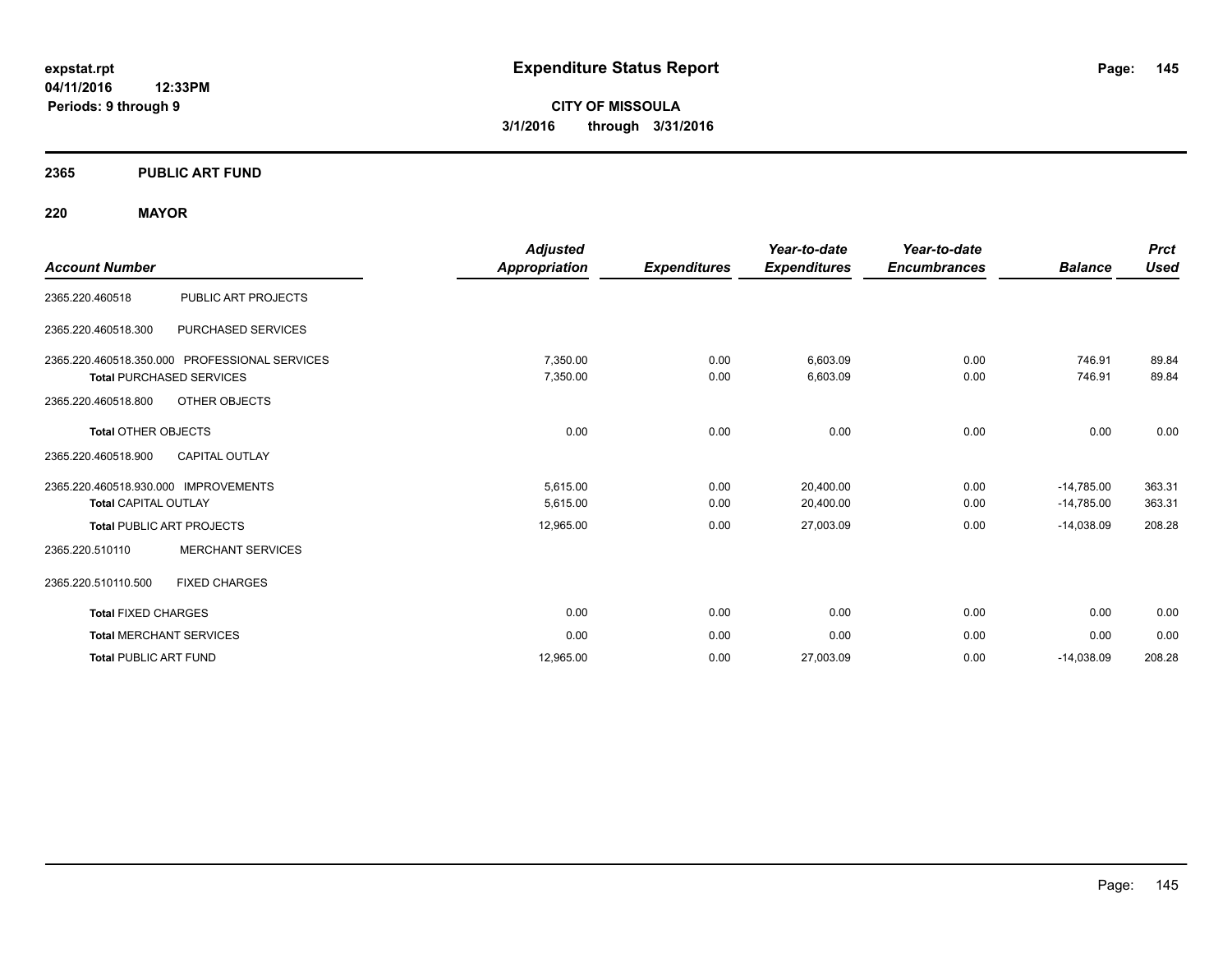#### **2371 EMPLOYEE HEALTH INSURANCE LEVY FUND**

| <b>Account Number</b>          |                                                  | <b>Adjusted</b><br><b>Appropriation</b> | <b>Expenditures</b> | Year-to-date<br><b>Expenditures</b> | Year-to-date<br><b>Encumbrances</b> | <b>Balance</b> | <b>Prct</b><br><b>Used</b> |
|--------------------------------|--------------------------------------------------|-----------------------------------------|---------------------|-------------------------------------|-------------------------------------|----------------|----------------------------|
| 2371.390.510110                | <b>MERCHANT SERVICES</b>                         |                                         |                     |                                     |                                     |                |                            |
| 2371.390.510110.500            | <b>FIXED CHARGES</b>                             |                                         |                     |                                     |                                     |                |                            |
| <b>Total MERCHANT SERVICES</b> |                                                  | 0.00                                    | 0.00                | 0.00                                | 0.00                                | 0.00           | 0.00                       |
| 2371.390.521000                | INTERFUND OPERATING TRANSFERS                    |                                         |                     |                                     |                                     |                |                            |
| 2371.390.521000.800            | OTHER OBJECTS                                    |                                         |                     |                                     |                                     |                |                            |
|                                | 2371.390.521000.820.000 TRANSFERS TO OTHER FUNDS | 4,462.00                                | 0.00                | 2,231.00                            | 0.00                                | 2,231.00       | 50.00                      |
|                                | <b>Total INTERFUND OPERATING TRANSFERS</b>       | 4,462.00                                | 0.00                | 2,231.00                            | 0.00                                | 2,231.00       | 50.00                      |
|                                | Total EMPLOYEE HEALTH INSURANCE LEVY FUND        | 4,462.00                                | 0.00                | 2,231.00                            | 0.00                                | 2,231.00       | 50.00                      |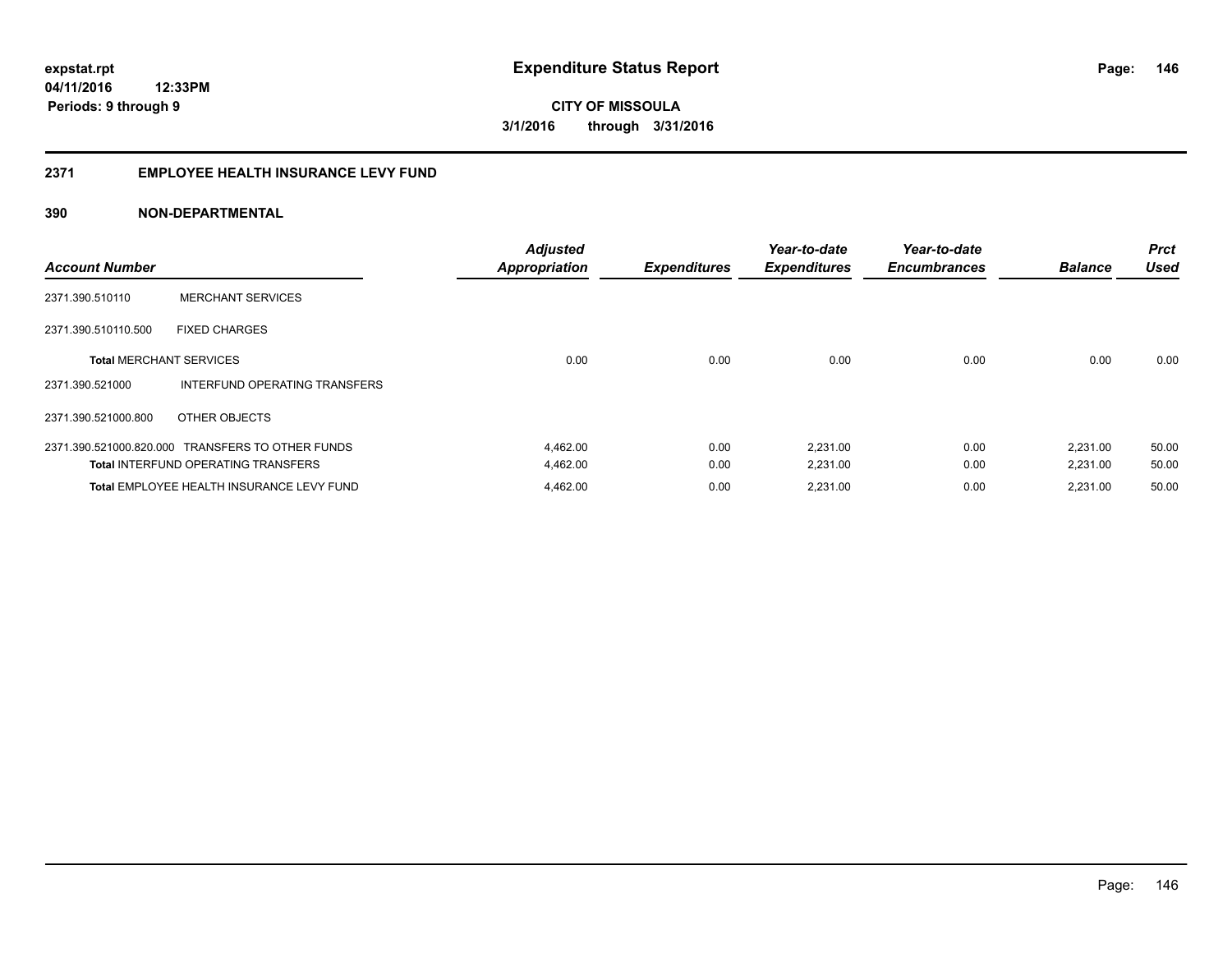#### **2372 PERMISSIVE MEDICAL LEVY**

| <b>Account Number</b>          |                                                  | <b>Adjusted</b><br><b>Appropriation</b> | <b>Expenditures</b> | Year-to-date<br><b>Expenditures</b> | Year-to-date<br><b>Encumbrances</b> | <b>Balance</b> | <b>Prct</b><br><b>Used</b> |
|--------------------------------|--------------------------------------------------|-----------------------------------------|---------------------|-------------------------------------|-------------------------------------|----------------|----------------------------|
| 2372.390.510110                | <b>MERCHANT SERVICES</b>                         |                                         |                     |                                     |                                     |                |                            |
| 2372.390.510110.500            | <b>FIXED CHARGES</b>                             |                                         |                     |                                     |                                     |                |                            |
| <b>Total MERCHANT SERVICES</b> |                                                  | 0.00                                    | 0.00                | 0.00                                | 0.00                                | 0.00           | 0.00                       |
| 2372.390.521000                | INTERFUND OPERATING TRANSFERS                    |                                         |                     |                                     |                                     |                |                            |
| 2372.390.521000.800            | OTHER OBJECTS                                    |                                         |                     |                                     |                                     |                |                            |
|                                | 2372.390.521000.820.000 TRANSFERS TO OTHER FUNDS | 4,405,445.00                            | 0.00                | 2,202,723.00                        | 0.00                                | 2,202,722.00   | 50.00                      |
|                                | <b>Total INTERFUND OPERATING TRANSFERS</b>       | 4,405,445.00                            | 0.00                | 2,202,723.00                        | 0.00                                | 2,202,722.00   | 50.00                      |
|                                | <b>Total PERMISSIVE MEDICAL LEVY</b>             | 4,405,445.00                            | 0.00                | 2,202,723.00                        | 0.00                                | 2.202.722.00   | 50.00                      |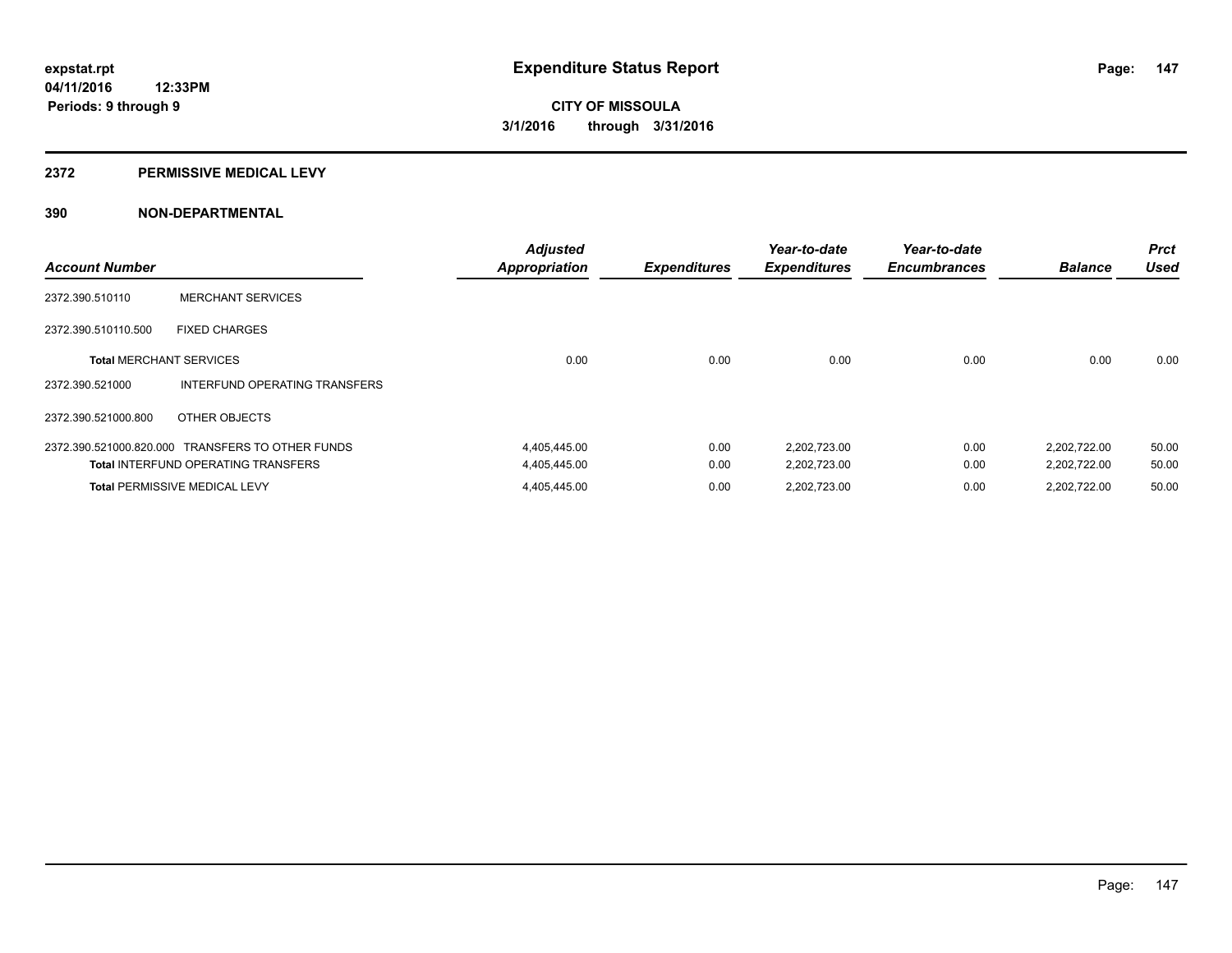#### **2389 CABLE TELEVISION FRANCHISE FUND**

| <b>Account Number</b>            |                                                  | <b>Adjusted</b><br><b>Appropriation</b> | <b>Expenditures</b> | Year-to-date<br><b>Expenditures</b> | Year-to-date<br><b>Encumbrances</b> | <b>Balance</b> | <b>Prct</b><br><b>Used</b> |
|----------------------------------|--------------------------------------------------|-----------------------------------------|---------------------|-------------------------------------|-------------------------------------|----------------|----------------------------|
|                                  |                                                  |                                         |                     |                                     |                                     |                |                            |
| 2389.390.411810                  | <b>CABLE TV FRANCHISE</b>                        |                                         |                     |                                     |                                     |                |                            |
| 2389.390.411810.300              | PURCHASED SERVICES                               |                                         |                     |                                     |                                     |                |                            |
|                                  | 2389.390.411810.350.000 PROFESSIONAL SERVICES    | 5,000.00                                | 0.00                | 11,409.90                           | 0.00                                | $-6,409.90$    | 228.20                     |
| 2389.390.411810.370.000 TRAVEL   |                                                  | 1.000.00                                | 0.00                | 0.00                                | 0.00                                | 1.000.00       | 0.00                       |
| 2389.390.411810.380.000 TRAINING |                                                  | 1,000.00                                | 0.00                | 0.00                                | 0.00                                | 1,000.00       | 0.00                       |
|                                  | <b>Total PURCHASED SERVICES</b>                  | 7,000.00                                | 0.00                | 11,409.90                           | 0.00                                | $-4,409.90$    | 163.00                     |
| 2389.390.411810.700              | <b>GRANTS &amp; CONTRIBUTIONS</b>                |                                         |                     |                                     |                                     |                |                            |
|                                  | 2389.390.411810.700.000 GRANTS & CONTRIBUTIONS   | 440,000.00                              | 0.00                | 245,274.26                          | 0.00                                | 194,725.74     | 55.74                      |
|                                  | <b>Total GRANTS &amp; CONTRIBUTIONS</b>          | 440,000.00                              | 0.00                | 245,274.26                          | 0.00                                | 194,725.74     | 55.74                      |
| 2389.390.411810.800              | <b>OTHER OBJECTS</b>                             |                                         |                     |                                     |                                     |                |                            |
|                                  | 2389.390.411810.820.000 TRANSFERS TO OTHER FUNDS | 251,433.00                              | 0.00                | 125,717.00                          | 0.00                                | 125,716.00     | 50.00                      |
| <b>Total OTHER OBJECTS</b>       |                                                  | 251,433.00                              | 0.00                | 125,717.00                          | 0.00                                | 125.716.00     | 50.00                      |
| 2389.390.411810.900              | <b>CAPITAL OUTLAY</b>                            |                                         |                     |                                     |                                     |                |                            |
|                                  | 2389.390.411810.940.000 MACHINERY & EQUIPMENT    | 37.567.00                               | 9,463.16            | 23,073.93                           | 0.00                                | 14,493.07      | 61.42                      |
| <b>Total CAPITAL OUTLAY</b>      |                                                  | 37,567.00                               | 9,463.16            | 23,073.93                           | 0.00                                | 14,493.07      | 61.42                      |
| <b>Total CABLE TV FRANCHISE</b>  |                                                  | 736,000.00                              | 9,463.16            | 405,475.09                          | 0.00                                | 330,524.91     | 55.09                      |
| 2389.390.510110                  | <b>MERCHANT SERVICES</b>                         |                                         |                     |                                     |                                     |                |                            |
| 2389.390.510110.500              | <b>FIXED CHARGES</b>                             |                                         |                     |                                     |                                     |                |                            |
| <b>Total MERCHANT SERVICES</b>   |                                                  | 0.00                                    | 0.00                | 0.00                                | 0.00                                | 0.00           | 0.00                       |
|                                  | <b>Total CABLE TELEVISION FRANCHISE FUND</b>     | 736,000.00                              | 9,463.16            | 405,475.09                          | 0.00                                | 330,524.91     | 55.09                      |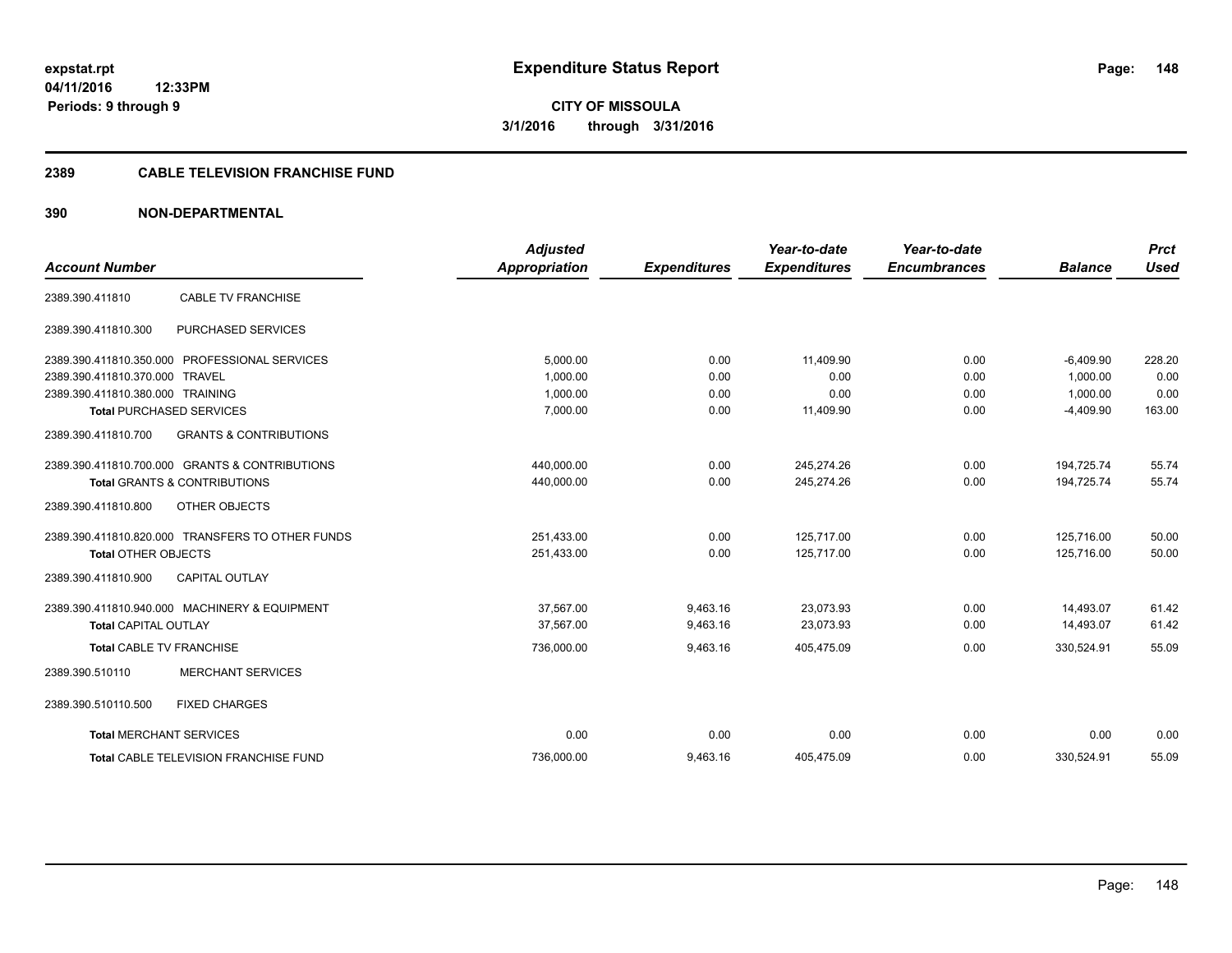#### **2390 DRUG FORFEITURE FUND**

|                                        |                                                  | <b>Adjusted</b> |                     | Year-to-date        | Year-to-date        |                | <b>Prct</b> |
|----------------------------------------|--------------------------------------------------|-----------------|---------------------|---------------------|---------------------|----------------|-------------|
| <b>Account Number</b>                  |                                                  | Appropriation   | <b>Expenditures</b> | <b>Expenditures</b> | <b>Encumbrances</b> | <b>Balance</b> | <b>Used</b> |
| 2390.290.420142                        | <b>NARCOTICS</b>                                 |                 |                     |                     |                     |                |             |
| 2390.290.420142.100                    | PERSONAL SERVICES                                |                 |                     |                     |                     |                |             |
| <b>Total PERSONAL SERVICES</b>         |                                                  | 0.00            | 0.00                | 0.00                | 0.00                | 0.00           | 0.00        |
| 2390.290.420142.200                    | <b>SUPPLIES</b>                                  |                 |                     |                     |                     |                |             |
|                                        | 2390.290.420142.220.000 OPERATING SUPPLIES       | 3.000.00        | 427.48              | 8,724.44            | 0.00                | $-5,724.44$    | 290.81      |
|                                        | 2390.290.420142.230.000 REPAIR/MAINTENANCE       | 3,000.00        | 0.00                | 0.00                | 0.00                | 3.000.00       | 0.00        |
| 2390.290.420142.231.000 GASOLINE       |                                                  | 500.00          | 0.00                | 0.00                | 0.00                | 500.00         | 0.00        |
| <b>Total SUPPLIES</b>                  |                                                  | 6,500.00        | 427.48              | 8,724.44            | 0.00                | $-2,224.44$    | 134.22      |
| 2390.290.420142.300                    | PURCHASED SERVICES                               |                 |                     |                     |                     |                |             |
| 2390.290.420142.310.000 COMMUNICATIONS |                                                  | 500.00          | 0.00                | 0.00                | 0.00                | 500.00         | 0.00        |
|                                        | 2390.290.420142.320.000 PRINTING & DUPLICATING   | 300.00          | 0.00                | 0.00                | 0.00                | 300.00         | 0.00        |
|                                        | 2390.290.420142.350.000 PROFESSIONAL SERVICES    | 0.00            | 2,224.50            | 2,224.50            | 0.00                | $-2,224.50$    | 0.00        |
|                                        | 2390.290.420142.360.000 REPAIR & MAINTENANCE     | 1,000.00        | 0.00                | 392.00              | 0.00                | 608.00         | 39.20       |
| 2390.290.420142.370.000 TRAVEL         |                                                  | 4,000.00        | 0.00                | 3,435.84            | 0.00                | 564.16         | 85.90       |
| 2390.290.420142.380.000 TRAINING       |                                                  | 2,000.00        | 600.00              | 600.00              | 0.00                | 1,400.00       | 30.00       |
|                                        | 2390.290.420142.390.000 OTHER PURCHASED SERVICES | 500.00          | 0.00                | 0.00                | 0.00                | 500.00         | 0.00        |
| <b>Total PURCHASED SERVICES</b>        |                                                  | 8,300.00        | 2,824.50            | 6,652.34            | 0.00                | 1,647.66       | 80.15       |
| 2390.290.420142.500                    | <b>FIXED CHARGES</b>                             |                 |                     |                     |                     |                |             |
| 2390.290.420142.500.000 FIXED CHARGES  |                                                  | 1,000.00        | 0.00                | 0.00                | 0.00                | 1,000.00       | 0.00        |
| <b>Total FIXED CHARGES</b>             |                                                  | 1,000.00        | 0.00                | 0.00                | 0.00                | 1,000.00       | 0.00        |
| 2390.290.420142.700                    | <b>GRANTS &amp; CONTRIBUTIONS</b>                |                 |                     |                     |                     |                |             |
|                                        | <b>Total GRANTS &amp; CONTRIBUTIONS</b>          | 0.00            | 0.00                | 0.00                | 0.00                | 0.00           | 0.00        |
| 2390.290.420142.800                    | OTHER OBJECTS                                    |                 |                     |                     |                     |                |             |
| <b>Total OTHER OBJECTS</b>             |                                                  | 0.00            | 0.00                | 0.00                | 0.00                | 0.00           | 0.00        |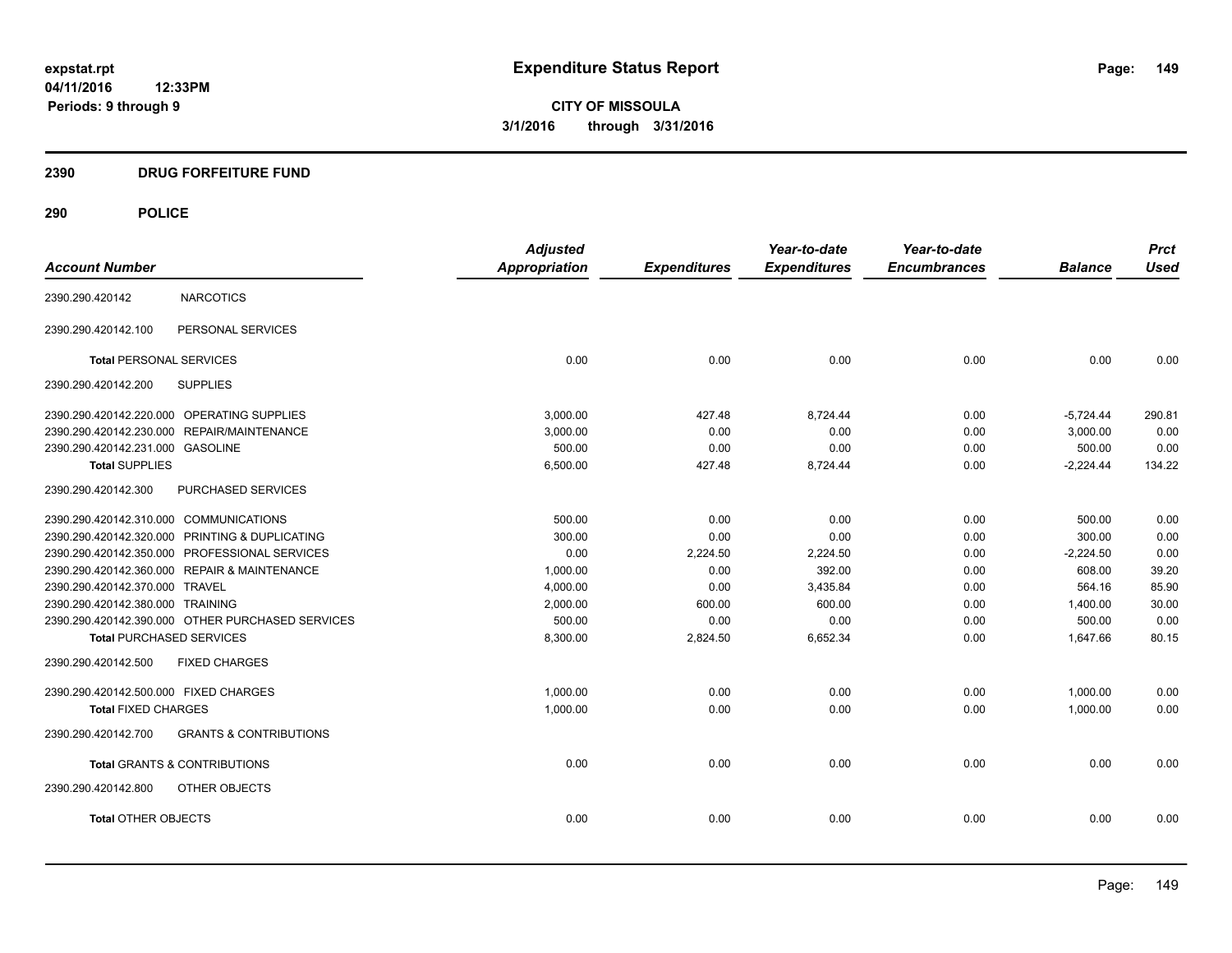## **2390 DRUG FORFEITURE FUND**

|                                               | <b>Adjusted</b>      |                     | Year-to-date        | Year-to-date        |                | <b>Prct</b> |
|-----------------------------------------------|----------------------|---------------------|---------------------|---------------------|----------------|-------------|
| <b>Account Number</b>                         | <b>Appropriation</b> | <b>Expenditures</b> | <b>Expenditures</b> | <b>Encumbrances</b> | <b>Balance</b> | <b>Used</b> |
| CAPITAL OUTLAY<br>2390.290.420142.900         |                      |                     |                     |                     |                |             |
| 2390.290.420142.940.000 MACHINERY & EQUIPMENT | 12,000.00            | 0.00                | 0.00                | 0.00                | 12,000.00      | 0.00        |
| <b>Total CAPITAL OUTLAY</b>                   | 12,000.00            | 0.00                | 0.00                | 0.00                | 12,000.00      | 0.00        |
| <b>Total NARCOTICS</b>                        | 27,800.00            | 3,251.98            | 15,376.78           | 0.00                | 12,423.22      | 55.31       |
| <b>MERCHANT SERVICES</b><br>2390.290.510110   |                      |                     |                     |                     |                |             |
| 2390.290.510110.500<br><b>FIXED CHARGES</b>   |                      |                     |                     |                     |                |             |
| <b>Total MERCHANT SERVICES</b>                | 0.00                 | 0.00                | 0.00                | 0.00                | 0.00           | 0.00        |
| <b>Total DRUG FORFEITURE FUND</b>             | 27,800.00            | 3,251.98            | 15,376.78           | 0.00                | 12.423.22      | 55.31       |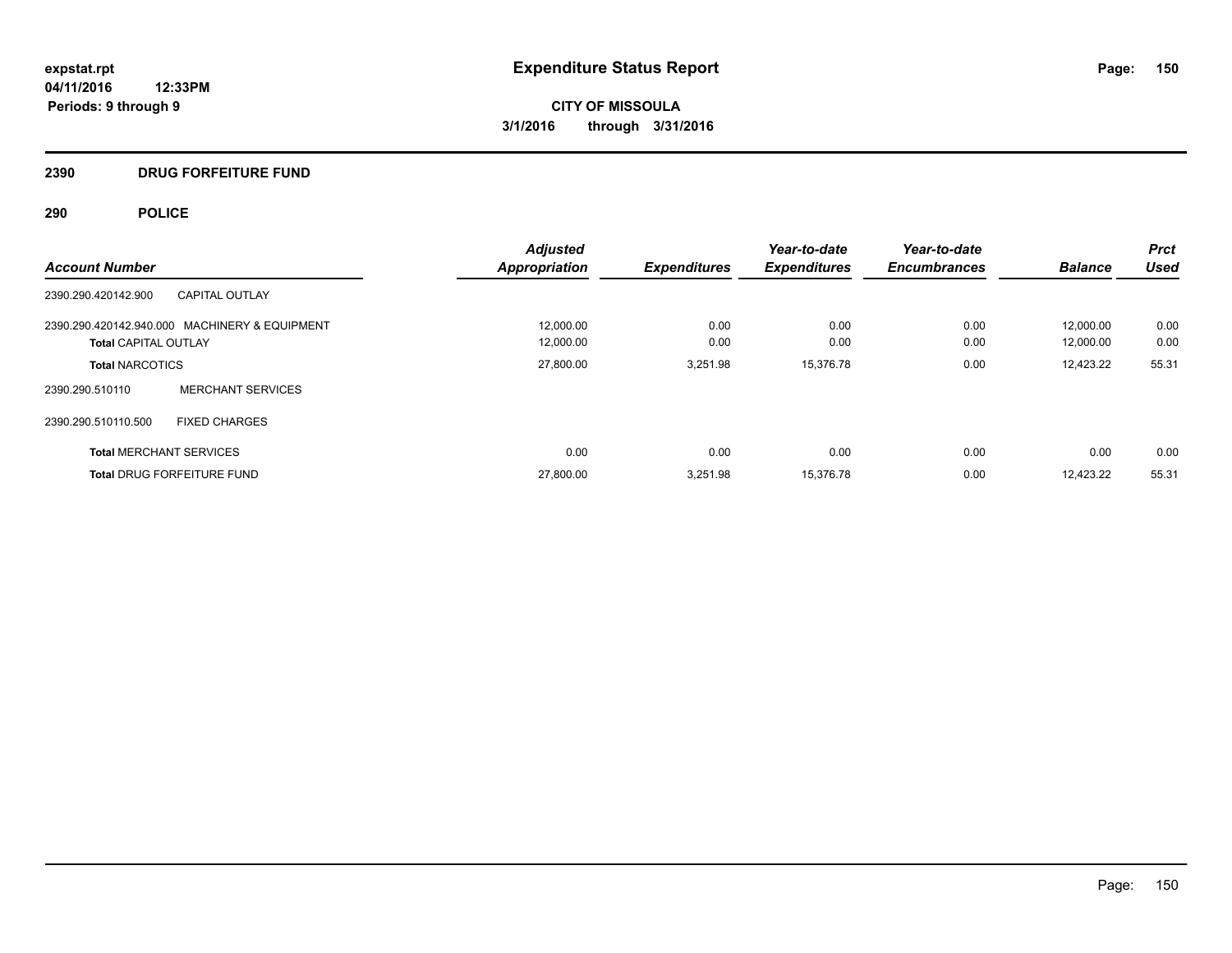#### **2394 BUILDING INSPECTION FUND**

#### **310 BUILDING INSPECTION**

|                                                         | <b>Adjusted</b> |                     | Year-to-date        | Year-to-date        |                | <b>Prct</b> |
|---------------------------------------------------------|-----------------|---------------------|---------------------|---------------------|----------------|-------------|
| <b>Account Number</b>                                   | Appropriation   | <b>Expenditures</b> | <b>Expenditures</b> | <b>Encumbrances</b> | <b>Balance</b> | <b>Used</b> |
| PROTECTIVE INSPECTIONS<br>2394.310.420500               |                 |                     |                     |                     |                |             |
| 2394.310.420500.100<br>PERSONAL SERVICES                |                 |                     |                     |                     |                |             |
| 2394.310.420500.110.000 SALARIES AND WAGES              | 628,525.00      | 36,113.57           | 387,739.20          | 0.00                | 240,785.80     | 61.69       |
| 2394.310.420500.120.000<br>OVERTIME/TERMINATION         | 500.00          | 0.00                | 0.00                | 0.00                | 500.00         | 0.00        |
| 2394.310.420500.130.000 OTHER                           | 19,912.00       | 0.00                | 0.00                | 0.00                | 19,912.00      | 0.00        |
| 2394.310.420500.140.000 EMPLOYER CONTRIBUTIONS          | 214,330.00      | 13,518.48           | 144, 135. 13        | 0.00                | 70,194.87      | 67.25       |
| 2394.310.420500.141.000 STATE RETIREMENT CONTRIBUTIONS  | 0.00            | 0.00                | 315.80              | 0.00                | $-315.80$      | 0.00        |
| <b>Total PERSONAL SERVICES</b>                          | 863,267.00      | 49,632.05           | 532,190.13          | 0.00                | 331,076.87     | 61.65       |
| <b>SUPPLIES</b><br>2394.310.420500.200                  |                 |                     |                     |                     |                |             |
| 2394.310.420500.210.000 OFFICE SUPPLIES                 | 2,200.00        | 205.83              | 12,682.94           | 0.00                | $-10,482.94$   | 576.50      |
| <b>OPERATING SUPPLIES</b><br>2394.310.420500.220.000    | 5,500.00        | $-3.40$             | 5,421.51            | 0.00                | 78.49          | 98.57       |
| 2394.310.420500.230.000 REPAIR/MAINTENANCE              | 3,000.00        | 16.50               | 220.35              | 0.00                | 2.779.65       | 7.35        |
| 2394.310.420500.231.000 GASOLINE                        | 11,475.00       | 282.01              | 3,859.58            | 0.00                | 7,615.42       | 33.63       |
| 2394.310.420500.250.000 SUPPLIES FOR RESALE             | 500.00          | 0.00                | 0.00                | 0.00                | 500.00         | 0.00        |
| <b>Total SUPPLIES</b>                                   | 22,675.00       | 500.94              | 22,184.38           | 0.00                | 490.62         | 97.84       |
| 2394.310.420500.300<br>PURCHASED SERVICES               |                 |                     |                     |                     |                |             |
| 2394.310.420500.310.000 COMMUNICATIONS                  | 1,000.00        | 0.00                | 45.19               | 0.00                | 954.81         | 4.52        |
| 2394.310.420500.320.000 PRINTING & DUPLICATING          | 7,600.00        | 0.00                | 1,303.14            | 0.00                | 6,296.86       | 17.15       |
| 2394.310.420500.330.000 PUBLICITY, SUBSCRIPTIONS & DUES | 2,100.00        | $-90.00$            | 23,234.45           | 0.00                | $-21,134.45$   | 1,106.40    |
| 2394.310.420500.344.000 TELEPHONE SERVICE               | 13,549.00       | 1,121.70            | 8,613.94            | 0.00                | 4,935.06       | 63.58       |
| 2394.310.420500.350.000 PROFESSIONAL SERVICES           | 14,600.00       | 6,975.00            | 30,542.23           | 0.00                | $-15,942.23$   | 209.19      |
| 2394.310.420500.360.000 REPAIR & MAINTENANCE            | 33,378.00       | 0.00                | 2,349.00            | 0.00                | 31,029.00      | 7.04        |
| 2394.310.420500.370.000 TRAVEL                          | 5,025.00        | 233.12              | 5,065.25            | 0.00                | $-40.25$       | 100.80      |
| 2394.310.420500.380.000 TRAINING                        | 6,500.00        | 199.00              | 5,267.65            | 0.00                | 1,232.35       | 81.04       |
| <b>Total PURCHASED SERVICES</b>                         | 83,752.00       | 8,438.82            | 76,420.85           | 0.00                | 7,331.15       | 91.25       |
| 2394.310.420500.500<br><b>FIXED CHARGES</b>             |                 |                     |                     |                     |                |             |
| 2394.310.420500.500.000 FIXED CHARGES                   | 310,310.00      | 0.00                | 161,110.61          | 0.00                | 149,199.39     | 51.92       |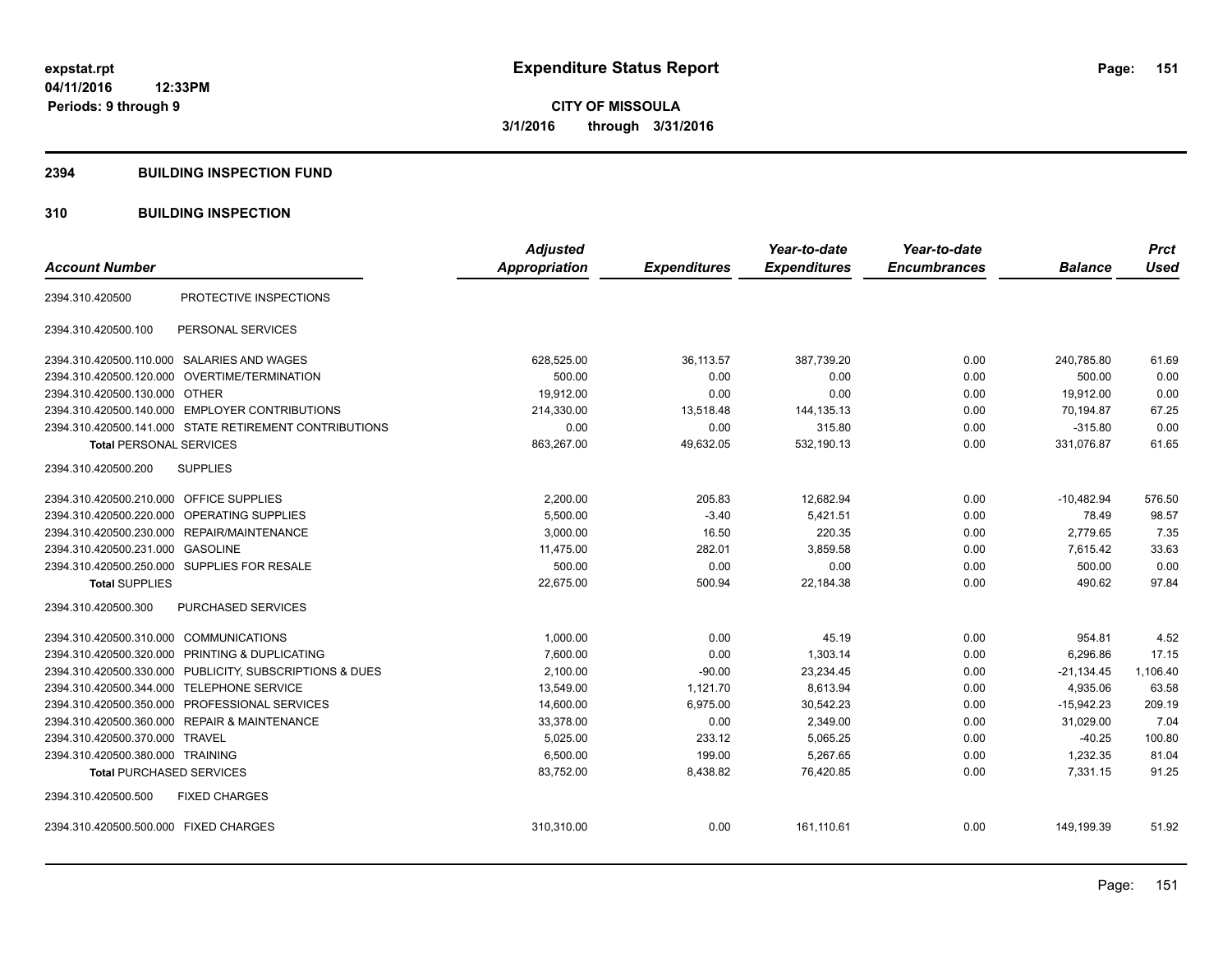#### **2394 BUILDING INSPECTION FUND**

#### **310 BUILDING INSPECTION**

| <b>Account Number</b>                         | <b>Adjusted</b><br><b>Appropriation</b> | <b>Expenditures</b> | Year-to-date<br><b>Expenditures</b> | Year-to-date<br><b>Encumbrances</b> | <b>Balance</b> | <b>Prct</b><br><b>Used</b> |
|-----------------------------------------------|-----------------------------------------|---------------------|-------------------------------------|-------------------------------------|----------------|----------------------------|
| <b>Total FIXED CHARGES</b>                    | 310,310.00                              | 0.00                | 161,110.61                          | 0.00                                | 149,199.39     | 51.92                      |
| <b>DEBT SERVICE</b><br>2394.310.420500.600    |                                         |                     |                                     |                                     |                |                            |
| <b>Total DEBT SERVICE</b>                     | 0.00                                    | 0.00                | 0.00                                | 0.00                                | 0.00           | 0.00                       |
| <b>CAPITAL OUTLAY</b><br>2394.310.420500.900  |                                         |                     |                                     |                                     |                |                            |
| <b>Total CAPITAL OUTLAY</b>                   | 0.00                                    | 0.00                | 0.00                                | 0.00                                | 0.00           | 0.00                       |
| <b>Total PROTECTIVE INSPECTIONS</b>           | 1,280,004.00                            | 58,571.81           | 791,905.97                          | 0.00                                | 488,098.03     | 61.87                      |
| <b>MERCHANT SERVICES</b><br>2394.310.510110   |                                         |                     |                                     |                                     |                |                            |
| <b>FIXED CHARGES</b><br>2394.310.510110.500   |                                         |                     |                                     |                                     |                |                            |
| 2394.310.510110.550.000 MERCHANT SERVICE FEES | 15,400.00                               | 0.00                | 6,697.71                            | 0.00                                | 8,702.29       | 43.49                      |
| <b>Total MERCHANT SERVICES</b>                | 15,400.00                               | 0.00                | 6,697.71                            | 0.00                                | 8,702.29       | 43.49                      |
| <b>Total BUILDING INSPECTION FUND</b>         | 1,295,404.00                            | 58,571.81           | 798,603.68                          | 0.00                                | 496,800.32     | 61.65                      |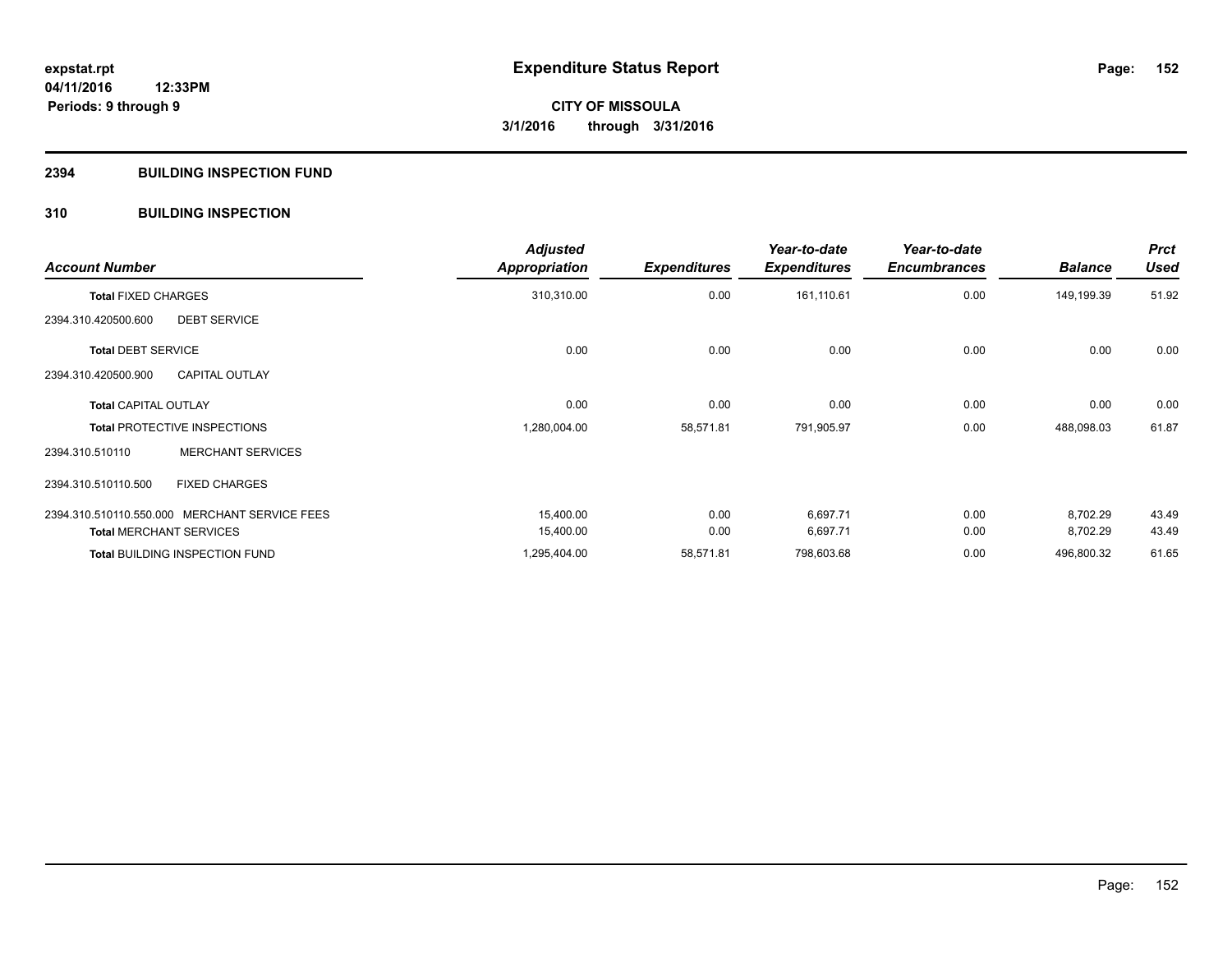#### **2395 CITY GRANTS & PROGRAM INCOME FUND**

|                             |                                               | <b>Adjusted</b>      |                     | Year-to-date        | Year-to-date        |                | <b>Prct</b> |
|-----------------------------|-----------------------------------------------|----------------------|---------------------|---------------------|---------------------|----------------|-------------|
| <b>Account Number</b>       |                                               | <b>Appropriation</b> | <b>Expenditures</b> | <b>Expenditures</b> | <b>Encumbrances</b> | <b>Balance</b> | <b>Used</b> |
| 2395.390.470200             | <b>HOUSING REHAB</b>                          |                      |                     |                     |                     |                |             |
| 2395.390.470200.700         | <b>GRANTS &amp; CONTRIBUTIONS</b>             |                      |                     |                     |                     |                |             |
|                             | <b>Total GRANTS &amp; CONTRIBUTIONS</b>       | 0.00                 | 0.00                | 0.00                | 0.00                | 0.00           | 0.00        |
| 2395.390.470200.800         | OTHER OBJECTS                                 |                      |                     |                     |                     |                |             |
| <b>Total HOUSING REHAB</b>  |                                               | 0.00                 | 0.00                | 0.00                | 0.00                | 0.00           | 0.00        |
| 2395.390.470210             | <b>ADMINISTRATION</b>                         |                      |                     |                     |                     |                |             |
| 2395.390.470210.300         | PURCHASED SERVICES                            |                      |                     |                     |                     |                |             |
|                             | 2395.390.470210.350.000 PROFESSIONAL SERVICES | 250.00               | 0.00                | 0.00                | 0.00                | 250.00         | 0.00        |
|                             | <b>Total PURCHASED SERVICES</b>               | 250.00               | 0.00                | 0.00                | 0.00                | 250.00         | 0.00        |
| 2395.390.470210.800         | OTHER OBJECTS                                 |                      |                     |                     |                     |                |             |
| <b>Total OTHER OBJECTS</b>  |                                               | 0.00                 | 0.00                | 0.00                | 0.00                | 0.00           | 0.00        |
| <b>Total ADMINISTRATION</b> |                                               | 250.00               | 0.00                | 0.00                | 0.00                | 250.00         | 0.00        |
| 2395.390.470220             | PROPERTY ACQUISITION                          |                      |                     |                     |                     |                |             |
| 2395.390.470220.300         | PURCHASED SERVICES                            |                      |                     |                     |                     |                |             |
|                             | <b>Total PROPERTY ACQUISITION</b>             | 0.00                 | 0.00                | 0.00                | 0.00                | 0.00           | 0.00        |
| 2395.390.470300             | ECONOMIC DEVELOPMENT                          |                      |                     |                     |                     |                |             |
| 2395.390.470300.700         | <b>GRANTS &amp; CONTRIBUTIONS</b>             |                      |                     |                     |                     |                |             |
|                             | Total ECONOMIC DEVELOPMENT                    | 0.00                 | 0.00                | 0.00                | 0.00                | 0.00           | 0.00        |
| 2395.390.510110             | <b>MERCHANT SERVICES</b>                      |                      |                     |                     |                     |                |             |
| 2395.390.510110.500         | <b>FIXED CHARGES</b>                          |                      |                     |                     |                     |                |             |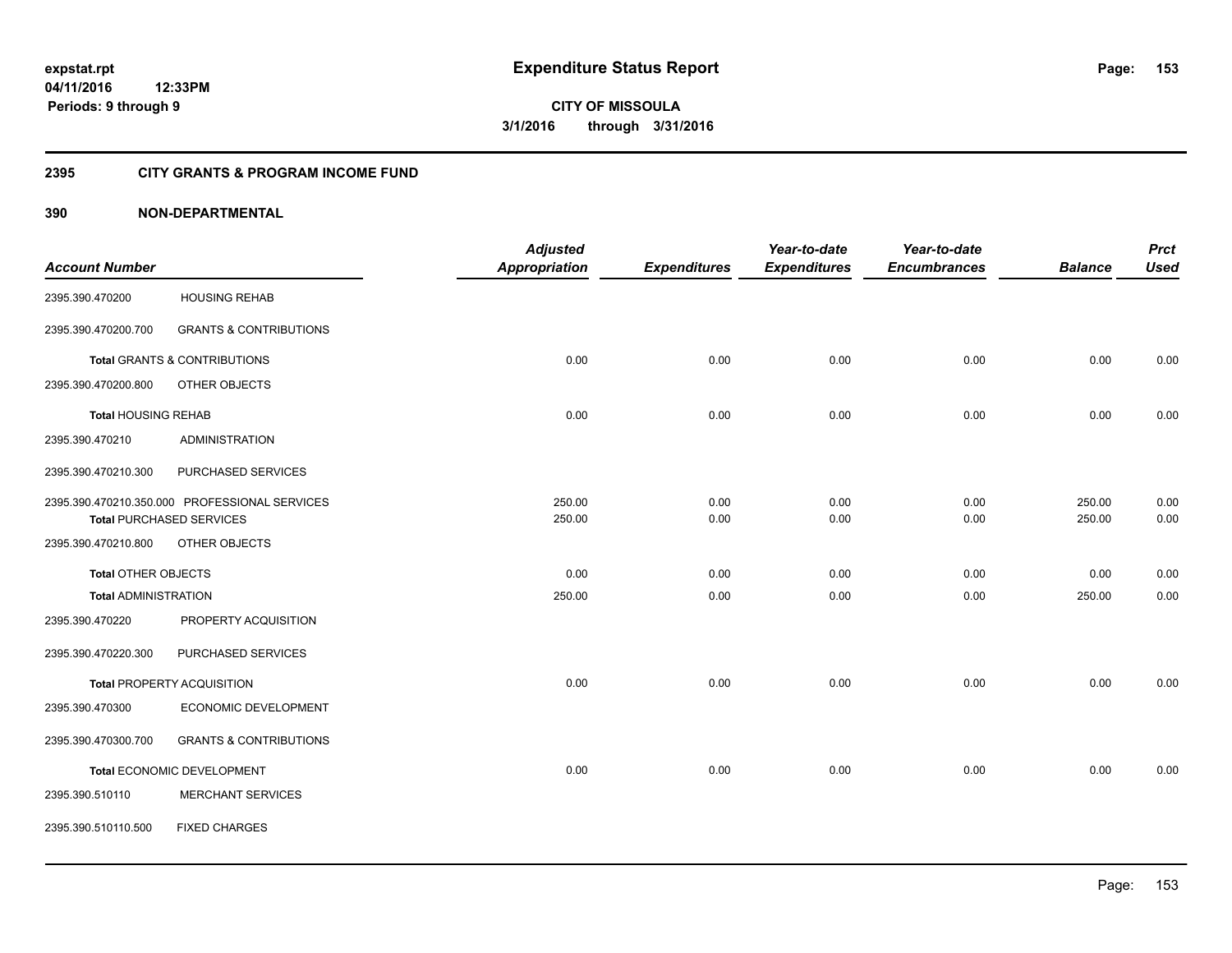**CITY OF MISSOULA 3/1/2016 through 3/31/2016**

#### **2395 CITY GRANTS & PROGRAM INCOME FUND**

| <b>Account Number</b>                   | Adjusted<br><b>Appropriation</b> | <b>Expenditures</b> | Year-to-date<br><b>Expenditures</b> | Year-to-date<br><b>Encumbrances</b> | <b>Balance</b> | <b>Prct</b><br>Used |
|-----------------------------------------|----------------------------------|---------------------|-------------------------------------|-------------------------------------|----------------|---------------------|
| <b>Total MERCHANT SERVICES</b>          | 0.00                             | 0.00                | 0.00                                | 0.00                                | 0.00           | 0.00                |
| Total CITY GRANTS & PROGRAM INCOME FUND | 250.00                           | 0.00                | 0.00                                | 0.00                                | 250.00         | 0.00                |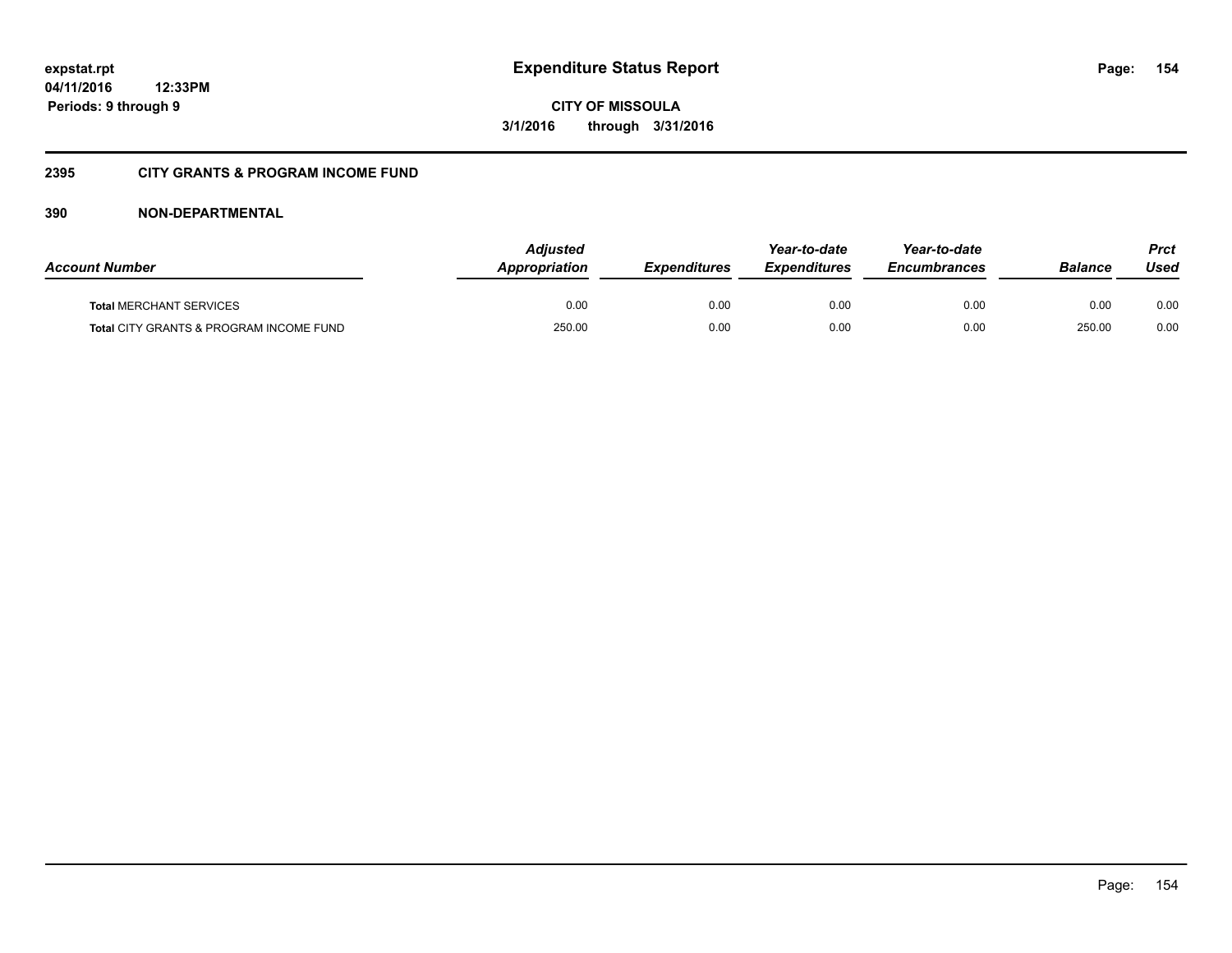**CITY OF MISSOULA 3/1/2016 through 3/31/2016**

#### **2396 ENERGY EFFICIENCY REVOLVING LOAN FUND**

| <b>Account Number</b> |                                                    | <b>Adjusted</b><br>Appropriation | <b>Expenditures</b> | Year-to-date<br><i><b>Expenditures</b></i> | Year-to-date<br><b>Encumbrances</b> | <b>Balance</b> | <b>Prct</b><br>Used |
|-----------------------|----------------------------------------------------|----------------------------------|---------------------|--------------------------------------------|-------------------------------------|----------------|---------------------|
| 2396.390.510001       | EECBG REVOLVING LOAN FUND                          |                                  |                     |                                            |                                     |                |                     |
| 2396.390.510001.700   | <b>GRANTS &amp; CONTRIBUTIONS</b>                  |                                  |                     |                                            |                                     |                |                     |
|                       | <b>Total ENERGY EFFICIENCY REVOLVING LOAN FUND</b> | 0.00                             | 0.00                | 0.00                                       | 0.00                                | 0.00           | 0.00                |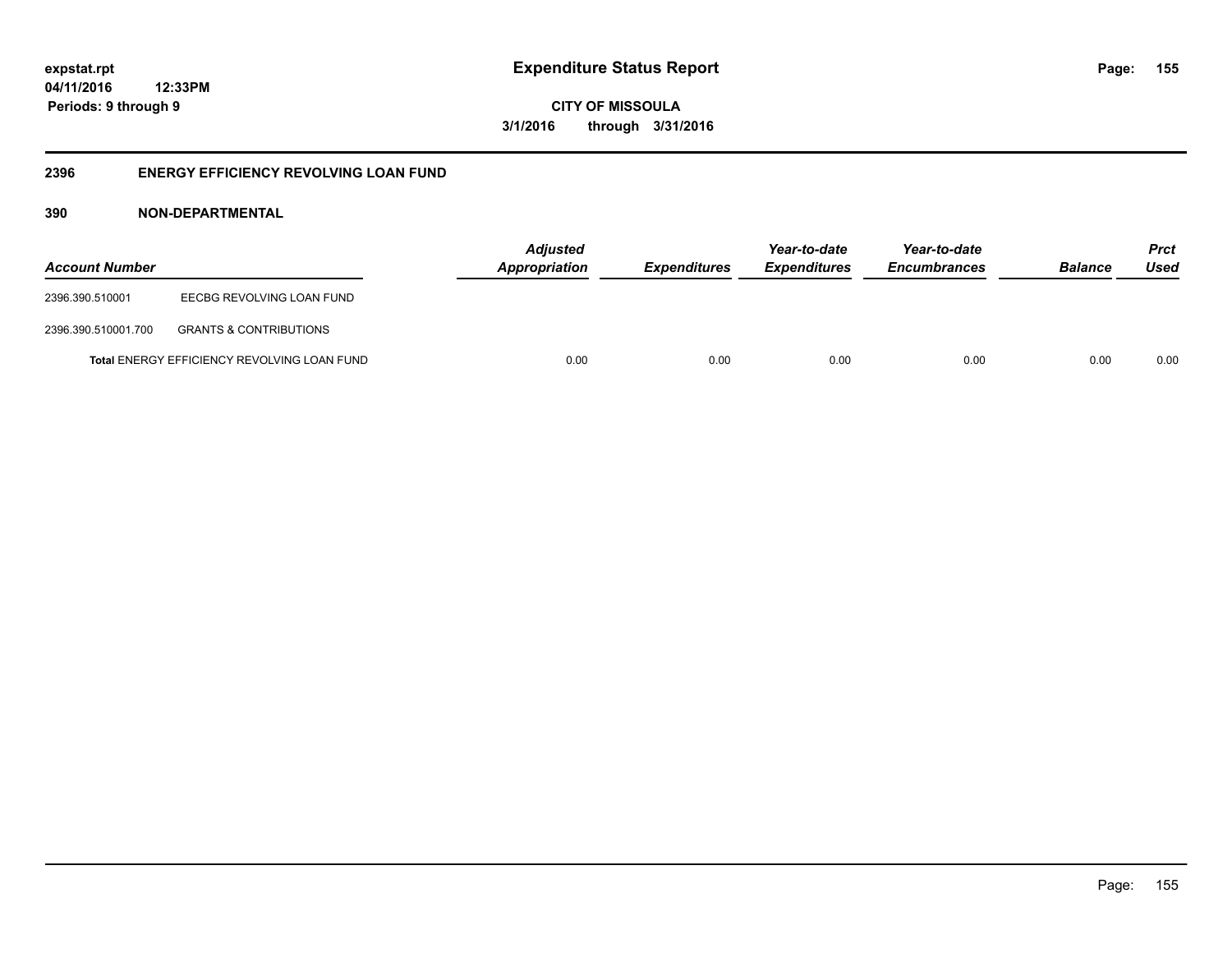**CITY OF MISSOULA 3/1/2016 through 3/31/2016**

#### **2399 DANGEROUS BUILDING DEMOLITION & REPAIR F**

#### **310 BUILDING INSPECTION**

| <b>Account Number</b>               |                                                           | <b>Adjusted</b><br><b>Appropriation</b> | <b>Expenditures</b> | Year-to-date<br><b>Expenditures</b> | Year-to-date<br><b>Encumbrances</b> | <b>Balance</b> | <b>Prct</b><br>Used |
|-------------------------------------|-----------------------------------------------------------|-----------------------------------------|---------------------|-------------------------------------|-------------------------------------|----------------|---------------------|
| 2399.310.420510                     | ADMINISTRATION                                            |                                         |                     |                                     |                                     |                |                     |
| 2399.310.420510.800                 | OTHER OBJECTS                                             |                                         |                     |                                     |                                     |                |                     |
| 2399.310.420510.845.000 CONTINGENCY |                                                           | 15,000.00                               | 0.00                | 0.00                                | 0.00                                | 15,000.00      | 0.00                |
| <b>Total ADMINISTRATION</b>         |                                                           | 15,000.00                               | 0.00                | 0.00                                | 0.00                                | 15,000.00      | 0.00                |
| 2399.310.510110                     | <b>MERCHANT SERVICES</b>                                  |                                         |                     |                                     |                                     |                |                     |
| 2399.310.510110.500                 | <b>FIXED CHARGES</b>                                      |                                         |                     |                                     |                                     |                |                     |
|                                     | <b>Total MERCHANT SERVICES</b>                            | 0.00                                    | 0.00                | 0.00                                | 0.00                                | 0.00           | 0.00                |
|                                     | <b>Total DANGEROUS BUILDING DEMOLITION &amp; REPAIR F</b> | 15,000.00                               | 0.00                | 0.00                                | 0.00                                | 15,000.00      | 0.00                |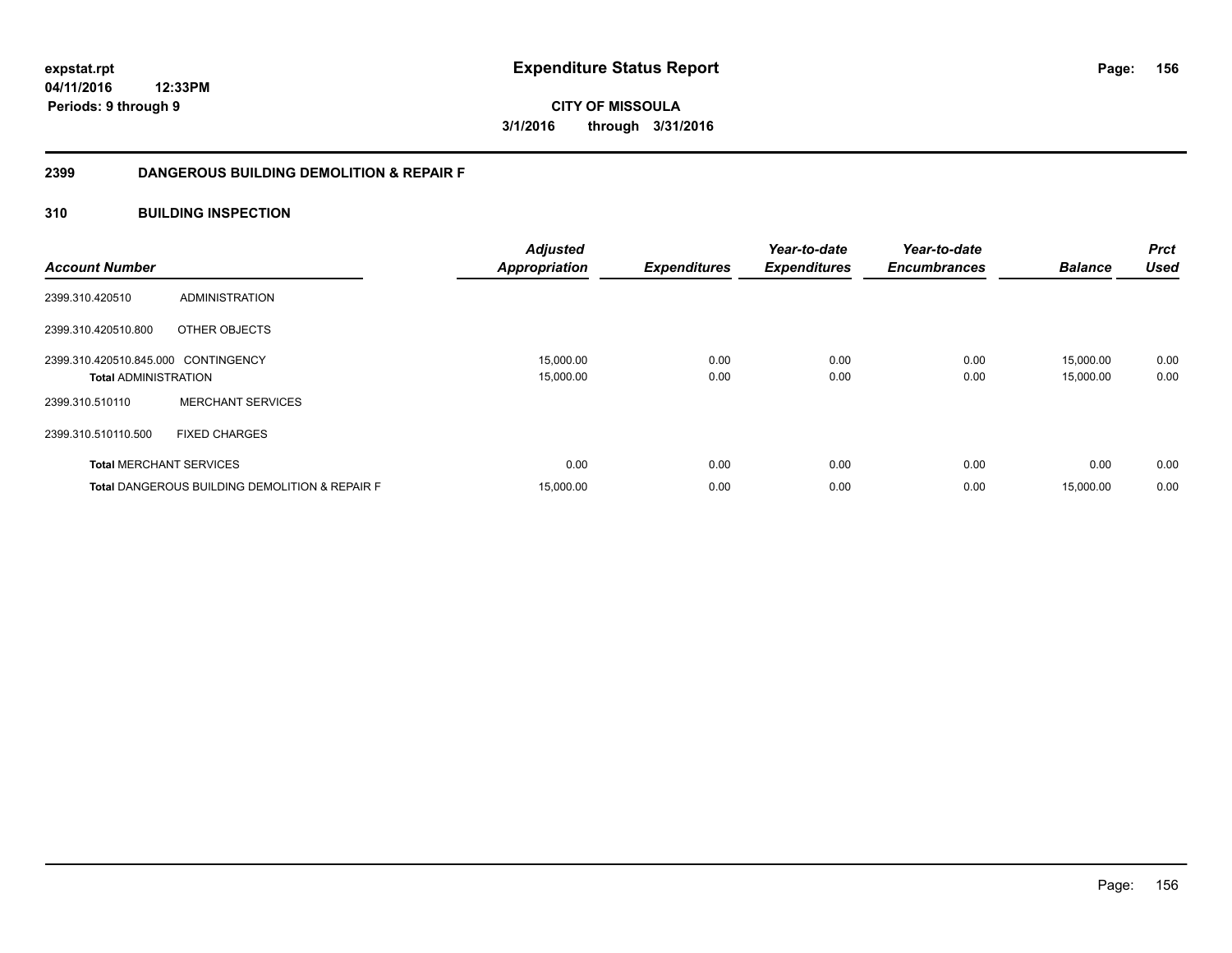**157**

**04/11/2016 12:33PM Periods: 9 through 9**

**CITY OF MISSOULA 3/1/2016 through 3/31/2016**

#### **2400 STREET LIGHTING ASSESSMENTS FUND**

#### **280 PUBLIC WORKS OPERATIONS**

| <b>Account Number</b>          |                                                   | <b>Adjusted</b><br><b>Appropriation</b> | <b>Expenditures</b> | Year-to-date<br><b>Expenditures</b> | Year-to-date<br><b>Encumbrances</b> | <b>Balance</b> | <b>Prct</b><br><b>Used</b> |
|--------------------------------|---------------------------------------------------|-----------------------------------------|---------------------|-------------------------------------|-------------------------------------|----------------|----------------------------|
| 2400.280.430263                | <b>STREET LIGHTING</b>                            |                                         |                     |                                     |                                     |                |                            |
| 2400.280.430263.300            | PURCHASED SERVICES                                |                                         |                     |                                     |                                     |                |                            |
|                                | 2400.280.430263.341.000 ELECTRICITY & NATURAL GAS | 327,174.00                              | 54,789.54           | 246,969.56                          | 0.00                                | 80,204.44      | 75.49                      |
|                                | 2400.280.430263.350.000 PROFESSIONAL SERVICES     | 22,902.00                               | 0.00                | 7,726.00                            | 0.00                                | 15,176.00      | 33.74                      |
| <b>Total STREET LIGHTING</b>   |                                                   | 350,076.00                              | 54,789.54           | 254,695.56                          | 0.00                                | 95,380.44      | 72.75                      |
| 2400.280.510110                | <b>MERCHANT SERVICES</b>                          |                                         |                     |                                     |                                     |                |                            |
| 2400.280.510110.500            | <b>FIXED CHARGES</b>                              |                                         |                     |                                     |                                     |                |                            |
| <b>Total FIXED CHARGES</b>     |                                                   | 0.00                                    | 0.00                | 0.00                                | 0.00                                | 0.00           | 0.00                       |
| <b>Total MERCHANT SERVICES</b> |                                                   | 0.00                                    | 0.00                | 0.00                                | 0.00                                | 0.00           | 0.00                       |
|                                | <b>Total STREET LIGHTING ASSESSMENTS FUND</b>     | 350,076.00                              | 54,789.54           | 254,695.56                          | 0.00                                | 95,380.44      | 72.75                      |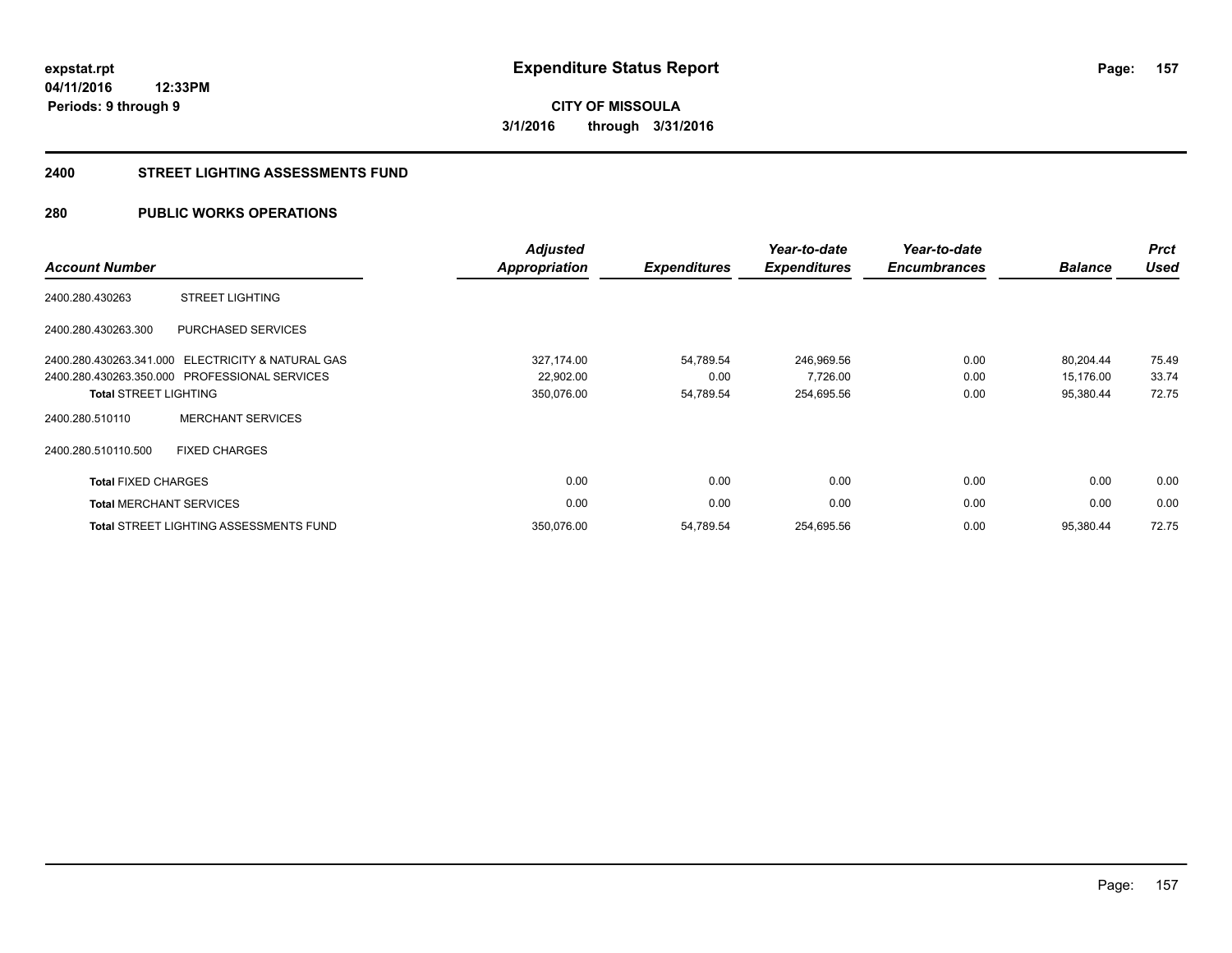**CITY OF MISSOULA 3/1/2016 through 3/31/2016**

#### **2500 STREET MAINTENANCE ASSESSMENT FUND**

| <b>Account Number</b>           |                                                  | Adjusted<br>Appropriation | <b>Expenditures</b> | Year-to-date<br><b>Expenditures</b> | Year-to-date<br><b>Encumbrances</b> | <b>Balance</b> | <b>Prct</b><br><b>Used</b> |
|---------------------------------|--------------------------------------------------|---------------------------|---------------------|-------------------------------------|-------------------------------------|----------------|----------------------------|
| 2500.390.510110                 | <b>MERCHANT SERVICES</b>                         |                           |                     |                                     |                                     |                |                            |
| 2500.390.510110.500             | <b>FIXED CHARGES</b>                             |                           |                     |                                     |                                     |                |                            |
| <b>Total MERCHANT SERVICES</b>  |                                                  | 0.00                      | 0.00                | 0.00                                | 0.00                                | 0.00           | 0.00                       |
| 2500.390.521000                 | INTERFUND OPERATING TRANSFERS                    |                           |                     |                                     |                                     |                |                            |
| 2500.390.521000.300             | <b>PURCHASED SERVICES</b>                        |                           |                     |                                     |                                     |                |                            |
| 2500.390.521000.345.000 GARBAGE |                                                  | 32,014.00                 | 2,011.77            | 15,389.21                           | 0.00                                | 16,624.79      | 48.07                      |
|                                 | <b>Total PURCHASED SERVICES</b>                  | 32,014.00                 | 2,011.77            | 15,389.21                           | 0.00                                | 16,624.79      | 48.07                      |
| 2500.390.521000.800             | OTHER OBJECTS                                    |                           |                     |                                     |                                     |                |                            |
|                                 | 2500.390.521000.820.000 TRANSFERS TO OTHER FUNDS | 27,281.00                 | 0.00                | 13,641.00                           | 0.00                                | 13,640.00      | 50.00                      |
| <b>Total OTHER OBJECTS</b>      |                                                  | 27,281.00                 | 0.00                | 13,641.00                           | 0.00                                | 13,640.00      | 50.00                      |
|                                 | <b>Total STREET MAINTENANCE ASSESSMENT FUND</b>  | 59,295.00                 | 2,011.77            | 29,030.21                           | 0.00                                | 30,264.79      | 48.96                      |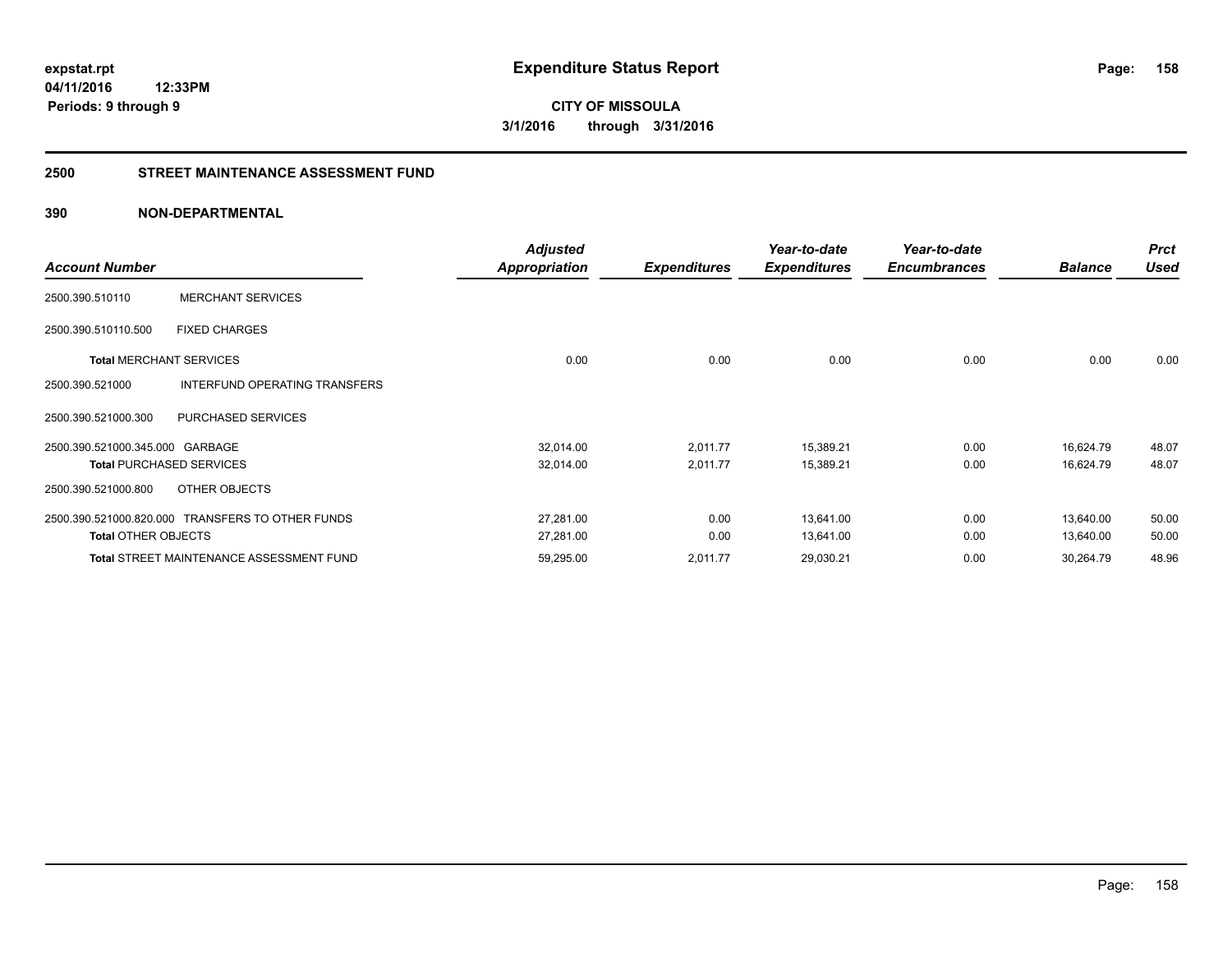# **04/11/2016**

**159**

**12:33PM Periods: 9 through 9**

# **CITY OF MISSOULA 3/1/2016 through 3/31/2016**

### **2510 RUSSELL PARK MAINTENANCE ASSESSMENT FUND**

| <b>Account Number</b> |                                                       | <b>Adjusted</b><br><b>Appropriation</b> | <b>Expenditures</b> | Year-to-date<br><b>Expenditures</b> | Year-to-date<br><b>Encumbrances</b> | <b>Balance</b> | <b>Prct</b><br><b>Used</b> |
|-----------------------|-------------------------------------------------------|-----------------------------------------|---------------------|-------------------------------------|-------------------------------------|----------------|----------------------------|
| 2510.370.460430       | <b>PARKS</b>                                          |                                         |                     |                                     |                                     |                |                            |
| 2510.370.460430.800   | OTHER OBJECTS                                         |                                         |                     |                                     |                                     |                |                            |
| <b>Total PARKS</b>    |                                                       | 0.00                                    | 0.00                | 0.00                                | 0.00                                | 0.00           | 0.00                       |
| 2510.370.510110       | <b>MERCHANT SERVICES</b>                              |                                         |                     |                                     |                                     |                |                            |
| 2510.370.510110.500   | <b>FIXED CHARGES</b>                                  |                                         |                     |                                     |                                     |                |                            |
|                       | <b>Total MERCHANT SERVICES</b>                        | 0.00                                    | 0.00                | 0.00                                | 0.00                                | 0.00           | 0.00                       |
|                       | <b>Total RUSSELL PARK MAINTENANCE ASSESSMENT FUND</b> | 0.00                                    | 0.00                | 0.00                                | 0.00                                | 0.00           | 0.00                       |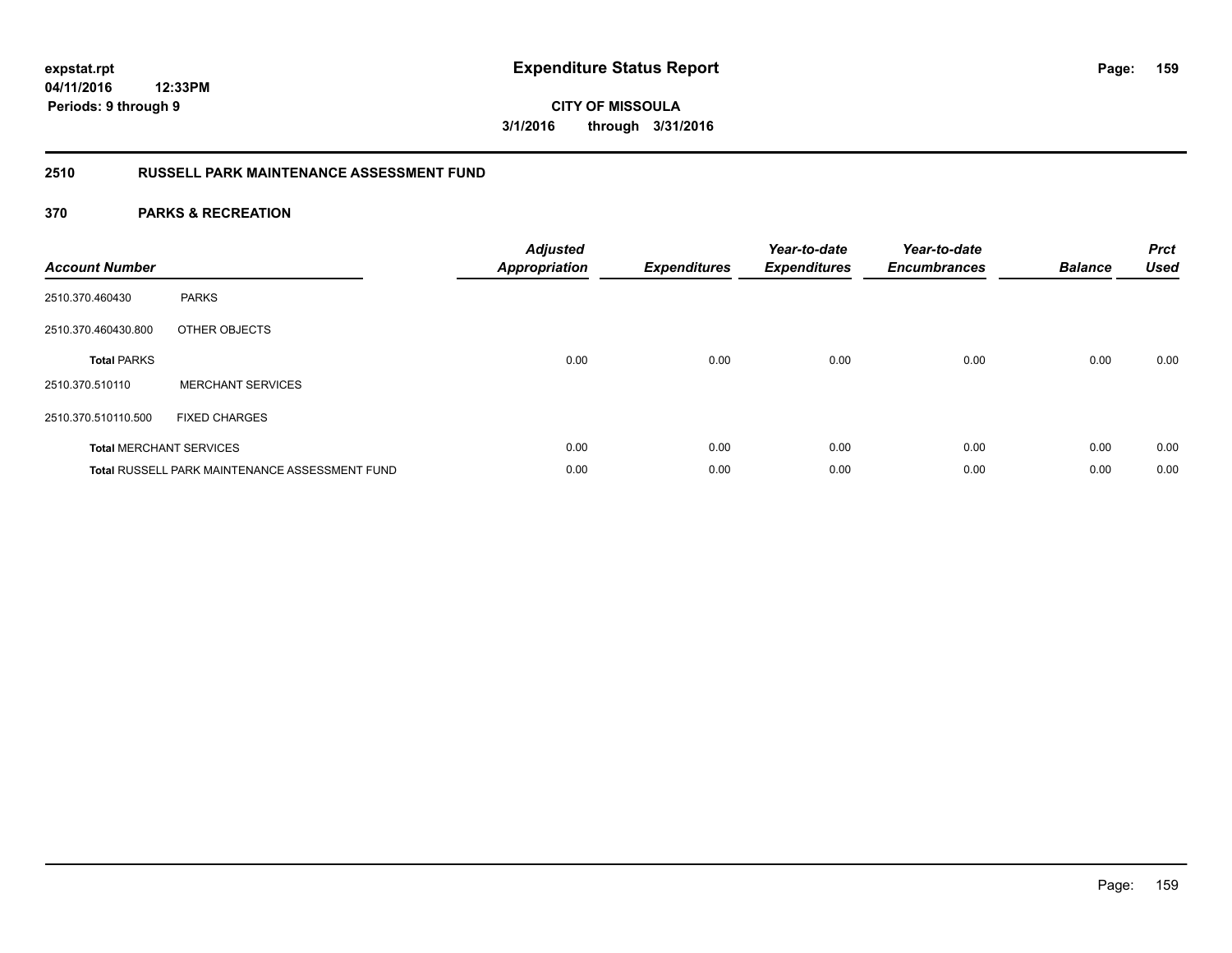**CITY OF MISSOULA 3/1/2016 through 3/31/2016**

#### **2511 WILLOWWOOD PARK MAINTENANCE ASSESSMENT F**

| <b>Account Number</b>     |                                                | <b>Adjusted</b><br><b>Appropriation</b> | <b>Expenditures</b> | Year-to-date<br><b>Expenditures</b> | Year-to-date<br><b>Encumbrances</b> | <b>Balance</b> | <b>Prct</b><br><b>Used</b> |
|---------------------------|------------------------------------------------|-----------------------------------------|---------------------|-------------------------------------|-------------------------------------|----------------|----------------------------|
| 2511.370.460430           | <b>PARKS</b>                                   |                                         |                     |                                     |                                     |                |                            |
| 2511.370.460430.600       | <b>DEBT SERVICE</b>                            |                                         |                     |                                     |                                     |                |                            |
| <b>Total DEBT SERVICE</b> |                                                | 0.00                                    | 0.00                | 0.00                                | 0.00                                | 0.00           | 0.00                       |
| 2511.370.460430.800       | OTHER OBJECTS                                  |                                         |                     |                                     |                                     |                |                            |
| <b>Total PARKS</b>        |                                                | 0.00                                    | 0.00                | 0.00                                | 0.00                                | 0.00           | 0.00                       |
| 2511.370.510110           | <b>MERCHANT SERVICES</b>                       |                                         |                     |                                     |                                     |                |                            |
| 2511.370.510110.500       | <b>FIXED CHARGES</b>                           |                                         |                     |                                     |                                     |                |                            |
|                           | Total WILLOWWOOD PARK MAINTENANCE ASSESSMENT F | 0.00                                    | 0.00                | 0.00                                | 0.00                                | 0.00           | 0.00                       |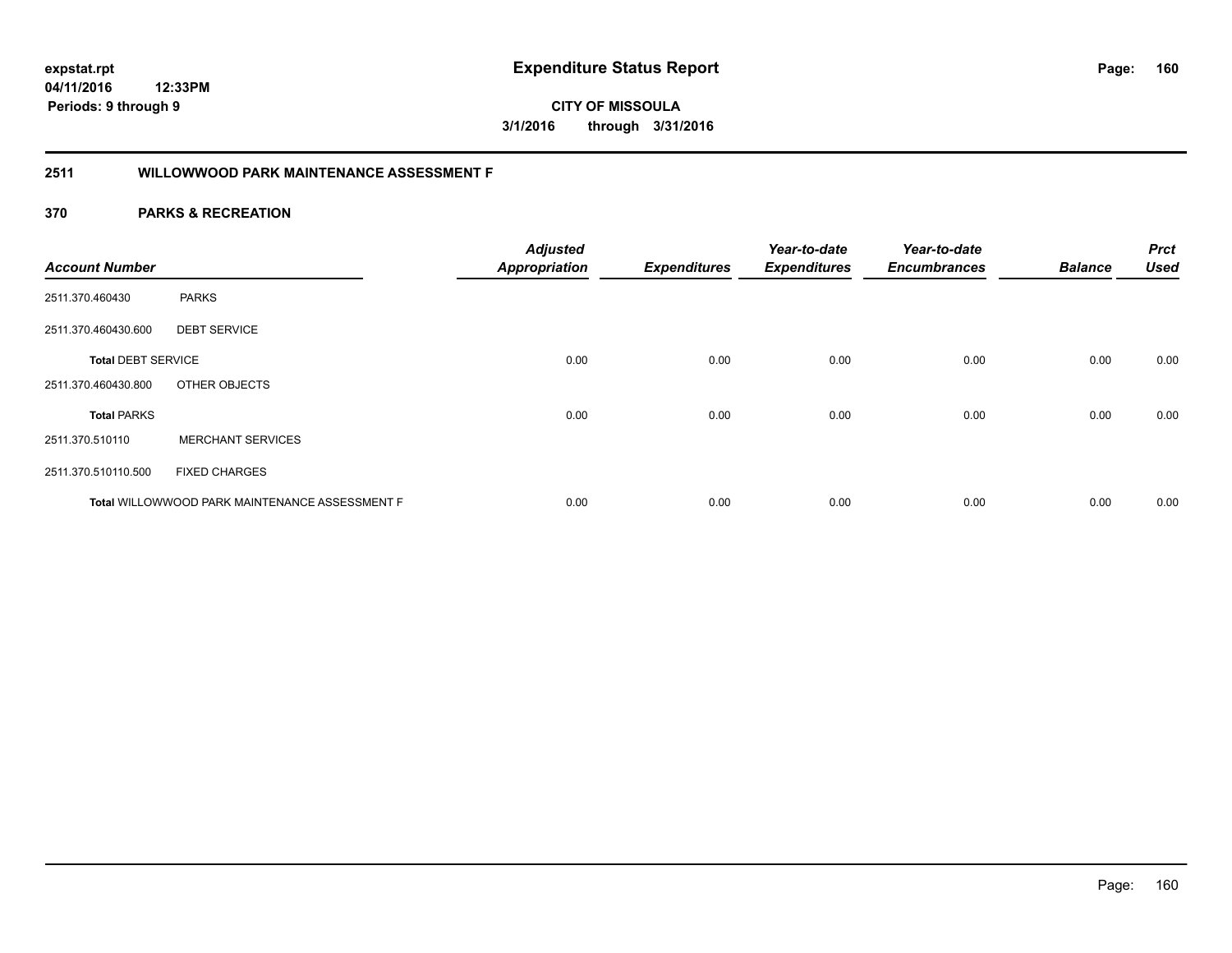#### **2512 ROAD DISTRICT #1**

| <b>Account Number</b>                   |                                                        | <b>Adjusted</b><br><b>Appropriation</b> | <b>Expenditures</b> | Year-to-date<br><b>Expenditures</b> | Year-to-date<br><b>Encumbrances</b> | <b>Balance</b> | <b>Prct</b><br><b>Used</b> |
|-----------------------------------------|--------------------------------------------------------|-----------------------------------------|---------------------|-------------------------------------|-------------------------------------|----------------|----------------------------|
| 2512.320.430100                         | PUBLIC WORKS ADMINISTRATION                            |                                         |                     |                                     |                                     |                |                            |
|                                         |                                                        |                                         |                     |                                     |                                     |                |                            |
| 2512.320.430100.100                     | PERSONAL SERVICES                                      |                                         |                     |                                     |                                     |                |                            |
|                                         | 2512.320.430100.110.000 SALARIES AND WAGES             | 31,353.00                               | 1,243.26            | 5,098.14                            | 0.00                                | 26,254.86      | 16.26                      |
| 2512.320.430100.140.000                 | <b>EMPLOYER CONTRIBUTIONS</b>                          | 9,855.00                                | 217.67              | 892.59                              | 0.00                                | 8,962.41       | 9.06                       |
|                                         | 2512.320.430100.141.000 STATE RETIREMENT CONTRIBUTIONS | 0.00                                    | 0.00                | 2.61                                | 0.00                                | $-2.61$        | 0.00                       |
| <b>Total PERSONAL SERVICES</b>          |                                                        | 41,208.00                               | 1,460.93            | 5,993.34                            | 0.00                                | 35,214.66      | 14.54                      |
| 2512.320.430100.200                     | <b>SUPPLIES</b>                                        |                                         |                     |                                     |                                     |                |                            |
| 2512.320.430100.210.000 OFFICE SUPPLIES |                                                        | 6,185.00                                | 68.99               | 5,012.74                            | 0.00                                | 1,172.26       | 81.05                      |
| <b>Total SUPPLIES</b>                   |                                                        | 6,185.00                                | 68.99               | 5,012.74                            | 0.00                                | 1,172.26       | 81.05                      |
| 2512.320.430100.300                     | PURCHASED SERVICES                                     |                                         |                     |                                     |                                     |                |                            |
|                                         | 2512.320.430100.350.000 PROFESSIONAL SERVICES          | 19,500.00                               | 0.00                | 0.00                                | 0.00                                | 19,500.00      | 0.00                       |
| 2512.320.430100.370.000 TRAVEL          |                                                        | 1,450.00                                | 94.09               | 479.05                              | 0.00                                | 970.95         | 33.04                      |
| 2512.320.430100.380.000 TRAINING        |                                                        | 350.00                                  | 0.00                | 0.00                                | 0.00                                | 350.00         | 0.00                       |
| <b>Total PURCHASED SERVICES</b>         |                                                        | 21,300.00                               | 94.09               | 479.05                              | 0.00                                | 20,820.95      | 2.25                       |
| 2512.320.430100.800                     | OTHER OBJECTS                                          |                                         |                     |                                     |                                     |                |                            |
| 2512.320.430100.845.000 CONTINGENCY     |                                                        | 37,295.00                               | 0.00                | 24,856.33                           | 0.00                                | 12,438.67      | 66.65                      |
| <b>Total OTHER OBJECTS</b>              |                                                        | 37.295.00                               | 0.00                | 24.856.33                           | 0.00                                | 12,438.67      | 66.65                      |
|                                         | <b>Total PUBLIC WORKS ADMINISTRATION</b>               | 105,988.00                              | 1,624.01            | 36,341.46                           | 0.00                                | 69,646.54      | 34.29                      |
| 2512.320.430220                         | <b>FACILITY</b>                                        |                                         |                     |                                     |                                     |                |                            |
| 2512.320.430220.200                     | <b>SUPPLIES</b>                                        |                                         |                     |                                     |                                     |                |                            |
|                                         | 2512.320.430220.230.000 REPAIR/MAINTENANCE             | 0.00                                    | 0.00                | 179.99                              | 0.00                                | $-179.99$      | 0.00                       |
| <b>Total SUPPLIES</b>                   |                                                        | 0.00                                    | 0.00                | 179.99                              | 0.00                                | $-179.99$      | 0.00                       |
| 2512.320.430220.300                     | PURCHASED SERVICES                                     |                                         |                     |                                     |                                     |                |                            |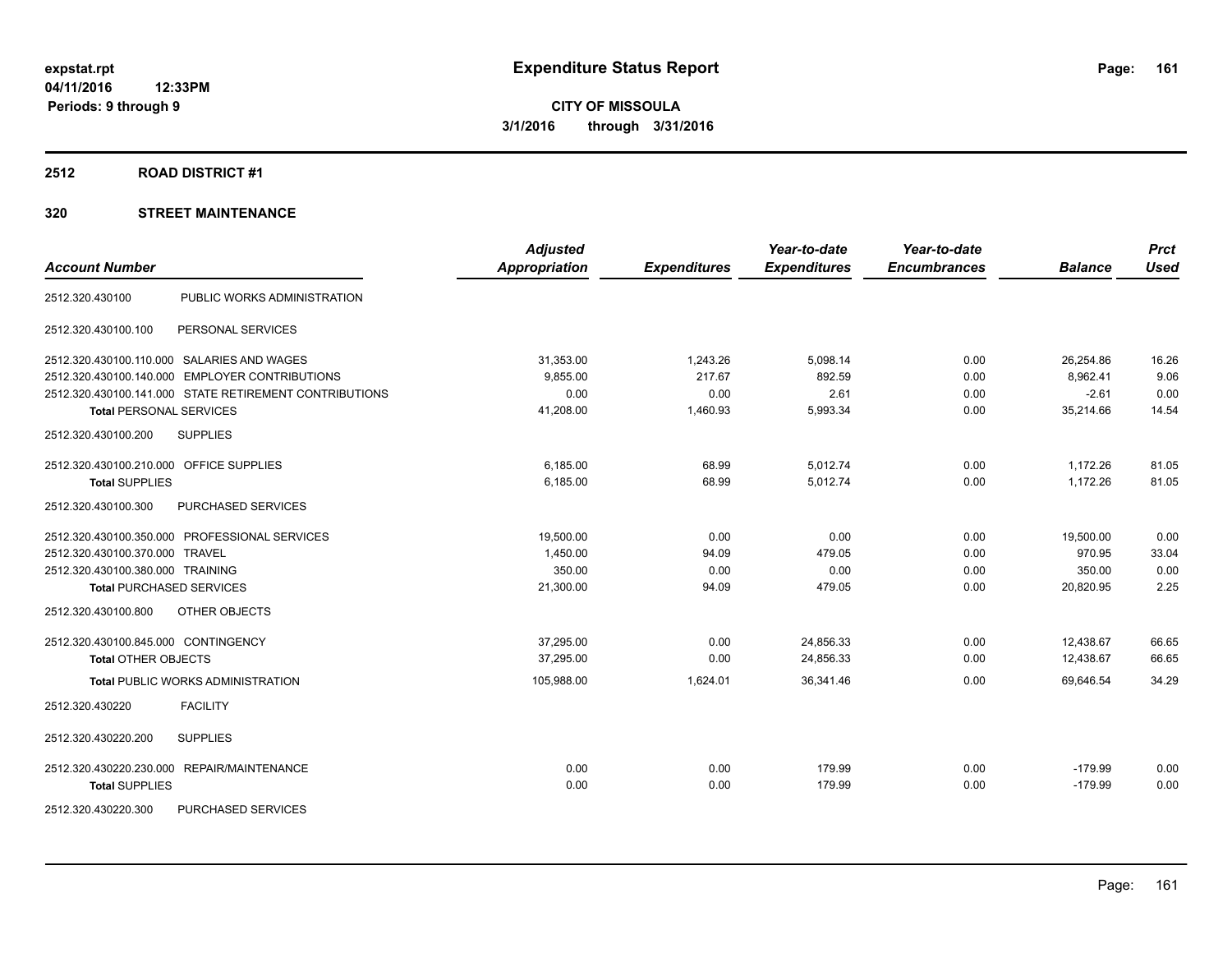#### **2512 ROAD DISTRICT #1**

| <b>Account Number</b>                                     | <b>Adjusted</b><br><b>Appropriation</b> | <b>Expenditures</b> | Year-to-date<br><b>Expenditures</b> | Year-to-date<br><b>Encumbrances</b> | <b>Balance</b> | <b>Prct</b><br><b>Used</b> |
|-----------------------------------------------------------|-----------------------------------------|---------------------|-------------------------------------|-------------------------------------|----------------|----------------------------|
| <b>Total PURCHASED SERVICES</b>                           | 0.00                                    | 0.00                | 0.00                                | 0.00                                | 0.00           | 0.00                       |
| <b>Total FACILITY</b>                                     | 0.00                                    | 0.00                | 179.99                              | 0.00                                | $-179.99$      | 0.00                       |
| STREET RESTORATION<br>2512.320.430230                     |                                         |                     |                                     |                                     |                |                            |
| <b>SUPPLIES</b><br>2512.320.430230.200                    |                                         |                     |                                     |                                     |                |                            |
| 2512.320.430230.220.000 STREET RESTORATION/OPERATING SUPP | 1,401.00                                | 0.00                | 12,884.92                           | 0.00                                | $-11,483.92$   | 919.69                     |
| 2512.320.430230.230.000 STREET RESTORATION/MAINT & REPAIR | 31,739.00                               | 0.00                | 38.434.66                           | 0.00                                | $-6,695.66$    | 121.10                     |
| <b>Total SUPPLIES</b>                                     | 33,140.00                               | 0.00                | 51,319.58                           | 0.00                                | $-18,179.58$   | 154.86                     |
| 2512.320.430230.400<br><b>BUILDING MATERIALS</b>          |                                         |                     |                                     |                                     |                |                            |
| 2512.320.430230.400.000 BUILDING MATERIALS                | 215,418.00                              | 0.00                | 79,550.23                           | 0.00                                | 135,867.77     | 36.93                      |
| <b>Total BUILDING MATERIALS</b>                           | 215,418.00                              | 0.00                | 79,550.23                           | 0.00                                | 135,867.77     | 36.93                      |
| OTHER OBJECTS<br>2512.320.430230.800                      |                                         |                     |                                     |                                     |                |                            |
| <b>Total OTHER OBJECTS</b>                                | 0.00                                    | 0.00                | 0.00                                | 0.00                                | 0.00           | 0.00                       |
| 2512.320.430230.900<br><b>CAPITAL OUTLAY</b>              |                                         |                     |                                     |                                     |                |                            |
| <b>Total CAPITAL OUTLAY</b>                               | 0.00                                    | 0.00                | 0.00                                | 0.00                                | 0.00           | 0.00                       |
| <b>Total STREET RESTORATION</b>                           | 248,558.00                              | 0.00                | 130,869.81                          | 0.00                                | 117,688.19     | 52.65                      |
| <b>CURB &amp; GUTTERS</b><br>2512.320.430234              |                                         |                     |                                     |                                     |                |                            |
| 2512.320.430234.900<br>CAPITAL OUTLAY                     |                                         |                     |                                     |                                     |                |                            |
| 2512.320.430234.930.000 ADA SIDEWALK ASSISTANCE           | 60,000.00                               | 530.00              | 46,538.67                           | 0.00                                | 13.461.33      | 77.56                      |
| Total CURB & GUTTERS                                      | 60,000.00                               | 530.00              | 46,538.67                           | 0.00                                | 13,461.33      | 77.56                      |
| <b>STREET MAINTENANCE</b><br>2512.320.430240              |                                         |                     |                                     |                                     |                |                            |
| 2512.320.430240.100<br>PERSONAL SERVICES                  |                                         |                     |                                     |                                     |                |                            |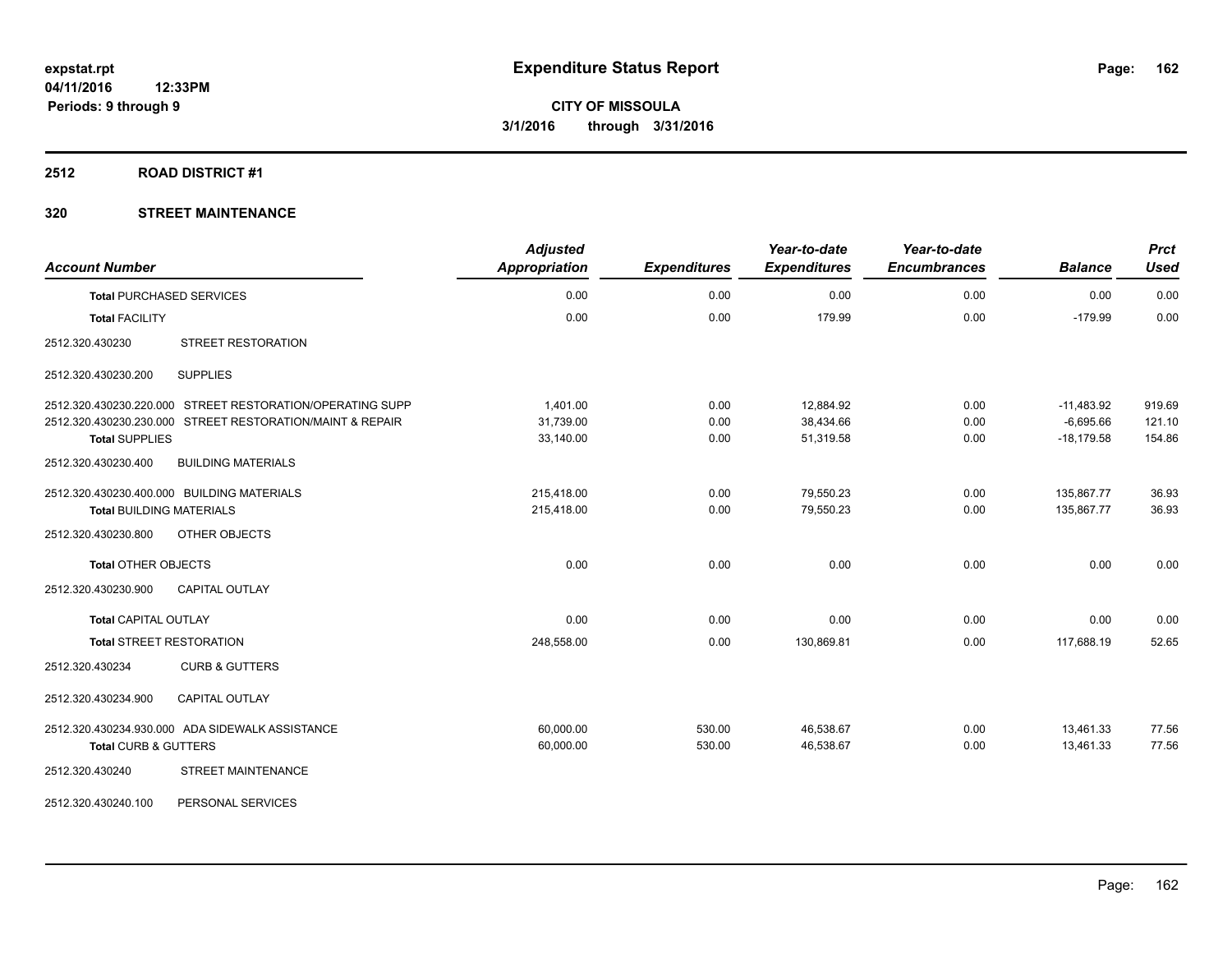#### **2512 ROAD DISTRICT #1**

| <b>Adjusted</b>      |                     | Year-to-date        | Year-to-date        |                | <b>Prct</b> |
|----------------------|---------------------|---------------------|---------------------|----------------|-------------|
| <b>Appropriation</b> | <b>Expenditures</b> | <b>Expenditures</b> | <b>Encumbrances</b> | <b>Balance</b> | <b>Used</b> |
| 50,492.00            | 0.00                | 0.00                | 0.00                | 50,492.00      | 0.00        |
| 12,556.00            | 0.00                | 0.00                | 0.00                | 12,556.00      | 0.00        |
| 63,048.00            | 0.00                | 0.00                | 0.00                | 63.048.00      | 0.00        |
|                      |                     |                     |                     |                |             |
| 1.401.00             | 0.00                | 2,640.55            | 0.00                | $-1,239.55$    | 188.48      |
| 17,045.00            | 0.00                | 22.410.75           | 0.00                | $-5,365.75$    | 131.48      |
| 400.00               | 0.00                | 0.00                | 0.00                | 400.00         | 0.00        |
| 18,846.00            | 0.00                | 25,051.30           | 0.00                | $-6,205.30$    | 132.93      |
|                      |                     |                     |                     |                |             |
| 59,783.00            | 7,496.45            | 30,851.01           | 0.00                | 28,931.99      | 51.60       |
| 59,783.00            | 7,496.45            | 30,851.01           | 0.00                | 28,931.99      | 51.60       |
| 141,677.00           | 7,496.45            | 55,902.31           | 0.00                | 85.774.69      | 39.46       |
|                      |                     |                     |                     |                |             |
|                      |                     |                     |                     |                |             |
| 0.00                 | 0.00                | 0.00                | 0.00                | 0.00           | 0.00        |
|                      |                     |                     |                     |                |             |
|                      |                     |                     |                     |                |             |
| 10.721.00            | 0.00                | 0.00                | 0.00                | 10,721.00      | 0.00        |
| 3,939.00             | 0.00                | 767.00              | 0.00                | 3,172.00       | 19.47       |
| 14,660.00            | 0.00                | 767.00              | 0.00                | 13,893.00      | 5.23        |
|                      |                     |                     |                     |                |             |
| 86,343.00            | 0.00                | 77,171.52           | 0.00                | 9,171.48       | 89.38       |
| 12,544.00            | 0.00                | 9,851.91            | 0.00                | 2,692.09       | 78.54       |
| 98,887.00            | 0.00                | 87,023.43           | 0.00                | 11,863.57      | 88.00       |
|                      |                     |                     |                     |                |             |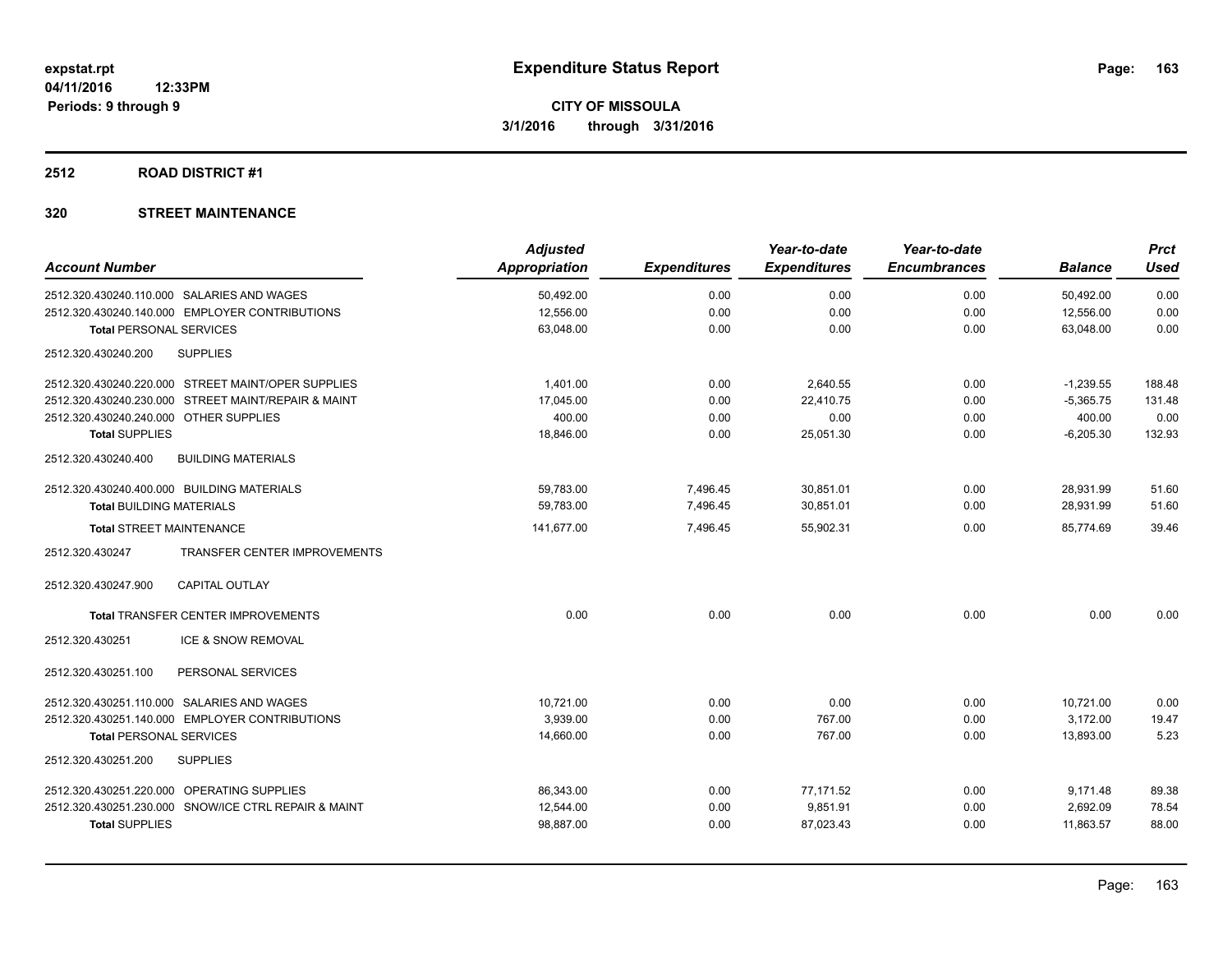#### **2512 ROAD DISTRICT #1**

| <b>Account Number</b>                 |                                                               | <b>Adjusted</b><br><b>Appropriation</b> | <b>Expenditures</b> | Year-to-date<br><b>Expenditures</b> | Year-to-date<br><b>Encumbrances</b> | <b>Balance</b> | <b>Prct</b><br><b>Used</b> |
|---------------------------------------|---------------------------------------------------------------|-----------------------------------------|---------------------|-------------------------------------|-------------------------------------|----------------|----------------------------|
| Total ICE & SNOW REMOVAL              |                                                               | 113,547.00                              | 0.00                | 87,790.43                           | 0.00                                | 25,756.57      | 77.32                      |
| 2512.320.430252                       | <b>STREET CLEANING</b>                                        |                                         |                     |                                     |                                     |                |                            |
| 2512.320.430252.200                   | <b>SUPPLIES</b>                                               |                                         |                     |                                     |                                     |                |                            |
|                                       | 2512.320.430252.220.000 STREET CLEANING/OPERATING SUPPLIES    | 1,869.00                                | 0.00                | 307.00                              | 0.00                                | 1,562.00       | 16.43                      |
|                                       | 2512.320.430252.230.000 STREET CLEANING/REPAIR & MAINT        | 22,285.00                               | 0.00                | 14,382.93                           | 0.00                                | 7,902.07       | 64.54                      |
| <b>Total SUPPLIES</b>                 |                                                               | 24,154.00                               | 0.00                | 14,689.93                           | 0.00                                | 9,464.07       | 60.82                      |
| 2512.320.430252.500                   | <b>FIXED CHARGES</b>                                          |                                         |                     |                                     |                                     |                |                            |
| 2512.320.430252.500.000 FIXED CHARGES |                                                               | 10,000.00                               | 0.00                | 10,000.00                           | 0.00                                | 0.00           | 100.00                     |
| <b>Total FIXED CHARGES</b>            |                                                               | 10,000.00                               | 0.00                | 10,000.00                           | 0.00                                | 0.00           | 100.00                     |
| <b>Total STREET CLEANING</b>          |                                                               | 34,154.00                               | 0.00                | 24.689.93                           | 0.00                                | 9,464.07       | 72.29                      |
| 2512.320.430262                       | <b>SIDEWALKS</b>                                              |                                         |                     |                                     |                                     |                |                            |
| 2512.320.430262.300                   | PURCHASED SERVICES                                            |                                         |                     |                                     |                                     |                |                            |
|                                       | 2512.320.430262.350.000 SIDEWALK & CURB-PROFESSIONAL SERVICES | 20,000.00                               | 0.00                | 0.00                                | 0.00                                | 20,000.00      | 0.00                       |
| <b>Total PURCHASED SERVICES</b>       |                                                               | 20,000.00                               | 0.00                | 0.00                                | 0.00                                | 20.000.00      | 0.00                       |
| 2512.320.430262.900                   | <b>CAPITAL OUTLAY</b>                                         |                                         |                     |                                     |                                     |                |                            |
|                                       | 2512.320.430262.930.000 SIDEWALK & CURB-MPROVEMENTS           | 408,000.00                              | 0.00                | 465,479.51                          | 0.00                                | $-57,479.51$   | 114.09                     |
| <b>Total CAPITAL OUTLAY</b>           |                                                               | 408,000.00                              | 0.00                | 465,479.51                          | 0.00                                | $-57,479.51$   | 114.09                     |
| <b>Total SIDEWALKS</b>                |                                                               | 428,000.00                              | 0.00                | 465,479.51                          | 0.00                                | $-37,479.51$   | 108.76                     |
| 2512.320.430265                       | <b>SIGNING &amp; STRIPING</b>                                 |                                         |                     |                                     |                                     |                |                            |
| 2512.320.430265.200                   | <b>SUPPLIES</b>                                               |                                         |                     |                                     |                                     |                |                            |
|                                       | 2512.320.430265.230.000 SIGNING & STRIPING-REPAIR/MAINTENANCE | 8.865.00                                | 0.00                | 8.865.00                            | 0.00                                | 0.00           | 100.00                     |
|                                       | 2512.320.430265.231.000 SIGNING & STRIPING/GASOLINE           | 1,135.00                                | 0.00                | 1,135.00                            | 0.00                                | 0.00           | 100.00                     |
| <b>Total SIGNING &amp; STRIPING</b>   |                                                               | 10,000.00                               | 0.00                | 10,000.00                           | 0.00                                | 0.00           | 100.00                     |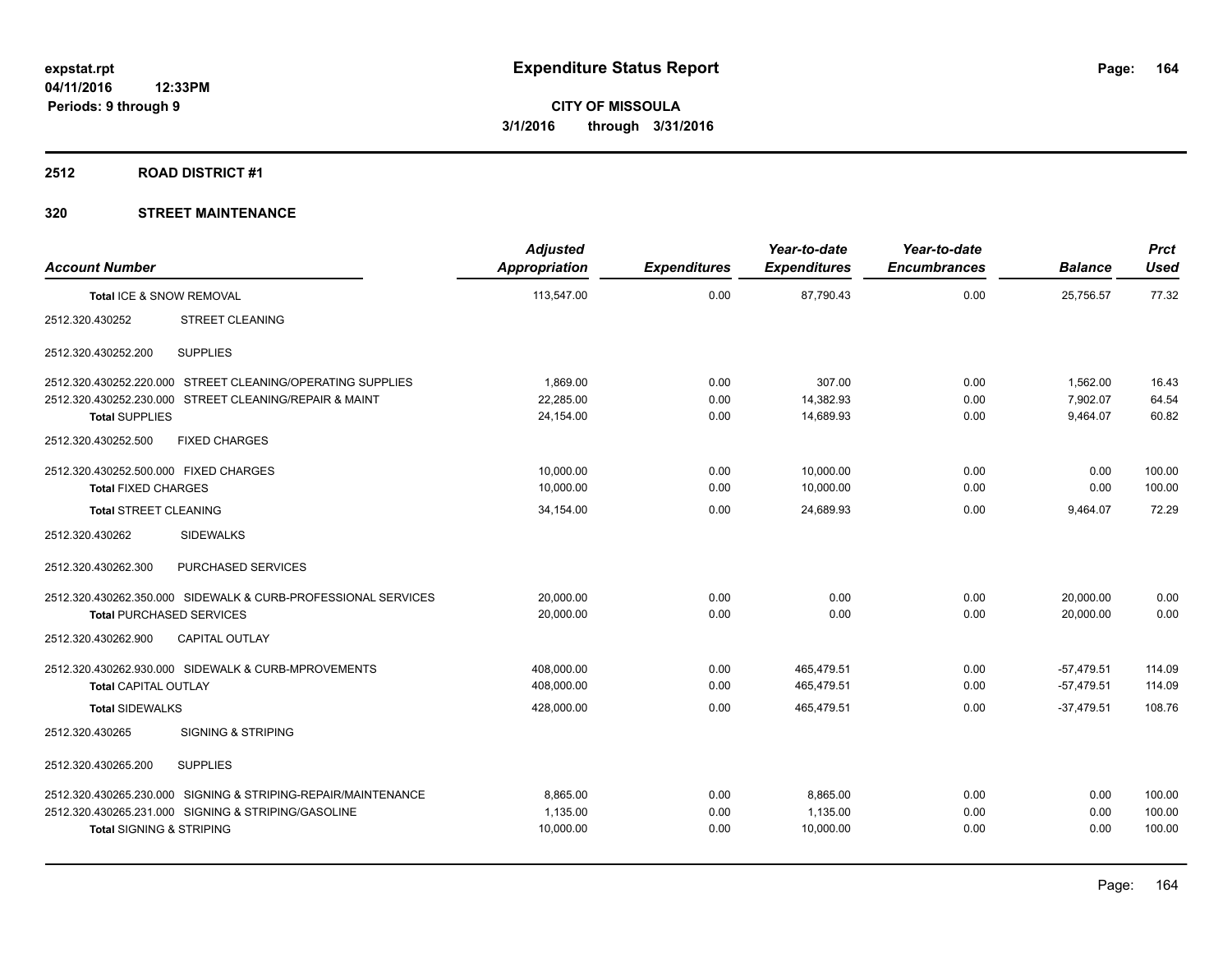#### **2512 ROAD DISTRICT #1**

| <b>Account Number</b>                                                            |                                                         | <b>Adjusted</b><br><b>Appropriation</b> | <b>Expenditures</b> | Year-to-date<br><b>Expenditures</b> | Year-to-date<br><b>Encumbrances</b> | <b>Balance</b>         | <b>Prct</b><br><b>Used</b> |
|----------------------------------------------------------------------------------|---------------------------------------------------------|-----------------------------------------|---------------------|-------------------------------------|-------------------------------------|------------------------|----------------------------|
| 2512.320.430270                                                                  | <b>COMMUNICATIONS MAINTENANCE</b>                       |                                         |                     |                                     |                                     |                        |                            |
| 2512.320.430270.100                                                              | PERSONAL SERVICES                                       |                                         |                     |                                     |                                     |                        |                            |
| 2512.320.430270.130.000 OTHER<br><b>Total PERSONAL SERVICES</b>                  |                                                         | 4,176.00<br>4,176.00                    | 0.00<br>0.00        | 0.00<br>0.00                        | 0.00<br>0.00                        | 4,176.00<br>4,176.00   | 0.00<br>0.00               |
| 2512.320.430270.900                                                              | <b>CAPITAL OUTLAY</b>                                   |                                         |                     |                                     |                                     |                        |                            |
| <b>Total CAPITAL OUTLAY</b>                                                      |                                                         | 0.00                                    | 0.00                | 0.00                                | 0.00                                | 0.00                   | 0.00                       |
| Total COMMUNICATIONS MAINTENANCE                                                 |                                                         | 4,176.00                                | 0.00                | 0.00                                | 0.00                                | 4,176.00               | 0.00                       |
| 2512.320.431200                                                                  | FLOOD CONTROL                                           |                                         |                     |                                     |                                     |                        |                            |
| 2512.320.431200.100                                                              | PERSONAL SERVICES                                       |                                         |                     |                                     |                                     |                        |                            |
| 2512.320.431200.110.000 SALARIES AND WAGES                                       |                                                         | 22.374.00                               | 0.00                | 0.00                                | 0.00                                | 22,374.00              | 0.00                       |
| 2512.320.431200.130.000 OTHER                                                    |                                                         | 2,881.00                                | 0.00                | 0.00                                | 0.00                                | 2,881.00               | 0.00                       |
| 2512.320.431200.140.000 EMPLOYER CONTRIBUTIONS<br><b>Total PERSONAL SERVICES</b> |                                                         | 11.440.00<br>36,695.00                  | 0.00<br>0.00        | 0.00<br>0.00                        | 0.00<br>0.00                        | 11,440.00<br>36,695.00 | 0.00<br>0.00               |
| 2512.320.431200.200                                                              | <b>SUPPLIES</b>                                         |                                         |                     |                                     |                                     |                        |                            |
| 2512.320.431200.210.000 OFFICE SUPPLIES                                          |                                                         | 2,318.00                                | 0.00                | 3,169.55                            | 0.00                                | $-851.55$              | 136.74                     |
| <b>Total SUPPLIES</b>                                                            |                                                         | 2,318.00                                | 0.00                | 3,169.55                            | 0.00                                | $-851.55$              | 136.74                     |
| 2512.320.431200.300                                                              | PURCHASED SERVICES                                      |                                         |                     |                                     |                                     |                        |                            |
| 2512.320.431200.310.000 COMMUNICATIONS                                           |                                                         | 1,000.00                                | 0.00                | 0.00                                | 0.00                                | 1,000.00               | 0.00                       |
|                                                                                  | 2512.320.431200.330.000 PUBLICITY, SUBSCRIPTIONS & DUES | 7,000.00                                | 0.00                | 6,450.00                            | 0.00                                | 550.00                 | 92.14                      |
| 2512.320.431200.350.000 PROFESSIONAL SERVICES                                    |                                                         | 50,000.00                               | 0.00                | 21,343.25                           | 0.00                                | 28,656.75              | 42.69                      |
| 2512.320.431200.370.000 TRAVEL<br><b>Total PURCHASED SERVICES</b>                |                                                         | 0.00<br>58,000.00                       | 0.00<br>0.00        | 293.45<br>28,086.70                 | 0.00<br>0.00                        | $-293.45$<br>29,913.30 | 0.00<br>48.43              |
| 2512.320.431200.900                                                              | <b>CAPITAL OUTLAY</b>                                   |                                         |                     |                                     |                                     |                        |                            |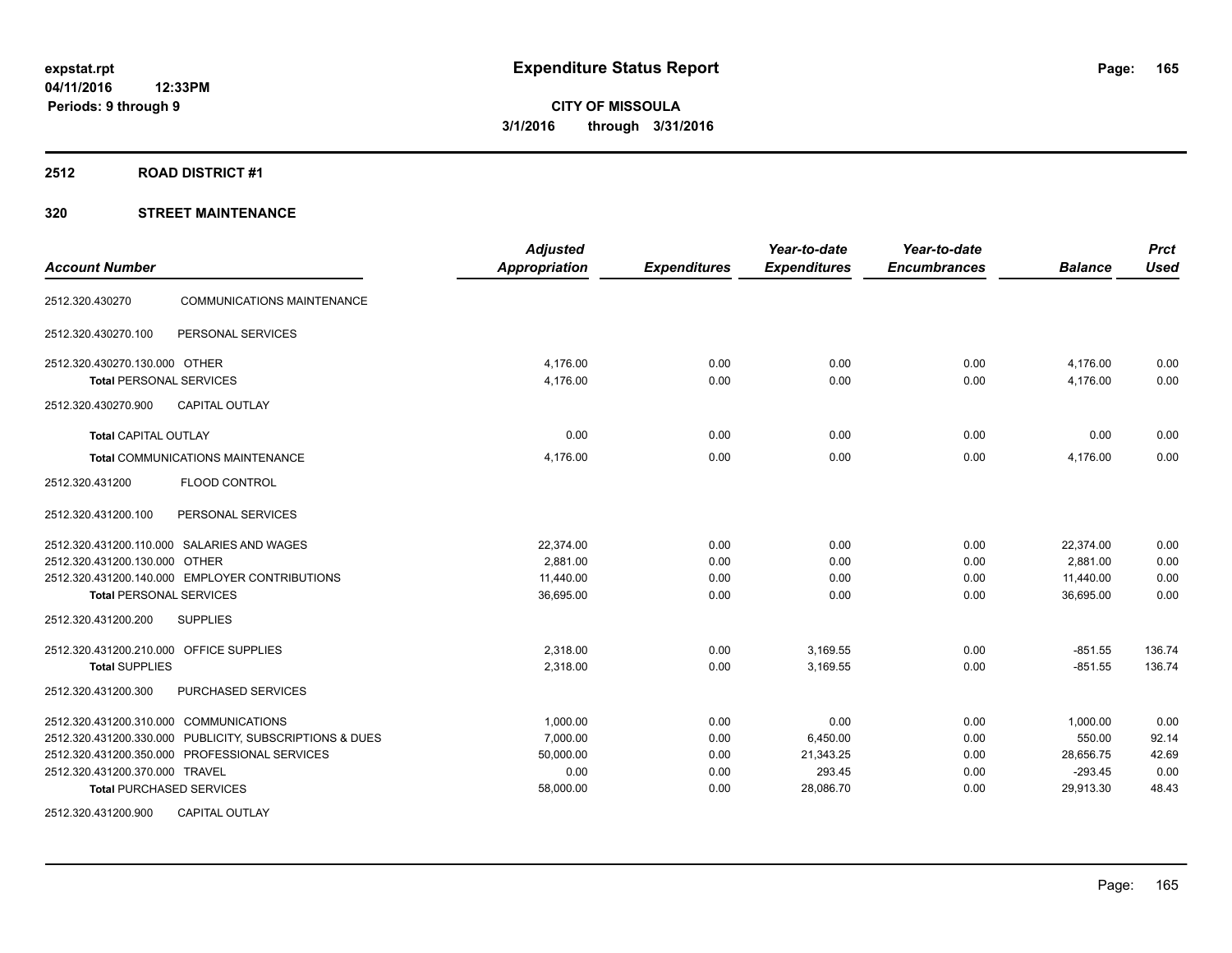### **2512 ROAD DISTRICT #1**

| <b>Account Number</b>                                   | <b>Adjusted</b><br><b>Appropriation</b> | <b>Expenditures</b> | Year-to-date<br><b>Expenditures</b> | Year-to-date<br><b>Encumbrances</b> | <b>Balance</b> | <b>Prct</b><br><b>Used</b> |
|---------------------------------------------------------|-----------------------------------------|---------------------|-------------------------------------|-------------------------------------|----------------|----------------------------|
| 2512.320.431200.930.000 FLOOD CONTROL MAINT/MPROVEMENTS | 10,000.00                               | 0.00                | 1,649.73                            | 0.00                                | 8,350.27       | 16.50                      |
| <b>Total CAPITAL OUTLAY</b>                             | 10,000.00                               | 0.00                | 1,649.73                            | 0.00                                | 8,350.27       | 16.50                      |
| <b>Total FLOOD CONTROL</b>                              | 107,013.00                              | 0.00                | 32,905.98                           | 0.00                                | 74,107.02      | 30.75                      |
| <b>GREENWAYS &amp; HORTICULTURE</b><br>2512.320.460434  |                                         |                     |                                     |                                     |                |                            |
| <b>SUPPLIES</b><br>2512.320.460434.200                  |                                         |                     |                                     |                                     |                |                            |
| 2512.320.460434.230.000 ADOPT A TRAFFIC CIRCLE          | 2,500.00                                | 0.00                | 633.71                              | 0.00                                | 1,866.29       | 25.35                      |
| <b>Total GREENWAYS &amp; HORTICULTURE</b>               | 2,500.00                                | 0.00                | 633.71                              | 0.00                                | 1,866.29       | 25.35                      |
| <b>DEBT SERVICE</b><br>2512.320.490504                  |                                         |                     |                                     |                                     |                |                            |
| <b>DEBT SERVICE</b><br>2512.320.490504.600              |                                         |                     |                                     |                                     |                |                            |
| 2512.320.490504.610.000 PRINCIPAL                       | 418,252.00                              | 0.00                | 305,820.65                          | 0.00                                | 112.431.35     | 73.12                      |
| 2512.320.490504.620.000 INTEREST / SERVICE FEES         | 48.753.00                               | 0.00                | 54,764.97                           | 0.00                                | $-6.011.97$    | 112.33                     |
| <b>Total DEBT SERVICE</b>                               | 467,005.00                              | 0.00                | 360,585.62                          | 0.00                                | 106,419.38     | 77.21                      |
| <b>MERCHANT SERVICES</b><br>2512.320.510110             |                                         |                     |                                     |                                     |                |                            |
| <b>FIXED CHARGES</b><br>2512.320.510110.500             |                                         |                     |                                     |                                     |                |                            |
| <b>Total MERCHANT SERVICES</b>                          | 0.00                                    | 0.00                | 0.00                                | 0.00                                | 0.00           | 0.00                       |
| Total ROAD DISTRICT #1                                  | 1,722,618.00                            | 9,650.46            | 1,251,917.42                        | 0.00                                | 470,700.58     | 72.68                      |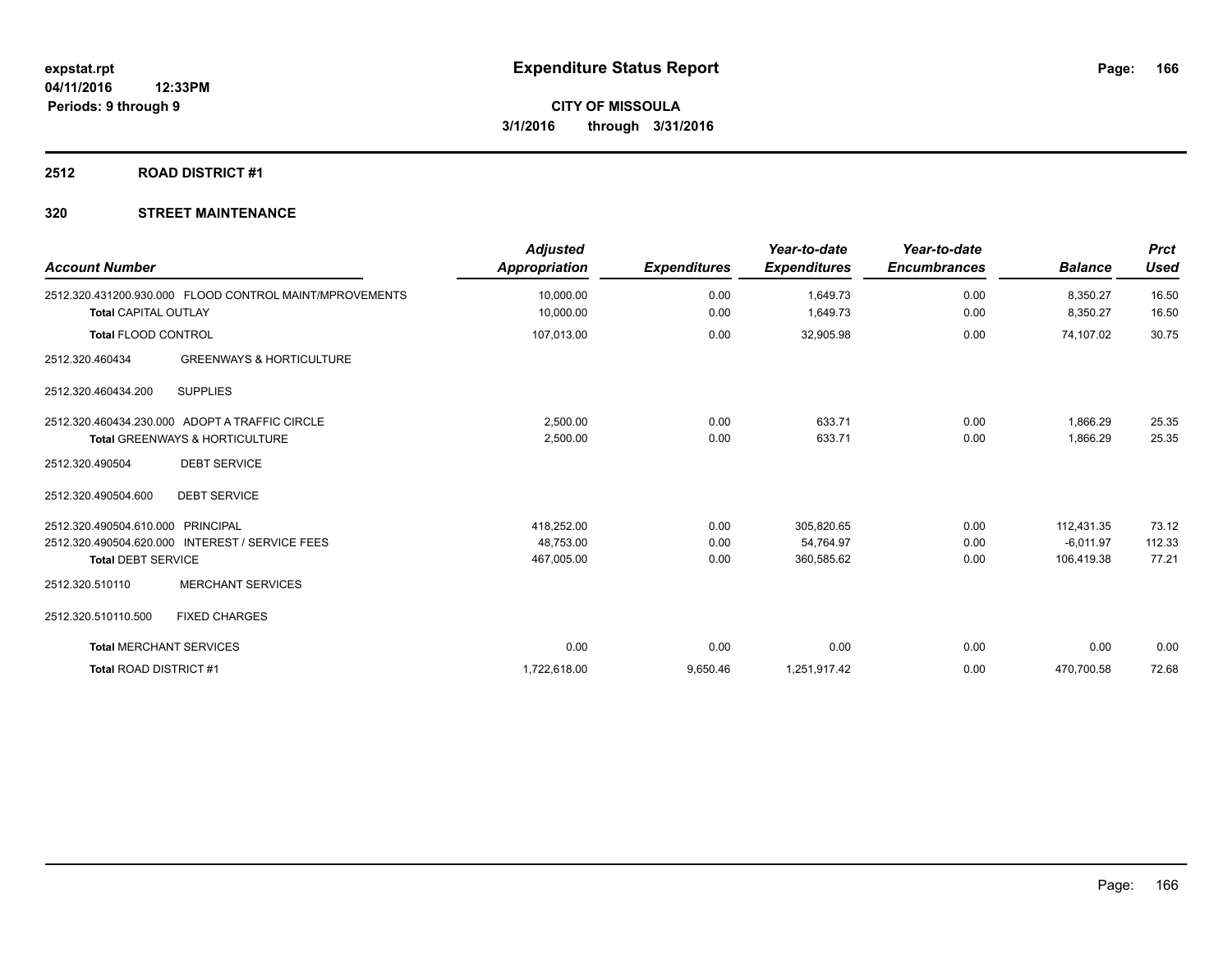### **2513 PARK DISTRICT #1**

|                                                         | <b>Adjusted</b>      |                     | Year-to-date        | Year-to-date        |                | <b>Prct</b> |
|---------------------------------------------------------|----------------------|---------------------|---------------------|---------------------|----------------|-------------|
| <b>Account Number</b>                                   | <b>Appropriation</b> | <b>Expenditures</b> | <b>Expenditures</b> | <b>Encumbrances</b> | <b>Balance</b> | <b>Used</b> |
| RENOVATE REPLACE IMPROV<br>2513.370.460400              |                      |                     |                     |                     |                |             |
| PURCHASED SERVICES<br>2513.370.460400.300               |                      |                     |                     |                     |                |             |
| 2513.370.460400.350.000 RENOVATE REPLACE IMPROVE        | 96.870.00            | 0.00                | 877.00              | 0.00                | 95,993.00      | 0.91        |
| <b>Total PURCHASED SERVICES</b>                         | 96,870.00            | 0.00                | 877.00              | 0.00                | 95,993.00      | 0.91        |
| <b>CAPITAL OUTLAY</b><br>2513.370.460400.900            |                      |                     |                     |                     |                |             |
| 2513.370.460400.930.000 RENOVATE REPLACE IMPROVE        | 62,720.00            | 2,592.74            | 23,417.61           | 0.00                | 39.302.39      | 37.34       |
| 2513.370.460400.940.000 MACHINERY & EQUIPMENT           | 0.00                 | 11,689.09           | 11,689.09           | 0.00                | $-11,689.09$   | 0.00        |
| <b>Total CAPITAL OUTLAY</b>                             | 62,720.00            | 14,281.83           | 35,106.70           | 0.00                | 27,613.30      | 55.97       |
| Total RENOVATE REPLACE IMPROV                           | 159,590.00           | 14,281.83           | 35,983.70           | 0.00                | 123,606.30     | 22.55       |
| 2513.370.460432<br>PARK ADMIN                           |                      |                     |                     |                     |                |             |
| 2513.370.460432.100<br>PERSONAL SERVICES                |                      |                     |                     |                     |                |             |
| 2513.370.460432.110.000 SALARIES AND WAGES              | 10,200.00            | 0.00                | 0.00                | 0.00                | 10,200.00      | 0.00        |
| 2513.370.460432.140.00 EMPLOYER CONTRIBUTIONS           | 1,909.00             | 0.00                | 0.00                | 0.00                | 1,909.00       | 0.00        |
| 2513.370.460432.141.000 STATE RETIREMENT CONTRIBUTIONS  | 0.00                 | 0.00                | 41.55               | 0.00                | $-41.55$       | 0.00        |
| <b>Total PERSONAL SERVICES</b>                          | 12,109.00            | 0.00                | 41.55               | 0.00                | 12.067.45      | 0.34        |
| <b>SUPPLIES</b><br>2513.370.460432.200                  |                      |                     |                     |                     |                |             |
| 2513.370.460432.220.000 OPERATING SUPPLIES              | 900.00               | 0.00                | 0.00                | 0.00                | 900.00         | 0.00        |
| <b>Total SUPPLIES</b>                                   | 900.00               | 0.00                | 0.00                | 0.00                | 900.00         | 0.00        |
| 2513.370.460432.300<br>PURCHASED SERVICES               |                      |                     |                     |                     |                |             |
| 2513.370.460432.330.000 PUBLICITY, SUBSCRIPTIONS & DUES | 2,500.00             | 0.00                | 0.00                | 0.00                | 2,500.00       | 0.00        |
| 2513.370.460432.344.000 TELEPHONE SERVICE               | 360.00               | 0.00                | 0.00                | 0.00                | 360.00         | 0.00        |
| 2513.370.460432.350.000 PROFESSIONAL SERVICES           | 14,000.00            | 911.65              | 10,671.91           | 0.00                | 3,328.09       | 76.23       |
| 2513.370.460432.360.000 REPAIR & MAINTENANCE            | 3,000.00             | 0.00                | 0.00                | 0.00                | 3,000.00       | 0.00        |
| 2513.370.460432.380.000 TRAINING                        | 200.00               | 0.00                | 0.00                | 0.00                | 200.00         | 0.00        |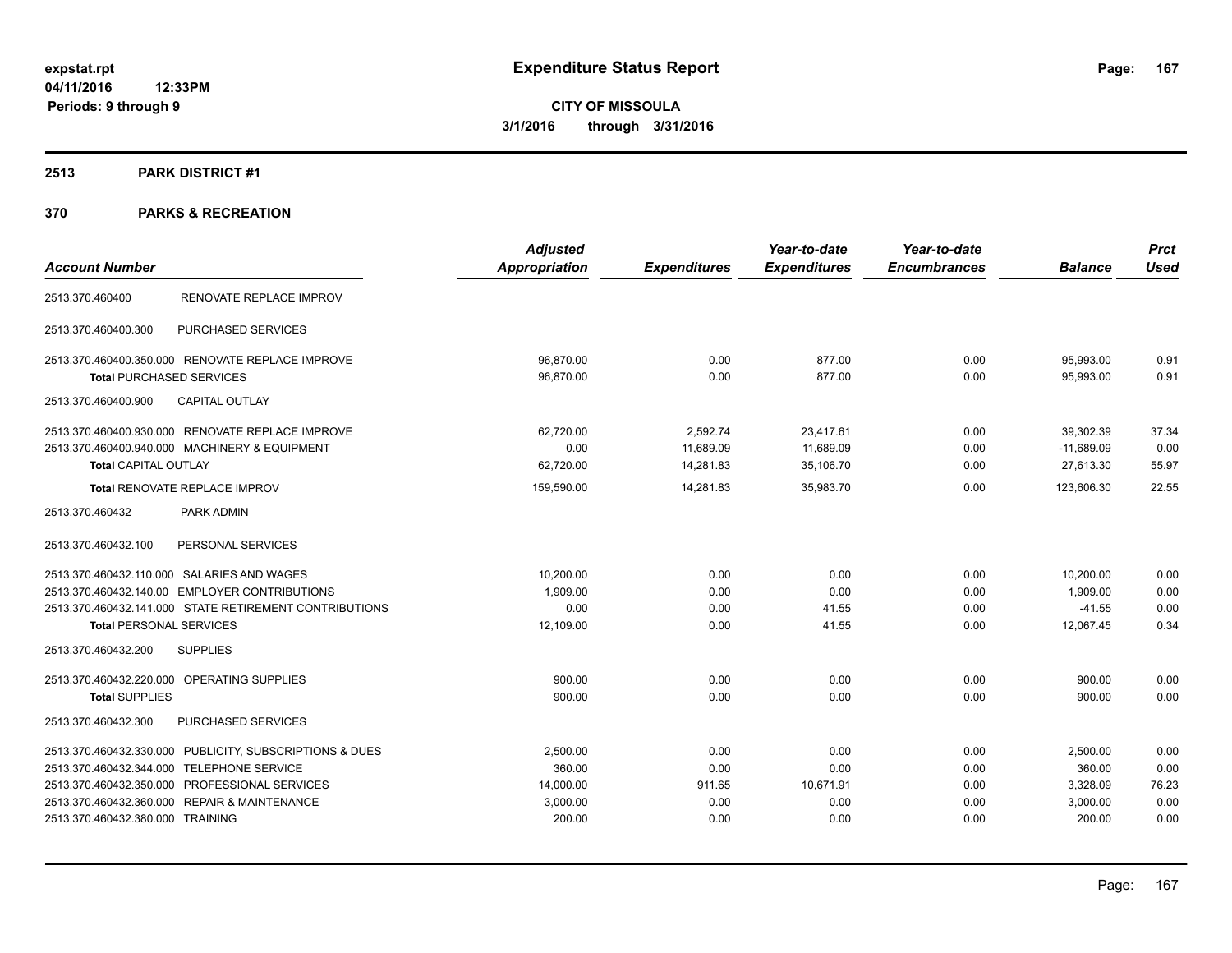#### **2513 PARK DISTRICT #1**

| <b>Account Number</b>                                       | <b>Adjusted</b><br>Appropriation | <b>Expenditures</b> | Year-to-date<br><b>Expenditures</b> | Year-to-date<br><b>Encumbrances</b> | <b>Balance</b> | <b>Prct</b><br><b>Used</b> |
|-------------------------------------------------------------|----------------------------------|---------------------|-------------------------------------|-------------------------------------|----------------|----------------------------|
| <b>Total PURCHASED SERVICES</b>                             | 20,060.00                        | 911.65              | 10,671.91                           | 0.00                                | 9,388.09       | 53.20                      |
| 2513.370.460432.600<br><b>DEBT SERVICE</b>                  |                                  |                     |                                     |                                     |                |                            |
| <b>Total DEBT SERVICE</b>                                   | 0.00                             | 0.00                | 0.00                                | 0.00                                | 0.00           | 0.00                       |
| <b>Total PARK ADMIN</b>                                     | 33,069.00                        | 911.65              | 10,713.46                           | 0.00                                | 22,355.54      | 32.40                      |
| <b>GREENWAYS &amp; HORTICULTURE</b><br>2513.370.460434      |                                  |                     |                                     |                                     |                |                            |
| 2513.370.460434.100<br>PERSONAL SERVICES                    |                                  |                     |                                     |                                     |                |                            |
| 2513.370.460434.110.000 GREENWAYS & HORTCULTURE             | 25,069.00                        | 2,181.21            | 13,654.10                           | 0.00                                | 11,414.90      | 54.47                      |
| 2513.370.460434.120.000 OVERTIME/TERMINATION                | 0.00                             | 0.00                | 169.83                              | 0.00                                | $-169.83$      | 0.00                       |
| 2513.370.460434.140.000 GREENWAYS & HORTICLTURE-EMPL CONTRI | 8,028.00                         | 1,250.50            | 5,697.52                            | 0.00                                | 2,330.48       | 70.97                      |
| <b>Total PERSONAL SERVICES</b>                              | 33,097.00                        | 3,431.71            | 19,521.45                           | 0.00                                | 13,575.55      | 58.98                      |
| <b>SUPPLIES</b><br>2513.370.460434.200                      |                                  |                     |                                     |                                     |                |                            |
| 2513.370.460434.220.000 OPERATING SUPPLIES                  | 3,373.00                         | 370.36              | 4,043.96                            | 0.00                                | $-670.96$      | 119.89                     |
| 2513.370.460434.230.000 REPAIR/MAINTENANCE                  | 7,135.00                         | 78.43               | 429.68                              | 0.00                                | 6,705.32       | 6.02                       |
| 2513.370.460434.231.000 GASOLINE                            | 2,000.00                         | 0.00                | 2,000.00                            | 0.00                                | 0.00           | 100.00                     |
| <b>Total SUPPLIES</b>                                       | 12,508.00                        | 448.79              | 6,473.64                            | 0.00                                | 6,034.36       | 51.76                      |
| 2513.370.460434.300<br>PURCHASED SERVICES                   |                                  |                     |                                     |                                     |                |                            |
| 2513.370.460434.330.000 PUBLICITY, SUBSCRIPTIONS & DUES     | 0.00                             | 0.00                | 61.82                               | 0.00                                | $-61.82$       | 0.00                       |
| 2513.370.460434.341.000 ELECTRICITY & NATURAL GAS           | 310.00                           | 0.00                | 303.59                              | 0.00                                | 6.41           | 97.93                      |
| 2513.370.460434.343.000 WATER CHARGES                       | 310.00                           | 0.00                | 130.28                              | 0.00                                | 179.72         | 42.03                      |
| 2513.370.460434.345.000 GARBAGE                             | 136.00                           | 0.00                | 96.75                               | 0.00                                | 39.25          | 71.14                      |
| 2513.370.460434.350.000 PROFESSIONAL SERVICES               | 5,000.00                         | 0.00                | 1,384.56                            | 0.00                                | 3,615.44       | 27.69                      |
| 2513.370.460434.360.000 REPAIR & MAINTENANCE                | 2,589.00                         | 0.00                | 810.00                              | 0.00                                | 1,779.00       | 31.29                      |
| 2513.370.460434.380.000 TRAINING                            | 95.00                            | 0.00                | 0.00                                | 0.00                                | 95.00          | 0.00                       |
| <b>Total PURCHASED SERVICES</b>                             | 8,440.00                         | 0.00                | 2,787.00                            | 0.00                                | 5,653.00       | 33.02                      |
| Total GREENWAYS & HORTICULTURE                              | 54,045.00                        | 3,880.50            | 28,782.09                           | 0.00                                | 25,262.91      | 53.26                      |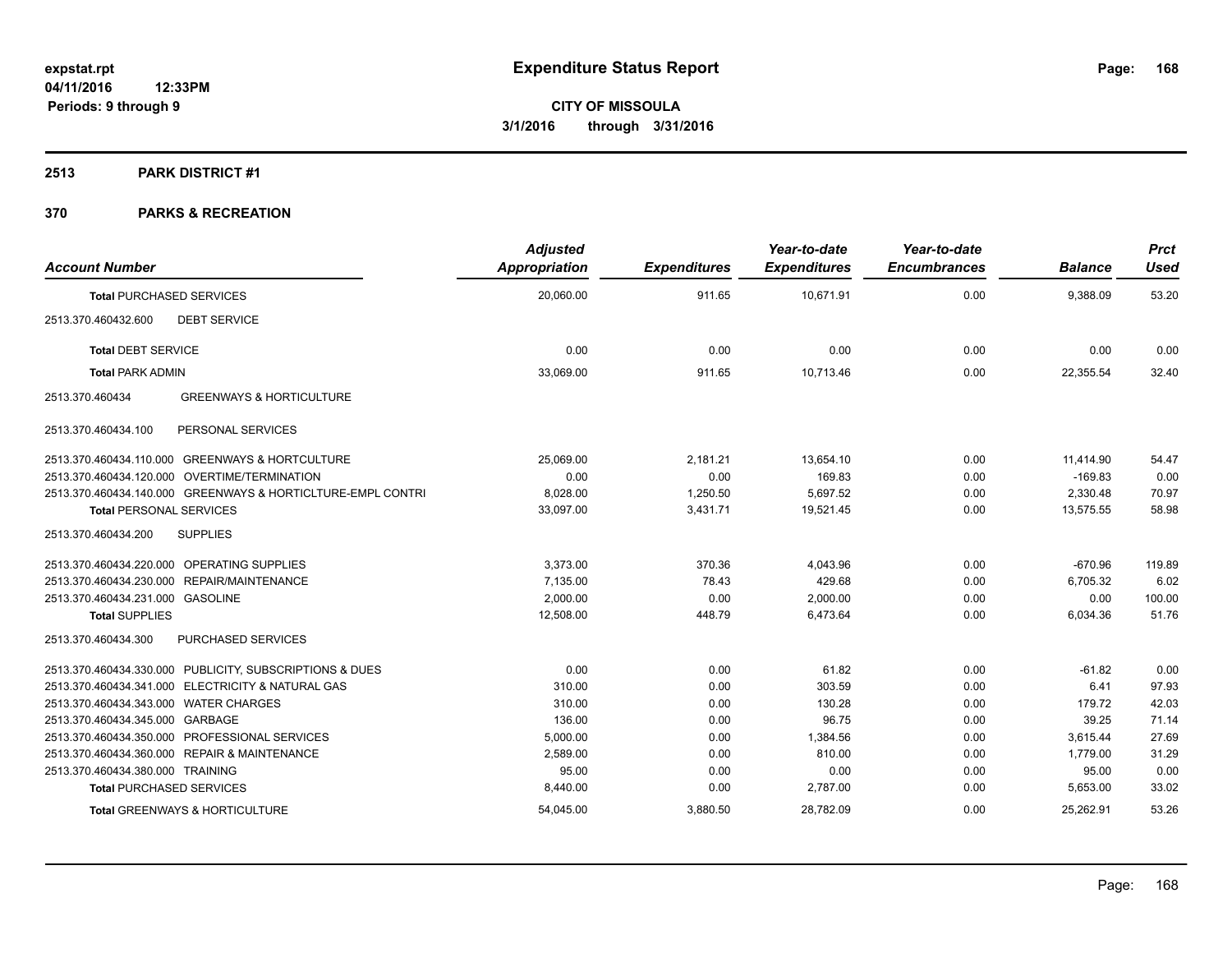#### **2513 PARK DISTRICT #1**

| <b>Account Number</b>                                   | <b>Adjusted</b><br><b>Appropriation</b> | <b>Expenditures</b> | Year-to-date<br><b>Expenditures</b> | Year-to-date<br><b>Encumbrances</b> | <b>Balance</b> | <b>Prct</b><br><b>Used</b> |
|---------------------------------------------------------|-----------------------------------------|---------------------|-------------------------------------|-------------------------------------|----------------|----------------------------|
|                                                         |                                         |                     |                                     |                                     |                |                            |
| <b>URBAN FORESTRY</b><br>2513.370.460439                |                                         |                     |                                     |                                     |                |                            |
| 2513.370.460439.100<br>PERSONAL SERVICES                |                                         |                     |                                     |                                     |                |                            |
| 2513.370.460439.110.000 SALARIES AND WAGES              | 48.682.00                               | 3.434.98            | 21.184.10                           | 0.00                                | 27.497.90      | 43.52                      |
| 2513.370.460439.120.000 OVERTIME/TERMINATION            | 0.00                                    | 0.00                | 0.13                                | 0.00                                | $-0.13$        | 0.00                       |
| 2513.370.460439.140.000 EMPLOYER CONTRIBUTIONS          | 22,061.00                               | 2,289.04            | 12,327.32                           | 0.00                                | 9,733.68       | 55.88                      |
| <b>Total PERSONAL SERVICES</b>                          | 70,743.00                               | 5,724.02            | 33,511.55                           | 0.00                                | 37,231.45      | 47.37                      |
| <b>SUPPLIES</b><br>2513.370.460439.200                  |                                         |                     |                                     |                                     |                |                            |
| 2513.370.460439.220.000 OPERATING SUPPLIES              | 24,352.00                               | 207.20              | 9,388.70                            | 0.00                                | 14,963.30      | 38.55                      |
| 2513.370.460439.230.000 REPAIR/MAINTENANCE              | 3,952.00                                | 0.00                | 260.62                              | 0.00                                | 3,691.38       | 6.59                       |
| <b>Total SUPPLIES</b>                                   | 28,304.00                               | 207.20              | 9,649.32                            | 0.00                                | 18.654.68      | 34.09                      |
| PURCHASED SERVICES<br>2513.370.460439.300               |                                         |                     |                                     |                                     |                |                            |
| 2513.370.460439.330.000 PUBLICITY, SUBSCRIPTIONS & DUES | 0.00                                    | 0.00                | 61.82                               | 0.00                                | $-61.82$       | 0.00                       |
| 2513.370.460439.350.000 PROFESSIONAL SERVICES           | 2,660.00                                | 24,780.00           | 48,928.21                           | 0.00                                | $-46,268.21$   | 1,839.41                   |
| 2513.370.460439.360.000 REPAIR & MAINTENANCE            | 79,450.00                               | 31,950.00           | 99,709.20                           | 0.00                                | $-20,259.20$   | 125.50                     |
| 2513.370.460439.370.000 TRAVEL                          | 0.00                                    | 0.00                | 99.51                               | 0.00                                | $-99.51$       | 0.00                       |
| 2513.370.460439.380.000 TRAINING                        | 0.00                                    | 0.00                | 489.50                              | 0.00                                | $-489.50$      | 0.00                       |
| <b>Total PURCHASED SERVICES</b>                         | 82,110.00                               | 56,730.00           | 149,288.24                          | 0.00                                | $-67,178.24$   | 181.81                     |
| <b>Total URBAN FORESTRY</b>                             | 181,157.00                              | 62,661.22           | 192,449.11                          | 0.00                                | $-11,292.11$   | 106.23                     |
| <b>RECREATION MORE</b><br>2513.370.460470               |                                         |                     |                                     |                                     |                |                            |
| 2513.370.460470.100<br>PERSONAL SERVICES                |                                         |                     |                                     |                                     |                |                            |
| 2513.370.460470.110.000 SALARIES AND WAGES              | 4,124.00                                | 0.00                | 0.00                                | 0.00                                | 4,124.00       | 0.00                       |
| 2513.370.460470.140.000 EMPLOYER CONTRIBUTIONS          | 847.00                                  | 0.00                | 0.00                                | 0.00                                | 847.00         | 0.00                       |
| <b>Total PERSONAL SERVICES</b>                          | 4,971.00                                | 0.00                | 0.00                                | 0.00                                | 4,971.00       | 0.00                       |
| PURCHASED SERVICES<br>2513.370.460470.300               |                                         |                     |                                     |                                     |                |                            |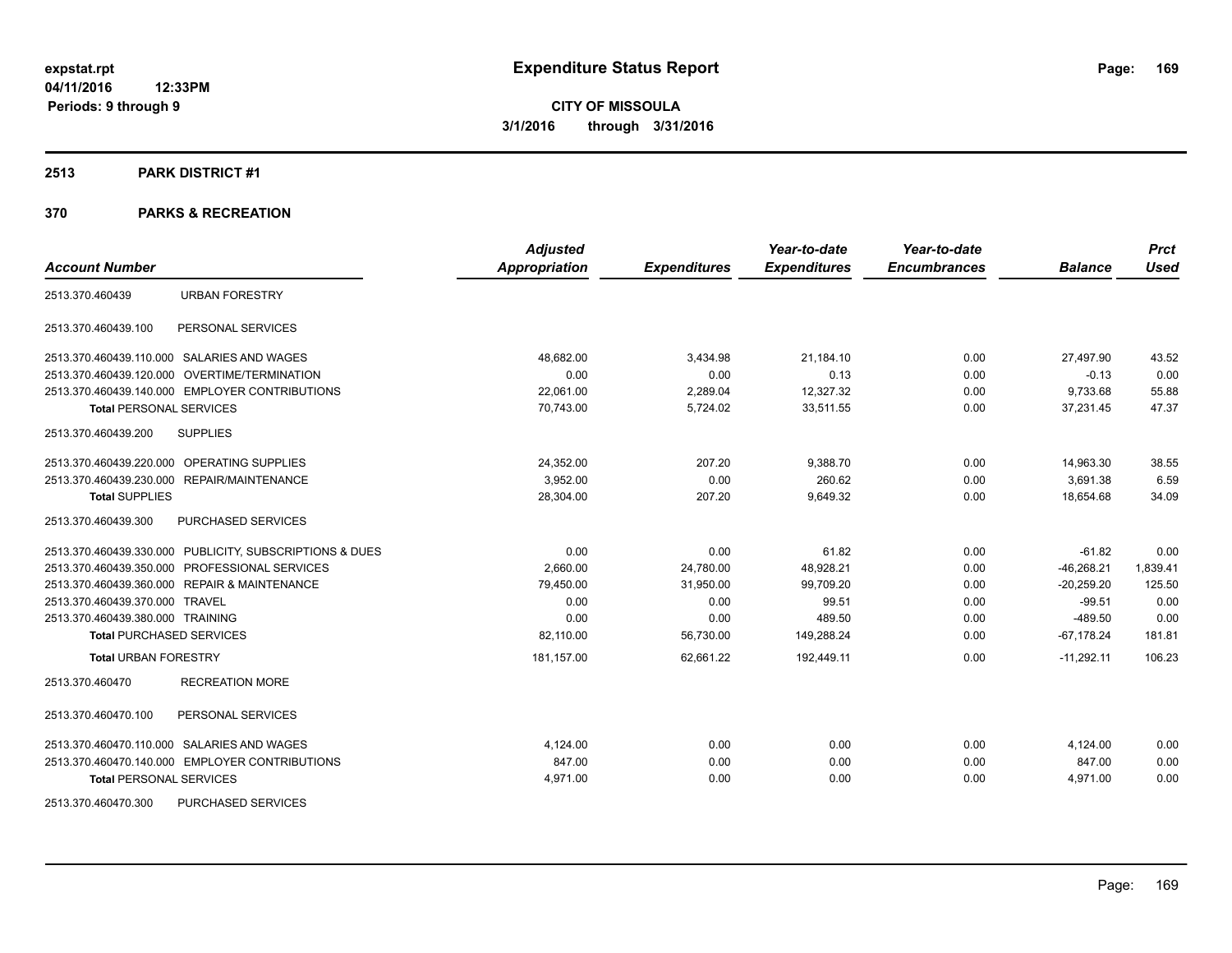#### **2513 PARK DISTRICT #1**

| <b>Account Number</b>                                                                                                                | <b>Adjusted</b><br><b>Appropriation</b> | <b>Expenditures</b>  | Year-to-date<br><b>Expenditures</b> | Year-to-date<br><b>Encumbrances</b> | <b>Balance</b>                   | <b>Prct</b><br><b>Used</b> |
|--------------------------------------------------------------------------------------------------------------------------------------|-----------------------------------------|----------------------|-------------------------------------|-------------------------------------|----------------------------------|----------------------------|
| 2513.370.460470.360.000 REPAIR & MAINTENANCE<br><b>Total PURCHASED SERVICES</b>                                                      | 3,000.00<br>3,000.00                    | 0.00<br>0.00         | 0.00<br>0.00                        | 0.00<br>0.00                        | 3,000.00<br>3,000.00             | 0.00<br>0.00               |
| <b>Total RECREATION MORE</b>                                                                                                         | 7,971.00                                | 0.00                 | 0.00                                | 0.00                                | 7,971.00                         | 0.00                       |
| 2513.370.460474<br><b>SPRAY DECKS</b>                                                                                                |                                         |                      |                                     |                                     |                                  |                            |
| <b>SUPPLIES</b><br>2513.370.460474.200                                                                                               |                                         |                      |                                     |                                     |                                  |                            |
| 2513.370.460474.230.000 SPRAY DECKS/REPAIR/MAINTENANCE<br><b>Total SUPPLIES</b>                                                      | 1,600.00<br>1,600.00                    | 0.00<br>0.00         | 0.00<br>0.00                        | 0.00<br>0.00                        | 1,600.00<br>1,600.00             | 0.00<br>0.00               |
| 2513.370.460474.300<br>PURCHASED SERVICES                                                                                            |                                         |                      |                                     |                                     |                                  |                            |
| 2513.370.460474.341.000 ELECTRICITY & NATURAL GAS<br>2513.370.460474.360.000 REPAIR & MAINTENANCE<br><b>Total PURCHASED SERVICES</b> | 2,100.00<br>6,300.00<br>8,400.00        | 0.00<br>0.00<br>0.00 | 0.00<br>219.77<br>219.77            | 0.00<br>0.00<br>0.00                | 2,100.00<br>6,080.23<br>8,180.23 | 0.00<br>3.49<br>2.62       |
| <b>Total SPRAY DECKS</b>                                                                                                             | 10,000.00                               | 0.00                 | 219.77                              | 0.00                                | 9,780.23                         | 2.20                       |
| <b>GRILL VAN</b><br>2513.370.460477                                                                                                  |                                         |                      |                                     |                                     |                                  |                            |
| <b>SUPPLIES</b><br>2513.370.460477.200                                                                                               |                                         |                      |                                     |                                     |                                  |                            |
| 2513.370.460477.230.000 REPAIR/MAINTENANCE<br><b>Total SUPPLIES</b>                                                                  | 0.00<br>0.00                            | 0.00<br>0.00         | 23.46<br>23.46                      | 0.00<br>0.00                        | $-23.46$<br>$-23.46$             | 0.00<br>0.00               |
| 2513.370.460477.300<br>PURCHASED SERVICES                                                                                            |                                         |                      |                                     |                                     |                                  |                            |
| <b>Total PURCHASED SERVICES</b>                                                                                                      | 0.00                                    | 0.00                 | 0.00                                | 0.00                                | 0.00                             | 0.00                       |
| <b>Total GRILL VAN</b>                                                                                                               | 0.00                                    | 0.00                 | 23.46                               | 0.00                                | $-23.46$                         | 0.00                       |
| <b>CONSERVATION LANDS MGMT</b><br>2513.370.460484                                                                                    |                                         |                      |                                     |                                     |                                  |                            |
| PERSONAL SERVICES<br>2513.370.460484.100                                                                                             |                                         |                      |                                     |                                     |                                  |                            |
| 2513.370.460484.110.000 CONSRVTN LAND MGMT/WAGES                                                                                     | 60,079.00                               | 1,933.60             | 27,433.65                           | 0.00                                | 32,645.35                        | 45.66                      |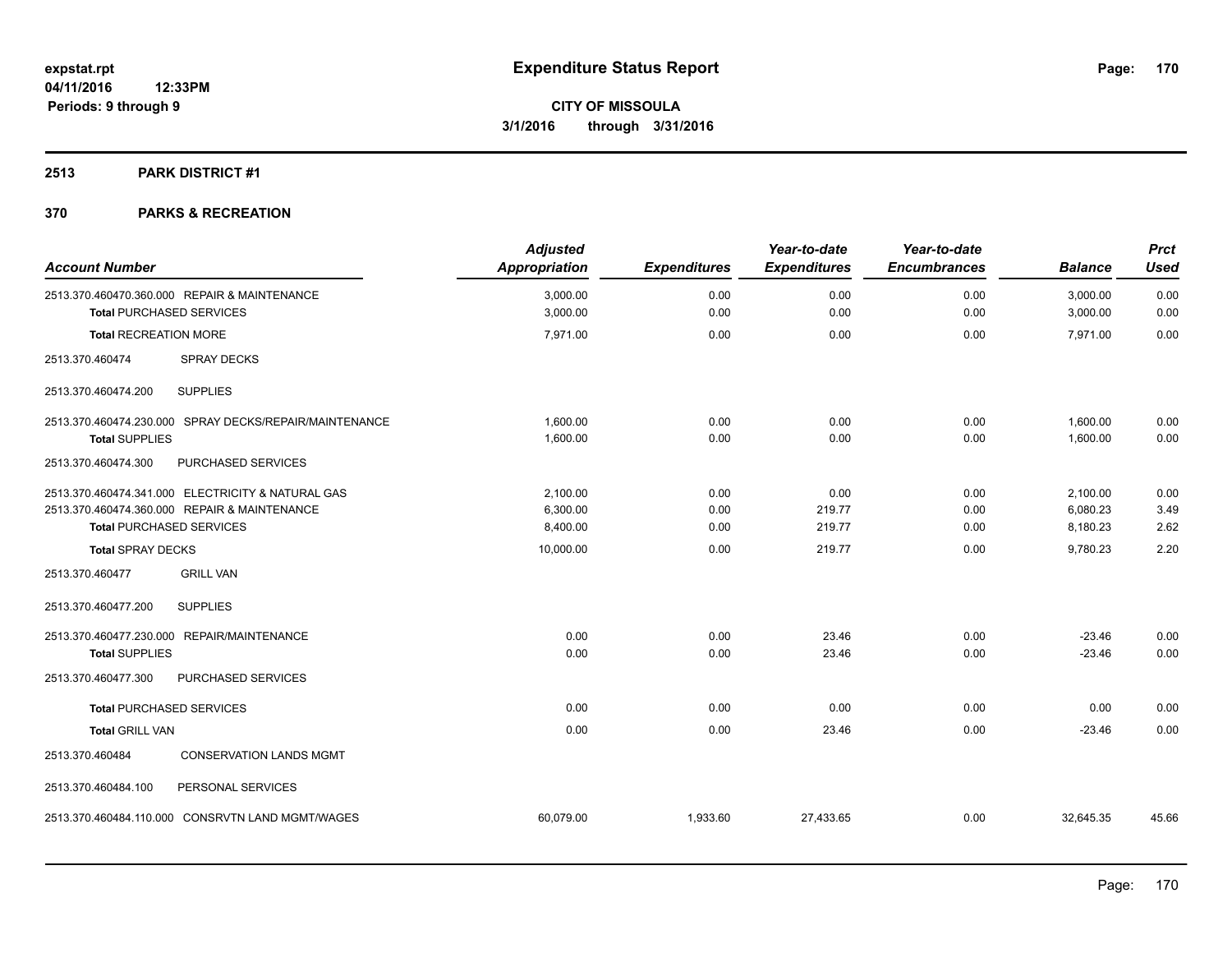#### **2513 PARK DISTRICT #1**

|                                      |                                                               | <b>Adjusted</b>      |                     | Year-to-date        | Year-to-date        |                | <b>Prct</b> |
|--------------------------------------|---------------------------------------------------------------|----------------------|---------------------|---------------------|---------------------|----------------|-------------|
| <b>Account Number</b>                |                                                               | <b>Appropriation</b> | <b>Expenditures</b> | <b>Expenditures</b> | <b>Encumbrances</b> | <b>Balance</b> | Used        |
|                                      | 2513.370.460484.120.000 OVERTIME/TERMINATION                  | 0.00                 | 0.00                | 421.89              | 0.00                | $-421.89$      | 0.00        |
|                                      | 2513.370.460484.140.000 CONSRVTN LAND MGMT/EMP CONTRIBUTIONS  | 31.781.00            | 1.195.43            | 12,864.94           | 0.00                | 18,916.06      | 40.48       |
| <b>Total PERSONAL SERVICES</b>       |                                                               | 91,860.00            | 3,129.03            | 40,720.48           | 0.00                | 51,139.52      | 44.33       |
| 2513.370.460484.200                  | <b>SUPPLIES</b>                                               |                      |                     |                     |                     |                |             |
|                                      | 2513.370.460484.220.000 OPERATING SUPPLIES                    | 1,000.00             | 0.00                | 2,223.63            | 0.00                | $-1,223.63$    | 222.36      |
| 2513.370.460484.230.000              | <b>REPAIR/MAINTENANCE</b>                                     | 3.000.00             | 0.00                | 28.908.04           | 0.00                | $-25,908.04$   | 963.60      |
| <b>Total SUPPLIES</b>                |                                                               | 4,000.00             | 0.00                | 31,131.67           | 0.00                | $-27,131.67$   | 778.29      |
| 2513.370.460484.300                  | PURCHASED SERVICES                                            |                      |                     |                     |                     |                |             |
|                                      | 2513.370.460484.350.000 PROFESSIONAL SERVICES                 | 39,127.00            | 0.00                | 10,523.89           | 0.00                | 28,603.11      | 26.90       |
| <b>Total PURCHASED SERVICES</b>      |                                                               | 39,127.00            | 0.00                | 10,523.89           | 0.00                | 28,603.11      | 26.90       |
| <b>Total CONSERVATION LANDS MGMT</b> |                                                               | 134,987.00           | 3,129.03            | 82,376.04           | 0.00                | 52.610.96      | 61.03       |
| 2513.370.460485                      | <b>SAFETY &amp; TRAINING</b>                                  |                      |                     |                     |                     |                |             |
| 2513.370.460485.100                  | PERSONAL SERVICES                                             |                      |                     |                     |                     |                |             |
| <b>Total PERSONAL SERVICES</b>       |                                                               | 0.00                 | 0.00                | 0.00                | 0.00                | 0.00           | 0.00        |
| 2513.370.460485.300                  | PURCHASED SERVICES                                            |                      |                     |                     |                     |                |             |
| <b>Total SAFETY &amp; TRAINING</b>   |                                                               | 0.00                 | 0.00                | 0.00                | 0.00                | 0.00           | 0.00        |
| 2513.370.460501                      | PARK MAINTENANCE ROUTINE                                      |                      |                     |                     |                     |                |             |
| 2513.370.460501.100                  | PERSONAL SERVICES                                             |                      |                     |                     |                     |                |             |
|                                      | 2513.370.460501.110.000 PARK MAINT ROUTINE/SALARIES AND WAGES | 9,738.00             | 0.00                | 4.532.15            | 0.00                | 5,205.85       | 46.54       |
|                                      | 2513.370.460501.140.000 PARK MAINT ROUTINE/WAGES              | 2,167.00             | 0.00                | 912.02              | 0.00                | 1,254.98       | 42.09       |
| <b>Total PERSONAL SERVICES</b>       |                                                               | 11,905.00            | 0.00                | 5,444.17            | 0.00                | 6,460.83       | 45.73       |
| 2513.370.460501.200                  | <b>SUPPLIES</b>                                               |                      |                     |                     |                     |                |             |
|                                      | 2513.370.460501.220.000 OPERATING SUPPLIES                    | 41.491.00            | 6.185.45            | 54.236.86           | 0.00                | $-12.745.86$   | 130.72      |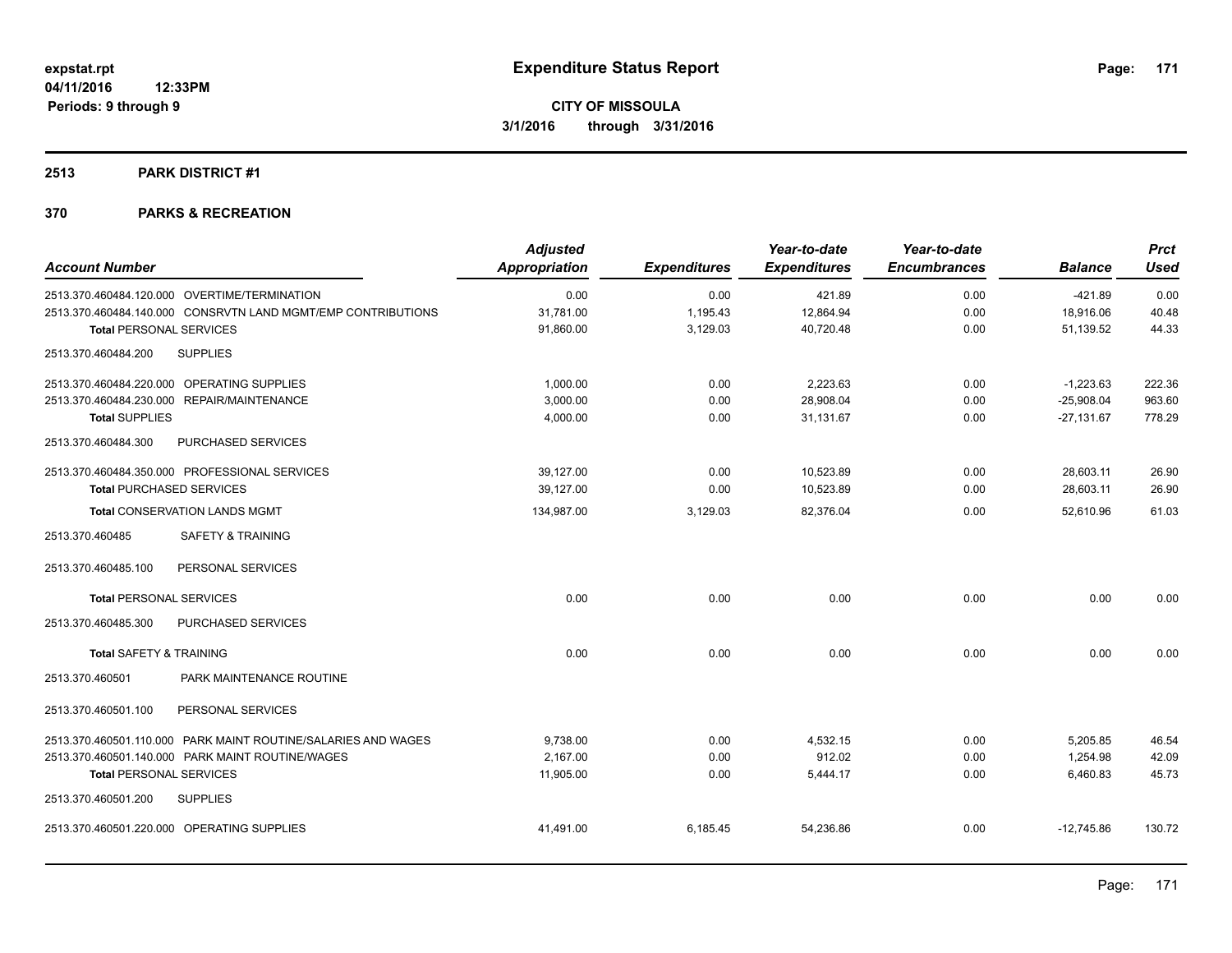#### **2513 PARK DISTRICT #1**

|                                                   | <b>Adjusted</b> |                     | Year-to-date        | Year-to-date        |                | <b>Prct</b> |
|---------------------------------------------------|-----------------|---------------------|---------------------|---------------------|----------------|-------------|
| <b>Account Number</b>                             | Appropriation   | <b>Expenditures</b> | <b>Expenditures</b> | <b>Encumbrances</b> | <b>Balance</b> | <b>Used</b> |
| 2513.370.460501.230.000 REPAIR/MAINTENANCE        | 77,580.00       | 1,919.50            | 22,936.43           | 0.00                | 54,643.57      | 29.56       |
| 2513.370.460501.231.000 GASOLINE                  | 8,144.00        | 0.00                | 8,144.00            | 0.00                | 0.00           | 100.00      |
| <b>Total SUPPLIES</b>                             | 127,215.00      | 8,104.95            | 85,317.29           | 0.00                | 41,897.71      | 67.07       |
| 2513.370.460501.300<br>PURCHASED SERVICES         |                 |                     |                     |                     |                |             |
| 2513.370.460501.341.000 ELECTRICITY & NATURAL GAS | 26,212.00       | 0.00                | 26,132.80           | 0.00                | 79.20          | 99.70       |
| 2513.370.460501.343.000 WATER CHARGES             | 7,375.00        | 0.00                | 7,188.79            | 0.00                | 186.21         | 97.48       |
| 2513.370.460501.345.000 GARBAGE                   | 2,954.00        | 0.00                | 1,884.85            | 0.00                | 1,069.15       | 63.81       |
| 2513.370.460501.350.000 PROFESSIONAL SERVICES     | 5,557.00        | 0.00                | 7,405.56            | 0.00                | $-1,848.56$    | 133.27      |
| 2513.370.460501.360.000 REPAIR & MAINTENANCE      | 55,751.00       | 575.00              | 31,607.58           | 0.00                | 24,143.42      | 56.69       |
| <b>Total PURCHASED SERVICES</b>                   | 97,849.00       | 575.00              | 74,219.58           | 0.00                | 23,629.42      | 75.85       |
| <b>Total PARK MAINTENANCE ROUTINE</b>             | 236,969.00      | 8,679.95            | 164,981.04          | 0.00                | 71.987.96      | 69.62       |
| SPORTS FACILITIES MAINTENANCE<br>2513.370.460503  |                 |                     |                     |                     |                |             |
| 2513.370.460503.200<br><b>SUPPLIES</b>            |                 |                     |                     |                     |                |             |
| 2513.370.460503.220.000 OPERATING SUPPLIES        | 0.00            | 0.00                | 403.94              | 0.00                | $-403.94$      | 0.00        |
| <b>Total SPORTS FACILITIES MAINTENANCE</b>        | 0.00            | 0.00                | 403.94              | 0.00                | $-403.94$      | 0.00        |
| <b>CARAS PARK IMPROVEMENTS</b><br>2513.370.460506 |                 |                     |                     |                     |                |             |
| <b>CAPITAL OUTLAY</b><br>2513.370.460506.900      |                 |                     |                     |                     |                |             |
| 2513.370.460506.930.000 CARAS PARK MPROVEMENTS    | 75,000.00       | 0.00                | 0.00                | 0.00                | 75,000.00      | 0.00        |
| Total CARAS PARK IMPROVEMENTS                     | 75,000.00       | 0.00                | 0.00                | 0.00                | 75.000.00      | 0.00        |
| <b>DEBT SERVICE</b><br>2513.370.490504            |                 |                     |                     |                     |                |             |
| <b>DEBT SERVICE</b><br>2513.370.490504.600        |                 |                     |                     |                     |                |             |
| 2513.370.490504.610.000 PRINCIPAL                 | 218,119.00      | 0.00                | 167,553.44          | 0.00                | 50,565.56      | 76.82       |
| 2513.370.490504.620.000 INTEREST / SERVICE FEES   | 4,413.00        | 0.00                | 3,963.70            | 0.00                | 449.30         | 89.82       |
| <b>Total DEBT SERVICE</b>                         | 222,532.00      | 0.00                | 171,517.14          | 0.00                | 51,014.86      | 77.08       |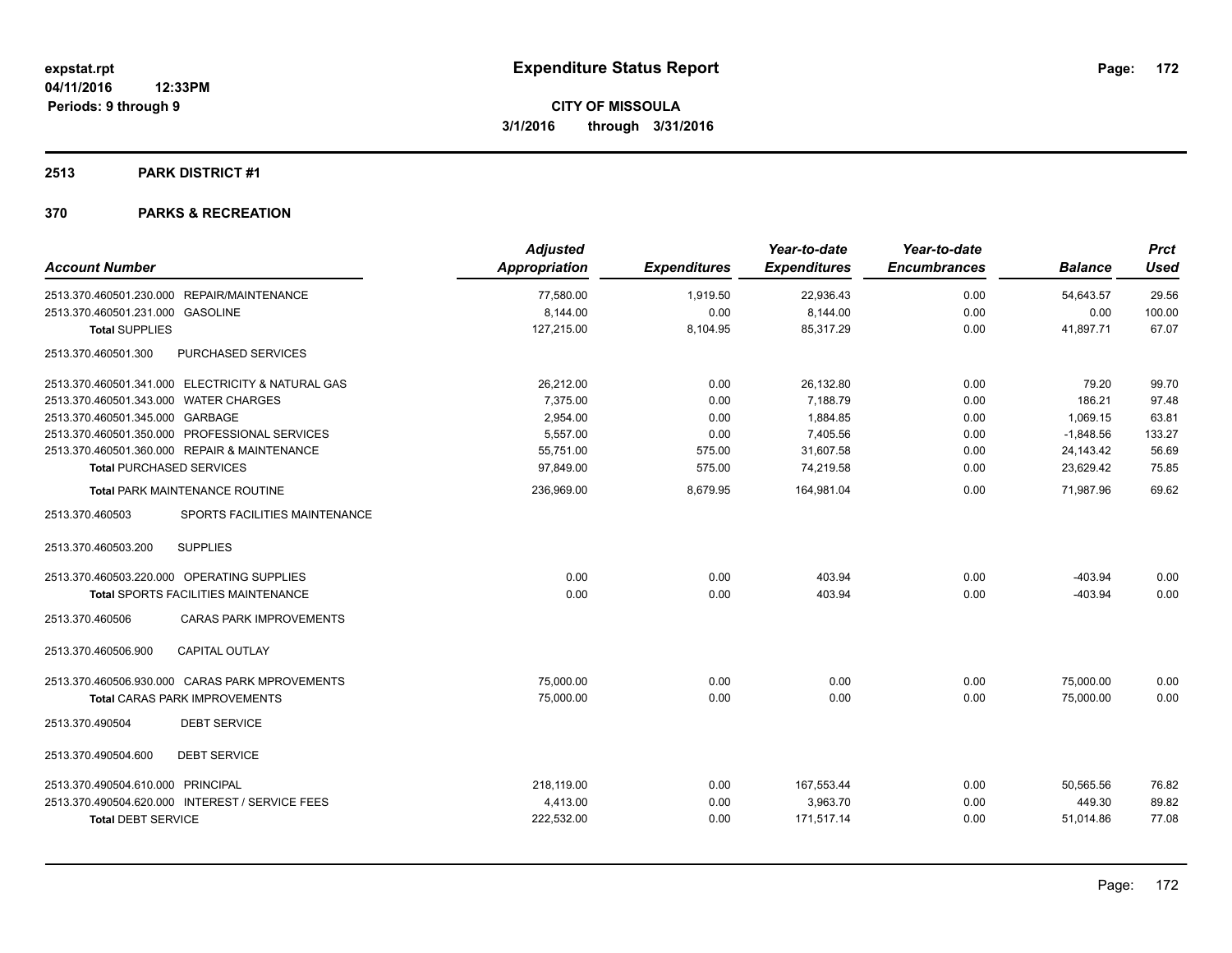#### **2513 PARK DISTRICT #1**

| <b>Account Number</b>                |                                | <b>Adjusted</b><br><b>Appropriation</b> | <b>Expenditures</b> | Year-to-date<br><b>Expenditures</b> | Year-to-date<br><b>Encumbrances</b> | <b>Balance</b> | <b>Prct</b><br><b>Used</b> |
|--------------------------------------|--------------------------------|-----------------------------------------|---------------------|-------------------------------------|-------------------------------------|----------------|----------------------------|
| 2513.370.510110                      | <b>MERCHANT SERVICES</b>       |                                         |                     |                                     |                                     |                |                            |
| 2513.370.510110.500                  | <b>FIXED CHARGES</b>           |                                         |                     |                                     |                                     |                |                            |
|                                      | <b>Total MERCHANT SERVICES</b> | 0.00                                    | 0.00                | 0.00                                | 0.00                                | 0.00           | 0.00                       |
| 2513.370.640439                      | *** Title Not Found ***        |                                         |                     |                                     |                                     |                |                            |
| 2513.370.640439.300                  | PURCHASED SERVICES             |                                         |                     |                                     |                                     |                |                            |
| <b>Total *** Title Not Found ***</b> |                                | 0.00                                    | 0.00                | 0.00                                | 0.00                                | 0.00           | 0.00                       |
| <b>Total PARK DISTRICT #1</b>        |                                | 1,115,320.00                            | 93.544.18           | 687.449.75                          | 0.00                                | 427.870.25     | 61.64                      |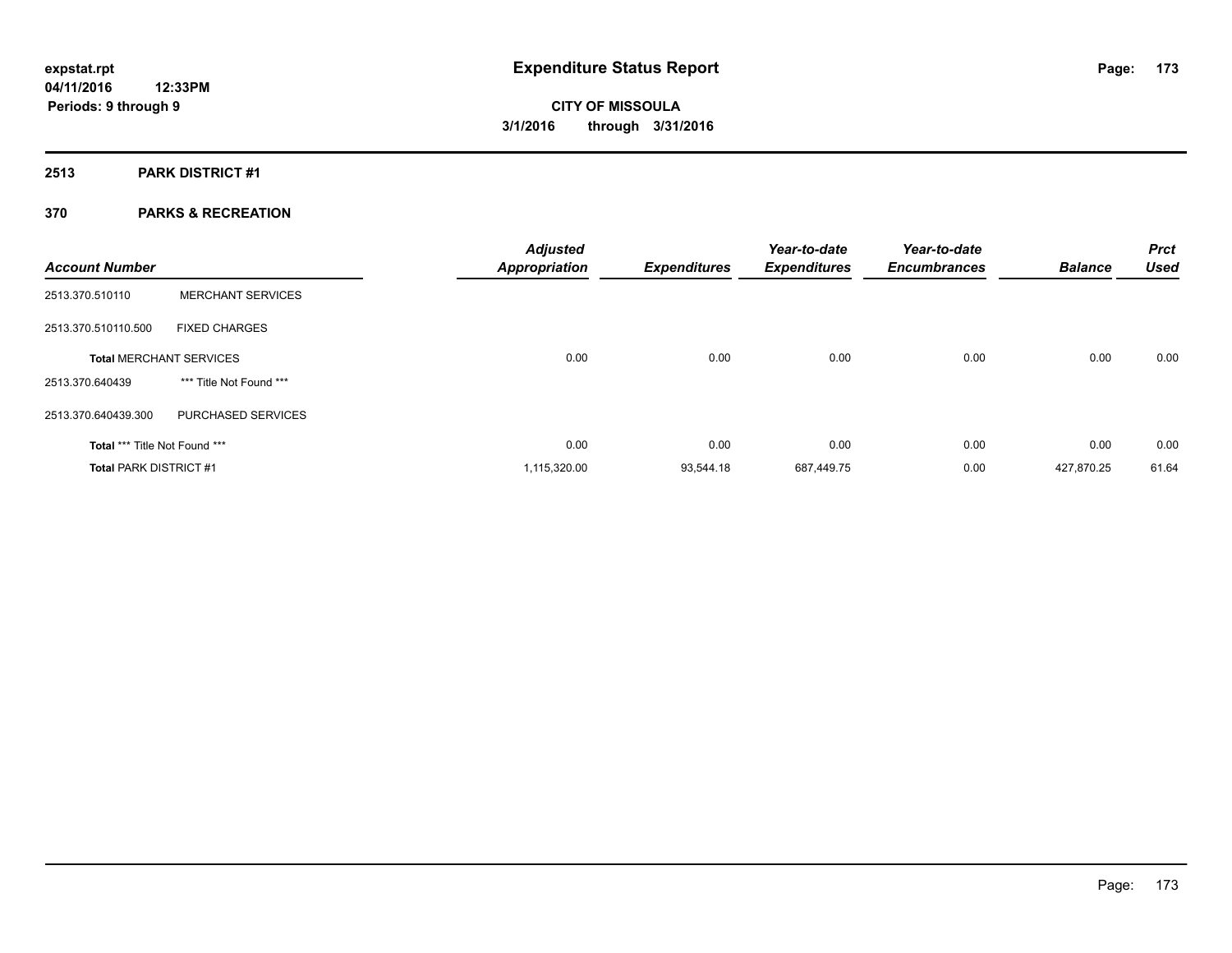### **2514 PUBLIC SAFETY & JUSTICE DISTRICT**

#### **297 PUBLIC SAFETY/JUSTICE**

| <b>Account Number</b>      |                                                   | <b>Adjusted</b><br><b>Appropriation</b> | <b>Expenditures</b> | Year-to-date<br><b>Expenditures</b> | Year-to-date<br><b>Encumbrances</b> | <b>Balance</b> | <b>Prct</b><br><b>Used</b> |
|----------------------------|---------------------------------------------------|-----------------------------------------|---------------------|-------------------------------------|-------------------------------------|----------------|----------------------------|
| 2514.297.420000            | <b>PUBLIC SAFETY</b>                              |                                         |                     |                                     |                                     |                |                            |
| 2514.297.420000.300        | <b>PURCHASED SERVICES</b>                         |                                         |                     |                                     |                                     |                |                            |
| <b>Total PUBLIC SAFETY</b> |                                                   | 0.00                                    | 0.00                | 0.00                                | 0.00                                | 0.00           | 0.00                       |
| 2514.297.510110            | <b>MERCHANT SERVICES</b>                          |                                         |                     |                                     |                                     |                |                            |
| 2514.297.510110.500        | <b>FIXED CHARGES</b>                              |                                         |                     |                                     |                                     |                |                            |
|                            | <b>Total PUBLIC SAFETY &amp; JUSTICE DISTRICT</b> | 0.00                                    | 0.00                | 0.00                                | 0.00                                | 0.00           | 0.00                       |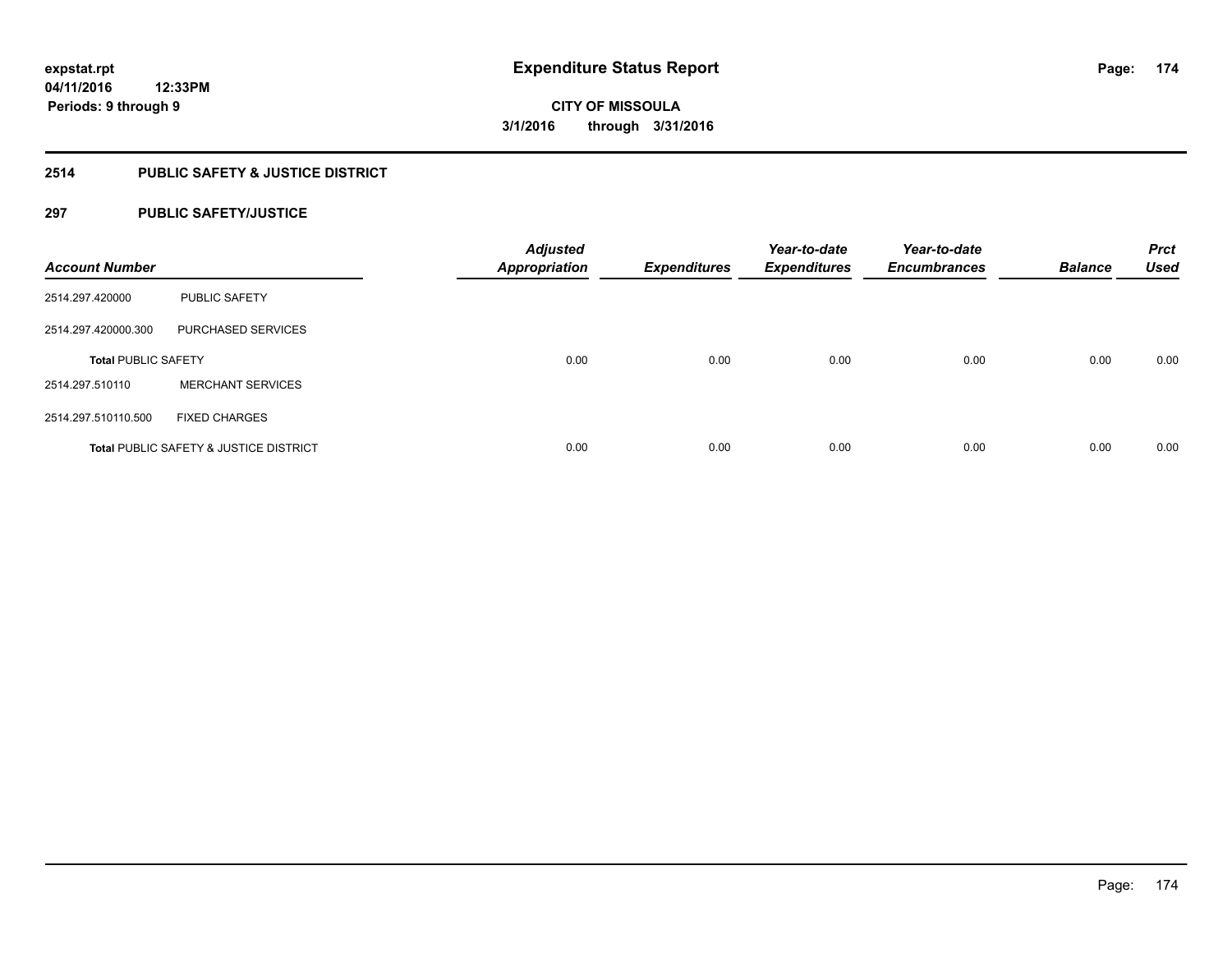#### **2820 STATE GAS TAX FUND**

#### **280 PUBLIC WORKS OPERATIONS**

| <b>Account Number</b>                                                          | <b>Adjusted</b><br><b>Appropriation</b> | <b>Expenditures</b> | Year-to-date<br><b>Expenditures</b> | Year-to-date<br><b>Encumbrances</b> | <b>Balance</b>           | <b>Prct</b><br><b>Used</b> |
|--------------------------------------------------------------------------------|-----------------------------------------|---------------------|-------------------------------------|-------------------------------------|--------------------------|----------------------------|
| STREET RESTORATION<br>2820.280.430230                                          |                                         |                     |                                     |                                     |                          |                            |
| PURCHASED SERVICES<br>2820.280.430230.300                                      |                                         |                     |                                     |                                     |                          |                            |
| <b>Total PURCHASED SERVICES</b>                                                | 0.00                                    | 0.00                | 0.00                                | 0.00                                | 0.00                     | 0.00                       |
| 2820.280.430230.500<br><b>FIXED CHARGES</b>                                    |                                         |                     |                                     |                                     |                          |                            |
| <b>Total FIXED CHARGES</b>                                                     | 0.00                                    | 0.00                | 0.00                                | 0.00                                | 0.00                     | 0.00                       |
| 2820.280.430230.800<br>OTHER OBJECTS                                           |                                         |                     |                                     |                                     |                          |                            |
| 2820.280.430230.820.000 TRANSFERS TO OTHER FUNDS<br><b>Total OTHER OBJECTS</b> | 564,000.00<br>564,000.00                | 0.00<br>0.00        | 282,000.00<br>282,000.00            | 0.00<br>0.00                        | 282,000.00<br>282,000.00 | 50.00<br>50.00             |
| 2820.280.430230.900<br><b>CAPITAL OUTLAY</b>                                   |                                         |                     |                                     |                                     |                          |                            |
| 2820.280.430230.930.000 IMPROVEMENTS<br><b>Total CAPITAL OUTLAY</b>            | 373,100.00<br>373,100.00                | 0.00<br>0.00        | 234,055.78<br>234,055.78            | 0.00<br>0.00                        | 139,044.22<br>139,044.22 | 62.73<br>62.73             |
| <b>Total STREET RESTORATION</b>                                                | 937,100.00                              | 0.00                | 516,055.78                          | 0.00                                | 421,044.22               | 55.07                      |
| <b>MERCHANT SERVICES</b><br>2820.280.510110                                    |                                         |                     |                                     |                                     |                          |                            |
| <b>FIXED CHARGES</b><br>2820.280.510110.500                                    |                                         |                     |                                     |                                     |                          |                            |
| <b>Total FIXED CHARGES</b>                                                     | 0.00                                    | 0.00                | 0.00                                | 0.00                                | 0.00                     | 0.00                       |
| <b>Total MERCHANT SERVICES</b>                                                 | 0.00                                    | 0.00                | 0.00                                | 0.00                                | 0.00                     | 0.00                       |
| <b>Total STATE GAS TAX FUND</b>                                                | 937,100.00                              | 0.00                | 516,055.78                          | 0.00                                | 421,044.22               | 55.07                      |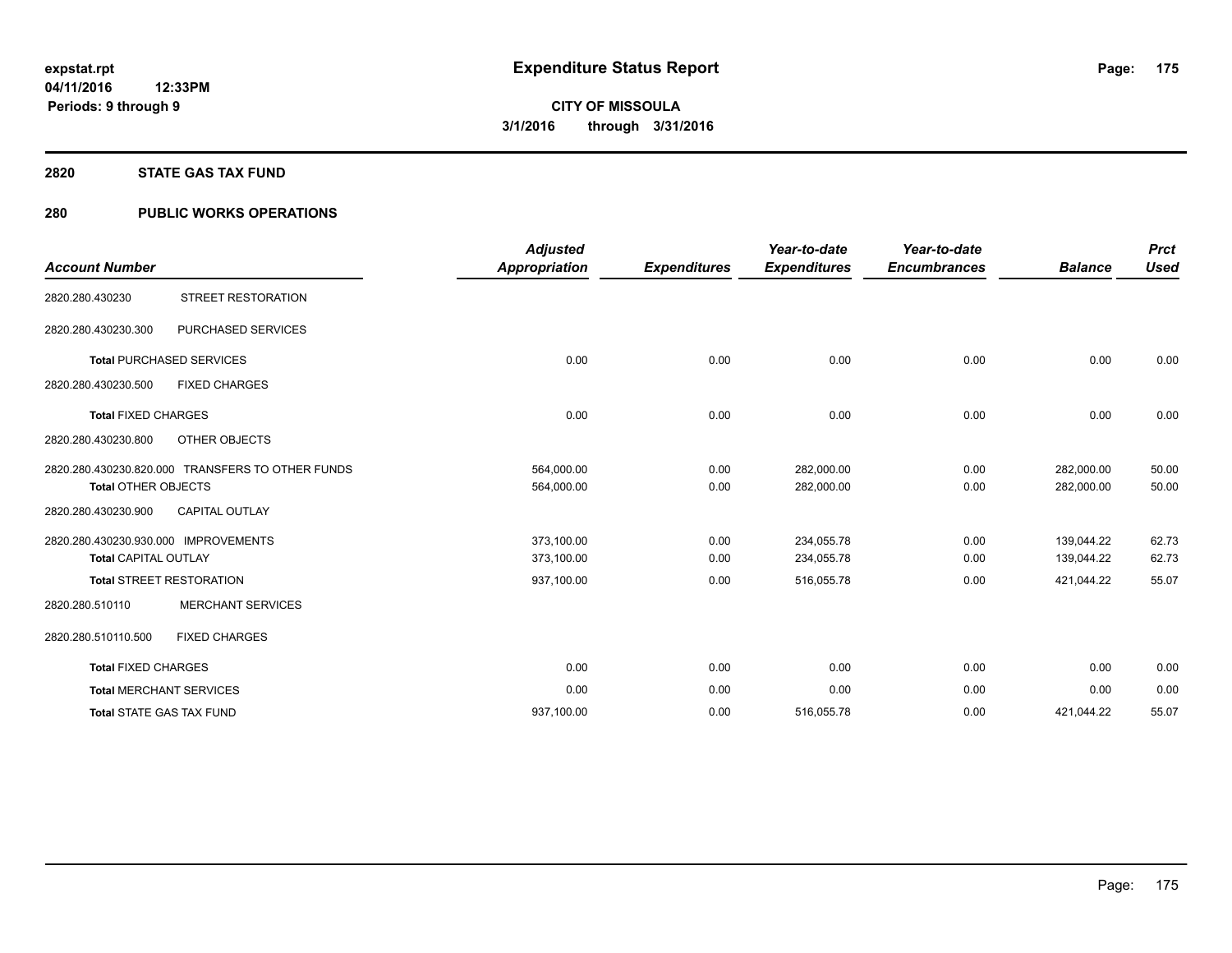#### **2917 CRIME VICTIM SURCHARGE**

| <b>Account Number</b> |                                     | <b>Adjusted</b><br>Appropriation | <b>Expenditures</b> | Year-to-date<br><b>Expenditures</b> | Year-to-date<br><b>Encumbrances</b> | <b>Balance</b> | <b>Prct</b><br><b>Used</b> |
|-----------------------|-------------------------------------|----------------------------------|---------------------|-------------------------------------|-------------------------------------|----------------|----------------------------|
| 2917.390.510110       | <b>MERCHANT SERVICES</b>            |                                  |                     |                                     |                                     |                |                            |
| 2917.390.510110.500   | <b>FIXED CHARGES</b>                |                                  |                     |                                     |                                     |                |                            |
|                       | <b>Total CRIME VICTIM SURCHARGE</b> | 0.00                             | 0.00                | 0.00                                | 0.00                                | 0.00           | 0.00                       |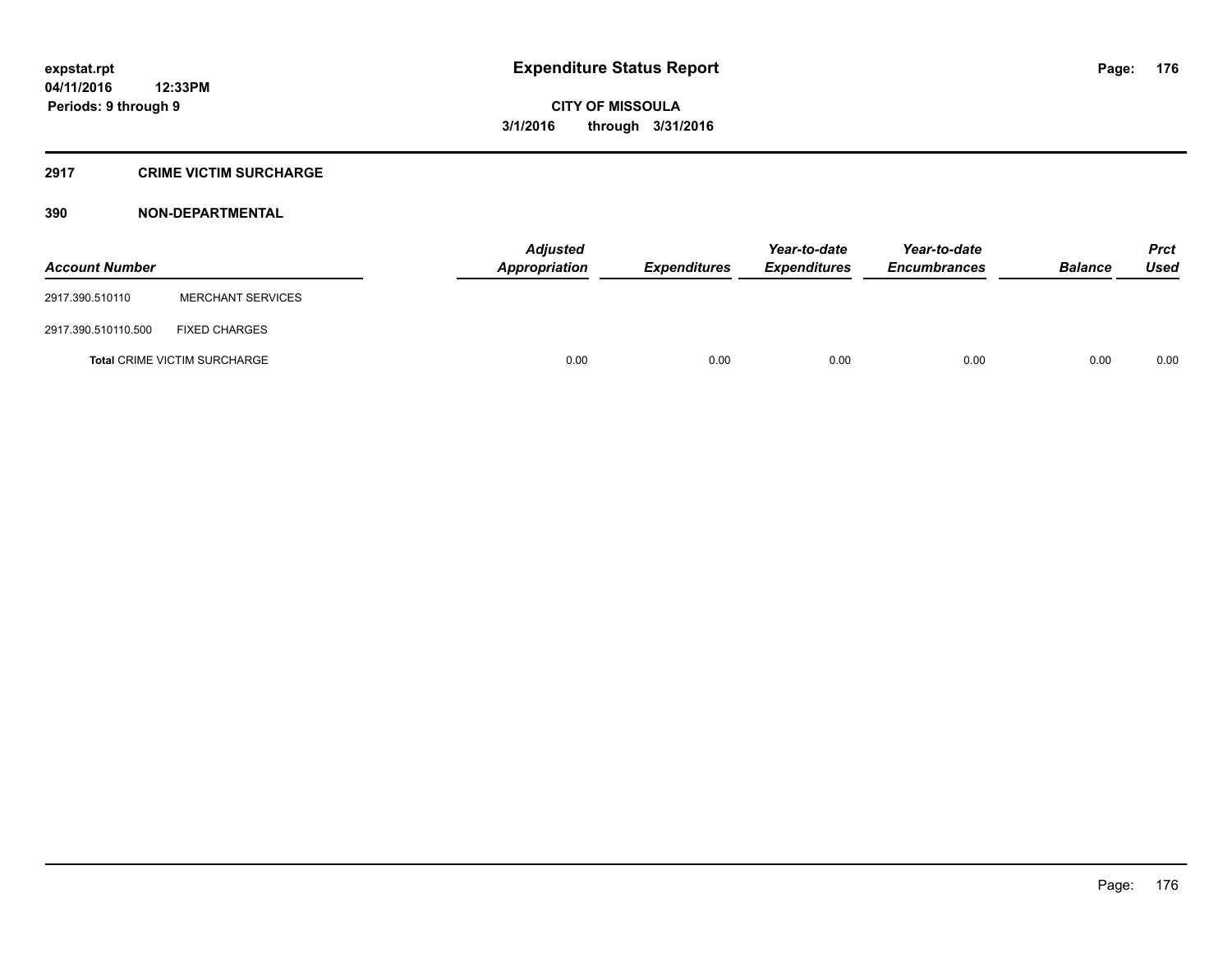**CITY OF MISSOULA 3/1/2016 through 3/31/2016**

#### **2918 LAW ENFORCEMENT BLOCK GRANT FUND**

| <b>Account Number</b>       |                                                                                           | <b>Adjusted</b><br>Appropriation | <b>Expenditures</b>  | Year-to-date<br><b>Expenditures</b> | Year-to-date<br><b>Encumbrances</b> | <b>Balance</b>             | <b>Prct</b><br><b>Used</b> |
|-----------------------------|-------------------------------------------------------------------------------------------|----------------------------------|----------------------|-------------------------------------|-------------------------------------|----------------------------|----------------------------|
| 2918.290.420170             | <b>JAG VIII GRANT</b>                                                                     |                                  |                      |                                     |                                     |                            |                            |
| 2918.290.420170.200         | <b>SUPPLIES</b>                                                                           |                                  |                      |                                     |                                     |                            |                            |
| <b>Total SUPPLIES</b>       |                                                                                           | 0.00                             | 0.00                 | 0.00                                | 0.00                                | 0.00                       | 0.00                       |
| 2918.290.420170.300         | PURCHASED SERVICES                                                                        |                                  |                      |                                     |                                     |                            |                            |
|                             | <b>Total PURCHASED SERVICES</b>                                                           | 0.00                             | 0.00                 | 0.00                                | 0.00                                | 0.00                       | 0.00                       |
| 2918.290.420170.900         | <b>CAPITAL OUTLAY</b>                                                                     |                                  |                      |                                     |                                     |                            |                            |
| <b>Total JAG VIII GRANT</b> |                                                                                           | 0.00                             | 0.00                 | 0.00                                | 0.00                                | 0.00                       | 0.00                       |
| 2918.290.420171             | <b>JAG IX GRANT</b>                                                                       |                                  |                      |                                     |                                     |                            |                            |
| 2918.290.420171.200         | <b>SUPPLIES</b>                                                                           |                                  |                      |                                     |                                     |                            |                            |
| <b>Total SUPPLIES</b>       |                                                                                           | 0.00                             | 0.00                 | 0.00                                | 0.00                                | 0.00                       | 0.00                       |
| 2918.290.420171.300         | PURCHASED SERVICES                                                                        |                                  |                      |                                     |                                     |                            |                            |
|                             | <b>Total PURCHASED SERVICES</b>                                                           | 0.00                             | 0.00                 | 0.00                                | 0.00                                | 0.00                       | 0.00                       |
| 2918.290.420171.700         | <b>GRANTS &amp; CONTRIBUTIONS</b>                                                         |                                  |                      |                                     |                                     |                            |                            |
| Total JAG IX GRANT          |                                                                                           | 0.00                             | 0.00                 | 0.00                                | 0.00                                | 0.00                       | 0.00                       |
| 2918.290.420172             | <b>JAG XII</b>                                                                            |                                  |                      |                                     |                                     |                            |                            |
| 2918.290.420172.300         | PURCHASED SERVICES                                                                        |                                  |                      |                                     |                                     |                            |                            |
|                             | 2918.290.420172.350.000 JAG XII-PROFESSIONAL SERVICES-<br><b>Total PURCHASED SERVICES</b> | 0.00<br>0.00                     | 8,923.90<br>8,923.90 | 8,923.90<br>8,923.90                | 0.00<br>0.00                        | $-8,923.90$<br>$-8,923.90$ | 0.00<br>0.00               |
| 2918.290.420172.900         | CAPITAL OUTLAY                                                                            |                                  |                      |                                     |                                     |                            |                            |
|                             | 2918.290.420172.940.000 JAG XII-MACHINERY & EQUIPMENT                                     | 0.00                             | 0.00                 | 40,011.00                           | 0.00                                | $-40,011.00$               | 0.00                       |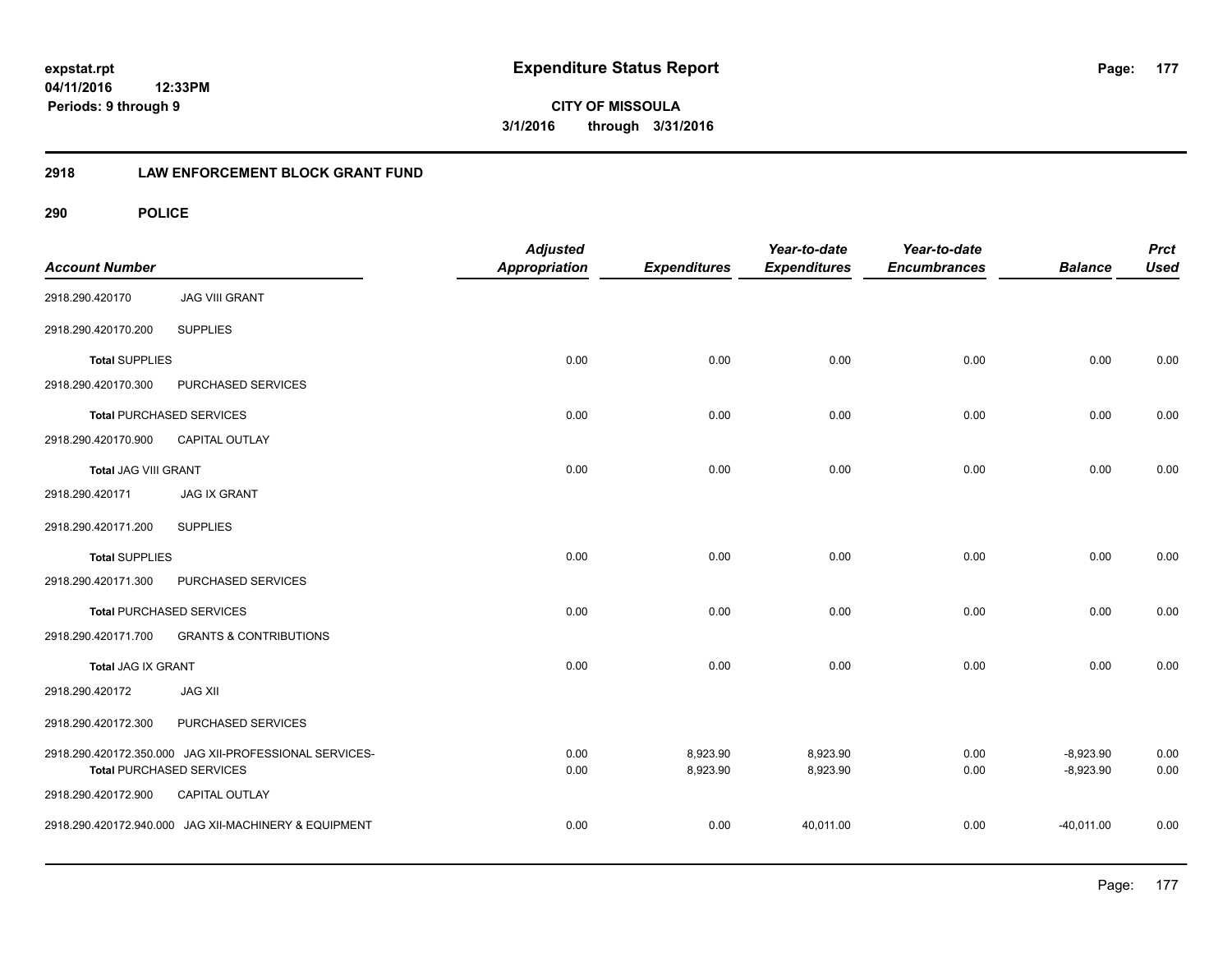**CITY OF MISSOULA 3/1/2016 through 3/31/2016**

### **2918 LAW ENFORCEMENT BLOCK GRANT FUND**

| <b>Account Number</b>                              |                                                                                | <b>Adjusted</b><br><b>Appropriation</b> | <b>Expenditures</b>  | Year-to-date<br><b>Expenditures</b> | Year-to-date<br><b>Encumbrances</b> | <b>Balance</b>            | <b>Prct</b><br><b>Used</b> |
|----------------------------------------------------|--------------------------------------------------------------------------------|-----------------------------------------|----------------------|-------------------------------------|-------------------------------------|---------------------------|----------------------------|
| <b>Total CAPITAL OUTLAY</b>                        |                                                                                | 0.00                                    | 0.00                 | 40,011.00                           | 0.00                                | $-40,011.00$              | 0.00                       |
| <b>Total JAG XII</b>                               |                                                                                | 0.00                                    | 8,923.90             | 48,934.90                           | 0.00                                | $-48,934.90$              | 0.00                       |
| 2918.290.420173                                    | <b>JAG XI</b>                                                                  |                                         |                      |                                     |                                     |                           |                            |
| 2918.290.420173.200                                | <b>SUPPLIES</b>                                                                |                                         |                      |                                     |                                     |                           |                            |
| <b>Total SUPPLIES</b>                              |                                                                                | 0.00                                    | 0.00                 | 0.00                                | 0.00                                | 0.00                      | 0.00                       |
| 2918.290.420173.300                                | PURCHASED SERVICES                                                             |                                         |                      |                                     |                                     |                           |                            |
|                                                    | <b>Total PURCHASED SERVICES</b>                                                | 0.00                                    | 0.00                 | 0.00                                | 0.00                                | 0.00                      | 0.00                       |
| 2918.290.420173.700                                | <b>GRANTS &amp; CONTRIBUTIONS</b>                                              |                                         |                      |                                     |                                     |                           |                            |
|                                                    | 2918.290.420173.700.000 GRANTS & CONTRIBUTIONS<br>Total GRANTS & CONTRIBUTIONS | 24,590.00<br>24,590.00                  | 0.00<br>0.00         | 0.00<br>0.00                        | 0.00<br>0.00                        | 24,590.00<br>24,590.00    | 0.00<br>0.00               |
| 2918.290.420173.900                                | <b>CAPITAL OUTLAY</b>                                                          |                                         |                      |                                     |                                     |                           |                            |
|                                                    | 2918.290.420173.940.000 JAGXI/MACHINERY & EQUIPMENT                            | 0.00                                    | 2,016.26             | 10,488.16                           | 0.00                                | $-10,488.16$              | 0.00                       |
| <b>Total CAPITAL OUTLAY</b><br><b>Total JAG XI</b> |                                                                                | 0.00<br>24,590.00                       | 2,016.26<br>2,016.26 | 10,488.16<br>10,488.16              | 0.00<br>0.00                        | $-10,488.16$<br>14,101.84 | 0.00<br>42.65              |
| 2918.290.420174                                    | <b>JAG V GRANT</b>                                                             |                                         |                      |                                     |                                     |                           |                            |
| 2918.290.420174.200                                | <b>SUPPLIES</b>                                                                |                                         |                      |                                     |                                     |                           |                            |
| <b>Total SUPPLIES</b>                              |                                                                                | 0.00                                    | 0.00                 | 0.00                                | 0.00                                | 0.00                      | 0.00                       |
| 2918.290.420174.300                                | PURCHASED SERVICES                                                             |                                         |                      |                                     |                                     |                           |                            |
|                                                    | <b>Total PURCHASED SERVICES</b>                                                | 0.00                                    | 0.00                 | 0.00                                | 0.00                                | 0.00                      | 0.00                       |
| 2918.290.420174.700                                | <b>GRANTS &amp; CONTRIBUTIONS</b>                                              |                                         |                      |                                     |                                     |                           |                            |
|                                                    | <b>Total GRANTS &amp; CONTRIBUTIONS</b>                                        | 0.00                                    | 0.00                 | 0.00                                | 0.00                                | 0.00                      | 0.00                       |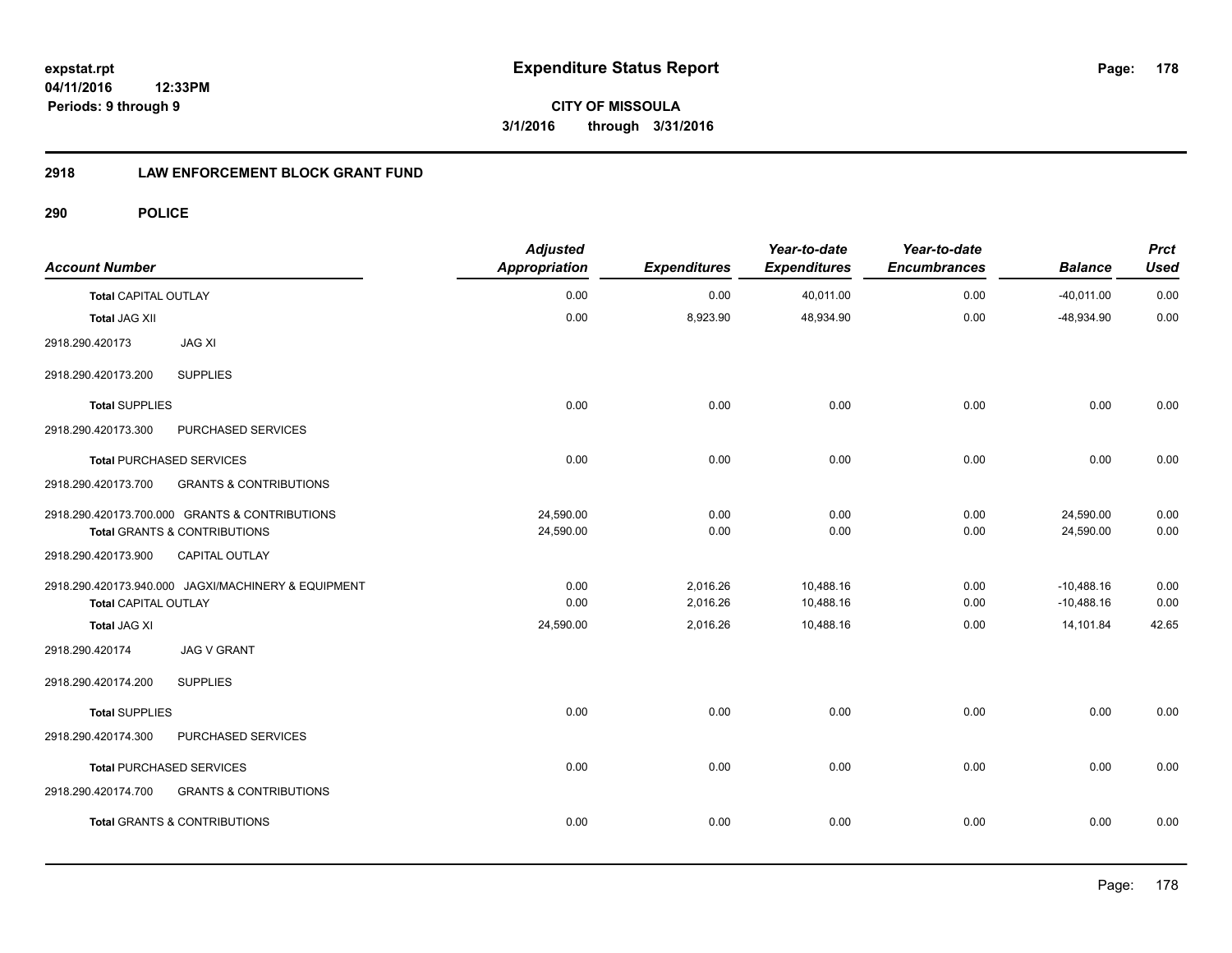**CITY OF MISSOULA 3/1/2016 through 3/31/2016**

#### **2918 LAW ENFORCEMENT BLOCK GRANT FUND**

| <b>Account Number</b> |                                         | <b>Adjusted</b><br><b>Appropriation</b> | <b>Expenditures</b> | Year-to-date<br><b>Expenditures</b> | Year-to-date<br><b>Encumbrances</b> | <b>Balance</b> | <b>Prct</b><br><b>Used</b> |
|-----------------------|-----------------------------------------|-----------------------------------------|---------------------|-------------------------------------|-------------------------------------|----------------|----------------------------|
| 2918.290.420174.900   | CAPITAL OUTLAY                          |                                         |                     |                                     |                                     |                |                            |
| Total JAG V GRANT     |                                         | 0.00                                    | 0.00                | 0.00                                | 0.00                                | 0.00           | 0.00                       |
| 2918.290.420175       | <b>JAG X GRANT</b>                      |                                         |                     |                                     |                                     |                |                            |
| 2918.290.420175.200   | <b>SUPPLIES</b>                         |                                         |                     |                                     |                                     |                |                            |
| <b>Total SUPPLIES</b> |                                         | 0.00                                    | 0.00                | 0.00                                | 0.00                                | 0.00           | 0.00                       |
| 2918.290.420175.300   | PURCHASED SERVICES                      |                                         |                     |                                     |                                     |                |                            |
| Total JAG X GRANT     |                                         | 0.00                                    | 0.00                | 0.00                                | 0.00                                | 0.00           | 0.00                       |
| 2918.290.420176       | <b>JAG VII GRANT</b>                    |                                         |                     |                                     |                                     |                |                            |
| 2918.290.420176.100   | PERSONAL SERVICES                       |                                         |                     |                                     |                                     |                |                            |
|                       | <b>Total PERSONAL SERVICES</b>          | 0.00                                    | 0.00                | 0.00                                | 0.00                                | 0.00           | 0.00                       |
| 2918.290.420176.200   | <b>SUPPLIES</b>                         |                                         |                     |                                     |                                     |                |                            |
| <b>Total SUPPLIES</b> |                                         | 0.00                                    | 0.00                | 0.00                                | 0.00                                | 0.00           | 0.00                       |
| 2918.290.420176.300   | PURCHASED SERVICES                      |                                         |                     |                                     |                                     |                |                            |
|                       | <b>Total PURCHASED SERVICES</b>         | 0.00                                    | 0.00                | 0.00                                | 0.00                                | 0.00           | 0.00                       |
| 2918.290.420176.700   | <b>GRANTS &amp; CONTRIBUTIONS</b>       |                                         |                     |                                     |                                     |                |                            |
|                       | <b>Total GRANTS &amp; CONTRIBUTIONS</b> | 0.00                                    | 0.00                | 0.00                                | 0.00                                | 0.00           | 0.00                       |
| 2918.290.420176.900   | <b>CAPITAL OUTLAY</b>                   |                                         |                     |                                     |                                     |                |                            |
| Total JAG VII GRANT   |                                         | 0.00                                    | 0.00                | 0.00                                | 0.00                                | 0.00           | 0.00                       |
| 2918.290.420177       | <b>SMART POLICING</b>                   |                                         |                     |                                     |                                     |                |                            |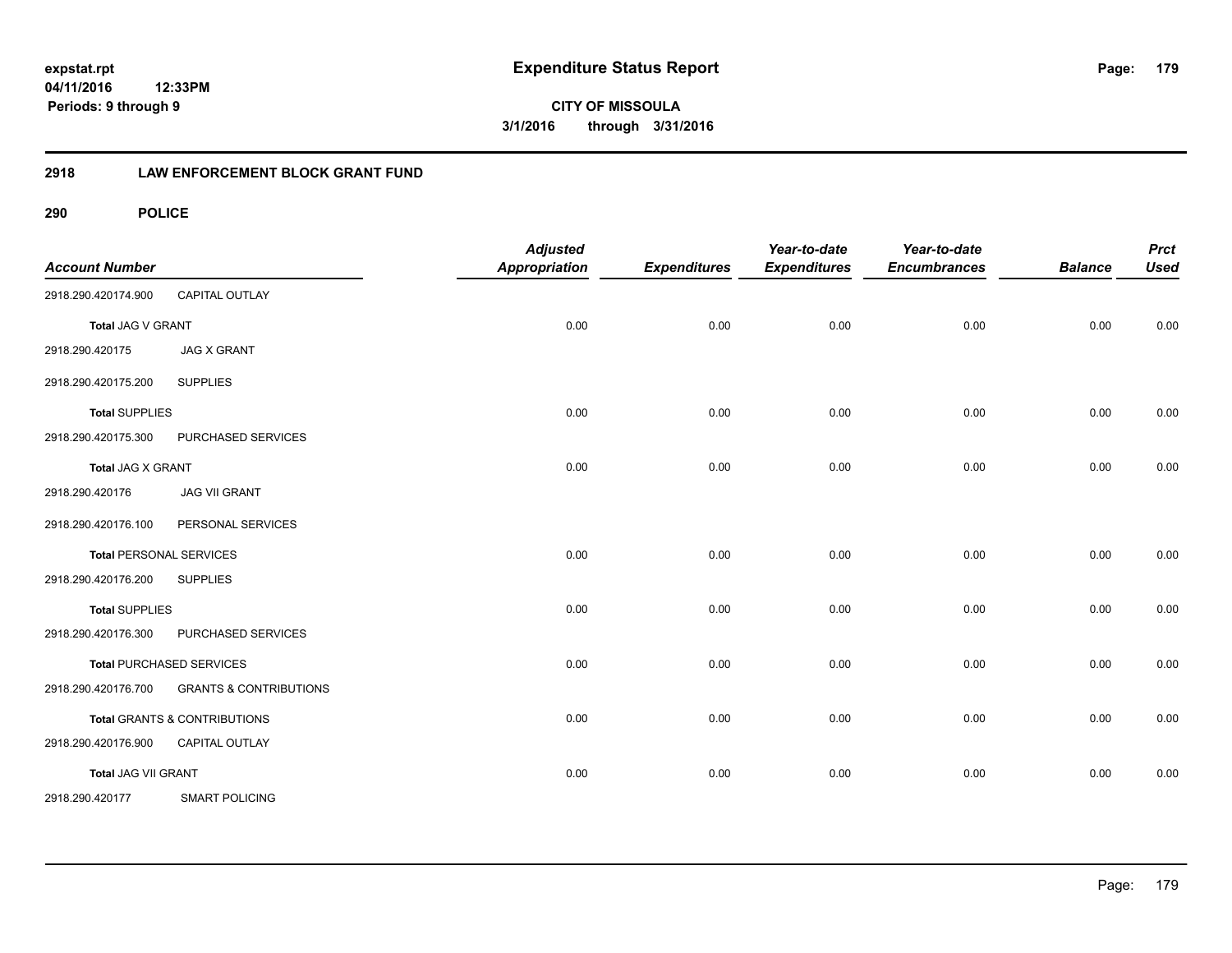**CITY OF MISSOULA 3/1/2016 through 3/31/2016**

#### **2918 LAW ENFORCEMENT BLOCK GRANT FUND**

| <b>Account Number</b>          |                                                                                                                                                    | <b>Adjusted</b><br><b>Appropriation</b> | <b>Expenditures</b>  | Year-to-date<br><b>Expenditures</b> | Year-to-date<br><b>Encumbrances</b> | <b>Balance</b>                      | <b>Prct</b><br><b>Used</b> |
|--------------------------------|----------------------------------------------------------------------------------------------------------------------------------------------------|-----------------------------------------|----------------------|-------------------------------------|-------------------------------------|-------------------------------------|----------------------------|
| 2918.290.420177.700            | <b>GRANTS &amp; CONTRIBUTIONS</b>                                                                                                                  |                                         |                      |                                     |                                     |                                     |                            |
| <b>Total SMART POLICING</b>    |                                                                                                                                                    | 0.00                                    | 0.00                 | 0.00                                | 0.00                                | 0.00                                | 0.00                       |
| 2918.290.420178                | COPS HIRING FY2011                                                                                                                                 |                                         |                      |                                     |                                     |                                     |                            |
| 2918.290.420178.100            | PERSONAL SERVICES                                                                                                                                  |                                         |                      |                                     |                                     |                                     |                            |
| <b>Total PERSONAL SERVICES</b> |                                                                                                                                                    | 0.00                                    | 0.00                 | 0.00                                | 0.00                                | 0.00                                | 0.00                       |
| 2918.290.420178.200            | <b>SUPPLIES</b>                                                                                                                                    |                                         |                      |                                     |                                     |                                     |                            |
| <b>Total SUPPLIES</b>          |                                                                                                                                                    | 0.00                                    | 0.00                 | 0.00                                | 0.00                                | 0.00                                | 0.00                       |
| 2918.290.420178.300            | PURCHASED SERVICES                                                                                                                                 |                                         |                      |                                     |                                     |                                     |                            |
|                                | <b>Total PURCHASED SERVICES</b>                                                                                                                    | 0.00                                    | 0.00                 | 0.00                                | 0.00                                | 0.00                                | 0.00                       |
| 2918.290.420178.900            | <b>CAPITAL OUTLAY</b>                                                                                                                              |                                         |                      |                                     |                                     |                                     |                            |
| Total COPS HIRING FY2011       |                                                                                                                                                    | 0.00                                    | 0.00                 | 0.00                                | 0.00                                | 0.00                                | 0.00                       |
| 2918.290.420179                | FY14 COPS HIRING GRANT                                                                                                                             |                                         |                      |                                     |                                     |                                     |                            |
| 2918.290.420179.100            | PERSONAL SERVICES                                                                                                                                  |                                         |                      |                                     |                                     |                                     |                            |
|                                | 2918.290.420179.110.000 FY14COPS HIRING GRANT SALARIES AND WAGES<br>2918.290.420179.140.000 EMPLOYER CONTRIBUTIONS<br>Total FY14 COPS HIRING GRANT | 30,390.00<br>11,610.00<br>42,000.00     | 0.00<br>0.00<br>0.00 | 0.00<br>0.00<br>0.00                | 0.00<br>0.00<br>0.00                | 30,390.00<br>11,610.00<br>42,000.00 | 0.00<br>0.00<br>0.00       |
| 2918.290.420190                | LAW ENFORCEMENT BLOCK GRANT                                                                                                                        |                                         |                      |                                     |                                     |                                     |                            |
| 2918.290.420190.900            | CAPITAL OUTLAY                                                                                                                                     |                                         |                      |                                     |                                     |                                     |                            |
|                                | Total LAW ENFORCEMENT BLOCK GRANT                                                                                                                  | 0.00                                    | 0.00                 | 0.00                                | 0.00                                | 0.00                                | 0.00                       |
| 2918.290.510110                | <b>MERCHANT SERVICES</b>                                                                                                                           |                                         |                      |                                     |                                     |                                     |                            |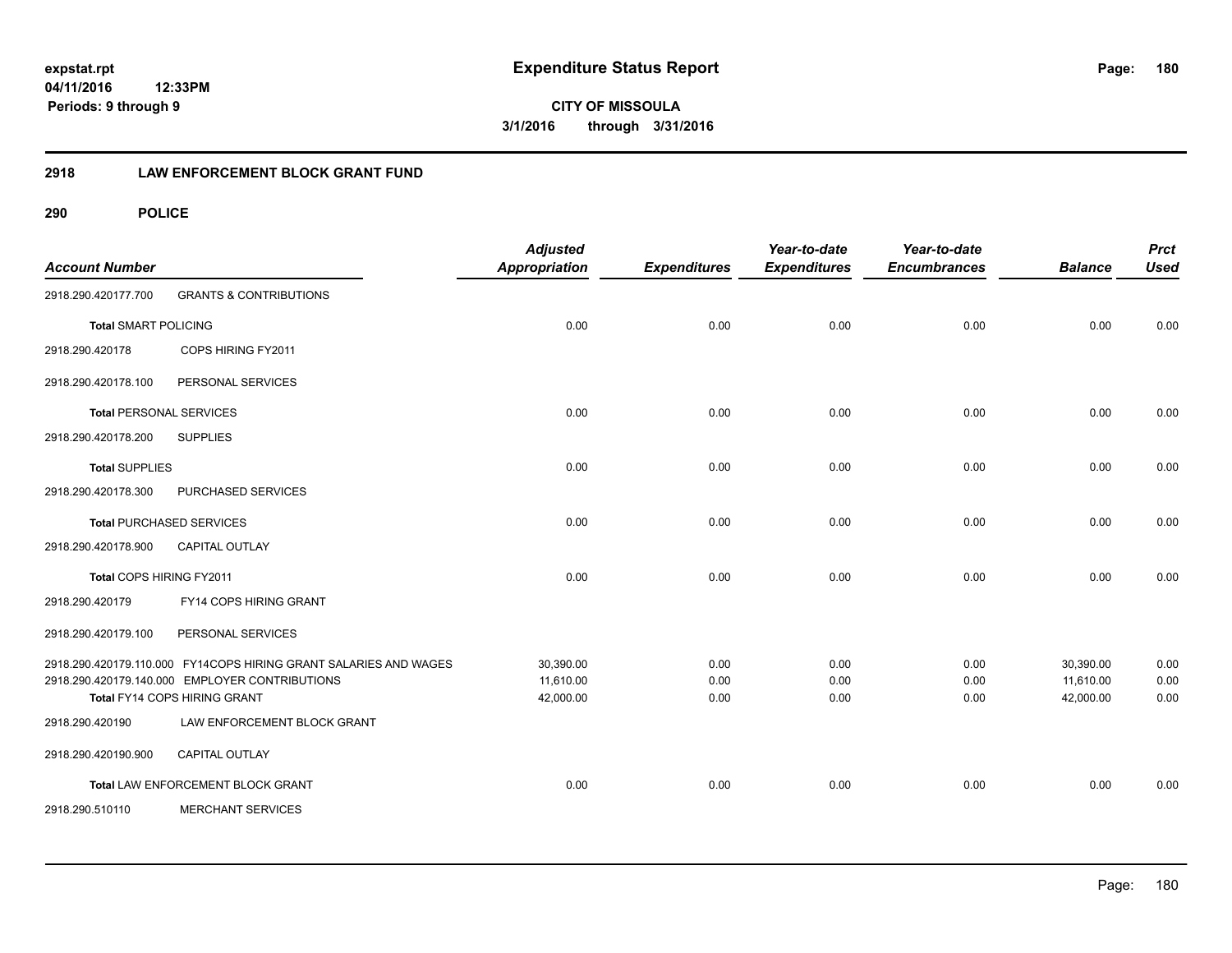**CITY OF MISSOULA 3/1/2016 through 3/31/2016**

# **2918 LAW ENFORCEMENT BLOCK GRANT FUND**

# **290 POLICE**

| <b>Account Number</b>                       | <b>Adjusted</b><br>Appropriation | <b>Expenditures</b> | Year-to-date<br><b>Expenditures</b> | Year-to-date<br><b>Encumbrances</b> | <b>Balance</b> | Prct<br>Used |
|---------------------------------------------|----------------------------------|---------------------|-------------------------------------|-------------------------------------|----------------|--------------|
| <b>FIXED CHARGES</b><br>2918.290.510110.500 |                                  |                     |                                     |                                     |                |              |
| <b>Total MERCHANT SERVICES</b>              | 0.00                             | 0.00                | 0.00                                | 0.00                                | 0.00           | 0.00         |
| <b>Total POLICE</b>                         | 66,590.00                        | 10.940.16           | 59,423.06                           | 0.00                                | 7,166.94       | 89.24        |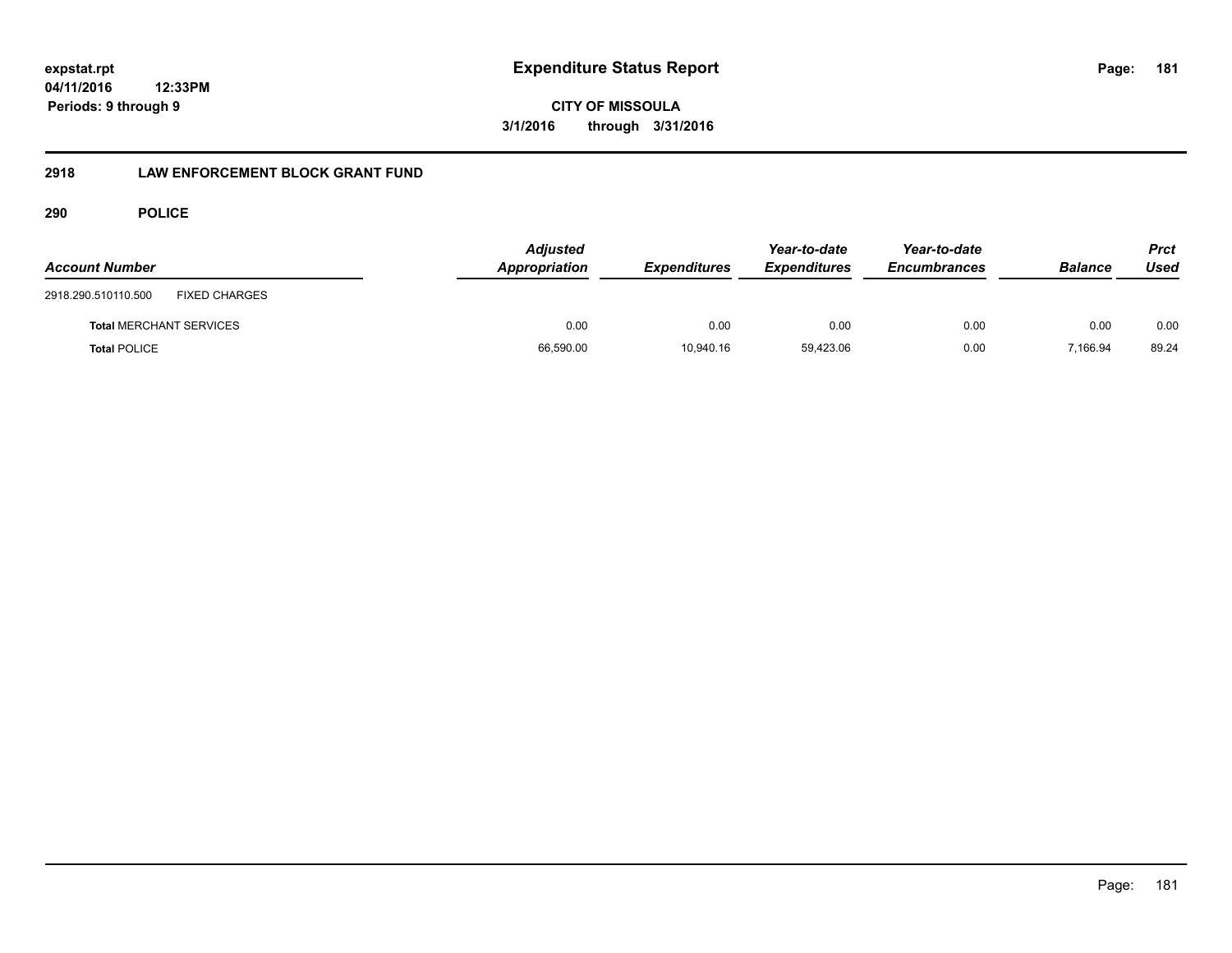**CITY OF MISSOULA 3/1/2016 through 3/31/2016**

# **2918 LAW ENFORCEMENT BLOCK GRANT FUND**

| <b>Account Number</b>         |                                               | <b>Adjusted</b><br><b>Appropriation</b> | <b>Expenditures</b> | Year-to-date<br><b>Expenditures</b> | Year-to-date<br><b>Encumbrances</b> | <b>Balance</b> | <b>Prct</b><br><b>Used</b> |
|-------------------------------|-----------------------------------------------|-----------------------------------------|---------------------|-------------------------------------|-------------------------------------|----------------|----------------------------|
| 2918.390.420172               | <b>JAG XII</b>                                |                                         |                     |                                     |                                     |                |                            |
| 2918.390.420172.300           | PURCHASED SERVICES                            |                                         |                     |                                     |                                     |                |                            |
| <b>Total JAG XII</b>          |                                               | 0.00                                    | 0.00                | 0.00                                | 0.00                                | 0.00           | 0.00                       |
| 2918.390.420191               | COPS TECHNOLOGY                               |                                         |                     |                                     |                                     |                |                            |
| 2918.390.420191.500           | <b>FIXED CHARGES</b>                          |                                         |                     |                                     |                                     |                |                            |
| <b>Total COPS TECHNOLOGY</b>  |                                               | 0.00                                    | 0.00                | 0.00                                | 0.00                                | 0.00           | 0.00                       |
| 2918.390.510110               | <b>MERCHANT SERVICES</b>                      |                                         |                     |                                     |                                     |                |                            |
| 2918.390.510110.500           | <b>FIXED CHARGES</b>                          |                                         |                     |                                     |                                     |                |                            |
| <b>Total NON-DEPARTMENTAL</b> |                                               | 0.00                                    | 0.00                | 0.00                                | 0.00                                | 0.00           | 0.00                       |
|                               | <b>Total LAW ENFORCEMENT BLOCK GRANT FUND</b> | 66,590.00                               | 10,940.16           | 59,423.06                           | 0.00                                | 7,166.94       | 89.24                      |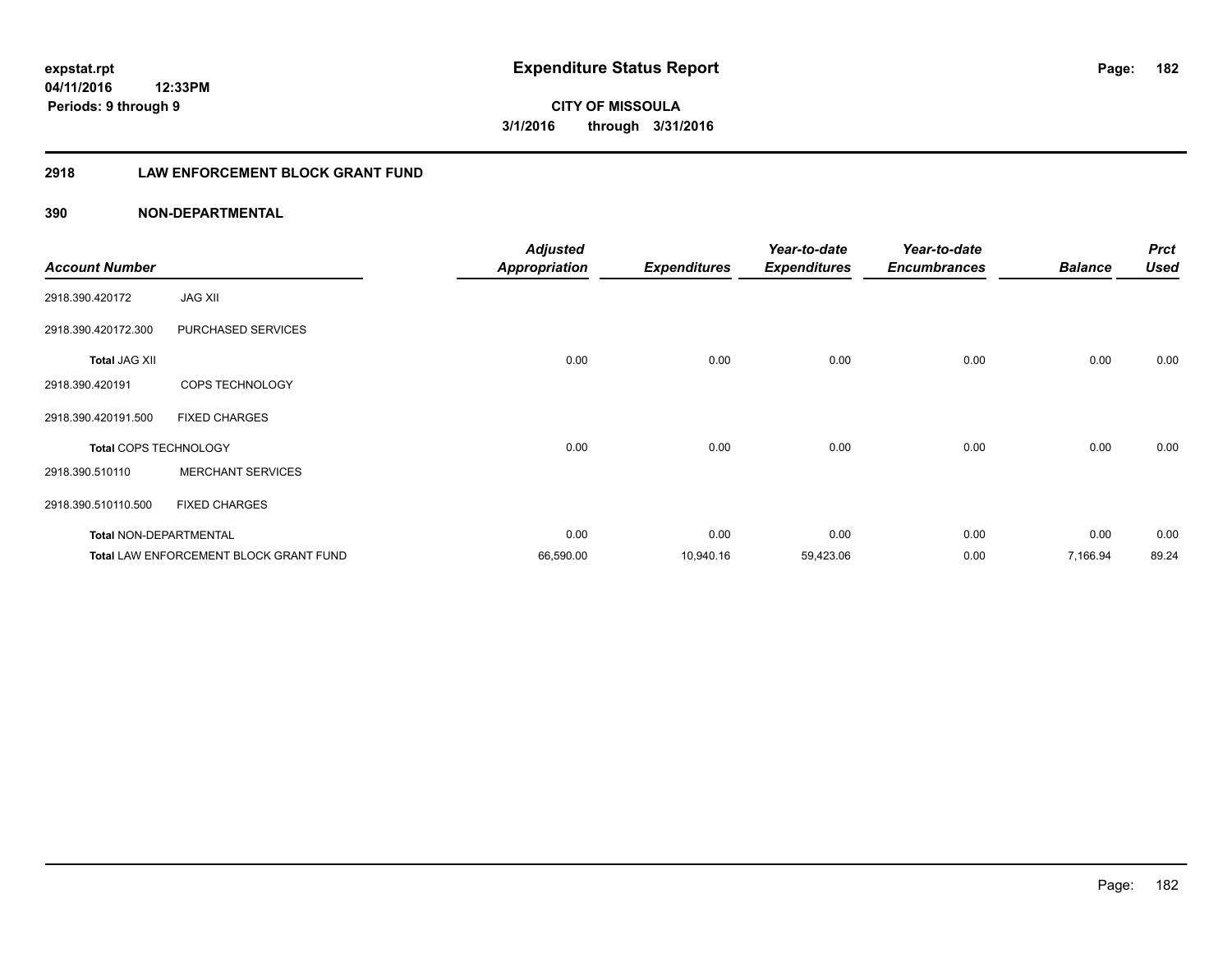**CITY OF MISSOULA 3/1/2016 through 3/31/2016**

**2919 HIDTA FUND**

**290 POLICE**

| <b>Account Number</b>                                    | <b>Adjusted</b><br><b>Appropriation</b> | <b>Expenditures</b> | Year-to-date<br><b>Expenditures</b> | Year-to-date<br><b>Encumbrances</b> | <b>Balance</b> | <b>Prct</b><br><b>Used</b> |
|----------------------------------------------------------|-----------------------------------------|---------------------|-------------------------------------|-------------------------------------|----------------|----------------------------|
| <b>HIDTA STATE FORFEITURES</b><br>2919.290.420142        |                                         |                     |                                     |                                     |                |                            |
| PERSONAL SERVICES<br>2919.290.420142.100                 |                                         |                     |                                     |                                     |                |                            |
| 2919.290.420142.120.000 OVERTIME/TERMINATION             | 15,000.00                               | 0.00                | 0.00                                | 0.00                                | 15,000.00      | 0.00                       |
| 2919.290.420142.140.000 EMPLOYER CONTRIBUTIONS           | 1,350.00                                | 0.00                | 0.00                                | 0.00                                | 1,350.00       | 0.00                       |
| <b>Total PERSONAL SERVICES</b>                           | 16,350.00                               | 0.00                | 0.00                                | 0.00                                | 16,350.00      | 0.00                       |
| 2919.290.420142.200<br><b>SUPPLIES</b>                   |                                         |                     |                                     |                                     |                |                            |
| 2919.290.420142.210.000 OFFICE SUPPLIES                  | 500.00                                  | 0.00                | 0.00                                | 0.00                                | 500.00         | 0.00                       |
| 2919.290.420142.220.000 OPERATING SUPPLIES               | 500.00                                  | 0.00                | 18,885.48                           | 0.00                                | $-18,385.48$   | 3,777.10                   |
| <b>Total SUPPLIES</b>                                    | 1,000.00                                | 0.00                | 18,885.48                           | 0.00                                | $-17.885.48$   | 1,888.55                   |
| PURCHASED SERVICES<br>2919.290.420142.300                |                                         |                     |                                     |                                     |                |                            |
| 2919.290.420142.341.000 ELECTRICITY & NATURAL GAS        | 4,600.00                                | 0.00                | 0.00                                | 0.00                                | 4,600.00       | 0.00                       |
| 2919.290.420142.344.000 TELEPHONE SERVICE                | 250.00                                  | 0.00                | 0.00                                | 0.00                                | 250.00         | 0.00                       |
| 2919.290.420142.350.000 PROFESSIONAL SERVICES            | 4,000.00                                | 0.00                | 277.50                              | 0.00                                | 3,722.50       | 6.94                       |
| 2919.290.420142.350.011 TOWING/PROFESSIONAL SERVICES     | 0.00                                    | 70.00               | 1,590.00                            | 0.00                                | $-1,590.00$    | 0.00                       |
| 2919.290.420142.360.000 REPAIR & MAINTENANCE             | 1,200.00                                | 0.00                | 0.00                                | 0.00                                | 1,200.00       | 0.00                       |
| 2919.290.420142.370.000 TRAVEL                           | 1,500.00                                | 0.00                | 942.66                              | 0.00                                | 557.34         | 62.84                      |
| 2919.290.420142.380.000 TRAINING                         | 1,500.00                                | 0.00                | 0.00                                | 0.00                                | 1,500.00       | 0.00                       |
| 2919.290.420142.390.000 OTHER PURCHASED SERVICES         | 200.00                                  | 0.00                | 0.00                                | 0.00                                | 200.00         | 0.00                       |
| <b>Total PURCHASED SERVICES</b>                          | 13,250.00                               | 70.00               | 2,810.16                            | 0.00                                | 10,439.84      | 21.21                      |
| 2919.290.420142.500<br><b>FIXED CHARGES</b>              |                                         |                     |                                     |                                     |                |                            |
| 2919.290.420142.500.000 FIXED CHARGES                    | 11.700.00                               | 1.719.87            | 17.994.42                           | 0.00                                | $-6.294.42$    | 153.80                     |
| <b>Total FIXED CHARGES</b>                               | 11.700.00                               | 1.719.87            | 17.994.42                           | 0.00                                | $-6.294.42$    | 153.80                     |
| <b>GRANTS &amp; CONTRIBUTIONS</b><br>2919.290.420142.700 |                                         |                     |                                     |                                     |                |                            |
| 2919.290.420142.700.000 HIDTA STATE FORFEITURE           | 100,000.00                              | 3,645.41            | 20,399.91                           | 0.00                                | 79,600.09      | 20.40                      |
| 2919.290.420142.700.002 STATE/GRANTS & CONTRIBUTIONS     | 0.00                                    | 0.00                | 6,355.53                            | 0.00                                | $-6,355.53$    | 0.00                       |
| Total GRANTS & CONTRIBUTIONS                             | 100,000.00                              | 3,645.41            | 26,755.44                           | 0.00                                | 73,244.56      | 26.76                      |
|                                                          |                                         |                     |                                     |                                     |                |                            |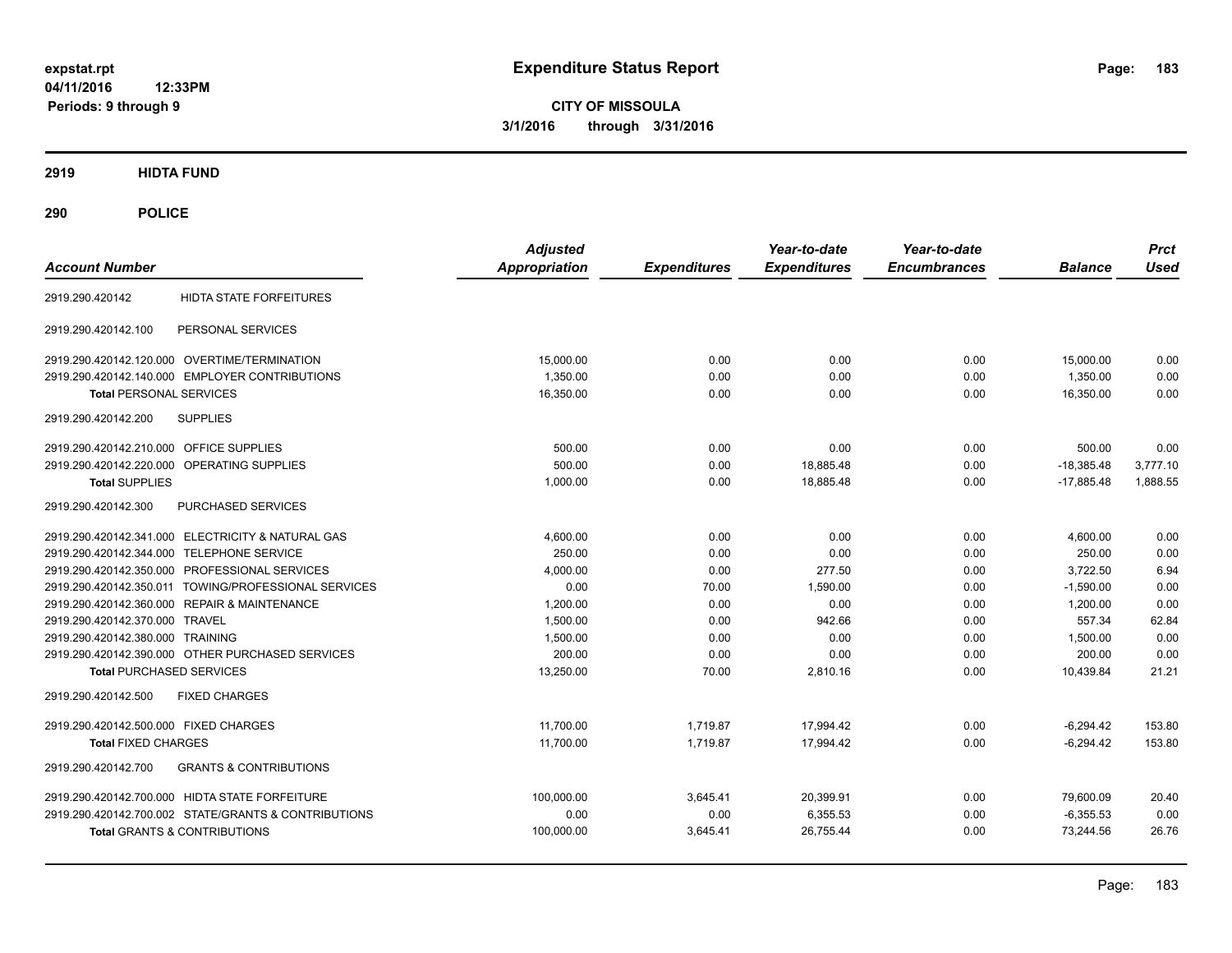**CITY OF MISSOULA 3/1/2016 through 3/31/2016**

**2919 HIDTA FUND**

**290 POLICE**

| <b>Account Number</b>             |                                               | <b>Adjusted</b><br>Appropriation | <b>Expenditures</b> | Year-to-date<br><b>Expenditures</b> | Year-to-date<br><b>Encumbrances</b> | <b>Balance</b> | <b>Prct</b><br><b>Used</b> |
|-----------------------------------|-----------------------------------------------|----------------------------------|---------------------|-------------------------------------|-------------------------------------|----------------|----------------------------|
| 2919.290.420142.900               | <b>CAPITAL OUTLAY</b>                         |                                  |                     |                                     |                                     |                |                            |
| 2919.290.420142.920.000 BUILDINGS |                                               | 50,000.00                        | 0.00                | 0.00                                | 0.00                                | 50,000.00      | 0.00                       |
|                                   | 2919.290.420142.940.000 MACHINERY & EQUIPMENT | 0.00                             | 0.00                | 8,918.00                            | 0.00                                | $-8,918.00$    | 0.00                       |
| <b>Total CAPITAL OUTLAY</b>       |                                               | 50,000.00                        | 0.00                | 8,918.00                            | 0.00                                | 41,082.00      | 17.84                      |
|                                   | <b>Total HIDTA STATE FORFEITURES</b>          | 192,300.00                       | 5,435.28            | 75,363.50                           | 0.00                                | 116,936.50     | 39.19                      |
| 2919.290.510110                   | <b>MERCHANT SERVICES</b>                      |                                  |                     |                                     |                                     |                |                            |
| 2919.290.510110.500               | <b>FIXED CHARGES</b>                          |                                  |                     |                                     |                                     |                |                            |
| <b>Total MERCHANT SERVICES</b>    |                                               | 0.00                             | 0.00                | 0.00                                | 0.00                                | 0.00           | 0.00                       |
| <b>Total HIDTA FUND</b>           |                                               | 192,300.00                       | 5,435.28            | 75.363.50                           | 0.00                                | 116.936.50     | 39.19                      |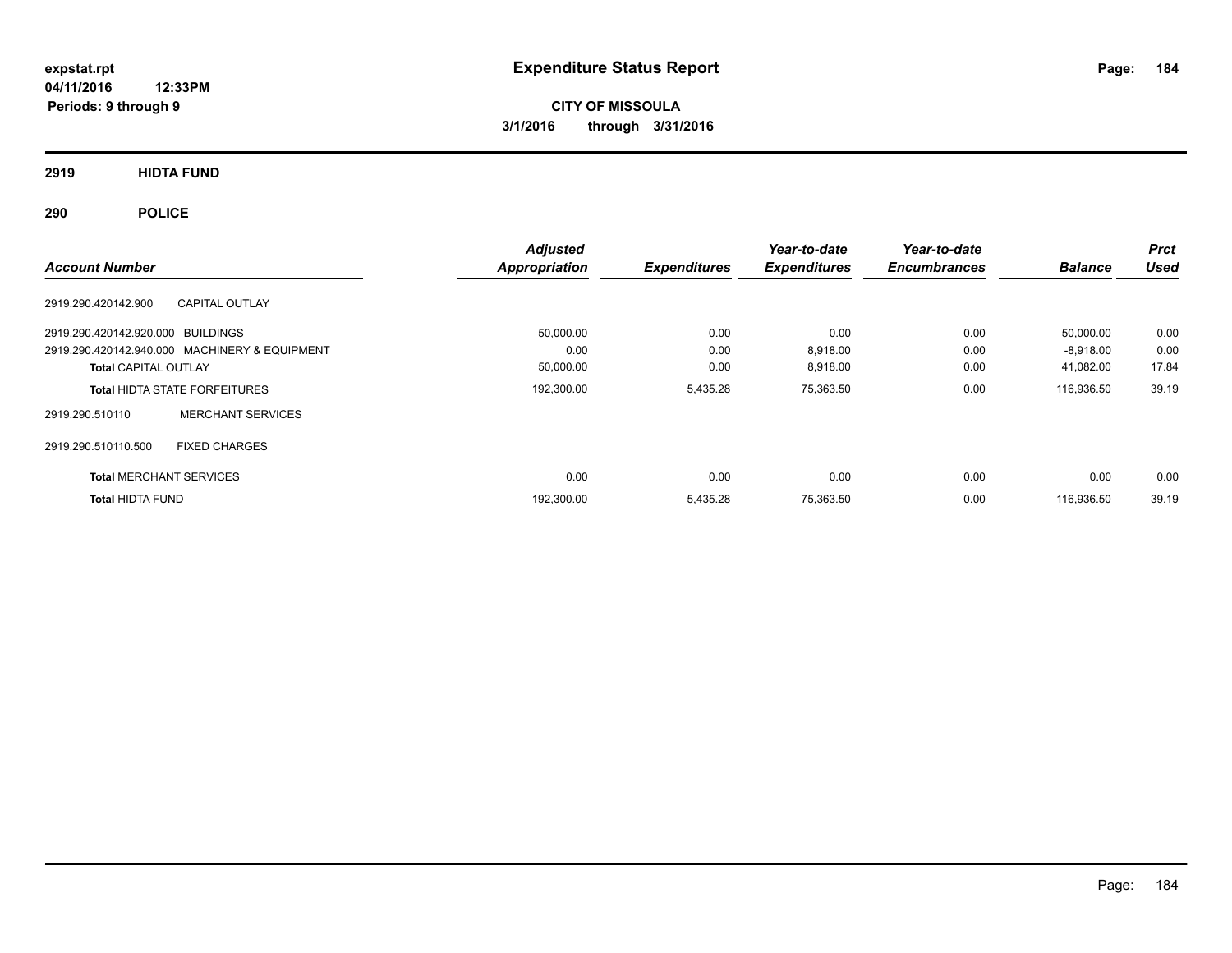# **2939 CDBG PROGRAM INCOME ACCOUNT**

|                            |                                                  | <b>Adjusted</b> |                     | Year-to-date        | Year-to-date        |                | <b>Prct</b> |
|----------------------------|--------------------------------------------------|-----------------|---------------------|---------------------|---------------------|----------------|-------------|
| <b>Account Number</b>      |                                                  | Appropriation   | <b>Expenditures</b> | <b>Expenditures</b> | <b>Encumbrances</b> | <b>Balance</b> | <b>Used</b> |
| 2939.400.470000            | HOUSING & COMMUNITY DEVELOPMENT                  |                 |                     |                     |                     |                |             |
| 2939.400.470000.300        | PURCHASED SERVICES                               |                 |                     |                     |                     |                |             |
|                            | 2939.400.470000.350.000 PROFESSIONAL SERVICES    | 14,383.00       | 0.00                | 0.00                | 0.00                | 14,383.00      | 0.00        |
|                            | <b>Total PURCHASED SERVICES</b>                  | 14,383.00       | 0.00                | 0.00                | 0.00                | 14,383.00      | 0.00        |
| 2939.400.470000.800        | OTHER OBJECTS                                    |                 |                     |                     |                     |                |             |
|                            | 2939.400.470000.820.000 TRANSFERS TO OTHER FUNDS | 0.00            | 0.00                | 19,239.31           | 0.00                | $-19,239.31$   | 0.00        |
| <b>Total OTHER OBJECTS</b> |                                                  | 0.00            | 0.00                | 19,239.31           | 0.00                | $-19,239.31$   | 0.00        |
|                            | <b>Total HOUSING &amp; COMMUNITY DEVELOPMENT</b> | 14,383.00       | 0.00                | 19,239.31           | 0.00                | $-4,856.31$    | 133.76      |
| 2939.400.510110            | <b>MERCHANT SERVICES</b>                         |                 |                     |                     |                     |                |             |
| 2939.400.510110.500        | <b>FIXED CHARGES</b>                             |                 |                     |                     |                     |                |             |
|                            | <b>Total MERCHANT SERVICES</b>                   | 0.00            | 0.00                | 0.00                | 0.00                | 0.00           | 0.00        |
|                            | Total CDBG PROGRAM INCOME ACCOUNT                | 14,383.00       | 0.00                | 19,239.31           | 0.00                | $-4,856.31$    | 133.76      |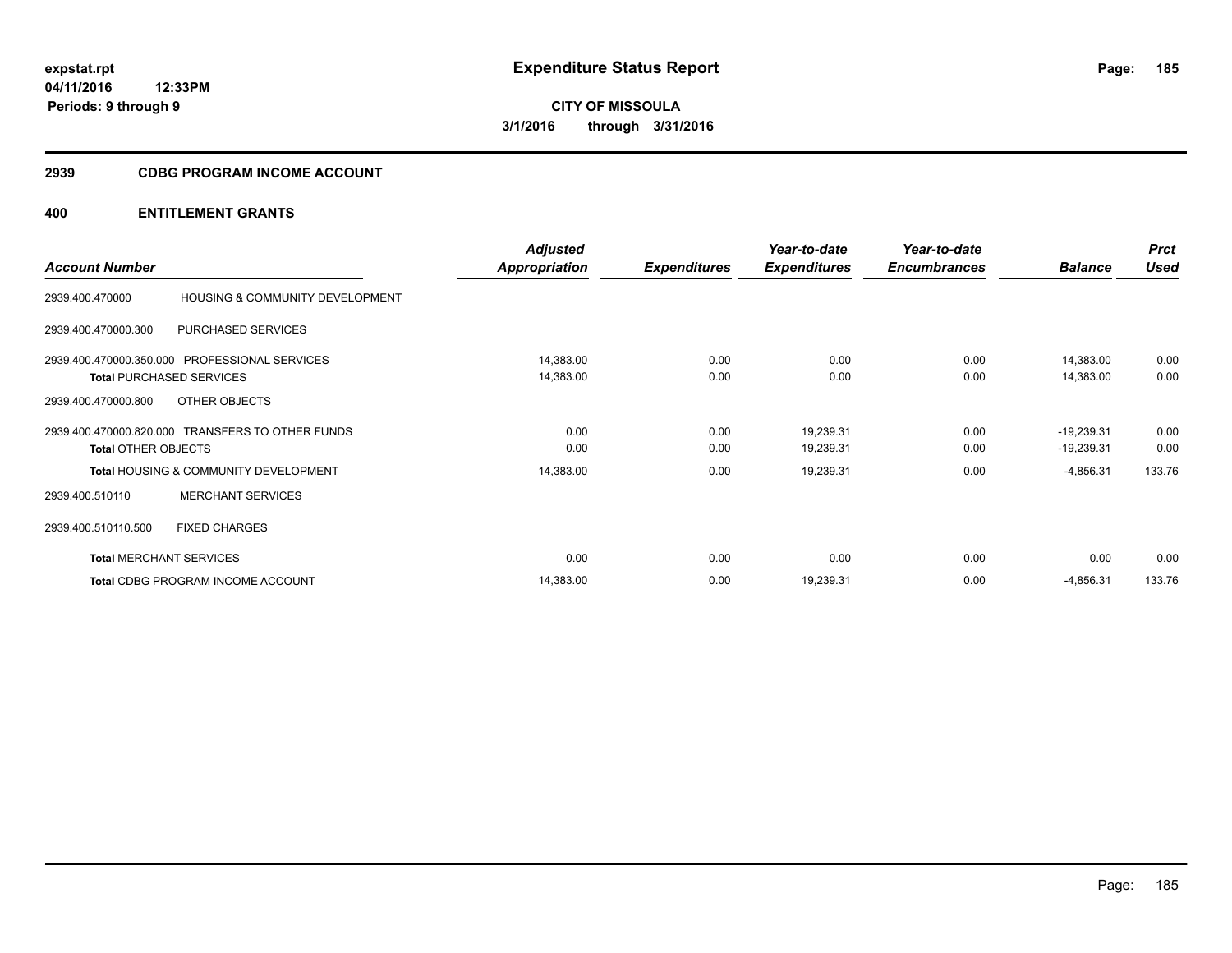**2940 CDBG FUND**

| <b>Account Number</b>                                                                       | <b>Adjusted</b><br>Appropriation | <b>Expenditures</b> | Year-to-date<br><b>Expenditures</b> | Year-to-date<br><b>Encumbrances</b> | <b>Balance</b>               | <b>Prct</b><br><b>Used</b> |
|---------------------------------------------------------------------------------------------|----------------------------------|---------------------|-------------------------------------|-------------------------------------|------------------------------|----------------------------|
| HOUSING & COMMUNITY DEVELOPMENT<br>2940.400.470000                                          |                                  |                     |                                     |                                     |                              |                            |
| 2940.400.470000.700<br><b>GRANTS &amp; CONTRIBUTIONS</b>                                    |                                  |                     |                                     |                                     |                              |                            |
| 2940.400.470000.700.000 TBD/GRANTS & CONTRIBUTIONS<br>Total HOUSING & COMMUNITY DEVELOPMENT | 457,664.00<br>457,664.00         | 0.00<br>0.00        | 0.00<br>0.00                        | 0.00<br>0.00                        | 457,664.00<br>457,664.00     | 0.00<br>0.00               |
| <b>FAIR HOUSING STUDY</b><br>2940.400.470001                                                |                                  |                     |                                     |                                     |                              |                            |
| <b>GRANTS &amp; CONTRIBUTIONS</b><br>2940.400.470001.700                                    |                                  |                     |                                     |                                     |                              |                            |
| <b>Total FAIR HOUSING STUDY</b>                                                             | 0.00                             | 0.00                | 0.00                                | 0.00                                | 0.00                         | 0.00                       |
| <b>YWCA</b><br>2940.400.470291                                                              |                                  |                     |                                     |                                     |                              |                            |
| <b>GRANTS &amp; CONTRIBUTIONS</b><br>2940.400.470291.700                                    |                                  |                     |                                     |                                     |                              |                            |
| 2940.400.470291.700.000 FY13 YWCA<br><b>Total YWCA</b>                                      | 0.00<br>0.00                     | 0.00<br>0.00        | 25,561.00<br>25,561.00              | 0.00<br>0.00                        | $-25,561.00$<br>$-25,561.00$ | 0.00<br>0.00               |
| 2940.400.470292<br>FY12 homeWORD                                                            |                                  |                     |                                     |                                     |                              |                            |
| 2940.400.470292.700<br><b>GRANTS &amp; CONTRIBUTIONS</b>                                    |                                  |                     |                                     |                                     |                              |                            |
| 2940.400.470292.700.000 FY13 homeWORD/GRANTS & CONTRIBUTIONS<br>Total FY12 homeWORD         | 0.00<br>0.00                     | 0.00<br>0.00        | 1,725.00<br>1,725.00                | 0.00<br>0.00                        | $-1,725.00$<br>$-1,725.00$   | 0.00<br>0.00               |
| 2940.400.470293<br>MISSOULA FOOD BANK                                                       |                                  |                     |                                     |                                     |                              |                            |
| <b>GRANTS &amp; CONTRIBUTIONS</b><br>2940.400.470293.700                                    |                                  |                     |                                     |                                     |                              |                            |
| 2940.400.470293.700.000 FY13 MSLA FOOD BANK<br>Total MISSOULA FOOD BANK                     | 0.00<br>0.00                     | 0.00<br>0.00        | 10,800.00<br>10,800.00              | 0.00<br>0.00                        | $-10,800.00$<br>$-10,800.00$ | 0.00<br>0.00               |
| FY12 WORD<br>2940.400.470294                                                                |                                  |                     |                                     |                                     |                              |                            |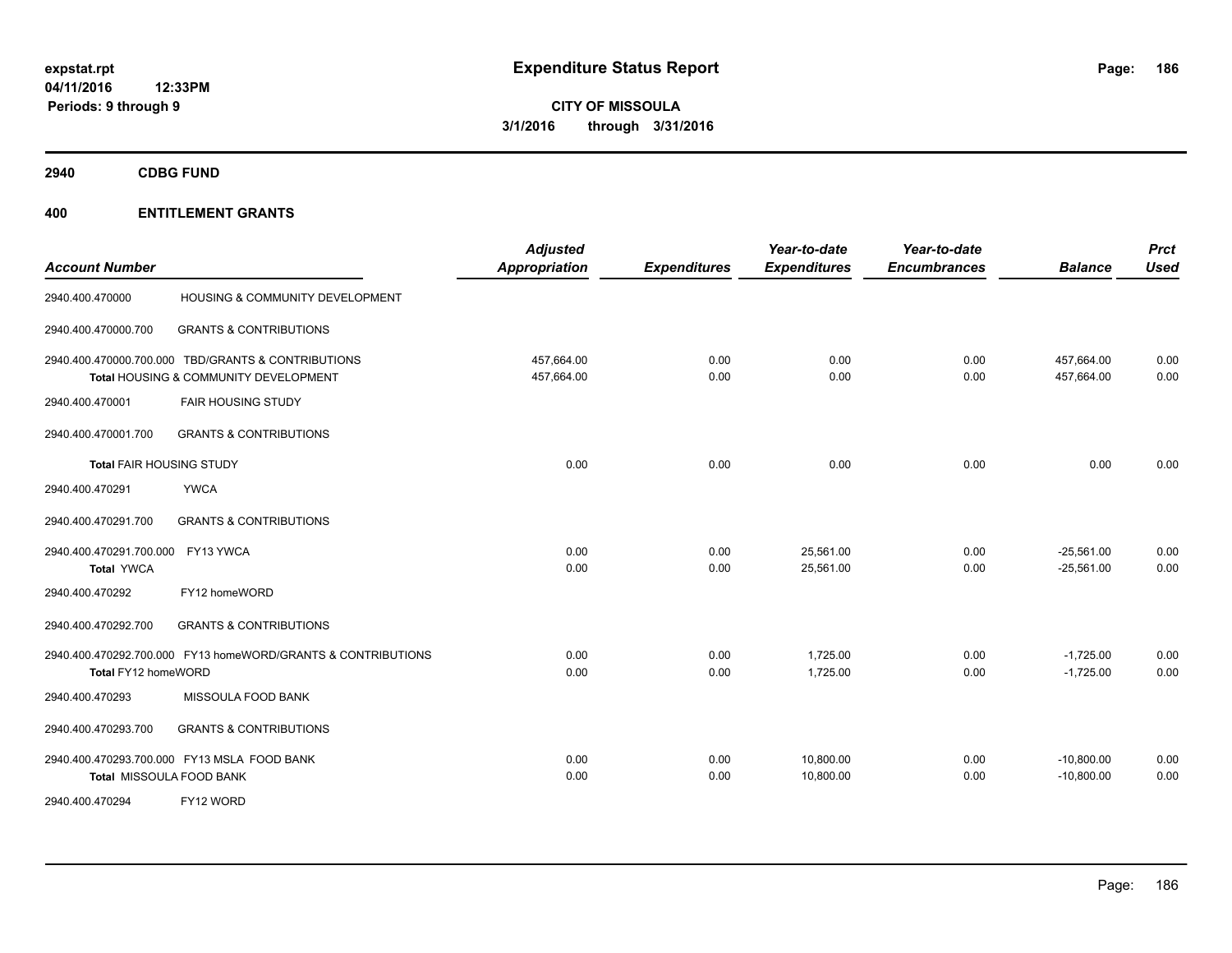**2940 CDBG FUND**

|                                        |                                                | <b>Adjusted</b>      |                     | Year-to-date        | Year-to-date        |                | <b>Prct</b> |
|----------------------------------------|------------------------------------------------|----------------------|---------------------|---------------------|---------------------|----------------|-------------|
| <b>Account Number</b>                  |                                                | <b>Appropriation</b> | <b>Expenditures</b> | <b>Expenditures</b> | <b>Encumbrances</b> | <b>Balance</b> | <b>Used</b> |
| 2940.400.470294.700                    | <b>GRANTS &amp; CONTRIBUTIONS</b>              |                      |                     |                     |                     |                |             |
| 2940.400.470294.700.000 FY13 WORD      |                                                | 0.00                 | 5,098.46            | 15,252.54           | 0.00                | $-15,252.54$   | 0.00        |
| Total FY12 WORD                        |                                                | 0.00                 | 5,098.46            | 15,252.54           | 0.00                | $-15,252.54$   | 0.00        |
| 2940.400.470296                        | MISSOULA AGING SERVICES                        |                      |                     |                     |                     |                |             |
| 2940.400.470296.700                    | <b>GRANTS &amp; CONTRIBUTIONS</b>              |                      |                     |                     |                     |                |             |
|                                        | 2940.400.470296.700.000 GRANTS & CONTRIBUTIONS | 0.00                 | 0.00                | 8,439.00            | 0.00                | $-8,439.00$    | 0.00        |
|                                        | Total MISSOULA AGING SERVICES                  | 0.00                 | 0.00                | 8,439.00            | 0.00                | $-8,439.00$    | 0.00        |
| 2940.400.470298                        | FY12 RAMP                                      |                      |                     |                     |                     |                |             |
| 2940.400.470298.700                    | <b>GRANTS &amp; CONTRIBUTIONS</b>              |                      |                     |                     |                     |                |             |
| 2940.400.470298.700.000 FY13 RAMP      |                                                | 0.00                 | 5,831.26            | 31,759.03           | 0.00                | $-31,759.03$   | 0.00        |
| Total FY12 RAMP                        |                                                | 0.00                 | 5,831.26            | 31,759.03           | 0.00                | $-31,759.03$   | 0.00        |
| 2940.400.470313                        | MISSOULA SENIOR CENTER                         |                      |                     |                     |                     |                |             |
| 2940.400.470313.700                    | <b>GRANTS &amp; CONTRIBUTIONS</b>              |                      |                     |                     |                     |                |             |
|                                        | <b>Total MISSOULA SENIOR CENTER</b>            | 0.00                 | 0.00                | 0.00                | 0.00                | 0.00           | 0.00        |
| 2940.400.470315                        | MISSOULA PARKS & REC                           |                      |                     |                     |                     |                |             |
| 2940.400.470315.700                    | <b>GRANTS &amp; CONTRIBUTIONS</b>              |                      |                     |                     |                     |                |             |
|                                        | Total MISSOULA PARKS & REC                     | 0.00                 | 0.00                | 0.00                | 0.00                | 0.00           | 0.00        |
| 2940.400.470318                        | FY12 POVERELLO FACILITY REPAIRS                |                      |                     |                     |                     |                |             |
| 2940.400.470318.700                    | <b>GRANTS &amp; CONTRIBUTIONS</b>              |                      |                     |                     |                     |                |             |
| 2940.400.470318.700.000 FY13 POVERELLO |                                                | 0.00                 | 0.00                | 3,086.25            | 0.00                | $-3,086.25$    | 0.00        |
|                                        | <b>Total FY12 POVERELLO FACILITY REPAIRS</b>   | 0.00                 | 0.00                | 3,086.25            | 0.00                | $-3,086.25$    | 0.00        |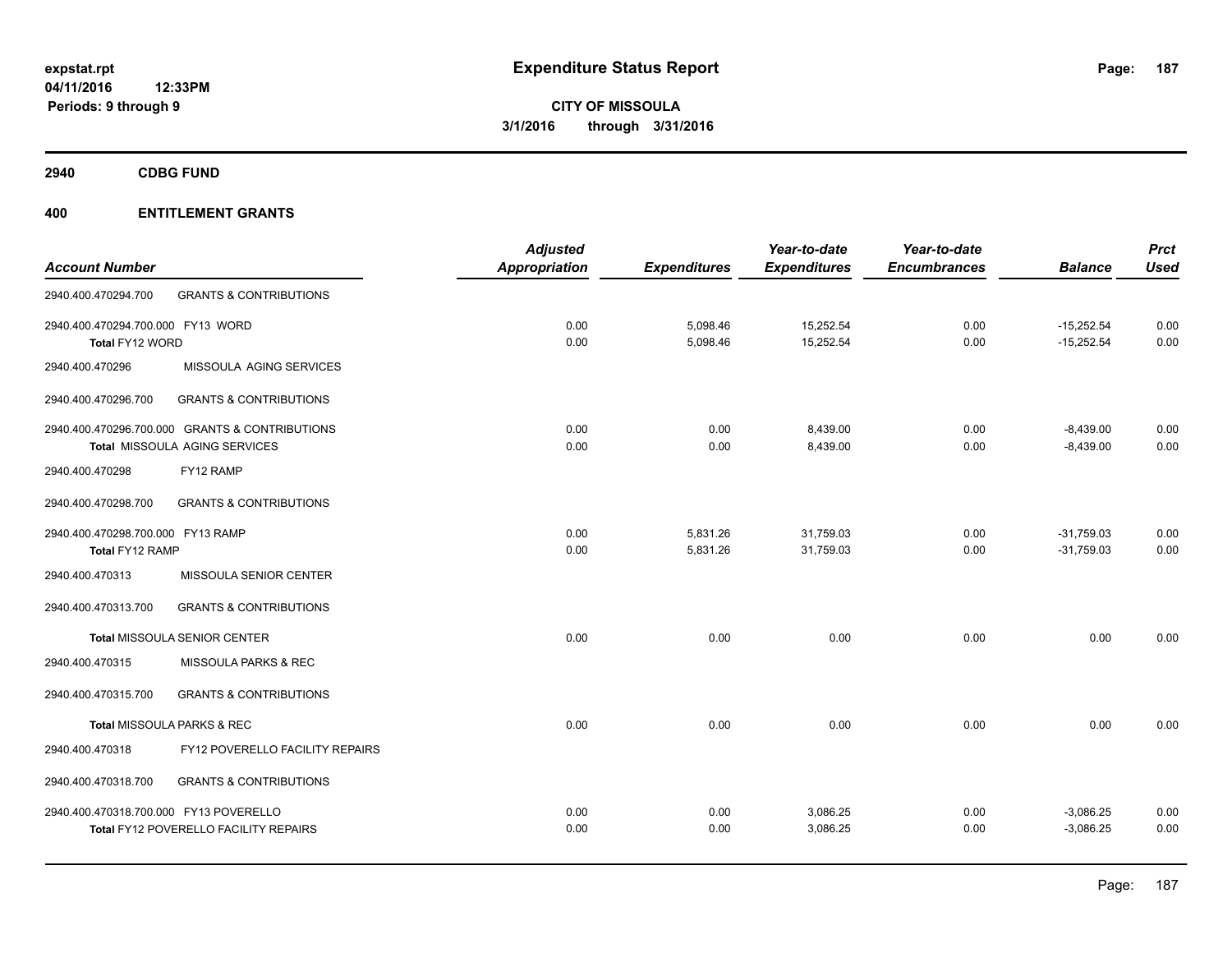**2940 CDBG FUND**

| <b>Account Number</b> |                                                                                              | <b>Adjusted</b><br><b>Appropriation</b> | <b>Expenditures</b> | Year-to-date<br><b>Expenditures</b> | Year-to-date<br><b>Encumbrances</b> | <b>Balance</b>                 | <b>Prct</b><br><b>Used</b> |
|-----------------------|----------------------------------------------------------------------------------------------|-----------------------------------------|---------------------|-------------------------------------|-------------------------------------|--------------------------------|----------------------------|
| 2940.400.470335       | <b>GRANT &amp; COMMUNITY PROGRAMS</b>                                                        |                                         |                     |                                     |                                     |                                |                            |
| 2940.400.470335.300   | PURCHASED SERVICES                                                                           |                                         |                     |                                     |                                     |                                |                            |
|                       | 2940.400.470335.350.000 PROFESSIONAL SERVICES<br><b>Total GRANT &amp; COMMUNITY PROGRAMS</b> | 106,591.00<br>106,591.00                | 0.00<br>0.00        | 46,299.33<br>46,299.33              | 0.00<br>0.00                        | 60,291.67<br>60.291.67         | 43.44<br>43.44             |
| 2940.400.470372       | WESTERN MT MENTAL HEALTH CENTER                                                              |                                         |                     |                                     |                                     |                                |                            |
| 2940.400.470372.700   | <b>GRANTS &amp; CONTRIBUTIONS</b>                                                            |                                         |                     |                                     |                                     |                                |                            |
|                       | Total WESTERN MT MENTAL HEALTH CENTER                                                        | 0.00                                    | 0.00                | 0.00                                | 0.00                                | 0.00                           | 0.00                       |
| 2940.400.470397       | FY12 GARDEN CITY HARVEST                                                                     |                                         |                     |                                     |                                     |                                |                            |
| 2940.400.470397.700   | <b>GRANTS &amp; CONTRIBUTIONS</b>                                                            |                                         |                     |                                     |                                     |                                |                            |
|                       | 2940.400.470397.700.000 FY13 GARDEN CITY HARVEST<br>Total FY12 GARDEN CITY HARVEST           | 0.00<br>0.00                            | 0.00<br>0.00        | 12,000.00<br>12.000.00              | 0.00<br>0.00                        | $-12,000.00$<br>$-12.000.00$   | 0.00<br>0.00               |
| 2940.400.470403       | FY12 PARKS & RECREATION GRANTS                                                               |                                         |                     |                                     |                                     |                                |                            |
| 2940.400.470403.700   | <b>GRANTS &amp; CONTRIBUTIONS</b>                                                            |                                         |                     |                                     |                                     |                                |                            |
|                       | Total FY12 PARKS & RECREATION GRANTS                                                         | 0.00                                    | 0.00                | 0.00                                | 0.00                                | 0.00                           | 0.00                       |
| 2940.400.470439       | FY16 HOMEWORD SWEETGRASS                                                                     |                                         |                     |                                     |                                     |                                |                            |
| 2940.400.470439.700   | <b>GRANTS &amp; CONTRIBUTIONS</b>                                                            |                                         |                     |                                     |                                     |                                |                            |
|                       | 2940.400.470439.700.000 FY16 HOMEWORD SWEETGRASS<br>Total FY16 HOMEWORD SWEETGRASS           | 0.00<br>0.00                            | 0.00<br>0.00        | 377,300.00<br>377,300.00            | 0.00<br>0.00                        | $-377,300.00$<br>$-377,300.00$ | 0.00<br>0.00               |
| 2940.400.470440       | FY10 DIST XI HRS/RESIDENCES REHAB                                                            |                                         |                     |                                     |                                     |                                |                            |
| 2940.400.470440.700   | <b>GRANTS &amp; CONTRIBUTIONS</b>                                                            |                                         |                     |                                     |                                     |                                |                            |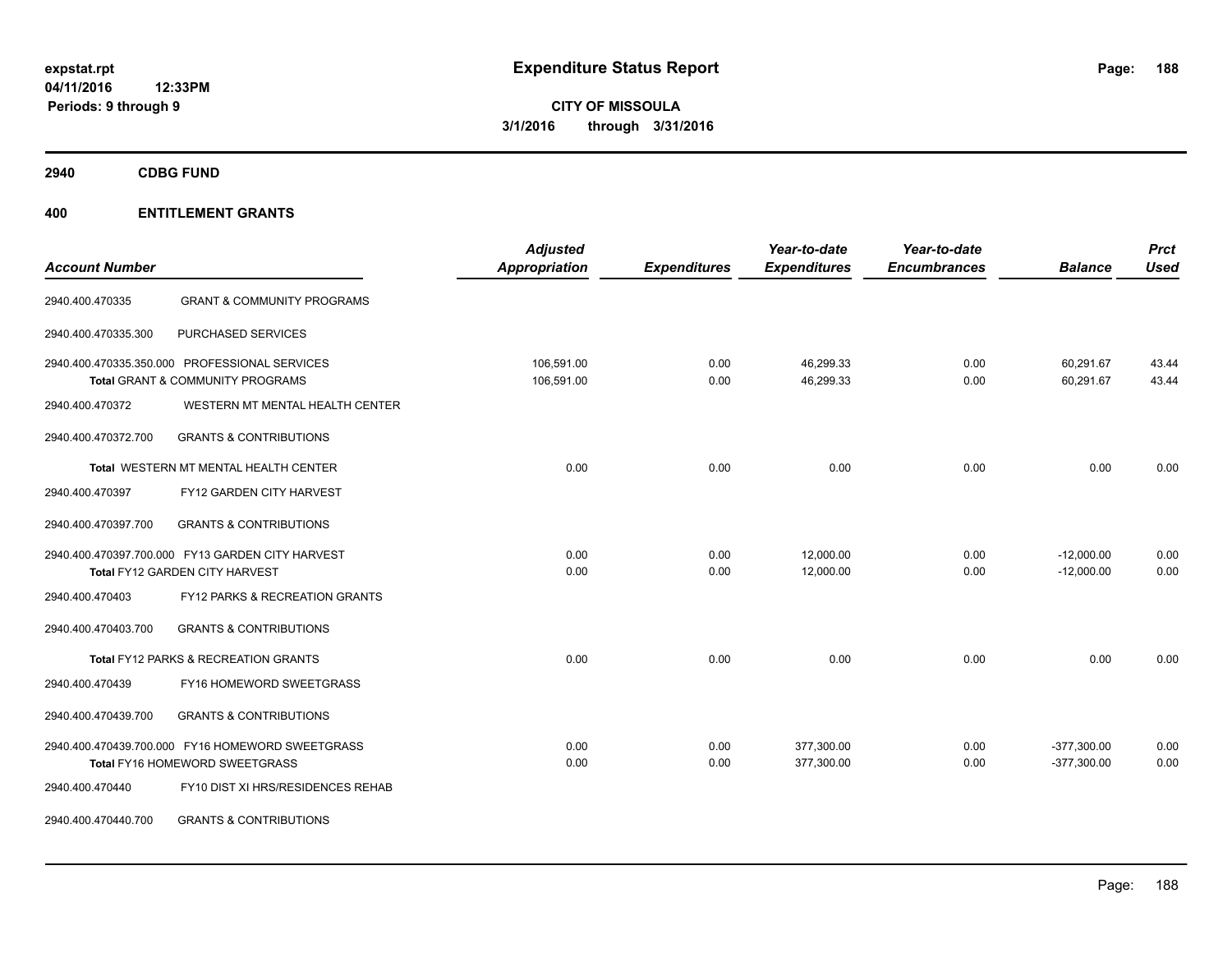**2940 CDBG FUND**

| <b>Account Number</b>  |                                            | <b>Adjusted</b><br><b>Appropriation</b> | <b>Expenditures</b> | Year-to-date<br><b>Expenditures</b> | Year-to-date<br><b>Encumbrances</b> | <b>Balance</b> | <b>Prct</b><br><b>Used</b> |
|------------------------|--------------------------------------------|-----------------------------------------|---------------------|-------------------------------------|-------------------------------------|----------------|----------------------------|
|                        | Total FY10 DIST XI HRS/RESIDENCES REHAB    | 0.00                                    | 0.00                | 0.00                                | 0.00                                | 0.00           | 0.00                       |
| 2940.400.470520        | FY16 WORD TBRA                             |                                         |                     |                                     |                                     |                |                            |
| 2940.400.470520.700    | <b>GRANTS &amp; CONTRIBUTIONS</b>          |                                         |                     |                                     |                                     |                |                            |
| Total FY16 WORD TBRA   |                                            | 0.00                                    | 0.00                | 0.00                                | 0.00                                | 0.00           | 0.00                       |
| 2940.400.510110        | <b>MERCHANT SERVICES</b>                   |                                         |                     |                                     |                                     |                |                            |
| 2940.400.510110.500    | <b>FIXED CHARGES</b>                       |                                         |                     |                                     |                                     |                |                            |
|                        | <b>Total MERCHANT SERVICES</b>             | 0.00                                    | 0.00                | 0.00                                | 0.00                                | 0.00           | 0.00                       |
| 2940.400.521000        | INTERFUND OPERATING TRANSFERS              |                                         |                     |                                     |                                     |                |                            |
| 2940.400.521000.800    | OTHER OBJECTS                              |                                         |                     |                                     |                                     |                |                            |
|                        | <b>Total INTERFUND OPERATING TRANSFERS</b> | 0.00                                    | 0.00                | 0.00                                | 0.00                                | 0.00           | 0.00                       |
| <b>Total CDBG FUND</b> |                                            | 564,255.00                              | 10,929.72           | 532,222.15                          | 0.00                                | 32,032.85      | 94.32                      |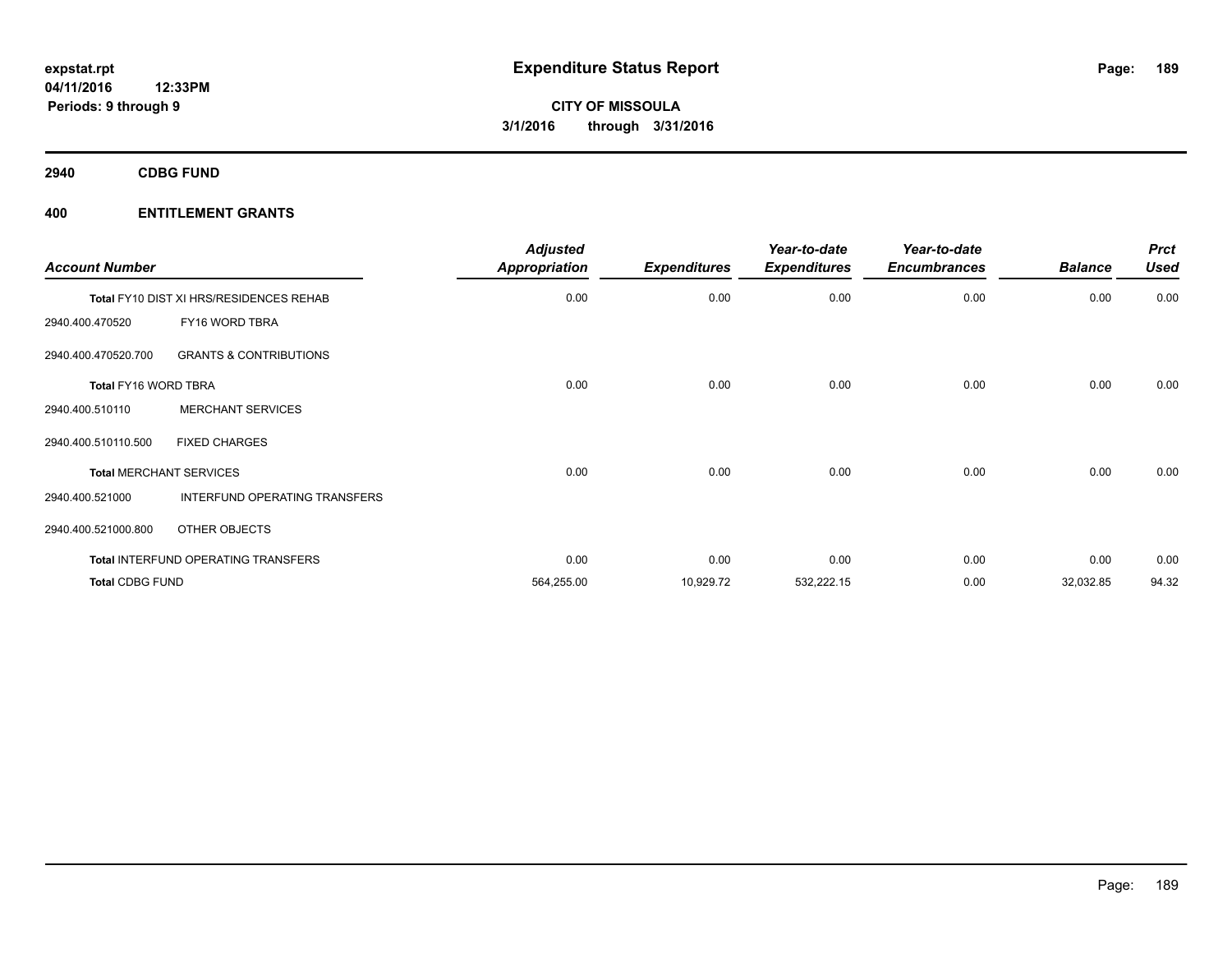#### **2941 HOME FUND**

|                                    |                                                   | <b>Adjusted</b> |                     | Year-to-date        | Year-to-date        |                | <b>Prct</b> |
|------------------------------------|---------------------------------------------------|-----------------|---------------------|---------------------|---------------------|----------------|-------------|
| <b>Account Number</b>              |                                                   | Appropriation   | <b>Expenditures</b> | <b>Expenditures</b> | <b>Encumbrances</b> | <b>Balance</b> | <b>Used</b> |
| 2941.400.470327                    | *** Title Not Found ***                           |                 |                     |                     |                     |                |             |
| 2941.400.470327.700                | <b>GRANTS &amp; CONTRIBUTIONS</b>                 |                 |                     |                     |                     |                |             |
| Total *** Title Not Found ***      |                                                   | 0.00            | 0.00                | 0.00                | 0.00                | 0.00           | 0.00        |
| 2941.400.470335                    | <b>GRANT &amp; COMMUNITY PROGRAMS</b>             |                 |                     |                     |                     |                |             |
| 2941.400.470335.300                | PURCHASED SERVICES                                |                 |                     |                     |                     |                |             |
| 2941.400.470335.350.000 ADMIN FEES |                                                   | 57,921.00       | 0.00                | 28,217.60           | 0.00                | 29,703.40      | 48.72       |
| <b>Total PURCHASED SERVICES</b>    |                                                   | 57,921.00       | 0.00                | 28,217.60           | 0.00                | 29,703.40      | 48.72       |
| 2941.400.470335.800                | OTHER OBJECTS                                     |                 |                     |                     |                     |                |             |
| <b>Total OTHER OBJECTS</b>         |                                                   | 0.00            | 0.00                | 0.00                | 0.00                | 0.00           | 0.00        |
|                                    | Total GRANT & COMMUNITY PROGRAMS                  | 57,921.00       | 0.00                | 28,217.60           | 0.00                | 29,703.40      | 48.72       |
| 2941.400.470372                    | WESTERN MT MENTAL HEALTH CENTER                   |                 |                     |                     |                     |                |             |
| 2941.400.470372.700                | <b>GRANTS &amp; CONTRIBUTIONS</b>                 |                 |                     |                     |                     |                |             |
|                                    | Total WESTERN MT MENTAL HEALTH CENTER             | 0.00            | 0.00                | 0.00                | 0.00                | 0.00           | 0.00        |
| 2941.400.470385                    | FY15 DISTRICT XI HRC TBRA                         |                 |                     |                     |                     |                |             |
| 2941.400.470385.700                | <b>GRANTS &amp; CONTRIBUTIONS</b>                 |                 |                     |                     |                     |                |             |
|                                    | 2941.400.470385.700.000 FY15 DISTRICT XI HRC TBRA | 0.00            | 0.00                | 1,667.00            | 0.00                | $-1,667.00$    | 0.00        |
|                                    | Total FY15 DISTRICT XI HRC TBRA                   | 0.00            | 0.00                | 1,667.00            | 0.00                | $-1,667.00$    | 0.00        |
| 2941.400.470405                    | HOME PROGRAM INCOME                               |                 |                     |                     |                     |                |             |
| 2941.400.470405.700                | <b>GRANTS &amp; CONTRIBUTIONS</b>                 |                 |                     |                     |                     |                |             |
|                                    | <b>Total HOME PROGRAM INCOME</b>                  | 0.00            | 0.00                | 0.00                | 0.00                | 0.00           | 0.00        |
|                                    |                                                   |                 |                     |                     |                     |                |             |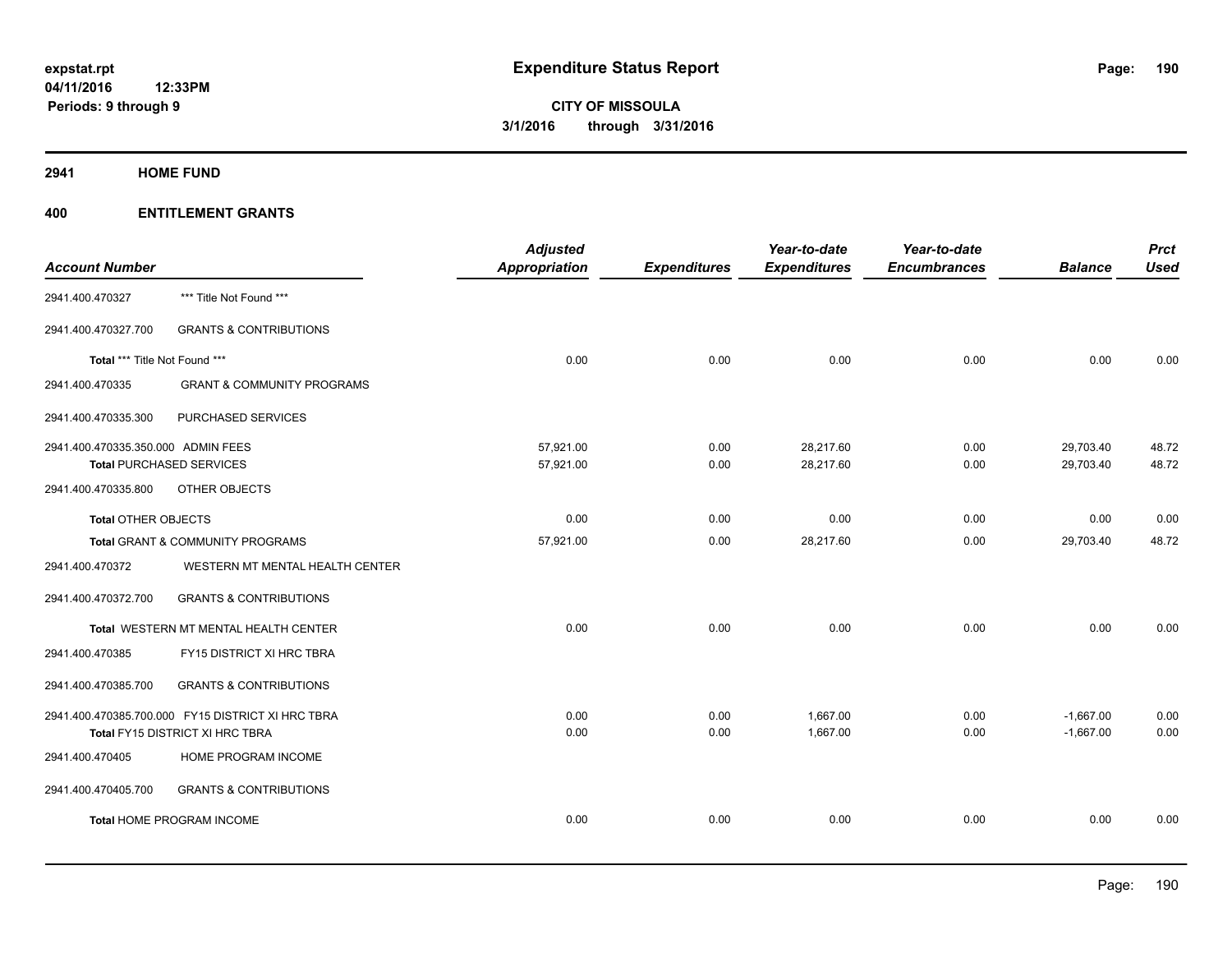**2941 HOME FUND**

| <b>Account Number</b>             |                                                    | <b>Adjusted</b><br>Appropriation | <b>Expenditures</b> | Year-to-date<br><b>Expenditures</b> | Year-to-date<br><b>Encumbrances</b> | <b>Balance</b> | <b>Prct</b><br><b>Used</b> |
|-----------------------------------|----------------------------------------------------|----------------------------------|---------------------|-------------------------------------|-------------------------------------|----------------|----------------------------|
| 2941.400.470407                   | FY12 DIST XI HRC                                   |                                  |                     |                                     |                                     |                |                            |
| 2941.400.470407.700               | <b>GRANTS &amp; CONTRIBUTIONS</b>                  |                                  |                     |                                     |                                     |                |                            |
| Total FY12 DIST XI HRC            |                                                    | 0.00                             | 0.00                | 0.00                                | 0.00                                | 0.00           | 0.00                       |
| 2941.400.470408                   | FY12 homeWORD                                      |                                  |                     |                                     |                                     |                |                            |
| 2941.400.470408.700               | <b>GRANTS &amp; CONTRIBUTIONS</b>                  |                                  |                     |                                     |                                     |                |                            |
| Total FY12 homeWORD               |                                                    | 0.00                             | 0.00                | 0.00                                | 0.00                                | 0.00           | 0.00                       |
| 2941.400.470410                   | FY10-12 DIST XI HRC/1ST TIME HOMEBUYER             |                                  |                     |                                     |                                     |                |                            |
| 2941.400.470410.700               | <b>GRANTS &amp; CONTRIBUTIONS</b>                  |                                  |                     |                                     |                                     |                |                            |
|                                   | Total FY10-12 DIST XI HRC/1ST TIME HOMEBUYER       | 0.00                             | 0.00                | 0.00                                | 0.00                                | 0.00           | 0.00                       |
| 2941.400.470439                   | HOMEWORD SWEETGRASS                                |                                  |                     |                                     |                                     |                |                            |
| 2941.400.470439.700               | <b>GRANTS &amp; CONTRIBUTIONS</b>                  |                                  |                     |                                     |                                     |                |                            |
|                                   | 2941.400.470439.700.000 GRANTS & CONTRIBUTIONS     | 0.00                             | 0.00                | 156,750.00                          | 0.00                                | $-156,750.00$  | 0.00                       |
|                                   | Total HOMEWORD SWEETGRASS                          | 0.00                             | 0.00                | 156,750.00                          | 0.00                                | $-156,750.00$  | 0.00                       |
| 2941.400.470500                   | <b>HOME GRANTS</b>                                 |                                  |                     |                                     |                                     |                |                            |
| 2941.400.470500.700               | <b>GRANTS &amp; CONTRIBUTIONS</b>                  |                                  |                     |                                     |                                     |                |                            |
|                                   | 2941.400.470500.700.000 TBD-GRANTS & CONTRIBUTIONS | 335,666.00                       | 0.00                | 0.00                                | 0.00                                | 335,666.00     | 0.00                       |
| <b>Total HOME GRANTS</b>          |                                                    | 335,666.00                       | 0.00                | 0.00                                | 0.00                                | 335,666.00     | 0.00                       |
| 2941.400.470520                   | FY16 WORD TBRA                                     |                                  |                     |                                     |                                     |                |                            |
| 2941.400.470520.700               | <b>GRANTS &amp; CONTRIBUTIONS</b>                  |                                  |                     |                                     |                                     |                |                            |
| 2941.400.470520.700.000 WORD TBRA |                                                    | 0.00                             | 3,741.87            | 10,539.48                           | 0.00                                | $-10,539.48$   | 0.00                       |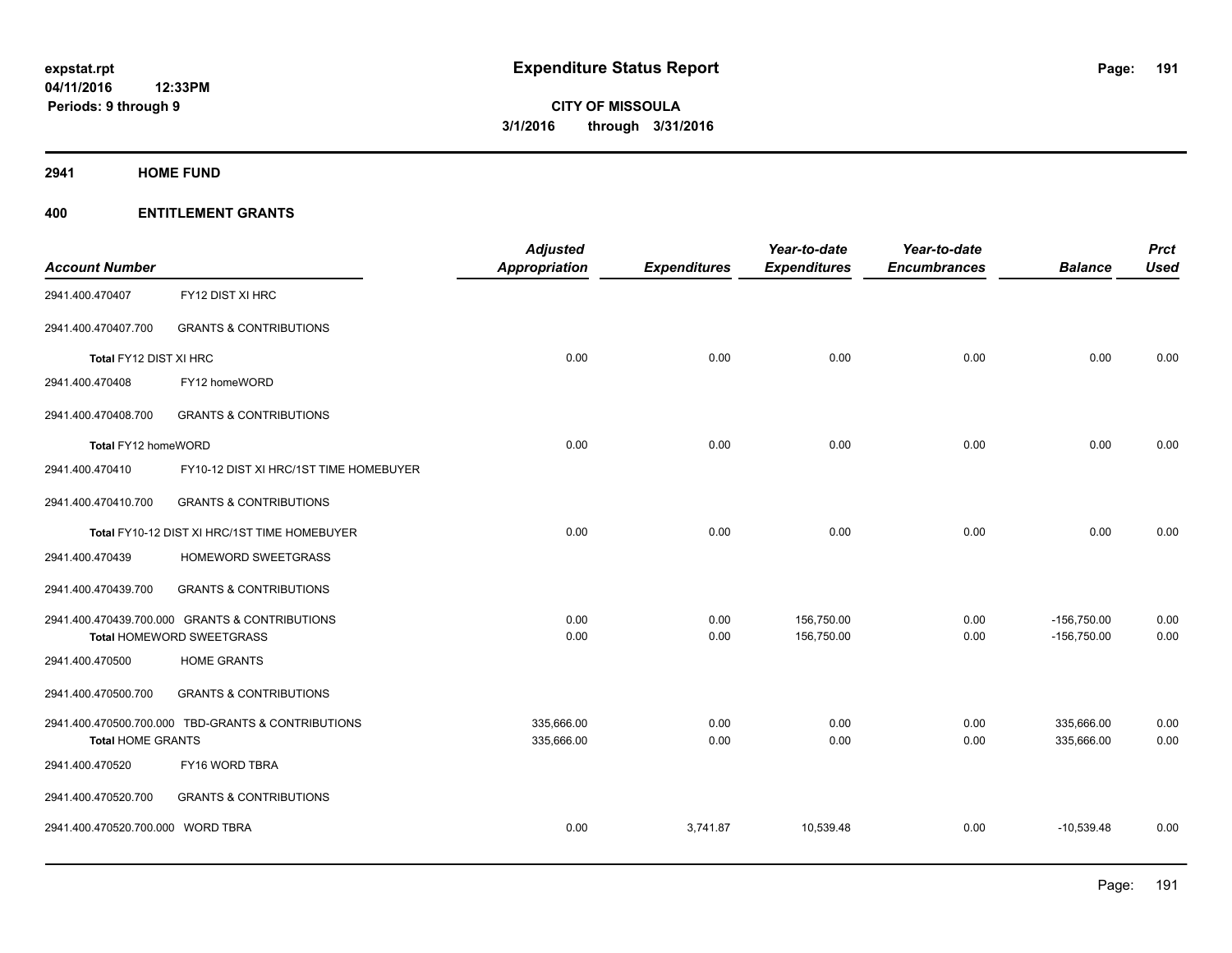**2941 HOME FUND**

| <b>Account Number</b>          |                                            | <b>Adjusted</b><br><b>Appropriation</b> | <b>Expenditures</b> | Year-to-date<br><b>Expenditures</b> | Year-to-date<br><b>Encumbrances</b> | <b>Balance</b> | <b>Prct</b><br><b>Used</b> |
|--------------------------------|--------------------------------------------|-----------------------------------------|---------------------|-------------------------------------|-------------------------------------|----------------|----------------------------|
| <b>Total FY16 WORD TBRA</b>    |                                            | 0.00                                    | 3,741.87            | 10,539.48                           | 0.00                                | $-10,539.48$   | 0.00                       |
| 2941.400.510110                | <b>MERCHANT SERVICES</b>                   |                                         |                     |                                     |                                     |                |                            |
| 2941.400.510110.500            | <b>FIXED CHARGES</b>                       |                                         |                     |                                     |                                     |                |                            |
| <b>Total MERCHANT SERVICES</b> |                                            | 0.00                                    | 0.00                | 0.00                                | 0.00                                | 0.00           | 0.00                       |
| 2941.400.521000                | INTERFUND OPERATING TRANSFERS              |                                         |                     |                                     |                                     |                |                            |
| 2941.400.521000.800            | OTHER OBJECTS                              |                                         |                     |                                     |                                     |                |                            |
|                                | <b>Total INTERFUND OPERATING TRANSFERS</b> | 0.00                                    | 0.00                | 0.00                                | 0.00                                | 0.00           | 0.00                       |
| <b>Total HOME FUND</b>         |                                            | 393,587.00                              | 3,741.87            | 197,174.08                          | 0.00                                | 196,412.92     | 50.10                      |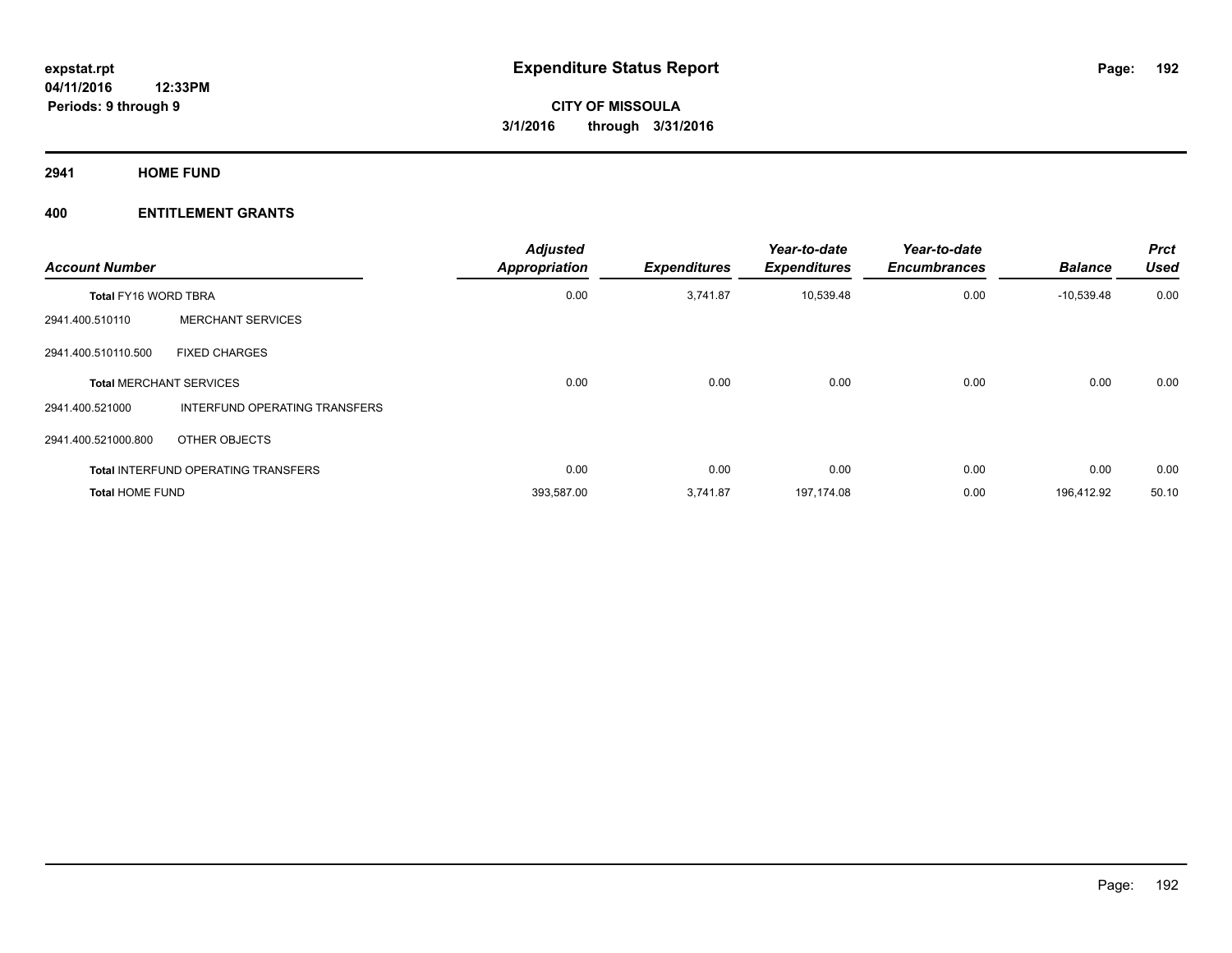**2942 ADDI PROGRAM**

| <b>Account Number</b>              |                                             | <b>Adjusted</b><br><b>Appropriation</b> | <b>Expenditures</b> | Year-to-date<br><b>Expenditures</b> | Year-to-date<br><b>Encumbrances</b> | <b>Balance</b>         | <b>Prct</b><br><b>Used</b> |
|------------------------------------|---------------------------------------------|-----------------------------------------|---------------------|-------------------------------------|-------------------------------------|------------------------|----------------------------|
| 2942.400.470335                    | <b>GRANT &amp; COMMUNITY PROGRAMS</b>       |                                         |                     |                                     |                                     |                        |                            |
| 2942.400.470335.300                | PURCHASED SERVICES                          |                                         |                     |                                     |                                     |                        |                            |
| 2942.400.470335.350.000 ADMIN FEES | <b>Total GRANT &amp; COMMUNITY PROGRAMS</b> | 12,846.00<br>12,846.00                  | 0.00<br>0.00        | 0.00<br>0.00                        | 0.00<br>0.00                        | 12,846.00<br>12,846.00 | 0.00<br>0.00               |
| 2942.400.470370                    | PARENTING PLACE                             |                                         |                     |                                     |                                     |                        |                            |
| 2942.400.470370.700                | <b>GRANTS &amp; CONTRIBUTIONS</b>           |                                         |                     |                                     |                                     |                        |                            |
| <b>Total PARENTING PLACE</b>       |                                             | 0.00                                    | 0.00                | 0.00                                | 0.00                                | 0.00                   | 0.00                       |
| 2942.400.510110                    | <b>MERCHANT SERVICES</b>                    |                                         |                     |                                     |                                     |                        |                            |
| 2942.400.510110.500                | <b>FIXED CHARGES</b>                        |                                         |                     |                                     |                                     |                        |                            |
|                                    | <b>Total MERCHANT SERVICES</b>              | 0.00                                    | 0.00                | 0.00                                | 0.00                                | 0.00                   | 0.00                       |
| <b>Total ADDI PROGRAM</b>          |                                             | 12,846.00                               | 0.00                | 0.00                                | 0.00                                | 12,846.00              | 0.00                       |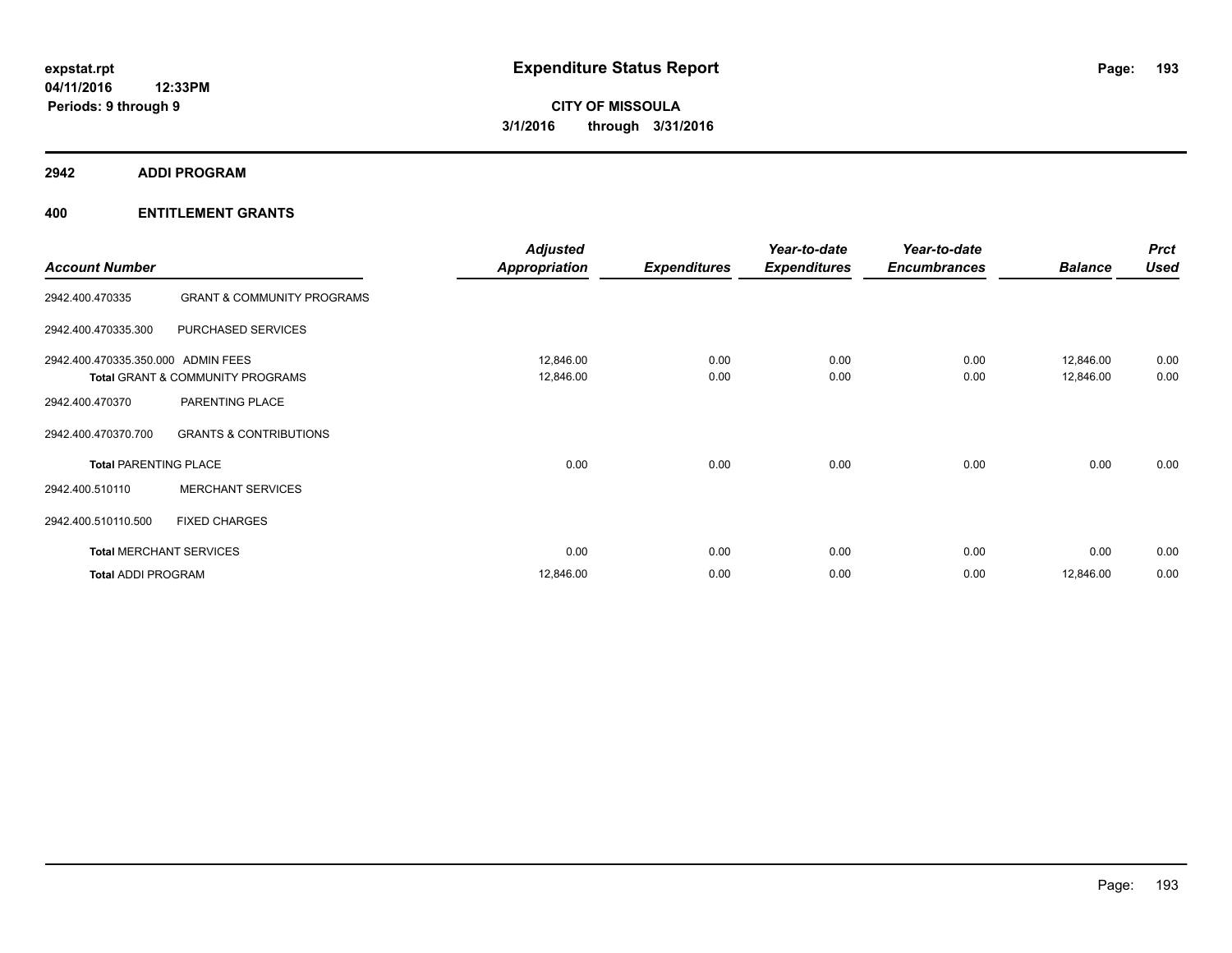#### **2943 CITY HOME PROGRAM INCOME**

|                                      |                                                  | <b>Adjusted</b>      |                     | Year-to-date        | Year-to-date        |                | <b>Prct</b> |
|--------------------------------------|--------------------------------------------------|----------------------|---------------------|---------------------|---------------------|----------------|-------------|
| <b>Account Number</b>                |                                                  | <b>Appropriation</b> | <b>Expenditures</b> | <b>Expenditures</b> | <b>Encumbrances</b> | <b>Balance</b> | <b>Used</b> |
| 2943.400.470405                      | *** Title Not Found ***                          |                      |                     |                     |                     |                |             |
| 2943.400.470405.300                  | PURCHASED SERVICES                               |                      |                     |                     |                     |                |             |
|                                      | 2943.400.470405.350.000 PROFESSIONAL SERVICES    | 31,000.00            | 0.00                | 0.00                | 0.00                | 31,000.00      | 0.00        |
|                                      | 2943.400.470405.390.000 OTHER PURCHASED SERVICES | 500.00               | 0.00                | 0.00                | 0.00                | 500.00         | 0.00        |
|                                      | <b>Total PURCHASED SERVICES</b>                  | 31,500.00            | 0.00                | 0.00                | 0.00                | 31,500.00      | 0.00        |
| 2943.400.470405.700                  | <b>GRANTS &amp; CONTRIBUTIONS</b>                |                      |                     |                     |                     |                |             |
|                                      | <b>Total GRANTS &amp; CONTRIBUTIONS</b>          | 0.00                 | 0.00                | 0.00                | 0.00                | 0.00           | 0.00        |
| <b>Total *** Title Not Found ***</b> |                                                  | 31,500.00            | 0.00                | 0.00                | 0.00                | 31,500.00      | 0.00        |
| 2943.400.510110                      | <b>MERCHANT SERVICES</b>                         |                      |                     |                     |                     |                |             |
| 2943.400.510110.500                  | <b>FIXED CHARGES</b>                             |                      |                     |                     |                     |                |             |
| <b>Total MERCHANT SERVICES</b>       |                                                  | 0.00                 | 0.00                | 0.00                | 0.00                | 0.00           | 0.00        |
|                                      | Total CITY HOME PROGRAM INCOME                   | 31,500.00            | 0.00                | 0.00                | 0.00                | 31,500.00      | 0.00        |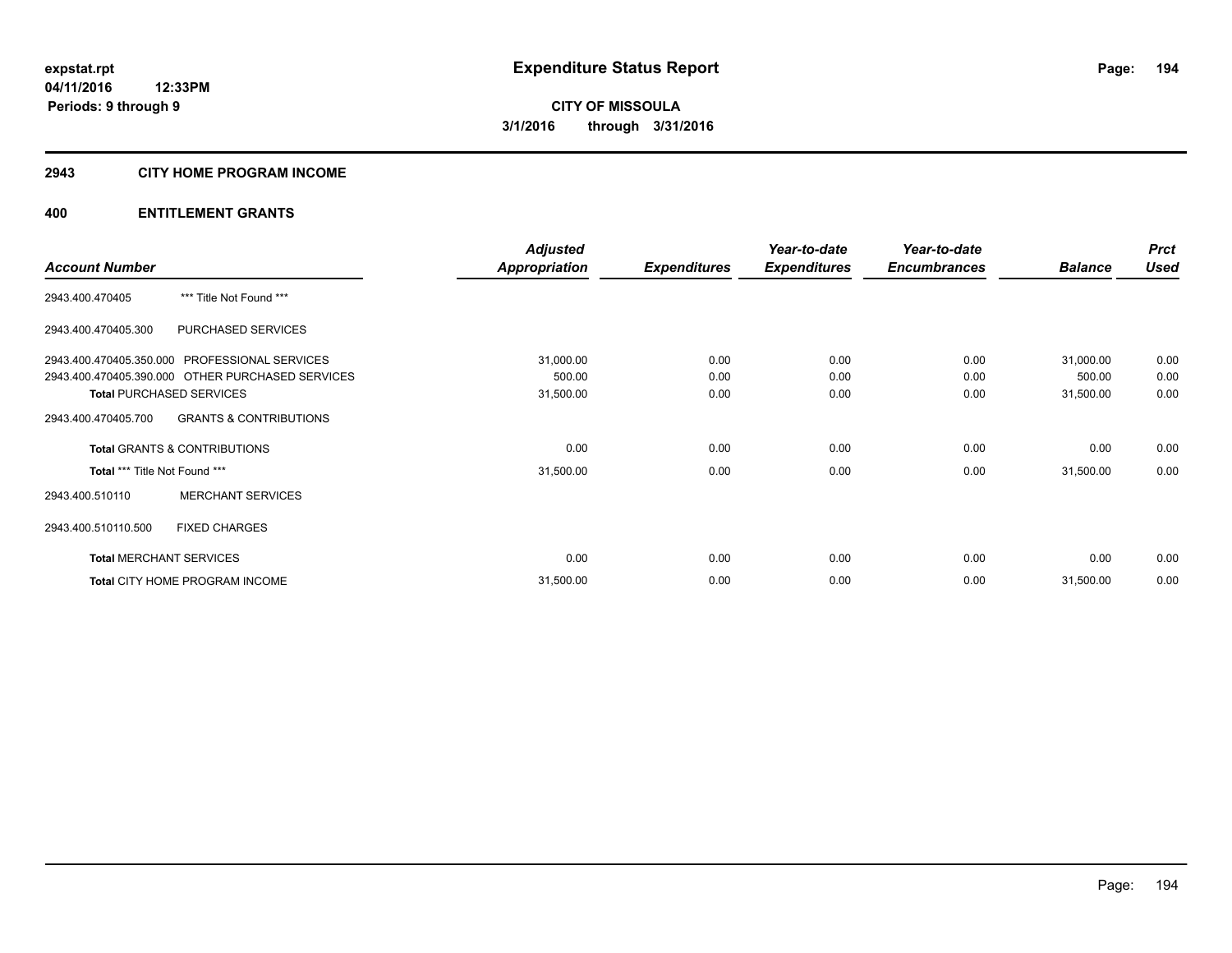**CITY OF MISSOULA 3/1/2016 through 3/31/2016**

#### **2944 NEIGHBORHOOD STABILIZATION PROGRAM**

| <b>Account Number</b> |                                   | <b>Adjusted</b><br><b>Appropriation</b> | <b>Expenditures</b> | Year-to-date<br><b>Expenditures</b> | Year-to-date<br><b>Encumbrances</b> | <b>Balance</b> | <b>Prct</b><br><b>Used</b> |
|-----------------------|-----------------------------------|-----------------------------------------|---------------------|-------------------------------------|-------------------------------------|----------------|----------------------------|
| 2944.400.470425       | SILVERTIP APARTMENTS              |                                         |                     |                                     |                                     |                |                            |
| 2944.400.470425.300   | PURCHASED SERVICES                |                                         |                     |                                     |                                     |                |                            |
|                       | <b>Total SILVERTIP APARTMENTS</b> | 0.00                                    | 0.00                | 0.00                                | 0.00                                | 0.00           | 0.00                       |
| 2944.400.510110       | <b>MERCHANT SERVICES</b>          |                                         |                     |                                     |                                     |                |                            |
| 2944.400.510110.500   | <b>FIXED CHARGES</b>              |                                         |                     |                                     |                                     |                |                            |
|                       | <b>Total ENTITLEMENT GRANTS</b>   | 0.00                                    | 0.00                | 0.00                                | 0.00                                | 0.00           | 0.00                       |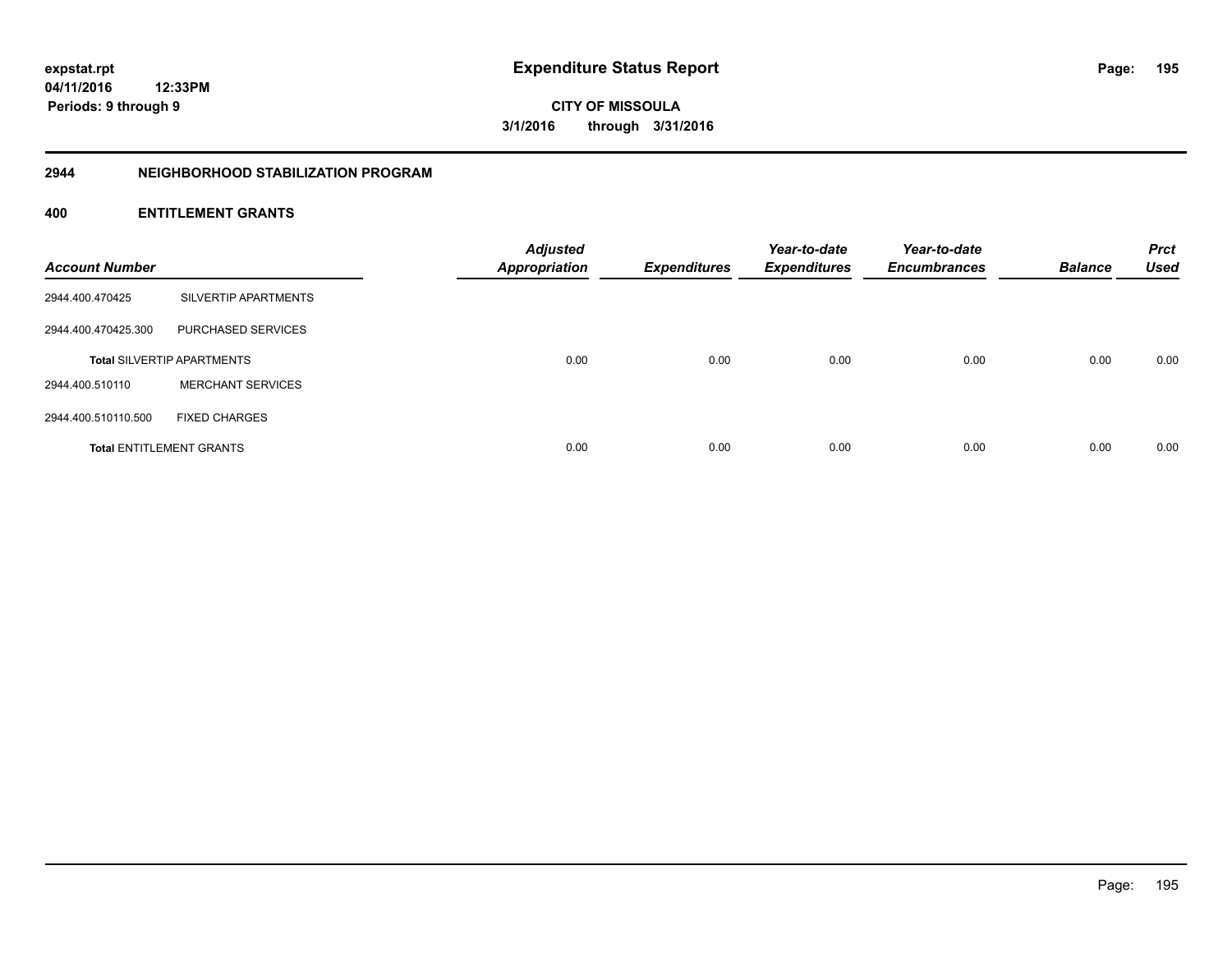**CITY OF MISSOULA 3/1/2016 through 3/31/2016**

#### **2944 NEIGHBORHOOD STABILIZATION PROGRAM**

# **401 MHA/SILVERTIP**

| <b>Account Number</b>         |                          | <b>Adjusted</b><br><b>Appropriation</b> | <b>Expenditures</b> | Year-to-date<br><b>Expenditures</b> | Year-to-date<br><b>Encumbrances</b> | <b>Balance</b> | <b>Prct</b><br><b>Used</b> |
|-------------------------------|--------------------------|-----------------------------------------|---------------------|-------------------------------------|-------------------------------------|----------------|----------------------------|
| 2944.401.470425               | *** Title Not Found ***  |                                         |                     |                                     |                                     |                |                            |
| 2944.401.470425.300           | PURCHASED SERVICES       |                                         |                     |                                     |                                     |                |                            |
| Total *** Title Not Found *** |                          | 0.00                                    | 0.00                | 0.00                                | 0.00                                | 0.00           | 0.00                       |
| 2944.401.510110               | <b>MERCHANT SERVICES</b> |                                         |                     |                                     |                                     |                |                            |
| 2944.401.510110.500           | <b>FIXED CHARGES</b>     |                                         |                     |                                     |                                     |                |                            |
| <b>Total MHA/SILVERTIP</b>    |                          | 0.00                                    | 0.00                | 0.00                                | 0.00                                | 0.00           | 0.00                       |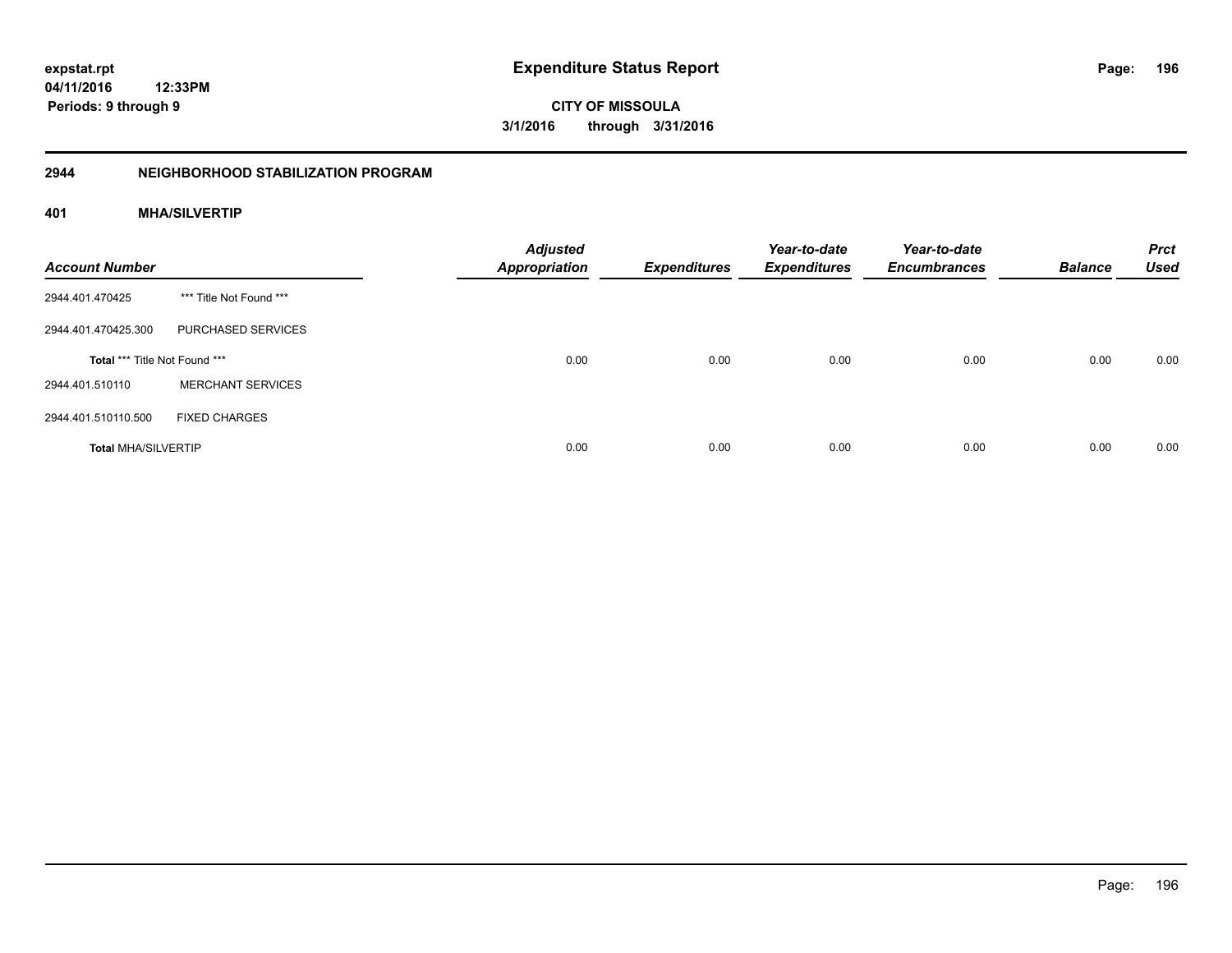**CITY OF MISSOULA 3/1/2016 through 3/31/2016**

# **2944 NEIGHBORHOOD STABILIZATION PROGRAM**

# **402 HUD/SILVERTIP**

| <b>Account Number</b>         |                                                 | <b>Adjusted</b><br><b>Appropriation</b> | <b>Expenditures</b> | Year-to-date<br><b>Expenditures</b> | Year-to-date<br><b>Encumbrances</b> | <b>Balance</b> | <b>Prct</b><br><b>Used</b> |
|-------------------------------|-------------------------------------------------|-----------------------------------------|---------------------|-------------------------------------|-------------------------------------|----------------|----------------------------|
| 2944.402.470425               | *** Title Not Found ***                         |                                         |                     |                                     |                                     |                |                            |
| 2944.402.470425.300           | PURCHASED SERVICES                              |                                         |                     |                                     |                                     |                |                            |
| Total *** Title Not Found *** |                                                 | 0.00                                    | 0.00                | 0.00                                | 0.00                                | 0.00           | 0.00                       |
| 2944.402.510110               | <b>MERCHANT SERVICES</b>                        |                                         |                     |                                     |                                     |                |                            |
| 2944.402.510110.500           | <b>FIXED CHARGES</b>                            |                                         |                     |                                     |                                     |                |                            |
|                               | <b>Total NEIGHBORHOOD STABILIZATION PROGRAM</b> | 0.00                                    | 0.00                | 0.00                                | 0.00                                | 0.00           | 0.00                       |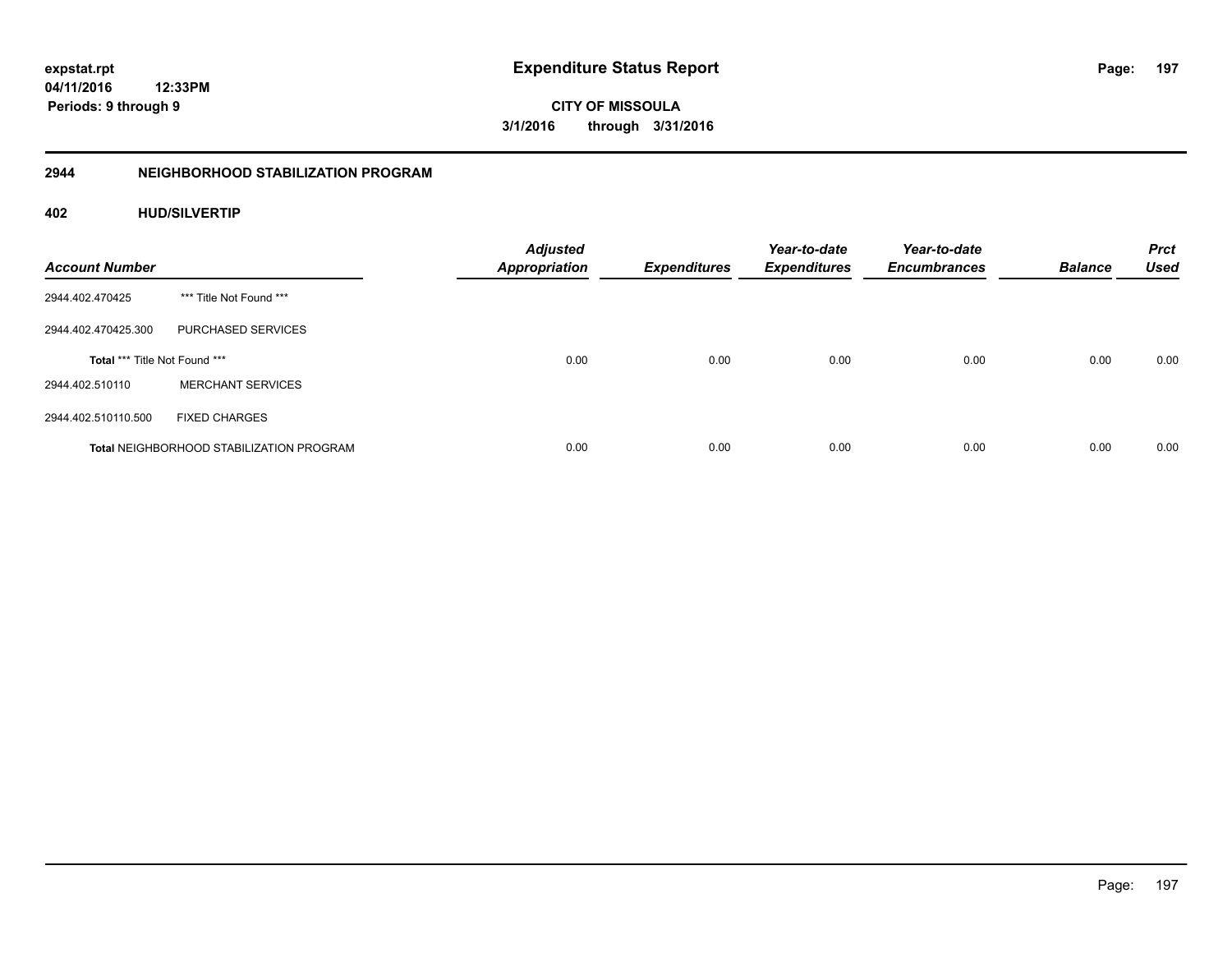#### **2955 TRANSPORTATION**

|                                                            | <b>Adjusted</b> |                     | Year-to-date        | Year-to-date        |                | <b>Prct</b> |
|------------------------------------------------------------|-----------------|---------------------|---------------------|---------------------|----------------|-------------|
| <b>Account Number</b>                                      | Appropriation   | <b>Expenditures</b> | <b>Expenditures</b> | <b>Encumbrances</b> | <b>Balance</b> | <b>Used</b> |
| <b>TRANSPORTATION</b><br>2955.250.411070                   |                 |                     |                     |                     |                |             |
| PERSONAL SERVICES<br>2955.250.411070.100                   |                 |                     |                     |                     |                |             |
| 2955.250.411070.110.000 SALARIES AND WAGES                 | 248,182.00      | 18,934.54           | 178,052.67          | 0.00                | 70,129.33      | 71.74       |
| 2955.250.411070.140.000 EMPLOYER CONTRIBUTIONS             | 82,416.00       | 6,550.32            | 62,995.99           | 0.00                | 19,420.01      | 76.44       |
| 2955.250.411070.141.000 STATE RETIREMENT CONTRIBUTIONS     | 0.00            | 0.00                | 170.89              | 0.00                | $-170.89$      | 0.00        |
| <b>Total PERSONAL SERVICES</b>                             | 330,598.00      | 25,484.86           | 241,219.55          | 0.00                | 89.378.45      | 72.96       |
| 2955.250.411070.200<br><b>SUPPLIES</b>                     |                 |                     |                     |                     |                |             |
| 2955.250.411070.210.000 OFFICE SUPPLIES                    | 5,000.00        | 43.60               | 402.48              | 0.00                | 4,597.52       | 8.05        |
| 2955.250.411070.220.000 OPERATING SUPPLIES                 | 1,300.00        | 178.47              | 2,058.31            | 0.00                | $-758.31$      | 158.33      |
| 2955.250.411070.240.000 OTHER SUPPLIES                     | 360.00          | 0.00                | 0.00                | 0.00                | 360.00         | 0.00        |
| <b>Total SUPPLIES</b>                                      | 6,660.00        | 222.07              | 2,460.79            | 0.00                | 4,199.21       | 36.95       |
| 2955.250.411070.300<br>PURCHASED SERVICES                  |                 |                     |                     |                     |                |             |
| 2955.250.411070.310.000 COMMUNICATIONS                     | 500.00          | 0.00                | 2.41                | 0.00                | 497.59         | 0.48        |
| 2955.250.411070.320.000 PRINTING & DUPLICATING             | 3,500.00        | 0.00                | 76.53               | 0.00                | 3,423.47       | 2.19        |
| PUBLICITY, SUBSCRIPTIONS & DUES<br>2955.250.411070.330.000 | 3,000.00        | 214.00              | 2,486.85            | 0.00                | 513.15         | 82.90       |
| 2955.250.411070.344.000<br><b>TELEPHONE SERVICE</b>        | 500.00          | 8.13                | 338.78              | 0.00                | 161.22         | 67.76       |
| 2955.250.411070.350.000 PROFESSIONAL SERVICES              | 150,000.00      | 0.00                | 6,498.53            | 0.00                | 143,501.47     | 4.33        |
| <b>REPAIR &amp; MAINTENANCE</b><br>2955.250.411070.360.000 | 8,900.00        | 218.72              | 1,791.91            | 0.00                | 7,108.09       | 20.13       |
| 2955.250.411070.370.000 TRAVEL                             | 9,000.00        | 0.00                | 76.83               | 0.00                | 8,923.17       | 0.85        |
| 2955.250.411070.380.000 TRAINING                           | 5,500.00        | 269.00              | 687.80              | 0.00                | 4,812.20       | 12.51       |
| 2955.250.411070.390.000 OTHER PURCHASED SERVICES           | 0.00            | 15,129.67           | 149,461.51          | 0.00                | $-149,461.51$  | 0.00        |
| <b>Total PURCHASED SERVICES</b>                            | 180,900.00      | 15,839.52           | 161,421.15          | 0.00                | 19.478.85      | 89.23       |
| <b>FIXED CHARGES</b><br>2955.250.411070.500                |                 |                     |                     |                     |                |             |
| 2955.250.411070.500.000 FIXED CHARGES                      | 24,000.00       | 0.00                | 12,360.00           | 0.00                | 11,640.00      | 51.50       |
| <b>Total FIXED CHARGES</b>                                 | 24,000.00       | 0.00                | 12,360.00           | 0.00                | 11,640.00      | 51.50       |
| 2955.250.411070.700<br><b>GRANTS &amp; CONTRIBUTIONS</b>   |                 |                     |                     |                     |                |             |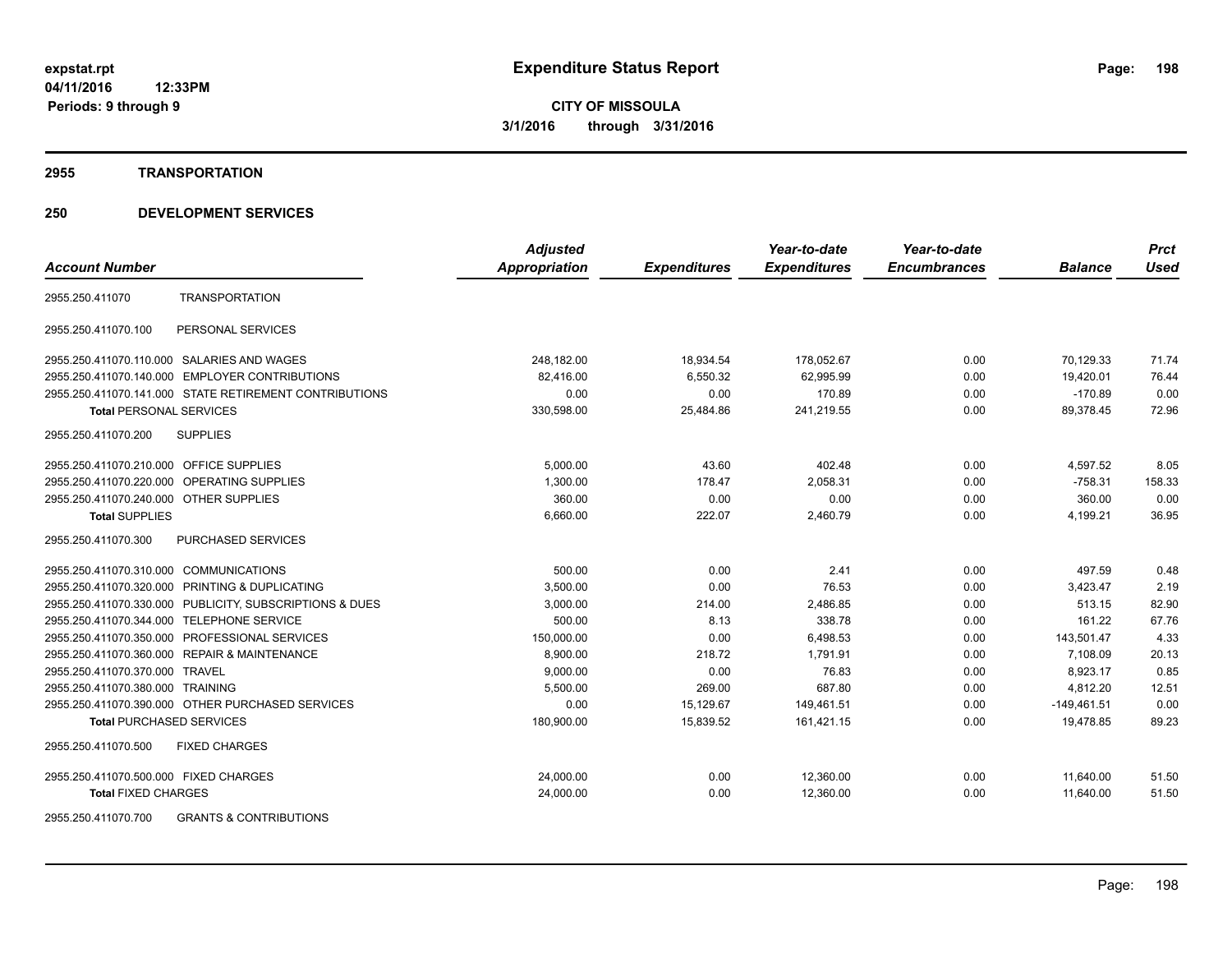#### **2955 TRANSPORTATION**

| <b>Account Number</b>                                   | <b>Adjusted</b><br>Appropriation | <b>Expenditures</b> | Year-to-date<br><b>Expenditures</b> | Year-to-date<br><b>Encumbrances</b> | <b>Balance</b> | <b>Prct</b><br><b>Used</b> |
|---------------------------------------------------------|----------------------------------|---------------------|-------------------------------------|-------------------------------------|----------------|----------------------------|
| 2955.250.411070.700.000 GRANTS & CONTRIBUTIONS          | 142,802.00                       | 26,872.00           | 47,659.00                           | 0.00                                | 95,143.00      | 33.37                      |
| <b>Total GRANTS &amp; CONTRIBUTIONS</b>                 | 142,802.00                       | 26,872.00           | 47,659.00                           | 0.00                                | 95,143.00      | 33.37                      |
| <b>OTHER OBJECTS</b><br>2955.250.411070.800             |                                  |                     |                                     |                                     |                |                            |
| 2955.250.411070.845.000 CONTINGENCY                     | 127.295.00                       | 0.00                | 0.00                                | 0.00                                | 127,295.00     | 0.00                       |
| <b>Total OTHER OBJECTS</b>                              | 127,295.00                       | 0.00                | 0.00                                | 0.00                                | 127,295.00     | 0.00                       |
| <b>Total TRANSPORTATION</b>                             | 812,255.00                       | 68,418.45           | 465,120.49                          | 0.00                                | 347, 134.51    | 57.26                      |
| <b>MIM MDT</b><br>2955.250.411080                       |                                  |                     |                                     |                                     |                |                            |
| PERSONAL SERVICES<br>2955.250.411080.100                |                                  |                     |                                     |                                     |                |                            |
| 2955.250.411080.110.000 CMAQ/MIM-SALARIES AND WAGES     | 148,499.00                       | 7,177.81            | 78,388.26                           | 0.00                                | 70,110.74      | 52.79                      |
| 2955.250.411080.120.000 OVERTIME/TERMINATION            | 0.00                             | 0.00                | 12.30                               | 0.00                                | $-12.30$       | 0.00                       |
| 2955.250.411080.140.000 EMPLOYER CONTRIBUTIONS          | 60,292.00                        | 3,288.47            | 33,222.06                           | 0.00                                | 27,069.94      | 55.10                      |
| <b>Total PERSONAL SERVICES</b>                          | 208,791.00                       | 10,466.28           | 111,622.62                          | 0.00                                | 97,168.38      | 53.46                      |
| <b>SUPPLIES</b><br>2955.250.411080.200                  |                                  |                     |                                     |                                     |                |                            |
| 2955.250.411080.210.000 OFFICE SUPPLIES                 | 770.00                           | 14.46               | 809.25                              | 0.00                                | $-39.25$       | 105.10                     |
| 2955.250.411080.220.000 OPERATING SUPPLIES              | 34,157.00                        | 6,100.85            | 33,407.88                           | 0.00                                | 749.12         | 97.81                      |
| <b>Total SUPPLIES</b>                                   | 34,927.00                        | 6,115.31            | 34,217.13                           | 0.00                                | 709.87         | 97.97                      |
| PURCHASED SERVICES<br>2955.250.411080.300               |                                  |                     |                                     |                                     |                |                            |
| 2955.250.411080.310.000 COMMUNICATIONS                  | 500.00                           | 75.00               | 799.66                              | 0.00                                | $-299.66$      | 159.93                     |
| 2955.250.411080.320.000 PRINTING & DUPLICATING          | 5,130.00                         | 329.00              | 6,710.91                            | 0.00                                | $-1,580.91$    | 130.82                     |
| 2955.250.411080.330.000 PUBLICITY, SUBSCRIPTIONS & DUES | 29,100.00                        | 1,970.00            | 19,083.22                           | 0.00                                | 10,016.78      | 65.58                      |
| 2955.250.411080.344.000 TELEPHONE SERVICE               | 100.00                           | 6.95                | 24.60                               | 0.00                                | 75.40          | 24.60                      |
| 2955.250.411080.350.000 PROFESSIONAL SERVICES           | 11,000.00                        | 200.00              | 4,159.00                            | 0.00                                | 6,841.00       | 37.81                      |
| 2955.250.411080.370.000 TRAVEL                          | 3,000.00                         | 0.00                | 89.69                               | 0.00                                | 2,910.31       | 2.99                       |
| 2955.250.411080.380.000 TRAINING                        | 9,000.00                         | 281.00              | 622.00                              | 0.00                                | 8,378.00       | 6.91                       |
| 2955.250.411080.390.000 OTHER PURCHASED SERVICES        | 19,200.00                        | 601.53              | 15,872.04                           | 0.00                                | 3,327.96       | 82.67                      |
| <b>Total PURCHASED SERVICES</b>                         | 77,030.00                        | 3,463.48            | 47,361.12                           | 0.00                                | 29,668.88      | 61.48                      |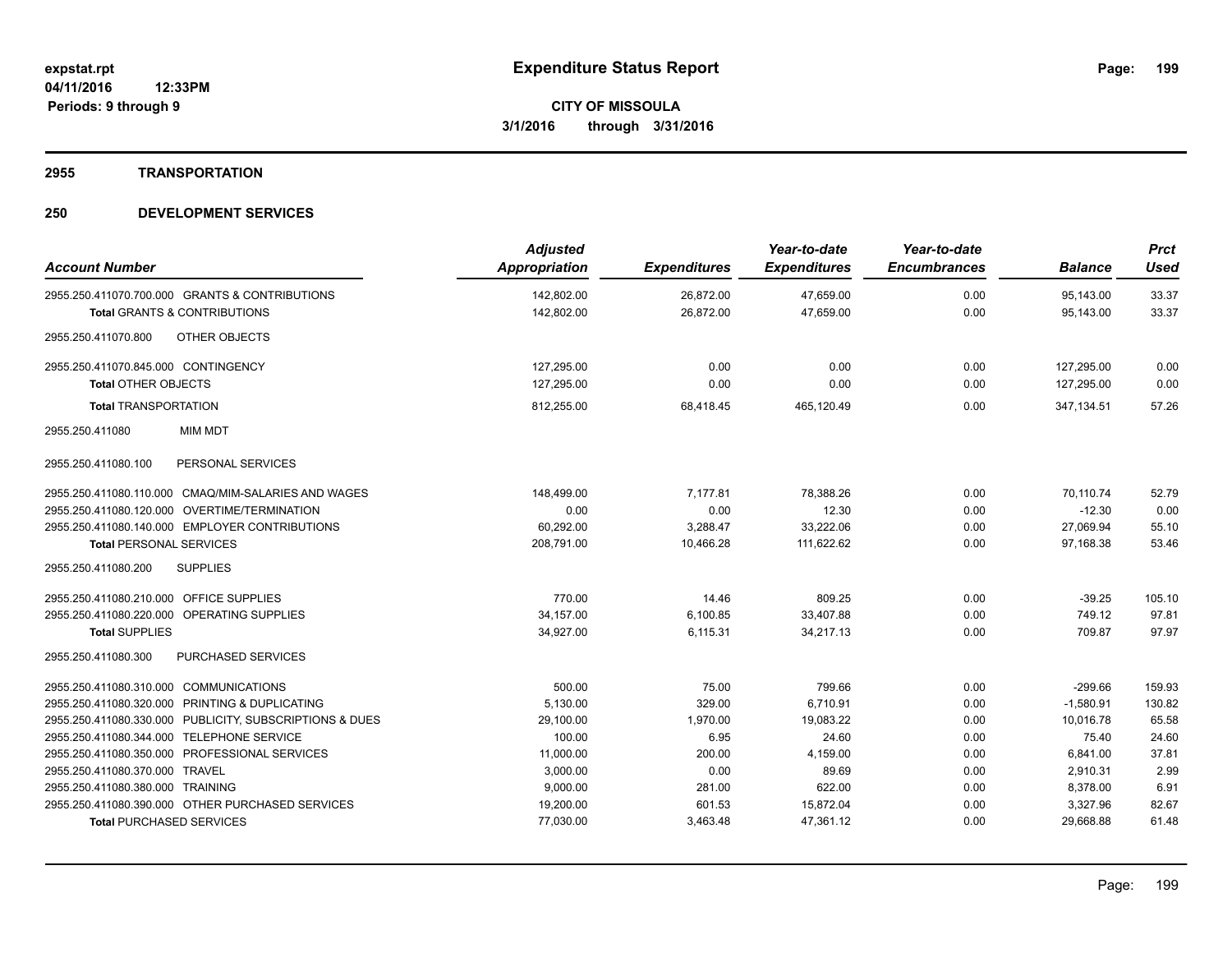#### **2955 TRANSPORTATION**

|                                                                                 | <b>Adjusted</b>      |                     | Year-to-date        | Year-to-date        |                      | <b>Prct</b>  |
|---------------------------------------------------------------------------------|----------------------|---------------------|---------------------|---------------------|----------------------|--------------|
| <b>Account Number</b>                                                           | <b>Appropriation</b> | <b>Expenditures</b> | <b>Expenditures</b> | <b>Encumbrances</b> | <b>Balance</b>       | <b>Used</b>  |
| <b>FIXED CHARGES</b><br>2955.250.411080.500                                     |                      |                     |                     |                     |                      |              |
| 2955.250.411080.500.000 FIXED CHARGES                                           | 10,000.00            | 0.00                | 0.00                | 0.00                | 10,000.00            | 0.00         |
| <b>Total FIXED CHARGES</b>                                                      | 10,000.00            | 0.00                | 0.00                | 0.00                | 10,000.00            | 0.00         |
| <b>GRANTS &amp; CONTRIBUTIONS</b><br>2955.250.411080.700                        |                      |                     |                     |                     |                      |              |
| <b>Total GRANTS &amp; CONTRIBUTIONS</b>                                         | 0.00                 | 0.00                | 0.00                | 0.00                | 0.00                 | 0.00         |
| 2955.250.411080.800<br>OTHER OBJECTS                                            |                      |                     |                     |                     |                      |              |
| <b>Total OTHER OBJECTS</b>                                                      | 0.00                 | 0.00                | 0.00                | 0.00                | 0.00                 | 0.00         |
| <b>Total MIM MDT</b>                                                            | 330,748.00           | 20,045.07           | 193,200.87          | 0.00                | 137,547.13           | 58.41        |
| <b>BIKE-PED PROGRAM</b><br>2955.250.430255                                      |                      |                     |                     |                     |                      |              |
| 2955.250.430255.100<br>PERSONAL SERVICES                                        |                      |                     |                     |                     |                      |              |
| 2955.250.430255.110.000 SALARIES AND WAGES                                      | 48,012.00            | 3,754.20            | 35,282.50           | 0.00                | 12,729.50            | 73.49        |
| 2955.250.430255.140.000 EMPLOYER CONTRIBUTIONS                                  | 17,429.00            | 1,380.78            | 13,295.32           | 0.00                | 4,133.68             | 76.28        |
| <b>Total PERSONAL SERVICES</b>                                                  | 65,441.00            | 5,134.98            | 48,577.82           | 0.00                | 16,863.18            | 74.23        |
| 2955.250.430255.200<br><b>SUPPLIES</b>                                          |                      |                     |                     |                     |                      |              |
| 2955.250.430255.210.000 OFFICE SUPPLIES                                         | 1,000.00             | 5.47                | 19.77               | 0.00                | 980.23               | 1.98         |
| 2955.250.430255.220.000 OPERATING SUPPLIES                                      | 0.00                 | 0.00                | 120.00              | 0.00                | $-120.00$            | 0.00         |
| <b>Total SUPPLIES</b>                                                           | 1,000.00             | 5.47                | 139.77              | 0.00                | 860.23               | 13.98        |
| PURCHASED SERVICES<br>2955.250.430255.300                                       |                      |                     |                     |                     |                      |              |
| 2955.250.430255.310.000 COMMUNICATIONS                                          | 0.00                 | 0.00                | 180.94              | 0.00                | $-180.94$            | 0.00         |
| 2955.250.430255.320.000 PRINTING & DUPLICATING                                  | 125.00               | 0.00                | 0.00                | 0.00                | 125.00               | 0.00         |
| 2955.250.430255.330.000 PUBLICITY, SUBSCRIPTIONS & DUES                         | 395.00               | 0.00                | 75.00               | 0.00                | 320.00               | 18.99        |
| 2955.250.430255.344.000 TELEPHONE SERVICE                                       | 29.00                | 7.05                | 23.91               | 0.00                | 5.09                 | 82.45        |
| 2955.250.430255.350.000 PROFESSIONAL SERVICES<br>2955.250.430255.370.000 TRAVEL | 4,005.00             | 110.25<br>0.00      | 110.25<br>0.00      | 0.00<br>0.00        | 3,894.75<br>1,200.00 | 2.75<br>0.00 |
|                                                                                 | 1,200.00             |                     |                     |                     |                      |              |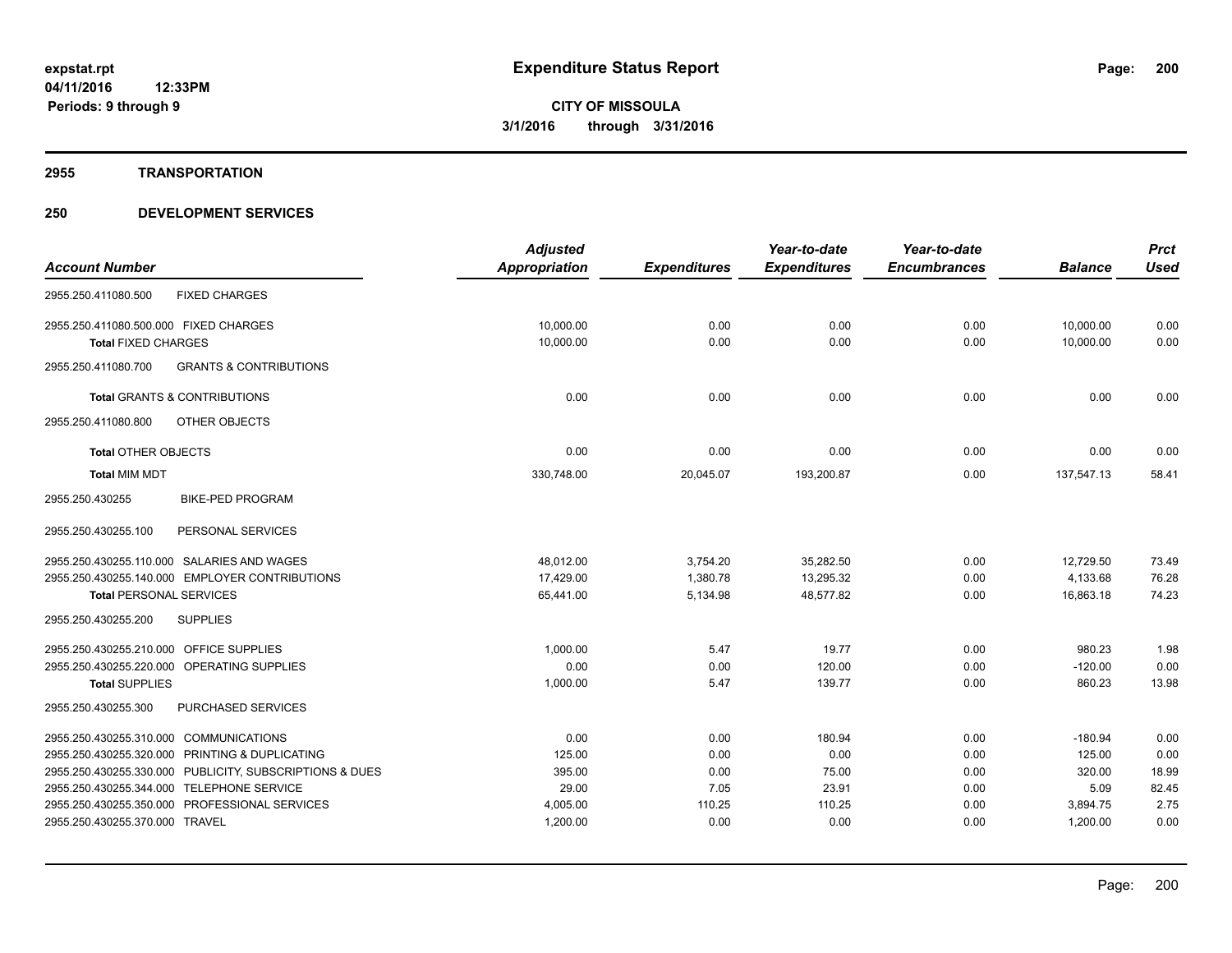#### **2955 TRANSPORTATION**

| <b>Account Number</b>                   |                                                  | <b>Adjusted</b><br><b>Appropriation</b> | <b>Expenditures</b> | Year-to-date<br><b>Expenditures</b> | Year-to-date<br><b>Encumbrances</b> | <b>Balance</b> | <b>Prct</b><br><b>Used</b> |
|-----------------------------------------|--------------------------------------------------|-----------------------------------------|---------------------|-------------------------------------|-------------------------------------|----------------|----------------------------|
| 2955.250.430255.380.000 TRAINING        |                                                  | 800.00                                  | 0.00                | 0.00                                | 0.00                                | 800.00         | 0.00                       |
|                                         | 2955.250.430255.390.000 OTHER PURCHASED SERVICES | 4,500.00                                | 0.00                | 72.88                               | 0.00                                | 4,427.12       | 1.62                       |
|                                         | <b>Total PURCHASED SERVICES</b>                  | 11,054.00                               | 117.30              | 462.98                              | 0.00                                | 10,591.02      | 4.19                       |
| 2955.250.430255.500                     | <b>FIXED CHARGES</b>                             |                                         |                     |                                     |                                     |                |                            |
| 2955.250.430255.500.000 FIXED CHARGES   |                                                  | 4,592.00                                | 777.55              | 3,088.44                            | 0.00                                | 1,503.56       | 67.26                      |
| <b>Total FIXED CHARGES</b>              |                                                  | 4,592.00                                | 777.55              | 3,088.44                            | 0.00                                | 1,503.56       | 67.26                      |
| 2955.250.430255.900                     | <b>CAPITAL OUTLAY</b>                            |                                         |                     |                                     |                                     |                |                            |
| <b>Total CAPITAL OUTLAY</b>             |                                                  | 0.00                                    | 0.00                | 0.00                                | 0.00                                | 0.00           | 0.00                       |
| <b>Total BIKE-PED PROGRAM</b>           |                                                  | 82,087.00                               | 6,035.30            | 52,269.01                           | 0.00                                | 29,817.99      | 63.68                      |
| 2955.250.430257                         | <b>BICYCLE COMMUTER NETWORK</b>                  |                                         |                     |                                     |                                     |                |                            |
| 2955.250.430257.200                     | <b>SUPPLIES</b>                                  |                                         |                     |                                     |                                     |                |                            |
|                                         | 2955.250.430257.220.000 OPERATING SUPPLIES       | 0.00                                    | 0.00                | 11.88                               | 0.00                                | $-11.88$       | 0.00                       |
| <b>Total SUPPLIES</b>                   |                                                  | 0.00                                    | 0.00                | 11.88                               | 0.00                                | $-11.88$       | 0.00                       |
| 2955.250.430257.900                     | <b>CAPITAL OUTLAY</b>                            |                                         |                     |                                     |                                     |                |                            |
| <b>Total CAPITAL OUTLAY</b>             |                                                  | 0.00                                    | 0.00                | 0.00                                | 0.00                                | 0.00           | 0.00                       |
|                                         | Total BICYCLE COMMUTER NETWORK                   | 0.00                                    | 0.00                | 11.88                               | 0.00                                | $-11.88$       | 0.00                       |
| 2955.250.430267                         | <b>CMAQ GRANT</b>                                |                                         |                     |                                     |                                     |                |                            |
| 2955.250.430267.200                     | <b>SUPPLIES</b>                                  |                                         |                     |                                     |                                     |                |                            |
| 2955.250.430267.210.000 OFFICE SUPPLIES |                                                  | 0.00                                    | 0.00                | 24.95                               | 0.00                                | $-24.95$       | 0.00                       |
| <b>Total CMAQ GRANT</b>                 |                                                  | 0.00                                    | 0.00                | 24.95                               | 0.00                                | $-24.95$       | 0.00                       |
| 2955.250.510110                         | <b>MERCHANT SERVICES</b>                         |                                         |                     |                                     |                                     |                |                            |
| 2955.250.510110.500                     | <b>FIXED CHARGES</b>                             |                                         |                     |                                     |                                     |                |                            |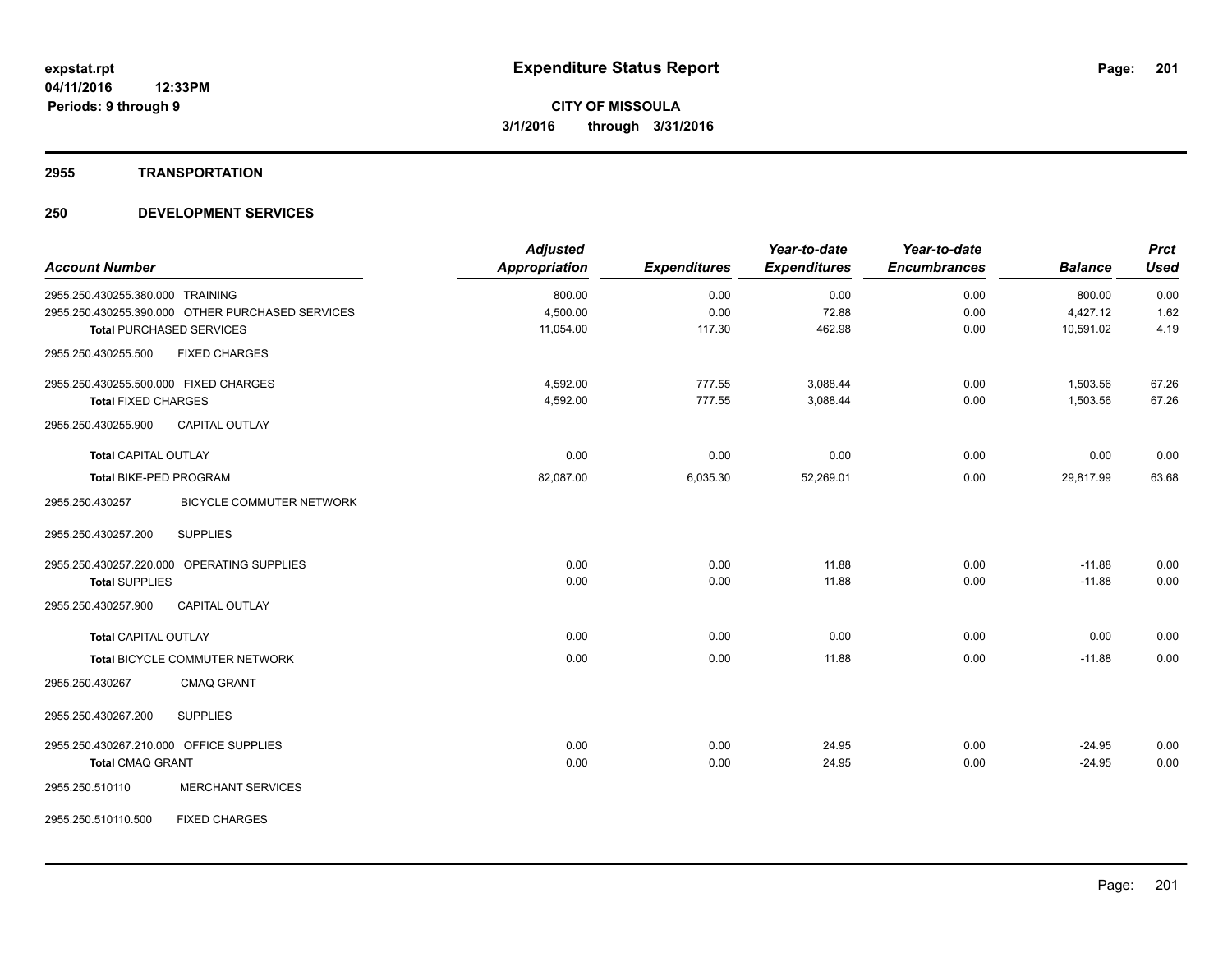**2955 TRANSPORTATION**

| <b>Account Number</b>       |                                            | <b>Adjusted</b><br>Appropriation | <b>Expenditures</b> | Year-to-date<br><b>Expenditures</b> | Year-to-date<br><b>Encumbrances</b> | <b>Balance</b> | <b>Prct</b><br>Used |
|-----------------------------|--------------------------------------------|----------------------------------|---------------------|-------------------------------------|-------------------------------------|----------------|---------------------|
|                             | <b>Total MERCHANT SERVICES</b>             | 0.00                             | 0.00                | 0.00                                | 0.00                                | 0.00           | 0.00                |
| 2955.250.521000             | INTERFUND OPERATING TRANSFERS              |                                  |                     |                                     |                                     |                |                     |
| 2955.250.521000.800         | OTHER OBJECTS                              |                                  |                     |                                     |                                     |                |                     |
|                             | <b>Total INTERFUND OPERATING TRANSFERS</b> | 0.00                             | 0.00                | 0.00                                | 0.00                                | 0.00           | 0.00                |
| <b>Total TRANSPORTATION</b> |                                            | 1.225.090.00                     | 94.498.82           | 710.627.20                          | 0.00                                | 514.462.80     | 58.01               |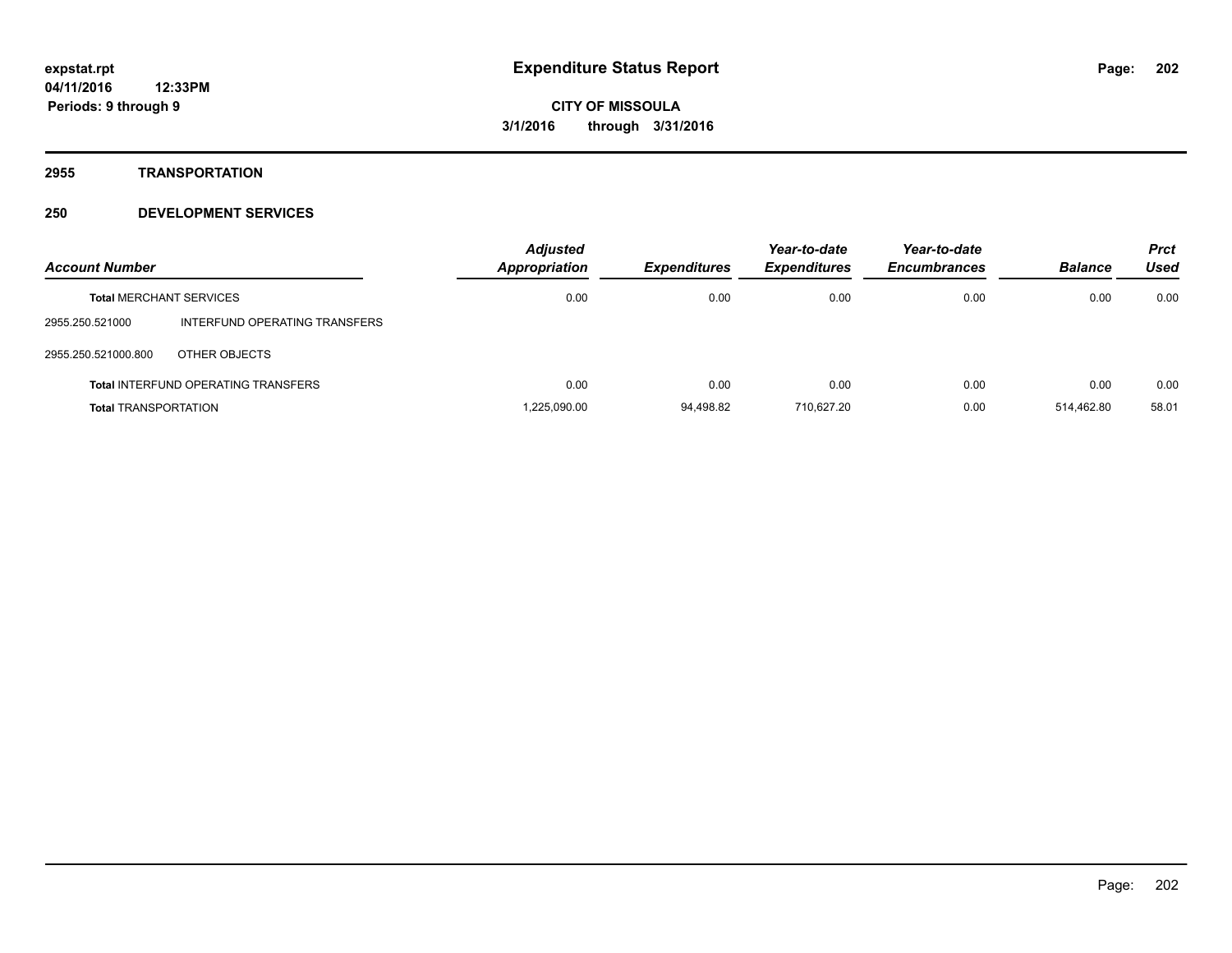# **2987 FEDERAL TRANSPORTATION FUND**

# **370 PARKS & RECREATION**

| <b>Account Number</b>          |                                                                                              | <b>Adjusted</b><br><b>Appropriation</b> | <b>Expenditures</b>  | Year-to-date<br><b>Expenditures</b> | Year-to-date<br><b>Encumbrances</b> | <b>Balance</b>                      | <b>Prct</b><br><b>Used</b> |
|--------------------------------|----------------------------------------------------------------------------------------------|-----------------------------------------|----------------------|-------------------------------------|-------------------------------------|-------------------------------------|----------------------------|
| 2987.370.411121                | DV ACCOUNTABILITY GRANT                                                                      |                                         |                      |                                     |                                     |                                     |                            |
| 2987.370.411121.100            | PERSONAL SERVICES                                                                            |                                         |                      |                                     |                                     |                                     |                            |
|                                | 2987.370.411121.141.000 STATE RETIREMENT CONTRIBUTIONS<br>Total DV ACCOUNTABILITY GRANT      | 0.00<br>0.00                            | 0.00<br>0.00         | 105.04<br>105.04                    | 0.00<br>0.00                        | $-105.04$<br>$-105.04$              | 0.00<br>0.00               |
| 2987.370.430258                | *** Title Not Found ***                                                                      |                                         |                      |                                     |                                     |                                     |                            |
| 2987.370.430258.100            | PERSONAL SERVICES                                                                            |                                         |                      |                                     |                                     |                                     |                            |
| Total *** Title Not Found ***  | 2987.370.430258.110.000 SALARIES AND WAGES<br>2987.370.430258.140.000 EMPLOYER CONTRIBUTIONS | 0.00<br>0.00<br>0.00                    | 0.00<br>0.00<br>0.00 | 530.84<br>118.12<br>648.96          | 0.00<br>0.00<br>0.00                | $-530.84$<br>$-118.12$<br>$-648.96$ | 0.00<br>0.00<br>0.00       |
| 2987.370.510110                | <b>MERCHANT SERVICES</b>                                                                     |                                         |                      |                                     |                                     |                                     |                            |
| 2987.370.510110.500            | <b>FIXED CHARGES</b>                                                                         |                                         |                      |                                     |                                     |                                     |                            |
| <b>Total MERCHANT SERVICES</b> |                                                                                              | 0.00                                    | 0.00                 | 0.00                                | 0.00                                | 0.00                                | 0.00                       |
|                                | <b>Total PARKS &amp; RECREATION</b>                                                          | 0.00                                    | 0.00                 | 754.00                              | 0.00                                | $-754.00$                           | 0.00                       |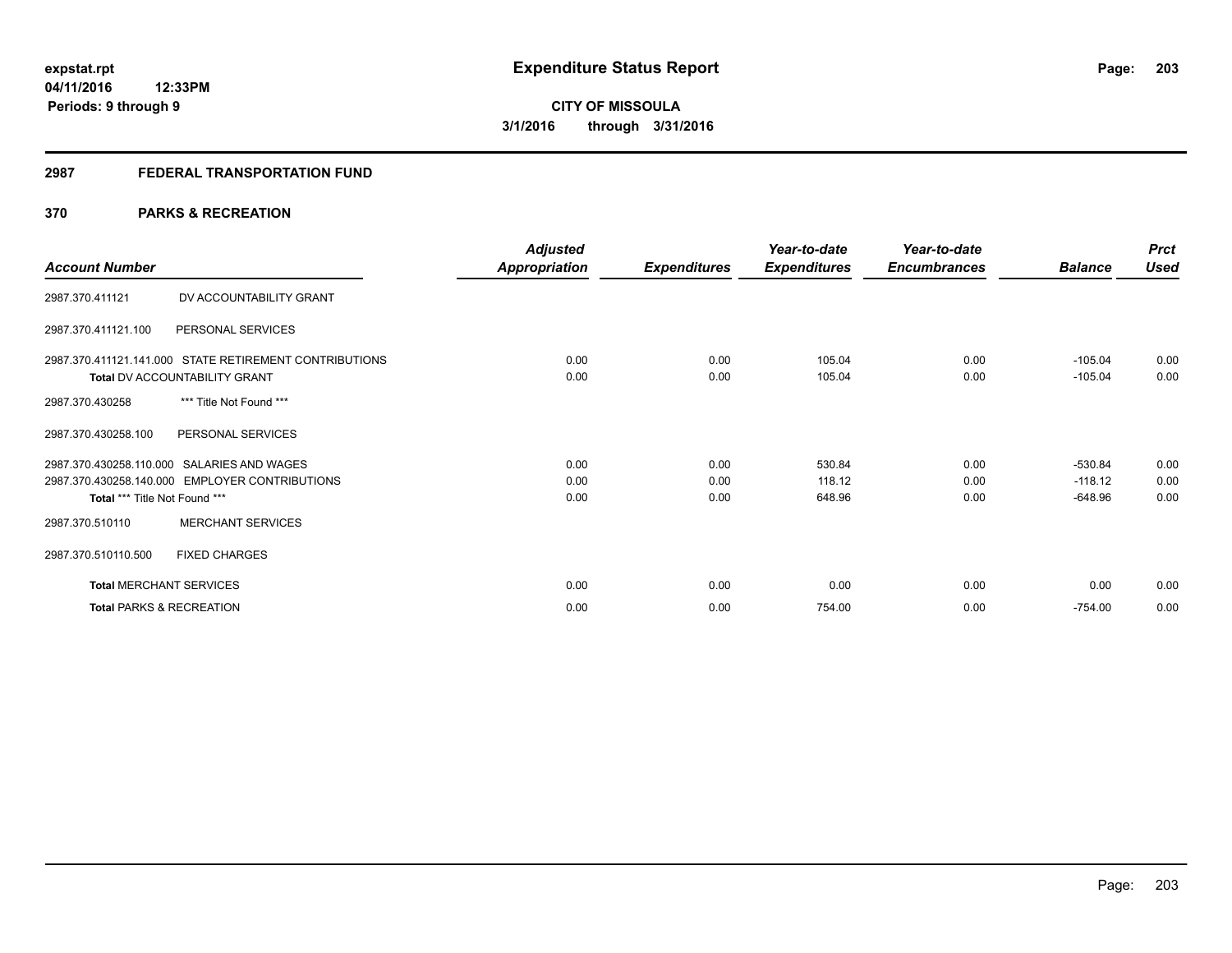# **2987 FEDERAL TRANSPORTATION FUND**

| <b>Account Number</b>          |                                                                                                 | <b>Adjusted</b><br>Appropriation | <b>Expenditures</b> | Year-to-date<br><b>Expenditures</b> | Year-to-date<br><b>Encumbrances</b> | <b>Balance</b>               | <b>Prct</b><br><b>Used</b> |
|--------------------------------|-------------------------------------------------------------------------------------------------|----------------------------------|---------------------|-------------------------------------|-------------------------------------|------------------------------|----------------------------|
| 2987.390.430233                | *** Title Not Found ***                                                                         |                                  |                     |                                     |                                     |                              |                            |
| 2987.390.430233.900            | CAPITAL OUTLAY                                                                                  |                                  |                     |                                     |                                     |                              |                            |
| Total *** Title Not Found ***  |                                                                                                 | 0.00                             | 0.00                | 0.00                                | 0.00                                | 0.00                         | 0.00                       |
| 2987.390.430256                | SAFE ROUTES TO SCHOOLS                                                                          |                                  |                     |                                     |                                     |                              |                            |
| 2987.390.430256.900            | <b>CAPITAL OUTLAY</b>                                                                           |                                  |                     |                                     |                                     |                              |                            |
|                                | Total SAFE ROUTES TO SCHOOLS                                                                    | 0.00                             | 0.00                | 0.00                                | 0.00                                | 0.00                         | 0.00                       |
| 2987.390.430257                | BICYCLE COMMUTER NETWORK                                                                        |                                  |                     |                                     |                                     |                              |                            |
| 2987.390.430257.900            | <b>CAPITAL OUTLAY</b>                                                                           |                                  |                     |                                     |                                     |                              |                            |
|                                | 2987.390.430257.930.000 BICYCLE COMMUTER NETWORK/IMPROVEMENTS<br>Total BICYCLE COMMUTER NETWORK | 386,689.00<br>386,689.00         | 0.00<br>0.00        | 0.00<br>0.00                        | 0.00<br>0.00                        | 386,689.00<br>386,689.00     | 0.00<br>0.00               |
| 2987.390.430258                | <b>GRANT CREEK TRAIL BCN</b>                                                                    |                                  |                     |                                     |                                     |                              |                            |
| 2987.390.430258.100            | PERSONAL SERVICES                                                                               |                                  |                     |                                     |                                     |                              |                            |
| <b>Total PERSONAL SERVICES</b> |                                                                                                 | 0.00                             | 0.00                | 0.00                                | 0.00                                | 0.00                         | 0.00                       |
| 2987.390.430258.900            | CAPITAL OUTLAY                                                                                  |                                  |                     |                                     |                                     |                              |                            |
|                                | 2987.390.430258.930.000 GRANT CREEK TRAIL BCN<br><b>Total GRANT CREEK TRAIL BCN</b>             | 0.00<br>0.00                     | 93.03<br>93.03      | 68,569.80<br>68,569.80              | 0.00<br>0.00                        | $-68,569.80$<br>$-68,569.80$ | 0.00<br>0.00               |
| 2987.390.430259                | RTLSNK CR/BRDWAY CROSSING                                                                       |                                  |                     |                                     |                                     |                              |                            |
| 2987.390.430259.900            | <b>CAPITAL OUTLAY</b>                                                                           |                                  |                     |                                     |                                     |                              |                            |
|                                | Total RTLSNK CR/BRDWAY CROSSING                                                                 | 0.00                             | 0.00                | 0.00                                | 0.00                                | 0.00                         | 0.00                       |
| 2987.390.430262                | MASTER SIDEWALK PLAN                                                                            |                                  |                     |                                     |                                     |                              |                            |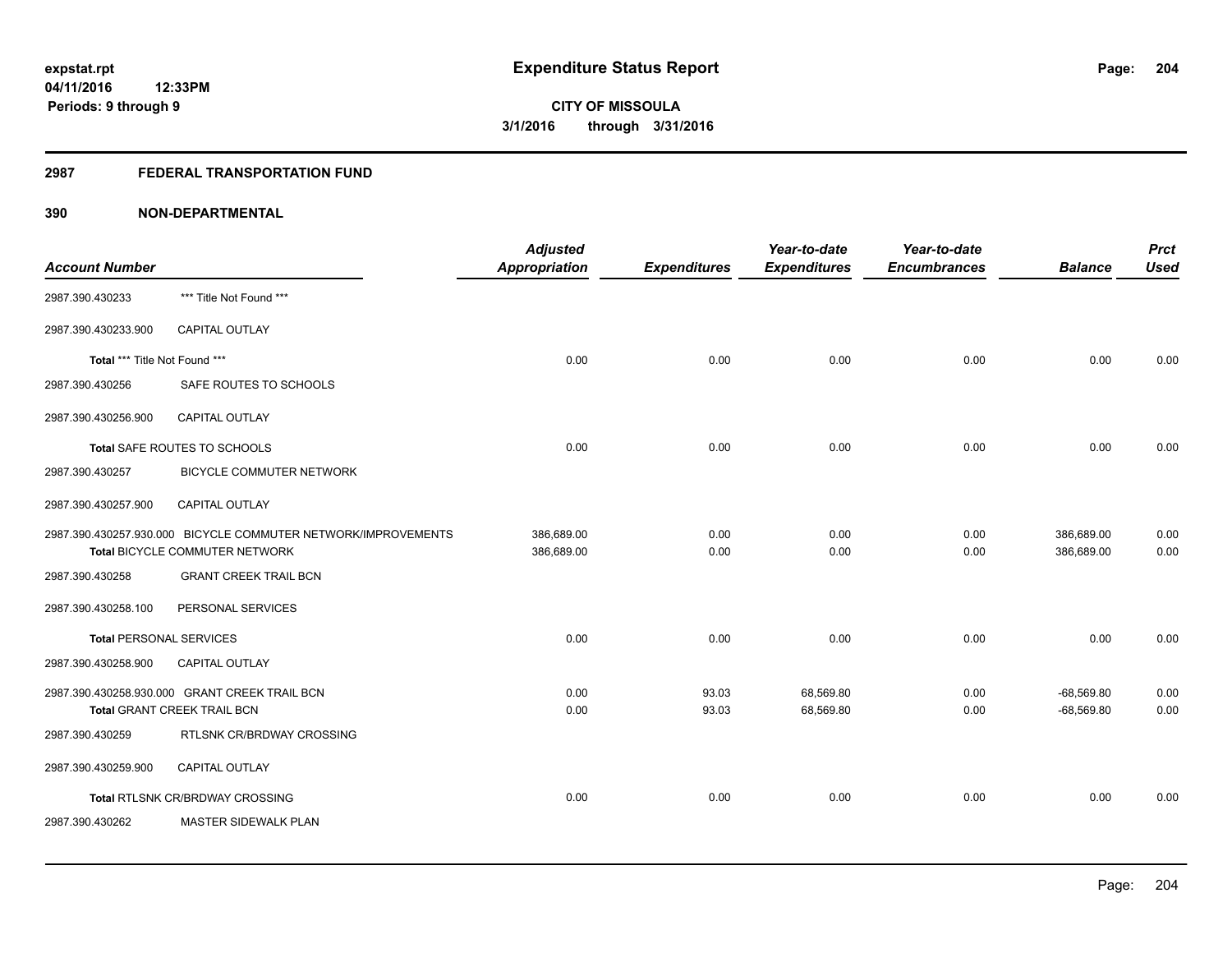#### **2987 FEDERAL TRANSPORTATION FUND**

| <b>Account Number</b>      |                                            | <b>Adjusted</b><br><b>Appropriation</b> | <b>Expenditures</b> | Year-to-date<br><b>Expenditures</b> | Year-to-date<br><b>Encumbrances</b> | <b>Balance</b> | <b>Prct</b><br><b>Used</b> |
|----------------------------|--------------------------------------------|-----------------------------------------|---------------------|-------------------------------------|-------------------------------------|----------------|----------------------------|
|                            |                                            |                                         |                     |                                     |                                     |                |                            |
| 2987.390.430262.900        | CAPITAL OUTLAY                             |                                         |                     |                                     |                                     |                |                            |
|                            | <b>Total MASTER SIDEWALK PLAN</b>          | 0.00                                    | 0.00                | 0.00                                | 0.00                                | 0.00           | 0.00                       |
| 2987.390.430271            | HIGGINS HILL/BECKWITH RECONSTRUCTION       |                                         |                     |                                     |                                     |                |                            |
| 2987.390.430271.900        | <b>CAPITAL OUTLAY</b>                      |                                         |                     |                                     |                                     |                |                            |
|                            | Total HIGGINS HILL/BECKWITH RECONSTRUCTION | 0.00                                    | 0.00                | 0.00                                | 0.00                                | 0.00           | 0.00                       |
| 2987.390.430272            | SIGNALIZATION                              |                                         |                     |                                     |                                     |                |                            |
| 2987.390.430272.900        | <b>CAPITAL OUTLAY</b>                      |                                         |                     |                                     |                                     |                |                            |
| <b>Total SIGNALIZATION</b> |                                            | 0.00                                    | 0.00                | 0.00                                | 0.00                                | 0.00           | 0.00                       |
| 2987.390.430276            | RUSSELL S 3RD IMPROVEMENTS                 |                                         |                     |                                     |                                     |                |                            |
| 2987.390.430276.900        | <b>CAPITAL OUTLAY</b>                      |                                         |                     |                                     |                                     |                |                            |
|                            | Total RUSSELL S 3RD IMPROVEMENTS           | 0.00                                    | 0.00                | 0.00                                | 0.00                                | 0.00           | 0.00                       |
| 2987.390.430278            | LOLO ST-BRIDGE TO DUNCAN S/C               |                                         |                     |                                     |                                     |                |                            |
| 2987.390.430278.900        | CAPITAL OUTLAY                             |                                         |                     |                                     |                                     |                |                            |
|                            | Total LOLO ST-BRIDGE TO DUNCAN S/C         | 0.00                                    | 0.00                | 0.00                                | 0.00                                | 0.00           | 0.00                       |
| 2987.390.430279            | U OF M CROSSWALK PROJECT                   |                                         |                     |                                     |                                     |                |                            |
| 2987.390.430279.900        | CAPITAL OUTLAY                             |                                         |                     |                                     |                                     |                |                            |
|                            | Total U OF M CROSSWALK PROJECT             | 0.00                                    | 0.00                | 0.00                                | 0.00                                | 0.00           | 0.00                       |
| 2987.390.460405            | PLAYFAIR PARK - MINOR IMPROVEMENTS         |                                         |                     |                                     |                                     |                |                            |
| 2987.390.460405.900        | CAPITAL OUTLAY                             |                                         |                     |                                     |                                     |                |                            |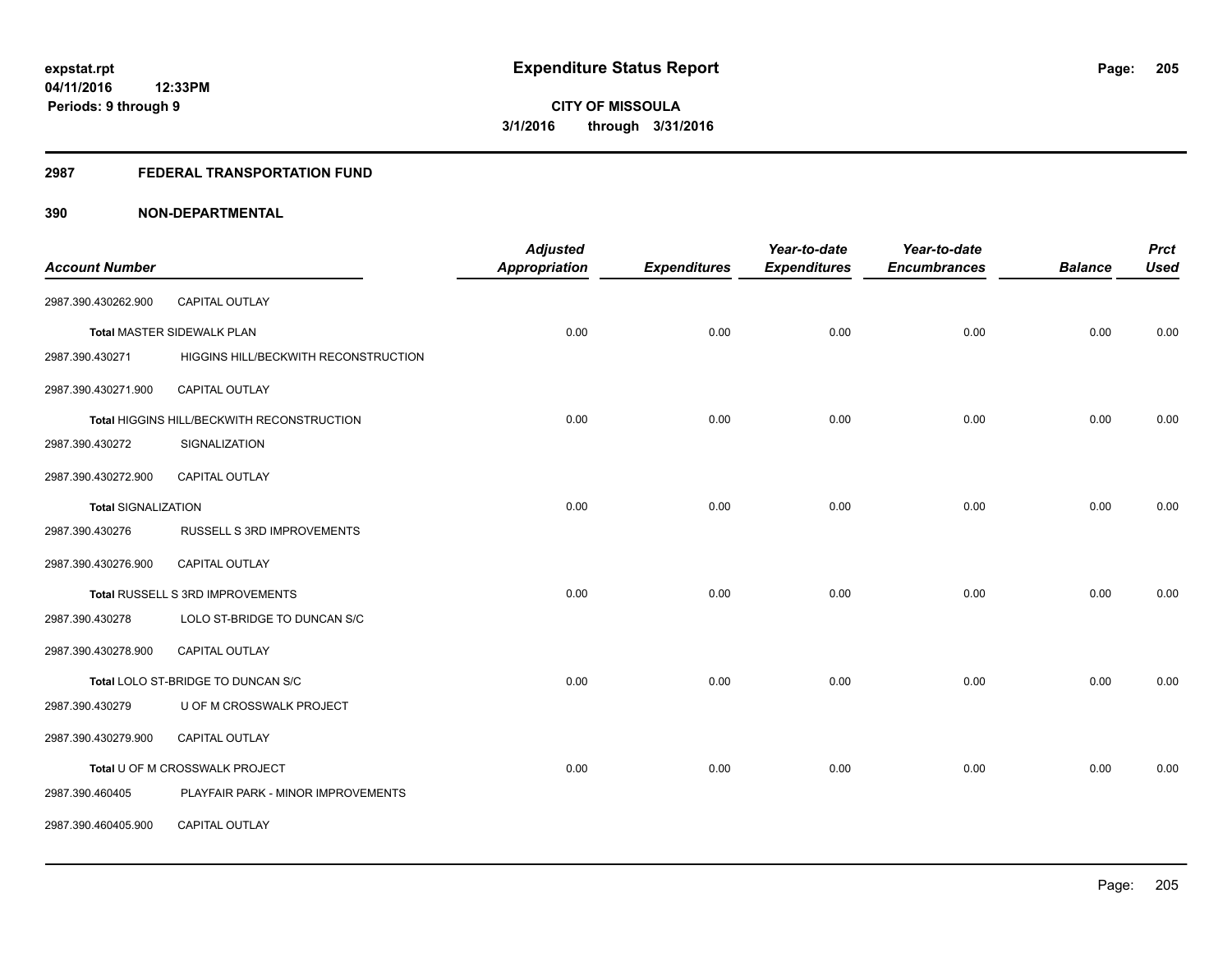# **2987 FEDERAL TRANSPORTATION FUND**

|                                 |                                           | <b>Adjusted</b>      |                     | Year-to-date        | Year-to-date        |                | <b>Prct</b> |
|---------------------------------|-------------------------------------------|----------------------|---------------------|---------------------|---------------------|----------------|-------------|
| <b>Account Number</b>           |                                           | <b>Appropriation</b> | <b>Expenditures</b> | <b>Expenditures</b> | <b>Encumbrances</b> | <b>Balance</b> | <b>Used</b> |
|                                 | Total PLAYFAIR PARK - MINOR IMPROVEMENTS  | 0.00                 | 0.00                | 0.00                | 0.00                | 0.00           | 0.00        |
| 2987.390.460415                 | SOUTH HILLS TRAIL SYSTEM                  |                      |                     |                     |                     |                |             |
| 2987.390.460415.900             | CAPITAL OUTLAY                            |                      |                     |                     |                     |                |             |
|                                 | Total SOUTH HILLS TRAIL SYSTEM            | 0.00                 | 0.00                | 0.00                | 0.00                | 0.00           | 0.00        |
| 2987.390.460435                 | <b>SILVER PARK MILL SITE</b>              |                      |                     |                     |                     |                |             |
| 2987.390.460435.900             | CAPITAL OUTLAY                            |                      |                     |                     |                     |                |             |
|                                 | Total SILVER PARK MILL SITE               | 0.00                 | 0.00                | 0.00                | 0.00                | 0.00           | 0.00        |
| 2987.390.460509                 | <b>KIM WILLIAMS TRAIL</b>                 |                      |                     |                     |                     |                |             |
| 2987.390.460509.900             | CAPITAL OUTLAY                            |                      |                     |                     |                     |                |             |
|                                 | 2987.390.460509.930.000 KIM WILLIAMS EAST | 375,500.00           | 0.00                | 26,245.18           | 0.00                | 349,254.82     | 6.99        |
| <b>Total KIM WILLIAMS TRAIL</b> |                                           | 375,500.00           | 0.00                | 26,245.18           | 0.00                | 349,254.82     | 6.99        |
| 2987.390.510000                 | <b>MISCELLANEOUS</b>                      |                      |                     |                     |                     |                |             |
| 2987.390.510000.800             | OTHER OBJECTS                             |                      |                     |                     |                     |                |             |
| <b>Total MISCELLANEOUS</b>      |                                           | 0.00                 | 0.00                | 0.00                | 0.00                | 0.00           | 0.00        |
| 2987.390.510110                 | <b>MERCHANT SERVICES</b>                  |                      |                     |                     |                     |                |             |
| 2987.390.510110.500             | <b>FIXED CHARGES</b>                      |                      |                     |                     |                     |                |             |
| <b>Total MERCHANT SERVICES</b>  |                                           | 0.00                 | 0.00                | 0.00                | 0.00                | 0.00           | 0.00        |
| Total NON-DEPARTMENTAL          |                                           | 762,189.00           | 93.03               | 94,814.98           | 0.00                | 667,374.02     | 12.44       |
|                                 | <b>Total FEDERAL TRANSPORTATION FUND</b>  | 762,189.00           | 93.03               | 95,568.98           | 0.00                | 666,620.02     | 12.54       |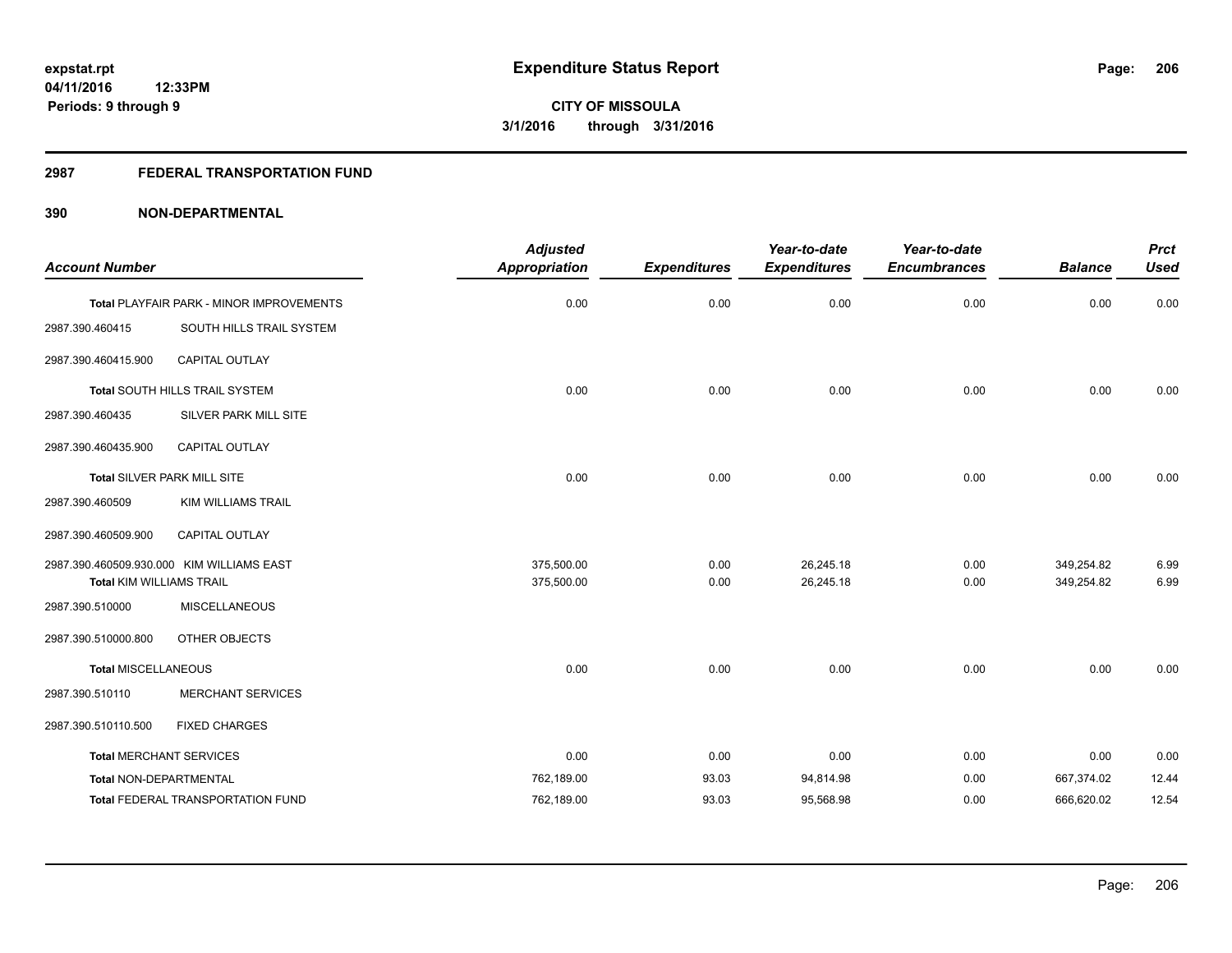# **2988 GRANTS & DONATIONS FUND**

# **223 CITY CLERK**

| <b>Account Number</b>      |                          | <b>Adjusted</b><br><b>Appropriation</b> | <b>Expenditures</b> | Year-to-date<br><b>Expenditures</b> | Year-to-date<br><b>Encumbrances</b> | <b>Balance</b> | <b>Prct</b><br><b>Used</b> |
|----------------------------|--------------------------|-----------------------------------------|---------------------|-------------------------------------|-------------------------------------|----------------|----------------------------|
| 2988.223.420000            | PUBLIC SAFETY            |                                         |                     |                                     |                                     |                |                            |
| 2988.223.420000.200        | <b>SUPPLIES</b>          |                                         |                     |                                     |                                     |                |                            |
| <b>Total PUBLIC SAFETY</b> |                          | 0.00                                    | 0.00                | 0.00                                | 0.00                                | 0.00           | 0.00                       |
| 2988.223.510110            | <b>MERCHANT SERVICES</b> |                                         |                     |                                     |                                     |                |                            |
| 2988.223.510110.500        | <b>FIXED CHARGES</b>     |                                         |                     |                                     |                                     |                |                            |
| <b>Total CITY CLERK</b>    |                          | 0.00                                    | 0.00                | 0.00                                | 0.00                                | 0.00           | 0.00                       |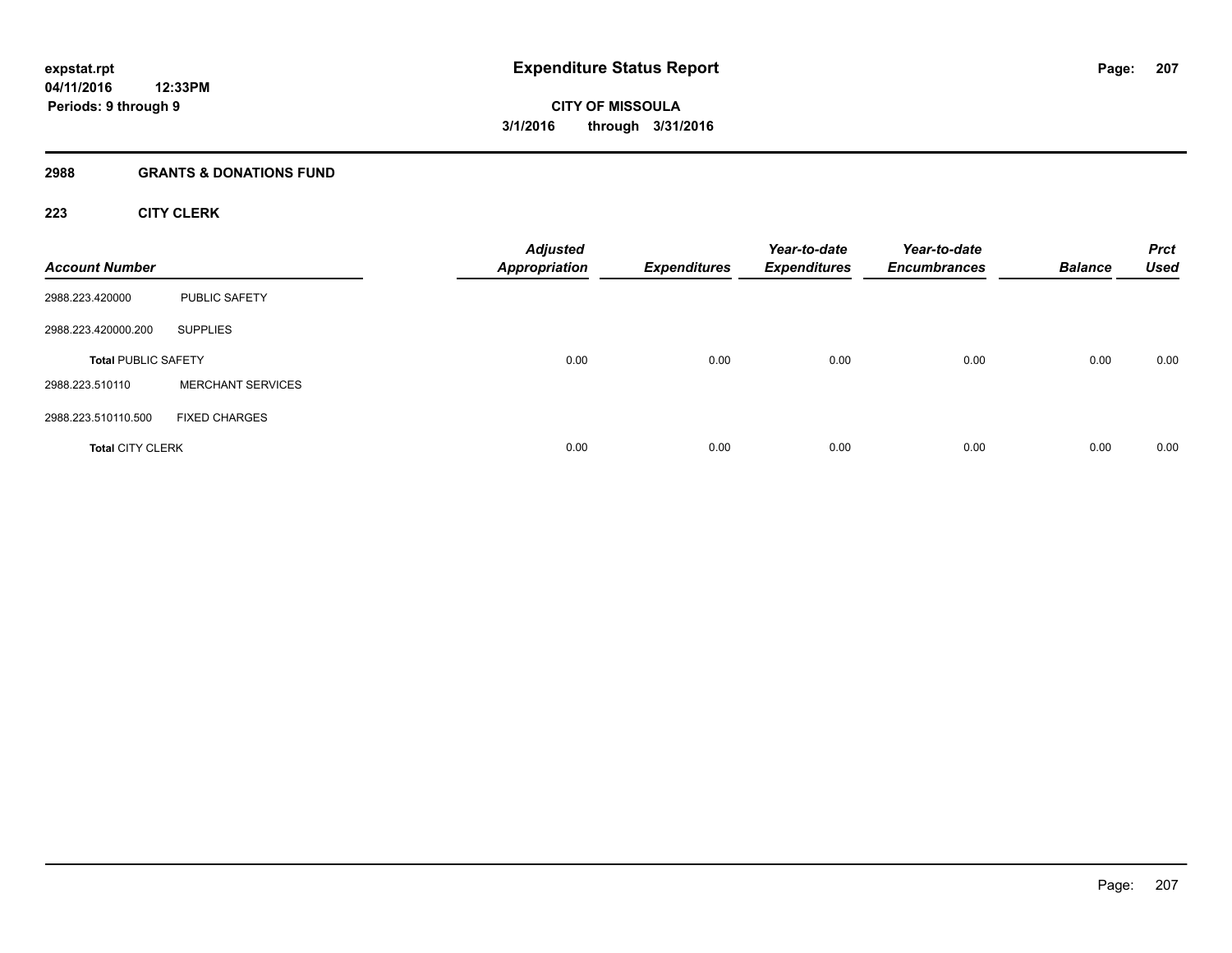#### **2988 GRANTS & DONATIONS FUND**

# **270 CITY ATTORNEY**

|                                |                                                        | <b>Adjusted</b>      |                     | Year-to-date        | Year-to-date        |                | <b>Prct</b> |
|--------------------------------|--------------------------------------------------------|----------------------|---------------------|---------------------|---------------------|----------------|-------------|
| <b>Account Number</b>          |                                                        | <b>Appropriation</b> | <b>Expenditures</b> | <b>Expenditures</b> | <b>Encumbrances</b> | <b>Balance</b> | <b>Used</b> |
| 2988.270.411121                | DV ACCOUNTABILITY GRANT                                |                      |                     |                     |                     |                |             |
| 2988.270.411121.100            | PERSONAL SERVICES                                      |                      |                     |                     |                     |                |             |
|                                | 2988.270.411121.110.000 DV GRANT/SALARIES AND WAGES    | 0.00                 | 2,339.73            | 21,658.46           | 0.00                | $-21,658.46$   | 0.00        |
|                                | 2988.270.411121.140.000 EMPLOYER CONTRIBUTIONS         | 0.00                 | 749.05              | 7,336.28            | 0.00                | $-7,336.28$    | 0.00        |
|                                | 2988.270.411121.141.000 STATE RETIREMENT CONTRIBUTIONS | 0.00                 | 0.00                | 11.80               | 0.00                | $-11.80$       | 0.00        |
| <b>Total PERSONAL SERVICES</b> |                                                        | 0.00                 | 3,088.78            | 29,006.54           | 0.00                | $-29,006.54$   | 0.00        |
| 2988.270.411121.300            | PURCHASED SERVICES                                     |                      |                     |                     |                     |                |             |
|                                | <b>Total PURCHASED SERVICES</b>                        | 0.00                 | 0.00                | 0.00                | 0.00                | 0.00           | 0.00        |
|                                | <b>Total DV ACCOUNTABILITY GRANT</b>                   | 0.00                 | 3,088.78            | 29,006.54           | 0.00                | $-29,006.54$   | 0.00        |
| 2988.270.510110                | <b>MERCHANT SERVICES</b>                               |                      |                     |                     |                     |                |             |
| 2988.270.510110.500            | <b>FIXED CHARGES</b>                                   |                      |                     |                     |                     |                |             |
| <b>Total MERCHANT SERVICES</b> |                                                        | 0.00                 | 0.00                | 0.00                | 0.00                | 0.00           | 0.00        |
| <b>Total CITY ATTORNEY</b>     |                                                        | 0.00                 | 3,088.78            | 29,006.54           | 0.00                | $-29,006.54$   | 0.00        |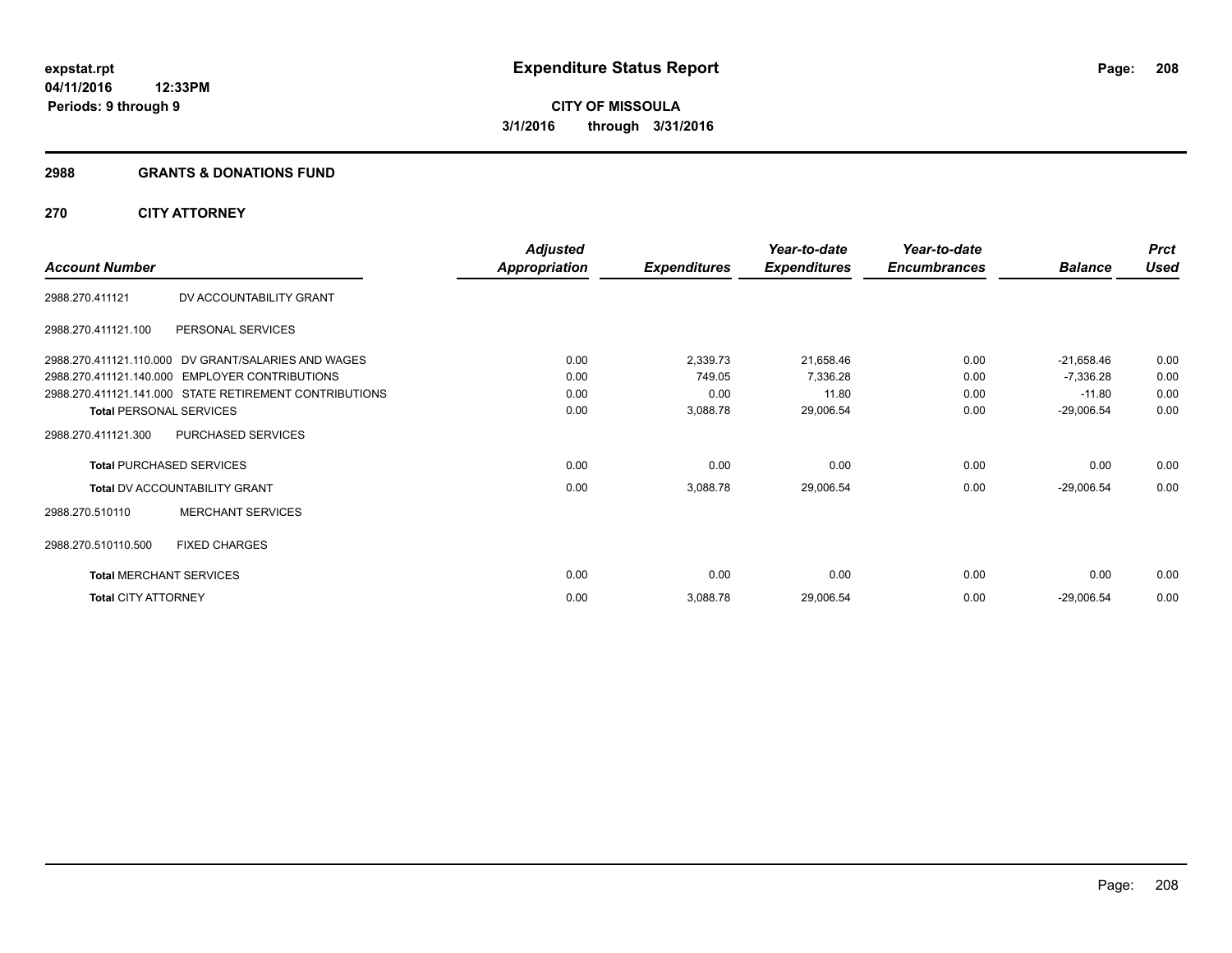#### **2988 GRANTS & DONATIONS FUND**

# **290 POLICE**

|                       |                                                | <b>Adjusted</b>      |                     | Year-to-date        | Year-to-date        |                | <b>Prct</b> |
|-----------------------|------------------------------------------------|----------------------|---------------------|---------------------|---------------------|----------------|-------------|
| <b>Account Number</b> |                                                | <b>Appropriation</b> | <b>Expenditures</b> | <b>Expenditures</b> | <b>Encumbrances</b> | <b>Balance</b> | <b>Used</b> |
| 2988.290.420161       | <b>ICAC GOOGLE</b>                             |                      |                     |                     |                     |                |             |
| 2988.290.420161.100   | PERSONAL SERVICES                              |                      |                     |                     |                     |                |             |
|                       | <b>Total PERSONAL SERVICES</b>                 | 0.00                 | 0.00                | 0.00                | 0.00                | 0.00           | 0.00        |
| 2988.290.420161.900   | <b>CAPITAL OUTLAY</b>                          |                      |                     |                     |                     |                |             |
|                       | 2988.290.420161.940.000 MT DES EQUIPMENT GRANT | 0.00                 | 6,495.00            | 250,260.60          | 0.00                | $-250,260.60$  | 0.00        |
| Total ICAC GOOGLE     |                                                | 0.00                 | 6,495.00            | 250,260.60          | 0.00                | $-250,260.60$  | 0.00        |
| 2988.290.420186       | FY15 HITDA                                     |                      |                     |                     |                     |                |             |
| 2988.290.420186.200   | <b>SUPPLIES</b>                                |                      |                     |                     |                     |                |             |
| <b>Total SUPPLIES</b> |                                                | 0.00                 | 0.00                | 0.00                | 0.00                | 0.00           | 0.00        |
| 2988.290.420186.300   | PURCHASED SERVICES                             |                      |                     |                     |                     |                |             |
| Total FY15 HITDA      |                                                | 0.00                 | 0.00                | 0.00                | 0.00                | 0.00           | 0.00        |
| <b>Total POLICE</b>   |                                                | 0.00                 | 6,495.00            | 250,260.60          | 0.00                | $-250,260.60$  | 0.00        |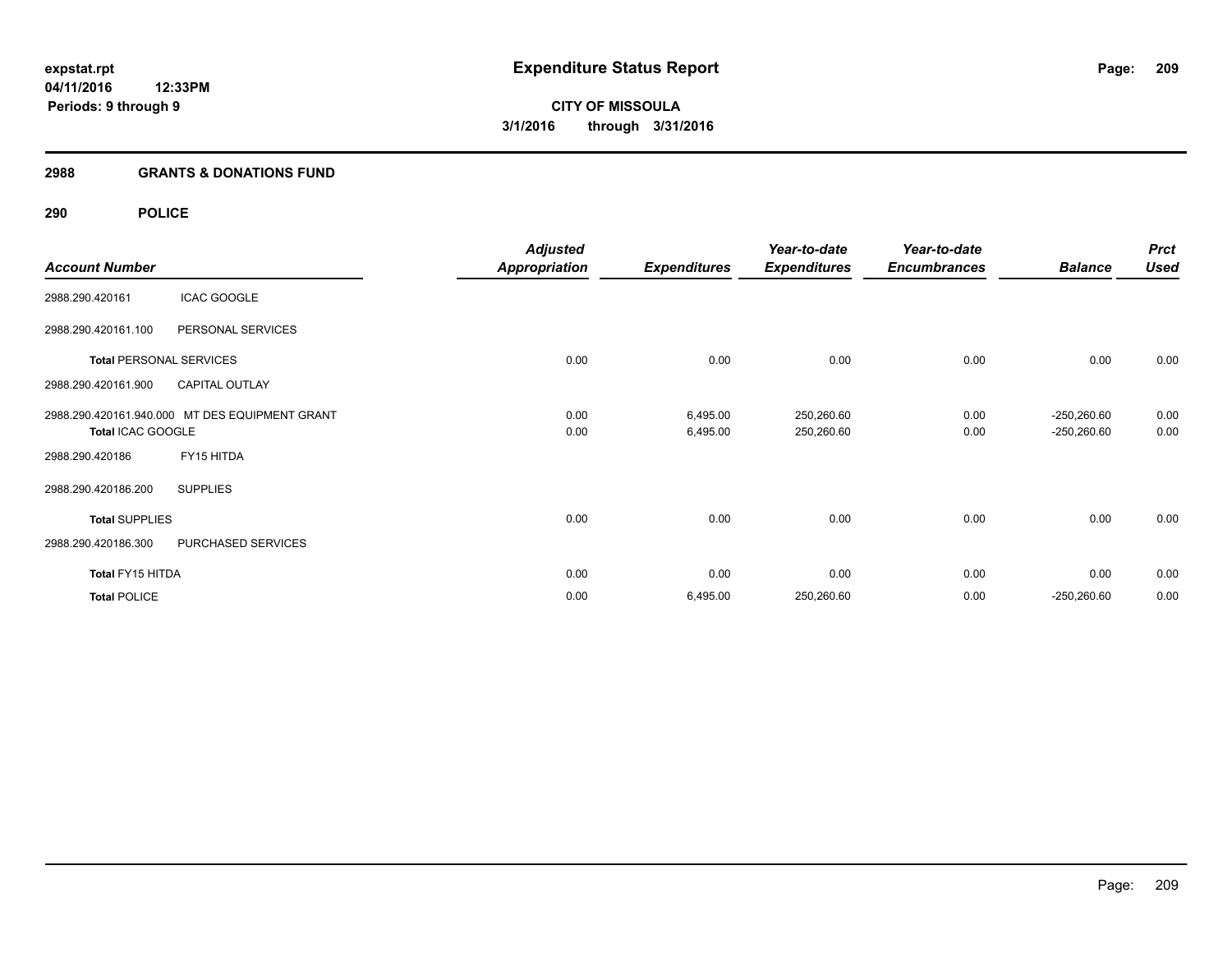#### **2988 GRANTS & DONATIONS FUND**

# **300 FIRE**

| <b>Account Number</b>         |                                                 | <b>Adjusted</b><br><b>Appropriation</b> | <b>Expenditures</b> | Year-to-date<br><b>Expenditures</b> | Year-to-date<br><b>Encumbrances</b> | <b>Balance</b> | <b>Prct</b><br><b>Used</b> |
|-------------------------------|-------------------------------------------------|-----------------------------------------|---------------------|-------------------------------------|-------------------------------------|----------------|----------------------------|
|                               |                                                 |                                         |                     |                                     |                                     |                |                            |
| 2988.300.420731               | AFG GRANT                                       |                                         |                     |                                     |                                     |                |                            |
| 2988.300.420731.900           | <b>CAPITAL OUTLAY</b>                           |                                         |                     |                                     |                                     |                |                            |
|                               | 2988.300.420731.940.000 AFG GRANT-LARYNGOSCOPES | 0.00                                    | 0.00                | 9,593.83                            | 0.00                                | $-9,593.83$    | 0.00                       |
| <b>Total AFG GRANT</b>        |                                                 | 0.00                                    | 0.00                | 9,593.83                            | 0.00                                | $-9,593.83$    | 0.00                       |
| 2988.300.720731               | *** Title Not Found ***                         |                                         |                     |                                     |                                     |                |                            |
| 2988.300.720731.900           | <b>CAPITAL OUTLAY</b>                           |                                         |                     |                                     |                                     |                |                            |
|                               | 2988.300.720731.940.000 MACHINERY & EQUIPMENT   | 0.00                                    | 0.00                | 86,254.44                           | 0.00                                | $-86.254.44$   | 0.00                       |
| Total *** Title Not Found *** |                                                 | 0.00                                    | 0.00                | 86,254.44                           | 0.00                                | $-86.254.44$   | 0.00                       |
| <b>Total FIRE</b>             |                                                 | 0.00                                    | 0.00                | 95,848.27                           | 0.00                                | $-95.848.27$   | 0.00                       |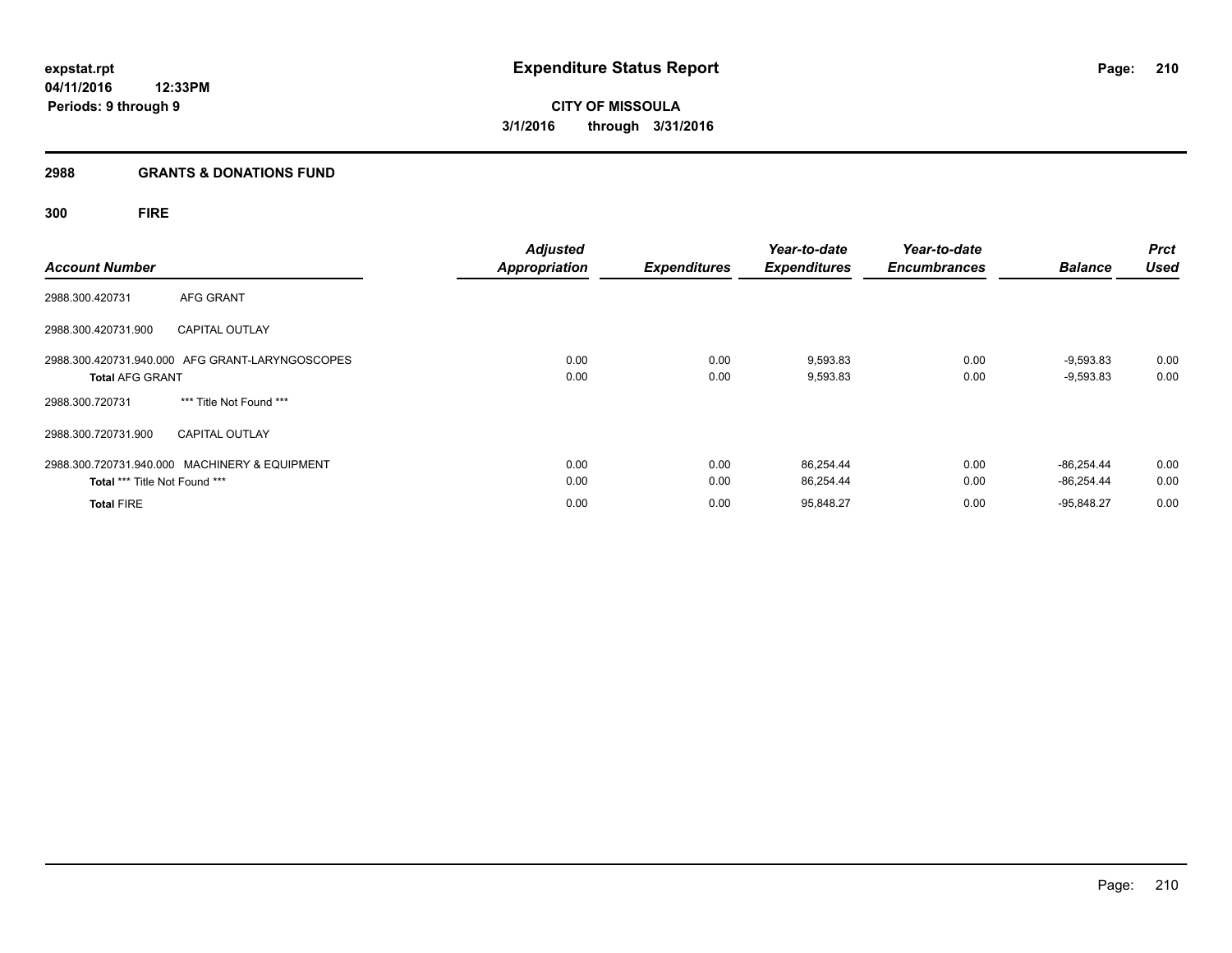#### **2988 GRANTS & DONATIONS FUND**

|                                 |                                                          | <b>Adjusted</b> |                     | Year-to-date        | Year-to-date        |                | <b>Prct</b> |
|---------------------------------|----------------------------------------------------------|-----------------|---------------------|---------------------|---------------------|----------------|-------------|
| <b>Account Number</b>           |                                                          | Appropriation   | <b>Expenditures</b> | <b>Expenditures</b> | <b>Encumbrances</b> | <b>Balance</b> | <b>Used</b> |
| 2988.390.402816                 | *** Title Not Found ***                                  |                 |                     |                     |                     |                |             |
| 2988.390.402816.300             | PURCHASED SERVICES                                       |                 |                     |                     |                     |                |             |
| Total *** Title Not Found ***   |                                                          | 0.00            | 0.00                | 0.00                | 0.00                | 0.00           | 0.00        |
| 2988.390.410105                 | WAPIKIYA HOMEOWNERS ASSN GRANT                           |                 |                     |                     |                     |                |             |
| 2988.390.410105.200             | <b>SUPPLIES</b>                                          |                 |                     |                     |                     |                |             |
|                                 | <b>Total WAPIKIYA HOMEOWNERS ASSN GRANT</b>              | 0.00            | 0.00                | 0.00                | 0.00                | 0.00           | 0.00        |
| 2988.390.420000                 | <b>MISC GRANTS</b>                                       |                 |                     |                     |                     |                |             |
| 2988.390.420000.700             | <b>GRANTS &amp; CONTRIBUTIONS</b>                        |                 |                     |                     |                     |                |             |
|                                 | 2988.390.420000.700.000 GRANTS & CONTRIBUTIONS           | 46,000.00       | 0.00                | 0.00                | 0.00                | 46,000.00      | 0.00        |
|                                 | <b>Total GRANTS &amp; CONTRIBUTIONS</b>                  | 46,000.00       | 0.00                | 0.00                | 0.00                | 46,000.00      | 0.00        |
| 2988.390.420000.800             | OTHER OBJECTS                                            |                 |                     |                     |                     |                |             |
| <b>Total OTHER OBJECTS</b>      |                                                          | 0.00            | 0.00                | 0.00                | 0.00                | 0.00           | 0.00        |
| <b>Total MISC GRANTS</b>        |                                                          | 46,000.00       | 0.00                | 0.00                | 0.00                | 46,000.00      | 0.00        |
| 2988.390.420110                 | COPS TECHNOLOGY GRANT(D0J)                               |                 |                     |                     |                     |                |             |
| 2988.390.420110.900             | CAPITAL OUTLAY                                           |                 |                     |                     |                     |                |             |
|                                 | 2988.390.420110.940.000 COPS TECHNOLOGY GRANT/ EQUIPMENT | 293,592.00      | 0.00                | 0.00                | 0.00                | 293,592.00     | 0.00        |
|                                 | Total COPS TECHNOLOGY GRANT(D0J)                         | 293,592.00      | 0.00                | 0.00                | 0.00                | 293,592.00     | 0.00        |
| 2988.390.420112                 | COPS TECH GRANT X2 \$750,000                             |                 |                     |                     |                     |                |             |
| 2988.390.420112.300             | PURCHASED SERVICES                                       |                 |                     |                     |                     |                |             |
| <b>Total PURCHASED SERVICES</b> |                                                          | 0.00            | 0.00                | 0.00                | 0.00                | 0.00           | 0.00        |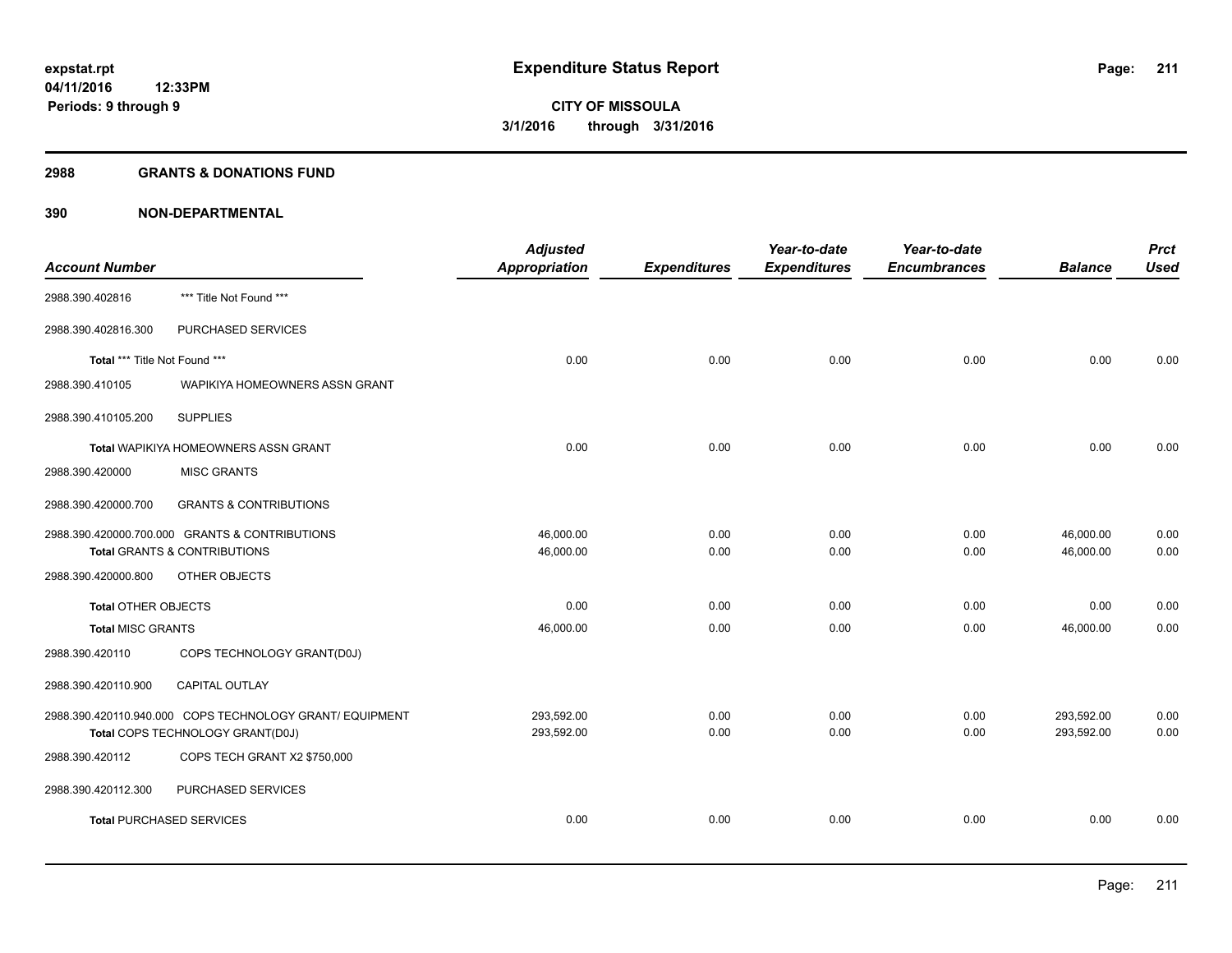#### **2988 GRANTS & DONATIONS FUND**

|                                |                                                                                                                                                            | <b>Adjusted</b>              |                      | Year-to-date             | Year-to-date         |                                   | <b>Prct</b>          |
|--------------------------------|------------------------------------------------------------------------------------------------------------------------------------------------------------|------------------------------|----------------------|--------------------------|----------------------|-----------------------------------|----------------------|
| <b>Account Number</b>          |                                                                                                                                                            | <b>Appropriation</b>         | <b>Expenditures</b>  | <b>Expenditures</b>      | <b>Encumbrances</b>  | <b>Balance</b>                    | <b>Used</b>          |
| 2988.390.420112.800            | OTHER OBJECTS                                                                                                                                              |                              |                      |                          |                      |                                   |                      |
| <b>Total OTHER OBJECTS</b>     |                                                                                                                                                            | 0.00                         | 0.00                 | 0.00                     | 0.00                 | 0.00                              | 0.00                 |
| 2988.390.420112.900            | <b>CAPITAL OUTLAY</b>                                                                                                                                      |                              |                      |                          |                      |                                   |                      |
|                                | 2988.390.420112.940.000 MACHINERY & EQUIPMENT<br>Total COPS TECH GRANT X2 \$750,000                                                                        | 700,000.00<br>700,000.00     | 0.00<br>0.00         | 0.00<br>0.00             | 0.00<br>0.00         | 700,000.00<br>700,000.00          | 0.00<br>0.00         |
| 2988.390.420143                | ANTI-GRAFFITI PROJECT                                                                                                                                      |                              |                      |                          |                      |                                   |                      |
| 2988.390.420143.200            | <b>SUPPLIES</b>                                                                                                                                            |                              |                      |                          |                      |                                   |                      |
|                                | 2988.390.420143.210.000 OFFICE SUPPLIES - ANTI-GRAFFITI PROJECT<br>2988.390.420143.220.000 OPERATING SUPPLIES-ANTI GRAFITTI<br>Total ANTI-GRAFFITI PROJECT | 5,000.00<br>0.00<br>5,000.00 | 0.00<br>0.00<br>0.00 | 0.00<br>149.97<br>149.97 | 0.00<br>0.00<br>0.00 | 5,000.00<br>$-149.97$<br>4,850.03 | 0.00<br>0.00<br>3.00 |
| 2988.390.420144                | <b>BIAS CRIME CONTROL CAMPAIGN</b>                                                                                                                         |                              |                      |                          |                      |                                   |                      |
| 2988.390.420144.300            | PURCHASED SERVICES                                                                                                                                         |                              |                      |                          |                      |                                   |                      |
|                                | 2988.390.420144.350.000 BIAS CAMPAIGN - PROFESSIONAL SERVICES<br>Total BIAS CRIME CONTROL CAMPAIGN                                                         | 10,903.00<br>10,903.00       | 0.00<br>0.00         | 0.00<br>0.00             | 0.00<br>0.00         | 10,903.00<br>10,903.00            | 0.00<br>0.00         |
| 2988.390.420145                | FY10 UNDERAGE DRINKING                                                                                                                                     |                              |                      |                          |                      |                                   |                      |
| 2988.390.420145.100            | PERSONAL SERVICES                                                                                                                                          |                              |                      |                          |                      |                                   |                      |
| <b>Total PERSONAL SERVICES</b> |                                                                                                                                                            | 0.00                         | 0.00                 | 0.00                     | 0.00                 | 0.00                              | 0.00                 |
| 2988.390.420145.200            | <b>SUPPLIES</b>                                                                                                                                            |                              |                      |                          |                      |                                   |                      |
| <b>Total SUPPLIES</b>          |                                                                                                                                                            | 0.00                         | 0.00                 | 0.00                     | 0.00                 | 0.00                              | 0.00                 |
| 2988.390.420145.300            | PURCHASED SERVICES                                                                                                                                         |                              |                      |                          |                      |                                   |                      |
|                                | Total FY10 UNDERAGE DRINKING                                                                                                                               | 0.00                         | 0.00                 | 0.00                     | 0.00                 | 0.00                              | 0.00                 |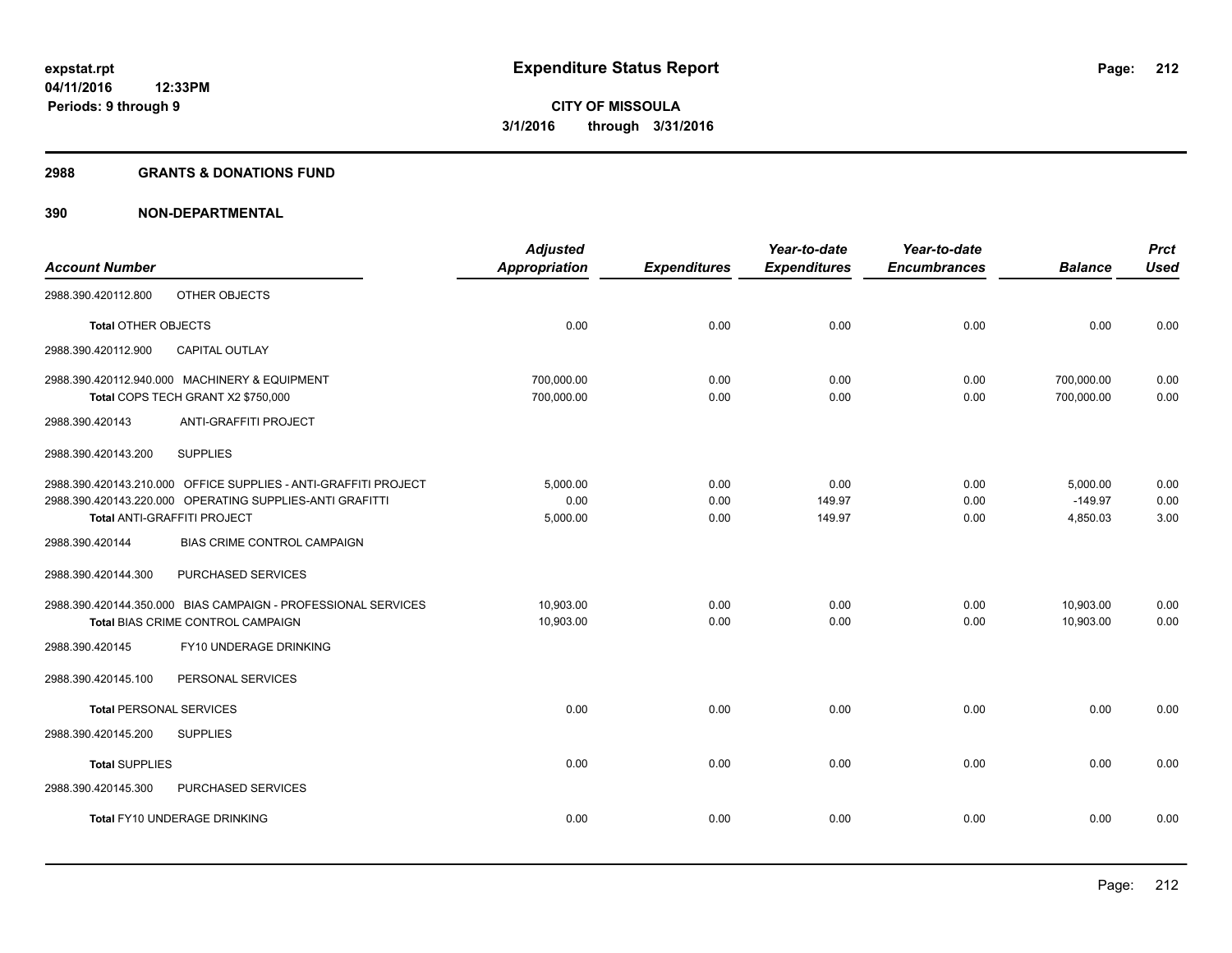#### **2988 GRANTS & DONATIONS FUND**

|                                                                  | <b>Adjusted</b>      |                     | Year-to-date        | Year-to-date        |                | <b>Prct</b> |
|------------------------------------------------------------------|----------------------|---------------------|---------------------|---------------------|----------------|-------------|
| <b>Account Number</b>                                            | <b>Appropriation</b> | <b>Expenditures</b> | <b>Expenditures</b> | <b>Encumbrances</b> | <b>Balance</b> | <b>Used</b> |
| 2988.390.420150<br>TRAFFIC POLICING-UNIFORM                      |                      |                     |                     |                     |                |             |
| <b>CAPITAL OUTLAY</b><br>2988.390.420150.900                     |                      |                     |                     |                     |                |             |
| 2988.390.420150.940.000 STATE EQUIPMENT GRANT-STEP               | 10.338.00            | 0.00                | 10,338.00           | 0.00                | 0.00           | 100.00      |
| <b>Total TRAFFIC POLICING-UNIFORM</b>                            | 10,338.00            | 0.00                | 10,338.00           | 0.00                | 0.00           | 100.00      |
| FY09 POLICE ICAC FEDERAL GRANT<br>2988.390.420160                |                      |                     |                     |                     |                |             |
| 2988.390.420160.100<br>PERSONAL SERVICES                         |                      |                     |                     |                     |                |             |
| 2988.390.420160.120.000 FY09 POLICE ICAC GRANT/OT & /TERMINATION | 15,755.00            | 98.26               | 2,381.61            | 0.00                | 13,373.39      | 15.12       |
| 2988.390.420160.140.000 FY09 POLICE ICAC GRANT                   | 9,453.00             | 6.63                | 158.98              | 0.00                | 9,294.02       | 1.68        |
| 2988.390.420160.141.000 STATE RETIREMENT CONTRIBUTIONS           | 0.00                 | 0.00                | 12,044.82           | 0.00                | $-12.044.82$   | 0.00        |
| <b>Total PERSONAL SERVICES</b>                                   | 25,208.00            | 104.89              | 14,585.41           | 0.00                | 10,622.59      | 57.86       |
| <b>SUPPLIES</b><br>2988.390.420160.200                           |                      |                     |                     |                     |                |             |
| 2988.390.420160.220.000 OPERATING SUPPLIES                       | 0.00                 | 0.00                | 74.82               | 0.00                | $-74.82$       | 0.00        |
| <b>Total SUPPLIES</b>                                            | 0.00                 | 0.00                | 74.82               | 0.00                | $-74.82$       | 0.00        |
| PURCHASED SERVICES<br>2988.390.420160.300                        |                      |                     |                     |                     |                |             |
| 2988.390.420160.341.000 ELECTRICITY & NATURAL GAS                | 750.00               | 0.00                | 0.00                | 0.00                | 750.00         | 0.00        |
| 2988.390.420160.350.000 FY09 POLICE ICAC GRANT/PROF SVS          | 1.500.00             | 0.00                | 0.00                | 0.00                | 1.500.00       | 0.00        |
| 2988.390.420160.370.000 Fy09 POLICE ICAC GRANT/TRAVEL            | 0.00                 | 0.00                | 1.127.13            | 0.00                | $-1.127.13$    | 0.00        |
| <b>Total PURCHASED SERVICES</b>                                  | 2,250.00             | 0.00                | 1,127.13            | 0.00                | 1,122.87       | 50.09       |
| <b>BUILDING MATERIALS</b><br>2988.390.420160.400                 |                      |                     |                     |                     |                |             |
| <b>Total BUILDING MATERIALS</b>                                  | 0.00                 | 0.00                | 0.00                | 0.00                | 0.00           | 0.00        |
| 2988.390.420160.500<br><b>FIXED CHARGES</b>                      |                      |                     |                     |                     |                |             |
| 2988.390.420160.500.000 FY09 POLICE ICAC GRANT/OTHER EXPENSES    | 2,980.00             | 0.00                | 0.00                | 0.00                | 2,980.00       | 0.00        |
| <b>Total FIXED CHARGES</b>                                       | 2,980.00             | 0.00                | 0.00                | 0.00                | 2,980.00       | 0.00        |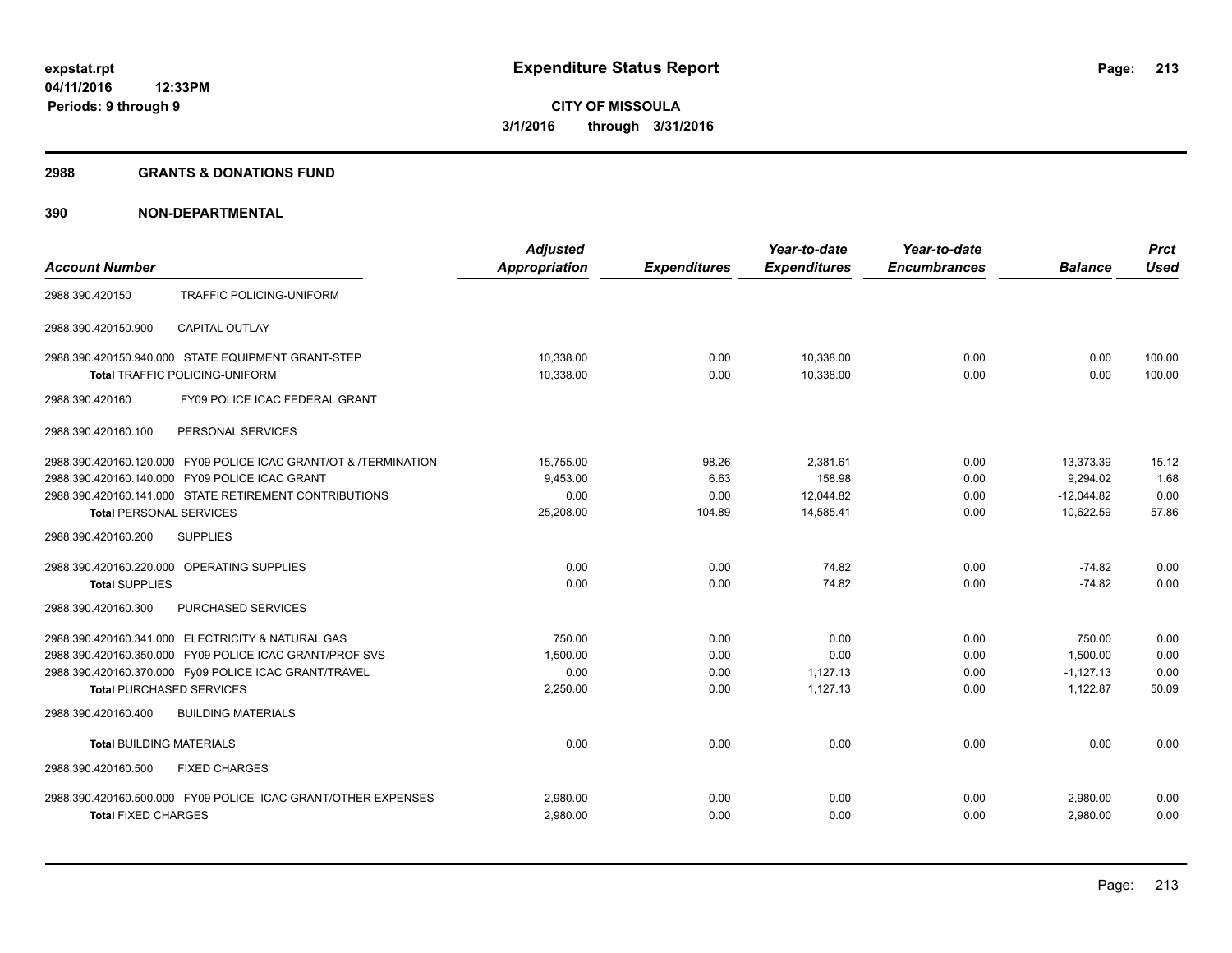#### **2988 GRANTS & DONATIONS FUND**

| <b>Account Number</b>                                           | <b>Adjusted</b><br><b>Appropriation</b> | <b>Expenditures</b> | Year-to-date<br><b>Expenditures</b> | Year-to-date<br><b>Encumbrances</b> | <b>Balance</b> | <b>Prct</b><br><b>Used</b> |
|-----------------------------------------------------------------|-----------------------------------------|---------------------|-------------------------------------|-------------------------------------|----------------|----------------------------|
| OTHER OBJECTS<br>2988.390.420160.800                            |                                         |                     |                                     |                                     |                |                            |
| <b>Total OTHER OBJECTS</b>                                      | 0.00                                    | 0.00                | 0.00                                | 0.00                                | 0.00           | 0.00                       |
| 2988.390.420160.900<br><b>CAPITAL OUTLAY</b>                    |                                         |                     |                                     |                                     |                |                            |
| <b>Total CAPITAL OUTLAY</b>                                     | 0.00                                    | 0.00                | 0.00                                | 0.00                                | 0.00           | 0.00                       |
| <b>Total FY09 POLICE ICAC FEDERAL GRANT</b>                     | 30,438.00                               | 104.89              | 15,787.36                           | 0.00                                | 14,650.64      | 51.87                      |
| <b>FY09 POLICE TRAINING SIMULATOR GRANT</b><br>2988.390.420161  |                                         |                     |                                     |                                     |                |                            |
| PERSONAL SERVICES<br>2988.390.420161.100                        |                                         |                     |                                     |                                     |                |                            |
| 2988.390.420161.110.000 ICAC GOOGLE-SALARIES AND WAGES          | 0.00                                    | 5,300.60            | 49,332.65                           | 0.00                                | $-49,332.65$   | 0.00                       |
| 2988.390.420161.115.000 SALARIES/HEALTH INSURANCE BENEFIT       | 0.00                                    | 636.00              | 5,019.00                            | 0.00                                | $-5,019.00$    | 0.00                       |
| 2988.390.420161.130.000 OTHER                                   | 0.00                                    | 0.00                | 690.00                              | 0.00                                | $-690.00$      | 0.00                       |
| 2988.390.420161.133.000 EDUCATION COMPENSATION                  | 0.00                                    | 0.00                | 10.00                               | 0.00                                | $-10.00$       | 0.00                       |
| 2988.390.420161.140.000 EMPLOYER CONTRIBUTIONS                  | 0.00                                    | 1,382.11            | 12,968.20                           | 0.00                                | $-12,968.20$   | 0.00                       |
| <b>Total PERSONAL SERVICES</b>                                  | 0.00                                    | 7,318.71            | 68,019.85                           | 0.00                                | $-68,019.85$   | 0.00                       |
| 2988.390.420161.200<br><b>SUPPLIES</b>                          |                                         |                     |                                     |                                     |                |                            |
| <b>Total SUPPLIES</b>                                           | 0.00                                    | 0.00                | 0.00                                | 0.00                                | 0.00           | 0.00                       |
| Total FY09 POLICE TRAINING SIMULATOR GRANT                      | 0.00                                    | 7,318.71            | 68,019.85                           | 0.00                                | $-68,019.85$   | 0.00                       |
| 2988.390.420180<br><b>BULLETPROOF VEST PROGRAM</b>              |                                         |                     |                                     |                                     |                |                            |
| <b>SUPPLIES</b><br>2988.390.420180.200                          |                                         |                     |                                     |                                     |                |                            |
| 2988.390.420180.220.000 OPERATING SUPPLIES-BULLETPROOF VEST GNT | 10.500.00                               | 0.00                | 2.658.39                            | 0.00                                | 7,841.61       | 25.32                      |
| <b>Total BULLETPROOF VEST PROGRAM</b>                           | 10,500.00                               | 0.00                | 2,658.39                            | 0.00                                | 7,841.61       | 25.32                      |
| FY16 HIDTA<br>2988.390.420181                                   |                                         |                     |                                     |                                     |                |                            |
| PERSONAL SERVICES<br>2988.390.420181.100                        |                                         |                     |                                     |                                     |                |                            |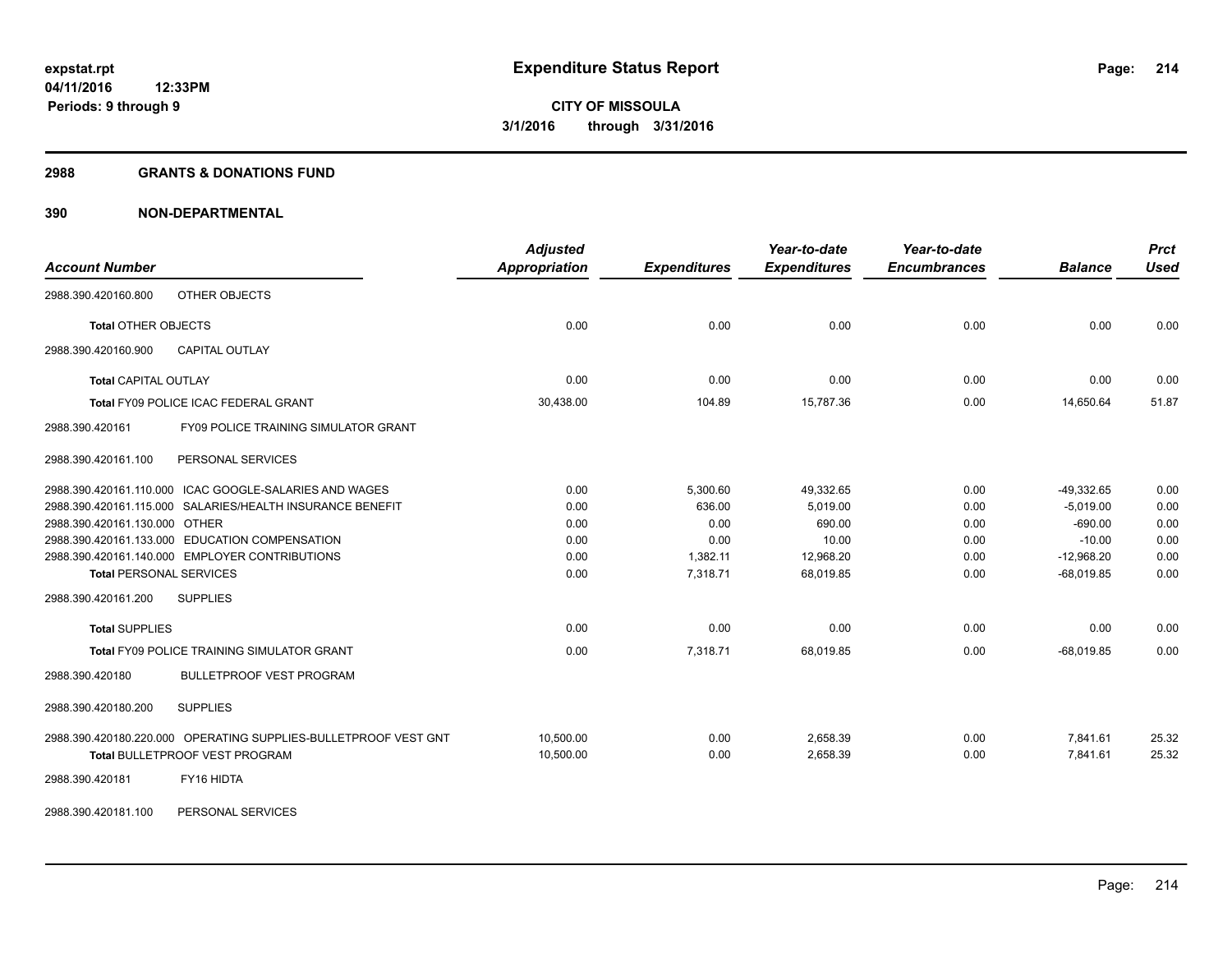#### **2988 GRANTS & DONATIONS FUND**

| Appropriation | <b>Expenditures</b> | <b>Expenditures</b> | <b>Encumbrances</b> | <b>Balance</b> | <b>Used</b> |
|---------------|---------------------|---------------------|---------------------|----------------|-------------|
|               |                     |                     |                     |                |             |
|               | 924.22              | 3,767.62            | 0.00                | $-3,767.62$    | 0.00        |
| 0.00          | 61.46               | 248.86              | 0.00                | $-248.86$      | 0.00        |
| 0.00          | 985.68              | 4,016.48            | 0.00                | $-4,016.48$    | 0.00        |
|               |                     |                     |                     |                |             |
| 0.00          | 0.00                | 555.96              | 0.00                | $-555.96$      | 0.00        |
| 0.00          | 0.00                | 555.96              | 0.00                | $-555.96$      | 0.00        |
|               |                     |                     |                     |                |             |
| 0.00          | 267.84              | 803.34              | 0.00                | $-803.34$      | 0.00        |
| 0.00          | 451.00              | 953.00              | 0.00                | $-953.00$      | 0.00        |
| 0.00          | 164.00              | 4,689.24            | 0.00                | $-4,689.24$    | 0.00        |
| 0.00          | 882.84              | 6,445.58            | 0.00                | $-6,445.58$    | 0.00        |
|               |                     |                     |                     |                |             |
| 0.00          | 5,669.70            | 22,678.80           | 0.00                | $-22,678.80$   | 0.00        |
| 0.00          | 5,669.70            | 22,678.80           | 0.00                | $-22,678.80$   | 0.00        |
|               |                     |                     |                     |                |             |
| 0.00          | 0.00                | 0.00                | 0.00                | 0.00           | 0.00        |
| 0.00          | 7,538.22            | 33,696.82           | 0.00                | $-33,696.82$   | 0.00        |
|               |                     |                     |                     |                |             |
|               |                     |                     |                     |                |             |
| 4,300.00      | 0.00                | 0.00                | 0.00                | 4,300.00       | 0.00        |
| 700.00        | 0.00                | 0.00                | 0.00                | 700.00         | 0.00        |
| 5,000.00      | 0.00                | 0.00                | 0.00                | 5,000.00       | 0.00        |
|               |                     |                     |                     |                |             |
| 0.00          | 0.00                | 0.00                | 0.00                | 0.00           | 0.00        |
|               | 0.00                |                     |                     |                |             |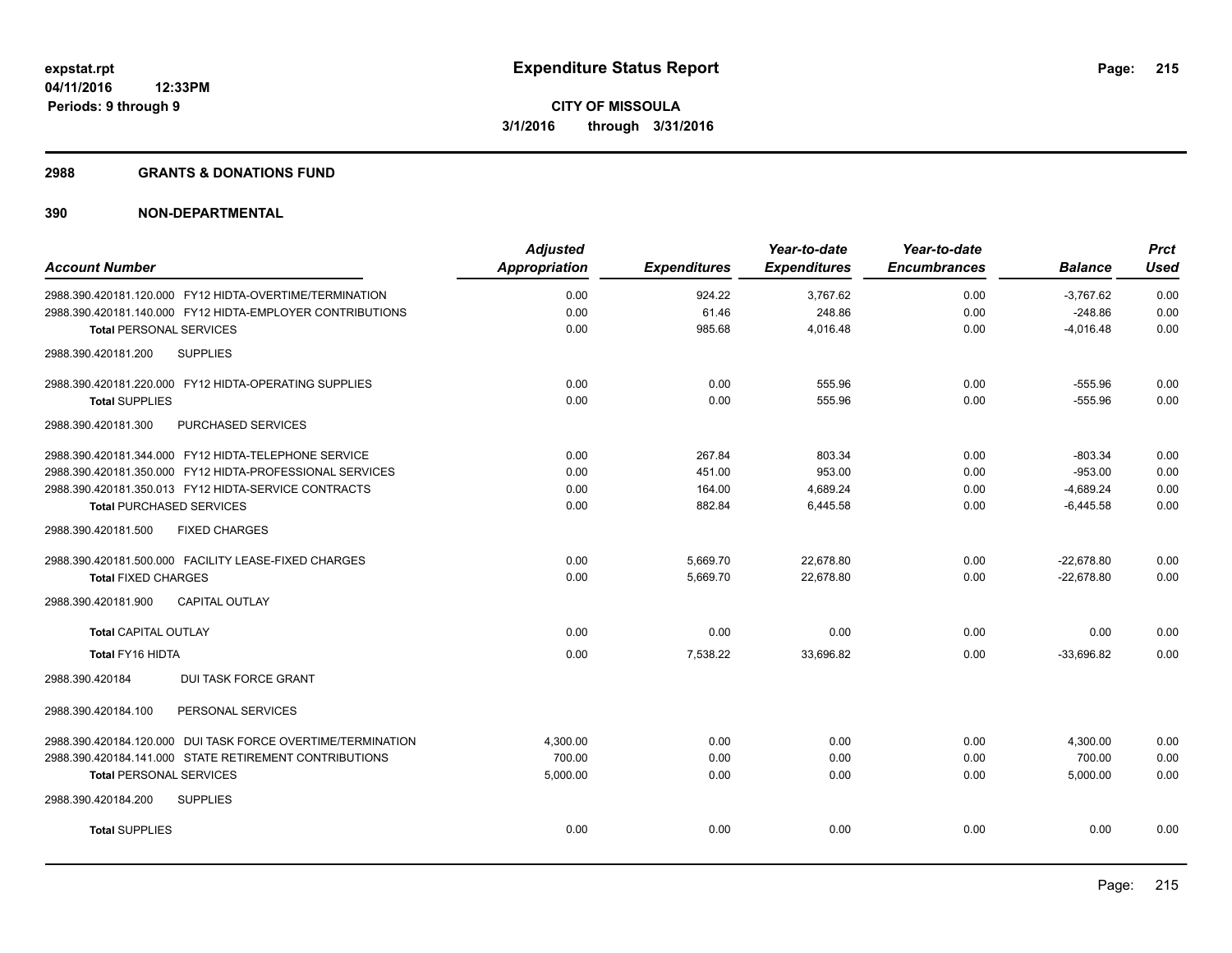#### **2988 GRANTS & DONATIONS FUND**

| <b>Account Number</b>                                    | <b>Adjusted</b><br><b>Appropriation</b> | <b>Expenditures</b> | Year-to-date<br><b>Expenditures</b> | Year-to-date<br><b>Encumbrances</b> | <b>Balance</b> | <b>Prct</b><br><b>Used</b> |
|----------------------------------------------------------|-----------------------------------------|---------------------|-------------------------------------|-------------------------------------|----------------|----------------------------|
| <b>Total DUI TASK FORCE GRANT</b>                        | 5,000.00                                | 0.00                | 0.00                                | 0.00                                | 5,000.00       | 0.00                       |
| <b>DUI - COPS IN SHOPS</b><br>2988.390.420185            |                                         |                     |                                     |                                     |                |                            |
| PERSONAL SERVICES<br>2988.390.420185.100                 |                                         |                     |                                     |                                     |                |                            |
| <b>Total PERSONAL SERVICES</b>                           | 0.00                                    | 0.00                | 0.00                                | 0.00                                | 0.00           | 0.00                       |
| 2988.390.420185.200<br><b>SUPPLIES</b>                   |                                         |                     |                                     |                                     |                |                            |
| Total DUI - COPS IN SHOPS                                | 0.00                                    | 0.00                | 0.00                                | 0.00                                | 0.00           | 0.00                       |
| FY15 HITDA<br>2988.390.420186                            |                                         |                     |                                     |                                     |                |                            |
| PERSONAL SERVICES<br>2988.390.420186.100                 |                                         |                     |                                     |                                     |                |                            |
| 2988.390.420186.120.000 FY15 HIDTA/OVERTIME/TERMINATION  | 0.00                                    | 0.00                | 14,614.74                           | 0.00                                | $-14,614.74$   | 0.00                       |
| 2988.390.420186.140.000 EMPLOYER CONTRIBUTIONS           | 0.00                                    | 0.00                | 953.90                              | 0.00                                | $-953.90$      | 0.00                       |
| <b>Total PERSONAL SERVICES</b>                           | 0.00                                    | 0.00                | 15.568.64                           | 0.00                                | $-15,568.64$   | 0.00                       |
| 2988.390.420186.200<br><b>SUPPLIES</b>                   |                                         |                     |                                     |                                     |                |                            |
| 2988.390.420186.210.000 OFFICE SUPPLIES                  | 0.00                                    | 0.00                | 946.45                              | 0.00                                | $-946.45$      | 0.00                       |
| 2988.390.420186.220.000 FY15 HIDTA/OPERATING SUPPLIES    | 0.00                                    | 0.00                | 880.75                              | 0.00                                | $-880.75$      | 0.00                       |
| <b>Total SUPPLIES</b>                                    | 0.00                                    | 0.00                | 1,827.20                            | 0.00                                | $-1,827.20$    | 0.00                       |
| PURCHASED SERVICES<br>2988.390.420186.300                |                                         |                     |                                     |                                     |                |                            |
| 2988.390.420186.344.000 FY15 HIDTA/TELEPHONE SERVICE     | 0.00                                    | 0.00                | 1,562.66                            | 0.00                                | $-1,562.66$    | 0.00                       |
| 2988.390.420186.350.000 PROFESSIONAL SERVICES            | 0.00                                    | 0.00                | 2,706.00                            | 0.00                                | $-2,706.00$    | 0.00                       |
| 2988.390.420186.350.013 FY15 HIDTA/PROFESSIONAL SERVICES | 0.00                                    | 0.00                | 384.00                              | 0.00                                | $-384.00$      | 0.00                       |
| 2988.390.420186.350.039 PROFESSIONAL SERVICES            | 0.00                                    | 0.00                | 32,731.84                           | 0.00                                | $-32,731.84$   | 0.00                       |
| 2988.390.420186.350.040 PROFESSIONAL SERVICES            | 0.00                                    | 0.00                | 5,220.38                            | 0.00                                | $-5,220.38$    | 0.00                       |
| <b>Total PURCHASED SERVICES</b>                          | 0.00                                    | 0.00                | 42,604.88                           | 0.00                                | $-42,604.88$   | 0.00                       |
| <b>FIXED CHARGES</b><br>2988.390.420186.500              |                                         |                     |                                     |                                     |                |                            |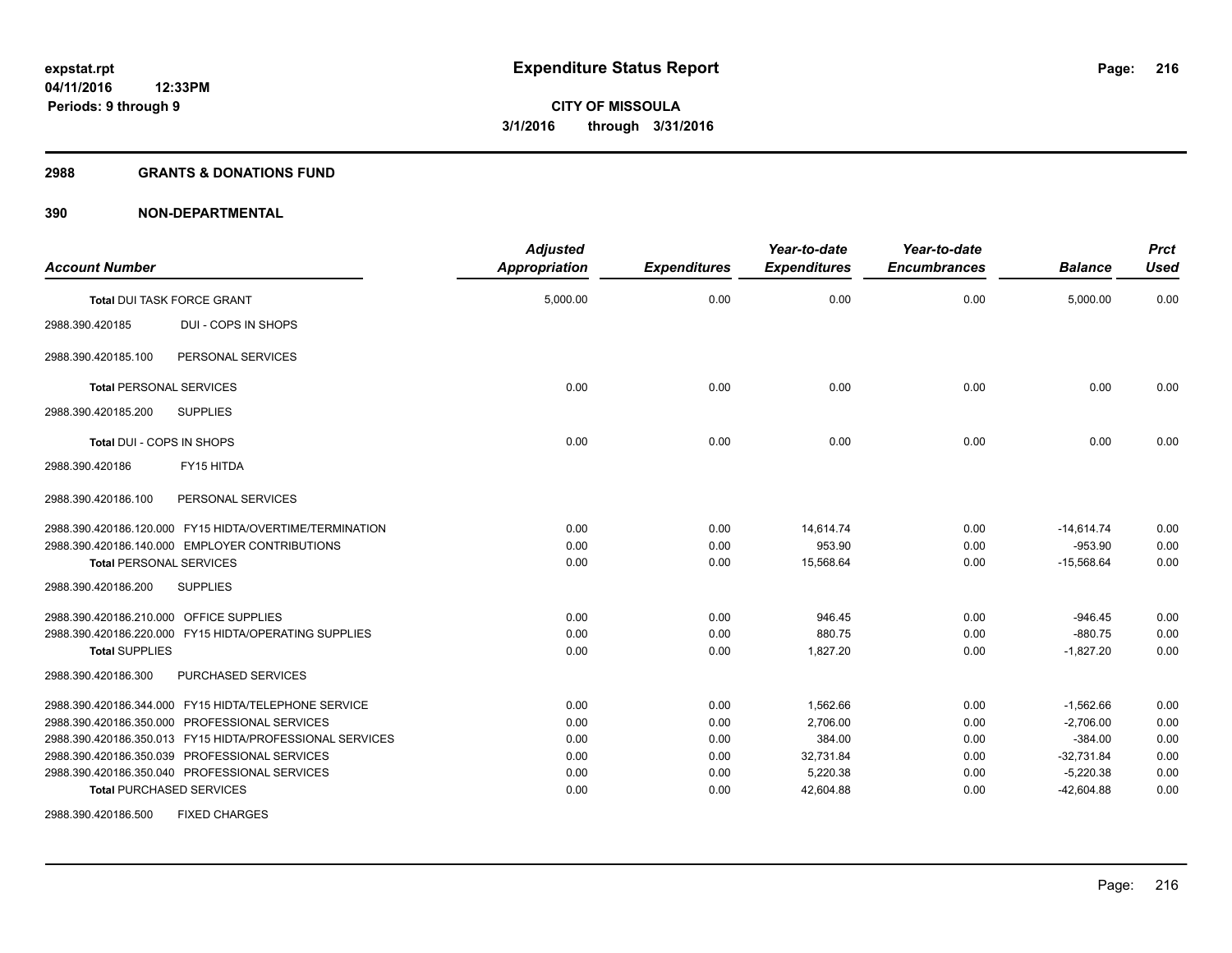#### **2988 GRANTS & DONATIONS FUND**

| <b>Account Number</b>                                               | <b>Adjusted</b><br><b>Appropriation</b> | <b>Expenditures</b> | Year-to-date<br><b>Expenditures</b> | Year-to-date<br><b>Encumbrances</b> | <b>Balance</b>               | <b>Prct</b><br><b>Used</b> |
|---------------------------------------------------------------------|-----------------------------------------|---------------------|-------------------------------------|-------------------------------------|------------------------------|----------------------------|
| 2988.390.420186.500.000 FIXED CHARGES<br><b>Total FIXED CHARGES</b> | 0.00<br>0.00                            | 0.00<br>0.00        | 32,846.64<br>32,846.64              | 0.00<br>0.00                        | $-32,846.64$<br>$-32,846.64$ | 0.00<br>0.00               |
|                                                                     |                                         |                     |                                     |                                     |                              |                            |
| <b>Total FY15 HITDA</b>                                             | 0.00                                    | 0.00                | 92,847.36                           | 0.00                                | $-92,847.36$                 | 0.00                       |
| STATE OT SEAT BELT GRANT<br>2988.390.420190                         |                                         |                     |                                     |                                     |                              |                            |
| 2988.390.420190.100<br>PERSONAL SERVICES                            |                                         |                     |                                     |                                     |                              |                            |
| 2988.390.420190.110.113 SALARIES AND WAGES                          | 0.00                                    | 100.20              | 2,009.71                            | 0.00                                | $-2,009.71$                  | 0.00                       |
| 2988.390.420190.120.000 OVERTIME/TERMINATION - MDOT/SEATBELT        | 30.000.00                               | 3,651.05            | 28,410.23                           | 0.00                                | 1.589.77                     | 94.70                      |
| 2988.390.420190.120.113 STEP GRANT COORD/OVERTIME/TERMINATION       | 0.00                                    | 0.00                | 666.92                              | 0.00                                | $-666.92$                    | 0.00                       |
| 2988.390.420190.140.000 EMPLOYER CONTRIBUTIONS-MDOT/SEATBELT        | 30,000.00                               | 245.77              | 2,016.82                            | 0.00                                | 27,983.18                    | 6.72                       |
| <b>Total PERSONAL SERVICES</b>                                      | 60,000.00                               | 3,997.02            | 33,103.68                           | 0.00                                | 26,896.32                    | 55.17                      |
| 2988.390.420190.200<br><b>SUPPLIES</b>                              |                                         |                     |                                     |                                     |                              |                            |
| <b>Total SUPPLIES</b>                                               | 0.00                                    | 0.00                | 0.00                                | 0.00                                | 0.00                         | 0.00                       |
| 2988.390.420190.300<br>PURCHASED SERVICES                           |                                         |                     |                                     |                                     |                              |                            |
| 2988.390.420190.390.000 OTHER PURCHASED SERVICES                    | 0.00                                    | 0.00                | 274.79                              | 0.00                                | $-274.79$                    | 0.00                       |
| <b>Total PURCHASED SERVICES</b>                                     | 0.00                                    | 0.00                | 274.79                              | 0.00                                | $-274.79$                    | 0.00                       |
| Total STATE OT SEAT BELT GRANT                                      | 60,000.00                               | 3,997.02            | 33,378.47                           | 0.00                                | 26,621.53                    | 55.63                      |
| 2988.390.420191<br><b>HIDTA INITIATIVE</b>                          |                                         |                     |                                     |                                     |                              |                            |
| 2988.390.420191.100<br>PERSONAL SERVICES                            |                                         |                     |                                     |                                     |                              |                            |
| <b>Total HIDTA INITIATIVE</b>                                       | 0.00                                    | 0.00                | 0.00                                | 0.00                                | 0.00                         | 0.00                       |
| UNDERAGE DRINKING GRANT<br>2988.390.420192                          |                                         |                     |                                     |                                     |                              |                            |
| 2988.390.420192.100<br>PERSONAL SERVICES                            |                                         |                     |                                     |                                     |                              |                            |
| Total UNDERAGE DRINKING GRANT                                       | 0.00                                    | 0.00                | 0.00                                | 0.00                                | 0.00                         | 0.00                       |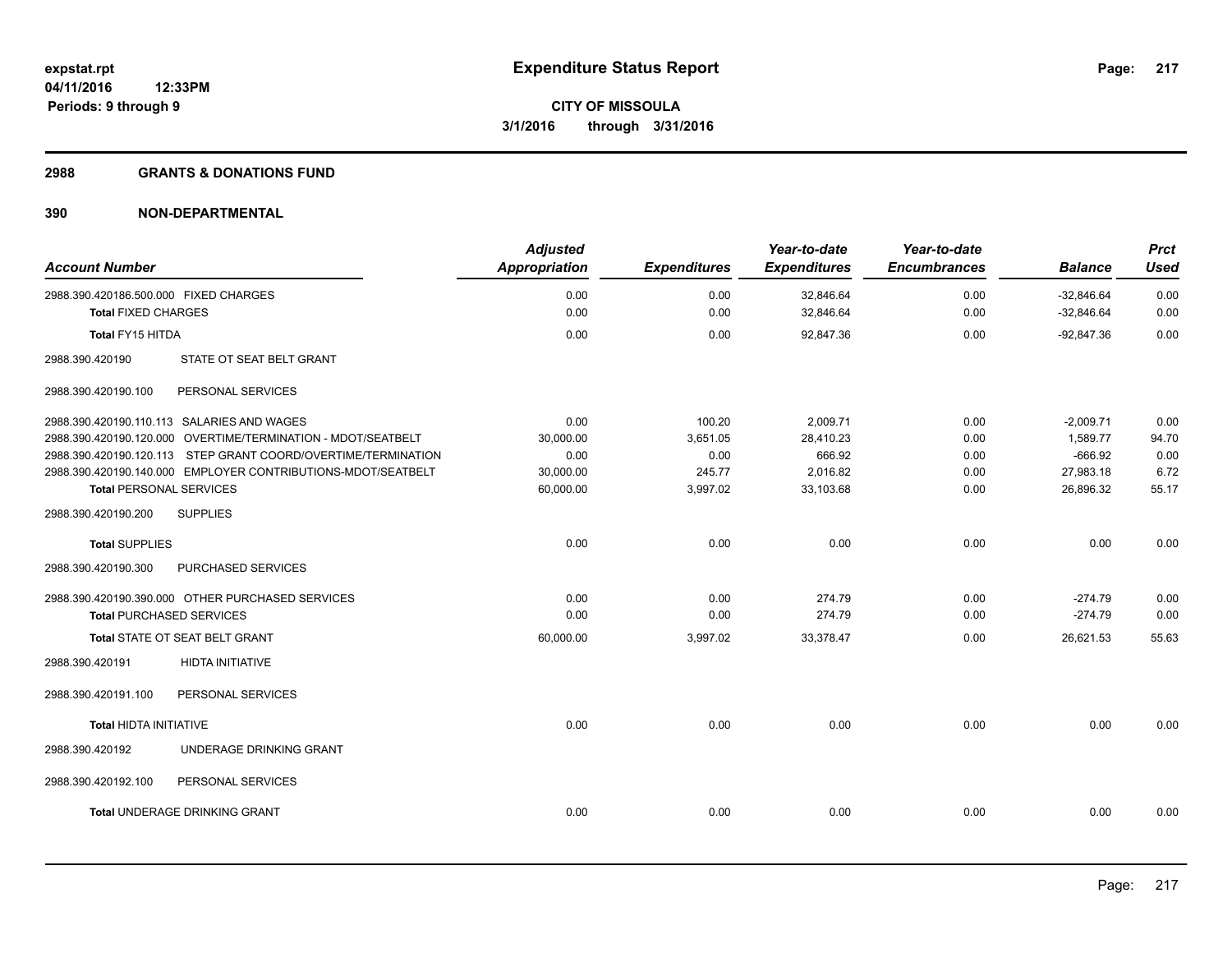#### **2988 GRANTS & DONATIONS FUND**

| <b>Account Number</b>                                    | <b>Adjusted</b><br><b>Appropriation</b> | <b>Expenditures</b> | Year-to-date<br><b>Expenditures</b> | Year-to-date<br><b>Encumbrances</b> | <b>Balance</b> | <b>Prct</b><br><b>Used</b> |
|----------------------------------------------------------|-----------------------------------------|---------------------|-------------------------------------|-------------------------------------|----------------|----------------------------|
|                                                          |                                         |                     |                                     |                                     |                |                            |
| FY13 HIDTA<br>2988.390.420193                            |                                         |                     |                                     |                                     |                |                            |
| 2988.390.420193.100<br>PERSONAL SERVICES                 |                                         |                     |                                     |                                     |                |                            |
| 2988.390.420193.120.000 OVERTIME/TERMINATION-FY13 HIDTA  | 25,000.00                               | 0.00                | 0.00                                | 0.00                                | 25,000.00      | 0.00                       |
| 2988.390.420193.140.000 EMPLOYER CONTRIBUTIONS           | 2,250.00                                | 0.00                | 0.00                                | 0.00                                | 2,250.00       | 0.00                       |
| <b>Total PERSONAL SERVICES</b>                           | 27,250.00                               | 0.00                | 0.00                                | 0.00                                | 27.250.00      | 0.00                       |
| <b>SUPPLIES</b><br>2988.390.420193.200                   |                                         |                     |                                     |                                     |                |                            |
| 2988.390.420193.210.000 OFFICE SUPPLIES                  | 1.000.00                                | 0.00                | 0.00                                | 0.00                                | 1.000.00       | 0.00                       |
| 2988.390.420193.220.000 OPERATING SUPPLIES               | 29,743.00                               | 0.00                | 0.00                                | 0.00                                | 29,743.00      | 0.00                       |
| <b>Total SUPPLIES</b>                                    | 30,743.00                               | 0.00                | 0.00                                | 0.00                                | 30,743.00      | 0.00                       |
| PURCHASED SERVICES<br>2988.390.420193.300                |                                         |                     |                                     |                                     |                |                            |
| 2988.390.420193.344.000 TELEPHONE SERVICE - FY13 HIDTA   | 1,200.00                                | 0.00                | 0.00                                | 0.00                                | 1,200.00       | 0.00                       |
| 2988.390.420193.350.000 PROFESSIONAL SERVICES-FY13 HIDTA | 47.156.00                               | 0.00                | 0.00                                | 0.00                                | 47.156.00      | 0.00                       |
| 2988.390.420193.360.000 REPAIR & MAINTENANCE             | 1,000.00                                | 0.00                | 0.00                                | 0.00                                | 1,000.00       | 0.00                       |
| 2988.390.420193.370.000 TRAVEL-FY13 HIDTA                | 3,250.00                                | 0.00                | 0.00                                | 0.00                                | 3,250.00       | 0.00                       |
| <b>Total PURCHASED SERVICES</b>                          | 52,606.00                               | 0.00                | 0.00                                | 0.00                                | 52,606.00      | 0.00                       |
| 2988.390.420193.500<br><b>FIXED CHARGES</b>              |                                         |                     |                                     |                                     |                |                            |
| 2988.390.420193.500.000 FIXED CHARGES-FY13 HIDTA         | 39.150.00                               | 0.00                | 0.00                                | 0.00                                | 39.150.00      | 0.00                       |
| <b>Total FIXED CHARGES</b>                               | 39,150.00                               | 0.00                | 0.00                                | 0.00                                | 39.150.00      | 0.00                       |
| Total FY13 HIDTA                                         | 149,749.00                              | 0.00                | 0.00                                | 0.00                                | 149,749.00     | 0.00                       |
| UNDERAGE DRINKING GRANT<br>2988.390.420194               |                                         |                     |                                     |                                     |                |                            |
| PERSONAL SERVICES<br>2988.390.420194.100                 |                                         |                     |                                     |                                     |                |                            |
| <b>Total PERSONAL SERVICES</b>                           | 0.00                                    | 0.00                | 0.00                                | 0.00                                | 0.00           | 0.00                       |
| <b>SUPPLIES</b><br>2988.390.420194.200                   |                                         |                     |                                     |                                     |                |                            |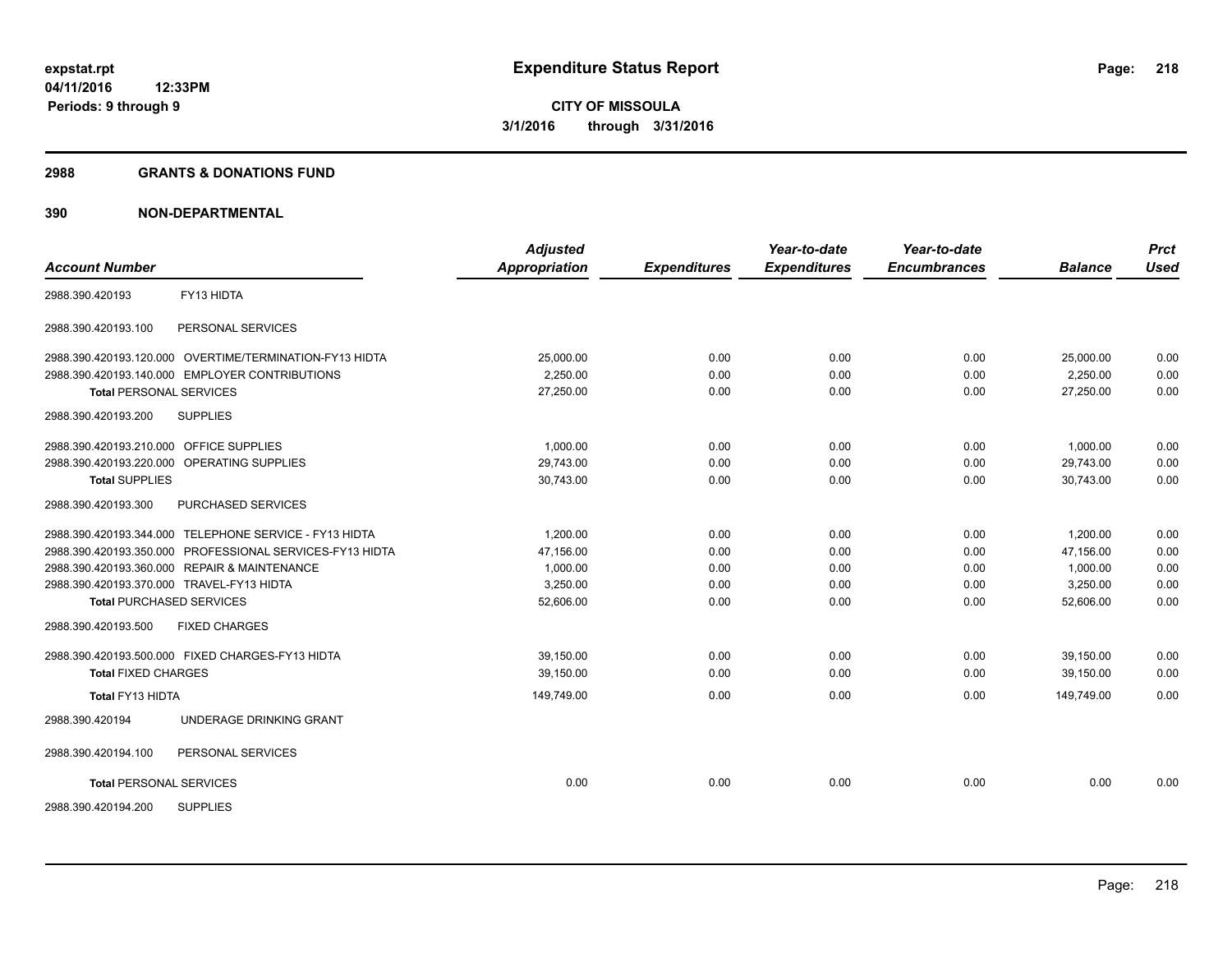#### **2988 GRANTS & DONATIONS FUND**

| <b>Account Number</b>                                                                                                                                                                                                                                                                                  | <b>Adjusted</b><br><b>Appropriation</b>      | <b>Expenditures</b>                          | Year-to-date<br><b>Expenditures</b>                           | Year-to-date<br><b>Encumbrances</b>          | <b>Balance</b>                                                      | <b>Prct</b><br><b>Used</b>                   |
|--------------------------------------------------------------------------------------------------------------------------------------------------------------------------------------------------------------------------------------------------------------------------------------------------------|----------------------------------------------|----------------------------------------------|---------------------------------------------------------------|----------------------------------------------|---------------------------------------------------------------------|----------------------------------------------|
| <b>Total SUPPLIES</b>                                                                                                                                                                                                                                                                                  | 0.00                                         | 0.00                                         | 0.00                                                          | 0.00                                         | 0.00                                                                | 0.00                                         |
| PURCHASED SERVICES<br>2988.390.420194.300                                                                                                                                                                                                                                                              |                                              |                                              |                                                               |                                              |                                                                     |                                              |
| <b>Total UNDERAGE DRINKING GRANT</b>                                                                                                                                                                                                                                                                   | 0.00                                         | 0.00                                         | 0.00                                                          | 0.00                                         | 0.00                                                                | 0.00                                         |
| FY09 HIDTA<br>2988.390.420195                                                                                                                                                                                                                                                                          |                                              |                                              |                                                               |                                              |                                                                     |                                              |
| 2988.390.420195.100<br>PERSONAL SERVICES                                                                                                                                                                                                                                                               |                                              |                                              |                                                               |                                              |                                                                     |                                              |
| <b>Total PERSONAL SERVICES</b>                                                                                                                                                                                                                                                                         | 0.00                                         | 0.00                                         | 0.00                                                          | 0.00                                         | 0.00                                                                | 0.00                                         |
| <b>SUPPLIES</b><br>2988.390.420195.200                                                                                                                                                                                                                                                                 |                                              |                                              |                                                               |                                              |                                                                     |                                              |
| 2988.390.420195.210.000 OFFICE SUPPLIES<br>2988.390.420195.220.000 OPERATING SUPPLIES<br><b>Total SUPPLIES</b><br>2988.390.420195.300<br>PURCHASED SERVICES<br><b>Total PURCHASED SERVICES</b><br><b>FIXED CHARGES</b><br>2988.390.420195.500<br><b>Total FIXED CHARGES</b><br><b>Total FY09 HIDTA</b> | 0.00<br>0.00<br>0.00<br>0.00<br>0.00<br>0.00 | 0.00<br>0.00<br>0.00<br>0.00<br>0.00<br>0.00 | $-114.88$<br>9,319.49<br>9,204.61<br>0.00<br>0.00<br>9,204.61 | 0.00<br>0.00<br>0.00<br>0.00<br>0.00<br>0.00 | 114.88<br>$-9,319.49$<br>$-9,204.61$<br>0.00<br>0.00<br>$-9,204.61$ | 0.00<br>0.00<br>0.00<br>0.00<br>0.00<br>0.00 |
| <b>HIDTA 2010</b><br>2988.390.420196                                                                                                                                                                                                                                                                   |                                              |                                              |                                                               |                                              |                                                                     |                                              |
| 2988.390.420196.100<br>PERSONAL SERVICES                                                                                                                                                                                                                                                               |                                              |                                              |                                                               |                                              |                                                                     |                                              |
| 2988.390.420196.120.000 HIDTA 2014-OVERTIME/TERMINATION<br>2988.390.420196.140.000 HIDTA 2014-EMPLOYER CONTRIBUTIONS<br><b>Total PERSONAL SERVICES</b>                                                                                                                                                 | 25,000.00<br>2,250.00<br>27,250.00           | 0.00<br>0.00<br>0.00                         | 0.00<br>0.00<br>0.00                                          | 0.00<br>0.00<br>0.00                         | 25,000.00<br>2,250.00<br>27,250.00                                  | 0.00<br>0.00<br>0.00                         |
| <b>SUPPLIES</b><br>2988.390.420196.200                                                                                                                                                                                                                                                                 |                                              |                                              |                                                               |                                              |                                                                     |                                              |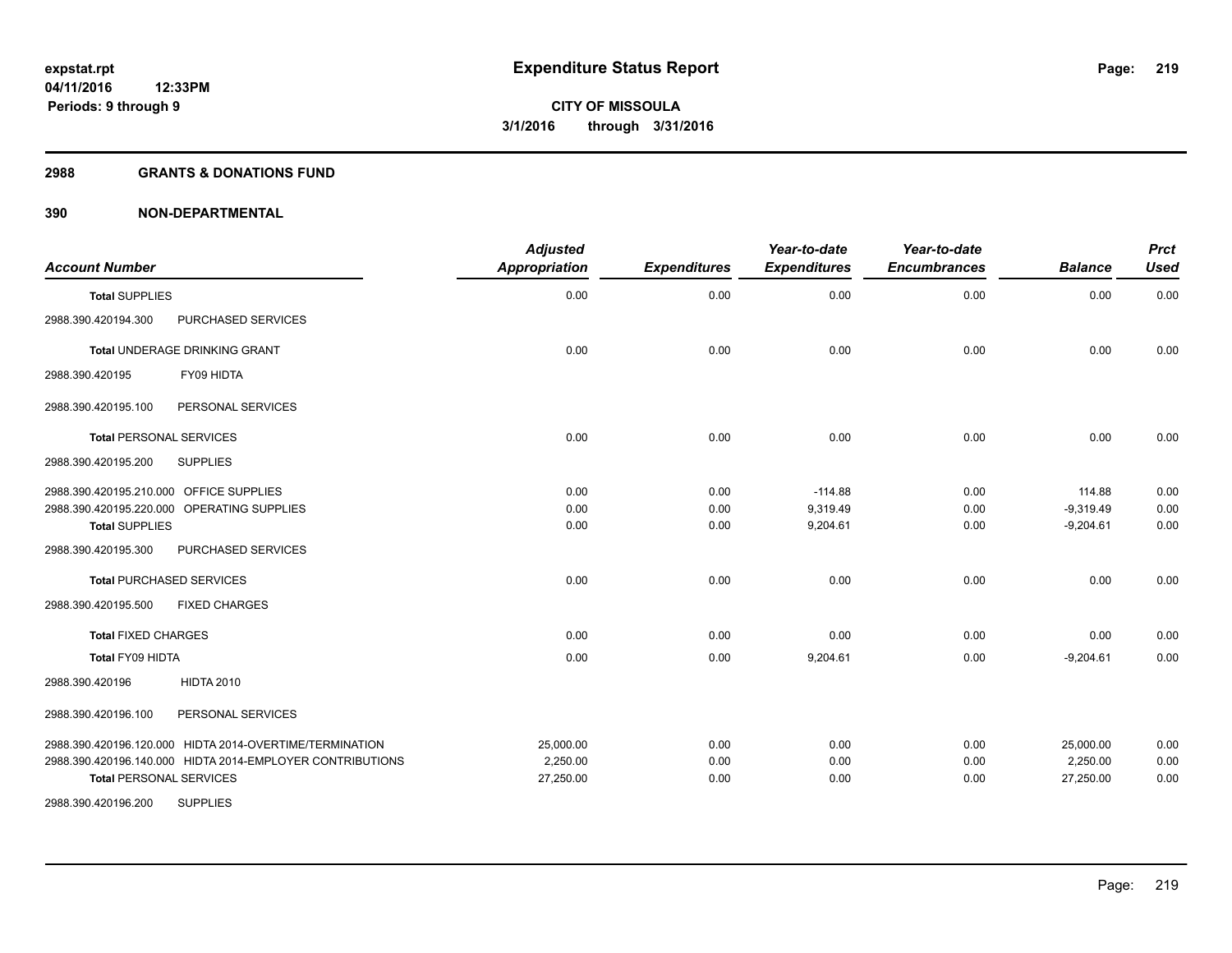#### **2988 GRANTS & DONATIONS FUND**

| <b>Account Number</b>          |                                                          | <b>Adjusted</b><br><b>Appropriation</b> | <b>Expenditures</b> | Year-to-date<br><b>Expenditures</b> | Year-to-date<br><b>Encumbrances</b> | <b>Balance</b> | <b>Prct</b><br><b>Used</b> |
|--------------------------------|----------------------------------------------------------|-----------------------------------------|---------------------|-------------------------------------|-------------------------------------|----------------|----------------------------|
|                                | 2988.390.420196.210.000 HIDTA 2014 - OFFICE SUPPLIES     | 1,000.00                                | 0.00                | 0.00                                | 0.00                                | 1,000.00       | 0.00                       |
|                                | 2988.390.420196.220.000 HIDTA 2014-OPERATING SUPPLIES    | 29,743.00                               | 0.00                | 0.00                                | 0.00                                | 29,743.00      | 0.00                       |
| <b>Total SUPPLIES</b>          |                                                          | 30,743.00                               | 0.00                | 0.00                                | 0.00                                | 30,743.00      | 0.00                       |
| 2988.390.420196.300            | PURCHASED SERVICES                                       |                                         |                     |                                     |                                     |                |                            |
|                                | 2988.390.420196.344.000 HIDTA 2014-TELEPHONE SERVICE     | 1,200.00                                | 0.00                | 0.00                                | 0.00                                | 1,200.00       | 0.00                       |
|                                | 2988.390.420196.350.000 HIDTA 2014-PROFESSIONAL SERVICES | 47,156.00                               | 0.00                | 0.00                                | 0.00                                | 47,156.00      | 0.00                       |
|                                | 2988.390.420196.360.000 HIDTA2014-REPAIR & MAINTENANCE   | 1,000.00                                | 0.00                | 0.00                                | 0.00                                | 1,000.00       | 0.00                       |
| 2988.390.420196.370.000 TRAVEL |                                                          | 3,250.00                                | 0.00                | 0.00                                | 0.00                                | 3,250.00       | 0.00                       |
|                                | <b>Total PURCHASED SERVICES</b>                          | 52,606.00                               | 0.00                | 0.00                                | 0.00                                | 52,606.00      | 0.00                       |
| 2988.390.420196.500            | <b>FIXED CHARGES</b>                                     |                                         |                     |                                     |                                     |                |                            |
|                                | 2988.390.420196.500.000 HIDTA 2014-FIXED CHARGES         | 39,150.00                               | 0.00                | 0.00                                | 0.00                                | 39,150.00      | 0.00                       |
| <b>Total FIXED CHARGES</b>     |                                                          | 39,150.00                               | 0.00                | 0.00                                | 0.00                                | 39,150.00      | 0.00                       |
| 2988.390.420196.900            | <b>CAPITAL OUTLAY</b>                                    |                                         |                     |                                     |                                     |                |                            |
| <b>Total CAPITAL OUTLAY</b>    |                                                          | 0.00                                    | 0.00                | 0.00                                | 0.00                                | 0.00           | 0.00                       |
| Total HIDTA 2010               |                                                          | 149,749.00                              | 0.00                | 0.00                                | 0.00                                | 149,749.00     | 0.00                       |
| 2988.390.420197                | *** Title Not Found ***                                  |                                         |                     |                                     |                                     |                |                            |
| 2988.390.420197.100            | PERSONAL SERVICES                                        |                                         |                     |                                     |                                     |                |                            |
| Total *** Title Not Found ***  |                                                          | 0.00                                    | 0.00                | 0.00                                | 0.00                                | 0.00           | 0.00                       |
| 2988.390.420199                | FY11 UNDERAGE DRINKING                                   |                                         |                     |                                     |                                     |                |                            |
| 2988.390.420199.100            | PERSONAL SERVICES                                        |                                         |                     |                                     |                                     |                |                            |
| <b>Total PERSONAL SERVICES</b> |                                                          | 0.00                                    | 0.00                | 0.00                                | 0.00                                | 0.00           | 0.00                       |
| 2988.390.420199.200            | <b>SUPPLIES</b>                                          |                                         |                     |                                     |                                     |                |                            |
| <b>Total SUPPLIES</b>          |                                                          | 0.00                                    | 0.00                | 0.00                                | 0.00                                | 0.00           | 0.00                       |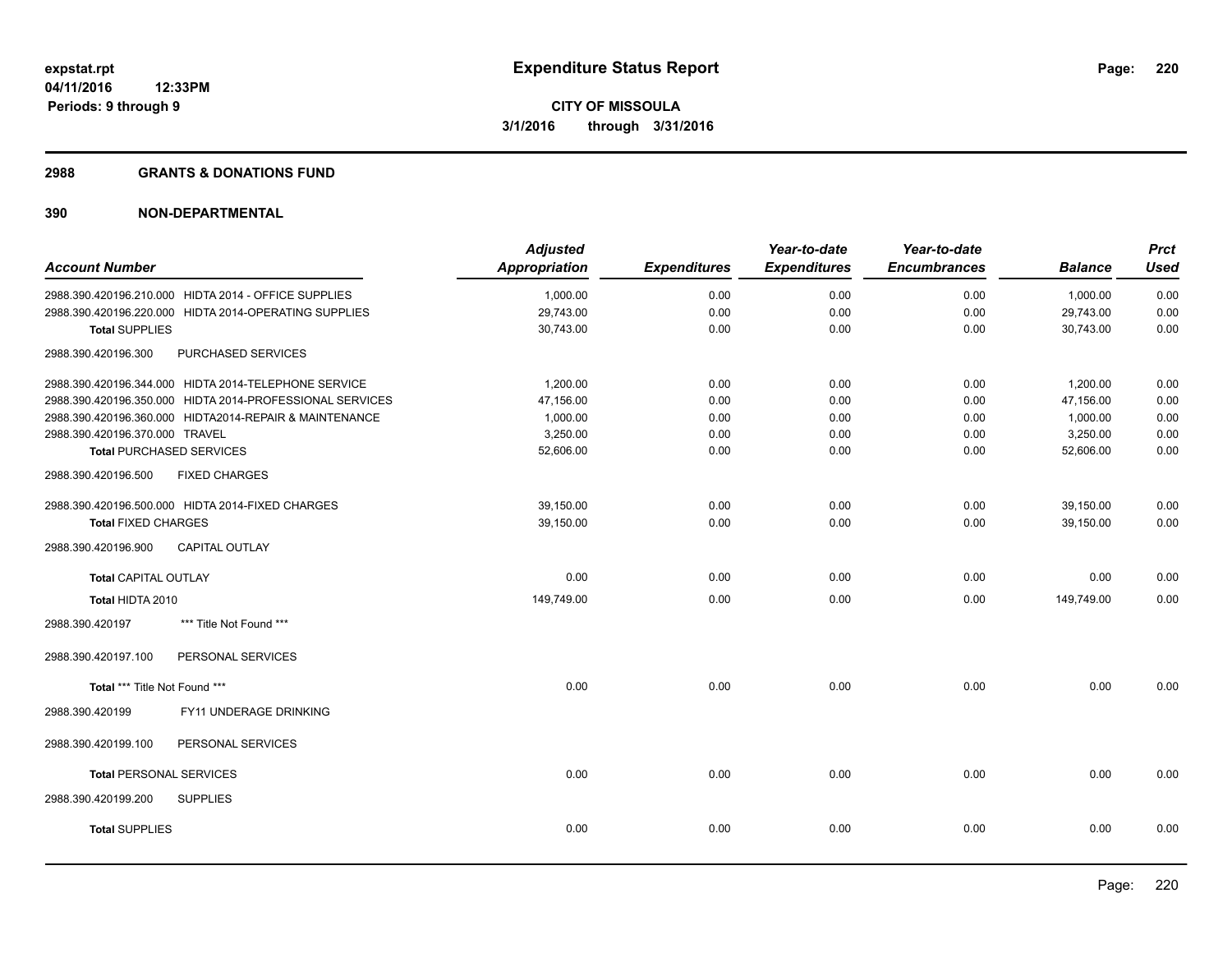#### **2988 GRANTS & DONATIONS FUND**

| <b>Account Number</b>          |                                                               | <b>Adjusted</b><br><b>Appropriation</b> | <b>Expenditures</b> | Year-to-date<br><b>Expenditures</b> | Year-to-date<br><b>Encumbrances</b> | <b>Balance</b>       | <b>Prct</b><br><b>Used</b> |
|--------------------------------|---------------------------------------------------------------|-----------------------------------------|---------------------|-------------------------------------|-------------------------------------|----------------------|----------------------------|
| 2988.390.420199.300            | PURCHASED SERVICES                                            |                                         |                     |                                     |                                     |                      |                            |
|                                | Total FY11 UNDERAGE DRINKING                                  | 0.00                                    | 0.00                | 0.00                                | 0.00                                | 0.00                 | 0.00                       |
| 2988.390.420200                | FY11 HIDTA                                                    |                                         |                     |                                     |                                     |                      |                            |
| 2988.390.420200.100            | PERSONAL SERVICES                                             |                                         |                     |                                     |                                     |                      |                            |
| <b>Total PERSONAL SERVICES</b> |                                                               | 0.00                                    | 0.00                | 0.00                                | 0.00                                | 0.00                 | 0.00                       |
| 2988.390.420200.200            | <b>SUPPLIES</b>                                               |                                         |                     |                                     |                                     |                      |                            |
| <b>Total SUPPLIES</b>          |                                                               | 0.00                                    | 0.00                | 0.00                                | 0.00                                | 0.00                 | 0.00                       |
| 2988.390.420200.300            | PURCHASED SERVICES                                            |                                         |                     |                                     |                                     |                      |                            |
|                                | Total PURCHASED SERVICES                                      | 0.00                                    | 0.00                | 0.00                                | 0.00                                | 0.00                 | 0.00                       |
| 2988.390.420200.500            | <b>FIXED CHARGES</b>                                          |                                         |                     |                                     |                                     |                      |                            |
| <b>Total FY11 HIDTA</b>        |                                                               | 0.00                                    | 0.00                | 0.00                                | 0.00                                | 0.00                 | 0.00                       |
| 2988.390.420260                | *** Title Not Found ***                                       |                                         |                     |                                     |                                     |                      |                            |
| 2988.390.420260.300            | PURCHASED SERVICES                                            |                                         |                     |                                     |                                     |                      |                            |
| Total *** Title Not Found ***  |                                                               | 0.00                                    | 0.00                | 0.00                                | 0.00                                | 0.00                 | 0.00                       |
| 2988.390.420432                | FIRE EXPLORERS                                                |                                         |                     |                                     |                                     |                      |                            |
| 2988.390.420432.700            | <b>GRANTS &amp; CONTRIBUTIONS</b>                             |                                         |                     |                                     |                                     |                      |                            |
| <b>Total FIRE EXPLORERS</b>    | 2988.390.420432.700.000 FIRE EXPLORERS/GRANTS & CONTRIBUTIONS | 1,650.00<br>1,650.00                    | 0.00<br>0.00        | 0.00<br>0.00                        | 0.00<br>0.00                        | 1,650.00<br>1,650.00 | 0.00<br>0.00               |
| 2988.390.420433                | <b>COMBAT CHALLENGE</b>                                       |                                         |                     |                                     |                                     |                      |                            |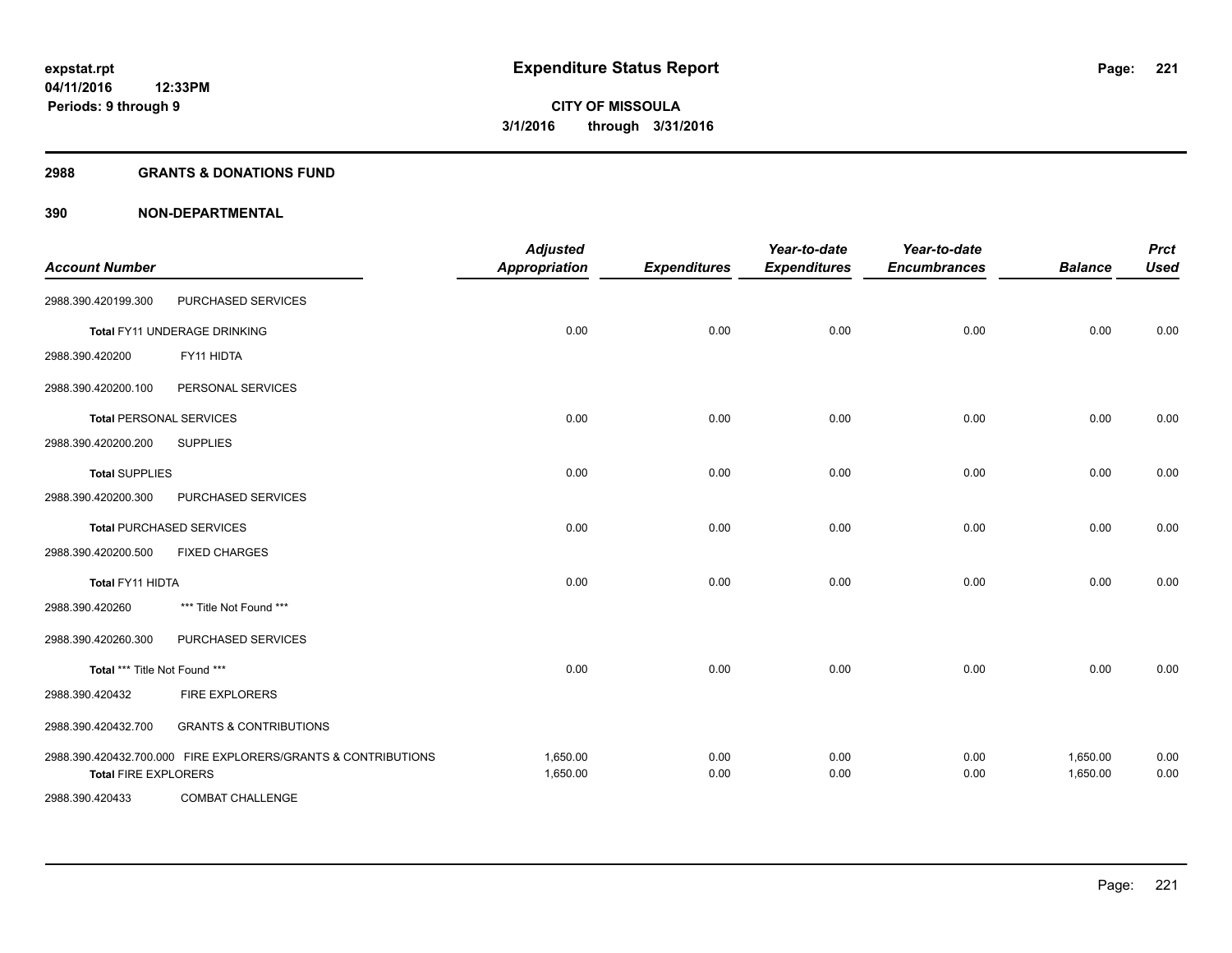#### **2988 GRANTS & DONATIONS FUND**

|                               |                                                   | <b>Adjusted</b>      |                     | Year-to-date        | Year-to-date        |                | <b>Prct</b> |
|-------------------------------|---------------------------------------------------|----------------------|---------------------|---------------------|---------------------|----------------|-------------|
| <b>Account Number</b>         |                                                   | <b>Appropriation</b> | <b>Expenditures</b> | <b>Expenditures</b> | <b>Encumbrances</b> | <b>Balance</b> | <b>Used</b> |
| 2988.390.420433.200           | <b>SUPPLIES</b>                                   |                      |                     |                     |                     |                |             |
|                               | 2988.390.420433.210.000 COMBAT CHALLENGE SUPPLIES | 838.00               | 0.00                | 0.00                | 0.00                | 838.00         | 0.00        |
| <b>Total SUPPLIES</b>         |                                                   | 838.00               | 0.00                | 0.00                | 0.00                | 838.00         | 0.00        |
| 2988.390.420433.300           | PURCHASED SERVICES                                |                      |                     |                     |                     |                |             |
|                               | 2988.390.420433.370.000 COMBAT CHALLENGE TRAVEL   | 2,696.00             | 0.00                | 0.00                | 0.00                | 2,696.00       | 0.00        |
|                               | 2988.390.420433.380.000 COMBAT CHALLENGE TRAINING | 558.00               | 0.00                | 0.00                | 0.00                | 558.00         | 0.00        |
|                               | <b>Total PURCHASED SERVICES</b>                   | 3,254.00             | 0.00                | 0.00                | 0.00                | 3,254.00       | 0.00        |
| 2988.390.420433.700           | <b>GRANTS &amp; CONTRIBUTIONS</b>                 |                      |                     |                     |                     |                |             |
|                               | <b>Total GRANTS &amp; CONTRIBUTIONS</b>           | 0.00                 | 0.00                | 0.00                | 0.00                | 0.00           | 0.00        |
| <b>Total COMBAT CHALLENGE</b> |                                                   | 4,092.00             | 0.00                | 0.00                | 0.00                | 4,092.00       | 0.00        |
| 2988.390.420434               | <b>THERMAL IMAGERS</b>                            |                      |                     |                     |                     |                |             |
| 2988.390.420434.900           | <b>CAPITAL OUTLAY</b>                             |                      |                     |                     |                     |                |             |
| <b>Total THERMAL IMAGERS</b>  |                                                   | 0.00                 | 0.00                | 0.00                | 0.00                | 0.00           | 0.00        |
| 2988.390.430100               | <b>GREEN BLOCKS PILOT PROJECT</b>                 |                      |                     |                     |                     |                |             |
| 2988.390.430100.300           | PURCHASED SERVICES                                |                      |                     |                     |                     |                |             |
|                               | <b>Total PURCHASED SERVICES</b>                   | 0.00                 | 0.00                | 0.00                | 0.00                | 0.00           | 0.00        |
| 2988.390.430100.700           | <b>GRANTS &amp; CONTRIBUTIONS</b>                 |                      |                     |                     |                     |                |             |
|                               | Total GREEN BLOCKS PILOT PROJECT                  | 0.00                 | 0.00                | 0.00                | 0.00                | 0.00           | 0.00        |
| 2988.390.430230               | STREET RESTORATION                                |                      |                     |                     |                     |                |             |
| 2988.390.430230.900           | <b>CAPITAL OUTLAY</b>                             |                      |                     |                     |                     |                |             |
| 2988.390.430230.930.000       | <b>IMPROVEMENTS</b>                               | 24,822.00            | 0.00                | 0.00                | 0.00                | 24,822.00      | 0.00        |
|                               |                                                   |                      |                     |                     |                     |                |             |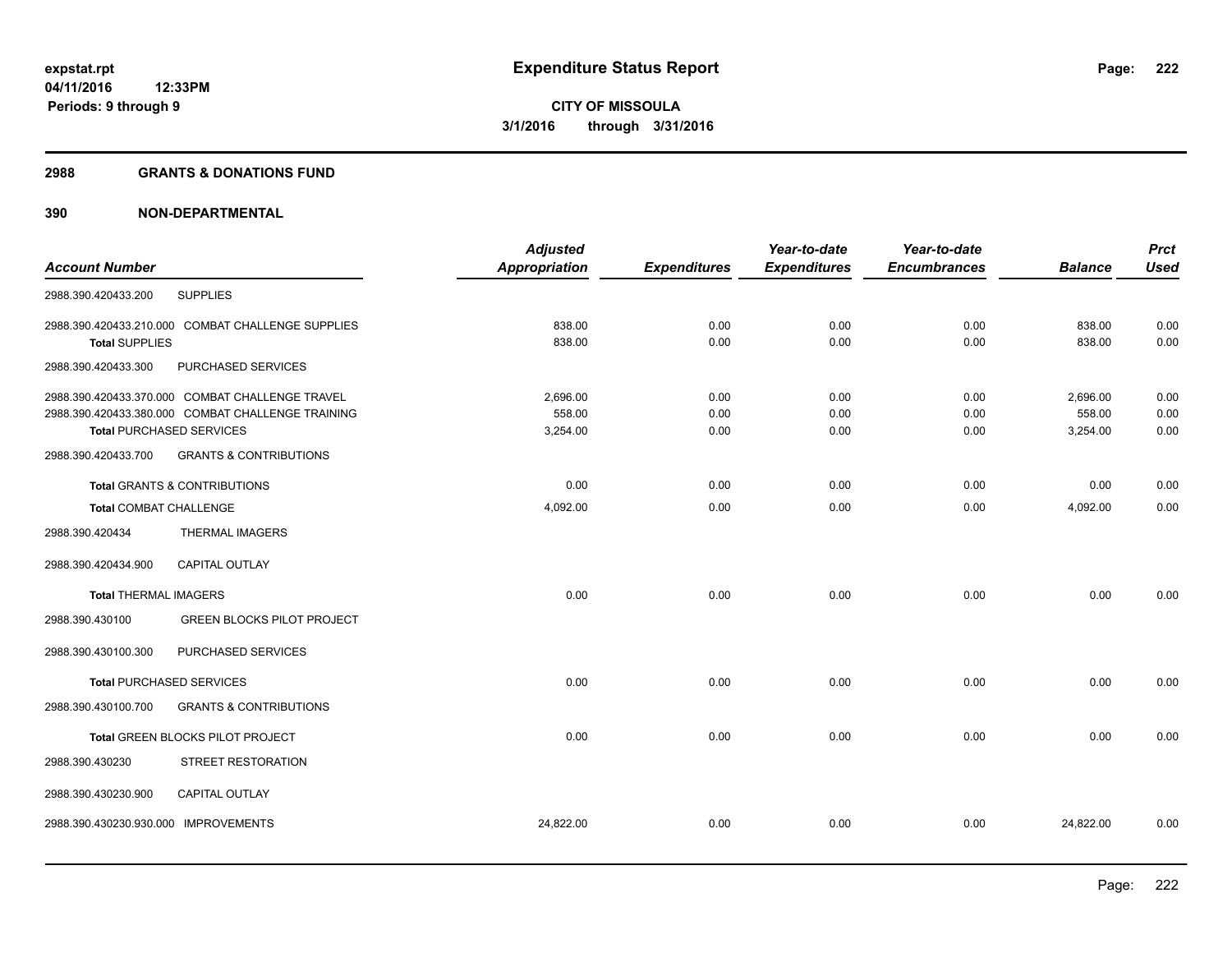#### **2988 GRANTS & DONATIONS FUND**

| <b>Account Number</b>          |                                      | <b>Adjusted</b><br><b>Appropriation</b> | <b>Expenditures</b> | Year-to-date<br><b>Expenditures</b> | Year-to-date<br><b>Encumbrances</b> | <b>Balance</b> | <b>Prct</b><br><b>Used</b> |
|--------------------------------|--------------------------------------|-----------------------------------------|---------------------|-------------------------------------|-------------------------------------|----------------|----------------------------|
|                                | <b>Total STREET RESTORATION</b>      | 24,822.00                               | 0.00                | 0.00                                | 0.00                                | 24,822.00      | 0.00                       |
| 2988.390.430243                | SCHILLING ST FOOT BRIDGE             |                                         |                     |                                     |                                     |                |                            |
| 2988.390.430243.200            | <b>SUPPLIES</b>                      |                                         |                     |                                     |                                     |                |                            |
|                                | Total SCHILLING ST FOOT BRIDGE       | 0.00                                    | 0.00                | 0.00                                | 0.00                                | 0.00           | 0.00                       |
| 2988.390.430264                | PEDESTRIAN SAFETY                    |                                         |                     |                                     |                                     |                |                            |
| 2988.390.430264.900            | CAPITAL OUTLAY                       |                                         |                     |                                     |                                     |                |                            |
| <b>Total PEDESTRIAN SAFETY</b> |                                      | 0.00                                    | 0.00                | 0.00                                | 0.00                                | 0.00           | 0.00                       |
| 2988.390.430300                | <b>EECBG</b>                         |                                         |                     |                                     |                                     |                |                            |
| 2988.390.430300.300            | PURCHASED SERVICES                   |                                         |                     |                                     |                                     |                |                            |
| <b>Total EECBG</b>             |                                      | 0.00                                    | 0.00                | 0.00                                | 0.00                                | 0.00           | 0.00                       |
| 2988.390.431400                | <b>ENGINEERING</b>                   |                                         |                     |                                     |                                     |                |                            |
| 2988.390.431400.300            | PURCHASED SERVICES                   |                                         |                     |                                     |                                     |                |                            |
| <b>Total ENGINEERING</b>       |                                      | 0.00                                    | 0.00                | 0.00                                | 0.00                                | 0.00           | 0.00                       |
| 2988.390.460416                | PARKS GPS TRACKING GRANT(ARRA)       |                                         |                     |                                     |                                     |                |                            |
| 2988.390.460416.300            | PURCHASED SERVICES                   |                                         |                     |                                     |                                     |                |                            |
|                                | Total PARKS GPS TRACKING GRANT(ARRA) | 0.00                                    | 0.00                | 0.00                                | 0.00                                | 0.00           | 0.00                       |
| 2988.390.470402                | <b>BROWNFIELD CLEANUP</b>            |                                         |                     |                                     |                                     |                |                            |
| 2988.390.470402.700            | <b>GRANTS &amp; CONTRIBUTIONS</b>    |                                         |                     |                                     |                                     |                |                            |
|                                | <b>Total BROWNFIELD CLEANUP</b>      | 0.00                                    | 0.00                | 0.00                                | 0.00                                | 0.00           | 0.00                       |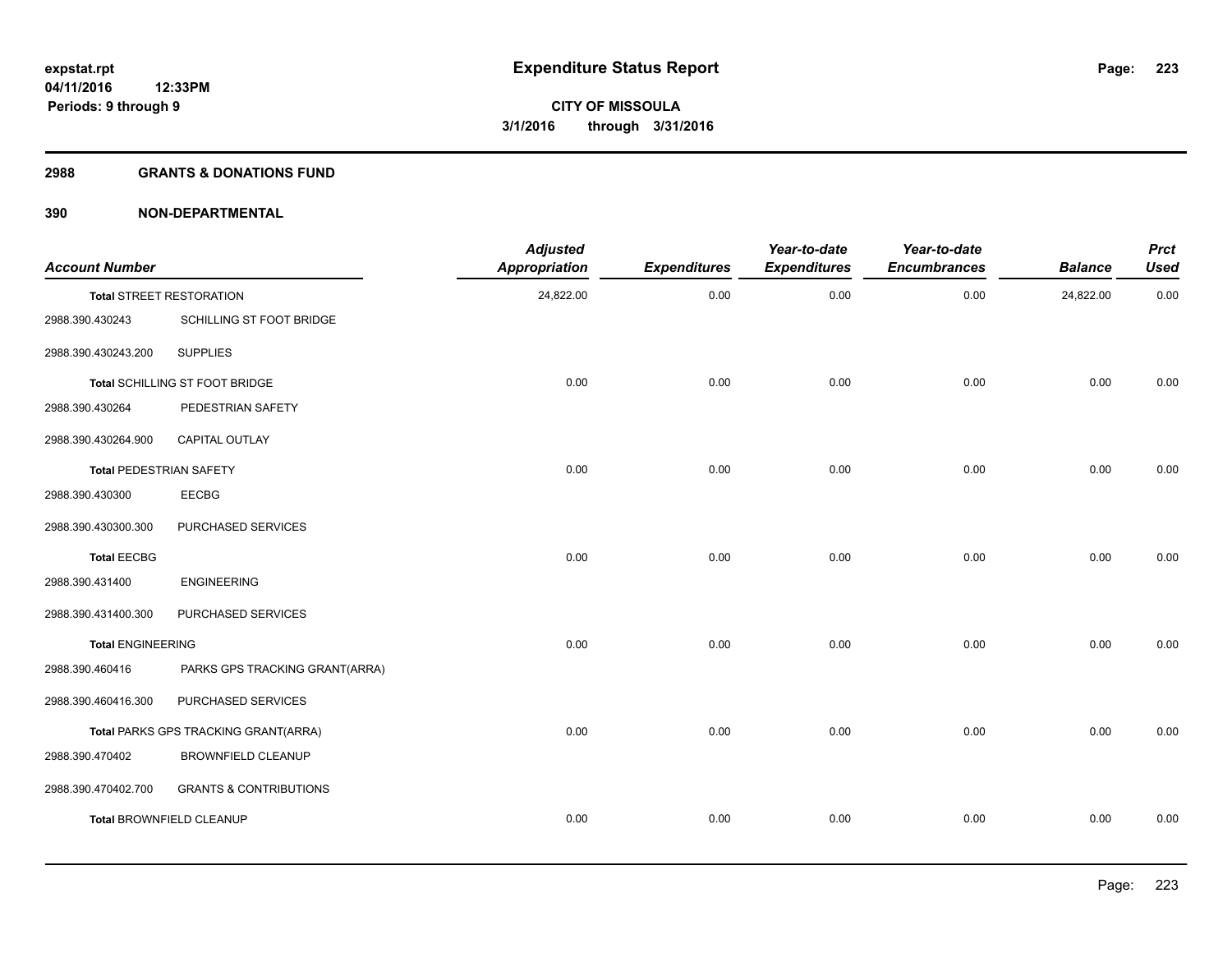#### **2988 GRANTS & DONATIONS FUND**

| <b>Account Number</b>          |                                                             | <b>Adjusted</b><br><b>Appropriation</b> | <b>Expenditures</b> | Year-to-date<br><b>Expenditures</b> | Year-to-date<br><b>Encumbrances</b> | <b>Balance</b> | <b>Prct</b><br><b>Used</b> |
|--------------------------------|-------------------------------------------------------------|-----------------------------------------|---------------------|-------------------------------------|-------------------------------------|----------------|----------------------------|
|                                |                                                             |                                         |                     |                                     |                                     |                |                            |
| 2988.390.470404                | <b>BROWNFIELDS CLEANUP RLF</b>                              |                                         |                     |                                     |                                     |                |                            |
| 2988.390.470404.300            | PURCHASED SERVICES                                          |                                         |                     |                                     |                                     |                |                            |
|                                | <b>Total PURCHASED SERVICES</b>                             | 0.00                                    | 0.00                | 0.00                                | 0.00                                | 0.00           | 0.00                       |
| 2988.390.470404.700            | <b>GRANTS &amp; CONTRIBUTIONS</b>                           |                                         |                     |                                     |                                     |                |                            |
|                                | 2988.390.470404.700.000 BROWNSFIELD RLF CLEANUP             | 587,106.00                              | 76,410.77           | 77,503.77                           | 0.00                                | 509,602.23     | 13.20                      |
|                                | <b>Total GRANTS &amp; CONTRIBUTIONS</b>                     | 587,106.00                              | 76,410.77           | 77,503.77                           | 0.00                                | 509,602.23     | 13.20                      |
| 2988.390.470404.800            | OTHER OBJECTS                                               |                                         |                     |                                     |                                     |                |                            |
| <b>Total OTHER OBJECTS</b>     |                                                             | 0.00                                    | 0.00                | 0.00                                | 0.00                                | 0.00           | 0.00                       |
|                                | Total BROWNFIELDS CLEANUP RLF                               | 587,106.00                              | 76,410.77           | 77,503.77                           | 0.00                                | 509,602.23     | 13.20                      |
| 2988.390.470405                | BROWNFIELD AREA-WIDE PLANNING GRANT                         |                                         |                     |                                     |                                     |                |                            |
| 2988.390.470405.700            | <b>GRANTS &amp; CONTRIBUTIONS</b>                           |                                         |                     |                                     |                                     |                |                            |
|                                | 2988.390.470405.700.000 BROWNFIELD AREA-WIDE PLANNING GRANT | 400,000.00                              | 21,925.00           | 21,925.00                           | 0.00                                | 378,075.00     | 5.48                       |
|                                | <b>Total GRANTS &amp; CONTRIBUTIONS</b>                     | 400,000.00                              | 21,925.00           | 21,925.00                           | 0.00                                | 378,075.00     | 5.48                       |
| 2988.390.470405.800            | OTHER OBJECTS                                               |                                         |                     |                                     |                                     |                |                            |
| <b>Total OTHER OBJECTS</b>     |                                                             | 0.00                                    | 0.00                | 0.00                                | 0.00                                | 0.00           | 0.00                       |
|                                | <b>Total BROWNFIELD AREA-WIDE PLANNING GRANT</b>            | 400,000.00                              | 21,925.00           | 21,925.00                           | 0.00                                | 378,075.00     | 5.48                       |
| 2988.390.480002                | <b>DEPT OF AG INTERN</b>                                    |                                         |                     |                                     |                                     |                |                            |
| 2988.390.480002.100            | PERSONAL SERVICES                                           |                                         |                     |                                     |                                     |                |                            |
| <b>Total DEPT OF AG INTERN</b> |                                                             | 0.00                                    | 0.00                | 0.00                                | 0.00                                | 0.00           | 0.00                       |
| 2988.390.510110                | <b>MERCHANT SERVICES</b>                                    |                                         |                     |                                     |                                     |                |                            |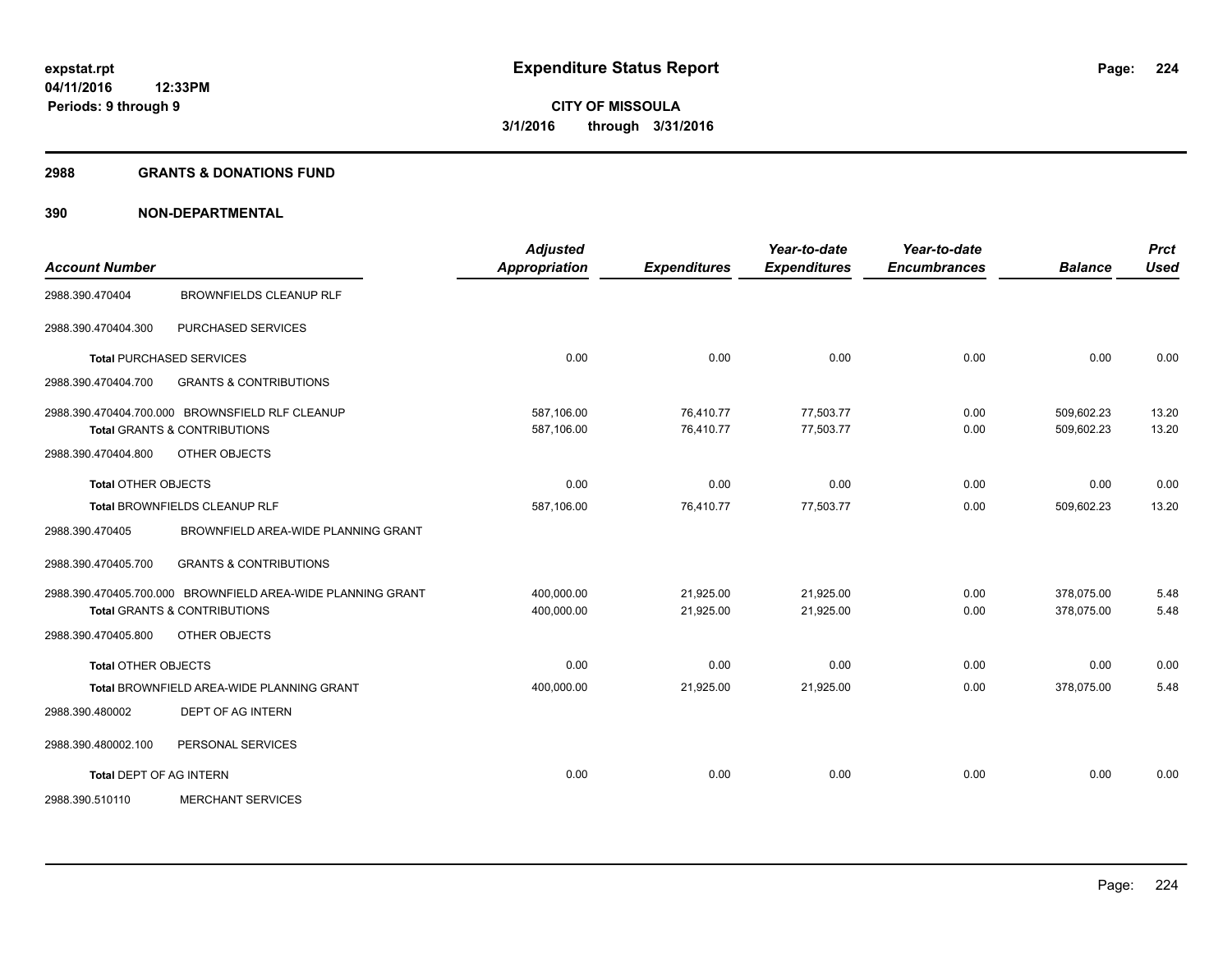### **2988 GRANTS & DONATIONS FUND**

| <b>Account Number</b>                       | <b>Adjusted</b><br>Appropriation | <b>Expenditures</b> | Year-to-date<br><b>Expenditures</b> | Year-to-date<br><b>Encumbrances</b> | <b>Balance</b> | Prct<br>Used |
|---------------------------------------------|----------------------------------|---------------------|-------------------------------------|-------------------------------------|----------------|--------------|
| <b>FIXED CHARGES</b><br>2988.390.510110.500 |                                  |                     |                                     |                                     |                |              |
| <b>Total MERCHANT SERVICES</b>              | 0.00                             | 0.00                | 0.00                                | 0.00                                | 0.00           | 0.00         |
| Total NON-DEPARTMENTAL                      | 2,488,939.00                     | 117.294.61          | 365,509.60                          | 0.00                                | 2.123.429.40   | 14.69        |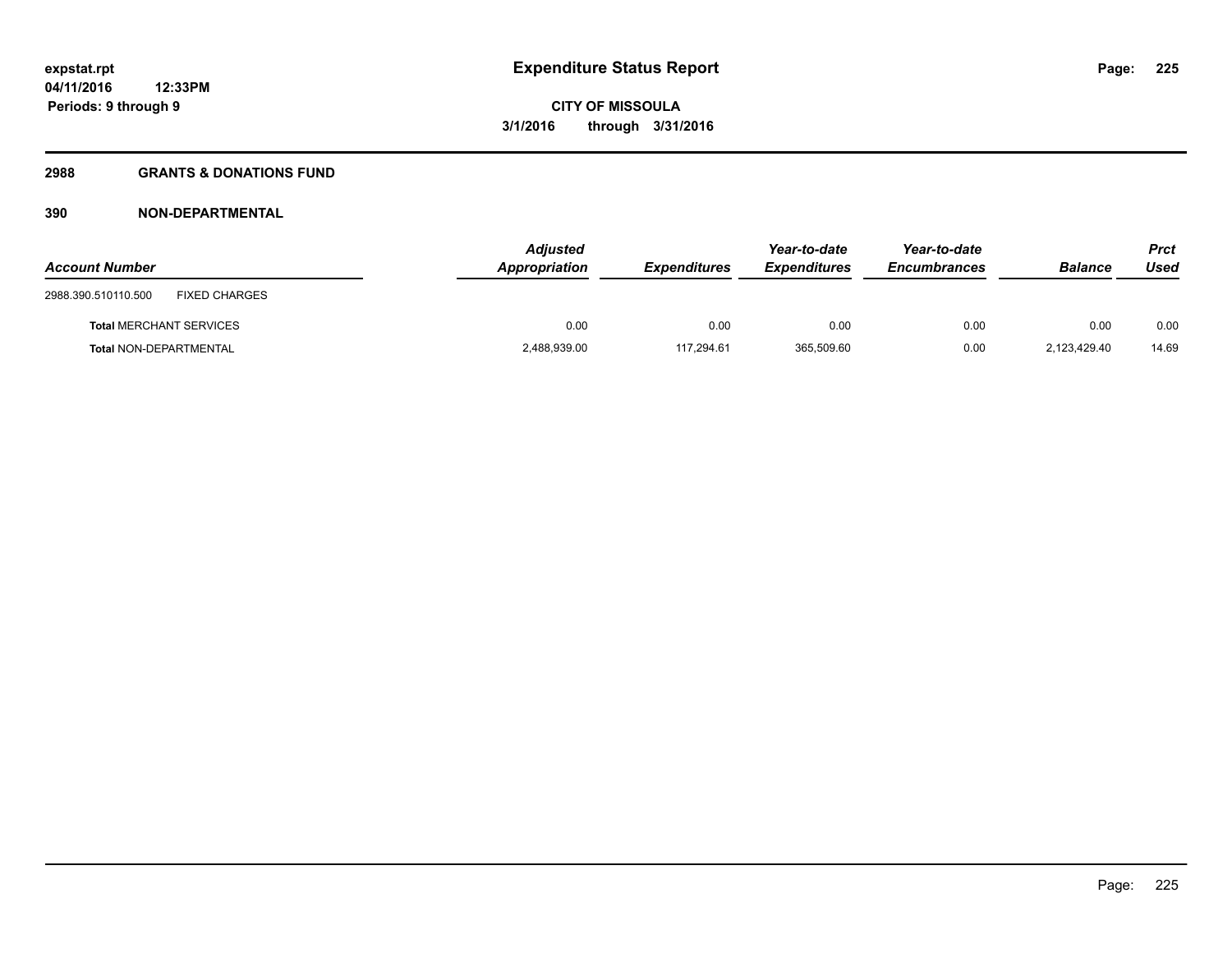#### **2988 GRANTS & DONATIONS FUND**

## **400 ENTITLEMENT GRANTS**

| <b>Account Number</b>      |                                                    | <b>Adjusted</b><br><b>Appropriation</b> | <b>Expenditures</b> | Year-to-date<br><b>Expenditures</b> | Year-to-date<br><b>Encumbrances</b> | <b>Balance</b> | <b>Prct</b><br><b>Used</b> |
|----------------------------|----------------------------------------------------|-----------------------------------------|---------------------|-------------------------------------|-------------------------------------|----------------|----------------------------|
| 2988.400.470320            | <b>GOOMZEE INC BSTF GRANT</b>                      |                                         |                     |                                     |                                     |                |                            |
| 2988.400.470320.700        | <b>GRANTS &amp; CONTRIBUTIONS</b>                  |                                         |                     |                                     |                                     |                |                            |
|                            | Total GOOMZEE INC BSTF GRANT                       | 0.00                                    | 0.00                | 0.00                                | 0.00                                | 0.00           | 0.00                       |
| 2988.400.470321            | ADVANCED TECHNOLOGY GROUP/ BSTF GRANT              |                                         |                     |                                     |                                     |                |                            |
| 2988.400.470321.700        | <b>GRANTS &amp; CONTRIBUTIONS</b>                  |                                         |                     |                                     |                                     |                |                            |
|                            | <b>Total ADVANCED TECHNOLOGY GROUP/ BSTF GRANT</b> | 0.00                                    | 0.00                | 0.00                                | 0.00                                | 0.00           | 0.00                       |
| 2988.400.470322            | <b>RIVERTOP RENEWABLES/BSTFG</b>                   |                                         |                     |                                     |                                     |                |                            |
| 2988.400.470322.700        | <b>GRANTS &amp; CONTRIBUTIONS</b>                  |                                         |                     |                                     |                                     |                |                            |
|                            | Total RIVERTOP RENEWABLES/BSTFG                    | 0.00                                    | 0.00                | 0.00                                | 0.00                                | 0.00           | 0.00                       |
| 2988.400.470323            | <b>TERRA ECHOS/BSTFG</b>                           |                                         |                     |                                     |                                     |                |                            |
| 2988.400.470323.700        | <b>GRANTS &amp; CONTRIBUTIONS</b>                  |                                         |                     |                                     |                                     |                |                            |
|                            | <b>Total TERRA ECHOS/BSTFG</b>                     | 0.00                                    | 0.00                | 0.00                                | 0.00                                | 0.00           | 0.00                       |
| 2988.400.510110            | <b>MERCHANT SERVICES</b>                           |                                         |                     |                                     |                                     |                |                            |
| 2988.400.510110.500        | <b>FIXED CHARGES</b>                               |                                         |                     |                                     |                                     |                |                            |
| <b>Total FIXED CHARGES</b> |                                                    | 0.00                                    | 0.00                | 0.00                                | 0.00                                | 0.00           | 0.00                       |
|                            | <b>Total ENTITLEMENT GRANTS</b>                    | 0.00                                    | 0.00                | 0.00                                | 0.00                                | 0.00           | 0.00                       |
|                            | Total GRANTS & DONATIONS FUND                      | 2,488,939.00                            | 126,878.39          | 740,625.01                          | 0.00                                | 1,748,313.99   | 29.76                      |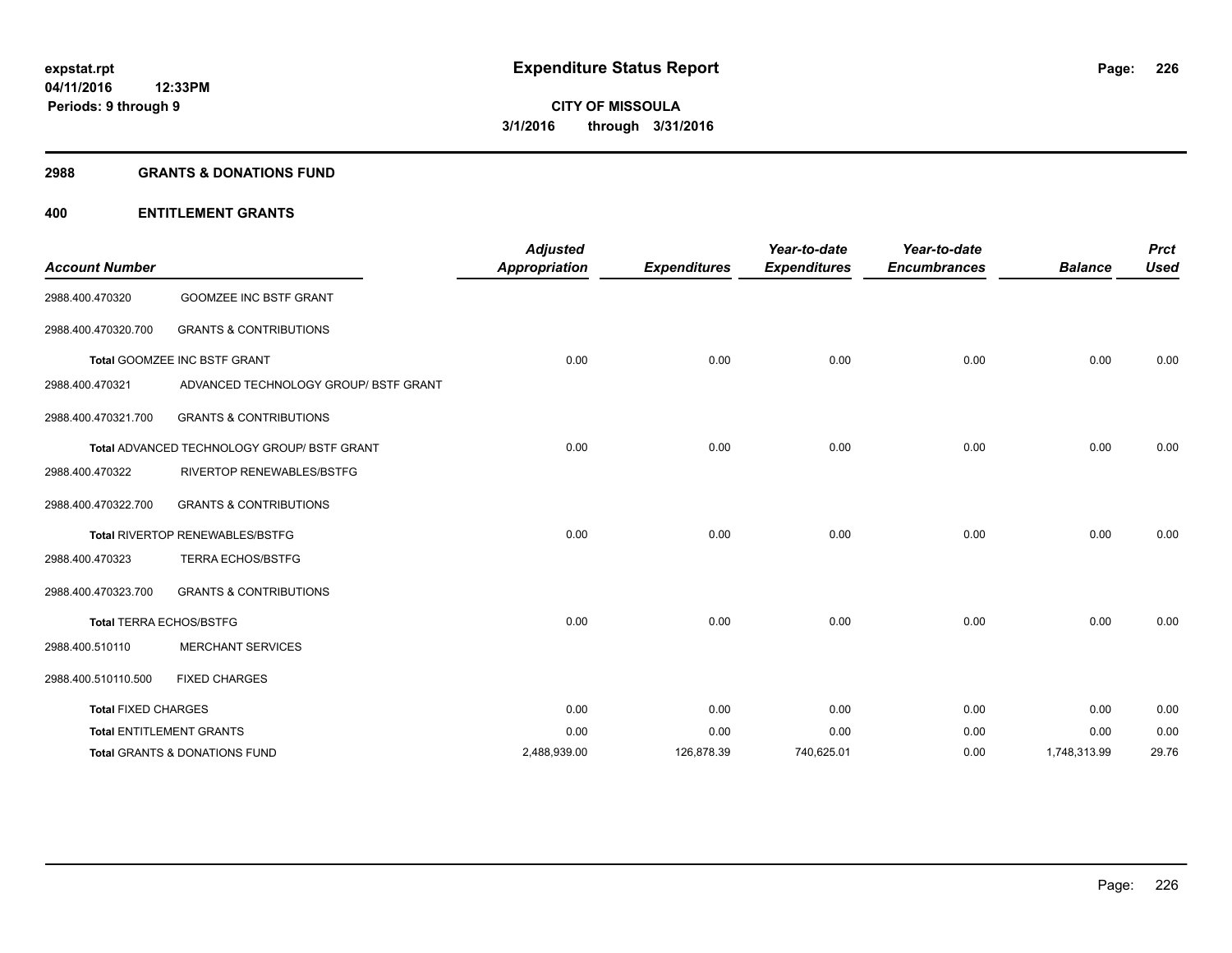#### **3000 SID REVOLVING FUND**

| <b>Account Number</b>           |                                                  | <b>Adjusted</b><br><b>Appropriation</b> | <b>Expenditures</b> | Year-to-date<br><b>Expenditures</b> | Year-to-date<br><b>Encumbrances</b> | <b>Balance</b> | <b>Prct</b><br><b>Used</b> |
|---------------------------------|--------------------------------------------------|-----------------------------------------|---------------------|-------------------------------------|-------------------------------------|----------------|----------------------------|
| 3000.390.510110                 | <b>MERCHANT SERVICES</b>                         |                                         |                     |                                     |                                     |                |                            |
| 3000.390.510110.500             | <b>FIXED CHARGES</b>                             |                                         |                     |                                     |                                     |                |                            |
| <b>Total MERCHANT SERVICES</b>  |                                                  | 0.00                                    | 0.00                | 0.00                                | 0.00                                | 0.00           | 0.00                       |
| 3000.390.521000                 | INTERFUND OPERATING TRANSFERS                    |                                         |                     |                                     |                                     |                |                            |
| 3000.390.521000.800             | OTHER OBJECTS                                    |                                         |                     |                                     |                                     |                |                            |
|                                 | 3000.390.521000.820.000 TRANSFERS TO OTHER FUNDS | 100,000.00                              | 0.00                | 0.00                                | 0.00                                | 100.000.00     | 0.00                       |
|                                 | <b>Total INTERFUND OPERATING TRANSFERS</b>       | 100,000.00                              | 0.00                | 0.00                                | 0.00                                | 100,000.00     | 0.00                       |
| <b>Total SID REVOLVING FUND</b> |                                                  | 100,000.00                              | 0.00                | 0.00                                | 0.00                                | 100.000.00     | 0.00                       |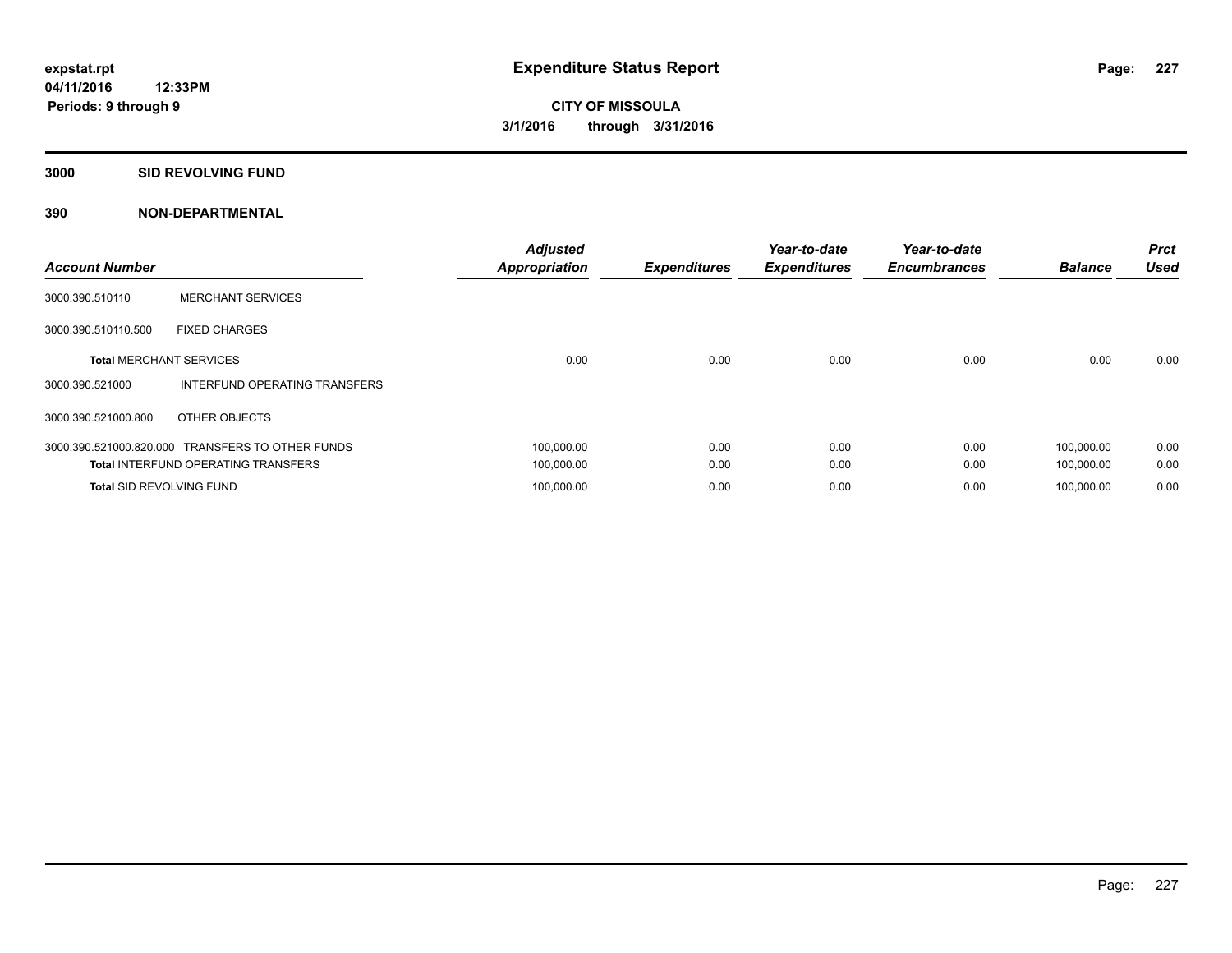**3005 SID REBATES**

| <b>Account Number</b>    |                          | <b>Adjusted</b><br>Appropriation | <b>Expenditures</b> | Year-to-date<br><b>Expenditures</b> | Year-to-date<br><b>Encumbrances</b> | <b>Balance</b> | Prct<br><b>Used</b> |
|--------------------------|--------------------------|----------------------------------|---------------------|-------------------------------------|-------------------------------------|----------------|---------------------|
| 3005.390.510110          | <b>MERCHANT SERVICES</b> |                                  |                     |                                     |                                     |                |                     |
| 3005.390.510110.500      | <b>FIXED CHARGES</b>     |                                  |                     |                                     |                                     |                |                     |
| <b>Total SID REBATES</b> |                          | 0.00                             | 0.00                | 0.00                                | 0.00                                | 0.00           | 0.00                |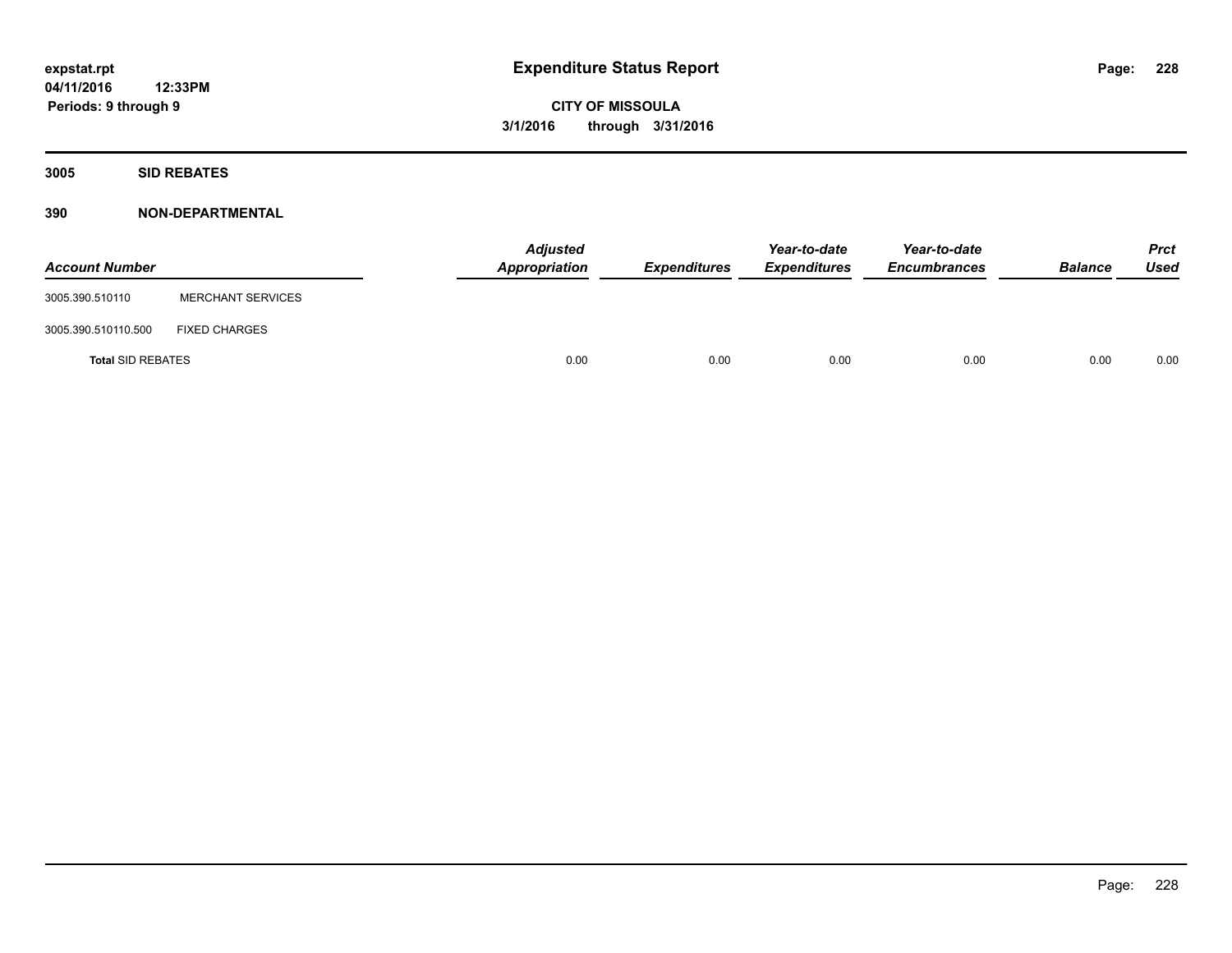**CITY OF MISSOULA 3/1/2016 through 3/31/2016**

## **3065 1998 PUBLIC SAFETY G O BONDS FUND**

**000 \*\*\* Title Not Found \*\*\***

| <b>Account Number</b>         |                         | <b>Adjusted</b><br>Appropriation | <b>Expenditures</b> | Year-to-date<br><b>Expenditures</b> | Year-to-date<br><b>Encumbrances</b> | <b>Balance</b> | <b>Prct</b><br><b>Used</b> |
|-------------------------------|-------------------------|----------------------------------|---------------------|-------------------------------------|-------------------------------------|----------------|----------------------------|
| 3065.000.520100               | *** Title Not Found *** |                                  |                     |                                     |                                     |                |                            |
| 3065.000.520100.800           | OTHER OBJECTS           |                                  |                     |                                     |                                     |                |                            |
| Total *** Title Not Found *** |                         | 0.00                             | 0.00                | 0.00                                | 0.00                                | 0.00           | 0.00                       |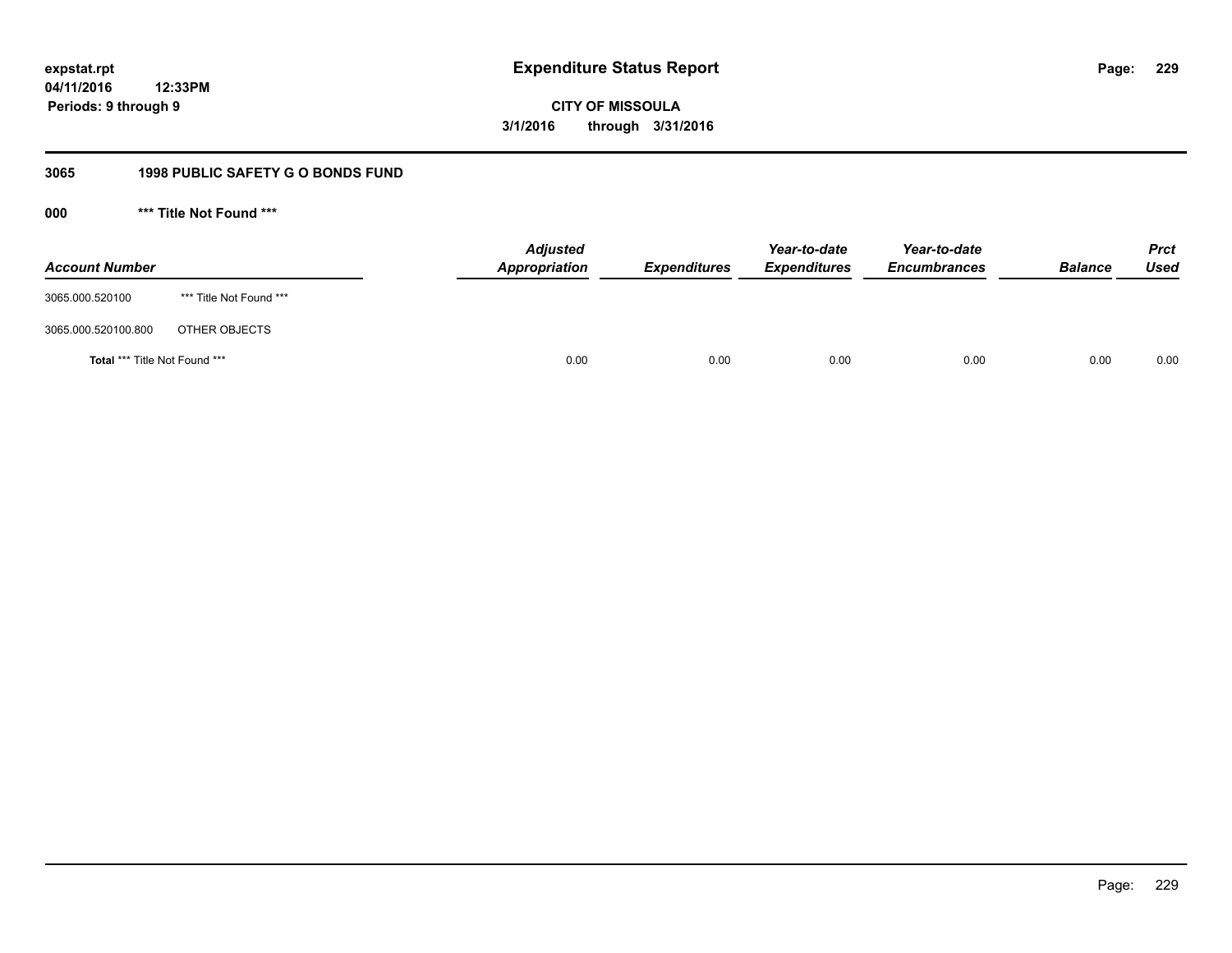# **CITY OF MISSOULA 3/1/2016 through 3/31/2016**

## **3065 1998 PUBLIC SAFETY G O BONDS FUND**

| <b>Account Number</b>          |                                         | <b>Adjusted</b><br><b>Appropriation</b> | <b>Expenditures</b> | Year-to-date<br><b>Expenditures</b> | Year-to-date<br><b>Encumbrances</b> | <b>Balance</b> | <b>Prct</b><br>Used |
|--------------------------------|-----------------------------------------|-----------------------------------------|---------------------|-------------------------------------|-------------------------------------|----------------|---------------------|
| 3065.390.510110                | <b>MERCHANT SERVICES</b>                |                                         |                     |                                     |                                     |                |                     |
| 3065.390.510110.500            | <b>FIXED CHARGES</b>                    |                                         |                     |                                     |                                     |                |                     |
| <b>Total MERCHANT SERVICES</b> |                                         | 0.00                                    | 0.00                | 0.00                                | 0.00                                | 0.00           | 0.00                |
|                                | Total 1998 PUBLIC SAFETY G O BONDS FUND | 0.00                                    | 0.00                | 0.00                                | 0.00                                | 0.00           | 0.00                |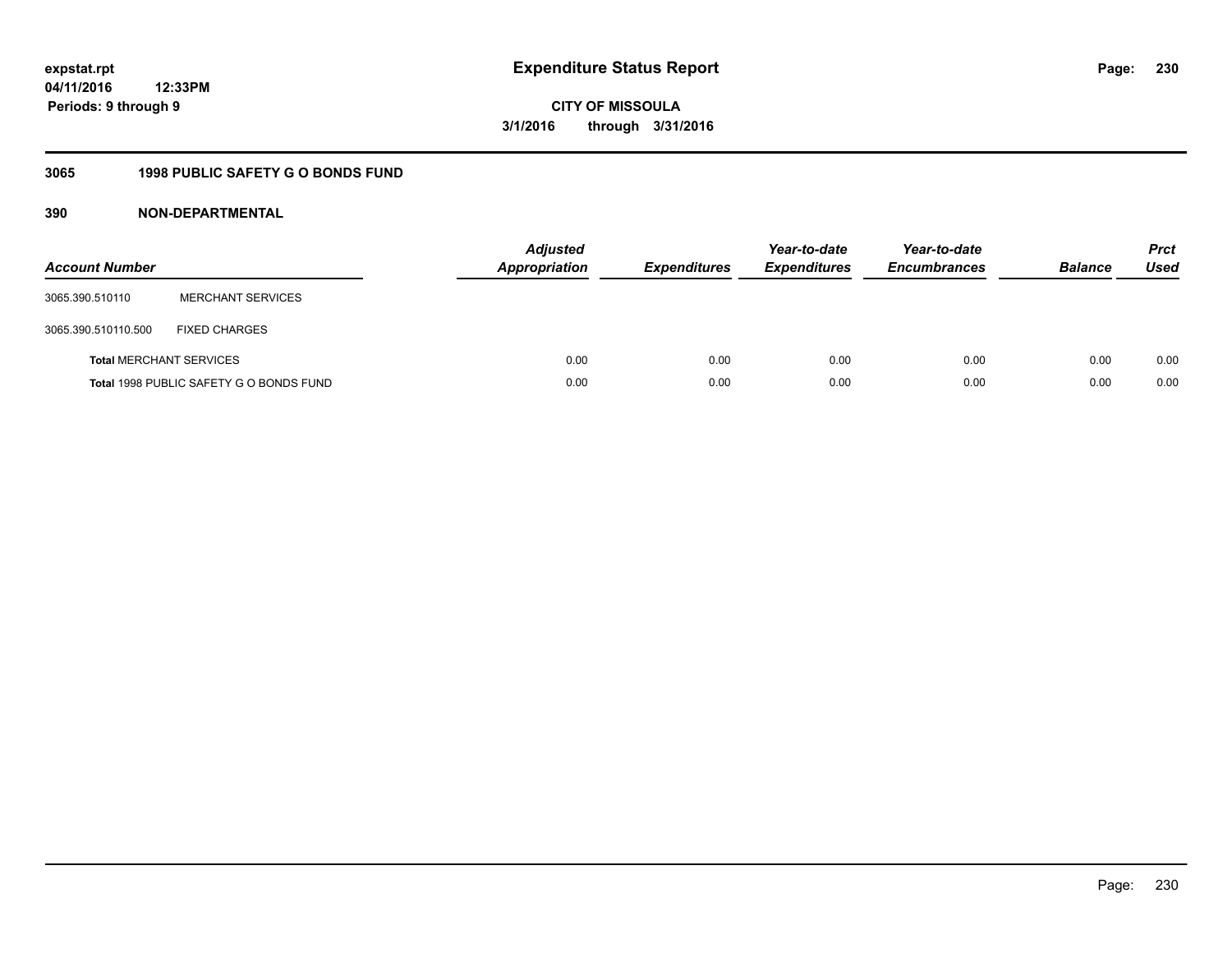## **3070 1996 OPEN SPACE GO BONDS**

| <b>Account Number</b> |                                | <b>Adjusted</b><br><b>Appropriation</b> | <b>Expenditures</b> | Year-to-date<br><b>Expenditures</b> | Year-to-date<br><b>Encumbrances</b> | <b>Balance</b> | <b>Prct</b><br><b>Used</b> |
|-----------------------|--------------------------------|-----------------------------------------|---------------------|-------------------------------------|-------------------------------------|----------------|----------------------------|
| 3070.390.490100       | <b>GO BONDS</b>                |                                         |                     |                                     |                                     |                |                            |
| 3070.390.490100.800   | OTHER OBJECTS                  |                                         |                     |                                     |                                     |                |                            |
| <b>Total GO BONDS</b> |                                | 0.00                                    | 0.00                | 0.00                                | 0.00                                | 0.00           | 0.00                       |
| 3070.390.510110       | <b>MERCHANT SERVICES</b>       |                                         |                     |                                     |                                     |                |                            |
| 3070.390.510110.500   | <b>FIXED CHARGES</b>           |                                         |                     |                                     |                                     |                |                            |
|                       | <b>Total MERCHANT SERVICES</b> | 0.00                                    | 0.00                | 0.00                                | 0.00                                | 0.00           | 0.00                       |
|                       | Total 1996 OPEN SPACE GO BONDS | 0.00                                    | 0.00                | 0.00                                | 0.00                                | 0.00           | 0.00                       |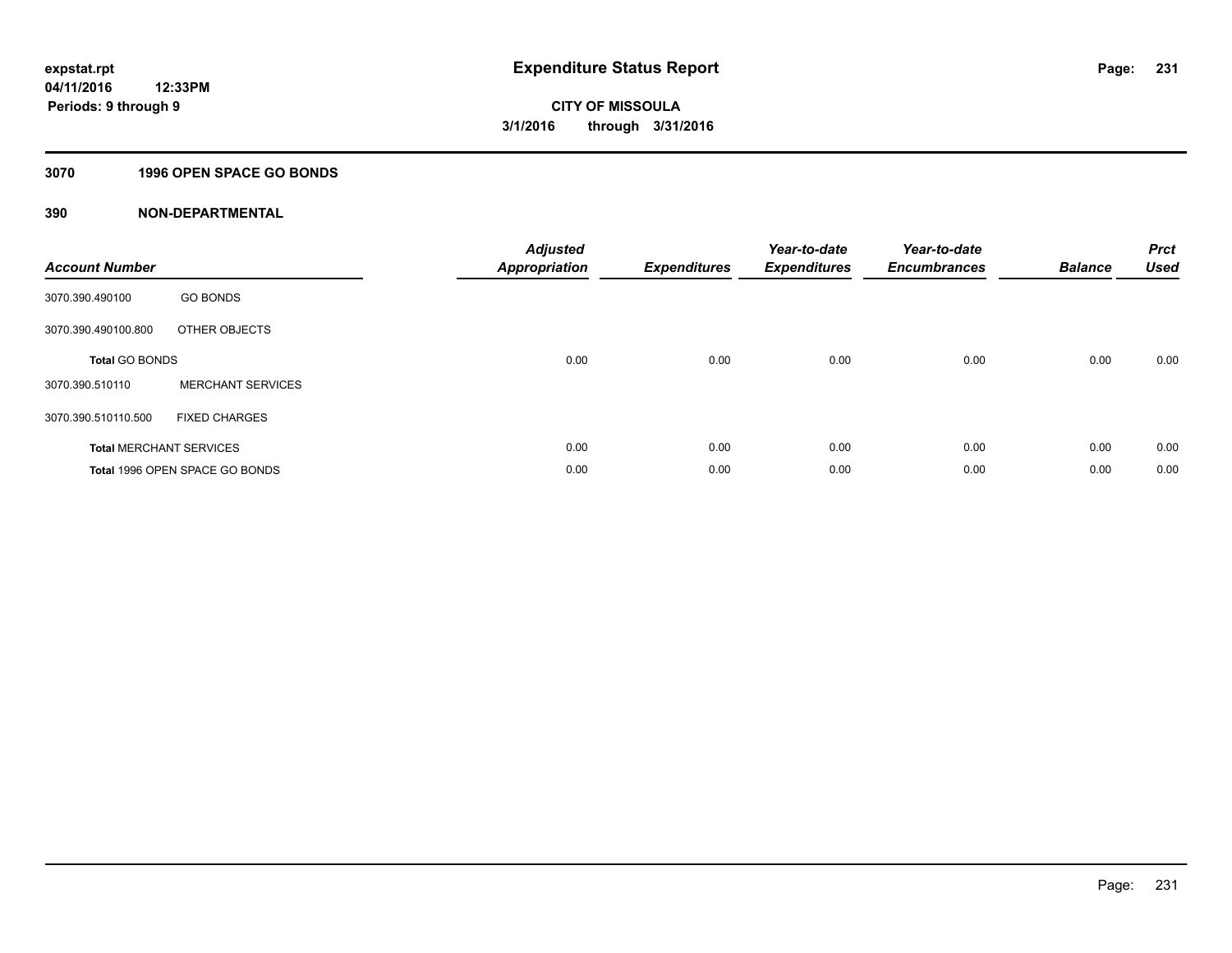## **3075 1997 OPEN SPACE G O BOND FUND**

| <b>Account Number</b> |                                     | <b>Adjusted</b><br><b>Appropriation</b> | <b>Expenditures</b> | Year-to-date<br><b>Expenditures</b> | Year-to-date<br><b>Encumbrances</b> | <b>Balance</b> | <b>Prct</b><br><b>Used</b> |
|-----------------------|-------------------------------------|-----------------------------------------|---------------------|-------------------------------------|-------------------------------------|----------------|----------------------------|
| 3075.390.490100       | <b>GO BONDS</b>                     |                                         |                     |                                     |                                     |                |                            |
| 3075.390.490100.800   | OTHER OBJECTS                       |                                         |                     |                                     |                                     |                |                            |
| <b>Total GO BONDS</b> |                                     | 0.00                                    | 0.00                | 0.00                                | 0.00                                | 0.00           | 0.00                       |
| 3075.390.510110       | <b>MERCHANT SERVICES</b>            |                                         |                     |                                     |                                     |                |                            |
| 3075.390.510110.500   | <b>FIXED CHARGES</b>                |                                         |                     |                                     |                                     |                |                            |
|                       | <b>Total MERCHANT SERVICES</b>      | 0.00                                    | 0.00                | 0.00                                | 0.00                                | 0.00           | 0.00                       |
|                       | Total 1997 OPEN SPACE G O BOND FUND | 0.00                                    | 0.00                | 0.00                                | 0.00                                | 0.00           | 0.00                       |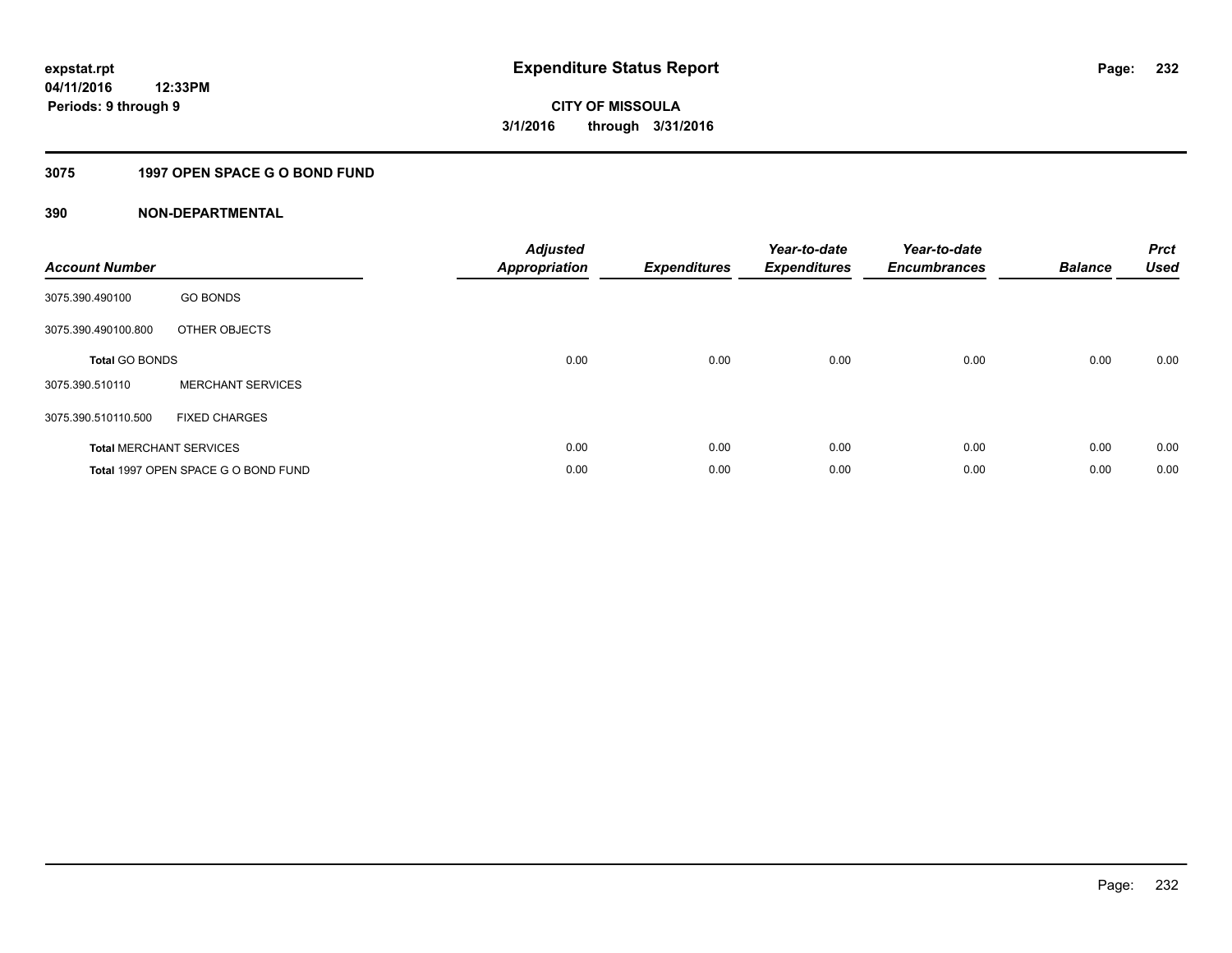**CITY OF MISSOULA 3/1/2016 through 3/31/2016**

## **3080 1994 FIRE EQUIP/CITY HALLS REFUND BOND F**

| <b>Account Number</b>     |                                                | <b>Adjusted</b><br><b>Appropriation</b> | <b>Expenditures</b> | Year-to-date<br><b>Expenditures</b> | Year-to-date<br><b>Encumbrances</b> | <b>Balance</b> | <b>Prct</b><br><b>Used</b> |
|---------------------------|------------------------------------------------|-----------------------------------------|---------------------|-------------------------------------|-------------------------------------|----------------|----------------------------|
| 3080.390.490100           | <b>GO BONDS</b>                                |                                         |                     |                                     |                                     |                |                            |
| 3080.390.490100.600       | <b>DEBT SERVICE</b>                            |                                         |                     |                                     |                                     |                |                            |
| <b>Total DEBT SERVICE</b> |                                                | 0.00                                    | 0.00                | 0.00                                | 0.00                                | 0.00           | 0.00                       |
| 3080.390.490100.800       | OTHER OBJECTS                                  |                                         |                     |                                     |                                     |                |                            |
| <b>Total GO BONDS</b>     |                                                | 0.00                                    | 0.00                | 0.00                                | 0.00                                | 0.00           | 0.00                       |
| 3080.390.510110           | <b>MERCHANT SERVICES</b>                       |                                         |                     |                                     |                                     |                |                            |
| 3080.390.510110.500       | <b>FIXED CHARGES</b>                           |                                         |                     |                                     |                                     |                |                            |
|                           | <b>Total MERCHANT SERVICES</b>                 | 0.00                                    | 0.00                | 0.00                                | 0.00                                | 0.00           | 0.00                       |
|                           | Total 1994 FIRE EQUIP/CITY HALLS REFUND BOND F | 0.00                                    | 0.00                | 0.00                                | 0.00                                | 0.00           | 0.00                       |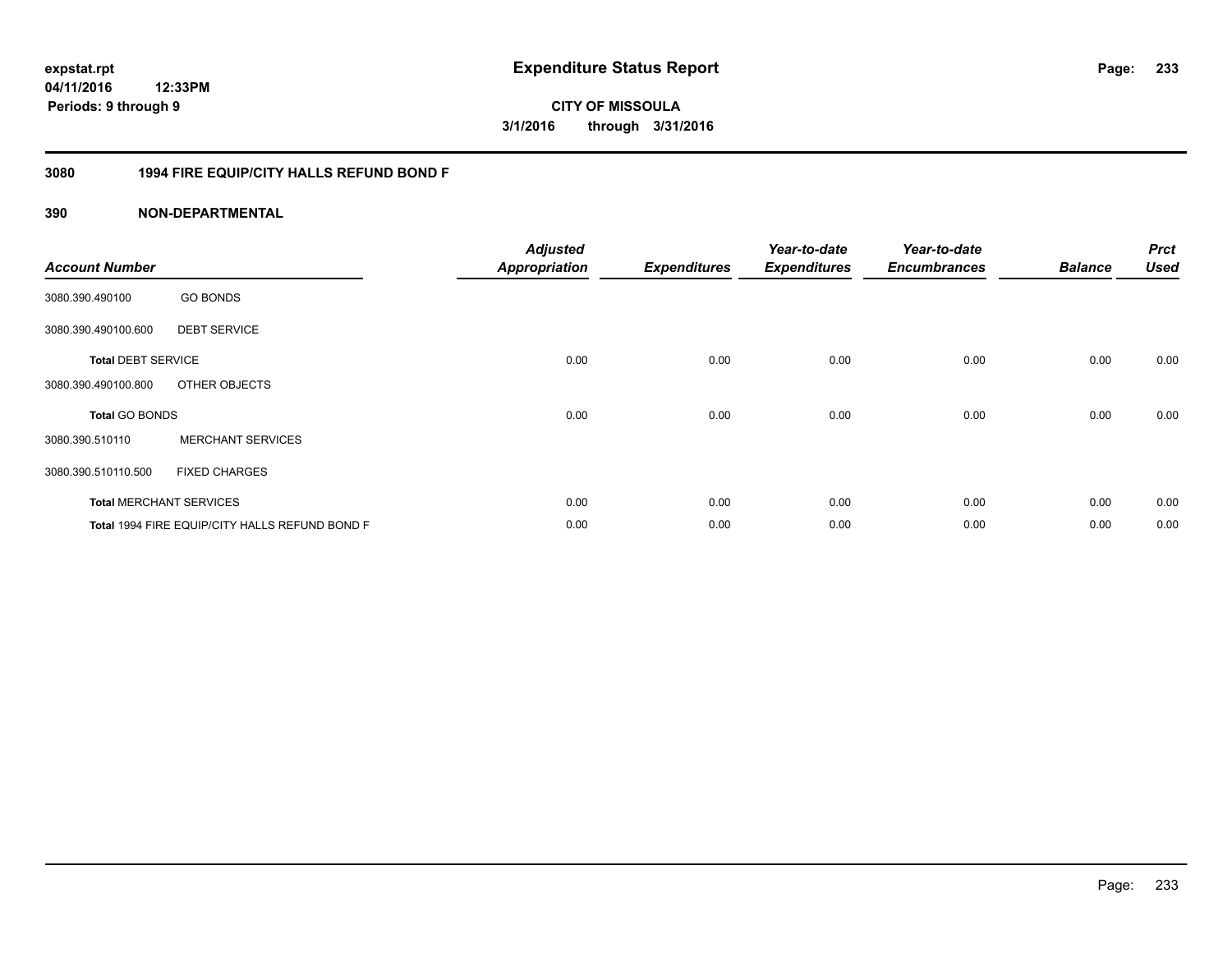## **3085 1993 FIRE STATION G O BOND FUND**

| <b>Account Number</b> |                                       | <b>Adjusted</b><br>Appropriation | <b>Expenditures</b> | Year-to-date<br><b>Expenditures</b> | Year-to-date<br><b>Encumbrances</b> | <b>Balance</b> | <b>Prct</b><br><b>Used</b> |
|-----------------------|---------------------------------------|----------------------------------|---------------------|-------------------------------------|-------------------------------------|----------------|----------------------------|
| 3085.390.490100       | <b>GO BONDS</b>                       |                                  |                     |                                     |                                     |                |                            |
| 3085.390.490100.800   | OTHER OBJECTS                         |                                  |                     |                                     |                                     |                |                            |
| <b>Total GO BONDS</b> |                                       | 0.00                             | 0.00                | 0.00                                | 0.00                                | 0.00           | 0.00                       |
| 3085.390.510110       | <b>MERCHANT SERVICES</b>              |                                  |                     |                                     |                                     |                |                            |
| 3085.390.510110.500   | <b>FIXED CHARGES</b>                  |                                  |                     |                                     |                                     |                |                            |
|                       | <b>Total MERCHANT SERVICES</b>        | 0.00                             | 0.00                | 0.00                                | 0.00                                | 0.00           | 0.00                       |
|                       | Total 1993 FIRE STATION G O BOND FUND | 0.00                             | 0.00                | 0.00                                | 0.00                                | 0.00           | 0.00                       |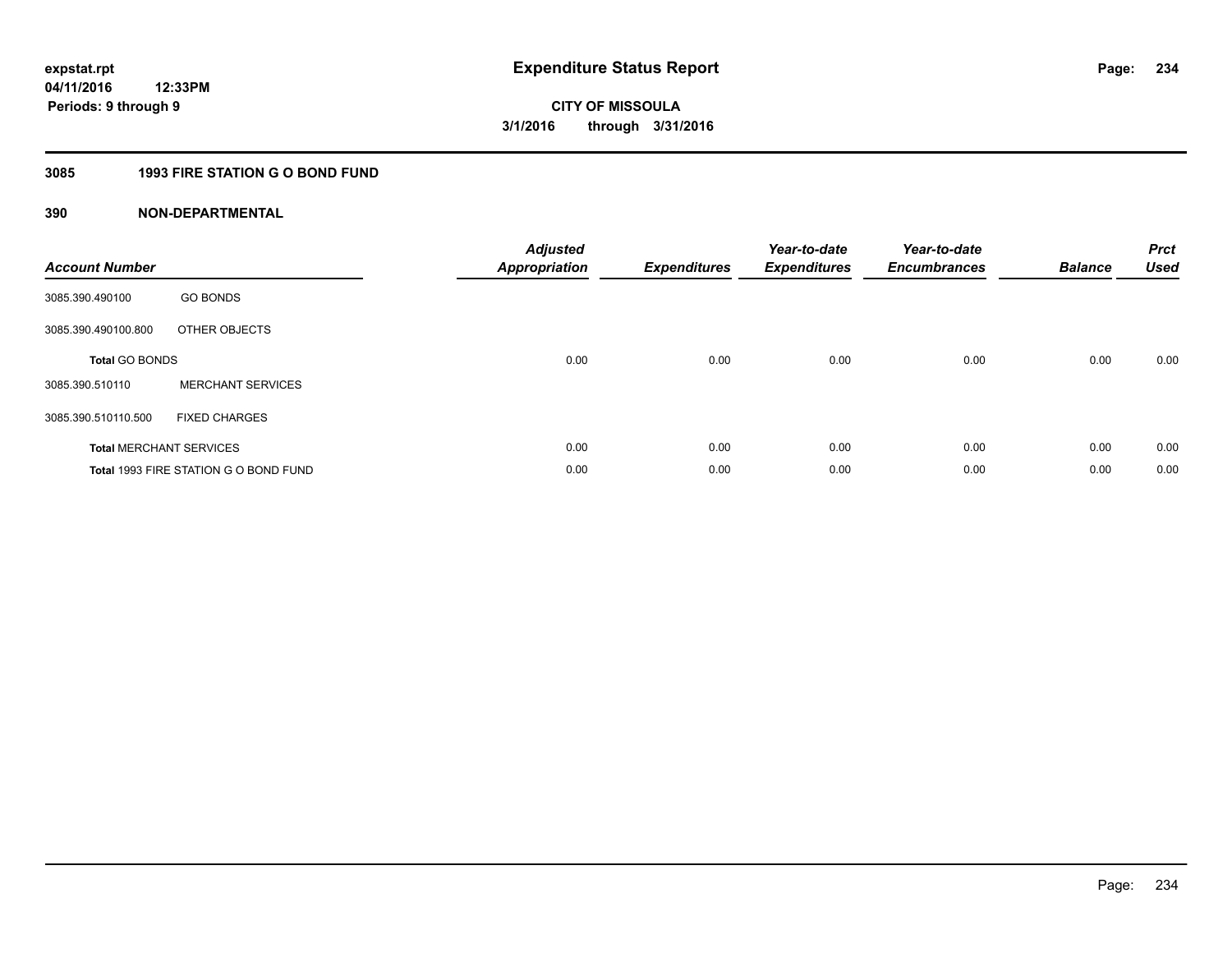## **3090 2004 AQUATICS BOND**

| <b>Account Number</b>     |                                | <b>Adjusted</b><br><b>Appropriation</b> | <b>Expenditures</b> | Year-to-date<br><b>Expenditures</b> | Year-to-date<br><b>Encumbrances</b> | <b>Balance</b> | <b>Prct</b><br><b>Used</b> |
|---------------------------|--------------------------------|-----------------------------------------|---------------------|-------------------------------------|-------------------------------------|----------------|----------------------------|
| 3090.390.490100           | <b>GO BONDS</b>                |                                         |                     |                                     |                                     |                |                            |
| 3090.390.490100.600       | <b>DEBT SERVICE</b>            |                                         |                     |                                     |                                     |                |                            |
| <b>Total DEBT SERVICE</b> |                                | 0.00                                    | 0.00                | 0.00                                | 0.00                                | 0.00           | 0.00                       |
| 3090.390.490100.800       | OTHER OBJECTS                  |                                         |                     |                                     |                                     |                |                            |
| <b>Total GO BONDS</b>     |                                | 0.00                                    | 0.00                | 0.00                                | 0.00                                | 0.00           | 0.00                       |
| 3090.390.510110           | <b>MERCHANT SERVICES</b>       |                                         |                     |                                     |                                     |                |                            |
| 3090.390.510110.500       | <b>FIXED CHARGES</b>           |                                         |                     |                                     |                                     |                |                            |
|                           | <b>Total MERCHANT SERVICES</b> | 0.00                                    | 0.00                | 0.00                                | 0.00                                | 0.00           | 0.00                       |
| Total 2004 AQUATICS BOND  |                                | 0.00                                    | 0.00                | 0.00                                | 0.00                                | 0.00           | 0.00                       |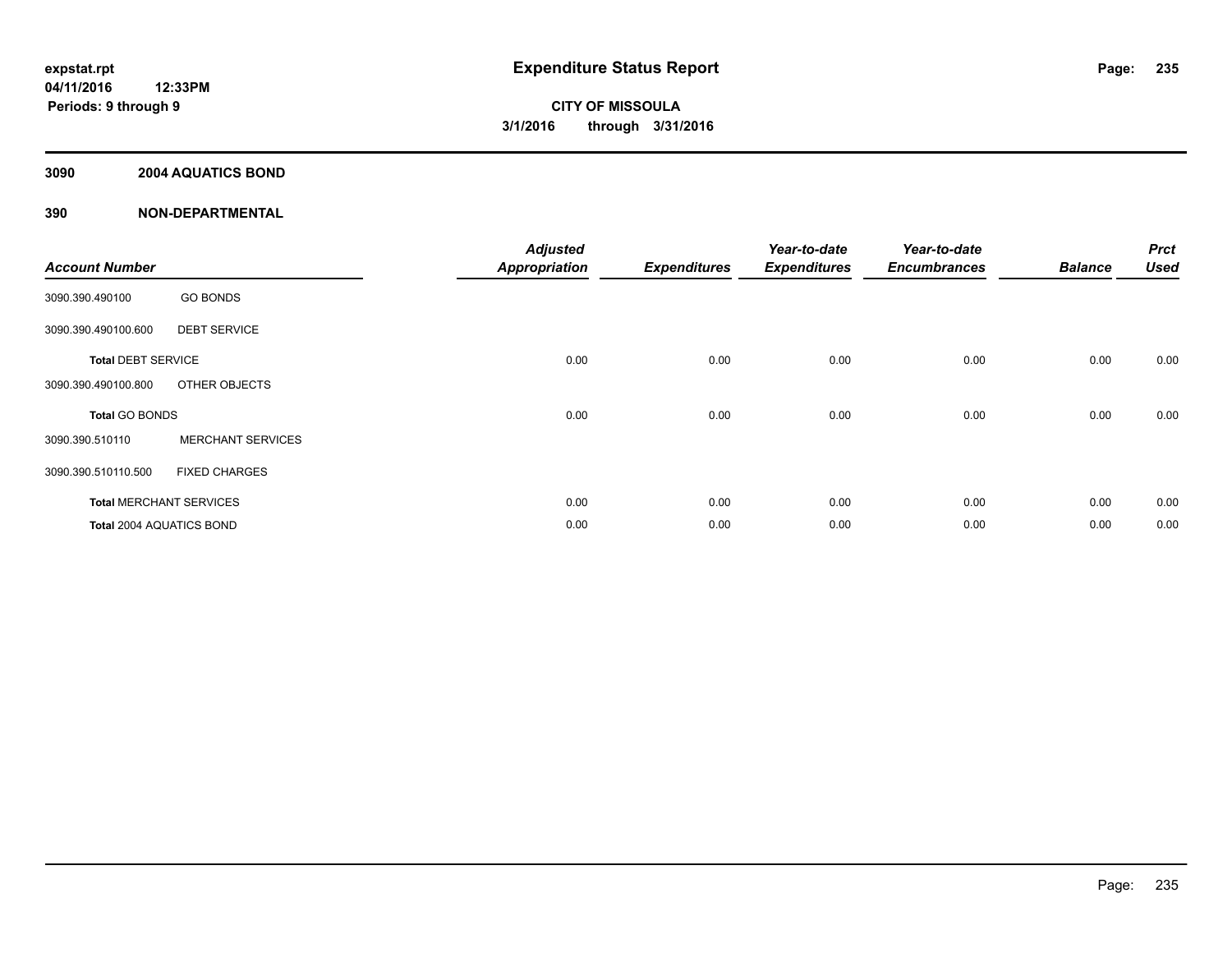## **3091 SERIES 2012A AQUATICS REFUNDING BOND**

|                                   |                                                 | <b>Adjusted</b>      |                     | Year-to-date        | Year-to-date        |                | <b>Prct</b> |
|-----------------------------------|-------------------------------------------------|----------------------|---------------------|---------------------|---------------------|----------------|-------------|
| <b>Account Number</b>             |                                                 | <b>Appropriation</b> | <b>Expenditures</b> | <b>Expenditures</b> | <b>Encumbrances</b> | <b>Balance</b> | <b>Used</b> |
| 3091.390.490100                   | <b>GO BONDS</b>                                 |                      |                     |                     |                     |                |             |
| 3091.390.490100.600               | <b>DEBT SERVICE</b>                             |                      |                     |                     |                     |                |             |
| 3091.390.490100.610.000 PRINCIPAL |                                                 | 505,000.00           | 0.00                | 0.00                | 0.00                | 505,000.00     | 0.00        |
|                                   | 3091.390.490100.620.000 INTEREST / SERVICE FEES | 90,148.00            | 0.00                | 45,248.75           | 0.00                | 44,899.25      | 50.19       |
| <b>Total DEBT SERVICE</b>         |                                                 | 595,148.00           | 0.00                | 45,248.75           | 0.00                | 549,899.25     | 7.60        |
| 3091.390.490100.800               | OTHER OBJECTS                                   |                      |                     |                     |                     |                |             |
| <b>Total OTHER OBJECTS</b>        |                                                 | 0.00                 | 0.00                | 0.00                | 0.00                | 0.00           | 0.00        |
| <b>Total GO BONDS</b>             |                                                 | 595,148.00           | 0.00                | 45,248.75           | 0.00                | 549,899.25     | 7.60        |
| 3091.390.510110                   | <b>MERCHANT SERVICES</b>                        |                      |                     |                     |                     |                |             |
| 3091.390.510110.500               | <b>FIXED CHARGES</b>                            |                      |                     |                     |                     |                |             |
|                                   | <b>Total MERCHANT SERVICES</b>                  | 0.00                 | 0.00                | 0.00                | 0.00                | 0.00           | 0.00        |
|                                   | Total SERIES 2012A AQUATICS REFUNDING BOND      | 595,148.00           | 0.00                | 45,248.75           | 0.00                | 549,899.25     | 7.60        |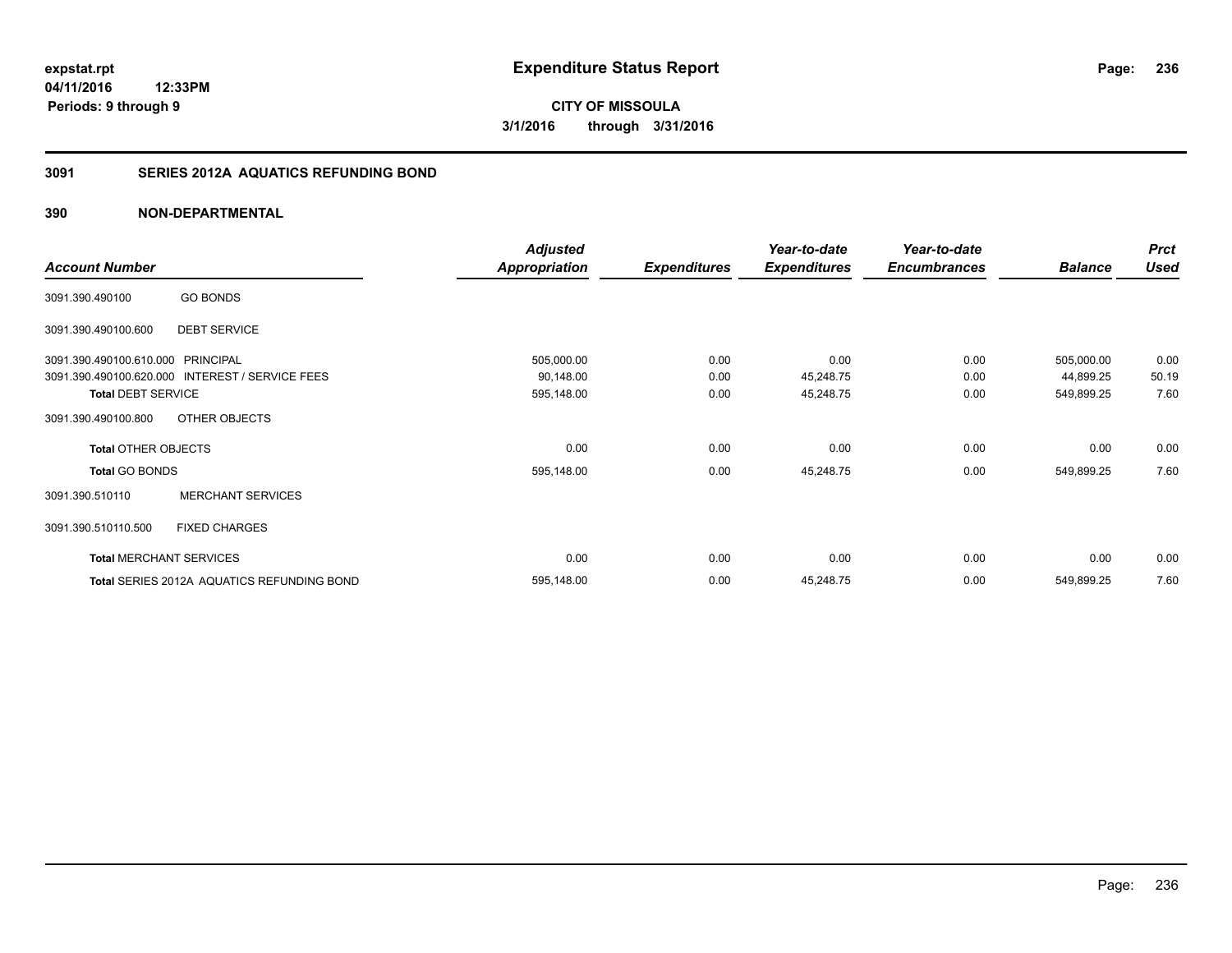## **3092 Series 2013A GO REFUNDING BONDS**

|                                |                                       | <b>Adjusted</b>      |                     | Year-to-date        | Year-to-date        |                | <b>Prct</b> |
|--------------------------------|---------------------------------------|----------------------|---------------------|---------------------|---------------------|----------------|-------------|
| <b>Account Number</b>          |                                       | <b>Appropriation</b> | <b>Expenditures</b> | <b>Expenditures</b> | <b>Encumbrances</b> | <b>Balance</b> | <b>Used</b> |
| 3092.390.490100                | <b>GO BONDS</b>                       |                      |                     |                     |                     |                |             |
| 3092.390.490100.600            | <b>DEBT SERVICE</b>                   |                      |                     |                     |                     |                |             |
| 3092.390.490100.610.000        | <b>PRINCIPAL</b>                      | 580,000.00           | 0.00                | 0.00                | 0.00                | 580,000.00     | 0.00        |
| 3092.390.490100.620.000        | <b>INTEREST / SERVICE FEES</b>        | 108,926.00           | 0.00                | 54,638.00           | 0.00                | 54,288.00      | 50.16       |
| Total GO BONDS                 |                                       | 688,926.00           | 0.00                | 54,638.00           | 0.00                | 634,288.00     | 7.93        |
| 3092.390.510110                | <b>MERCHANT SERVICES</b>              |                      |                     |                     |                     |                |             |
| 3092.390.510110.500            | <b>FIXED CHARGES</b>                  |                      |                     |                     |                     |                |             |
| <b>Total MERCHANT SERVICES</b> |                                       | 0.00                 | 0.00                | 0.00                | 0.00                | 0.00           | 0.00        |
| 3092.390.521000                | INTERFUND OPERATING TRANSFERS         |                      |                     |                     |                     |                |             |
| 3092.390.521000.800            | OTHER OBJECTS                         |                      |                     |                     |                     |                |             |
|                                | Total INTERFUND OPERATING TRANSFERS   | 0.00                 | 0.00                | 0.00                | 0.00                | 0.00           | 0.00        |
|                                | Total Series 2013A GO REFUNDING BONDS | 688,926.00           | 0.00                | 54,638.00           | 0.00                | 634,288.00     | 7.93        |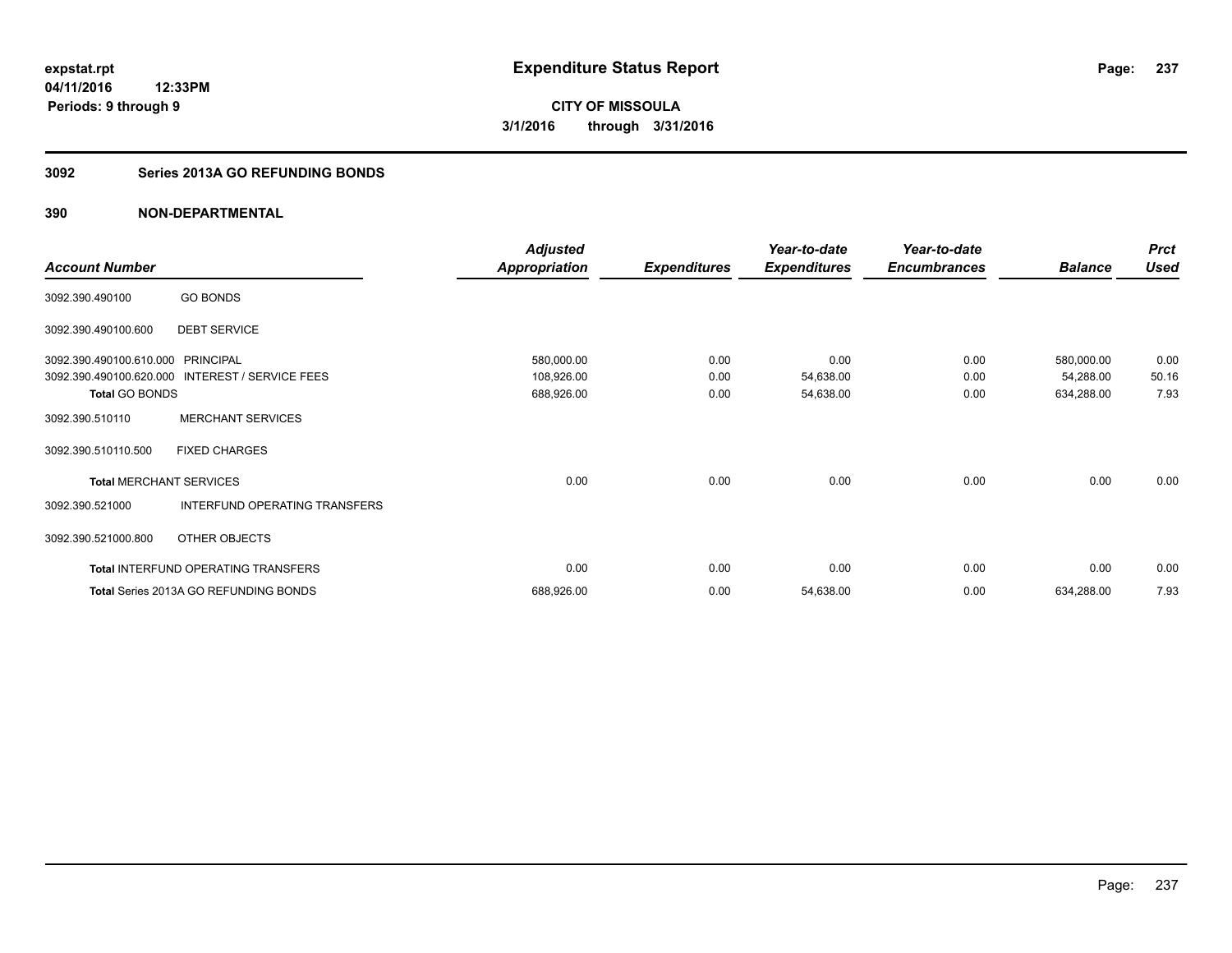#### **3095 2004 REFUNDING BONDS DEBT SERVICE**

| <b>Account Number</b> |                                                 | <b>Adjusted</b><br><b>Appropriation</b> | <b>Expenditures</b> | Year-to-date<br><b>Expenditures</b> | Year-to-date<br><b>Encumbrances</b> | <b>Balance</b>             | <b>Prct</b><br><b>Used</b> |
|-----------------------|-------------------------------------------------|-----------------------------------------|---------------------|-------------------------------------|-------------------------------------|----------------------------|----------------------------|
| 3095.390.490100       | <b>GO BONDS</b>                                 |                                         |                     |                                     |                                     |                            |                            |
| 3095.390.490100.600   | <b>DEBT SERVICE</b>                             |                                         |                     |                                     |                                     |                            |                            |
| <b>Total GO BONDS</b> | 3095.390.490100.620.000 INTEREST / SERVICE FEES | 0.00<br>0.00                            | 0.00<br>0.00        | 3,100.00<br>3,100.00                | 0.00<br>0.00                        | $-3,100.00$<br>$-3,100.00$ | 0.00<br>0.00               |
| 3095.390.510110       | <b>MERCHANT SERVICES</b>                        |                                         |                     |                                     |                                     |                            |                            |
| 3095.390.510110.500   | <b>FIXED CHARGES</b>                            |                                         |                     |                                     |                                     |                            |                            |
|                       | <b>Total MERCHANT SERVICES</b>                  | 0.00                                    | 0.00                | 0.00                                | 0.00                                | 0.00                       | 0.00                       |
|                       | <b>Total 2004 REFUNDING BONDS DEBT SERVICE</b>  | 0.00                                    | 0.00                | 3,100.00                            | 0.00                                | $-3,100.00$                | 0.00                       |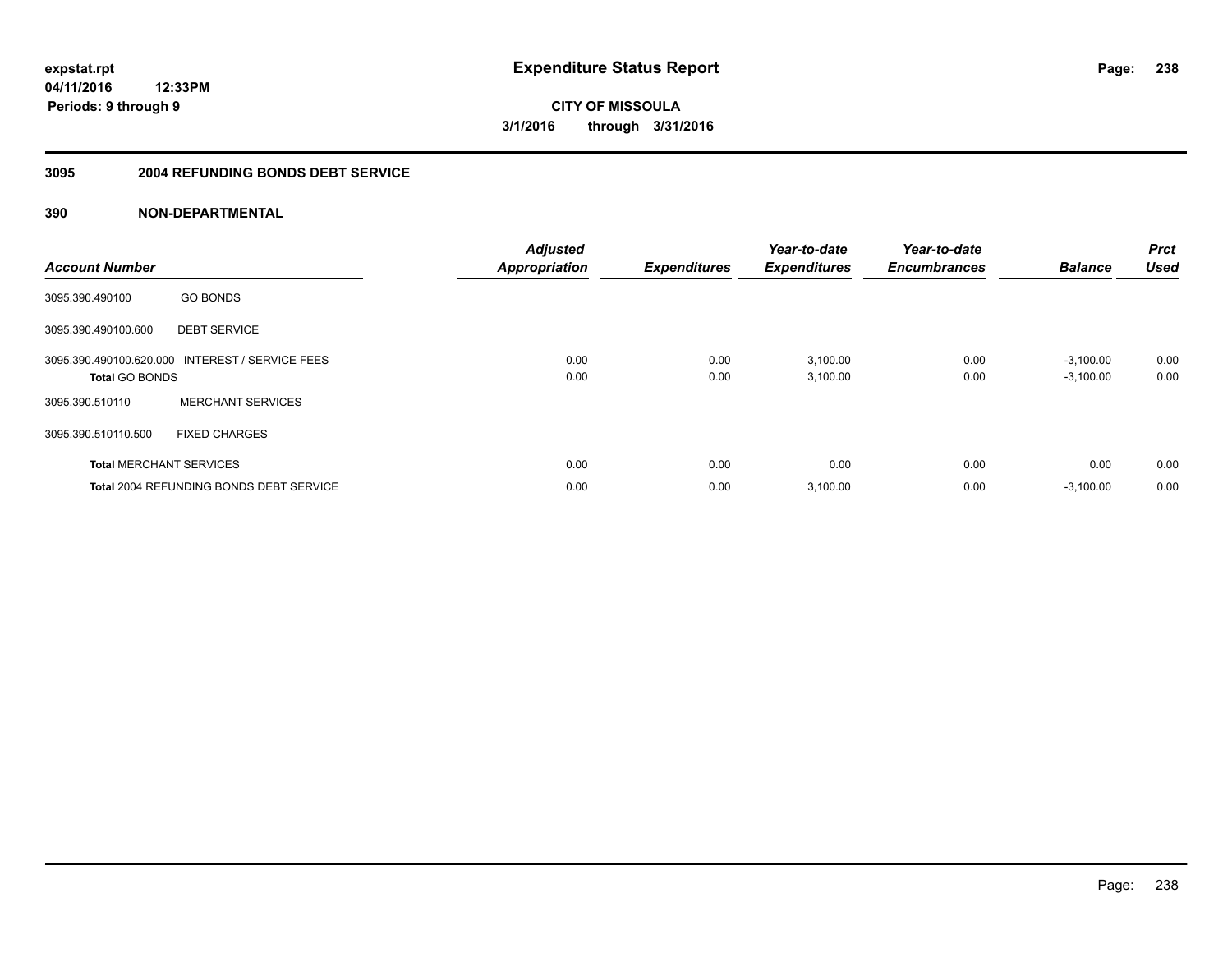#### **3096 NEW FIRE STATION GO BOND**

|                                   |                                                 | <b>Adjusted</b>      |                     | Year-to-date        | Year-to-date        |                | <b>Prct</b> |
|-----------------------------------|-------------------------------------------------|----------------------|---------------------|---------------------|---------------------|----------------|-------------|
| <b>Account Number</b>             |                                                 | <b>Appropriation</b> | <b>Expenditures</b> | <b>Expenditures</b> | <b>Encumbrances</b> | <b>Balance</b> | <b>Used</b> |
| 3096.390.490100                   | <b>GO BONDS</b>                                 |                      |                     |                     |                     |                |             |
| 3096.390.490100.600               | <b>DEBT SERVICE</b>                             |                      |                     |                     |                     |                |             |
| 3096.390.490100.610.000 PRINCIPAL |                                                 | 3,876,559.00         | 0.00                | 0.00                | 0.00                | 3,876,559.00   | 0.00        |
|                                   | 3096.390.490100.620.000 INTEREST / SERVICE FEES | 12,500.00            | 0.00                | 6,425.00            | 0.00                | 6,075.00       | 51.40       |
| <b>Total DEBT SERVICE</b>         |                                                 | 3,889,059.00         | 0.00                | 6,425.00            | 0.00                | 3,882,634.00   | 0.17        |
| 3096.390.490100.800               | OTHER OBJECTS                                   |                      |                     |                     |                     |                |             |
| <b>Total OTHER OBJECTS</b>        |                                                 | 0.00                 | 0.00                | 0.00                | 0.00                | 0.00           | 0.00        |
| <b>Total GO BONDS</b>             |                                                 | 3,889,059.00         | 0.00                | 6,425.00            | 0.00                | 3,882,634.00   | 0.17        |
| 3096.390.510110                   | <b>MERCHANT SERVICES</b>                        |                      |                     |                     |                     |                |             |
| 3096.390.510110.500               | <b>FIXED CHARGES</b>                            |                      |                     |                     |                     |                |             |
|                                   | <b>Total MERCHANT SERVICES</b>                  | 0.00                 | 0.00                | 0.00                | 0.00                | 0.00           | 0.00        |
|                                   | Total NEW FIRE STATION GO BOND                  | 3,889,059.00         | 0.00                | 6,425.00            | 0.00                | 3,882,634.00   | 0.17        |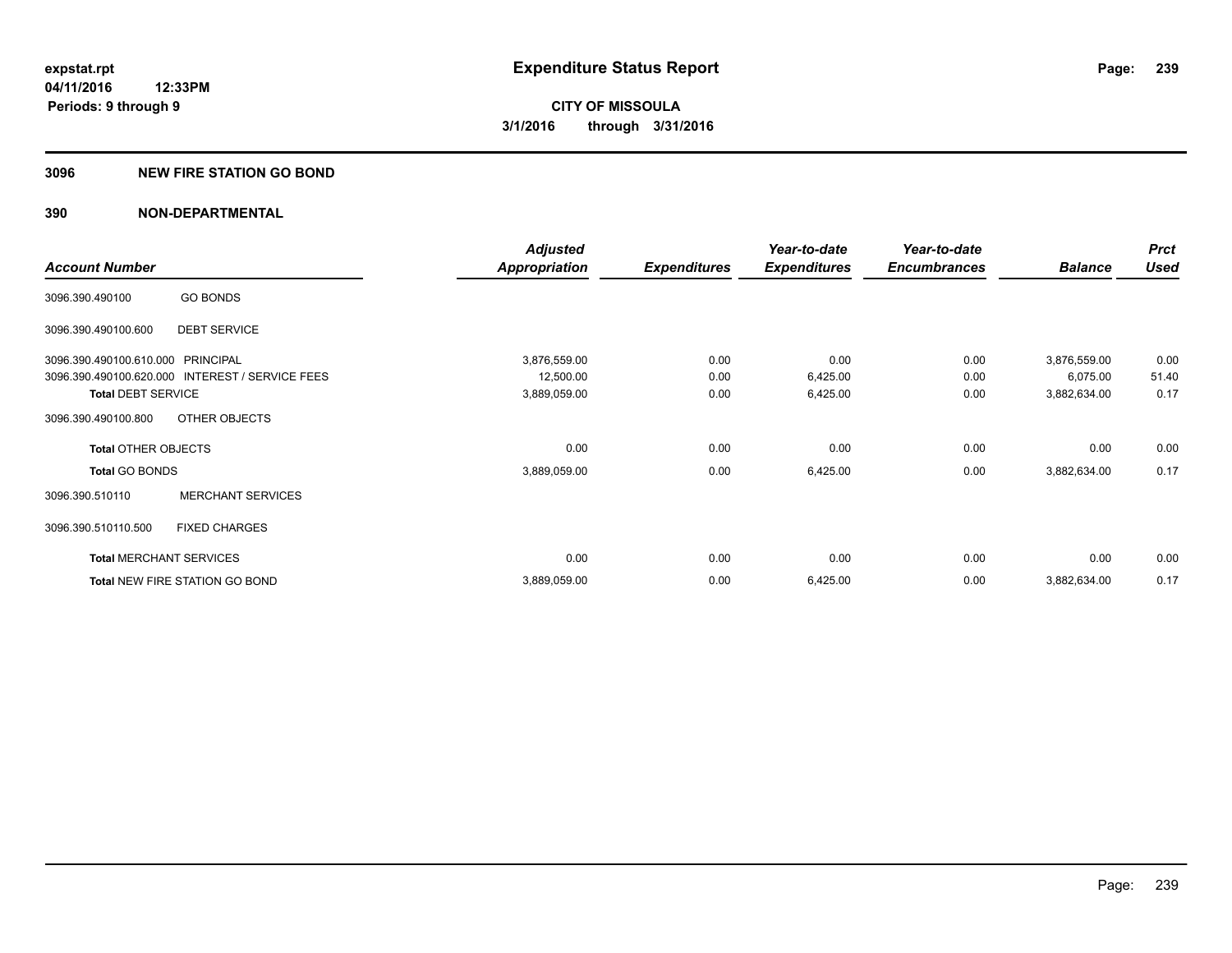#### **3097 2007 REFUNDING BONDS**

| <b>Account Number</b>      |                                | <b>Adjusted</b><br><b>Appropriation</b> | <b>Expenditures</b> | Year-to-date<br><b>Expenditures</b> | Year-to-date<br><b>Encumbrances</b> | <b>Balance</b> | <b>Prct</b><br><b>Used</b> |
|----------------------------|--------------------------------|-----------------------------------------|---------------------|-------------------------------------|-------------------------------------|----------------|----------------------------|
| 3097.390.490100            | <b>GO BONDS</b>                |                                         |                     |                                     |                                     |                |                            |
| 3097.390.490100.600        | <b>DEBT SERVICE</b>            |                                         |                     |                                     |                                     |                |                            |
| <b>Total GO BONDS</b>      |                                | 0.00                                    | 0.00                | 0.00                                | 0.00                                | 0.00           | 0.00                       |
| 3097.390.490500            | <b>DEBT PAYMENTS</b>           |                                         |                     |                                     |                                     |                |                            |
| 3097.390.490500.500        | <b>FIXED CHARGES</b>           |                                         |                     |                                     |                                     |                |                            |
| <b>Total DEBT PAYMENTS</b> |                                | 0.00                                    | 0.00                | 0.00                                | 0.00                                | 0.00           | 0.00                       |
| 3097.390.510110            | <b>MERCHANT SERVICES</b>       |                                         |                     |                                     |                                     |                |                            |
| 3097.390.510110.500        | <b>FIXED CHARGES</b>           |                                         |                     |                                     |                                     |                |                            |
|                            | <b>Total MERCHANT SERVICES</b> | 0.00                                    | 0.00                | 0.00                                | 0.00                                | 0.00           | 0.00                       |
|                            | Total 2007 REFUNDING BONDS     | 0.00                                    | 0.00                | 0.00                                | 0.00                                | 0.00           | 0.00                       |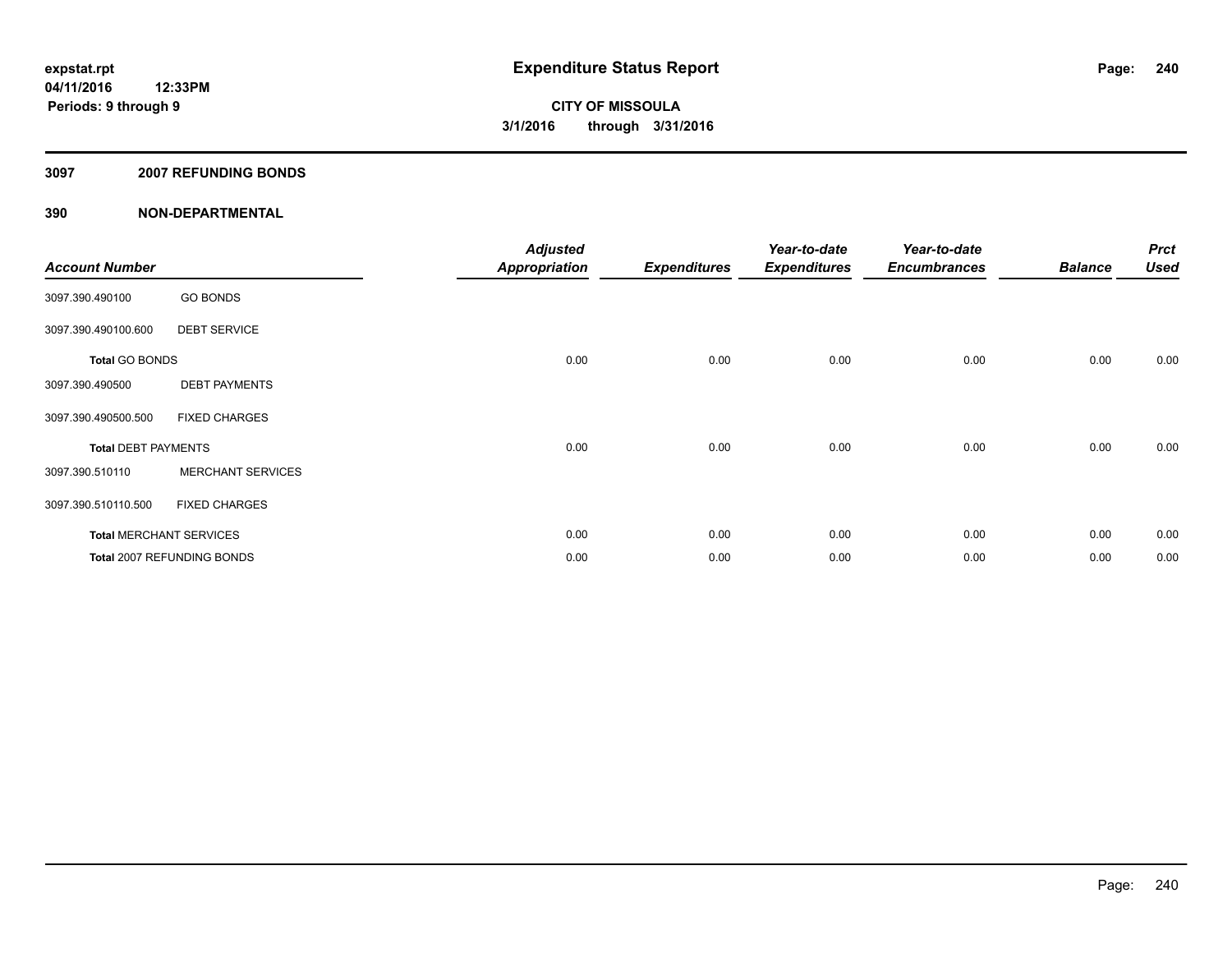## **3100 SIDEWALK & CURB WARRANTS FUND**

| <b>Account Number</b> |                                                | <b>Adjusted</b><br><b>Appropriation</b> | <b>Expenditures</b> | Year-to-date<br><b>Expenditures</b> | Year-to-date<br><b>Encumbrances</b> | <b>Balance</b> | <b>Prct</b><br><b>Used</b> |
|-----------------------|------------------------------------------------|-----------------------------------------|---------------------|-------------------------------------|-------------------------------------|----------------|----------------------------|
| 3100.390.490300       | SPECIAL IMPROVEMENTS BONDS                     |                                         |                     |                                     |                                     |                |                            |
| 3100.390.490300.600   | <b>DEBT SERVICE</b>                            |                                         |                     |                                     |                                     |                |                            |
|                       | <b>Total SPECIAL IMPROVEMENTS BONDS</b>        | 0.00                                    | 0.00                | 0.00                                | 0.00                                | 0.00           | 0.00                       |
| 3100.390.510110       | <b>MERCHANT SERVICES</b>                       |                                         |                     |                                     |                                     |                |                            |
| 3100.390.510110.500   | <b>FIXED CHARGES</b>                           |                                         |                     |                                     |                                     |                |                            |
|                       | <b>Total MERCHANT SERVICES</b>                 | 0.00                                    | 0.00                | 0.00                                | 0.00                                | 0.00           | 0.00                       |
| 3100.390.521000       | INTERFUND OPERATING TRANSFERS                  |                                         |                     |                                     |                                     |                |                            |
| 3100.390.521000.800   | OTHER OBJECTS                                  |                                         |                     |                                     |                                     |                |                            |
|                       | Total INTERFUND OPERATING TRANSFERS            | 0.00                                    | 0.00                | 0.00                                | 0.00                                | 0.00           | 0.00                       |
|                       | <b>Total SIDEWALK &amp; CURB WARRANTS FUND</b> | 0.00                                    | 0.00                | 0.00                                | 0.00                                | 0.00           | 0.00                       |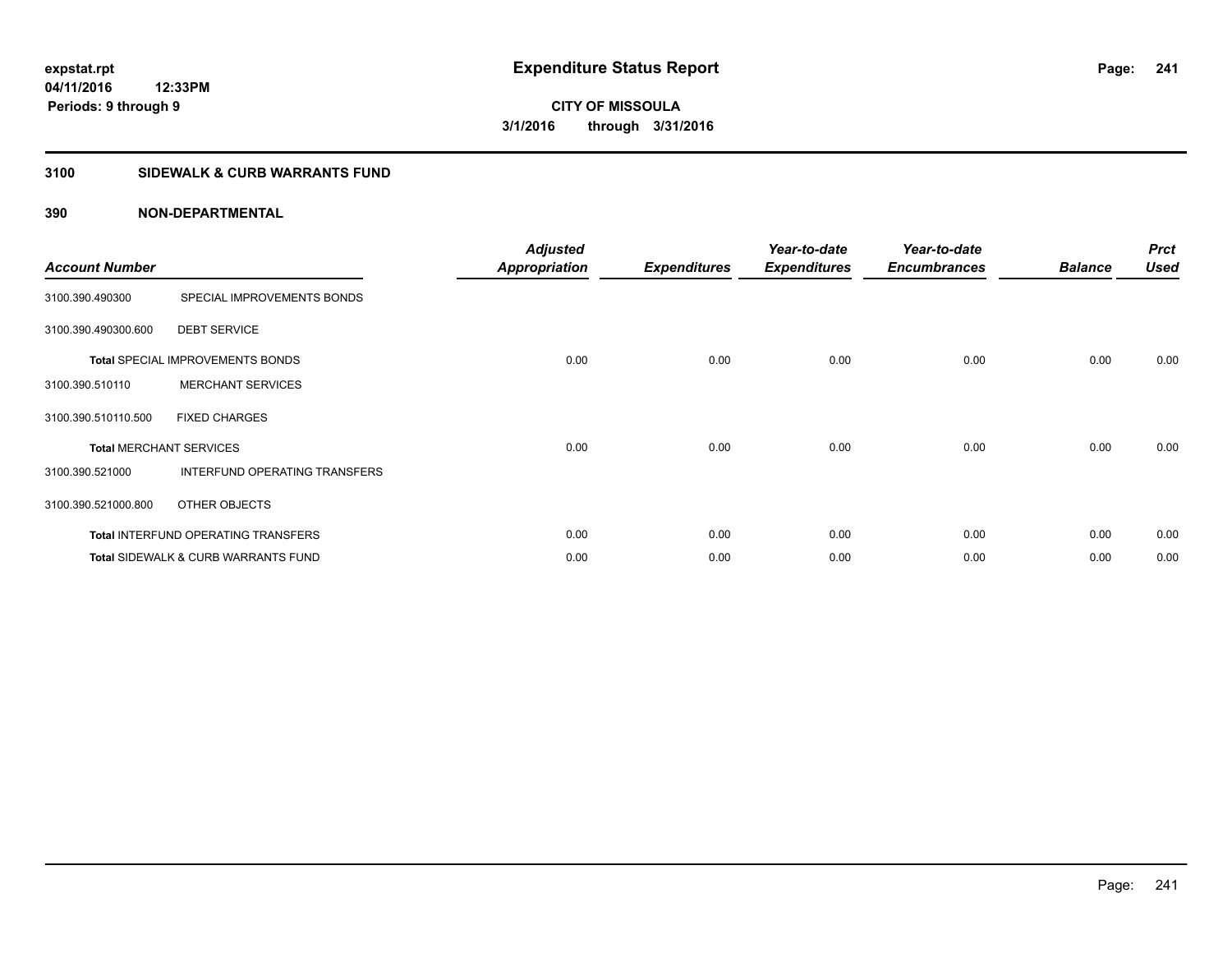**242**

**CITY OF MISSOULA 3/1/2016 through 3/31/2016**

## **3200 FY99 SIDEWALK & CURB DEBT SERVICE FUND**

| <b>Account Number</b>     |                                              | <b>Adjusted</b><br><b>Appropriation</b> | <b>Expenditures</b> | Year-to-date<br><b>Expenditures</b> | Year-to-date<br><b>Encumbrances</b> | <b>Balance</b> | <b>Prct</b><br><b>Used</b> |
|---------------------------|----------------------------------------------|-----------------------------------------|---------------------|-------------------------------------|-------------------------------------|----------------|----------------------------|
| 3200.390.490300           | SPECIAL IMPROVEMENTS BONDS                   |                                         |                     |                                     |                                     |                |                            |
| 3200.390.490300.600       | <b>DEBT SERVICE</b>                          |                                         |                     |                                     |                                     |                |                            |
|                           | Total SPECIAL IMPROVEMENTS BONDS             | 0.00                                    | 0.00                | 0.00                                | 0.00                                | 0.00           | 0.00                       |
| 3200.390.510100           | SPECIAL ASSESSMENTS                          |                                         |                     |                                     |                                     |                |                            |
| 3200.390.510100.600       | <b>DEBT SERVICE</b>                          |                                         |                     |                                     |                                     |                |                            |
| <b>Total DEBT SERVICE</b> |                                              | 0.00                                    | 0.00                | 0.00                                | 0.00                                | 0.00           | 0.00                       |
| 3200.390.510100.800       | OTHER OBJECTS                                |                                         |                     |                                     |                                     |                |                            |
|                           | <b>Total SPECIAL ASSESSMENTS</b>             | 0.00                                    | 0.00                | 0.00                                | 0.00                                | 0.00           | 0.00                       |
| 3200.390.510110           | <b>MERCHANT SERVICES</b>                     |                                         |                     |                                     |                                     |                |                            |
| 3200.390.510110.500       | <b>FIXED CHARGES</b>                         |                                         |                     |                                     |                                     |                |                            |
|                           | <b>Total MERCHANT SERVICES</b>               | 0.00                                    | 0.00                | 0.00                                | 0.00                                | 0.00           | 0.00                       |
|                           | Total FY99 SIDEWALK & CURB DEBT SERVICE FUND | 0.00                                    | 0.00                | 0.00                                | 0.00                                | 0.00           | 0.00                       |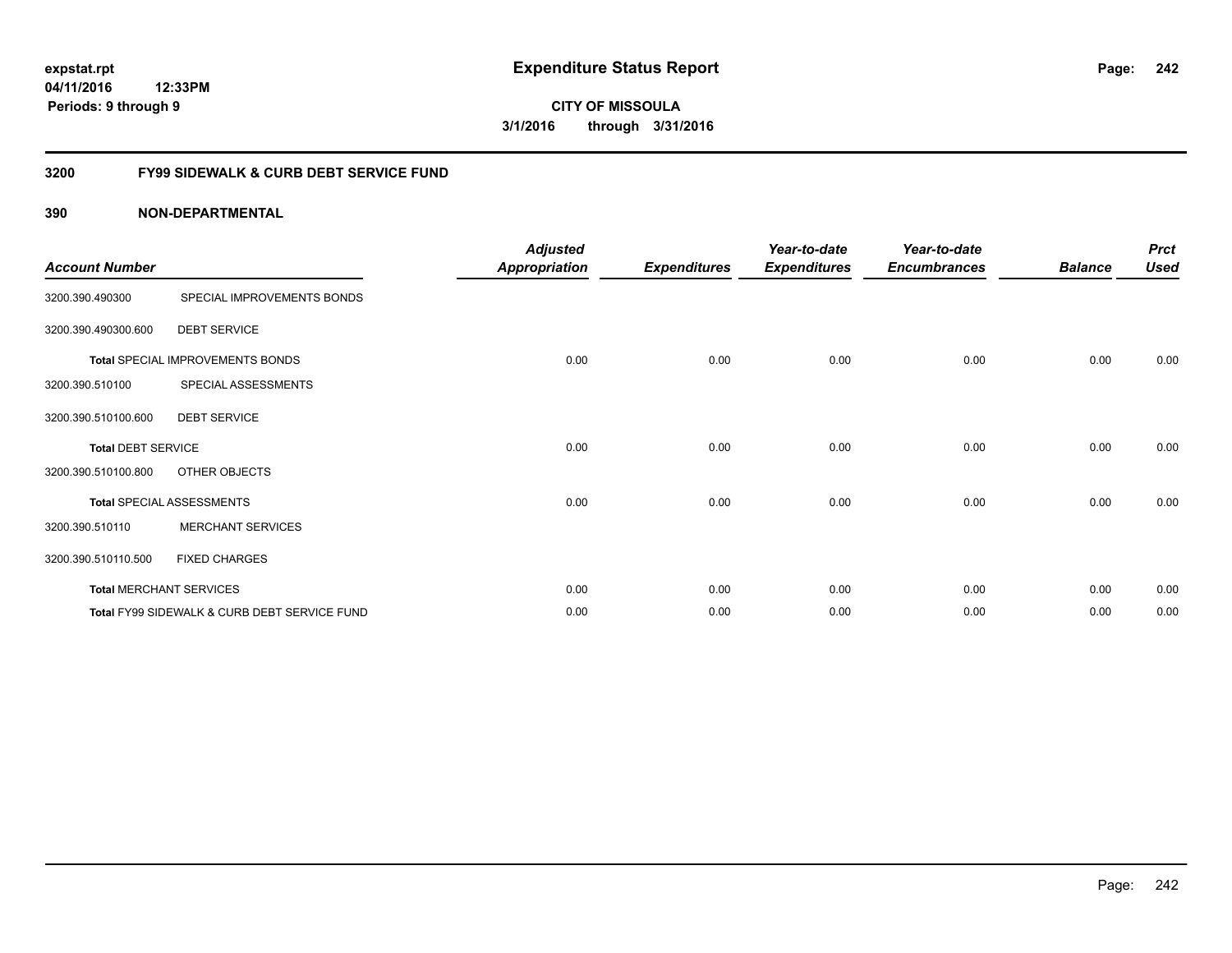**243**

**CITY OF MISSOULA 3/1/2016 through 3/31/2016**

## **3300 FY00 SIDEWALK & CURB DEBT SERVICE FUND**

| <b>Account Number</b> |                                              | <b>Adjusted</b><br>Appropriation | <b>Expenditures</b> | Year-to-date<br><b>Expenditures</b> | Year-to-date<br><b>Encumbrances</b> | <b>Balance</b> | <b>Prct</b><br><b>Used</b> |
|-----------------------|----------------------------------------------|----------------------------------|---------------------|-------------------------------------|-------------------------------------|----------------|----------------------------|
| 3300.390.510100       | SPECIAL ASSESSMENTS                          |                                  |                     |                                     |                                     |                |                            |
| 3300.390.510100.600   | <b>DEBT SERVICE</b>                          |                                  |                     |                                     |                                     |                |                            |
|                       | <b>Total SPECIAL ASSESSMENTS</b>             | 0.00                             | 0.00                | 0.00                                | 0.00                                | 0.00           | 0.00                       |
| 3300.390.510110       | <b>MERCHANT SERVICES</b>                     |                                  |                     |                                     |                                     |                |                            |
| 3300.390.510110.500   | <b>FIXED CHARGES</b>                         |                                  |                     |                                     |                                     |                |                            |
|                       | <b>Total MERCHANT SERVICES</b>               | 0.00                             | 0.00                | 0.00                                | 0.00                                | 0.00           | 0.00                       |
|                       | Total FY00 SIDEWALK & CURB DEBT SERVICE FUND | 0.00                             | 0.00                | 0.00                                | 0.00                                | 0.00           | 0.00                       |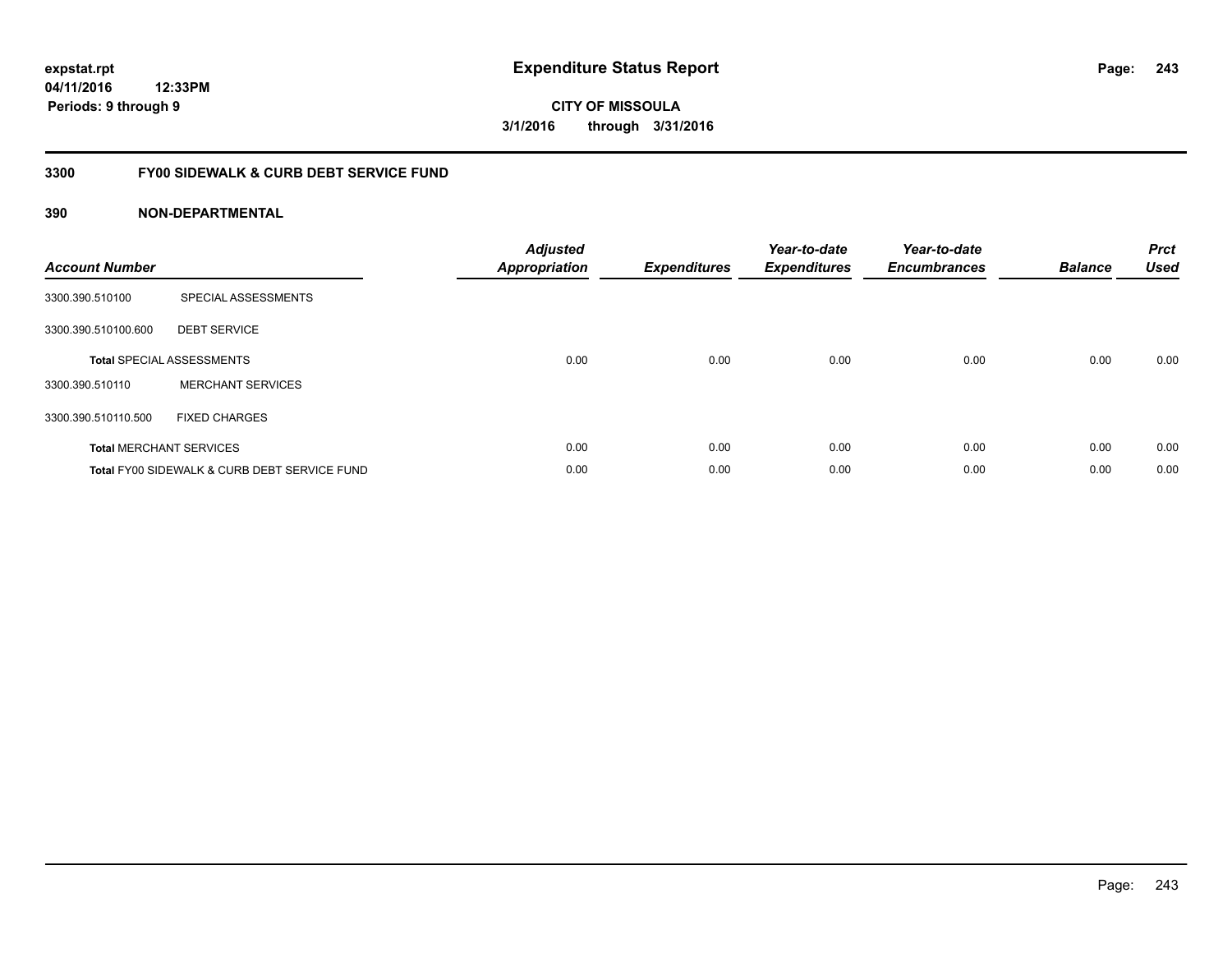**3305 JUDGMENT LEVIES**

| <b>Account Number</b>        |                     | <b>Adjusted</b><br><b>Appropriation</b> | <b>Expenditures</b> | Year-to-date<br><b>Expenditures</b> | Year-to-date<br><b>Encumbrances</b> | <b>Balance</b> | <b>Prct</b><br><b>Used</b> |
|------------------------------|---------------------|-----------------------------------------|---------------------|-------------------------------------|-------------------------------------|----------------|----------------------------|
| 3305.390.490550              | JUDGMENT LEVY DEBT  |                                         |                     |                                     |                                     |                |                            |
| 3305.390.490550.600          | <b>DEBT SERVICE</b> |                                         |                     |                                     |                                     |                |                            |
| <b>Total DEBT SERVICE</b>    |                     | 0.00                                    | 0.00                | 0.00                                | 0.00                                | 0.00           | 0.00                       |
| 3305.390.490550.800          | OTHER OBJECTS       |                                         |                     |                                     |                                     |                |                            |
| <b>Total JUDGMENT LEVIES</b> |                     | 0.00                                    | 0.00                | 0.00                                | 0.00                                | 0.00           | 0.00                       |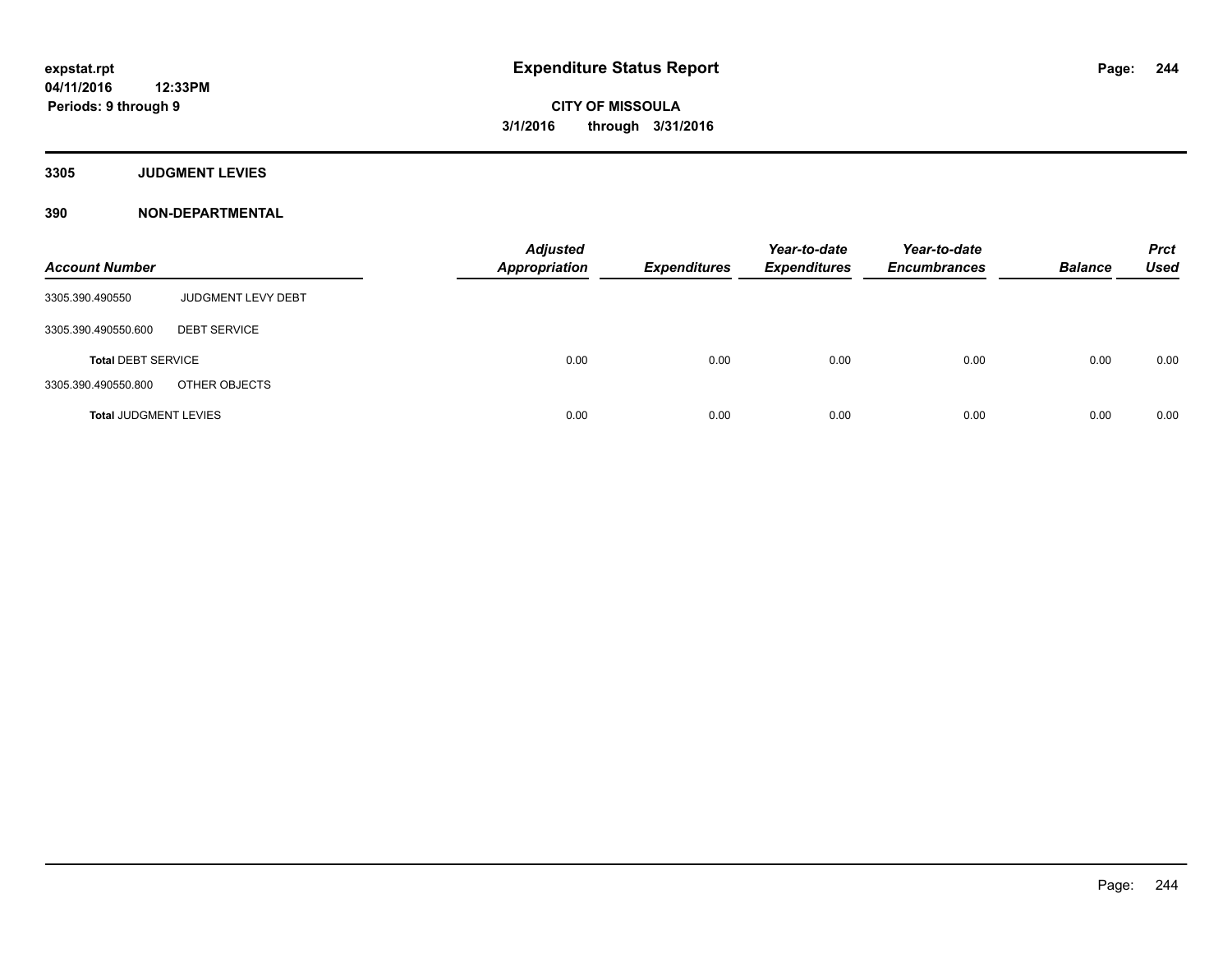**CITY OF MISSOULA 3/1/2016 through 3/31/2016**

## **3400 FY01 SIDEWALK & CURB DEBT SERVICE FUND**

**000 \*\*\* Title Not Found \*\*\***

| <b>Account Number</b>                |                         | <b>Adjusted</b><br>Appropriation | <b>Expenditures</b> | Year-to-date<br><b>Expenditures</b> | Year-to-date<br><b>Encumbrances</b> | <b>Balance</b> | <b>Prct</b><br>Used |
|--------------------------------------|-------------------------|----------------------------------|---------------------|-------------------------------------|-------------------------------------|----------------|---------------------|
| 3400.000.520100                      | *** Title Not Found *** |                                  |                     |                                     |                                     |                |                     |
| 3400.000.520100.800                  | OTHER OBJECTS           |                                  |                     |                                     |                                     |                |                     |
| <b>Total *** Title Not Found ***</b> |                         | 0.00                             | 0.00                | 0.00                                | 0.00                                | 0.00           | 0.00                |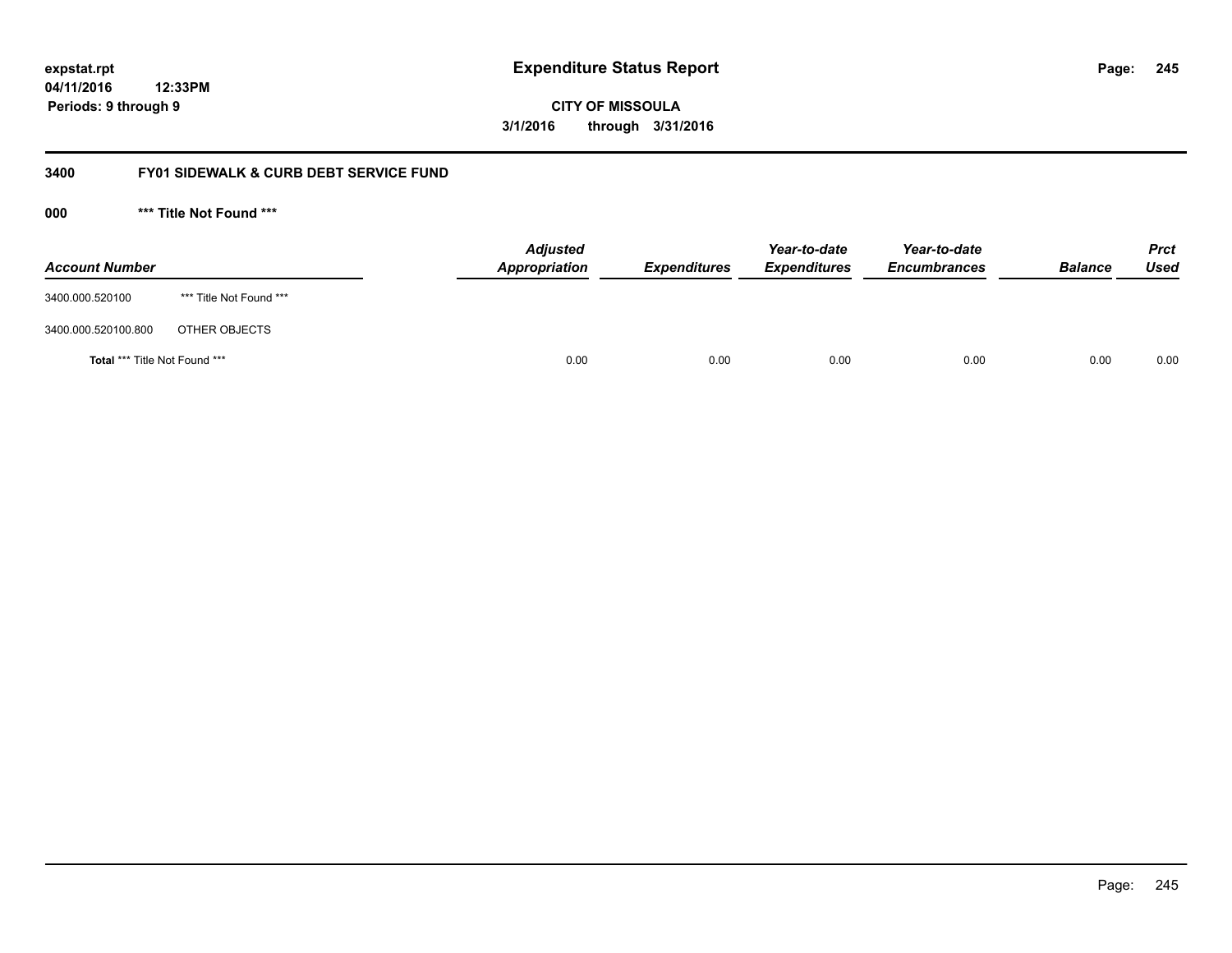**CITY OF MISSOULA 3/1/2016 through 3/31/2016**

## **3400 FY01 SIDEWALK & CURB DEBT SERVICE FUND**

| <b>Account Number</b>     |                                                         | <b>Adjusted</b><br><b>Appropriation</b> | <b>Expenditures</b> | Year-to-date<br><b>Expenditures</b> | Year-to-date<br><b>Encumbrances</b> | <b>Balance</b> | <b>Prct</b><br><b>Used</b> |
|---------------------------|---------------------------------------------------------|-----------------------------------------|---------------------|-------------------------------------|-------------------------------------|----------------|----------------------------|
| 3400.390.510100           | SPECIAL ASSESSMENTS                                     |                                         |                     |                                     |                                     |                |                            |
| 3400.390.510100.600       | <b>DEBT SERVICE</b>                                     |                                         |                     |                                     |                                     |                |                            |
| <b>Total DEBT SERVICE</b> |                                                         | 0.00                                    | 0.00                | 0.00                                | 0.00                                | 0.00           | 0.00                       |
| 3400.390.510100.800       | OTHER OBJECTS                                           |                                         |                     |                                     |                                     |                |                            |
|                           | <b>Total SPECIAL ASSESSMENTS</b>                        | 0.00                                    | 0.00                | 0.00                                | 0.00                                | 0.00           | 0.00                       |
| 3400.390.510110           | <b>MERCHANT SERVICES</b>                                |                                         |                     |                                     |                                     |                |                            |
| 3400.390.510110.500       | <b>FIXED CHARGES</b>                                    |                                         |                     |                                     |                                     |                |                            |
|                           | <b>Total FY01 SIDEWALK &amp; CURB DEBT SERVICE FUND</b> | 0.00                                    | 0.00                | 0.00                                | 0.00                                | 0.00           | 0.00                       |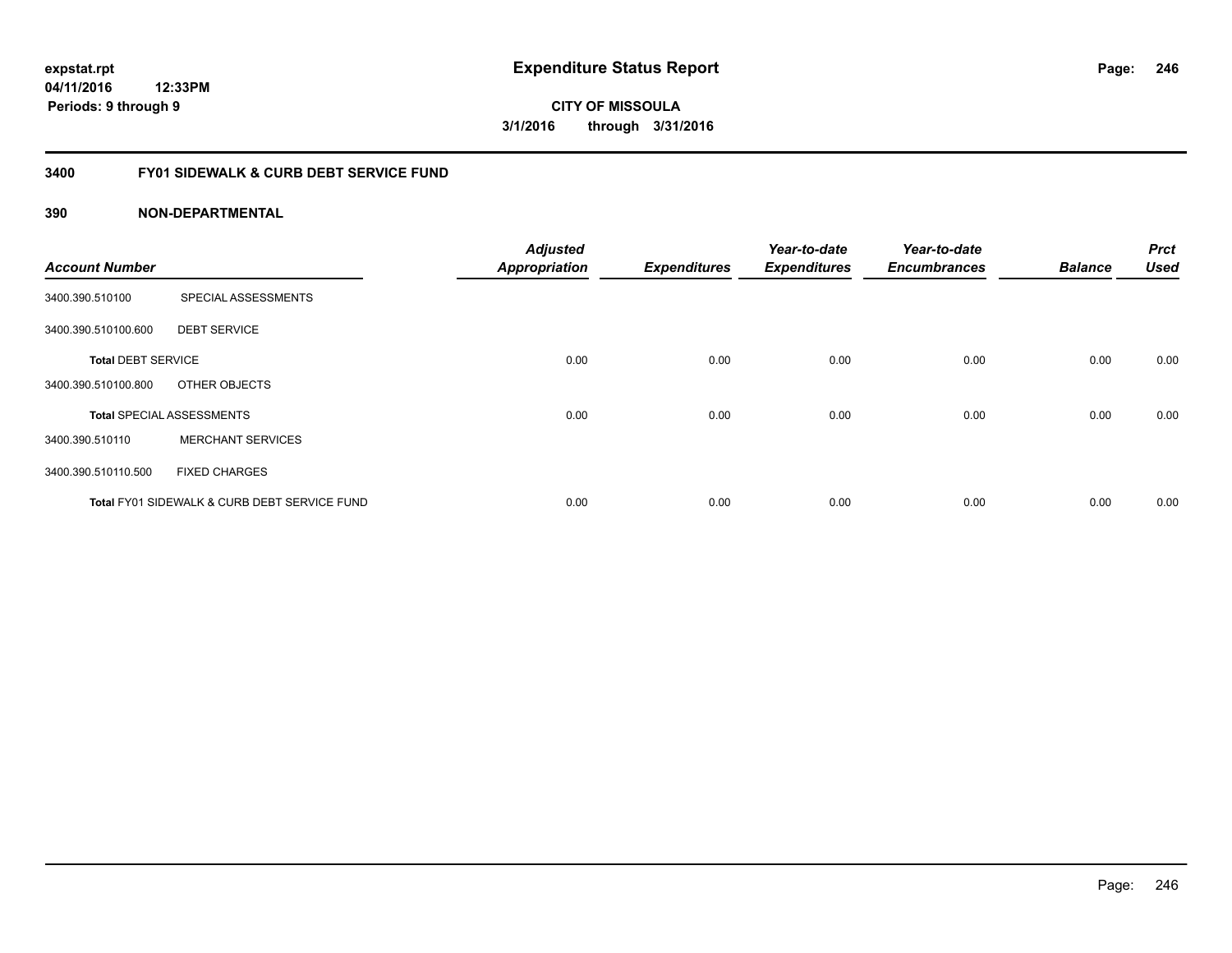**CITY OF MISSOULA 3/1/2016 through 3/31/2016**

## **3410 FY02 SIDEWALK & CURB DEBT SERVICE FUND**

**000 \*\*\* Title Not Found \*\*\***

| <b>Account Number</b>                |                         | <b>Adjusted</b><br>Appropriation | <b>Expenditures</b> | Year-to-date<br><b>Expenditures</b> | Year-to-date<br><b>Encumbrances</b> | <b>Balance</b> | Prct<br><b>Used</b> |
|--------------------------------------|-------------------------|----------------------------------|---------------------|-------------------------------------|-------------------------------------|----------------|---------------------|
| 3410.000.520100                      | *** Title Not Found *** |                                  |                     |                                     |                                     |                |                     |
| 3410.000.520100.800                  | OTHER OBJECTS           |                                  |                     |                                     |                                     |                |                     |
| <b>Total *** Title Not Found ***</b> |                         | 0.00                             | 0.00                | 0.00                                | 0.00                                | 0.00           | 0.00                |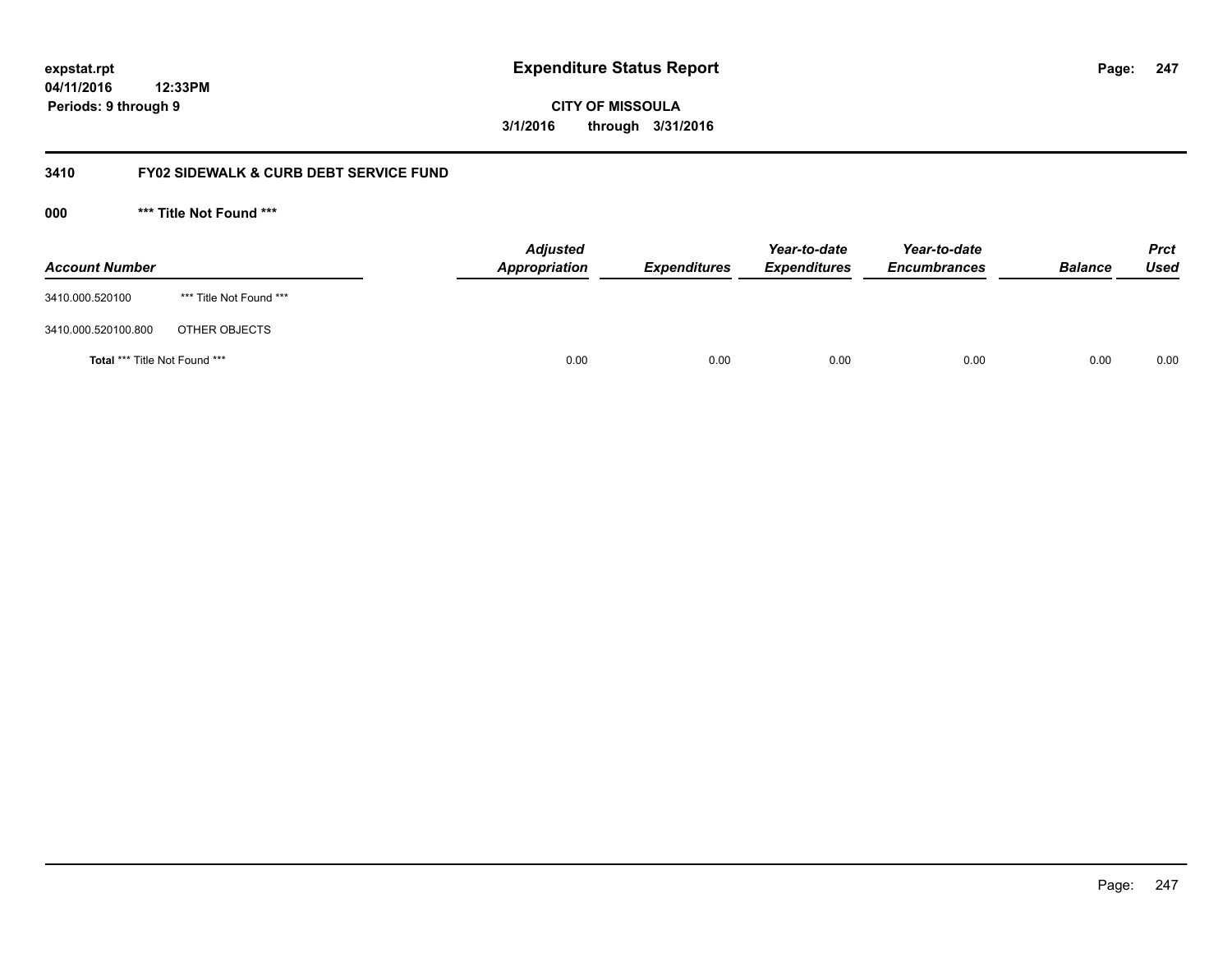**CITY OF MISSOULA 3/1/2016 through 3/31/2016**

## **3410 FY02 SIDEWALK & CURB DEBT SERVICE FUND**

| <b>Account Number</b> |                                                                                     | <b>Adjusted</b><br><b>Appropriation</b> | <b>Expenditures</b> | Year-to-date<br><b>Expenditures</b> | Year-to-date<br><b>Encumbrances</b> | <b>Balance</b>         | <b>Prct</b><br><b>Used</b> |
|-----------------------|-------------------------------------------------------------------------------------|-----------------------------------------|---------------------|-------------------------------------|-------------------------------------|------------------------|----------------------------|
| 3410.390.510100       | SPECIAL ASSESSMENTS                                                                 |                                         |                     |                                     |                                     |                        |                            |
| 3410.390.510100.600   | <b>DEBT SERVICE</b>                                                                 |                                         |                     |                                     |                                     |                        |                            |
|                       | 3410.390.510100.620.000 INTEREST / SERVICE FEES<br><b>Total SPECIAL ASSESSMENTS</b> | 0.00<br>0.00                            | 0.00<br>0.00        | 350.00<br>350.00                    | 0.00<br>0.00                        | $-350.00$<br>$-350.00$ | 0.00<br>0.00               |
| 3410.390.510110       | <b>MERCHANT SERVICES</b>                                                            |                                         |                     |                                     |                                     |                        |                            |
| 3410.390.510110.500   | <b>FIXED CHARGES</b>                                                                |                                         |                     |                                     |                                     |                        |                            |
|                       | <b>Total MERCHANT SERVICES</b>                                                      | 0.00                                    | 0.00                | 0.00                                | 0.00                                | 0.00                   | 0.00                       |
|                       | Total FY02 SIDEWALK & CURB DEBT SERVICE FUND                                        | 0.00                                    | 0.00                | 350.00                              | 0.00                                | $-350.00$              | 0.00                       |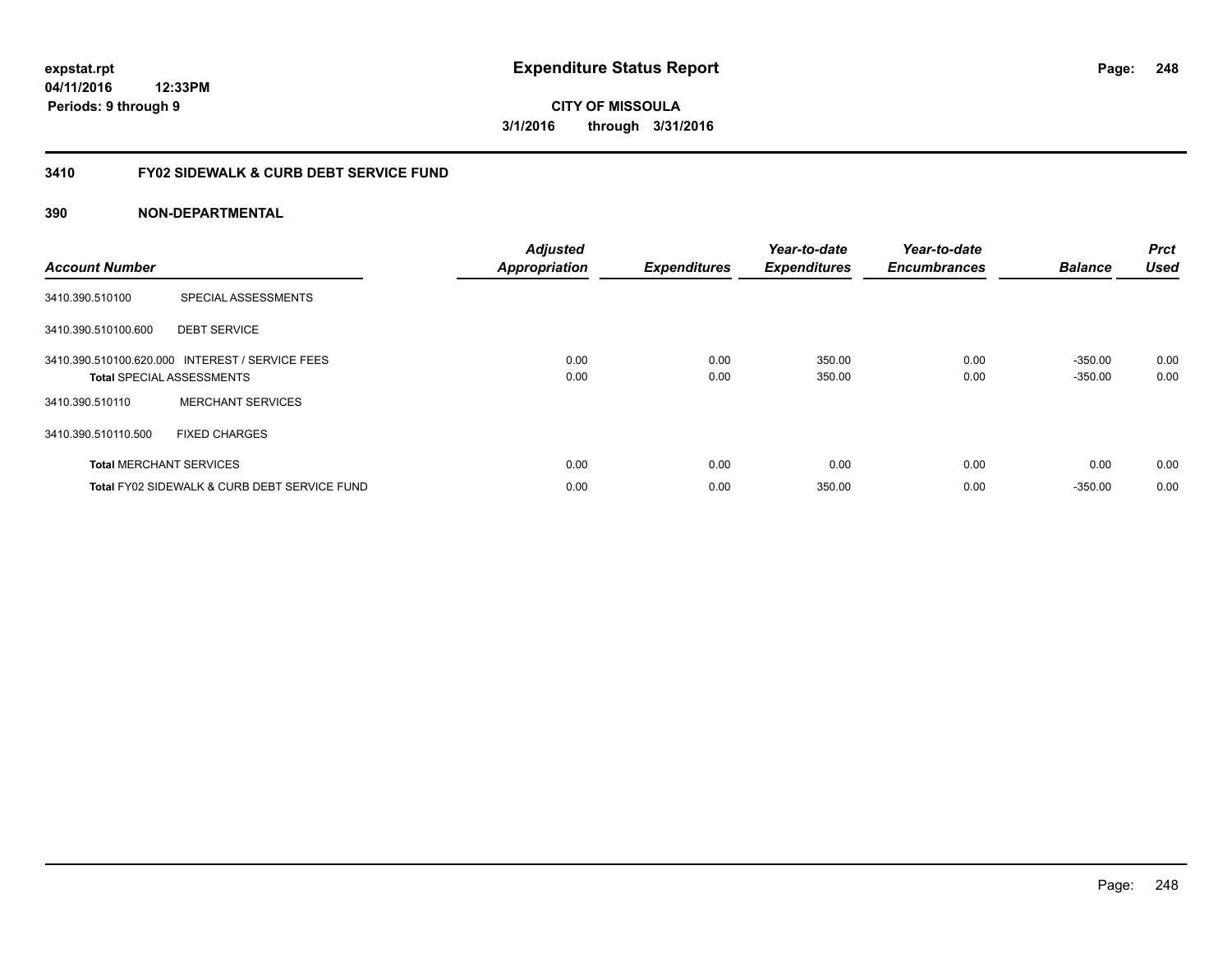## **3420 FY03 SIDEWALK & CURB DEBT SERVICE**

| <b>Account Number</b> |                                                                                     | <b>Adjusted</b><br><b>Appropriation</b> | <b>Expenditures</b> | Year-to-date<br><b>Expenditures</b> | Year-to-date<br><b>Encumbrances</b> | <b>Balance</b>         | <b>Prct</b><br><b>Used</b> |
|-----------------------|-------------------------------------------------------------------------------------|-----------------------------------------|---------------------|-------------------------------------|-------------------------------------|------------------------|----------------------------|
| 3420.390.510100       | SPECIAL ASSESSMENTS                                                                 |                                         |                     |                                     |                                     |                        |                            |
| 3420.390.510100.600   | <b>DEBT SERVICE</b>                                                                 |                                         |                     |                                     |                                     |                        |                            |
|                       | 3420.390.510100.620.000 INTEREST / SERVICE FEES<br><b>Total SPECIAL ASSESSMENTS</b> | 0.00<br>0.00                            | 0.00<br>0.00        | 350.00<br>350.00                    | 0.00<br>0.00                        | $-350.00$<br>$-350.00$ | 0.00<br>0.00               |
| 3420.390.510110       | <b>MERCHANT SERVICES</b>                                                            |                                         |                     |                                     |                                     |                        |                            |
| 3420.390.510110.500   | <b>FIXED CHARGES</b>                                                                |                                         |                     |                                     |                                     |                        |                            |
|                       | <b>Total MERCHANT SERVICES</b>                                                      | 0.00                                    | 0.00                | 0.00                                | 0.00                                | 0.00                   | 0.00                       |
|                       | <b>Total FY03 SIDEWALK &amp; CURB DEBT SERVICE</b>                                  | 0.00                                    | 0.00                | 350.00                              | 0.00                                | $-350.00$              | 0.00                       |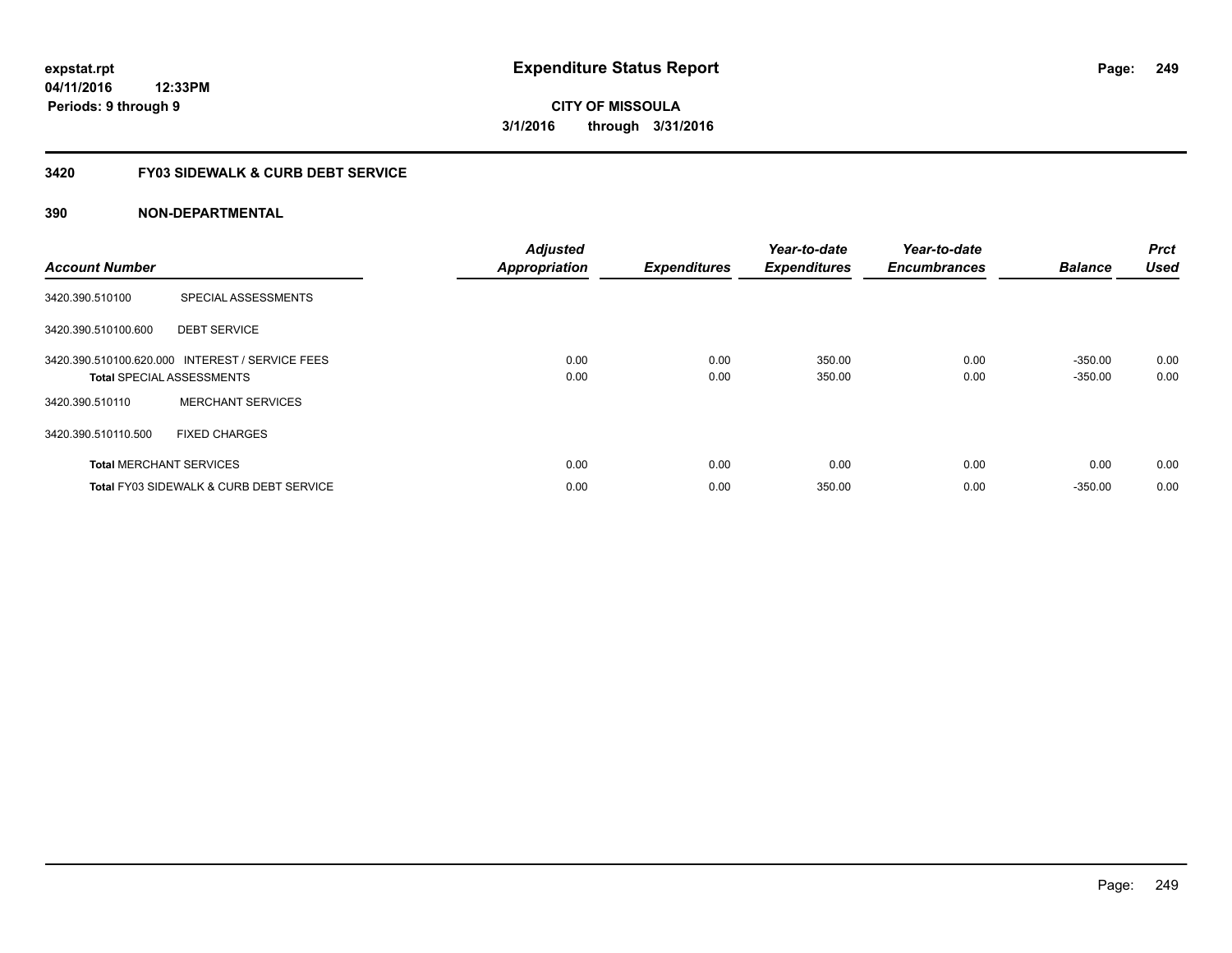## **3430 FY04 SIDEWALK CURB DEBT SERVICE**

|                                   |                                                 | <b>Adjusted</b>      |                     | Year-to-date        | Year-to-date        |                | <b>Prct</b> |
|-----------------------------------|-------------------------------------------------|----------------------|---------------------|---------------------|---------------------|----------------|-------------|
| <b>Account Number</b>             |                                                 | <b>Appropriation</b> | <b>Expenditures</b> | <b>Expenditures</b> | <b>Encumbrances</b> | <b>Balance</b> | <b>Used</b> |
| 3430.390.510100                   | SPECIAL ASSESSMENTS                             |                      |                     |                     |                     |                |             |
| 3430.390.510100.600               | <b>DEBT SERVICE</b>                             |                      |                     |                     |                     |                |             |
| 3430.390.510100.610.000 PRINCIPAL |                                                 | 10,000.00            | 0.00                | 0.00                | 0.00                | 10,000.00      | 0.00        |
|                                   | 3430.390.510100.620.000 INTEREST / SERVICE FEES | 824.00               | 0.00                | 587.50              | 0.00                | 236.50         | 71.30       |
|                                   | <b>Total SPECIAL ASSESSMENTS</b>                | 10,824.00            | 0.00                | 587.50              | 0.00                | 10,236.50      | 5.43        |
| 3430.390.510110                   | <b>MERCHANT SERVICES</b>                        |                      |                     |                     |                     |                |             |
| 3430.390.510110.500               | <b>FIXED CHARGES</b>                            |                      |                     |                     |                     |                |             |
| <b>Total MERCHANT SERVICES</b>    |                                                 | 0.00                 | 0.00                | 0.00                | 0.00                | 0.00           | 0.00        |
|                                   | <b>Total FY04 SIDEWALK CURB DEBT SERVICE</b>    | 10,824.00            | 0.00                | 587.50              | 0.00                | 10,236.50      | 5.43        |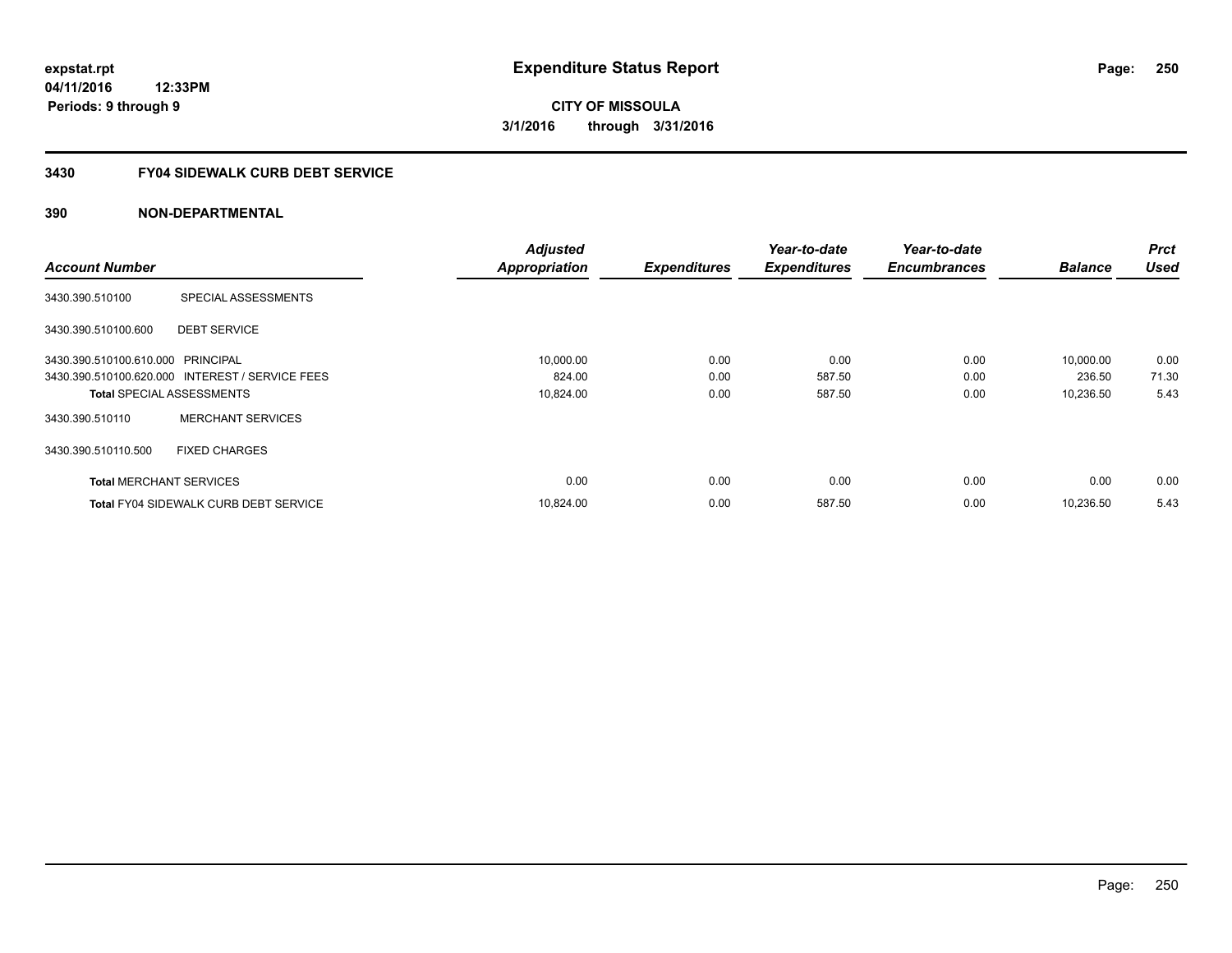#### **3440 FY 05 SIDEWALK AND CURB**

|                                   |                                                 | <b>Adjusted</b>      |                     | Year-to-date        | Year-to-date        |                | <b>Prct</b> |
|-----------------------------------|-------------------------------------------------|----------------------|---------------------|---------------------|---------------------|----------------|-------------|
| <b>Account Number</b>             |                                                 | <b>Appropriation</b> | <b>Expenditures</b> | <b>Expenditures</b> | <b>Encumbrances</b> | <b>Balance</b> | <b>Used</b> |
| 3440.390.510100                   | SPECIAL ASSESSMENTS                             |                      |                     |                     |                     |                |             |
| 3440.390.510100.600               | <b>DEBT SERVICE</b>                             |                      |                     |                     |                     |                |             |
| 3440.390.510100.610.000 PRINCIPAL |                                                 | 35,000.00            | 0.00                | 0.00                | 0.00                | 35,000.00      | 0.00        |
|                                   | 3440.390.510100.620.000 INTEREST / SERVICE FEES | 3,588.00             | 0.00                | 1,968.75            | 0.00                | 1,619.25       | 54.87       |
|                                   | <b>Total SPECIAL ASSESSMENTS</b>                | 38,588.00            | 0.00                | 1,968.75            | 0.00                | 36,619.25      | 5.10        |
| 3440.390.510110                   | <b>MERCHANT SERVICES</b>                        |                      |                     |                     |                     |                |             |
| 3440.390.510110.500               | <b>FIXED CHARGES</b>                            |                      |                     |                     |                     |                |             |
| <b>Total MERCHANT SERVICES</b>    |                                                 | 0.00                 | 0.00                | 0.00                | 0.00                | 0.00           | 0.00        |
|                                   | <b>Total FY 05 SIDEWALK AND CURB</b>            | 38,588.00            | 0.00                | 1,968.75            | 0.00                | 36.619.25      | 5.10        |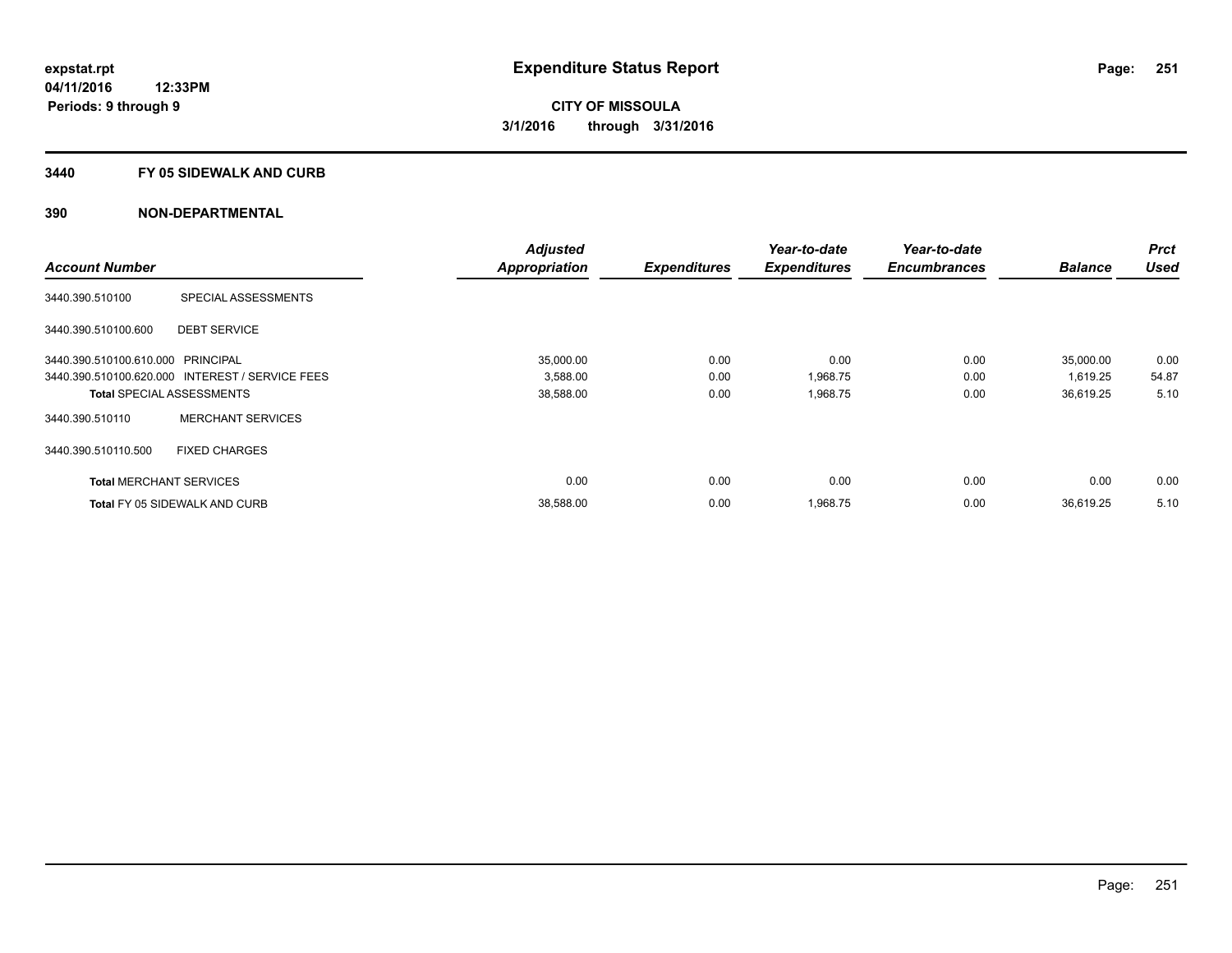#### **3450 FY 06 SIDEWALK AND CURB**

|                                   |                                                 | <b>Adjusted</b>      |                     | Year-to-date        | Year-to-date        |                | Prct        |
|-----------------------------------|-------------------------------------------------|----------------------|---------------------|---------------------|---------------------|----------------|-------------|
| <b>Account Number</b>             |                                                 | <b>Appropriation</b> | <b>Expenditures</b> | <b>Expenditures</b> | <b>Encumbrances</b> | <b>Balance</b> | <b>Used</b> |
| 3450.390.510100                   | SPECIAL ASSESSMENTS                             |                      |                     |                     |                     |                |             |
| 3450.390.510100.600               | <b>DEBT SERVICE</b>                             |                      |                     |                     |                     |                |             |
| 3450.390.510100.610.000 PRINCIPAL |                                                 | 25.000.00            | 0.00                | 0.00                | 0.00                | 25,000.00      | 0.00        |
|                                   | 3450.390.510100.620.000 INTEREST / SERVICE FEES | 3,537.00             | 0.00                | 1,593.75            | 0.00                | 1,943.25       | 45.06       |
|                                   | <b>Total SPECIAL ASSESSMENTS</b>                | 28,537.00            | 0.00                | 1,593.75            | 0.00                | 26,943.25      | 5.58        |
| 3450.390.510110                   | <b>MERCHANT SERVICES</b>                        |                      |                     |                     |                     |                |             |
| 3450.390.510110.500               | <b>FIXED CHARGES</b>                            |                      |                     |                     |                     |                |             |
| <b>Total MERCHANT SERVICES</b>    |                                                 | 0.00                 | 0.00                | 0.00                | 0.00                | 0.00           | 0.00        |
|                                   | <b>Total FY 06 SIDEWALK AND CURB</b>            | 28,537.00            | 0.00                | 1,593.75            | 0.00                | 26.943.25      | 5.58        |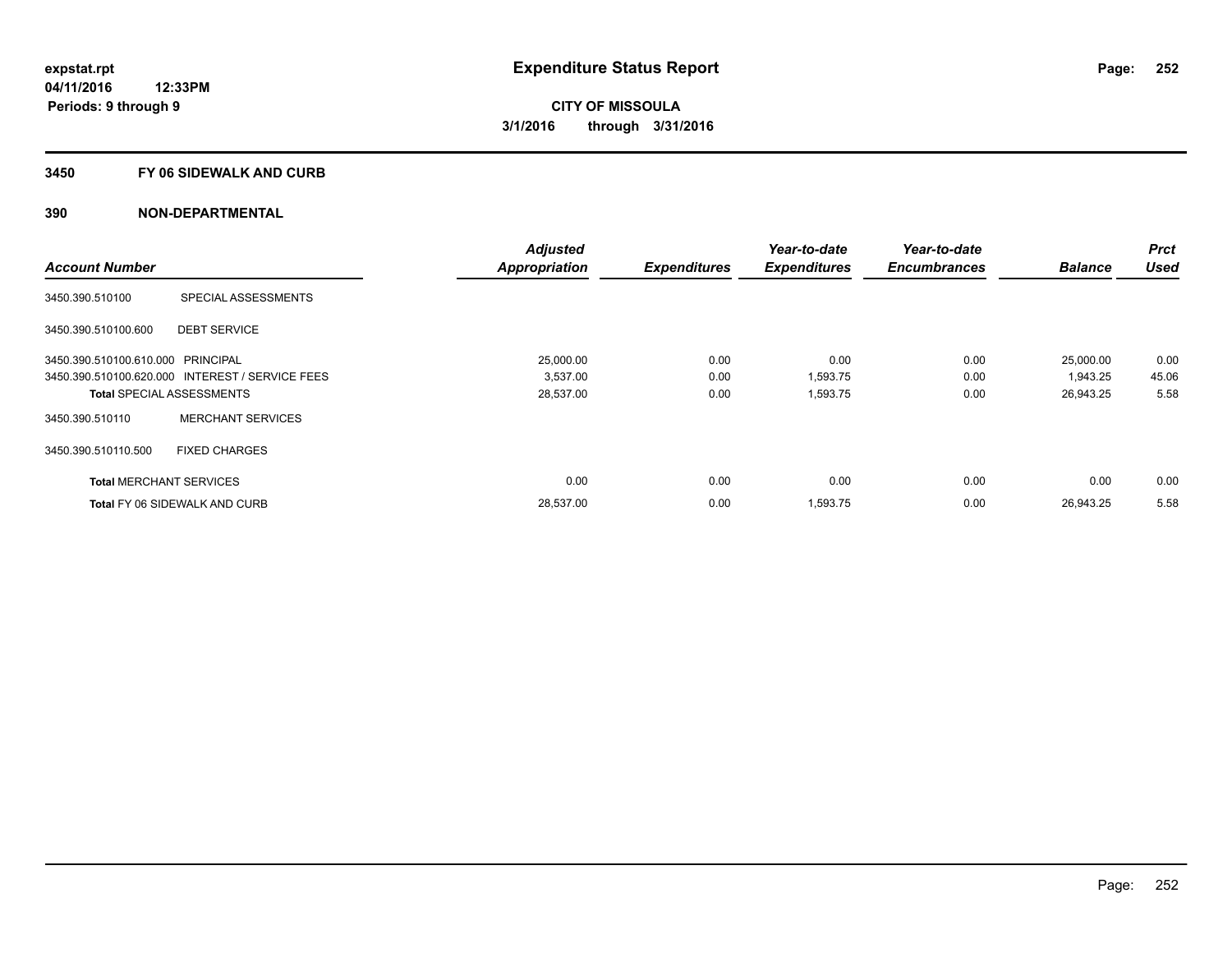# **3460 FY07 SIDEWALK AND CURB DEBT**

| <b>Account Number</b>             |                                                 | <b>Adjusted</b><br><b>Appropriation</b> | <b>Expenditures</b> | Year-to-date<br><b>Expenditures</b> | Year-to-date<br><b>Encumbrances</b> | <b>Balance</b> | <b>Prct</b><br><b>Used</b> |
|-----------------------------------|-------------------------------------------------|-----------------------------------------|---------------------|-------------------------------------|-------------------------------------|----------------|----------------------------|
| 3460.390.510100                   | SPECIAL ASSESSMENTS                             |                                         |                     |                                     |                                     |                |                            |
| 3460.390.510100.600               | <b>DEBT SERVICE</b>                             |                                         |                     |                                     |                                     |                |                            |
| 3460.390.510100.610.000 PRINCIPAL |                                                 | 45,000.00                               | 0.00                | 0.00                                | 0.00                                | 45,000.00      | 0.00                       |
|                                   | 3460.390.510100.620.000 INTEREST / SERVICE FEES | 13,810.00                               | 0.00                | 7,080.00                            | 0.00                                | 6,730.00       | 51.27                      |
|                                   | <b>Total SPECIAL ASSESSMENTS</b>                | 58,810.00                               | 0.00                | 7,080.00                            | 0.00                                | 51,730.00      | 12.04                      |
| 3460.390.510110                   | <b>MERCHANT SERVICES</b>                        |                                         |                     |                                     |                                     |                |                            |
| 3460.390.510110.500               | <b>FIXED CHARGES</b>                            |                                         |                     |                                     |                                     |                |                            |
| <b>Total FIXED CHARGES</b>        |                                                 | 0.00                                    | 0.00                | 0.00                                | 0.00                                | 0.00           | 0.00                       |
|                                   | <b>Total MERCHANT SERVICES</b>                  | 0.00                                    | 0.00                | 0.00                                | 0.00                                | 0.00           | 0.00                       |
|                                   | <b>Total FY07 SIDEWALK AND CURB DEBT</b>        | 58,810.00                               | 0.00                | 7,080.00                            | 0.00                                | 51,730.00      | 12.04                      |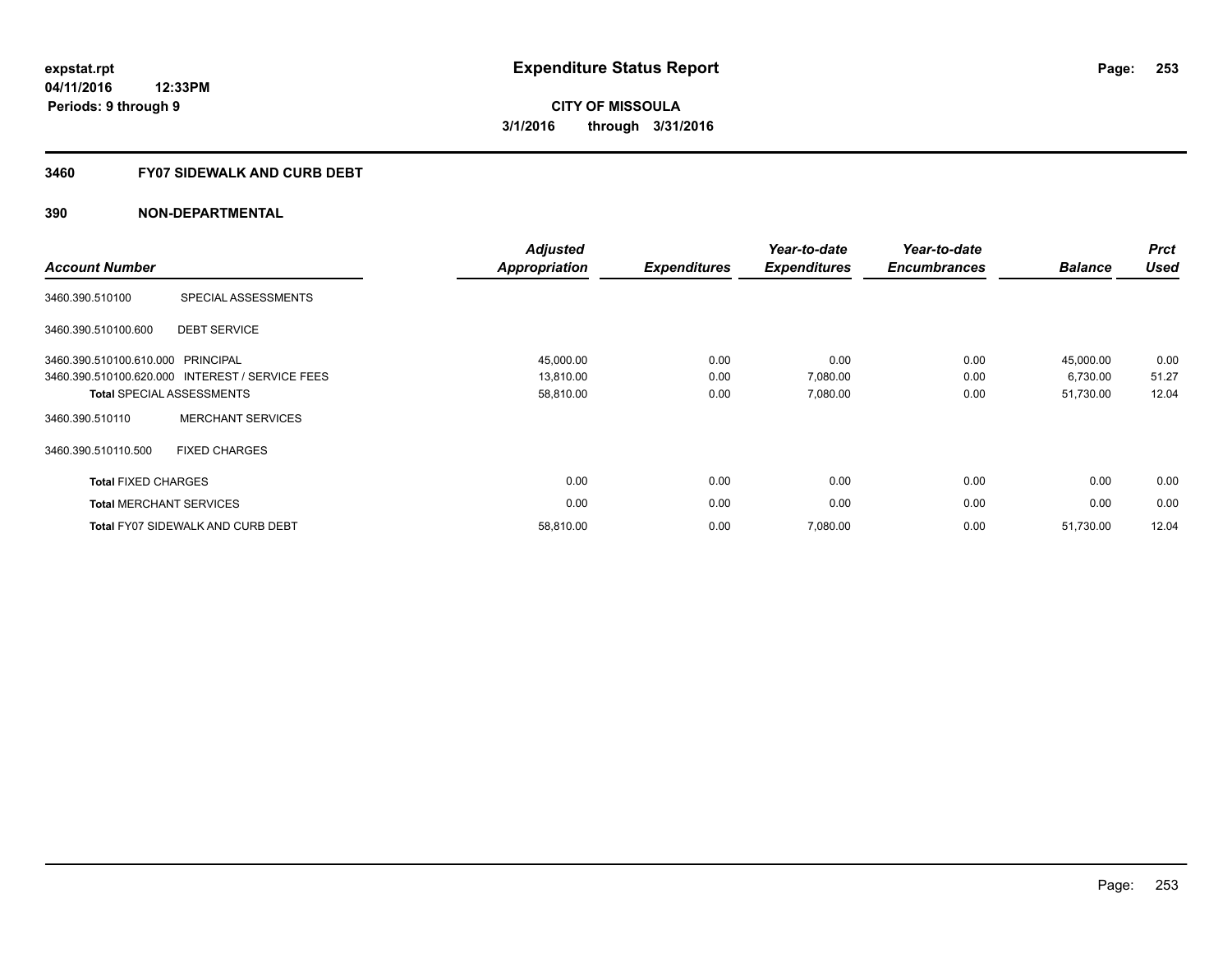# **3461 SERIES 2008A SIDEWALK AND CURB**

# **280 PUBLIC WORKS OPERATIONS**

| <b>Account Number</b>          |                                      | <b>Adjusted</b><br><b>Appropriation</b> | <b>Expenditures</b> | Year-to-date<br><b>Expenditures</b> | Year-to-date<br><b>Encumbrances</b> | <b>Balance</b> | <b>Prct</b><br><b>Used</b> |
|--------------------------------|--------------------------------------|-----------------------------------------|---------------------|-------------------------------------|-------------------------------------|----------------|----------------------------|
| 3461.280.510110                | <b>MERCHANT SERVICES</b>             |                                         |                     |                                     |                                     |                |                            |
| 3461.280.510110.500            | <b>FIXED CHARGES</b>                 |                                         |                     |                                     |                                     |                |                            |
| <b>Total MERCHANT SERVICES</b> |                                      | 0.00                                    | 0.00                | 0.00                                | 0.00                                | 0.00           | 0.00                       |
| 3461.280.521000                | INTERFUND OPERATING TRANSFERS        |                                         |                     |                                     |                                     |                |                            |
| 3461.280.521000.800            | OTHER OBJECTS                        |                                         |                     |                                     |                                     |                |                            |
|                                | <b>Total PUBLIC WORKS OPERATIONS</b> | 0.00                                    | 0.00                | 0.00                                | 0.00                                | 0.00           | 0.00                       |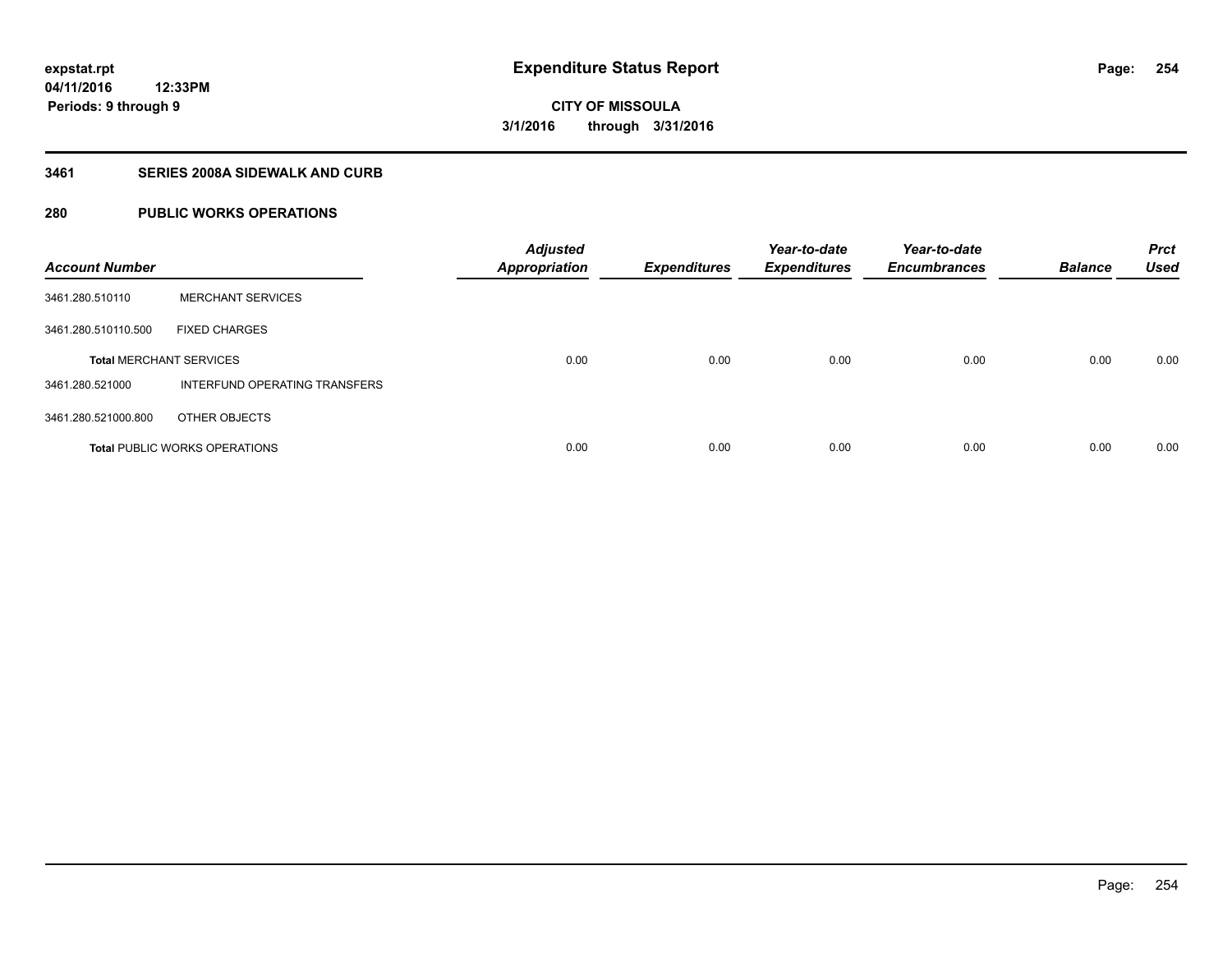# **3461 SERIES 2008A SIDEWALK AND CURB**

|                                   |                                                 | <b>Adjusted</b>      |                     | Year-to-date        | Year-to-date        |                | <b>Prct</b> |
|-----------------------------------|-------------------------------------------------|----------------------|---------------------|---------------------|---------------------|----------------|-------------|
| <b>Account Number</b>             |                                                 | <b>Appropriation</b> | <b>Expenditures</b> | <b>Expenditures</b> | <b>Encumbrances</b> | <b>Balance</b> | <b>Used</b> |
| 3461.390.510100                   | SPECIAL ASSESSMENTS                             |                      |                     |                     |                     |                |             |
| 3461.390.510100.600               | <b>DEBT SERVICE</b>                             |                      |                     |                     |                     |                |             |
| 3461.390.510100.610.000 PRINCIPAL |                                                 | 50,000.00            | 0.00                | 0.00                | 0.00                | 50,000.00      | 0.00        |
|                                   | 3461.390.510100.620.000 INTEREST / SERVICE FEES | 10,213.00            | 0.00                | 4,931.25            | 0.00                | 5,281.75       | 48.28       |
|                                   | <b>Total SPECIAL ASSESSMENTS</b>                | 60,213.00            | 0.00                | 4,931.25            | 0.00                | 55,281.75      | 8.19        |
| 3461.390.510110                   | <b>MERCHANT SERVICES</b>                        |                      |                     |                     |                     |                |             |
| 3461.390.510110.500               | <b>FIXED CHARGES</b>                            |                      |                     |                     |                     |                |             |
| <b>Total MERCHANT SERVICES</b>    |                                                 | 0.00                 | 0.00                | 0.00                | 0.00                | 0.00           | 0.00        |
| 3461.390.521000                   | INTERFUND OPERATING TRANSFERS                   |                      |                     |                     |                     |                |             |
| 3461.390.521000.800               | OTHER OBJECTS                                   |                      |                     |                     |                     |                |             |
|                                   | Total INTERFUND OPERATING TRANSFERS             | 0.00                 | 0.00                | 0.00                | 0.00                | 0.00           | 0.00        |
|                                   | Total SERIES 2008A SIDEWALK AND CURB            | 60,213.00            | 0.00                | 4,931.25            | 0.00                | 55,281.75      | 8.19        |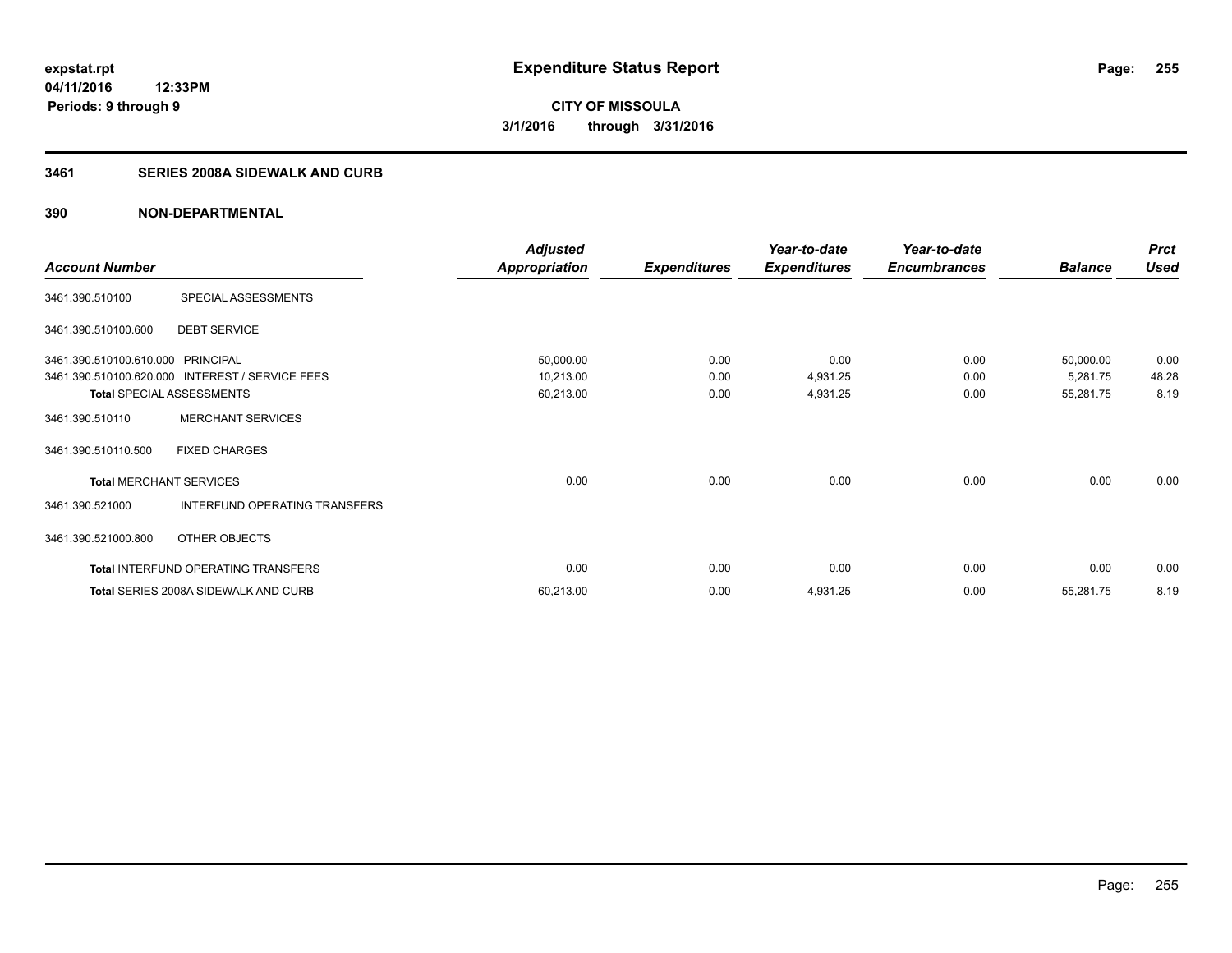# **3462 SERIES 2009 SIDEWALK AND CURB**

|                                   |                                                 | <b>Adjusted</b>      |                     | Year-to-date        | Year-to-date        |                | <b>Prct</b> |
|-----------------------------------|-------------------------------------------------|----------------------|---------------------|---------------------|---------------------|----------------|-------------|
| <b>Account Number</b>             |                                                 | <b>Appropriation</b> | <b>Expenditures</b> | <b>Expenditures</b> | <b>Encumbrances</b> | <b>Balance</b> | <b>Used</b> |
| 3462.390.510100                   | SPECIAL ASSESSMENTS                             |                      |                     |                     |                     |                |             |
| 3462.390.510100.600               | <b>DEBT SERVICE</b>                             |                      |                     |                     |                     |                |             |
| 3462.390.510100.610.000 PRINCIPAL |                                                 | 50,000.00            | 0.00                | 0.00                | 0.00                | 50,000.00      | 0.00        |
|                                   | 3462.390.510100.620.000 INTEREST / SERVICE FEES | 15,342.00            | 0.00                | 7,796.25            | 0.00                | 7,545.75       | 50.82       |
| <b>Total SPECIAL ASSESSMENTS</b>  |                                                 | 65,342.00            | 0.00                | 7,796.25            | 0.00                | 57,545.75      | 11.93       |
| 3462.390.510110                   | <b>MERCHANT SERVICES</b>                        |                      |                     |                     |                     |                |             |
| 3462.390.510110.500               | <b>FIXED CHARGES</b>                            |                      |                     |                     |                     |                |             |
| <b>Total MERCHANT SERVICES</b>    |                                                 | 0.00                 | 0.00                | 0.00                | 0.00                | 0.00           | 0.00        |
| 3462.390.521000                   | INTERFUND OPERATING TRANSFERS                   |                      |                     |                     |                     |                |             |
| 3462.390.521000.800               | OTHER OBJECTS                                   |                      |                     |                     |                     |                |             |
|                                   | Total INTERFUND OPERATING TRANSFERS             | 0.00                 | 0.00                | 0.00                | 0.00                | 0.00           | 0.00        |
|                                   | <b>Total SERIES 2009 SIDEWALK AND CURB</b>      | 65,342.00            | 0.00                | 7,796.25            | 0.00                | 57,545.75      | 11.93       |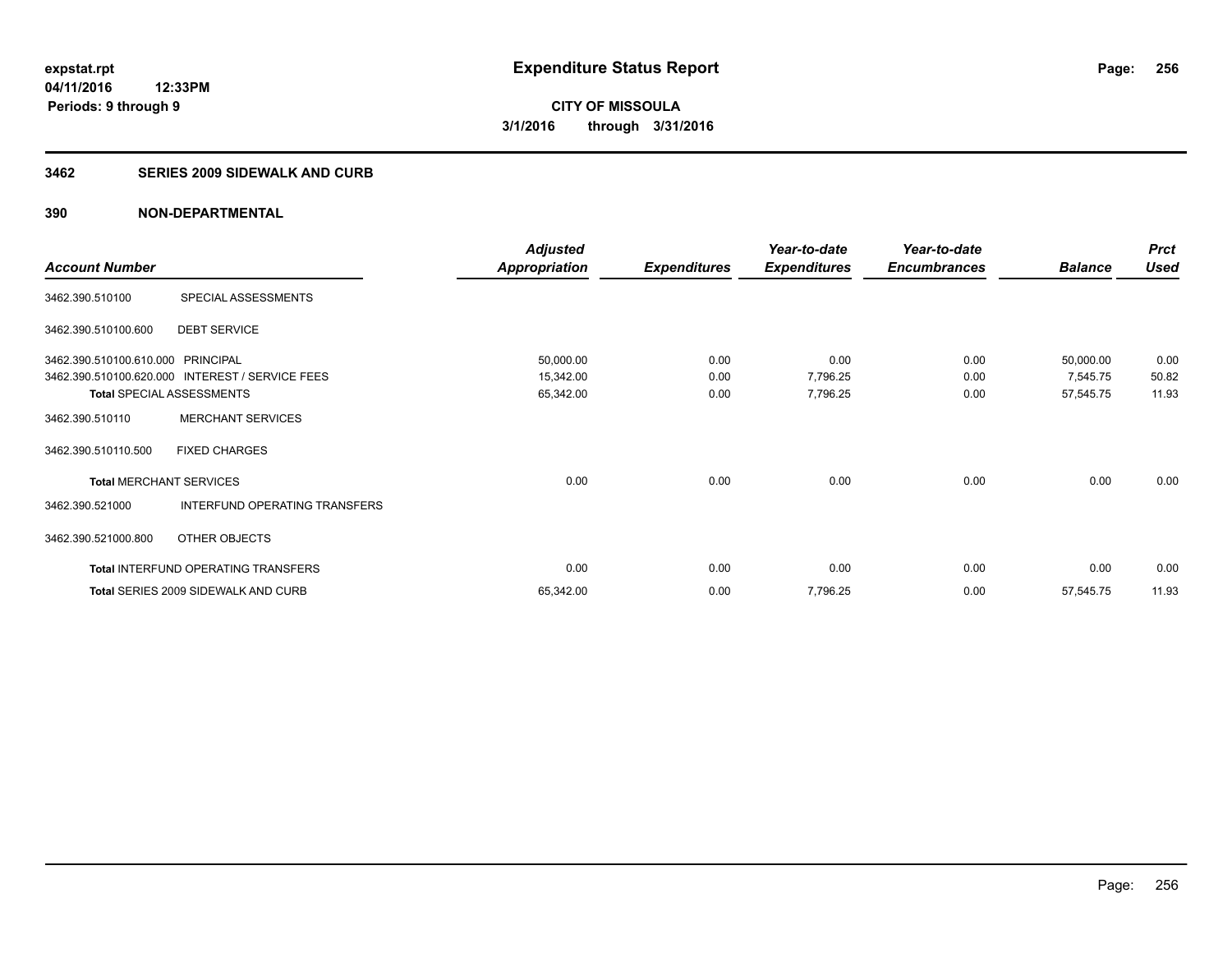# **3463 SERIES 2010 SIDEWALK AND CURB**

|                                   |                                                 | <b>Adjusted</b>      |                     | Year-to-date        | Year-to-date        |                | <b>Prct</b> |
|-----------------------------------|-------------------------------------------------|----------------------|---------------------|---------------------|---------------------|----------------|-------------|
| <b>Account Number</b>             |                                                 | <b>Appropriation</b> | <b>Expenditures</b> | <b>Expenditures</b> | <b>Encumbrances</b> | <b>Balance</b> | <b>Used</b> |
| 3463.390.510100                   | SPECIAL ASSESSMENTS                             |                      |                     |                     |                     |                |             |
| 3463.390.510100.600               | <b>DEBT SERVICE</b>                             |                      |                     |                     |                     |                |             |
| 3463.390.510100.610.000 PRINCIPAL |                                                 | 75,000.00            | 0.00                | 0.00                | 0.00                | 75,000.00      | 0.00        |
|                                   | 3463.390.510100.620.000 INTEREST / SERVICE FEES | 25,413.00            | 0.00                | 12,881.25           | 0.00                | 12,531.75      | 50.69       |
| <b>Total SPECIAL ASSESSMENTS</b>  |                                                 | 100,413.00           | 0.00                | 12,881.25           | 0.00                | 87,531.75      | 12.83       |
| 3463.390.510110                   | <b>MERCHANT SERVICES</b>                        |                      |                     |                     |                     |                |             |
| 3463.390.510110.500               | <b>FIXED CHARGES</b>                            |                      |                     |                     |                     |                |             |
| <b>Total MERCHANT SERVICES</b>    |                                                 | 0.00                 | 0.00                | 0.00                | 0.00                | 0.00           | 0.00        |
|                                   | <b>Total SERIES 2010 SIDEWALK AND CURB</b>      | 100.413.00           | 0.00                | 12.881.25           | 0.00                | 87.531.75      | 12.83       |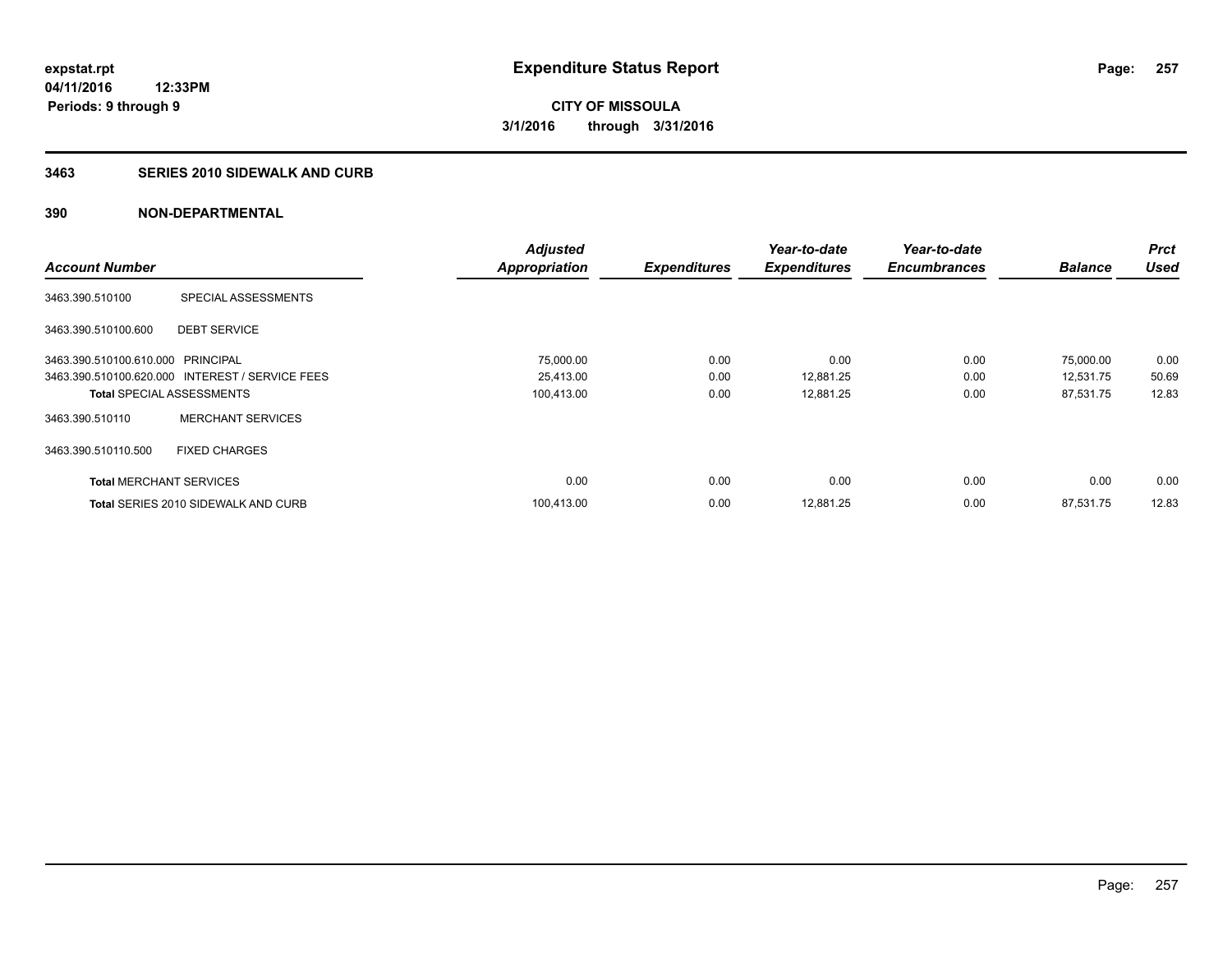### **3464 FY12 S/C DEBT SERVICE**

|                                   |                                                 | <b>Adjusted</b>      |                     | Year-to-date        | Year-to-date        |                | <b>Prct</b> |
|-----------------------------------|-------------------------------------------------|----------------------|---------------------|---------------------|---------------------|----------------|-------------|
| <b>Account Number</b>             |                                                 | <b>Appropriation</b> | <b>Expenditures</b> | <b>Expenditures</b> | <b>Encumbrances</b> | <b>Balance</b> | <b>Used</b> |
| 3464.390.510100                   | SPECIAL ASSESSMENTS                             |                      |                     |                     |                     |                |             |
| 3464.390.510100.600               | <b>DEBT SERVICE</b>                             |                      |                     |                     |                     |                |             |
| 3464.390.510100.610.000 PRINCIPAL |                                                 | 50,000.00            | 0.00                | 0.00                | 0.00                | 50,000.00      | 0.00        |
|                                   | 3464.390.510100.620.000 INTEREST / SERVICE FEES | 21,785.00            | 0.00                | 11,067.50           | 0.00                | 10,717.50      | 50.80       |
| <b>Total SPECIAL ASSESSMENTS</b>  |                                                 | 71,785.00            | 0.00                | 11,067.50           | 0.00                | 60,717.50      | 15.42       |
| 3464.390.510110                   | <b>MERCHANT SERVICES</b>                        |                      |                     |                     |                     |                |             |
| 3464.390.510110.500               | <b>FIXED CHARGES</b>                            |                      |                     |                     |                     |                |             |
| <b>Total MERCHANT SERVICES</b>    |                                                 | 0.00                 | 0.00                | 0.00                | 0.00                | 0.00           | 0.00        |
| Total FY12 S/C DEBT SERVICE       |                                                 | 71,785.00            | 0.00                | 11,067.50           | 0.00                | 60.717.50      | 15.42       |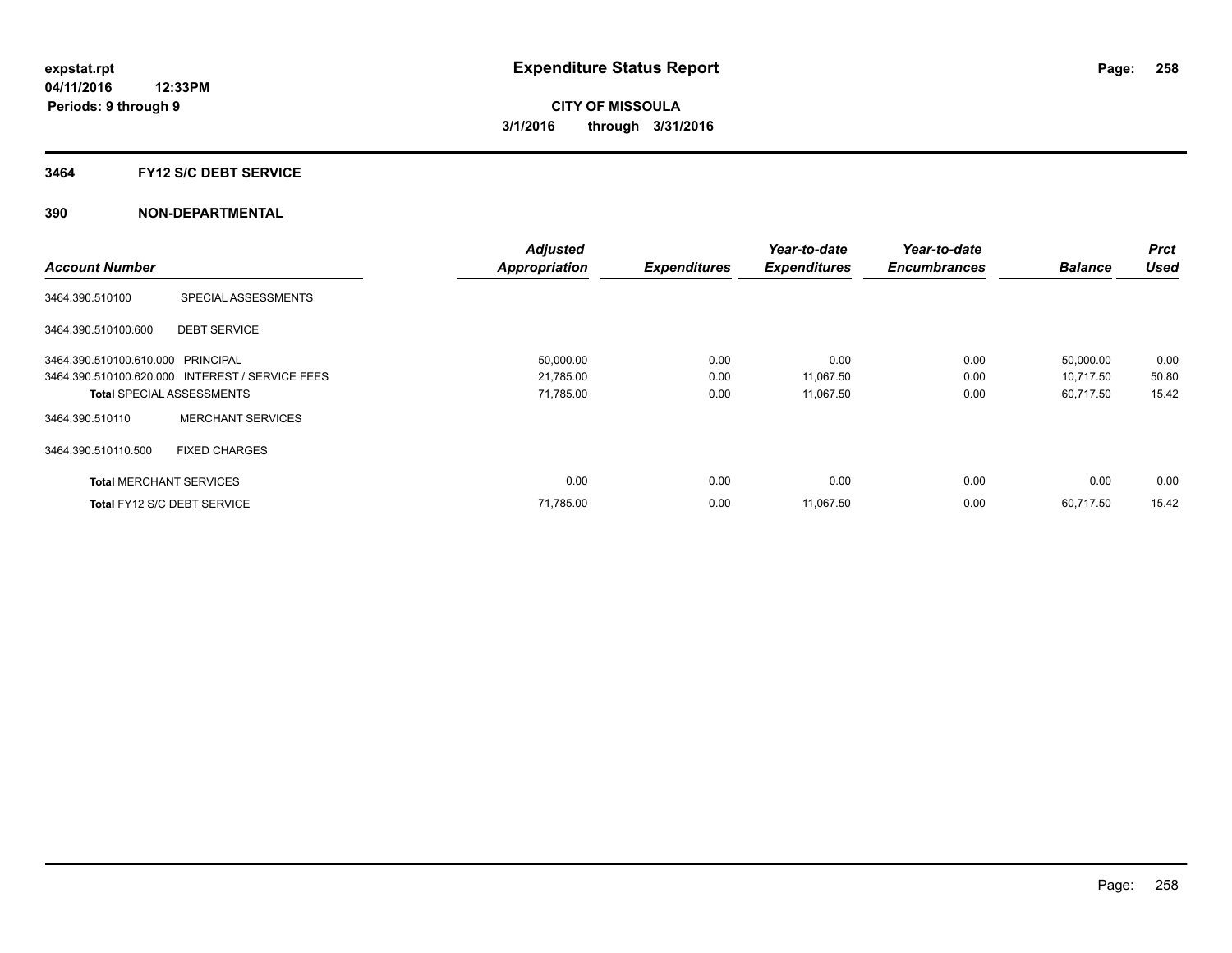# **3465 FY13 SIDEWALK/CURB DEBT SERVICE**

|                                   |                                                 | <b>Adjusted</b>      |                     | Year-to-date        | Year-to-date        |                | <b>Prct</b> |
|-----------------------------------|-------------------------------------------------|----------------------|---------------------|---------------------|---------------------|----------------|-------------|
| <b>Account Number</b>             |                                                 | <b>Appropriation</b> | <b>Expenditures</b> | <b>Expenditures</b> | <b>Encumbrances</b> | <b>Balance</b> | <b>Used</b> |
| 3465.390.510100                   | SPECIAL ASSESSMENTS                             |                      |                     |                     |                     |                |             |
| 3465.390.510100.600               | <b>DEBT SERVICE</b>                             |                      |                     |                     |                     |                |             |
| 3465.390.510100.610.000 PRINCIPAL |                                                 | 29,000.00            | 0.00                | 0.00                | 0.00                | 29,000.00      | 0.00        |
|                                   | 3465.390.510100.620.000 INTEREST / SERVICE FEES | 11,021.00            | 0.00                | 5,556.17            | 0.00                | 5,464.83       | 50.41       |
|                                   | <b>Total SPECIAL ASSESSMENTS</b>                | 40,021.00            | 0.00                | 5,556.17            | 0.00                | 34.464.83      | 13.88       |
| 3465.390.510110                   | <b>MERCHANT SERVICES</b>                        |                      |                     |                     |                     |                |             |
| 3465.390.510110.500               | <b>FIXED CHARGES</b>                            |                      |                     |                     |                     |                |             |
| <b>Total MERCHANT SERVICES</b>    |                                                 | 0.00                 | 0.00                | 0.00                | 0.00                | 0.00           | 0.00        |
|                                   | <b>Total FY13 SIDEWALK/CURB DEBT SERVICE</b>    | 40.021.00            | 0.00                | 5,556.17            | 0.00                | 34.464.83      | 13.88       |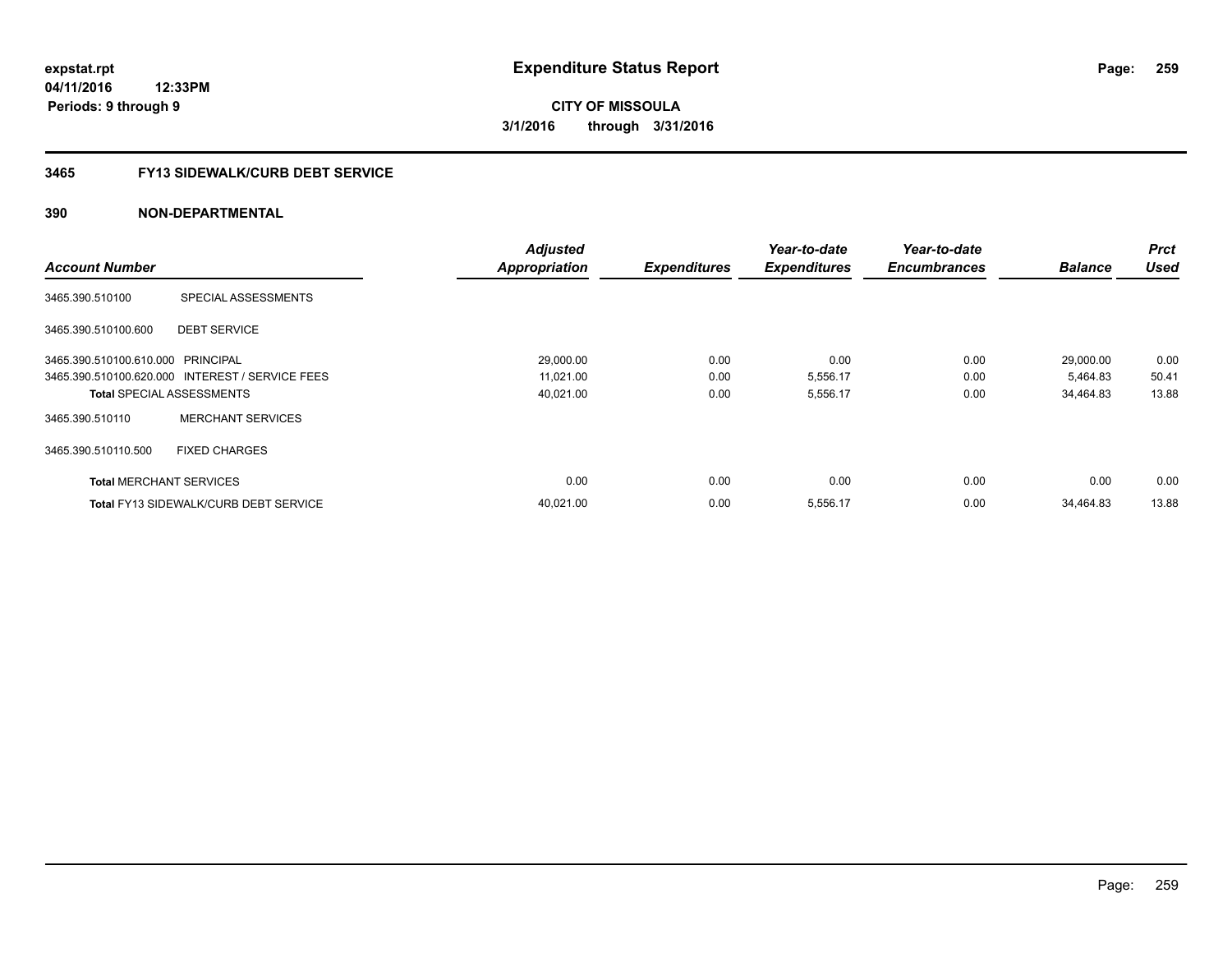# **3466 FY15 SIDEWALK/CURB DEBT SERVICE**

|                                                 | <b>Adjusted</b> |                     | Year-to-date        | Year-to-date        |                | <b>Prct</b> |
|-------------------------------------------------|-----------------|---------------------|---------------------|---------------------|----------------|-------------|
| <b>Account Number</b>                           | Appropriation   | <b>Expenditures</b> | <b>Expenditures</b> | <b>Encumbrances</b> | <b>Balance</b> | <b>Used</b> |
| 3466.390.510100<br>SPECIAL ASSESSMENTS          |                 |                     |                     |                     |                |             |
| 3466.390.510100.300<br>PURCHASED SERVICES       |                 |                     |                     |                     |                |             |
| 3466.390.510100.350.000 PROFESSIONAL SERVICES   | 0.00            | 0.00                | 25,812.46           | 0.00                | $-25,812.46$   | 0.00        |
| <b>Total PURCHASED SERVICES</b>                 | 0.00            | 0.00                | 25,812.46           | 0.00                | $-25,812.46$   | 0.00        |
| <b>DEBT SERVICE</b><br>3466.390.510100.600      |                 |                     |                     |                     |                |             |
| 3466.390.510100.620.000 INTEREST / SERVICE FEES | 0.00            | 0.00                | 8,683.15            | 0.00                | $-8,683.15$    | 0.00        |
| <b>Total DEBT SERVICE</b>                       | 0.00            | 0.00                | 8,683.15            | 0.00                | $-8,683.15$    | 0.00        |
| <b>Total SPECIAL ASSESSMENTS</b>                | 0.00            | 0.00                | 34,495.61           | 0.00                | $-34,495.61$   | 0.00        |
| <b>MERCHANT SERVICES</b><br>3466.390.510110     |                 |                     |                     |                     |                |             |
| <b>FIXED CHARGES</b><br>3466.390.510110.500     |                 |                     |                     |                     |                |             |
| <b>Total MERCHANT SERVICES</b>                  | 0.00            | 0.00                | 0.00                | 0.00                | 0.00           | 0.00        |
| Total FY15 SIDEWALK/CURB DEBT SERVICE           | 0.00            | 0.00                | 34,495.61           | 0.00                | $-34,495.61$   | 0.00        |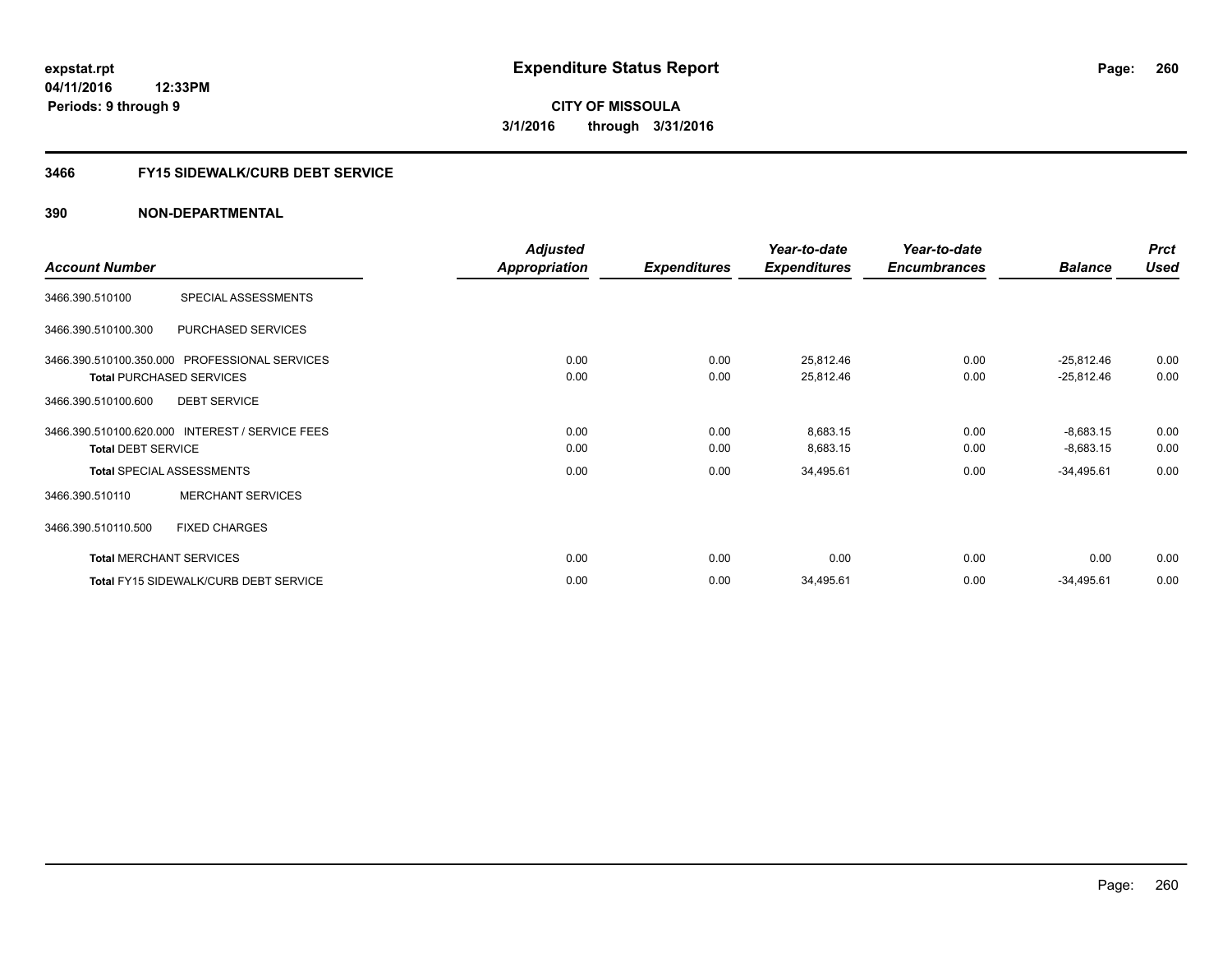# **3491 SID 491 DEBT SERVICE FUND**

| <b>Account Number</b> |                                 | <b>Adjusted</b><br>Appropriation | <b>Expenditures</b> | Year-to-date<br><b>Expenditures</b> | Year-to-date<br><b>Encumbrances</b> | <b>Balance</b> | <b>Prct</b><br><b>Used</b> |
|-----------------------|---------------------------------|----------------------------------|---------------------|-------------------------------------|-------------------------------------|----------------|----------------------------|
| 3491.390.510100       | SPECIAL ASSESSMENTS             |                                  |                     |                                     |                                     |                |                            |
| 3491.390.510100.600   | <b>DEBT SERVICE</b>             |                                  |                     |                                     |                                     |                |                            |
|                       | Total SID 491 DEBT SERVICE FUND | 0.00                             | 0.00                | 0.00                                | 0.00                                | 0.00           | 0.00                       |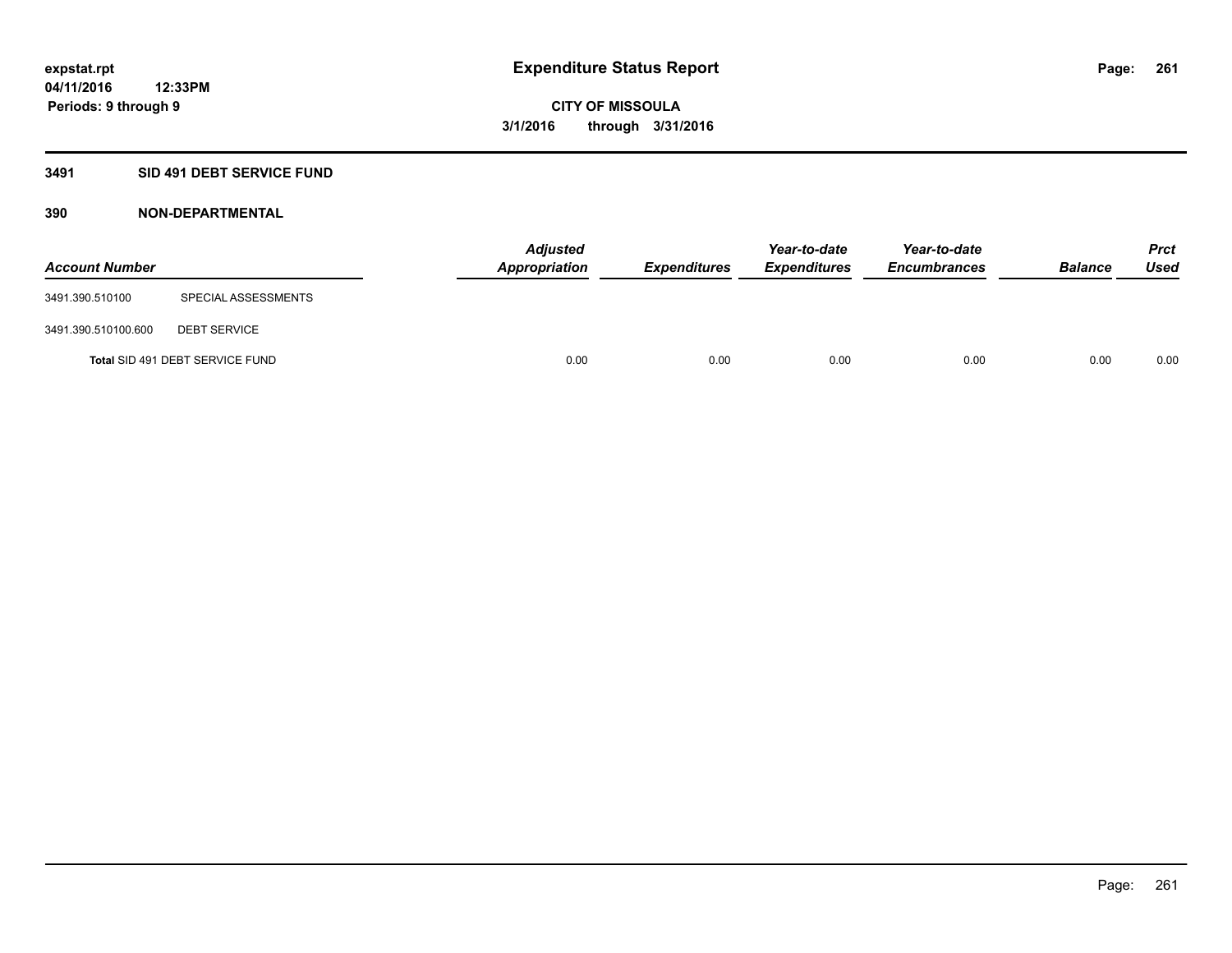#### **3495 SID 495 DEBT SERVICE FUND**

| <b>Account Number</b>                |                         | <b>Adjusted</b><br><b>Appropriation</b> | <b>Expenditures</b> | Year-to-date<br><i><b>Expenditures</b></i> | Year-to-date<br><b>Encumbrances</b> | <b>Balance</b> | <b>Prct</b><br>Used |
|--------------------------------------|-------------------------|-----------------------------------------|---------------------|--------------------------------------------|-------------------------------------|----------------|---------------------|
| 3495.000.520100                      | *** Title Not Found *** |                                         |                     |                                            |                                     |                |                     |
| 3495.000.520100.800                  | OTHER OBJECTS           |                                         |                     |                                            |                                     |                |                     |
| <b>Total *** Title Not Found ***</b> |                         | 0.00                                    | 0.00                | 0.00                                       | 0.00                                | 0.00           | 0.00                |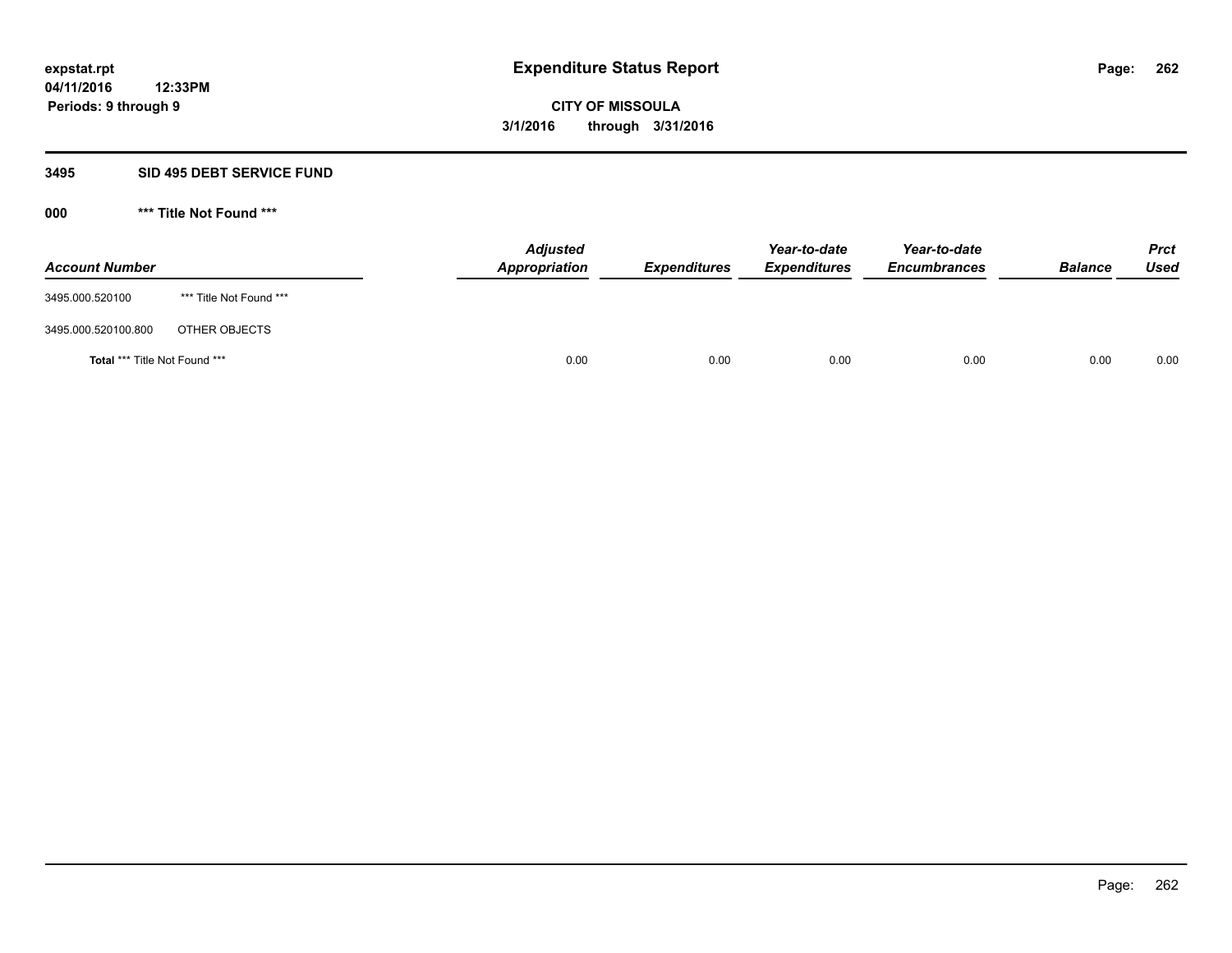# **3495 SID 495 DEBT SERVICE FUND**

| <b>Account Number</b> |                                  | <b>Adjusted</b><br><b>Appropriation</b> | <b>Expenditures</b> | Year-to-date<br><b>Expenditures</b> | Year-to-date<br><b>Encumbrances</b> | <b>Balance</b> | <b>Prct</b><br><b>Used</b> |
|-----------------------|----------------------------------|-----------------------------------------|---------------------|-------------------------------------|-------------------------------------|----------------|----------------------------|
| 3495.390.510100       | SPECIAL ASSESSMENTS              |                                         |                     |                                     |                                     |                |                            |
| 3495.390.510100.800   | OTHER OBJECTS                    |                                         |                     |                                     |                                     |                |                            |
|                       | <b>Total SPECIAL ASSESSMENTS</b> | 0.00                                    | 0.00                | 0.00                                | 0.00                                | 0.00           | 0.00                       |
| 3495.390.510110       | <b>MERCHANT SERVICES</b>         |                                         |                     |                                     |                                     |                |                            |
| 3495.390.510110.500   | <b>FIXED CHARGES</b>             |                                         |                     |                                     |                                     |                |                            |
|                       | Total SID 495 DEBT SERVICE FUND  | 0.00                                    | 0.00                | 0.00                                | 0.00                                | 0.00           | 0.00                       |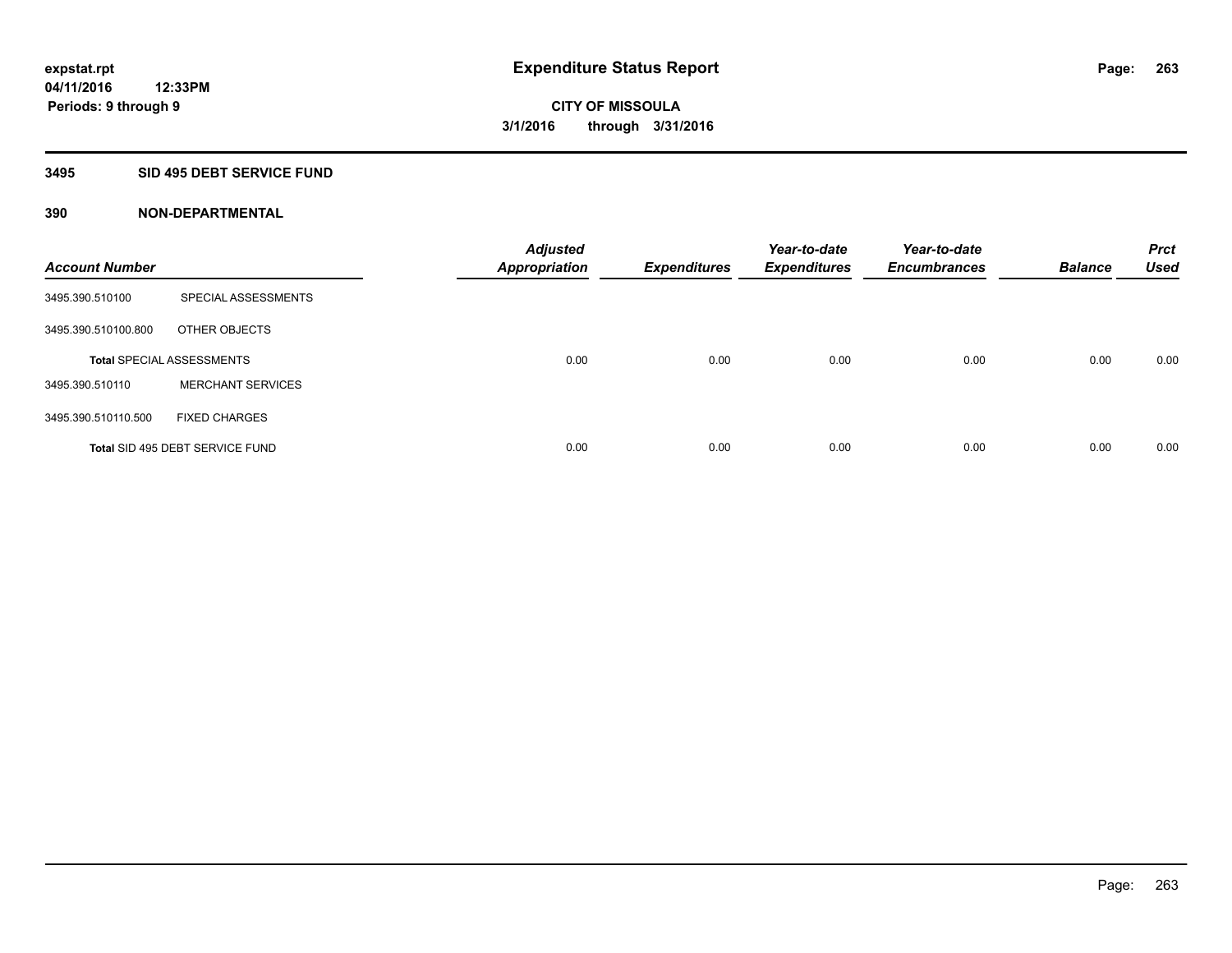### **3497 SID 497 DEBT SERVICE FUND**

| <b>Account Number</b>                |                         | <b>Adjusted</b><br>Appropriation | <b>Expenditures</b> | Year-to-date<br><b>Expenditures</b> | Year-to-date<br><b>Encumbrances</b> | <b>Balance</b> | <b>Prct</b><br>Used |
|--------------------------------------|-------------------------|----------------------------------|---------------------|-------------------------------------|-------------------------------------|----------------|---------------------|
| 3497.000.520100                      | *** Title Not Found *** |                                  |                     |                                     |                                     |                |                     |
| 3497.000.520100.800                  | OTHER OBJECTS           |                                  |                     |                                     |                                     |                |                     |
| <b>Total *** Title Not Found ***</b> |                         | 0.00                             | 0.00                | 0.00                                | 0.00                                | 0.00           | 0.00                |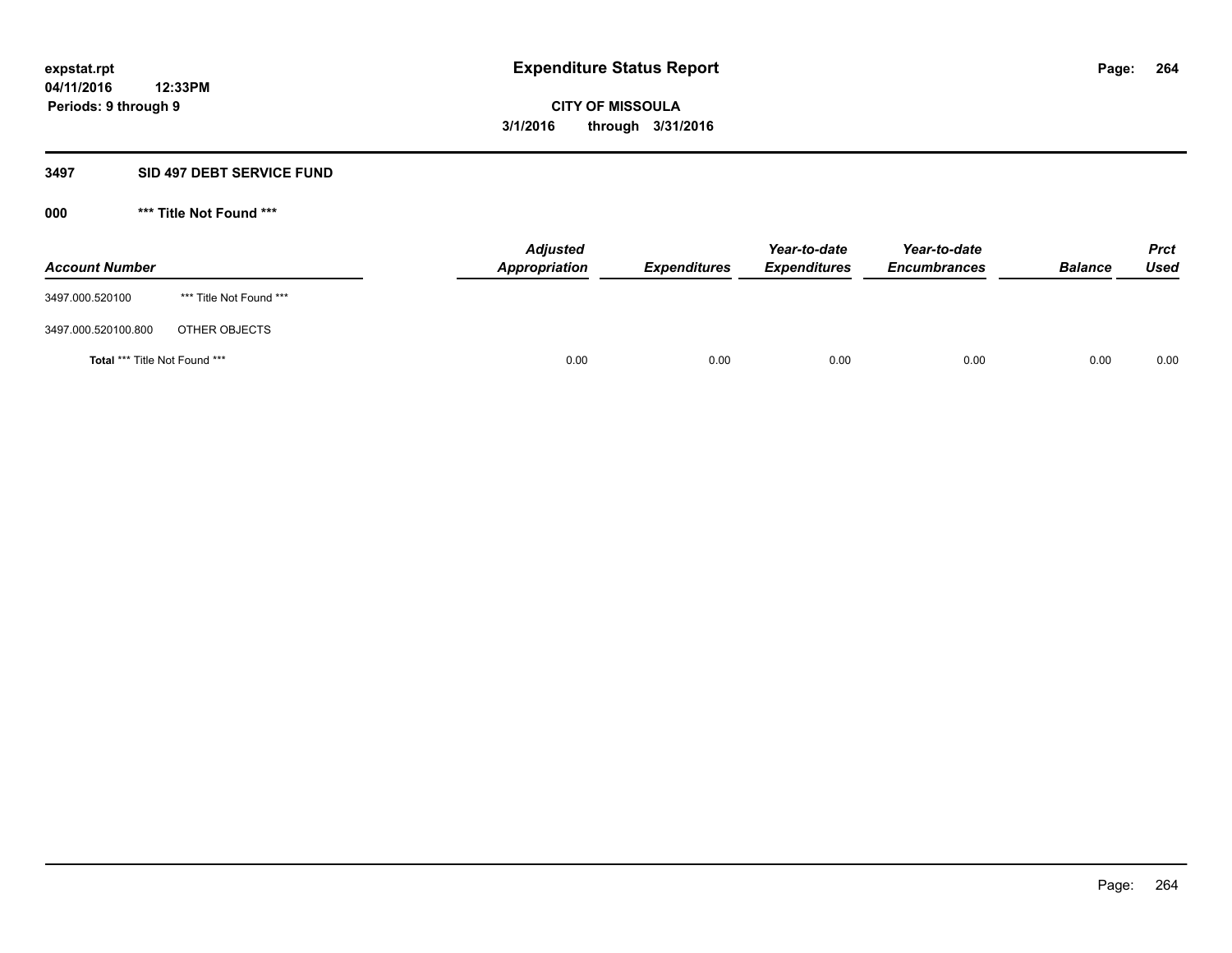### **3497 SID 497 DEBT SERVICE FUND**

|                            |                                  | <b>Adjusted</b> |                     | Year-to-date        | Year-to-date        |                | <b>Prct</b> |
|----------------------------|----------------------------------|-----------------|---------------------|---------------------|---------------------|----------------|-------------|
| <b>Account Number</b>      |                                  | Appropriation   | <b>Expenditures</b> | <b>Expenditures</b> | <b>Encumbrances</b> | <b>Balance</b> | <b>Used</b> |
| 3497.390.510000            | <b>MISCELLANEOUS</b>             |                 |                     |                     |                     |                |             |
| 3497.390.510000.800        | OTHER OBJECTS                    |                 |                     |                     |                     |                |             |
| <b>Total MISCELLANEOUS</b> |                                  | 0.00            | 0.00                | 0.00                | 0.00                | 0.00           | 0.00        |
| 3497.390.510100            | SPECIAL ASSESSMENTS              |                 |                     |                     |                     |                |             |
| 3497.390.510100.600        | <b>DEBT SERVICE</b>              |                 |                     |                     |                     |                |             |
| <b>Total DEBT SERVICE</b>  |                                  | 0.00            | 0.00                | 0.00                | 0.00                | 0.00           | 0.00        |
| 3497.390.510100.800        | OTHER OBJECTS                    |                 |                     |                     |                     |                |             |
|                            | <b>Total SPECIAL ASSESSMENTS</b> | 0.00            | 0.00                | 0.00                | 0.00                | 0.00           | 0.00        |
| 3497.390.510110            | <b>MERCHANT SERVICES</b>         |                 |                     |                     |                     |                |             |
| 3497.390.510110.500        | <b>FIXED CHARGES</b>             |                 |                     |                     |                     |                |             |
|                            | Total SID 497 DEBT SERVICE FUND  | 0.00            | 0.00                | 0.00                | 0.00                | 0.00           | 0.00        |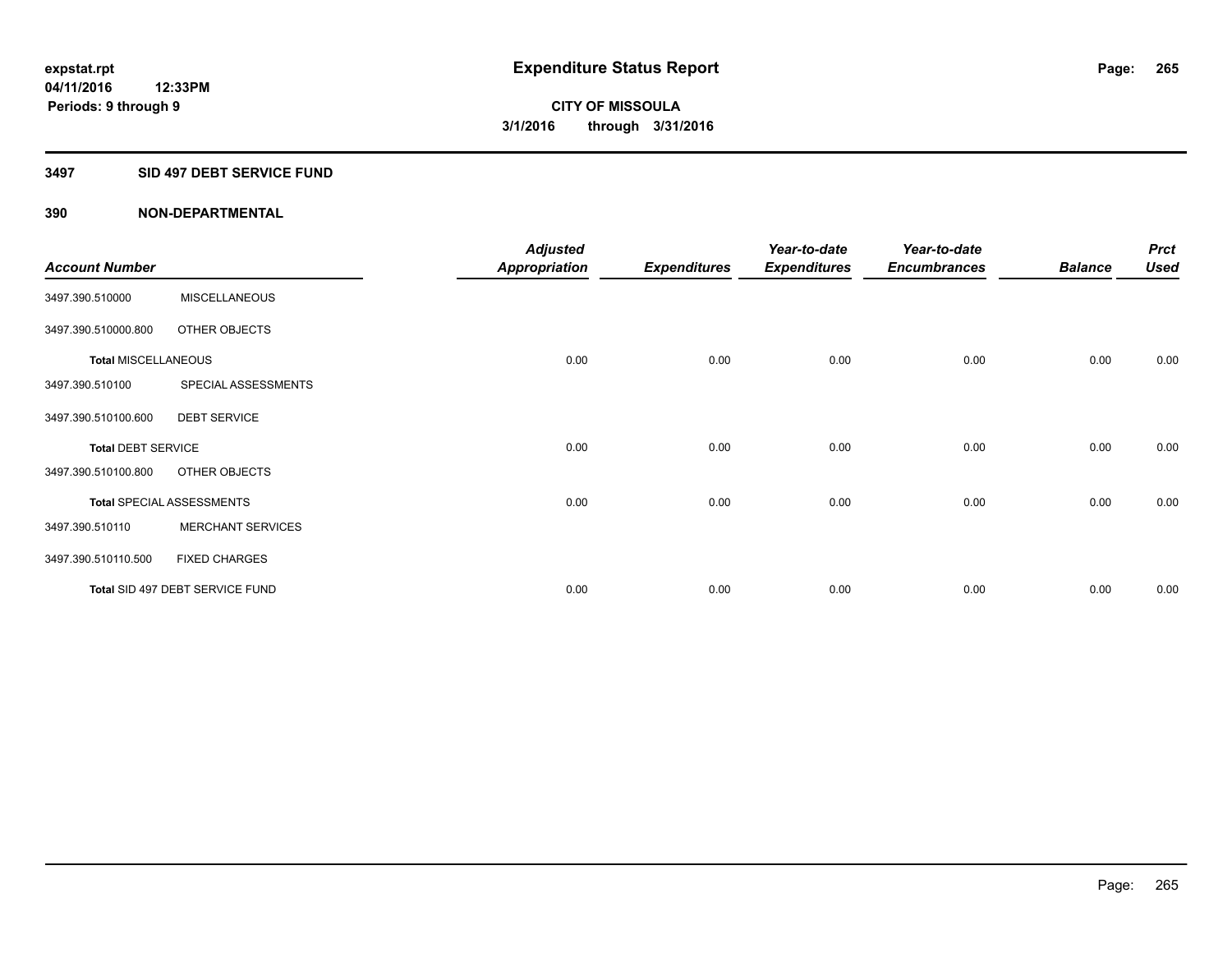#### **3498 SID 498 DEBT SERVICE FUND**

| <b>Account Number</b>                |                         | <b>Adjusted</b><br>Appropriation | <b>Expenditures</b> | Year-to-date<br><b>Expenditures</b> | Year-to-date<br><b>Encumbrances</b> | <b>Balance</b> | <b>Prct</b><br>Used |
|--------------------------------------|-------------------------|----------------------------------|---------------------|-------------------------------------|-------------------------------------|----------------|---------------------|
| 3498.000.520100                      | *** Title Not Found *** |                                  |                     |                                     |                                     |                |                     |
| 3498.000.520100.800                  | OTHER OBJECTS           |                                  |                     |                                     |                                     |                |                     |
| <b>Total *** Title Not Found ***</b> |                         | 0.00                             | 0.00                | 0.00                                | 0.00                                | 0.00           | 0.00                |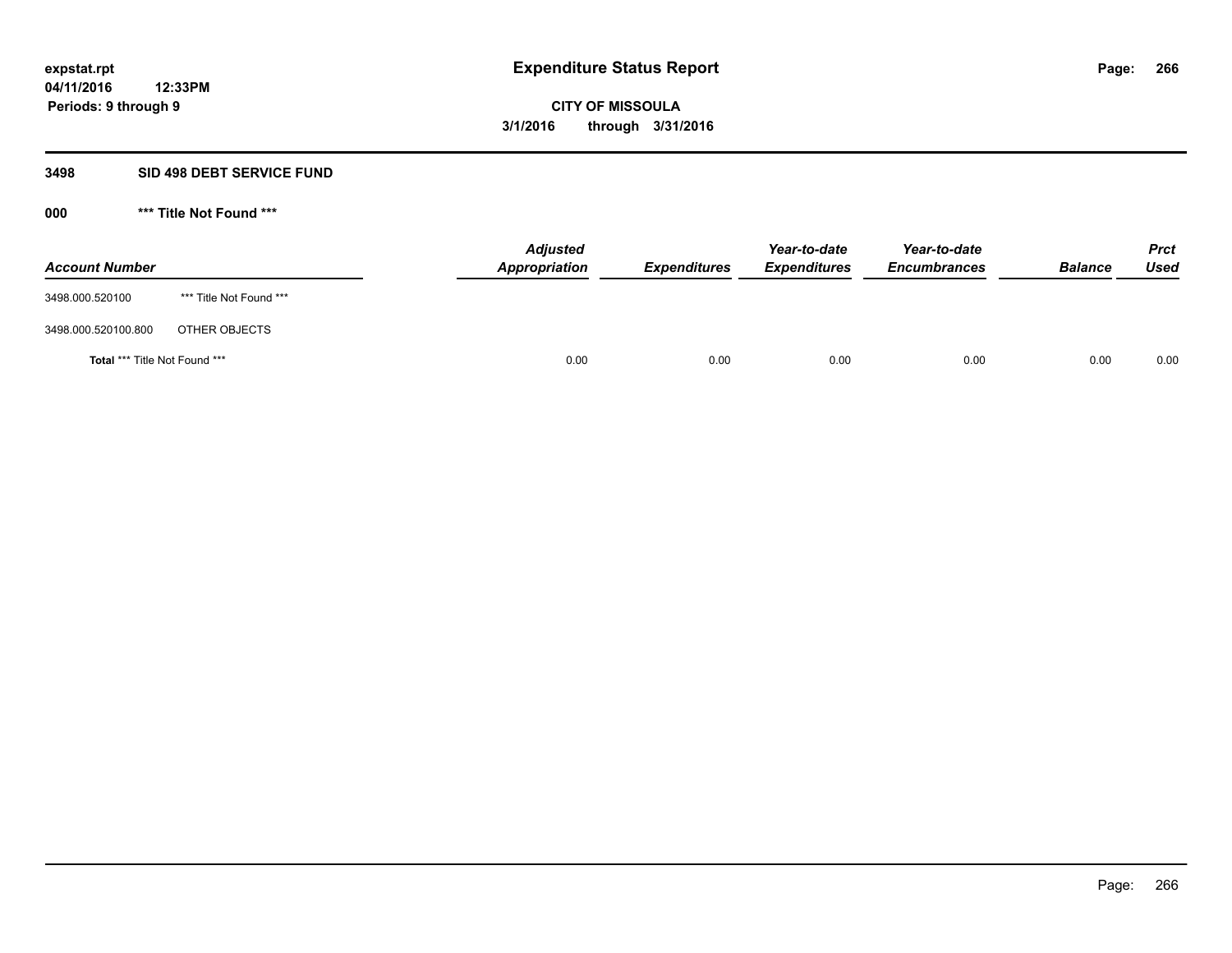# **3498 SID 498 DEBT SERVICE FUND**

| <b>Account Number</b> |                                  | <b>Adjusted</b><br>Appropriation | <b>Expenditures</b> | Year-to-date<br><b>Expenditures</b> | Year-to-date<br><b>Encumbrances</b> | <b>Balance</b> | <b>Prct</b><br>Used |
|-----------------------|----------------------------------|----------------------------------|---------------------|-------------------------------------|-------------------------------------|----------------|---------------------|
| 3498.390.510100       | SPECIAL ASSESSMENTS              |                                  |                     |                                     |                                     |                |                     |
| 3498.390.510100.600   | <b>DEBT SERVICE</b>              |                                  |                     |                                     |                                     |                |                     |
|                       | <b>Total SPECIAL ASSESSMENTS</b> | 0.00                             | 0.00                | 0.00                                | 0.00                                | 0.00           | 0.00                |
| 3498.390.510110       | <b>MERCHANT SERVICES</b>         |                                  |                     |                                     |                                     |                |                     |
| 3498.390.510110.500   | <b>FIXED CHARGES</b>             |                                  |                     |                                     |                                     |                |                     |
|                       | <b>Total MERCHANT SERVICES</b>   | 0.00                             | 0.00                | 0.00                                | 0.00                                | 0.00           | 0.00                |
|                       | Total SID 498 DEBT SERVICE FUND  | 0.00                             | 0.00                | 0.00                                | 0.00                                | 0.00           | 0.00                |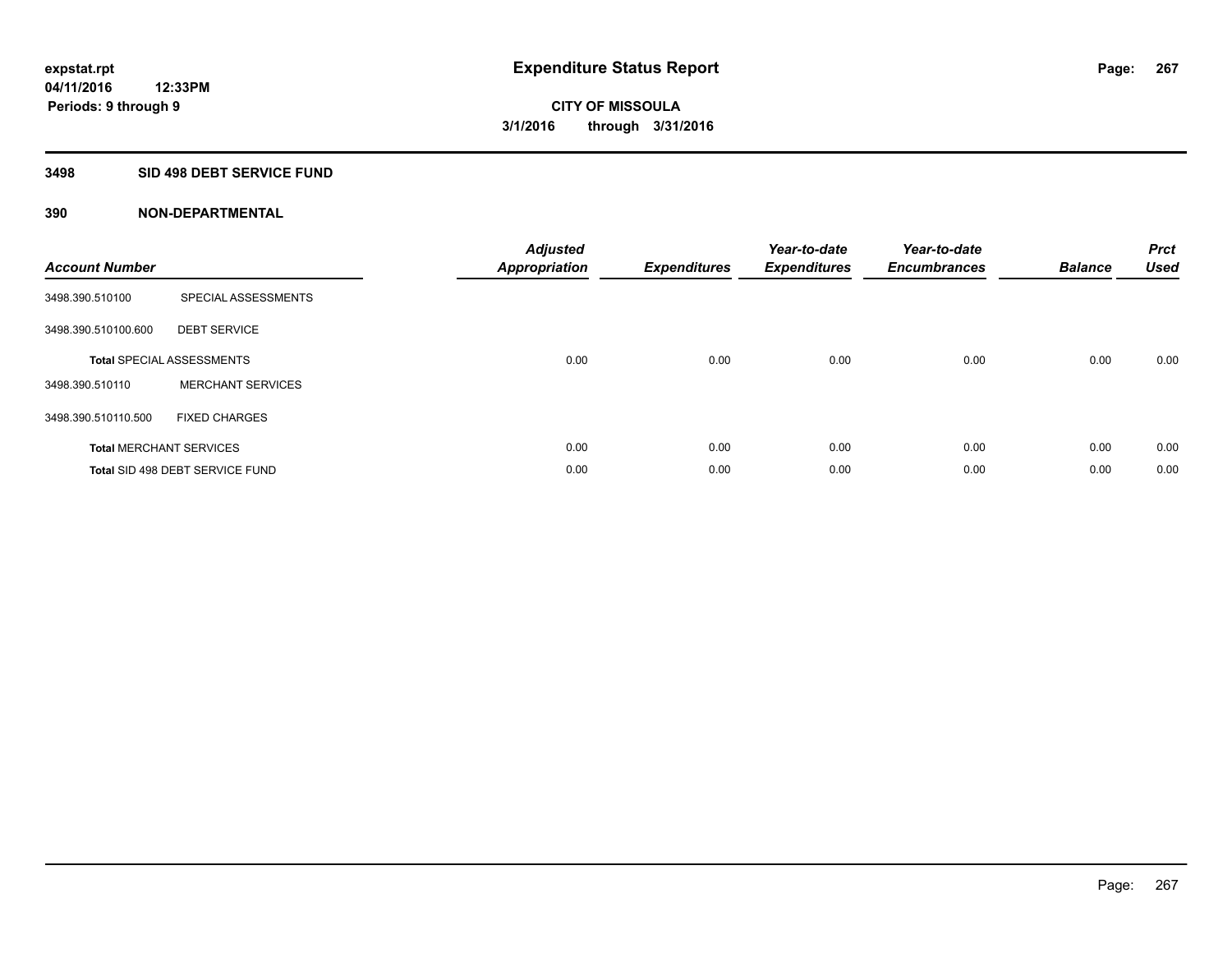# **3500 SID 500 DEBT SERVICE FUND**

| <b>Account Number</b>     |                                 | <b>Adjusted</b><br><b>Appropriation</b> | <b>Expenditures</b> | Year-to-date<br><b>Expenditures</b> | Year-to-date<br><b>Encumbrances</b> | <b>Balance</b> | <b>Prct</b><br><b>Used</b> |
|---------------------------|---------------------------------|-----------------------------------------|---------------------|-------------------------------------|-------------------------------------|----------------|----------------------------|
| 3500.390.510100           | SPECIAL ASSESSMENTS             |                                         |                     |                                     |                                     |                |                            |
| 3500.390.510100.600       | <b>DEBT SERVICE</b>             |                                         |                     |                                     |                                     |                |                            |
| <b>Total DEBT SERVICE</b> |                                 | 0.00                                    | 0.00                | 0.00                                | 0.00                                | 0.00           | 0.00                       |
| 3500.390.510100.800       | OTHER OBJECTS                   |                                         |                     |                                     |                                     |                |                            |
|                           | Total SID 500 DEBT SERVICE FUND | 0.00                                    | 0.00                | 0.00                                | 0.00                                | 0.00           | 0.00                       |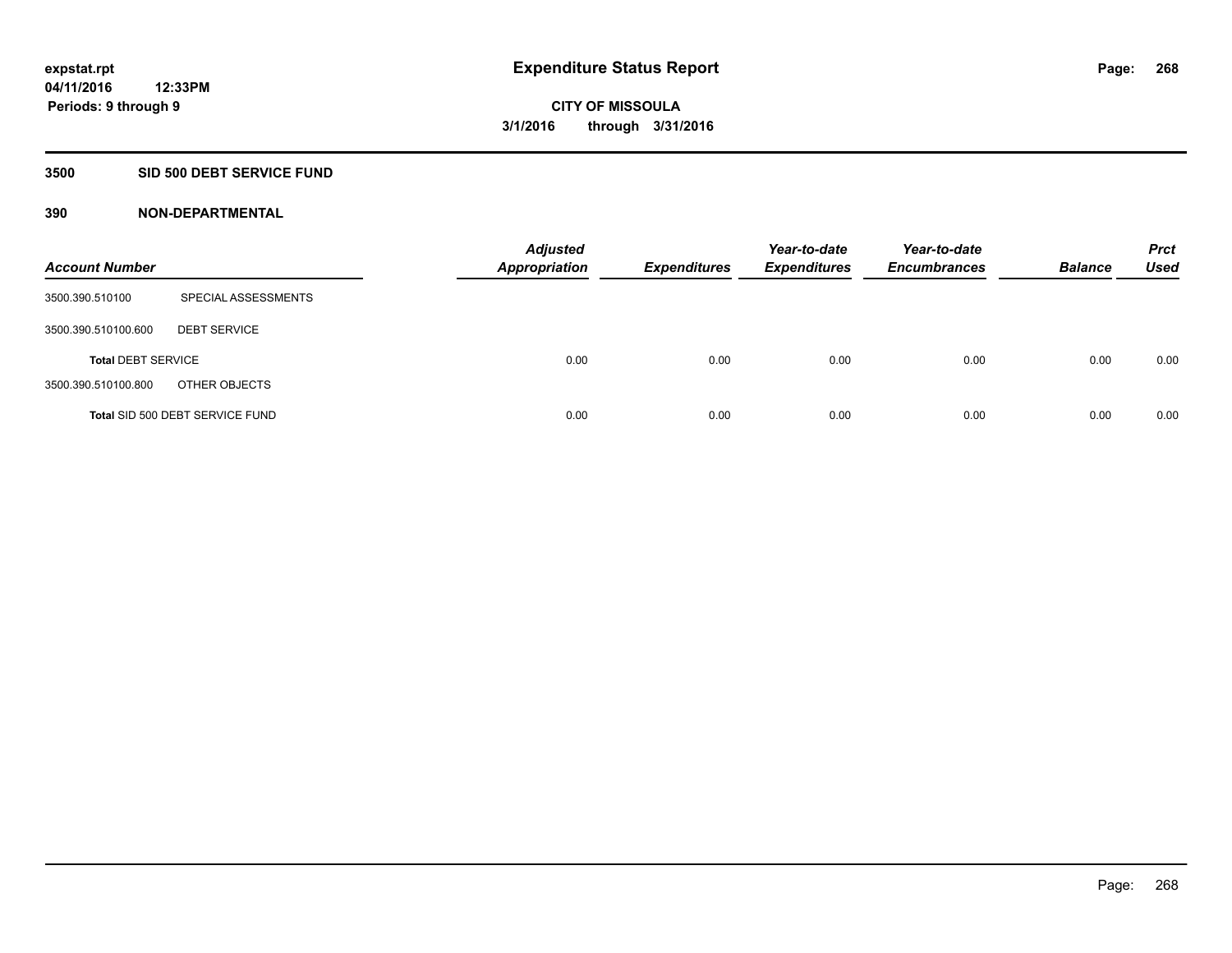# **3501 SID 501 DEBT SERVICE FUND**

| <b>Account Number</b>                |                         | <b>Adjusted</b><br>Appropriation | <b>Expenditures</b> | Year-to-date<br><b>Expenditures</b> | Year-to-date<br><b>Encumbrances</b> | <b>Balance</b> | <b>Prct</b><br>Used |
|--------------------------------------|-------------------------|----------------------------------|---------------------|-------------------------------------|-------------------------------------|----------------|---------------------|
| 3501.000.520100                      | *** Title Not Found *** |                                  |                     |                                     |                                     |                |                     |
| 3501.000.520100.800                  | OTHER OBJECTS           |                                  |                     |                                     |                                     |                |                     |
| <b>Total *** Title Not Found ***</b> |                         | 0.00                             | 0.00                | 0.00                                | 0.00                                | 0.00           | 0.00                |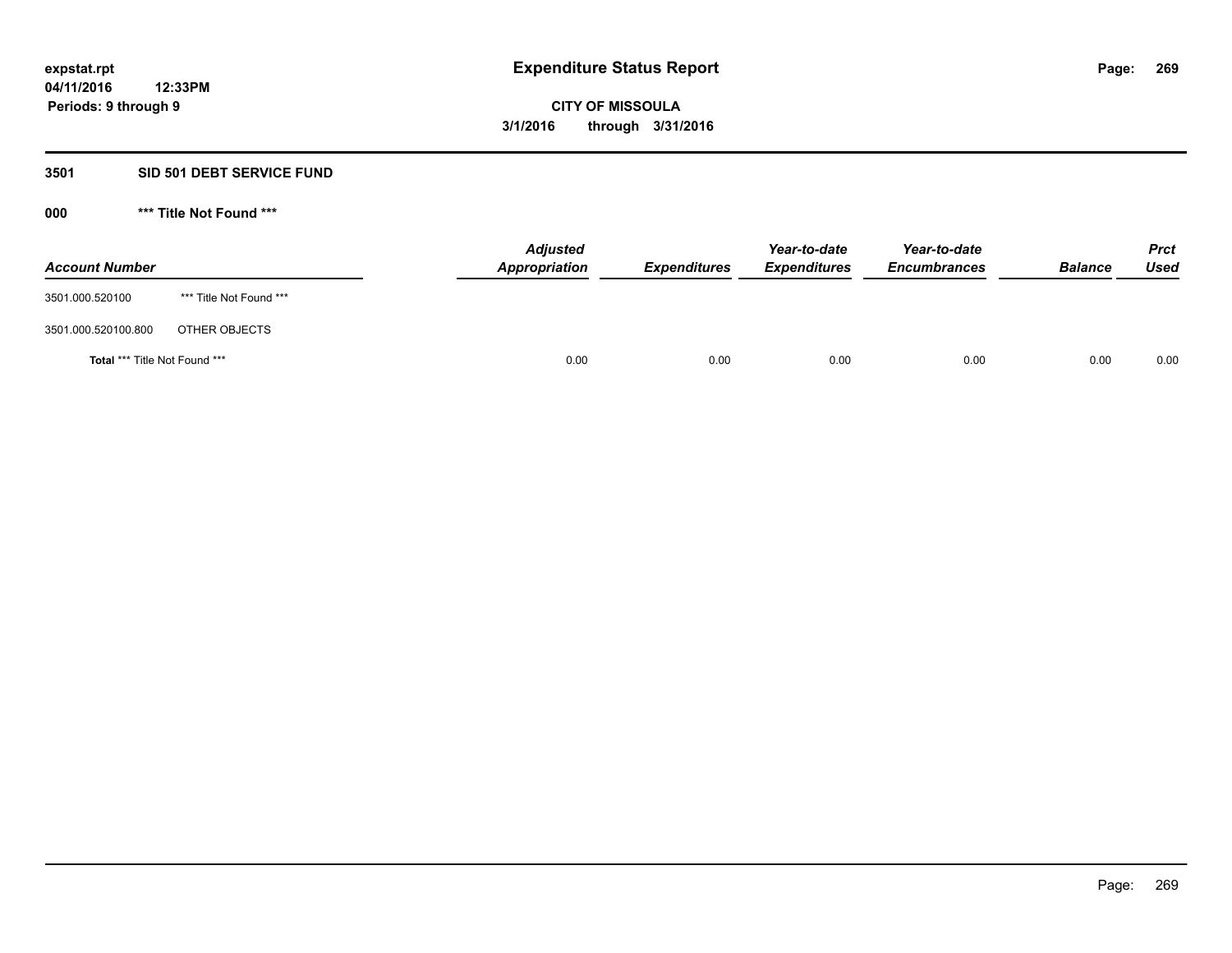### **3501 SID 501 DEBT SERVICE FUND**

| <b>Account Number</b> |                                  | <b>Adjusted</b><br><b>Appropriation</b> | <b>Expenditures</b> | Year-to-date<br><b>Expenditures</b> | Year-to-date<br><b>Encumbrances</b> | <b>Balance</b> | <b>Prct</b><br><b>Used</b> |
|-----------------------|----------------------------------|-----------------------------------------|---------------------|-------------------------------------|-------------------------------------|----------------|----------------------------|
| 3501.390.510100       | SPECIAL ASSESSMENTS              |                                         |                     |                                     |                                     |                |                            |
| 3501.390.510100.600   | <b>DEBT SERVICE</b>              |                                         |                     |                                     |                                     |                |                            |
|                       | <b>Total SPECIAL ASSESSMENTS</b> | 0.00                                    | 0.00                | 0.00                                | 0.00                                | 0.00           | 0.00                       |
| 3501.390.510110       | <b>MERCHANT SERVICES</b>         |                                         |                     |                                     |                                     |                |                            |
| 3501.390.510110.500   | <b>FIXED CHARGES</b>             |                                         |                     |                                     |                                     |                |                            |
|                       | Total SID 501 DEBT SERVICE FUND  | 0.00                                    | 0.00                | 0.00                                | 0.00                                | 0.00           | 0.00                       |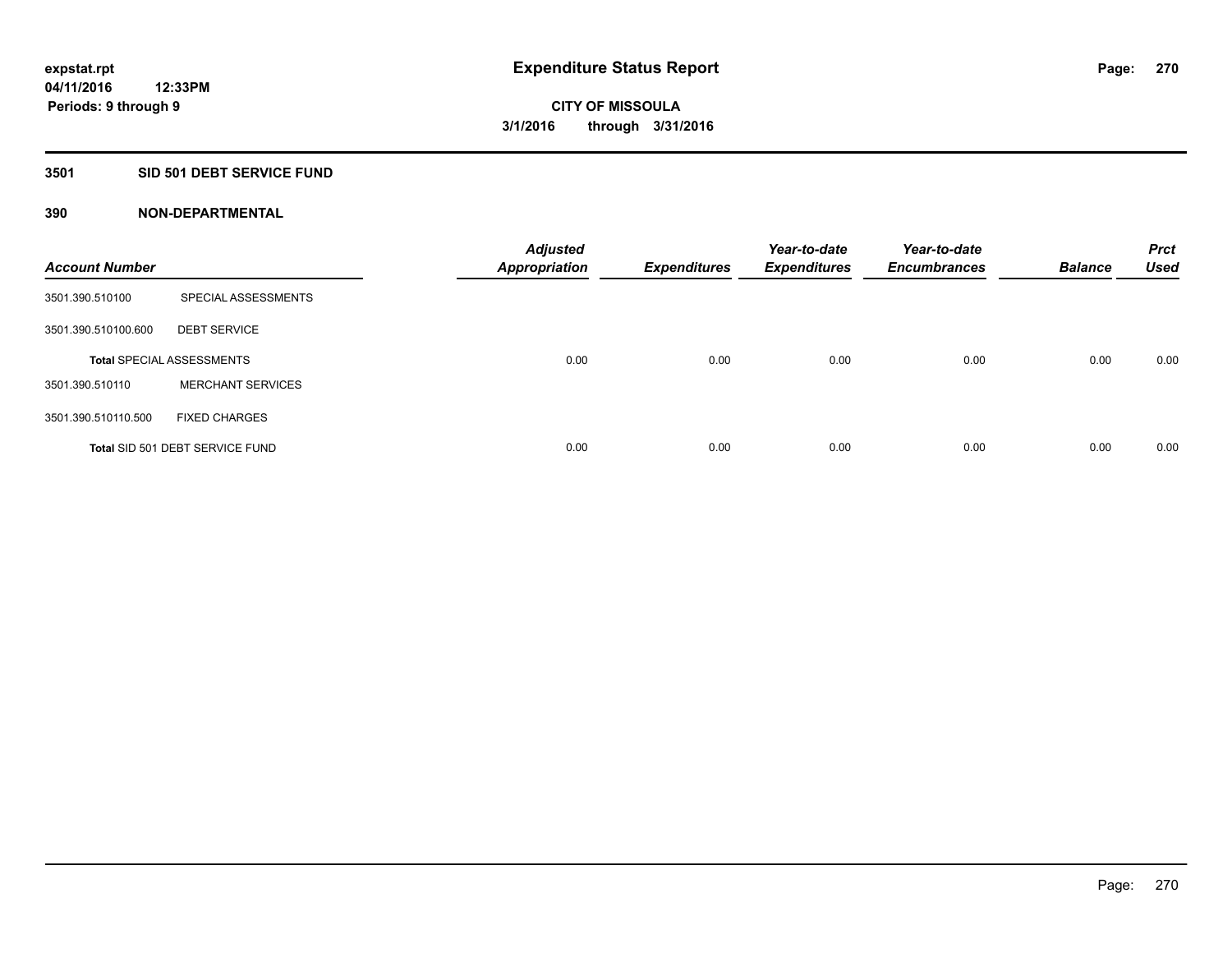### **3503 SID 503 DEBT SERVICE FUND**

| <b>Account Number</b>                |                         | <b>Adjusted</b><br><b>Appropriation</b> | <b>Expenditures</b> | Year-to-date<br><b>Expenditures</b> | Year-to-date<br><b>Encumbrances</b> | <b>Balance</b> | <b>Prct</b><br><b>Used</b> |
|--------------------------------------|-------------------------|-----------------------------------------|---------------------|-------------------------------------|-------------------------------------|----------------|----------------------------|
| 3503.000.520100                      | *** Title Not Found *** |                                         |                     |                                     |                                     |                |                            |
| 3503.000.520100.800                  | OTHER OBJECTS           |                                         |                     |                                     |                                     |                |                            |
| <b>Total *** Title Not Found ***</b> |                         | 0.00                                    | 0.00                | 0.00                                | 0.00                                | 0.00           | 0.00                       |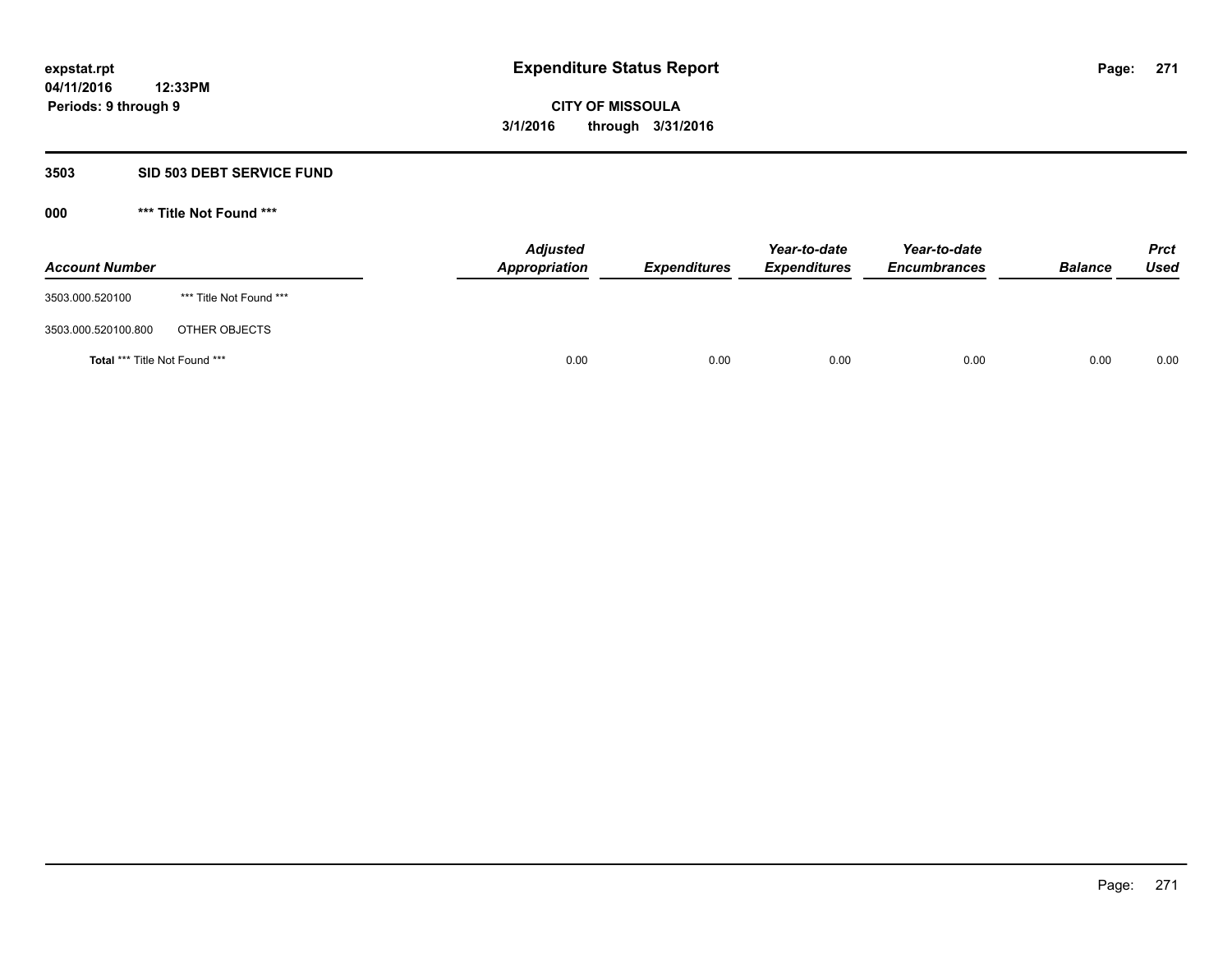### **3503 SID 503 DEBT SERVICE FUND**

| <b>Account Number</b> |                                  | <b>Adjusted</b><br><b>Appropriation</b> | <b>Expenditures</b> | Year-to-date<br><b>Expenditures</b> | Year-to-date<br><b>Encumbrances</b> | <b>Balance</b> | <b>Prct</b><br><b>Used</b> |
|-----------------------|----------------------------------|-----------------------------------------|---------------------|-------------------------------------|-------------------------------------|----------------|----------------------------|
| 3503.390.510100       | SPECIAL ASSESSMENTS              |                                         |                     |                                     |                                     |                |                            |
| 3503.390.510100.600   | <b>DEBT SERVICE</b>              |                                         |                     |                                     |                                     |                |                            |
|                       | <b>Total SPECIAL ASSESSMENTS</b> | 0.00                                    | 0.00                | 0.00                                | 0.00                                | 0.00           | 0.00                       |
| 3503.390.510110       | <b>MERCHANT SERVICES</b>         |                                         |                     |                                     |                                     |                |                            |
| 3503.390.510110.500   | <b>FIXED CHARGES</b>             |                                         |                     |                                     |                                     |                |                            |
|                       | Total SID 503 DEBT SERVICE FUND  | 0.00                                    | 0.00                | 0.00                                | 0.00                                | 0.00           | 0.00                       |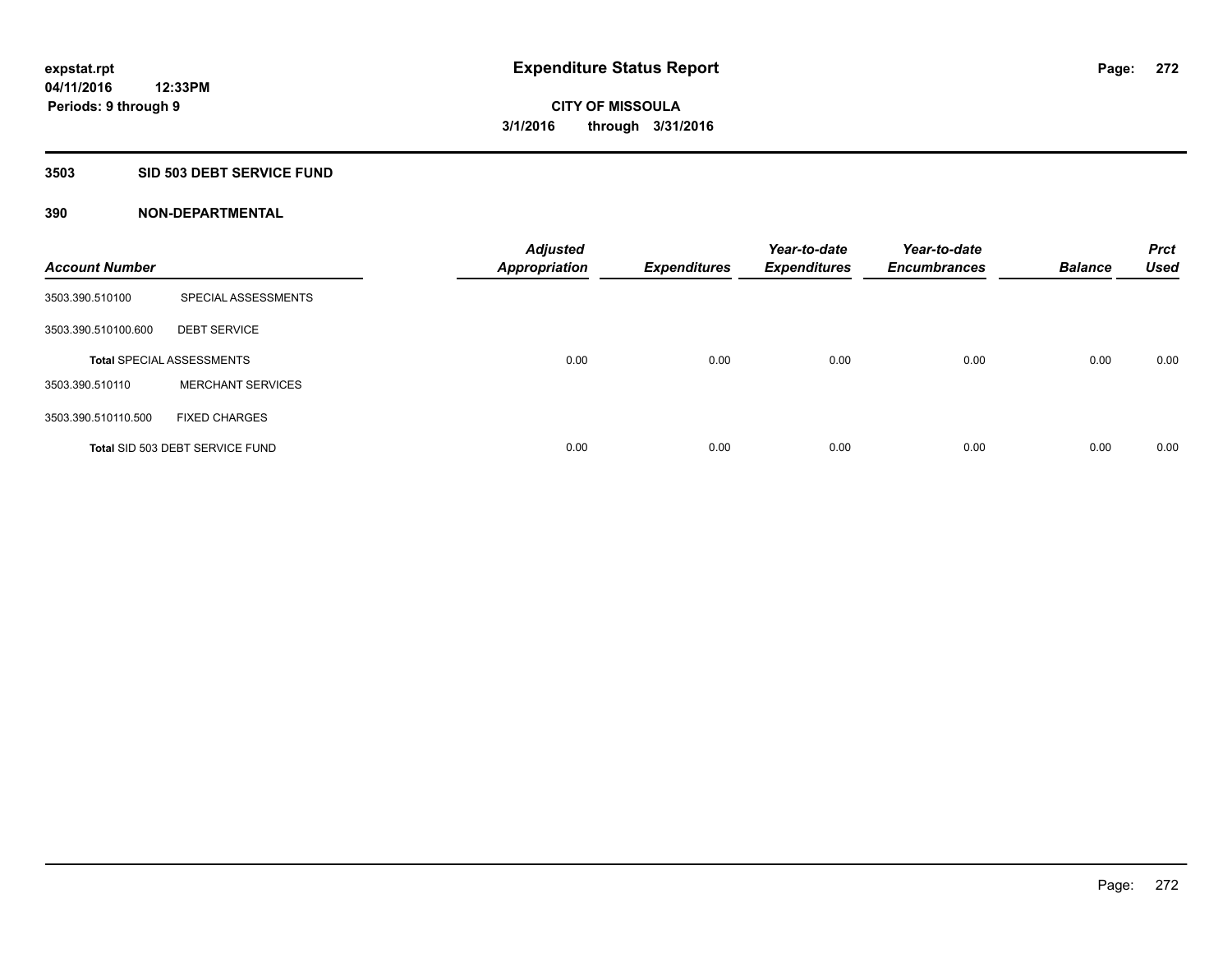### **3505 SID 505 DEBT SERVICE FUND**

| <b>Account Number</b>         |                         | <b>Adjusted</b><br>Appropriation | <b>Expenditures</b> | Year-to-date<br><b>Expenditures</b> | Year-to-date<br><b>Encumbrances</b> | <b>Balance</b> | <b>Prct</b><br>Used |
|-------------------------------|-------------------------|----------------------------------|---------------------|-------------------------------------|-------------------------------------|----------------|---------------------|
| 3505.000.520100               | *** Title Not Found *** |                                  |                     |                                     |                                     |                |                     |
| 3505.000.520100.800           | OTHER OBJECTS           |                                  |                     |                                     |                                     |                |                     |
| Total *** Title Not Found *** |                         | 0.00                             | 0.00                | 0.00                                | 0.00                                | 0.00           | 0.00                |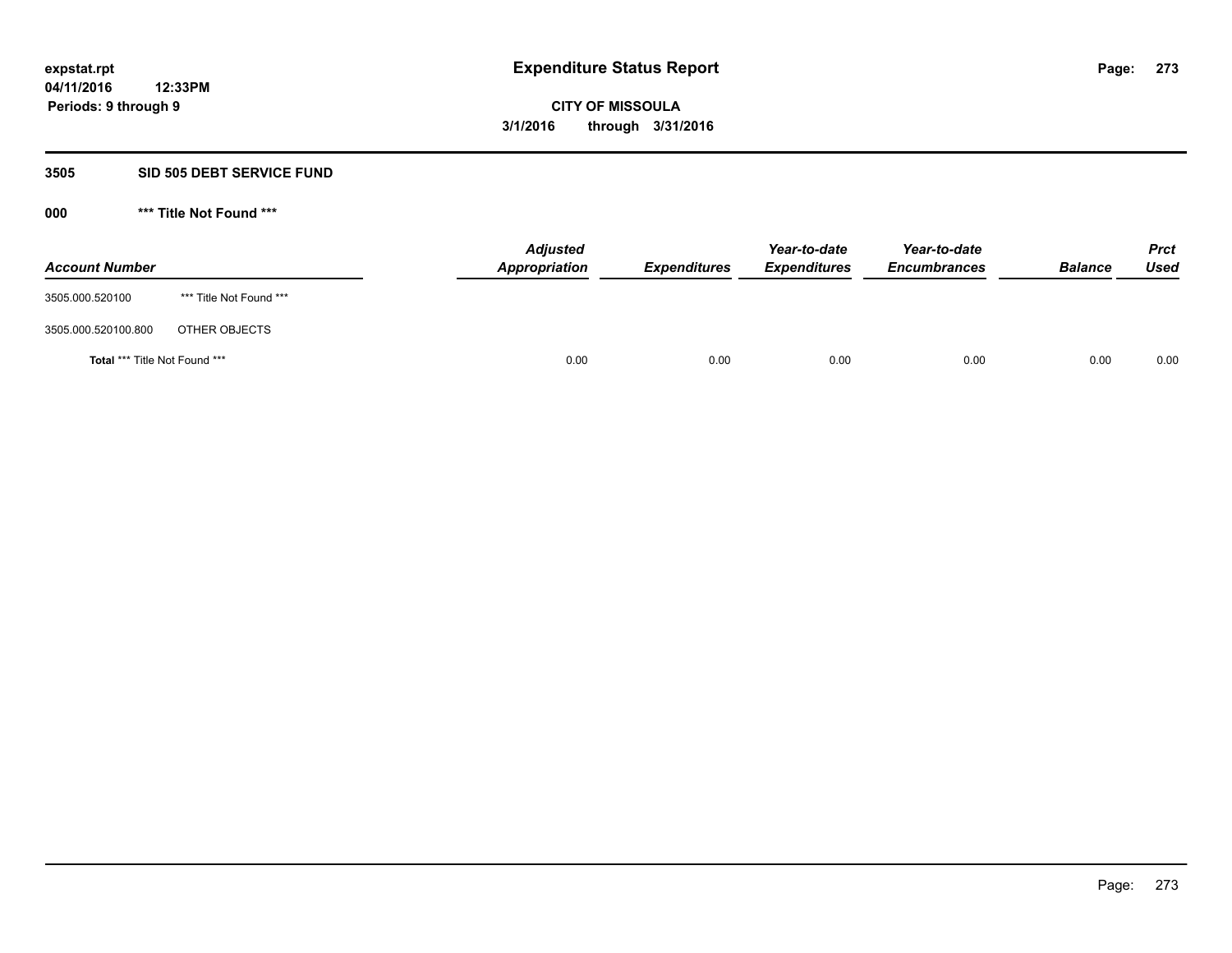### **3505 SID 505 DEBT SERVICE FUND**

| <b>Account Number</b> |                                  | <b>Adjusted</b><br><b>Appropriation</b> | <b>Expenditures</b> | Year-to-date<br><b>Expenditures</b> | Year-to-date<br><b>Encumbrances</b> | <b>Balance</b> | <b>Prct</b><br><b>Used</b> |
|-----------------------|----------------------------------|-----------------------------------------|---------------------|-------------------------------------|-------------------------------------|----------------|----------------------------|
| 3505.390.510100       | SPECIAL ASSESSMENTS              |                                         |                     |                                     |                                     |                |                            |
| 3505.390.510100.600   | <b>DEBT SERVICE</b>              |                                         |                     |                                     |                                     |                |                            |
|                       | <b>Total SPECIAL ASSESSMENTS</b> | 0.00                                    | 0.00                | 0.00                                | 0.00                                | 0.00           | 0.00                       |
| 3505.390.510110       | <b>MERCHANT SERVICES</b>         |                                         |                     |                                     |                                     |                |                            |
| 3505.390.510110.500   | <b>FIXED CHARGES</b>             |                                         |                     |                                     |                                     |                |                            |
|                       | Total SID 505 DEBT SERVICE FUND  | 0.00                                    | 0.00                | 0.00                                | 0.00                                | 0.00           | 0.00                       |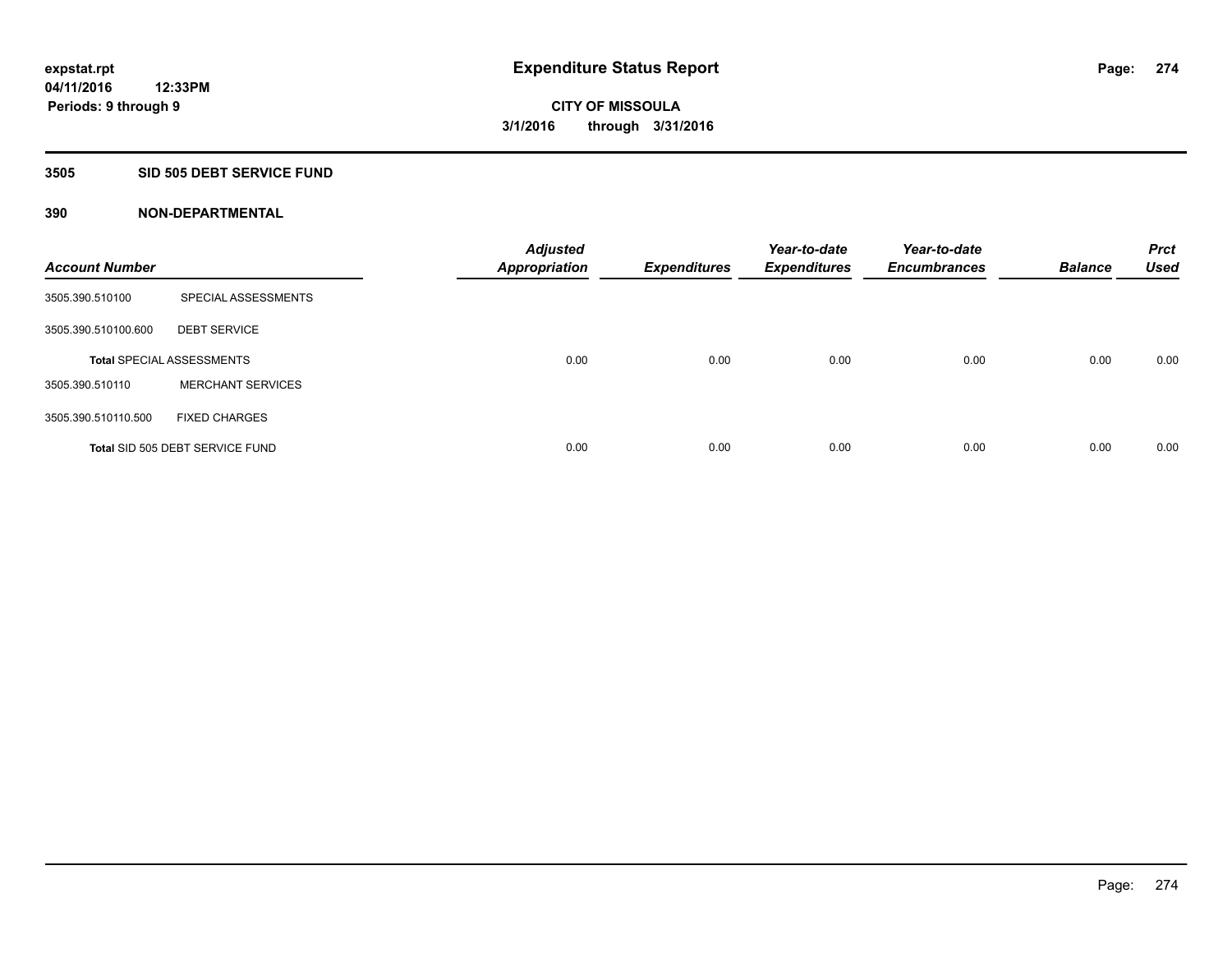#### **3506 SID 506 DEBT SERVICE FUND**

| <b>Account Number</b>                |                         | <b>Adjusted</b><br>Appropriation | <b>Expenditures</b> | Year-to-date<br><b>Expenditures</b> | Year-to-date<br><b>Encumbrances</b> | <b>Balance</b> | <b>Prct</b><br>Used |
|--------------------------------------|-------------------------|----------------------------------|---------------------|-------------------------------------|-------------------------------------|----------------|---------------------|
| 3506.000.520100                      | *** Title Not Found *** |                                  |                     |                                     |                                     |                |                     |
| 3506.000.520100.800                  | OTHER OBJECTS           |                                  |                     |                                     |                                     |                |                     |
| <b>Total *** Title Not Found ***</b> |                         |                                  | 0.00<br>0.00        | 0.00                                | 0.00                                | 0.00           | 0.00                |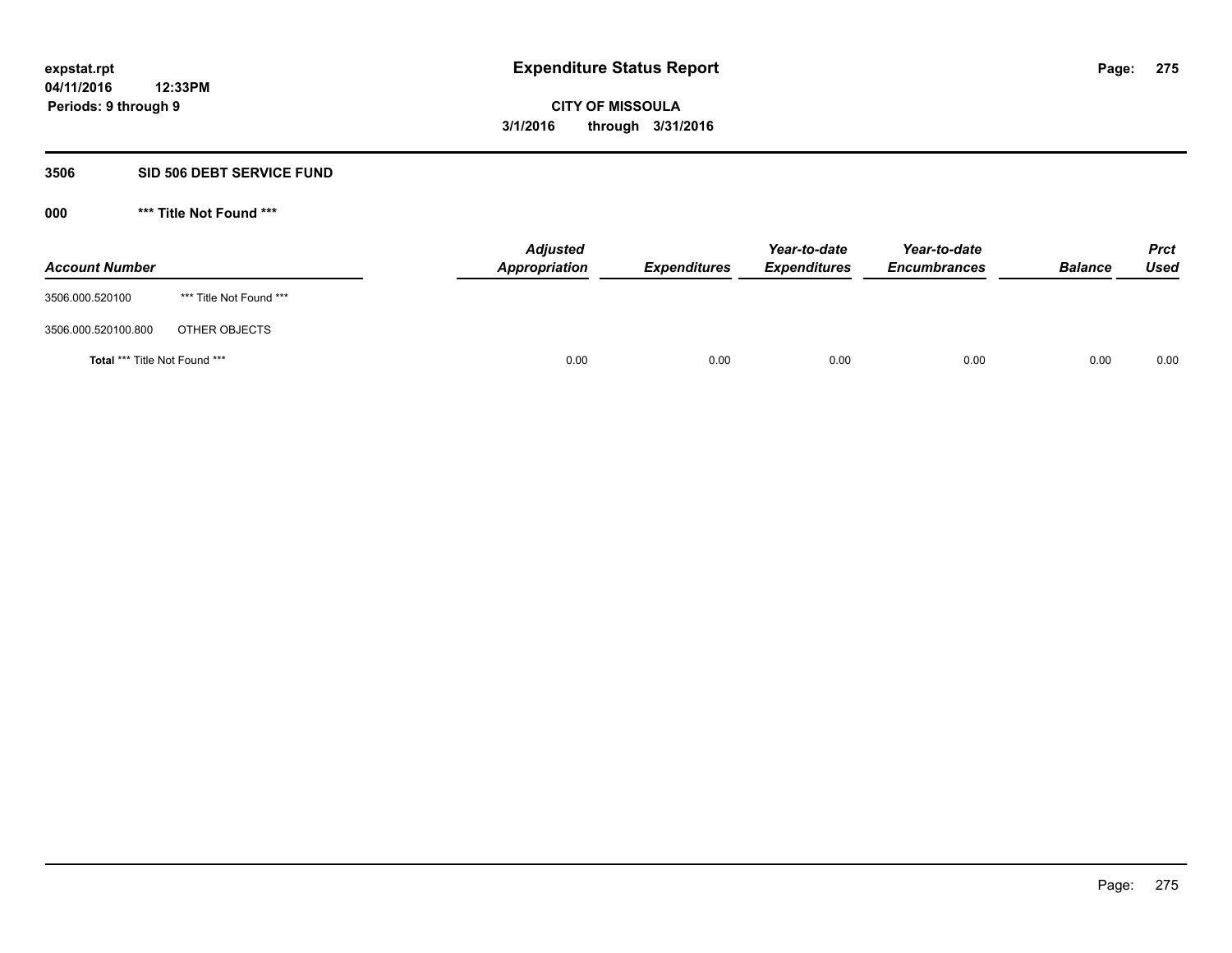#### **3506 SID 506 DEBT SERVICE FUND**

| <b>Account Number</b> |                                  | <b>Adjusted</b><br><b>Appropriation</b> | <b>Expenditures</b> | Year-to-date<br><b>Expenditures</b> | Year-to-date<br><b>Encumbrances</b> | <b>Balance</b> | <b>Prct</b><br><b>Used</b> |
|-----------------------|----------------------------------|-----------------------------------------|---------------------|-------------------------------------|-------------------------------------|----------------|----------------------------|
| 3506.390.510100       | SPECIAL ASSESSMENTS              |                                         |                     |                                     |                                     |                |                            |
| 3506.390.510100.600   | <b>DEBT SERVICE</b>              |                                         |                     |                                     |                                     |                |                            |
|                       | <b>Total SPECIAL ASSESSMENTS</b> | 0.00                                    | 0.00                | 0.00                                | 0.00                                | 0.00           | 0.00                       |
| 3506.390.510110       | <b>MERCHANT SERVICES</b>         |                                         |                     |                                     |                                     |                |                            |
| 3506.390.510110.500   | <b>FIXED CHARGES</b>             |                                         |                     |                                     |                                     |                |                            |
|                       | Total SID 506 DEBT SERVICE FUND  | 0.00                                    | 0.00                | 0.00                                | 0.00                                | 0.00           | 0.00                       |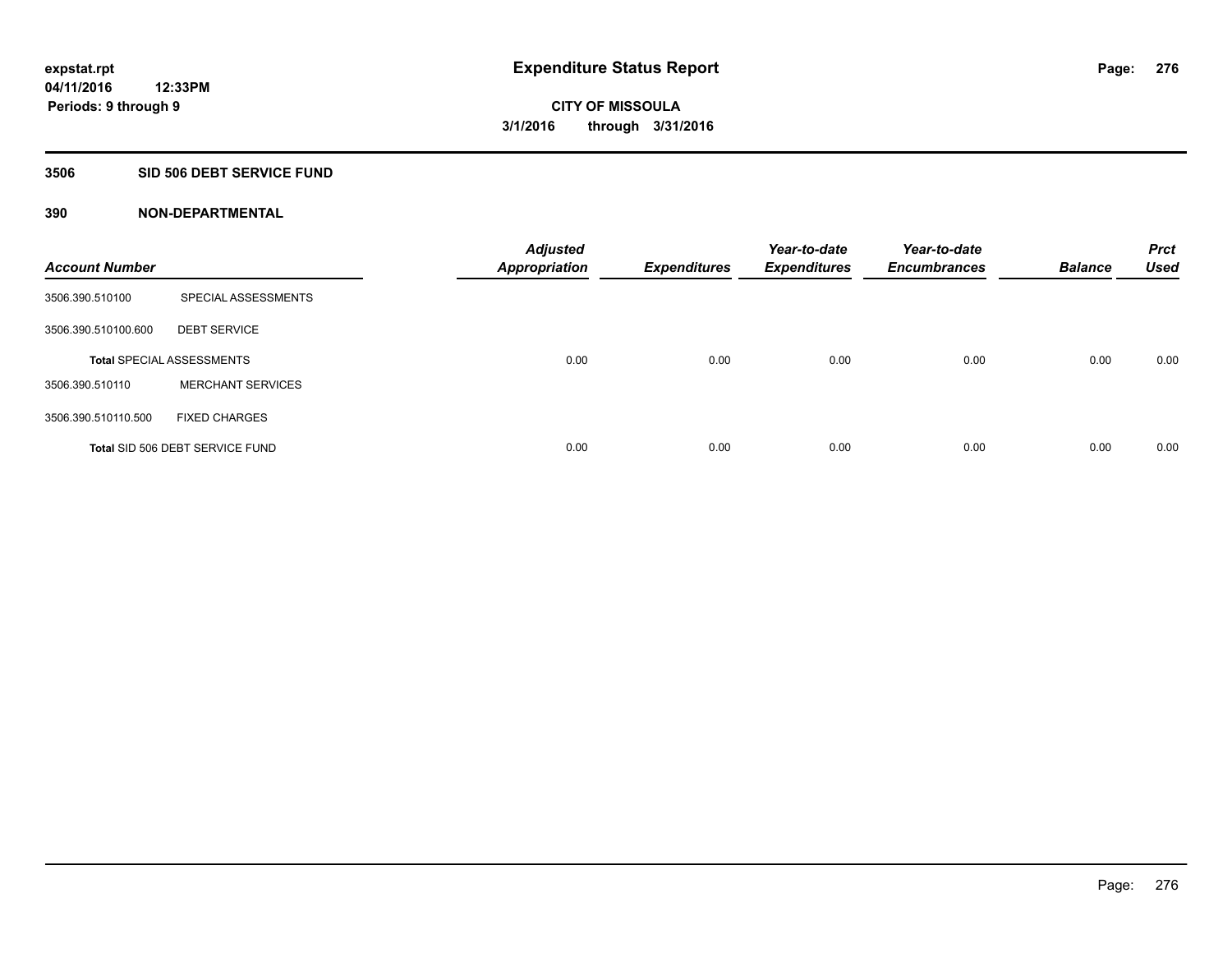### **3507 SID 507 DEBT SERVICE FUND**

| <b>Account Number</b>                |                         | <b>Adjusted</b><br><b>Appropriation</b> | <b>Expenditures</b> | Year-to-date<br><b>Expenditures</b> | Year-to-date<br><b>Encumbrances</b> | <b>Balance</b> | <b>Prct</b><br><b>Used</b> |
|--------------------------------------|-------------------------|-----------------------------------------|---------------------|-------------------------------------|-------------------------------------|----------------|----------------------------|
| 3507.000.520100                      | *** Title Not Found *** |                                         |                     |                                     |                                     |                |                            |
| 3507.000.520100.800                  | OTHER OBJECTS           |                                         |                     |                                     |                                     |                |                            |
| <b>Total *** Title Not Found ***</b> |                         | 0.00                                    | 0.00                | 0.00                                | 0.00                                | 0.00           | 0.00                       |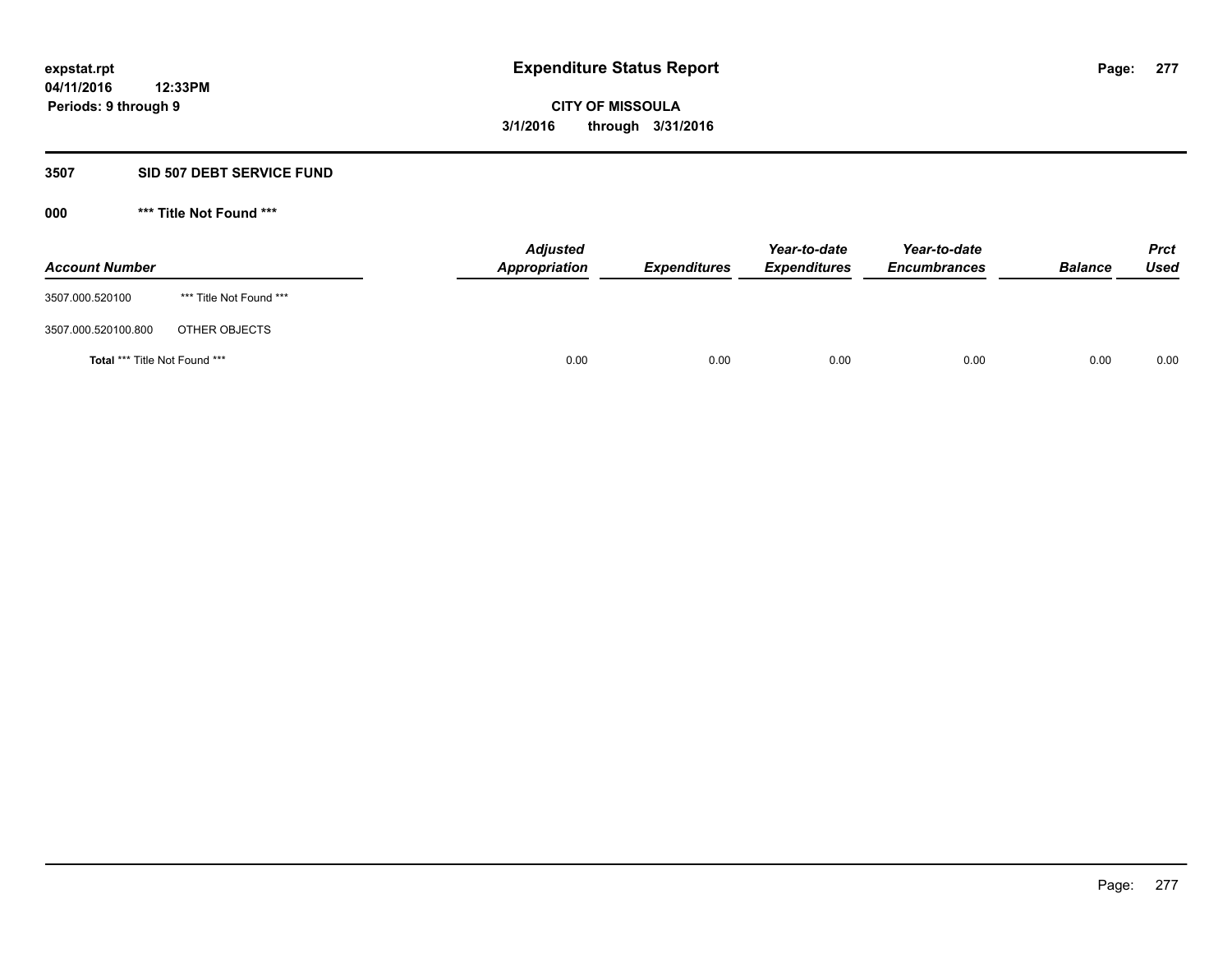# **3507 SID 507 DEBT SERVICE FUND**

| <b>Account Number</b> |                                 | <b>Adjusted</b><br>Appropriation | <b>Expenditures</b> | Year-to-date<br><b>Expenditures</b> | Year-to-date<br><b>Encumbrances</b> | <b>Balance</b> | <b>Prct</b><br><b>Used</b> |
|-----------------------|---------------------------------|----------------------------------|---------------------|-------------------------------------|-------------------------------------|----------------|----------------------------|
| 3507.390.510110       | <b>MERCHANT SERVICES</b>        |                                  |                     |                                     |                                     |                |                            |
| 3507.390.510110.500   | <b>FIXED CHARGES</b>            |                                  |                     |                                     |                                     |                |                            |
|                       | Total SID 507 DEBT SERVICE FUND | 0.00                             | 0.00                | 0.00                                | 0.00                                | 0.00           | 0.00                       |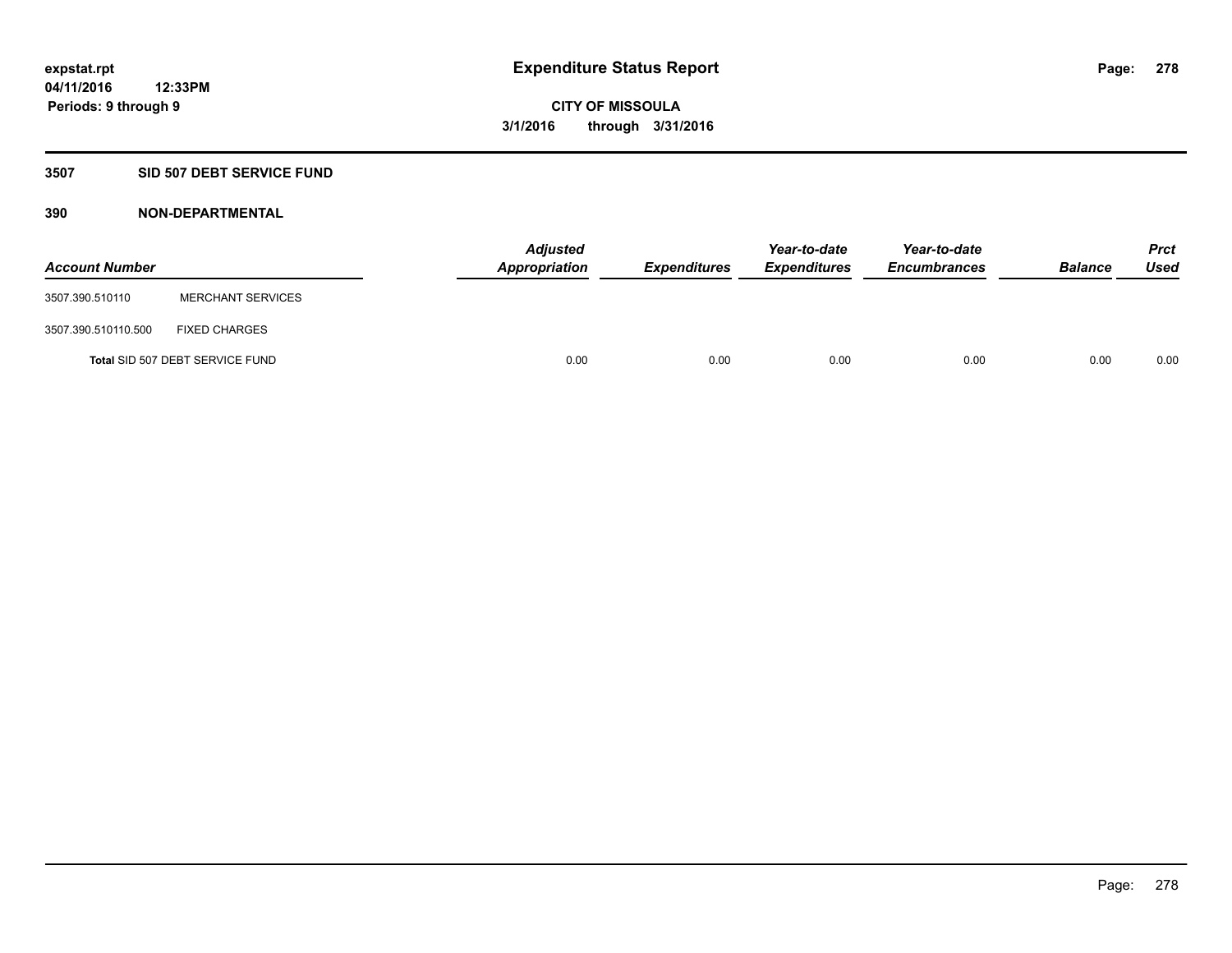#### **3508 SID 508 DEBT SERVICE FUND**

| <b>Account Number</b>                |                         | <b>Adjusted</b><br><b>Appropriation</b> | <b>Expenditures</b> | Year-to-date<br><b>Expenditures</b> | Year-to-date<br><b>Encumbrances</b> | <b>Balance</b> | <b>Prct</b><br><b>Used</b> |
|--------------------------------------|-------------------------|-----------------------------------------|---------------------|-------------------------------------|-------------------------------------|----------------|----------------------------|
| 3508.000.520100                      | *** Title Not Found *** |                                         |                     |                                     |                                     |                |                            |
| 3508.000.520100.800                  | OTHER OBJECTS           |                                         |                     |                                     |                                     |                |                            |
| <b>Total *** Title Not Found ***</b> |                         | 0.00                                    | 0.00                | 0.00                                | 0.00                                | 0.00           | 0.00                       |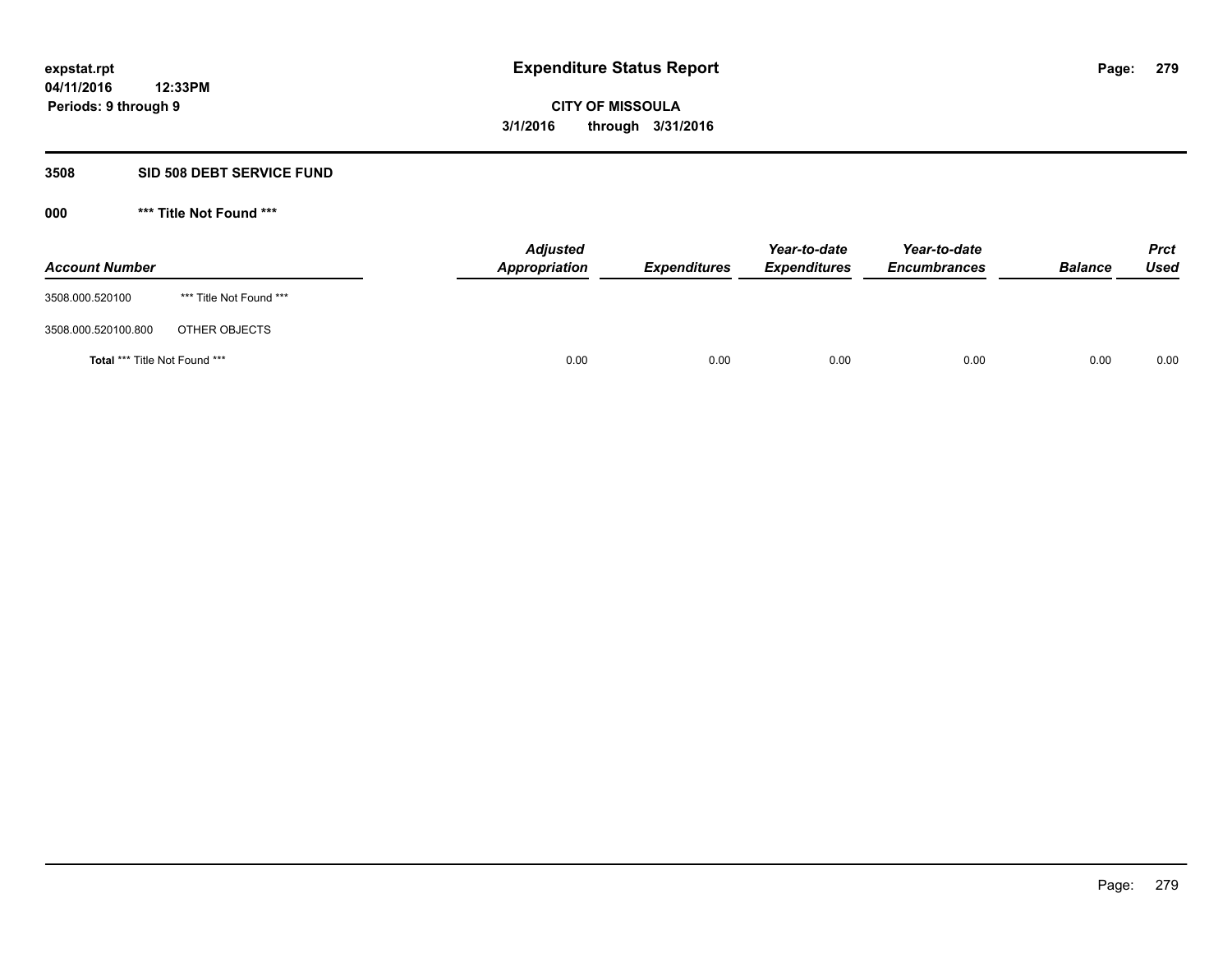# **3508 SID 508 DEBT SERVICE FUND**

| <b>Account Number</b> |                                 | <b>Adjusted</b><br><b>Appropriation</b> | <b>Expenditures</b> | Year-to-date<br><b>Expenditures</b> | Year-to-date<br><b>Encumbrances</b> | <b>Balance</b> | <b>Prct</b><br><b>Used</b> |
|-----------------------|---------------------------------|-----------------------------------------|---------------------|-------------------------------------|-------------------------------------|----------------|----------------------------|
| 3508.390.510110       | <b>MERCHANT SERVICES</b>        |                                         |                     |                                     |                                     |                |                            |
| 3508.390.510110.500   | <b>FIXED CHARGES</b>            |                                         |                     |                                     |                                     |                |                            |
|                       | Total SID 508 DEBT SERVICE FUND | 0.00                                    | 0.00                | 0.00                                | 0.00                                | 0.00           | 0.00                       |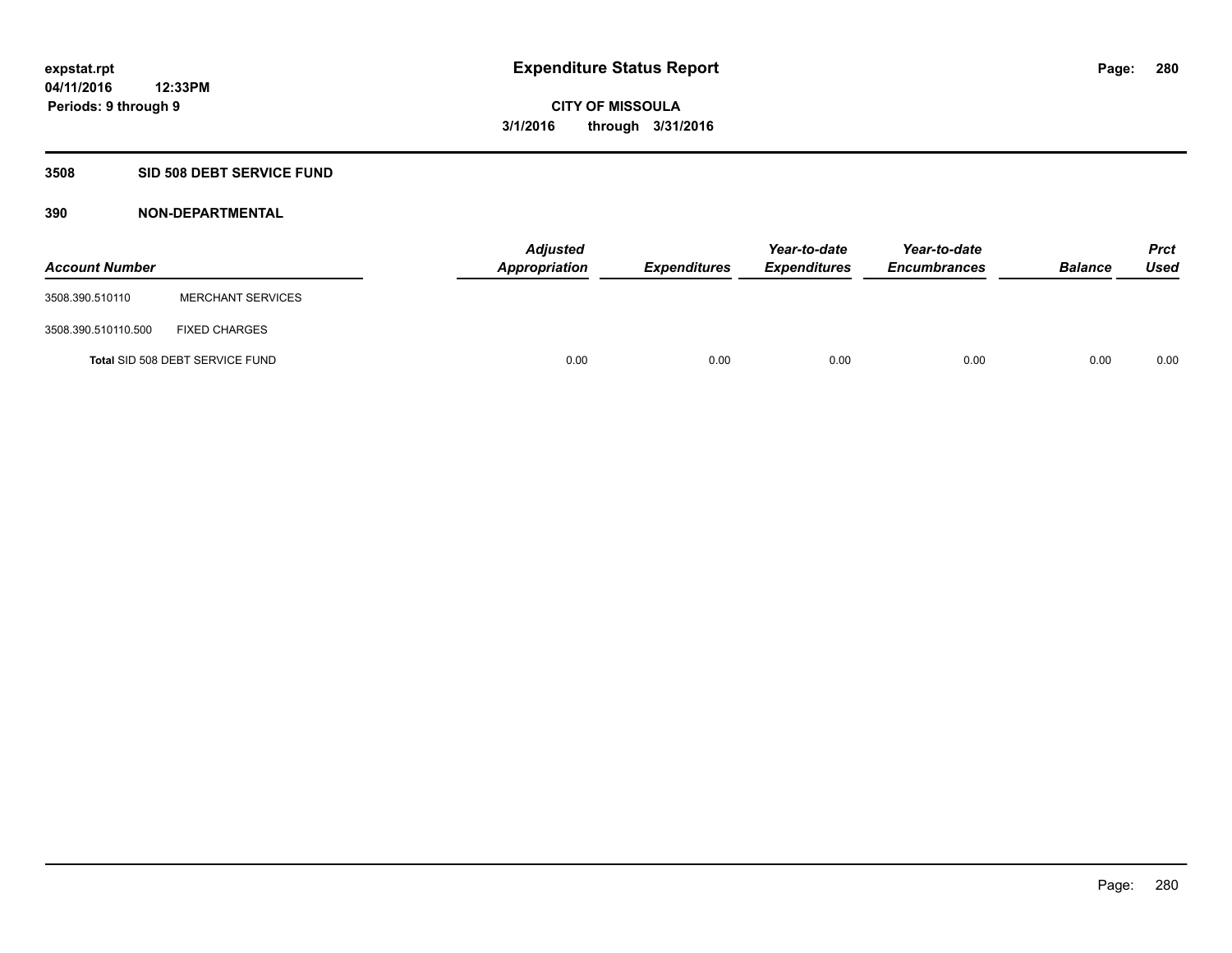### **3510 SID 510 DEBT SERVICE FUND**

| <b>Account Number</b>         |                         | <b>Adjusted</b><br>Appropriation | <b>Expenditures</b> | Year-to-date<br><b>Expenditures</b> | Year-to-date<br><b>Encumbrances</b> | <b>Balance</b> | <b>Prct</b><br>Used |
|-------------------------------|-------------------------|----------------------------------|---------------------|-------------------------------------|-------------------------------------|----------------|---------------------|
| 3510.000.520100               | *** Title Not Found *** |                                  |                     |                                     |                                     |                |                     |
| 3510.000.520100.800           | OTHER OBJECTS           |                                  |                     |                                     |                                     |                |                     |
| Total *** Title Not Found *** |                         | 0.00                             | 0.00                | 0.00                                | 0.00                                | 0.00           | 0.00                |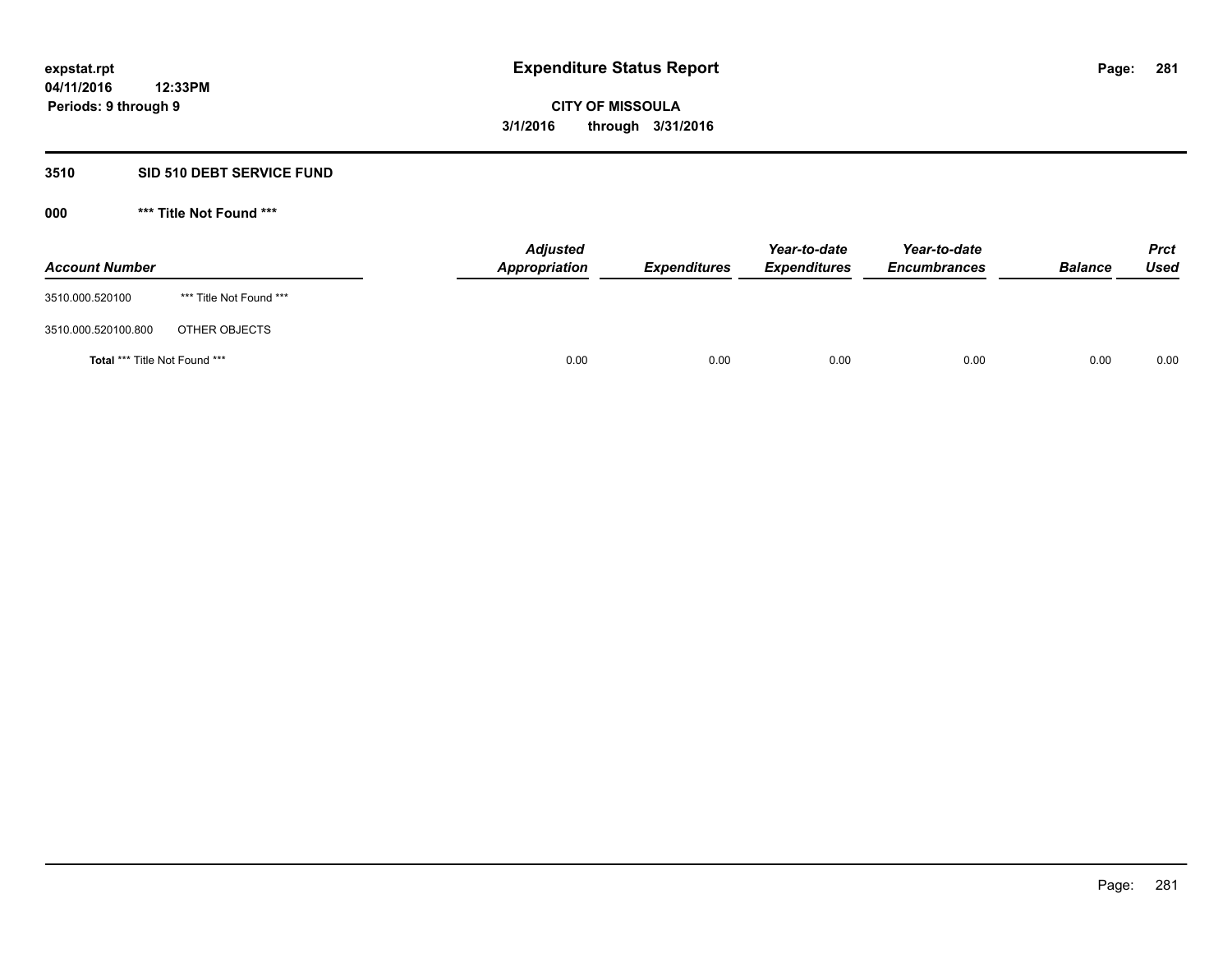# **3510 SID 510 DEBT SERVICE FUND**

| <b>Account Number</b> |                                  | <b>Adjusted</b><br><b>Appropriation</b> | <b>Expenditures</b> | Year-to-date<br><b>Expenditures</b> | Year-to-date<br><b>Encumbrances</b> | <b>Balance</b> | <b>Prct</b><br><b>Used</b> |
|-----------------------|----------------------------------|-----------------------------------------|---------------------|-------------------------------------|-------------------------------------|----------------|----------------------------|
| 3510.390.510100       | SPECIAL ASSESSMENTS              |                                         |                     |                                     |                                     |                |                            |
| 3510.390.510100.600   | <b>DEBT SERVICE</b>              |                                         |                     |                                     |                                     |                |                            |
|                       | <b>Total SPECIAL ASSESSMENTS</b> | 0.00                                    | 0.00                | 0.00                                | 0.00                                | 0.00           | 0.00                       |
| 3510.390.510110       | <b>MERCHANT SERVICES</b>         |                                         |                     |                                     |                                     |                |                            |
| 3510.390.510110.500   | <b>FIXED CHARGES</b>             |                                         |                     |                                     |                                     |                |                            |
|                       | Total SID 510 DEBT SERVICE FUND  | 0.00                                    | 0.00                | 0.00                                | 0.00                                | 0.00           | 0.00                       |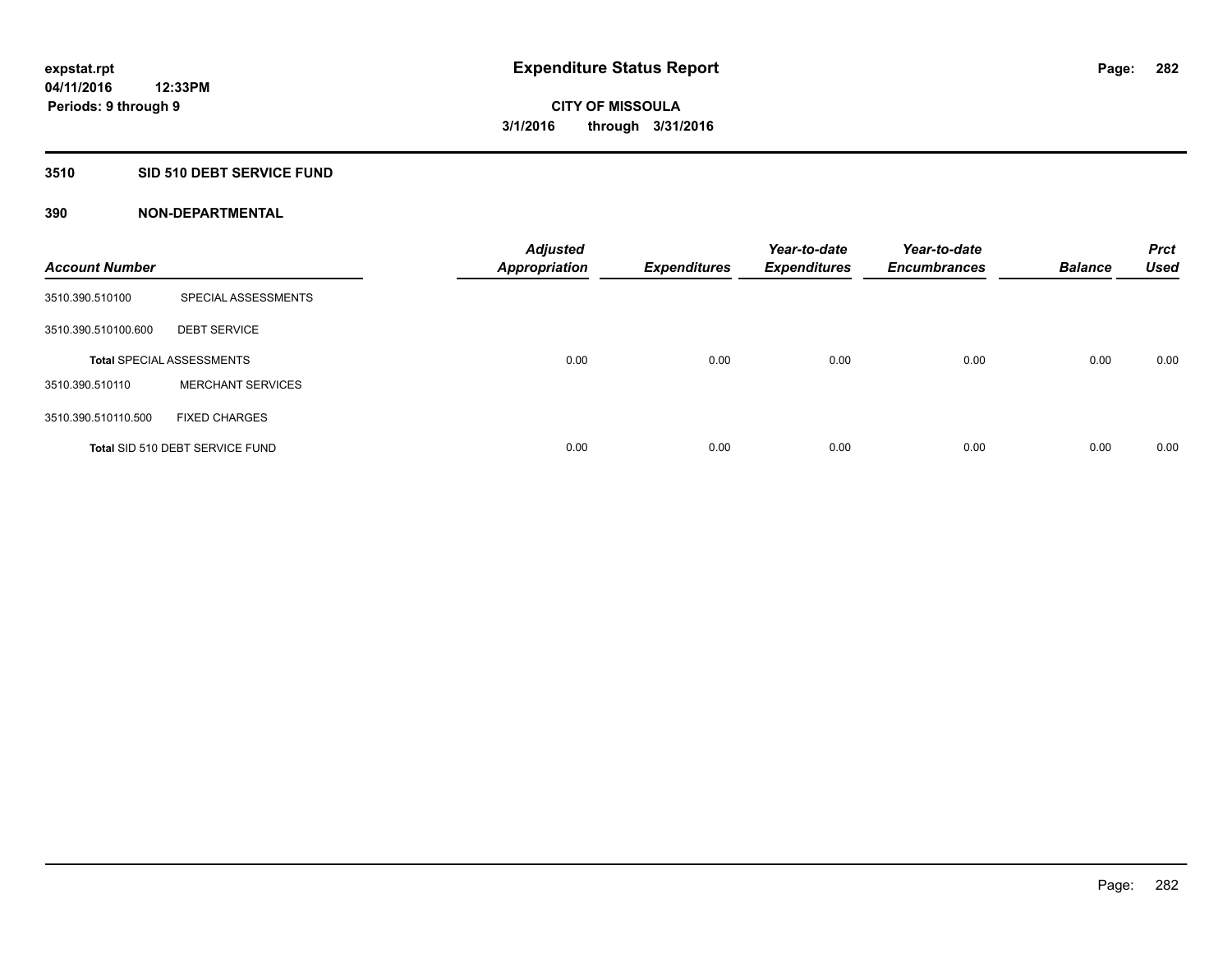# **3511 SID 511 DEBT SERVICE FUND**

| <b>Account Number</b>                |                         | <b>Adjusted</b><br>Appropriation | <b>Expenditures</b> | Year-to-date<br><b>Expenditures</b> | Year-to-date<br><b>Encumbrances</b> | <b>Balance</b> | <b>Prct</b><br>Used |
|--------------------------------------|-------------------------|----------------------------------|---------------------|-------------------------------------|-------------------------------------|----------------|---------------------|
| 3511.000.520100                      | *** Title Not Found *** |                                  |                     |                                     |                                     |                |                     |
| 3511.000.520100.800                  | OTHER OBJECTS           |                                  |                     |                                     |                                     |                |                     |
| <b>Total *** Title Not Found ***</b> |                         | 0.00                             | 0.00                | 0.00                                | 0.00                                | 0.00           | 0.00                |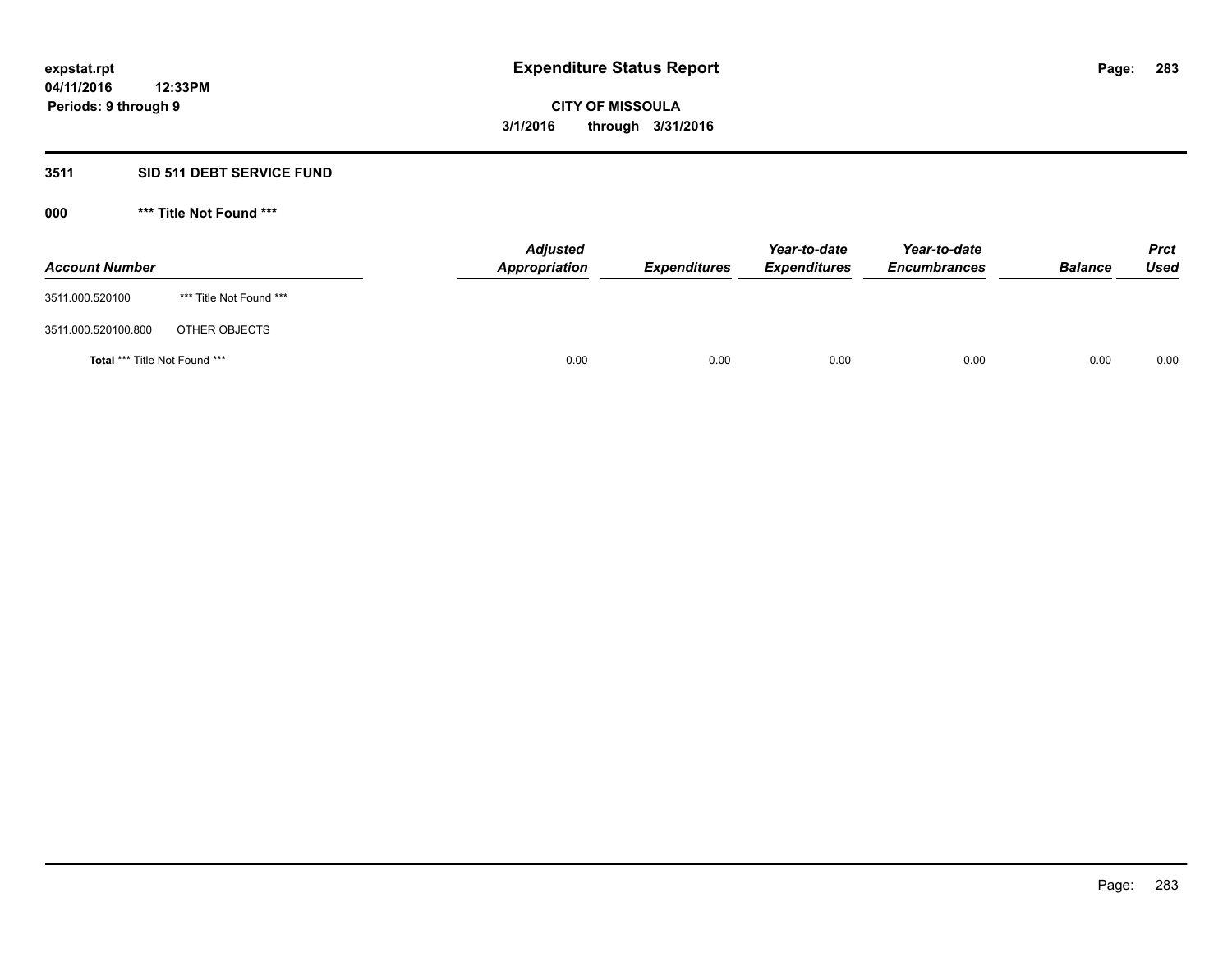# **3511 SID 511 DEBT SERVICE FUND**

| <b>Account Number</b> |                                  | <b>Adjusted</b><br>Appropriation | <b>Expenditures</b> | Year-to-date<br><b>Expenditures</b> | Year-to-date<br><b>Encumbrances</b> | <b>Balance</b> | <b>Prct</b><br><b>Used</b> |
|-----------------------|----------------------------------|----------------------------------|---------------------|-------------------------------------|-------------------------------------|----------------|----------------------------|
| 3511.390.510100       | SPECIAL ASSESSMENTS              |                                  |                     |                                     |                                     |                |                            |
| 3511.390.510100.600   | <b>DEBT SERVICE</b>              |                                  |                     |                                     |                                     |                |                            |
|                       | <b>Total SPECIAL ASSESSMENTS</b> | 0.00                             | 0.00                | 0.00                                | 0.00                                | 0.00           | 0.00                       |
| 3511.390.510110       | <b>MERCHANT SERVICES</b>         |                                  |                     |                                     |                                     |                |                            |
| 3511.390.510110.500   | <b>FIXED CHARGES</b>             |                                  |                     |                                     |                                     |                |                            |
|                       | <b>Total MERCHANT SERVICES</b>   | 0.00                             | 0.00                | 0.00                                | 0.00                                | 0.00           | 0.00                       |
|                       | Total SID 511 DEBT SERVICE FUND  | 0.00                             | 0.00                | 0.00                                | 0.00                                | 0.00           | 0.00                       |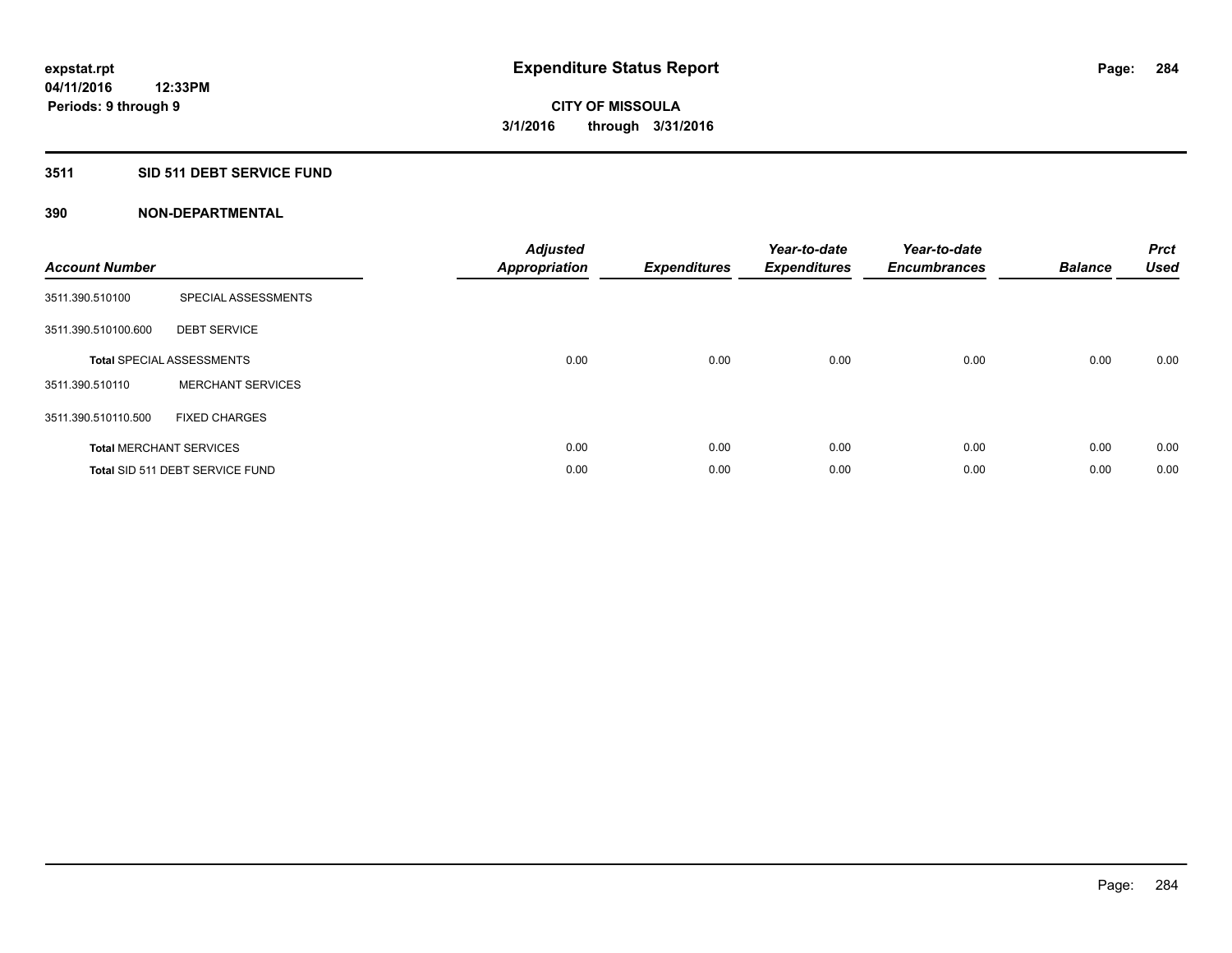# **3512 SID 512 DEBT SERVICE FUND**

| <b>Account Number</b>             |                                                 | <b>Adjusted</b><br><b>Appropriation</b> | <b>Expenditures</b> | Year-to-date<br><b>Expenditures</b> | Year-to-date<br><b>Encumbrances</b> | <b>Balance</b> | <b>Prct</b><br><b>Used</b> |
|-----------------------------------|-------------------------------------------------|-----------------------------------------|---------------------|-------------------------------------|-------------------------------------|----------------|----------------------------|
| 3512.390.510100                   | SPECIAL ASSESSMENTS                             |                                         |                     |                                     |                                     |                |                            |
| 3512.390.510100.600               | <b>DEBT SERVICE</b>                             |                                         |                     |                                     |                                     |                |                            |
| 3512.390.510100.610.000 PRINCIPAL |                                                 | 29,670.00                               | 0.00                | 0.00                                | 0.00                                | 29,670.00      | 0.00                       |
|                                   | 3512.390.510100.620.000 INTEREST / SERVICE FEES | 3,685.00                                | 0.00                | 2,017.70                            | 0.00                                | 1,667.30       | 54.75                      |
|                                   | <b>Total SPECIAL ASSESSMENTS</b>                | 33,355.00                               | 0.00                | 2,017.70                            | 0.00                                | 31,337.30      | 6.05                       |
| 3512.390.510110                   | <b>MERCHANT SERVICES</b>                        |                                         |                     |                                     |                                     |                |                            |
| 3512.390.510110.500               | <b>FIXED CHARGES</b>                            |                                         |                     |                                     |                                     |                |                            |
| <b>Total FIXED CHARGES</b>        |                                                 | 0.00                                    | 0.00                | 0.00                                | 0.00                                | 0.00           | 0.00                       |
| <b>Total MERCHANT SERVICES</b>    |                                                 | 0.00                                    | 0.00                | 0.00                                | 0.00                                | 0.00           | 0.00                       |
|                                   | Total SID 512 DEBT SERVICE FUND                 | 33,355.00                               | 0.00                | 2,017.70                            | 0.00                                | 31,337.30      | 6.05                       |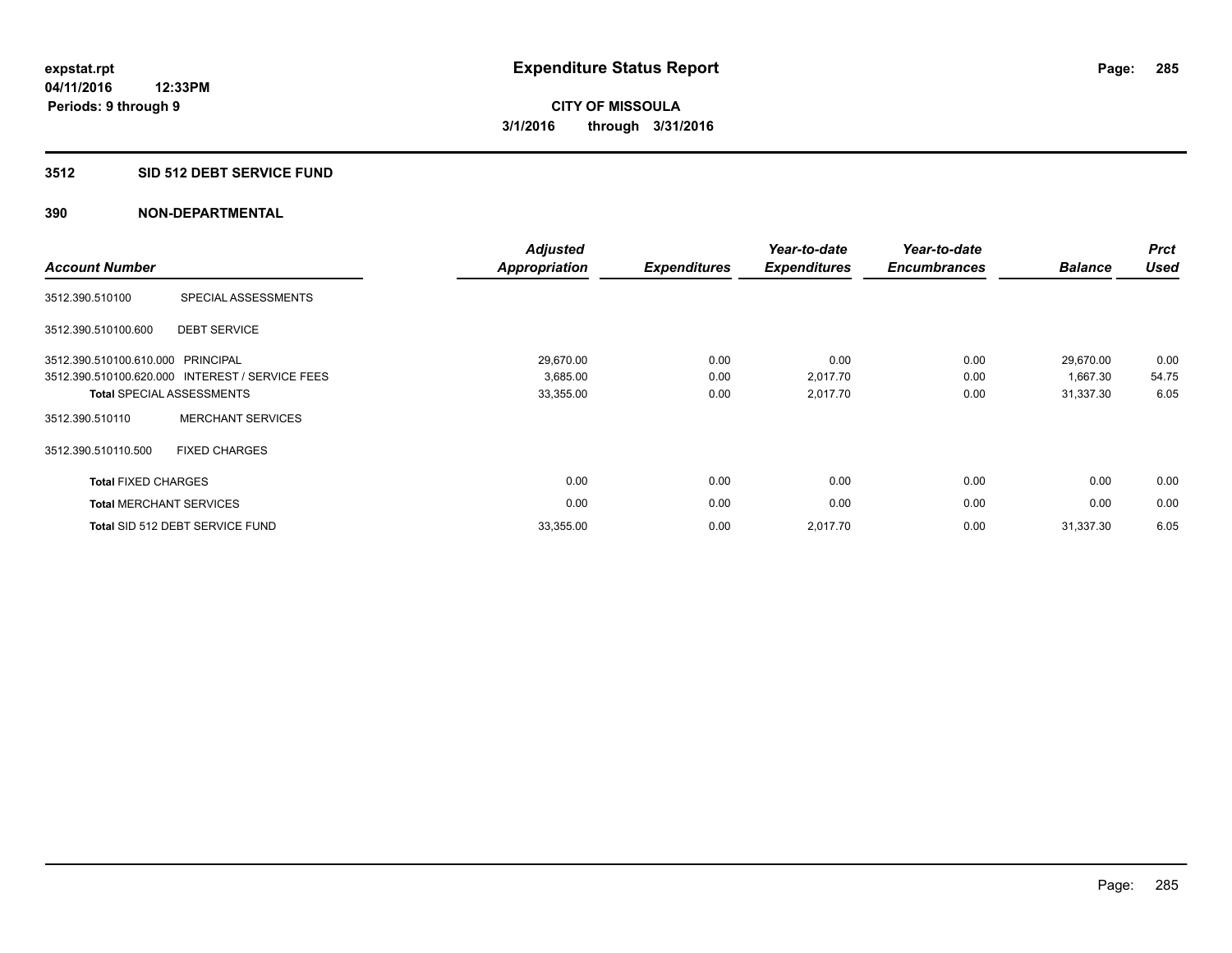# **3513 SID 513 DEBT SERVICE FUND**

# **280 PUBLIC WORKS OPERATIONS**

| <b>Account Number</b>          |                                      | <b>Adjusted</b><br><b>Appropriation</b> | <b>Expenditures</b> | Year-to-date<br><b>Expenditures</b> | Year-to-date<br><b>Encumbrances</b> | <b>Balance</b> | <b>Prct</b><br><b>Used</b> |
|--------------------------------|--------------------------------------|-----------------------------------------|---------------------|-------------------------------------|-------------------------------------|----------------|----------------------------|
| 3513.280.510110                | <b>MERCHANT SERVICES</b>             |                                         |                     |                                     |                                     |                |                            |
| 3513.280.510110.500            | <b>FIXED CHARGES</b>                 |                                         |                     |                                     |                                     |                |                            |
| <b>Total MERCHANT SERVICES</b> |                                      | 0.00                                    | 0.00                | 0.00                                | 0.00                                | 0.00           | 0.00                       |
| 3513.280.521000                | INTERFUND OPERATING TRANSFERS        |                                         |                     |                                     |                                     |                |                            |
| 3513.280.521000.800            | OTHER OBJECTS                        |                                         |                     |                                     |                                     |                |                            |
|                                | <b>Total PUBLIC WORKS OPERATIONS</b> | 0.00                                    | 0.00                | 0.00                                | 0.00                                | 0.00           | 0.00                       |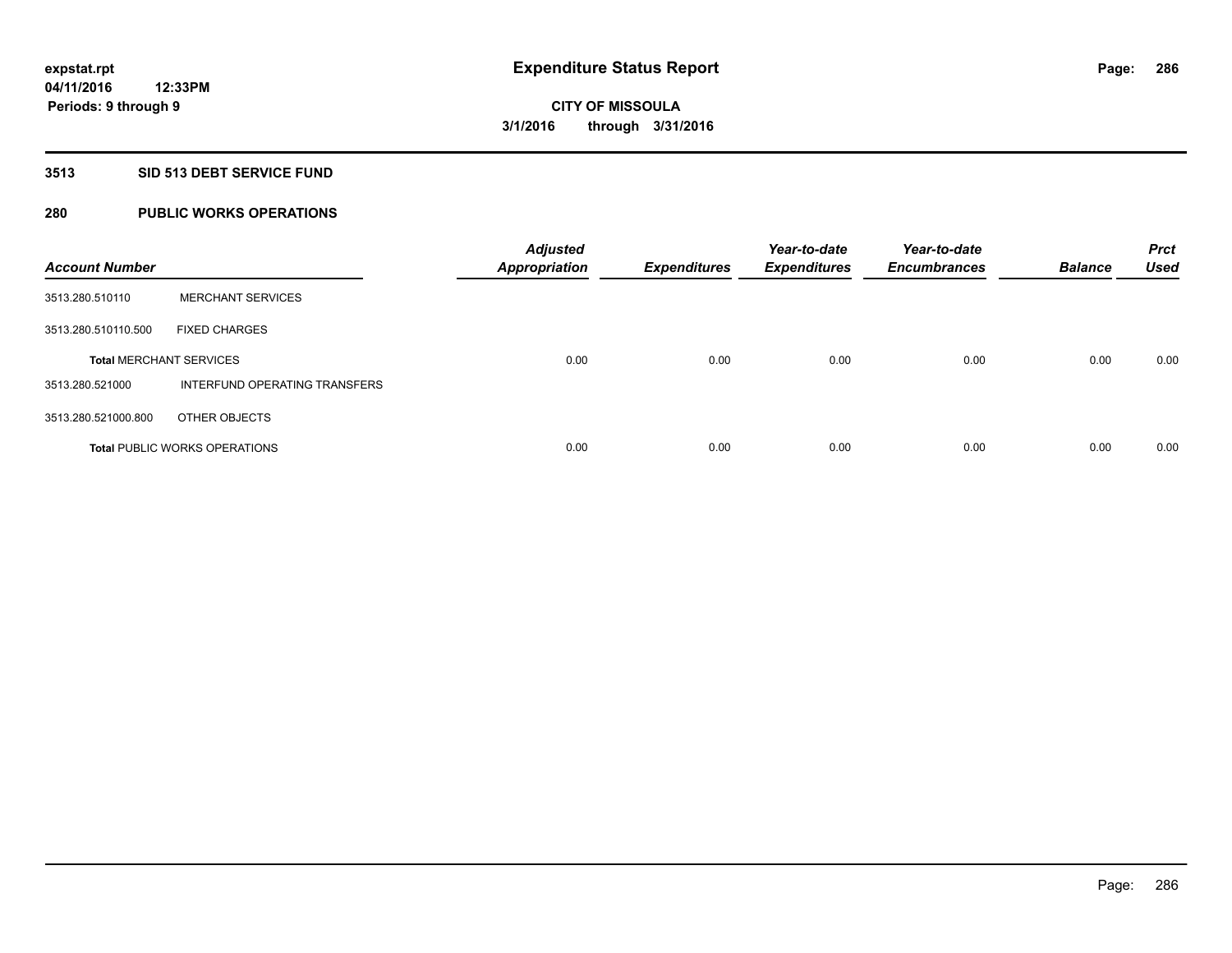### **3513 SID 513 DEBT SERVICE FUND**

| <b>Account Number</b>     |                                  | <b>Adjusted</b><br><b>Appropriation</b> | <b>Expenditures</b> | Year-to-date<br><b>Expenditures</b> | Year-to-date<br><b>Encumbrances</b> | <b>Balance</b> | <b>Prct</b><br><b>Used</b> |
|---------------------------|----------------------------------|-----------------------------------------|---------------------|-------------------------------------|-------------------------------------|----------------|----------------------------|
| 3513.390.510100           | SPECIAL ASSESSMENTS              |                                         |                     |                                     |                                     |                |                            |
| 3513.390.510100.600       | <b>DEBT SERVICE</b>              |                                         |                     |                                     |                                     |                |                            |
| <b>Total DEBT SERVICE</b> |                                  | 0.00                                    | 0.00                | 0.00                                | 0.00                                | 0.00           | 0.00                       |
| 3513.390.510100.800       | OTHER OBJECTS                    |                                         |                     |                                     |                                     |                |                            |
|                           | <b>Total SPECIAL ASSESSMENTS</b> | 0.00                                    | 0.00                | 0.00                                | 0.00                                | 0.00           | 0.00                       |
| 3513.390.510110           | <b>MERCHANT SERVICES</b>         |                                         |                     |                                     |                                     |                |                            |
| 3513.390.510110.500       | <b>FIXED CHARGES</b>             |                                         |                     |                                     |                                     |                |                            |
|                           | <b>Total MERCHANT SERVICES</b>   | 0.00                                    | 0.00                | 0.00                                | 0.00                                | 0.00           | 0.00                       |
| 3513.390.521000           | INTERFUND OPERATING TRANSFERS    |                                         |                     |                                     |                                     |                |                            |
| 3513.390.521000.800       | OTHER OBJECTS                    |                                         |                     |                                     |                                     |                |                            |
|                           | Total SID 513 DEBT SERVICE FUND  | 0.00                                    | 0.00                | 0.00                                | 0.00                                | 0.00           | 0.00                       |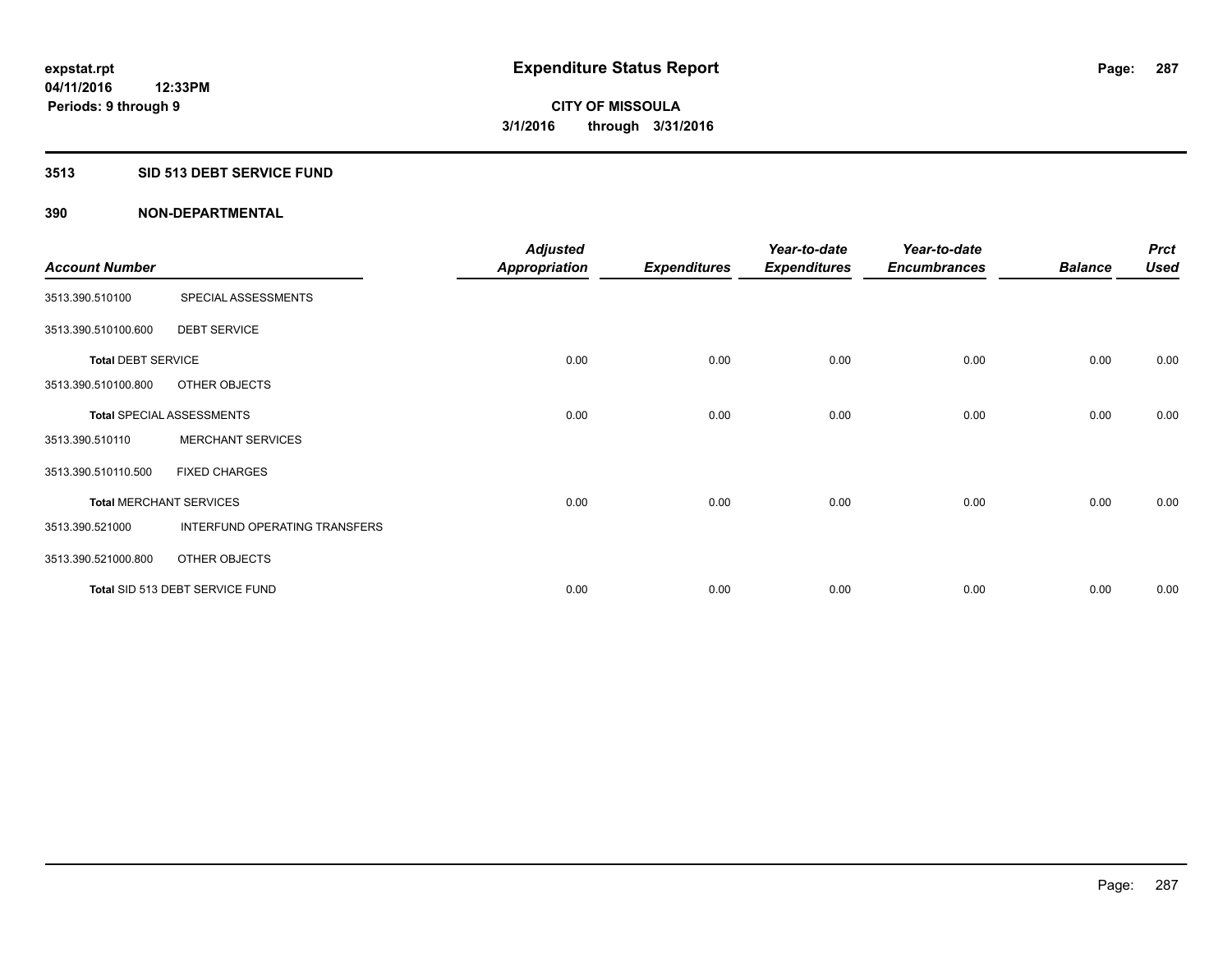# **3514 SID 514 DEBT SERVICE FUND**

| <b>Account Number</b>                |                         | <b>Adjusted</b><br>Appropriation | <b>Expenditures</b> | Year-to-date<br><b>Expenditures</b> | Year-to-date<br><b>Encumbrances</b> | <b>Balance</b> | <b>Prct</b><br>Used |
|--------------------------------------|-------------------------|----------------------------------|---------------------|-------------------------------------|-------------------------------------|----------------|---------------------|
| 3514.000.520100                      | *** Title Not Found *** |                                  |                     |                                     |                                     |                |                     |
| 3514.000.520100.800                  | OTHER OBJECTS           |                                  |                     |                                     |                                     |                |                     |
| <b>Total *** Title Not Found ***</b> |                         | 0.00                             | 0.00                | 0.00                                | 0.00                                | 0.00           | 0.00                |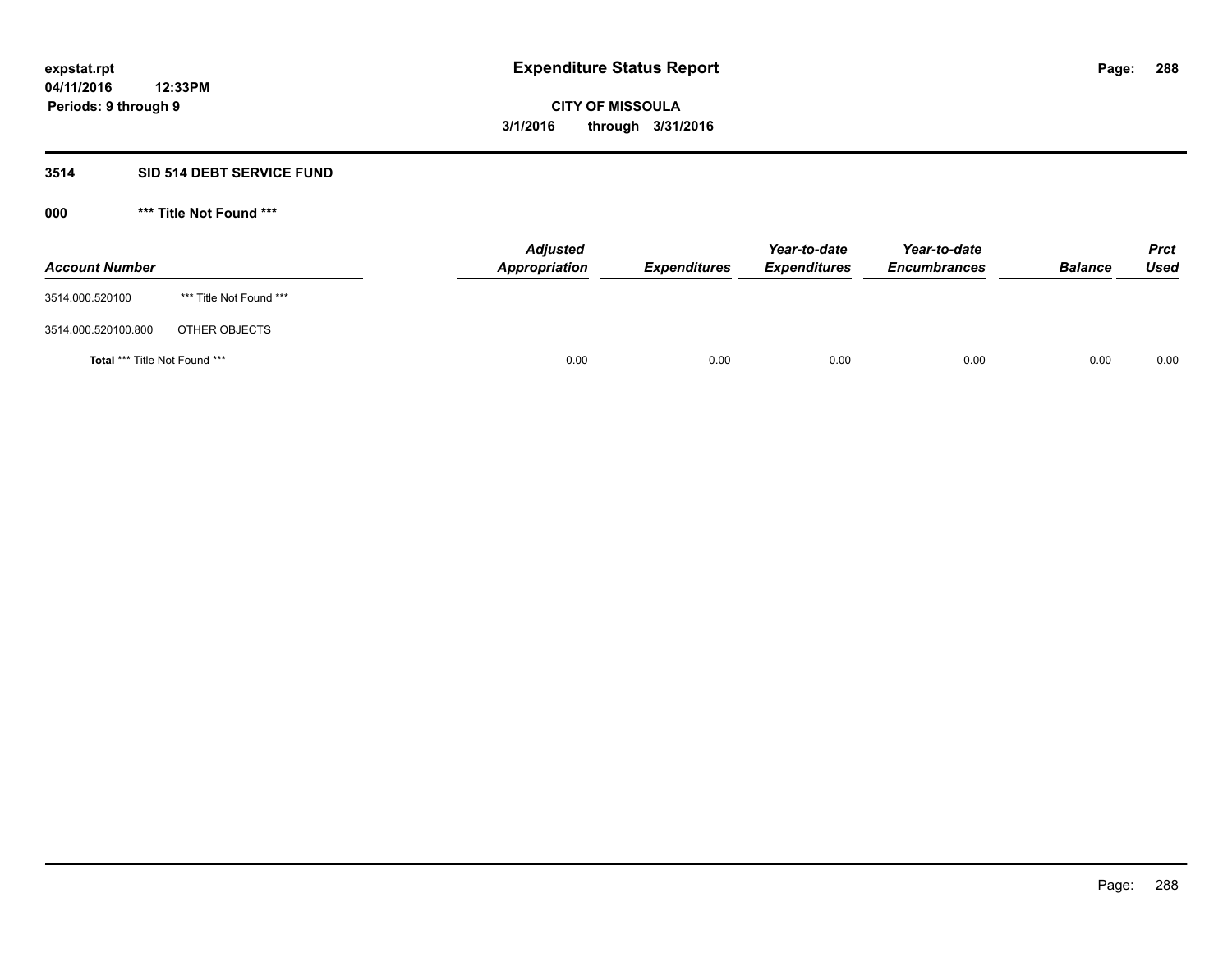### **3514 SID 514 DEBT SERVICE FUND**

| <b>Account Number</b> |                                  | <b>Adjusted</b><br><b>Appropriation</b> | <b>Expenditures</b> | Year-to-date<br><b>Expenditures</b> | Year-to-date<br><b>Encumbrances</b> | <b>Balance</b> | <b>Prct</b><br><b>Used</b> |
|-----------------------|----------------------------------|-----------------------------------------|---------------------|-------------------------------------|-------------------------------------|----------------|----------------------------|
| 3514.390.510100       | SPECIAL ASSESSMENTS              |                                         |                     |                                     |                                     |                |                            |
| 3514.390.510100.600   | <b>DEBT SERVICE</b>              |                                         |                     |                                     |                                     |                |                            |
|                       | <b>Total SPECIAL ASSESSMENTS</b> | 0.00                                    | 0.00                | 0.00                                | 0.00                                | 0.00           | 0.00                       |
| 3514.390.510110       | <b>MERCHANT SERVICES</b>         |                                         |                     |                                     |                                     |                |                            |
| 3514.390.510110.500   | <b>FIXED CHARGES</b>             |                                         |                     |                                     |                                     |                |                            |
|                       | <b>Total MERCHANT SERVICES</b>   | 0.00                                    | 0.00                | 0.00                                | 0.00                                | 0.00           | 0.00                       |
|                       | Total SID 514 DEBT SERVICE FUND  | 0.00                                    | 0.00                | 0.00                                | 0.00                                | 0.00           | 0.00                       |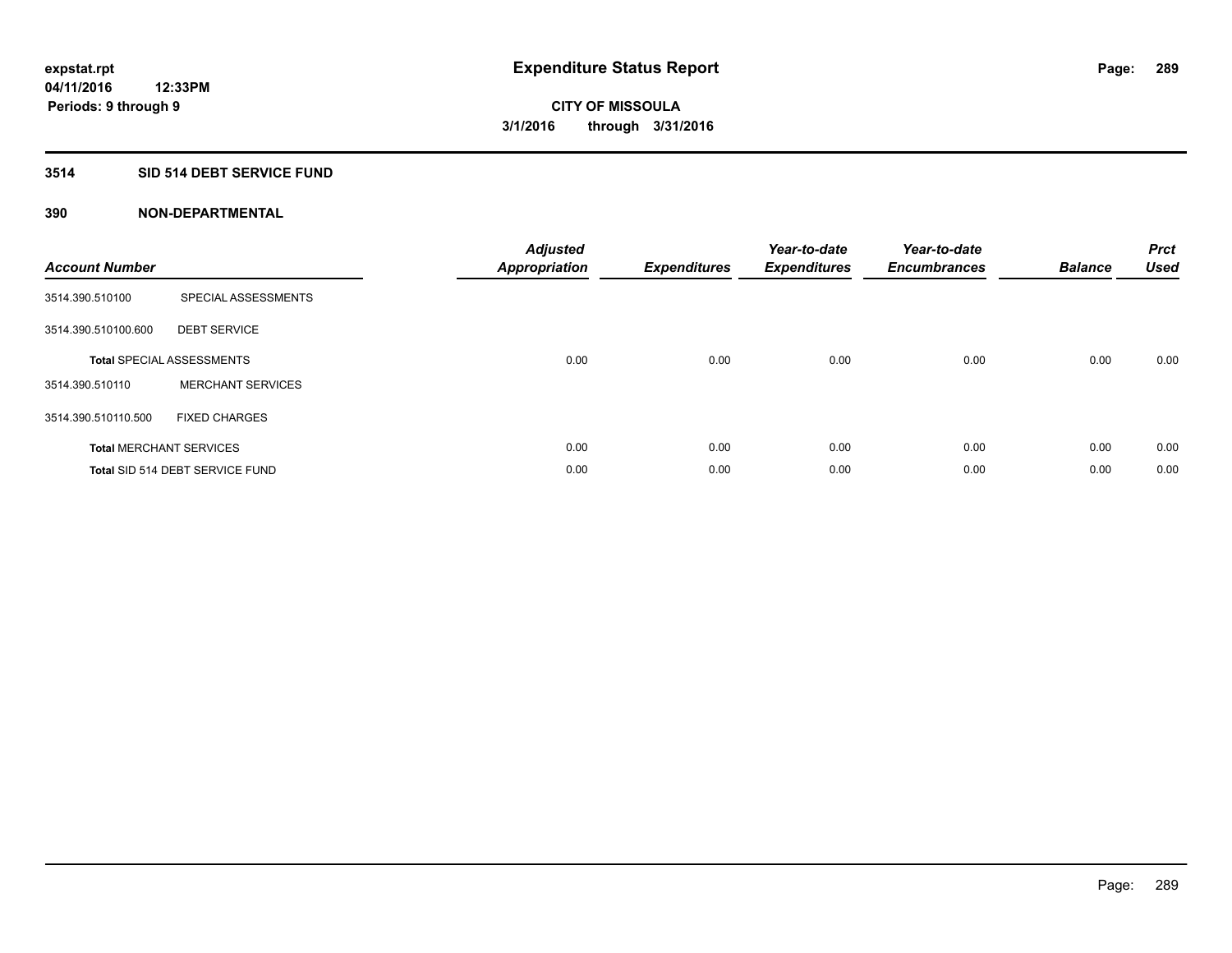### **3515 SID 515 DEBT SERVICE FUND**

| <b>Account Number</b>     |                                  | <b>Adjusted</b><br><b>Appropriation</b> | <b>Expenditures</b> | Year-to-date<br><b>Expenditures</b> | Year-to-date<br><b>Encumbrances</b> | <b>Balance</b> | <b>Prct</b><br><b>Used</b> |
|---------------------------|----------------------------------|-----------------------------------------|---------------------|-------------------------------------|-------------------------------------|----------------|----------------------------|
|                           |                                  |                                         |                     |                                     |                                     |                |                            |
| 3515.390.510100           | SPECIAL ASSESSMENTS              |                                         |                     |                                     |                                     |                |                            |
| 3515.390.510100.600       | <b>DEBT SERVICE</b>              |                                         |                     |                                     |                                     |                |                            |
| <b>Total DEBT SERVICE</b> |                                  | 0.00                                    | 0.00                | 0.00                                | 0.00                                | 0.00           | 0.00                       |
| 3515.390.510100.800       | OTHER OBJECTS                    |                                         |                     |                                     |                                     |                |                            |
|                           | <b>Total SPECIAL ASSESSMENTS</b> | 0.00                                    | 0.00                | 0.00                                | 0.00                                | 0.00           | 0.00                       |
| 3515.390.510110           | <b>MERCHANT SERVICES</b>         |                                         |                     |                                     |                                     |                |                            |
| 3515.390.510110.500       | <b>FIXED CHARGES</b>             |                                         |                     |                                     |                                     |                |                            |
|                           | Total SID 515 DEBT SERVICE FUND  | 0.00                                    | 0.00                | 0.00                                | 0.00                                | 0.00           | 0.00                       |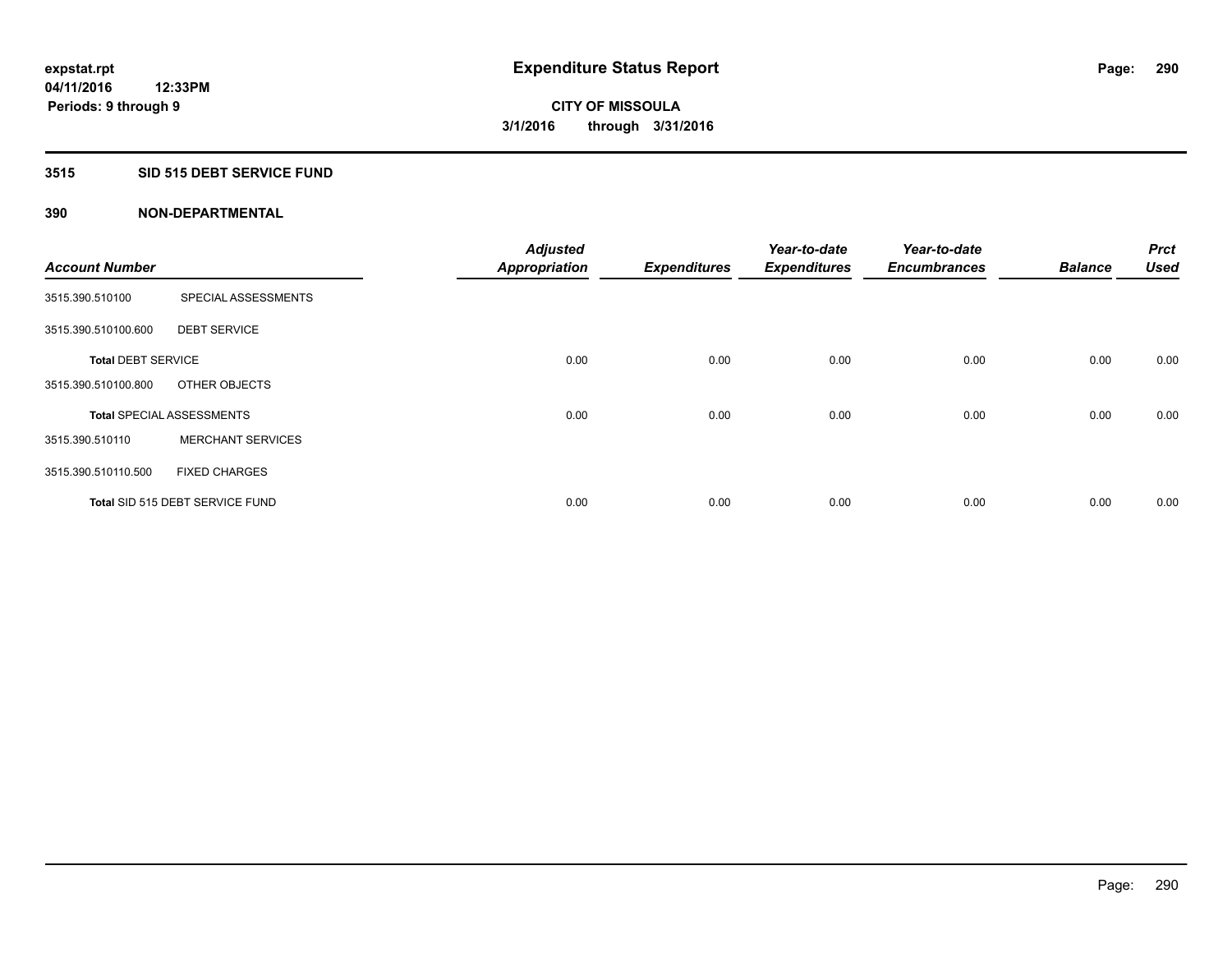#### **3517 SID 517 DEBT SERVICE FUND**

**000 \*\*\* Title Not Found \*\*\***

| <b>Account Number</b>                |                         | <b>Adjusted</b><br><b>Appropriation</b> | <b>Expenditures</b> | Year-to-date<br><b>Expenditures</b> | Year-to-date<br><b>Encumbrances</b> | <b>Balance</b> | <b>Prct</b><br><b>Used</b> |
|--------------------------------------|-------------------------|-----------------------------------------|---------------------|-------------------------------------|-------------------------------------|----------------|----------------------------|
| 3517.000.520100                      | *** Title Not Found *** |                                         |                     |                                     |                                     |                |                            |
| 3517.000.520100.800                  | OTHER OBJECTS           |                                         |                     |                                     |                                     |                |                            |
| <b>Total *** Title Not Found ***</b> |                         | 0.00                                    | 0.00                | 0.00                                | 0.00                                | 0.00           | 0.00                       |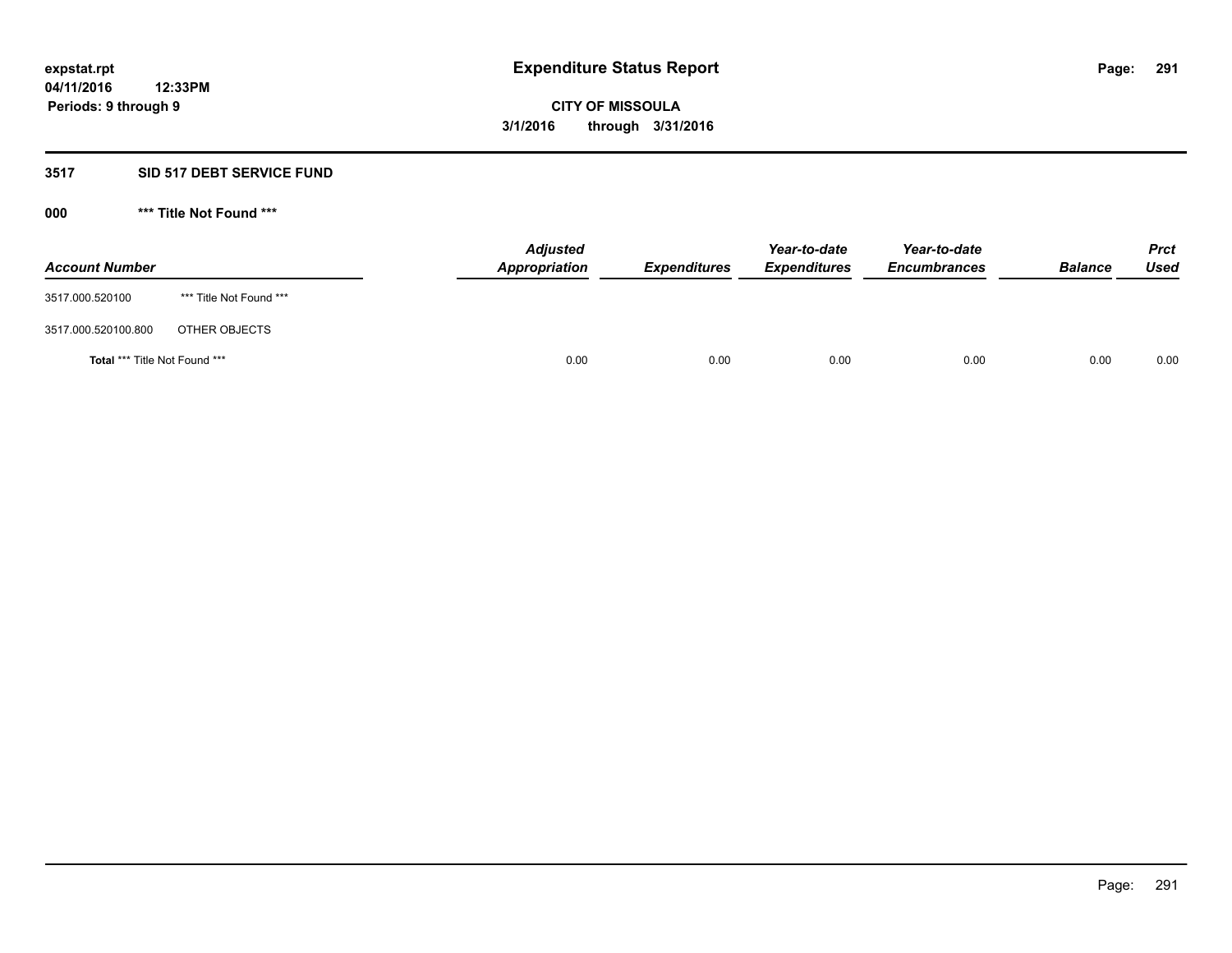### **3517 SID 517 DEBT SERVICE FUND**

| <b>Account Number</b> |                                  | <b>Adjusted</b><br><b>Appropriation</b> | <b>Expenditures</b> | Year-to-date<br><b>Expenditures</b> | Year-to-date<br><b>Encumbrances</b> | <b>Balance</b> | <b>Prct</b><br><b>Used</b> |
|-----------------------|----------------------------------|-----------------------------------------|---------------------|-------------------------------------|-------------------------------------|----------------|----------------------------|
| 3517.390.510100       | SPECIAL ASSESSMENTS              |                                         |                     |                                     |                                     |                |                            |
| 3517.390.510100.600   | <b>DEBT SERVICE</b>              |                                         |                     |                                     |                                     |                |                            |
|                       | <b>Total SPECIAL ASSESSMENTS</b> | 0.00                                    | 0.00                | 0.00                                | 0.00                                | 0.00           | 0.00                       |
| 3517.390.510110       | <b>MERCHANT SERVICES</b>         |                                         |                     |                                     |                                     |                |                            |
| 3517.390.510110.500   | <b>FIXED CHARGES</b>             |                                         |                     |                                     |                                     |                |                            |
|                       | Total SID 517 DEBT SERVICE FUND  | 0.00                                    | 0.00                | 0.00                                | 0.00                                | 0.00           | 0.00                       |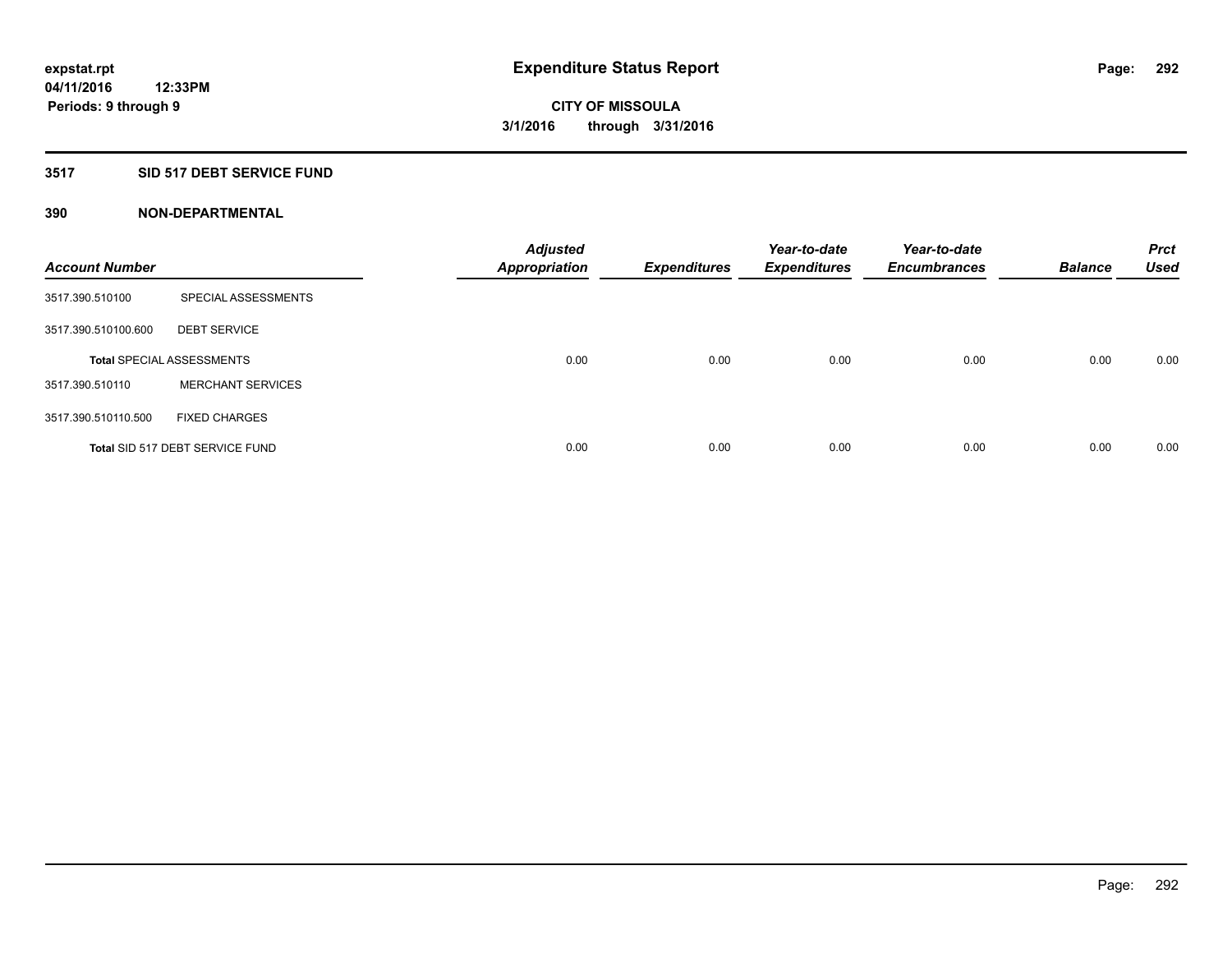### **3518 SID 518 DEBT SERVICE FUND**

**000 \*\*\* Title Not Found \*\*\***

| <b>Account Number</b>                |                         | <b>Adjusted</b><br>Appropriation | <b>Expenditures</b> | Year-to-date<br><b>Expenditures</b> | Year-to-date<br><b>Encumbrances</b> | <b>Balance</b> | <b>Prct</b><br>Used |
|--------------------------------------|-------------------------|----------------------------------|---------------------|-------------------------------------|-------------------------------------|----------------|---------------------|
| 3518.000.520100                      | *** Title Not Found *** |                                  |                     |                                     |                                     |                |                     |
| 3518.000.520100.800                  | OTHER OBJECTS           |                                  |                     |                                     |                                     |                |                     |
| <b>Total *** Title Not Found ***</b> |                         |                                  | 0.00<br>0.00        | 0.00                                | 0.00                                | 0.00           | 0.00                |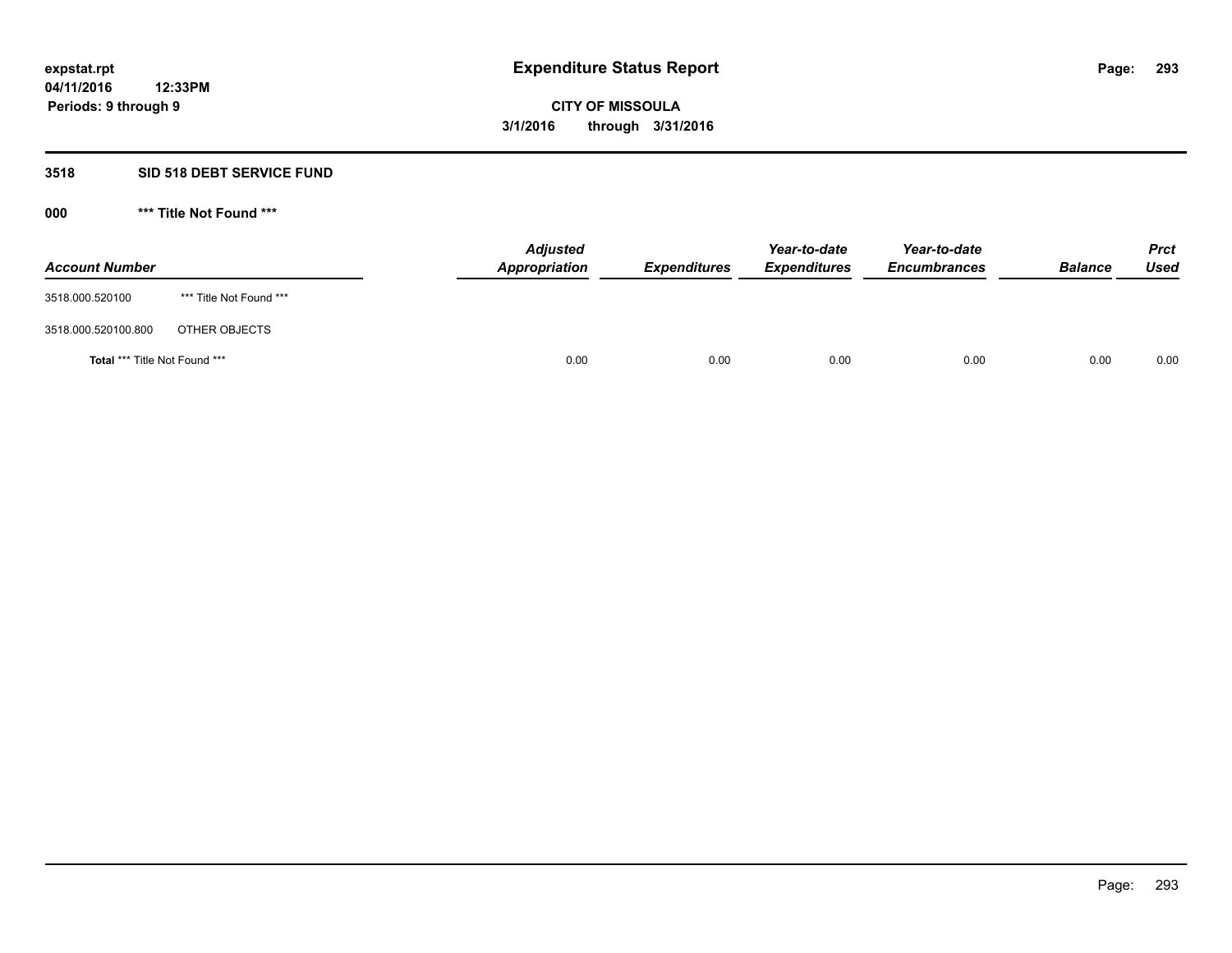### **3518 SID 518 DEBT SERVICE FUND**

| <b>Account Number</b> |                                            | <b>Adjusted</b><br>Appropriation | <b>Expenditures</b> | Year-to-date<br><b>Expenditures</b> | Year-to-date<br><b>Encumbrances</b> | <b>Balance</b> | <b>Prct</b><br><b>Used</b> |
|-----------------------|--------------------------------------------|----------------------------------|---------------------|-------------------------------------|-------------------------------------|----------------|----------------------------|
| 3518.390.510100       | SPECIAL ASSESSMENTS                        |                                  |                     |                                     |                                     |                |                            |
| 3518.390.510100.600   | <b>DEBT SERVICE</b>                        |                                  |                     |                                     |                                     |                |                            |
|                       | <b>Total SPECIAL ASSESSMENTS</b>           | 0.00                             | 0.00                | 0.00                                | 0.00                                | 0.00           | 0.00                       |
| 3518.390.510110       | <b>MERCHANT SERVICES</b>                   |                                  |                     |                                     |                                     |                |                            |
| 3518.390.510110.500   | <b>FIXED CHARGES</b>                       |                                  |                     |                                     |                                     |                |                            |
|                       | <b>Total MERCHANT SERVICES</b>             | 0.00                             | 0.00                | 0.00                                | 0.00                                | 0.00           | 0.00                       |
| 3518.390.521000       | INTERFUND OPERATING TRANSFERS              |                                  |                     |                                     |                                     |                |                            |
| 3518.390.521000.800   | OTHER OBJECTS                              |                                  |                     |                                     |                                     |                |                            |
|                       | <b>Total INTERFUND OPERATING TRANSFERS</b> | 0.00                             | 0.00                | 0.00                                | 0.00                                | 0.00           | 0.00                       |
|                       | Total SID 518 DEBT SERVICE FUND            | 0.00                             | 0.00                | 0.00                                | 0.00                                | 0.00           | 0.00                       |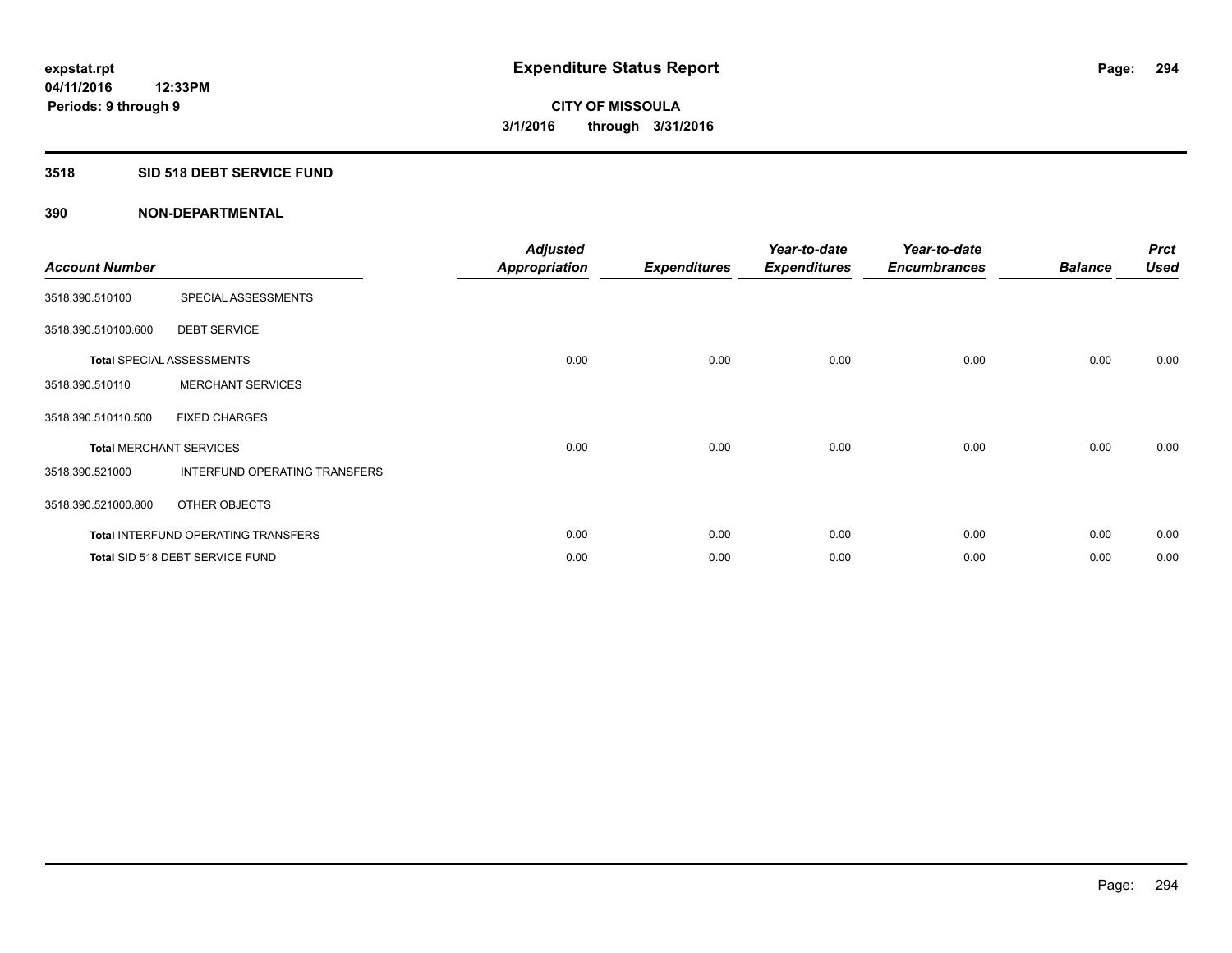### **3519 SID 519 DEBT SERVICE FUND**

| <b>Account Number</b> |                                            | <b>Adjusted</b><br><b>Appropriation</b> | <b>Expenditures</b> | Year-to-date<br><b>Expenditures</b> | Year-to-date<br><b>Encumbrances</b> | <b>Balance</b> | <b>Prct</b><br><b>Used</b> |
|-----------------------|--------------------------------------------|-----------------------------------------|---------------------|-------------------------------------|-------------------------------------|----------------|----------------------------|
| 3519.390.510100       | SPECIAL ASSESSMENTS                        |                                         |                     |                                     |                                     |                |                            |
| 3519.390.510100.600   | <b>DEBT SERVICE</b>                        |                                         |                     |                                     |                                     |                |                            |
|                       | <b>Total SPECIAL ASSESSMENTS</b>           | 0.00                                    | 0.00                | 0.00                                | 0.00                                | 0.00           | 0.00                       |
| 3519.390.510110       | <b>MERCHANT SERVICES</b>                   |                                         |                     |                                     |                                     |                |                            |
| 3519.390.510110.500   | <b>FIXED CHARGES</b>                       |                                         |                     |                                     |                                     |                |                            |
|                       | <b>Total MERCHANT SERVICES</b>             | 0.00                                    | 0.00                | 0.00                                | 0.00                                | 0.00           | 0.00                       |
| 3519.390.521000       | <b>INTERFUND OPERATING TRANSFERS</b>       |                                         |                     |                                     |                                     |                |                            |
| 3519.390.521000.800   | OTHER OBJECTS                              |                                         |                     |                                     |                                     |                |                            |
|                       | <b>Total INTERFUND OPERATING TRANSFERS</b> | 0.00                                    | 0.00                | 0.00                                | 0.00                                | 0.00           | 0.00                       |
|                       | Total SID 519 DEBT SERVICE FUND            | 0.00                                    | 0.00                | 0.00                                | 0.00                                | 0.00           | 0.00                       |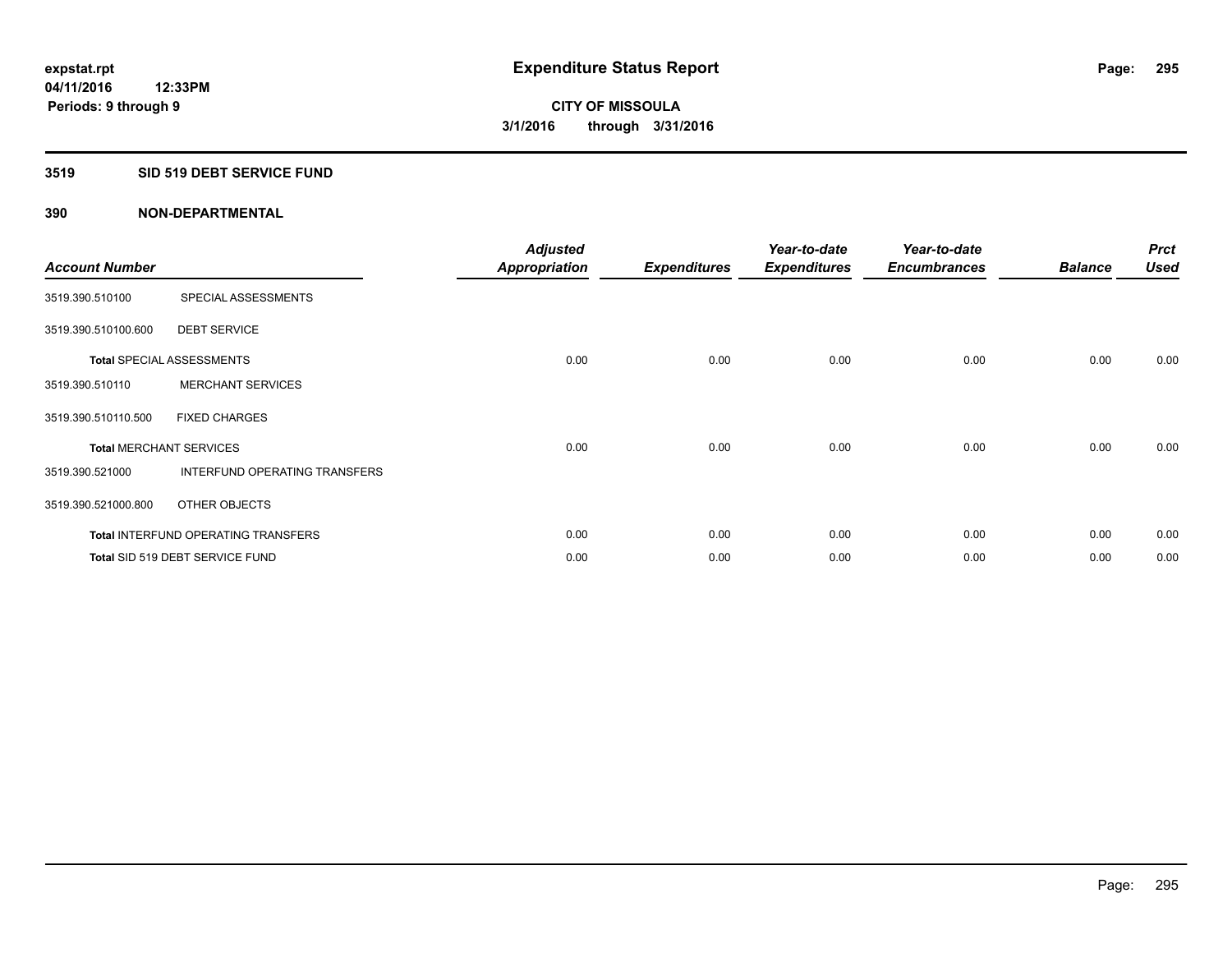#### **3520 SID 520 DEBT SERVICE FUND**

|                                   |                                                 | <b>Adjusted</b>      |                     | Year-to-date        | Year-to-date        |                | Prct        |
|-----------------------------------|-------------------------------------------------|----------------------|---------------------|---------------------|---------------------|----------------|-------------|
| <b>Account Number</b>             |                                                 | <b>Appropriation</b> | <b>Expenditures</b> | <b>Expenditures</b> | <b>Encumbrances</b> | <b>Balance</b> | <b>Used</b> |
| 3520.390.510100                   | SPECIAL ASSESSMENTS                             |                      |                     |                     |                     |                |             |
| 3520.390.510100.600               | <b>DEBT SERVICE</b>                             |                      |                     |                     |                     |                |             |
| 3520.390.510100.610.000 PRINCIPAL |                                                 | 138,000.00           | 0.00                | 68,000.00           | 0.00                | 70.000.00      | 49.28       |
|                                   | 3520.390.510100.620.000 INTEREST / SERVICE FEES | 21,920.00            | 0.00                | 11,640.00           | 0.00                | 10,280.00      | 53.10       |
| <b>Total SPECIAL ASSESSMENTS</b>  |                                                 | 159,920.00           | 0.00                | 79,640.00           | 0.00                | 80,280.00      | 49.80       |
| 3520.390.510110                   | <b>MERCHANT SERVICES</b>                        |                      |                     |                     |                     |                |             |
| 3520.390.510110.500               | <b>FIXED CHARGES</b>                            |                      |                     |                     |                     |                |             |
| <b>Total MERCHANT SERVICES</b>    |                                                 | 0.00                 | 0.00                | 0.00                | 0.00                | 0.00           | 0.00        |
|                                   | Total SID 520 DEBT SERVICE FUND                 | 159,920.00           | 0.00                | 79,640.00           | 0.00                | 80.280.00      | 49.80       |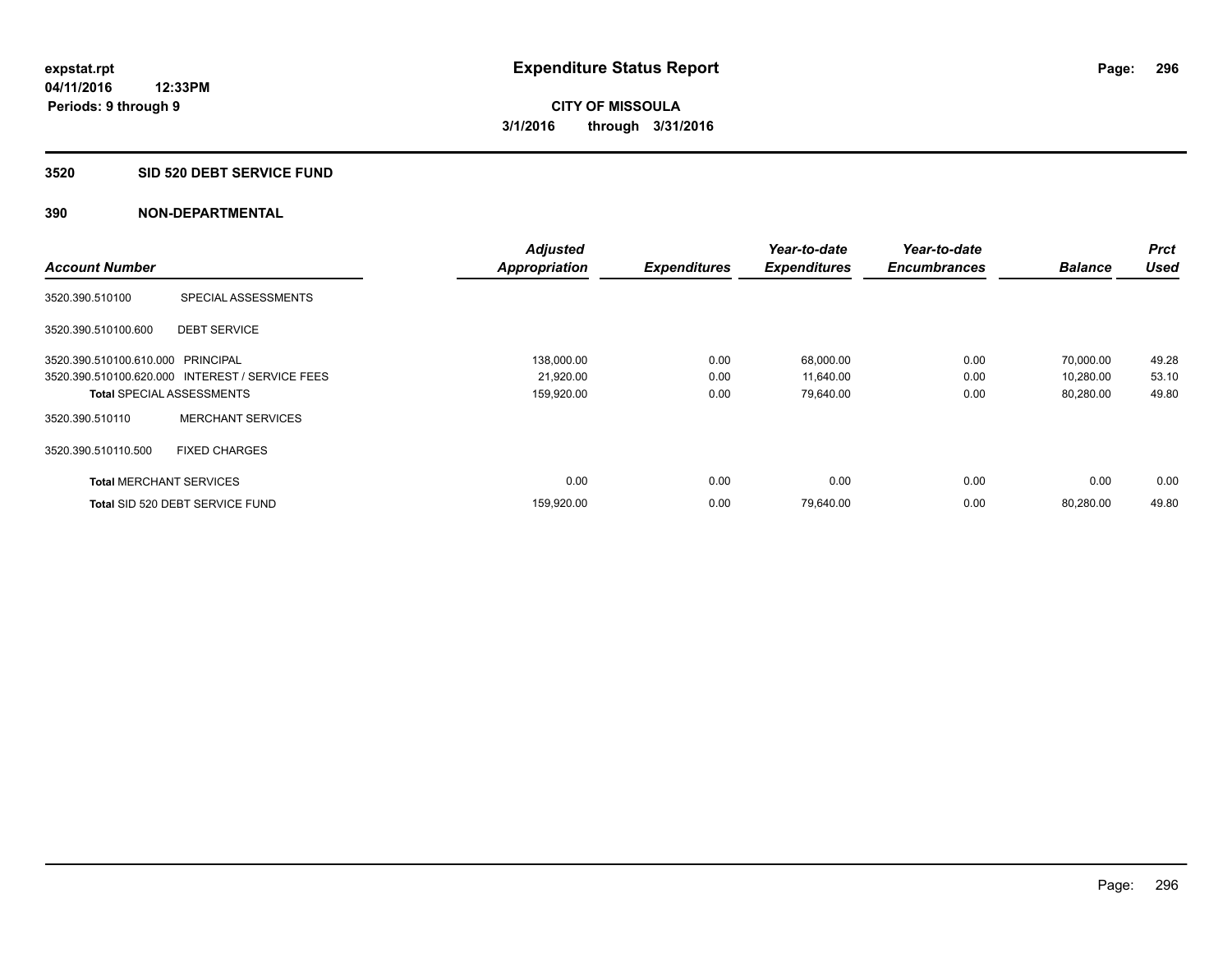### **3521 SID 521 DEBT SERVICE FUND**

|                                   |                                                 | <b>Adjusted</b>      |                     | Year-to-date        | Year-to-date        |                | <b>Prct</b> |
|-----------------------------------|-------------------------------------------------|----------------------|---------------------|---------------------|---------------------|----------------|-------------|
| <b>Account Number</b>             |                                                 | <b>Appropriation</b> | <b>Expenditures</b> | <b>Expenditures</b> | <b>Encumbrances</b> | <b>Balance</b> | <b>Used</b> |
| 3521.390.510100                   | SPECIAL ASSESSMENTS                             |                      |                     |                     |                     |                |             |
| 3521.390.510100.600               | <b>DEBT SERVICE</b>                             |                      |                     |                     |                     |                |             |
| 3521.390.510100.610.000 PRINCIPAL |                                                 | 135.00               | 0.00                | 0.00                | 0.00                | 135.00         | 0.00        |
|                                   | 3521.390.510100.620.000 INTEREST / SERVICE FEES | 15.00                | 0.00                | 7.59                | 0.00                | 7.41           | 50.60       |
| <b>Total SPECIAL ASSESSMENTS</b>  |                                                 | 150.00               | 0.00                | 7.59                | 0.00                | 142.41         | 5.06        |
| 3521.390.510110                   | <b>MERCHANT SERVICES</b>                        |                      |                     |                     |                     |                |             |
| 3521.390.510110.500               | <b>FIXED CHARGES</b>                            |                      |                     |                     |                     |                |             |
| <b>Total MERCHANT SERVICES</b>    |                                                 | 0.00                 | 0.00                | 0.00                | 0.00                | 0.00           | 0.00        |
|                                   | Total SID 521 DEBT SERVICE FUND                 | 150.00               | 0.00                | 7.59                | 0.00                | 142.41         | 5.06        |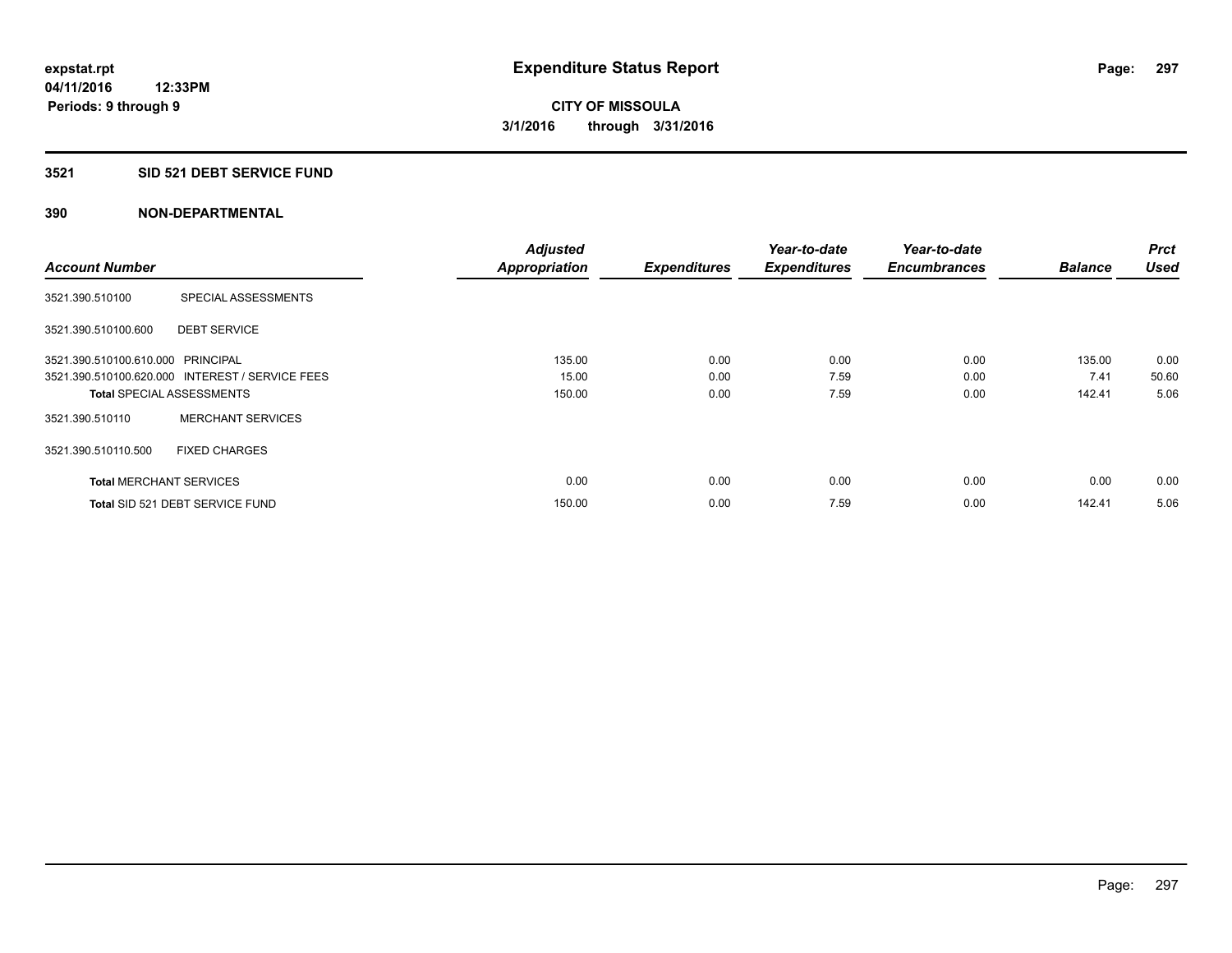### **3522 SID 522 DEBT SERVICE FUND**

|                                   |                                                 | <b>Adjusted</b>      |                     | Year-to-date        | Year-to-date        |                | <b>Prct</b> |
|-----------------------------------|-------------------------------------------------|----------------------|---------------------|---------------------|---------------------|----------------|-------------|
| <b>Account Number</b>             |                                                 | <b>Appropriation</b> | <b>Expenditures</b> | <b>Expenditures</b> | <b>Encumbrances</b> | <b>Balance</b> | <b>Used</b> |
| 3522.390.510100                   | SPECIAL ASSESSMENTS                             |                      |                     |                     |                     |                |             |
| 3522.390.510100.600               | <b>DEBT SERVICE</b>                             |                      |                     |                     |                     |                |             |
| 3522.390.510100.610.000 PRINCIPAL |                                                 | 195.00               | 0.00                | 0.00                | 0.00                | 195.00         | 0.00        |
|                                   | 3522.390.510100.620.000 INTEREST / SERVICE FEES | 22.00                | 0.00                | 10.96               | 0.00                | 11.04          | 49.82       |
| <b>Total SPECIAL ASSESSMENTS</b>  |                                                 | 217.00               | 0.00                | 10.96               | 0.00                | 206.04         | 5.05        |
| 3522.390.510110                   | <b>MERCHANT SERVICES</b>                        |                      |                     |                     |                     |                |             |
| 3522.390.510110.500               | <b>FIXED CHARGES</b>                            |                      |                     |                     |                     |                |             |
| <b>Total MERCHANT SERVICES</b>    |                                                 | 0.00                 | 0.00                | 0.00                | 0.00                | 0.00           | 0.00        |
|                                   | Total SID 522 DEBT SERVICE FUND                 | 217.00               | 0.00                | 10.96               | 0.00                | 206.04         | 5.05        |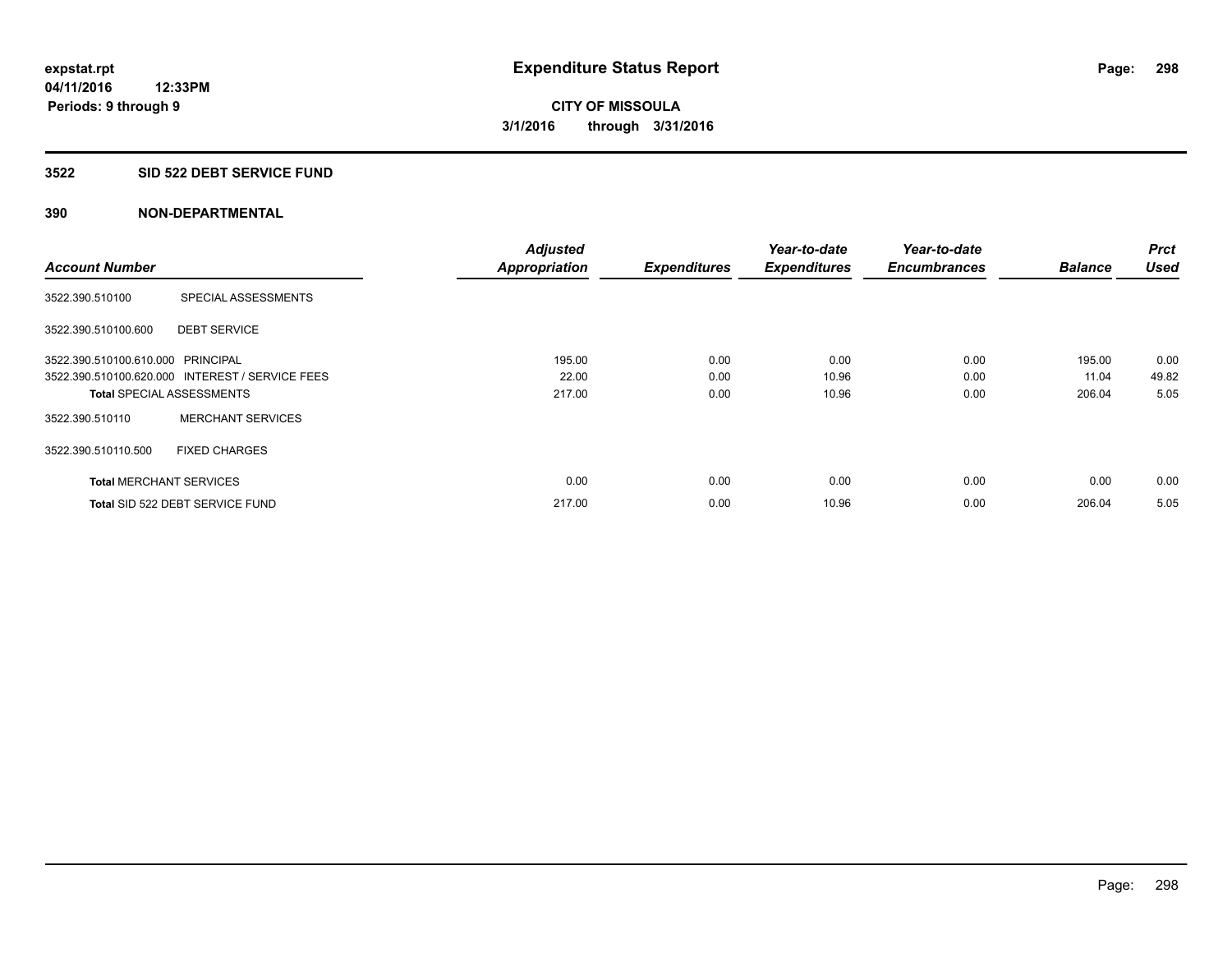#### **3524 SID 524 DEBT SERVICE FUND**

|                                   |                                                 | <b>Adjusted</b>      |                     | Year-to-date        | Year-to-date        |                | Prct        |
|-----------------------------------|-------------------------------------------------|----------------------|---------------------|---------------------|---------------------|----------------|-------------|
| <b>Account Number</b>             |                                                 | <b>Appropriation</b> | <b>Expenditures</b> | <b>Expenditures</b> | <b>Encumbrances</b> | <b>Balance</b> | <b>Used</b> |
| 3524.390.510100                   | SPECIAL ASSESSMENTS                             |                      |                     |                     |                     |                |             |
| 3524.390.510100.600               | <b>DEBT SERVICE</b>                             |                      |                     |                     |                     |                |             |
| 3524.390.510100.610.000 PRINCIPAL |                                                 | 224.000.00           | 0.00                | 111,000.00          | 0.00                | 113.000.00     | 49.55       |
|                                   | 3524.390.510100.620.000 INTEREST / SERVICE FEES | 80,660.00            | 0.00                | 41,440.00           | 0.00                | 39,220.00      | 51.38       |
|                                   | <b>Total SPECIAL ASSESSMENTS</b>                | 304,660.00           | 0.00                | 152,440.00          | 0.00                | 152,220.00     | 50.04       |
| 3524.390.510110                   | <b>MERCHANT SERVICES</b>                        |                      |                     |                     |                     |                |             |
| 3524.390.510110.500               | <b>FIXED CHARGES</b>                            |                      |                     |                     |                     |                |             |
| <b>Total MERCHANT SERVICES</b>    |                                                 | 0.00                 | 0.00                | 0.00                | 0.00                | 0.00           | 0.00        |
|                                   | Total SID 524 DEBT SERVICE FUND                 | 304,660.00           | 0.00                | 152.440.00          | 0.00                | 152.220.00     | 50.04       |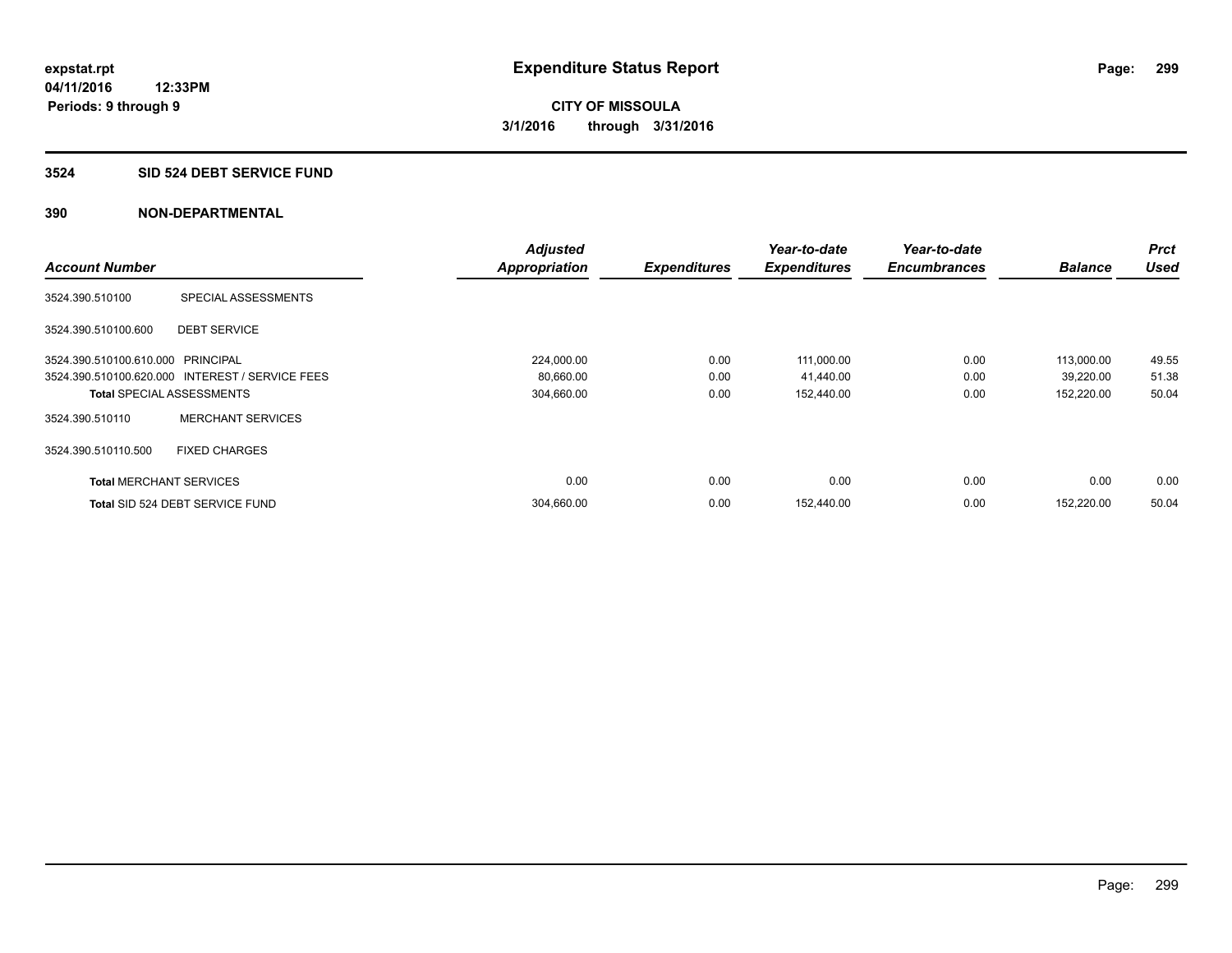#### **3525 SID 525 DEBT SERVICE FUND**

|                                   |                                                 | <b>Adjusted</b>      |                     | Year-to-date        | Year-to-date        |                | <b>Prct</b> |
|-----------------------------------|-------------------------------------------------|----------------------|---------------------|---------------------|---------------------|----------------|-------------|
| <b>Account Number</b>             |                                                 | <b>Appropriation</b> | <b>Expenditures</b> | <b>Expenditures</b> | <b>Encumbrances</b> | <b>Balance</b> | <b>Used</b> |
| 3525.390.510100                   | SPECIAL ASSESSMENTS                             |                      |                     |                     |                     |                |             |
| 3525.390.510100.600               | <b>DEBT SERVICE</b>                             |                      |                     |                     |                     |                |             |
| 3525.390.510100.610.000 PRINCIPAL |                                                 | 26,000.00            | 0.00                | 13.000.00           | 0.00                | 13,000.00      | 50.00       |
|                                   | 3525.390.510100.620.000 INTEREST / SERVICE FEES | 5,500.00             | 0.00                | 2,880.00            | 0.00                | 2,620.00       | 52.36       |
| <b>Total SPECIAL ASSESSMENTS</b>  |                                                 | 31,500.00            | 0.00                | 15,880.00           | 0.00                | 15,620.00      | 50.41       |
| 3525.390.510110                   | <b>MERCHANT SERVICES</b>                        |                      |                     |                     |                     |                |             |
| 3525.390.510110.500               | <b>FIXED CHARGES</b>                            |                      |                     |                     |                     |                |             |
| <b>Total MERCHANT SERVICES</b>    |                                                 | 0.00                 | 0.00                | 0.00                | 0.00                | 0.00           | 0.00        |
|                                   | Total SID 525 DEBT SERVICE FUND                 | 31,500.00            | 0.00                | 15,880.00           | 0.00                | 15.620.00      | 50.41       |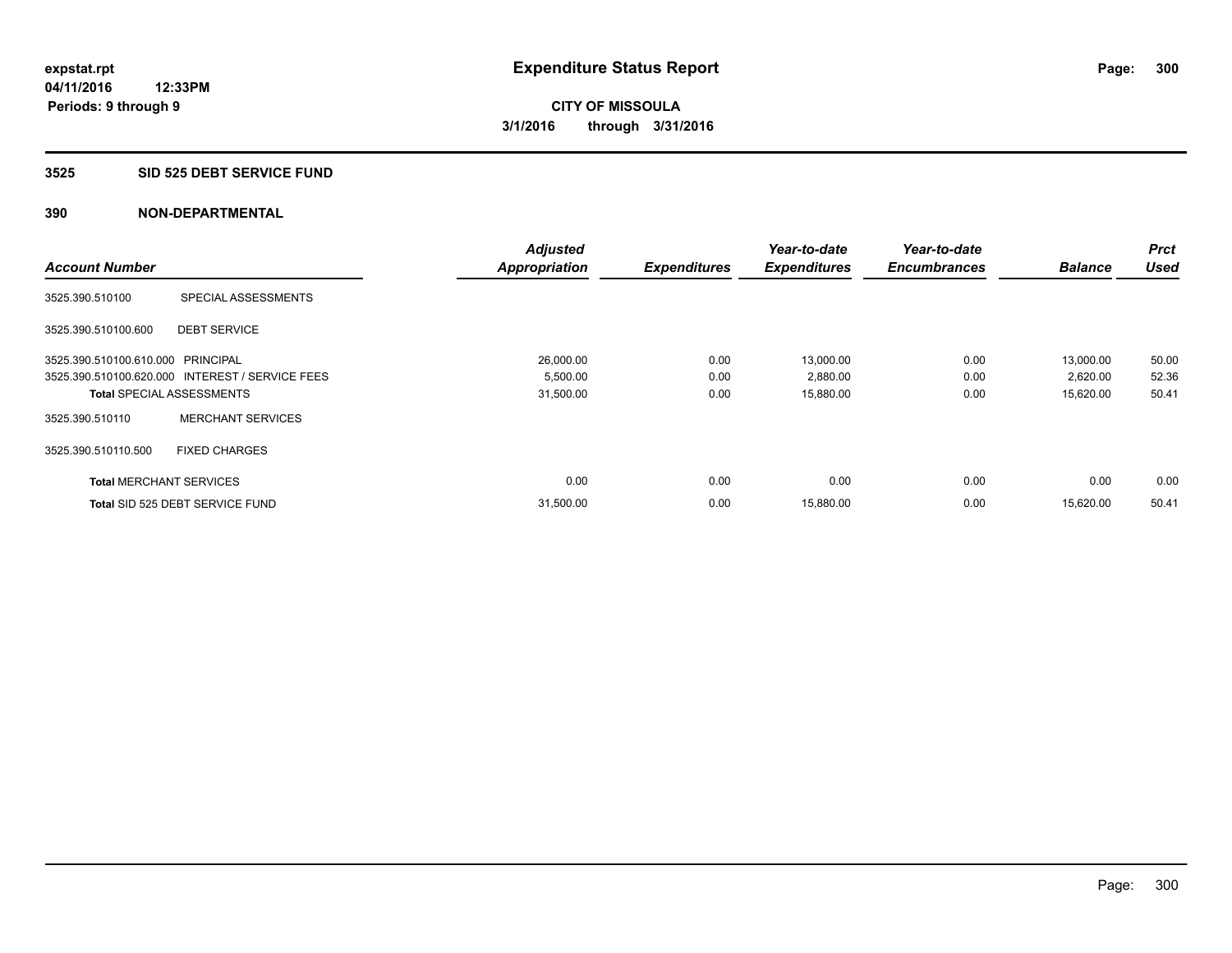#### **3526 SID 526 DEBT SERVICE FUND**

|                                   |                                                 | <b>Adjusted</b>      |                     | Year-to-date        | Year-to-date        |                | <b>Prct</b> |
|-----------------------------------|-------------------------------------------------|----------------------|---------------------|---------------------|---------------------|----------------|-------------|
| <b>Account Number</b>             |                                                 | <b>Appropriation</b> | <b>Expenditures</b> | <b>Expenditures</b> | <b>Encumbrances</b> | <b>Balance</b> | <b>Used</b> |
| 3526.390.510100                   | SPECIAL ASSESSMENTS                             |                      |                     |                     |                     |                |             |
| 3526.390.510100.600               | <b>DEBT SERVICE</b>                             |                      |                     |                     |                     |                |             |
| 3526.390.510100.610.000 PRINCIPAL |                                                 | 154,000.00           | 0.00                | 76,000.00           | 0.00                | 78,000.00      | 49.35       |
|                                   | 3526.390.510100.620.000 INTEREST / SERVICE FEES | 39,320.00            | 0.00                | 20,420.00           | 0.00                | 18,900.00      | 51.93       |
| <b>Total SPECIAL ASSESSMENTS</b>  |                                                 | 193,320.00           | 0.00                | 96,420.00           | 0.00                | 96,900.00      | 49.88       |
| 3526.390.510110                   | <b>MERCHANT SERVICES</b>                        |                      |                     |                     |                     |                |             |
| 3526.390.510110.500               | <b>FIXED CHARGES</b>                            |                      |                     |                     |                     |                |             |
| <b>Total MERCHANT SERVICES</b>    |                                                 | 0.00                 | 0.00                | 0.00                | 0.00                | 0.00           | 0.00        |
|                                   | Total SID 526 DEBT SERVICE FUND                 | 193,320.00           | 0.00                | 96,420.00           | 0.00                | 96.900.00      | 49.88       |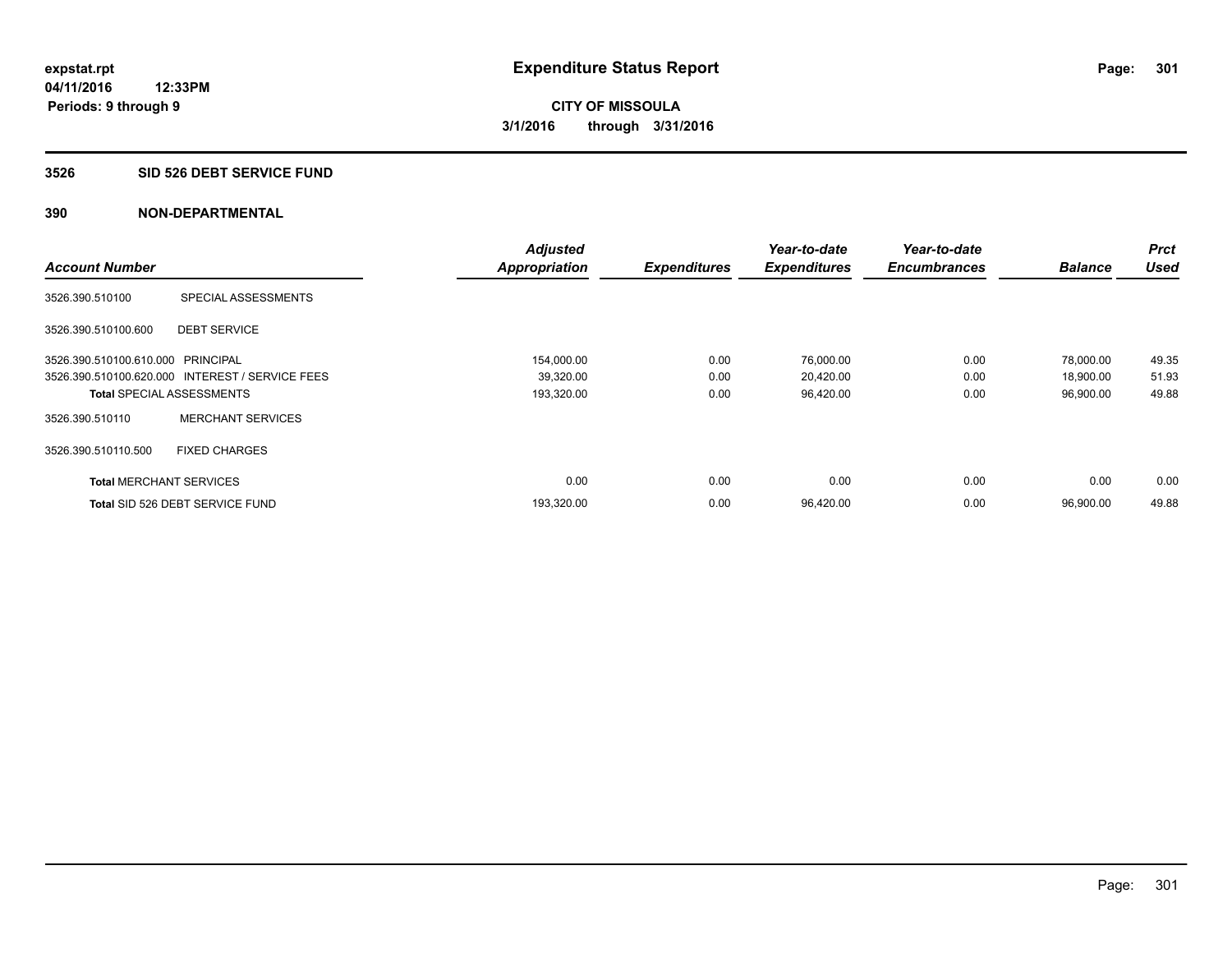#### **3527 SID 527 DEBT SERVICE FUND**

**000 \*\*\* Title Not Found \*\*\***

| <b>Account Number</b>                |                         | <b>Adjusted</b><br>Appropriation | <b>Expenditures</b> | Year-to-date<br><b>Expenditures</b> | Year-to-date<br><b>Encumbrances</b> | <b>Balance</b> | <b>Prct</b><br><b>Used</b> |
|--------------------------------------|-------------------------|----------------------------------|---------------------|-------------------------------------|-------------------------------------|----------------|----------------------------|
| 3527.000.520100                      | *** Title Not Found *** |                                  |                     |                                     |                                     |                |                            |
| 3527.000.520100.800                  | OTHER OBJECTS           |                                  |                     |                                     |                                     |                |                            |
| <b>Total *** Title Not Found ***</b> |                         |                                  | 0.00<br>0.00        | 0.00                                | 0.00                                | 0.00           | 0.00                       |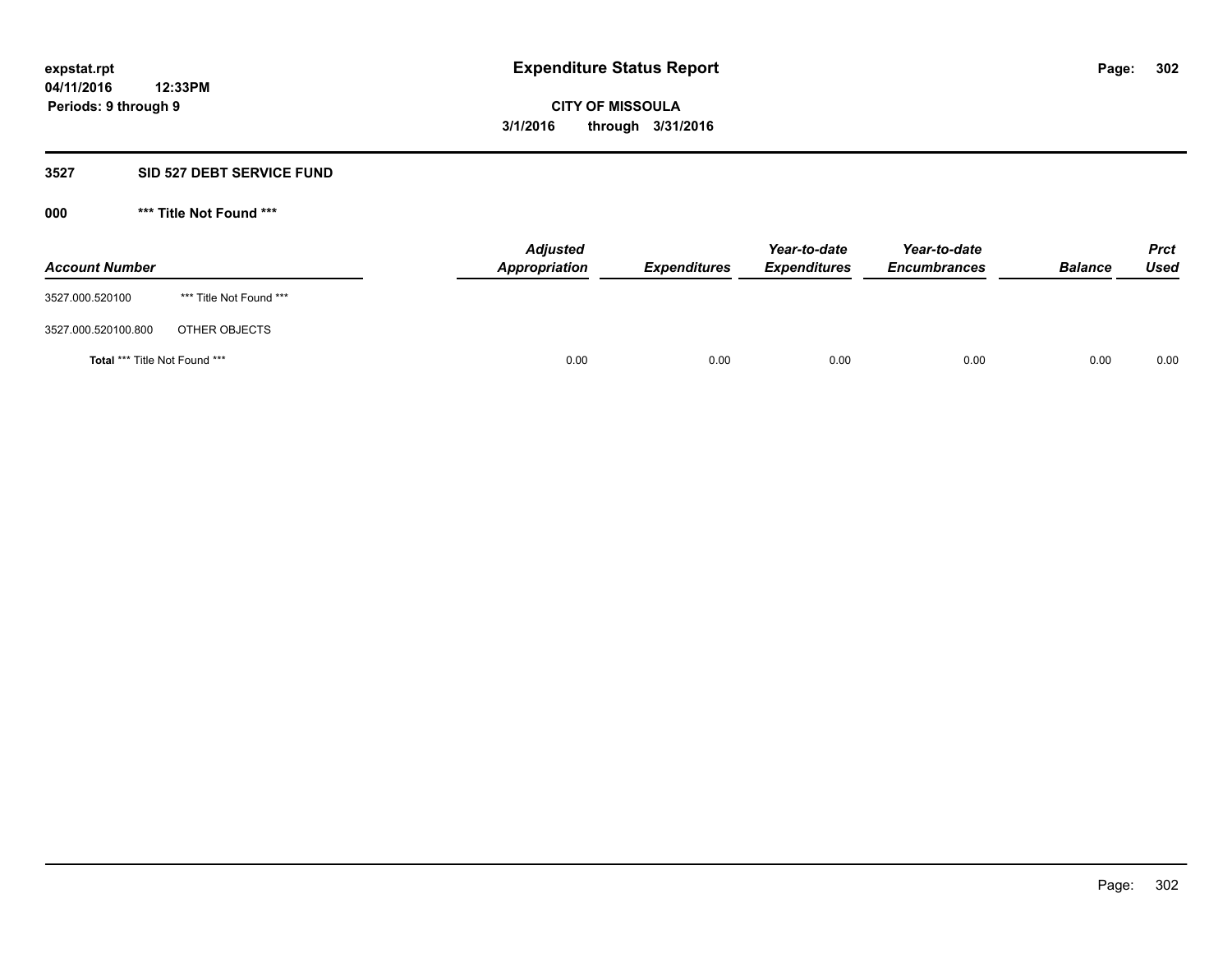### **3527 SID 527 DEBT SERVICE FUND**

| <b>Account Number</b> |                                  | <b>Adjusted</b><br>Appropriation | <b>Expenditures</b> | Year-to-date<br><b>Expenditures</b> | Year-to-date<br><b>Encumbrances</b> | <b>Balance</b> | <b>Prct</b><br><b>Used</b> |
|-----------------------|----------------------------------|----------------------------------|---------------------|-------------------------------------|-------------------------------------|----------------|----------------------------|
| 3527.390.510100       | SPECIAL ASSESSMENTS              |                                  |                     |                                     |                                     |                |                            |
| 3527.390.510100.600   | <b>DEBT SERVICE</b>              |                                  |                     |                                     |                                     |                |                            |
|                       | <b>Total SPECIAL ASSESSMENTS</b> | 0.00                             | 0.00                | 0.00                                | 0.00                                | 0.00           | 0.00                       |
| 3527.390.510110       | <b>MERCHANT SERVICES</b>         |                                  |                     |                                     |                                     |                |                            |
| 3527.390.510110.500   | <b>FIXED CHARGES</b>             |                                  |                     |                                     |                                     |                |                            |
|                       | <b>Total MERCHANT SERVICES</b>   | 0.00                             | 0.00                | 0.00                                | 0.00                                | 0.00           | 0.00                       |
|                       | Total SID 527 DEBT SERVICE FUND  | 0.00                             | 0.00                | 0.00                                | 0.00                                | 0.00           | 0.00                       |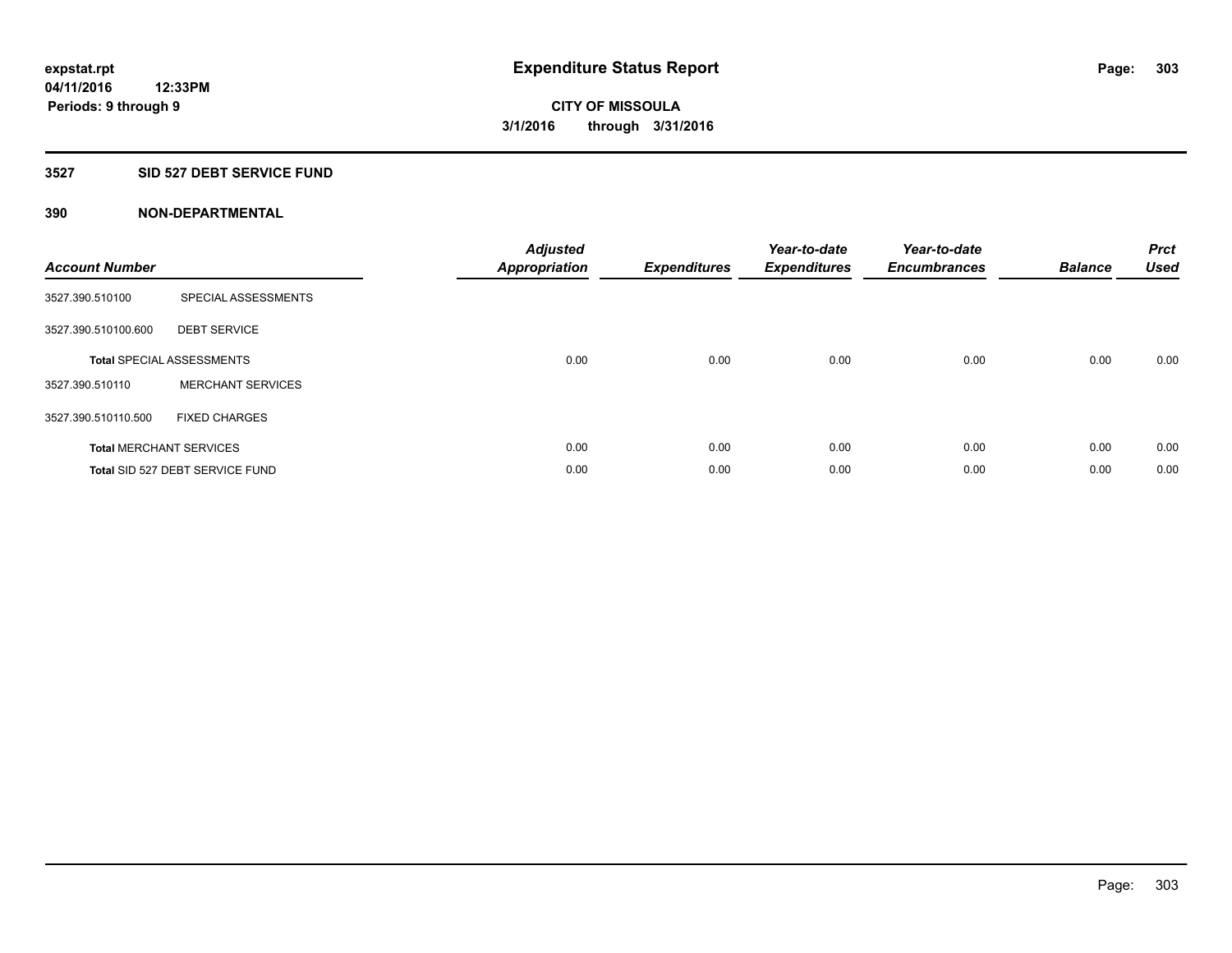#### **3530 SID 530 DEBT SERVICE FUND**

|                                   |                                                 | <b>Adjusted</b>      |                     | Year-to-date        | Year-to-date        |                | <b>Prct</b> |
|-----------------------------------|-------------------------------------------------|----------------------|---------------------|---------------------|---------------------|----------------|-------------|
| <b>Account Number</b>             |                                                 | <b>Appropriation</b> | <b>Expenditures</b> | <b>Expenditures</b> | <b>Encumbrances</b> | <b>Balance</b> | <b>Used</b> |
| 3530.390.510100                   | SPECIAL ASSESSMENTS                             |                      |                     |                     |                     |                |             |
| 3530.390.510100.600               | <b>DEBT SERVICE</b>                             |                      |                     |                     |                     |                |             |
| 3530.390.510100.610.000 PRINCIPAL |                                                 | 677.00               | 0.00                | 676.45              | 0.00                | 0.55           | 99.92       |
|                                   | 3530.390.510100.620.000 INTEREST / SERVICE FEES | 4.00                 | 0.00                | 4.19                | 0.00                | $-0.19$        | 104.75      |
| <b>Total SPECIAL ASSESSMENTS</b>  |                                                 | 681.00               | 0.00                | 680.64              | 0.00                | 0.36           | 99.95       |
| 3530.390.510110                   | <b>MERCHANT SERVICES</b>                        |                      |                     |                     |                     |                |             |
| 3530.390.510110.500               | <b>FIXED CHARGES</b>                            |                      |                     |                     |                     |                |             |
| <b>Total MERCHANT SERVICES</b>    |                                                 | 0.00                 | 0.00                | 0.00                | 0.00                | 0.00           | 0.00        |
| 3530.390.521000                   | INTERFUND OPERATING TRANSFERS                   |                      |                     |                     |                     |                |             |
| 3530.390.521000.800               | OTHER OBJECTS                                   |                      |                     |                     |                     |                |             |
|                                   | Total INTERFUND OPERATING TRANSFERS             | 0.00                 | 0.00                | 0.00                | 0.00                | 0.00           | 0.00        |
|                                   | Total SID 530 DEBT SERVICE FUND                 | 681.00               | 0.00                | 680.64              | 0.00                | 0.36           | 99.95       |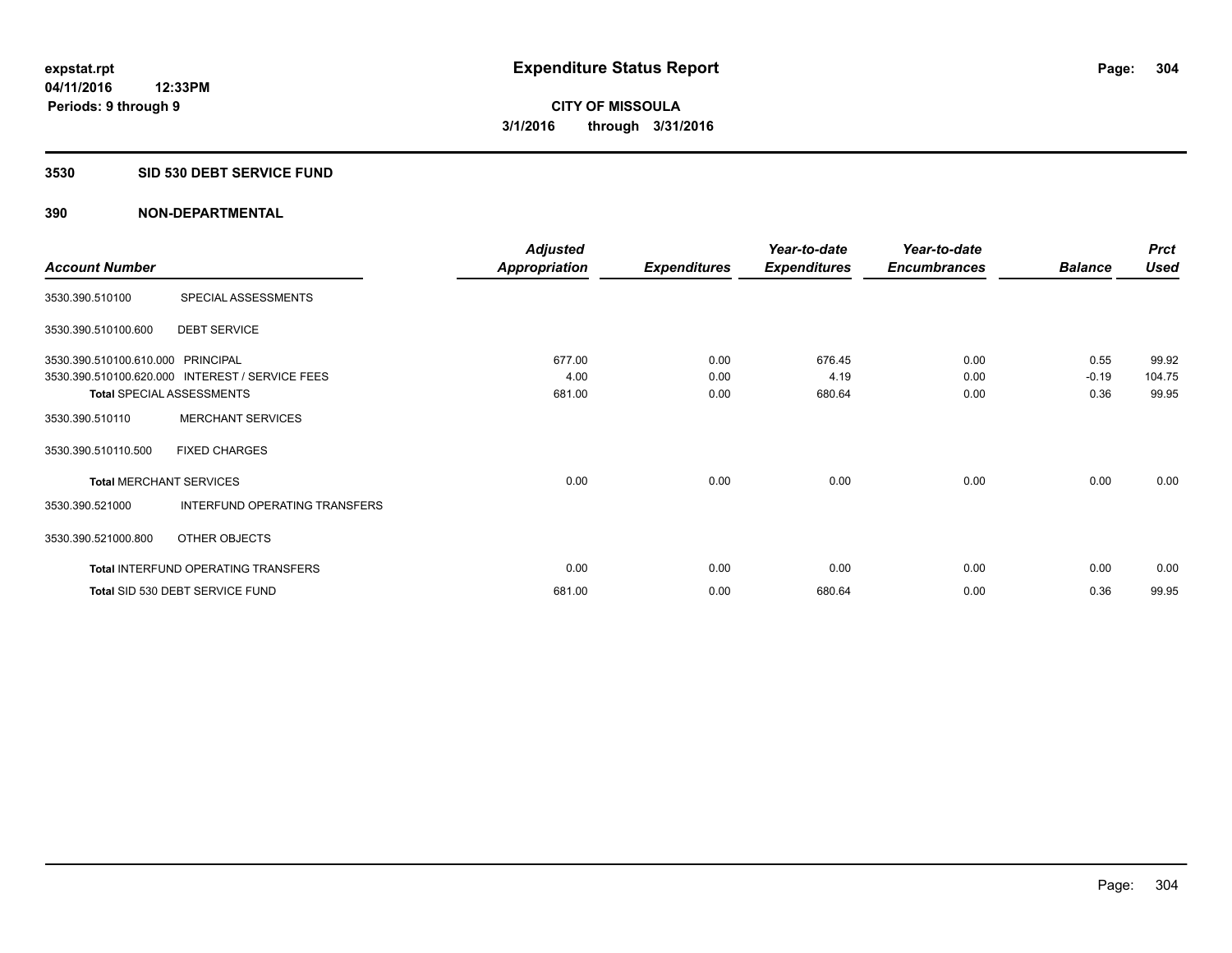### **3531 SID 531 HICKORY ST CALMING**

| <b>Account Number</b> |                                            | <b>Adjusted</b><br><b>Appropriation</b> | <b>Expenditures</b> | Year-to-date<br><b>Expenditures</b> | Year-to-date<br><b>Encumbrances</b> | <b>Balance</b> | <b>Prct</b><br><b>Used</b> |
|-----------------------|--------------------------------------------|-----------------------------------------|---------------------|-------------------------------------|-------------------------------------|----------------|----------------------------|
| 3531.390.510110       | <b>MERCHANT SERVICES</b>                   |                                         |                     |                                     |                                     |                |                            |
| 3531.390.510110.500   | <b>FIXED CHARGES</b>                       |                                         |                     |                                     |                                     |                |                            |
|                       | <b>Total MERCHANT SERVICES</b>             | 0.00                                    | 0.00                | 0.00                                | 0.00                                | 0.00           | 0.00                       |
| 3531.390.521000       | INTERFUND OPERATING TRANSFERS              |                                         |                     |                                     |                                     |                |                            |
| 3531.390.521000.800   | OTHER OBJECTS                              |                                         |                     |                                     |                                     |                |                            |
|                       | <b>Total INTERFUND OPERATING TRANSFERS</b> | 0.00                                    | 0.00                | 0.00                                | 0.00                                | 0.00           | 0.00                       |
|                       | <b>Total SID 531 HICKORY ST CALMING</b>    | 0.00                                    | 0.00                | 0.00                                | 0.00                                | 0.00           | 0.00                       |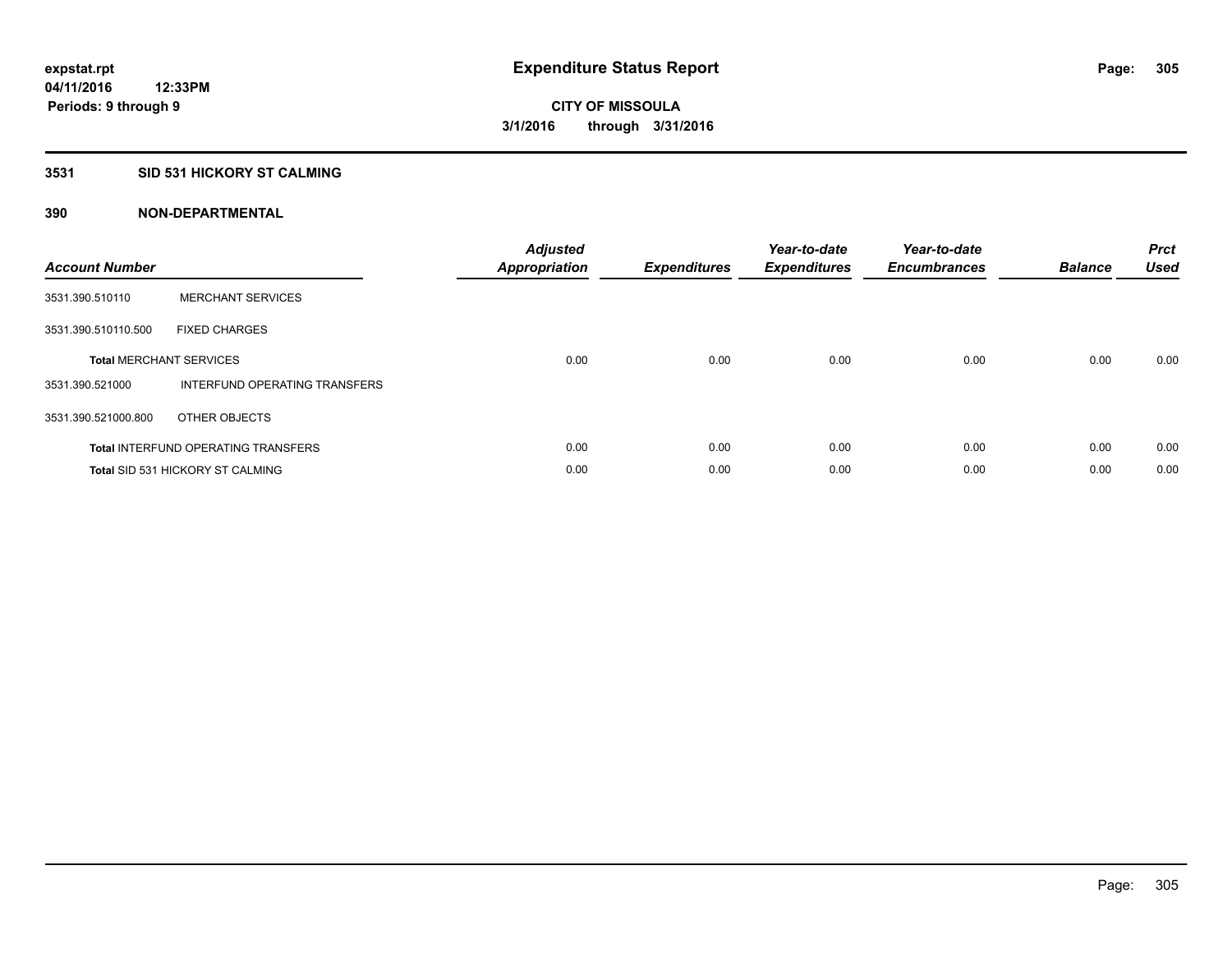#### **3532 SID 532 DEBT SERVICE FUND**

| <b>Account Number</b>          |                                                 | <b>Adjusted</b><br><b>Appropriation</b> | <b>Expenditures</b> | Year-to-date<br><b>Expenditures</b> | Year-to-date<br><b>Encumbrances</b> | <b>Balance</b> | <b>Prct</b><br><b>Used</b> |
|--------------------------------|-------------------------------------------------|-----------------------------------------|---------------------|-------------------------------------|-------------------------------------|----------------|----------------------------|
| 3532.390.510100                | SPECIAL ASSESSMENTS                             |                                         |                     |                                     |                                     |                |                            |
| 3532.390.510100.600            | <b>DEBT SERVICE</b>                             |                                         |                     |                                     |                                     |                |                            |
| 3532.390.510100.610.000        | PRINCIPAL                                       | 30,000.00                               | 0.00                | 0.00                                | 0.00                                | 30,000.00      | 0.00                       |
|                                | 3532.390.510100.620.000 INTEREST / SERVICE FEES | 12,363.00                               | 0.00                | 6,356.25                            | 0.00                                | 6,006.75       | 51.41                      |
|                                | <b>Total SPECIAL ASSESSMENTS</b>                | 42,363.00                               | 0.00                | 6,356.25                            | 0.00                                | 36,006.75      | 15.00                      |
| 3532.390.510110                | <b>MERCHANT SERVICES</b>                        |                                         |                     |                                     |                                     |                |                            |
| 3532.390.510110.500            | <b>FIXED CHARGES</b>                            |                                         |                     |                                     |                                     |                |                            |
| <b>Total FIXED CHARGES</b>     |                                                 | 0.00                                    | 0.00                | 0.00                                | 0.00                                | 0.00           | 0.00                       |
| <b>Total MERCHANT SERVICES</b> |                                                 | 0.00                                    | 0.00                | 0.00                                | 0.00                                | 0.00           | 0.00                       |
|                                | Total SID 532 DEBT SERVICE FUND                 | 42,363.00                               | 0.00                | 6,356.25                            | 0.00                                | 36,006.75      | 15.00                      |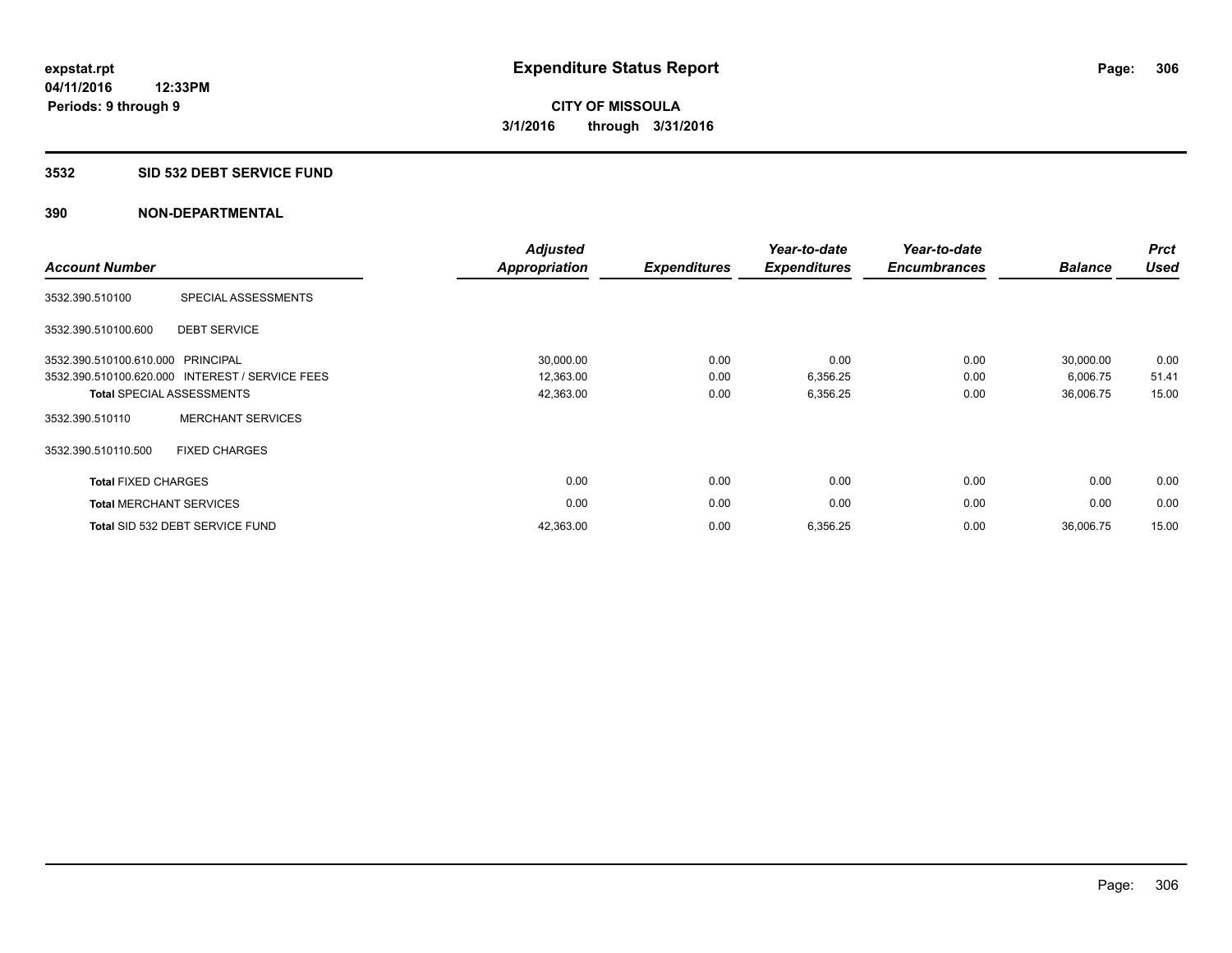### **04/11/2016 12:33PM Periods: 9 through 9**

**CITY OF MISSOULA 3/1/2016 through 3/31/2016**

### **3533 GILBERT ST SEWER SID DEBT FUND**

### **330 WASTEWATER**

| <b>Account Number</b>   |                          | Adjusted<br>Appropriation | <b>Expenditures</b> | Year-to-date<br><b>Expenditures</b> | Year-to-date<br><b>Encumbrances</b> | <b>Balance</b> | <b>Prct</b><br>Used |
|-------------------------|--------------------------|---------------------------|---------------------|-------------------------------------|-------------------------------------|----------------|---------------------|
| 3533.330.510110         | <b>MERCHANT SERVICES</b> |                           |                     |                                     |                                     |                |                     |
| 3533.330.510110.500     | <b>FIXED CHARGES</b>     |                           |                     |                                     |                                     |                |                     |
| <b>Total WASTEWATER</b> |                          | 0.00                      | 0.00                | 0.00                                | 0.00                                | 0.00           | 0.00                |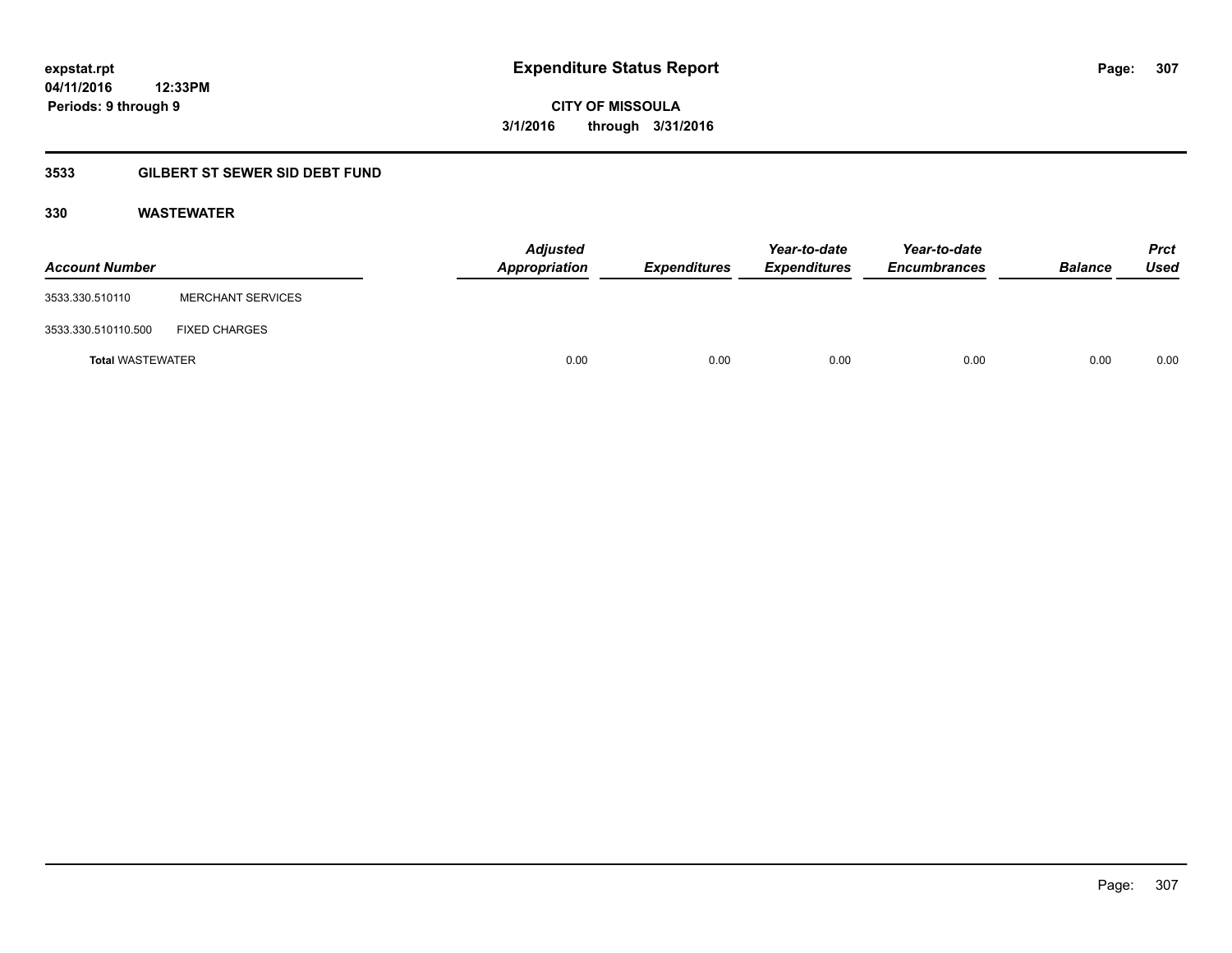### **3533 GILBERT ST SEWER SID DEBT FUND**

|                                   |                                                 | <b>Adjusted</b> |                     | Year-to-date        | Year-to-date        |                | <b>Prct</b> |
|-----------------------------------|-------------------------------------------------|-----------------|---------------------|---------------------|---------------------|----------------|-------------|
| <b>Account Number</b>             |                                                 | Appropriation   | <b>Expenditures</b> | <b>Expenditures</b> | <b>Encumbrances</b> | <b>Balance</b> | <b>Used</b> |
| 3533.390.510100                   | SPECIAL ASSESSMENTS                             |                 |                     |                     |                     |                |             |
| 3533.390.510100.500               | <b>FIXED CHARGES</b>                            |                 |                     |                     |                     |                |             |
| <b>Total FIXED CHARGES</b>        |                                                 | 0.00            | 0.00                | 0.00                | 0.00                | 0.00           | 0.00        |
| 3533.390.510100.600               | <b>DEBT SERVICE</b>                             |                 |                     |                     |                     |                |             |
| 3533.390.510100.610.000 PRINCIPAL |                                                 | 12,000.00       | 0.00                | 6,000.00            | 0.00                | 6,000.00       | 50.00       |
|                                   | 3533.390.510100.620.000 INTEREST / SERVICE FEES | 5,325.00        | 0.00                | 2,718.75            | 0.00                | 2,606.25       | 51.06       |
|                                   | <b>Total SPECIAL ASSESSMENTS</b>                | 17,325.00       | 0.00                | 8,718.75            | 0.00                | 8,606.25       | 50.32       |
| 3533.390.510110                   | <b>MERCHANT SERVICES</b>                        |                 |                     |                     |                     |                |             |
| 3533.390.510110.500               | <b>FIXED CHARGES</b>                            |                 |                     |                     |                     |                |             |
|                                   | <b>Total MERCHANT SERVICES</b>                  | 0.00            | 0.00                | 0.00                | 0.00                | 0.00           | 0.00        |
| 3533.390.521000                   | <b>INTERFUND OPERATING TRANSFERS</b>            |                 |                     |                     |                     |                |             |
| 3533.390.521000.800               | OTHER OBJECTS                                   |                 |                     |                     |                     |                |             |
|                                   | <b>Total INTERFUND OPERATING TRANSFERS</b>      | 0.00            | 0.00                | 0.00                | 0.00                | 0.00           | 0.00        |
|                                   | <b>Total GILBERT ST SEWER SID DEBT FUND</b>     | 17,325.00       | 0.00                | 8,718.75            | 0.00                | 8,606.25       | 50.32       |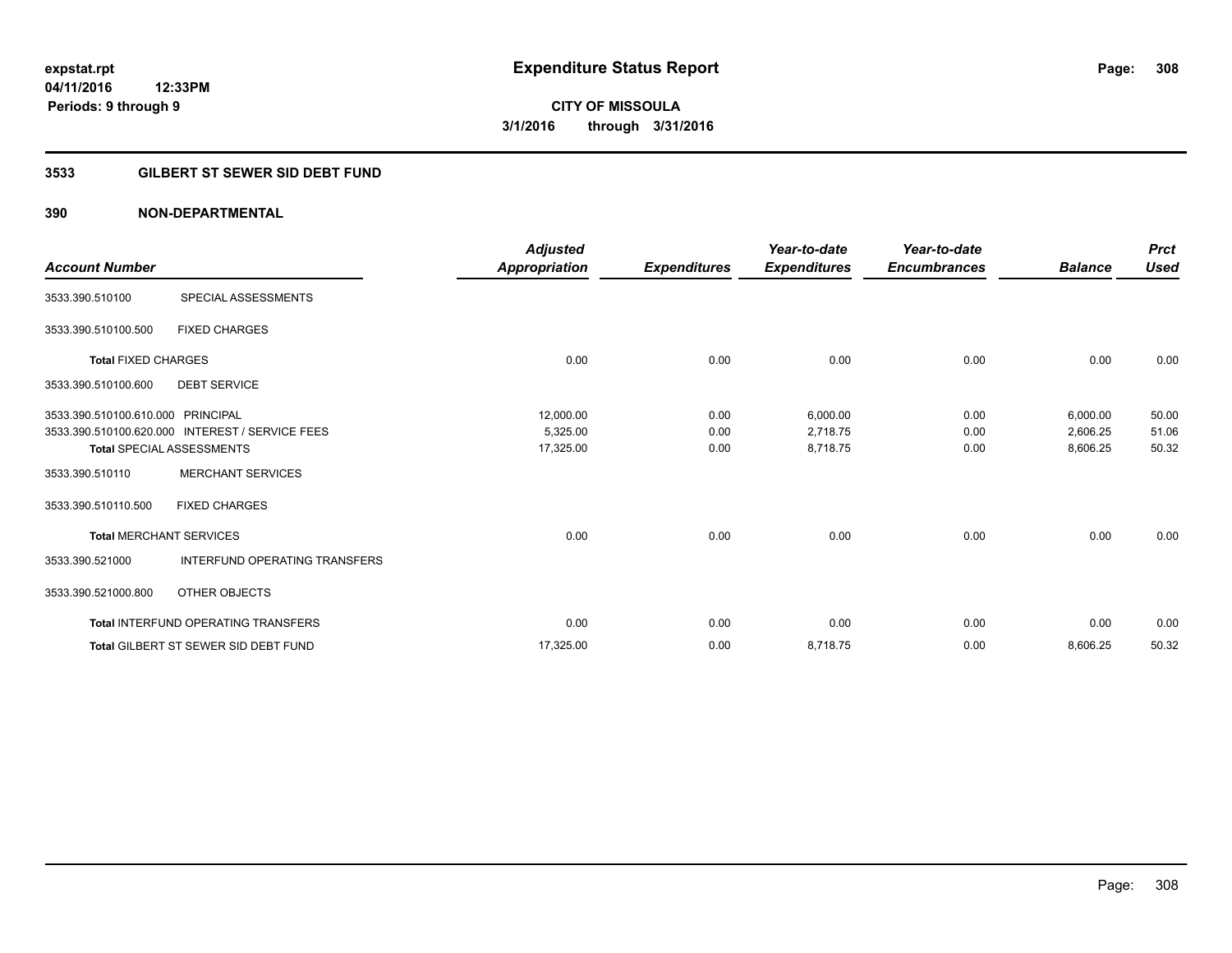### **3534 LINCOLNWOOD SEWER PHASE I**

| <b>Account Number</b>             |                                                 | <b>Adjusted</b><br><b>Appropriation</b> | <b>Expenditures</b> | Year-to-date<br><b>Expenditures</b> | Year-to-date<br><b>Encumbrances</b> | <b>Balance</b> | <b>Prct</b><br><b>Used</b> |
|-----------------------------------|-------------------------------------------------|-----------------------------------------|---------------------|-------------------------------------|-------------------------------------|----------------|----------------------------|
| 3534.390.510100                   | SPECIAL ASSESSMENTS                             |                                         |                     |                                     |                                     |                |                            |
| 3534.390.510100.600               | <b>DEBT SERVICE</b>                             |                                         |                     |                                     |                                     |                |                            |
| 3534.390.510100.610.000 PRINCIPAL |                                                 | 12,000.00                               | 0.00                | 6,000.00                            | 0.00                                | 6,000.00       | 50.00                      |
|                                   | 3534.390.510100.620.000 INTEREST / SERVICE FEES | 5,963.00                                | 0.00                | 3,037.50                            | 0.00                                | 2,925.50       | 50.94                      |
|                                   | <b>Total SPECIAL ASSESSMENTS</b>                | 17,963.00                               | 0.00                | 9,037.50                            | 0.00                                | 8,925.50       | 50.31                      |
| 3534.390.510110                   | <b>MERCHANT SERVICES</b>                        |                                         |                     |                                     |                                     |                |                            |
| 3534.390.510110.500               | <b>FIXED CHARGES</b>                            |                                         |                     |                                     |                                     |                |                            |
| <b>Total FIXED CHARGES</b>        |                                                 | 0.00                                    | 0.00                | 0.00                                | 0.00                                | 0.00           | 0.00                       |
|                                   | <b>Total MERCHANT SERVICES</b>                  | 0.00                                    | 0.00                | 0.00                                | 0.00                                | 0.00           | 0.00                       |
|                                   | <b>Total LINCOLNWOOD SEWER PHASE I</b>          | 17,963.00                               | 0.00                | 9,037.50                            | 0.00                                | 8,925.50       | 50.31                      |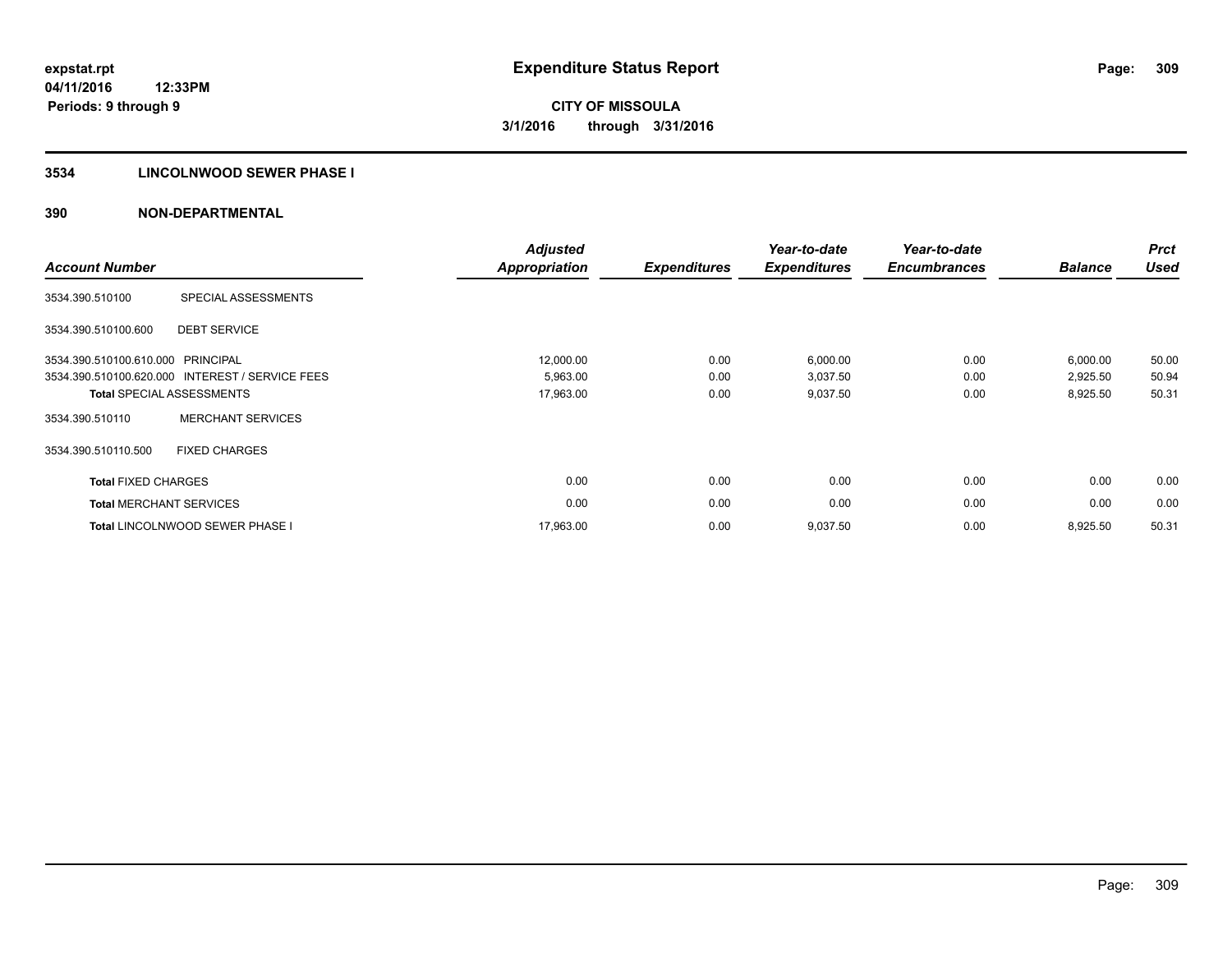### **3535 SLANT STREET TRAFFIC CALMING**

| <b>Account Number</b> |                                            | <b>Adjusted</b><br>Appropriation | <b>Expenditures</b> | Year-to-date<br><b>Expenditures</b> | Year-to-date<br><b>Encumbrances</b> | <b>Balance</b> | <b>Prct</b><br>Used |
|-----------------------|--------------------------------------------|----------------------------------|---------------------|-------------------------------------|-------------------------------------|----------------|---------------------|
| 3535.390.510110       | <b>MERCHANT SERVICES</b>                   |                                  |                     |                                     |                                     |                |                     |
| 3535.390.510110.500   | <b>FIXED CHARGES</b>                       |                                  |                     |                                     |                                     |                |                     |
|                       | <b>Total MERCHANT SERVICES</b>             | 0.00                             | 0.00                | 0.00                                | 0.00                                | 0.00           | 0.00                |
| 3535.390.521000       | INTERFUND OPERATING TRANSFERS              |                                  |                     |                                     |                                     |                |                     |
| 3535.390.521000.800   | OTHER OBJECTS                              |                                  |                     |                                     |                                     |                |                     |
|                       | <b>Total INTERFUND OPERATING TRANSFERS</b> | 0.00                             | 0.00                | 0.00                                | 0.00                                | 0.00           | 0.00                |
|                       | <b>Total SLANT STREET TRAFFIC CALMING</b>  | 0.00                             | 0.00                | 0.00                                | 0.00                                | 0.00           | 0.00                |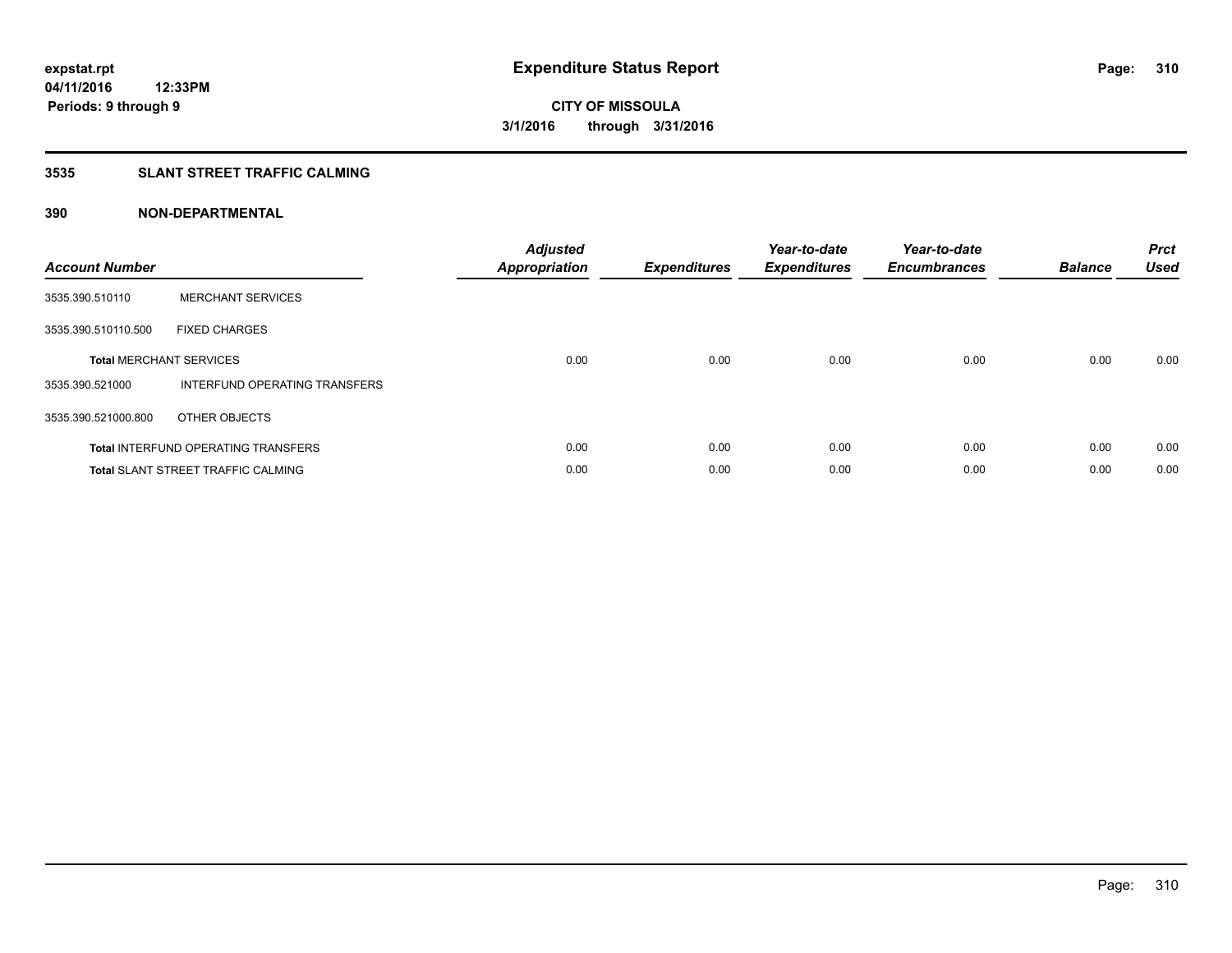### **3536 LINCOLNWOOD SEWER PHASE II**

| <b>Account Number</b>             |                                                 | <b>Adjusted</b><br><b>Appropriation</b> | <b>Expenditures</b> | Year-to-date<br><b>Expenditures</b> | Year-to-date<br><b>Encumbrances</b> | <b>Balance</b> | <b>Prct</b><br><b>Used</b> |
|-----------------------------------|-------------------------------------------------|-----------------------------------------|---------------------|-------------------------------------|-------------------------------------|----------------|----------------------------|
| 3536.390.510100                   | SPECIAL ASSESSMENTS                             |                                         |                     |                                     |                                     |                |                            |
| 3536.390.510100.600               | <b>DEBT SERVICE</b>                             |                                         |                     |                                     |                                     |                |                            |
| 3536.390.510100.610.000 PRINCIPAL |                                                 | 21,000.00                               | 0.00                | 10,000.00                           | 0.00                                | 11,000.00      | 47.62                      |
|                                   | 3536.390.510100.620.000 INTEREST / SERVICE FEES | 10,350.00                               | 0.00                | 5,268.75                            | 0.00                                | 5,081.25       | 50.91                      |
|                                   | <b>Total SPECIAL ASSESSMENTS</b>                | 31,350.00                               | 0.00                | 15,268.75                           | 0.00                                | 16,081.25      | 48.70                      |
| 3536.390.510110                   | <b>MERCHANT SERVICES</b>                        |                                         |                     |                                     |                                     |                |                            |
| 3536.390.510110.500               | <b>FIXED CHARGES</b>                            |                                         |                     |                                     |                                     |                |                            |
| <b>Total FIXED CHARGES</b>        |                                                 | 0.00                                    | 0.00                | 0.00                                | 0.00                                | 0.00           | 0.00                       |
|                                   | <b>Total MERCHANT SERVICES</b>                  | 0.00                                    | 0.00                | 0.00                                | 0.00                                | 0.00           | 0.00                       |
|                                   | <b>Total LINCOLNWOOD SEWER PHASE II</b>         | 31,350.00                               | 0.00                | 15,268.75                           | 0.00                                | 16,081.25      | 48.70                      |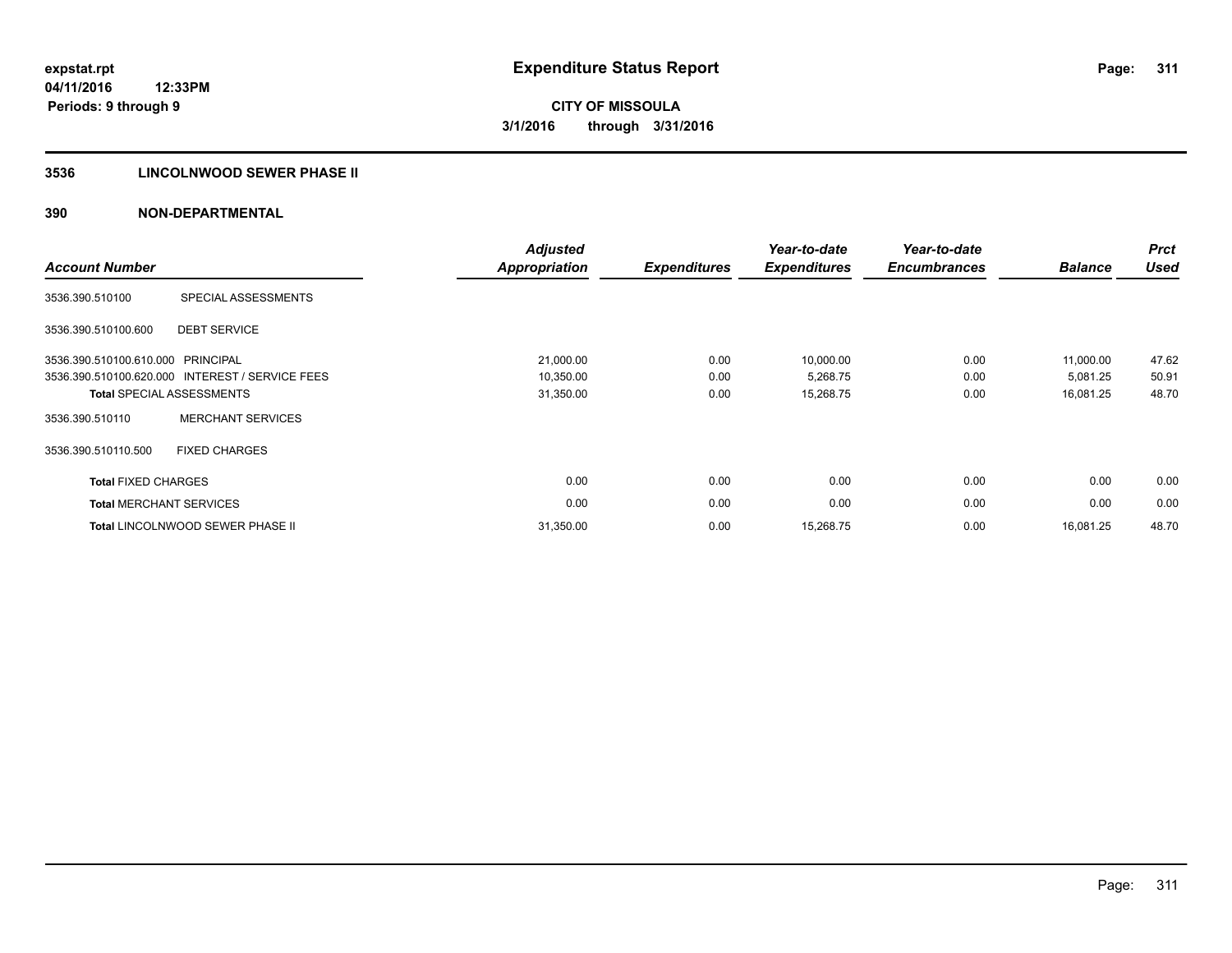### **3539 SOUTH 4TH STREET W TRAFFIC**

| <b>Account Number</b> |                                            | <b>Adjusted</b><br><b>Appropriation</b> | <b>Expenditures</b> | Year-to-date<br><b>Expenditures</b> | Year-to-date<br><b>Encumbrances</b> | <b>Balance</b> | <b>Prct</b><br><b>Used</b> |
|-----------------------|--------------------------------------------|-----------------------------------------|---------------------|-------------------------------------|-------------------------------------|----------------|----------------------------|
| 3539.390.510110       | <b>MERCHANT SERVICES</b>                   |                                         |                     |                                     |                                     |                |                            |
| 3539.390.510110.500   | <b>FIXED CHARGES</b>                       |                                         |                     |                                     |                                     |                |                            |
|                       | <b>Total MERCHANT SERVICES</b>             | 0.00                                    | 0.00                | 0.00                                | 0.00                                | 0.00           | 0.00                       |
| 3539.390.521000       | INTERFUND OPERATING TRANSFERS              |                                         |                     |                                     |                                     |                |                            |
| 3539.390.521000.800   | OTHER OBJECTS                              |                                         |                     |                                     |                                     |                |                            |
|                       | <b>Total INTERFUND OPERATING TRANSFERS</b> | 0.00                                    | 0.00                | 0.00                                | 0.00                                | 0.00           | 0.00                       |
|                       | <b>Total SOUTH 4TH STREET W TRAFFIC</b>    | 0.00                                    | 0.00                | 0.00                                | 0.00                                | 0.00           | 0.00                       |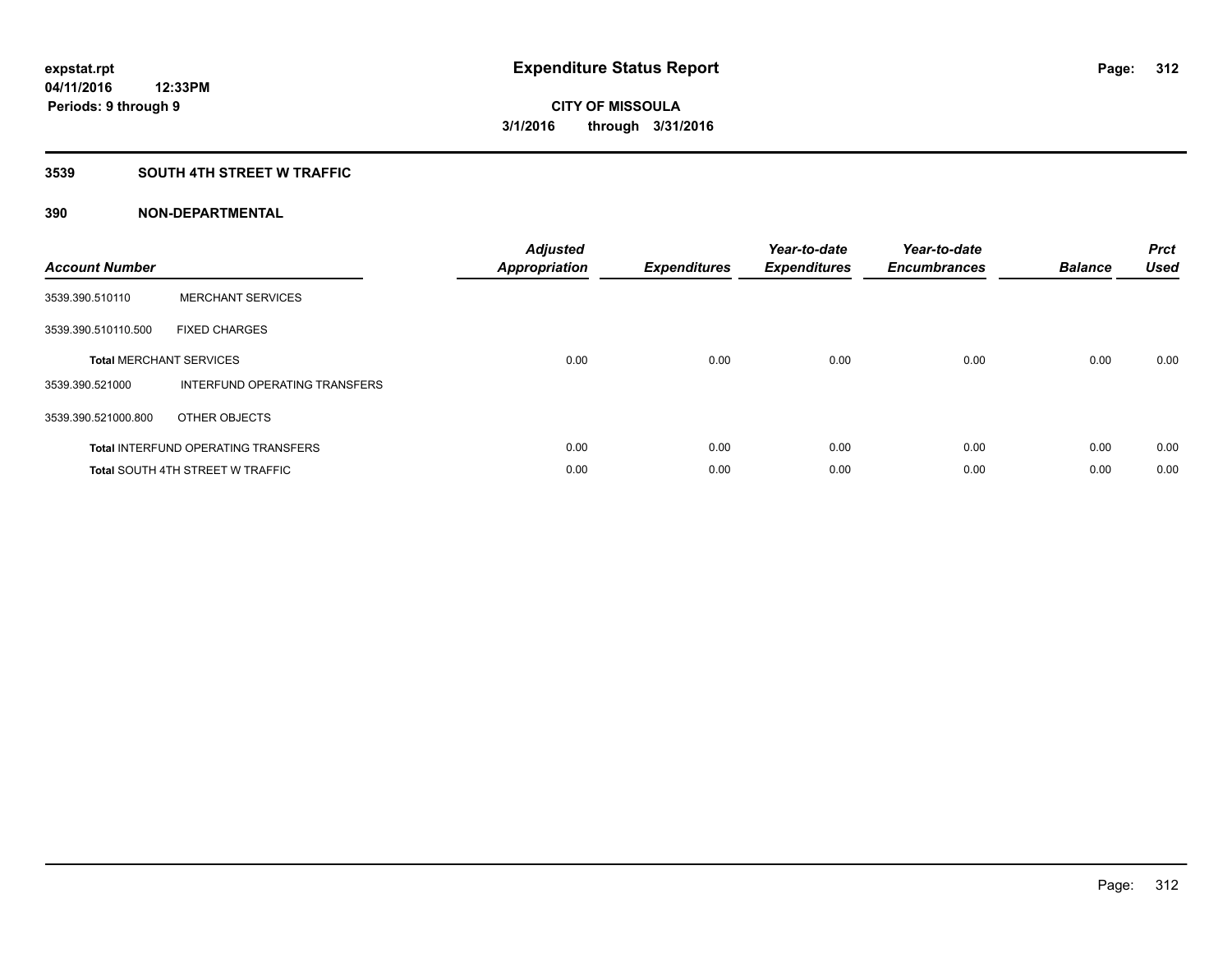#### **3540 SID 540 DEBT SERVICE FUND**

|                                   |                                                 | <b>Adjusted</b>      |                     | Year-to-date        | Year-to-date        |                | <b>Prct</b> |
|-----------------------------------|-------------------------------------------------|----------------------|---------------------|---------------------|---------------------|----------------|-------------|
| <b>Account Number</b>             |                                                 | <b>Appropriation</b> | <b>Expenditures</b> | <b>Expenditures</b> | <b>Encumbrances</b> | <b>Balance</b> | <b>Used</b> |
| 3540.390.510100                   | SPECIAL ASSESSMENTS                             |                      |                     |                     |                     |                |             |
| 3540.390.510100.600               | <b>DEBT SERVICE</b>                             |                      |                     |                     |                     |                |             |
| 3540.390.510100.610.000 PRINCIPAL |                                                 | 70,000.00            | 0.00                | 0.00                | 0.00                | 70,000.00      | 0.00        |
|                                   | 3540.390.510100.620.000 INTEREST / SERVICE FEES | 49,192.00            | 0.00                | 24,771.25           | 0.00                | 24,420.75      | 50.36       |
| <b>Total SPECIAL ASSESSMENTS</b>  |                                                 | 119,192.00           | 0.00                | 24,771.25           | 0.00                | 94,420.75      | 20.78       |
| 3540.390.510110                   | <b>MERCHANT SERVICES</b>                        |                      |                     |                     |                     |                |             |
| 3540.390.510110.500               | <b>FIXED CHARGES</b>                            |                      |                     |                     |                     |                |             |
| <b>Total MERCHANT SERVICES</b>    |                                                 | 0.00                 | 0.00                | 0.00                | 0.00                | 0.00           | 0.00        |
|                                   | Total SID 540 DEBT SERVICE FUND                 | 119,192.00           | 0.00                | 24,771.25           | 0.00                | 94.420.75      | 20.78       |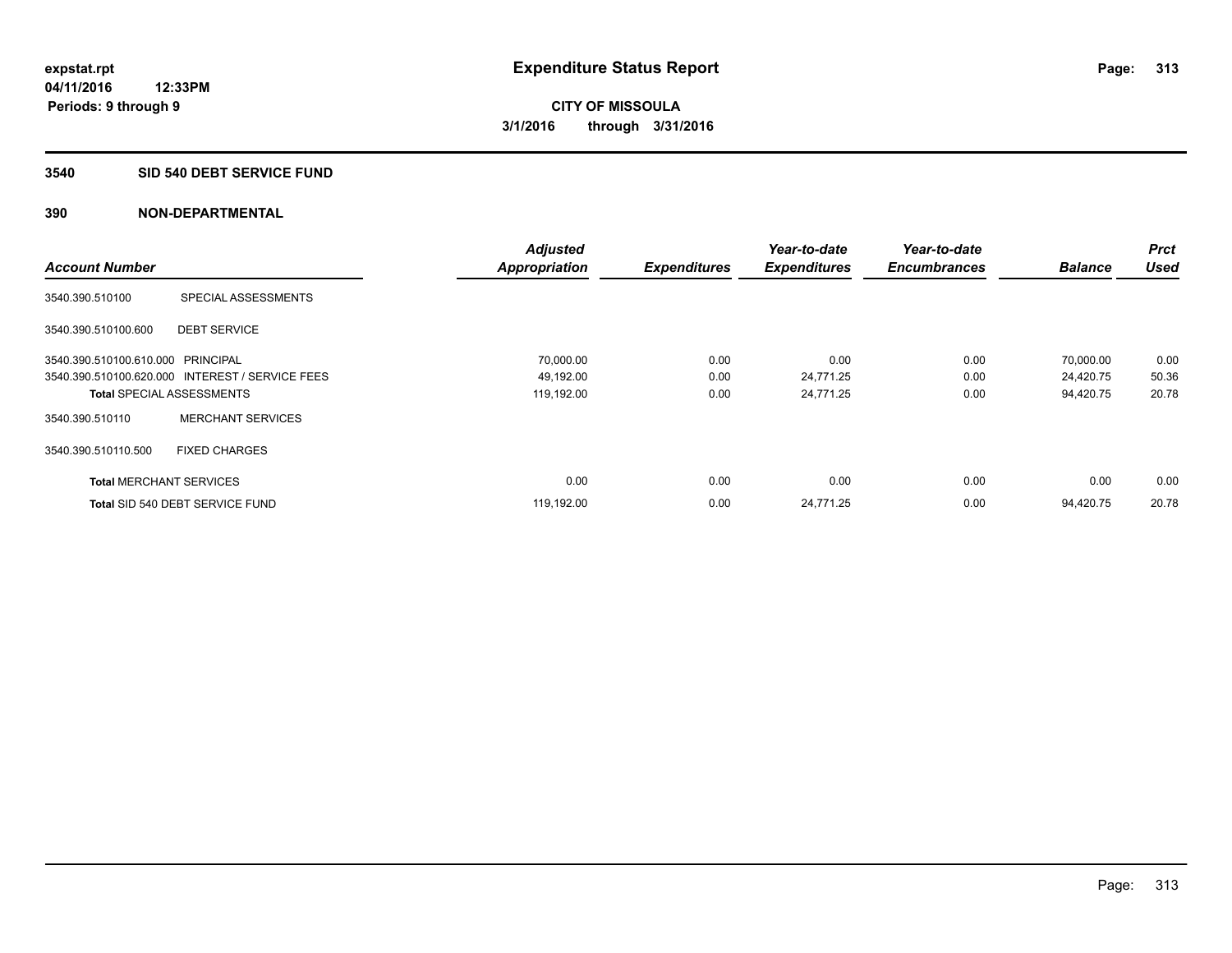### **3541 SID 541 DEBT SERVICE**

|                                           |                                  | <b>Adjusted</b>      |                     | Year-to-date        | Year-to-date        |                | <b>Prct</b> |
|-------------------------------------------|----------------------------------|----------------------|---------------------|---------------------|---------------------|----------------|-------------|
| <b>Account Number</b>                     |                                  | <b>Appropriation</b> | <b>Expenditures</b> | <b>Expenditures</b> | <b>Encumbrances</b> | <b>Balance</b> | <b>Used</b> |
| 3541.390.510100                           | SPECIAL ASSESSMENTS              |                      |                     |                     |                     |                |             |
| 3541.390.510100.600                       | <b>DEBT SERVICE</b>              |                      |                     |                     |                     |                |             |
| 3541.390.510100.610.000 PRINCIPAL         |                                  | 30,000.00            | 0.00                | 0.00                | 0.00                | 30,000.00      | 0.00        |
| 3541.390.510100.620.000 PINEVIEW PARK/INT |                                  | 29,303.00            | 0.00                | 14,776.25           | 0.00                | 14,526.75      | 50.43       |
|                                           | <b>Total SPECIAL ASSESSMENTS</b> | 59,303.00            | 0.00                | 14,776.25           | 0.00                | 44,526.75      | 24.92       |
| 3541.390.510110                           | <b>MERCHANT SERVICES</b>         |                      |                     |                     |                     |                |             |
| 3541.390.510110.500                       | <b>FIXED CHARGES</b>             |                      |                     |                     |                     |                |             |
| <b>Total MERCHANT SERVICES</b>            |                                  | 0.00                 | 0.00                | 0.00                | 0.00                | 0.00           | 0.00        |
| Total SID 541 DEBT SERVICE                |                                  | 59,303.00            | 0.00                | 14,776.25           | 0.00                | 44,526.75      | 24.92       |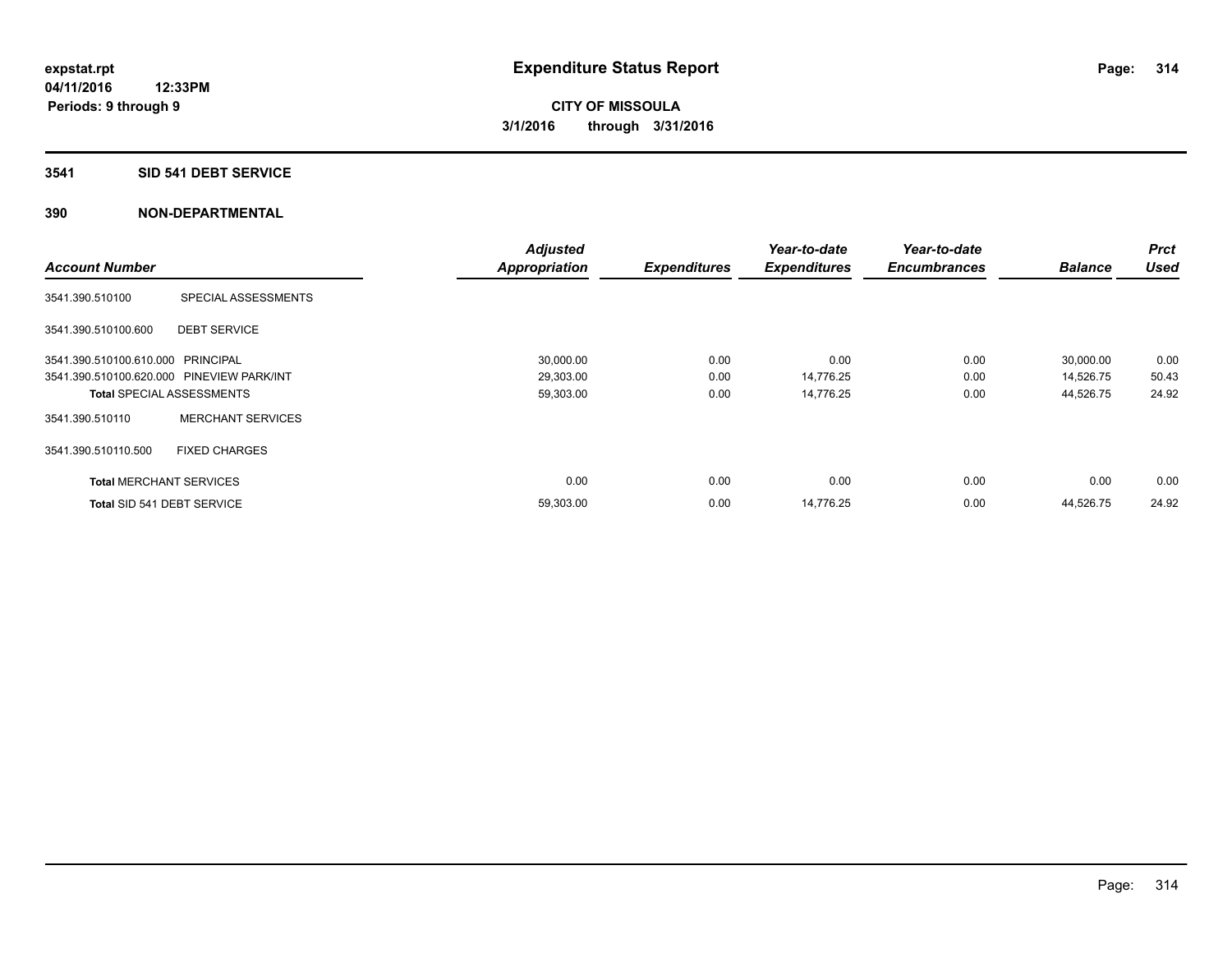#### **3543 SID 543 DEBT SERVICE**

| <b>Account Number</b>      |                                     | <b>Adjusted</b><br><b>Appropriation</b> | <b>Expenditures</b> | Year-to-date<br><b>Expenditures</b> | Year-to-date<br><b>Encumbrances</b> | <b>Balance</b> | <b>Prct</b><br><b>Used</b> |
|----------------------------|-------------------------------------|-----------------------------------------|---------------------|-------------------------------------|-------------------------------------|----------------|----------------------------|
| 3543.390.510000            | <b>MISCELLANEOUS</b>                |                                         |                     |                                     |                                     |                |                            |
| 3543.390.510000.800        | OTHER OBJECTS                       |                                         |                     |                                     |                                     |                |                            |
| <b>Total MISCELLANEOUS</b> |                                     | 0.00                                    | 0.00                | 0.00                                | 0.00                                | 0.00           | 0.00                       |
| 3543.390.510100            | SPECIAL ASSESSMENTS                 |                                         |                     |                                     |                                     |                |                            |
| 3543.390.510100.600        | <b>DEBT SERVICE</b>                 |                                         |                     |                                     |                                     |                |                            |
|                            | <b>Total SPECIAL ASSESSMENTS</b>    | 0.00                                    | 0.00                | 0.00                                | 0.00                                | 0.00           | 0.00                       |
| 3543.390.510110            | <b>MERCHANT SERVICES</b>            |                                         |                     |                                     |                                     |                |                            |
| 3543.390.510110.500        | <b>FIXED CHARGES</b>                |                                         |                     |                                     |                                     |                |                            |
|                            | <b>Total MERCHANT SERVICES</b>      | 0.00                                    | 0.00                | 0.00                                | 0.00                                | 0.00           | 0.00                       |
| 3543.390.521000            | INTERFUND OPERATING TRANSFERS       |                                         |                     |                                     |                                     |                |                            |
| 3543.390.521000.800        | OTHER OBJECTS                       |                                         |                     |                                     |                                     |                |                            |
|                            | Total INTERFUND OPERATING TRANSFERS | 0.00                                    | 0.00                | 0.00                                | 0.00                                | 0.00           | 0.00                       |
|                            | Total SID 543 DEBT SERVICE          | 0.00                                    | 0.00                | 0.00                                | 0.00                                | 0.00           | 0.00                       |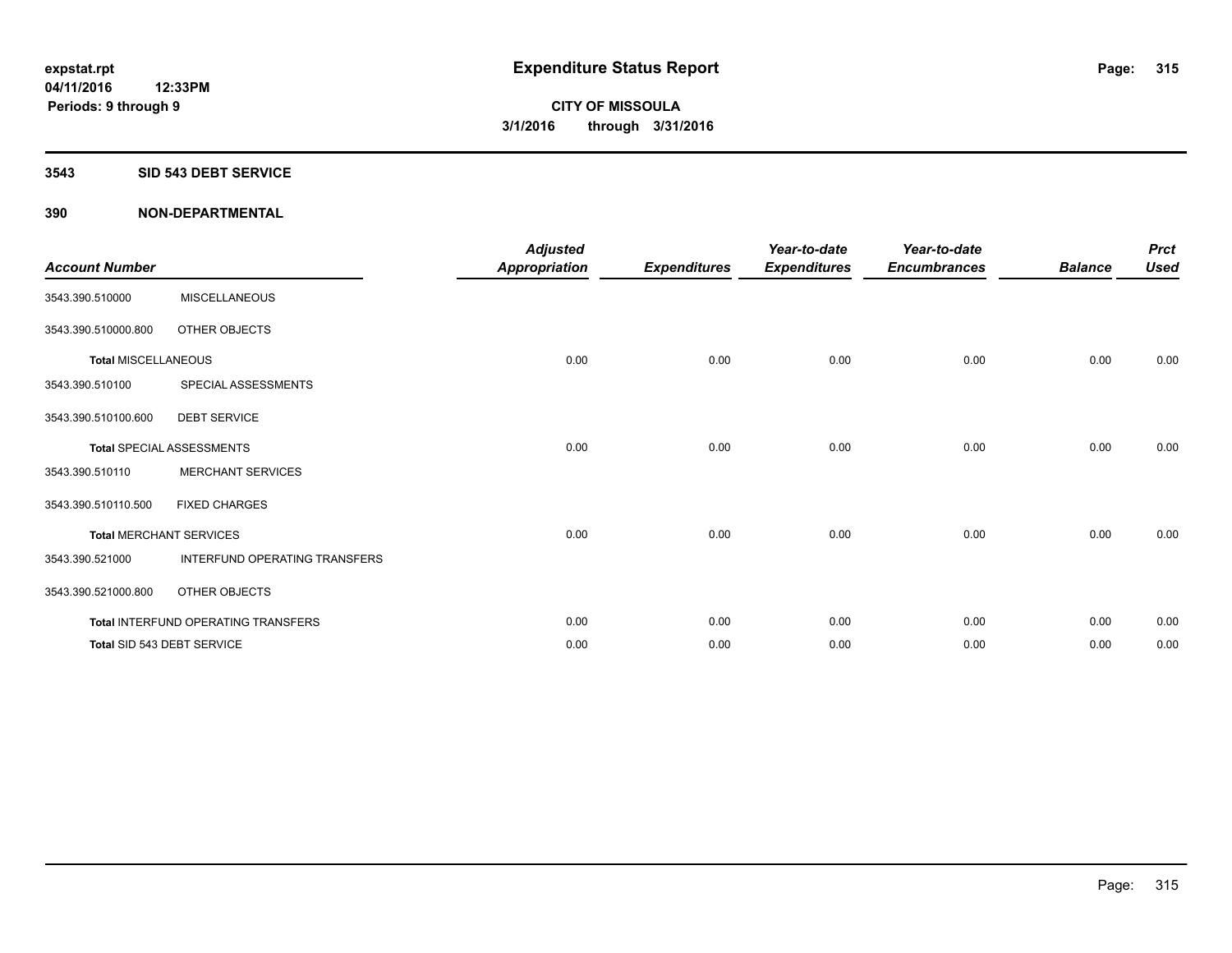### **3544 SID 544 RATTLESNAKE DEBT SERVICE**

| <b>Account Number</b>                      |                                                 | <b>Adjusted</b><br><b>Appropriation</b> | <b>Expenditures</b> | Year-to-date<br><b>Expenditures</b> | Year-to-date<br><b>Encumbrances</b> | <b>Balance</b> | <b>Prct</b><br>Used |
|--------------------------------------------|-------------------------------------------------|-----------------------------------------|---------------------|-------------------------------------|-------------------------------------|----------------|---------------------|
| 3544.390.510100                            | SPECIAL ASSESSMENTS                             |                                         |                     |                                     |                                     |                |                     |
| 3544.390.510100.600                        | <b>DEBT SERVICE</b>                             |                                         |                     |                                     |                                     |                |                     |
| 3544.390.510100.610.000 SID 544C/PRINCIPAL |                                                 | 67,000.00                               | 0.00                | 33.000.00                           | 0.00                                | 34.000.00      | 49.25               |
|                                            | 3544.390.510100.620.000 INTEREST / SERVICE FEES | 49,181.00                               | 0.00                | 25,340.63                           | 0.00                                | 23.840.37      | 51.53               |
| <b>Total DEBT SERVICE</b>                  |                                                 | 116,181.00                              | 0.00                | 58.340.63                           | 0.00                                | 57.840.37      | 50.22               |
| <b>Total NON-DEPARTMENTAL</b>              |                                                 | 116,181.00                              | 0.00                | 58.340.63                           | 0.00                                | 57.840.37      | 50.22               |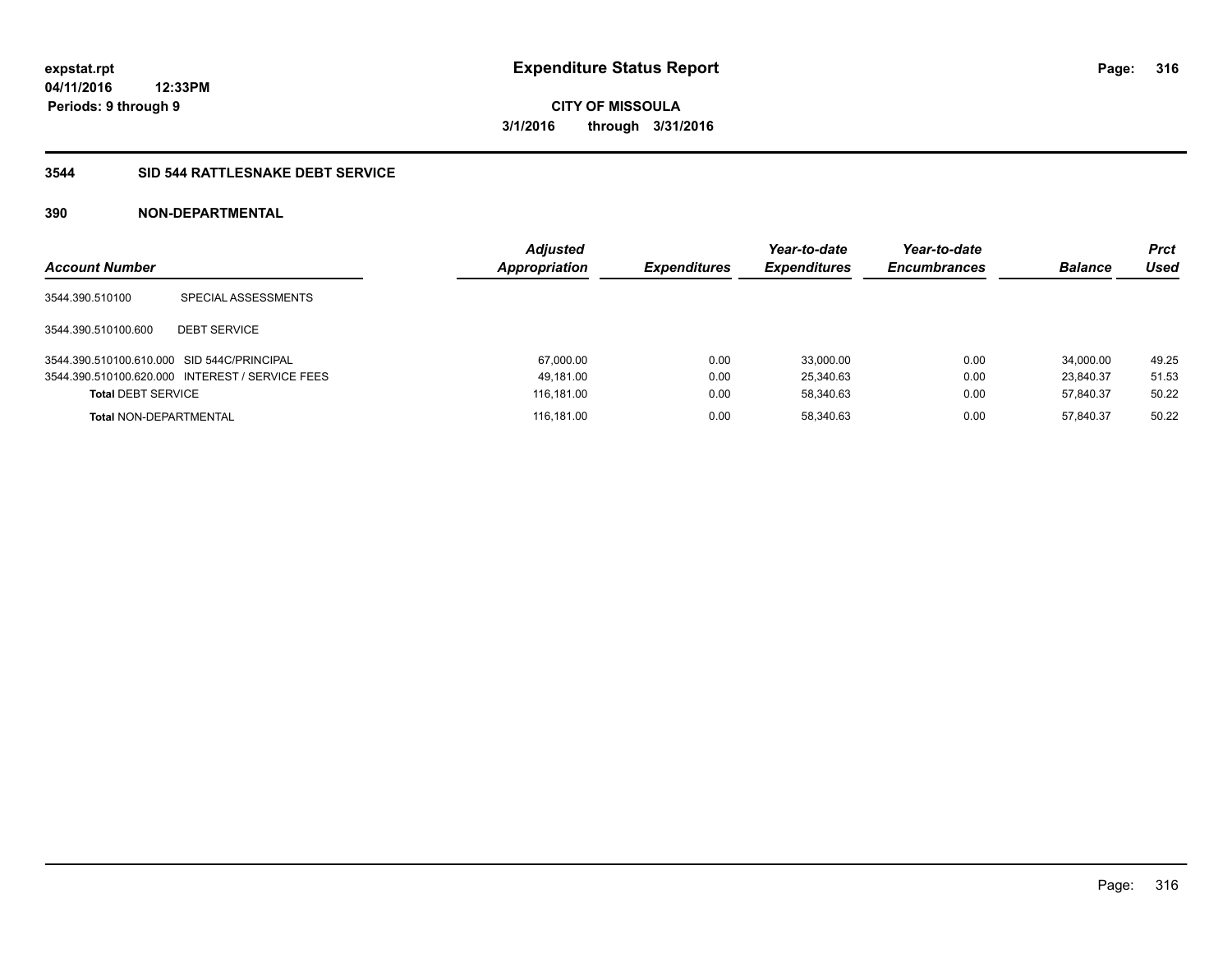**Periods: 9 through 9**

**CITY OF MISSOULA 3/1/2016 through 3/31/2016**

### **3544 SID 544 RATTLESNAKE DEBT SERVICE**

### **550 SID 544 PROJECT**

**12:33PM**

| <b>Account Number</b>     |                                                 | <b>Adjusted</b><br><b>Appropriation</b> | <b>Expenditures</b> | Year-to-date<br><b>Expenditures</b> | Year-to-date<br><b>Encumbrances</b> | <b>Balance</b> | Prct<br>Used |
|---------------------------|-------------------------------------------------|-----------------------------------------|---------------------|-------------------------------------|-------------------------------------|----------------|--------------|
| 3544.550.510100           | SPECIAL ASSESSMENTS                             |                                         |                     |                                     |                                     |                |              |
| 3544.550.510100.600       | <b>DEBT SERVICE</b>                             |                                         |                     |                                     |                                     |                |              |
|                           | 3544.550.510100.610.000 SID 544B ARRA/PRINCIPAL | 16.000.00                               | 0.00                | 8.000.00                            | 0.00                                | 8.000.00       | 50.00        |
|                           | 3544.550.510100.620.000 INTEREST / SERVICE FEES | 4.830.00                                | 0.00                | 2.450.00                            | 0.00                                | 2.380.00       | 50.72        |
| <b>Total DEBT SERVICE</b> |                                                 | 20,830.00                               | 0.00                | 10.450.00                           | 0.00                                | 10.380.00      | 50.17        |
| Total SID 544 PROJECT     |                                                 | 20,830.00                               | 0.00                | 10.450.00                           | 0.00                                | 10.380.00      | 50.17        |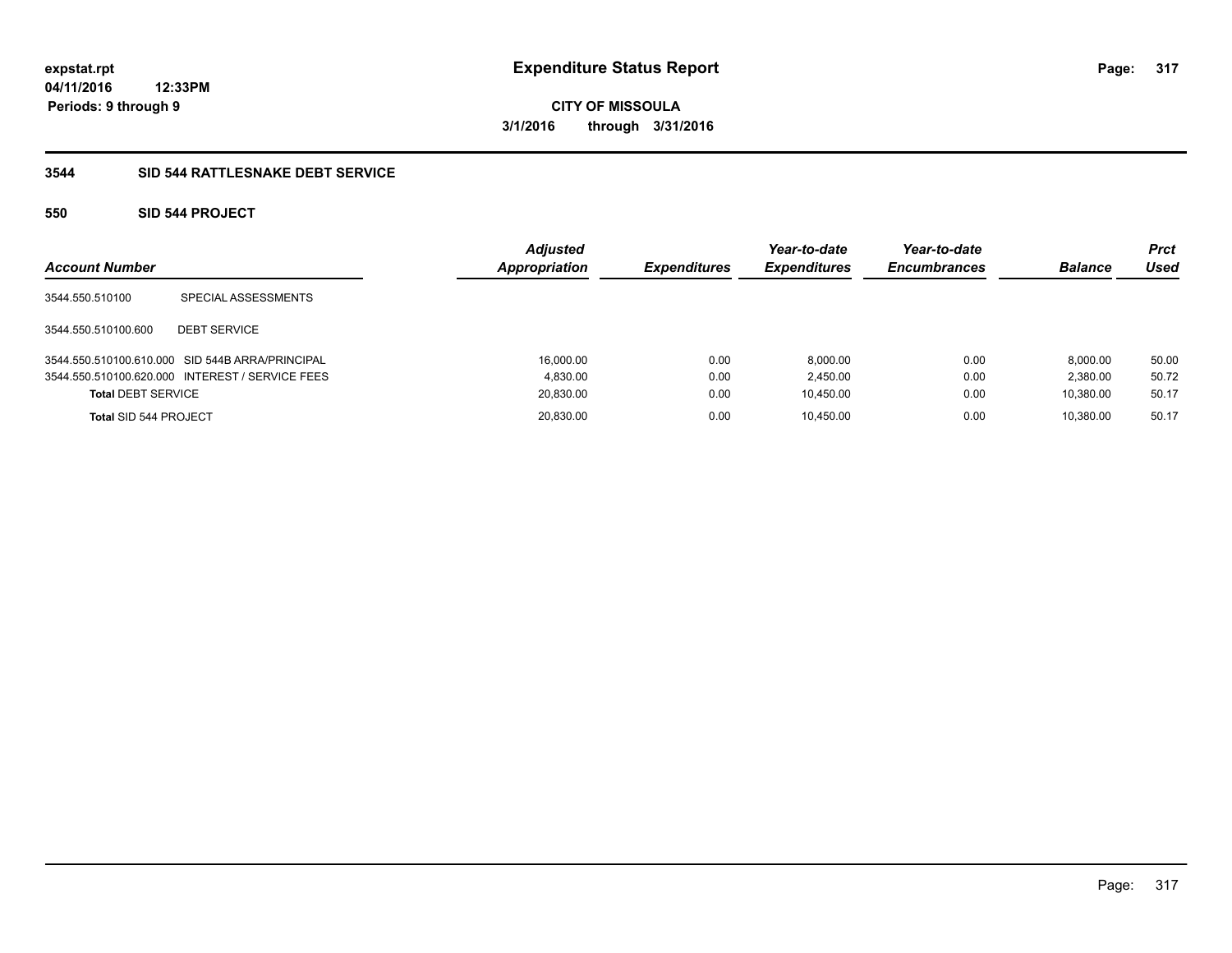#### **3544 SID 544 RATTLESNAKE DEBT SERVICE**

### **555 LOLO STREET PROJECT**

| <b>Account Number</b>            |                                                           | <b>Adjusted</b><br><b>Appropriation</b> | <b>Expenditures</b> | Year-to-date<br><b>Expenditures</b> | Year-to-date<br><b>Encumbrances</b> | <b>Balance</b> | <b>Prct</b><br><b>Used</b> |
|----------------------------------|-----------------------------------------------------------|-----------------------------------------|---------------------|-------------------------------------|-------------------------------------|----------------|----------------------------|
| 3544.555.510100                  | SPECIAL ASSESSMENTS                                       |                                         |                     |                                     |                                     |                |                            |
| 3544.555.510100.600              | <b>DEBT SERVICE</b>                                       |                                         |                     |                                     |                                     |                |                            |
|                                  | 3544.555.510100.610.000 SID 544D LOLOD/PRINCIPAL          | 1,500.00                                | 0.00                | 500.00                              | 0.00                                | 1,000.00       | 33.33                      |
|                                  | 3544.555.510100.620.000 SID 544 D INTEREST / SERVICE FEES | 872.00                                  | 0.00                | 0.00                                | 0.00                                | 872.00         | 0.00                       |
|                                  | <b>Total SPECIAL ASSESSMENTS</b>                          | 2,372.00                                | 0.00                | 500.00                              | 0.00                                | 1,872.00       | 21.08                      |
| 3544.555.510110                  | <b>MERCHANT SERVICES</b>                                  |                                         |                     |                                     |                                     |                |                            |
| 3544.555.510110.500              | <b>FIXED CHARGES</b>                                      |                                         |                     |                                     |                                     |                |                            |
| <b>Total MERCHANT SERVICES</b>   |                                                           | 0.00                                    | 0.00                | 0.00                                | 0.00                                | 0.00           | 0.00                       |
| <b>Total LOLO STREET PROJECT</b> |                                                           | 2,372.00                                | 0.00                | 500.00                              | 0.00                                | 1,872.00       | 21.08                      |
|                                  | <b>Total SID 544 RATTLESNAKE DEBT SERVICE</b>             | 139,383.00                              | 0.00                | 69,290.63                           | 0.00                                | 70.092.37      | 49.71                      |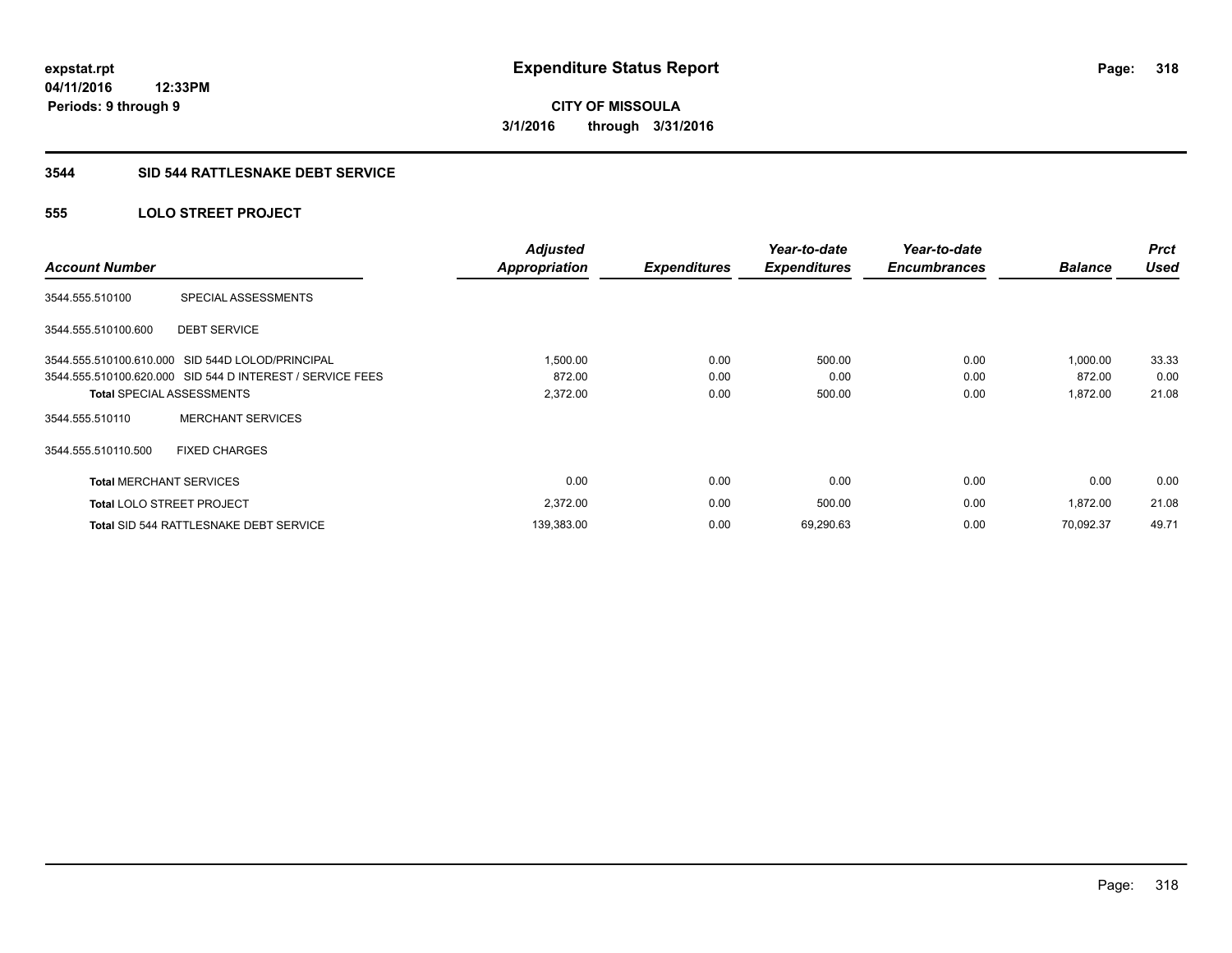#### **3545 SID 545 DEBT SERVICE**

| <b>Account Number</b>          |                                            | <b>Adjusted</b><br>Appropriation | <b>Expenditures</b> | Year-to-date<br><b>Expenditures</b> | Year-to-date<br><b>Encumbrances</b> | <b>Balance</b> | <b>Prct</b><br><b>Used</b> |
|--------------------------------|--------------------------------------------|----------------------------------|---------------------|-------------------------------------|-------------------------------------|----------------|----------------------------|
| 3545.390.510100                | SPECIAL ASSESSMENTS                        |                                  |                     |                                     |                                     |                |                            |
| 3545.390.510100.600            | <b>DEBT SERVICE</b>                        |                                  |                     |                                     |                                     |                |                            |
|                                | <b>Total SPECIAL ASSESSMENTS</b>           | 0.00                             | 0.00                | 0.00                                | 0.00                                | 0.00           | 0.00                       |
| 3545.390.510110                | <b>MERCHANT SERVICES</b>                   |                                  |                     |                                     |                                     |                |                            |
| 3545.390.510110.500            | <b>FIXED CHARGES</b>                       |                                  |                     |                                     |                                     |                |                            |
| <b>Total MERCHANT SERVICES</b> |                                            | 0.00                             | 0.00                | 0.00                                | 0.00                                | 0.00           | 0.00                       |
| 3545.390.521000                | INTERFUND OPERATING TRANSFERS              |                                  |                     |                                     |                                     |                |                            |
| 3545.390.521000.800            | OTHER OBJECTS                              |                                  |                     |                                     |                                     |                |                            |
|                                | <b>Total INTERFUND OPERATING TRANSFERS</b> | 0.00                             | 0.00                | 0.00                                | 0.00                                | 0.00           | 0.00                       |
|                                | Total SID 545 DEBT SERVICE                 | 0.00                             | 0.00                | 0.00                                | 0.00                                | 0.00           | 0.00                       |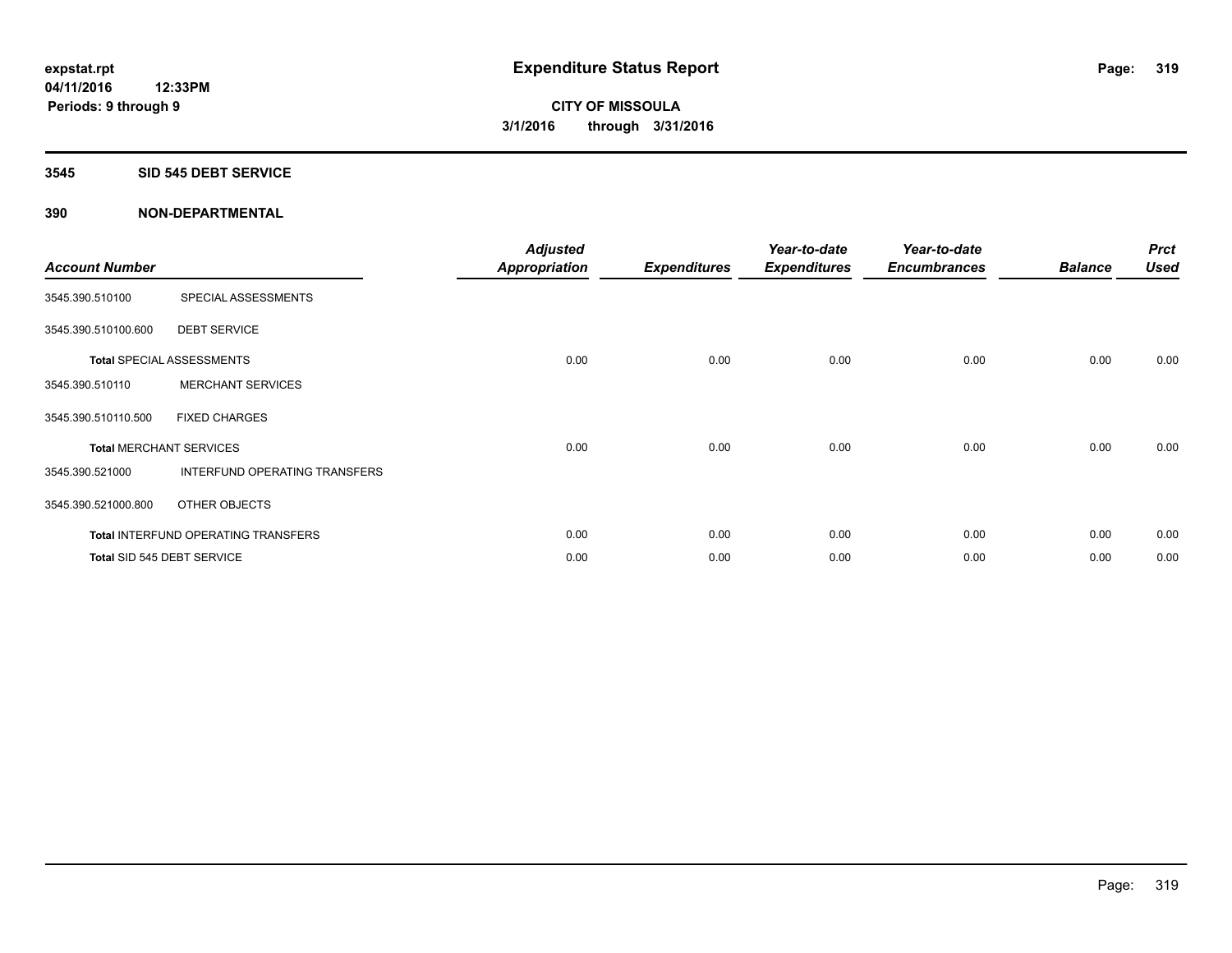### **3546 SID 546 DEBT SERVICE**

| <b>Account Number</b>          |                                            | <b>Adjusted</b><br><b>Appropriation</b> | <b>Expenditures</b> | Year-to-date<br><b>Expenditures</b> | Year-to-date<br><b>Encumbrances</b> | <b>Balance</b> | <b>Prct</b><br><b>Used</b> |
|--------------------------------|--------------------------------------------|-----------------------------------------|---------------------|-------------------------------------|-------------------------------------|----------------|----------------------------|
| 3546.390.510100                | SPECIAL ASSESSMENTS                        |                                         |                     |                                     |                                     |                |                            |
| 3546.390.510100.600            | <b>DEBT SERVICE</b>                        |                                         |                     |                                     |                                     |                |                            |
|                                | <b>Total SPECIAL ASSESSMENTS</b>           | 0.00                                    | 0.00                | 0.00                                | 0.00                                | 0.00           | 0.00                       |
| 3546.390.510110                | <b>MERCHANT SERVICES</b>                   |                                         |                     |                                     |                                     |                |                            |
| 3546.390.510110.500            | <b>FIXED CHARGES</b>                       |                                         |                     |                                     |                                     |                |                            |
| <b>Total MERCHANT SERVICES</b> |                                            | 0.00                                    | 0.00                | 0.00                                | 0.00                                | 0.00           | 0.00                       |
| 3546.390.521000                | INTERFUND OPERATING TRANSFERS              |                                         |                     |                                     |                                     |                |                            |
| 3546.390.521000.800            | OTHER OBJECTS                              |                                         |                     |                                     |                                     |                |                            |
|                                | <b>Total INTERFUND OPERATING TRANSFERS</b> | 0.00                                    | 0.00                | 0.00                                | 0.00                                | 0.00           | 0.00                       |
|                                | Total SID 546 DEBT SERVICE                 | 0.00                                    | 0.00                | 0.00                                | 0.00                                | 0.00           | 0.00                       |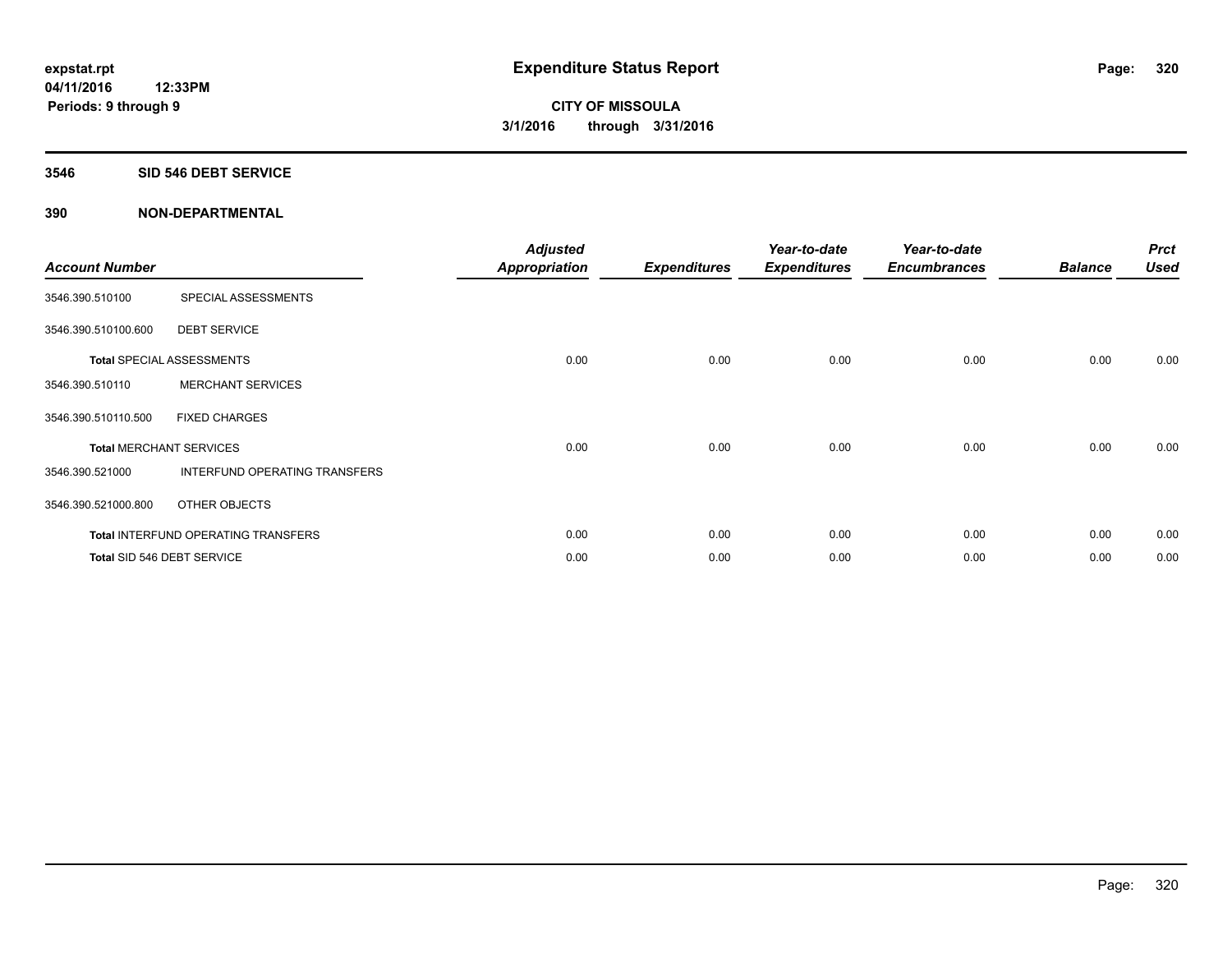### **3548 SID 548-5TH, 6TH & ARTHUR**

|                                            |                                                 | <b>Adjusted</b>      |                     | Year-to-date        | Year-to-date        |                | <b>Prct</b> |
|--------------------------------------------|-------------------------------------------------|----------------------|---------------------|---------------------|---------------------|----------------|-------------|
| <b>Account Number</b>                      |                                                 | <b>Appropriation</b> | <b>Expenditures</b> | <b>Expenditures</b> | <b>Encumbrances</b> | <b>Balance</b> | <b>Used</b> |
| 3548.390.510100                            | SPECIAL ASSESSMENTS                             |                      |                     |                     |                     |                |             |
| 3548.390.510100.600                        | <b>DEBT SERVICE</b>                             |                      |                     |                     |                     |                |             |
| 3548.390.510100.610.000 SID 544C/PRINCIPAL |                                                 | 65,000.00            | 0.00                | 0.00                | 0.00                | 65,000.00      | 0.00        |
|                                            | 3548.390.510100.620.000 INTEREST / SERVICE FEES | 46,525.00            | 0.00                | 23,437.50           | 0.00                | 23,087.50      | 50.38       |
|                                            | <b>Total SPECIAL ASSESSMENTS</b>                | 111,525.00           | 0.00                | 23,437.50           | 0.00                | 88,087.50      | 21.02       |
| 3548.390.510110                            | <b>MERCHANT SERVICES</b>                        |                      |                     |                     |                     |                |             |
| 3548.390.510110.500                        | <b>FIXED CHARGES</b>                            |                      |                     |                     |                     |                |             |
| <b>Total MERCHANT SERVICES</b>             |                                                 | 0.00                 | 0.00                | 0.00                | 0.00                | 0.00           | 0.00        |
|                                            | Total SID 548-5TH, 6TH & ARTHUR                 | 111,525.00           | 0.00                | 23,437.50           | 0.00                | 88.087.50      | 21.02       |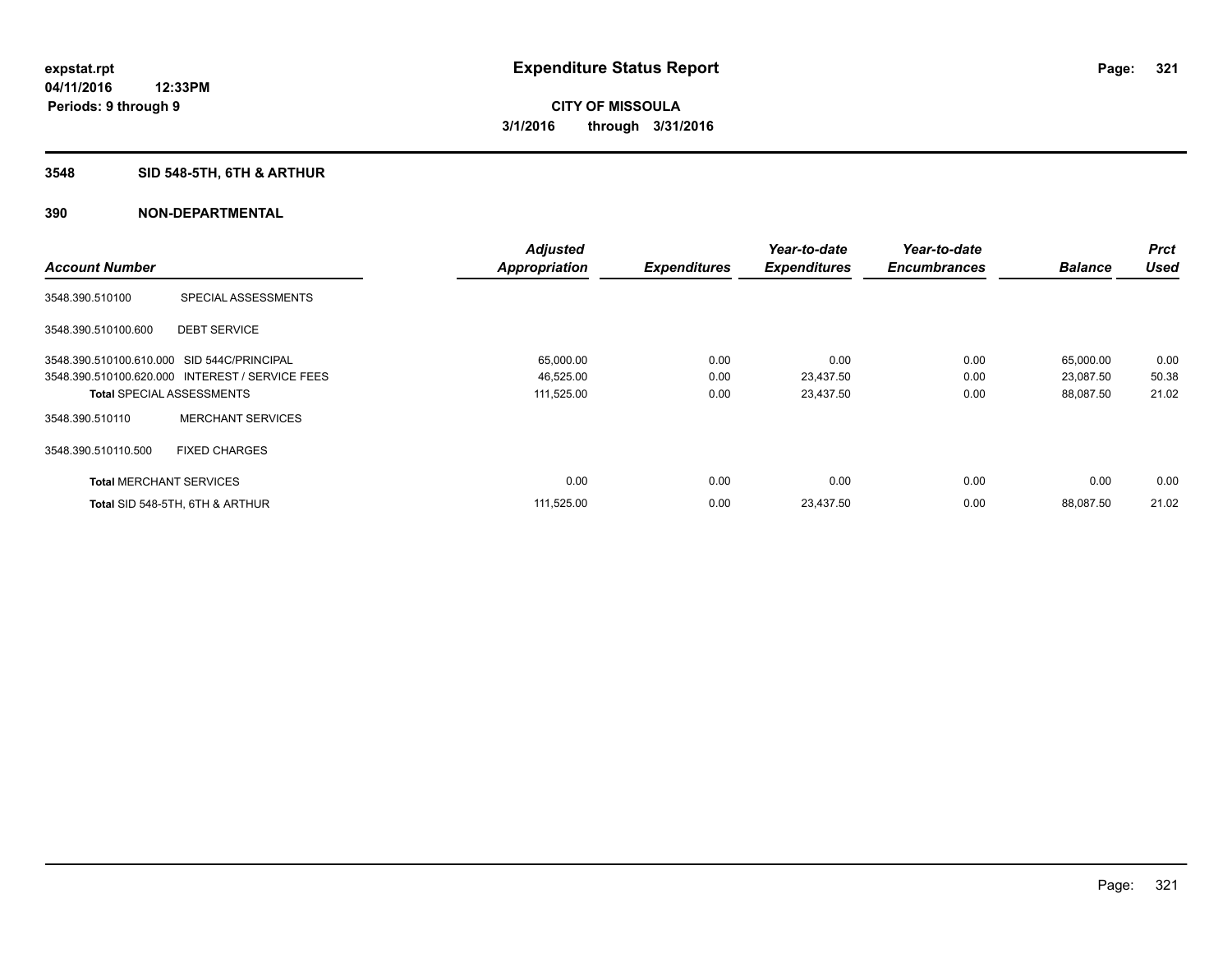#### **3549 SID 549 HILLVIEW WAY**

| <b>Account Number</b> |                                  | <b>Adjusted</b><br>Appropriation | <b>Expenditures</b> | Year-to-date<br><b>Expenditures</b> | Year-to-date<br><b>Encumbrances</b> | <b>Balance</b> | <b>Prct</b><br><b>Used</b> |
|-----------------------|----------------------------------|----------------------------------|---------------------|-------------------------------------|-------------------------------------|----------------|----------------------------|
| 3549.390.510100       | SPECIAL ASSESSMENTS              |                                  |                     |                                     |                                     |                |                            |
| 3549.390.510100.600   | <b>DEBT SERVICE</b>              |                                  |                     |                                     |                                     |                |                            |
|                       | <b>Total SPECIAL ASSESSMENTS</b> | 0.00                             | 0.00                | 0.00                                | 0.00                                | 0.00           | 0.00                       |
|                       | Total SID 549 HILLVIEW WAY       | 0.00                             | 0.00                | 0.00                                | 0.00                                | 0.00           | 0.00                       |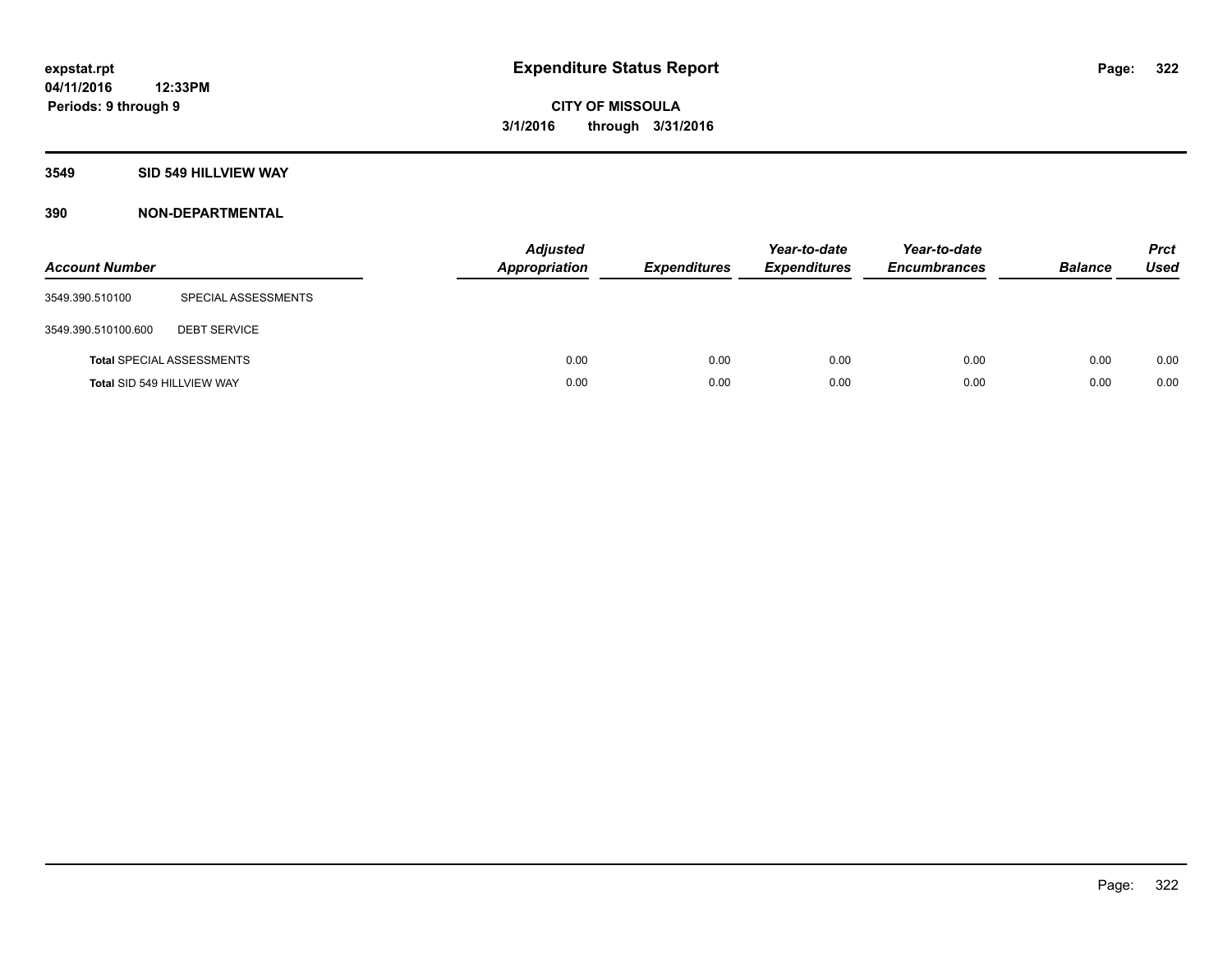#### **4060 CAPITAL IMPROVEMENT PROGRAM FUND**

| <b>Account Number</b>                   |                                                                                                | <b>Adjusted</b><br><b>Appropriation</b> | <b>Expenditures</b> | Year-to-date<br><b>Expenditures</b> | Year-to-date<br><b>Encumbrances</b> | <b>Balance</b>                 | <b>Prct</b><br><b>Used</b> |
|-----------------------------------------|------------------------------------------------------------------------------------------------|-----------------------------------------|---------------------|-------------------------------------|-------------------------------------|--------------------------------|----------------------------|
| 4060.390.410000                         | <b>GENERAL GOVERNMENT</b>                                                                      |                                         |                     |                                     |                                     |                                |                            |
| 4060.390.410000.600                     | <b>DEBT SERVICE</b>                                                                            |                                         |                     |                                     |                                     |                                |                            |
|                                         | <b>Total GENERAL GOVERNMENT</b>                                                                | 0.00                                    | 0.00                | 0.00                                | 0.00                                | 0.00                           | 0.00                       |
| 4060.390.410001                         | SELF HOSTING ACCELA AUTOMATION                                                                 |                                         |                     |                                     |                                     |                                |                            |
| 4060.390.410001.900                     | <b>CAPITAL OUTLAY</b>                                                                          |                                         |                     |                                     |                                     |                                |                            |
|                                         | 4060.390.410001.940.000 SELF HOSTING ACCELA AUTOMATION<br>Total SELF HOSTING ACCELA AUTOMATION | 0.00<br>0.00                            | 0.00<br>0.00        | 153,058.67<br>153,058.67            | 0.00<br>0.00                        | $-153,058.67$<br>$-153,058.67$ | 0.00<br>0.00               |
| 4060.390.410211                         | MAYORS NEIGHBORHOOD OFFICE REMODEL                                                             |                                         |                     |                                     |                                     |                                |                            |
| 4060.390.410211.900                     | <b>CAPITAL OUTLAY</b>                                                                          |                                         |                     |                                     |                                     |                                |                            |
|                                         | Total MAYORS NEIGHBORHOOD OFFICE REMODEL                                                       | 0.00                                    | 0.00                | 0.00                                | 0.00                                | 0.00                           | 0.00                       |
| 4060.390.410360                         | <b>CITY HALL EXPANSION</b>                                                                     |                                         |                     |                                     |                                     |                                |                            |
| 4060.390.410360.800                     | OTHER OBJECTS                                                                                  |                                         |                     |                                     |                                     |                                |                            |
| Total CITY HALL EXPANSION               |                                                                                                | 0.00                                    | 0.00                | 0.00                                | 0.00                                | 0.00                           | 0.00                       |
| 4060.390.410368                         | MUNI COURT EXPANSION DEBT SERVICE                                                              |                                         |                     |                                     |                                     |                                |                            |
| 4060.390.410368.600                     | <b>DEBT SERVICE</b>                                                                            |                                         |                     |                                     |                                     |                                |                            |
| 4060.390.410368.610.000 PRINCIPAL       |                                                                                                | 50,000.00                               | 0.00                | 0.00                                | 0.00                                | 50,000.00                      | 0.00                       |
| 4060.390.410368.620.000 INTEREST & FEES |                                                                                                | 31,860.00                               | 0.00                | 16,280.00                           | 0.00                                | 15,580.00                      | 51.10                      |
|                                         | Total MUNI COURT EXPANSION DEBT SERVICE                                                        | 81,860.00                               | 0.00                | 16,280.00                           | 0.00                                | 65,580.00                      | 19.89                      |
| 4060.390.410560                         | COPIERS/COMPUTER EQUIP                                                                         |                                         |                     |                                     |                                     |                                |                            |
| 4060.390.410560.900                     | <b>CAPITAL OUTLAY</b>                                                                          |                                         |                     |                                     |                                     |                                |                            |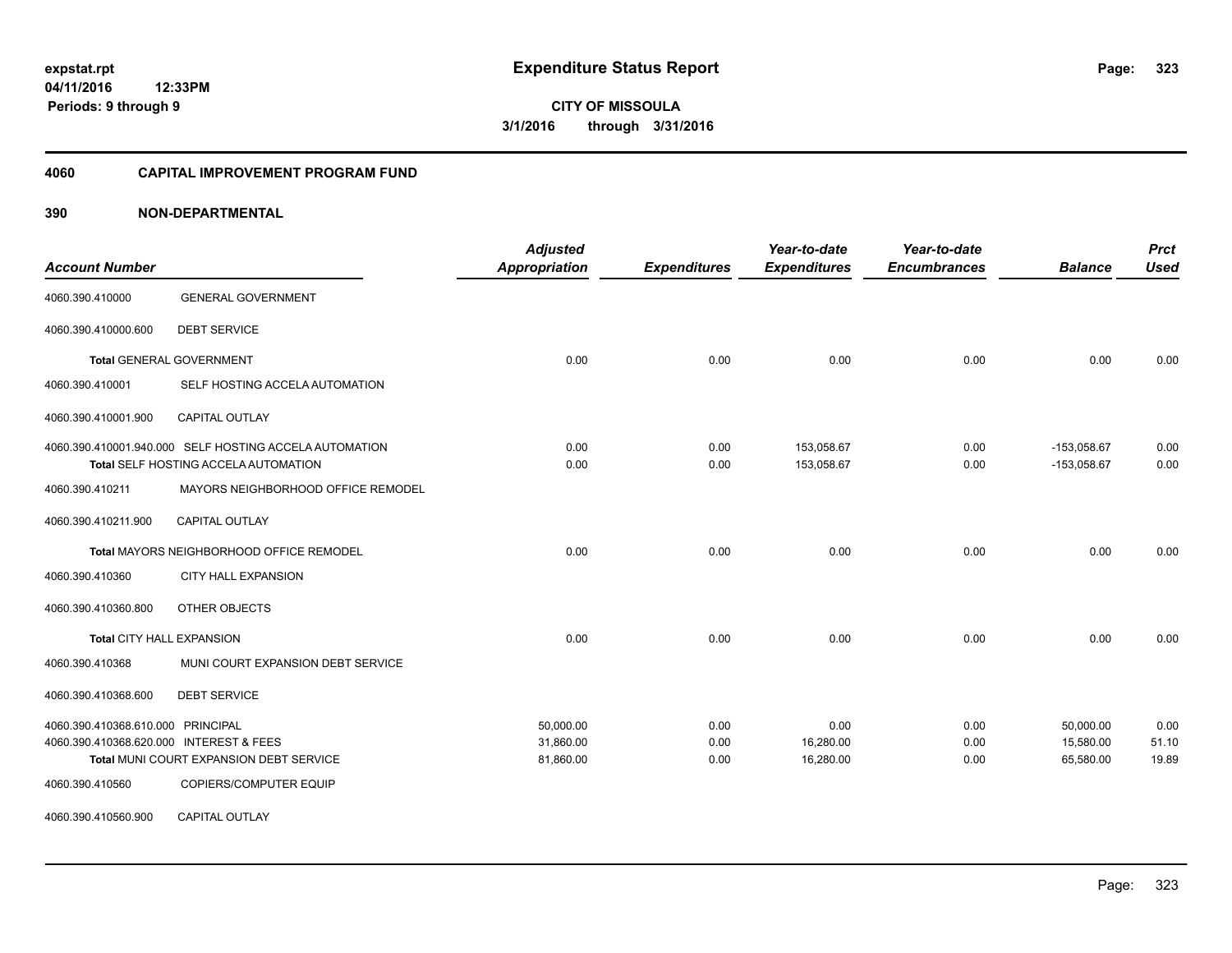#### **4060 CAPITAL IMPROVEMENT PROGRAM FUND**

| <b>Account Number</b>     |                                                                                | <b>Adjusted</b><br><b>Appropriation</b> | <b>Expenditures</b> | Year-to-date<br><b>Expenditures</b> | Year-to-date<br><b>Encumbrances</b> | <b>Balance</b>               | <b>Prct</b><br><b>Used</b> |
|---------------------------|--------------------------------------------------------------------------------|-----------------------------------------|---------------------|-------------------------------------|-------------------------------------|------------------------------|----------------------------|
|                           | 4060.390.410560.940.000 COPIERS/COMPUTER EQUIP<br>Total COPIERS/COMPUTER EQUIP | 0.00<br>0.00                            | 500.00<br>500.00    | 49,200.87<br>49,200.87              | 0.00<br>0.00                        | $-49,200.87$<br>$-49,200.87$ | 0.00<br>0.00               |
| 4060.390.410587           | <b>CUSTOMER SERVICE REQUEST MODULE</b>                                         |                                         |                     |                                     |                                     |                              |                            |
| 4060.390.410587.900       | <b>CAPITAL OUTLAY</b>                                                          |                                         |                     |                                     |                                     |                              |                            |
|                           | Total CUSTOMER SERVICE REQUEST MODULE                                          | 0.00                                    | 0.00                | 0.00                                | 0.00                                | 0.00                         | 0.00                       |
| 4060.390.411011           | <b>CAFR BUILDER</b>                                                            |                                         |                     |                                     |                                     |                              |                            |
| 4060.390.411011.900       | <b>CAPITAL OUTLAY</b>                                                          |                                         |                     |                                     |                                     |                              |                            |
|                           | 4060.390.411011.940.000 CAFR BUILDER SOFTWARE                                  | 0.00                                    | 4,822.34            | 4,822.34                            | 0.00                                | $-4,822.34$                  | 0.00                       |
| <b>Total CAFR BUILDER</b> |                                                                                | 0.00                                    | 4,822.34            | 4,822.34                            | 0.00                                | $-4,822.34$                  | 0.00                       |
| 4060.390.411241           | ENERGY CONSERVATION CLIMATE ACTION                                             |                                         |                     |                                     |                                     |                              |                            |
| 4060.390.411241.900       | <b>CAPITAL OUTLAY</b>                                                          |                                         |                     |                                     |                                     |                              |                            |
|                           | 4060.390.411241.930.000 ENERGY CONSERVATION CLIMATE ACTION                     | 0.00                                    | 14,850.00           | 68,837.92                           | 0.00                                | $-68,837.92$                 | 0.00                       |
|                           | Total ENERGY CONSERVATION CLIMATE ACTION                                       | 0.00                                    | 14,850.00           | 68,837.92                           | 0.00                                | $-68,837.92$                 | 0.00                       |
| 4060.390.411242           | COUNCIL CHAMBERS HVAC                                                          |                                         |                     |                                     |                                     |                              |                            |
| 4060.390.411242.900       | <b>CAPITAL OUTLAY</b>                                                          |                                         |                     |                                     |                                     |                              |                            |
|                           | Total COUNCIL CHAMBERS HVAC                                                    | 0.00                                    | 0.00                | 0.00                                | 0.00                                | 0.00                         | 0.00                       |
| 4060.390.411300           | <b>VOIP/DATA/GIS UPGRADES</b>                                                  |                                         |                     |                                     |                                     |                              |                            |
| 4060.390.411300.600       | <b>DEBT SERVICE</b>                                                            |                                         |                     |                                     |                                     |                              |                            |
|                           | 4060.390.411300.610.000 INTERNALLY FINANCED EQUIP/PRINCIPAL                    | 148,493.00                              | 0.00                | 0.00                                | 0.00                                | 148,493.00                   | 0.00                       |
|                           | 4060.390.411300.620.000 INTEREST / SERVICE FEES                                | 11,185.00                               | 0.00                | 0.00                                | 0.00                                | 11,185.00                    | 0.00                       |
|                           | <b>Total VOIP/DATA/GIS UPGRADES</b>                                            | 159,678.00                              | 0.00                | 0.00                                | 0.00                                | 159,678.00                   | 0.00                       |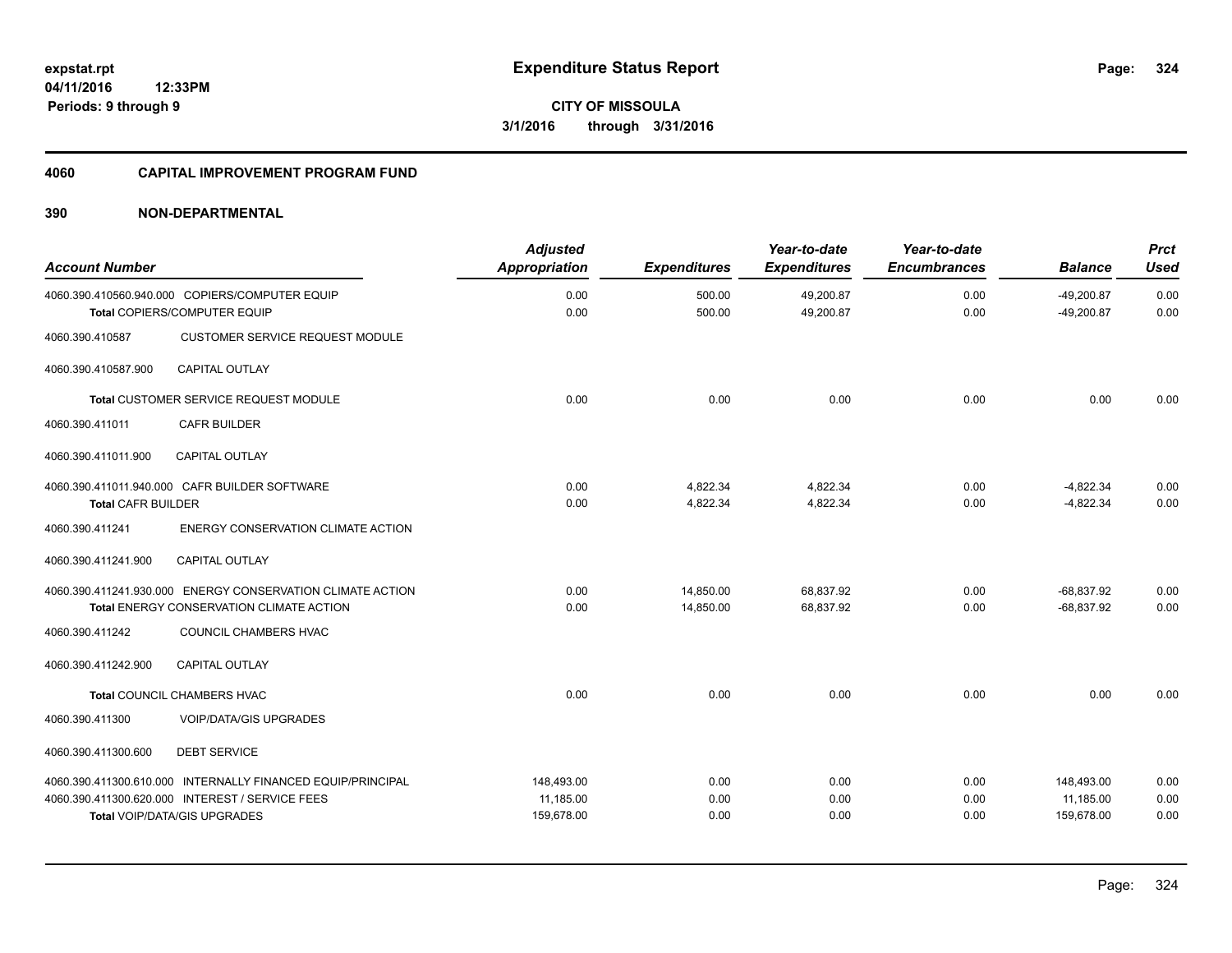#### **4060 CAPITAL IMPROVEMENT PROGRAM FUND**

| <b>Account Number</b>            |                                                                                                                 | <b>Adjusted</b><br>Appropriation | <b>Expenditures</b>    | Year-to-date<br><b>Expenditures</b> | Year-to-date<br><b>Encumbrances</b> | <b>Balance</b>                 | <b>Prct</b><br><b>Used</b> |
|----------------------------------|-----------------------------------------------------------------------------------------------------------------|----------------------------------|------------------------|-------------------------------------|-------------------------------------|--------------------------------|----------------------------|
| 4060.390.420001                  | PUBLIC SAFETY OPERATING/LIGHT VEHICLES                                                                          |                                  |                        |                                     |                                     |                                |                            |
| 4060.390.420001.900              | CAPITAL OUTLAY                                                                                                  |                                  |                        |                                     |                                     |                                |                            |
|                                  | 4060.390.420001.940.000 PS CORE OPERATING LIGHT VEHICLES<br><b>Total PUBLIC SAFETY OPERATING/LIGHT VEHICLES</b> | 0.00<br>0.00                     | 18,744.21<br>18,744.21 | 142,183.96<br>142,183.96            | 0.00<br>0.00                        | $-142,183.96$<br>$-142,183.96$ | 0.00<br>0.00               |
| 4060.390.420002                  | PUBLIC SAFETY CORE HEAVY EQUIP                                                                                  |                                  |                        |                                     |                                     |                                |                            |
| 4060.390.420002.900              | <b>CAPITAL OUTLAY</b>                                                                                           |                                  |                        |                                     |                                     |                                |                            |
|                                  | 4060.390.420002.940.000 PS CORE HEAVY EQUIPMENT<br>Total PUBLIC SAFETY CORE HEAVY EQUIP                         | 0.00<br>0.00                     | 0.00<br>0.00           | 64.00<br>64.00                      | 0.00<br>0.00                        | $-64.00$<br>$-64.00$           | 0.00<br>0.00               |
| 4060.390.420120                  | <b>FACILITIES</b>                                                                                               |                                  |                        |                                     |                                     |                                |                            |
| 4060.390.420120.300              | PURCHASED SERVICES                                                                                              |                                  |                        |                                     |                                     |                                |                            |
| <b>Total PURCHASED SERVICES</b>  |                                                                                                                 | 0.00                             | 0.00                   | 0.00                                | 0.00                                | 0.00                           | 0.00                       |
| 4060.390.420120.900              | CAPITAL OUTLAY                                                                                                  |                                  |                        |                                     |                                     |                                |                            |
| <b>Total FACILITIES</b>          |                                                                                                                 | 0.00                             | 0.00                   | 0.00                                | 0.00                                | 0.00                           | 0.00                       |
| 4060.390.420421                  | FIRE STATION IMPROVEMENTS                                                                                       |                                  |                        |                                     |                                     |                                |                            |
| 4060.390.420421.900              | CAPITAL OUTLAY                                                                                                  |                                  |                        |                                     |                                     |                                |                            |
|                                  | 4060.390.420421.930.000 FIRE STATION 1 ROOF REPAIR<br><b>Total FIRE STATION IMPROVEMENTS</b>                    | 0.00<br>0.00                     | 8,866.10<br>8,866.10   | 35,716.00<br>35,716.00              | 0.00<br>0.00                        | $-35,716.00$<br>$-35,716.00$   | 0.00<br>0.00               |
| 4060.390.420470                  | <b>SEARCH &amp; RESCUE</b>                                                                                      |                                  |                        |                                     |                                     |                                |                            |
| 4060.390.420470.900              | CAPITAL OUTLAY                                                                                                  |                                  |                        |                                     |                                     |                                |                            |
| <b>Total SEARCH &amp; RESCUE</b> | 4060.390.420470.930.000 BOAT RAMP IMPROVEMENTS                                                                  | 0.00<br>0.00                     | 0.00<br>0.00           | 6,485.50<br>6,485.50                | 0.00<br>0.00                        | $-6,485.50$<br>$-6,485.50$     | 0.00<br>0.00               |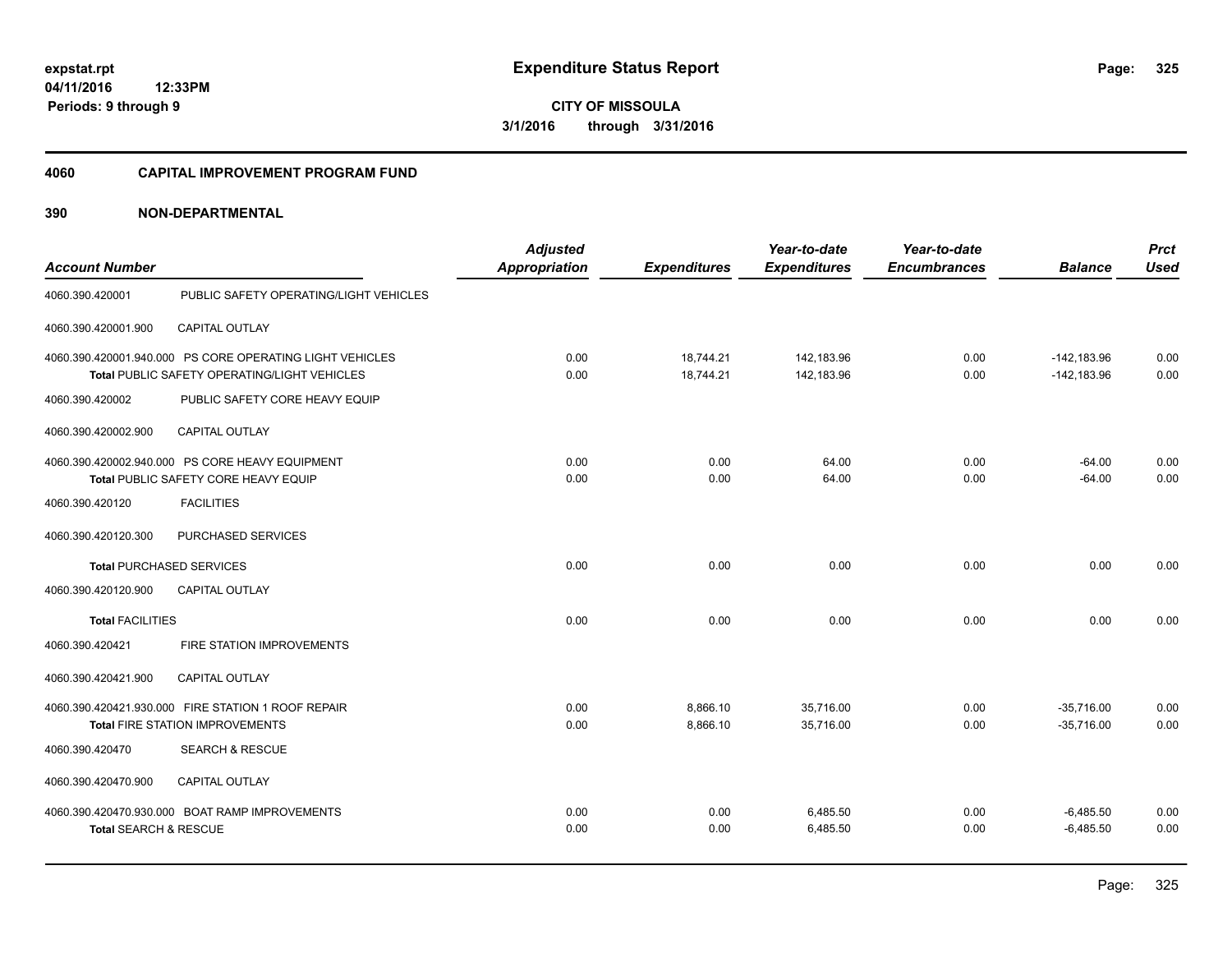### **04/11/2016 12:33PM Periods: 9 through 9**

**CITY OF MISSOULA 3/1/2016 through 3/31/2016**

#### **4060 CAPITAL IMPROVEMENT PROGRAM FUND**

| <b>Account Number</b>                                                                                                                                      | <b>Adjusted</b><br><b>Appropriation</b> | <b>Expenditures</b>              | Year-to-date<br><b>Expenditures</b>   | Year-to-date<br><b>Encumbrances</b> | <b>Balance</b>                                 | <b>Prct</b><br><b>Used</b> |
|------------------------------------------------------------------------------------------------------------------------------------------------------------|-----------------------------------------|----------------------------------|---------------------------------------|-------------------------------------|------------------------------------------------|----------------------------|
| <b>BOAT RAMP IMPROVEMENTS</b><br>4060.390.420471                                                                                                           |                                         |                                  |                                       |                                     |                                                |                            |
| 4060.390.420471.300<br>PURCHASED SERVICES                                                                                                                  |                                         |                                  |                                       |                                     |                                                |                            |
| <b>Total PURCHASED SERVICES</b>                                                                                                                            | 0.00                                    | 0.00                             | 0.00                                  | 0.00                                | 0.00                                           | 0.00                       |
| 4060.390.420471.900<br><b>CAPITAL OUTLAY</b>                                                                                                               |                                         |                                  |                                       |                                     |                                                |                            |
| <b>Total BOAT RAMP IMPROVEMENTS</b>                                                                                                                        | 0.00                                    | 0.00                             | 0.00                                  | 0.00                                | 0.00                                           | 0.00                       |
| <b>SCBA EQUPMENT</b><br>4060.390.420640                                                                                                                    |                                         |                                  |                                       |                                     |                                                |                            |
| 4060.390.420640.900<br><b>CAPITAL OUTLAY</b>                                                                                                               |                                         |                                  |                                       |                                     |                                                |                            |
| 4060.390.420640.940.000 SCBA EQUIPMENT<br><b>Total SCBA EQUPMENT</b>                                                                                       | 0.00<br>0.00                            | 9,893.82<br>9,893.82             | 14,598.97<br>14,598.97                | 0.00<br>0.00                        | $-14,598.97$<br>$-14,598.97$                   | 0.00<br>0.00               |
| <b>ADA IMPLEMENTATION</b><br>4060.390.430000                                                                                                               |                                         |                                  |                                       |                                     |                                                |                            |
| <b>CAPITAL OUTLAY</b><br>4060.390.430000.900                                                                                                               |                                         |                                  |                                       |                                     |                                                |                            |
| 4060.390.430000.930.000 ADA STUDY/IMPLEMENTATION/IMPROVEMENTS<br><b>Total ADA IMPLEMENTATION</b>                                                           | 0.00<br>0.00                            | 1.494.50<br>1,494.50             | 2,380.50<br>2,380.50                  | 0.00<br>0.00                        | $-2,380.50$<br>$-2,380.50$                     | 0.00<br>0.00               |
| PW CORE OPERATING LIGHT VEHICLES<br>4060.390.430001                                                                                                        |                                         |                                  |                                       |                                     |                                                |                            |
| 4060.390.430001.900<br><b>CAPITAL OUTLAY</b>                                                                                                               |                                         |                                  |                                       |                                     |                                                |                            |
| 4060.390.430001.940.000 PW CORE OPERATING LIGHT VEHICLES<br>4060.390.430001.941.000 DUI DIGITAL EQUIPMENT<br><b>Total PW CORE OPERATING LIGHT VEHICLES</b> | 0.00<br>0.00<br>0.00                    | 158,211.50<br>0.00<br>158,211.50 | 195,060.17<br>15,915.05<br>210,975.22 | 0.00<br>0.00<br>0.00                | $-195,060.17$<br>$-15,915.05$<br>$-210,975.22$ | 0.00<br>0.00<br>0.00       |
| PW CORE HEAVY EQUIPMENT<br>4060.390.430002                                                                                                                 |                                         |                                  |                                       |                                     |                                                |                            |
| <b>CAPITAL OUTLAY</b><br>4060.390.430002.900                                                                                                               |                                         |                                  |                                       |                                     |                                                |                            |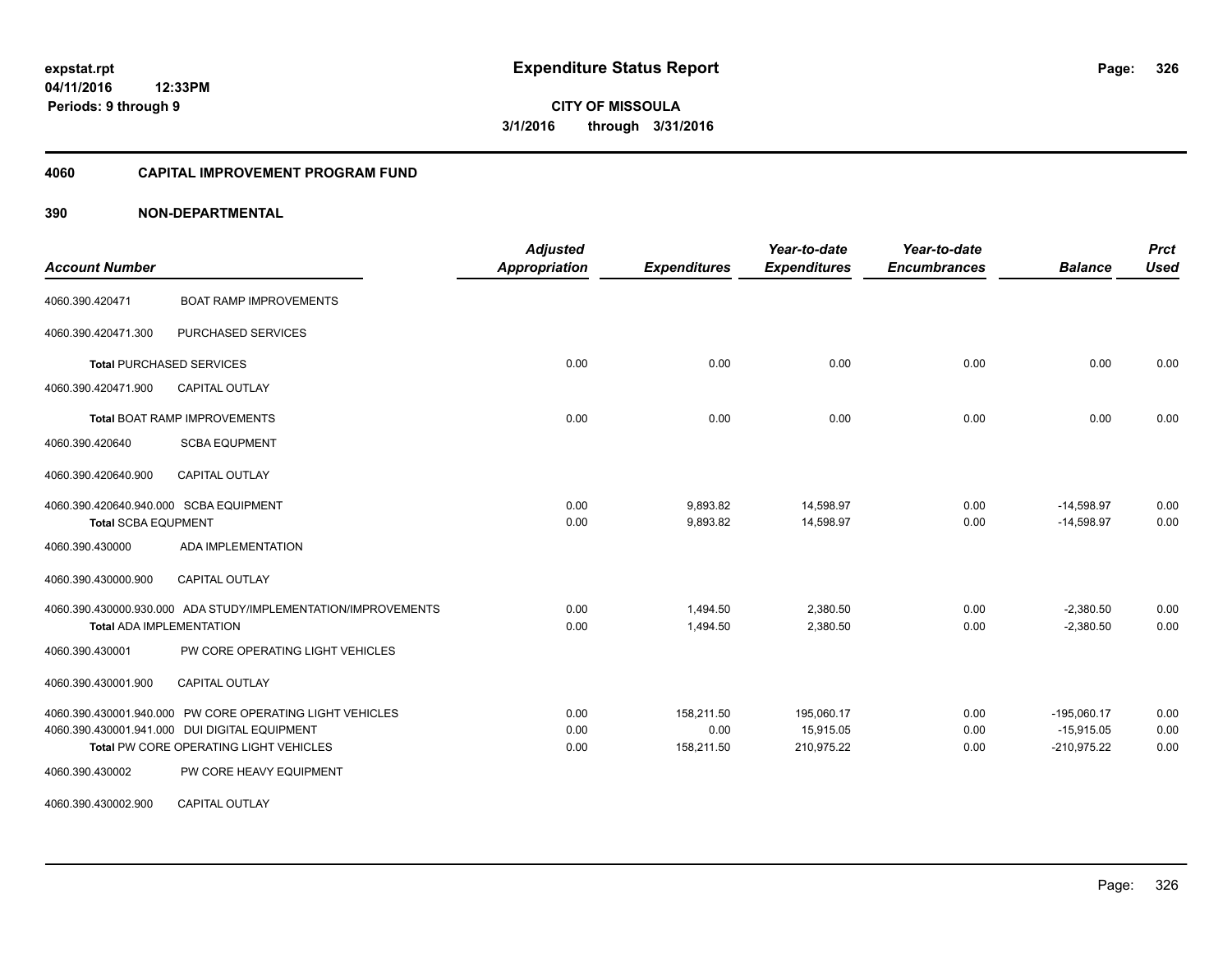#### **4060 CAPITAL IMPROVEMENT PROGRAM FUND**

| <b>Account Number</b>        |                                                                                                    | <b>Adjusted</b><br><b>Appropriation</b> | <b>Expenditures</b>    | Year-to-date<br><b>Expenditures</b> | Year-to-date<br><b>Encumbrances</b> | <b>Balance</b>                 | <b>Prct</b><br><b>Used</b> |
|------------------------------|----------------------------------------------------------------------------------------------------|-----------------------------------------|------------------------|-------------------------------------|-------------------------------------|--------------------------------|----------------------------|
|                              | 4060.390.430002.940.000 PW CORE HEAVY EQUIPMENT<br>Total PW CORE HEAVY EQUIPMENT                   | 0.00<br>0.00                            | 0.00<br>0.00           | 116,327.21<br>116,327.21            | 0.00<br>0.00                        | $-116,327.21$<br>$-116,327.21$ | 0.00<br>0.00               |
| 4060.390.430004              | TRAFFIC SIGNAL LED CONVERSION                                                                      |                                         |                        |                                     |                                     |                                |                            |
| 4060.390.430004.900          | CAPITAL OUTLAY                                                                                     |                                         |                        |                                     |                                     |                                |                            |
|                              | Total TRAFFIC SIGNAL LED CONVERSION                                                                | 0.00                                    | 0.00                   | 0.00                                | 0.00                                | 0.00                           | 0.00                       |
| 4060.390.430013              | MAINTENANCE MANAGEMENT SYSTEM                                                                      |                                         |                        |                                     |                                     |                                |                            |
| 4060.390.430013.900          | <b>CAPITAL OUTLAY</b>                                                                              |                                         |                        |                                     |                                     |                                |                            |
|                              | Total MAINTENANCE MANAGEMENT SYSTEM                                                                | 0.00                                    | 0.00                   | 0.00                                | 0.00                                | 0.00                           | 0.00                       |
| 4060.390.430221              | CENTRALIZED MAINT, TOOLS & FENCE                                                                   |                                         |                        |                                     |                                     |                                |                            |
| 4060.390.430221.900          | <b>CAPITAL OUTLAY</b>                                                                              |                                         |                        |                                     |                                     |                                |                            |
|                              | 4060.390.430221.930.000 CENTRALIZED MAINT, TOOLS & FENCE<br>Total CENTRALIZED MAINT, TOOLS & FENCE | 0.00<br>0.00                            | 14,399.20<br>14,399.20 | 16,890.48<br>16,890.48              | 0.00<br>0.00                        | $-16,890.48$<br>$-16.890.48$   | 0.00<br>0.00               |
| 4060.390.430266              | <b>TRAFFIC CALMING</b>                                                                             |                                         |                        |                                     |                                     |                                |                            |
| 4060.390.430266.900          | <b>CAPITAL OUTLAY</b>                                                                              |                                         |                        |                                     |                                     |                                |                            |
| <b>Total TRAFFIC CALMING</b> |                                                                                                    | 0.00                                    | 0.00                   | 0.00                                | 0.00                                | 0.00                           | 0.00                       |
| 4060.390.431401              | <b>GIS-AERIAL PHOTOGRAPHY</b>                                                                      |                                         |                        |                                     |                                     |                                |                            |
| 4060.390.431401.300          | PURCHASED SERVICES                                                                                 |                                         |                        |                                     |                                     |                                |                            |
|                              | Total GIS-AERIAL PHOTOGRAPHY                                                                       | 0.00                                    | 0.00                   | 0.00                                | 0.00                                | 0.00                           | 0.00                       |
| 4060.390.440620              | ANIMAL CONTROL FACILITIES                                                                          |                                         |                        |                                     |                                     |                                |                            |
| 4060.390.440620.900          | CAPITAL OUTLAY                                                                                     |                                         |                        |                                     |                                     |                                |                            |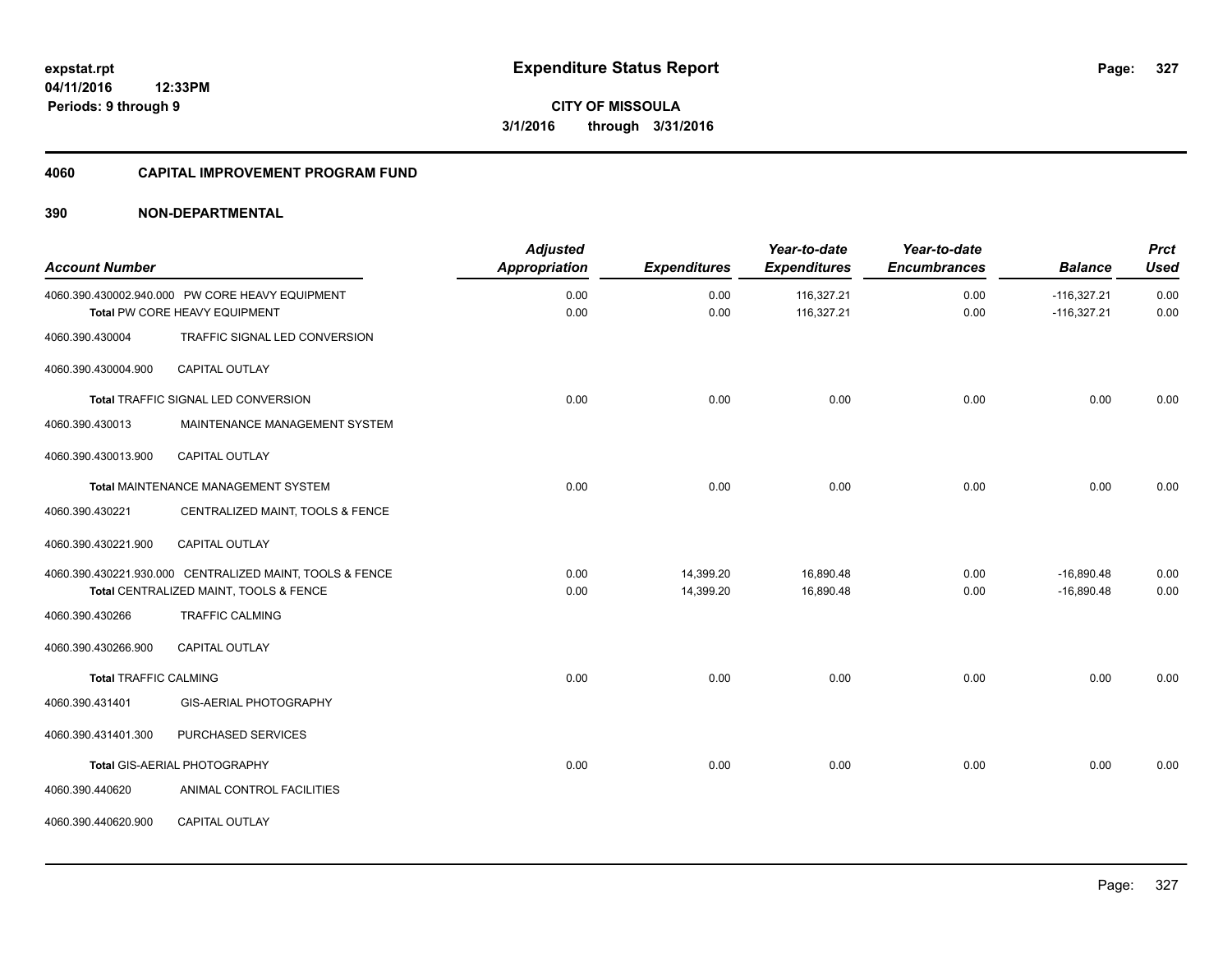#### **4060 CAPITAL IMPROVEMENT PROGRAM FUND**

| <b>Account Number</b>          |                                                                                                                 | <b>Adjusted</b><br><b>Appropriation</b> | <b>Expenditures</b>    | Year-to-date<br><b>Expenditures</b> | Year-to-date<br><b>Encumbrances</b> | <b>Balance</b>               | <b>Prct</b><br><b>Used</b> |
|--------------------------------|-----------------------------------------------------------------------------------------------------------------|-----------------------------------------|------------------------|-------------------------------------|-------------------------------------|------------------------------|----------------------------|
|                                | 4060.390.440620.940.000 ANIMAL CONTROL RE-ROOF<br>Total ANIMAL CONTROL FACILITIES                               | 20,000.00<br>20,000.00                  | 0.00<br>0.00           | 0.00<br>0.00                        | 0.00<br>0.00                        | 20,000.00<br>20,000.00       | 0.00<br>0.00               |
| 4060.390.460001                | PARKS CORE OPERATING/LIGHT VEHICLES                                                                             |                                         |                        |                                     |                                     |                              |                            |
| 4060.390.460001.900            | <b>CAPITAL OUTLAY</b>                                                                                           |                                         |                        |                                     |                                     |                              |                            |
|                                | 4060.390.460001.940.000 PARKS CORE OPERATING LIGHT VEHICLES<br><b>Total PARKS CORE OPERATING/LIGHT VEHICLES</b> | 0.00<br>0.00                            | 35,320.00<br>35,320.00 | 80,940.00<br>80,940.00              | 0.00<br>0.00                        | $-80,940.00$<br>$-80,940.00$ | 0.00<br>0.00               |
| 4060.390.460002                | PARKS CORE HEAVY EQUIPMENT                                                                                      |                                         |                        |                                     |                                     |                              |                            |
| 4060.390.460002.900            | <b>CAPITAL OUTLAY</b>                                                                                           |                                         |                        |                                     |                                     |                              |                            |
|                                | Total PARKS CORE HEAVY EQUIPMENT                                                                                | 0.00                                    | 0.00                   | 0.00                                | 0.00                                | 0.00                         | 0.00                       |
| 4060.390.460400                | PARK MAINTENANCE & IMPROVEMENTS                                                                                 |                                         |                        |                                     |                                     |                              |                            |
| 4060.390.460400.100            | PERSONAL SERVICES                                                                                               |                                         |                        |                                     |                                     |                              |                            |
| <b>Total PERSONAL SERVICES</b> |                                                                                                                 | 0.00                                    | 0.00                   | 0.00                                | 0.00                                | 0.00                         | 0.00                       |
| 4060.390.460400.900            | <b>CAPITAL OUTLAY</b>                                                                                           |                                         |                        |                                     |                                     |                              |                            |
|                                | Total PARK MAINTENANCE & IMPROVEMENTS                                                                           | 0.00                                    | 0.00                   | 0.00                                | 0.00                                | 0.00                         | 0.00                       |
| 4060.390.460432                | <b>AQUATICS SUPPORT</b>                                                                                         |                                         |                        |                                     |                                     |                              |                            |
| 4060.390.460432.900            | <b>CAPITAL OUTLAY</b>                                                                                           |                                         |                        |                                     |                                     |                              |                            |
| <b>Total AQUATICS SUPPORT</b>  |                                                                                                                 | 0.00                                    | 0.00                   | 0.00                                | 0.00                                | 0.00                         | 0.00                       |
| 4060.390.460438                | MCCORMICK PARK SITE PLAN                                                                                        |                                         |                        |                                     |                                     |                              |                            |
| 4060.390.460438.900            | <b>CAPITAL OUTLAY</b>                                                                                           |                                         |                        |                                     |                                     |                              |                            |
|                                | Total MCCORMICK PARK SITE PLAN                                                                                  | 0.00                                    | 0.00                   | 0.00                                | 0.00                                | 0.00                         | 0.00                       |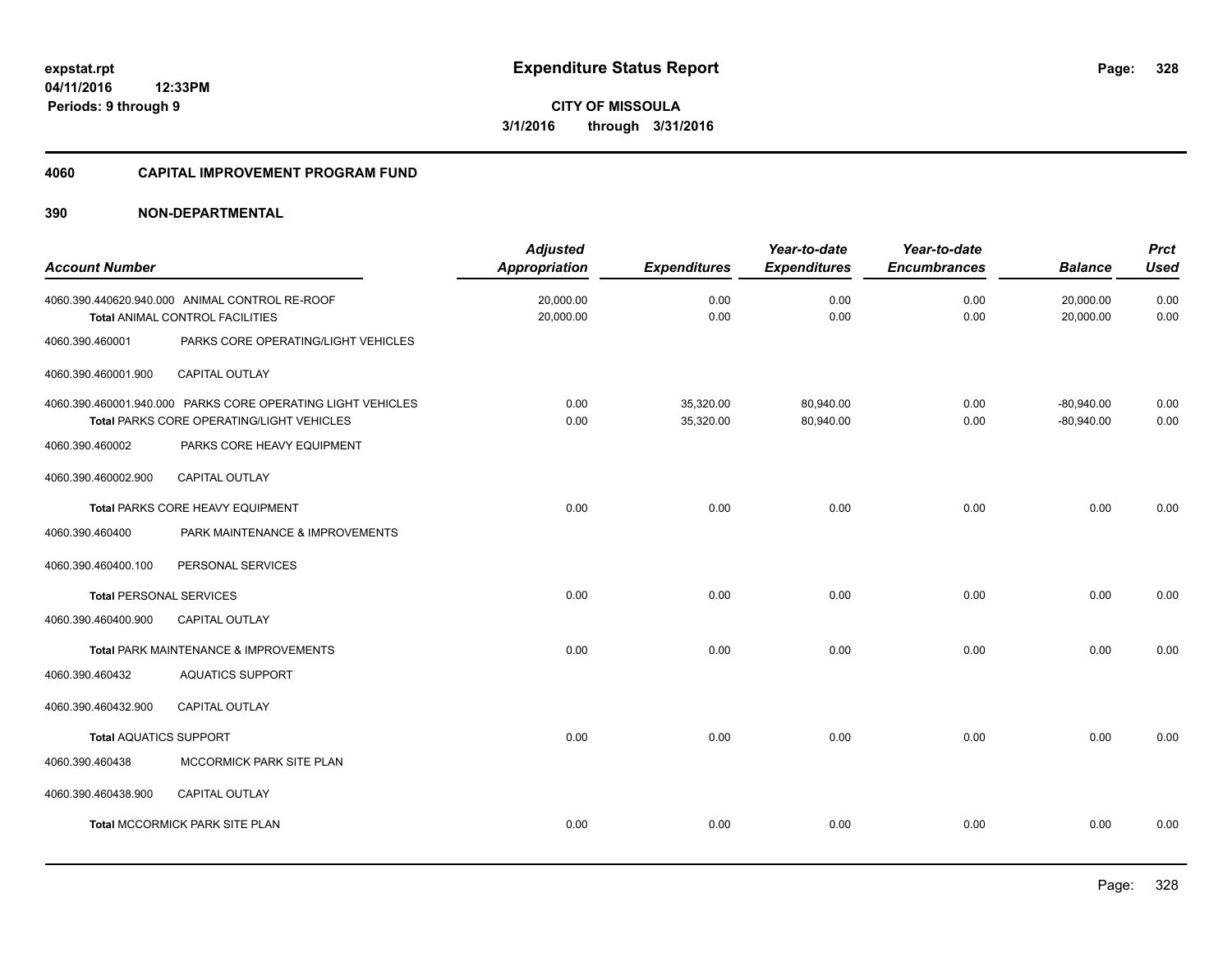#### **4060 CAPITAL IMPROVEMENT PROGRAM FUND**

| <b>Account Number</b>                                           |                                                                                                                                                                                     | <b>Adjusted</b><br><b>Appropriation</b> | <b>Expenditures</b>    | Year-to-date<br><b>Expenditures</b> | Year-to-date<br><b>Encumbrances</b> | <b>Balance</b>                       | <b>Prct</b><br><b>Used</b> |
|-----------------------------------------------------------------|-------------------------------------------------------------------------------------------------------------------------------------------------------------------------------------|-----------------------------------------|------------------------|-------------------------------------|-------------------------------------|--------------------------------------|----------------------------|
| 4060.390.460451                                                 | ART MUSEUM DEBT SERVICE                                                                                                                                                             |                                         |                        |                                     |                                     |                                      |                            |
| 4060.390.460451.600                                             | <b>DEBT SERVICE</b>                                                                                                                                                                 |                                         |                        |                                     |                                     |                                      |                            |
|                                                                 | Total ART MUSEUM DEBT SERVICE                                                                                                                                                       | 0.00                                    | 0.00                   | 0.00                                | 0.00                                | 0.00                                 | 0.00                       |
| 4060.390.460452                                                 | <b>ART MUSEUM</b>                                                                                                                                                                   |                                         |                        |                                     |                                     |                                      |                            |
| 4060.390.460452.900                                             | CAPITAL OUTLAY                                                                                                                                                                      |                                         |                        |                                     |                                     |                                      |                            |
| 4060.390.460452.930.000 MAM ART PARK<br><b>Total ART MUSEUM</b> |                                                                                                                                                                                     | 0.00<br>0.00                            | 10,606.23<br>10,606.23 | 13,584.87<br>13,584.87              | 0.00<br>0.00                        | $-13,584.87$<br>$-13,584.87$         | 0.00<br>0.00               |
| 4060.390.460485                                                 | 50 METER POOL IMPROVEMENTS                                                                                                                                                          |                                         |                        |                                     |                                     |                                      |                            |
| 4060.390.460485.900                                             | CAPITAL OUTLAY                                                                                                                                                                      |                                         |                        |                                     |                                     |                                      |                            |
|                                                                 | Total 50 METER POOL IMPROVEMENTS                                                                                                                                                    | 0.00                                    | 0.00                   | 0.00                                | 0.00                                | 0.00                                 | 0.00                       |
| 4060.390.460507                                                 | <b>METER CONVERSION</b>                                                                                                                                                             |                                         |                        |                                     |                                     |                                      |                            |
| 4060.390.460507.900                                             | <b>CAPITAL OUTLAY</b>                                                                                                                                                               |                                         |                        |                                     |                                     |                                      |                            |
| Total METER CONVERSION                                          |                                                                                                                                                                                     | 0.00                                    | 0.00                   | 0.00                                | 0.00                                | 0.00                                 | 0.00                       |
| 4060.390.490100                                                 | AQUATICS GEN FUND DEBT SERVICE                                                                                                                                                      |                                         |                        |                                     |                                     |                                      |                            |
| 4060.390.490100.600                                             | <b>DEBT SERVICE</b>                                                                                                                                                                 |                                         |                        |                                     |                                     |                                      |                            |
|                                                                 | 4060.390.490100.610.000 FY08 AQUATICS GEN FUND DEBT SVS/PRINCIPL<br>4060.390.490100.620.000 FY08 AQUATICS GEN FUND DEBT SVS/INTEREST<br><b>Total AQUATICS GEN FUND DEBT SERVICE</b> | 85,000.00<br>45,641.00<br>130,641.00    | 0.00<br>0.00<br>0.00   | 0.00<br>23,170.63<br>23,170.63      | 0.00<br>0.00<br>0.00                | 85,000.00<br>22,470.37<br>107,470.37 | 0.00<br>50.77<br>17.74     |
| 4060.390.490101                                                 | 50 METER POOL DEBT SERVICE                                                                                                                                                          |                                         |                        |                                     |                                     |                                      |                            |
| 4060.390.490101.600                                             | <b>DEBT SERVICE</b>                                                                                                                                                                 |                                         |                        |                                     |                                     |                                      |                            |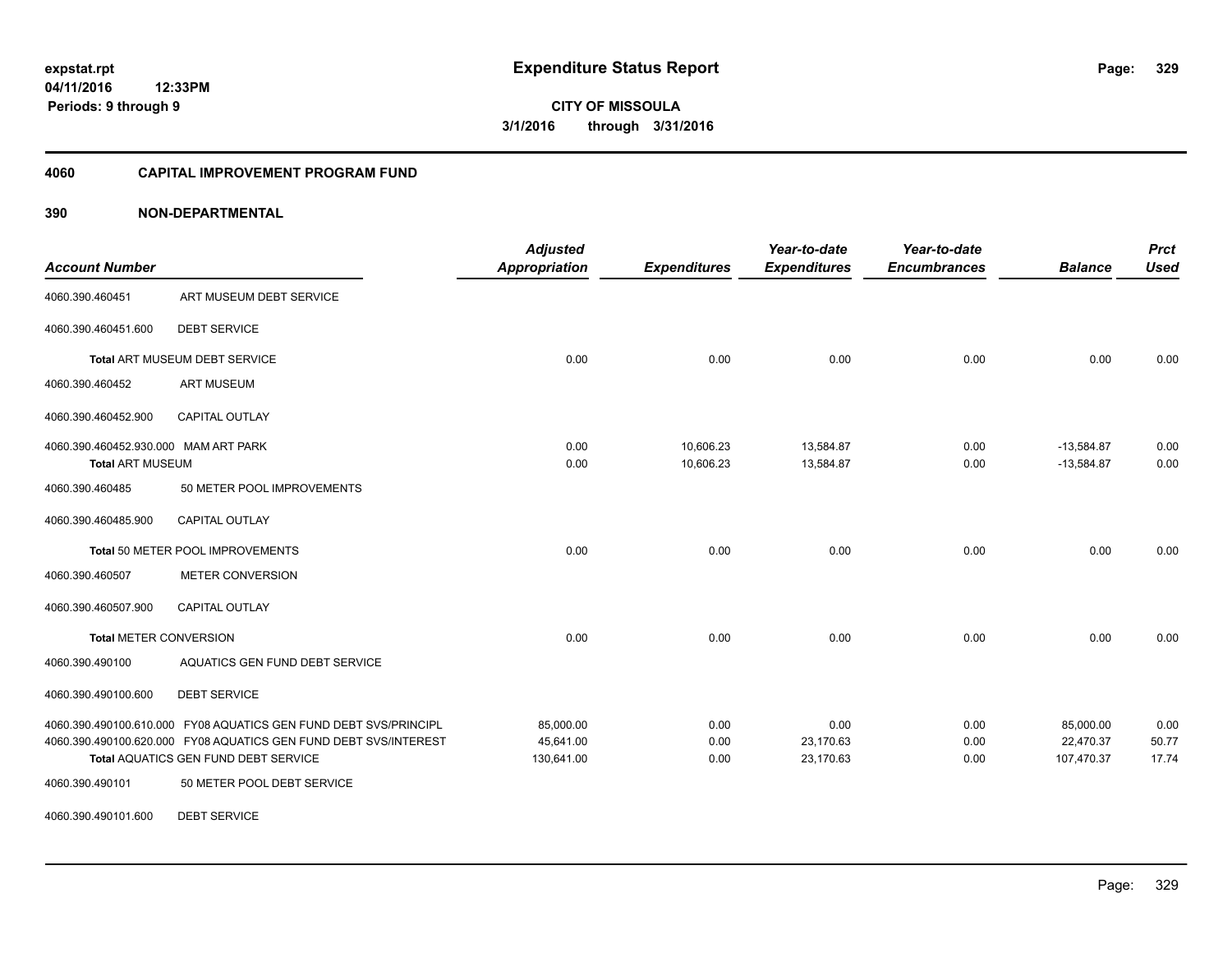#### **4060 CAPITAL IMPROVEMENT PROGRAM FUND**

| <b>Account Number</b>                                         | <b>Adjusted</b><br><b>Appropriation</b> | <b>Expenditures</b> | Year-to-date<br><b>Expenditures</b> | Year-to-date<br><b>Encumbrances</b> | <b>Balance</b> | <b>Prct</b><br><b>Used</b> |
|---------------------------------------------------------------|-----------------------------------------|---------------------|-------------------------------------|-------------------------------------|----------------|----------------------------|
| 4060.390.490101.610.000 50 METER POOL DEBT SERVICE            | 35,000.00                               | 0.00                | 0.00                                | 0.00                                | 35,000.00      | 0.00                       |
| 4060.390.490101.620.000 50 METER POOL DEBT SERVICE/INTEREST   | 23,825.00                               | 0.00                | 12,262.50                           | 0.00                                | 11,562.50      | 51.47                      |
| Total 50 METER POOL DEBT SERVICE                              | 58,825.00                               | 0.00                | 12,262.50                           | 0.00                                | 46.562.50      | 20.85                      |
| 4060.390.490102<br>2010C ENERGY BONDS DEBT SERVICE            |                                         |                     |                                     |                                     |                |                            |
| <b>DEBT SERVICE</b><br>4060.390.490102.600                    |                                         |                     |                                     |                                     |                |                            |
| 4060.390.490102.610.000 PRINCIPAL-2010C BONDS                 | 60,000.00                               | 0.00                | 0.00                                | 0.00                                | 60,000.00      | 0.00                       |
| 4060.390.490102.620.000 INTEREST / SERVICE FEES-2010C BONDS   | 22,925.00                               | 0.00                | 11,812.50                           | 0.00                                | 11,112.50      | 51.53                      |
| Total 2010C ENERGY BONDS DEBT SERVICE                         | 82,925.00                               | 0.00                | 11,812.50                           | 0.00                                | 71,112.50      | 14.24                      |
| 2010A REFUNDING DEBT SERVICE<br>4060.390.490103               |                                         |                     |                                     |                                     |                |                            |
| <b>DEBT SERVICE</b><br>4060.390.490103.600                    |                                         |                     |                                     |                                     |                |                            |
| 4060.390.490103.610.000 PRINCIPAL                             | 110,000.00                              | 0.00                | 0.00                                | 0.00                                | 110.000.00     | 0.00                       |
| 4060.390.490103.620.000 INTEREST / SERVICE FEES               | 19.813.00                               | 0.00                | 10.256.25                           | 0.00                                | 9.556.75       | 51.77                      |
| <b>Total 2010A REFUNDING DEBT SERVICE</b>                     | 129,813.00                              | 0.00                | 10,256.25                           | 0.00                                | 119,556.75     | 7.90                       |
| FY16A REFUNDING BOND DEBT SERVICE<br>4060.390.490104          |                                         |                     |                                     |                                     |                |                            |
| PURCHASED SERVICES<br>4060.390.490104.300                     |                                         |                     |                                     |                                     |                |                            |
| 4060.390.490104.350.000 FY16A REF BOND/PROFESSIONAL SERVICES  | 0.00                                    | 14,500.00           | 25,500.00                           | 0.00                                | $-25,500.00$   | 0.00                       |
| <b>Total PURCHASED SERVICES</b>                               | 0.00                                    | 14,500.00           | 25,500.00                           | 0.00                                | $-25,500.00$   | 0.00                       |
| 4060.390.490104.600<br><b>DEBT SERVICE</b>                    |                                         |                     |                                     |                                     |                |                            |
| 4060.390.490104.610.000 FY16A LIMITED OBLG REFUNDING DEBT SVS | 0.00                                    | 29,029.93           | 29,029.93                           | 0.00                                | $-29,029.93$   | 0.00                       |
| 4060.390.490104.620.000 INTEREST / SERVICE FEES               | 0.00                                    | 2,500.00            | 2,500.00                            | 0.00                                | $-2.500.00$    | 0.00                       |
| <b>Total DEBT SERVICE</b>                                     | 0.00                                    | 31,529.93           | 31,529.93                           | 0.00                                | $-31,529.93$   | 0.00                       |
| Total FY16A REFUNDING BOND DEBT SERVICE                       | 0.00                                    | 46.029.93           | 57,029.93                           | 0.00                                | $-57,029.93$   | 0.00                       |
| 4060.390.490429<br>07 FIRE BOND DEBT SVS \$680,000            |                                         |                     |                                     |                                     |                |                            |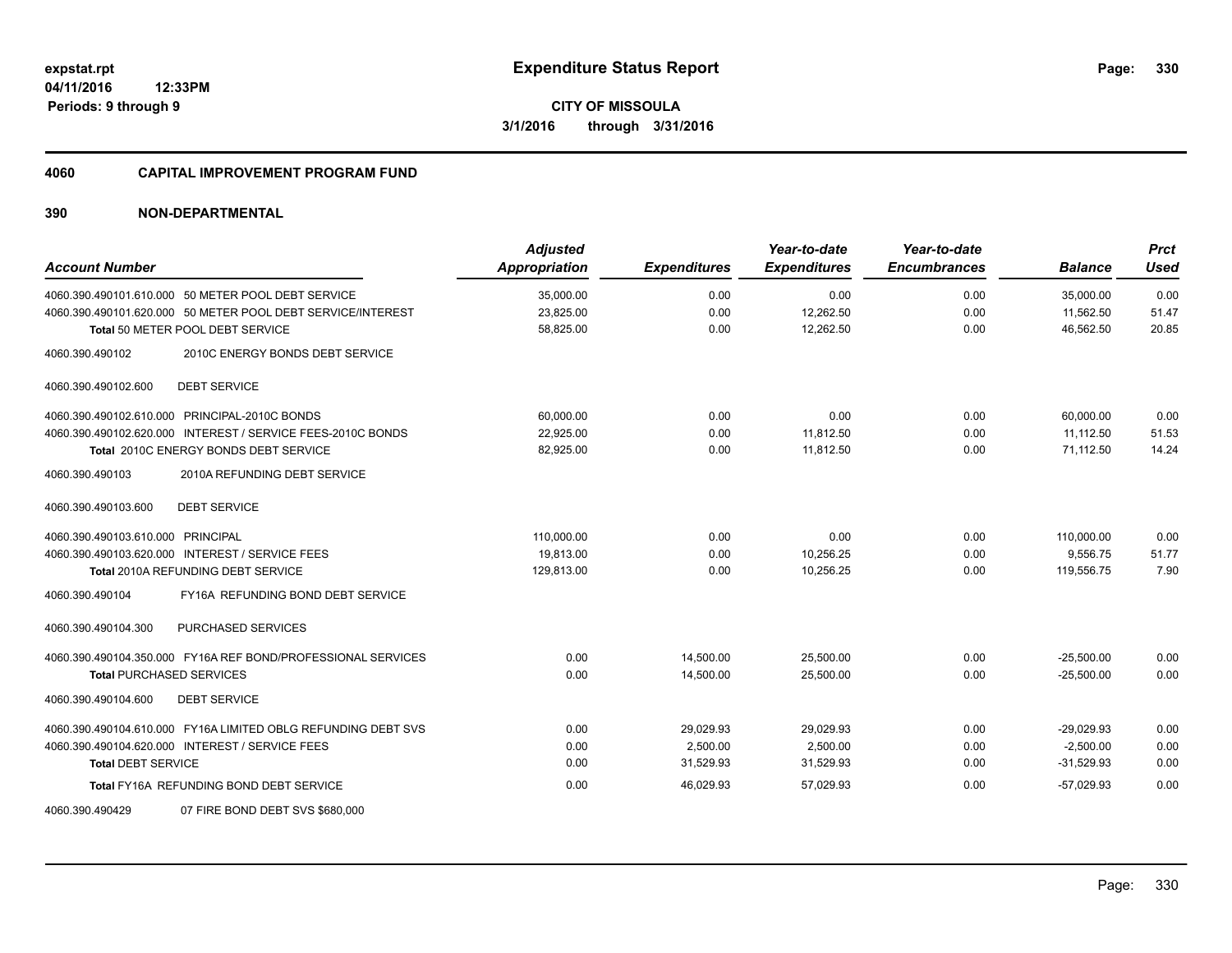#### **4060 CAPITAL IMPROVEMENT PROGRAM FUND**

| <b>Adjusted</b>      |                     | Year-to-date        | Year-to-date        |                | <b>Prct</b> |
|----------------------|---------------------|---------------------|---------------------|----------------|-------------|
| <b>Appropriation</b> | <b>Expenditures</b> | <b>Expenditures</b> | <b>Encumbrances</b> | <b>Balance</b> | <b>Used</b> |
|                      |                     |                     |                     |                |             |
| 35,000.00            | 0.00                | 0.00                | 0.00                | 35,000.00      | 0.00        |
| 18,705.00            | 0.00                | 9,702.50            | 0.00                | 9,002.50       | 51.87       |
| 53,705.00            | 0.00                | 9,702.50            | 0.00                | 44,002.50      | 18.07       |
|                      |                     |                     |                     |                |             |
|                      |                     |                     |                     |                |             |
| 0.00                 | 0.00                | 0.00                | 0.00                | 0.00           | 0.00        |
|                      |                     |                     |                     |                |             |
| 305,191.00           | 0.00                | 187,912.37          | 0.00                | 117,278.63     | 61.57       |
| 61,927.00            | 0.00                | 61,927.31           | 0.00                | $-0.31$        | 100.00      |
| 367,118.00           | 0.00                | 249,839.68          | 0.00                | 117,278.32     | 68.05       |
|                      |                     |                     |                     |                |             |
|                      |                     |                     |                     |                |             |
| 0.00                 | 0.00                | 0.00                | 0.00                | 0.00           | 0.00        |
|                      |                     |                     |                     |                |             |
|                      |                     |                     |                     |                |             |
| 0.00                 | 0.00                | 0.00                | 0.00                | 0.00           | 0.00        |
|                      |                     |                     |                     |                |             |
|                      |                     |                     |                     |                |             |
| 0.00                 | 0.00                | 0.00                | 0.00                | 0.00           | 0.00        |
| 1,084,565.00         | 323,737.83          | 1,306,420.50        | 0.00                | $-221,855.50$  | 120.46      |
|                      |                     |                     |                     |                |             |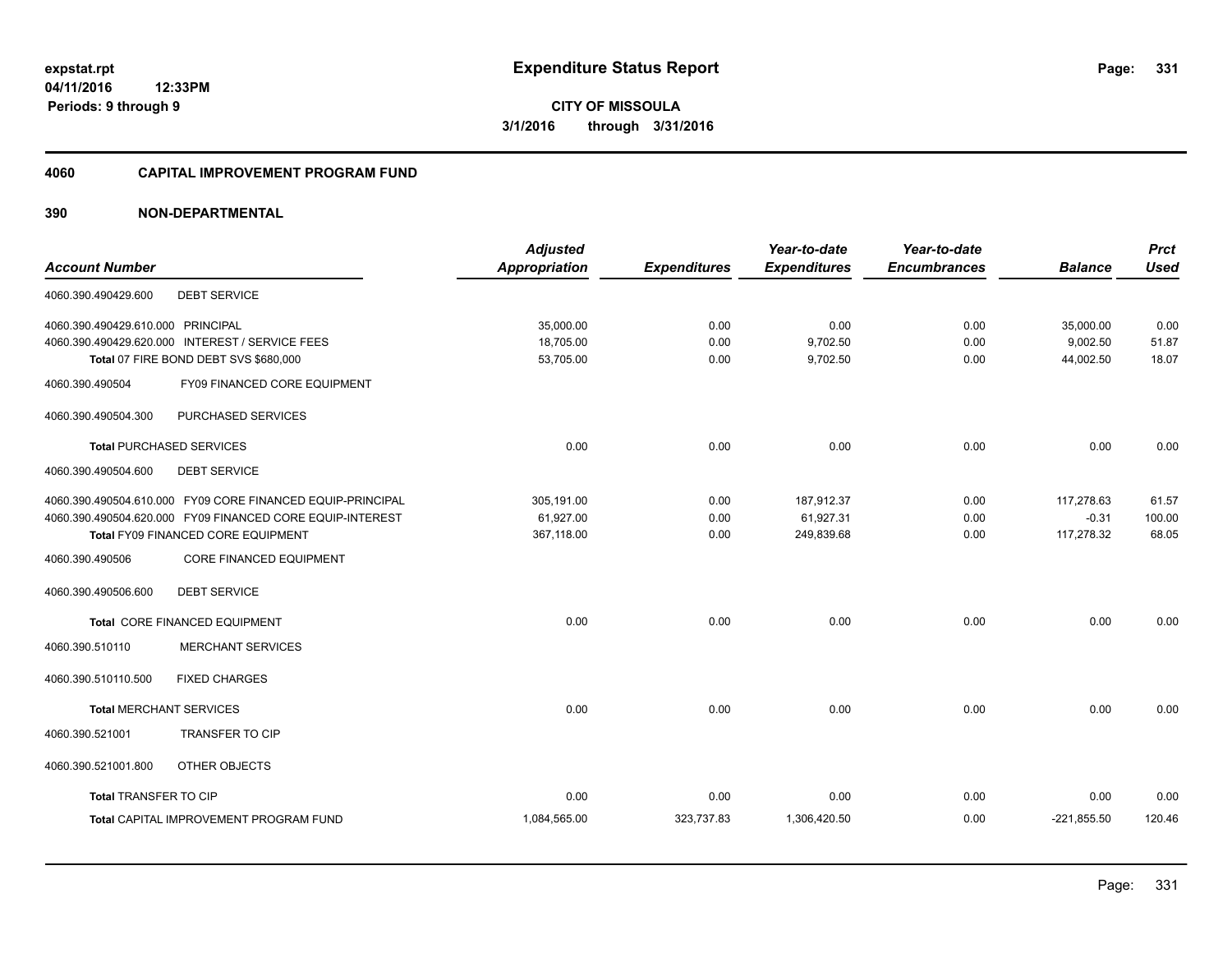### **04/11/2016 12:33PM Periods: 9 through 9**

**CITY OF MISSOULA 3/1/2016 through 3/31/2016**

### **4130 1997 G O BOND OPEN SPACE PURCHASE FUND**

| <b>Account Number</b>                             |                                              | <b>Adjusted</b><br><b>Appropriation</b> | <b>Expenditures</b> | Year-to-date<br><b>Expenditures</b> | Year-to-date<br><b>Encumbrances</b> | <b>Balance</b>           | <b>Prct</b><br><b>Used</b> |
|---------------------------------------------------|----------------------------------------------|-----------------------------------------|---------------------|-------------------------------------|-------------------------------------|--------------------------|----------------------------|
| 4130.390.460480                                   | <b>VANDALISM</b>                             |                                         |                     |                                     |                                     |                          |                            |
| 4130.390.460480.800                               | OTHER OBJECTS                                |                                         |                     |                                     |                                     |                          |                            |
| <b>Total OTHER OBJECTS</b>                        |                                              | 0.00                                    | 0.00                | 0.00                                | 0.00                                | 0.00                     | 0.00                       |
| 4130.390.460480.900                               | <b>CAPITAL OUTLAY</b>                        |                                         |                     |                                     |                                     |                          |                            |
| 4130.390.460480.930.000<br><b>Total VANDALISM</b> | <b>IMPROVEMENTS</b>                          | 375,602.00<br>375,602.00                | 0.00<br>0.00        | 0.00<br>0.00                        | 0.00<br>0.00                        | 375,602.00<br>375,602.00 | 0.00<br>0.00               |
| 4130.390.510110                                   | <b>MERCHANT SERVICES</b>                     |                                         |                     |                                     |                                     |                          |                            |
| 4130.390.510110.500                               | <b>FIXED CHARGES</b>                         |                                         |                     |                                     |                                     |                          |                            |
|                                                   | <b>Total MERCHANT SERVICES</b>               | 0.00                                    | 0.00                | 0.00                                | 0.00                                | 0.00                     | 0.00                       |
|                                                   | Total 1997 G O BOND OPEN SPACE PURCHASE FUND | 375,602.00                              | 0.00                | 0.00                                | 0.00                                | 375,602.00               | 0.00                       |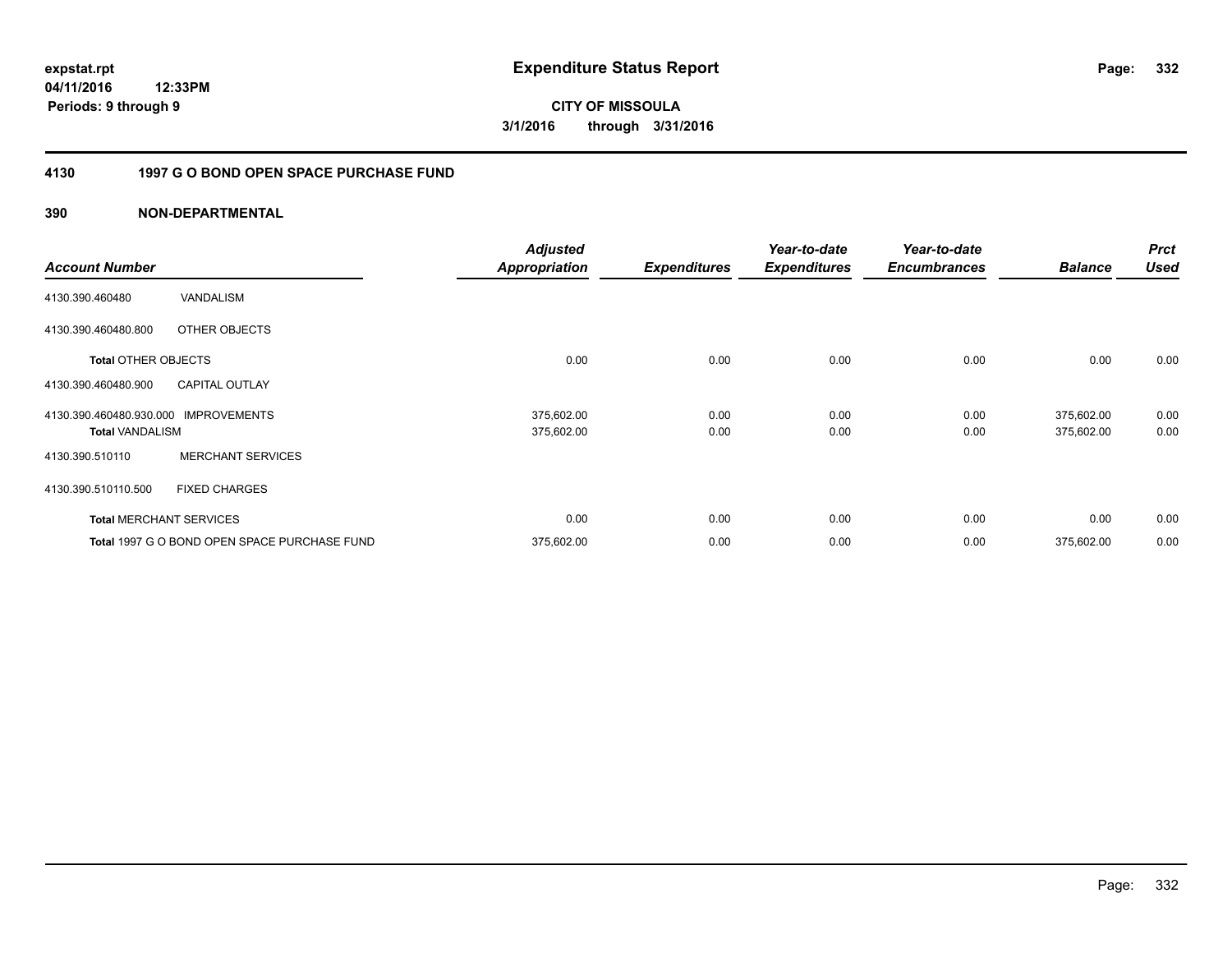### **4196 NEW FIRE STATION GO BOND**

### **300 FIRE**

| <b>Account Number</b>      |                                       | <b>Adjusted</b><br><b>Appropriation</b> | <b>Expenditures</b> | Year-to-date<br><b>Expenditures</b> | Year-to-date<br><b>Encumbrances</b> | <b>Balance</b> | <b>Prct</b><br><b>Used</b> |
|----------------------------|---------------------------------------|-----------------------------------------|---------------------|-------------------------------------|-------------------------------------|----------------|----------------------------|
| 4196.300.420420            | <b>FACILITY</b>                       |                                         |                     |                                     |                                     |                |                            |
| 4196.300.420420.800        | OTHER OBJECTS                         |                                         |                     |                                     |                                     |                |                            |
| <b>Total OTHER OBJECTS</b> |                                       | 0.00                                    | 0.00                | 0.00                                | 0.00                                | 0.00           | 0.00                       |
| 4196.300.420420.900        | <b>CAPITAL OUTLAY</b>                 |                                         |                     |                                     |                                     |                |                            |
| <b>Total FACILITY</b>      |                                       | 0.00                                    | 0.00                | 0.00                                | 0.00                                | 0.00           | 0.00                       |
| 4196.300.510110            | <b>MERCHANT SERVICES</b>              |                                         |                     |                                     |                                     |                |                            |
| 4196.300.510110.500        | <b>FIXED CHARGES</b>                  |                                         |                     |                                     |                                     |                |                            |
| <b>Total FIXED CHARGES</b> |                                       | 0.00                                    | 0.00                | 0.00                                | 0.00                                | 0.00           | 0.00                       |
|                            | <b>Total NEW FIRE STATION GO BOND</b> | 0.00                                    | 0.00                | 0.00                                | 0.00                                | 0.00           | 0.00                       |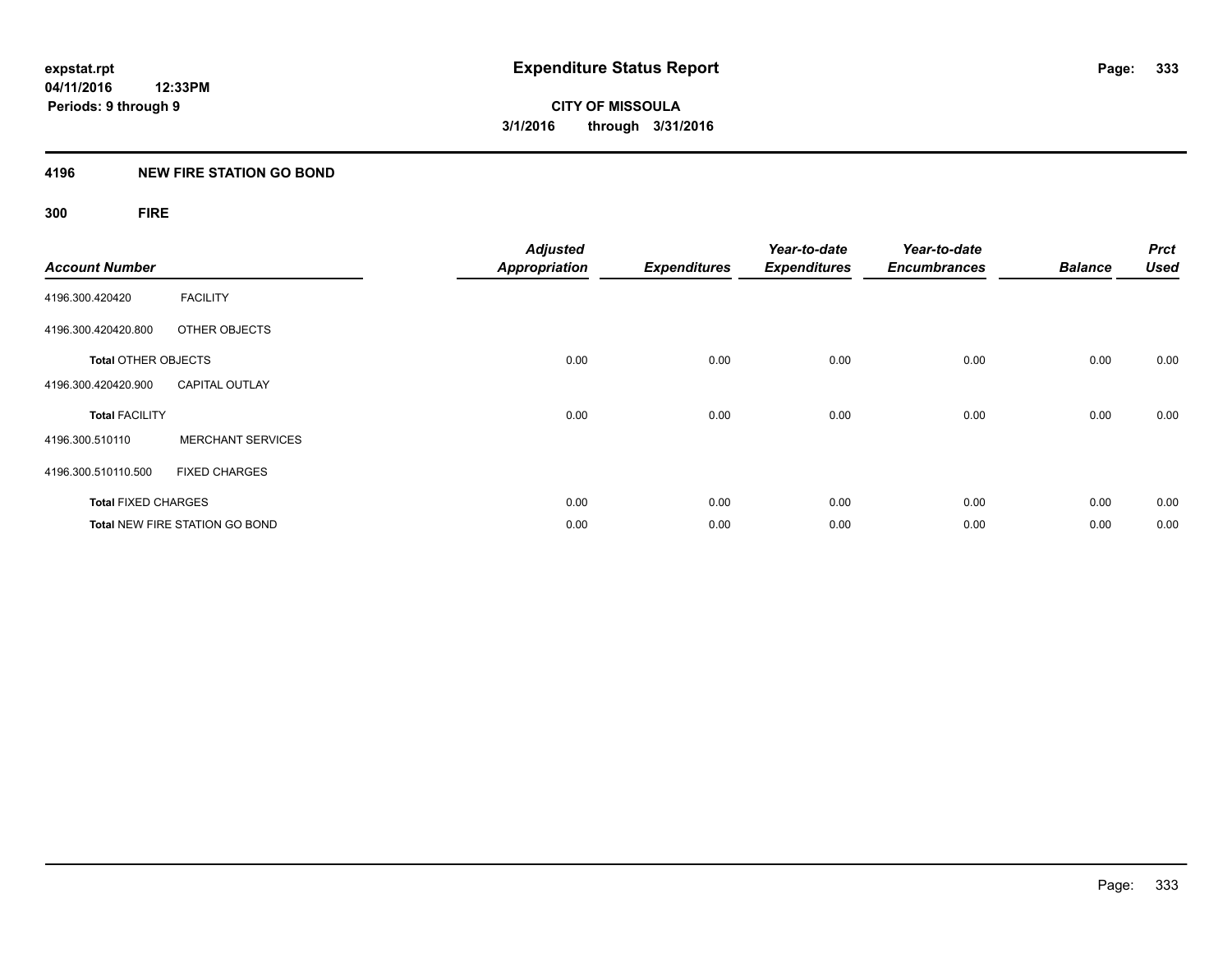### **4450 S/C CONSTRUCTION FUND FOR FY06**

| <b>Account Number</b> |                                             | <b>Adjusted</b><br>Appropriation | <b>Expenditures</b> | Year-to-date<br><b>Expenditures</b> | Year-to-date<br><b>Encumbrances</b> | <b>Balance</b> | <b>Prct</b><br><b>Used</b> |
|-----------------------|---------------------------------------------|----------------------------------|---------------------|-------------------------------------|-------------------------------------|----------------|----------------------------|
| 4450.280.510110       | <b>MERCHANT SERVICES</b>                    |                                  |                     |                                     |                                     |                |                            |
| 4450.280.510110.500   | <b>FIXED CHARGES</b>                        |                                  |                     |                                     |                                     |                |                            |
|                       | <b>Total MERCHANT SERVICES</b>              | 0.00                             | 0.00                | 0.00                                | 0.00                                | 0.00           | 0.00                       |
| 4450.280.521000       | INTERFUND OPERATING TRANSFERS               |                                  |                     |                                     |                                     |                |                            |
| 4450.280.521000.800   | OTHER OBJECTS                               |                                  |                     |                                     |                                     |                |                            |
|                       | <b>Total INTERFUND OPERATING TRANSFERS</b>  | 0.00                             | 0.00                | 0.00                                | 0.00                                | 0.00           | 0.00                       |
|                       | <b>Total S/C CONSTRUCTION FUND FOR FY06</b> | 0.00                             | 0.00                | 0.00                                | 0.00                                | 0.00           | 0.00                       |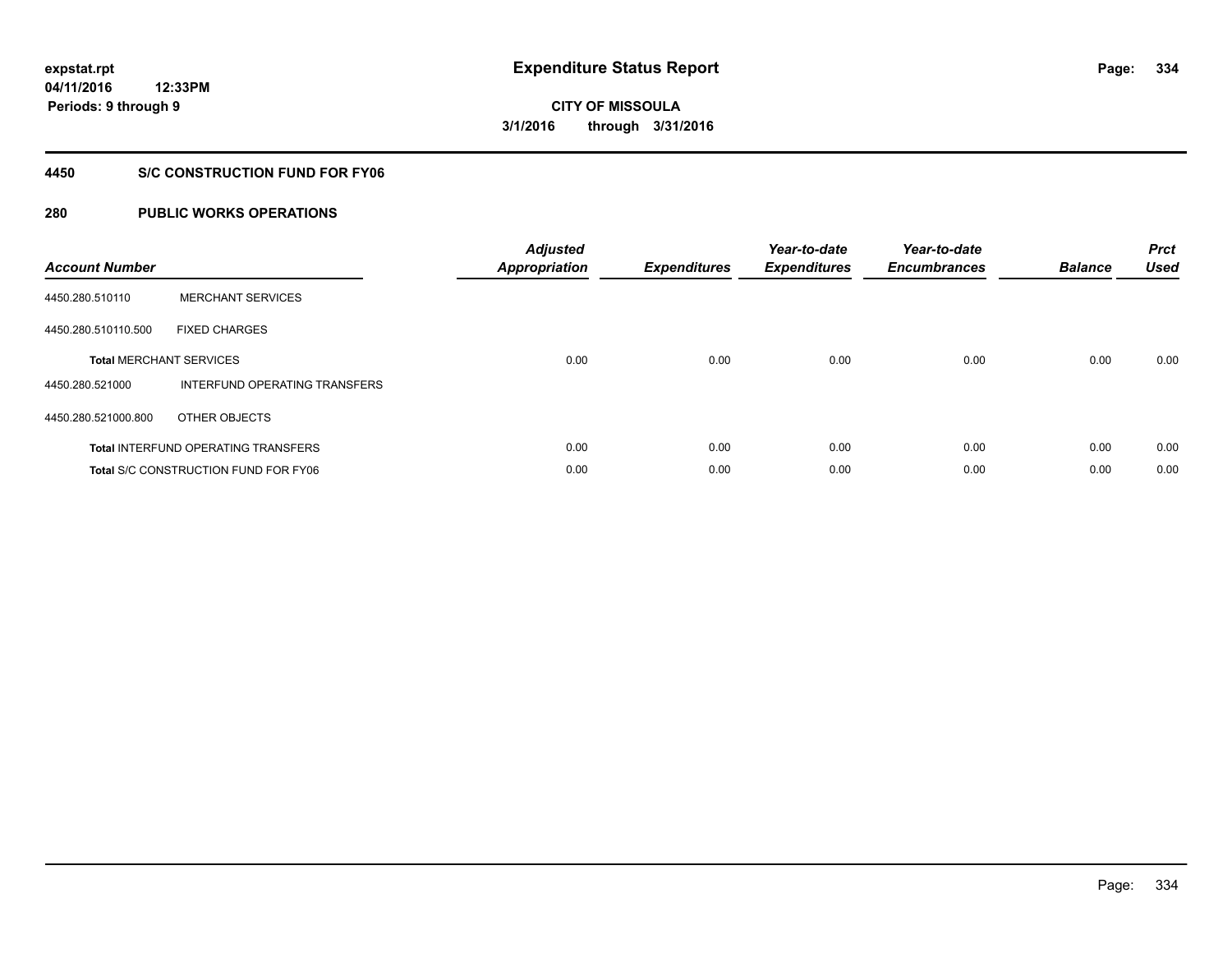### **4451 FY07 S/C BOND FUND**

| <b>Account Number</b>           |                                            | <b>Adjusted</b><br>Appropriation | <b>Expenditures</b> | Year-to-date<br><b>Expenditures</b> | Year-to-date<br><b>Encumbrances</b> | <b>Balance</b> | <b>Prct</b><br><b>Used</b> |
|---------------------------------|--------------------------------------------|----------------------------------|---------------------|-------------------------------------|-------------------------------------|----------------|----------------------------|
| 4451.280.510110                 | <b>MERCHANT SERVICES</b>                   |                                  |                     |                                     |                                     |                |                            |
| 4451.280.510110.500             | <b>FIXED CHARGES</b>                       |                                  |                     |                                     |                                     |                |                            |
|                                 | <b>Total MERCHANT SERVICES</b>             | 0.00                             | 0.00                | 0.00                                | 0.00                                | 0.00           | 0.00                       |
| 4451.280.521000                 | INTERFUND OPERATING TRANSFERS              |                                  |                     |                                     |                                     |                |                            |
| 4451.280.521000.800             | OTHER OBJECTS                              |                                  |                     |                                     |                                     |                |                            |
|                                 | <b>Total INTERFUND OPERATING TRANSFERS</b> | 0.00                             | 0.00                | 0.00                                | 0.00                                | 0.00           | 0.00                       |
| <b>Total FY07 S/C BOND FUND</b> |                                            | 0.00                             | 0.00                | 0.00                                | 0.00                                | 0.00           | 0.00                       |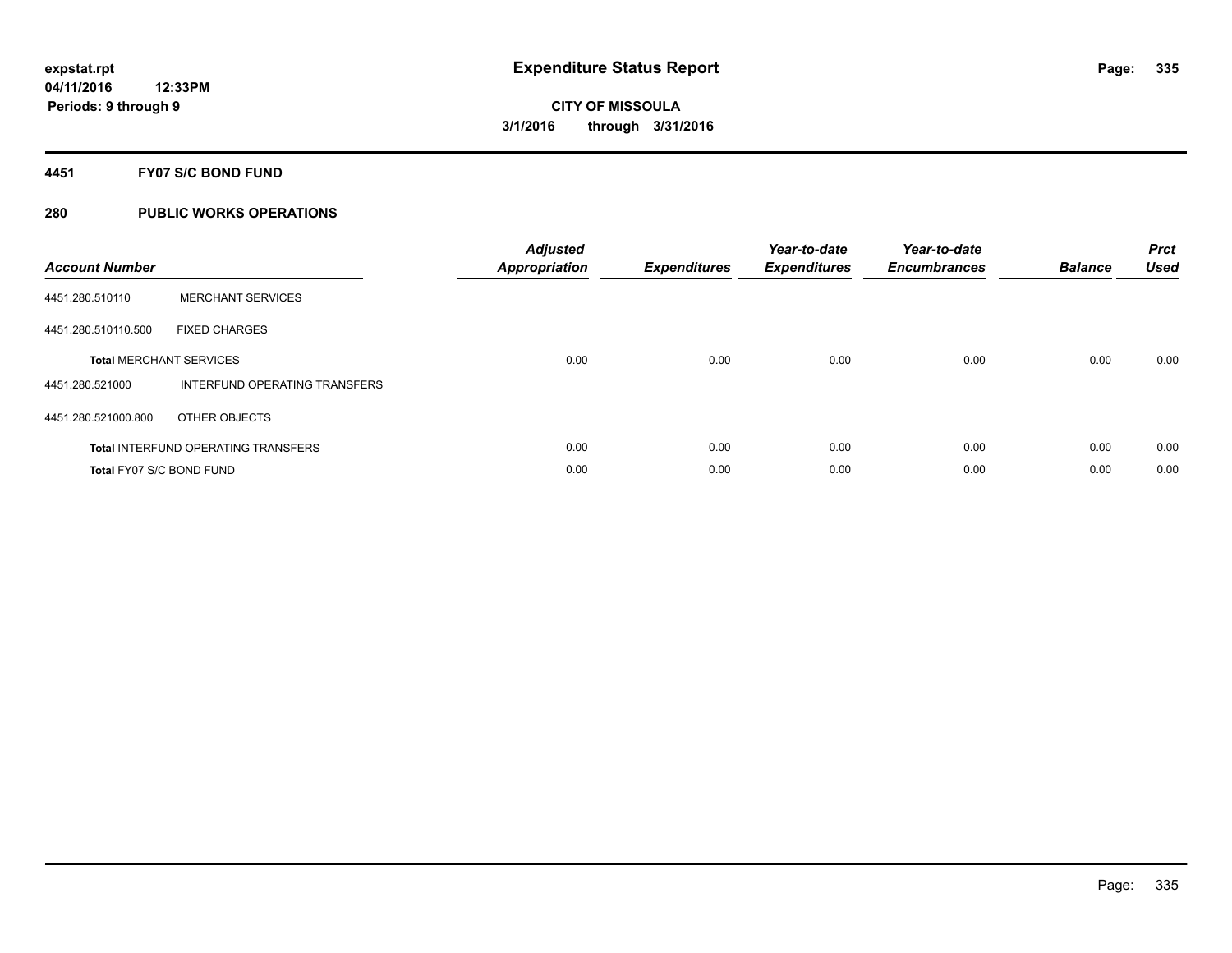**04/11/2016 12:33PM Periods: 9 through 9**

**CITY OF MISSOULA 3/1/2016 through 3/31/2016**

### **4452 S/C CONSTRUCTION FUND FOR FY 08 BOND SAL**

| <b>Account Number</b>  |                                                       | <b>Adjusted</b><br><b>Appropriation</b> | <b>Expenditures</b> | Year-to-date<br><b>Expenditures</b> | Year-to-date<br><b>Encumbrances</b> | <b>Balance</b> | <b>Prct</b><br><b>Used</b> |
|------------------------|-------------------------------------------------------|-----------------------------------------|---------------------|-------------------------------------|-------------------------------------|----------------|----------------------------|
| 4452.280.430262        | <b>SIDEWALKS</b>                                      |                                         |                     |                                     |                                     |                |                            |
| 4452.280.430262.900    | <b>CAPITAL OUTLAY</b>                                 |                                         |                     |                                     |                                     |                |                            |
| <b>Total SIDEWALKS</b> |                                                       | 0.00                                    | 0.00                | 0.00                                | 0.00                                | 0.00           | 0.00                       |
| 4452.280.510110        | <b>MERCHANT SERVICES</b>                              |                                         |                     |                                     |                                     |                |                            |
| 4452.280.510110.500    | <b>FIXED CHARGES</b>                                  |                                         |                     |                                     |                                     |                |                            |
|                        | <b>Total MERCHANT SERVICES</b>                        | 0.00                                    | 0.00                | 0.00                                | 0.00                                | 0.00           | 0.00                       |
|                        | <b>Total S/C CONSTRUCTION FUND FOR FY 08 BOND SAL</b> | 0.00                                    | 0.00                | 0.00                                | 0.00                                | 0.00           | 0.00                       |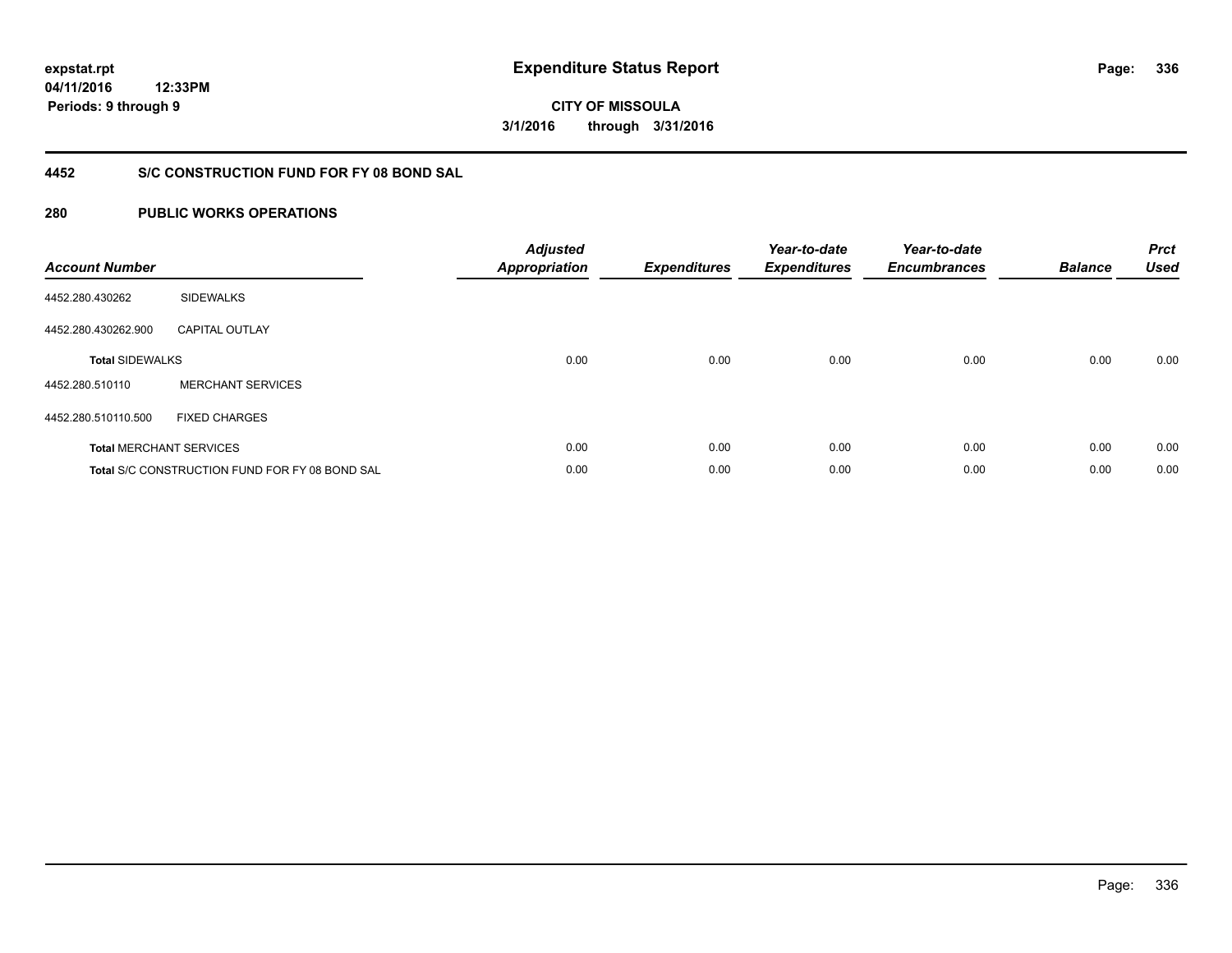### **4453 S/C CONSTRUCTION FUND FY09 BOND**

| <b>Account Number</b>  |                                | <b>Adjusted</b><br><b>Appropriation</b> | <b>Expenditures</b> | Year-to-date<br><b>Expenditures</b> | Year-to-date<br><b>Encumbrances</b> | <b>Balance</b> | <b>Prct</b><br><b>Used</b> |
|------------------------|--------------------------------|-----------------------------------------|---------------------|-------------------------------------|-------------------------------------|----------------|----------------------------|
| 4453.280.430262        | <b>SIDEWALKS</b>               |                                         |                     |                                     |                                     |                |                            |
| 4453.280.430262.900    | <b>CAPITAL OUTLAY</b>          |                                         |                     |                                     |                                     |                |                            |
| <b>Total SIDEWALKS</b> |                                | 0.00                                    | 0.00                | 0.00                                | 0.00                                | 0.00           | 0.00                       |
| 4453.280.510110        | <b>MERCHANT SERVICES</b>       |                                         |                     |                                     |                                     |                |                            |
| 4453.280.510110.500    | <b>FIXED CHARGES</b>           |                                         |                     |                                     |                                     |                |                            |
|                        | <b>Total MERCHANT SERVICES</b> | 0.00                                    | 0.00                | 0.00                                | 0.00                                | 0.00           | 0.00                       |
| 4453.280.521000        | INTERFUND OPERATING TRANSFERS  |                                         |                     |                                     |                                     |                |                            |
| 4453.280.521000.800    | OTHER OBJECTS                  |                                         |                     |                                     |                                     |                |                            |
|                        | Total PUBLIC WORKS OPERATIONS  | 0.00                                    | 0.00                | 0.00                                | 0.00                                | 0.00           | 0.00                       |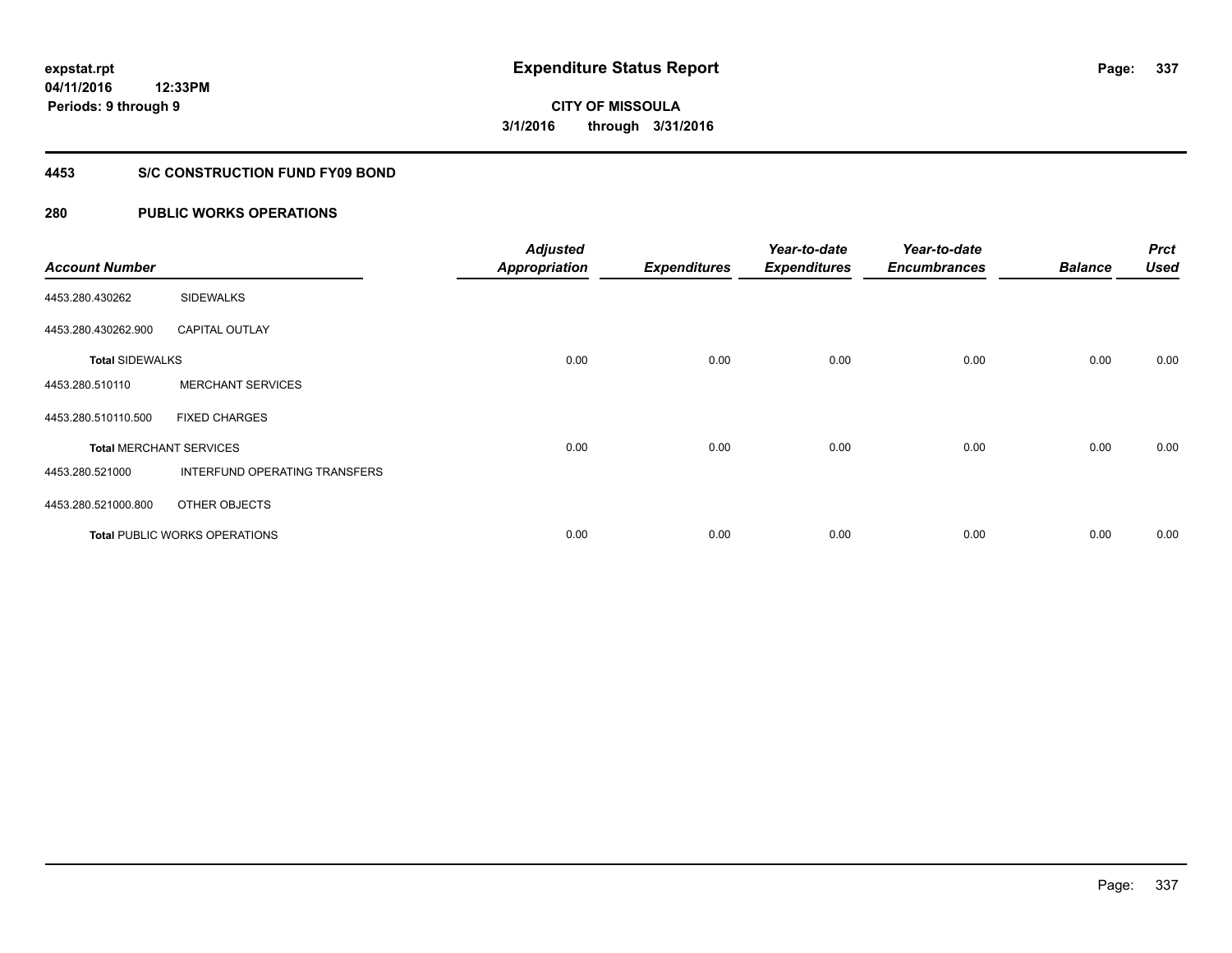### **4453 S/C CONSTRUCTION FUND FY09 BOND**

| <b>Account Number</b>         |                                              | <b>Adjusted</b><br><b>Appropriation</b> | <b>Expenditures</b> | Year-to-date<br><b>Expenditures</b> | Year-to-date<br><b>Encumbrances</b> | <b>Balance</b> | <b>Prct</b><br><b>Used</b> |
|-------------------------------|----------------------------------------------|-----------------------------------------|---------------------|-------------------------------------|-------------------------------------|----------------|----------------------------|
| 4453.390.410710               | *** Title Not Found ***                      |                                         |                     |                                     |                                     |                |                            |
| 4453.390.410710.500           | <b>FIXED CHARGES</b>                         |                                         |                     |                                     |                                     |                |                            |
| Total *** Title Not Found *** |                                              | 0.00                                    | 0.00                | 0.00                                | 0.00                                | 0.00           | 0.00                       |
| 4453.390.510110               | <b>MERCHANT SERVICES</b>                     |                                         |                     |                                     |                                     |                |                            |
| 4453.390.510110.500           | <b>FIXED CHARGES</b>                         |                                         |                     |                                     |                                     |                |                            |
|                               | <b>Total S/C CONSTRUCTION FUND FY09 BOND</b> | 0.00                                    | 0.00                | 0.00                                | 0.00                                | 0.00           | 0.00                       |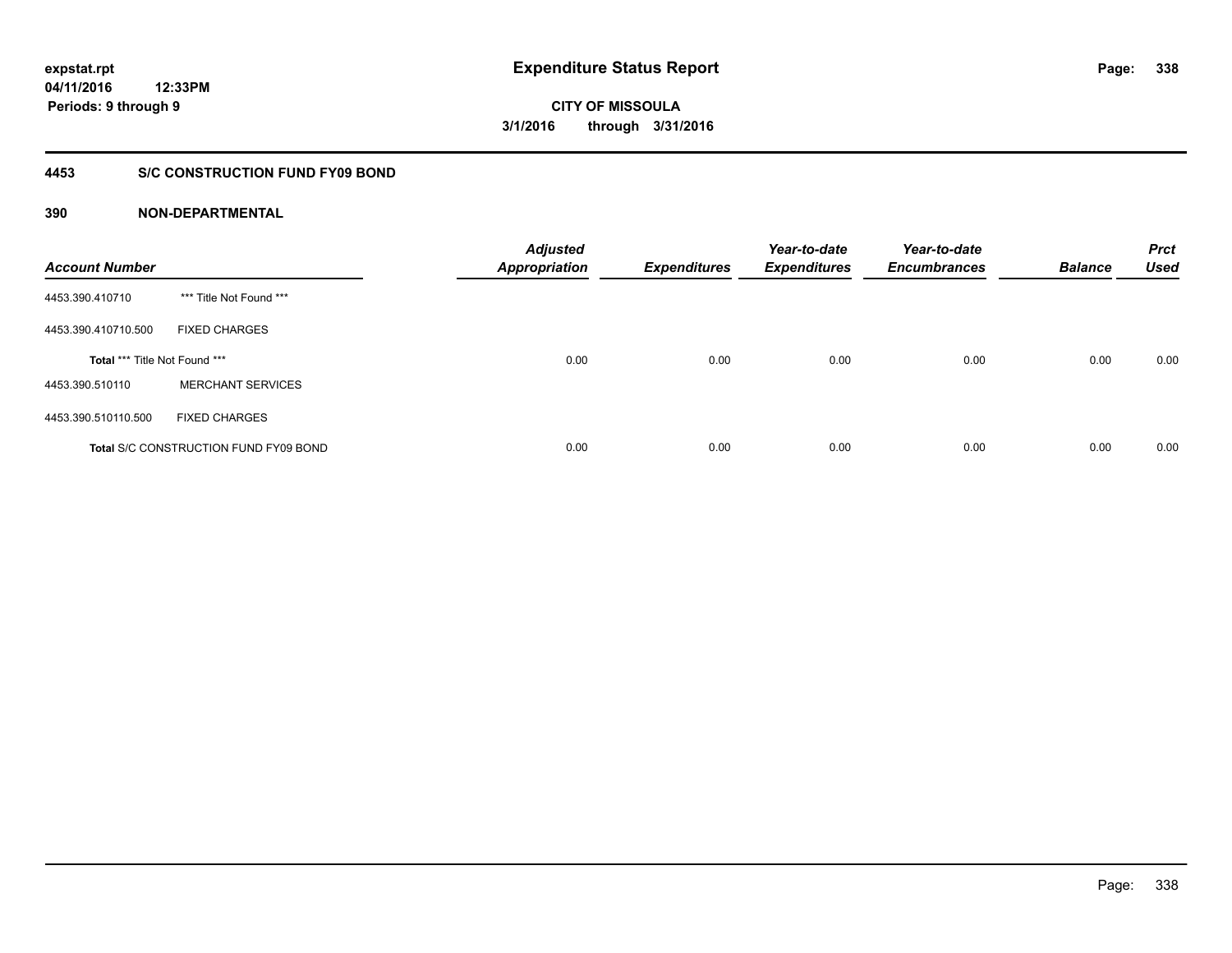### **4454 S/C CONSTRUCTION FUND FOR FY10**

| <b>Account Number</b>  |                                             | <b>Adjusted</b><br>Appropriation | <b>Expenditures</b> | Year-to-date<br><b>Expenditures</b> | Year-to-date<br><b>Encumbrances</b> | <b>Balance</b> | <b>Prct</b><br><b>Used</b> |
|------------------------|---------------------------------------------|----------------------------------|---------------------|-------------------------------------|-------------------------------------|----------------|----------------------------|
| 4454.280.430262        | <b>SIDEWALKS</b>                            |                                  |                     |                                     |                                     |                |                            |
| 4454.280.430262.900    | <b>CAPITAL OUTLAY</b>                       |                                  |                     |                                     |                                     |                |                            |
| <b>Total SIDEWALKS</b> |                                             | 0.00                             | 0.00                | 0.00                                | 0.00                                | 0.00           | 0.00                       |
| 4454.280.510110        | <b>MERCHANT SERVICES</b>                    |                                  |                     |                                     |                                     |                |                            |
| 4454.280.510110.500    | <b>FIXED CHARGES</b>                        |                                  |                     |                                     |                                     |                |                            |
|                        | <b>Total MERCHANT SERVICES</b>              | 0.00                             | 0.00                | 0.00                                | 0.00                                | 0.00           | 0.00                       |
|                        | <b>Total S/C CONSTRUCTION FUND FOR FY10</b> | 0.00                             | 0.00                | 0.00                                | 0.00                                | 0.00           | 0.00                       |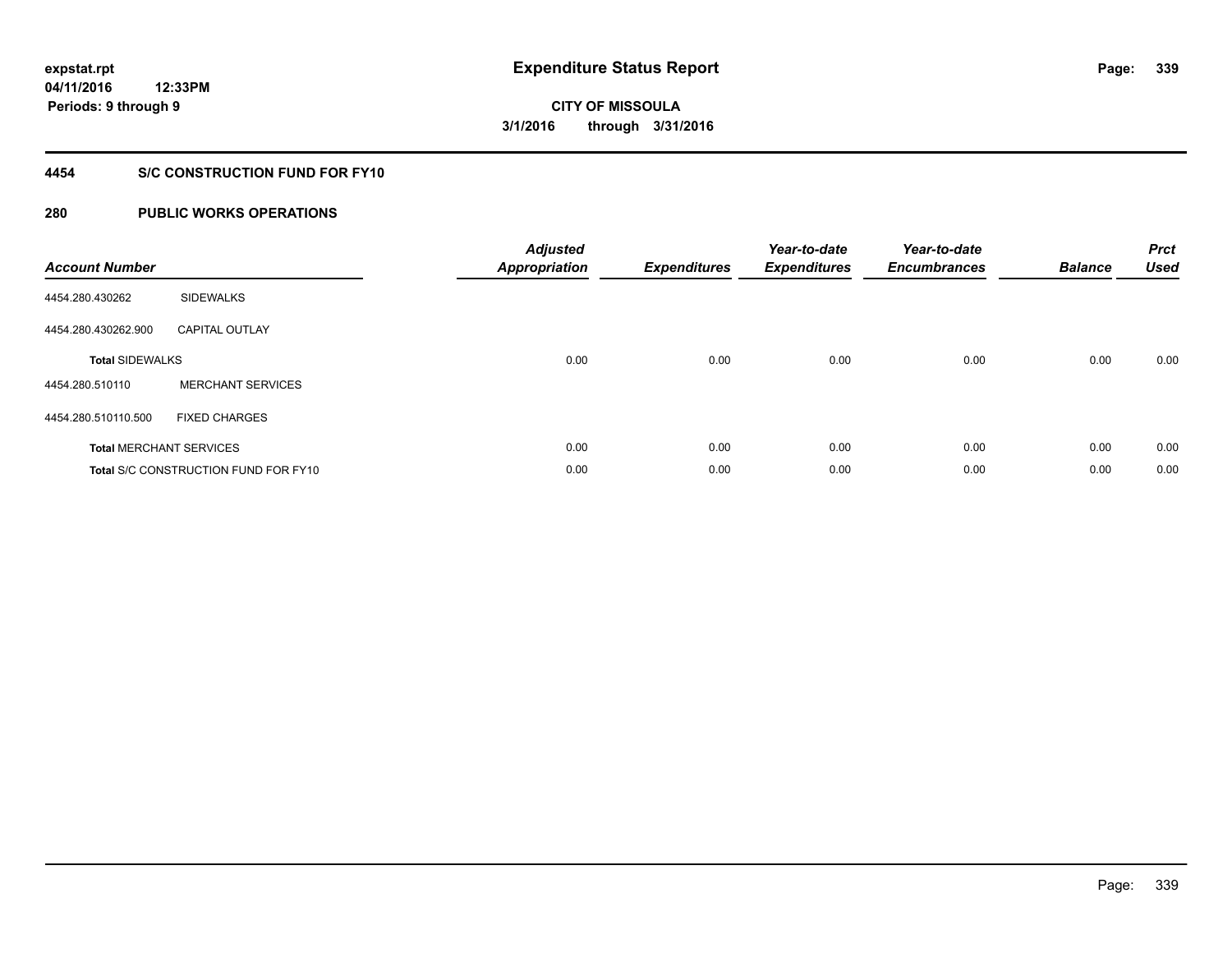### **4455 FY11 S/C CONSTRUCTION FUND**

| <b>Account Number</b>  |                                         | <b>Adjusted</b><br>Appropriation | <b>Expenditures</b> | Year-to-date<br><b>Expenditures</b> | Year-to-date<br><b>Encumbrances</b> | <b>Balance</b> | <b>Prct</b><br><b>Used</b> |
|------------------------|-----------------------------------------|----------------------------------|---------------------|-------------------------------------|-------------------------------------|----------------|----------------------------|
| 4455.280.430262        | <b>SIDEWALKS</b>                        |                                  |                     |                                     |                                     |                |                            |
| 4455.280.430262.900    | <b>CAPITAL OUTLAY</b>                   |                                  |                     |                                     |                                     |                |                            |
| <b>Total SIDEWALKS</b> |                                         | 0.00                             | 0.00                | 0.00                                | 0.00                                | 0.00           | 0.00                       |
| 4455.280.510110        | <b>MERCHANT SERVICES</b>                |                                  |                     |                                     |                                     |                |                            |
| 4455.280.510110.500    | <b>FIXED CHARGES</b>                    |                                  |                     |                                     |                                     |                |                            |
|                        | <b>Total MERCHANT SERVICES</b>          | 0.00                             | 0.00                | 0.00                                | 0.00                                | 0.00           | 0.00                       |
|                        | <b>Total FY11 S/C CONSTRUCTION FUND</b> | 0.00                             | 0.00                | 0.00                                | 0.00                                | 0.00           | 0.00                       |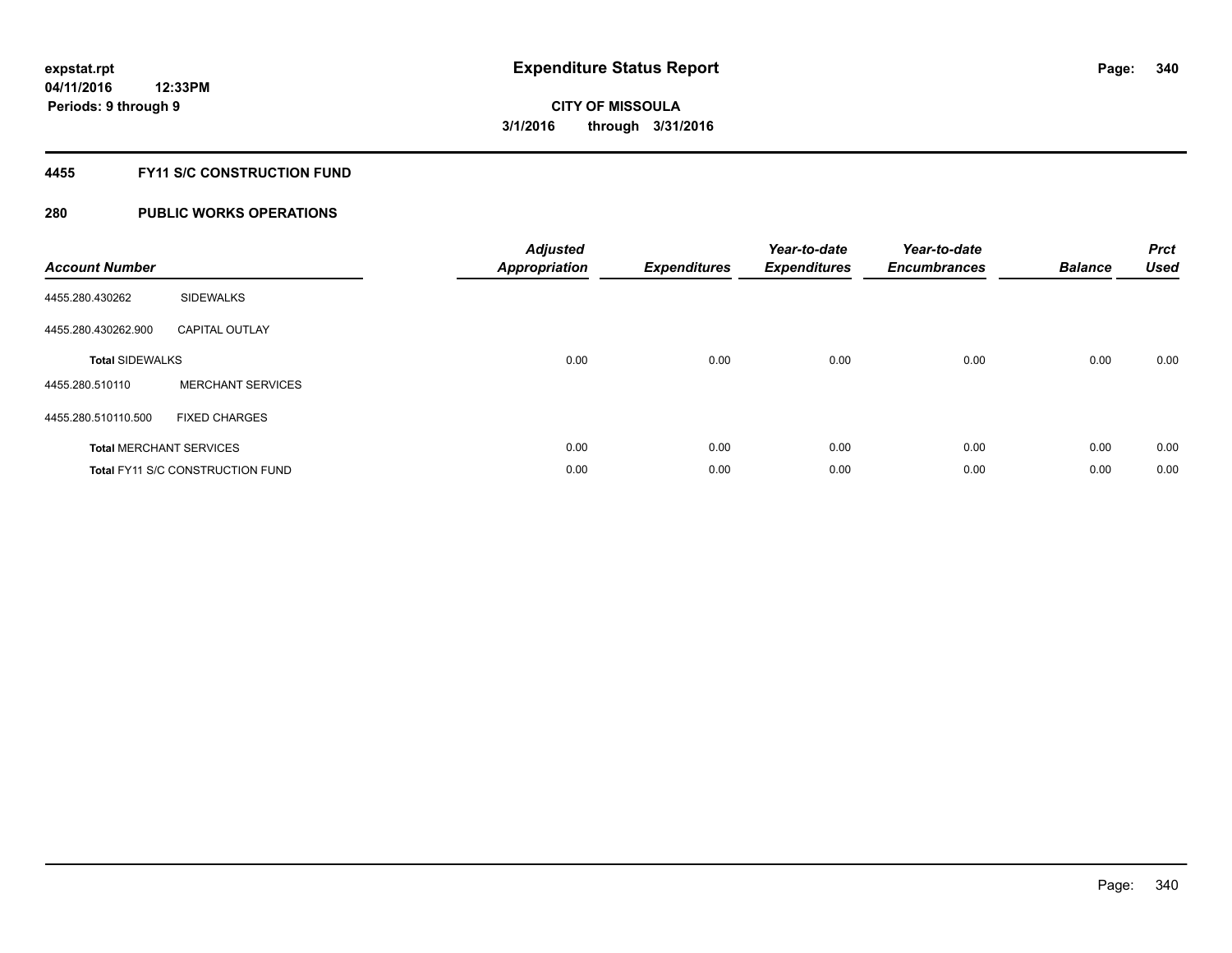### **4456 FY12 S/C CONSTRUCTION FUND**

| <b>Account Number</b>  |                                         | <b>Adjusted</b><br><b>Appropriation</b> | <b>Expenditures</b> | Year-to-date<br><b>Expenditures</b> | Year-to-date<br><b>Encumbrances</b> | <b>Balance</b> | <b>Prct</b><br><b>Used</b> |
|------------------------|-----------------------------------------|-----------------------------------------|---------------------|-------------------------------------|-------------------------------------|----------------|----------------------------|
| 4456.280.430262        | <b>SIDEWALKS</b>                        |                                         |                     |                                     |                                     |                |                            |
| 4456.280.430262.900    | <b>CAPITAL OUTLAY</b>                   |                                         |                     |                                     |                                     |                |                            |
| <b>Total SIDEWALKS</b> |                                         | 0.00                                    | 0.00                | 0.00                                | 0.00                                | 0.00           | 0.00                       |
| 4456.280.510110        | <b>MERCHANT SERVICES</b>                |                                         |                     |                                     |                                     |                |                            |
| 4456.280.510110.500    | <b>FIXED CHARGES</b>                    |                                         |                     |                                     |                                     |                |                            |
|                        | <b>Total MERCHANT SERVICES</b>          | 0.00                                    | 0.00                | 0.00                                | 0.00                                | 0.00           | 0.00                       |
| 4456.280.521000        | INTERFUND OPERATING TRANSFERS           |                                         |                     |                                     |                                     |                |                            |
| 4456.280.521000.800    | OTHER OBJECTS                           |                                         |                     |                                     |                                     |                |                            |
|                        | Total INTERFUND OPERATING TRANSFERS     | 0.00                                    | 0.00                | 0.00                                | 0.00                                | 0.00           | 0.00                       |
|                        | <b>Total FY12 S/C CONSTRUCTION FUND</b> | 0.00                                    | 0.00                | 0.00                                | 0.00                                | 0.00           | 0.00                       |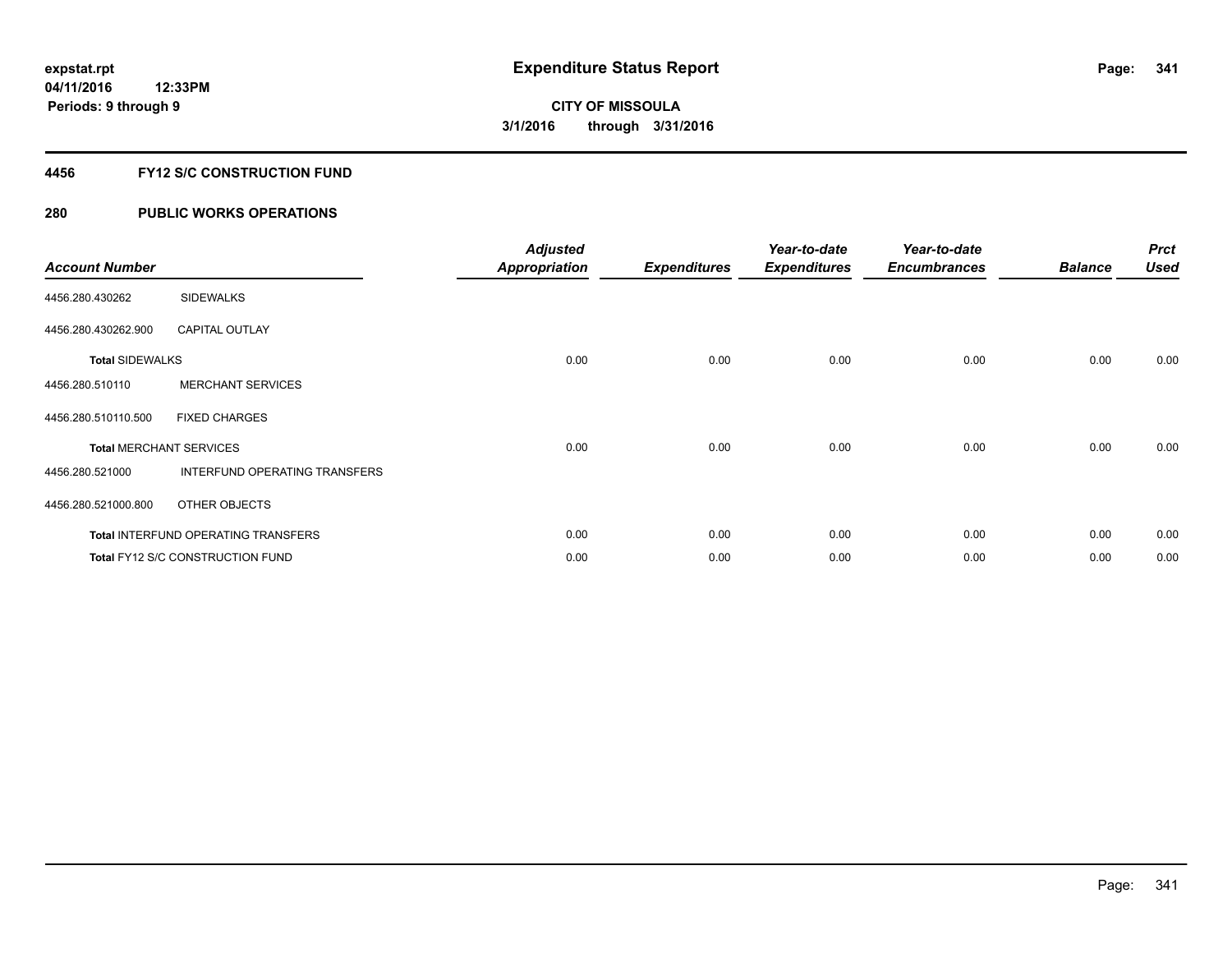#### **4457 FY13 SIDEWALK/CURB CONSTRUCTION**

| <b>Account Number</b>  |                                       | <b>Adjusted</b><br><b>Appropriation</b> | <b>Expenditures</b> | Year-to-date<br><b>Expenditures</b> | Year-to-date<br><b>Encumbrances</b> | <b>Balance</b> | <b>Prct</b><br><b>Used</b> |
|------------------------|---------------------------------------|-----------------------------------------|---------------------|-------------------------------------|-------------------------------------|----------------|----------------------------|
| 4457.280.430262        | <b>SIDEWALKS</b>                      |                                         |                     |                                     |                                     |                |                            |
| 4457.280.430262.300    | PURCHASED SERVICES                    |                                         |                     |                                     |                                     |                |                            |
|                        | <b>Total PURCHASED SERVICES</b>       | 0.00                                    | 0.00                | 0.00                                | 0.00                                | 0.00           | 0.00                       |
| 4457.280.430262.900    | <b>CAPITAL OUTLAY</b>                 |                                         |                     |                                     |                                     |                |                            |
| <b>Total SIDEWALKS</b> |                                       | 0.00                                    | 0.00                | 0.00                                | 0.00                                | 0.00           | 0.00                       |
| 4457.280.510110        | <b>MERCHANT SERVICES</b>              |                                         |                     |                                     |                                     |                |                            |
| 4457.280.510110.500    | <b>FIXED CHARGES</b>                  |                                         |                     |                                     |                                     |                |                            |
|                        | <b>Total MERCHANT SERVICES</b>        | 0.00                                    | 0.00                | 0.00                                | 0.00                                | 0.00           | 0.00                       |
| 4457.280.521000        | INTERFUND OPERATING TRANSFERS         |                                         |                     |                                     |                                     |                |                            |
| 4457.280.521000.800    | OTHER OBJECTS                         |                                         |                     |                                     |                                     |                |                            |
|                        | Total INTERFUND OPERATING TRANSFERS   | 0.00                                    | 0.00                | 0.00                                | 0.00                                | 0.00           | 0.00                       |
|                        | Total FY13 SIDEWALK/CURB CONSTRUCTION | 0.00                                    | 0.00                | 0.00                                | 0.00                                | 0.00           | 0.00                       |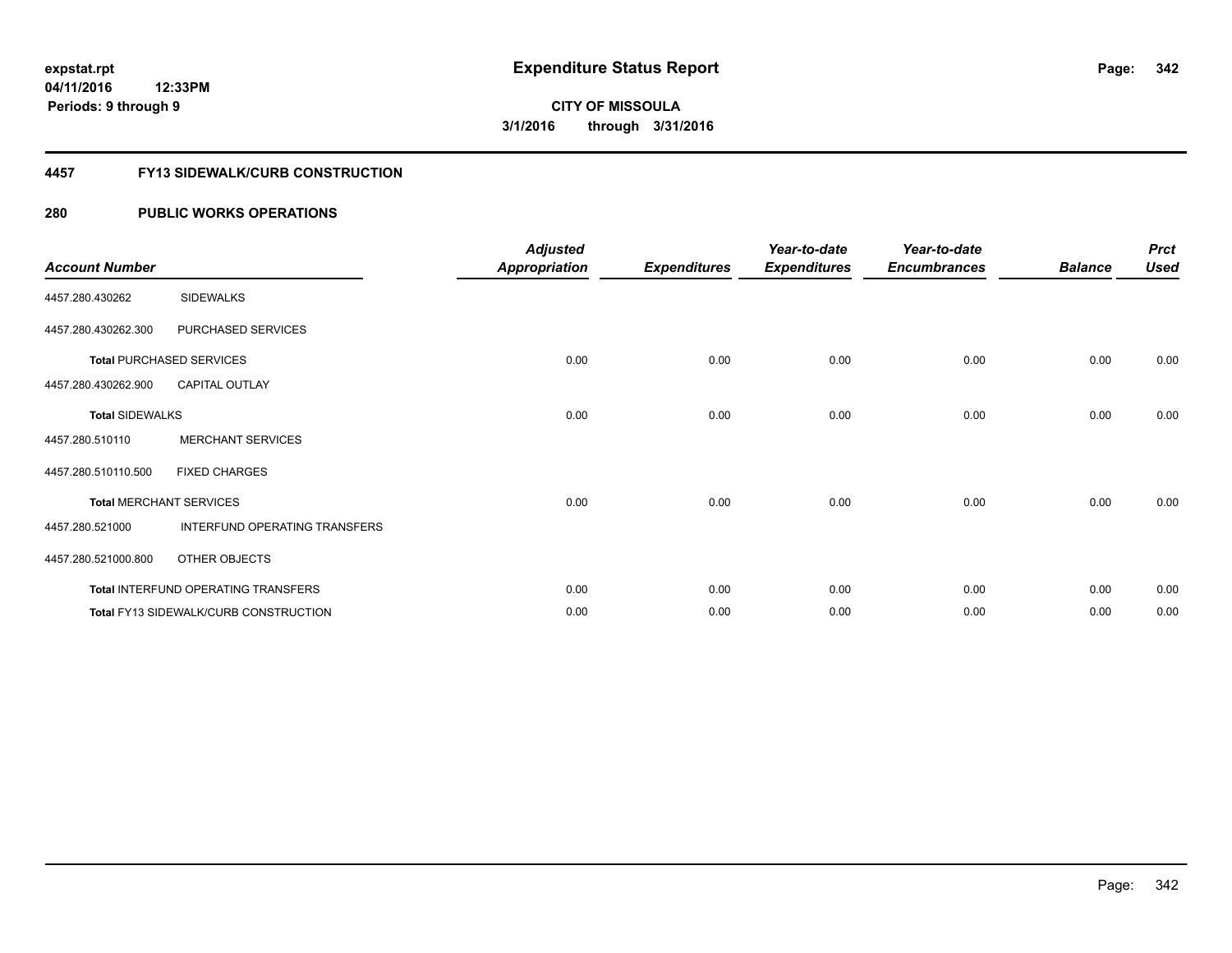### **4458 FY14 SIDEWALK & CURB CONSTRUCTION**

| <b>Account Number</b>  |                                            | <b>Adjusted</b><br><b>Appropriation</b> | <b>Expenditures</b> | Year-to-date<br><b>Expenditures</b> | Year-to-date<br><b>Encumbrances</b> | <b>Balance</b> | <b>Prct</b><br><b>Used</b> |
|------------------------|--------------------------------------------|-----------------------------------------|---------------------|-------------------------------------|-------------------------------------|----------------|----------------------------|
| 4458.280.430262        | <b>SIDEWALKS</b>                           |                                         |                     |                                     |                                     |                |                            |
| 4458.280.430262.900    | <b>CAPITAL OUTLAY</b>                      |                                         |                     |                                     |                                     |                |                            |
| <b>Total SIDEWALKS</b> |                                            | 0.00                                    | 0.00                | 0.00                                | 0.00                                | 0.00           | 0.00                       |
| 4458.280.510110        | <b>MERCHANT SERVICES</b>                   |                                         |                     |                                     |                                     |                |                            |
| 4458.280.510110.500    | <b>FIXED CHARGES</b>                       |                                         |                     |                                     |                                     |                |                            |
|                        | <b>Total MERCHANT SERVICES</b>             | 0.00                                    | 0.00                | 0.00                                | 0.00                                | 0.00           | 0.00                       |
| 4458.280.521000        | INTERFUND OPERATING TRANSFERS              |                                         |                     |                                     |                                     |                |                            |
| 4458.280.521000.800    | OTHER OBJECTS                              |                                         |                     |                                     |                                     |                |                            |
|                        | <b>Total INTERFUND OPERATING TRANSFERS</b> | 0.00                                    | 0.00                | 0.00                                | 0.00                                | 0.00           | 0.00                       |
|                        | Total FY14 SIDEWALK & CURB CONSTRUCTION    | 0.00                                    | 0.00                | 0.00                                | 0.00                                | 0.00           | 0.00                       |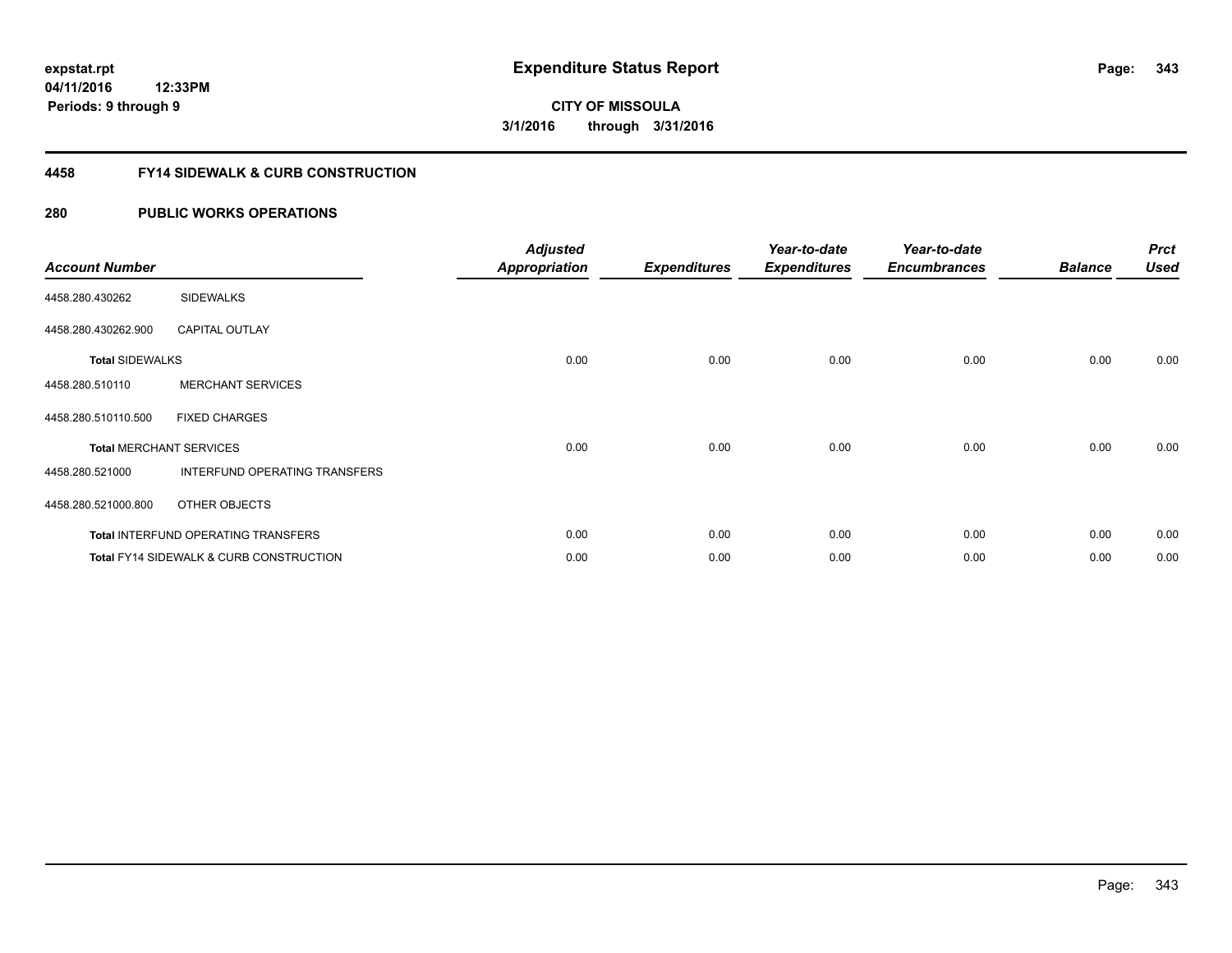#### **4459 FY15 SIDEWALK/CURB CONSTRUCTION**

|                                |                                                  | <b>Adjusted</b>      |                     | Year-to-date        | Year-to-date        |                | <b>Prct</b> |
|--------------------------------|--------------------------------------------------|----------------------|---------------------|---------------------|---------------------|----------------|-------------|
| <b>Account Number</b>          |                                                  | <b>Appropriation</b> | <b>Expenditures</b> | <b>Expenditures</b> | <b>Encumbrances</b> | <b>Balance</b> | <b>Used</b> |
| 4459.280.430262                | <b>SIDEWALKS</b>                                 |                      |                     |                     |                     |                |             |
| 4459.280.430262.800            | OTHER OBJECTS                                    |                      |                     |                     |                     |                |             |
|                                | 4459.280.430262.820.000 TRANSFERS TO OTHER FUNDS | 0.00                 | 0.00                | 29,930.00           | 0.00                | $-29,930.00$   | 0.00        |
| <b>Total OTHER OBJECTS</b>     |                                                  | 0.00                 | 0.00                | 29,930.00           | 0.00                | $-29,930.00$   | 0.00        |
| 4459.280.430262.900            | <b>CAPITAL OUTLAY</b>                            |                      |                     |                     |                     |                |             |
| <b>Total CAPITAL OUTLAY</b>    |                                                  | 0.00                 | 0.00                | 0.00                | 0.00                | 0.00           | 0.00        |
| <b>Total SIDEWALKS</b>         |                                                  | 0.00                 | 0.00                | 29,930.00           | 0.00                | $-29,930.00$   | 0.00        |
| 4459.280.510110                | <b>MERCHANT SERVICES</b>                         |                      |                     |                     |                     |                |             |
| 4459.280.510110.500            | <b>FIXED CHARGES</b>                             |                      |                     |                     |                     |                |             |
| <b>Total MERCHANT SERVICES</b> |                                                  | 0.00                 | 0.00                | 0.00                | 0.00                | 0.00           | 0.00        |
|                                | <b>Total FY15 SIDEWALK/CURB CONSTRUCTION</b>     | 0.00                 | 0.00                | 29,930.00           | 0.00                | $-29,930.00$   | 0.00        |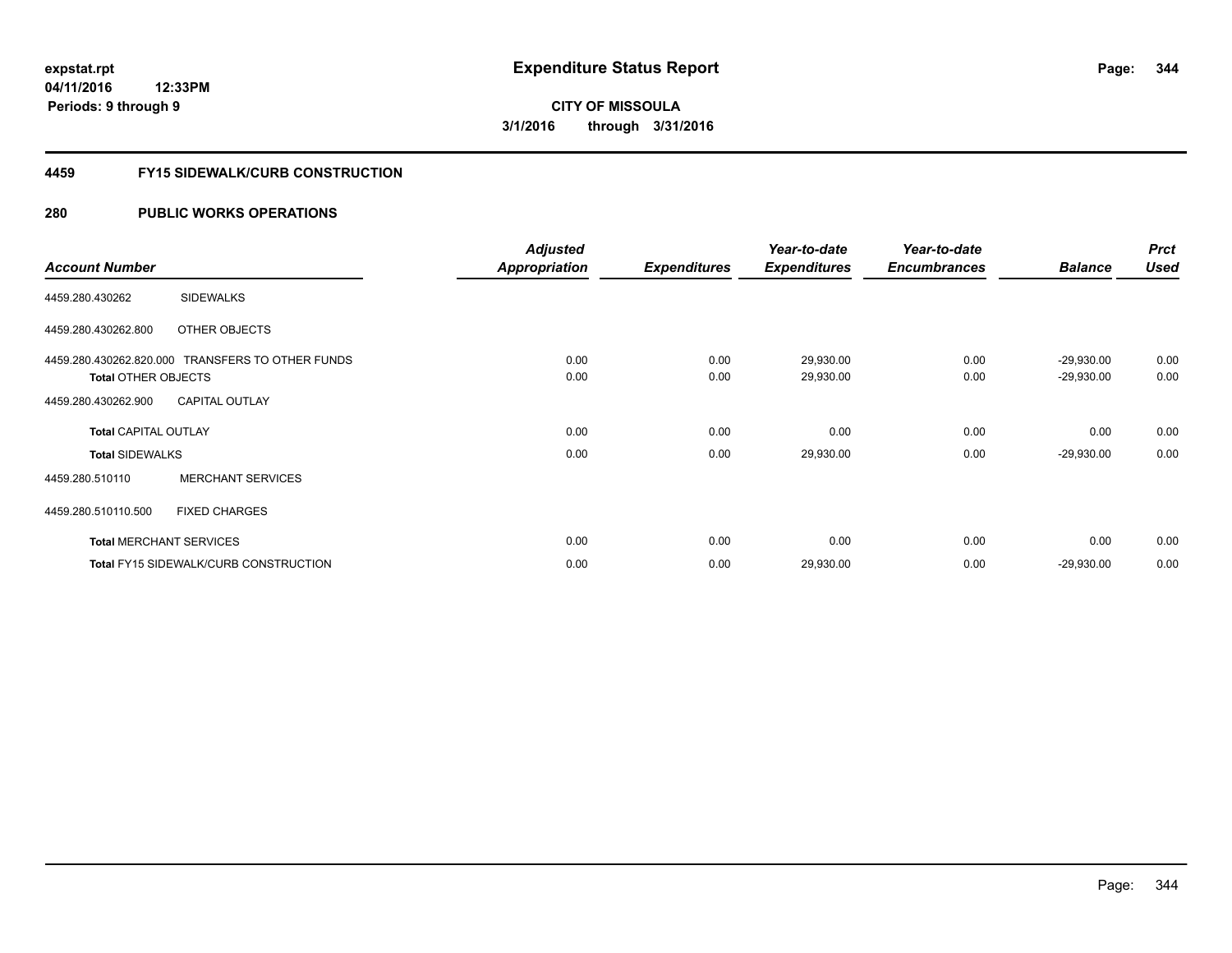### **4460 FY16 SIDEWALK/CURB CONSTRUCTION**

| <b>Account Number</b>                                          |                                              | <b>Adjusted</b><br><b>Appropriation</b> | <b>Expenditures</b> | Year-to-date<br><b>Expenditures</b> | Year-to-date<br><b>Encumbrances</b> | <b>Balance</b>               | Prct<br><b>Used</b> |
|----------------------------------------------------------------|----------------------------------------------|-----------------------------------------|---------------------|-------------------------------------|-------------------------------------|------------------------------|---------------------|
| 4460.280.430262                                                | <b>SIDEWALKS</b>                             |                                         |                     |                                     |                                     |                              |                     |
| 4460.280.430262.900                                            | <b>CAPITAL OUTLAY</b>                        |                                         |                     |                                     |                                     |                              |                     |
| 4460.280.430262.930.000 IMPROVEMENTS<br><b>Total SIDEWALKS</b> |                                              | 0.00<br>0.00                            | 0.00<br>0.00        | 86.803.79<br>86,803.79              | 0.00<br>0.00                        | $-86.803.79$<br>$-86,803.79$ | 0.00<br>0.00        |
| 4460.280.510110                                                | <b>MERCHANT SERVICES</b>                     |                                         |                     |                                     |                                     |                              |                     |
| 4460.280.510110.500                                            | <b>FIXED CHARGES</b>                         |                                         |                     |                                     |                                     |                              |                     |
| <b>Total MERCHANT SERVICES</b>                                 |                                              | 0.00                                    | 0.00                | 0.00                                | 0.00                                | 0.00                         | 0.00                |
|                                                                | <b>Total FY16 SIDEWALK/CURB CONSTRUCTION</b> | 0.00                                    | 0.00                | 86,803.79                           | 0.00                                | $-86,803.79$                 | 0.00                |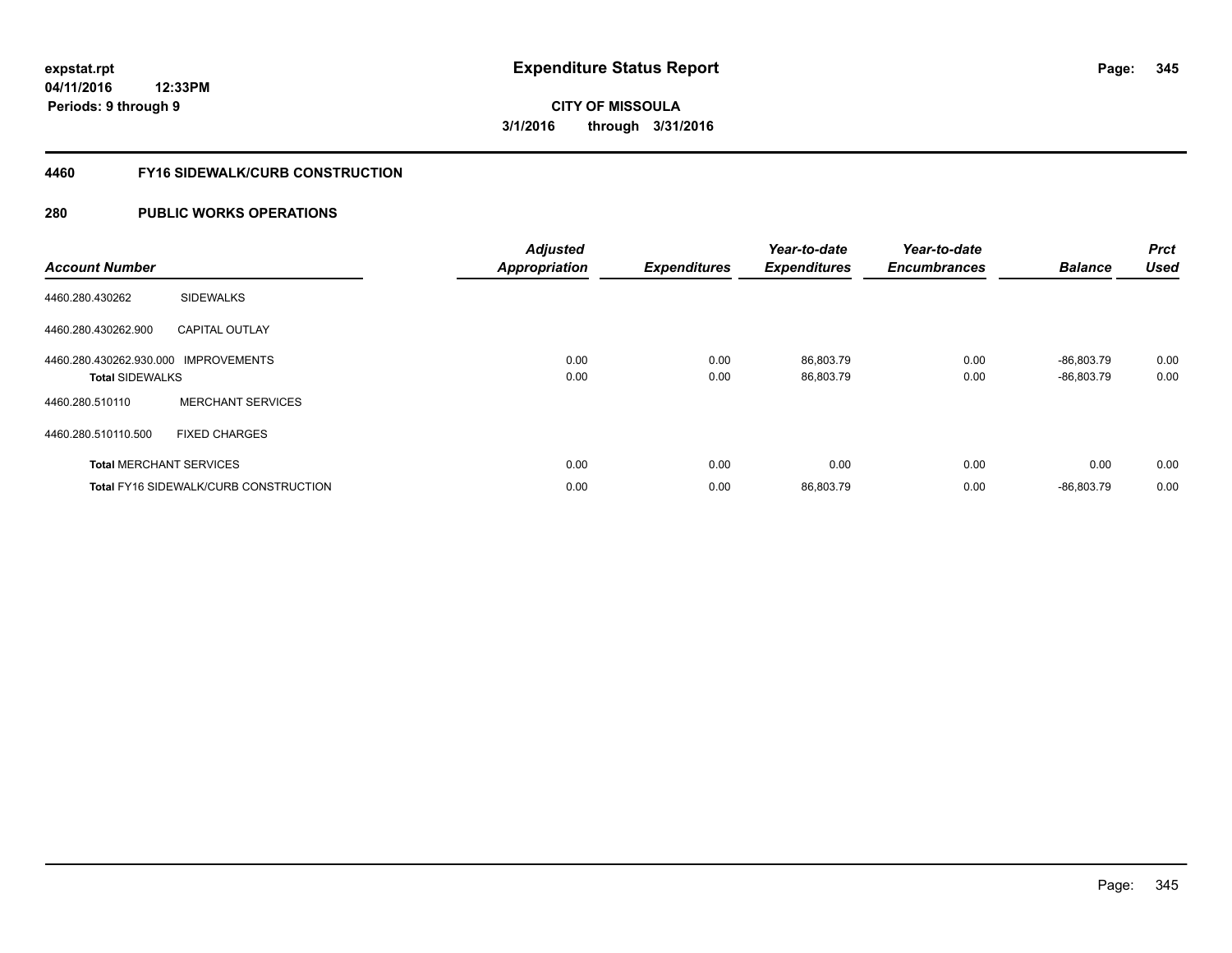### **4461 FY17 SIDEWALK/CURB CONSTRUCTION**

| <b>Account Number</b>  |                                              | <b>Adjusted</b><br><b>Appropriation</b> | <b>Expenditures</b> | Year-to-date<br><b>Expenditures</b> | Year-to-date<br><b>Encumbrances</b> | <b>Balance</b> | <b>Prct</b><br><b>Used</b> |
|------------------------|----------------------------------------------|-----------------------------------------|---------------------|-------------------------------------|-------------------------------------|----------------|----------------------------|
| 4461.280.430262        | <b>SIDEWALKS</b>                             |                                         |                     |                                     |                                     |                |                            |
| 4461.280.430262.900    | <b>CAPITAL OUTLAY</b>                        |                                         |                     |                                     |                                     |                |                            |
| <b>Total SIDEWALKS</b> |                                              | 0.00                                    | 0.00                | 0.00                                | 0.00                                | 0.00           | 0.00                       |
| 4461.280.510110        | <b>MERCHANT SERVICES</b>                     |                                         |                     |                                     |                                     |                |                            |
| 4461.280.510110.500    | <b>FIXED CHARGES</b>                         |                                         |                     |                                     |                                     |                |                            |
|                        | <b>Total FY17 SIDEWALK/CURB CONSTRUCTION</b> | 0.00                                    | 0.00                | 0.00                                | 0.00                                | 0.00           | 0.00                       |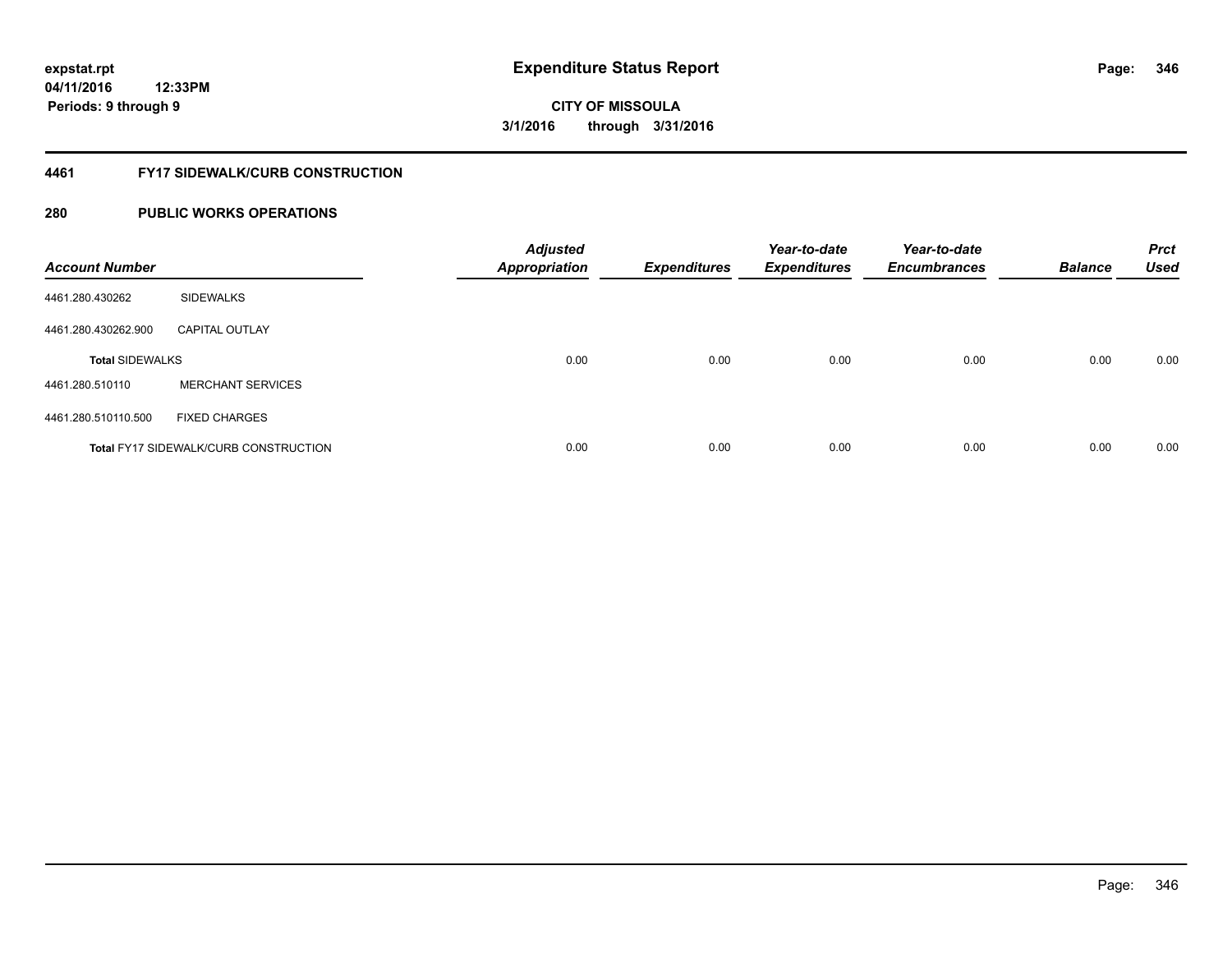#### **4531 SID 531 TRAFFIC CALMING**

### **000 \*\*\* Title Not Found \*\*\***

| <b>Account Number</b>         |                                 | <b>Adjusted</b><br><b>Appropriation</b> | <b>Expenditures</b> | Year-to-date<br><b>Expenditures</b> | Year-to-date<br><b>Encumbrances</b> | <b>Balance</b> | <b>Prct</b><br><b>Used</b> |
|-------------------------------|---------------------------------|-----------------------------------------|---------------------|-------------------------------------|-------------------------------------|----------------|----------------------------|
| 4531.000.410000               | <b>GENERAL GOVERNMENT</b>       |                                         |                     |                                     |                                     |                |                            |
| 4531.000.410000.600           | <b>DEBT SERVICE</b>             |                                         |                     |                                     |                                     |                |                            |
|                               | <b>Total GENERAL GOVERNMENT</b> | 0.00                                    | 0.00                | 0.00                                | 0.00                                | 0.00           | 0.00                       |
| 4531.000.510110               | <b>MERCHANT SERVICES</b>        |                                         |                     |                                     |                                     |                |                            |
| 4531.000.510110.500           | <b>FIXED CHARGES</b>            |                                         |                     |                                     |                                     |                |                            |
| Total *** Title Not Found *** |                                 | 0.00                                    | 0.00                | 0.00                                | 0.00                                | 0.00           | 0.00                       |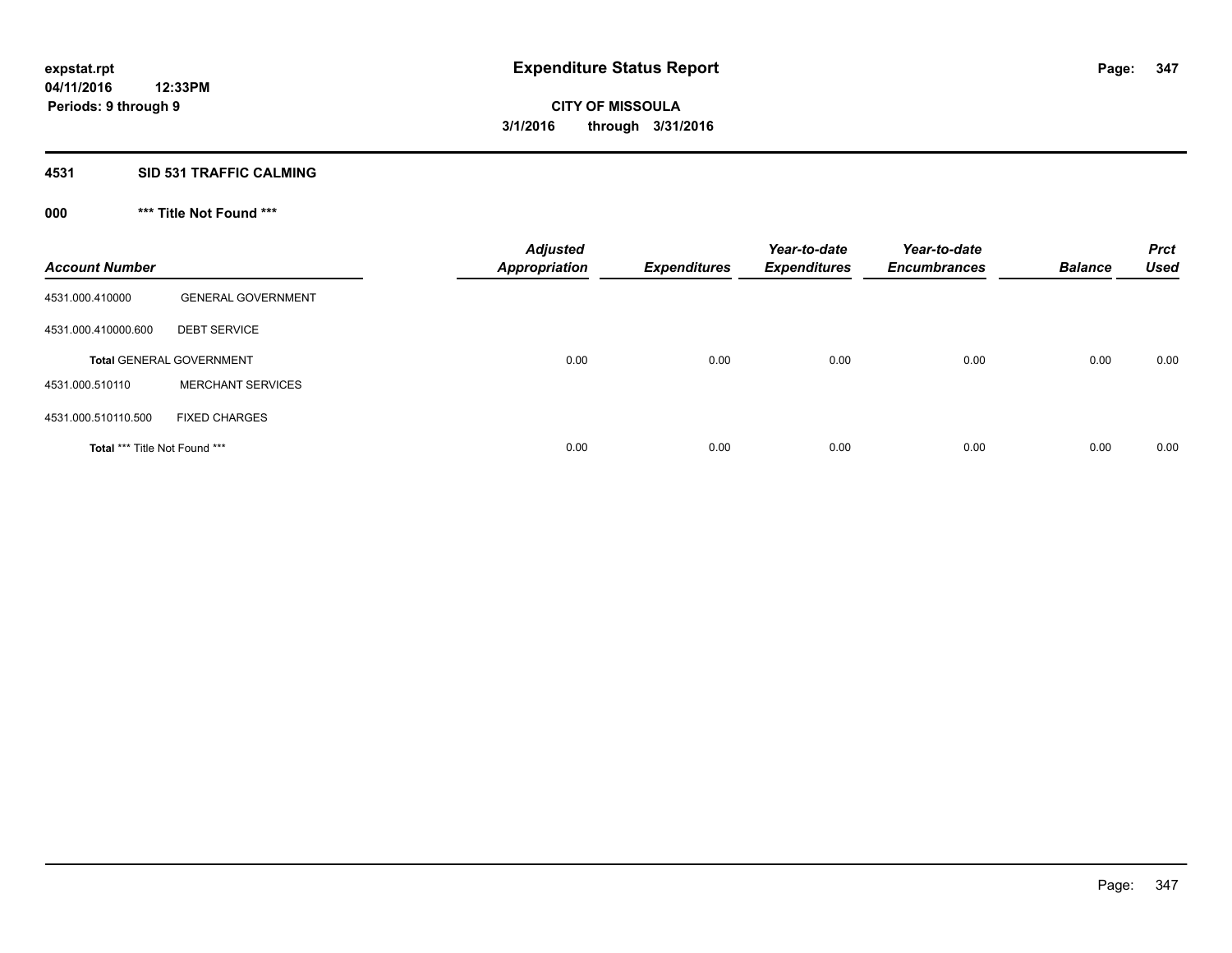### **4531 SID 531 TRAFFIC CALMING**

| <b>Account Number</b> |                                      | <b>Adjusted</b><br>Appropriation | <b>Expenditures</b> | Year-to-date<br><b>Expenditures</b> | Year-to-date<br><b>Encumbrances</b> | <b>Balance</b> | <b>Prct</b><br><b>Used</b> |
|-----------------------|--------------------------------------|----------------------------------|---------------------|-------------------------------------|-------------------------------------|----------------|----------------------------|
| 4531.390.510100       | SPECIAL ASSESSMENTS                  |                                  |                     |                                     |                                     |                |                            |
| 4531.390.510100.900   | <b>CAPITAL OUTLAY</b>                |                                  |                     |                                     |                                     |                |                            |
|                       | <b>Total SPECIAL ASSESSMENTS</b>     | 0.00                             | 0.00                | 0.00                                | 0.00                                | 0.00           | 0.00                       |
| 4531.390.510110       | <b>MERCHANT SERVICES</b>             |                                  |                     |                                     |                                     |                |                            |
| 4531.390.510110.500   | <b>FIXED CHARGES</b>                 |                                  |                     |                                     |                                     |                |                            |
|                       | <b>Total MERCHANT SERVICES</b>       | 0.00                             | 0.00                | 0.00                                | 0.00                                | 0.00           | 0.00                       |
|                       | <b>Total SID 531 TRAFFIC CALMING</b> | 0.00                             | 0.00                | 0.00                                | 0.00                                | 0.00           | 0.00                       |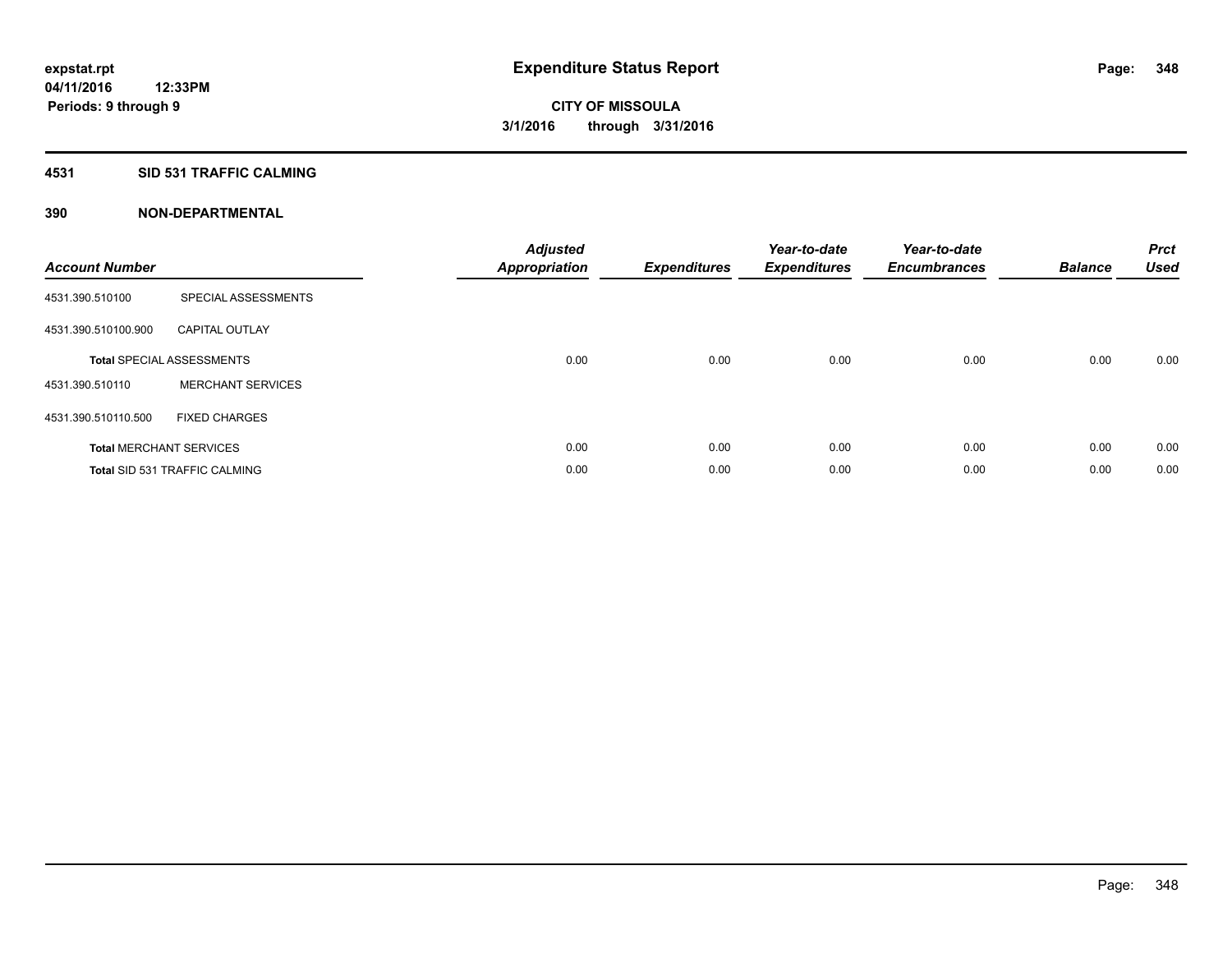### **4532 MALONEY RANCH SID**

| <b>Account Number</b>          |                                  | <b>Adjusted</b><br><b>Appropriation</b> | <b>Expenditures</b> | Year-to-date<br><b>Expenditures</b> | Year-to-date<br><b>Encumbrances</b> | <b>Balance</b> | <b>Prct</b><br><b>Used</b> |
|--------------------------------|----------------------------------|-----------------------------------------|---------------------|-------------------------------------|-------------------------------------|----------------|----------------------------|
| 4532.390.510100                | SPECIAL ASSESSMENTS              |                                         |                     |                                     |                                     |                |                            |
| 4532.390.510100.900            | <b>CAPITAL OUTLAY</b>            |                                         |                     |                                     |                                     |                |                            |
|                                | <b>Total SPECIAL ASSESSMENTS</b> | 0.00                                    | 0.00                | 0.00                                | 0.00                                | 0.00           | 0.00                       |
| 4532.390.510110                | <b>MERCHANT SERVICES</b>         |                                         |                     |                                     |                                     |                |                            |
| 4532.390.510110.500            | <b>FIXED CHARGES</b>             |                                         |                     |                                     |                                     |                |                            |
| <b>Total FIXED CHARGES</b>     |                                  | 0.00                                    | 0.00                | 0.00                                | 0.00                                | 0.00           | 0.00                       |
|                                | <b>Total MERCHANT SERVICES</b>   | 0.00                                    | 0.00                | 0.00                                | 0.00                                | 0.00           | 0.00                       |
| <b>Total MALONEY RANCH SID</b> |                                  | 0.00                                    | 0.00                | 0.00                                | 0.00                                | 0.00           | 0.00                       |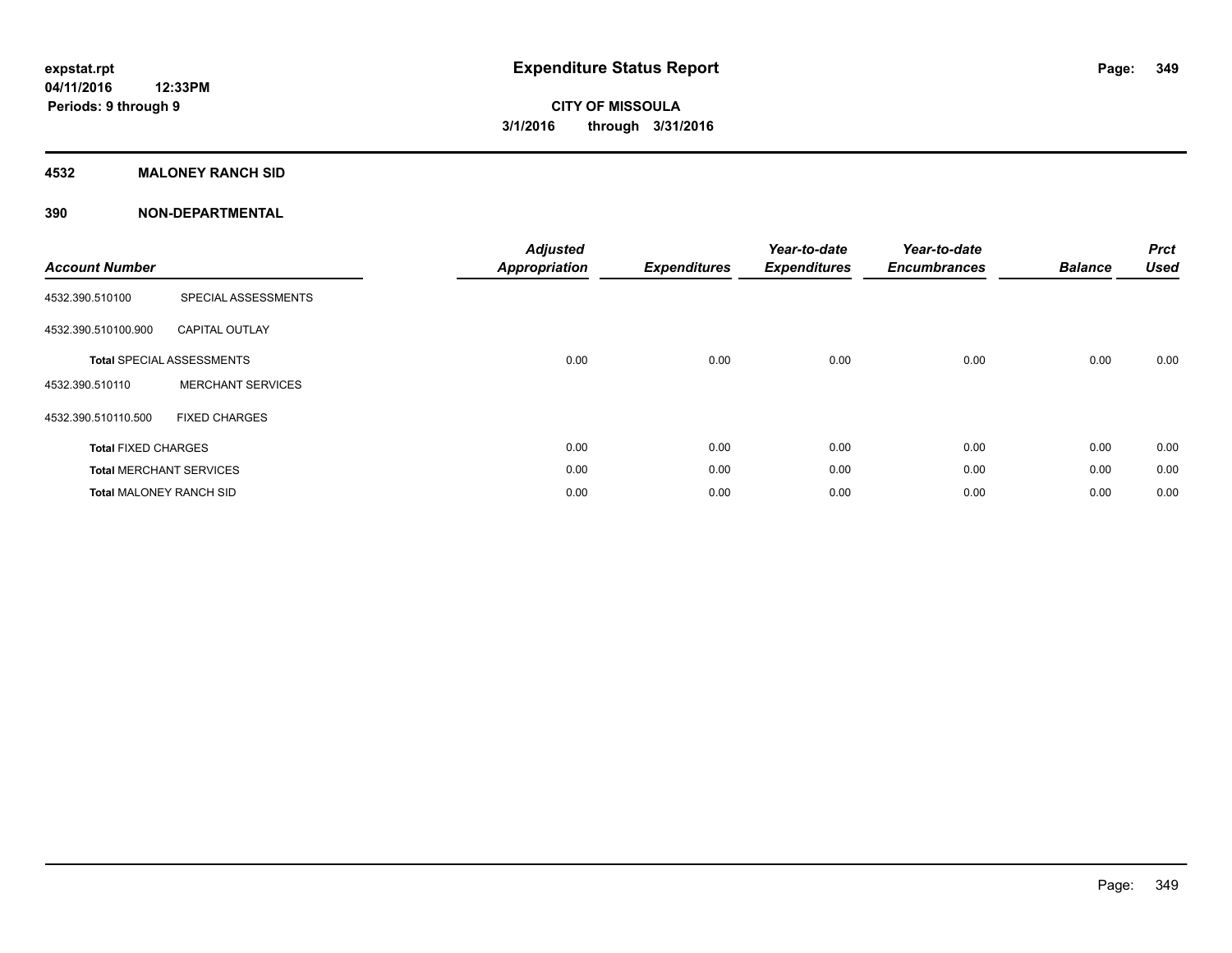### **4533 RATTLESNAKE SEWER SID**

| <b>Account Number</b>          |                                    | <b>Adjusted</b><br><b>Appropriation</b> | <b>Expenditures</b> | Year-to-date<br><b>Expenditures</b> | Year-to-date<br><b>Encumbrances</b> | <b>Balance</b> | <b>Prct</b><br>Used |
|--------------------------------|------------------------------------|-----------------------------------------|---------------------|-------------------------------------|-------------------------------------|----------------|---------------------|
| 4533.390.510110                | <b>MERCHANT SERVICES</b>           |                                         |                     |                                     |                                     |                |                     |
| 4533.390.510110.500            | <b>FIXED CHARGES</b>               |                                         |                     |                                     |                                     |                |                     |
| <b>Total FIXED CHARGES</b>     |                                    | 0.00                                    | 0.00                | 0.00                                | 0.00                                | 0.00           | 0.00                |
| <b>Total MERCHANT SERVICES</b> |                                    | 0.00                                    | 0.00                | 0.00                                | 0.00                                | 0.00           | 0.00                |
|                                | <b>Total RATTLESNAKE SEWER SID</b> | 0.00                                    | 0.00                | 0.00                                | 0.00                                | 0.00           | 0.00                |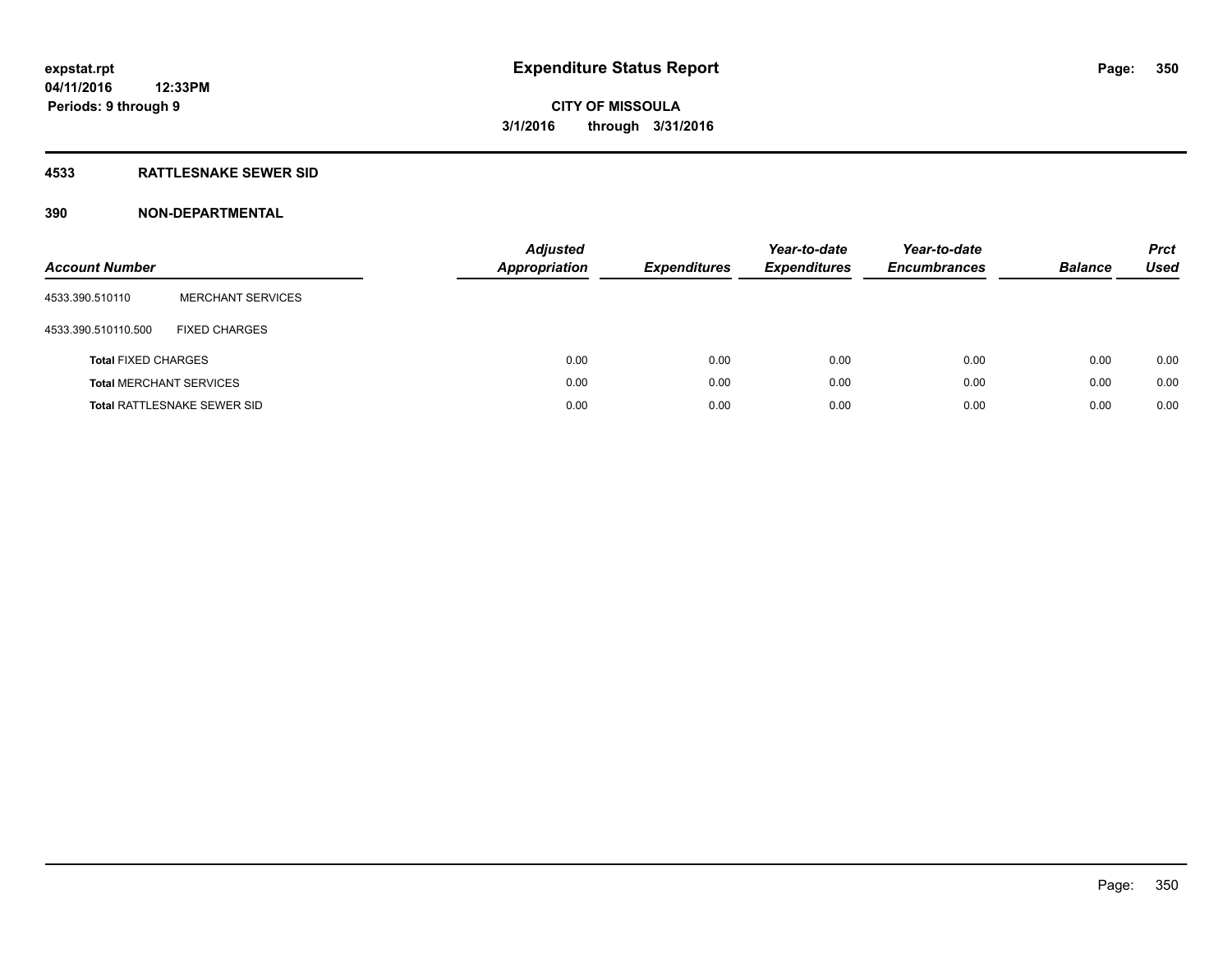### **4534 SID 534 LINCOLNWOOD**

| <b>Account Number</b>            |                               | <b>Adjusted</b><br><b>Appropriation</b> | <b>Expenditures</b> | Year-to-date<br><b>Expenditures</b> | Year-to-date<br><b>Encumbrances</b> | <b>Balance</b> | <b>Prct</b><br><b>Used</b> |
|----------------------------------|-------------------------------|-----------------------------------------|---------------------|-------------------------------------|-------------------------------------|----------------|----------------------------|
| 4534.390.510110                  | <b>MERCHANT SERVICES</b>      |                                         |                     |                                     |                                     |                |                            |
| 4534.390.510110.500              | <b>FIXED CHARGES</b>          |                                         |                     |                                     |                                     |                |                            |
| <b>Total MERCHANT SERVICES</b>   |                               | 0.00                                    | 0.00                | 0.00                                | 0.00                                | 0.00           | 0.00                       |
| 4534.390.521000                  | INTERFUND OPERATING TRANSFERS |                                         |                     |                                     |                                     |                |                            |
| 4534.390.521000.800              | OTHER OBJECTS                 |                                         |                     |                                     |                                     |                |                            |
| <b>Total SID 534 LINCOLNWOOD</b> |                               | 0.00                                    | 0.00                | 0.00                                | 0.00                                | 0.00           | 0.00                       |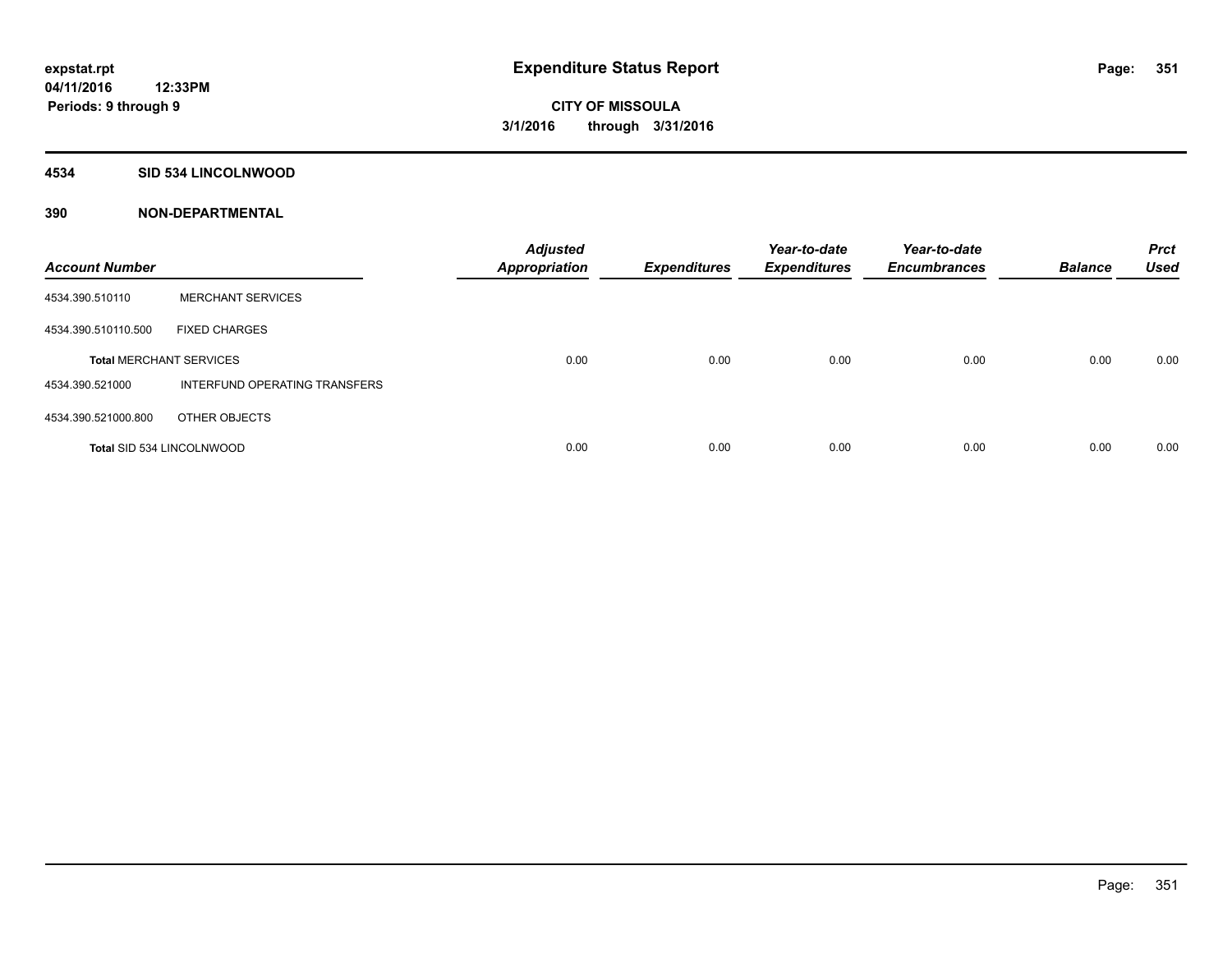### **4535 SLANT STREET TRAFFIC CALMING**

### **000 \*\*\* Title Not Found \*\*\***

| <b>Account Number</b>      |                                           | <b>Adjusted</b><br>Appropriation | <b>Expenditures</b> | Year-to-date<br><b>Expenditures</b> | Year-to-date<br><b>Encumbrances</b> | <b>Balance</b> | <b>Prct</b><br><b>Used</b> |
|----------------------------|-------------------------------------------|----------------------------------|---------------------|-------------------------------------|-------------------------------------|----------------|----------------------------|
| 4535.000.410000            | <b>GENERAL GOVERNMENT</b>                 |                                  |                     |                                     |                                     |                |                            |
| 4535.000.410000.600        | <b>DEBT SERVICE</b>                       |                                  |                     |                                     |                                     |                |                            |
|                            | <b>Total GENERAL GOVERNMENT</b>           | 0.00                             | 0.00                | 0.00                                | 0.00                                | 0.00           | 0.00                       |
| 4535.000.510110            | <b>MERCHANT SERVICES</b>                  |                                  |                     |                                     |                                     |                |                            |
| 4535.000.510110.500        | <b>FIXED CHARGES</b>                      |                                  |                     |                                     |                                     |                |                            |
| <b>Total FIXED CHARGES</b> |                                           | 0.00                             | 0.00                | 0.00                                | 0.00                                | 0.00           | 0.00                       |
|                            | <b>Total SLANT STREET TRAFFIC CALMING</b> | 0.00                             | 0.00                | 0.00                                | 0.00                                | 0.00           | 0.00                       |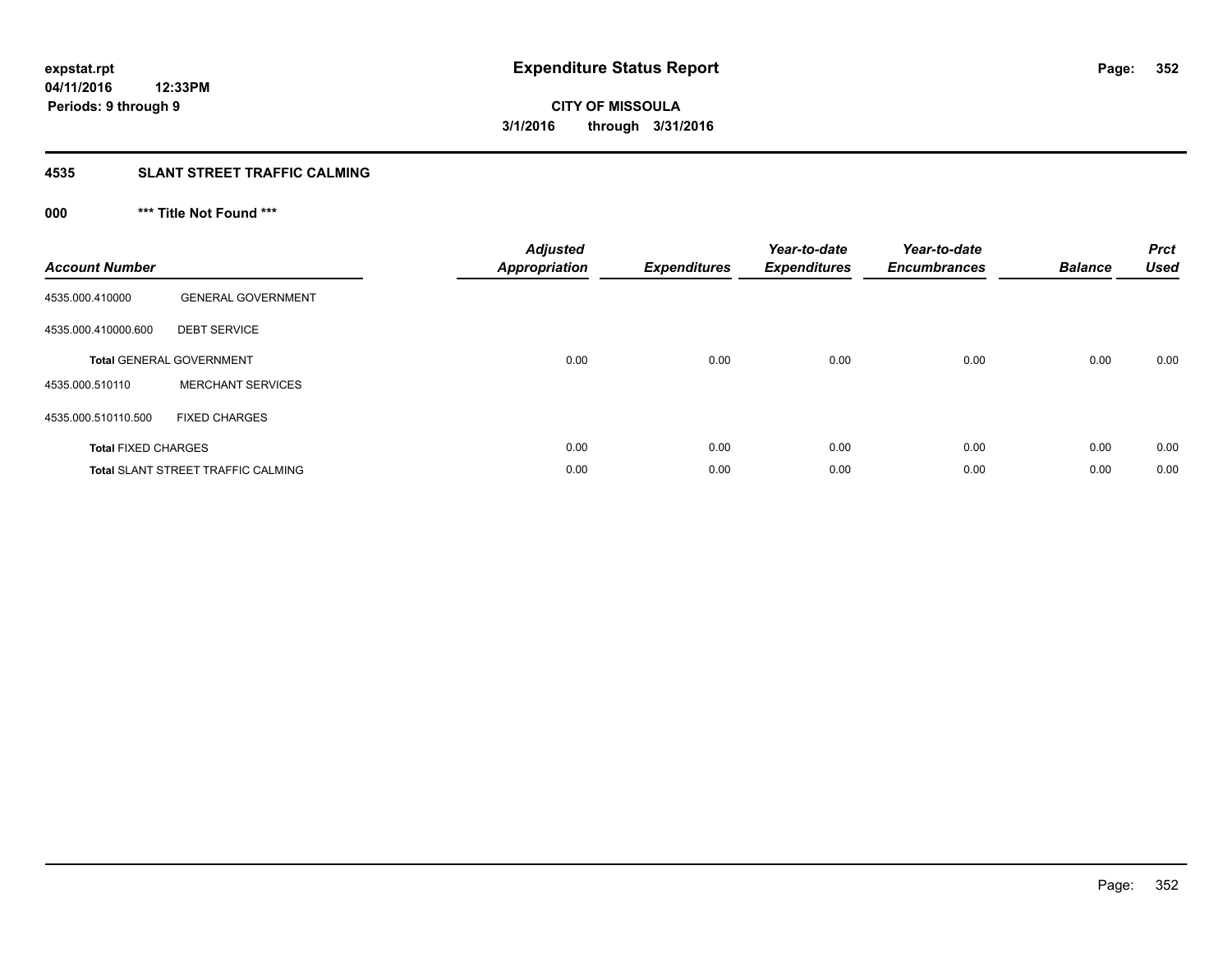### **4536 SID536 LINCOLNWOOD SWR PH2**

| <b>Account Number</b> |                                         | <b>Adjusted</b><br>Appropriation | <b>Expenditures</b> | Year-to-date<br><b>Expenditures</b> | Year-to-date<br><b>Encumbrances</b> | <b>Balance</b> | Prct<br><b>Used</b> |
|-----------------------|-----------------------------------------|----------------------------------|---------------------|-------------------------------------|-------------------------------------|----------------|---------------------|
| 4536.390.510110       | <b>MERCHANT SERVICES</b>                |                                  |                     |                                     |                                     |                |                     |
| 4536.390.510110.500   | <b>FIXED CHARGES</b>                    |                                  |                     |                                     |                                     |                |                     |
|                       | <b>Total SID536 LINCOLNWOOD SWR PH2</b> | 0.00                             | 0.00                | 0.00                                | 0.00                                | 0.00           | 0.00                |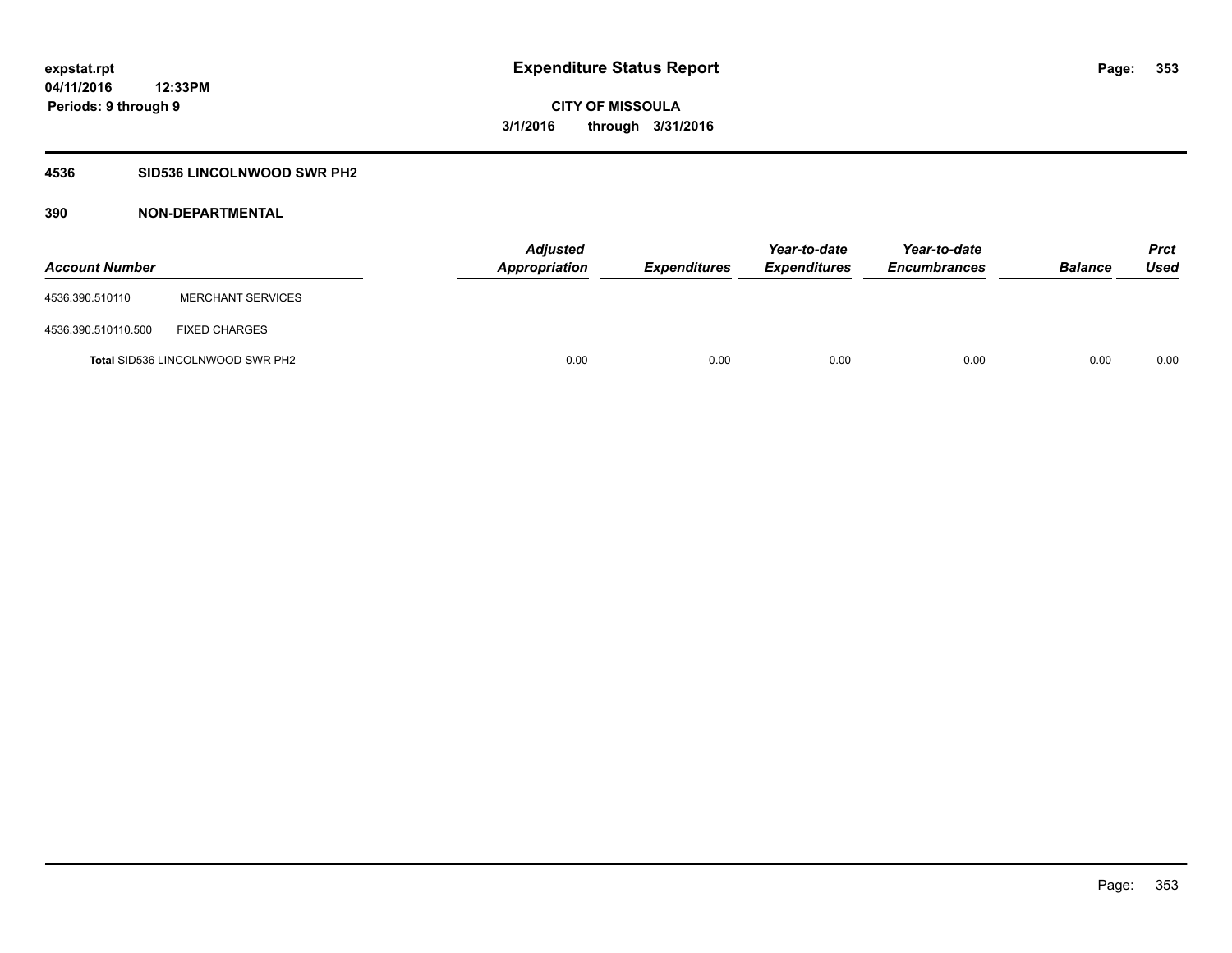**4539 SID 539 4th STREET**

**000 \*\*\* Title Not Found \*\*\***

| <b>Account Number</b>      |                                 | <b>Adjusted</b><br><b>Appropriation</b> | <b>Expenditures</b> | Year-to-date<br><b>Expenditures</b> | Year-to-date<br><b>Encumbrances</b> | <b>Balance</b> | <b>Prct</b><br><b>Used</b> |
|----------------------------|---------------------------------|-----------------------------------------|---------------------|-------------------------------------|-------------------------------------|----------------|----------------------------|
| 4539.000.410000            | <b>GENERAL GOVERNMENT</b>       |                                         |                     |                                     |                                     |                |                            |
| 4539.000.410000.600        | <b>DEBT SERVICE</b>             |                                         |                     |                                     |                                     |                |                            |
|                            | <b>Total GENERAL GOVERNMENT</b> | 0.00                                    | 0.00                | 0.00                                | 0.00                                | 0.00           | 0.00                       |
| 4539.000.510110            | <b>MERCHANT SERVICES</b>        |                                         |                     |                                     |                                     |                |                            |
| 4539.000.510110.500        | <b>FIXED CHARGES</b>            |                                         |                     |                                     |                                     |                |                            |
| <b>Total FIXED CHARGES</b> |                                 | 0.00                                    | 0.00                | 0.00                                | 0.00                                | 0.00           | 0.00                       |
| Total SID 539 4th STREET   |                                 | 0.00                                    | 0.00                | 0.00                                | 0.00                                | 0.00           | 0.00                       |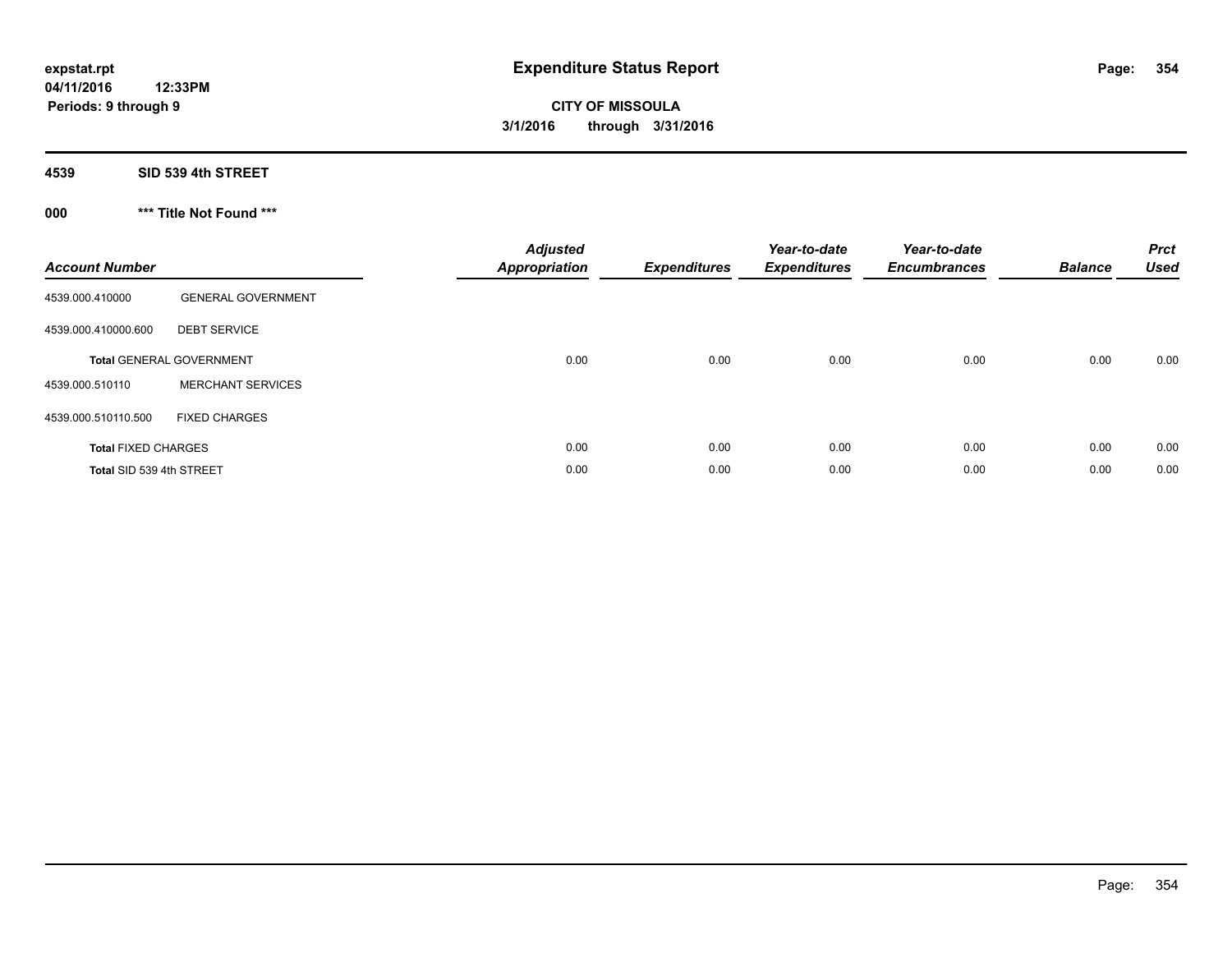#### **4540 SID 540 ENGLAND BLVD**

| <b>Account Number</b> |                                            | <b>Adjusted</b><br>Appropriation | <b>Expenditures</b> | Year-to-date<br><b>Expenditures</b> | Year-to-date<br><b>Encumbrances</b> | <b>Balance</b> | <b>Prct</b><br><b>Used</b> |
|-----------------------|--------------------------------------------|----------------------------------|---------------------|-------------------------------------|-------------------------------------|----------------|----------------------------|
| 4540.390.510110       | <b>MERCHANT SERVICES</b>                   |                                  |                     |                                     |                                     |                |                            |
| 4540.390.510110.500   | <b>FIXED CHARGES</b>                       |                                  |                     |                                     |                                     |                |                            |
|                       | <b>Total MERCHANT SERVICES</b>             | 0.00                             | 0.00                | 0.00                                | 0.00                                | 0.00           | 0.00                       |
| 4540.390.521000       | INTERFUND OPERATING TRANSFERS              |                                  |                     |                                     |                                     |                |                            |
| 4540.390.521000.800   | OTHER OBJECTS                              |                                  |                     |                                     |                                     |                |                            |
|                       | <b>Total INTERFUND OPERATING TRANSFERS</b> | 0.00                             | 0.00                | 0.00                                | 0.00                                | 0.00           | 0.00                       |
|                       | Total SID 540 ENGLAND BLVD                 | 0.00                             | 0.00                | 0.00                                | 0.00                                | 0.00           | 0.00                       |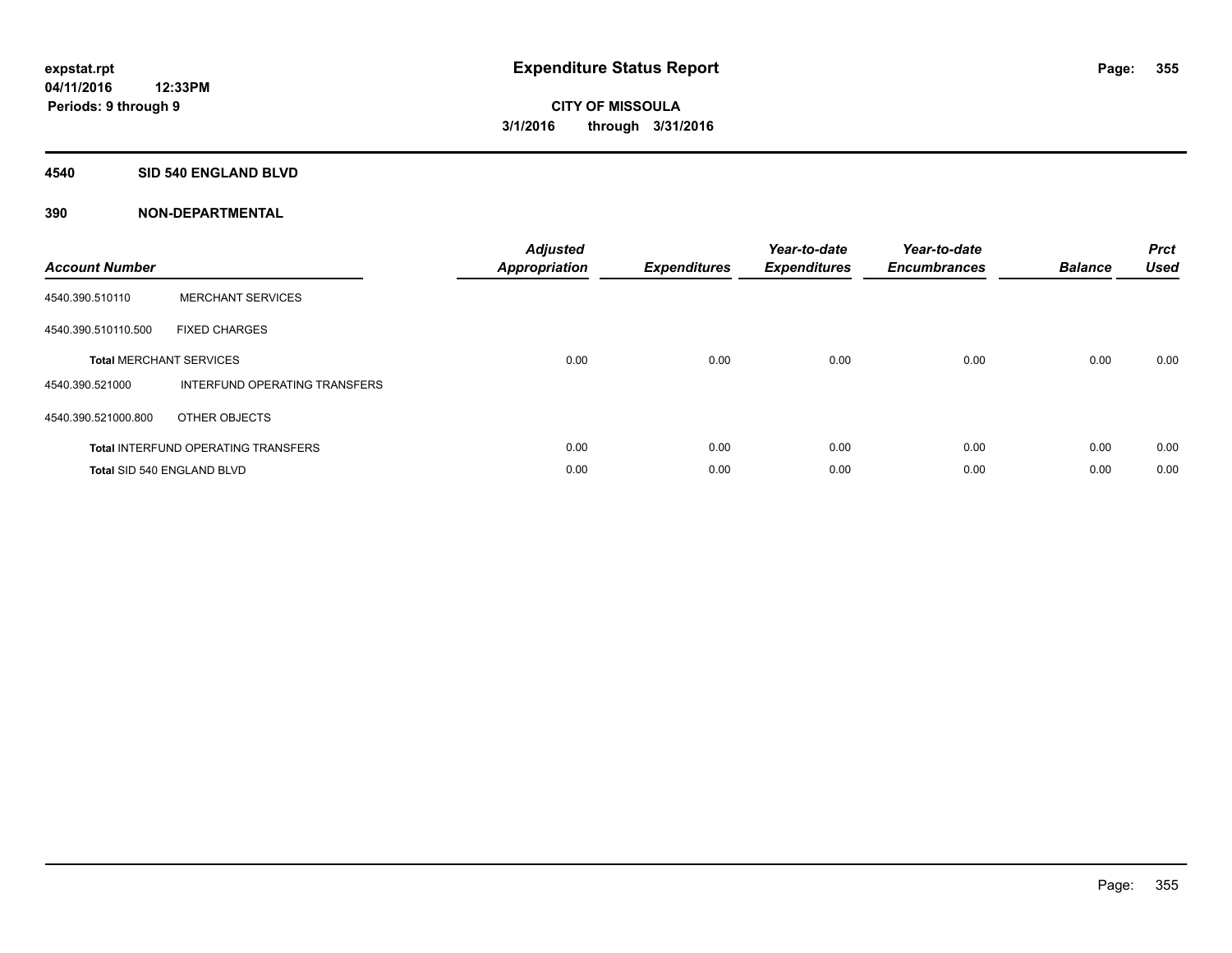### **4541 SID 541 PINEVIEW PARK**

| <b>Account Number</b>         |                                  | <b>Adjusted</b><br><b>Appropriation</b> | <b>Expenditures</b> | Year-to-date<br><b>Expenditures</b> | Year-to-date<br><b>Encumbrances</b> | <b>Balance</b> | <b>Prct</b><br><b>Used</b> |
|-------------------------------|----------------------------------|-----------------------------------------|---------------------|-------------------------------------|-------------------------------------|----------------|----------------------------|
| 4541.390.410710               | *** Title Not Found ***          |                                         |                     |                                     |                                     |                |                            |
| 4541.390.410710.500           | <b>FIXED CHARGES</b>             |                                         |                     |                                     |                                     |                |                            |
| Total *** Title Not Found *** |                                  | 0.00                                    | 0.00                | 0.00                                | 0.00                                | 0.00           | 0.00                       |
| 4541.390.510100               | SPECIAL ASSESSMENTS              |                                         |                     |                                     |                                     |                |                            |
| 4541.390.510100.900           | <b>CAPITAL OUTLAY</b>            |                                         |                     |                                     |                                     |                |                            |
|                               | <b>Total SPECIAL ASSESSMENTS</b> | 0.00                                    | 0.00                | 0.00                                | 0.00                                | 0.00           | 0.00                       |
| 4541.390.510110               | <b>MERCHANT SERVICES</b>         |                                         |                     |                                     |                                     |                |                            |
| 4541.390.510110.500           | <b>FIXED CHARGES</b>             |                                         |                     |                                     |                                     |                |                            |
|                               | <b>Total MERCHANT SERVICES</b>   | 0.00                                    | 0.00                | 0.00                                | 0.00                                | 0.00           | 0.00                       |
|                               | Total SID 541 PINEVIEW PARK      | 0.00                                    | 0.00                | 0.00                                | 0.00                                | 0.00           | 0.00                       |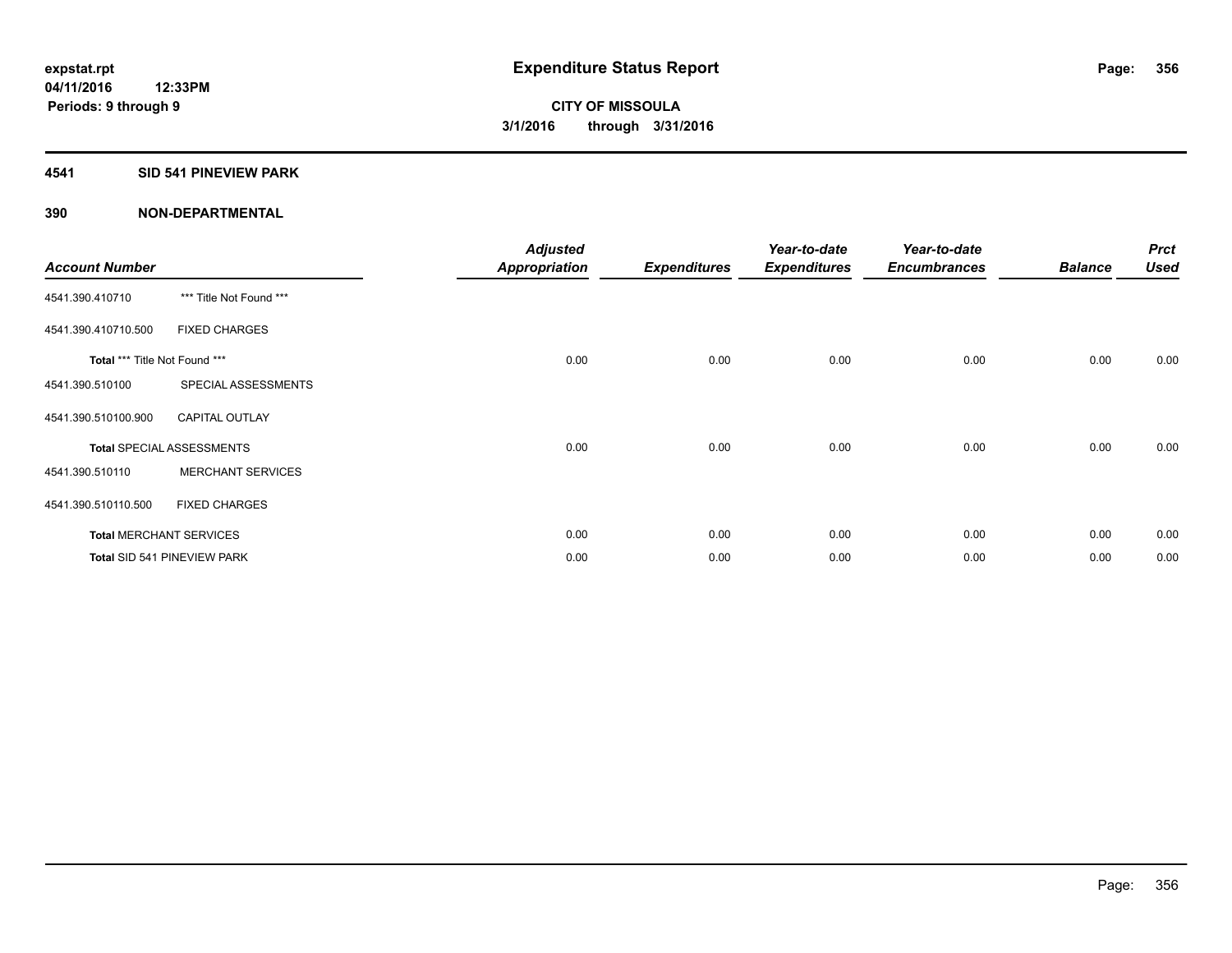#### **4542 SID 542 HILLVIEW WAY**

|                            |                                  | <b>Adjusted</b>      |                     | Year-to-date        | Year-to-date        |                | <b>Prct</b> |
|----------------------------|----------------------------------|----------------------|---------------------|---------------------|---------------------|----------------|-------------|
| <b>Account Number</b>      |                                  | <b>Appropriation</b> | <b>Expenditures</b> | <b>Expenditures</b> | <b>Encumbrances</b> | <b>Balance</b> | <b>Used</b> |
| 4542.390.510100            | SPECIAL ASSESSMENTS              |                      |                     |                     |                     |                |             |
| 4542.390.510100.300        | PURCHASED SERVICES               |                      |                     |                     |                     |                |             |
|                            | <b>Total PURCHASED SERVICES</b>  | 0.00                 | 0.00                | 0.00                | 0.00                | 0.00           | 0.00        |
| 4542.390.510100.900        | <b>CAPITAL OUTLAY</b>            |                      |                     |                     |                     |                |             |
|                            | <b>Total SPECIAL ASSESSMENTS</b> | 0.00                 | 0.00                | 0.00                | 0.00                | 0.00           | 0.00        |
| 4542.390.510110            | <b>MERCHANT SERVICES</b>         |                      |                     |                     |                     |                |             |
| 4542.390.510110.500        | <b>FIXED CHARGES</b>             |                      |                     |                     |                     |                |             |
| Total SID 542 HILLVIEW WAY |                                  | 0.00                 | 0.00                | 0.00                | 0.00                | 0.00           | 0.00        |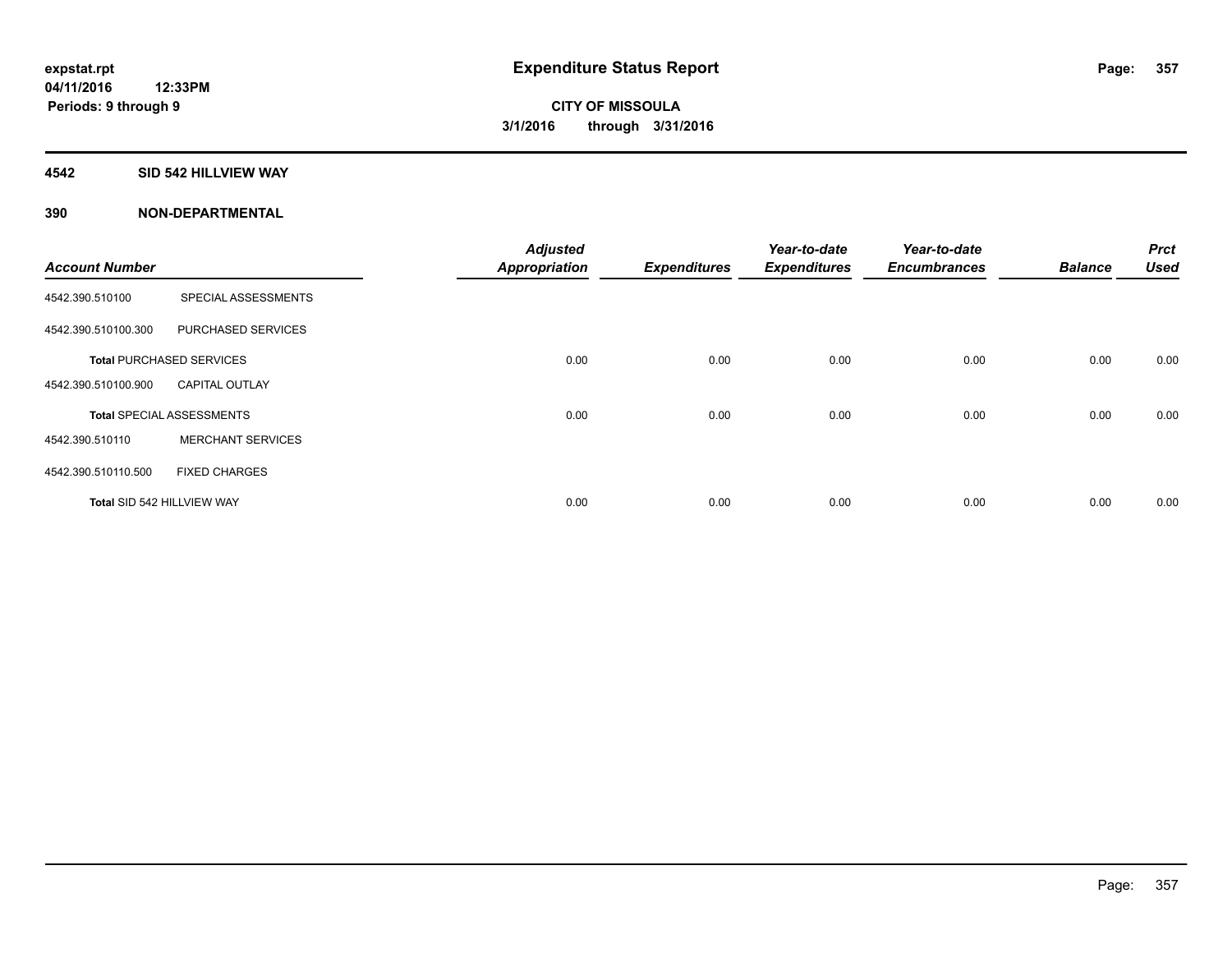#### **4543 SID 543 TRAFFIC CALMING**

### **000 \*\*\* Title Not Found \*\*\***

| <b>Account Number</b>         |                                 | <b>Adjusted</b><br><b>Appropriation</b> | <b>Expenditures</b> | Year-to-date<br><b>Expenditures</b> | Year-to-date<br><b>Encumbrances</b> | <b>Balance</b> | <b>Prct</b><br><b>Used</b> |
|-------------------------------|---------------------------------|-----------------------------------------|---------------------|-------------------------------------|-------------------------------------|----------------|----------------------------|
| 4543.000.410000               | <b>GENERAL GOVERNMENT</b>       |                                         |                     |                                     |                                     |                |                            |
| 4543.000.410000.600           | <b>DEBT SERVICE</b>             |                                         |                     |                                     |                                     |                |                            |
|                               | <b>Total GENERAL GOVERNMENT</b> | 0.00                                    | 0.00                | 0.00                                | 0.00                                | 0.00           | 0.00                       |
| 4543.000.510110               | <b>MERCHANT SERVICES</b>        |                                         |                     |                                     |                                     |                |                            |
| 4543.000.510110.500           | <b>FIXED CHARGES</b>            |                                         |                     |                                     |                                     |                |                            |
| Total *** Title Not Found *** |                                 | 0.00                                    | 0.00                | 0.00                                | 0.00                                | 0.00           | 0.00                       |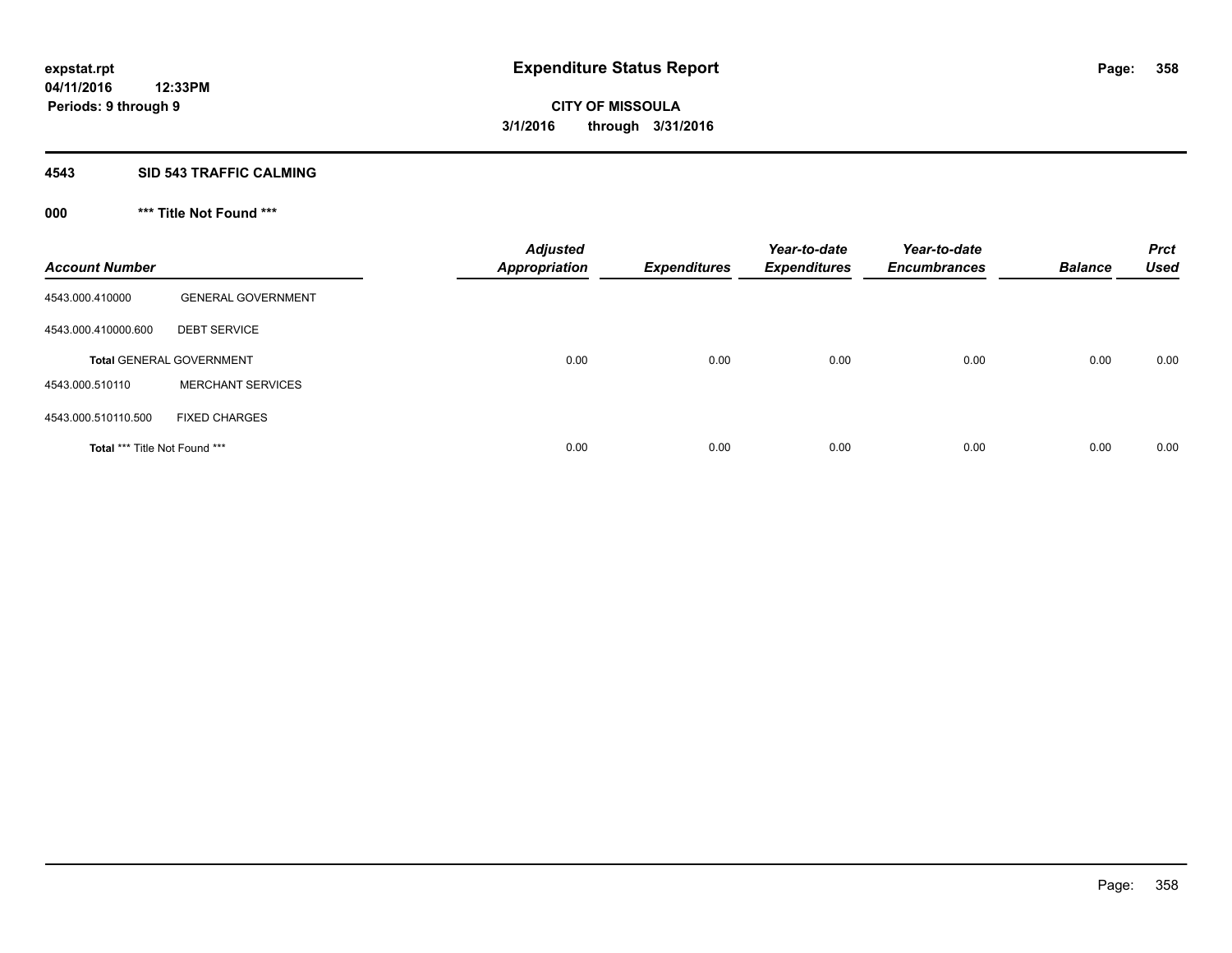#### **4543 SID 543 TRAFFIC CALMING**

|                       |                                      | <b>Adjusted</b>      |                     | Year-to-date        | Year-to-date        |                | <b>Prct</b> |
|-----------------------|--------------------------------------|----------------------|---------------------|---------------------|---------------------|----------------|-------------|
| <b>Account Number</b> |                                      | <b>Appropriation</b> | <b>Expenditures</b> | <b>Expenditures</b> | <b>Encumbrances</b> | <b>Balance</b> | <b>Used</b> |
| 4543.390.510100       | SPECIAL ASSESSMENTS                  |                      |                     |                     |                     |                |             |
| 4543.390.510100.300   | PURCHASED SERVICES                   |                      |                     |                     |                     |                |             |
|                       | <b>Total PURCHASED SERVICES</b>      | 0.00                 | 0.00                | 0.00                | 0.00                | 0.00           | 0.00        |
| 4543.390.510100.900   | <b>CAPITAL OUTLAY</b>                |                      |                     |                     |                     |                |             |
|                       | <b>Total SPECIAL ASSESSMENTS</b>     | 0.00                 | 0.00                | 0.00                | 0.00                | 0.00           | 0.00        |
| 4543.390.510110       | <b>MERCHANT SERVICES</b>             |                      |                     |                     |                     |                |             |
| 4543.390.510110.500   | <b>FIXED CHARGES</b>                 |                      |                     |                     |                     |                |             |
|                       | <b>Total MERCHANT SERVICES</b>       | 0.00                 | 0.00                | 0.00                | 0.00                | 0.00           | 0.00        |
|                       | <b>Total SID 543 TRAFFIC CALMING</b> | 0.00                 | 0.00                | 0.00                | 0.00                | 0.00           | 0.00        |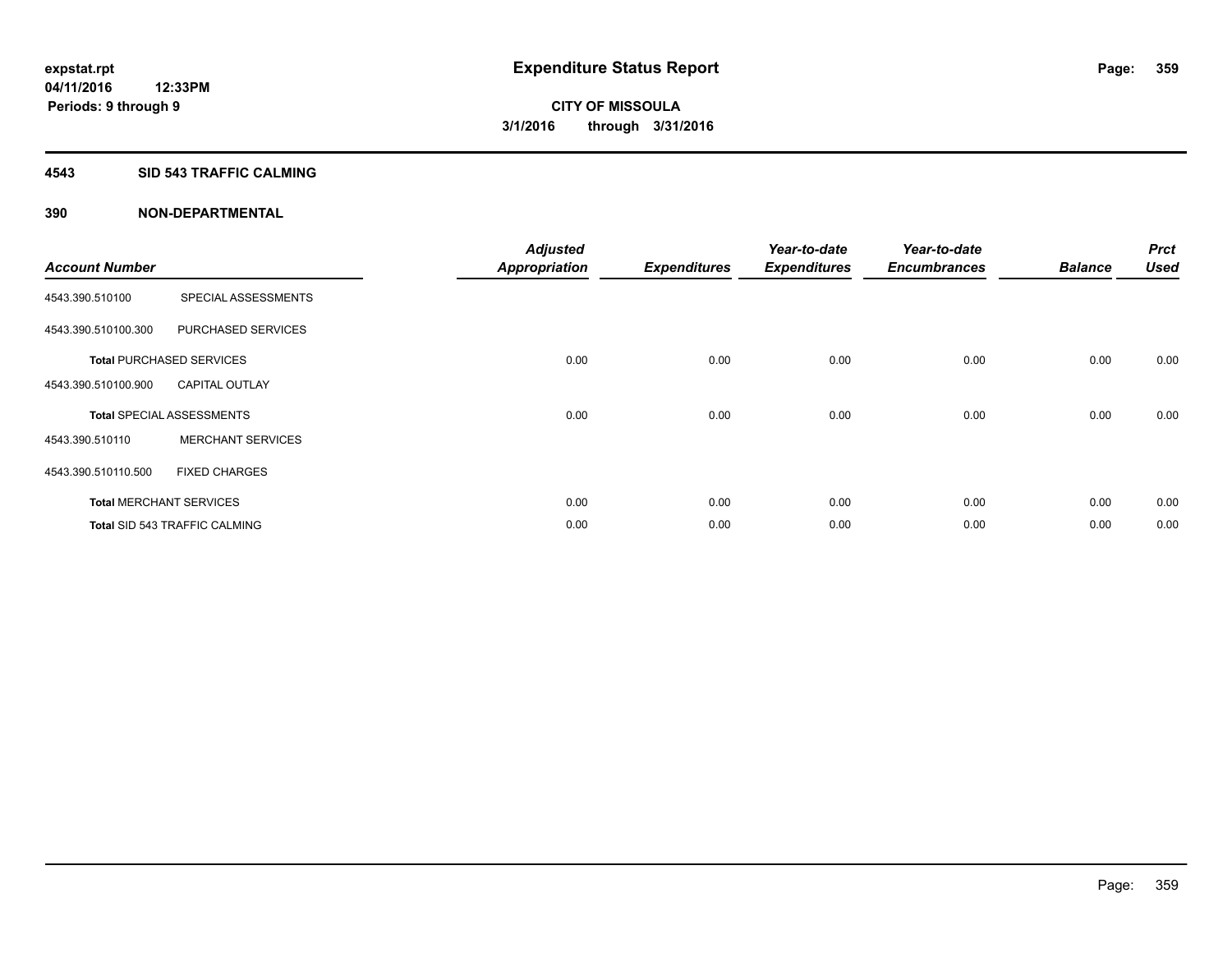### **4544 MILLER CREEK MITIGATION FUND**

| <b>Account Number</b> |                                           | <b>Adjusted</b><br><b>Appropriation</b> | <b>Expenditures</b> | Year-to-date<br><b>Expenditures</b> | Year-to-date<br><b>Encumbrances</b> | <b>Balance</b> | <b>Prct</b><br><b>Used</b> |
|-----------------------|-------------------------------------------|-----------------------------------------|---------------------|-------------------------------------|-------------------------------------|----------------|----------------------------|
| 4544.390.510100       | SPECIAL ASSESSMENTS                       |                                         |                     |                                     |                                     |                |                            |
| 4544.390.510100.900   | <b>CAPITAL OUTLAY</b>                     |                                         |                     |                                     |                                     |                |                            |
|                       | <b>Total SPECIAL ASSESSMENTS</b>          | 0.00                                    | 0.00                | 0.00                                | 0.00                                | 0.00           | 0.00                       |
| 4544.390.510110       | <b>MERCHANT SERVICES</b>                  |                                         |                     |                                     |                                     |                |                            |
| 4544.390.510110.500   | <b>FIXED CHARGES</b>                      |                                         |                     |                                     |                                     |                |                            |
|                       | <b>Total MERCHANT SERVICES</b>            | 0.00                                    | 0.00                | 0.00                                | 0.00                                | 0.00           | 0.00                       |
|                       | <b>Total MILLER CREEK MITIGATION FUND</b> | 0.00                                    | 0.00                | 0.00                                | 0.00                                | 0.00           | 0.00                       |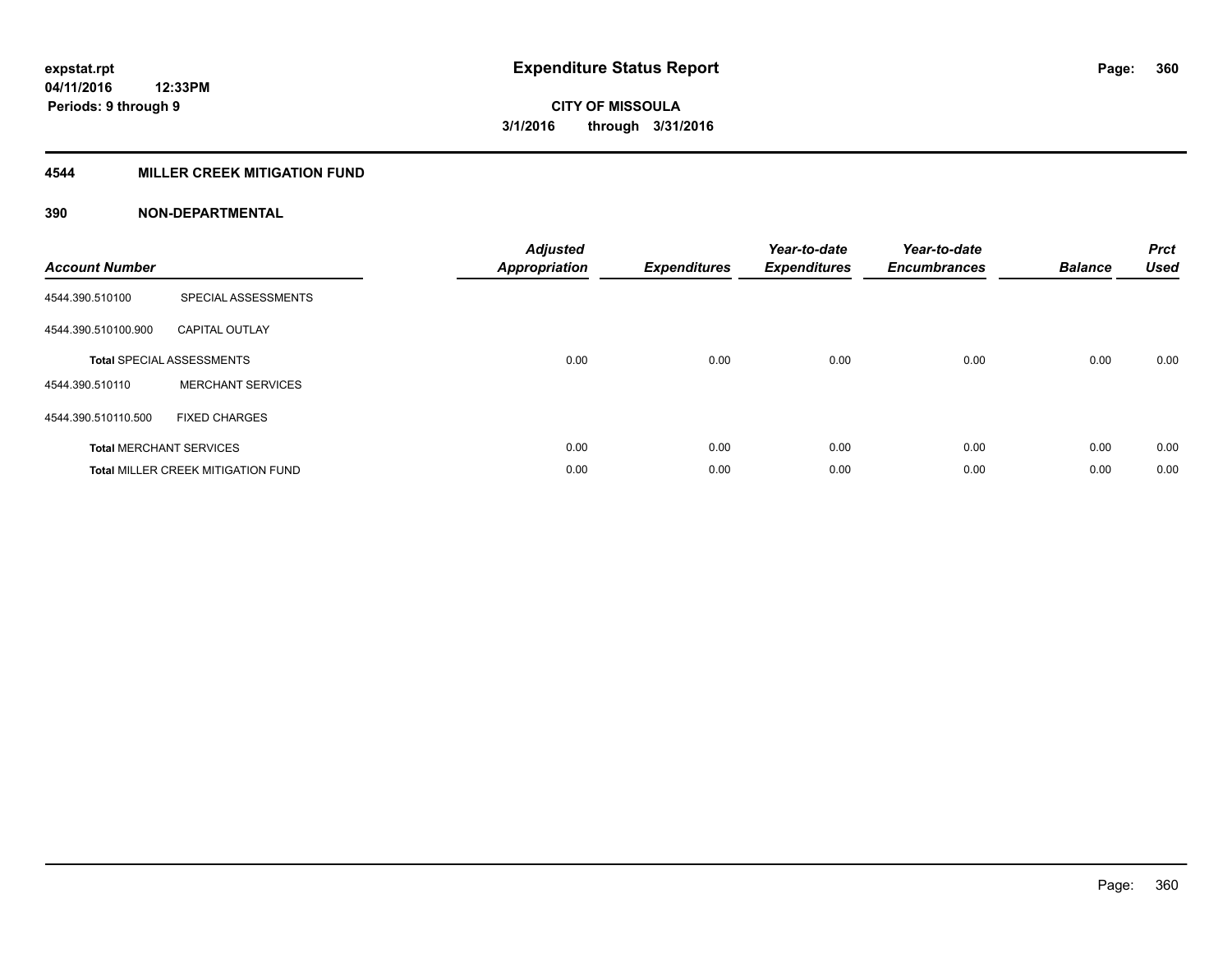# **4545 MILLER CREEK TWITE CONSTRUCTION**

| <b>Account Number</b> |                                              | <b>Adjusted</b><br>Appropriation | <b>Expenditures</b> | Year-to-date<br><b>Expenditures</b> | Year-to-date<br><b>Encumbrances</b> | <b>Balance</b> | <b>Prct</b><br><b>Used</b> |
|-----------------------|----------------------------------------------|----------------------------------|---------------------|-------------------------------------|-------------------------------------|----------------|----------------------------|
| 4545.390.510100       | SPECIAL ASSESSMENTS                          |                                  |                     |                                     |                                     |                |                            |
| 4545.390.510100.300   | PURCHASED SERVICES                           |                                  |                     |                                     |                                     |                |                            |
|                       | <b>Total PURCHASED SERVICES</b>              | 0.00                             | 0.00                | 0.00                                | 0.00                                | 0.00           | 0.00                       |
| 4545.390.510100.900   | <b>CAPITAL OUTLAY</b>                        |                                  |                     |                                     |                                     |                |                            |
|                       | <b>Total SPECIAL ASSESSMENTS</b>             | 0.00                             | 0.00                | 0.00                                | 0.00                                | 0.00           | 0.00                       |
| 4545.390.510110       | <b>MERCHANT SERVICES</b>                     |                                  |                     |                                     |                                     |                |                            |
| 4545.390.510110.500   | <b>FIXED CHARGES</b>                         |                                  |                     |                                     |                                     |                |                            |
|                       | <b>Total MERCHANT SERVICES</b>               | 0.00                             | 0.00                | 0.00                                | 0.00                                | 0.00           | 0.00                       |
|                       | <b>Total MILLER CREEK TWITE CONSTRUCTION</b> | 0.00                             | 0.00                | 0.00                                | 0.00                                | 0.00           | 0.00                       |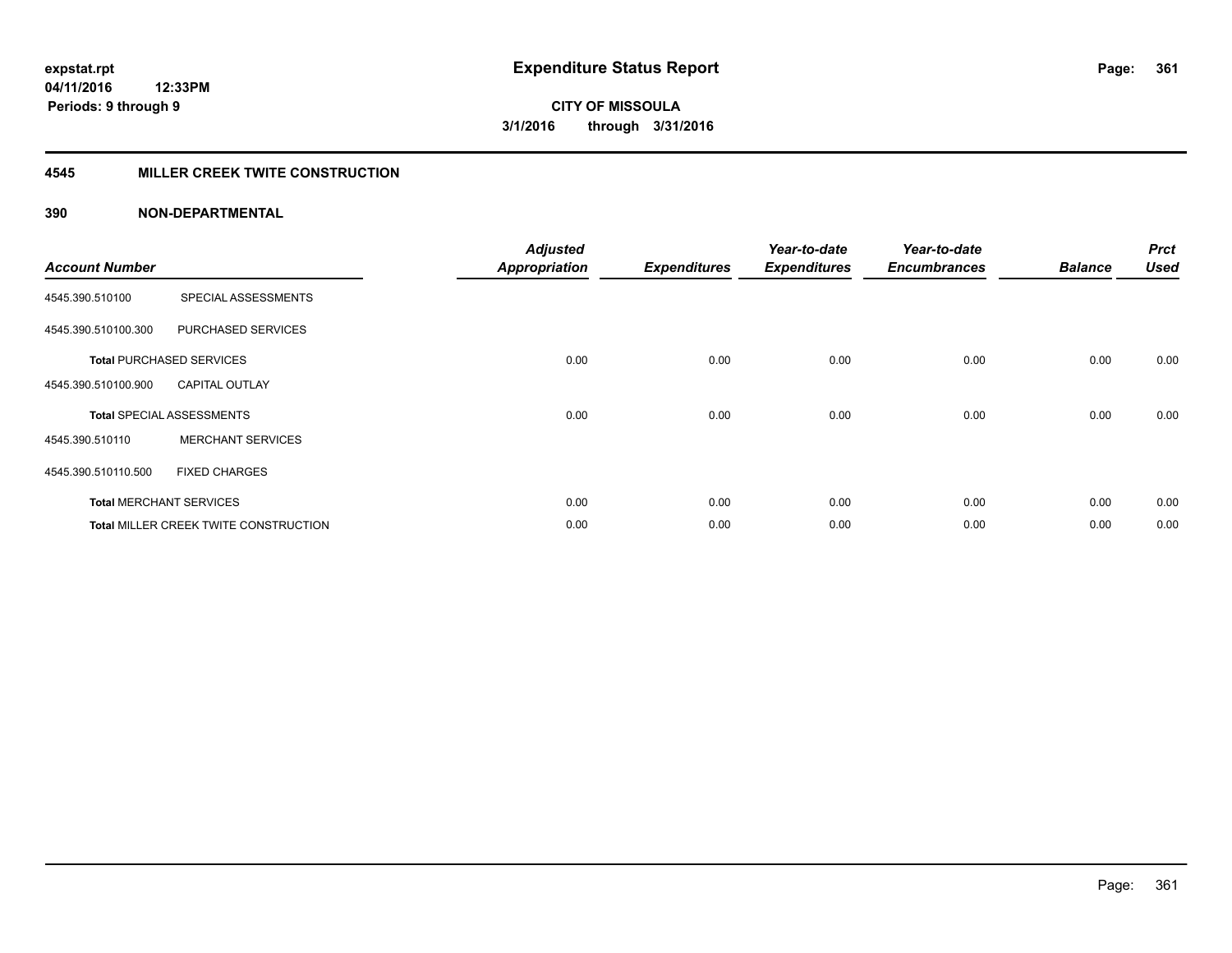# **4546 MILLER CREEK MALOHNEY CONSTRUCTION**

| <b>Account Number</b> |                                          | <b>Adjusted</b><br><b>Appropriation</b> | <b>Expenditures</b> | Year-to-date<br><b>Expenditures</b> | Year-to-date<br><b>Encumbrances</b> | <b>Balance</b> | <b>Prct</b><br><b>Used</b> |
|-----------------------|------------------------------------------|-----------------------------------------|---------------------|-------------------------------------|-------------------------------------|----------------|----------------------------|
| 4546.390.510100       | SPECIAL ASSESSMENTS                      |                                         |                     |                                     |                                     |                |                            |
| 4546.390.510100.300   | PURCHASED SERVICES                       |                                         |                     |                                     |                                     |                |                            |
|                       | <b>Total PURCHASED SERVICES</b>          | 0.00                                    | 0.00                | 0.00                                | 0.00                                | 0.00           | 0.00                       |
| 4546.390.510100.900   | <b>CAPITAL OUTLAY</b>                    |                                         |                     |                                     |                                     |                |                            |
|                       | <b>Total SPECIAL ASSESSMENTS</b>         | 0.00                                    | 0.00                | 0.00                                | 0.00                                | 0.00           | 0.00                       |
| 4546.390.510110       | <b>MERCHANT SERVICES</b>                 |                                         |                     |                                     |                                     |                |                            |
| 4546.390.510110.500   | <b>FIXED CHARGES</b>                     |                                         |                     |                                     |                                     |                |                            |
|                       | <b>Total MERCHANT SERVICES</b>           | 0.00                                    | 0.00                | 0.00                                | 0.00                                | 0.00           | 0.00                       |
|                       | Total MILLER CREEK MALOHNEY CONSTRUCTION | 0.00                                    | 0.00                | 0.00                                | 0.00                                | 0.00           | 0.00                       |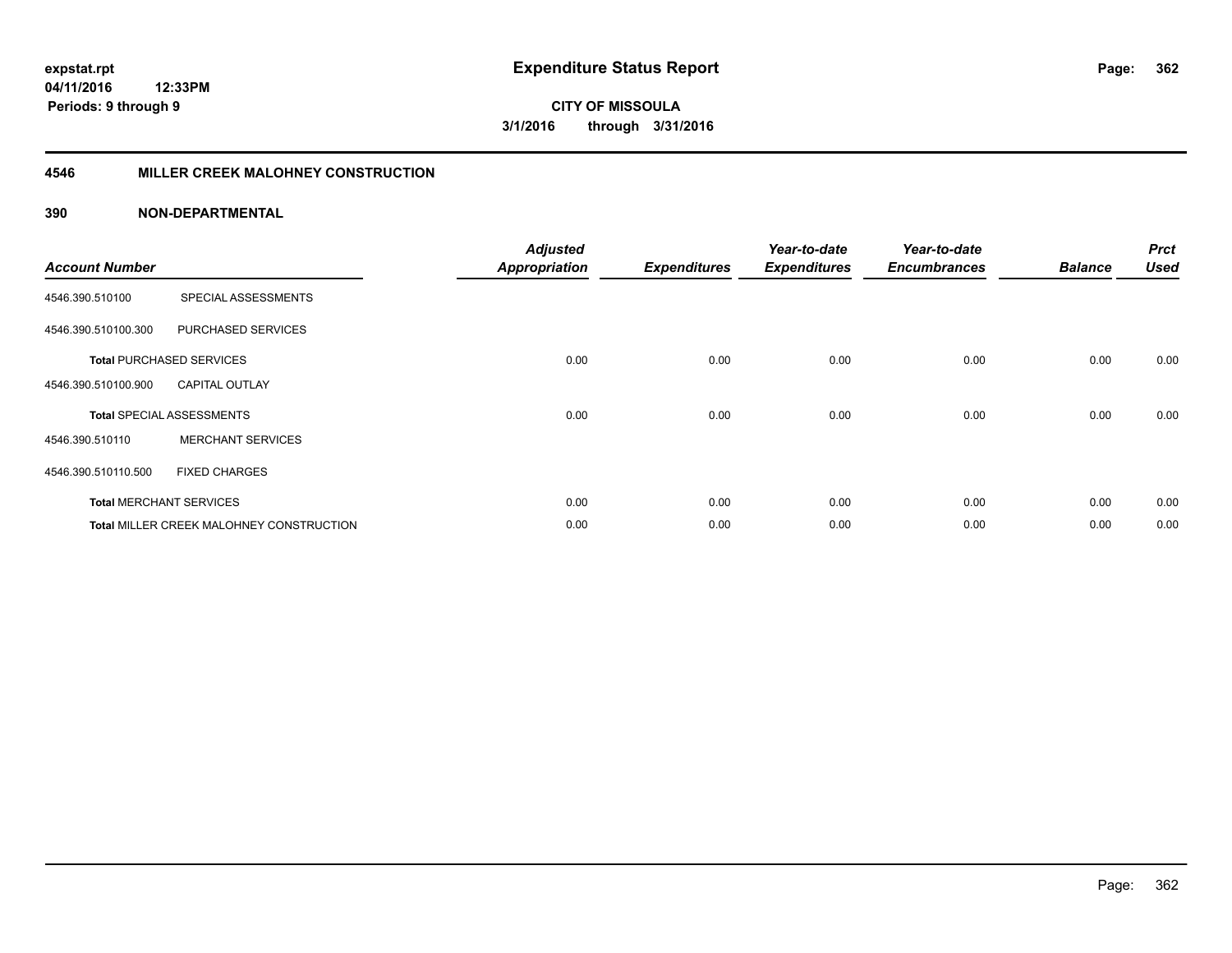# **4547 MILLER CREEK MCCARTHY CONSTRUCTION**

| <b>Account Number</b> |                                                 | <b>Adjusted</b><br><b>Appropriation</b> | <b>Expenditures</b> | Year-to-date<br><b>Expenditures</b> | Year-to-date<br><b>Encumbrances</b> | <b>Balance</b> | <b>Prct</b><br><b>Used</b> |
|-----------------------|-------------------------------------------------|-----------------------------------------|---------------------|-------------------------------------|-------------------------------------|----------------|----------------------------|
| 4547.390.510100       | SPECIAL ASSESSMENTS                             |                                         |                     |                                     |                                     |                |                            |
| 4547.390.510100.300   | PURCHASED SERVICES                              |                                         |                     |                                     |                                     |                |                            |
|                       | <b>Total PURCHASED SERVICES</b>                 | 0.00                                    | 0.00                | 0.00                                | 0.00                                | 0.00           | 0.00                       |
| 4547.390.510100.900   | <b>CAPITAL OUTLAY</b>                           |                                         |                     |                                     |                                     |                |                            |
|                       | <b>Total SPECIAL ASSESSMENTS</b>                | 0.00                                    | 0.00                | 0.00                                | 0.00                                | 0.00           | 0.00                       |
| 4547.390.510110       | <b>MERCHANT SERVICES</b>                        |                                         |                     |                                     |                                     |                |                            |
| 4547.390.510110.500   | <b>FIXED CHARGES</b>                            |                                         |                     |                                     |                                     |                |                            |
|                       | <b>Total MERCHANT SERVICES</b>                  | 0.00                                    | 0.00                | 0.00                                | 0.00                                | 0.00           | 0.00                       |
|                       | <b>Total MILLER CREEK MCCARTHY CONSTRUCTION</b> | 0.00                                    | 0.00                | 0.00                                | 0.00                                | 0.00           | 0.00                       |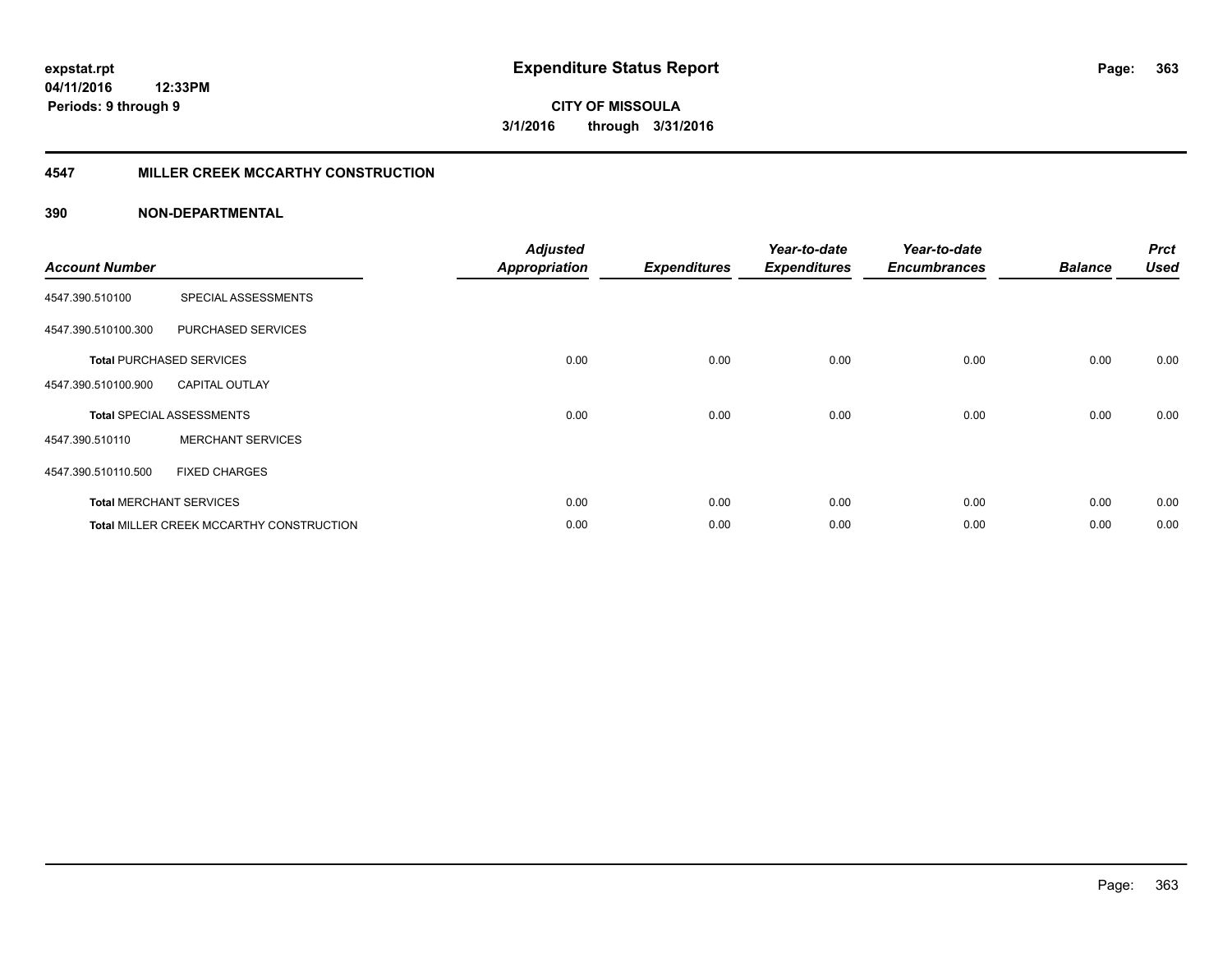# **4548 5TH,6TH & ARTHUR ROAD IMPROVEMENTS**

| <b>Account Number</b> |                                           | <b>Adjusted</b><br><b>Appropriation</b> | <b>Expenditures</b> | Year-to-date<br><b>Expenditures</b> | Year-to-date<br><b>Encumbrances</b> | <b>Balance</b> | <b>Prct</b><br><b>Used</b> |
|-----------------------|-------------------------------------------|-----------------------------------------|---------------------|-------------------------------------|-------------------------------------|----------------|----------------------------|
| 4548.390.510100       | SPECIAL ASSESSMENTS                       |                                         |                     |                                     |                                     |                |                            |
| 4548.390.510100.300   | PURCHASED SERVICES                        |                                         |                     |                                     |                                     |                |                            |
|                       | <b>Total PURCHASED SERVICES</b>           | 0.00                                    | 0.00                | 0.00                                | 0.00                                | 0.00           | 0.00                       |
| 4548.390.510100.900   | <b>CAPITAL OUTLAY</b>                     |                                         |                     |                                     |                                     |                |                            |
|                       | <b>Total SPECIAL ASSESSMENTS</b>          | 0.00                                    | 0.00                | 0.00                                | 0.00                                | 0.00           | 0.00                       |
| 4548.390.510110       | <b>MERCHANT SERVICES</b>                  |                                         |                     |                                     |                                     |                |                            |
| 4548.390.510110.500   | <b>FIXED CHARGES</b>                      |                                         |                     |                                     |                                     |                |                            |
|                       | <b>Total MERCHANT SERVICES</b>            | 0.00                                    | 0.00                | 0.00                                | 0.00                                | 0.00           | 0.00                       |
| 4548.390.521000       | INTERFUND OPERATING TRANSFERS             |                                         |                     |                                     |                                     |                |                            |
| 4548.390.521000.800   | OTHER OBJECTS                             |                                         |                     |                                     |                                     |                |                            |
|                       | Total INTERFUND OPERATING TRANSFERS       | 0.00                                    | 0.00                | 0.00                                | 0.00                                | 0.00           | 0.00                       |
|                       | Total 5TH, 6TH & ARTHUR ROAD IMPROVEMENTS | 0.00                                    | 0.00                | 0.00                                | 0.00                                | 0.00           | 0.00                       |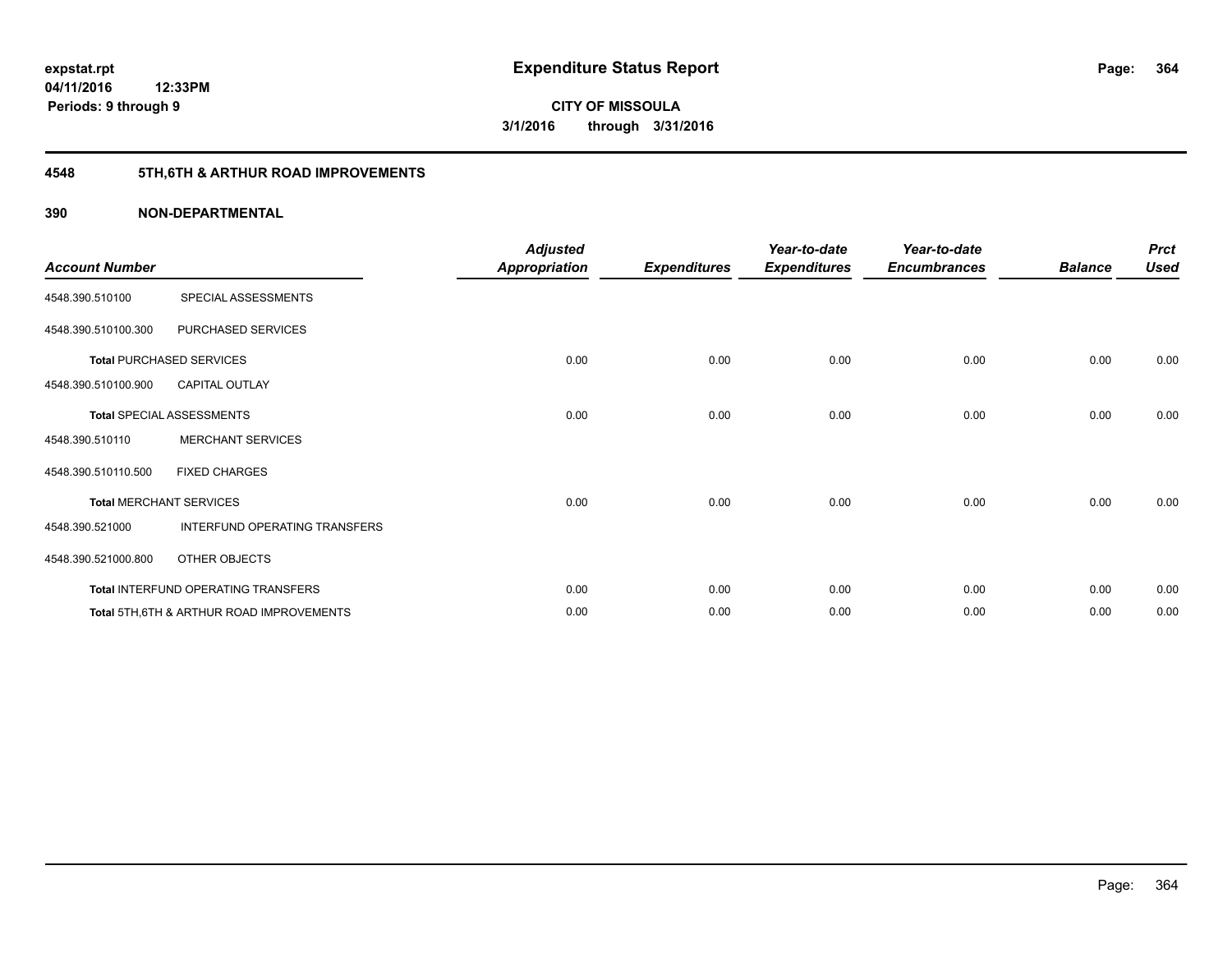**CITY OF MISSOULA 3/1/2016 through 3/31/2016**

# **4745 MALONEY/TWITE MILLER CR \$1.2M CONTRIB**

|                            |                                              | <b>Adjusted</b>      |                     | Year-to-date        | Year-to-date        |                | <b>Prct</b> |
|----------------------------|----------------------------------------------|----------------------|---------------------|---------------------|---------------------|----------------|-------------|
| <b>Account Number</b>      |                                              | <b>Appropriation</b> | <b>Expenditures</b> | <b>Expenditures</b> | <b>Encumbrances</b> | <b>Balance</b> | <b>Used</b> |
| 4745.390.510100            | SPECIAL ASSESSMENTS                          |                      |                     |                     |                     |                |             |
| 4745.390.510100.300        | PURCHASED SERVICES                           |                      |                     |                     |                     |                |             |
|                            | <b>Total PURCHASED SERVICES</b>              | 0.00                 | 0.00                | 0.00                | 0.00                | 0.00           | 0.00        |
| 4745.390.510100.800        | OTHER OBJECTS                                |                      |                     |                     |                     |                |             |
| <b>Total OTHER OBJECTS</b> |                                              | 0.00                 | 0.00                | 0.00                | 0.00                | 0.00           | 0.00        |
| 4745.390.510100.900        | <b>CAPITAL OUTLAY</b>                        |                      |                     |                     |                     |                |             |
|                            | <b>Total SPECIAL ASSESSMENTS</b>             | 0.00                 | 0.00                | 0.00                | 0.00                | 0.00           | 0.00        |
| 4745.390.510110            | <b>MERCHANT SERVICES</b>                     |                      |                     |                     |                     |                |             |
| 4745.390.510110.500        | <b>FIXED CHARGES</b>                         |                      |                     |                     |                     |                |             |
|                            | Total MALONEY/TWITE MILLER CR \$1.2M CONTRIB | 0.00                 | 0.00                | 0.00                | 0.00                | 0.00           | 0.00        |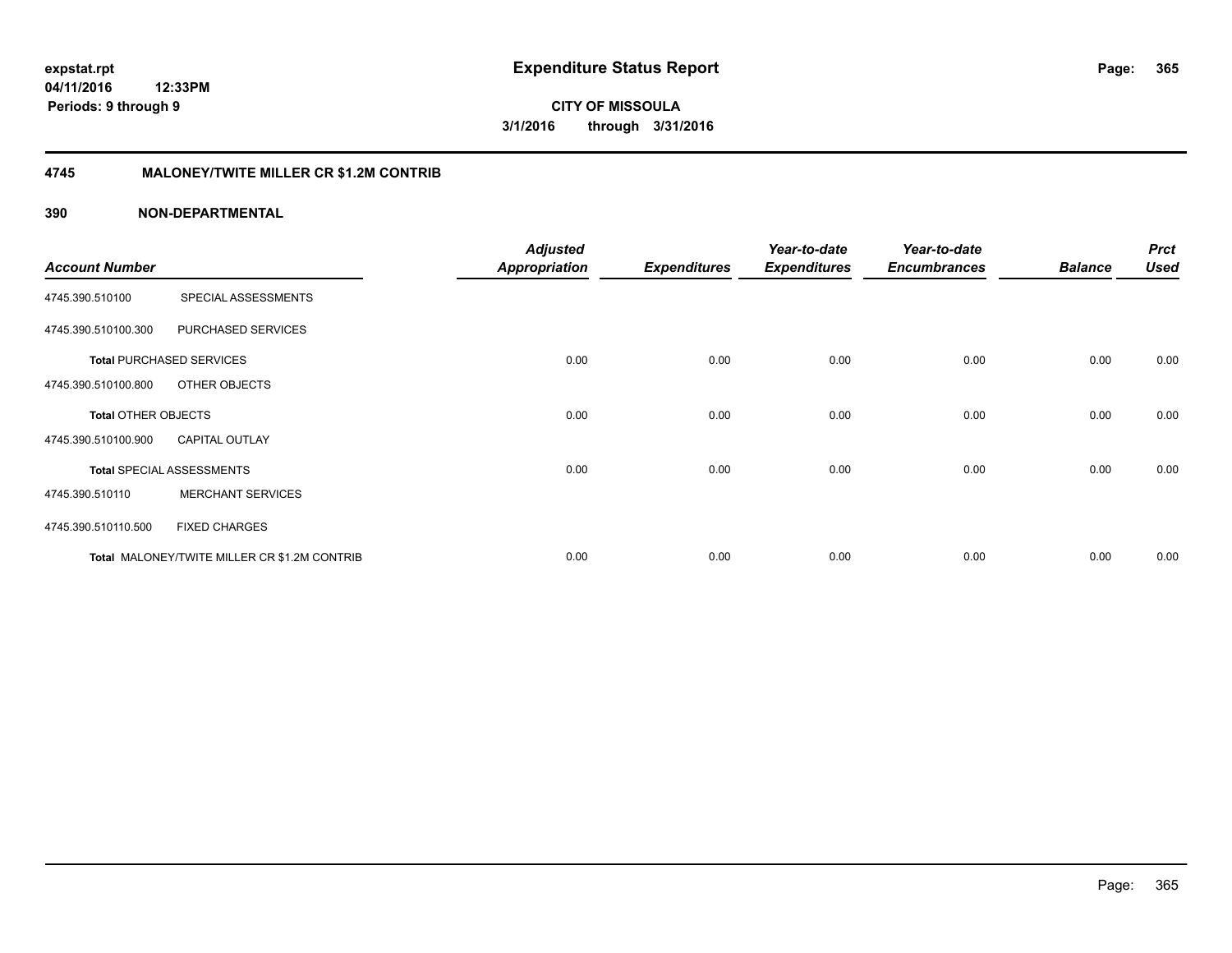# **4941 HILLVIEW WAY CONSTRUCTION**

# **280 PUBLIC WORKS OPERATIONS**

| <b>Account Number</b>           |                                               | <b>Adjusted</b><br><b>Appropriation</b> | <b>Expenditures</b> | Year-to-date<br><b>Expenditures</b> | Year-to-date<br><b>Encumbrances</b> | <b>Balance</b> | <b>Prct</b><br><b>Used</b> |
|---------------------------------|-----------------------------------------------|-----------------------------------------|---------------------|-------------------------------------|-------------------------------------|----------------|----------------------------|
| 4941.280.430034                 | <b>CONSTRUCTION</b>                           |                                         |                     |                                     |                                     |                |                            |
| 4941.280.430034.200             | <b>SUPPLIES</b>                               |                                         |                     |                                     |                                     |                |                            |
| <b>Total SUPPLIES</b>           |                                               | 0.00                                    | 0.00                | 0.00                                | 0.00                                | 0.00           | 0.00                       |
| 4941.280.430034.300             | <b>PURCHASED SERVICES</b>                     |                                         |                     |                                     |                                     |                |                            |
|                                 | 4941.280.430034.350.000 PROFESSIONAL SERVICES | 0.00                                    | 291.00              | 60,800.83                           | 0.00                                | $-60,800.83$   | 0.00                       |
| <b>Total PURCHASED SERVICES</b> |                                               | 0.00                                    | 291.00              | 60,800.83                           | 0.00                                | $-60,800.83$   | 0.00                       |
| 4941.280.430034.900             | <b>CAPITAL OUTLAY</b>                         |                                         |                     |                                     |                                     |                |                            |
| <b>Total CAPITAL OUTLAY</b>     |                                               | 0.00                                    | 0.00                | 0.00                                | 0.00                                | 0.00           | 0.00                       |
| <b>Total CONSTRUCTION</b>       |                                               | 0.00                                    | 291.00              | 60,800.83                           | 0.00                                | $-60,800.83$   | 0.00                       |
| 4941.280.510110                 | <b>MERCHANT SERVICES</b>                      |                                         |                     |                                     |                                     |                |                            |
| 4941.280.510110.500             | <b>FIXED CHARGES</b>                          |                                         |                     |                                     |                                     |                |                            |
| <b>Total FIXED CHARGES</b>      |                                               | 0.00                                    | 0.00                | 0.00                                | 0.00                                | 0.00           | 0.00                       |
| <b>Total MERCHANT SERVICES</b>  |                                               | 0.00                                    | 0.00                | 0.00                                | 0.00                                | 0.00           | 0.00                       |
|                                 | <b>Total HILLVIEW WAY CONSTRUCTION</b>        | 0.00                                    | 291.00              | 60,800.83                           | 0.00                                | $-60,800.83$   | 0.00                       |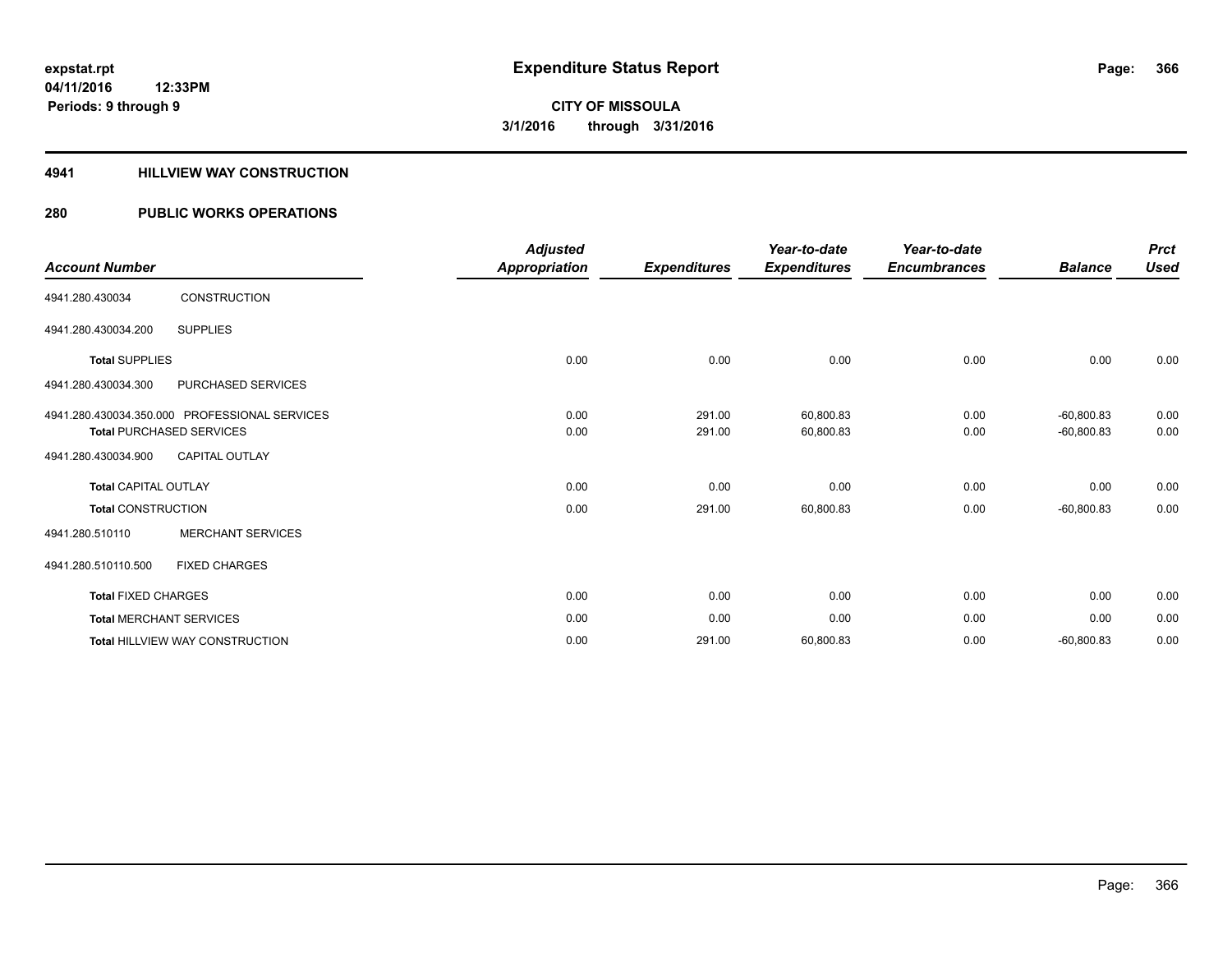**CITY OF MISSOULA 3/1/2016 through 3/31/2016**

# **4944 RATTLESNAKE SEWER COLLECTION (544)**

**000 \*\*\* Title Not Found \*\*\***

| <b>Account Number</b>                |                          | Adjusted<br>Appropriation | <b>Expenditures</b> | Year-to-date<br><b>Expenditures</b> | Year-to-date<br><b>Encumbrances</b> | <b>Balance</b> | <b>Prct</b><br><b>Used</b> |
|--------------------------------------|--------------------------|---------------------------|---------------------|-------------------------------------|-------------------------------------|----------------|----------------------------|
| 4944.000.510110                      | <b>MERCHANT SERVICES</b> |                           |                     |                                     |                                     |                |                            |
| 4944.000.510110.500                  | <b>FIXED CHARGES</b>     |                           |                     |                                     |                                     |                |                            |
| <b>Total *** Title Not Found ***</b> |                          | 0.00                      | 0.00                | 0.00                                | 0.00                                | 0.00           | 0.00                       |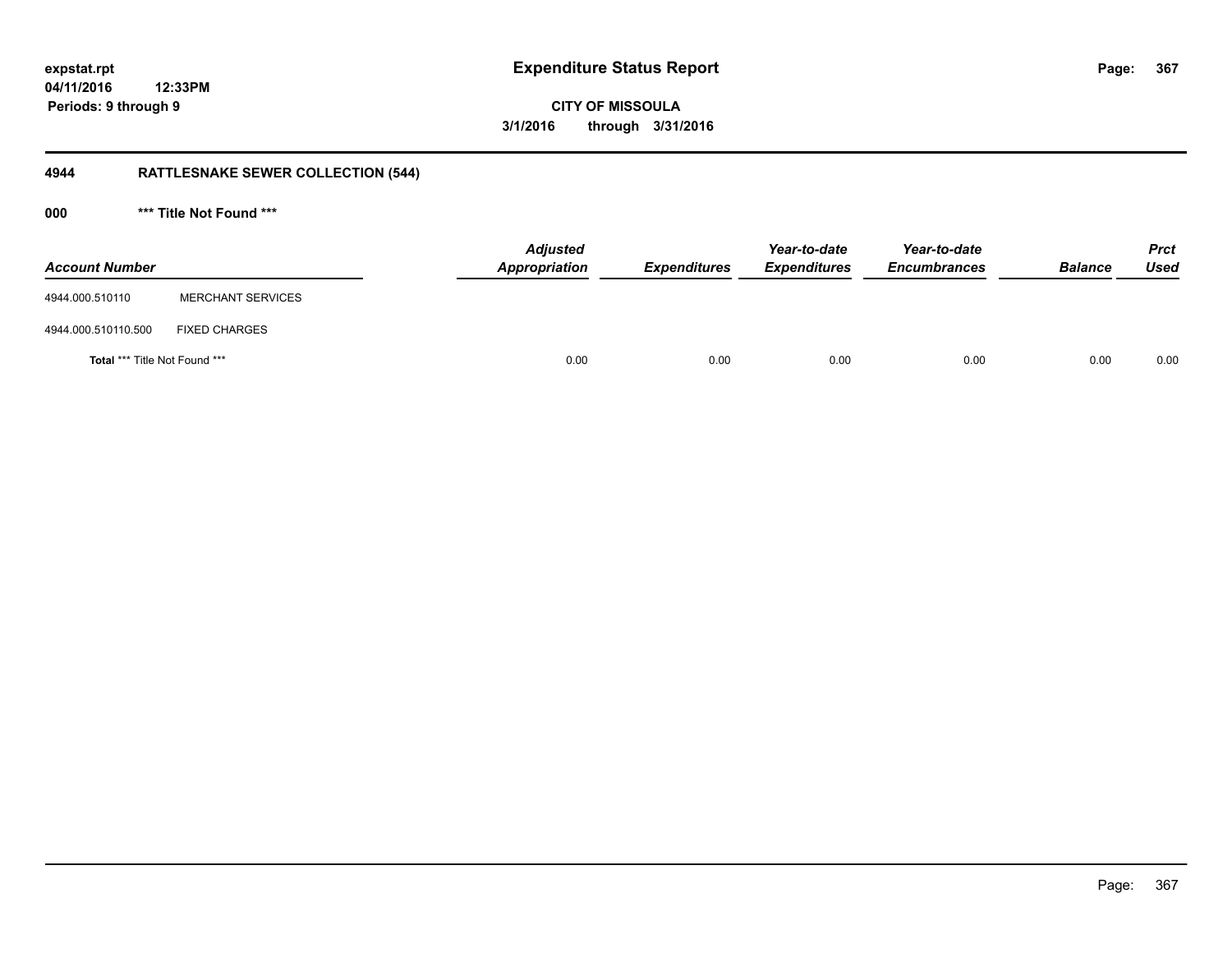# **4944 RATTLESNAKE SEWER COLLECTION (544)**

| <b>Account Number</b>         |                                  | <b>Adjusted</b><br><b>Appropriation</b> | <b>Expenditures</b> | Year-to-date<br><b>Expenditures</b> | Year-to-date<br><b>Encumbrances</b> | <b>Balance</b> | <b>Prct</b><br><b>Used</b> |
|-------------------------------|----------------------------------|-----------------------------------------|---------------------|-------------------------------------|-------------------------------------|----------------|----------------------------|
| 4944.390.510100               | SPECIAL ASSESSMENTS              |                                         |                     |                                     |                                     |                |                            |
| 4944.390.510100.300           | PURCHASED SERVICES               |                                         |                     |                                     |                                     |                |                            |
|                               | <b>Total PURCHASED SERVICES</b>  | 0.00                                    | 0.00                | 0.00                                | 0.00                                | 0.00           | 0.00                       |
| 4944.390.510100.600           | <b>DEBT SERVICE</b>              |                                         |                     |                                     |                                     |                |                            |
| <b>Total DEBT SERVICE</b>     |                                  | 0.00                                    | 0.00                | 0.00                                | 0.00                                | 0.00           | 0.00                       |
| 4944.390.510100.900           | <b>CAPITAL OUTLAY</b>            |                                         |                     |                                     |                                     |                |                            |
|                               | <b>Total SPECIAL ASSESSMENTS</b> | 0.00                                    | 0.00                | 0.00                                | 0.00                                | 0.00           | 0.00                       |
| 4944.390.510110               | <b>MERCHANT SERVICES</b>         |                                         |                     |                                     |                                     |                |                            |
| 4944.390.510110.500           | <b>FIXED CHARGES</b>             |                                         |                     |                                     |                                     |                |                            |
| <b>Total NON-DEPARTMENTAL</b> |                                  | 0.00                                    | 0.00                | 0.00                                | 0.00                                | 0.00           | 0.00                       |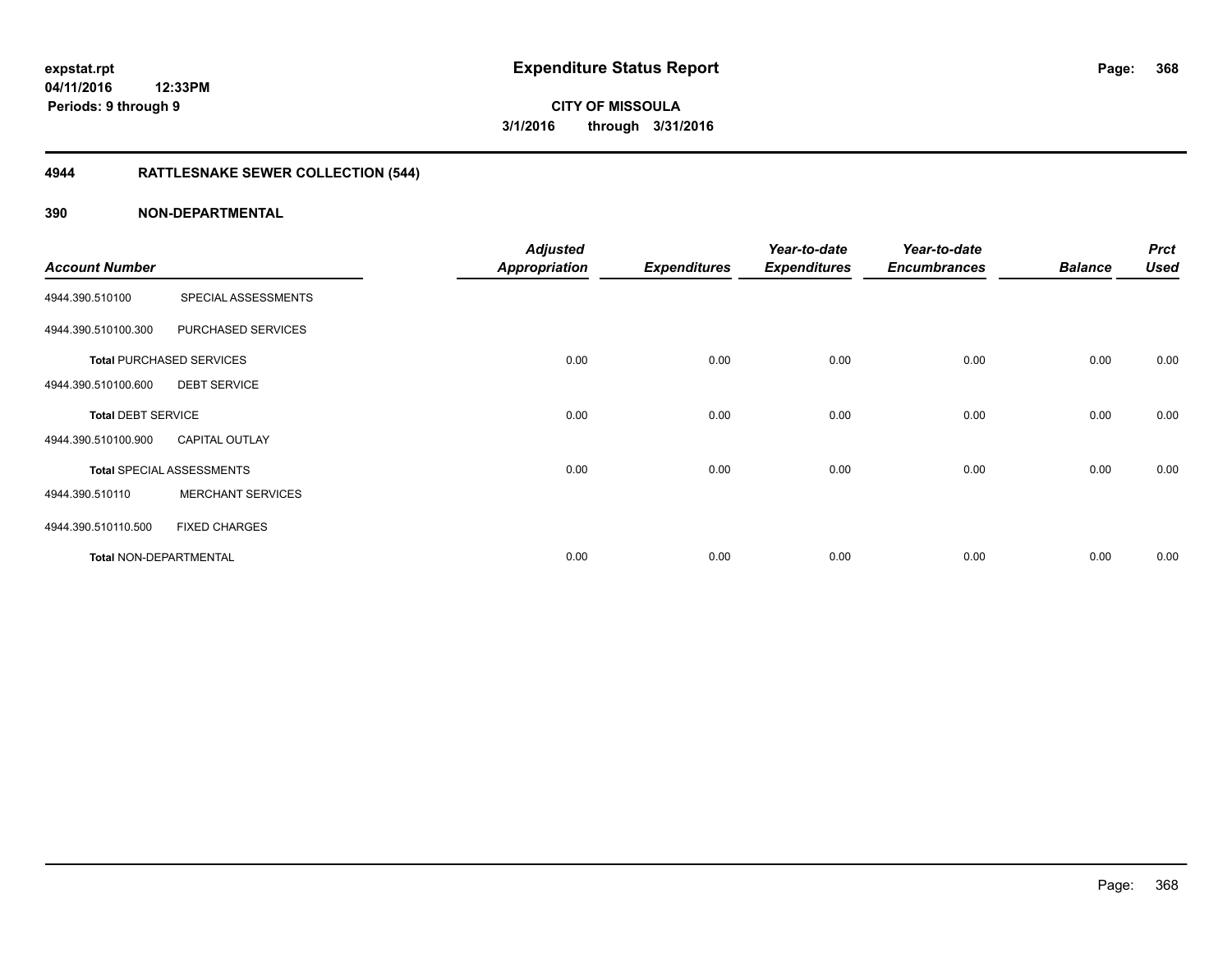**369**

**CITY OF MISSOULA 3/1/2016 through 3/31/2016**

# **4944 RATTLESNAKE SEWER COLLECTION (544)**

**550 SID 544 PROJECT**

| <b>Account Number</b>     |                                 | <b>Adjusted</b><br><b>Appropriation</b> | <b>Expenditures</b> | Year-to-date<br><b>Expenditures</b> | Year-to-date<br><b>Encumbrances</b> | <b>Balance</b> | <b>Prct</b><br><b>Used</b> |
|---------------------------|---------------------------------|-----------------------------------------|---------------------|-------------------------------------|-------------------------------------|----------------|----------------------------|
| 4944.550.430680           | ARRA GRANT                      |                                         |                     |                                     |                                     |                |                            |
| 4944.550.430680.900       | CAPITAL OUTLAY                  |                                         |                     |                                     |                                     |                |                            |
| <b>Total ARRA GRANT</b>   |                                 | 0.00                                    | 0.00                | 0.00                                | 0.00                                | 0.00           | 0.00                       |
| 4944.550.430681           | ARRA LOAN                       |                                         |                     |                                     |                                     |                |                            |
| 4944.550.430681.900       | CAPITAL OUTLAY                  |                                         |                     |                                     |                                     |                |                            |
| <b>Total ARRA LOAN</b>    |                                 | 0.00                                    | 0.00                | 0.00                                | 0.00                                | 0.00           | 0.00                       |
| 4944.550.430682           | <b>TSEP GRANT</b>               |                                         |                     |                                     |                                     |                |                            |
| 4944.550.430682.900       | CAPITAL OUTLAY                  |                                         |                     |                                     |                                     |                |                            |
| <b>Total TSEP GRANT</b>   |                                 | 0.00                                    | 0.00                | 0.00                                | 0.00                                | 0.00           | 0.00                       |
| 4944.550.430685           | SRF SID                         |                                         |                     |                                     |                                     |                |                            |
| 4944.550.430685.900       | CAPITAL OUTLAY                  |                                         |                     |                                     |                                     |                |                            |
| <b>Total SRF SID</b>      |                                 | 0.00                                    | 0.00                | 0.00                                | 0.00                                | 0.00           | 0.00                       |
| 4944.550.430686           | SRF REV BOND                    |                                         |                     |                                     |                                     |                |                            |
| 4944.550.430686.300       | PURCHASED SERVICES              |                                         |                     |                                     |                                     |                |                            |
|                           | <b>Total PURCHASED SERVICES</b> | 0.00                                    | 0.00                | 0.00                                | 0.00                                | 0.00           | 0.00                       |
| 4944.550.430686.900       | CAPITAL OUTLAY                  |                                         |                     |                                     |                                     |                |                            |
| <b>Total SRF REV BOND</b> |                                 | 0.00                                    | 0.00                | 0.00                                | 0.00                                | 0.00           | 0.00                       |
| 4944.550.430687           | ARRA LOAN SID                   |                                         |                     |                                     |                                     |                |                            |
| 4944.550.430687.900       | CAPITAL OUTLAY                  |                                         |                     |                                     |                                     |                |                            |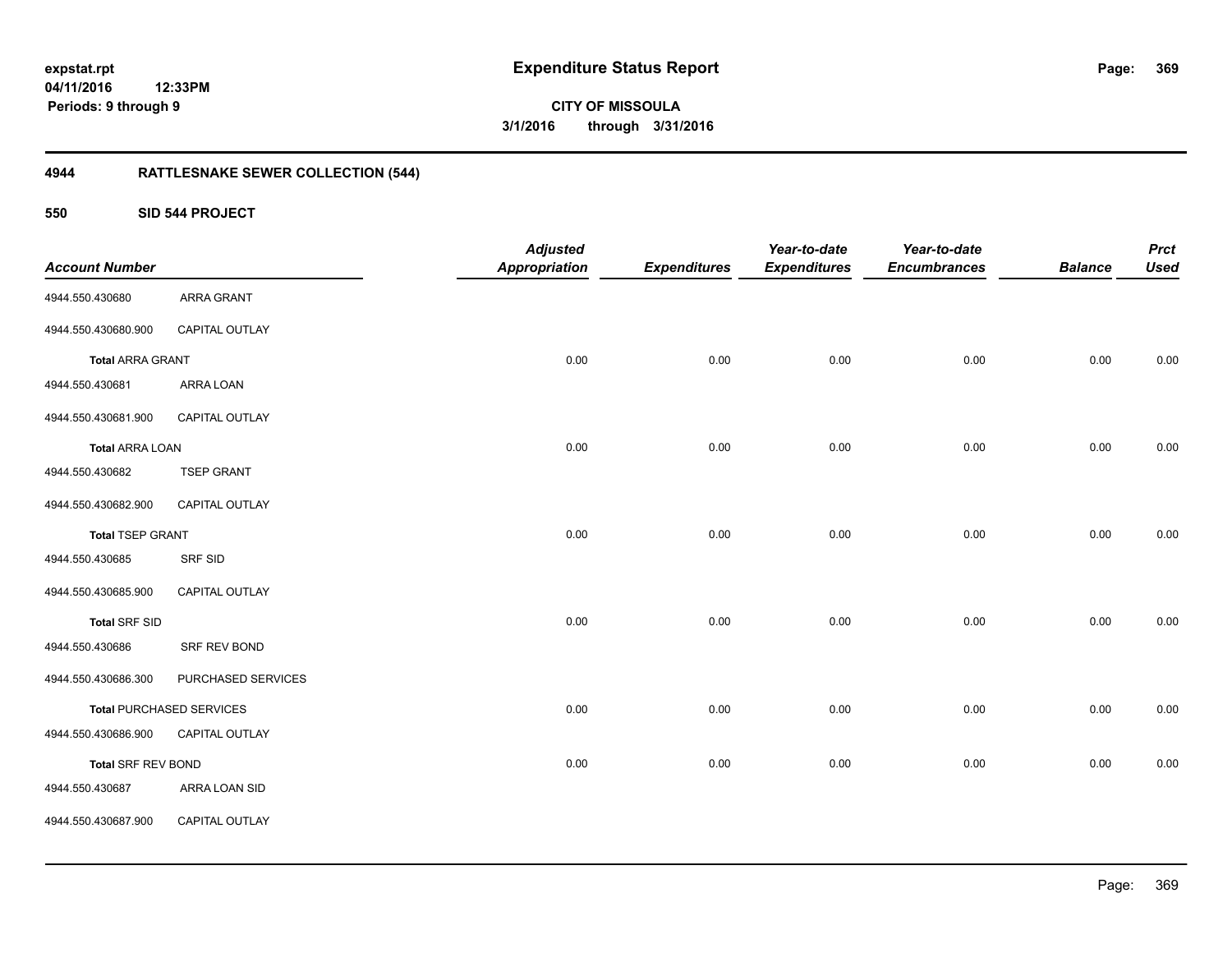**CITY OF MISSOULA 3/1/2016 through 3/31/2016**

# **4944 RATTLESNAKE SEWER COLLECTION (544)**

# **550 SID 544 PROJECT**

| <b>Account Number</b>        |                          | <b>Adjusted</b><br><b>Appropriation</b> | <b>Expenditures</b> | Year-to-date<br><b>Expenditures</b> | Year-to-date<br><b>Encumbrances</b> | <b>Balance</b> | <b>Prct</b><br><b>Used</b> |
|------------------------------|--------------------------|-----------------------------------------|---------------------|-------------------------------------|-------------------------------------|----------------|----------------------------|
| <b>Total ARRA LOAN SID</b>   |                          | 0.00                                    | 0.00                | 0.00                                | 0.00                                | 0.00           | 0.00                       |
| 4944.550.510110              | <b>MERCHANT SERVICES</b> |                                         |                     |                                     |                                     |                |                            |
| 4944.550.510110.500          | <b>FIXED CHARGES</b>     |                                         |                     |                                     |                                     |                |                            |
| <b>Total SID 544 PROJECT</b> |                          | 0.00                                    | 0.00                | 0.00                                | 0.00                                | 0.00           | 0.00                       |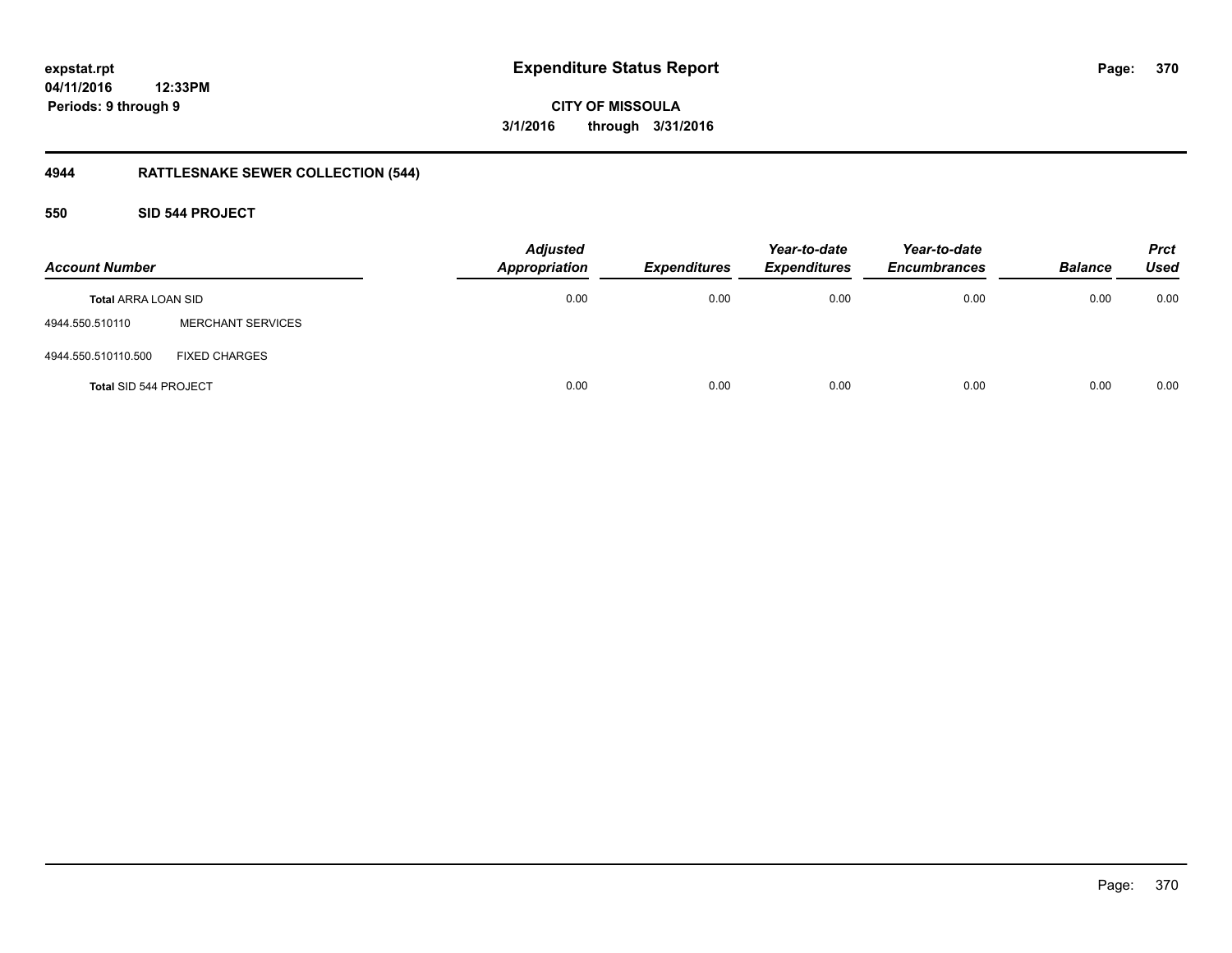# **4944 RATTLESNAKE SEWER COLLECTION (544)**

# **555 LOLO STREET PROJECT**

| <b>Account Number</b>     |                                          | <b>Adjusted</b><br><b>Appropriation</b> | <b>Expenditures</b> | Year-to-date<br><b>Expenditures</b> | Year-to-date<br><b>Encumbrances</b> | <b>Balance</b> | <b>Prct</b><br><b>Used</b> |
|---------------------------|------------------------------------------|-----------------------------------------|---------------------|-------------------------------------|-------------------------------------|----------------|----------------------------|
| 4944.555.430680           | ARRA GRANT                               |                                         |                     |                                     |                                     |                |                            |
| 4944.555.430680.900       | <b>CAPITAL OUTLAY</b>                    |                                         |                     |                                     |                                     |                |                            |
| <b>Total ARRA GRANT</b>   |                                          | 0.00                                    | 0.00                | 0.00                                | 0.00                                | 0.00           | 0.00                       |
| 4944.555.430685           | SRF SID                                  |                                         |                     |                                     |                                     |                |                            |
| 4944.555.430685.900       | <b>CAPITAL OUTLAY</b>                    |                                         |                     |                                     |                                     |                |                            |
| <b>Total SRF SID</b>      |                                          | 0.00                                    | 0.00                | 0.00                                | 0.00                                | 0.00           | 0.00                       |
| 4944.555.430686           | SRF REV BOND                             |                                         |                     |                                     |                                     |                |                            |
| 4944.555.430686.900       | <b>CAPITAL OUTLAY</b>                    |                                         |                     |                                     |                                     |                |                            |
| <b>Total SRF REV BOND</b> |                                          | 0.00                                    | 0.00                | 0.00                                | 0.00                                | 0.00           | 0.00                       |
| 4944.555.510110           | <b>MERCHANT SERVICES</b>                 |                                         |                     |                                     |                                     |                |                            |
| 4944.555.510110.500       | <b>FIXED CHARGES</b>                     |                                         |                     |                                     |                                     |                |                            |
|                           | Total RATTLESNAKE SEWER COLLECTION (544) | 0.00                                    | 0.00                | 0.00                                | 0.00                                | 0.00           | 0.00                       |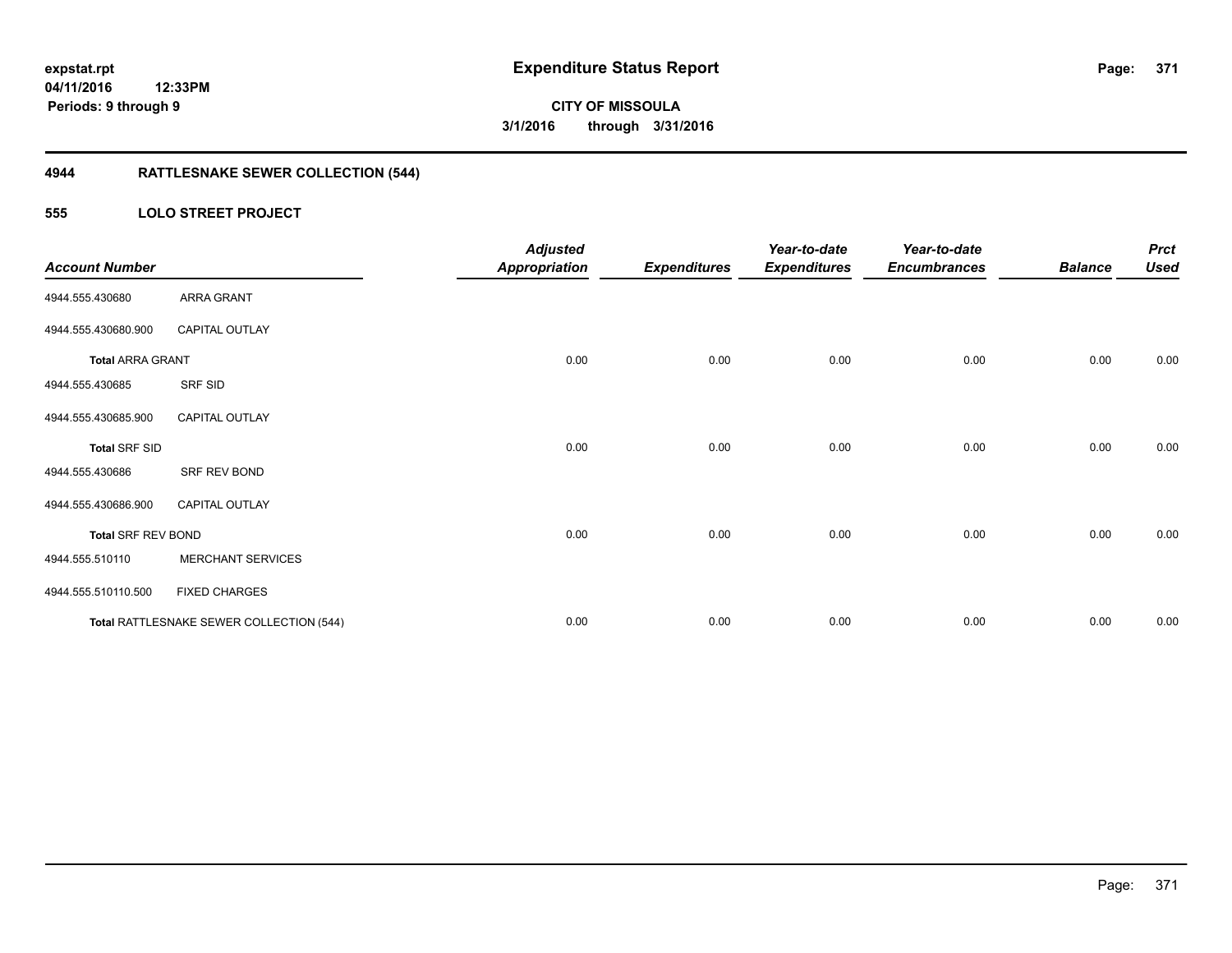# **4945 PHILLIPS ST TRAFFIC CALMING**

# **000 \*\*\* Title Not Found \*\*\***

| <b>Account Number</b> |                                          | <b>Adjusted</b><br><b>Appropriation</b> | <b>Expenditures</b> | Year-to-date<br><b>Expenditures</b> | Year-to-date<br><b>Encumbrances</b> | <b>Balance</b> | <b>Prct</b><br><b>Used</b> |
|-----------------------|------------------------------------------|-----------------------------------------|---------------------|-------------------------------------|-------------------------------------|----------------|----------------------------|
| 4945.000.410000       | <b>GENERAL GOVERNMENT</b>                |                                         |                     |                                     |                                     |                |                            |
| 4945.000.410000.600   | <b>DEBT SERVICE</b>                      |                                         |                     |                                     |                                     |                |                            |
|                       | <b>Total GENERAL GOVERNMENT</b>          | 0.00                                    | 0.00                | 0.00                                | 0.00                                | 0.00           | 0.00                       |
| 4945.000.510110       | <b>MERCHANT SERVICES</b>                 |                                         |                     |                                     |                                     |                |                            |
| 4945.000.510110.500   | <b>FIXED CHARGES</b>                     |                                         |                     |                                     |                                     |                |                            |
|                       | <b>Total MERCHANT SERVICES</b>           | 0.00                                    | 0.00                | 0.00                                | 0.00                                | 0.00           | 0.00                       |
|                       | <b>Total PHILLIPS ST TRAFFIC CALMING</b> | 0.00                                    | 0.00                | 0.00                                | 0.00                                | 0.00           | 0.00                       |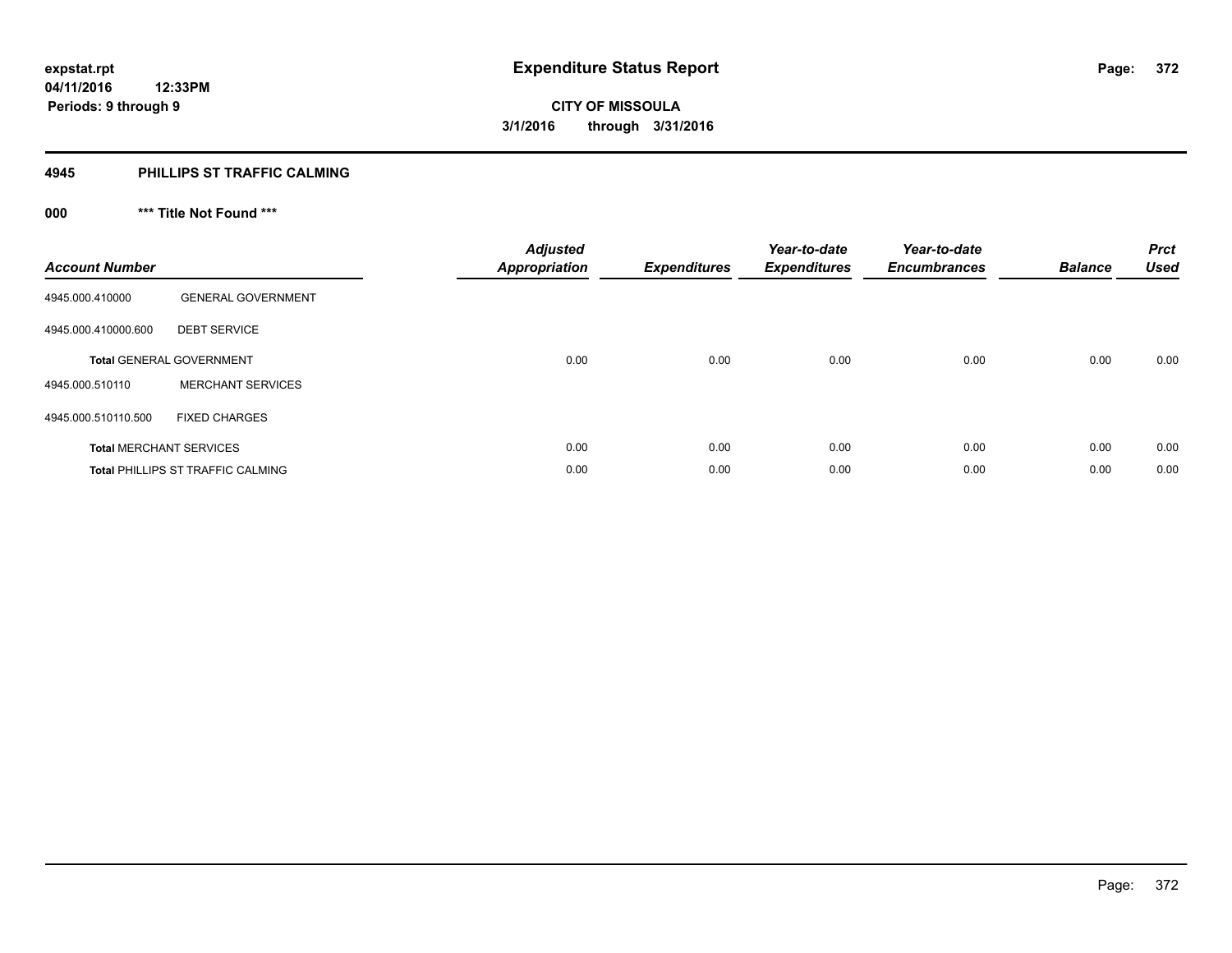**CITY OF MISSOULA 3/1/2016 through 3/31/2016**

# **4946 PATTEE CREEK DR. TRAFFIC CALMING**

**000 \*\*\* Title Not Found \*\*\***

| <b>Account Number</b>                |                                 | <b>Adjusted</b><br><b>Appropriation</b> | <b>Expenditures</b> | Year-to-date<br><b>Expenditures</b> | Year-to-date<br><b>Encumbrances</b> | <b>Balance</b> | <b>Prct</b><br><b>Used</b> |
|--------------------------------------|---------------------------------|-----------------------------------------|---------------------|-------------------------------------|-------------------------------------|----------------|----------------------------|
| 4946.000.410000                      | <b>GENERAL GOVERNMENT</b>       |                                         |                     |                                     |                                     |                |                            |
| 4946.000.410000.600                  | <b>DEBT SERVICE</b>             |                                         |                     |                                     |                                     |                |                            |
|                                      | <b>Total GENERAL GOVERNMENT</b> | 0.00                                    | 0.00                | 0.00                                | 0.00                                | 0.00           | 0.00                       |
| 4946.000.510110                      | <b>MERCHANT SERVICES</b>        |                                         |                     |                                     |                                     |                |                            |
| 4946.000.510110.500                  | <b>FIXED CHARGES</b>            |                                         |                     |                                     |                                     |                |                            |
| <b>Total *** Title Not Found ***</b> |                                 | 0.00                                    | 0.00                | 0.00                                | 0.00                                | 0.00           | 0.00                       |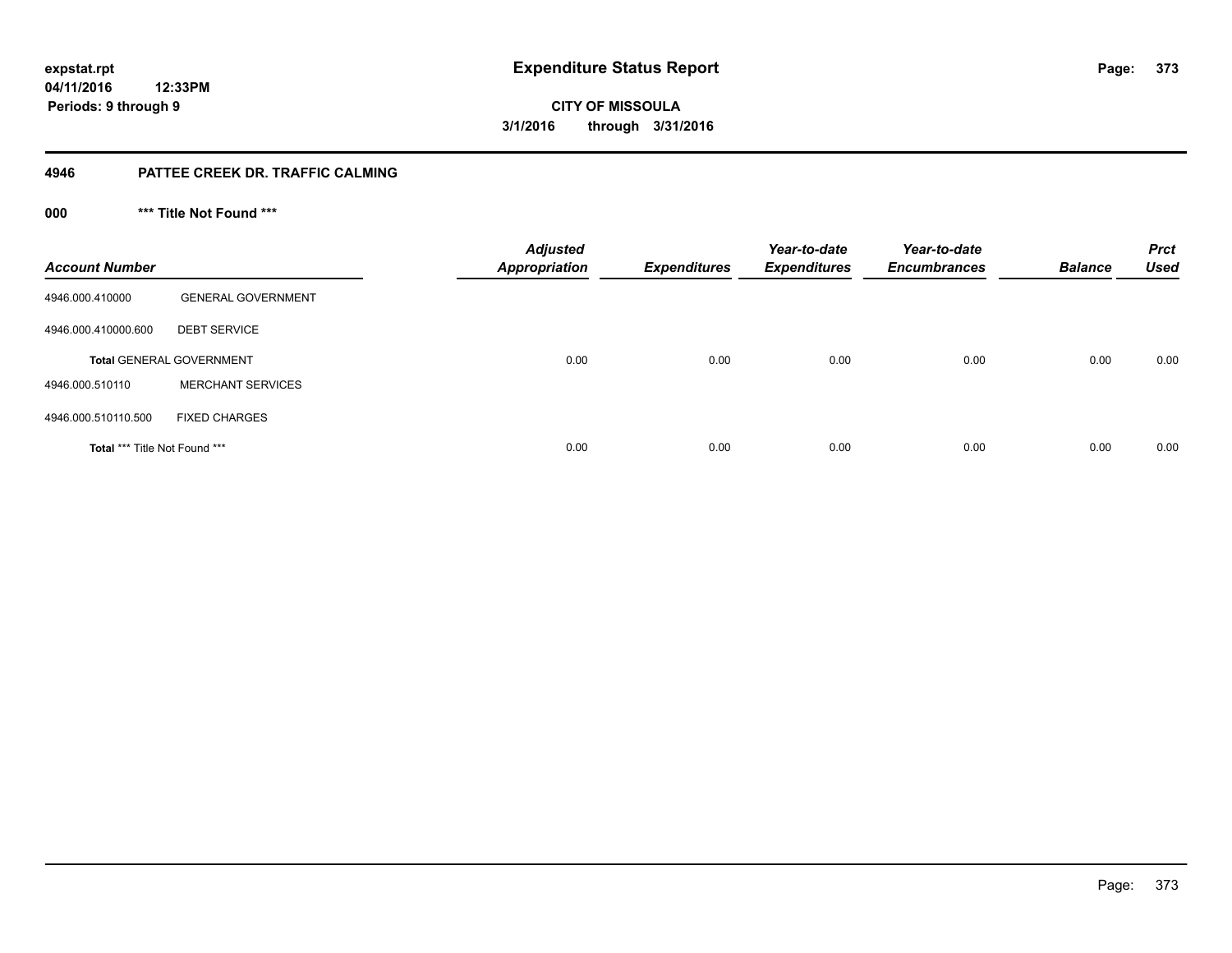# **4946 PATTEE CREEK DR. TRAFFIC CALMING**

| <b>Account Number</b> |                                               | <b>Adjusted</b><br><b>Appropriation</b> | <b>Expenditures</b> | Year-to-date<br><b>Expenditures</b> | Year-to-date<br><b>Encumbrances</b> | <b>Balance</b> | <b>Prct</b><br><b>Used</b> |
|-----------------------|-----------------------------------------------|-----------------------------------------|---------------------|-------------------------------------|-------------------------------------|----------------|----------------------------|
| 4946.390.510100       | SPECIAL ASSESSMENTS                           |                                         |                     |                                     |                                     |                |                            |
| 4946.390.510100.300   | PURCHASED SERVICES                            |                                         |                     |                                     |                                     |                |                            |
|                       | <b>Total PURCHASED SERVICES</b>               | 0.00                                    | 0.00                | 0.00                                | 0.00                                | 0.00           | 0.00                       |
| 4946.390.510100.900   | <b>CAPITAL OUTLAY</b>                         |                                         |                     |                                     |                                     |                |                            |
|                       | <b>Total SPECIAL ASSESSMENTS</b>              | 0.00                                    | 0.00                | 0.00                                | 0.00                                | 0.00           | 0.00                       |
| 4946.390.510110       | <b>MERCHANT SERVICES</b>                      |                                         |                     |                                     |                                     |                |                            |
| 4946.390.510110.500   | <b>FIXED CHARGES</b>                          |                                         |                     |                                     |                                     |                |                            |
|                       | <b>Total MERCHANT SERVICES</b>                | 0.00                                    | 0.00                | 0.00                                | 0.00                                | 0.00           | 0.00                       |
|                       | <b>Total PATTEE CREEK DR. TRAFFIC CALMING</b> | 0.00                                    | 0.00                | 0.00                                | 0.00                                | 0.00           | 0.00                       |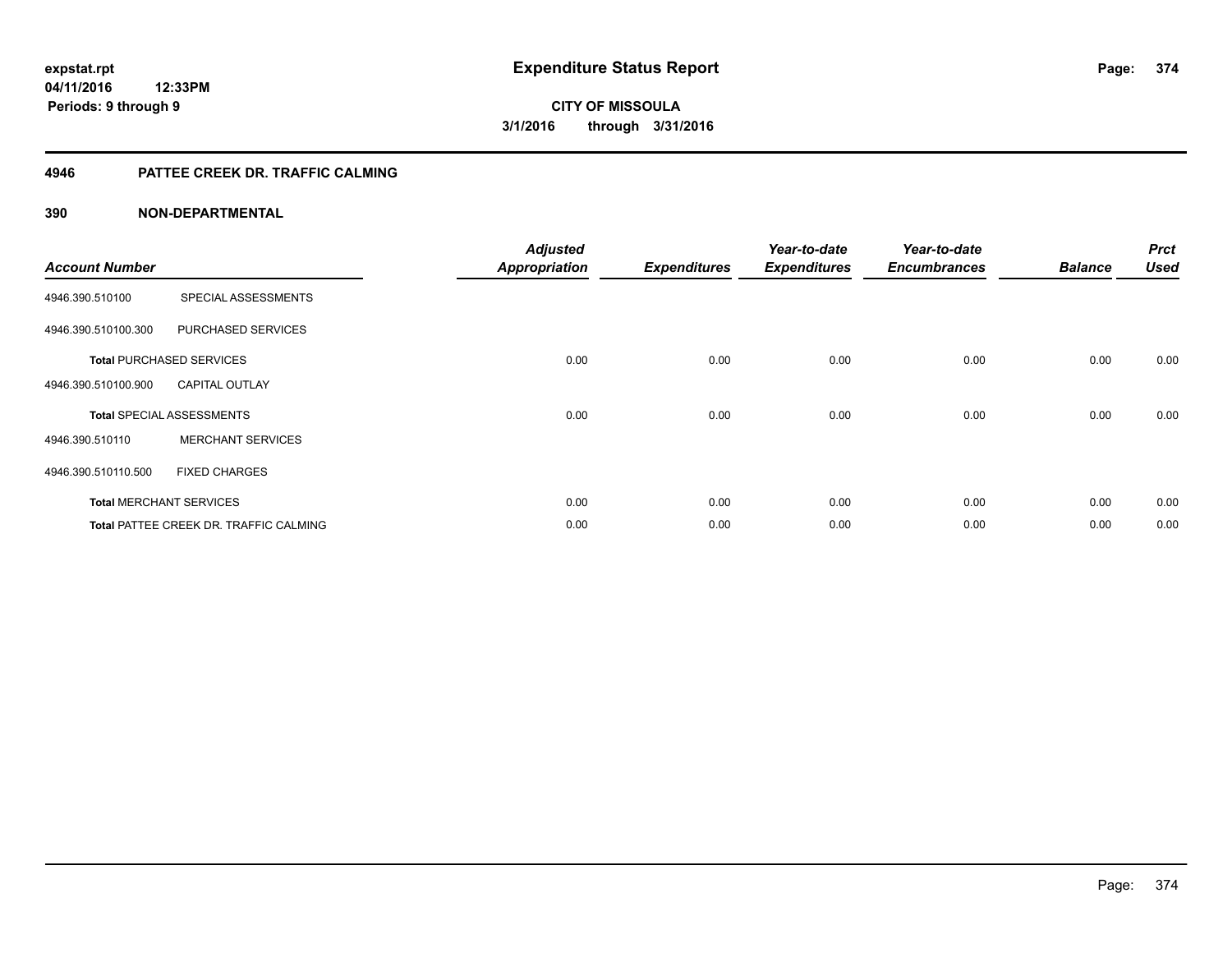# **4948 STORMWATER OUTFALL RETROFITS**

| <b>Account Number</b> |                                                    | <b>Adjusted</b><br><b>Appropriation</b> | <b>Expenditures</b> | Year-to-date<br><b>Expenditures</b> | Year-to-date<br><b>Encumbrances</b> | <b>Balance</b> | <b>Prct</b><br><b>Used</b> |
|-----------------------|----------------------------------------------------|-----------------------------------------|---------------------|-------------------------------------|-------------------------------------|----------------|----------------------------|
| 4948.390.431210       | CARAS PARK STORM WATER RETROFITS                   |                                         |                     |                                     |                                     |                |                            |
| 4948.390.431210.300   | PURCHASED SERVICES                                 |                                         |                     |                                     |                                     |                |                            |
|                       | <b>Total CARAS PARK STORM WATER RETROFITS</b>      | 0.00                                    | 0.00                | 0.00                                | 0.00                                | 0.00           | 0.00                       |
| 4948.390.431212       | BUCKHOUSE BRIDGE STORM WATER RETROFIT              |                                         |                     |                                     |                                     |                |                            |
| 4948.390.431212.300   | PURCHASED SERVICES                                 |                                         |                     |                                     |                                     |                |                            |
|                       | <b>Total BUCKHOUSE BRIDGE STORM WATER RETROFIT</b> | 0.00                                    | 0.00                | 0.00                                | 0.00                                | 0.00           | 0.00                       |
| 4948.390.510110       | <b>MERCHANT SERVICES</b>                           |                                         |                     |                                     |                                     |                |                            |
| 4948.390.510110.500   | <b>FIXED CHARGES</b>                               |                                         |                     |                                     |                                     |                |                            |
|                       | <b>Total MERCHANT SERVICES</b>                     | 0.00                                    | 0.00                | 0.00                                | 0.00                                | 0.00           | 0.00                       |
|                       | <b>Total STORMWATER OUTFALL RETROFITS</b>          | 0.00                                    | 0.00                | 0.00                                | 0.00                                | 0.00           | 0.00                       |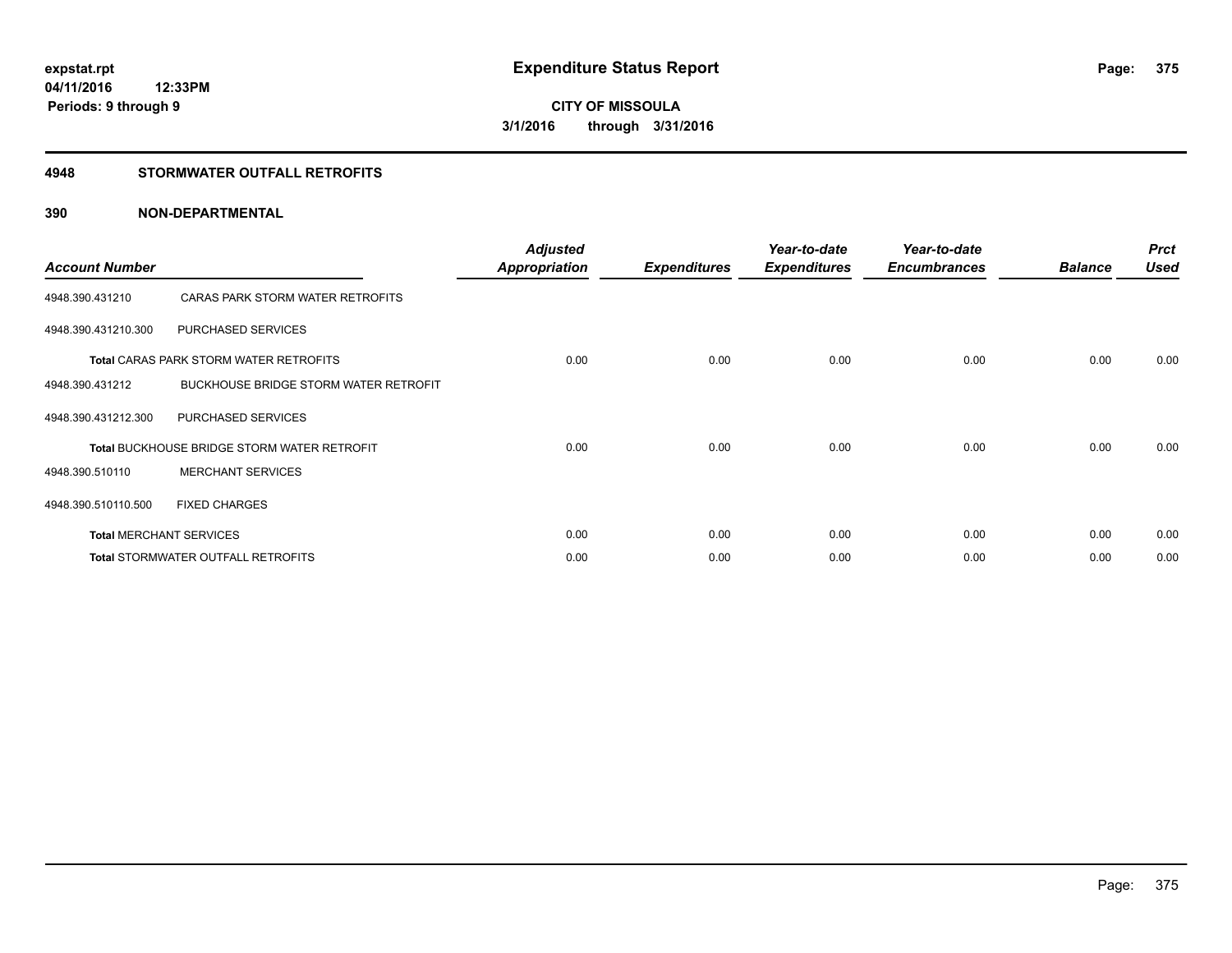## **4949 WAYFINDING PROJECT**

|                                 |                                               | <b>Adjusted</b>      |                     | Year-to-date        | Year-to-date        |                | <b>Prct</b> |
|---------------------------------|-----------------------------------------------|----------------------|---------------------|---------------------|---------------------|----------------|-------------|
| <b>Account Number</b>           |                                               | <b>Appropriation</b> | <b>Expenditures</b> | <b>Expenditures</b> | <b>Encumbrances</b> | <b>Balance</b> | <b>Used</b> |
| 4949.390.430268                 | *** Title Not Found ***                       |                      |                     |                     |                     |                |             |
| 4949.390.430268.100             | PERSONAL SERVICES                             |                      |                     |                     |                     |                |             |
| <b>Total PERSONAL SERVICES</b>  |                                               | 0.00                 | 0.00                | 0.00                | 0.00                | 0.00           | 0.00        |
| 4949.390.430268.200             | <b>SUPPLIES</b>                               |                      |                     |                     |                     |                |             |
| <b>Total SUPPLIES</b>           |                                               | 0.00                 | 0.00                | 0.00                | 0.00                | 0.00           | 0.00        |
| 4949.390.430268.300             | <b>PURCHASED SERVICES</b>                     |                      |                     |                     |                     |                |             |
|                                 | 4949.390.430268.350.000 PROFESSIONAL SERVICES | 0.00                 | 99.00               | 2,479.00            | 0.00                | $-2,479.00$    | 0.00        |
|                                 | <b>Total PURCHASED SERVICES</b>               | 0.00                 | 99.00               | 2,479.00            | 0.00                | $-2,479.00$    | 0.00        |
| 4949.390.430268.900             | <b>CAPITAL OUTLAY</b>                         |                      |                     |                     |                     |                |             |
| <b>Total CAPITAL OUTLAY</b>     |                                               | 0.00                 | 0.00                | 0.00                | 0.00                | 0.00           | 0.00        |
| Total *** Title Not Found ***   |                                               | 0.00                 | 99.00               | 2,479.00            | 0.00                | $-2,479.00$    | 0.00        |
| 4949.390.510110                 | <b>MERCHANT SERVICES</b>                      |                      |                     |                     |                     |                |             |
| 4949.390.510110.500             | <b>FIXED CHARGES</b>                          |                      |                     |                     |                     |                |             |
| <b>Total MERCHANT SERVICES</b>  |                                               | 0.00                 | 0.00                | 0.00                | 0.00                | 0.00           | 0.00        |
| <b>Total WAYFINDING PROJECT</b> |                                               | 0.00                 | 99.00               | 2,479.00            | 0.00                | $-2,479.00$    | 0.00        |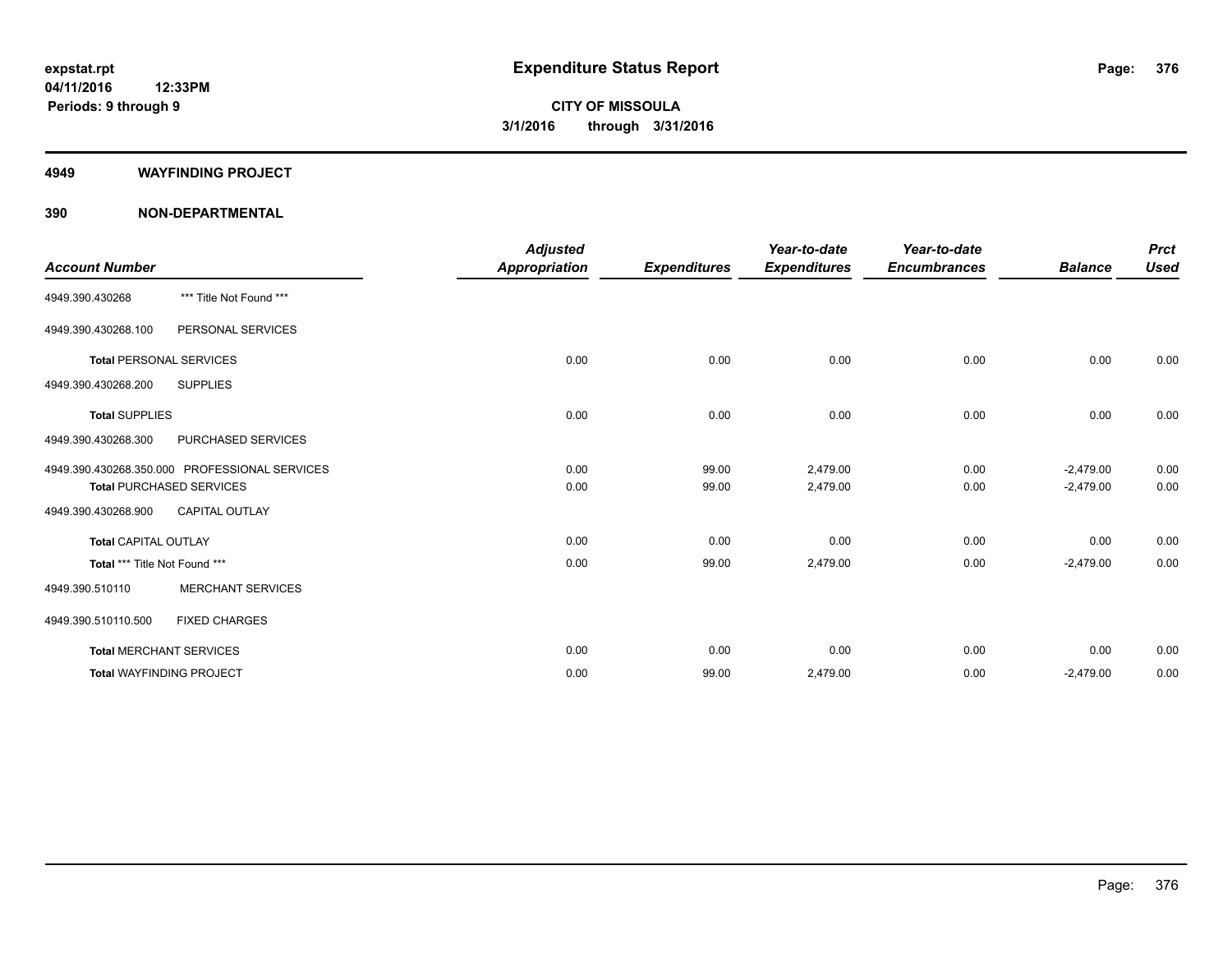### **4990 ARRA ENHANCEMENTS**

# **500 N HIGGINS STREETSCAPE**

| <b>Account Number</b> |                                         | <b>Adjusted</b><br><b>Appropriation</b> | <b>Expenditures</b> | Year-to-date<br><b>Expenditures</b> | Year-to-date<br><b>Encumbrances</b> | <b>Balance</b> | <b>Prct</b><br><b>Used</b> |
|-----------------------|-----------------------------------------|-----------------------------------------|---------------------|-------------------------------------|-------------------------------------|----------------|----------------------------|
| 4990.500.430030       | PRELIMINARY ENGINEERING                 |                                         |                     |                                     |                                     |                |                            |
| 4990.500.430030.900   | <b>CAPITAL OUTLAY</b>                   |                                         |                     |                                     |                                     |                |                            |
|                       | <b>Total PRELIMINARY ENGINEERING</b>    | 0.00                                    | 0.00                | 0.00                                | 0.00                                | 0.00           | 0.00                       |
| 4990.500.430031       | <b>CONTRUCTION ENGINEERING</b>          |                                         |                     |                                     |                                     |                |                            |
| 4990.500.430031.900   | <b>CAPITAL OUTLAY</b>                   |                                         |                     |                                     |                                     |                |                            |
|                       | <b>Total CONTRUCTION ENGINEERING</b>    | 0.00                                    | 0.00                | 0.00                                | 0.00                                | 0.00           | 0.00                       |
| 4990.500.430032       | CONTRACTOR PAYMENTS-CONTSTRUCTION       |                                         |                     |                                     |                                     |                |                            |
| 4990.500.430032.900   | <b>CAPITAL OUTLAY</b>                   |                                         |                     |                                     |                                     |                |                            |
|                       | Total CONTRACTOR PAYMENTS-CONTSTRUCTION | 0.00                                    | 0.00                | 0.00                                | 0.00                                | 0.00           | 0.00                       |
| 4990.500.510110       | <b>MERCHANT SERVICES</b>                |                                         |                     |                                     |                                     |                |                            |
| 4990.500.510110.500   | <b>FIXED CHARGES</b>                    |                                         |                     |                                     |                                     |                |                            |
|                       | Total N HIGGINS STREETSCAPE             | 0.00                                    | 0.00                | 0.00                                | 0.00                                | 0.00           | 0.00                       |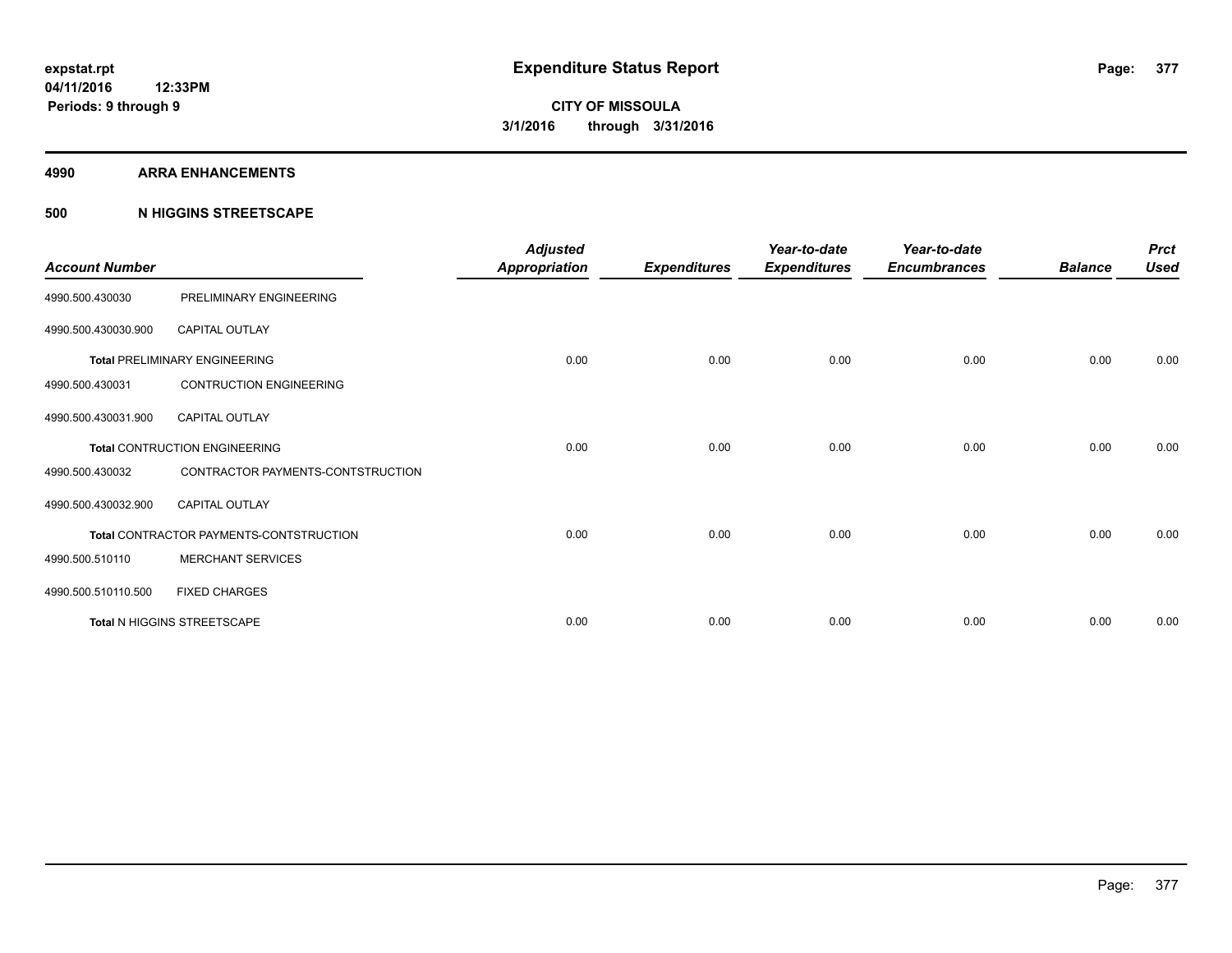**4990 ARRA ENHANCEMENTS**

**510 CURB RAMPS**

| <b>Account Number</b>   |                                                | <b>Adjusted</b><br><b>Appropriation</b> | <b>Expenditures</b> | Year-to-date<br><b>Expenditures</b> | Year-to-date<br><b>Encumbrances</b> | <b>Balance</b> | <b>Prct</b><br><b>Used</b> |
|-------------------------|------------------------------------------------|-----------------------------------------|---------------------|-------------------------------------|-------------------------------------|----------------|----------------------------|
| 4990.510.430032         | CONTRACTOR PAYMENTS-CONTSTRUCTION              |                                         |                     |                                     |                                     |                |                            |
| 4990.510.430032.900     | <b>CAPITAL OUTLAY</b>                          |                                         |                     |                                     |                                     |                |                            |
|                         | <b>Total CONTRACTOR PAYMENTS-CONTSTRUCTION</b> | 0.00                                    | 0.00                | 0.00                                | 0.00                                | 0.00           | 0.00                       |
| 4990.510.510110         | <b>MERCHANT SERVICES</b>                       |                                         |                     |                                     |                                     |                |                            |
| 4990.510.510110.500     | <b>FIXED CHARGES</b>                           |                                         |                     |                                     |                                     |                |                            |
| <b>Total CURB RAMPS</b> |                                                | 0.00                                    | 0.00                | 0.00                                | 0.00                                | 0.00           | 0.00                       |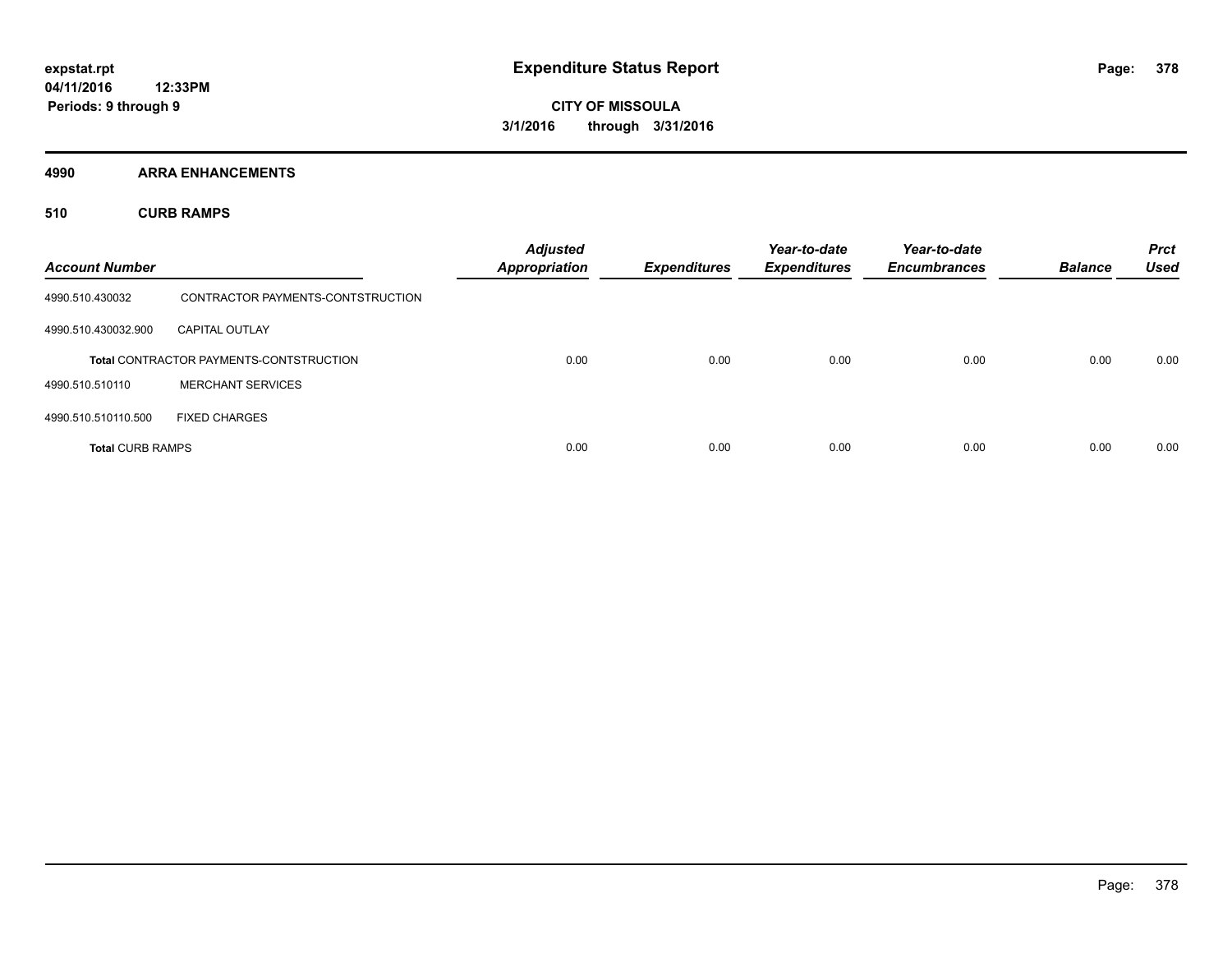### **4990 ARRA ENHANCEMENTS**

# **515 RSNAKE GATEWAY GREENOUGH DRIVE**

| <b>Account Number</b> |                                         | <b>Adjusted</b><br><b>Appropriation</b> | <b>Expenditures</b> | Year-to-date<br><b>Expenditures</b> | Year-to-date<br><b>Encumbrances</b> | <b>Balance</b> | <b>Prct</b><br><b>Used</b> |
|-----------------------|-----------------------------------------|-----------------------------------------|---------------------|-------------------------------------|-------------------------------------|----------------|----------------------------|
| 4990.515.430030       | PRELIMINARY ENGINEERING                 |                                         |                     |                                     |                                     |                |                            |
| 4990.515.430030.900   | <b>CAPITAL OUTLAY</b>                   |                                         |                     |                                     |                                     |                |                            |
|                       | <b>Total PRELIMINARY ENGINEERING</b>    | 0.00                                    | 0.00                | 0.00                                | 0.00                                | 0.00           | 0.00                       |
| 4990.515.430031       | <b>CONTRUCTION ENGINEERING</b>          |                                         |                     |                                     |                                     |                |                            |
| 4990.515.430031.900   | <b>CAPITAL OUTLAY</b>                   |                                         |                     |                                     |                                     |                |                            |
|                       | <b>Total CONTRUCTION ENGINEERING</b>    | 0.00                                    | 0.00                | 0.00                                | 0.00                                | 0.00           | 0.00                       |
| 4990.515.430032       | CONTRACTOR PAYMENTS-CONTSTRUCTION       |                                         |                     |                                     |                                     |                |                            |
| 4990.515.430032.900   | <b>CAPITAL OUTLAY</b>                   |                                         |                     |                                     |                                     |                |                            |
|                       | Total CONTRACTOR PAYMENTS-CONTSTRUCTION | 0.00                                    | 0.00                | 0.00                                | 0.00                                | 0.00           | 0.00                       |
| 4990.515.510110       | <b>MERCHANT SERVICES</b>                |                                         |                     |                                     |                                     |                |                            |
| 4990.515.510110.500   | <b>FIXED CHARGES</b>                    |                                         |                     |                                     |                                     |                |                            |
|                       | <b>Total ARRA ENHANCEMENTS</b>          | 0.00                                    | 0.00                | 0.00                                | 0.00                                | 0.00           | 0.00                       |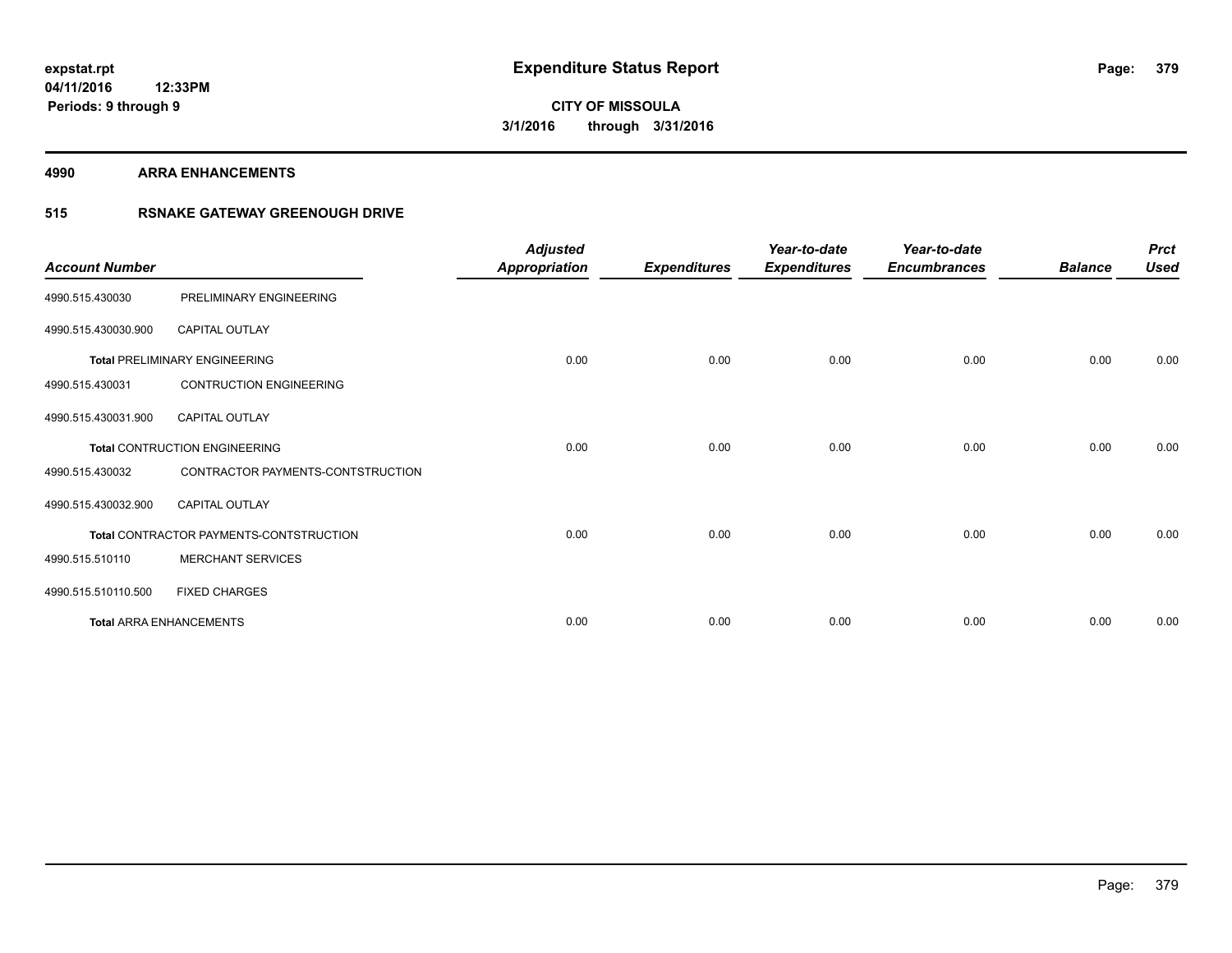**4991 ARRA HB645**

# **500 N HIGGINS STREETSCAPE**

| <b>Account Number</b> |                                    | <b>Adjusted</b><br><b>Appropriation</b> | <b>Expenditures</b> | Year-to-date<br><b>Expenditures</b> | Year-to-date<br><b>Encumbrances</b> | <b>Balance</b> | <b>Prct</b><br><b>Used</b> |
|-----------------------|------------------------------------|-----------------------------------------|---------------------|-------------------------------------|-------------------------------------|----------------|----------------------------|
| 4991.500.430033       | N.HIGGINS/MTN WATER                |                                         |                     |                                     |                                     |                |                            |
| 4991.500.430033.900   | <b>CAPITAL OUTLAY</b>              |                                         |                     |                                     |                                     |                |                            |
|                       | <b>Total N.HIGGINS/MTN WATER</b>   | 0.00                                    | 0.00                | 0.00                                | 0.00                                | 0.00           | 0.00                       |
| 4991.500.510110       | <b>MERCHANT SERVICES</b>           |                                         |                     |                                     |                                     |                |                            |
| 4991.500.510110.500   | <b>FIXED CHARGES</b>               |                                         |                     |                                     |                                     |                |                            |
|                       | <b>Total N HIGGINS STREETSCAPE</b> | 0.00                                    | 0.00                | 0.00                                | 0.00                                | 0.00           | 0.00                       |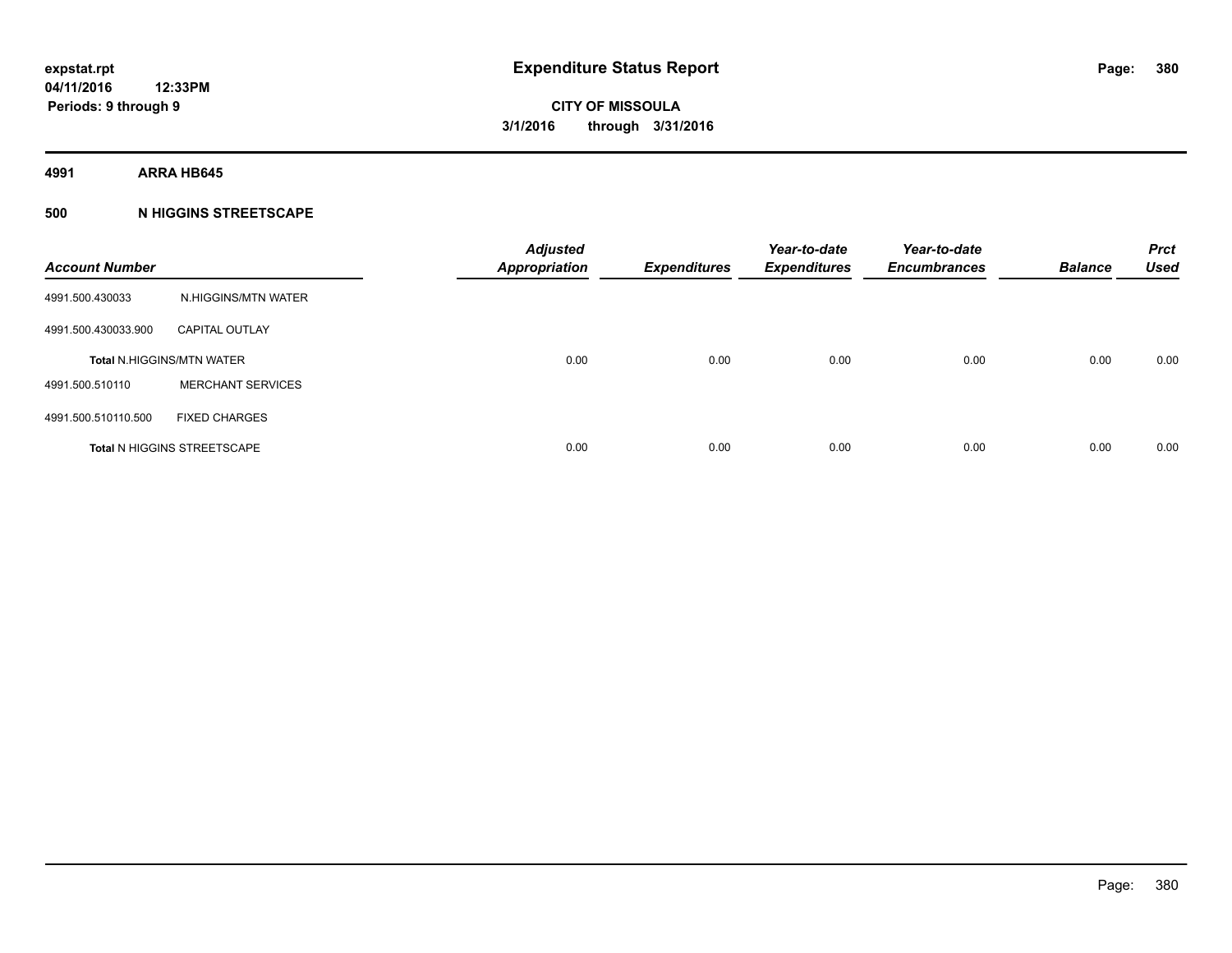**4991 ARRA HB645**

# **520 N HIGGINS PAVING**

| <b>Account Number</b>  |                                         | <b>Adjusted</b><br><b>Appropriation</b> | <b>Expenditures</b> | Year-to-date<br><b>Expenditures</b> | Year-to-date<br><b>Encumbrances</b> | <b>Balance</b> | <b>Prct</b><br><b>Used</b> |
|------------------------|-----------------------------------------|-----------------------------------------|---------------------|-------------------------------------|-------------------------------------|----------------|----------------------------|
| 4991.520.430030        | PRELIMINARY ENGINEERING                 |                                         |                     |                                     |                                     |                |                            |
| 4991.520.430030.900    | <b>CAPITAL OUTLAY</b>                   |                                         |                     |                                     |                                     |                |                            |
|                        | <b>Total PRELIMINARY ENGINEERING</b>    | 0.00                                    | 0.00                | 0.00                                | 0.00                                | 0.00           | 0.00                       |
| 4991.520.430031        | <b>CONTRUCTION ENGINEERING</b>          |                                         |                     |                                     |                                     |                |                            |
| 4991.520.430031.900    | CAPITAL OUTLAY                          |                                         |                     |                                     |                                     |                |                            |
|                        | Total CONTRUCTION ENGINEERING           | 0.00                                    | 0.00                | 0.00                                | 0.00                                | 0.00           | 0.00                       |
| 4991.520.430032        | CONTRACTOR PAYMENTS-CONTSTRUCTION       |                                         |                     |                                     |                                     |                |                            |
| 4991.520.430032.900    | <b>CAPITAL OUTLAY</b>                   |                                         |                     |                                     |                                     |                |                            |
|                        | Total CONTRACTOR PAYMENTS-CONTSTRUCTION | 0.00                                    | 0.00                | 0.00                                | 0.00                                | 0.00           | 0.00                       |
| 4991.520.510110        | <b>MERCHANT SERVICES</b>                |                                         |                     |                                     |                                     |                |                            |
| 4991.520.510110.500    | <b>FIXED CHARGES</b>                    |                                         |                     |                                     |                                     |                |                            |
| Total N HIGGINS PAVING |                                         | 0.00                                    | 0.00                | 0.00                                | 0.00                                | 0.00           | 0.00                       |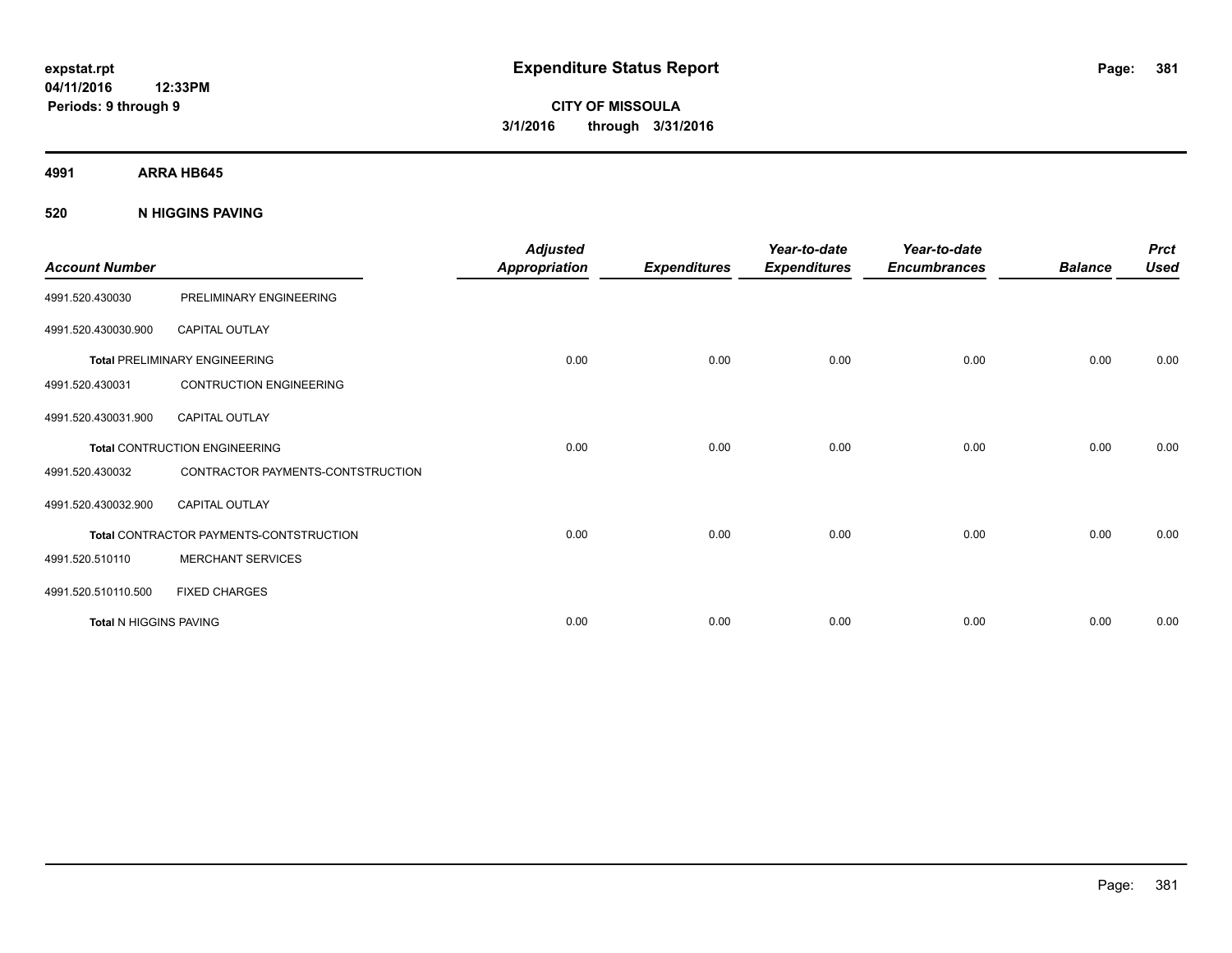**4991 ARRA HB645**

# **525 BROOKS ST CURB & SW IMPROVEMENTS**

| <b>Account Number</b> |                                         | <b>Adjusted</b><br><b>Appropriation</b> | <b>Expenditures</b> | Year-to-date<br><b>Expenditures</b> | Year-to-date<br><b>Encumbrances</b> | <b>Balance</b> | <b>Prct</b><br><b>Used</b> |
|-----------------------|-----------------------------------------|-----------------------------------------|---------------------|-------------------------------------|-------------------------------------|----------------|----------------------------|
| 4991.525.430030       | PRELIMINARY ENGINEERING                 |                                         |                     |                                     |                                     |                |                            |
| 4991.525.430030.900   | <b>CAPITAL OUTLAY</b>                   |                                         |                     |                                     |                                     |                |                            |
|                       | <b>Total PRELIMINARY ENGINEERING</b>    | 0.00                                    | 0.00                | 0.00                                | 0.00                                | 0.00           | 0.00                       |
| 4991.525.430031       | <b>CONTRUCTION ENGINEERING</b>          |                                         |                     |                                     |                                     |                |                            |
| 4991.525.430031.900   | <b>CAPITAL OUTLAY</b>                   |                                         |                     |                                     |                                     |                |                            |
|                       | Total CONTRUCTION ENGINEERING           | 0.00                                    | 0.00                | 0.00                                | 0.00                                | 0.00           | 0.00                       |
| 4991.525.430032       | CONTRACTOR PAYMENTS-CONTSTRUCTION       |                                         |                     |                                     |                                     |                |                            |
| 4991.525.430032.900   | <b>CAPITAL OUTLAY</b>                   |                                         |                     |                                     |                                     |                |                            |
|                       | Total CONTRACTOR PAYMENTS-CONTSTRUCTION | 0.00                                    | 0.00                | 0.00                                | 0.00                                | 0.00           | 0.00                       |
| 4991.525.510110       | <b>MERCHANT SERVICES</b>                |                                         |                     |                                     |                                     |                |                            |
| 4991.525.510110.500   | <b>FIXED CHARGES</b>                    |                                         |                     |                                     |                                     |                |                            |
|                       | Total BROOKS ST CURB & SW IMPROVEMENTS  | 0.00                                    | 0.00                | 0.00                                | 0.00                                | 0.00           | 0.00                       |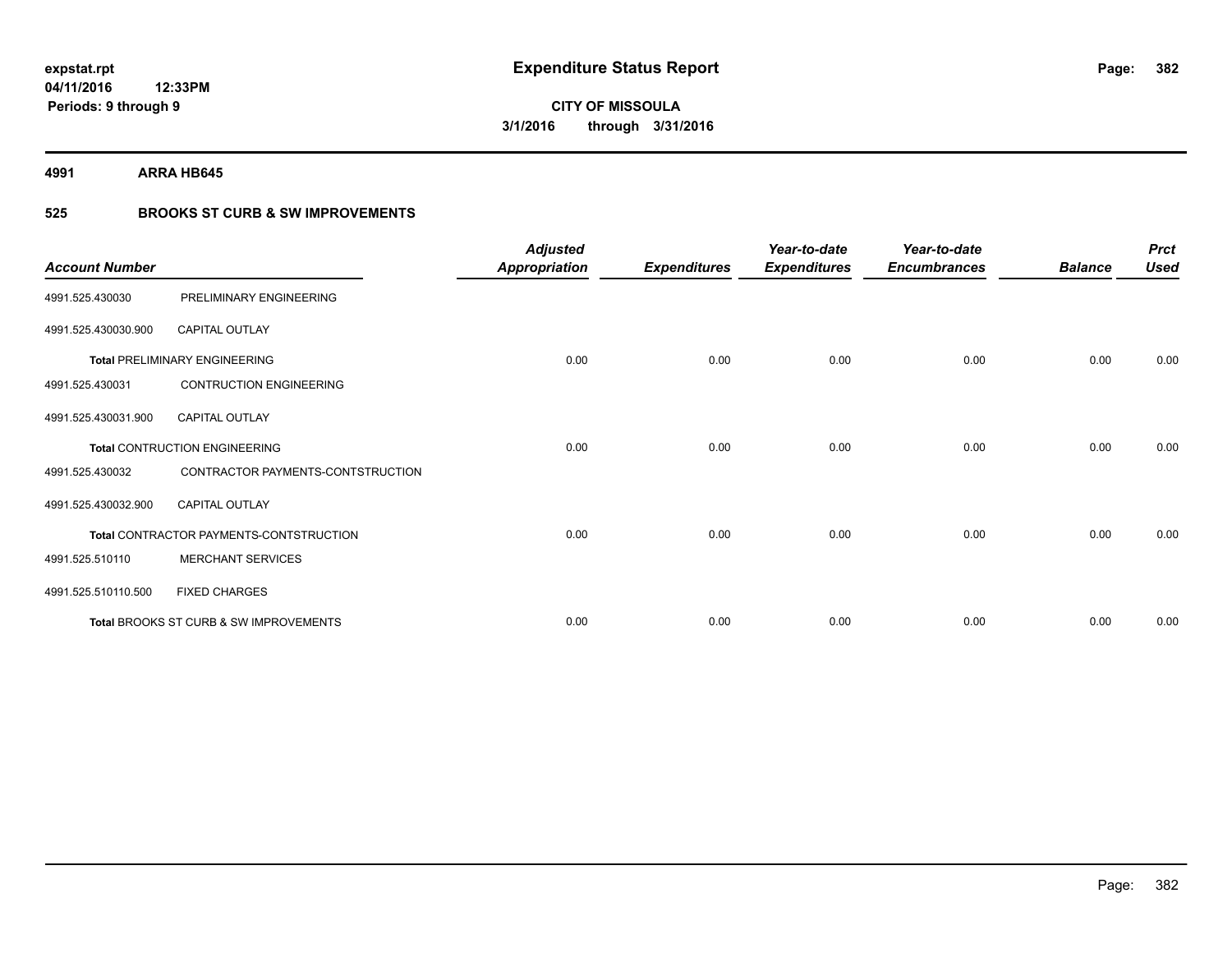**CITY OF MISSOULA 3/1/2016 through 3/31/2016**

**4991 ARRA HB645**

**530 CURB RAMPS**

|                                |                                         | <b>Adjusted</b>      |                     | Year-to-date        | Year-to-date        |                | <b>Prct</b> |
|--------------------------------|-----------------------------------------|----------------------|---------------------|---------------------|---------------------|----------------|-------------|
| <b>Account Number</b>          |                                         | <b>Appropriation</b> | <b>Expenditures</b> | <b>Expenditures</b> | <b>Encumbrances</b> | <b>Balance</b> | <b>Used</b> |
| 4991.530.430030                | PRELIMINARY ENGINEERING                 |                      |                     |                     |                     |                |             |
| 4991.530.430030.100            | PERSONAL SERVICES                       |                      |                     |                     |                     |                |             |
| <b>Total PERSONAL SERVICES</b> |                                         | 0.00                 | 0.00                | 0.00                | 0.00                | 0.00           | 0.00        |
| 4991.530.430030.900            | CAPITAL OUTLAY                          |                      |                     |                     |                     |                |             |
|                                | <b>Total PRELIMINARY ENGINEERING</b>    | 0.00                 | 0.00                | 0.00                | 0.00                | 0.00           | 0.00        |
| 4991.530.430031                | <b>CONTRUCTION ENGINEERING</b>          |                      |                     |                     |                     |                |             |
| 4991.530.430031.900            | <b>CAPITAL OUTLAY</b>                   |                      |                     |                     |                     |                |             |
|                                | <b>Total CONTRUCTION ENGINEERING</b>    | 0.00                 | 0.00                | 0.00                | 0.00                | 0.00           | 0.00        |
| 4991.530.430032                | CONTRACTOR PAYMENTS-CONTSTRUCTION       |                      |                     |                     |                     |                |             |
| 4991.530.430032.900            | <b>CAPITAL OUTLAY</b>                   |                      |                     |                     |                     |                |             |
|                                | Total CONTRACTOR PAYMENTS-CONTSTRUCTION | 0.00                 | 0.00                | 0.00                | 0.00                | 0.00           | 0.00        |
| 4991.530.510110                | <b>MERCHANT SERVICES</b>                |                      |                     |                     |                     |                |             |
| 4991.530.510110.500            | <b>FIXED CHARGES</b>                    |                      |                     |                     |                     |                |             |
| <b>Total CURB RAMPS</b>        |                                         | 0.00                 | 0.00                | 0.00                | 0.00                | 0.00           | 0.00        |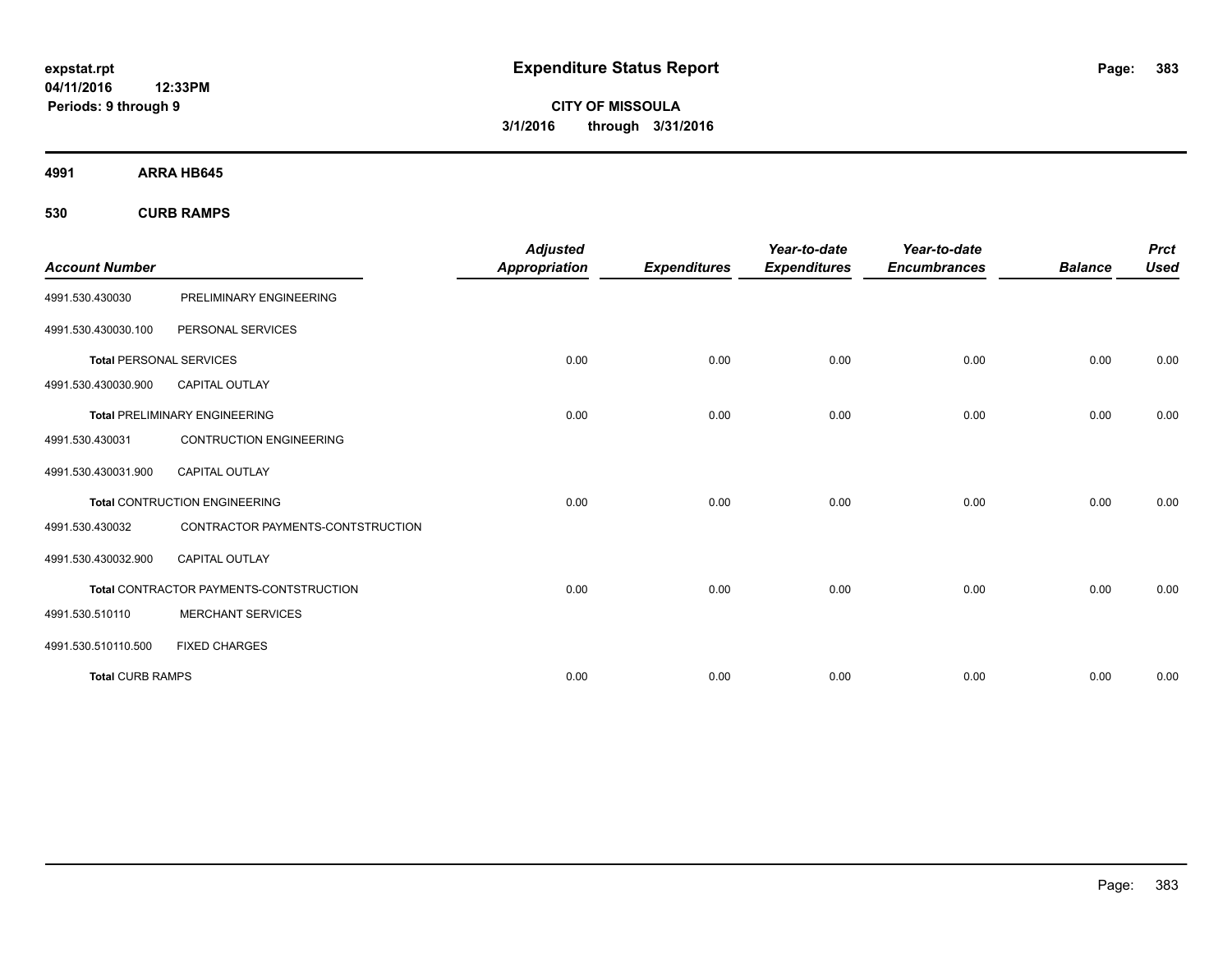**4991 ARRA HB645**

# **535 PARKS PLAYGROUND INSTALLS**

|                                |                                         | <b>Adjusted</b>      |                     | Year-to-date        | Year-to-date        |                | <b>Prct</b> |
|--------------------------------|-----------------------------------------|----------------------|---------------------|---------------------|---------------------|----------------|-------------|
| <b>Account Number</b>          |                                         | <b>Appropriation</b> | <b>Expenditures</b> | <b>Expenditures</b> | <b>Encumbrances</b> | <b>Balance</b> | <b>Used</b> |
| 4991.535.430030                | PRELIMINARY ENGINEERING                 |                      |                     |                     |                     |                |             |
| 4991.535.430030.100            | PERSONAL SERVICES                       |                      |                     |                     |                     |                |             |
| <b>Total PERSONAL SERVICES</b> |                                         | 0.00                 | 0.00                | 0.00                | 0.00                | 0.00           | 0.00        |
| 4991.535.430030.900            | <b>CAPITAL OUTLAY</b>                   |                      |                     |                     |                     |                |             |
|                                | <b>Total PRELIMINARY ENGINEERING</b>    | 0.00                 | 0.00                | 0.00                | 0.00                | 0.00           | 0.00        |
| 4991.535.430031                | <b>CONTRUCTION ENGINEERING</b>          |                      |                     |                     |                     |                |             |
| 4991.535.430031.900            | <b>CAPITAL OUTLAY</b>                   |                      |                     |                     |                     |                |             |
|                                | <b>Total CONTRUCTION ENGINEERING</b>    | 0.00                 | 0.00                | 0.00                | 0.00                | 0.00           | 0.00        |
| 4991.535.430032                | CONTRACTOR PAYMENTS-CONTSTRUCTION       |                      |                     |                     |                     |                |             |
| 4991.535.430032.900            | <b>CAPITAL OUTLAY</b>                   |                      |                     |                     |                     |                |             |
|                                | Total CONTRACTOR PAYMENTS-CONTSTRUCTION | 0.00                 | 0.00                | 0.00                | 0.00                | 0.00           | 0.00        |
| 4991.535.510110                | <b>MERCHANT SERVICES</b>                |                      |                     |                     |                     |                |             |
| 4991.535.510110.500            | <b>FIXED CHARGES</b>                    |                      |                     |                     |                     |                |             |
|                                | <b>Total PARKS PLAYGROUND INSTALLS</b>  | 0.00                 | 0.00                | 0.00                | 0.00                | 0.00           | 0.00        |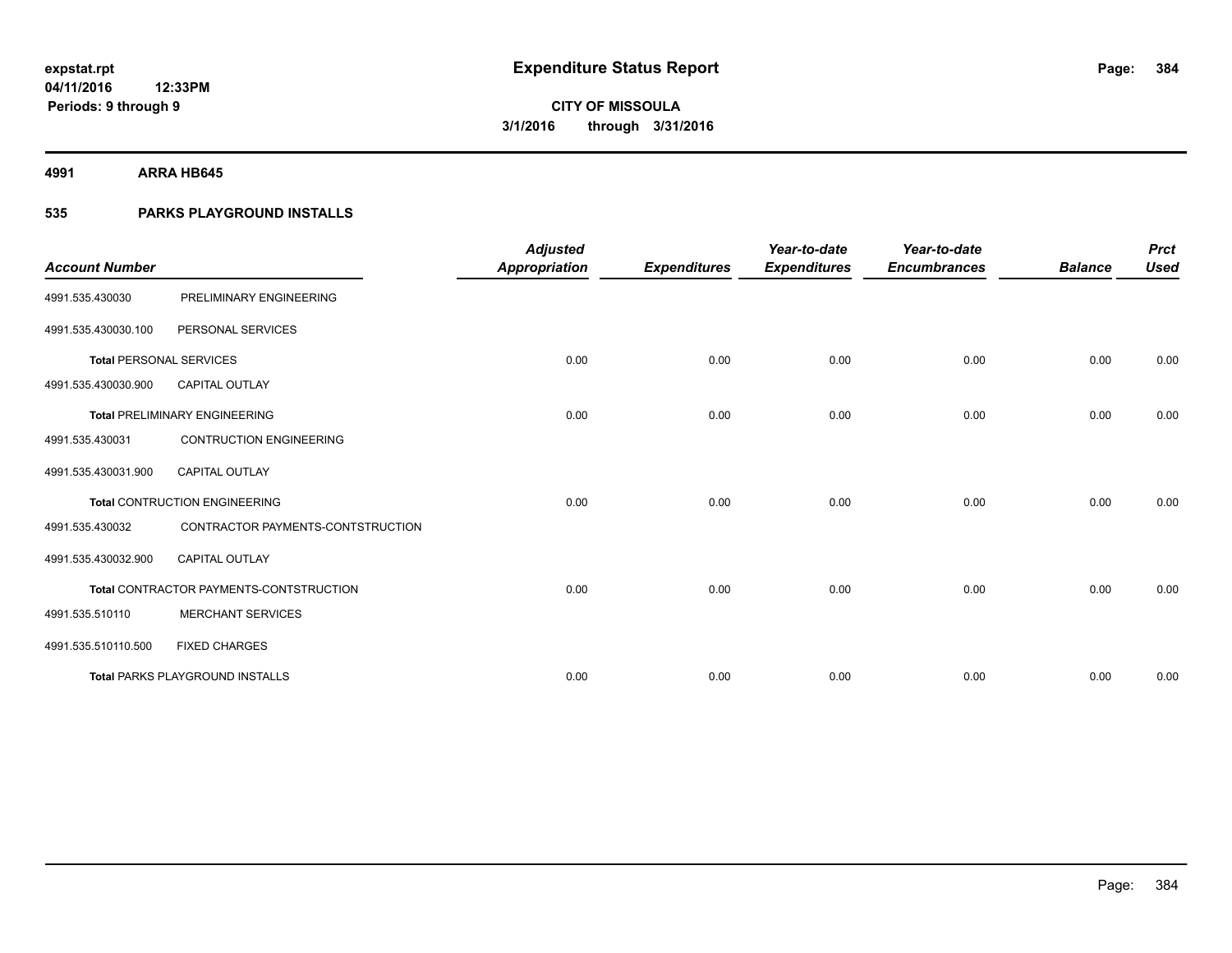**4991 ARRA HB645**

# **540 GREENOUGH PARK BRIDGE**

|                                |                                         | <b>Adjusted</b> |                     | Year-to-date        | Year-to-date        |                | <b>Prct</b> |
|--------------------------------|-----------------------------------------|-----------------|---------------------|---------------------|---------------------|----------------|-------------|
| <b>Account Number</b>          |                                         | Appropriation   | <b>Expenditures</b> | <b>Expenditures</b> | <b>Encumbrances</b> | <b>Balance</b> | <b>Used</b> |
| 4991.540.430030                | PRELIMINARY ENGINEERING                 |                 |                     |                     |                     |                |             |
| 4991.540.430030.900            | <b>CAPITAL OUTLAY</b>                   |                 |                     |                     |                     |                |             |
|                                | <b>Total PRELIMINARY ENGINEERING</b>    | 0.00            | 0.00                | 0.00                | 0.00                | 0.00           | 0.00        |
| 4991.540.430031                | <b>CONTRUCTION ENGINEERING</b>          |                 |                     |                     |                     |                |             |
| 4991.540.430031.900            | <b>CAPITAL OUTLAY</b>                   |                 |                     |                     |                     |                |             |
|                                | <b>Total CONTRUCTION ENGINEERING</b>    | 0.00            | 0.00                | 0.00                | 0.00                | 0.00           | 0.00        |
| 4991.540.430032                | CONTRACTOR PAYMENTS-CONTSTRUCTION       |                 |                     |                     |                     |                |             |
| 4991.540.430032.100            | PERSONAL SERVICES                       |                 |                     |                     |                     |                |             |
| <b>Total PERSONAL SERVICES</b> |                                         | 0.00            | 0.00                | 0.00                | 0.00                | 0.00           | 0.00        |
| 4991.540.430032.900            | <b>CAPITAL OUTLAY</b>                   |                 |                     |                     |                     |                |             |
|                                | Total CONTRACTOR PAYMENTS-CONTSTRUCTION | 0.00            | 0.00                | 0.00                | 0.00                | 0.00           | 0.00        |
| 4991.540.510110                | <b>MERCHANT SERVICES</b>                |                 |                     |                     |                     |                |             |
| 4991.540.510110.500            | <b>FIXED CHARGES</b>                    |                 |                     |                     |                     |                |             |
| Total ARRA HB645               |                                         | 0.00            | 0.00                | 0.00                | 0.00                | 0.00           | 0.00        |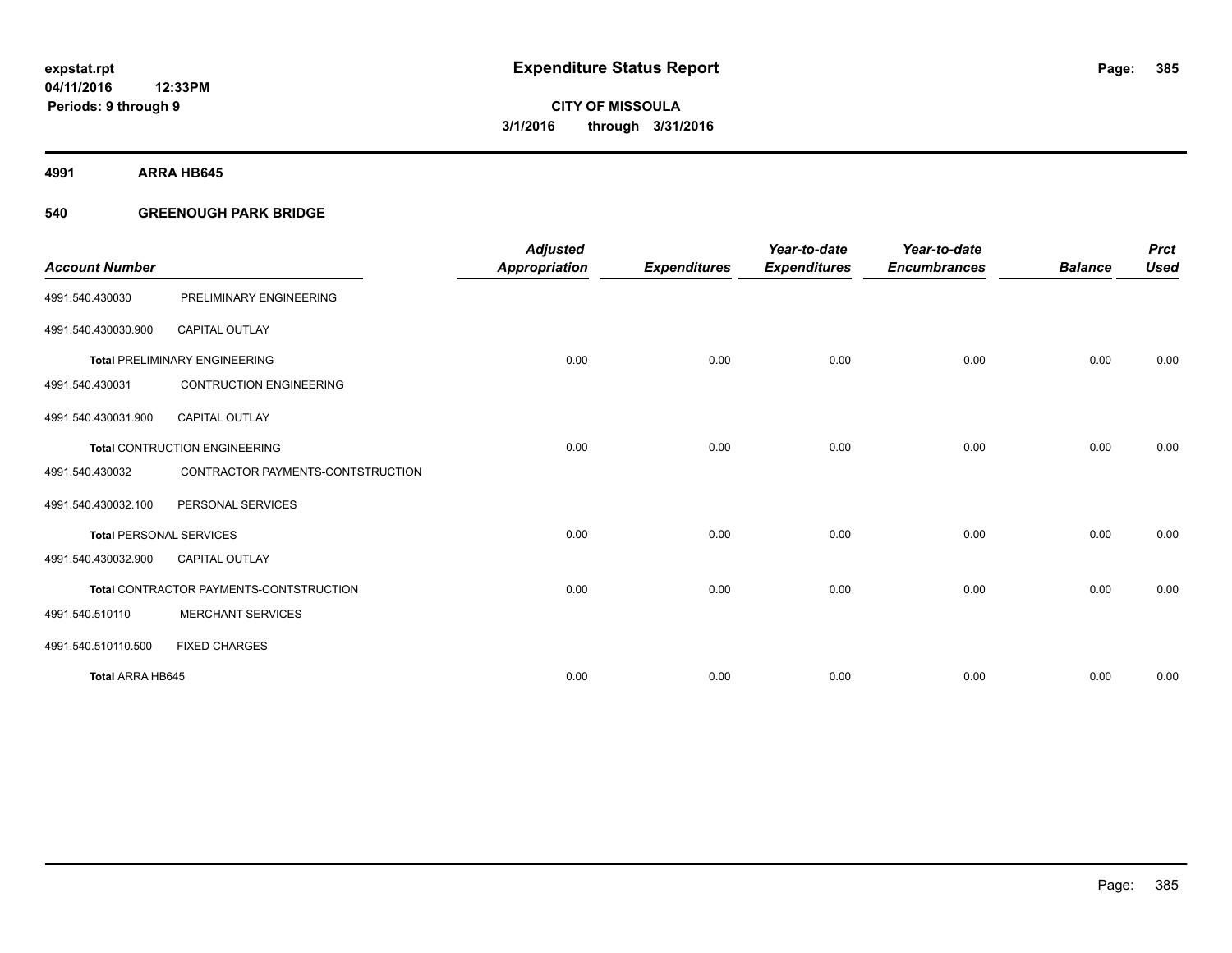## **4992 WFL MILLER CREEK ROAD**

| <b>Account Number</b> |                                    | <b>Adjusted</b><br><b>Appropriation</b> | <b>Expenditures</b> | Year-to-date<br><b>Expenditures</b> | Year-to-date<br><b>Encumbrances</b> | <b>Balance</b> | <b>Prct</b><br><b>Used</b> |
|-----------------------|------------------------------------|-----------------------------------------|---------------------|-------------------------------------|-------------------------------------|----------------|----------------------------|
| 4992.390.430230       | <b>STREET RESTORATION</b>          |                                         |                     |                                     |                                     |                |                            |
| 4992.390.430230.900   | <b>CAPITAL OUTLAY</b>              |                                         |                     |                                     |                                     |                |                            |
|                       | <b>Total STREET RESTORATION</b>    | 0.00                                    | 0.00                | 0.00                                | 0.00                                | 0.00           | 0.00                       |
| 4992.390.510110       | <b>MERCHANT SERVICES</b>           |                                         |                     |                                     |                                     |                |                            |
| 4992.390.510110.500   | <b>FIXED CHARGES</b>               |                                         |                     |                                     |                                     |                |                            |
|                       | <b>Total WFL MILLER CREEK ROAD</b> | 0.00                                    | 0.00                | 0.00                                | 0.00                                | 0.00           | 0.00                       |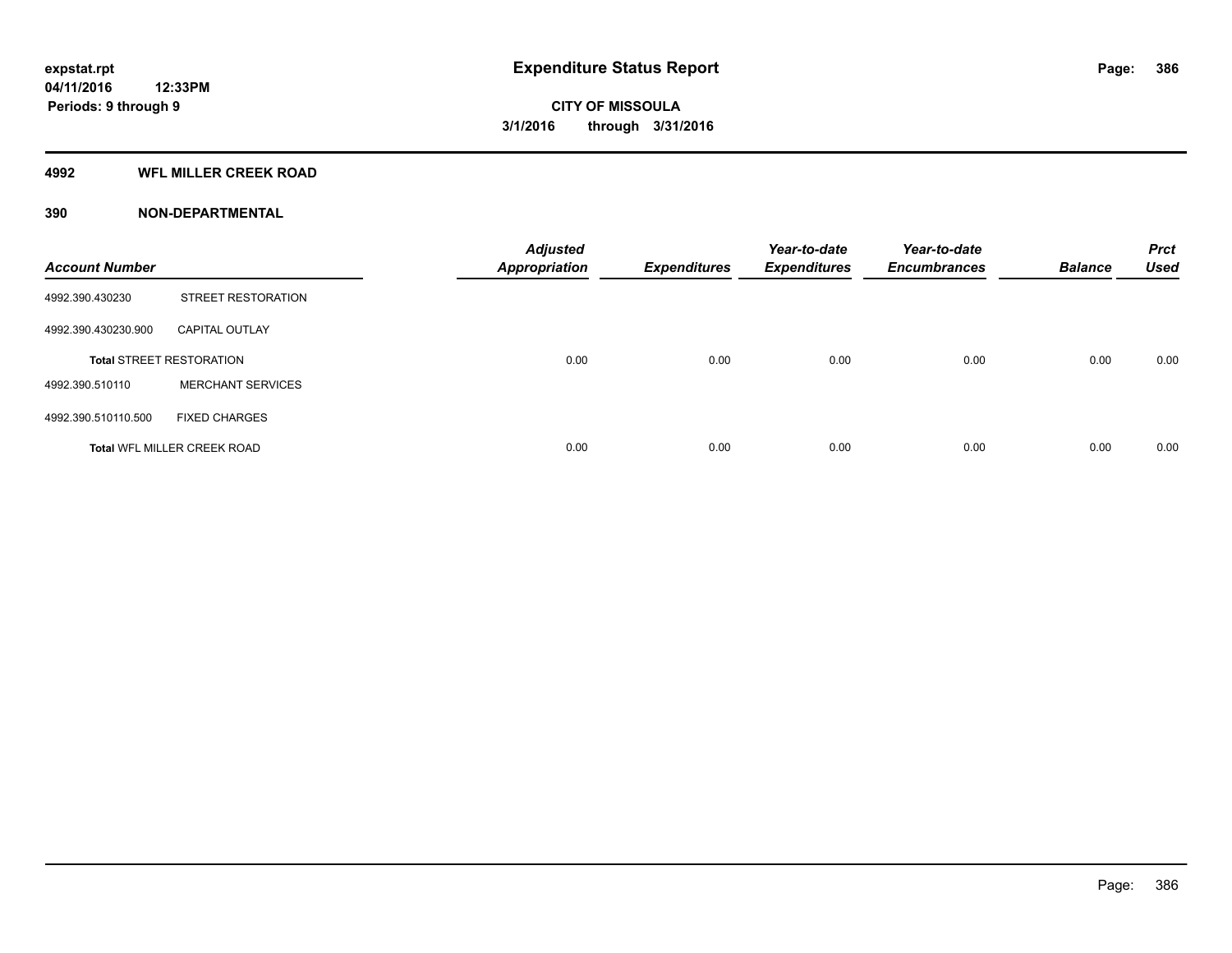### **4993 WESTERN FEDERAL LANDS**

# **280 PUBLIC WORKS OPERATIONS**

| <b>Account Number</b> |                                                                                         | <b>Adjusted</b><br><b>Appropriation</b> | <b>Expenditures</b> | Year-to-date<br><b>Expenditures</b> | Year-to-date<br><b>Encumbrances</b> | <b>Balance</b>               | <b>Prct</b><br><b>Used</b> |
|-----------------------|-----------------------------------------------------------------------------------------|-----------------------------------------|---------------------|-------------------------------------|-------------------------------------|------------------------------|----------------------------|
| 4993.280.430022       | RATTLESNAKE UNIVERSITY CROSSING                                                         |                                         |                     |                                     |                                     |                              |                            |
| 4993.280.430022.300   | PURCHASED SERVICES                                                                      |                                         |                     |                                     |                                     |                              |                            |
|                       | <b>Total PURCHASED SERVICES</b>                                                         | 0.00                                    | 0.00                | 0.00                                | 0.00                                | 0.00                         | 0.00                       |
| 4993.280.430022.900   | <b>CAPITAL OUTLAY</b>                                                                   |                                         |                     |                                     |                                     |                              |                            |
|                       | Total RATTLESNAKE UNIVERSITY CROSSING                                                   | 0.00                                    | 0.00                | 0.00                                | 0.00                                | 0.00                         | 0.00                       |
| 4993.280.430024       | RUX PH 11/PROJ 2010-022(B)                                                              |                                         |                     |                                     |                                     |                              |                            |
| 4993.280.430024.100   | PERSONAL SERVICES                                                                       |                                         |                     |                                     |                                     |                              |                            |
|                       | <b>Total PERSONAL SERVICES</b>                                                          | 0.00                                    | 0.00                | 0.00                                | 0.00                                | 0.00                         | 0.00                       |
| 4993.280.430024.900   | <b>CAPITAL OUTLAY</b>                                                                   |                                         |                     |                                     |                                     |                              |                            |
|                       | 4993.280.430024.930.000 RUX PHASE 2-PROJ 2010-022(B<br>Total RUX PH 11/PROJ 2010-022(B) | 0.00<br>0.00                            | 0.00<br>0.00        | 24,994.77<br>24,994.77              | 0.00<br>0.00                        | $-24,994.77$<br>$-24,994.77$ | 0.00<br>0.00               |
| 4993.280.430223       | FACILITY MAINT ENERGY CONSERVATION                                                      |                                         |                     |                                     |                                     |                              |                            |
| 4993.280.430223.900   | <b>CAPITAL OUTLAY</b>                                                                   |                                         |                     |                                     |                                     |                              |                            |
|                       | Total FACILITY MAINT ENERGY CONSERVATION                                                | 0.00                                    | 0.00                | 0.00                                | 0.00                                | 0.00                         | 0.00                       |
| 4993.280.510110       | <b>MERCHANT SERVICES</b>                                                                |                                         |                     |                                     |                                     |                              |                            |
| 4993.280.510110.500   | <b>FIXED CHARGES</b>                                                                    |                                         |                     |                                     |                                     |                              |                            |
|                       | <b>Total MERCHANT SERVICES</b>                                                          | 0.00                                    | 0.00                | 0.00                                | 0.00                                | 0.00                         | 0.00                       |
|                       | <b>Total WESTERN FEDERAL LANDS</b>                                                      | 0.00                                    | 0.00                | 24,994.77                           | 0.00                                | $-24,994.77$                 | 0.00                       |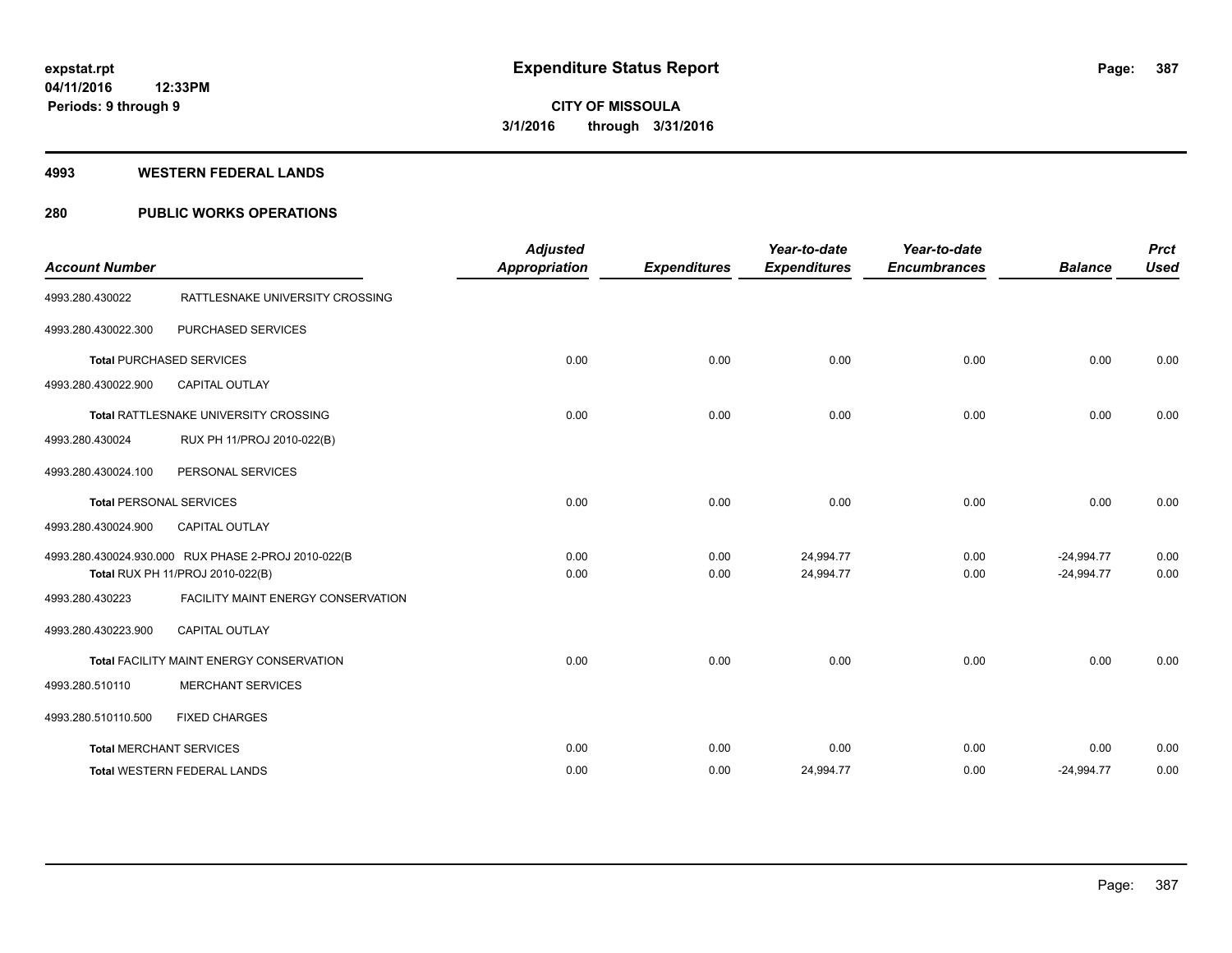**5020 CIVIC STADIUM**

# **395 PARKING COMMISSION**

| <b>Account Number</b>      |                                                                                                               | <b>Adjusted</b><br><b>Appropriation</b> | <b>Expenditures</b>  | Year-to-date<br><b>Expenditures</b> | Year-to-date<br><b>Encumbrances</b> | <b>Balance</b>                       | <b>Prct</b><br><b>Used</b> |
|----------------------------|---------------------------------------------------------------------------------------------------------------|-----------------------------------------|----------------------|-------------------------------------|-------------------------------------|--------------------------------------|----------------------------|
| 5020.395.460000            | <b>CULTURE &amp; RECREATION</b>                                                                               |                                         |                      |                                     |                                     |                                      |                            |
| 5020.395.460000.500        | <b>FIXED CHARGES</b>                                                                                          |                                         |                      |                                     |                                     |                                      |                            |
|                            | 5020.395.460000.500.000 CIVIC STADIUM/FIXED CHARGES<br>Total CULTURE & RECREATION                             | 3,000.00<br>3,000.00                    | 0.00<br>0.00         | 0.00<br>0.00                        | 0.00<br>0.00                        | 3,000.00<br>3,000.00                 | 0.00<br>0.00               |
| 5020.395.490200            | REVENUE BOND DEBT SERVICE                                                                                     |                                         |                      |                                     |                                     |                                      |                            |
| 5020.395.490200.600        | <b>DEBT SERVICE</b>                                                                                           |                                         |                      |                                     |                                     |                                      |                            |
| 5020.395.490200.610.000    | <b>PRINCIPAL</b><br>5020.395.490200.620.000 INTEREST / SERVICE FEES<br><b>Total REVENUE BOND DEBT SERVICE</b> | 33,420.00<br>83,580.00<br>117,000.00    | 0.00<br>0.00<br>0.00 | 0.00<br>0.00<br>0.00                | 0.00<br>0.00<br>0.00                | 33,420.00<br>83,580.00<br>117,000.00 | 0.00<br>0.00<br>0.00       |
| 5020.395.510000            | <b>MISCELLANEOUS</b>                                                                                          |                                         |                      |                                     |                                     |                                      |                            |
| 5020.395.510000.800        | OTHER OBJECTS                                                                                                 |                                         |                      |                                     |                                     |                                      |                            |
| <b>Total MISCELLANEOUS</b> |                                                                                                               | 0.00                                    | 0.00                 | 0.00                                | 0.00                                | 0.00                                 | 0.00                       |
| 5020.395.510110            | <b>MERCHANT SERVICES</b>                                                                                      |                                         |                      |                                     |                                     |                                      |                            |
| 5020.395.510110.500        | <b>FIXED CHARGES</b>                                                                                          |                                         |                      |                                     |                                     |                                      |                            |
|                            | <b>Total MERCHANT SERVICES</b>                                                                                | 0.00                                    | 0.00                 | 0.00                                | 0.00                                | 0.00                                 | 0.00                       |
| <b>Total CIVIC STADIUM</b> |                                                                                                               | 120,000.00                              | 0.00                 | 0.00                                | 0.00                                | 120,000.00                           | 0.00                       |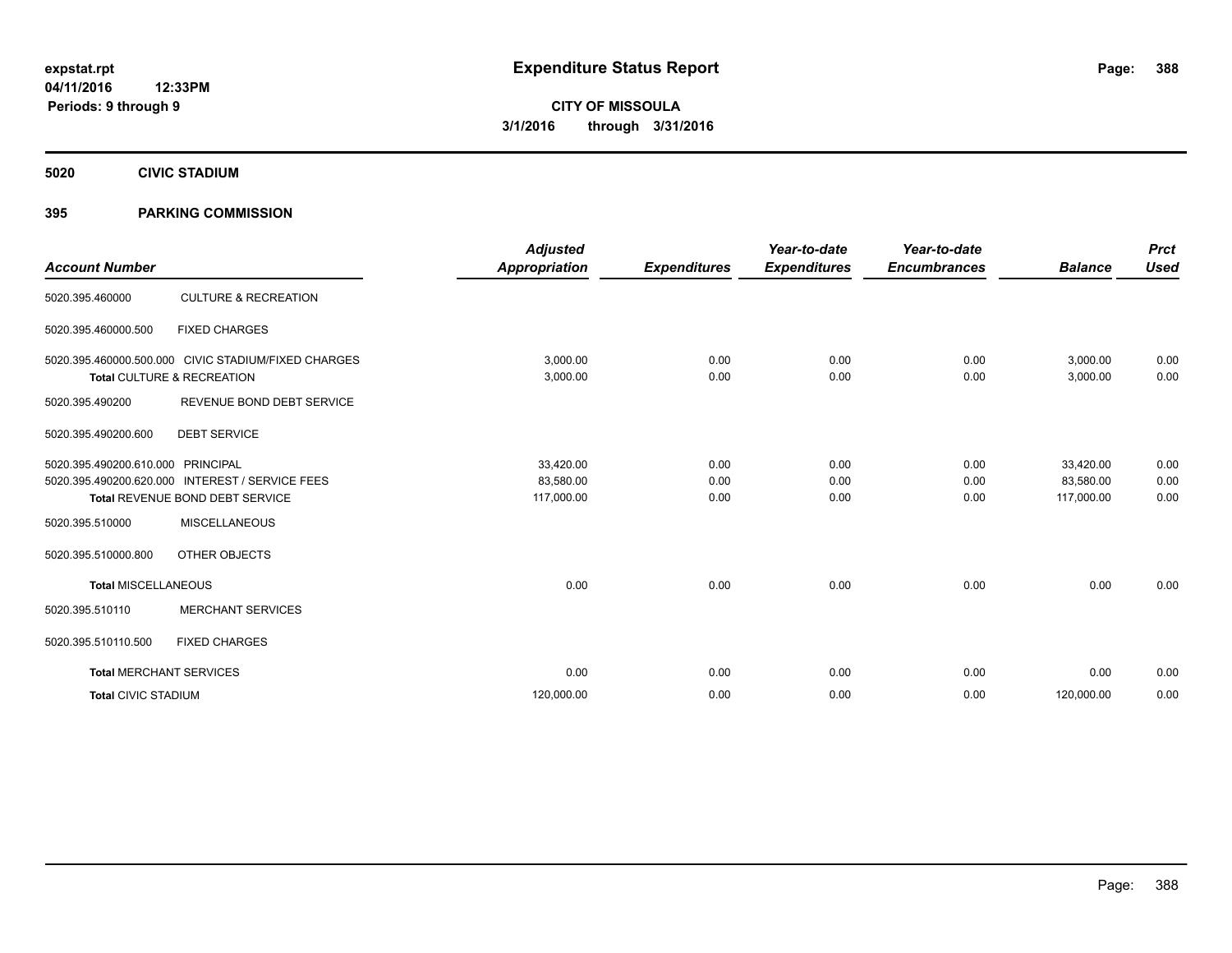# **CITY OF MISSOULA 3/1/2016 through 3/31/2016**

**5210 WATER**

|                               |                                                           | <b>Adjusted</b>      |                     | Year-to-date        | Year-to-date        |                 | <b>Prct</b> |
|-------------------------------|-----------------------------------------------------------|----------------------|---------------------|---------------------|---------------------|-----------------|-------------|
| <b>Account Number</b>         |                                                           | <b>Appropriation</b> | <b>Expenditures</b> | <b>Expenditures</b> | <b>Encumbrances</b> | <b>Balance</b>  | <b>Used</b> |
| 5210.335.430590               | OTHER ACTIVITIES                                          |                      |                     |                     |                     |                 |             |
| 5210.335.430590.300           | PURCHASED SERVICES                                        |                      |                     |                     |                     |                 |             |
|                               | 5210.335.430590.350.000 ACQUISITION/PROFESSIONAL SERVICES | 0.00                 | 228,759.25          | 2,080,227.50        | 0.00                | $-2,080,227.50$ | 0.00        |
|                               | <b>Total PURCHASED SERVICES</b>                           | 0.00                 | 228,759.25          | 2,080,227.50        | 0.00                | $-2,080,227.50$ | 0.00        |
| 5210.335.430590.900           | <b>CAPITAL OUTLAY</b>                                     |                      |                     |                     |                     |                 |             |
| <b>Total CAPITAL OUTLAY</b>   |                                                           | 0.00                 | 0.00                | 0.00                | 0.00                | 0.00            | 0.00        |
| <b>Total OTHER ACTIVITIES</b> |                                                           | 0.00                 | 228,759.25          | 2,080,227.50        | 0.00                | $-2,080,227.50$ | 0.00        |
| 5210.335.510110               | <b>MERCHANT SERVICES</b>                                  |                      |                     |                     |                     |                 |             |
| 5210.335.510110.500           | <b>FIXED CHARGES</b>                                      |                      |                     |                     |                     |                 |             |
| <b>Total FIXED CHARGES</b>    |                                                           | 0.00                 | 0.00                | 0.00                | 0.00                | 0.00            | 0.00        |
|                               | <b>Total MERCHANT SERVICES</b>                            | 0.00                 | 0.00                | 0.00                | 0.00                | 0.00            | 0.00        |
| <b>Total WATER</b>            |                                                           | 0.00                 | 228,759.25          | 2,080,227.50        | 0.00                | $-2,080,227.50$ | 0.00        |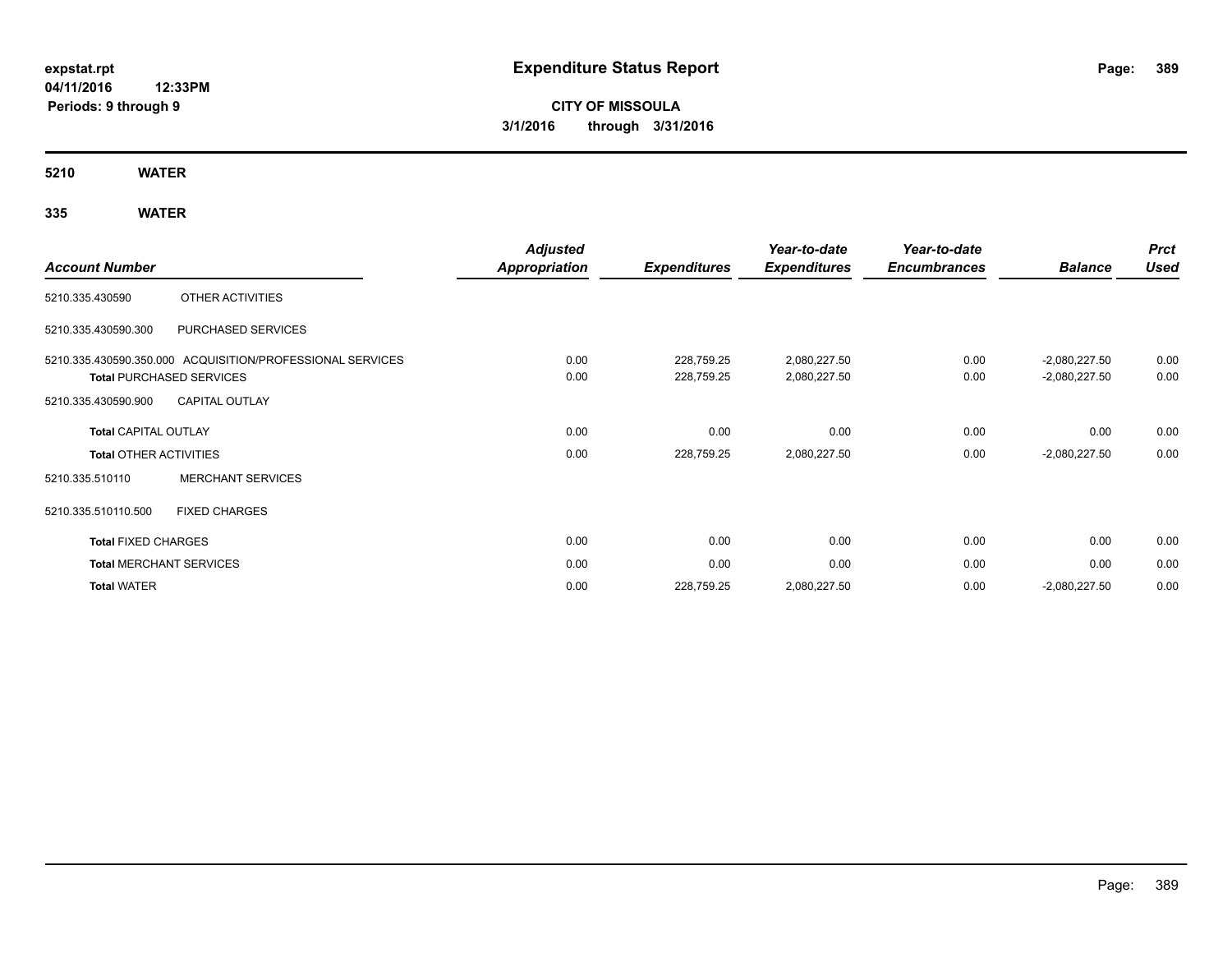**CITY OF MISSOULA 3/1/2016 through 3/31/2016**

# **5211 WATER REVENUE COLLECTION & CLEARING**

| <b>Account Number</b>      |                                                      | <b>Adjusted</b><br><b>Appropriation</b> | <b>Expenditures</b> | Year-to-date<br><b>Expenditures</b> | Year-to-date<br><b>Encumbrances</b> | <b>Balance</b> | <b>Prct</b><br><b>Used</b> |
|----------------------------|------------------------------------------------------|-----------------------------------------|---------------------|-------------------------------------|-------------------------------------|----------------|----------------------------|
| 5211.335.510110            | <b>MERCHANT SERVICES</b>                             |                                         |                     |                                     |                                     |                |                            |
| 5211.335.510110.500        | <b>FIXED CHARGES</b>                                 |                                         |                     |                                     |                                     |                |                            |
|                            | <b>Total MERCHANT SERVICES</b>                       | 0.00                                    | 0.00                | 0.00                                | 0.00                                | 0.00           | 0.00                       |
| 5211.335.521000            | <b>INTERFUND OPERATING TRANSFERS</b>                 |                                         |                     |                                     |                                     |                |                            |
| 5211.335.521000.500        | <b>FIXED CHARGES</b>                                 |                                         |                     |                                     |                                     |                |                            |
| <b>Total FIXED CHARGES</b> |                                                      | 0.00                                    | 0.00                | 0.00                                | 0.00                                | 0.00           | 0.00                       |
| 5211.335.521000.800        | OTHER OBJECTS                                        |                                         |                     |                                     |                                     |                |                            |
|                            | <b>Total INTERFUND OPERATING TRANSFERS</b>           | 0.00                                    | 0.00                | 0.00                                | 0.00                                | 0.00           | 0.00                       |
|                            | <b>Total WATER REVENUE COLLECTION &amp; CLEARING</b> | 0.00                                    | 0.00                | 0.00                                | 0.00                                | 0.00           | 0.00                       |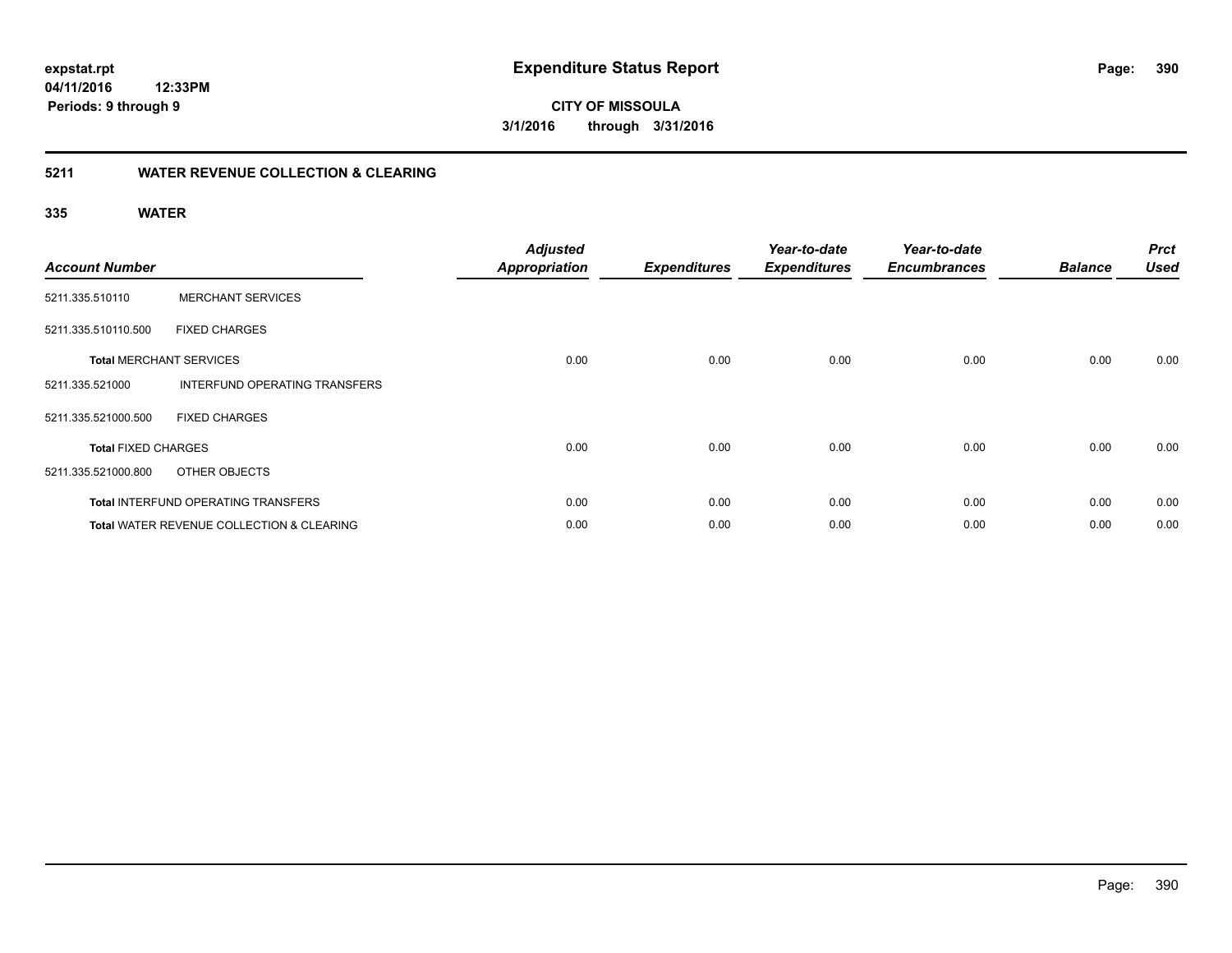# **5215 WATER LOAN FUND**

| <b>Account Number</b>        |                                            | <b>Adjusted</b><br>Appropriation | <b>Expenditures</b> | Year-to-date<br><b>Expenditures</b> | Year-to-date<br><b>Encumbrances</b> | <b>Balance</b> | <b>Prct</b><br><b>Used</b> |
|------------------------------|--------------------------------------------|----------------------------------|---------------------|-------------------------------------|-------------------------------------|----------------|----------------------------|
| 5215.335.510110              | <b>MERCHANT SERVICES</b>                   |                                  |                     |                                     |                                     |                |                            |
| 5215.335.510110.500          | <b>FIXED CHARGES</b>                       |                                  |                     |                                     |                                     |                |                            |
|                              | <b>Total MERCHANT SERVICES</b>             | 0.00                             | 0.00                | 0.00                                | 0.00                                | 0.00           | 0.00                       |
| 5215.335.521000              | INTERFUND OPERATING TRANSFERS              |                                  |                     |                                     |                                     |                |                            |
| 5215.335.521000.800          | OTHER OBJECTS                              |                                  |                     |                                     |                                     |                |                            |
|                              | <b>Total INTERFUND OPERATING TRANSFERS</b> | 0.00                             | 0.00                | 0.00                                | 0.00                                | 0.00           | 0.00                       |
| <b>Total WATER LOAN FUND</b> |                                            | 0.00                             | 0.00                | 0.00                                | 0.00                                | 0.00           | 0.00                       |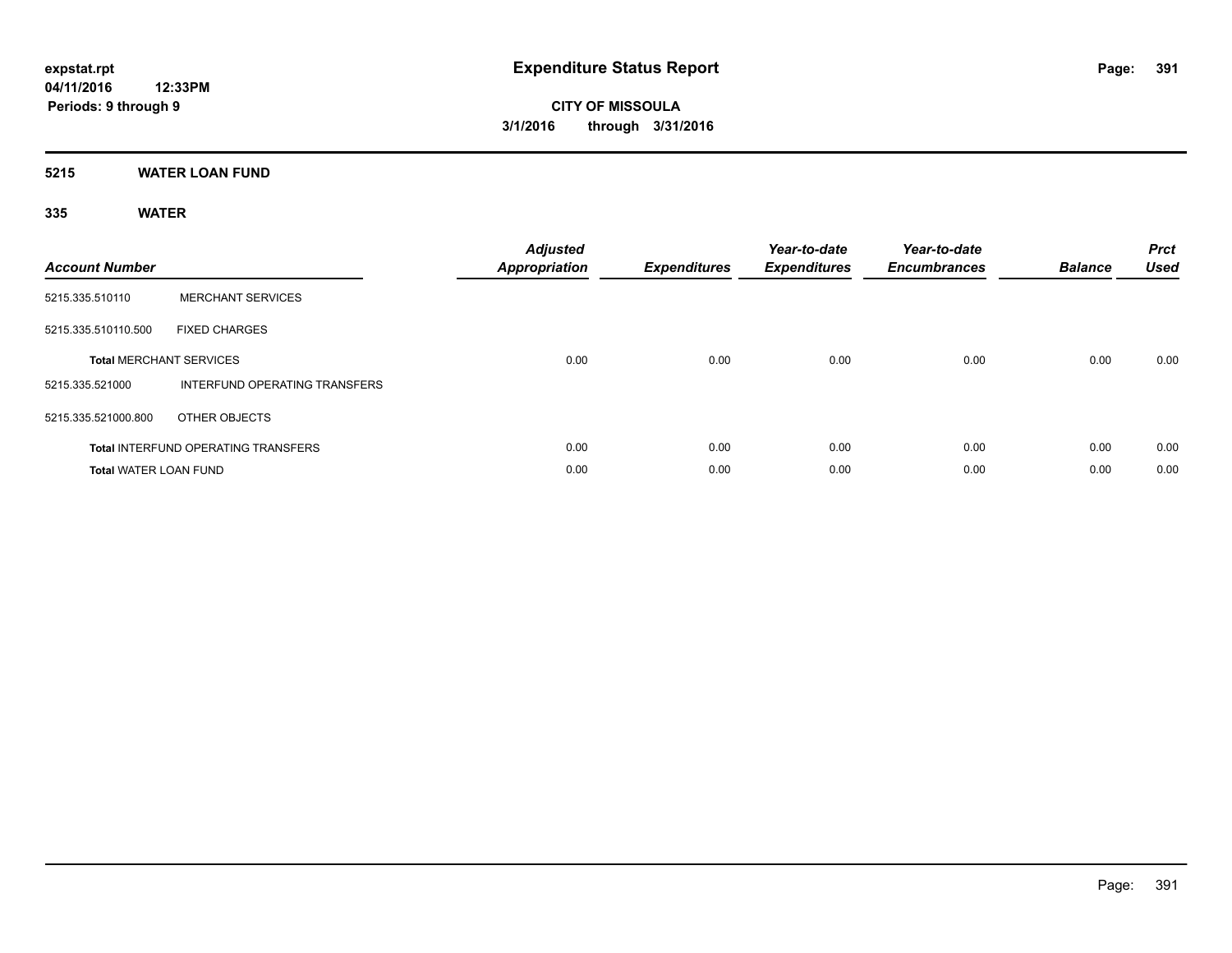**5220 WATER R&D FUND**

| <b>Account Number</b>           |                                     | <b>Adjusted</b><br><b>Appropriation</b> | <b>Expenditures</b> | Year-to-date<br><b>Expenditures</b> | Year-to-date<br><b>Encumbrances</b> | <b>Balance</b> | <b>Prct</b><br><b>Used</b> |
|---------------------------------|-------------------------------------|-----------------------------------------|---------------------|-------------------------------------|-------------------------------------|----------------|----------------------------|
| 5220.335.430510                 | *** Title Not Found ***             |                                         |                     |                                     |                                     |                |                            |
| 5220.335.430510.200             | <b>SUPPLIES</b>                     |                                         |                     |                                     |                                     |                |                            |
| Total *** Title Not Found ***   |                                     | 0.00                                    | 0.00                | 0.00                                | 0.00                                | 0.00           | 0.00                       |
| 5220.335.490220                 | *** Title Not Found ***             |                                         |                     |                                     |                                     |                |                            |
| 5220.335.490220.600             | <b>DEBT SERVICE</b>                 |                                         |                     |                                     |                                     |                |                            |
| Total *** Title Not Found ***   |                                     | 0.00                                    | 0.00                | 0.00                                | 0.00                                | 0.00           | 0.00                       |
| 5220.335.490506                 | <b>CORE FINANCED EQUIPMENT</b>      |                                         |                     |                                     |                                     |                |                            |
| 5220.335.490506.600             | <b>DEBT SERVICE</b>                 |                                         |                     |                                     |                                     |                |                            |
|                                 | Total CORE FINANCED EQUIPMENT       | 0.00                                    | 0.00                | 0.00                                | 0.00                                | 0.00           | 0.00                       |
| 5220.335.510110                 | <b>MERCHANT SERVICES</b>            |                                         |                     |                                     |                                     |                |                            |
| 5220.335.510110.500             | <b>FIXED CHARGES</b>                |                                         |                     |                                     |                                     |                |                            |
|                                 | <b>Total MERCHANT SERVICES</b>      | 0.00                                    | 0.00                | 0.00                                | 0.00                                | 0.00           | 0.00                       |
| 5220.335.521000                 | INTERFUND OPERATING TRANSFERS       |                                         |                     |                                     |                                     |                |                            |
| 5220.335.521000.800             | OTHER OBJECTS                       |                                         |                     |                                     |                                     |                |                            |
|                                 | Total INTERFUND OPERATING TRANSFERS | 0.00                                    | 0.00                | 0.00                                | 0.00                                | 0.00           | 0.00                       |
| <b>Total WATER R&amp;D FUND</b> |                                     | 0.00                                    | 0.00                | 0.00                                | 0.00                                | 0.00           | 0.00                       |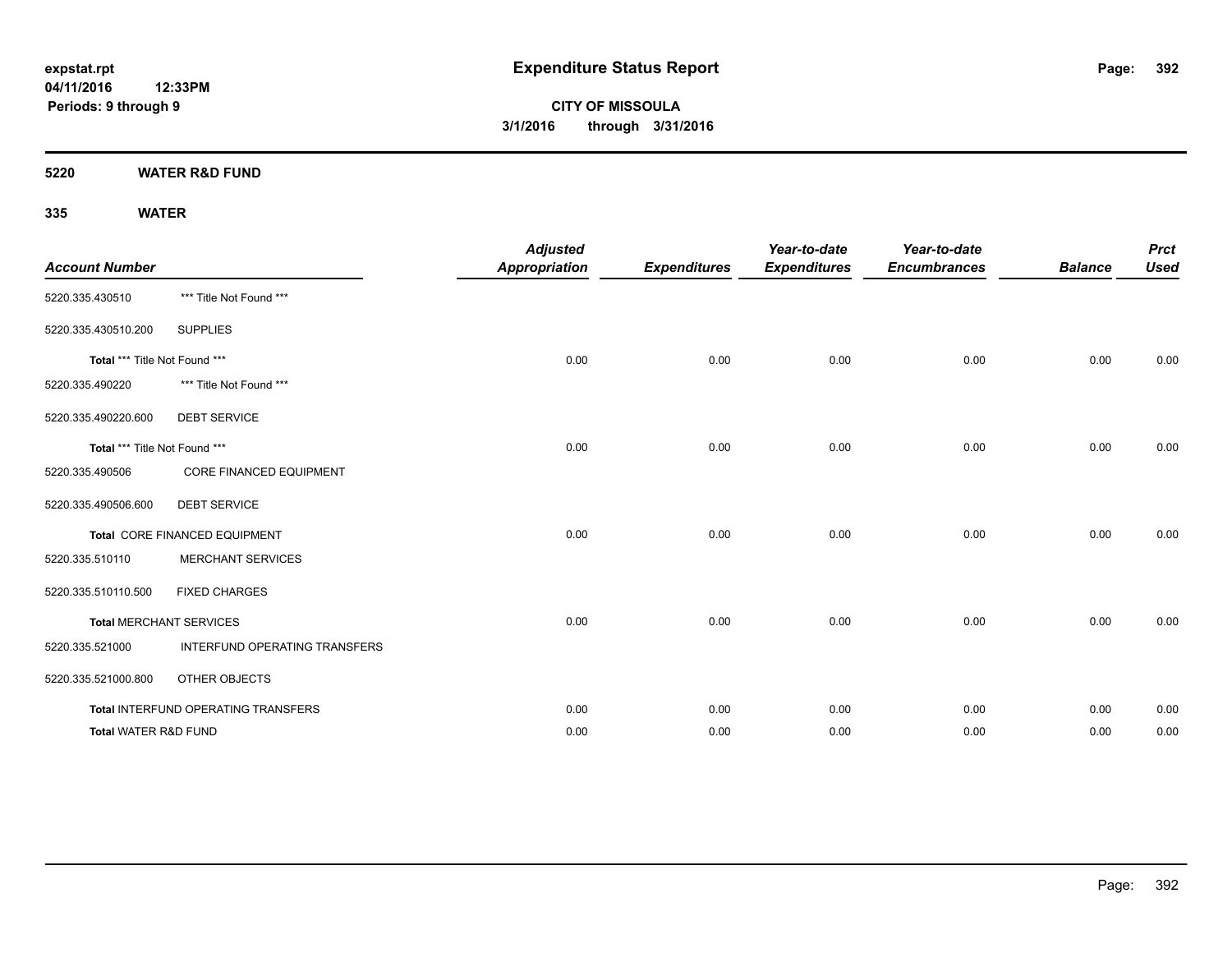# **5240 WATER CONSTRUCTION FUND**

| <b>Account Number</b> |                                      | <b>Adjusted</b><br>Appropriation | <b>Expenditures</b> | Year-to-date<br><b>Expenditures</b> | Year-to-date<br><b>Encumbrances</b> | <b>Balance</b> | Prct<br><b>Used</b> |
|-----------------------|--------------------------------------|----------------------------------|---------------------|-------------------------------------|-------------------------------------|----------------|---------------------|
| 5240.335.510110       | <b>MERCHANT SERVICES</b>             |                                  |                     |                                     |                                     |                |                     |
| 5240.335.510110.500   | <b>FIXED CHARGES</b>                 |                                  |                     |                                     |                                     |                |                     |
|                       | <b>Total WATER CONSTRUCTION FUND</b> | 0.00                             | 0.00                | 0.00                                | 0.00                                | 0.00           | 0.00                |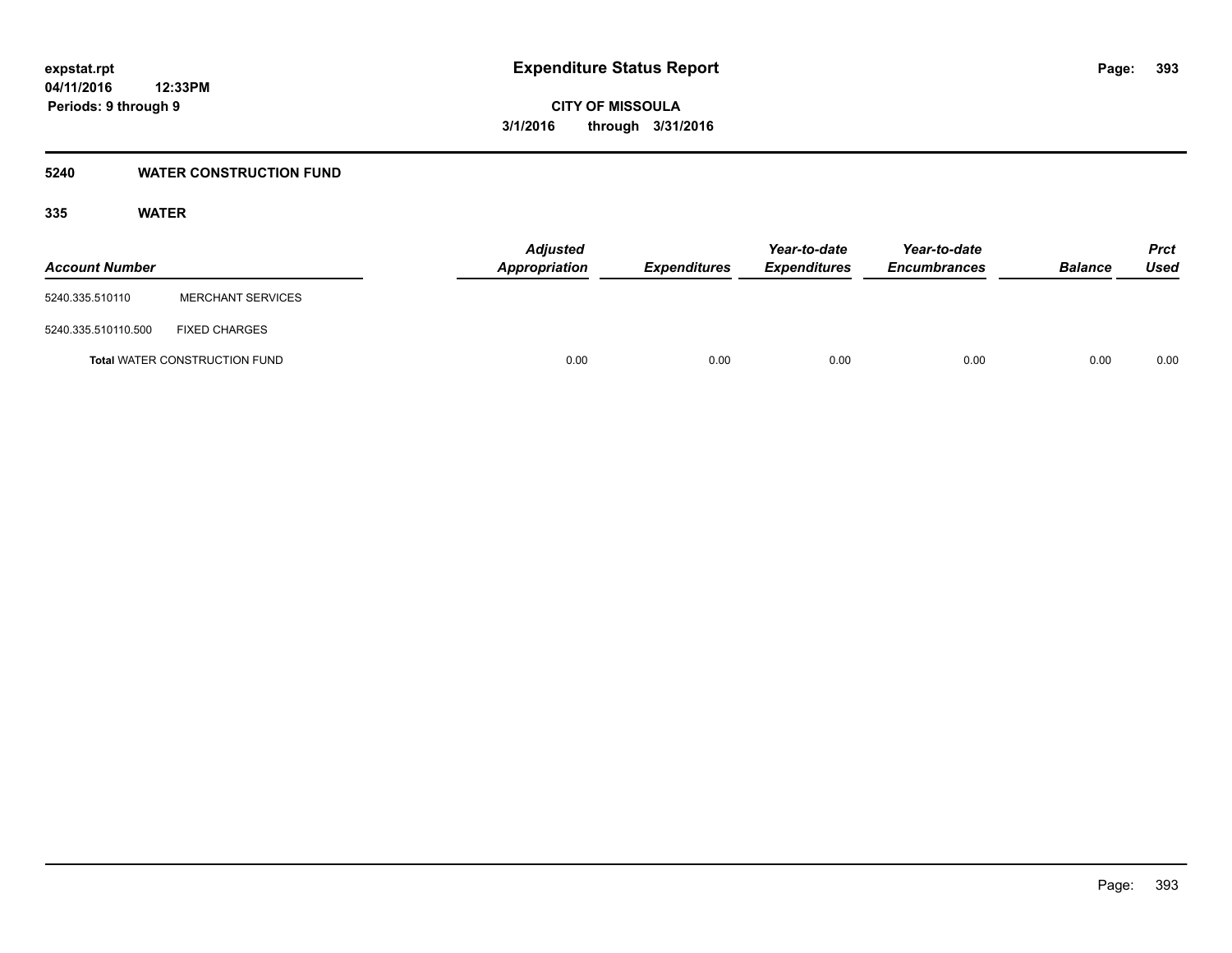# **5250 WATER PURCHASE LOAN**

# **330 WASTEWATER**

| <b>Account Number</b> |                                  | <b>Adjusted</b><br>Appropriation | <b>Expenditures</b> | Year-to-date<br><b>Expenditures</b> | Year-to-date<br><b>Encumbrances</b> | <b>Balance</b> | <b>Prct</b><br><b>Used</b> |
|-----------------------|----------------------------------|----------------------------------|---------------------|-------------------------------------|-------------------------------------|----------------|----------------------------|
| 5250.330.490200       | REVENUE BOND DEBT SERVICE        |                                  |                     |                                     |                                     |                |                            |
| 5250.330.490200.600   | <b>DEBT SERVICE</b>              |                                  |                     |                                     |                                     |                |                            |
|                       | Total REVENUE BOND DEBT SERVICE  | 0.00                             | 0.00                | 0.00                                | 0.00                                | 0.00           | 0.00                       |
| 5250.330.510110       | <b>MERCHANT SERVICES</b>         |                                  |                     |                                     |                                     |                |                            |
| 5250.330.510110.500   | <b>FIXED CHARGES</b>             |                                  |                     |                                     |                                     |                |                            |
|                       | <b>Total MERCHANT SERVICES</b>   | 0.00                             | 0.00                | 0.00                                | 0.00                                | 0.00           | 0.00                       |
|                       | <b>Total WATER PURCHASE LOAN</b> | 0.00                             | 0.00                | 0.00                                | 0.00                                | 0.00           | 0.00                       |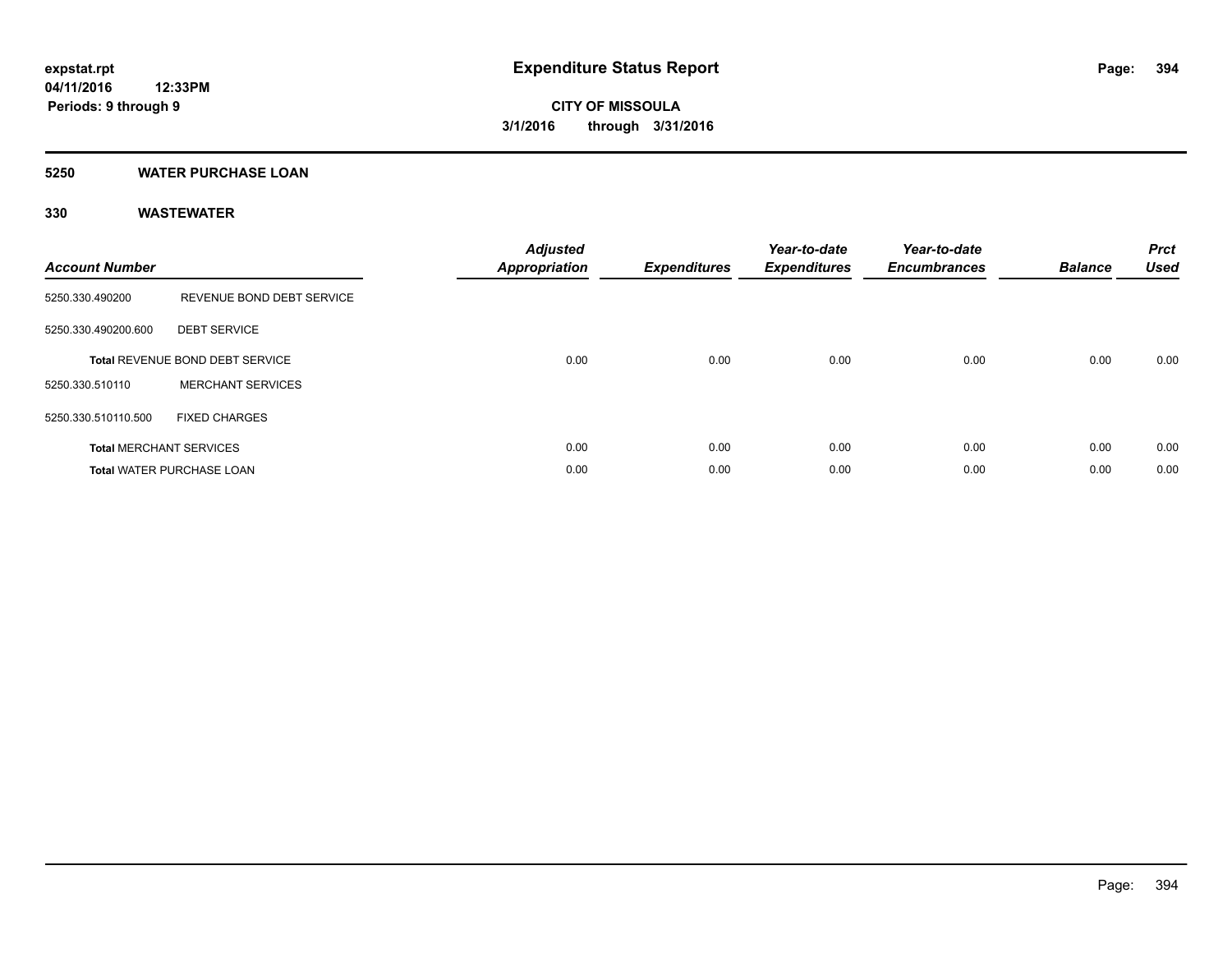# **5310 SEWER OPERATING BUDGET FUND**

# **330 WASTEWATER**

| <b>Account Number</b>                   |                                                         | <b>Adjusted</b><br><b>Appropriation</b> | <b>Expenditures</b> | Year-to-date<br><b>Expenditures</b> | Year-to-date<br><b>Encumbrances</b> | <b>Balance</b> | <b>Prct</b><br><b>Used</b> |
|-----------------------------------------|---------------------------------------------------------|-----------------------------------------|---------------------|-------------------------------------|-------------------------------------|----------------|----------------------------|
|                                         |                                                         |                                         |                     |                                     |                                     |                |                            |
| 5310.330.410400                         | <b>DEPRECIATION</b>                                     |                                         |                     |                                     |                                     |                |                            |
| 5310.330.410400.800                     | OTHER OBJECTS                                           |                                         |                     |                                     |                                     |                |                            |
| <b>Total DEPRECIATION</b>               |                                                         | 0.00                                    | 0.00                | 0.00                                | 0.00                                | 0.00           | 0.00                       |
| 5310.330.430610                         | <b>ADMINISTRATION</b>                                   |                                         |                     |                                     |                                     |                |                            |
| 5310.330.430610.100                     | PERSONAL SERVICES                                       |                                         |                     |                                     |                                     |                |                            |
|                                         | 5310.330.430610.110.000 SALARIES AND WAGES              | 173,994.00                              | 13,725.04           | 117,499.64                          | 0.00                                | 56,494.36      | 67.53                      |
|                                         | 5310.330.430610.120.000 OVERTIME/TERMINATION            | 0.00                                    | 0.00                | 186.79                              | 0.00                                | $-186.79$      | 0.00                       |
|                                         | 5310.330.430610.140.000 EMPLOYER CONTRIBUTIONS          | 61,599.00                               | 4,592.47            | 39,177.20                           | 0.00                                | 22,421.80      | 63.60                      |
| <b>Total PERSONAL SERVICES</b>          |                                                         | 235,593.00                              | 18,317.51           | 156,863.63                          | 0.00                                | 78,729.37      | 66.58                      |
| 5310.330.430610.200                     | <b>SUPPLIES</b>                                         |                                         |                     |                                     |                                     |                |                            |
| 5310.330.430610.210.000 OFFICE SUPPLIES |                                                         | 3,400.00                                | 138.74              | 1,108.36                            | 0.00                                | 2,291.64       | 32.60                      |
|                                         | 5310.330.430610.220.000 OPERATING SUPPLIES              | 1,000.00                                | 1,044.99            | 3,554.60                            | 0.00                                | $-2,554.60$    | 355.46                     |
|                                         | 5310.330.430610.230.000 REPAIR/MAINTENANCE              | 0.00                                    | 0.00                | 32.68                               | 0.00                                | $-32.68$       | 0.00                       |
| 5310.330.430610.231.000 GASOLINE        |                                                         | 60,000.00                               | 2,291.73            | 21,397.28                           | 0.00                                | 38,602.72      | 35.66                      |
| <b>Total SUPPLIES</b>                   |                                                         | 64,400.00                               | 3,475.46            | 26,092.92                           | 0.00                                | 38,307.08      | 40.52                      |
| 5310.330.430610.300                     | PURCHASED SERVICES                                      |                                         |                     |                                     |                                     |                |                            |
| 5310.330.430610.310.000 COMMUNICATIONS  |                                                         | 86.00                                   | 0.00                | 6,553.40                            | 0.00                                | $-6,467.40$    | 7,620.23                   |
|                                         | 5310.330.430610.320.000 PRINTING & DUPLICATING          | 1,000.00                                | 0.00                | 1,331.95                            | 0.00                                | $-331.95$      | 133.20                     |
|                                         | 5310.330.430610.330.000 PUBLICITY, SUBSCRIPTIONS & DUES | 3,000.00                                | 190.94              | 8,066.52                            | 0.00                                | $-5,066.52$    | 268.88                     |
|                                         | 5310.330.430610.344.000 TELEPHONE SERVICE               | 16,337.00                               | 1,078.57            | 14,357.78                           | 0.00                                | 1,979.22       | 87.89                      |
|                                         | 5310.330.430610.350.000 PROFESSIONAL SERVICES           | 38,000.00                               | 982.50              | 43,693.22                           | 0.00                                | $-5,693.22$    | 114.98                     |
|                                         | 5310.330.430610.360.000 REPAIR & MAINTENANCE            | 5,794.00                                | 808.38              | 6,268.24                            | 0.00                                | $-474.24$      | 108.19                     |
| 5310.330.430610.370.000 TRAVEL          |                                                         | 1,500.00                                | 0.00                | 164.69                              | 0.00                                | 1,335.31       | 10.98                      |
| 5310.330.430610.380.000 TRAINING        |                                                         | 1,100.00                                | 0.00                | 359.82                              | 0.00                                | 740.18         | 32.71                      |
| <b>Total PURCHASED SERVICES</b>         |                                                         | 66,817.00                               | 3,060.39            | 80,795.62                           | 0.00                                | $-13,978.62$   | 120.92                     |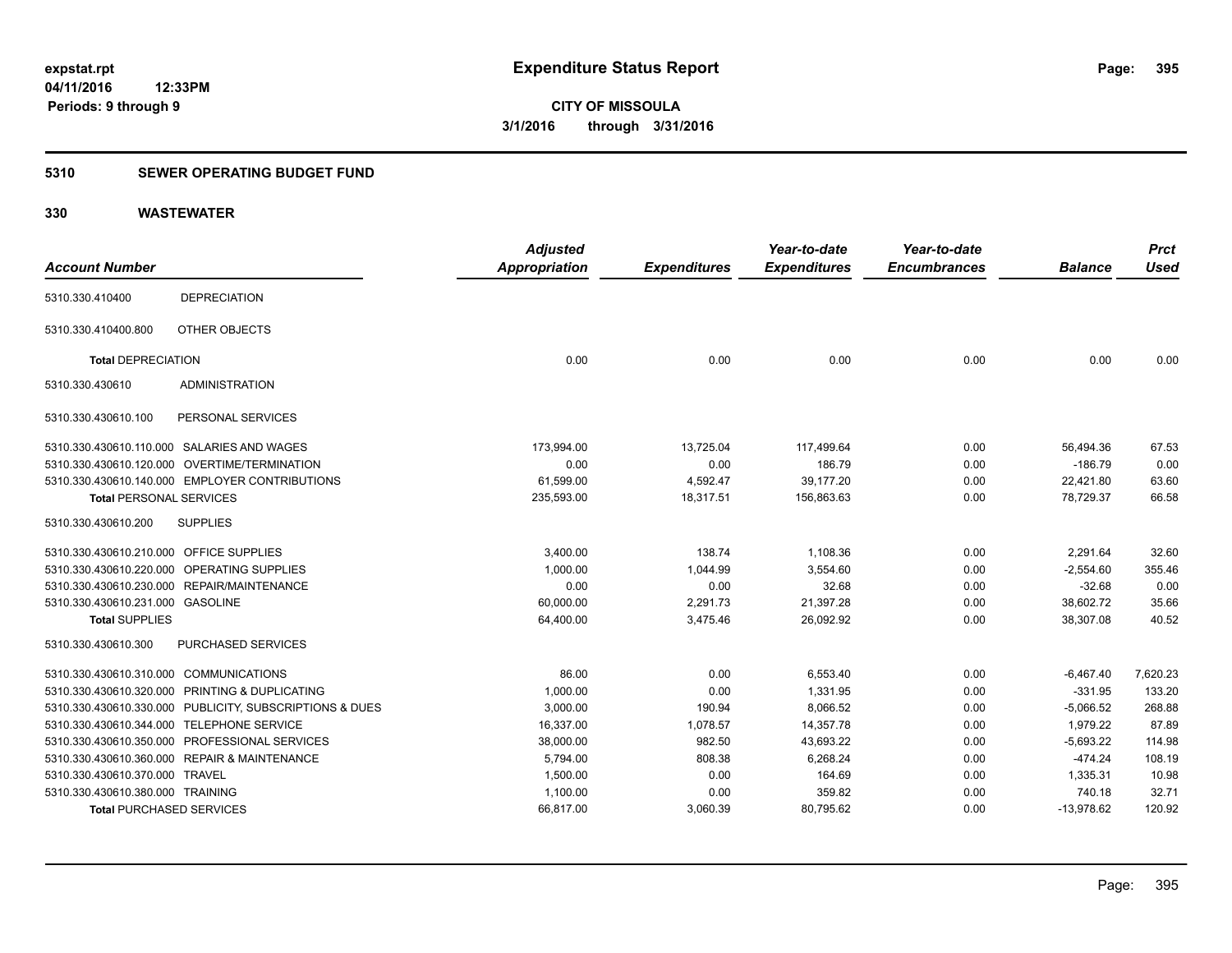# **5310 SEWER OPERATING BUDGET FUND**

# **330 WASTEWATER**

|                                            |                                                        | <b>Adjusted</b> |                     | Year-to-date        | Year-to-date        |                | <b>Prct</b> |
|--------------------------------------------|--------------------------------------------------------|-----------------|---------------------|---------------------|---------------------|----------------|-------------|
| <b>Account Number</b>                      |                                                        | Appropriation   | <b>Expenditures</b> | <b>Expenditures</b> | <b>Encumbrances</b> | <b>Balance</b> | <b>Used</b> |
| 5310.330.430610.500                        | <b>FIXED CHARGES</b>                                   |                 |                     |                     |                     |                |             |
| 5310.330.430610.500.000 FIXED CHARGES      |                                                        | 1,227,202.00    | 200.00              | 588,145.69          | 0.00                | 639,056.31     | 47.93       |
| <b>Total FIXED CHARGES</b>                 |                                                        | 1,227,202.00    | 200.00              | 588,145.69          | 0.00                | 639,056.31     | 47.93       |
| 5310.330.430610.700                        | <b>GRANTS &amp; CONTRIBUTIONS</b>                      |                 |                     |                     |                     |                |             |
|                                            | 5310.330.430610.700.000 GRANTS & CONTRIBUTIONS         | 1,500.00        | 0.00                | 0.00                | 0.00                | 1,500.00       | 0.00        |
|                                            | <b>Total GRANTS &amp; CONTRIBUTIONS</b>                | 1,500.00        | 0.00                | 0.00                | 0.00                | 1.500.00       | 0.00        |
| 5310.330.430610.800                        | <b>OTHER OBJECTS</b>                                   |                 |                     |                     |                     |                |             |
| <b>Total OTHER OBJECTS</b>                 |                                                        | 0.00            | 0.00                | 0.00                | 0.00                | 0.00           | 0.00        |
| 5310.330.430610.900                        | <b>CAPITAL OUTLAY</b>                                  |                 |                     |                     |                     |                |             |
| <b>Total CAPITAL OUTLAY</b>                |                                                        | 0.00            | 0.00                | 0.00                | 0.00                | 0.00           | 0.00        |
| <b>Total ADMINISTRATION</b>                |                                                        | 1,595,512.00    | 25,053.36           | 851,897.86          | 0.00                | 743,614.14     | 53.39       |
| 5310.330.430630                            | <b>COLLECTIONS &amp; TRANSMISSIONS</b>                 |                 |                     |                     |                     |                |             |
| 5310.330.430630.100                        | PERSONAL SERVICES                                      |                 |                     |                     |                     |                |             |
|                                            | 5310.330.430630.110.000 SALARIES AND WAGES             | 462,920.00      | 34,654.74           | 335,573.08          | 0.00                | 127,346.92     | 72.49       |
|                                            | 5310.330.430630.120.000 OVERTIME/TERMINATION           | 12,000.00       | 280.19              | 8,053.38            | 0.00                | 3,946.62       | 67.11       |
| 5310.330.430630.130.000 OTHER              |                                                        | 5,417.00        | 0.00                | 0.00                | 0.00                | 5,417.00       | 0.00        |
|                                            | 5310.330.430630.140.000 EMPLOYER CONTRIBUTIONS         | 194,379.00      | 17,035.22           | 148,987.77          | 0.00                | 45,391.23      | 76.65       |
|                                            | 5310.330.430630.141.000 STATE RETIREMENT CONTRIBUTIONS | 0.00            | 0.00                | 456.48              | 0.00                | $-456.48$      | 0.00        |
| <b>Total PERSONAL SERVICES</b>             |                                                        | 674,716.00      | 51,970.15           | 493,070.71          | 0.00                | 181.645.29     | 73.08       |
| 5310.330.430630.200                        | <b>SUPPLIES</b>                                        |                 |                     |                     |                     |                |             |
| 5310.330.430630.220.000 OPERATING SUPPLIES |                                                        | 10,000.00       | 4,130.77            | 24,237.11           | 0.00                | $-14,237.11$   | 242.37      |
|                                            | 5310.330.430630.230.000 REPAIR/MAINTENANCE             | 77,050.00       | 4,815.18            | 92,005.54           | 0.00                | $-14,955.54$   | 119.41      |
| 5310.330.430630.240.000 OTHER SUPPLIES     |                                                        | 2,000.00        | 0.00                | 569.15              | 0.00                | 1,430.85       | 28.46       |
| <b>Total SUPPLIES</b>                      |                                                        | 89,050.00       | 8,945.95            | 116,811.80          | 0.00                | $-27,761.80$   | 131.18      |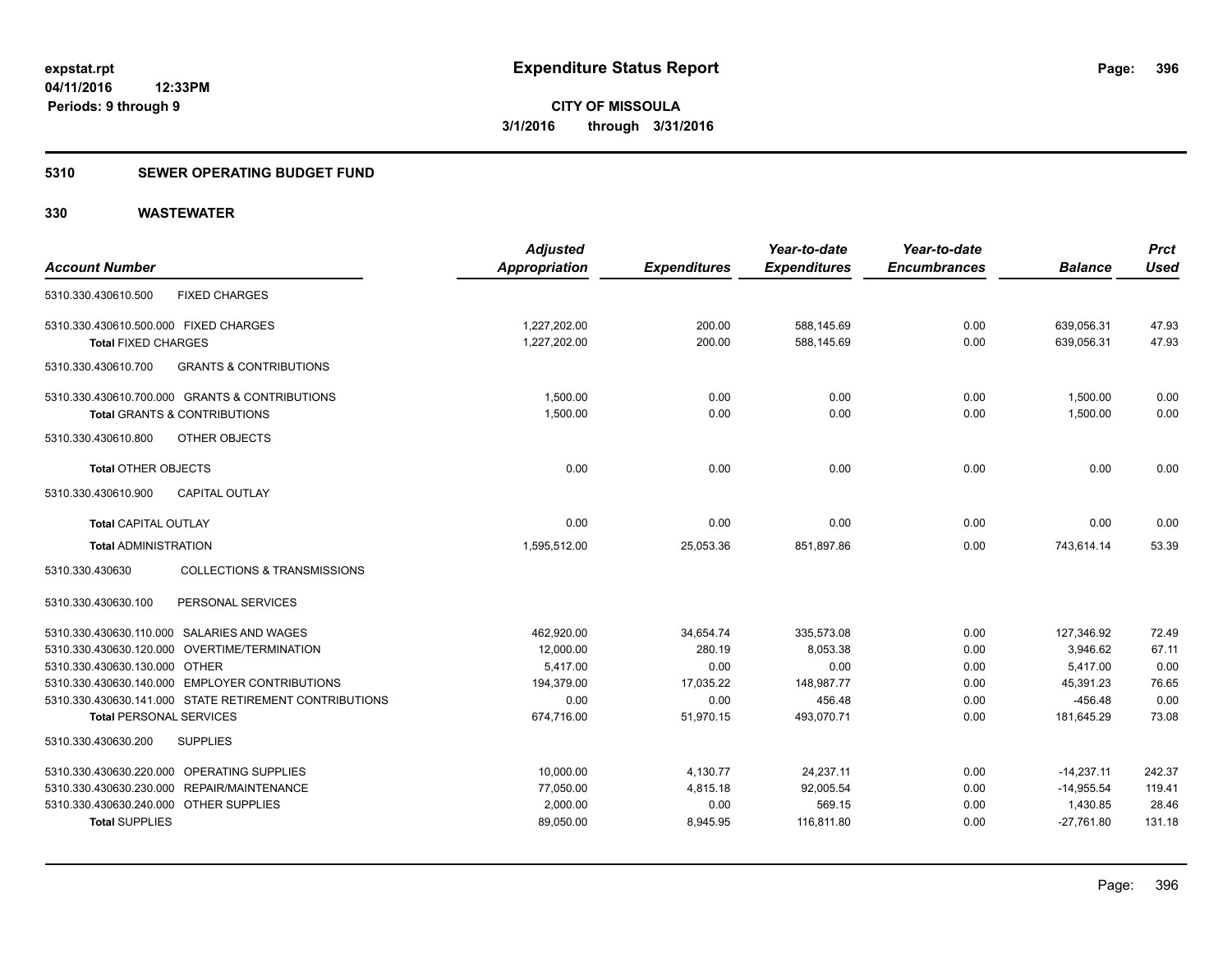#### **5310 SEWER OPERATING BUDGET FUND**

| <b>Account Number</b>                             | <b>Adjusted</b><br><b>Appropriation</b> | <b>Expenditures</b> | Year-to-date<br><b>Expenditures</b> | Year-to-date<br><b>Encumbrances</b> | <b>Balance</b> | <b>Prct</b><br><b>Used</b> |
|---------------------------------------------------|-----------------------------------------|---------------------|-------------------------------------|-------------------------------------|----------------|----------------------------|
| PURCHASED SERVICES<br>5310.330.430630.300         |                                         |                     |                                     |                                     |                |                            |
| 5310.330.430630.310.000 COMMUNICATIONS            | 984.00                                  | 0.00                | 1,022.57                            | 0.00                                | $-38.57$       | 103.92                     |
| 5310.330.430630.341.000 ELECTRICITY & NATURAL GAS | 208,905.00                              | 1,594.82            | 44,148.03                           | 0.00                                | 164,756.97     | 21.13                      |
| 5310.330.430630.343.000 WATER CHARGES             | 6,468.00                                | 443.10              | 3,733.39                            | 0.00                                | 2,734.61       | 57.72                      |
| 5310.330.430630.350.000 PROFESSIONAL SERVICES     | 2,000.00                                | 0.00                | 300.00                              | 0.00                                | 1,700.00       | 15.00                      |
| 5310.330.430630.360.000 REPAIR & MAINTENANCE      | 104,360.00                              | 7,398.40            | 58,363.04                           | 0.00                                | 45,996.96      | 55.92                      |
| 5310.330.430630.370.000 TRAVEL                    | 3,000.00                                | 0.00                | 0.00                                | 0.00                                | 3,000.00       | 0.00                       |
| 5310.330.430630.380.000 TRAINING                  | 2.500.00                                | 1,249.00            | 2,299.00                            | 0.00                                | 201.00         | 91.96                      |
| <b>Total PURCHASED SERVICES</b>                   | 328,217.00                              | 10,685.32           | 109,866.03                          | 0.00                                | 218,350.97     | 33.47                      |
| <b>FIXED CHARGES</b><br>5310.330.430630.500       |                                         |                     |                                     |                                     |                |                            |
| 5310.330.430630.500.000 FIXED CHARGES             | 105,000.00                              | 0.00                | 3,904.26                            | 0.00                                | 101,095.74     | 3.72                       |
| <b>Total FIXED CHARGES</b>                        | 105.000.00                              | 0.00                | 3.904.26                            | 0.00                                | 101.095.74     | 3.72                       |
| <b>CAPITAL OUTLAY</b><br>5310.330.430630.900      |                                         |                     |                                     |                                     |                |                            |
| <b>Total CAPITAL OUTLAY</b>                       | 0.00                                    | 0.00                | 0.00                                | 0.00                                | 0.00           | 0.00                       |
| Total COLLECTIONS & TRANSMISSIONS                 | 1,196,983.00                            | 71,601.42           | 723,652.80                          | 0.00                                | 473,330.20     | 60.46                      |
| 5310.330.430640<br><b>TREATMENT AND DISPOSAL</b>  |                                         |                     |                                     |                                     |                |                            |
| PERSONAL SERVICES<br>5310.330.430640.100          |                                         |                     |                                     |                                     |                |                            |
| 5310.330.430640.110.000 SALARIES AND WAGES        | 429,771.00                              | 33,867.16           | 314,354.95                          | 0.00                                | 115,416.05     | 73.14                      |
| 5310.330.430640.120.000 OVERTIME/TERMINATION      | 7,000.00                                | 1,785.26            | 9,052.30                            | 0.00                                | $-2,052.30$    | 129.32                     |
| 5310.330.430640.130.000 OTHER                     | 9,223.00                                | 0.00                | 0.00                                | 0.00                                | 9,223.00       | 0.00                       |
| 5310.330.430640.140.000 EMPLOYER CONTRIBUTIONS    | 175,941.00                              | 13,898.57           | 131,227.53                          | 0.00                                | 44,713.47      | 74.59                      |
| <b>Total PERSONAL SERVICES</b>                    | 621,935.00                              | 49,550.99           | 454,634.78                          | 0.00                                | 167,300.22     | 73.10                      |
| 5310.330.430640.200<br><b>SUPPLIES</b>            |                                         |                     |                                     |                                     |                |                            |
| 5310.330.430640.220.000 OPERATING SUPPLIES        | 170,170.00                              | 23,679.59           | 159,144.09                          | 0.00                                | 11,025.91      | 93.52                      |
| 5310.330.430640.230.000 REPAIR/MAINTENANCE        | 100,000.00                              | 4,301.31            | 56,132.14                           | 0.00                                | 43,867.86      | 56.13                      |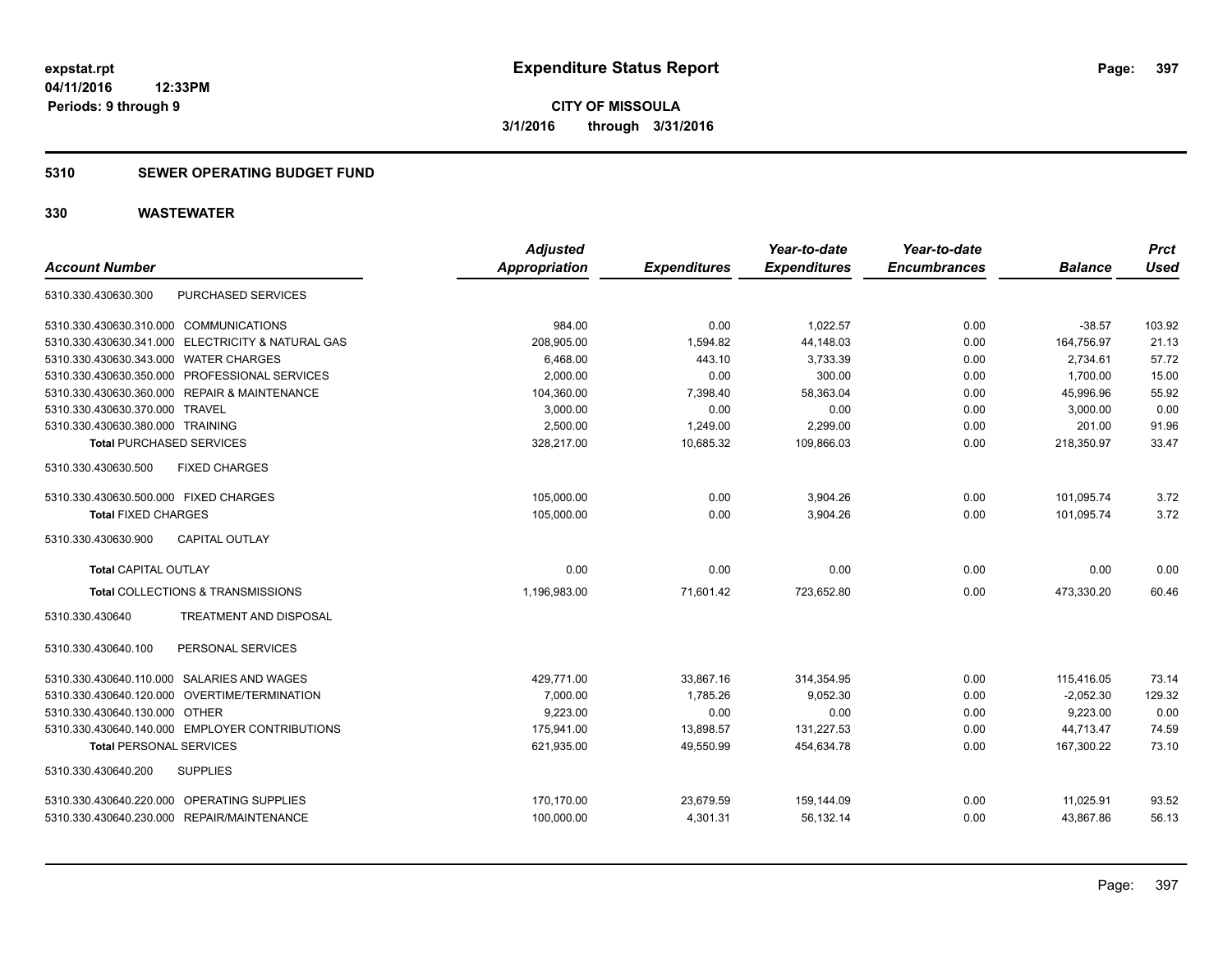### **5310 SEWER OPERATING BUDGET FUND**

| <b>Account Number</b>                             | <b>Adjusted</b><br><b>Appropriation</b> | <b>Expenditures</b> | Year-to-date<br><b>Expenditures</b> | Year-to-date<br><b>Encumbrances</b> | <b>Balance</b> | <b>Prct</b><br><b>Used</b> |
|---------------------------------------------------|-----------------------------------------|---------------------|-------------------------------------|-------------------------------------|----------------|----------------------------|
| 5310.330.430640.240.000 OTHER SUPPLIES            | 2,000.00                                | 0.00                | 496.72                              | 0.00                                | 1,503.28       | 24.84                      |
| <b>Total SUPPLIES</b>                             | 272,170.00                              | 27,980.90           | 215,772.95                          | 0.00                                | 56,397.05      | 79.28                      |
| PURCHASED SERVICES<br>5310.330.430640.300         |                                         |                     |                                     |                                     |                |                            |
| 5310.330.430640.310.000 COMMUNICATIONS            | 1,500.00                                | 0.00                | 480.25                              | 0.00                                | 1,019.75       | 32.02                      |
| 5310.330.430640.341.000 ELECTRICITY & NATURAL GAS | 439,563.00                              | 1,585.40            | 313,992.95                          | 0.00                                | 125,570.05     | 71.43                      |
| 5310.330.430640.343.000 WATER CHARGES             | 3,780.00                                | 266.83              | 2,170.55                            | 0.00                                | 1,609.45       | 57.42                      |
| 5310.330.430640.345.000 GARBAGE                   | 20,804.00                               | 3,561.80            | 17,372.50                           | 0.00                                | 3,431.50       | 83.51                      |
| 5310.330.430640.350.000 PROFESSIONAL SERVICES     | 1,000.00                                | 340.00              | 985.00                              | 0.00                                | 15.00          | 98.50                      |
| 5310.330.430640.360.000 REPAIR & MAINTENANCE      | 225,000.00                              | 39,113.50           | 189,699.37                          | 0.00                                | 35,300.63      | 84.31                      |
| 5310.330.430640.370.000 TRAVEL                    | 6,000.00                                | 806.22              | 3,162.26                            | 0.00                                | 2,837.74       | 52.70                      |
| 5310.330.430640.380.000 TRAINING                  | 3,000.00                                | 0.00                | 5,574.00                            | 0.00                                | $-2,574.00$    | 185.80                     |
| 5310.330.430640.390.000 OTHER PURCHASED SERVICES  | 432,900.00                              | 40,377.40           | 271,964.90                          | 0.00                                | 160,935.10     | 62.82                      |
| <b>Total PURCHASED SERVICES</b>                   | 1,133,547.00                            | 86,051.15           | 805,401.78                          | 0.00                                | 328,145.22     | 71.05                      |
| CAPITAL OUTLAY<br>5310.330.430640.900             |                                         |                     |                                     |                                     |                |                            |
| 5310.330.430640.940.000 MACHINERY & EQUIPMENT     | 0.00                                    | 7,000.00            | 7,000.00                            | 0.00                                | $-7,000.00$    | 0.00                       |
| <b>Total CAPITAL OUTLAY</b>                       | 0.00                                    | 7,000.00            | 7,000.00                            | 0.00                                | $-7,000.00$    | 0.00                       |
| <b>Total TREATMENT AND DISPOSAL</b>               | 2,027,652.00                            | 170,583.04          | 1,482,809.51                        | 0.00                                | 544,842.49     | 73.13                      |
| <b>LAB &amp; TESTING</b><br>5310.330.430650       |                                         |                     |                                     |                                     |                |                            |
| PERSONAL SERVICES<br>5310.330.430650.100          |                                         |                     |                                     |                                     |                |                            |
| 5310.330.430650.110.000 SALARIES AND WAGES        | 163,761.00                              | 12,346.86           | 116,003.05                          | 0.00                                | 47,757.95      | 70.84                      |
| 5310.330.430650.140.000 EMPLOYER CONTRIBUTIONS    | 64,214.00                               | 4,994.40            | 47,892.20                           | 0.00                                | 16,321.80      | 74.58                      |
| <b>Total PERSONAL SERVICES</b>                    | 227.975.00                              | 17.341.26           | 163.895.25                          | 0.00                                | 64.079.75      | 71.89                      |
| 5310.330.430650.200<br><b>SUPPLIES</b>            |                                         |                     |                                     |                                     |                |                            |
| 5310.330.430650.220.000 OPERATING SUPPLIES        | 23,000.00                               | 874.01              | 19,183.46                           | 0.00                                | 3,816.54       | 83.41                      |
| 5310.330.430650.230.000 REPAIR/MAINTENANCE        | 3,000.00                                | 1,180.63            | 2,234.99                            | 0.00                                | 765.01         | 74.50                      |
| <b>Total SUPPLIES</b>                             | 26,000.00                               | 2,054.64            | 21,418.45                           | 0.00                                | 4,581.55       | 82.38                      |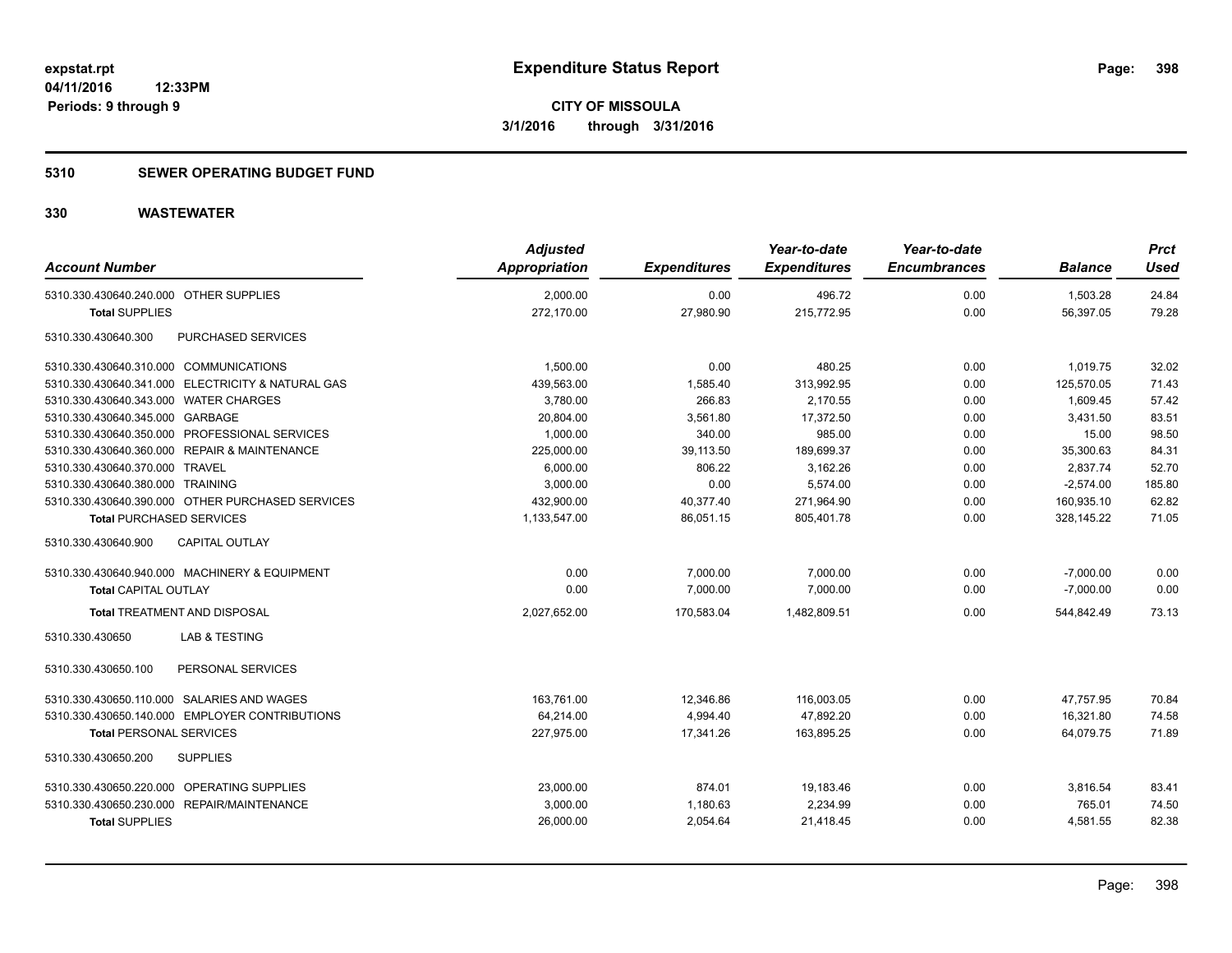#### **5310 SEWER OPERATING BUDGET FUND**

| <b>Account Number</b>             |                                               | <b>Adjusted</b><br><b>Appropriation</b> | <b>Expenditures</b> | Year-to-date<br><b>Expenditures</b> | Year-to-date<br><b>Encumbrances</b> | <b>Balance</b> | <b>Prct</b><br><b>Used</b> |
|-----------------------------------|-----------------------------------------------|-----------------------------------------|---------------------|-------------------------------------|-------------------------------------|----------------|----------------------------|
| 5310.330.430650.300               | PURCHASED SERVICES                            |                                         |                     |                                     |                                     |                |                            |
|                                   | 5310.330.430650.310.000 COMMUNICATIONS        | 1,000.00                                | 74.26               | 403.80                              | 0.00                                | 596.20         | 40.38                      |
|                                   | 5310.330.430650.350.000 PROFESSIONAL SERVICES | 29,000.00                               | 4,234.00            | 27,672.00                           | 0.00                                | 1,328.00       | 95.42                      |
|                                   | 5310.330.430650.360.000 REPAIR & MAINTENANCE  | 4,000.00                                | 0.00                | 1,509.80                            | 0.00                                | 2,490.20       | 37.75                      |
| 5310.330.430650.370.000 TRAVEL    |                                               | 2,000.00                                | 158.02              | 158.02                              | 0.00                                | 1,841.98       | 7.90                       |
| 5310.330.430650.380.000 TRAINING  |                                               | 1,000.00                                | 0.00                | 0.00                                | 0.00                                | 1,000.00       | 0.00                       |
|                                   | <b>Total PURCHASED SERVICES</b>               | 37,000.00                               | 4,466.28            | 29,743.62                           | 0.00                                | 7,256.38       | 80.39                      |
| 5310.330.430650.500               | <b>FIXED CHARGES</b>                          |                                         |                     |                                     |                                     |                |                            |
| <b>Total FIXED CHARGES</b>        |                                               | 0.00                                    | 0.00                | 0.00                                | 0.00                                | 0.00           | 0.00                       |
| 5310.330.430650.900               | <b>CAPITAL OUTLAY</b>                         |                                         |                     |                                     |                                     |                |                            |
| <b>Total CAPITAL OUTLAY</b>       |                                               | 0.00                                    | 0.00                | 0.00                                | 0.00                                | 0.00           | 0.00                       |
| <b>Total LAB &amp; TESTING</b>    |                                               | 290,975.00                              | 23,862.18           | 215,057.32                          | 0.00                                | 75,917.68      | 73.91                      |
| 5310.330.430660                   | <b>ENGINEEERING</b>                           |                                         |                     |                                     |                                     |                |                            |
| 5310.330.430660.300               | PURCHASED SERVICES                            |                                         |                     |                                     |                                     |                |                            |
|                                   | <b>Total PURCHASED SERVICES</b>               | 0.00                                    | 0.00                | 0.00                                | 0.00                                | 0.00           | 0.00                       |
| 5310.330.430660.500               | <b>FIXED CHARGES</b>                          |                                         |                     |                                     |                                     |                |                            |
| <b>Total FIXED CHARGES</b>        |                                               | 0.00                                    | 0.00                | 0.00                                | 0.00                                | 0.00           | 0.00                       |
| 5310.330.430660.900               | <b>CAPITAL OUTLAY</b>                         |                                         |                     |                                     |                                     |                |                            |
| <b>Total ENGINEEERING</b>         |                                               | 0.00                                    | 0.00                | 0.00                                | 0.00                                | 0.00           | 0.00                       |
| 5310.330.490504                   | <b>DEBT SERVICE</b>                           |                                         |                     |                                     |                                     |                |                            |
| 5310.330.490504.600               | <b>DEBT SERVICE</b>                           |                                         |                     |                                     |                                     |                |                            |
| 5310.330.490504.610.000 PRINCIPAL |                                               | 0.00                                    | 0.00                | 7,866.21                            | 0.00                                | $-7,866.21$    | 0.00                       |
|                                   |                                               |                                         |                     |                                     |                                     |                |                            |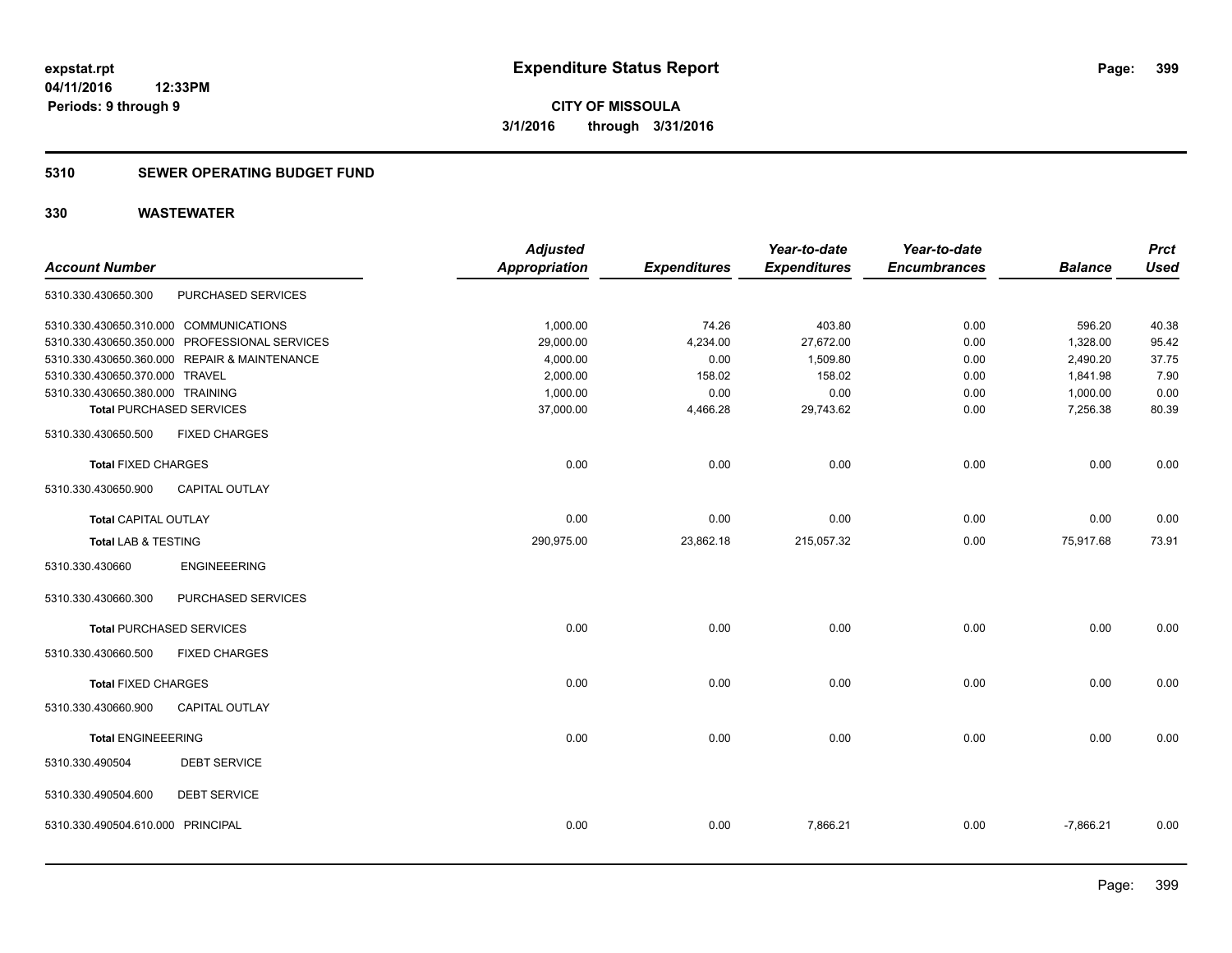### **5310 SEWER OPERATING BUDGET FUND**

| <b>Account Number</b>          |                                                 | <b>Adjusted</b><br><b>Appropriation</b> | <b>Expenditures</b> | Year-to-date<br><b>Expenditures</b> | Year-to-date<br><b>Encumbrances</b> | <b>Balance</b>          | <b>Prct</b><br><b>Used</b> |
|--------------------------------|-------------------------------------------------|-----------------------------------------|---------------------|-------------------------------------|-------------------------------------|-------------------------|----------------------------|
|                                |                                                 |                                         |                     |                                     |                                     |                         |                            |
|                                | 5310.330.490504.620.000 INTEREST / SERVICE FEES | 0.00<br>0.00                            | 0.00<br>0.00        | 39.09<br>7,905.30                   | 0.00<br>0.00                        | $-39.09$<br>$-7,905.30$ | 0.00<br>0.00               |
| <b>Total DEBT SERVICE</b>      |                                                 |                                         |                     |                                     |                                     |                         |                            |
| 5310.330.499999                | <b>NEW REQUESTS</b>                             |                                         |                     |                                     |                                     |                         |                            |
| 5310.330.499999.100            | PERSONAL SERVICES                               |                                         |                     |                                     |                                     |                         |                            |
|                                | 5310.330.499999.110.000 SALARIES AND WAGES      | 18,075.00                               | 0.00                | 0.00                                | 0.00                                | 18,075.00               | 0.00                       |
|                                | 5310.330.499999.140.000 EMPLOYER CONTRIBUTIONS  | 2,755.00                                | 0.00                | 0.00                                | 0.00                                | 2,755.00                | 0.00                       |
| <b>Total PERSONAL SERVICES</b> |                                                 | 20,830.00                               | 0.00                | 0.00                                | 0.00                                | 20,830.00               | 0.00                       |
| 5310.330.499999.900            | <b>CAPITAL OUTLAY</b>                           |                                         |                     |                                     |                                     |                         |                            |
| <b>Total CAPITAL OUTLAY</b>    |                                                 | 0.00                                    | 0.00                | 0.00                                | 0.00                                | 0.00                    | 0.00                       |
| <b>Total NEW REQUESTS</b>      |                                                 | 20,830.00                               | 0.00                | 0.00                                | 0.00                                | 20,830.00               | 0.00                       |
| 5310.330.510000                | <b>MISCELLANEOUS</b>                            |                                         |                     |                                     |                                     |                         |                            |
| 5310.330.510000.900            | <b>CAPITAL OUTLAY</b>                           |                                         |                     |                                     |                                     |                         |                            |
| <b>Total MISCELLANEOUS</b>     |                                                 | 0.00                                    | 0.00                | 0.00                                | 0.00                                | 0.00                    | 0.00                       |
| 5310.330.510100                | SPECIAL ASSESSMENTS                             |                                         |                     |                                     |                                     |                         |                            |
| 5310.330.510100.500            | <b>FIXED CHARGES</b>                            |                                         |                     |                                     |                                     |                         |                            |
|                                | Total SPECIAL ASSESSMENTS                       | 0.00                                    | 0.00                | 0.00                                | 0.00                                | 0.00                    | 0.00                       |
| 5310.330.510110                | <b>MERCHANT SERVICES</b>                        |                                         |                     |                                     |                                     |                         |                            |
| 5310.330.510110.500            | <b>FIXED CHARGES</b>                            |                                         |                     |                                     |                                     |                         |                            |
| <b>Total MERCHANT SERVICES</b> |                                                 | 0.00                                    | 0.00                | 0.00                                | 0.00                                | 0.00                    | 0.00                       |
| 5310.330.521000                | INTERFUND OPERATING TRANSFERS                   |                                         |                     |                                     |                                     |                         |                            |
| 5310.330.521000.800            | OTHER OBJECTS                                   |                                         |                     |                                     |                                     |                         |                            |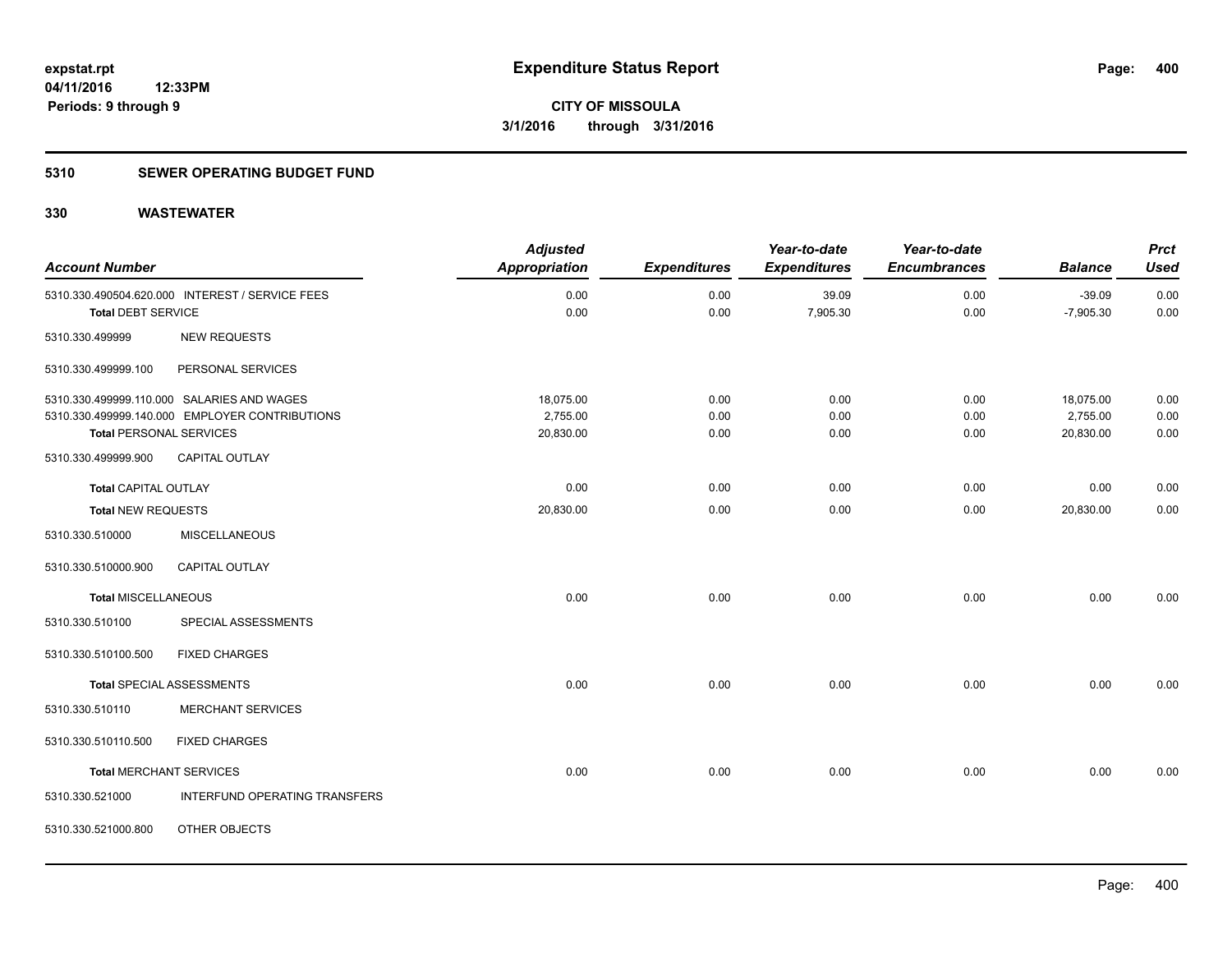**CITY OF MISSOULA 3/1/2016 through 3/31/2016**

### **5310 SEWER OPERATING BUDGET FUND**

| <b>Account Number</b>                      | Adjusted<br>Appropriation | <b>Expenditures</b> | Year-to-date<br><b>Expenditures</b> | Year-to-date<br><b>Encumbrances</b> | <b>Balance</b> | Prct<br>Used |
|--------------------------------------------|---------------------------|---------------------|-------------------------------------|-------------------------------------|----------------|--------------|
| <b>Total INTERFUND OPERATING TRANSFERS</b> | 0.00                      | 0.00                | 0.00                                | 0.00                                | 0.00           | 0.00         |
| <b>Total WASTEWATER</b>                    | 5,131,952.00              | 291,100.00          | 3,281,322.79                        | 0.00                                | 1,850,629.21   | 63.94        |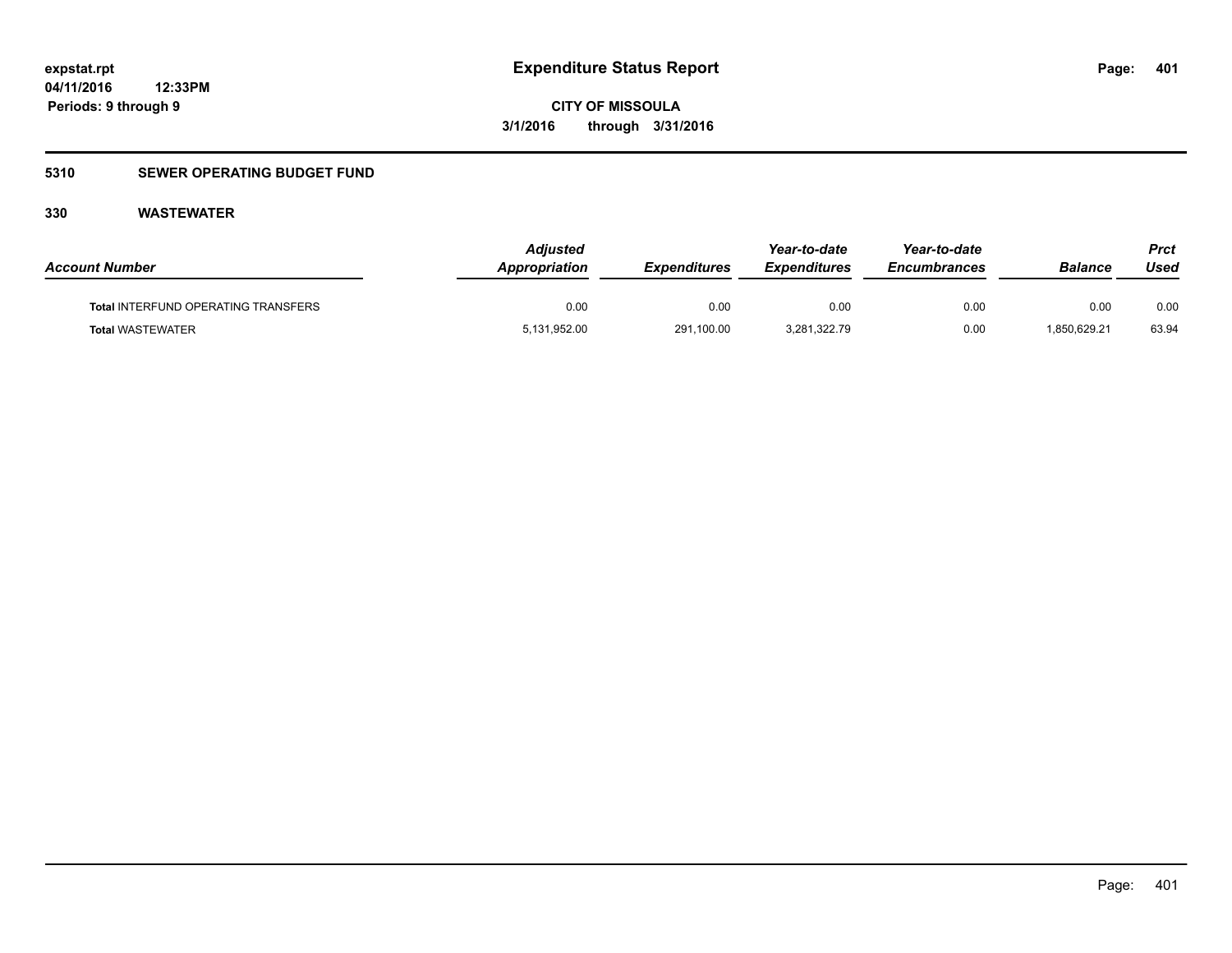**CITY OF MISSOULA 3/1/2016 through 3/31/2016**

### **5310 SEWER OPERATING BUDGET FUND**

### **900 DEPRECIATION**

| <b>Account Number</b>     |                                          | <b>Adjusted</b><br><b>Appropriation</b> | <b>Expenditures</b> | Year-to-date<br><b>Expenditures</b> | Year-to-date<br><b>Encumbrances</b> | <b>Balance</b> | <b>Prct</b><br><b>Used</b> |
|---------------------------|------------------------------------------|-----------------------------------------|---------------------|-------------------------------------|-------------------------------------|----------------|----------------------------|
| 5310.900.510000           | <b>MISCELLANEOUS</b>                     |                                         |                     |                                     |                                     |                |                            |
| 5310.900.510000.800       | OTHER OBJECTS                            |                                         |                     |                                     |                                     |                |                            |
| <b>Total DEPRECIATION</b> |                                          | 0.00                                    | 0.00                | 0.00                                | 0.00                                | 0.00           | 0.00                       |
|                           | <b>Total SEWER OPERATING BUDGET FUND</b> | 5,131,952.00                            | 291,100.00          | 3,281,322.79                        | 0.00                                | 1,850,629.21   | 63.94                      |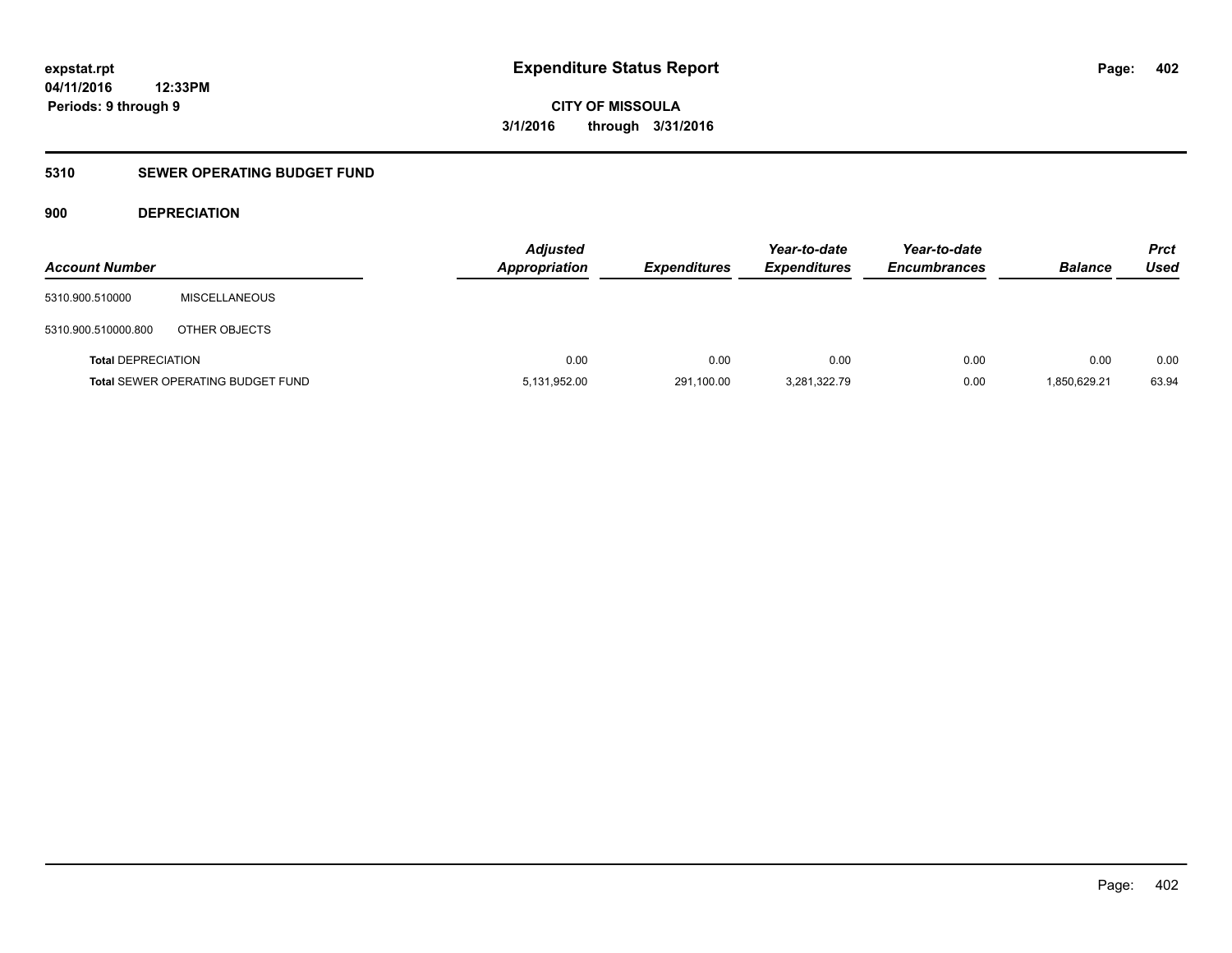**403**

**04/11/2016 12:33PM Periods: 9 through 9**

**CITY OF MISSOULA 3/1/2016 through 3/31/2016**

### **5311 SEWER REVENUE COLLECTION & CLEARING FUND**

| <b>Account Number</b>      |                                                  | <b>Adjusted</b><br><b>Appropriation</b> | <b>Expenditures</b> | Year-to-date<br><b>Expenditures</b> | Year-to-date<br><b>Encumbrances</b> | <b>Balance</b> | <b>Prct</b><br><b>Used</b> |
|----------------------------|--------------------------------------------------|-----------------------------------------|---------------------|-------------------------------------|-------------------------------------|----------------|----------------------------|
| 5311.330.430670            | <b>CUSTOMER ACCOUNTING &amp; COLLECTION</b>      |                                         |                     |                                     |                                     |                |                            |
| 5311.330.430670.800        | OTHER OBJECTS                                    |                                         |                     |                                     |                                     |                |                            |
|                            | Total CUSTOMER ACCOUNTING & COLLECTION           | 0.00                                    | 0.00                | 0.00                                | 0.00                                | 0.00           | 0.00                       |
| 5311.330.510000            | <b>MISCELLANEOUS</b>                             |                                         |                     |                                     |                                     |                |                            |
| 5311.330.510000.800        | OTHER OBJECTS                                    |                                         |                     |                                     |                                     |                |                            |
| <b>Total MISCELLANEOUS</b> |                                                  | 0.00                                    | 0.00                | 0.00                                | 0.00                                | 0.00           | 0.00                       |
| 5311.330.510110            | <b>MERCHANT SERVICES</b>                         |                                         |                     |                                     |                                     |                |                            |
| 5311.330.510110.500        | <b>FIXED CHARGES</b>                             |                                         |                     |                                     |                                     |                |                            |
|                            | <b>Total MERCHANT SERVICES</b>                   | 0.00                                    | 0.00                | 0.00                                | 0.00                                | 0.00           | 0.00                       |
| 5311.330.521000            | SEWER REVENUE CLEARING                           |                                         |                     |                                     |                                     |                |                            |
| 5311.330.521000.500        | <b>FIXED CHARGES</b>                             |                                         |                     |                                     |                                     |                |                            |
| <b>Total FIXED CHARGES</b> |                                                  | 0.00                                    | 0.00                | 0.00                                | 0.00                                | 0.00           | 0.00                       |
| 5311.330.521000.600        | <b>DEBT SERVICE</b>                              |                                         |                     |                                     |                                     |                |                            |
| <b>Total DEBT SERVICE</b>  |                                                  | 0.00                                    | 0.00                | 0.00                                | 0.00                                | 0.00           | 0.00                       |
| 5311.330.521000.800        | OTHER OBJECTS                                    |                                         |                     |                                     |                                     |                |                            |
|                            | 5311.330.521000.820.000 TRANSFERS TO OTHER FUNDS | 7,391,083.00                            | 0.00                | 0.00                                | 0.00                                | 7,391,083.00   | 0.00                       |
|                            | Total SEWER REVENUE CLEARING                     | 7,391,083.00                            | 0.00                | 0.00                                | 0.00                                | 7,391,083.00   | 0.00                       |
|                            | Total SEWER REVENUE COLLECTION & CLEARING FUND   | 7,391,083.00                            | 0.00                | 0.00                                | 0.00                                | 7,391,083.00   | 0.00                       |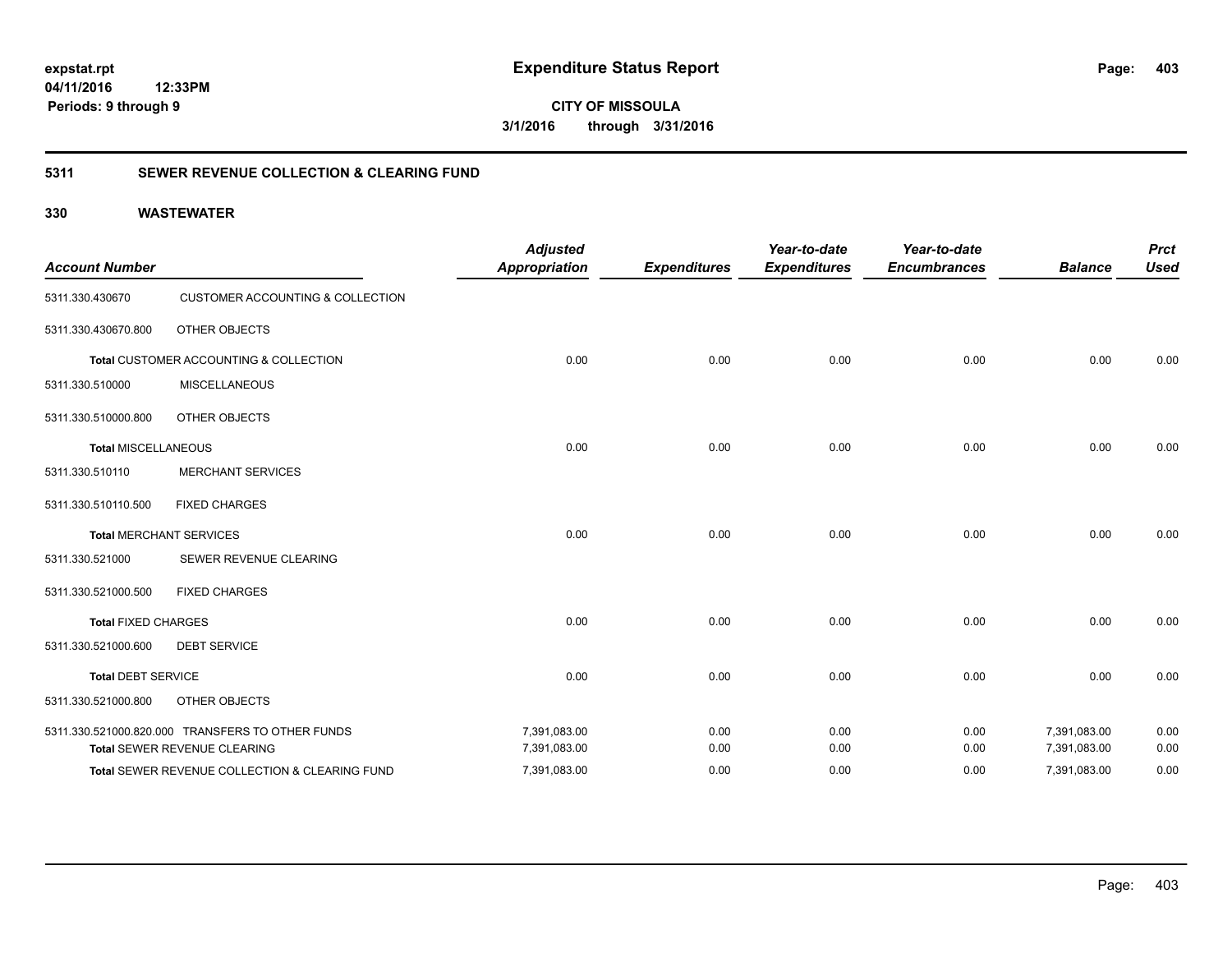#### **5315 SEWER LOAN FUND**

| <b>Account Number</b>         |                                                  | <b>Adjusted</b><br><b>Appropriation</b> | <b>Expenditures</b> | Year-to-date<br><b>Expenditures</b> | Year-to-date<br><b>Encumbrances</b> | <b>Balance</b> | <b>Prct</b><br><b>Used</b> |
|-------------------------------|--------------------------------------------------|-----------------------------------------|---------------------|-------------------------------------|-------------------------------------|----------------|----------------------------|
| 5315.330.430607               | *** Title Not Found ***                          |                                         |                     |                                     |                                     |                |                            |
| 5315.330.430607.300           | PURCHASED SERVICES                               |                                         |                     |                                     |                                     |                |                            |
| Total *** Title Not Found *** |                                                  | 0.00                                    | 0.00                | 0.00                                | 0.00                                | 0.00           | 0.00                       |
| 5315.330.430670               | <b>CUSTOMER ACCOUNTING &amp; COLLECTION</b>      |                                         |                     |                                     |                                     |                |                            |
| 5315.330.430670.300           | PURCHASED SERVICES                               |                                         |                     |                                     |                                     |                |                            |
|                               | <b>Total PURCHASED SERVICES</b>                  | 0.00                                    | 0.00                | 0.00                                | 0.00                                | 0.00           | 0.00                       |
| 5315.330.430670.600           | <b>DEBT SERVICE</b>                              |                                         |                     |                                     |                                     |                |                            |
| <b>Total DEBT SERVICE</b>     |                                                  | 0.00                                    | 0.00                | 0.00                                | 0.00                                | 0.00           | 0.00                       |
| 5315.330.430670.800           | OTHER OBJECTS                                    |                                         |                     |                                     |                                     |                |                            |
|                               | 5315.330.430670.820.000 TRANSFERS TO OTHER FUNDS | 20,000.00                               | 0.00                | 0.00                                | 0.00                                | 20,000.00      | 0.00                       |
|                               | Total CUSTOMER ACCOUNTING & COLLECTION           | 20,000.00                               | 0.00                | 0.00                                | 0.00                                | 20,000.00      | 0.00                       |
| 5315.330.510110               | <b>MERCHANT SERVICES</b>                         |                                         |                     |                                     |                                     |                |                            |
| 5315.330.510110.500           | <b>FIXED CHARGES</b>                             |                                         |                     |                                     |                                     |                |                            |
|                               | <b>Total MERCHANT SERVICES</b>                   | 0.00                                    | 0.00                | 0.00                                | 0.00                                | 0.00           | 0.00                       |
| <b>Total SEWER LOAN FUND</b>  |                                                  | 20,000.00                               | 0.00                | 0.00                                | 0.00                                | 20,000.00      | 0.00                       |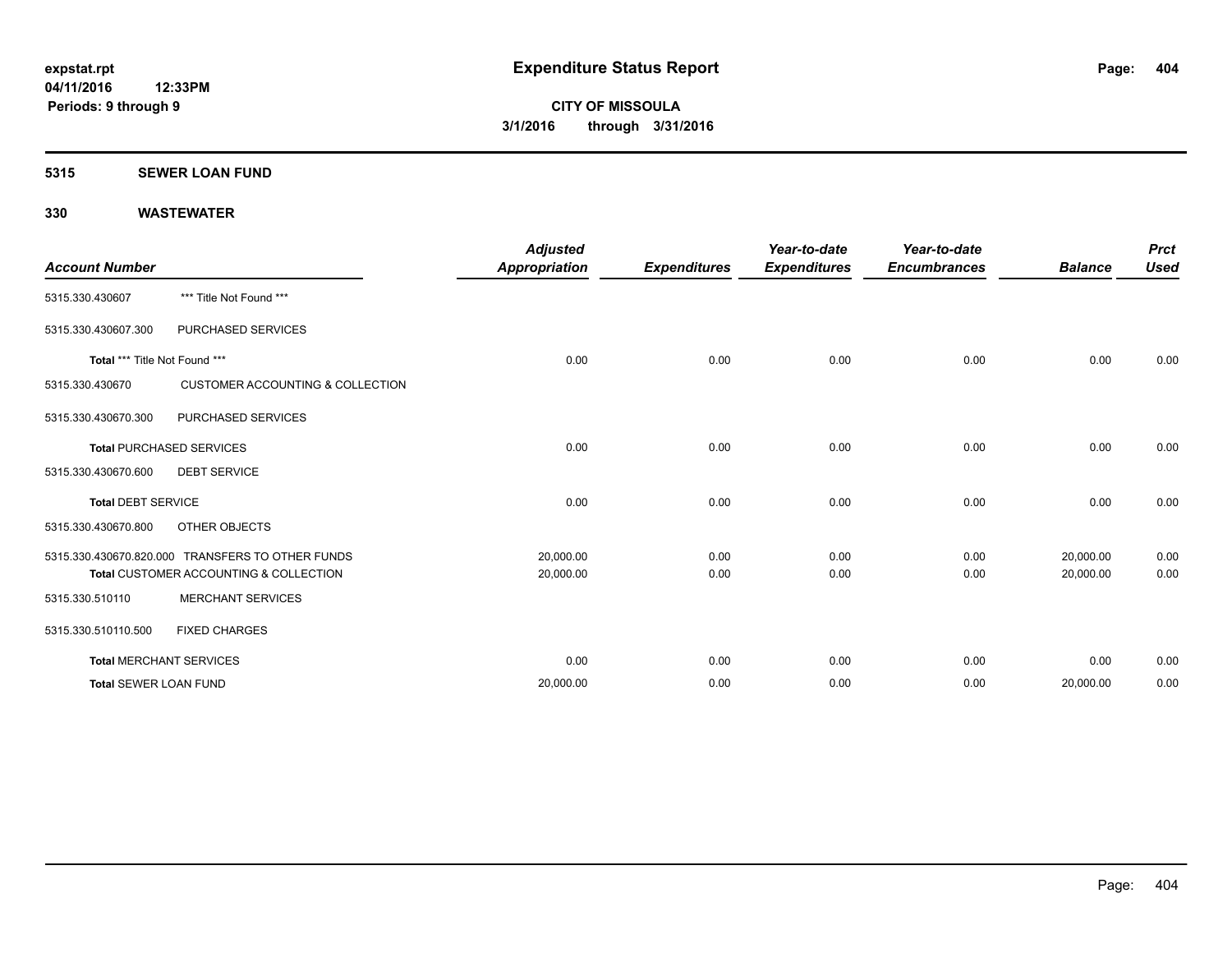**405**

**04/11/2016 12:33PM Periods: 9 through 9**

**CITY OF MISSOULA 3/1/2016 through 3/31/2016**

### **5320 SEWER REPLACEMENT & DEPRECIATION FUND**

|                                 |                                        | <b>Adjusted</b>      |                     | Year-to-date        | Year-to-date        |                | <b>Prct</b> |
|---------------------------------|----------------------------------------|----------------------|---------------------|---------------------|---------------------|----------------|-------------|
| <b>Account Number</b>           |                                        | <b>Appropriation</b> | <b>Expenditures</b> | <b>Expenditures</b> | <b>Encumbrances</b> | <b>Balance</b> | <b>Used</b> |
| 5320.330.410400                 | <b>DEPRECIATION</b>                    |                      |                     |                     |                     |                |             |
| 5320.330.410400.800             | OTHER OBJECTS                          |                      |                     |                     |                     |                |             |
| <b>Total DEPRECIATION</b>       |                                        | 0.00                 | 0.00                | 0.00                | 0.00                | 0.00           | 0.00        |
| 5320.330.410551                 | FINANCIAL SOFTWARE                     |                      |                     |                     |                     |                |             |
| 5320.330.410551.800             | OTHER OBJECTS                          |                      |                     |                     |                     |                |             |
| <b>Total FINANCIAL SOFTWARE</b> |                                        | 0.00                 | 0.00                | 0.00                | 0.00                | 0.00           | 0.00        |
| 5320.330.430611                 | FLOW BASED STUDY/CONSULTING            |                      |                     |                     |                     |                |             |
| 5320.330.430611.300             | PURCHASED SERVICES                     |                      |                     |                     |                     |                |             |
|                                 | Total FLOW BASED STUDY/CONSULTING      | 0.00                 | 0.00                | 0.00                | 0.00                | 0.00           | 0.00        |
| 5320.330.430612                 | STATE COMPLIANCE EDEN UPDATE           |                      |                     |                     |                     |                |             |
| 5320.330.430612.300             | PURCHASED SERVICES                     |                      |                     |                     |                     |                |             |
|                                 | Total STATE COMPLIANCE EDEN UPDATE     | 0.00                 | 0.00                | 0.00                | 0.00                | 0.00           | 0.00        |
| 5320.330.430613                 | <b>EQUIPMENT-TRUCKS</b>                |                      |                     |                     |                     |                |             |
| 5320.330.430613.900             | CAPITAL OUTLAY                         |                      |                     |                     |                     |                |             |
| <b>Total EQUIPMENT-TRUCKS</b>   |                                        | 0.00                 | 0.00                | 0.00                | 0.00                | 0.00           | 0.00        |
| 5320.330.430614                 | WW DEVELOPMENT FEE RECALCULATION       |                      |                     |                     |                     |                |             |
| 5320.330.430614.300             | PURCHASED SERVICES                     |                      |                     |                     |                     |                |             |
|                                 | Total WW DEVELOPMENT FEE RECALCULATION | 0.00                 | 0.00                | 0.00                | 0.00                | 0.00           | 0.00        |
| 5320.330.430615                 | WWTP OPTIMIZATION STUDY                |                      |                     |                     |                     |                |             |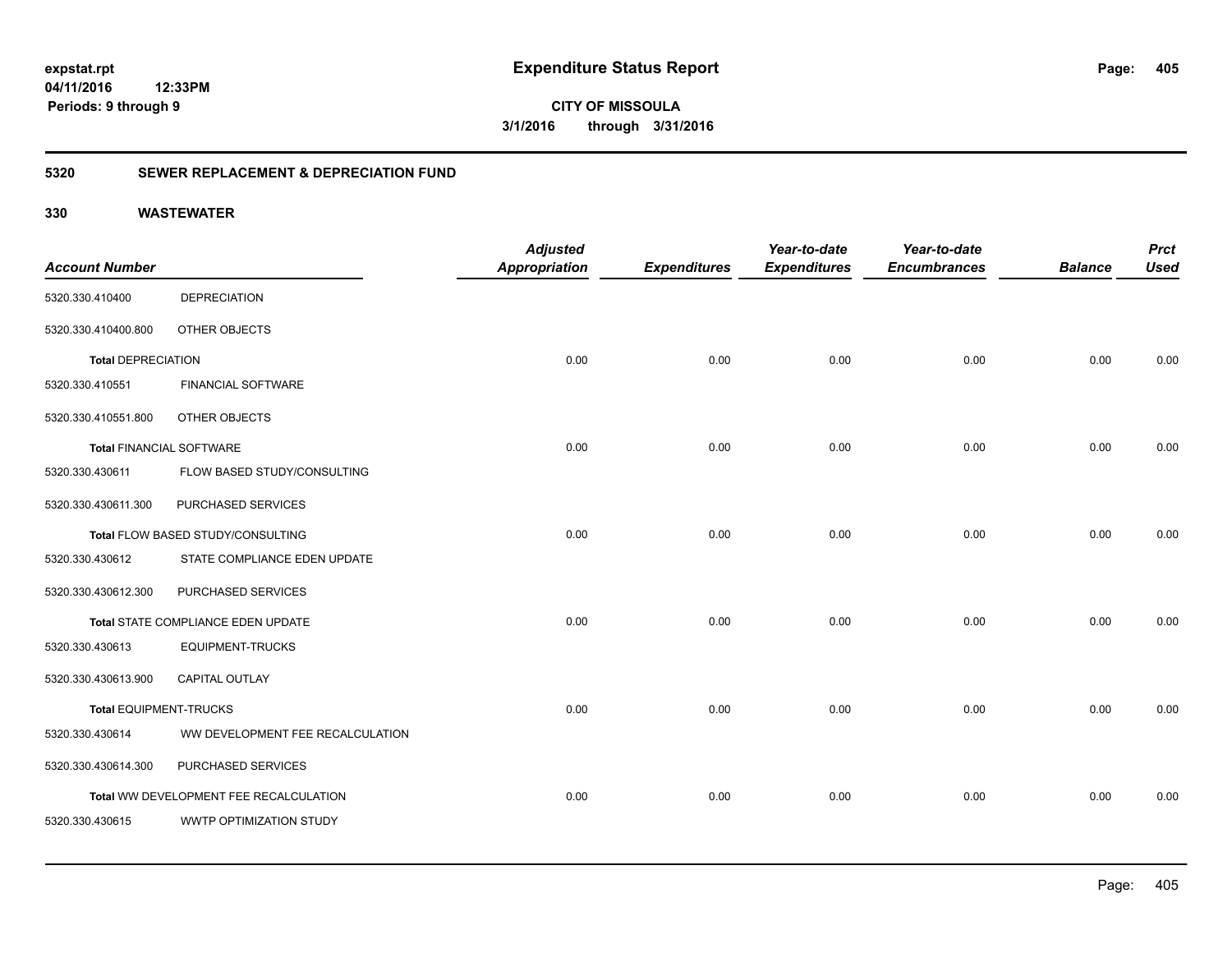**CITY OF MISSOULA 3/1/2016 through 3/31/2016**

### **5320 SEWER REPLACEMENT & DEPRECIATION FUND**

|                                 |                                                          | <b>Adjusted</b>      |                     | Year-to-date        | Year-to-date        |                | <b>Prct</b> |
|---------------------------------|----------------------------------------------------------|----------------------|---------------------|---------------------|---------------------|----------------|-------------|
| <b>Account Number</b>           |                                                          | <b>Appropriation</b> | <b>Expenditures</b> | <b>Expenditures</b> | <b>Encumbrances</b> | <b>Balance</b> | <b>Used</b> |
| 5320.330.430615.300             | PURCHASED SERVICES                                       |                      |                     |                     |                     |                |             |
|                                 | Total WWTP OPTIMIZATION STUDY                            | 0.00                 | 0.00                | 0.00                | 0.00                | 0.00           | 0.00        |
| 5320.330.430622                 | TREATMENT PLANT SOFTWARE UPGRADE                         |                      |                     |                     |                     |                |             |
| 5320.330.430622.900             | <b>CAPITAL OUTLAY</b>                                    |                      |                     |                     |                     |                |             |
|                                 | 5320.330.430622.940.000 TREATMENT PLANT SOFTWARE UPGRADE | 50,000.00            | 0.00                | 3,569.76            | 0.00                | 46,430.24      | 7.14        |
|                                 | <b>Total TREATMENT PLANT SOFTWARE UPGRADE</b>            | 50,000.00            | 0.00                | 3,569.76            | 0.00                | 46,430.24      | 7.14        |
| 5320.330.430623                 | LATERAL SWR MAIN EXT                                     |                      |                     |                     |                     |                |             |
| 5320.330.430623.300             | PURCHASED SERVICES                                       |                      |                     |                     |                     |                |             |
|                                 | 5320.330.430623.360.000 REPAIR & MAINTENANCE             | 10,000.00            | 0.00                | 0.00                | 0.00                | 10,000.00      | 0.00        |
| <b>Total PURCHASED SERVICES</b> |                                                          | 10,000.00            | 0.00                | 0.00                | 0.00                | 10,000.00      | 0.00        |
| 5320.330.430623.900             | <b>CAPITAL OUTLAY</b>                                    |                      |                     |                     |                     |                |             |
| <b>Total CAPITAL OUTLAY</b>     |                                                          | 0.00                 | 0.00                | 0.00                | 0.00                | 0.00           | 0.00        |
|                                 | <b>Total LATERAL SWR MAIN EXT</b>                        | 10,000.00            | 0.00                | 0.00                | 0.00                | 10,000.00      | 0.00        |
| 5320.330.430624                 | <b>SEWER LINE REHAB</b>                                  |                      |                     |                     |                     |                |             |
| 5320.330.430624.300             | PURCHASED SERVICES                                       |                      |                     |                     |                     |                |             |
|                                 | 5320.330.430624.360.000 REPAIR & MAINTENANCE             | 100,000.00           | 2,734.00            | 18,606.75           | 0.00                | 81,393.25      | 18.61       |
| <b>Total SEWER LINE REHAB</b>   |                                                          | 100,000.00           | 2,734.00            | 18,606.75           | 0.00                | 81,393.25      | 18.61       |
| 5320.330.430625                 | SWR MAIN MASTER PLANS                                    |                      |                     |                     |                     |                |             |
| 5320.330.430625.300             | PURCHASED SERVICES                                       |                      |                     |                     |                     |                |             |
|                                 | <b>Total SWR MAIN MASTER PLANS</b>                       | 0.00                 | 0.00                | 0.00                | 0.00                | 0.00           | 0.00        |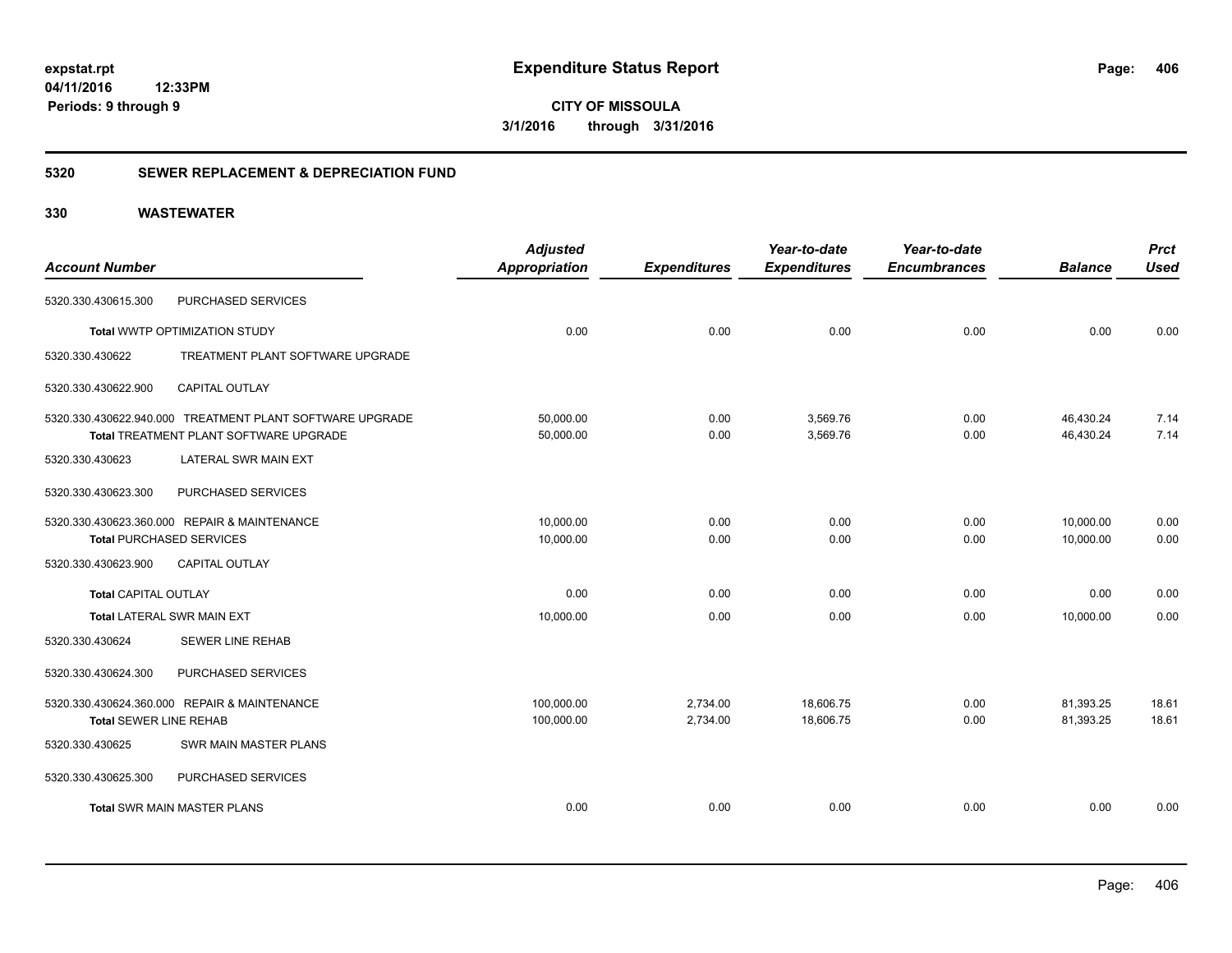**CITY OF MISSOULA 3/1/2016 through 3/31/2016**

### **5320 SEWER REPLACEMENT & DEPRECIATION FUND**

| <b>Account Number</b>           |                                                | <b>Adjusted</b><br><b>Appropriation</b> | <b>Expenditures</b> | Year-to-date<br><b>Expenditures</b> | Year-to-date<br><b>Encumbrances</b> | <b>Balance</b> | <b>Prct</b><br><b>Used</b> |
|---------------------------------|------------------------------------------------|-----------------------------------------|---------------------|-------------------------------------|-------------------------------------|----------------|----------------------------|
| 5320.330.430627                 | <b>BIOREACTOR NUTRIENT MONITORING</b>          |                                         |                     |                                     |                                     |                |                            |
| 5320.330.430627.900             | CAPITAL OUTLAY                                 |                                         |                     |                                     |                                     |                |                            |
|                                 | Total BIOREACTOR NUTRIENT MONITORING           | 0.00                                    | 0.00                | 0.00                                | 0.00                                | 0.00           | 0.00                       |
| 5320.330.430628                 | <b>STEP ELEC RETROFIT</b>                      |                                         |                     |                                     |                                     |                |                            |
| 5320.330.430628.300             | PURCHASED SERVICES                             |                                         |                     |                                     |                                     |                |                            |
| <b>Total STEP ELEC RETROFIT</b> |                                                | 0.00                                    | 0.00                | 0.00                                | 0.00                                | 0.00           | 0.00                       |
| 5320.330.430630                 | <b>MISC PLANT REPAIRS</b>                      |                                         |                     |                                     |                                     |                |                            |
| 5320.330.430630.300             | PURCHASED SERVICES                             |                                         |                     |                                     |                                     |                |                            |
|                                 | 5320.330.430630.360.000 REPAIR & MAINTENANCE   | 200,000.00                              | 11,707.79           | 70,154.02                           | 0.00                                | 129,845.98     | 35.08                      |
| <b>Total PURCHASED SERVICES</b> |                                                | 200,000.00                              | 11,707.79           | 70,154.02                           | 0.00                                | 129,845.98     | 35.08                      |
| 5320.330.430630.900             | <b>CAPITAL OUTLAY</b>                          |                                         |                     |                                     |                                     |                |                            |
| <b>Total CAPITAL OUTLAY</b>     |                                                | 0.00                                    | 0.00                | 0.00                                | 0.00                                | 0.00           | 0.00                       |
| <b>Total MISC PLANT REPAIRS</b> |                                                | 200,000.00                              | 11,707.79           | 70,154.02                           | 0.00                                | 129,845.98     | 35.08                      |
| 5320.330.430631                 | MISC SWR MAIN REPAIRS                          |                                         |                     |                                     |                                     |                |                            |
| 5320.330.430631.300             | PURCHASED SERVICES                             |                                         |                     |                                     |                                     |                |                            |
|                                 | 5320.330.430631.360.000 MISC SEWER LINE REPAIR | 100,000.00                              | 440.00              | 60,035.45                           | 0.00                                | 39,964.55      | 60.04                      |
|                                 | Total MISC SWR MAIN REPAIRS                    | 100,000.00                              | 440.00              | 60,035.45                           | 0.00                                | 39,964.55      | 60.04                      |
| 5320.330.430632                 | HYBRID POPLAR EFFLUENT APP                     |                                         |                     |                                     |                                     |                |                            |
| 5320.330.430632.900             | CAPITAL OUTLAY                                 |                                         |                     |                                     |                                     |                |                            |
|                                 | Total HYBRID POPLAR EFFLUENT APP               | 0.00                                    | 0.00                | 0.00                                | 0.00                                | 0.00           | 0.00                       |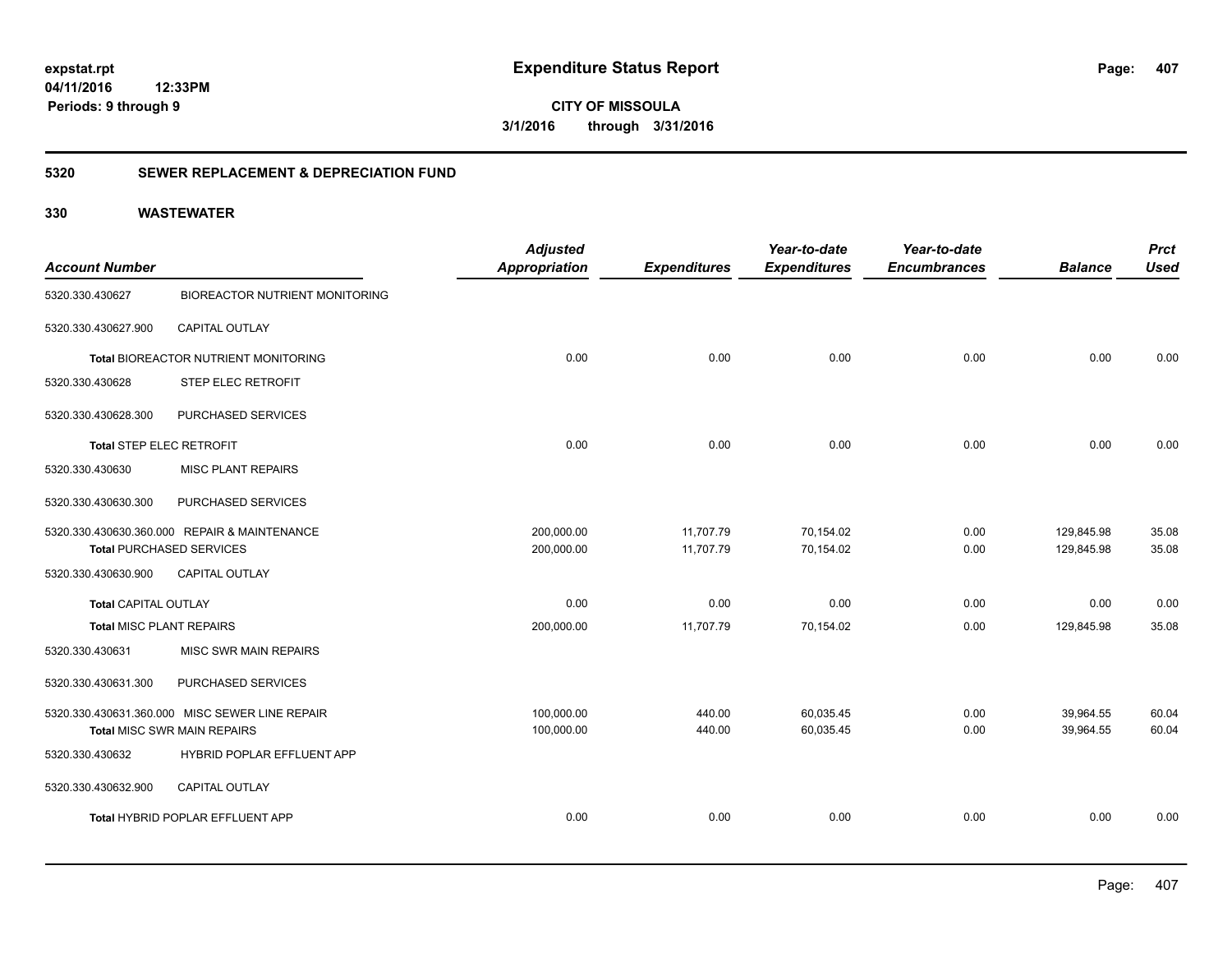**CITY OF MISSOULA 3/1/2016 through 3/31/2016**

#### **5320 SEWER REPLACEMENT & DEPRECIATION FUND**

| <b>Account Number</b>                                  | <b>Adjusted</b><br><b>Appropriation</b> | <b>Expenditures</b> | Year-to-date<br><b>Expenditures</b> | Year-to-date<br><b>Encumbrances</b> | <b>Balance</b> | <b>Prct</b><br><b>Used</b> |
|--------------------------------------------------------|-----------------------------------------|---------------------|-------------------------------------|-------------------------------------|----------------|----------------------------|
| CARAS PARK FORCE MAIN RELOCATION<br>5320.330.430635    |                                         |                     |                                     |                                     |                |                            |
| 5320.330.430635.300<br>PURCHASED SERVICES              |                                         |                     |                                     |                                     |                |                            |
| 5320.330.430635.350.000 PROFESSIONAL SERVICES          | 0.00                                    | 132,818.26          | 132,818.26                          | 0.00                                | $-132,818.26$  | 0.00                       |
| <b>Total PURCHASED SERVICES</b>                        | 0.00                                    | 132,818.26          | 132,818.26                          | 0.00                                | $-132,818.26$  | 0.00                       |
| <b>CAPITAL OUTLAY</b><br>5320.330.430635.900           |                                         |                     |                                     |                                     |                |                            |
| 5320.330.430635.930.000 IMPROVEMENTS                   | 0.00                                    | 16,870.17           | 58,660.30                           | 0.00                                | $-58,660.30$   | 0.00                       |
| <b>Total CAPITAL OUTLAY</b>                            | 0.00                                    | 16,870.17           | 58,660.30                           | 0.00                                | $-58,660.30$   | 0.00                       |
| Total CARAS PARK FORCE MAIN RELOCATION                 | 0.00                                    | 149,688.43          | 191,478.56                          | 0.00                                | $-191,478.56$  | 0.00                       |
| 5320.330.430637<br>SEWAGE LIFT STATION UPGRADE/REHAB   |                                         |                     |                                     |                                     |                |                            |
| PURCHASED SERVICES<br>5320.330.430637.300              |                                         |                     |                                     |                                     |                |                            |
| Total SEWAGE LIFT STATION UPGRADE/REHAB                | 0.00                                    | 0.00                | 0.00                                | 0.00                                | 0.00           | 0.00                       |
| 5320.330.430643<br>WWTP TELEMETRY UPGRADE PROJECT      |                                         |                     |                                     |                                     |                |                            |
| PURCHASED SERVICES<br>5320.330.430643.300              |                                         |                     |                                     |                                     |                |                            |
| 5320.330.430643.360.000 WWTP TELEMETRY UPGRADE PROJECT | 0.00                                    | 0.00                | 28,669.89                           | 0.00                                | $-28,669.89$   | 0.00                       |
| <b>Total PURCHASED SERVICES</b>                        | 0.00                                    | 0.00                | 28,669.89                           | 0.00                                | $-28,669.89$   | 0.00                       |
| 5320.330.430643.900<br>CAPITAL OUTLAY                  |                                         |                     |                                     |                                     |                |                            |
| 5320.330.430643.940.000 WWTP TELEMETRY UPGRADE PROJECT | 0.00                                    | 0.00                | 6,020.94                            | 0.00                                | $-6,020.94$    | 0.00                       |
| <b>Total CAPITAL OUTLAY</b>                            | 0.00                                    | 0.00                | 6,020.94                            | 0.00                                | $-6,020.94$    | 0.00                       |
| Total WWTP TELEMETRY UPGRADE PROJECT                   | 0.00                                    | 0.00                | 34,690.83                           | 0.00                                | $-34,690.83$   | 0.00                       |
| <b>LAB &amp; TESTING</b><br>5320.330.430650            |                                         |                     |                                     |                                     |                |                            |
| PURCHASED SERVICES<br>5320.330.430650.300              |                                         |                     |                                     |                                     |                |                            |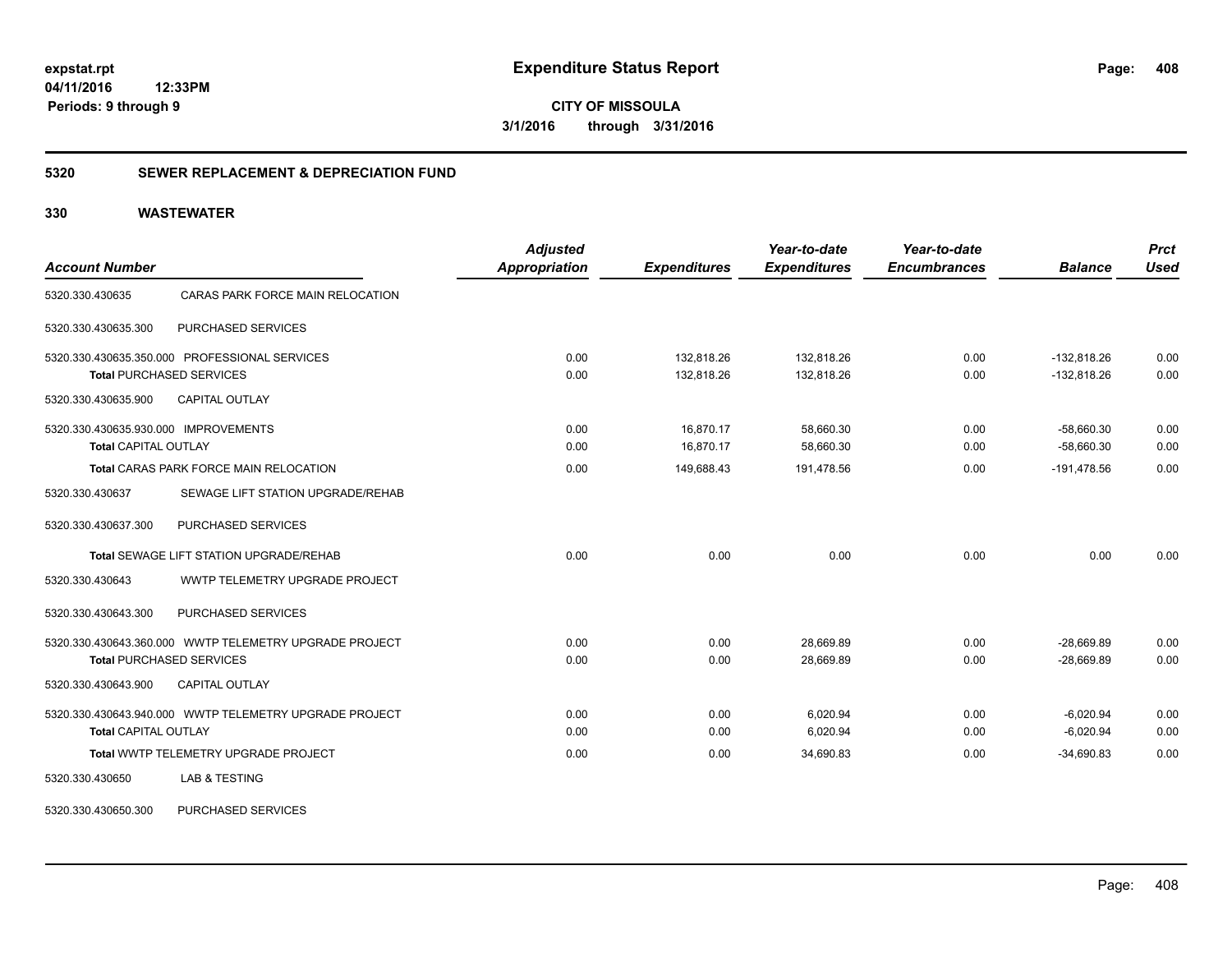**CITY OF MISSOULA 3/1/2016 through 3/31/2016**

### **5320 SEWER REPLACEMENT & DEPRECIATION FUND**

| <b>Account Number</b>     |                                                | <b>Adjusted</b><br><b>Appropriation</b> | <b>Expenditures</b> | Year-to-date<br><b>Expenditures</b> | Year-to-date<br><b>Encumbrances</b> | <b>Balance</b>         | <b>Prct</b><br><b>Used</b> |
|---------------------------|------------------------------------------------|-----------------------------------------|---------------------|-------------------------------------|-------------------------------------|------------------------|----------------------------|
|                           | <b>Total PURCHASED SERVICES</b>                | 0.00                                    | 0.00                | 0.00                                | 0.00                                | 0.00                   | 0.00                       |
| 5320.330.430650.900       | <b>CAPITAL OUTLAY</b>                          |                                         |                     |                                     |                                     |                        |                            |
| Total LAB & TESTING       | 5320.330.430650.940.000 MASS SPECTROPHOTOMETER | 50,000.00<br>50,000.00                  | 0.00<br>0.00        | 0.00<br>0.00                        | 0.00<br>0.00                        | 50,000.00<br>50,000.00 | 0.00<br>0.00               |
| 5320.330.430651           | TRANSFER TO SEWER LOAN                         |                                         |                     |                                     |                                     |                        |                            |
| 5320.330.430651.800       | OTHER OBJECTS                                  |                                         |                     |                                     |                                     |                        |                            |
|                           | Total TRANSFER TO SEWER LOAN                   | 0.00                                    | 0.00                | 0.00                                | 0.00                                | 0.00                   | 0.00                       |
| 5320.330.430660           | <b>ENGINEEERING</b>                            |                                         |                     |                                     |                                     |                        |                            |
| 5320.330.430660.900       | <b>CAPITAL OUTLAY</b>                          |                                         |                     |                                     |                                     |                        |                            |
| <b>Total ENGINEEERING</b> |                                                | 0.00                                    | 0.00                | 0.00                                | 0.00                                | 0.00                   | 0.00                       |
| 5320.330.430680           | <b>WWTP REHAB</b>                              |                                         |                     |                                     |                                     |                        |                            |
| 5320.330.430680.300       | PURCHASED SERVICES                             |                                         |                     |                                     |                                     |                        |                            |
| <b>Total WWTP REHAB</b>   |                                                | 0.00                                    | 0.00                | 0.00                                | 0.00                                | 0.00                   | 0.00                       |
| 5320.330.430681           | EAST BROADWAY LIFT STATION                     |                                         |                     |                                     |                                     |                        |                            |
| 5320.330.430681.300       | PURCHASED SERVICES                             |                                         |                     |                                     |                                     |                        |                            |
|                           | <b>Total PURCHASED SERVICES</b>                | 0.00                                    | 0.00                | 0.00                                | 0.00                                | 0.00                   | 0.00                       |
| 5320.330.430681.900       | <b>CAPITAL OUTLAY</b>                          |                                         |                     |                                     |                                     |                        |                            |
|                           | Total EAST BROADWAY LIFT STATION               | 0.00                                    | 0.00                | 0.00                                | 0.00                                | 0.00                   | 0.00                       |
| 5320.330.430682           | RESERVE ST LIFT STATION                        |                                         |                     |                                     |                                     |                        |                            |
| 5320.330.430682.300       | PURCHASED SERVICES                             |                                         |                     |                                     |                                     |                        |                            |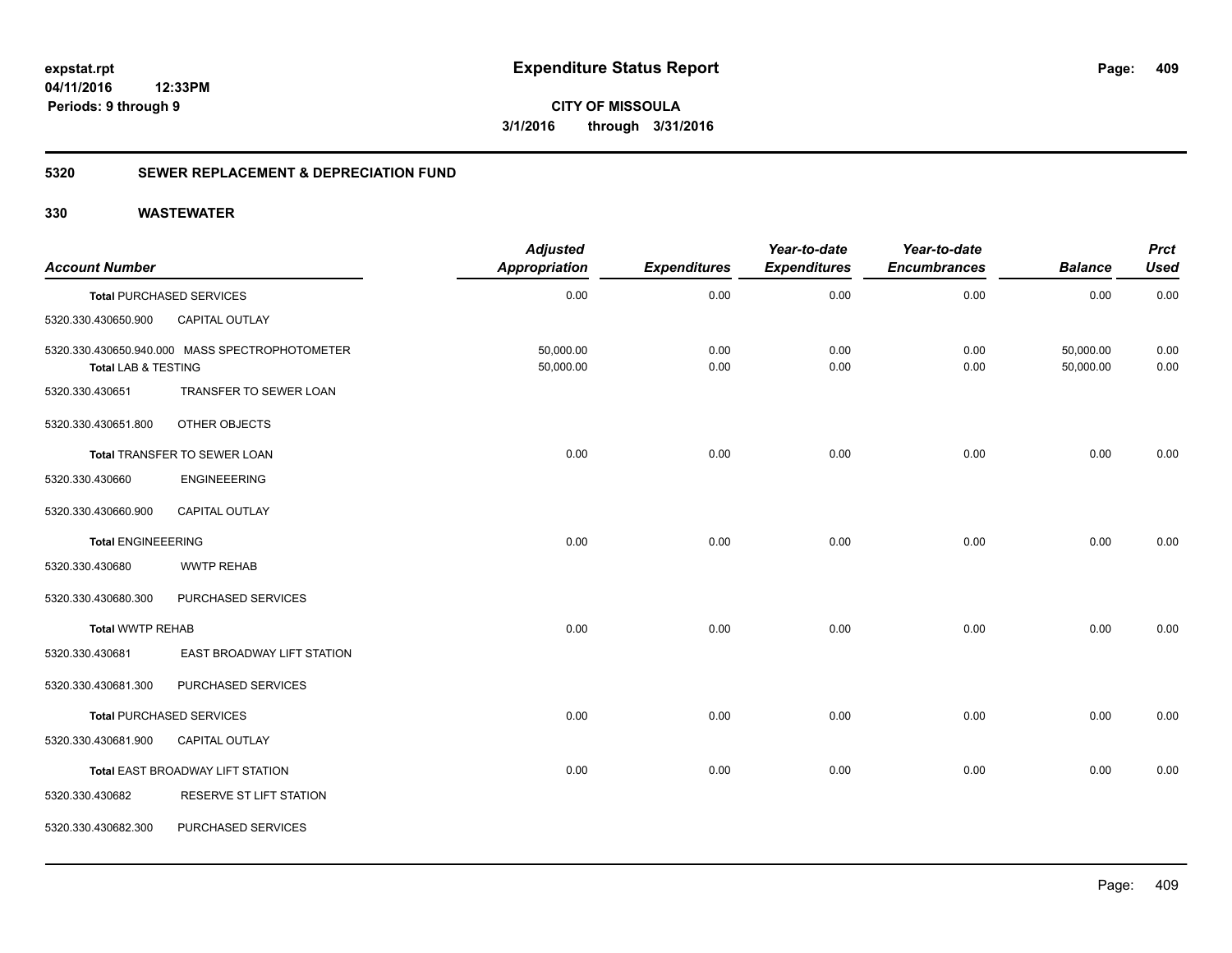**CITY OF MISSOULA 3/1/2016 through 3/31/2016**

### **5320 SEWER REPLACEMENT & DEPRECIATION FUND**

| <b>Account Number</b>         |                                      | <b>Adjusted</b><br><b>Appropriation</b> | <b>Expenditures</b> | Year-to-date<br><b>Expenditures</b> | Year-to-date<br><b>Encumbrances</b> | <b>Balance</b> | <b>Prct</b><br><b>Used</b> |
|-------------------------------|--------------------------------------|-----------------------------------------|---------------------|-------------------------------------|-------------------------------------|----------------|----------------------------|
|                               | <b>Total PURCHASED SERVICES</b>      | 0.00                                    | 0.00                | 0.00                                | 0.00                                | 0.00           | 0.00                       |
| 5320.330.430682.900           | CAPITAL OUTLAY                       |                                         |                     |                                     |                                     |                |                            |
|                               | Total RESERVE ST LIFT STATION        | 0.00                                    | 0.00                | 0.00                                | 0.00                                | 0.00           | 0.00                       |
| 5320.330.430683               | DICKENS ST LIFT STATION              |                                         |                     |                                     |                                     |                |                            |
| 5320.330.430683.900           | CAPITAL OUTLAY                       |                                         |                     |                                     |                                     |                |                            |
|                               | Total DICKENS ST LIFT STATION        | 0.00                                    | 0.00                | 0.00                                | 0.00                                | 0.00           | 0.00                       |
| 5320.330.430684               | MILLER CREEK SEWER INTERCEPTOR       |                                         |                     |                                     |                                     |                |                            |
| 5320.330.430684.300           | PURCHASED SERVICES                   |                                         |                     |                                     |                                     |                |                            |
|                               | <b>Total PURCHASED SERVICES</b>      | 0.00                                    | 0.00                | 0.00                                | 0.00                                | 0.00           | 0.00                       |
| 5320.330.430684.800           | OTHER OBJECTS                        |                                         |                     |                                     |                                     |                |                            |
|                               | Total MILLER CREEK SEWER INTERCEPTOR | 0.00                                    | 0.00                | 0.00                                | 0.00                                | 0.00           | 0.00                       |
| 5320.330.430685               | TWAS ODOR CONTROL                    |                                         |                     |                                     |                                     |                |                            |
| 5320.330.430685.300           | PURCHASED SERVICES                   |                                         |                     |                                     |                                     |                |                            |
|                               | Total TWAS ODOR CONTROL              | 0.00                                    | 0.00                | 0.00                                | 0.00                                | 0.00           | 0.00                       |
| 5320.330.430688               | *** Title Not Found ***              |                                         |                     |                                     |                                     |                |                            |
| 5320.330.430688.300           | PURCHASED SERVICES                   |                                         |                     |                                     |                                     |                |                            |
| Total *** Title Not Found *** |                                      | 0.00                                    | 0.00                | 0.00                                | 0.00                                | 0.00           | 0.00                       |
| 5320.330.430689               | FY11 \$1.29M Sewer Bond Construction |                                         |                     |                                     |                                     |                |                            |
| 5320.330.430689.800           | OTHER OBJECTS                        |                                         |                     |                                     |                                     |                |                            |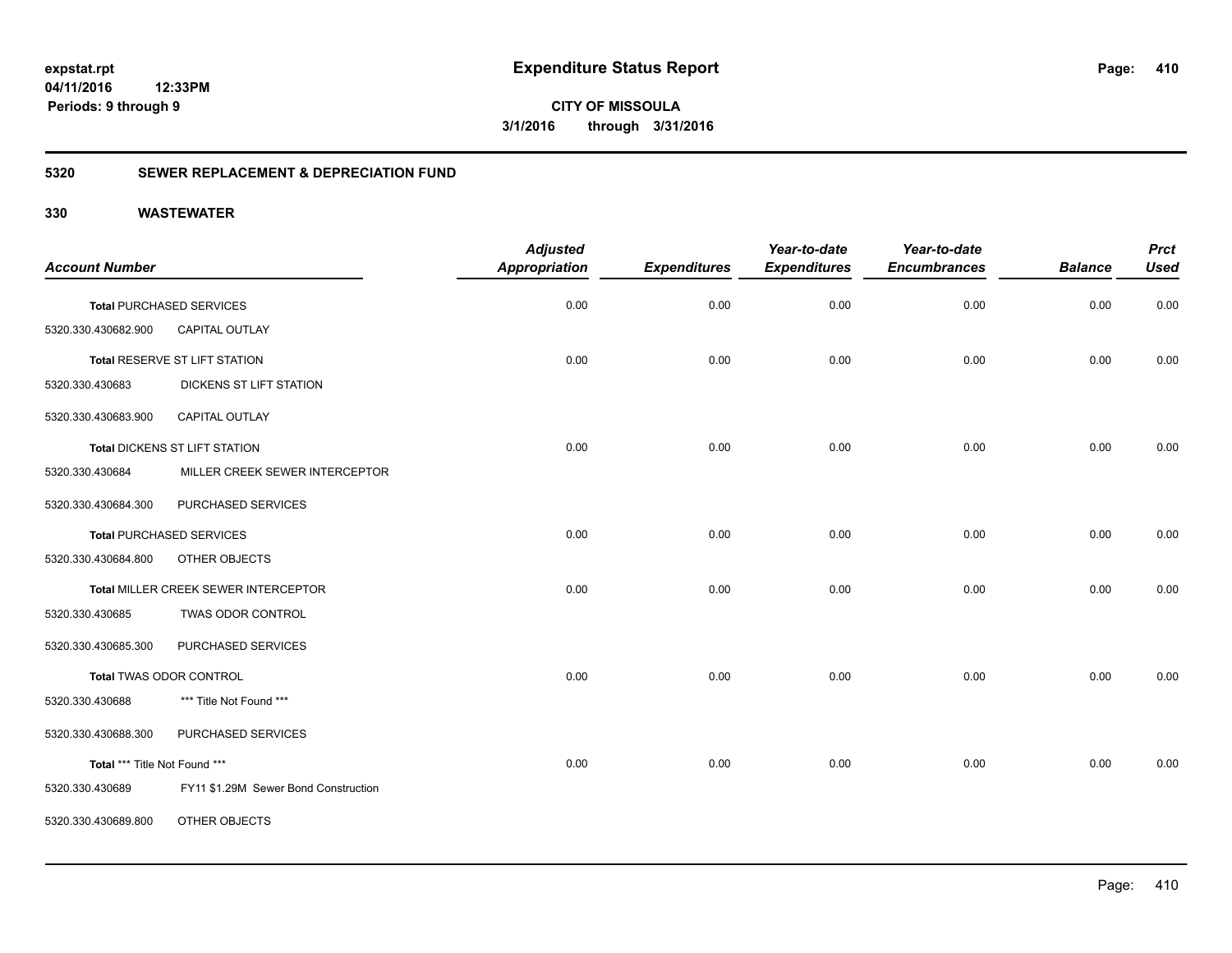# **04/11/2016**

**411**

**12:33PM Periods: 9 through 9**

**CITY OF MISSOULA 3/1/2016 through 3/31/2016**

### **5320 SEWER REPLACEMENT & DEPRECIATION FUND**

| <b>Account Number</b> |                                                                                                  | <b>Adjusted</b><br><b>Appropriation</b> | <b>Expenditures</b>  | Year-to-date<br><b>Expenditures</b> | Year-to-date<br><b>Encumbrances</b> | <b>Balance</b>             | <b>Prct</b><br><b>Used</b> |
|-----------------------|--------------------------------------------------------------------------------------------------|-----------------------------------------|----------------------|-------------------------------------|-------------------------------------|----------------------------|----------------------------|
|                       | Total FY11 \$1.29M Sewer Bond Construction                                                       | 0.00                                    | 0.00                 | 0.00                                | 0.00                                | 0.00                       | 0.00                       |
| 5320.330.430691       | HYBRID POPLAR SEWER PROJECT                                                                      |                                         |                      |                                     |                                     |                            |                            |
| 5320.330.430691.900   | CAPITAL OUTLAY                                                                                   |                                         |                      |                                     |                                     |                            |                            |
|                       | Total HYBRID POPLAR SEWER PROJECT                                                                | 0.00                                    | 0.00                 | 0.00                                | 0.00                                | 0.00                       | 0.00                       |
| 5320.330.430695       | FY13 SEWER REFUNDING                                                                             |                                         |                      |                                     |                                     |                            |                            |
| 5320.330.430695.300   | PURCHASED SERVICES                                                                               |                                         |                      |                                     |                                     |                            |                            |
|                       | Total FY13 SEWER REFUNDING                                                                       | 0.00                                    | 0.00                 | 0.00                                | 0.00                                | 0.00                       | 0.00                       |
| 5320.330.430697       | <b>BROADWAY INTERCEPTOR</b>                                                                      |                                         |                      |                                     |                                     |                            |                            |
| 5320.330.430697.300   | PURCHASED SERVICES                                                                               |                                         |                      |                                     |                                     |                            |                            |
|                       | <b>Total BROADWAY INTERCEPTOR</b>                                                                | 0.00                                    | 0.00                 | 0.00                                | 0.00                                | 0.00                       | 0.00                       |
| 5320.330.430700       | LINDA VISTA/MALONEY RANCH CAPACITY CONST                                                         |                                         |                      |                                     |                                     |                            |                            |
| 5320.330.430700.900   | CAPITAL OUTLAY                                                                                   |                                         |                      |                                     |                                     |                            |                            |
|                       | 5320.330.430700.930.000 LINDA VISTA BLVD SEWER<br>Total LINDA VISTA/MALONEY RANCH CAPACITY CONST | 0.00<br>0.00                            | 7,173.20<br>7,173.20 | 7,173.20<br>7,173.20                | 0.00<br>0.00                        | $-7,173.20$<br>$-7,173.20$ | 0.00<br>0.00               |
| 5320.330.430701       | <b>HEADWORKS PROJECT</b>                                                                         |                                         |                      |                                     |                                     |                            |                            |
| 5320.330.430701.900   | <b>CAPITAL OUTLAY</b>                                                                            |                                         |                      |                                     |                                     |                            |                            |
|                       | <b>Total HEADWORKS PROJECT</b>                                                                   | 0.00                                    | 0.00                 | 0.00                                | 0.00                                | 0.00                       | 0.00                       |
| 5320.330.430702       | COUNTY RSID WYE SEWER PROJECT                                                                    |                                         |                      |                                     |                                     |                            |                            |
| 5320.330.430702.300   | PURCHASED SERVICES                                                                               |                                         |                      |                                     |                                     |                            |                            |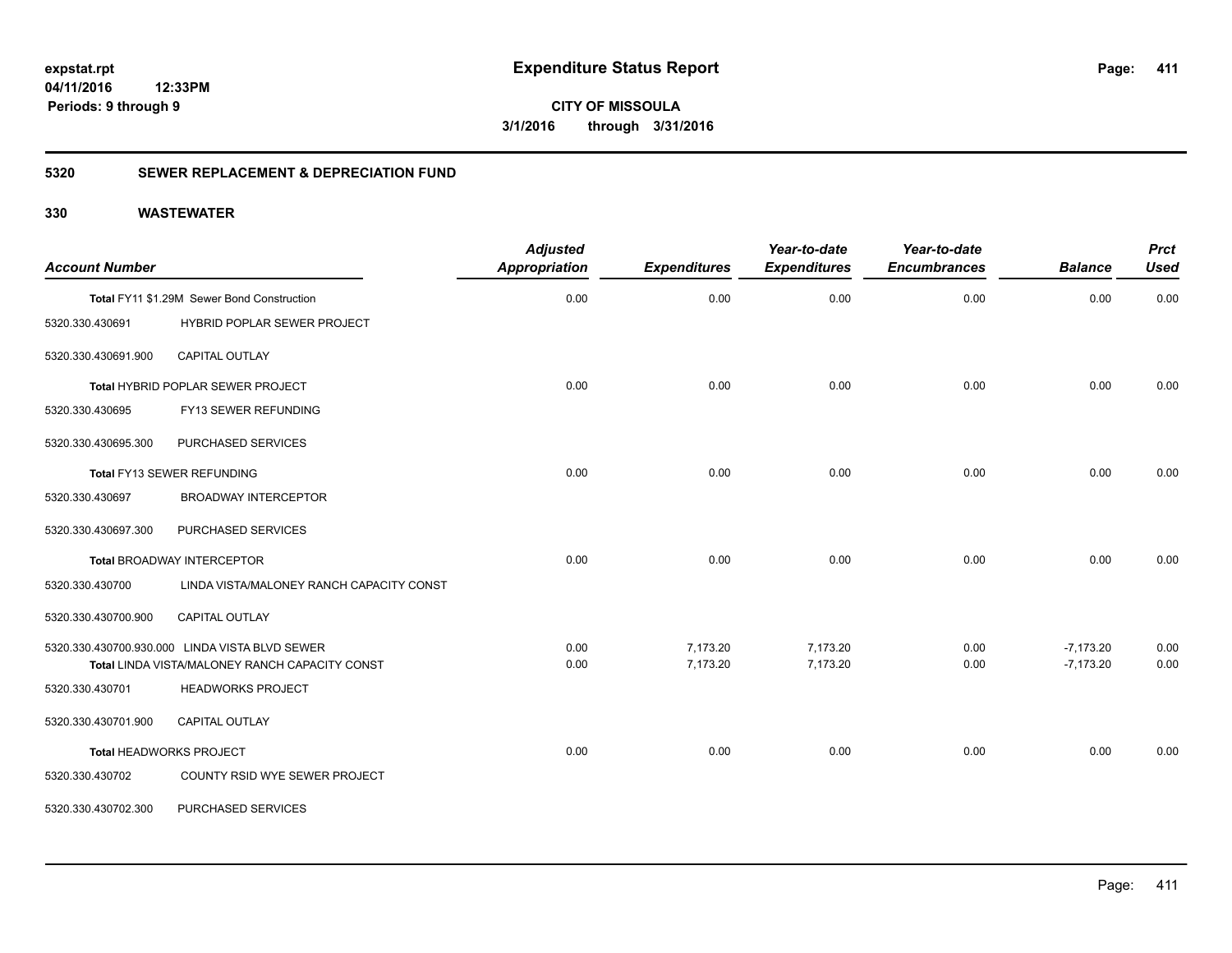**412**

**CITY OF MISSOULA 3/1/2016 through 3/31/2016**

### **5320 SEWER REPLACEMENT & DEPRECIATION FUND**

| <b>Account Number</b>     |                                                      | <b>Adjusted</b><br><b>Appropriation</b> | <b>Expenditures</b> | Year-to-date<br><b>Expenditures</b> | Year-to-date<br><b>Encumbrances</b> | <b>Balance</b> | <b>Prct</b><br><b>Used</b> |
|---------------------------|------------------------------------------------------|-----------------------------------------|---------------------|-------------------------------------|-------------------------------------|----------------|----------------------------|
|                           | <b>Total PURCHASED SERVICES</b>                      | 0.00                                    | 0.00                | 0.00                                | 0.00                                | 0.00           | 0.00                       |
| 5320.330.430702.900       | CAPITAL OUTLAY                                       |                                         |                     |                                     |                                     |                |                            |
|                           | Total COUNTY RSID WYE SEWER PROJECT                  | 0.00                                    | 0.00                | 0.00                                | 0.00                                | 0.00           | 0.00                       |
| 5320.330.430706           | <b>RUSSELL ST INTERCEPTOR</b>                        |                                         |                     |                                     |                                     |                |                            |
| 5320.330.430706.300       | PURCHASED SERVICES                                   |                                         |                     |                                     |                                     |                |                            |
|                           | 5320.330.430706.360.000 REPAIR & MAINTENANCE         | 14,000.00                               | 0.00                | 0.00                                | 0.00                                | 14,000.00      | 0.00                       |
|                           | Total RUSSELL ST INTERCEPTOR                         | 14,000.00                               | 0.00                | 0.00                                | 0.00                                | 14,000.00      | 0.00                       |
| 5320.330.430707           | RATTLESNAKE COLLECTION SYSTEM                        |                                         |                     |                                     |                                     |                |                            |
| 5320.330.430707.900       | <b>CAPITAL OUTLAY</b>                                |                                         |                     |                                     |                                     |                |                            |
|                           | Total RATTLESNAKE COLLECTION SYSTEM                  | 0.00                                    | 0.00                | 0.00                                | 0.00                                | 0.00           | 0.00                       |
| 5320.330.490505           | ACCELA LOAN DEBT SERVICE                             |                                         |                     |                                     |                                     |                |                            |
| 5320.330.490505.600       | <b>DEBT SERVICE</b>                                  |                                         |                     |                                     |                                     |                |                            |
| <b>Total DEBT SERVICE</b> |                                                      | 0.00                                    | 0.00                | 0.00                                | 0.00                                | 0.00           | 0.00                       |
| 5320.330.490505.800       | OTHER OBJECTS                                        |                                         |                     |                                     |                                     |                |                            |
|                           | Total ACCELA LOAN DEBT SERVICE                       | 0.00                                    | 0.00                | 0.00                                | 0.00                                | 0.00           | 0.00                       |
| 5320.330.490506           | <b>CORE FINANCED EQUIPMENT</b>                       |                                         |                     |                                     |                                     |                |                            |
| 5320.330.490506.600       | <b>DEBT SERVICE</b>                                  |                                         |                     |                                     |                                     |                |                            |
|                           | 5320.330.490506.610.000 FINANCED EQUIPMENT/PRINCIPAL | 83,015.00                               | 0.00                | 34,513.60                           | 0.00                                | 48,501.40      | 41.58                      |
|                           | 5320.330.490506.620.000 INTEREST / SERVICE FEES      | 6,363.00                                | 0.00                | 2,269.69                            | 0.00                                | 4,093.31       | 35.67                      |
| 5320.330.499999           | Total CORE FINANCED EQUIPMENT<br><b>NEW REQUESTS</b> | 89,378.00                               | 0.00                | 36,783.29                           | 0.00                                | 52,594.71      | 41.15                      |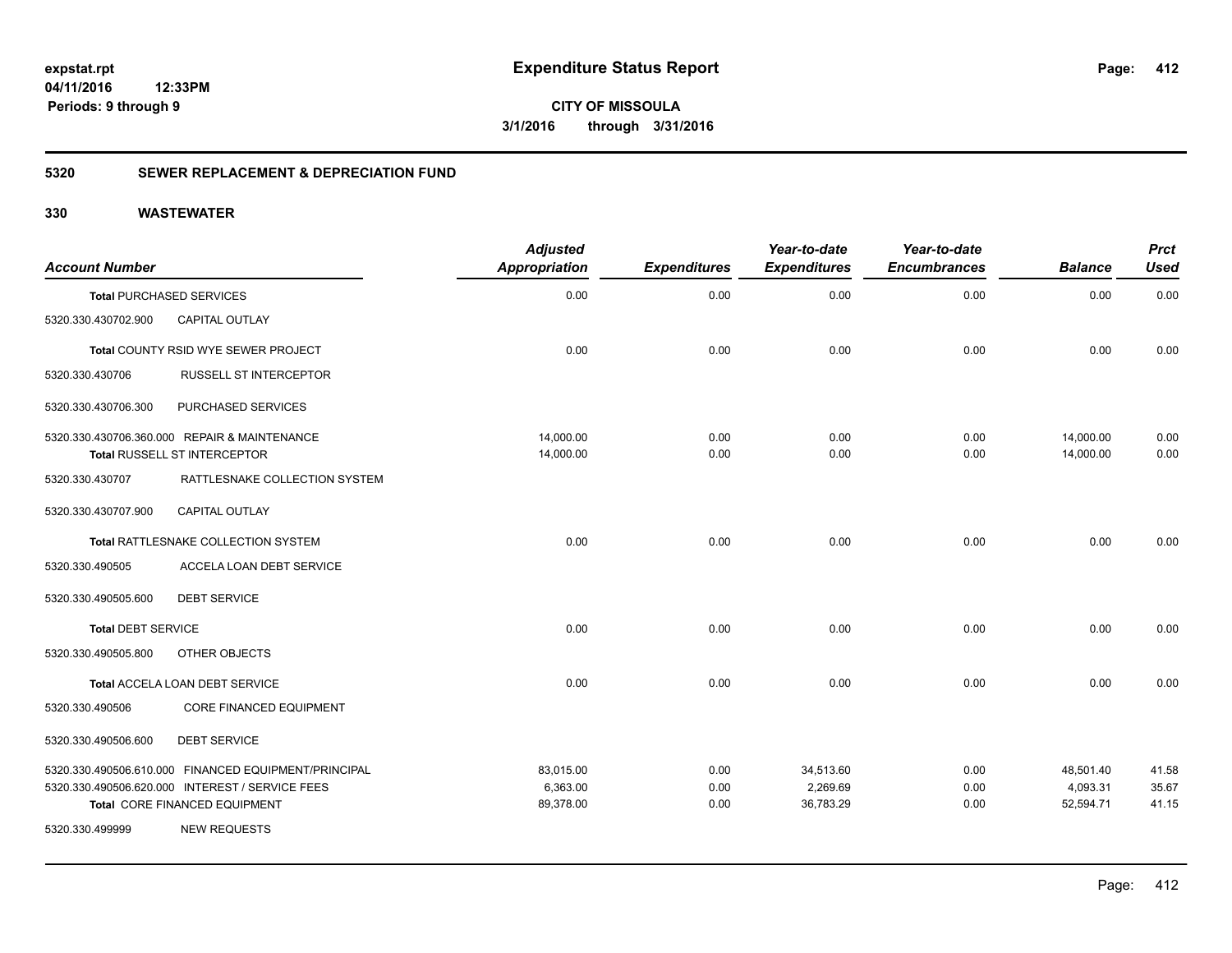**CITY OF MISSOULA 3/1/2016 through 3/31/2016**

### **5320 SEWER REPLACEMENT & DEPRECIATION FUND**

| <b>Account Number</b>          |                                                        | <b>Adjusted</b><br><b>Appropriation</b> | <b>Expenditures</b> | Year-to-date<br><b>Expenditures</b> | Year-to-date<br><b>Encumbrances</b> | <b>Balance</b> | <b>Prct</b><br><b>Used</b> |
|--------------------------------|--------------------------------------------------------|-----------------------------------------|---------------------|-------------------------------------|-------------------------------------|----------------|----------------------------|
|                                |                                                        |                                         |                     |                                     |                                     |                |                            |
| 5320.330.499999.900            | <b>CAPITAL OUTLAY</b>                                  |                                         |                     |                                     |                                     |                |                            |
| <b>Total NEW REQUESTS</b>      |                                                        | 0.00                                    | 0.00                | 0.00                                | 0.00                                | 0.00           | 0.00                       |
| 5320.330.510110                | <b>MERCHANT SERVICES</b>                               |                                         |                     |                                     |                                     |                |                            |
| 5320.330.510110.500            | <b>FIXED CHARGES</b>                                   |                                         |                     |                                     |                                     |                |                            |
| <b>Total MERCHANT SERVICES</b> |                                                        | 0.00                                    | 0.00                | 0.00                                | 0.00                                | 0.00           | 0.00                       |
| 5320.330.521000                | INTERFUND OPERATING TRANSFERS                          |                                         |                     |                                     |                                     |                |                            |
| 5320.330.521000.800            | OTHER OBJECTS                                          |                                         |                     |                                     |                                     |                |                            |
|                                | <b>Total INTERFUND OPERATING TRANSFERS</b>             | 0.00                                    | 0.00                | 0.00                                | 0.00                                | 0.00           | 0.00                       |
|                                | <b>Total SEWER REPLACEMENT &amp; DEPRECIATION FUND</b> | 613,378.00                              | 171,743.42          | 422,491.86                          | 0.00                                | 190,886.14     | 68.88                      |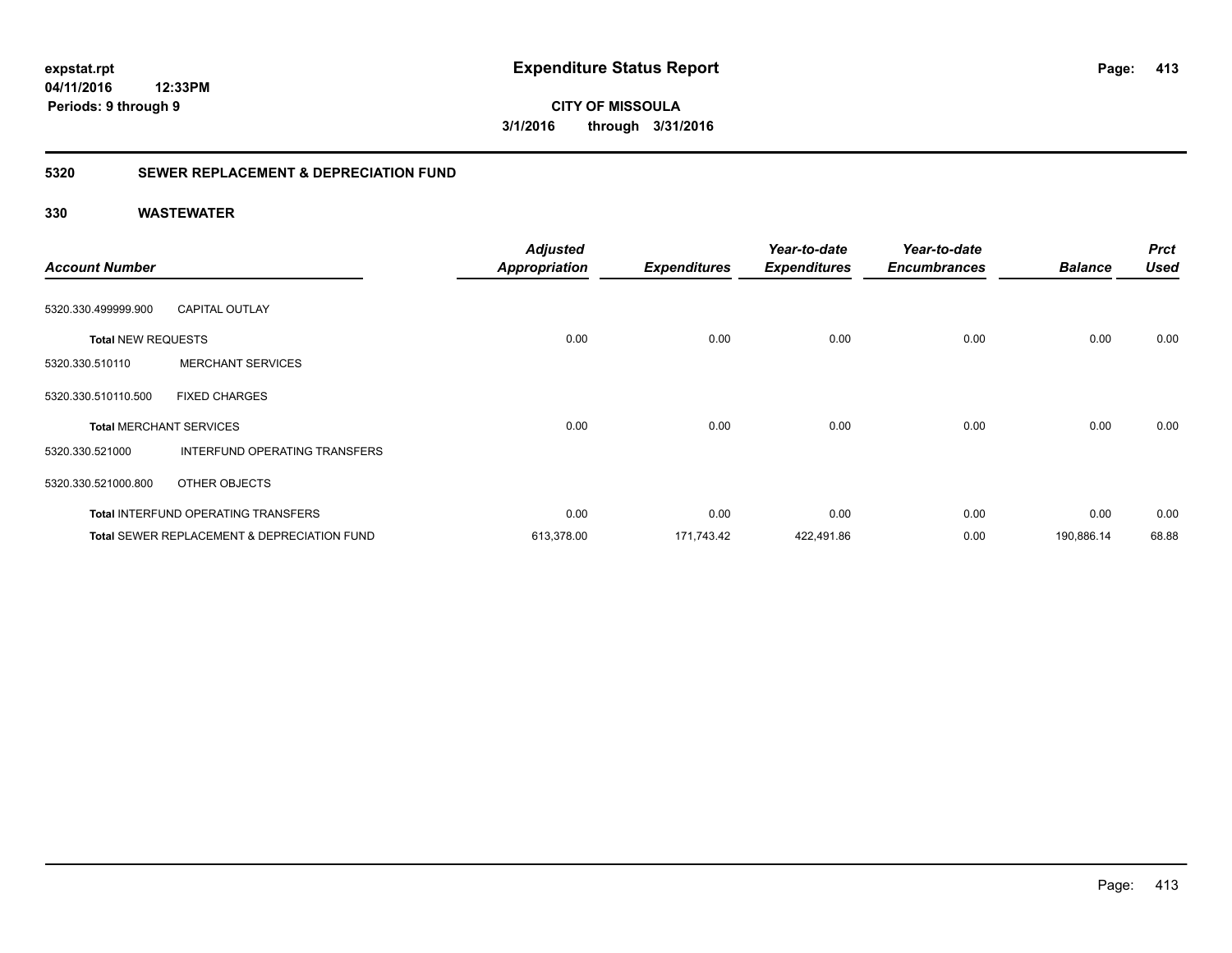### **5325 SEWER DEVELOPMENT FEE FUND**

| <b>Account Number</b>           |                                                                                           | <b>Adjusted</b><br>Appropriation | <b>Expenditures</b>    | Year-to-date<br><b>Expenditures</b> | Year-to-date<br><b>Encumbrances</b> | <b>Balance</b>         | <b>Prct</b><br><b>Used</b> |
|---------------------------------|-------------------------------------------------------------------------------------------|----------------------------------|------------------------|-------------------------------------|-------------------------------------|------------------------|----------------------------|
| 5325.330.430620                 | <b>FACILITIES</b>                                                                         |                                  |                        |                                     |                                     |                        |                            |
| 5325.330.430620.900             | CAPITAL OUTLAY                                                                            |                                  |                        |                                     |                                     |                        |                            |
| <b>Total FACILITIES</b>         |                                                                                           | 0.00                             | 0.00                   | 0.00                                | 0.00                                | 0.00                   | 0.00                       |
| 5325.330.430630                 | <b>COLLECTIONS &amp; TRANSMISSIONS</b>                                                    |                                  |                        |                                     |                                     |                        |                            |
| 5325.330.430630.900             | <b>CAPITAL OUTLAY</b>                                                                     |                                  |                        |                                     |                                     |                        |                            |
|                                 | 5325.330.430630.930.000 OLD HYW 93 SEWER INTERCEPTOR<br>Total COLLECTIONS & TRANSMISSIONS | 60,000.00<br>60,000.00           | 11,491.56<br>11,491.56 | 56,948.96<br>56,948.96              | 0.00<br>0.00                        | 3,051.04<br>3,051.04   | 94.91<br>94.91             |
| 5325.330.430632                 | HYBRID POPLAR EFFLUENT APP                                                                |                                  |                        |                                     |                                     |                        |                            |
| 5325.330.430632.300             | PURCHASED SERVICES                                                                        |                                  |                        |                                     |                                     |                        |                            |
| <b>Total PURCHASED SERVICES</b> |                                                                                           | 0.00                             | 0.00                   | 0.00                                | 0.00                                | 0.00                   | 0.00                       |
| 5325.330.430632.900             | <b>CAPITAL OUTLAY</b>                                                                     |                                  |                        |                                     |                                     |                        |                            |
|                                 | Total HYBRID POPLAR EFFLUENT APP                                                          | 0.00                             | 0.00                   | 0.00                                | 0.00                                | 0.00                   | 0.00                       |
| 5325.330.430636                 | OVERSIZING ASSISTANCE                                                                     |                                  |                        |                                     |                                     |                        |                            |
| 5325.330.430636.900             | CAPITAL OUTLAY                                                                            |                                  |                        |                                     |                                     |                        |                            |
|                                 | 5325.330.430636.930.000 OVERSIZING ASSISTANCE<br><b>Total OVERSIZING ASSISTANCE</b>       | 50,000.00<br>50,000.00           | 0.00<br>0.00           | 0.00<br>0.00                        | 0.00<br>0.00                        | 50,000.00<br>50,000.00 | 0.00<br>0.00               |
| 5325.330.430637                 | SEWAGE LIFT STATION UPGRADE/REHAB                                                         |                                  |                        |                                     |                                     |                        |                            |
| 5325.330.430637.300             | PURCHASED SERVICES                                                                        |                                  |                        |                                     |                                     |                        |                            |
|                                 | Total SEWAGE LIFT STATION UPGRADE/REHAB                                                   | 0.00                             | 0.00                   | 0.00                                | 0.00                                | 0.00                   | 0.00                       |
| 5325.330.430660                 | <b>ENGINEEERING</b>                                                                       |                                  |                        |                                     |                                     |                        |                            |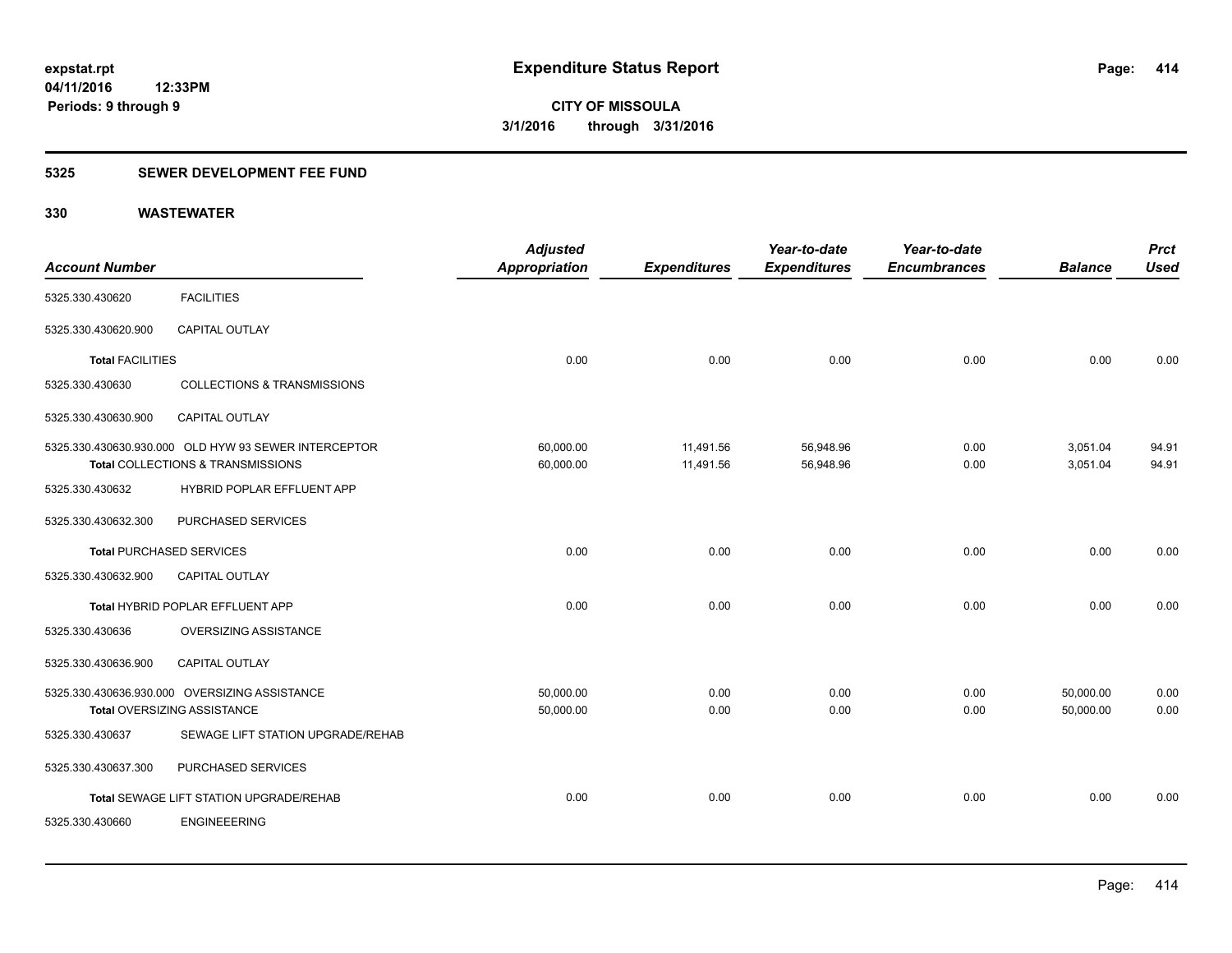### **5325 SEWER DEVELOPMENT FEE FUND**

|                                 |                                               | <b>Adjusted</b>      |                     | Year-to-date        | Year-to-date        |                | <b>Prct</b> |
|---------------------------------|-----------------------------------------------|----------------------|---------------------|---------------------|---------------------|----------------|-------------|
| <b>Account Number</b>           |                                               | <b>Appropriation</b> | <b>Expenditures</b> | <b>Expenditures</b> | <b>Encumbrances</b> | <b>Balance</b> | <b>Used</b> |
| 5325.330.430660.300             | PURCHASED SERVICES                            |                      |                     |                     |                     |                |             |
| <b>Total ENGINEEERING</b>       |                                               | 0.00                 | 0.00                | 0.00                | 0.00                | 0.00           | 0.00        |
| 5325.330.430663                 | AIRPORT INTECEPTOR                            |                      |                     |                     |                     |                |             |
| 5325.330.430663.300             | PURCHASED SERVICES                            |                      |                     |                     |                     |                |             |
|                                 | <b>Total PURCHASED SERVICES</b>               | 0.00                 | 0.00                | 0.00                | 0.00                | 0.00           | 0.00        |
| 5325.330.430663.900             | CAPITAL OUTLAY                                |                      |                     |                     |                     |                |             |
| <b>Total AIRPORT INTECEPTOR</b> |                                               | 0.00                 | 0.00                | 0.00                | 0.00                | 0.00           | 0.00        |
| 5325.330.430683                 | <b>TWITE PUMP STATION</b>                     |                      |                     |                     |                     |                |             |
| 5325.330.430683.900             | <b>CAPITAL OUTLAY</b>                         |                      |                     |                     |                     |                |             |
|                                 | 5325.330.430683.930.000 TWITE PUMP STATION    | 117,118.00           | 0.00                | 117,117.00          | 0.00                | 1.00           | 100.00      |
| <b>Total TWITE PUMP STATION</b> |                                               | 117,118.00           | 0.00                | 117,117.00          | 0.00                | 1.00           | 100.00      |
| 5325.330.430684                 | MILLER CREEK INTERCEPTOR                      |                      |                     |                     |                     |                |             |
| 5325.330.430684.900             | CAPITAL OUTLAY                                |                      |                     |                     |                     |                |             |
|                                 | Total MILLER CREEK INTERCEPTOR                | 0.00                 | 0.00                | 0.00                | 0.00                | 0.00           | 0.00        |
| 5325.330.430690                 | <b>EKO COMPOST</b>                            |                      |                     |                     |                     |                |             |
| 5325.330.430690.300             | PURCHASED SERVICES                            |                      |                     |                     |                     |                |             |
|                                 | 5325.330.430690.350.000 PROFESSIONAL SERVICES | 0.00                 | 26,468.87           | 26,468.87           | 0.00                | $-26,468.87$   | 0.00        |
|                                 | <b>Total PURCHASED SERVICES</b>               | 0.00                 | 26,468.87           | 26,468.87           | 0.00                | $-26,468.87$   | 0.00        |
| 5325.330.430690.800             | OTHER OBJECTS                                 |                      |                     |                     |                     |                |             |
| <b>Total OTHER OBJECTS</b>      |                                               | 0.00                 | 0.00                | 0.00                | 0.00                | 0.00           | 0.00        |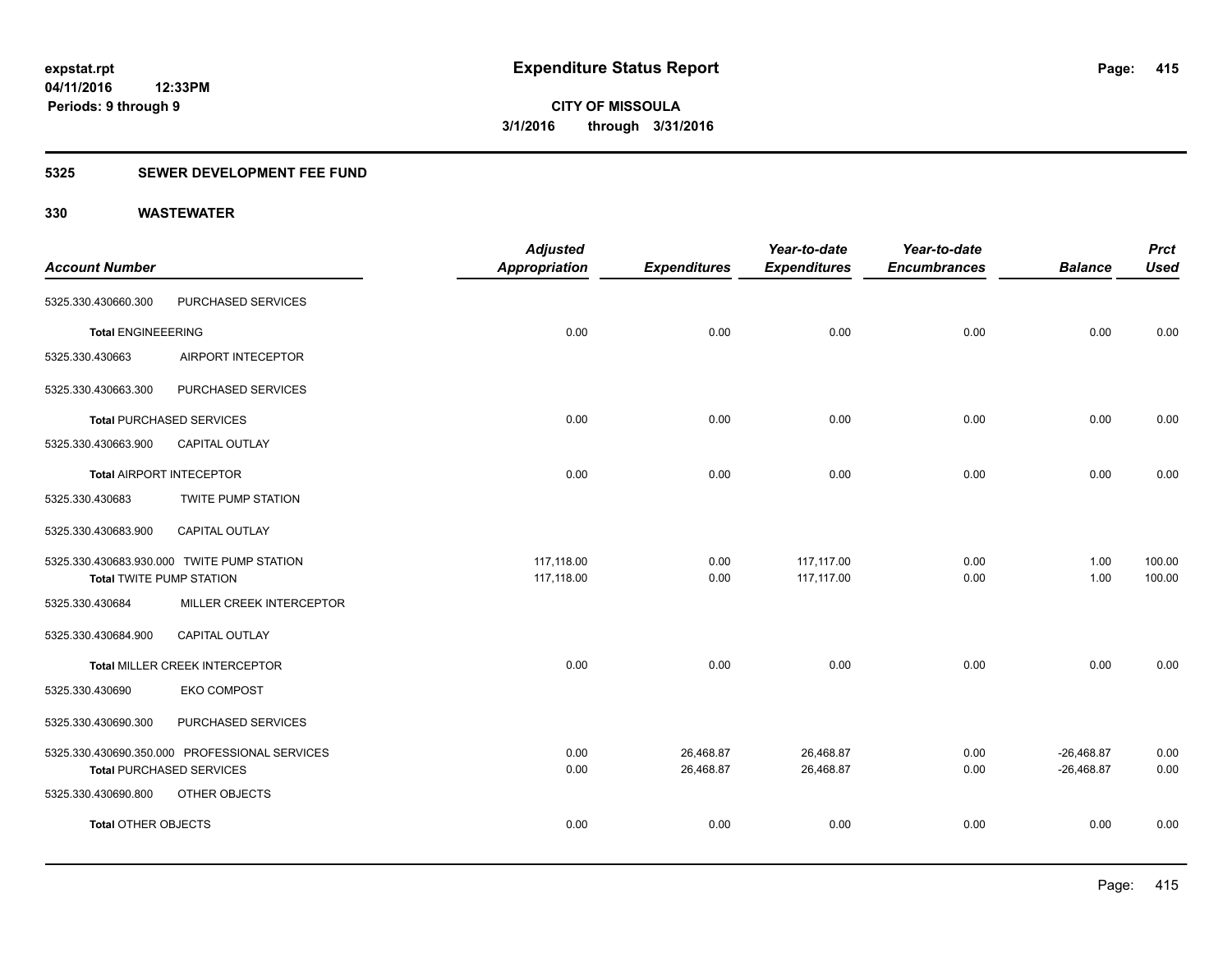### **5325 SEWER DEVELOPMENT FEE FUND**

| <b>Account Number</b>         |                                                                            | <b>Adjusted</b><br><b>Appropriation</b> | <b>Expenditures</b> | Year-to-date<br><b>Expenditures</b> | Year-to-date<br><b>Encumbrances</b> | <b>Balance</b>         | <b>Prct</b><br><b>Used</b> |
|-------------------------------|----------------------------------------------------------------------------|-----------------------------------------|---------------------|-------------------------------------|-------------------------------------|------------------------|----------------------------|
| 5325.330.430690.900           | CAPITAL OUTLAY                                                             |                                         |                     |                                     |                                     |                        |                            |
| <b>Total CAPITAL OUTLAY</b>   |                                                                            | 0.00                                    | 0.00                | 0.00                                | 0.00                                | 0.00                   | 0.00                       |
| <b>Total EKO COMPOST</b>      |                                                                            | 0.00                                    | 26,468.87           | 26,468.87                           | 0.00                                | $-26,468.87$           | 0.00                       |
| 5325.330.430697               | <b>BROADWAY INTERCEPTOR</b>                                                |                                         |                     |                                     |                                     |                        |                            |
| 5325.330.430697.900           | CAPITAL OUTLAY                                                             |                                         |                     |                                     |                                     |                        |                            |
|                               | 5325.330.430697.930.000 BROADWAY INTERCEPTOR<br>Total BROADWAY INTERCEPTOR | 20,000.00<br>20,000.00                  | 0.00<br>0.00        | 0.00<br>0.00                        | 0.00<br>0.00                        | 20,000.00<br>20,000.00 | 0.00<br>0.00               |
| 5325.330.430706               | <b>RUSSELL ST INTERCEPTOR</b>                                              |                                         |                     |                                     |                                     |                        |                            |
| 5325.330.430706.300           | PURCHASED SERVICES                                                         |                                         |                     |                                     |                                     |                        |                            |
|                               | Total RUSSELL ST INTERCEPTOR                                               | 0.00                                    | 0.00                | 0.00                                | 0.00                                | 0.00                   | 0.00                       |
| 5325.330.430711               | *** Title Not Found ***                                                    |                                         |                     |                                     |                                     |                        |                            |
| 5325.330.430711.900           | <b>CAPITAL OUTLAY</b>                                                      |                                         |                     |                                     |                                     |                        |                            |
| Total *** Title Not Found *** |                                                                            | 0.00                                    | 0.00                | 0.00                                | 0.00                                | 0.00                   | 0.00                       |
| 5325.330.490508               | EKO COMPOST LAND PURCHASE                                                  |                                         |                     |                                     |                                     |                        |                            |
| 5325.330.490508.300           | PURCHASED SERVICES                                                         |                                         |                     |                                     |                                     |                        |                            |
|                               | <b>Total PURCHASED SERVICES</b>                                            | 0.00                                    | 0.00                | 0.00                                | 0.00                                | 0.00                   | 0.00                       |
| 5325.330.490508.600           | <b>DEBT SERVICE</b>                                                        |                                         |                     |                                     |                                     |                        |                            |
| <b>Total DEBT SERVICE</b>     |                                                                            | 0.00                                    | 0.00                | 0.00                                | 0.00                                | 0.00                   | 0.00                       |
| 5325.330.490508.900           | CAPITAL OUTLAY                                                             |                                         |                     |                                     |                                     |                        |                            |
|                               | Total EKO COMPOST LAND PURCHASE                                            | 0.00                                    | 0.00                | 0.00                                | 0.00                                | 0.00                   | 0.00                       |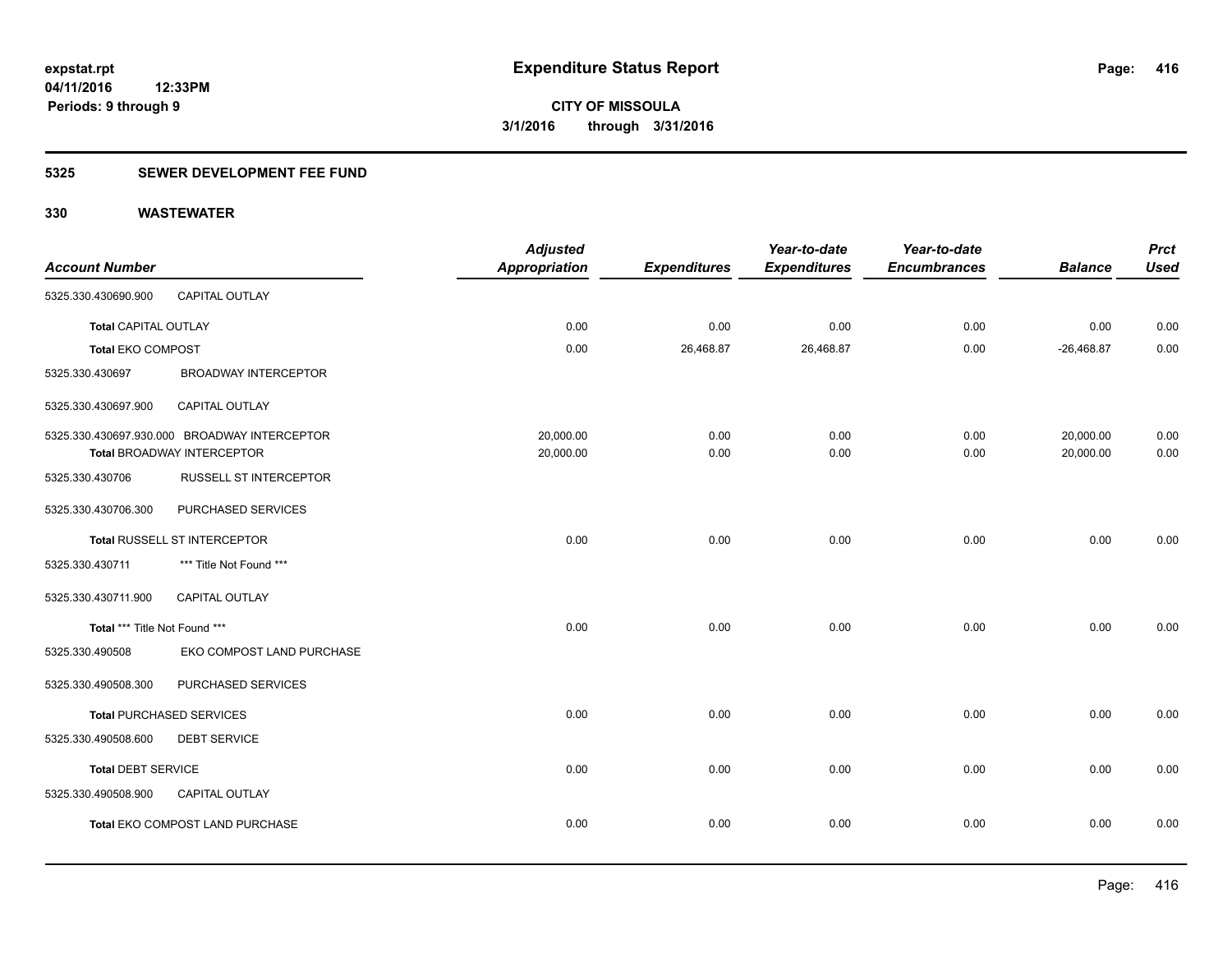### **5325 SEWER DEVELOPMENT FEE FUND**

| <b>Account Number</b>     |                                         | <b>Adjusted</b><br><b>Appropriation</b> | <b>Expenditures</b> | Year-to-date<br><b>Expenditures</b> | Year-to-date<br><b>Encumbrances</b> | <b>Balance</b> | <b>Prct</b><br><b>Used</b> |
|---------------------------|-----------------------------------------|-----------------------------------------|---------------------|-------------------------------------|-------------------------------------|----------------|----------------------------|
| 5325.330.499999           | <b>NEW REQUESTS</b>                     |                                         |                     |                                     |                                     |                |                            |
| 5325.330.499999.900       | <b>CAPITAL OUTLAY</b>                   |                                         |                     |                                     |                                     |                |                            |
| <b>Total NEW REQUESTS</b> |                                         | 0.00                                    | 0.00                | 0.00                                | 0.00                                | 0.00           | 0.00                       |
| 5325.330.510110           | <b>MERCHANT SERVICES</b>                |                                         |                     |                                     |                                     |                |                            |
| 5325.330.510110.500       | <b>FIXED CHARGES</b>                    |                                         |                     |                                     |                                     |                |                            |
|                           | <b>Total MERCHANT SERVICES</b>          | 0.00                                    | 0.00                | 0.00                                | 0.00                                | 0.00           | 0.00                       |
|                           | <b>Total SEWER DEVELOPMENT FEE FUND</b> | 247.118.00                              | 37,960.43           | 200,534.83                          | 0.00                                | 46,583.17      | 81.15                      |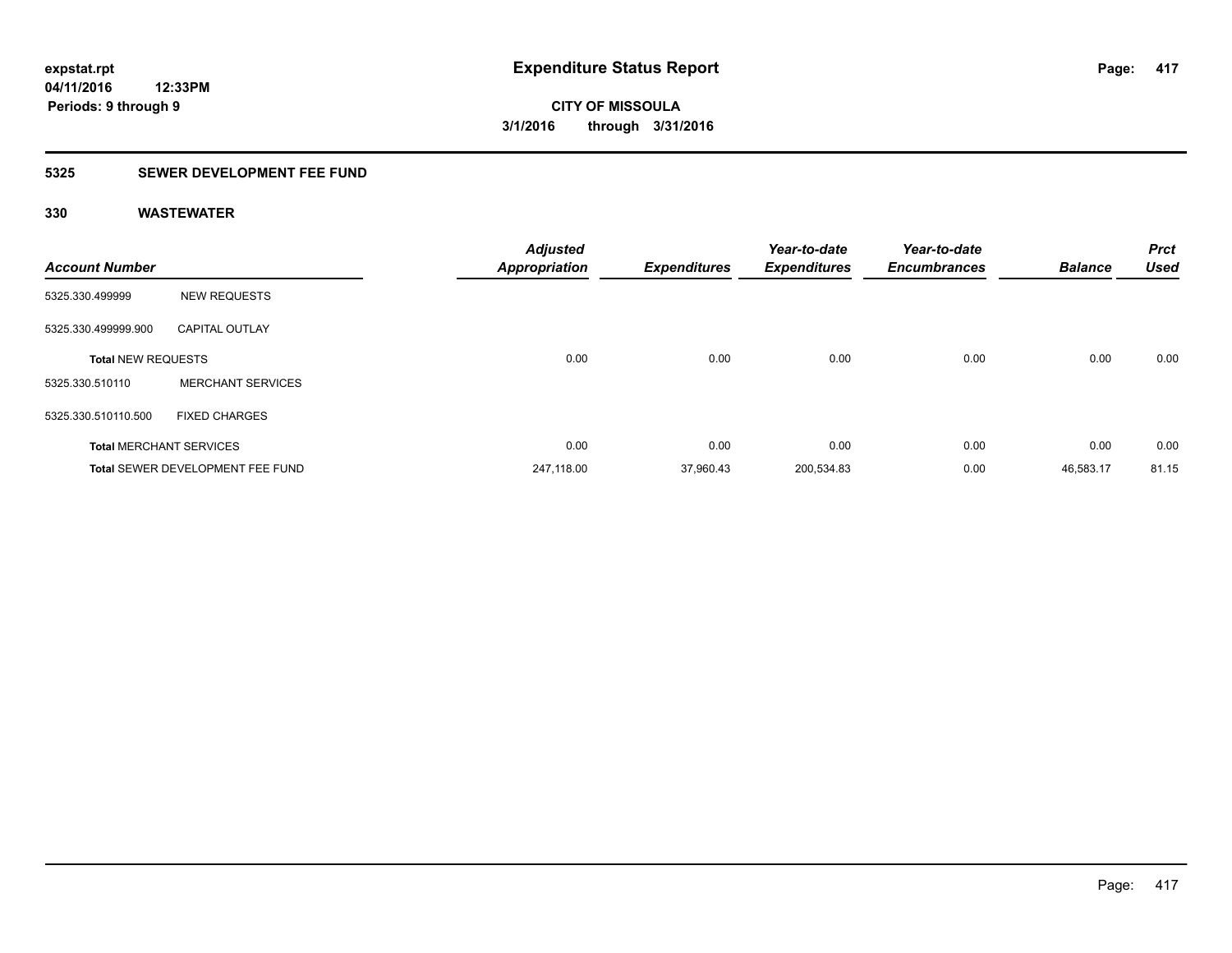#### **5340 SEWER CONSTRUCTION FUND**

| <b>Account Number</b>      |                                                                                           | <b>Adjusted</b><br><b>Appropriation</b> | <b>Expenditures</b>      | Year-to-date<br><b>Expenditures</b> | Year-to-date<br><b>Encumbrances</b> | <b>Balance</b>               | <b>Prct</b><br><b>Used</b> |
|----------------------------|-------------------------------------------------------------------------------------------|-----------------------------------------|--------------------------|-------------------------------------|-------------------------------------|------------------------------|----------------------------|
| 5340.330.430620            | <b>FACILITIES</b>                                                                         |                                         |                          |                                     |                                     |                              |                            |
| 5340.330.430620.900        | <b>CAPITAL OUTLAY</b>                                                                     |                                         |                          |                                     |                                     |                              |                            |
| <b>Total FACILITIES</b>    | 5340.330.430620.930.000 BIOGAS ELECTRICAL GENERATION                                      | 1,179,100.00<br>1,179,100.00            | 0.00<br>0.00             | 0.00<br>0.00                        | 0.00<br>0.00                        | 1,179,100.00<br>1,179,100.00 | 0.00<br>0.00               |
| 5340.330.430632            | HYBRID POPLAR EFFLUENT APP                                                                |                                         |                          |                                     |                                     |                              |                            |
| 5340.330.430632.900        | <b>CAPITAL OUTLAY</b>                                                                     |                                         |                          |                                     |                                     |                              |                            |
|                            | 5340.330.430632.930.000 SOLIDS DEWATERING SCREW PRESS<br>Total HYBRID POPLAR EFFLUENT APP | 900,000.00<br>900,000.00                | 241,286.80<br>241,286.80 | 794,555.39<br>794,555.39            | 0.00<br>0.00                        | 105,444.61<br>105.444.61     | 88.28<br>88.28             |
| 5340.330.430682            | RESERVE ST LIFT STATION                                                                   |                                         |                          |                                     |                                     |                              |                            |
| 5340.330.430682.900        | CAPITAL OUTLAY                                                                            |                                         |                          |                                     |                                     |                              |                            |
|                            | 5340.330.430682.930.000 RESERVE ST LIFT STATION<br>Total RESERVE ST LIFT STATION          | 1,417,200.00<br>1,417,200.00            | 0.00<br>0.00             | 5,574.48<br>5,574.48                | 0.00<br>0.00                        | 1,411,625.52<br>1,411,625.52 | 0.39<br>0.39               |
| 5340.330.430697            | <b>BROADWAY INTERCEPTOR</b>                                                               |                                         |                          |                                     |                                     |                              |                            |
| 5340.330.430697.300        | PURCHASED SERVICES                                                                        |                                         |                          |                                     |                                     |                              |                            |
|                            | <b>Total BROADWAY INTERCEPTOR</b>                                                         | 0.00                                    | 0.00                     | 0.00                                | 0.00                                | 0.00                         | 0.00                       |
| 5340.330.430701            | E RESERVE ST COLLECTOR                                                                    |                                         |                          |                                     |                                     |                              |                            |
| 5340.330.430701.800        | OTHER OBJECTS                                                                             |                                         |                          |                                     |                                     |                              |                            |
| <b>Total OTHER OBJECTS</b> |                                                                                           | 0.00                                    | 0.00                     | 0.00                                | 0.00                                | 0.00                         | 0.00                       |
| 5340.330.430701.900        | CAPITAL OUTLAY                                                                            |                                         |                          |                                     |                                     |                              |                            |
|                            | Total E RESERVE ST COLLECTOR                                                              | 0.00                                    | 0.00                     | 0.00                                | 0.00                                | 0.00                         | 0.00                       |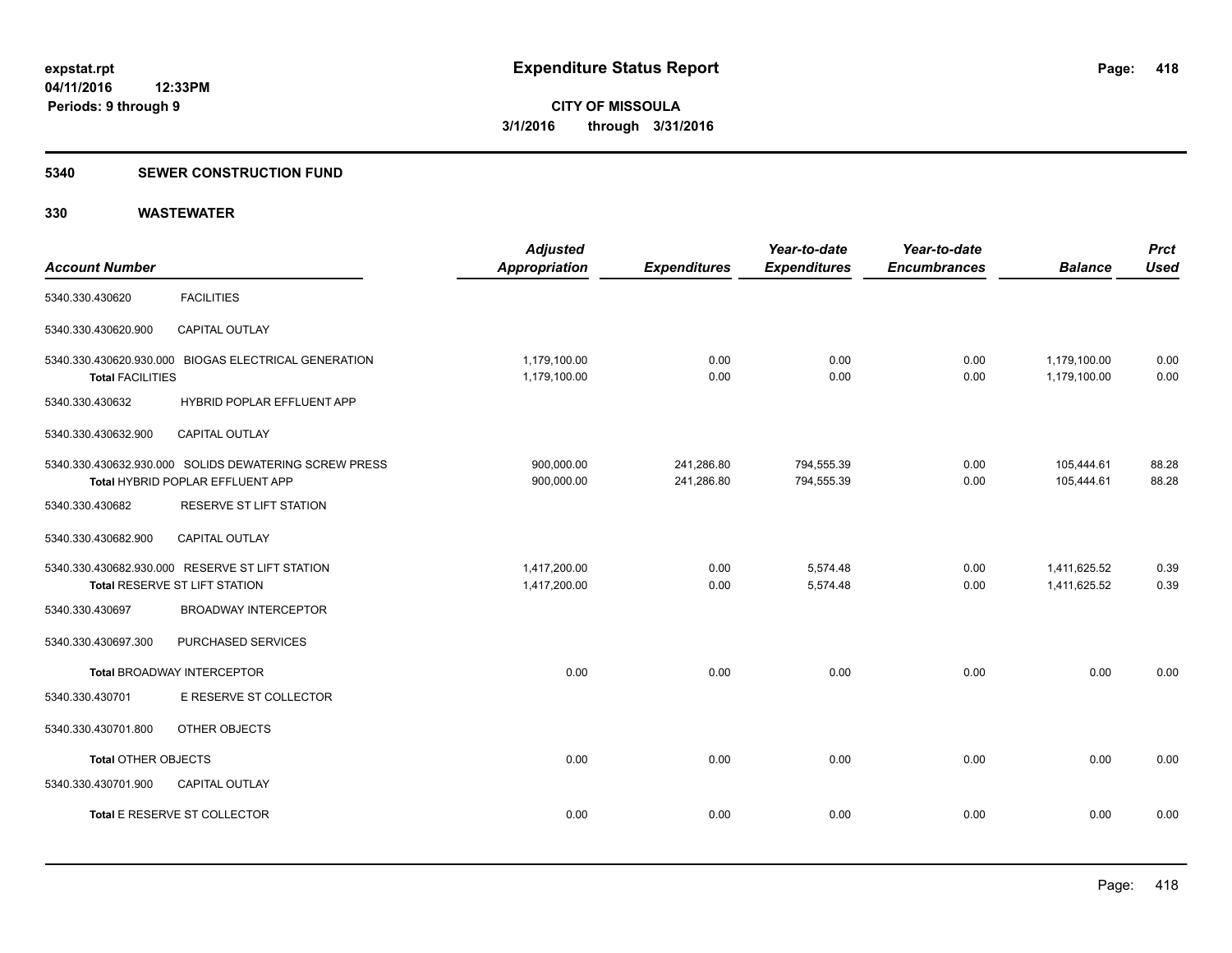#### **5340 SEWER CONSTRUCTION FUND**

| <b>Account Number</b>   |                                            | <b>Adjusted</b><br><b>Appropriation</b> | <b>Expenditures</b> | Year-to-date<br><b>Expenditures</b> | Year-to-date<br><b>Encumbrances</b> | <b>Balance</b> | <b>Prct</b><br><b>Used</b> |
|-------------------------|--------------------------------------------|-----------------------------------------|---------------------|-------------------------------------|-------------------------------------|----------------|----------------------------|
| 5340.330.430707         | RATTLESNAKE COLLECTION SYSTEM              |                                         |                     |                                     |                                     |                |                            |
| 5340.330.430707.800     | OTHER OBJECTS                              |                                         |                     |                                     |                                     |                |                            |
|                         | <b>Total RATTLESNAKE COLLECTION SYSTEM</b> | 0.00                                    | 0.00                | 0.00                                | 0.00                                | 0.00           | 0.00                       |
| 5340.330.510110         | <b>MERCHANT SERVICES</b>                   |                                         |                     |                                     |                                     |                |                            |
| 5340.330.510110.500     | <b>FIXED CHARGES</b>                       |                                         |                     |                                     |                                     |                |                            |
|                         | <b>Total MERCHANT SERVICES</b>             | 0.00                                    | 0.00                | 0.00                                | 0.00                                | 0.00           | 0.00                       |
| <b>Total WASTEWATER</b> |                                            | 3,496,300.00                            | 241.286.80          | 800,129.87                          | 0.00                                | 2,696,170.13   | 22.89                      |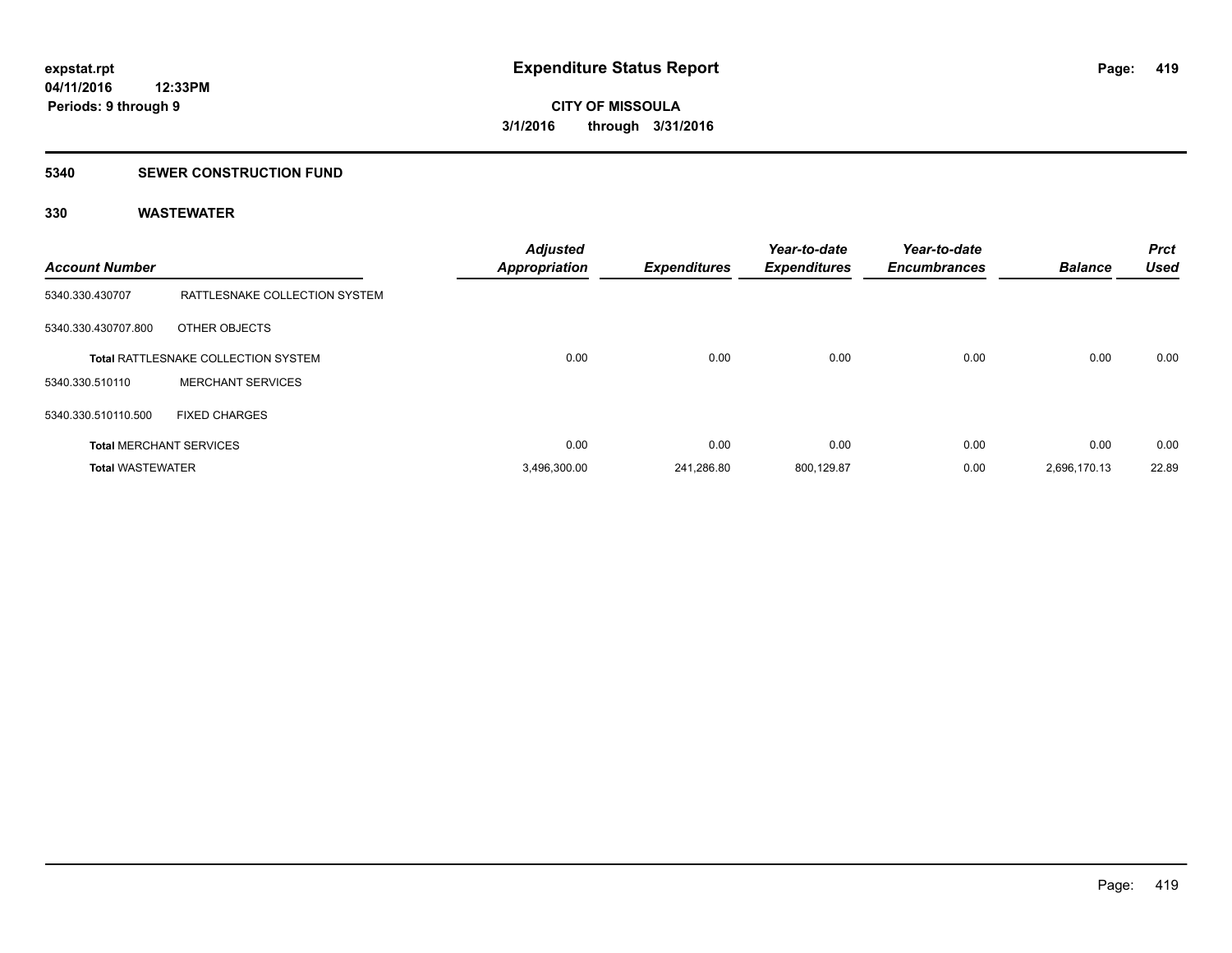#### **5340 SEWER CONSTRUCTION FUND**

### **390 NON-DEPARTMENTAL**

| <b>Account Number</b>                |                                      | <b>Adjusted</b><br><b>Appropriation</b> | <b>Expenditures</b> | Year-to-date<br><b>Expenditures</b> | Year-to-date<br><b>Encumbrances</b> | <b>Balance</b> | Prct<br>Used |
|--------------------------------------|--------------------------------------|-----------------------------------------|---------------------|-------------------------------------|-------------------------------------|----------------|--------------|
| 5340.390.430963                      | <b>BIOGAS ELECTRICAL GENERATION</b>  |                                         |                     |                                     |                                     |                |              |
| 5340.390.430963.900                  | <b>CAPITAL OUTLAY</b>                |                                         |                     |                                     |                                     |                |              |
| 5340.390.430963.930.000 IMPROVEMENTS |                                      | 0.00                                    | 0.00                | 826.70                              | 0.00                                | $-826.70$      | 0.00         |
| <b>Total NON-DEPARTMENTAL</b>        |                                      | 0.00                                    | 0.00                | 826.70                              | 0.00                                | $-826.70$      | 0.00         |
|                                      | <b>Total SEWER CONSTRUCTION FUND</b> | 3,496,300.00                            | 241.286.80          | 800,956.57                          | 0.00                                | 2,695,343.43   | 22.91        |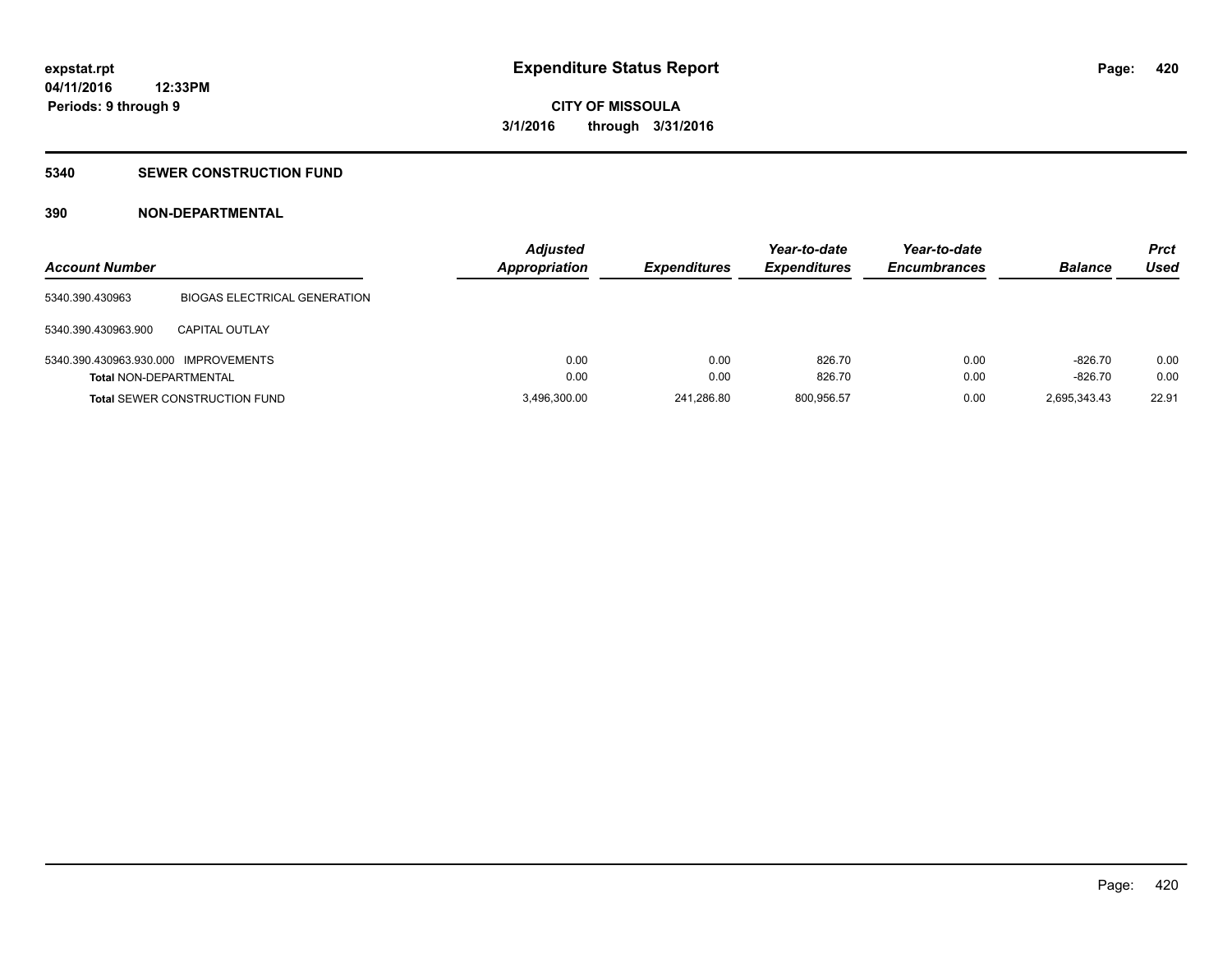**CITY OF MISSOULA 3/1/2016 through 3/31/2016**

#### **5361 2001 SEWER REVENUE BONDS-DEBT SERVICE**

|                                   |                                                    | <b>Adjusted</b>      |                     | Year-to-date        | Year-to-date        |                | <b>Prct</b> |
|-----------------------------------|----------------------------------------------------|----------------------|---------------------|---------------------|---------------------|----------------|-------------|
| <b>Account Number</b>             |                                                    | <b>Appropriation</b> | <b>Expenditures</b> | <b>Expenditures</b> | <b>Encumbrances</b> | <b>Balance</b> | <b>Used</b> |
| 5361.330.490200                   | REVENUE BOND DEBT SERVICE                          |                      |                     |                     |                     |                |             |
| 5361.330.490200.600               | <b>DEBT SERVICE</b>                                |                      |                     |                     |                     |                |             |
| 5361.330.490200.610.000 PRINCIPAL |                                                    | 28,000.00            | 0.00                | 14,000.00           | 0.00                | 14,000.00      | 50.00       |
|                                   | 5361.330.490200.620.000 INTEREST / SERVICE FEES    | 3,040.00             | 0.00                | 1,590.00            | 0.00                | 1,450.00       | 52.30       |
|                                   | <b>Total REVENUE BOND DEBT SERVICE</b>             | 31,040.00            | 0.00                | 15,590.00           | 0.00                | 15,450.00      | 50.23       |
| 5361.330.510110                   | <b>MERCHANT SERVICES</b>                           |                      |                     |                     |                     |                |             |
| 5361.330.510110.500               | <b>FIXED CHARGES</b>                               |                      |                     |                     |                     |                |             |
| <b>Total MERCHANT SERVICES</b>    |                                                    | 0.00                 | 0.00                | 0.00                | 0.00                | 0.00           | 0.00        |
|                                   | <b>Total 2001 SEWER REVENUE BONDS-DEBT SERVICE</b> | 31,040.00            | 0.00                | 15,590.00           | 0.00                | 15,450.00      | 50.23       |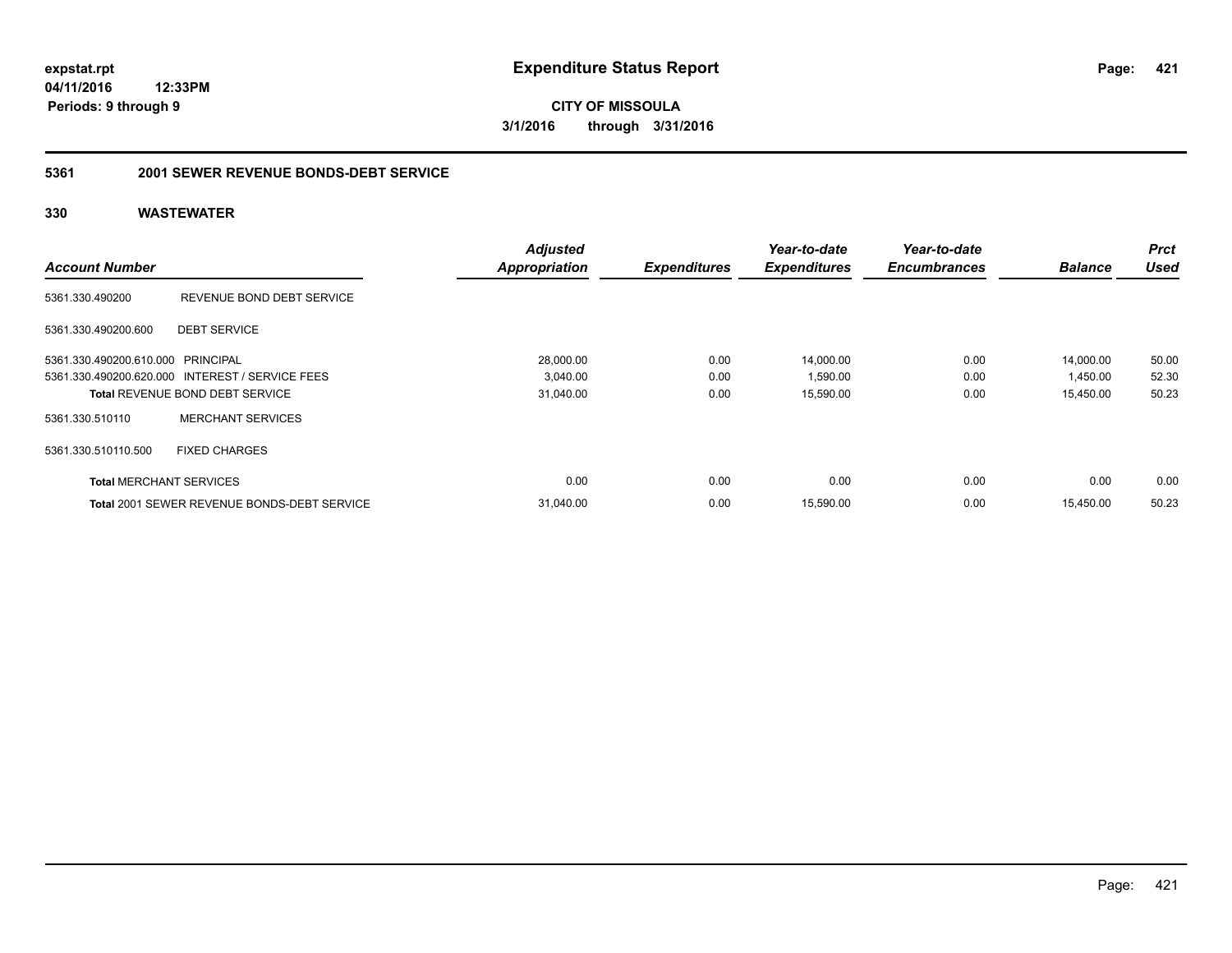**CITY OF MISSOULA 3/1/2016 through 3/31/2016**

### **5362 00 SEWER REVENUE BOND - SERIES B DEBT SE**

|                                   |                                                 | <b>Adjusted</b>      |                     | Year-to-date        | Year-to-date        |                | <b>Prct</b> |
|-----------------------------------|-------------------------------------------------|----------------------|---------------------|---------------------|---------------------|----------------|-------------|
| <b>Account Number</b>             |                                                 | <b>Appropriation</b> | <b>Expenditures</b> | <b>Expenditures</b> | <b>Encumbrances</b> | <b>Balance</b> | <b>Used</b> |
| 5362.330.490200                   | REVENUE BOND DEBT SERVICE                       |                      |                     |                     |                     |                |             |
| 5362.330.490200.600               | <b>DEBT SERVICE</b>                             |                      |                     |                     |                     |                |             |
| 5362.330.490200.610.000 PRINCIPAL |                                                 | 44,000.00            | 0.00                | 22,000.00           | 0.00                | 22,000.00      | 50.00       |
|                                   | 5362.330.490200.620.000 INTEREST / SERVICE FEES | 4,360.00             | 0.00                | 2,290.00            | 0.00                | 2,070.00       | 52.52       |
| <b>Total DEBT SERVICE</b>         |                                                 | 48,360.00            | 0.00                | 24,290.00           | 0.00                | 24,070.00      | 50.23       |
| 5362.330.490200.800               | OTHER OBJECTS                                   |                      |                     |                     |                     |                |             |
| <b>Total OTHER OBJECTS</b>        |                                                 | 0.00                 | 0.00                | 0.00                | 0.00                | 0.00           | 0.00        |
|                                   | Total REVENUE BOND DEBT SERVICE                 | 48,360.00            | 0.00                | 24,290.00           | 0.00                | 24,070.00      | 50.23       |
| 5362.330.510110                   | <b>MERCHANT SERVICES</b>                        |                      |                     |                     |                     |                |             |
| 5362.330.510110.500               | <b>FIXED CHARGES</b>                            |                      |                     |                     |                     |                |             |
|                                   | <b>Total MERCHANT SERVICES</b>                  | 0.00                 | 0.00                | 0.00                | 0.00                | 0.00           | 0.00        |
|                                   | Total 00 SEWER REVENUE BOND - SERIES B DEBT SE  | 48,360.00            | 0.00                | 24,290.00           | 0.00                | 24,070.00      | 50.23       |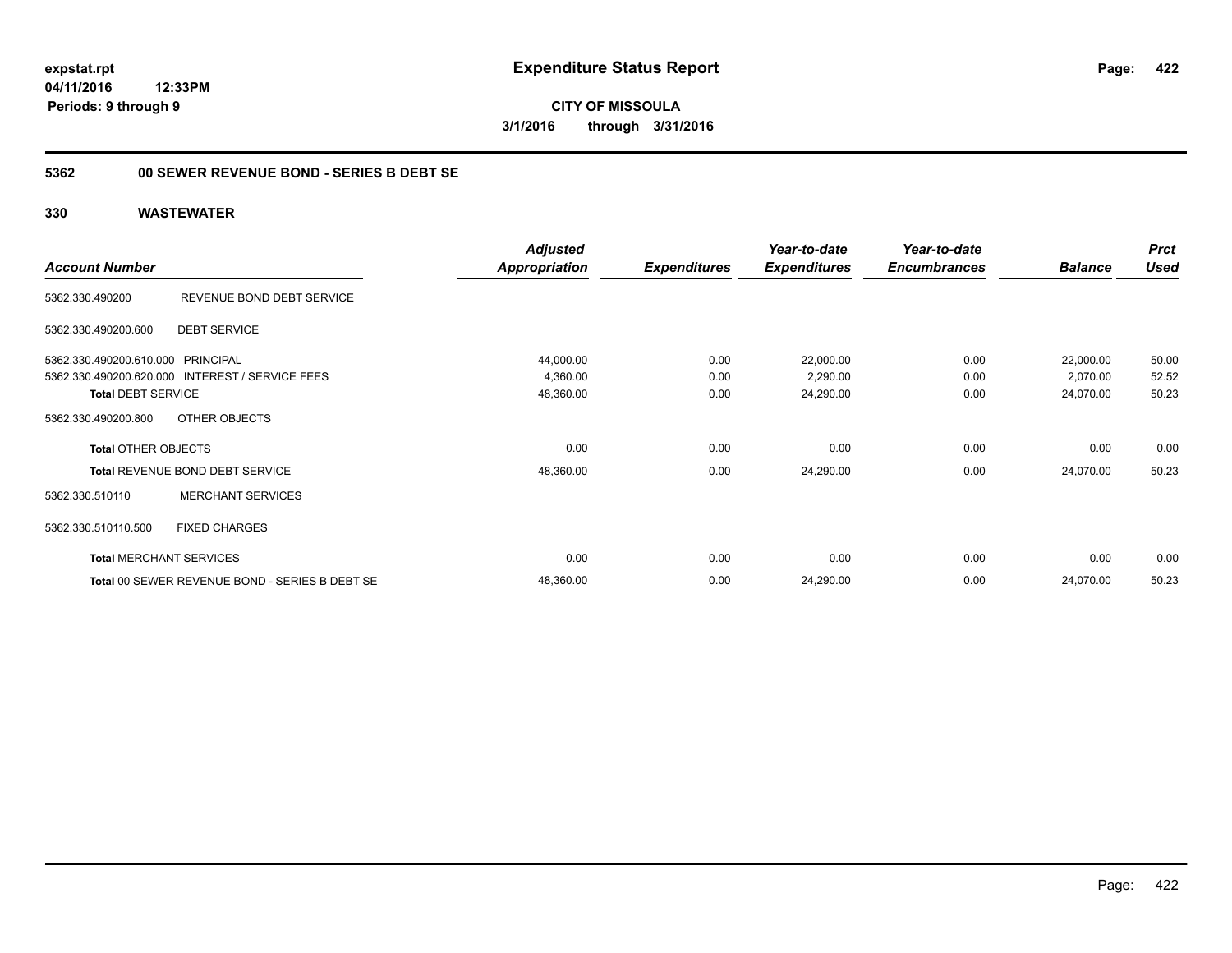**CITY OF MISSOULA 3/1/2016 through 3/31/2016**

### **5363 92 SEWER REVENUE BOND SERIES A DEBT SERV**

| <b>Account Number</b> |                                                       | <b>Adjusted</b><br><b>Appropriation</b> | <b>Expenditures</b> | Year-to-date<br><b>Expenditures</b> | Year-to-date<br><b>Encumbrances</b> | <b>Balance</b> | <b>Prct</b><br><b>Used</b> |
|-----------------------|-------------------------------------------------------|-----------------------------------------|---------------------|-------------------------------------|-------------------------------------|----------------|----------------------------|
| 5363.330.490200       | REVENUE BOND DEBT SERVICE                             |                                         |                     |                                     |                                     |                |                            |
| 5363.330.490200.600   | <b>DEBT SERVICE</b>                                   |                                         |                     |                                     |                                     |                |                            |
|                       | <b>Total REVENUE BOND DEBT SERVICE</b>                | 0.00                                    | 0.00                | 0.00                                | 0.00                                | 0.00           | 0.00                       |
| 5363.330.510110       | <b>MERCHANT SERVICES</b>                              |                                         |                     |                                     |                                     |                |                            |
| 5363.330.510110.500   | <b>FIXED CHARGES</b>                                  |                                         |                     |                                     |                                     |                |                            |
|                       | <b>Total MERCHANT SERVICES</b>                        | 0.00                                    | 0.00                | 0.00                                | 0.00                                | 0.00           | 0.00                       |
|                       | <b>Total 92 SEWER REVENUE BOND SERIES A DEBT SERV</b> | 0.00                                    | 0.00                | 0.00                                | 0.00                                | 0.00           | 0.00                       |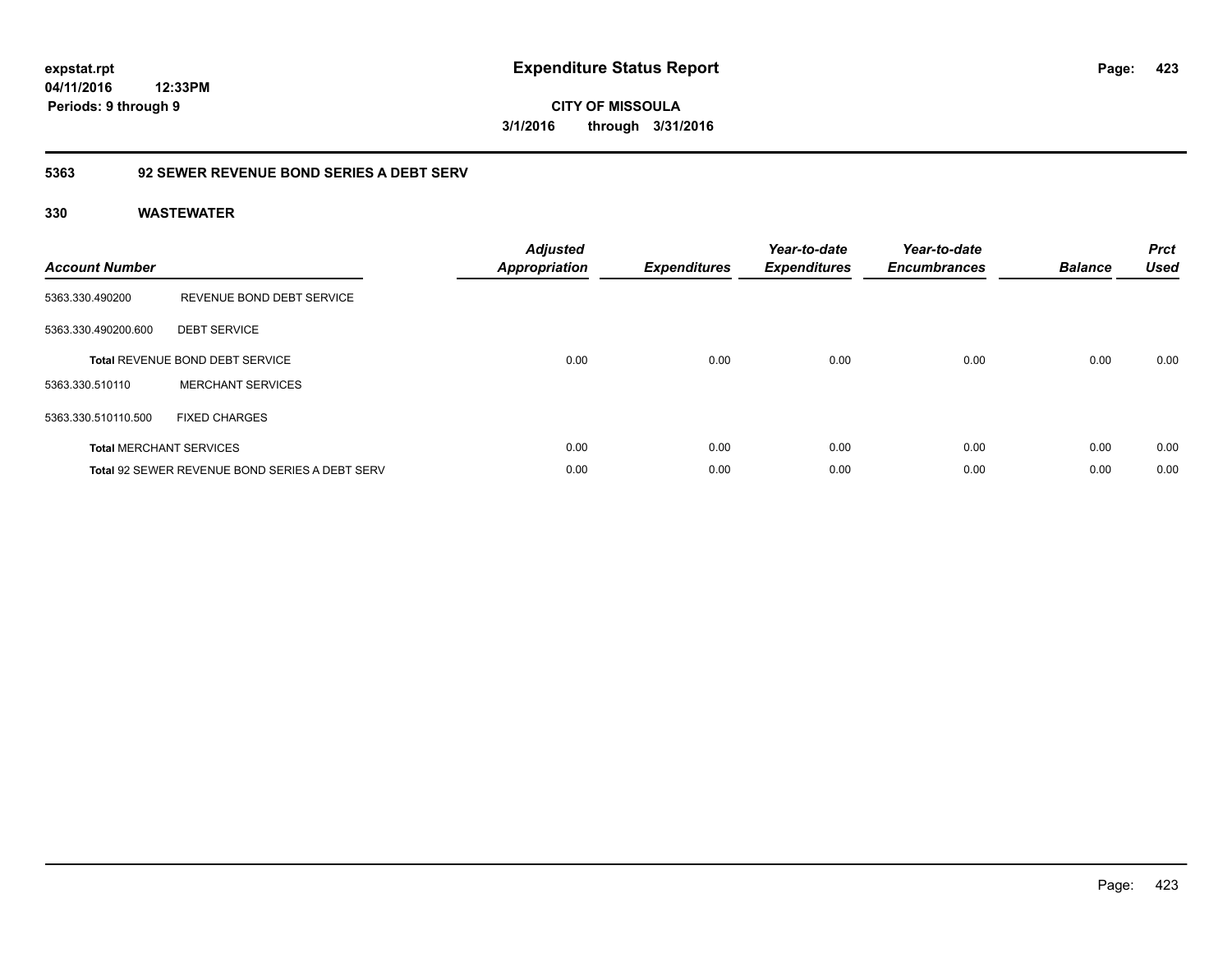**424**

**04/11/2016 12:33PM Periods: 9 through 9**

**CITY OF MISSOULA 3/1/2016 through 3/31/2016**

### **5364 92 SEWER REVENUE BOND - SERIES B DEBT S**

| <b>Account Number</b> |                                               | <b>Adjusted</b><br><b>Appropriation</b> | <b>Expenditures</b> | Year-to-date<br><b>Expenditures</b> | Year-to-date<br><b>Encumbrances</b> | <b>Balance</b> | <b>Prct</b><br><b>Used</b> |
|-----------------------|-----------------------------------------------|-----------------------------------------|---------------------|-------------------------------------|-------------------------------------|----------------|----------------------------|
| 5364.330.490200       | REVENUE BOND DEBT SERVICE                     |                                         |                     |                                     |                                     |                |                            |
| 5364.330.490200.600   | <b>DEBT SERVICE</b>                           |                                         |                     |                                     |                                     |                |                            |
|                       | Total REVENUE BOND DEBT SERVICE               | 0.00                                    | 0.00                | 0.00                                | 0.00                                | 0.00           | 0.00                       |
| 5364.330.510110       | <b>MERCHANT SERVICES</b>                      |                                         |                     |                                     |                                     |                |                            |
| 5364.330.510110.500   | <b>FIXED CHARGES</b>                          |                                         |                     |                                     |                                     |                |                            |
|                       | <b>Total MERCHANT SERVICES</b>                | 0.00                                    | 0.00                | 0.00                                | 0.00                                | 0.00           | 0.00                       |
|                       | Total 92 SEWER REVENUE BOND - SERIES B DEBT S | 0.00                                    | 0.00                | 0.00                                | 0.00                                | 0.00           | 0.00                       |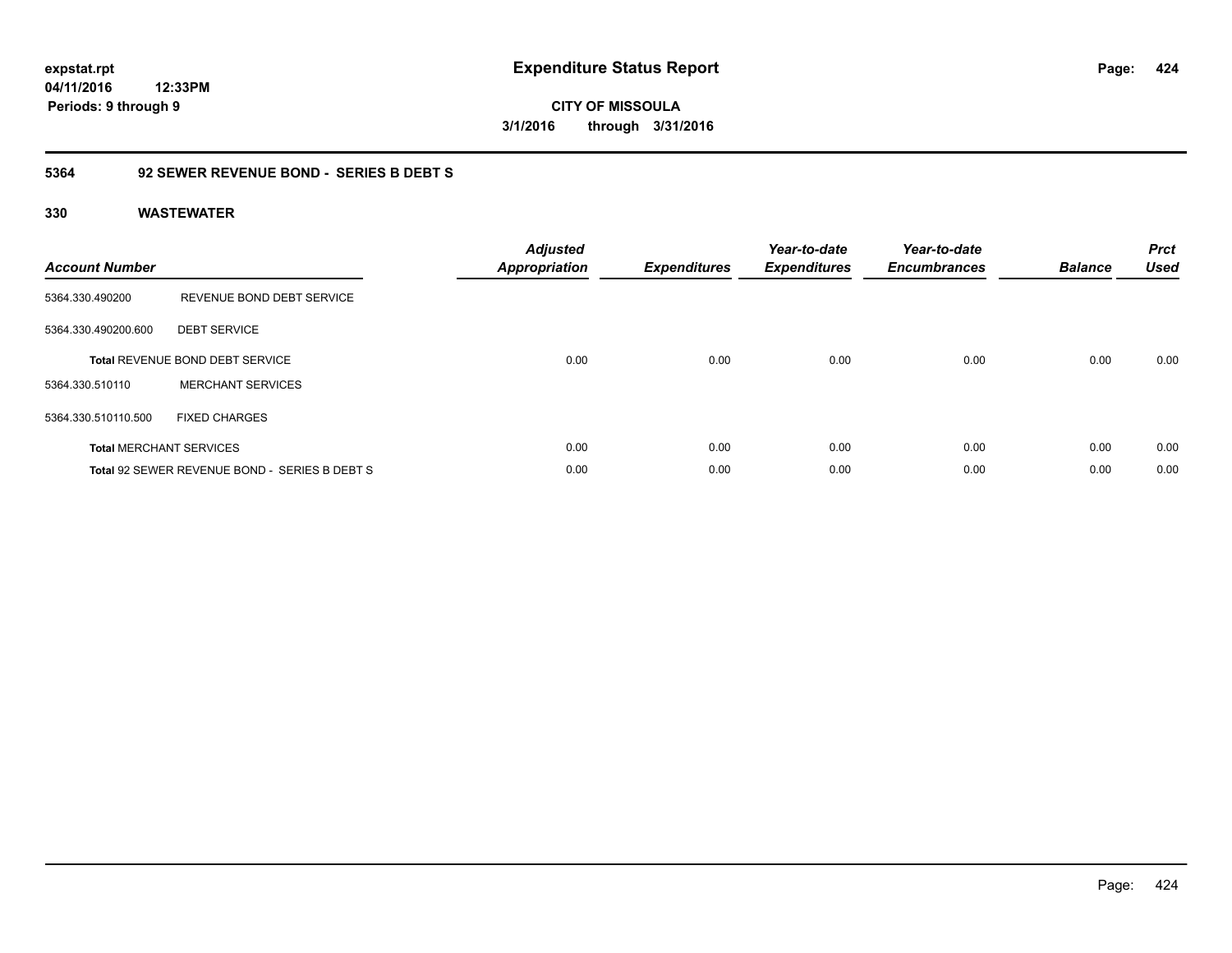**CITY OF MISSOULA 3/1/2016 through 3/31/2016**

### **5365 99 SEWER REVENUE BONDS DEBT SERVICE FUND**

|                                   |                                                       | <b>Adjusted</b>      |                     | Year-to-date        | Year-to-date        |                | <b>Prct</b> |
|-----------------------------------|-------------------------------------------------------|----------------------|---------------------|---------------------|---------------------|----------------|-------------|
| <b>Account Number</b>             |                                                       | <b>Appropriation</b> | <b>Expenditures</b> | <b>Expenditures</b> | <b>Encumbrances</b> | <b>Balance</b> | <b>Used</b> |
| 5365.330.490200                   | REVENUE BOND DEBT SERVICE                             |                      |                     |                     |                     |                |             |
| 5365.330.490200.600               | <b>DEBT SERVICE</b>                                   |                      |                     |                     |                     |                |             |
| 5365.330.490200.610.000 PRINCIPAL |                                                       | 115,000.00           | 0.00                | 57,000.00           | 0.00                | 58,000.00      | 49.57       |
|                                   | 5365.330.490200.620.000 INTEREST / SERVICE FEES       | 8,910.00             | 0.00                | 4,740.00            | 0.00                | 4,170.00       | 53.20       |
|                                   | <b>Total REVENUE BOND DEBT SERVICE</b>                | 123,910.00           | 0.00                | 61,740.00           | 0.00                | 62,170.00      | 49.83       |
| 5365.330.510110                   | <b>MERCHANT SERVICES</b>                              |                      |                     |                     |                     |                |             |
| 5365.330.510110.500               | <b>FIXED CHARGES</b>                                  |                      |                     |                     |                     |                |             |
| <b>Total MERCHANT SERVICES</b>    |                                                       | 0.00                 | 0.00                | 0.00                | 0.00                | 0.00           | 0.00        |
|                                   | <b>Total 99 SEWER REVENUE BONDS DEBT SERVICE FUND</b> | 123,910.00           | 0.00                | 61,740.00           | 0.00                | 62.170.00      | 49.83       |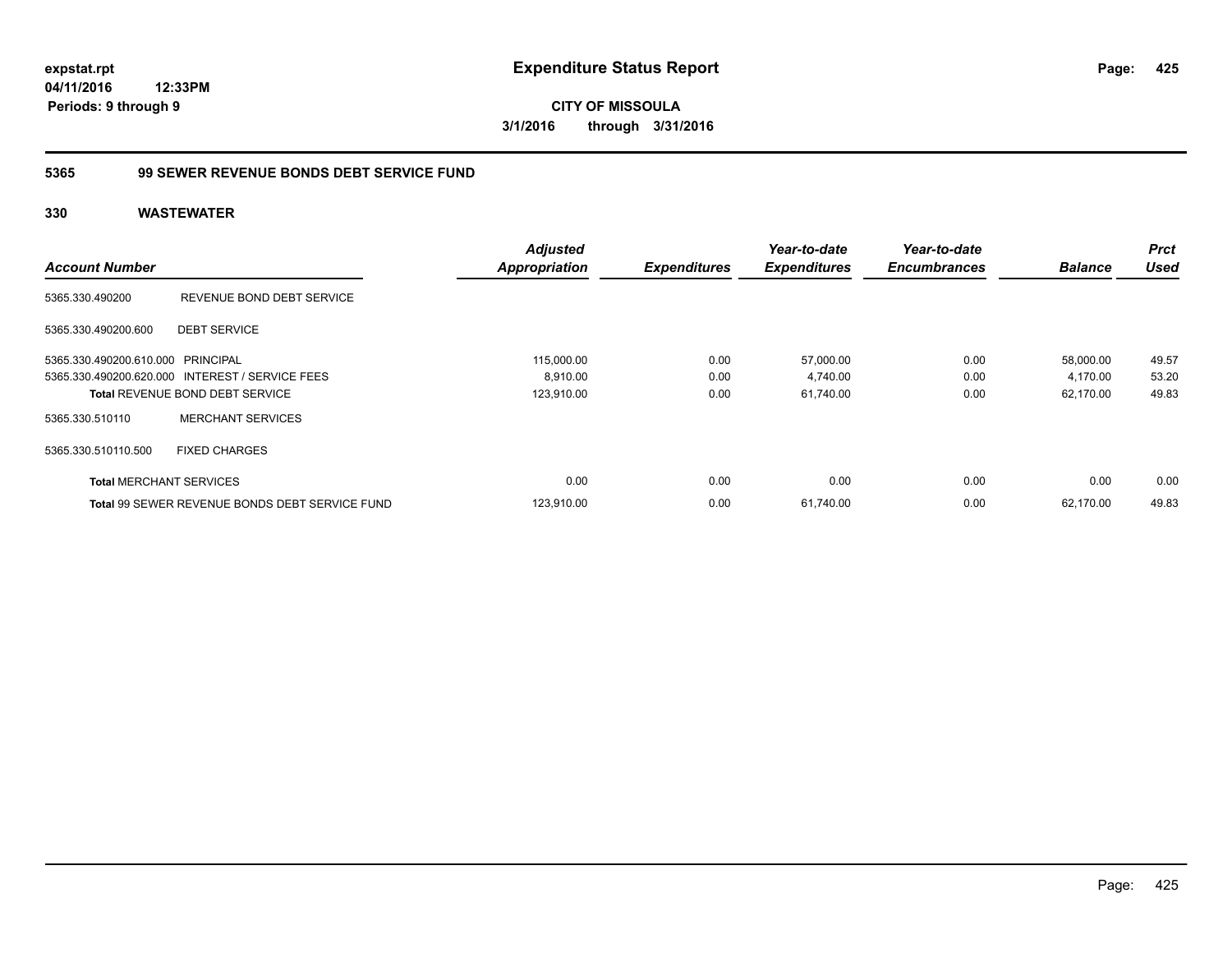**CITY OF MISSOULA 3/1/2016 through 3/31/2016**

### **5366 92 SEWER REVENUE BOND - SERIES A BOND RE**

| <b>Account Number</b>       |                                                | <b>Adjusted</b><br><b>Appropriation</b> | <b>Expenditures</b> | Year-to-date<br><b>Expenditures</b> | Year-to-date<br><b>Encumbrances</b> | <b>Balance</b> | <b>Prct</b><br><b>Used</b> |
|-----------------------------|------------------------------------------------|-----------------------------------------|---------------------|-------------------------------------|-------------------------------------|----------------|----------------------------|
| 5366.330.430610             | <b>ADMINISTRATION</b>                          |                                         |                     |                                     |                                     |                |                            |
| 5366.330.430610.800         | OTHER OBJECTS                                  |                                         |                     |                                     |                                     |                |                            |
| <b>Total ADMINISTRATION</b> |                                                | 0.00                                    | 0.00                | 0.00                                | 0.00                                | 0.00           | 0.00                       |
| 5366.330.510110             | <b>MERCHANT SERVICES</b>                       |                                         |                     |                                     |                                     |                |                            |
| 5366.330.510110.500         | <b>FIXED CHARGES</b>                           |                                         |                     |                                     |                                     |                |                            |
|                             | <b>Total MERCHANT SERVICES</b>                 | 0.00                                    | 0.00                | 0.00                                | 0.00                                | 0.00           | 0.00                       |
|                             | Total 92 SEWER REVENUE BOND - SERIES A BOND RE | 0.00                                    | 0.00                | 0.00                                | 0.00                                | 0.00           | 0.00                       |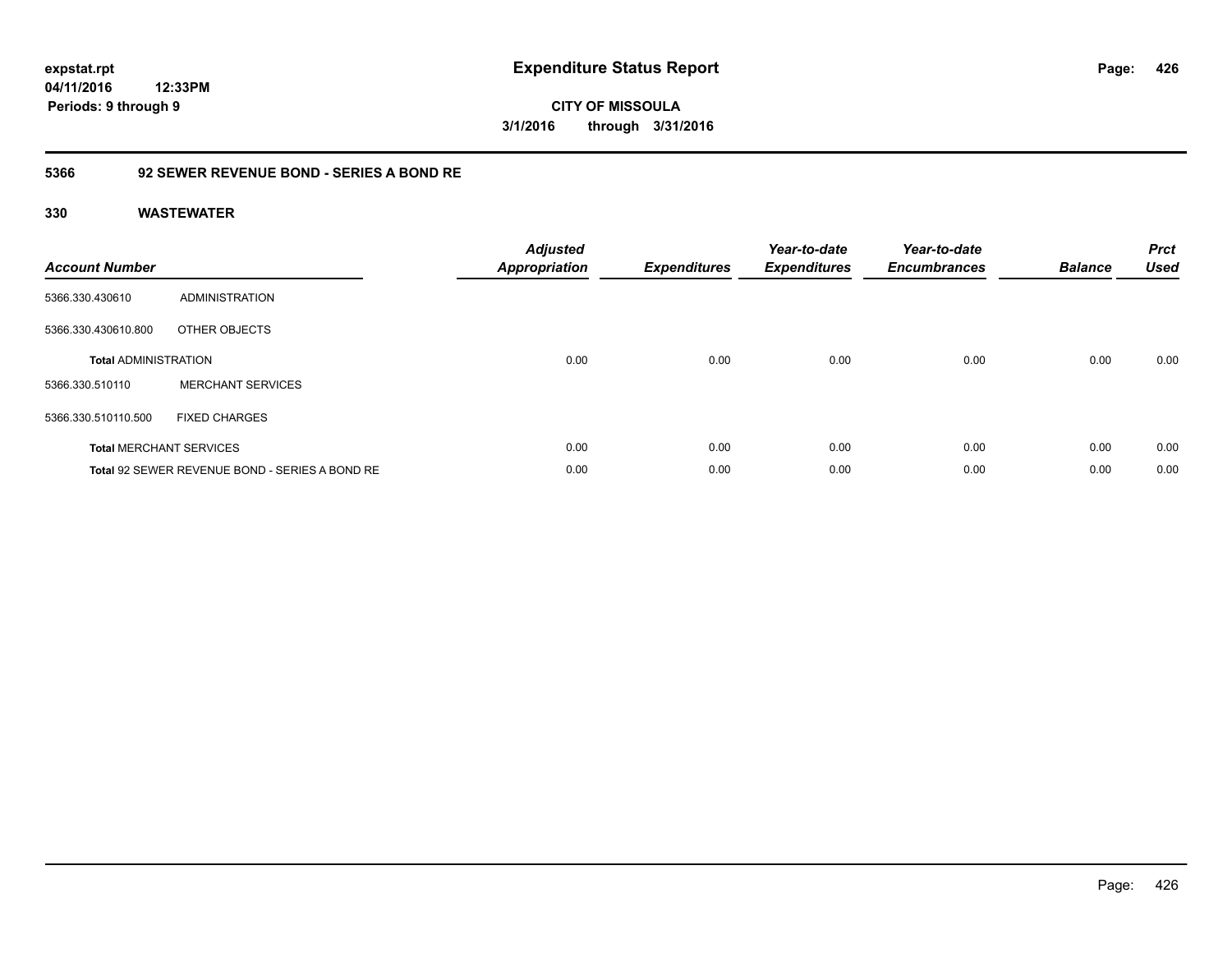**427**

**04/11/2016 12:33PM Periods: 9 through 9**

**CITY OF MISSOULA 3/1/2016 through 3/31/2016**

### **5367 92 SEWER REVENUE BOND - SERIES B BOND RE**

| <b>Account Number</b>       |                                                | <b>Adjusted</b><br><b>Appropriation</b> | <b>Expenditures</b> | Year-to-date<br><b>Expenditures</b> | Year-to-date<br><b>Encumbrances</b> | <b>Balance</b> | <b>Prct</b><br><b>Used</b> |
|-----------------------------|------------------------------------------------|-----------------------------------------|---------------------|-------------------------------------|-------------------------------------|----------------|----------------------------|
| 5367.330.430610             | ADMINISTRATION                                 |                                         |                     |                                     |                                     |                |                            |
| 5367.330.430610.800         | OTHER OBJECTS                                  |                                         |                     |                                     |                                     |                |                            |
| <b>Total ADMINISTRATION</b> |                                                | 0.00                                    | 0.00                | 0.00                                | 0.00                                | 0.00           | 0.00                       |
| 5367.330.510110             | <b>MERCHANT SERVICES</b>                       |                                         |                     |                                     |                                     |                |                            |
| 5367.330.510110.500         | <b>FIXED CHARGES</b>                           |                                         |                     |                                     |                                     |                |                            |
|                             | <b>Total MERCHANT SERVICES</b>                 | 0.00                                    | 0.00                | 0.00                                | 0.00                                | 0.00           | 0.00                       |
|                             | Total 92 SEWER REVENUE BOND - SERIES B BOND RE | 0.00                                    | 0.00                | 0.00                                | 0.00                                | 0.00           | 0.00                       |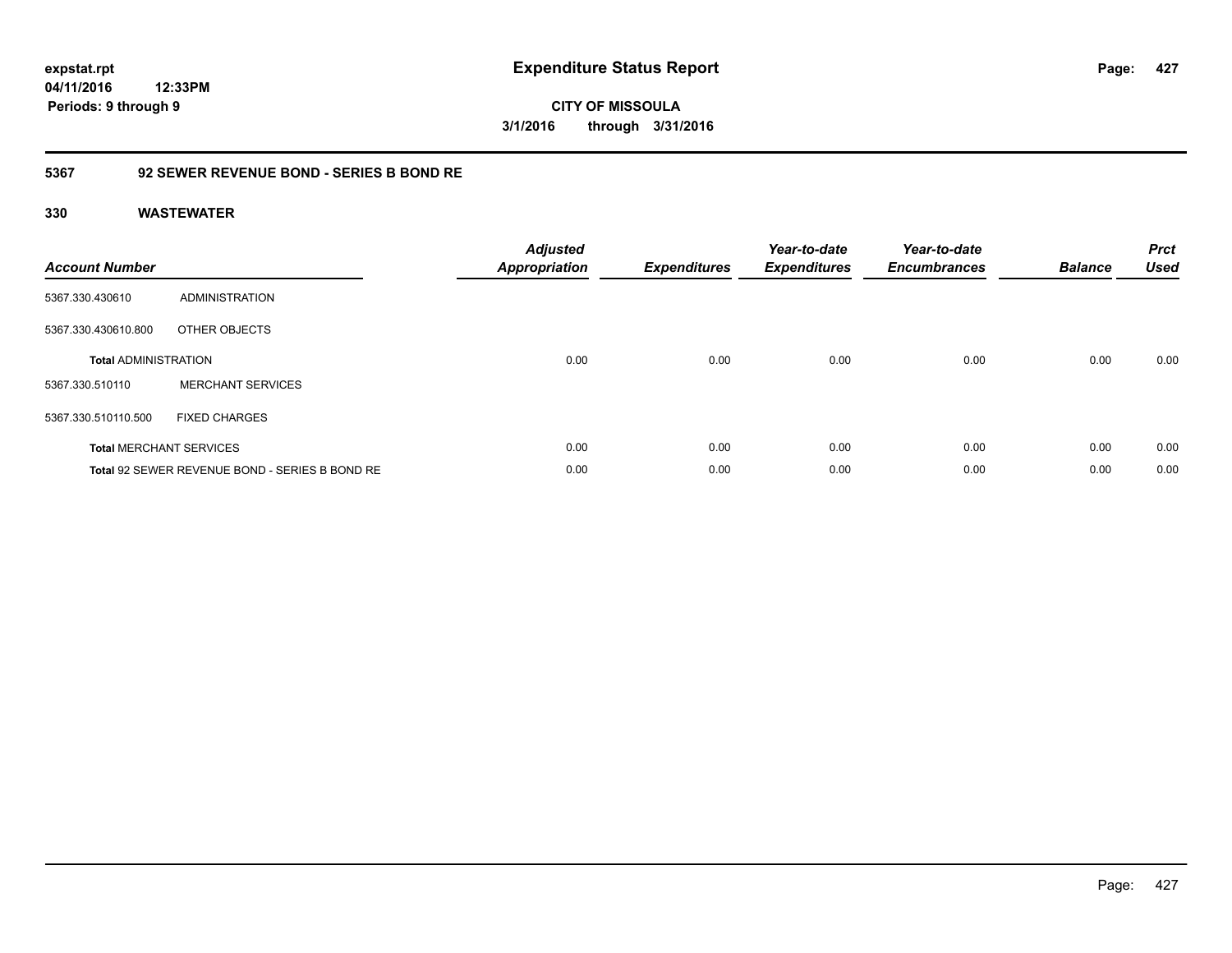**428**

**CITY OF MISSOULA 3/1/2016 through 3/31/2016**

## **5368 00 SEWER REVENUE BOND RESERVE FUND**

| <b>Account Number</b>       |                                          | <b>Adjusted</b><br>Appropriation | <b>Expenditures</b> | Year-to-date<br><b>Expenditures</b> | Year-to-date<br><b>Encumbrances</b> | <b>Balance</b> | <b>Prct</b><br><b>Used</b> |
|-----------------------------|------------------------------------------|----------------------------------|---------------------|-------------------------------------|-------------------------------------|----------------|----------------------------|
| 5368.330.430610             | ADMINISTRATION                           |                                  |                     |                                     |                                     |                |                            |
| 5368.330.430610.800         | OTHER OBJECTS                            |                                  |                     |                                     |                                     |                |                            |
| <b>Total ADMINISTRATION</b> |                                          | 0.00                             | 0.00                | 0.00                                | 0.00                                | 0.00           | 0.00                       |
| 5368.330.510110             | <b>MERCHANT SERVICES</b>                 |                                  |                     |                                     |                                     |                |                            |
| 5368.330.510110.500         | <b>FIXED CHARGES</b>                     |                                  |                     |                                     |                                     |                |                            |
|                             | <b>Total MERCHANT SERVICES</b>           | 0.00                             | 0.00                | 0.00                                | 0.00                                | 0.00           | 0.00                       |
|                             | Total 00 SEWER REVENUE BOND RESERVE FUND | 0.00                             | 0.00                | 0.00                                | 0.00                                | 0.00           | 0.00                       |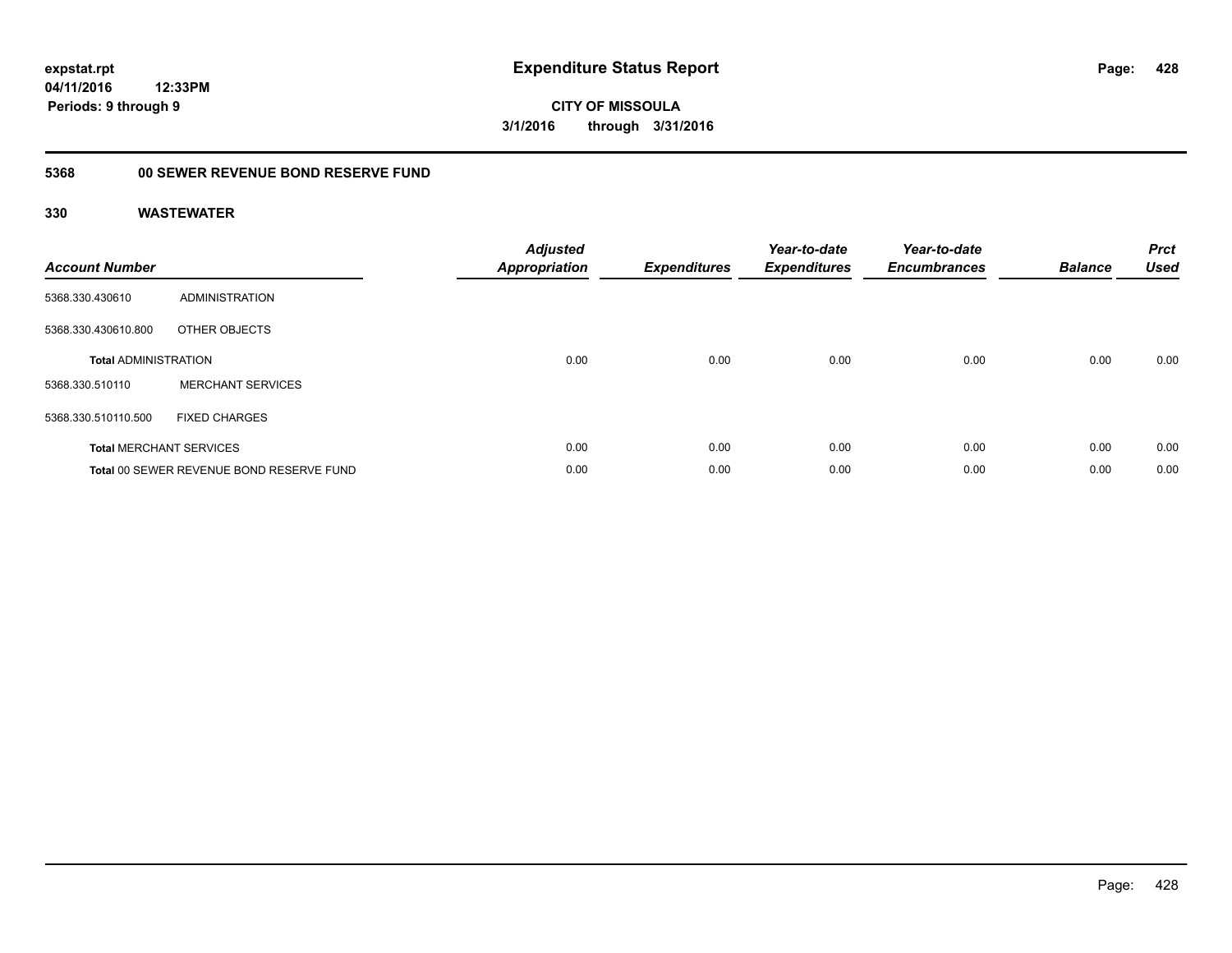#### **5369 2001 SEWER REVENUE BOND**

| <b>Account Number</b>          |                                                  | <b>Adjusted</b><br><b>Appropriation</b> | <b>Expenditures</b> | Year-to-date<br><b>Expenditures</b> | Year-to-date<br><b>Encumbrances</b> | <b>Balance</b> | <b>Prct</b><br><b>Used</b> |
|--------------------------------|--------------------------------------------------|-----------------------------------------|---------------------|-------------------------------------|-------------------------------------|----------------|----------------------------|
| 5369.330.430610                | ADMINISTRATION                                   |                                         |                     |                                     |                                     |                |                            |
| 5369.330.430610.800            | OTHER OBJECTS                                    |                                         |                     |                                     |                                     |                |                            |
| <b>Total ADMINISTRATION</b>    | 5369.330.430610.820.000 TRANSFERS TO OTHER FUNDS | 30.00<br>30.00                          | 0.00<br>0.00        | 0.00<br>0.00                        | 0.00<br>0.00                        | 30.00<br>30.00 | 0.00<br>0.00               |
| 5369.330.510110                | <b>MERCHANT SERVICES</b>                         |                                         |                     |                                     |                                     |                |                            |
| 5369.330.510110.500            | <b>FIXED CHARGES</b>                             |                                         |                     |                                     |                                     |                |                            |
| <b>Total MERCHANT SERVICES</b> |                                                  | 0.00                                    | 0.00                | 0.00                                | 0.00                                | 0.00           | 0.00                       |
|                                | Total 2001 SEWER REVENUE BOND                    | 30.00                                   | 0.00                | 0.00                                | 0.00                                | 30.00          | 0.00                       |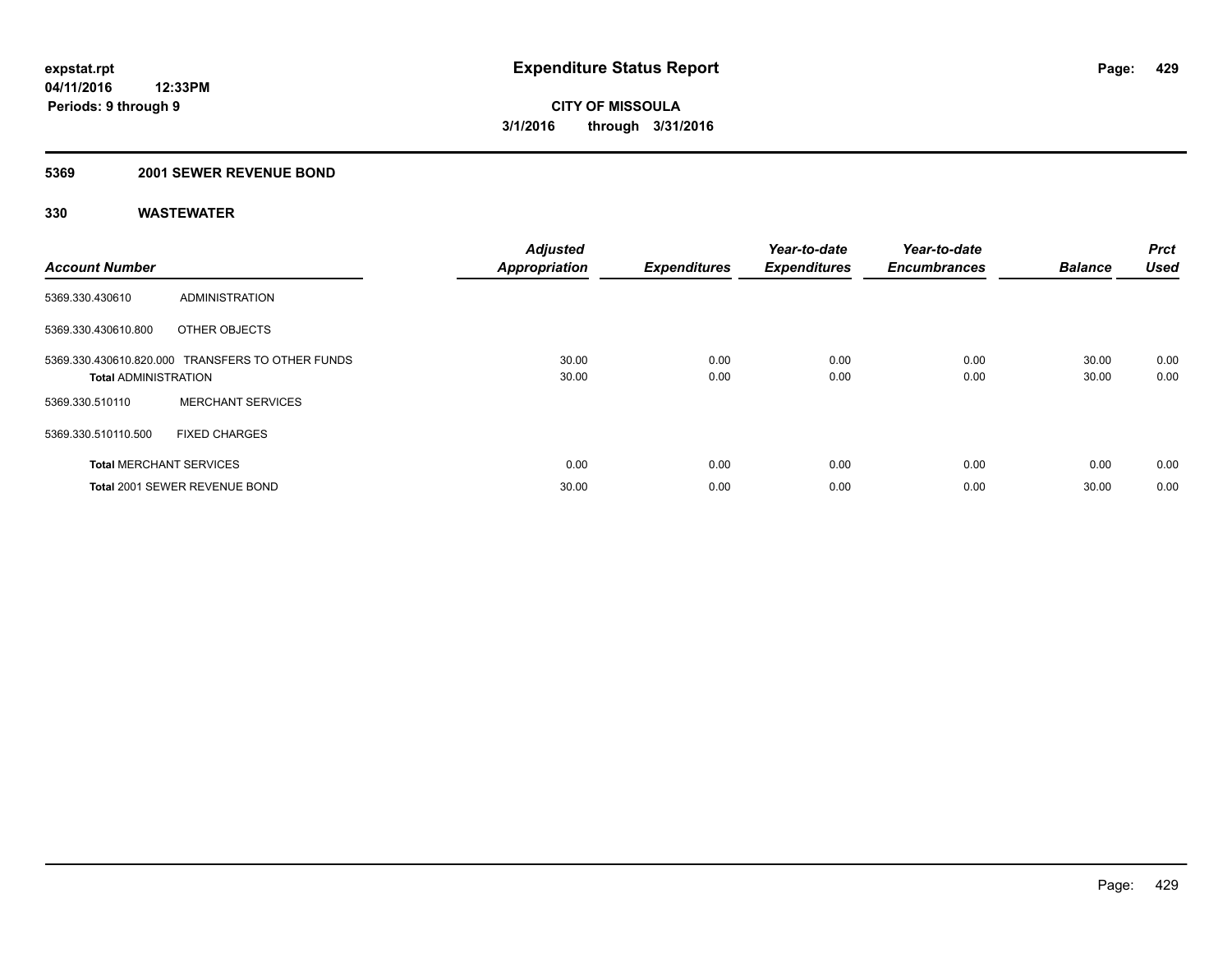**430**

**CITY OF MISSOULA 3/1/2016 through 3/31/2016**

### **5370 99 SEWER REVENUE BOND RESERVE FUND**

| <b>Account Number</b>       |                                                  | <b>Adjusted</b><br><b>Appropriation</b> | <b>Expenditures</b> | Year-to-date<br><b>Expenditures</b> | Year-to-date<br><b>Encumbrances</b> | <b>Balance</b>   | <b>Prct</b><br><b>Used</b> |
|-----------------------------|--------------------------------------------------|-----------------------------------------|---------------------|-------------------------------------|-------------------------------------|------------------|----------------------------|
| 5370.330.430610             | ADMINISTRATION                                   |                                         |                     |                                     |                                     |                  |                            |
| 5370.330.430610.800         | OTHER OBJECTS                                    |                                         |                     |                                     |                                     |                  |                            |
| <b>Total ADMINISTRATION</b> | 5370.330.430610.820.000 TRANSFERS TO OTHER FUNDS | 790.00<br>790.00                        | 0.00<br>0.00        | 0.00<br>0.00                        | 0.00<br>0.00                        | 790.00<br>790.00 | 0.00<br>0.00               |
| 5370.330.510110             | <b>MERCHANT SERVICES</b>                         |                                         |                     |                                     |                                     |                  |                            |
| 5370.330.510110.500         | <b>FIXED CHARGES</b>                             |                                         |                     |                                     |                                     |                  |                            |
|                             | <b>Total MERCHANT SERVICES</b>                   | 0.00                                    | 0.00                | 0.00                                | 0.00                                | 0.00             | 0.00                       |
|                             | Total 99 SEWER REVENUE BOND RESERVE FUND         | 790.00                                  | 0.00                | 0.00                                | 0.00                                | 790.00           | 0.00                       |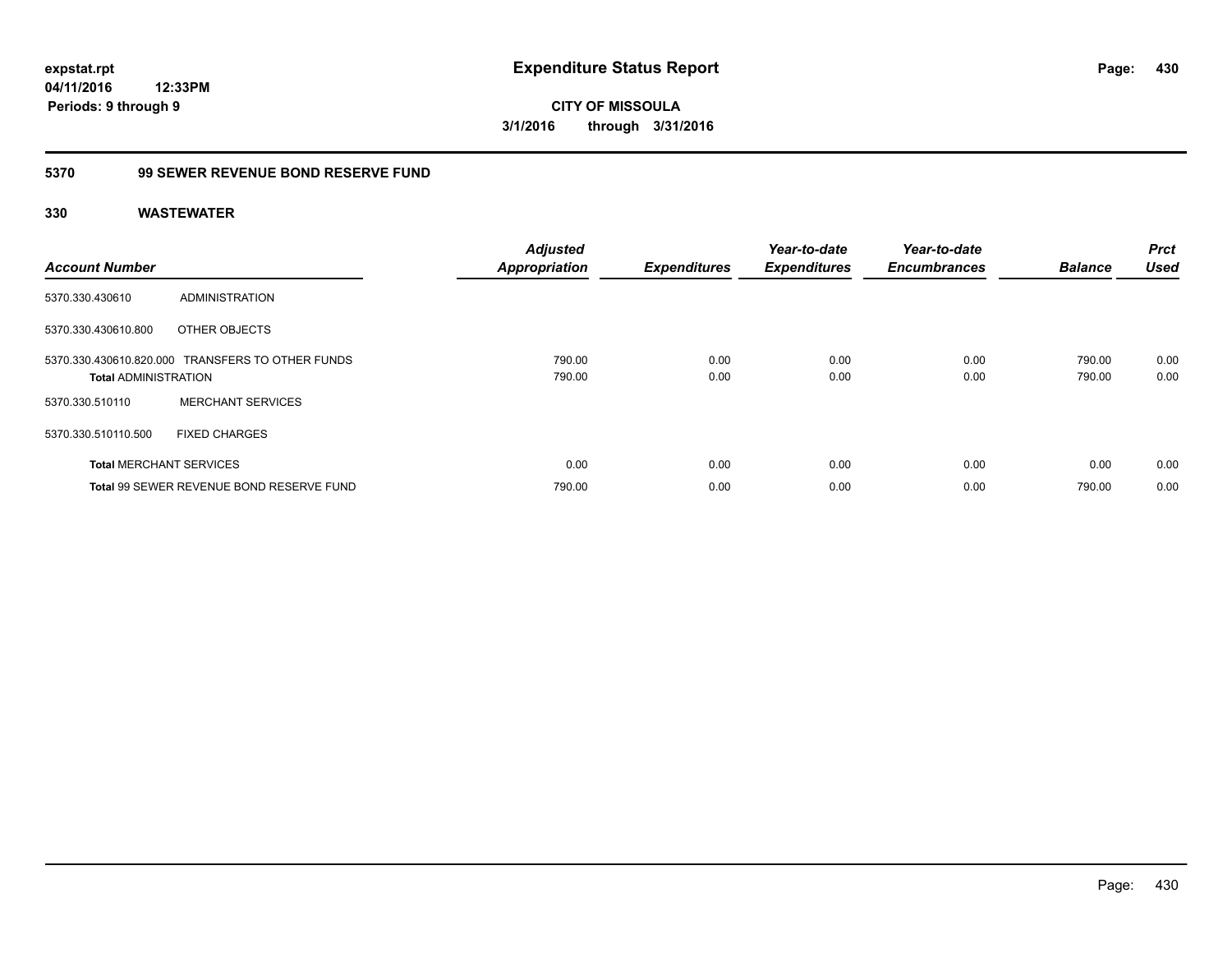#### **5371 2002 SEWER BONDS**

|                                   |                                                 | <b>Adjusted</b>      |                     | Year-to-date        | Year-to-date        |                | <b>Prct</b> |
|-----------------------------------|-------------------------------------------------|----------------------|---------------------|---------------------|---------------------|----------------|-------------|
| <b>Account Number</b>             |                                                 | <b>Appropriation</b> | <b>Expenditures</b> | <b>Expenditures</b> | <b>Encumbrances</b> | <b>Balance</b> | <b>Used</b> |
| 5371.330.490200                   | REVENUE BOND DEBT SERVICE                       |                      |                     |                     |                     |                |             |
| 5371.330.490200.600               | <b>DEBT SERVICE</b>                             |                      |                     |                     |                     |                |             |
| 5371.330.490200.610.000 PRINCIPAL |                                                 | 75,000.00            | 0.00                | 37,000.00           | 0.00                | 38,000.00      | 49.33       |
|                                   | 5371.330.490200.620.000 INTEREST / SERVICE FEES | 9,930.00             | 0.00                | 5,150.00            | 0.00                | 4,780.00       | 51.86       |
|                                   | <b>Total REVENUE BOND DEBT SERVICE</b>          | 84,930.00            | 0.00                | 42,150.00           | 0.00                | 42,780.00      | 49.63       |
| 5371.330.510110                   | <b>MERCHANT SERVICES</b>                        |                      |                     |                     |                     |                |             |
| 5371.330.510110.500               | <b>FIXED CHARGES</b>                            |                      |                     |                     |                     |                |             |
| <b>Total MERCHANT SERVICES</b>    |                                                 | 0.00                 | 0.00                | 0.00                | 0.00                | 0.00           | 0.00        |
| Total 2002 SEWER BONDS            |                                                 | 84,930.00            | 0.00                | 42,150.00           | 0.00                | 42.780.00      | 49.63       |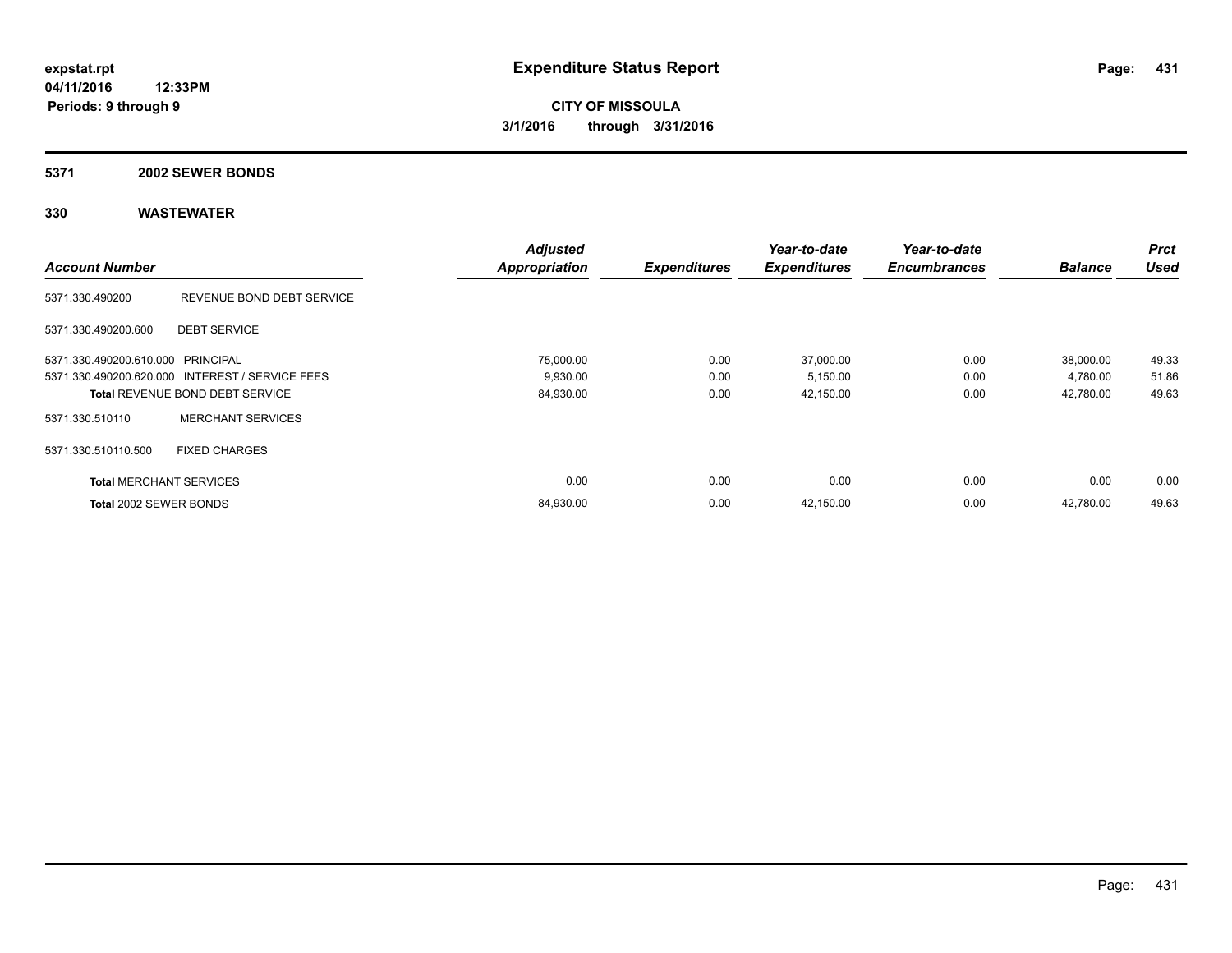### **5372 2002 SEWER REVENUE BOND**

| <b>Account Number</b>       |                                | <b>Adjusted</b><br>Appropriation | <b>Expenditures</b> | Year-to-date<br><b>Expenditures</b> | Year-to-date<br><b>Encumbrances</b> | <b>Balance</b> | <b>Prct</b><br><b>Used</b> |
|-----------------------------|--------------------------------|----------------------------------|---------------------|-------------------------------------|-------------------------------------|----------------|----------------------------|
| 5372.330.430610             | <b>ADMINISTRATION</b>          |                                  |                     |                                     |                                     |                |                            |
| 5372.330.430610.800         | OTHER OBJECTS                  |                                  |                     |                                     |                                     |                |                            |
| <b>Total ADMINISTRATION</b> |                                | 0.00                             | 0.00                | 0.00                                | 0.00                                | 0.00           | 0.00                       |
| 5372.330.510110             | <b>MERCHANT SERVICES</b>       |                                  |                     |                                     |                                     |                |                            |
| 5372.330.510110.500         | <b>FIXED CHARGES</b>           |                                  |                     |                                     |                                     |                |                            |
|                             | <b>Total MERCHANT SERVICES</b> | 0.00                             | 0.00                | 0.00                                | 0.00                                | 0.00           | 0.00                       |
|                             | Total 2002 SEWER REVENUE BOND  | 0.00                             | 0.00                | 0.00                                | 0.00                                | 0.00           | 0.00                       |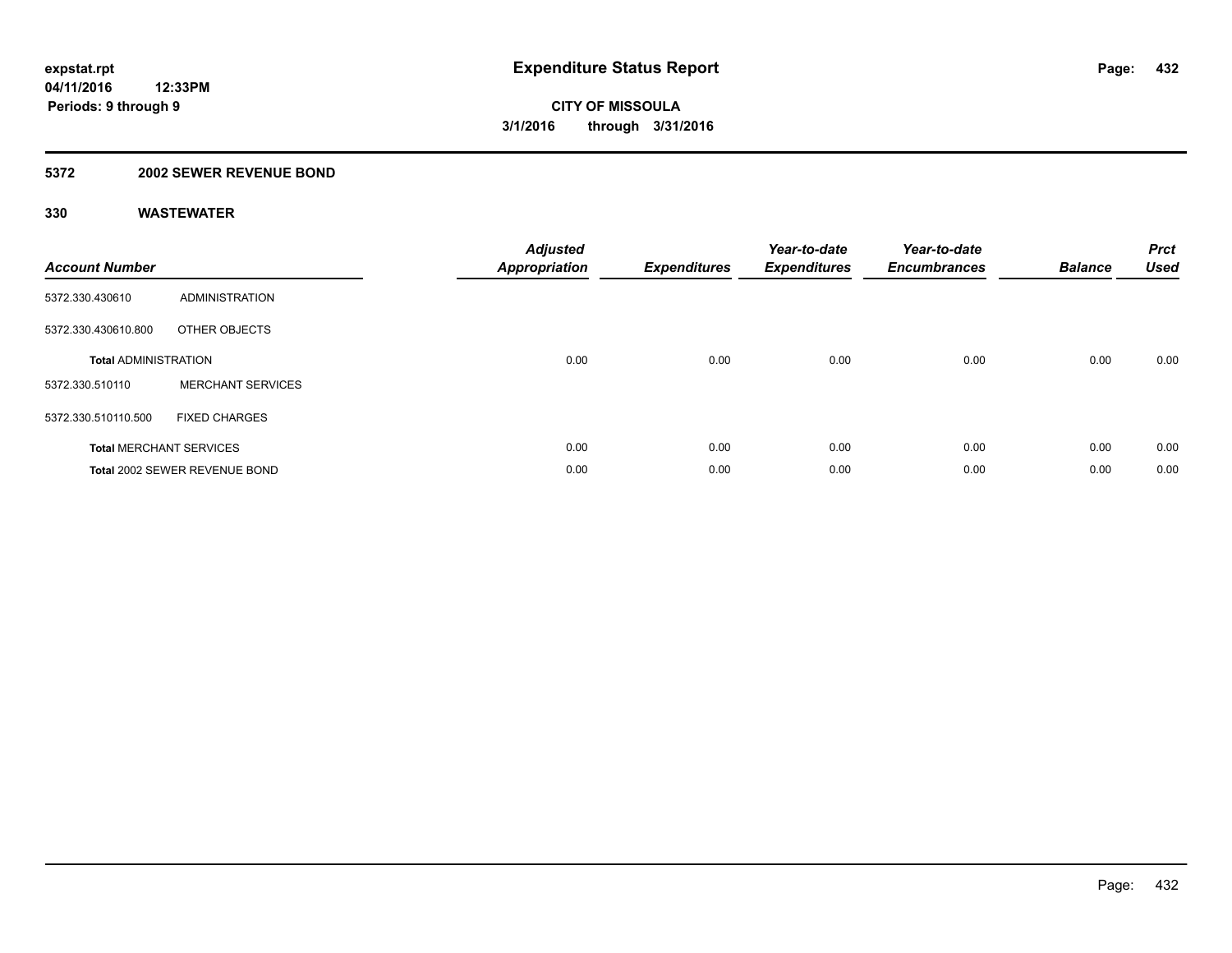### **04/11/2016 12:33PM Periods: 9 through 9**

**CITY OF MISSOULA 3/1/2016 through 3/31/2016**

#### **5373 2002 WWTP UPGRADE REVENUE BOND**

|                                   |                                                 | <b>Adjusted</b>      |                     | Year-to-date        | Year-to-date        |                | Prct        |
|-----------------------------------|-------------------------------------------------|----------------------|---------------------|---------------------|---------------------|----------------|-------------|
| <b>Account Number</b>             |                                                 | <b>Appropriation</b> | <b>Expenditures</b> | <b>Expenditures</b> | <b>Encumbrances</b> | <b>Balance</b> | <b>Used</b> |
| 5373.330.490200                   | REVENUE BOND DEBT SERVICE                       |                      |                     |                     |                     |                |             |
| 5373.330.490200.600               | <b>DEBT SERVICE</b>                             |                      |                     |                     |                     |                |             |
| 5373.330.490200.610.000 PRINCIPAL |                                                 | 290,000.00           | 0.00                | 144,000.00          | 0.00                | 146,000.00     | 49.66       |
|                                   | 5373.330.490200.620.000 INTEREST / SERVICE FEES | 41,640.00            | 0.00                | 21,540.00           | 0.00                | 20,100.00      | 51.73       |
|                                   | <b>Total REVENUE BOND DEBT SERVICE</b>          | 331,640.00           | 0.00                | 165,540.00          | 0.00                | 166.100.00     | 49.92       |
| 5373.330.510110                   | <b>MERCHANT SERVICES</b>                        |                      |                     |                     |                     |                |             |
| 5373.330.510110.500               | <b>FIXED CHARGES</b>                            |                      |                     |                     |                     |                |             |
| <b>Total MERCHANT SERVICES</b>    |                                                 | 0.00                 | 0.00                | 0.00                | 0.00                | 0.00           | 0.00        |
|                                   | Total 2002 WWTP UPGRADE REVENUE BOND            | 331,640.00           | 0.00                | 165.540.00          | 0.00                | 166.100.00     | 49.92       |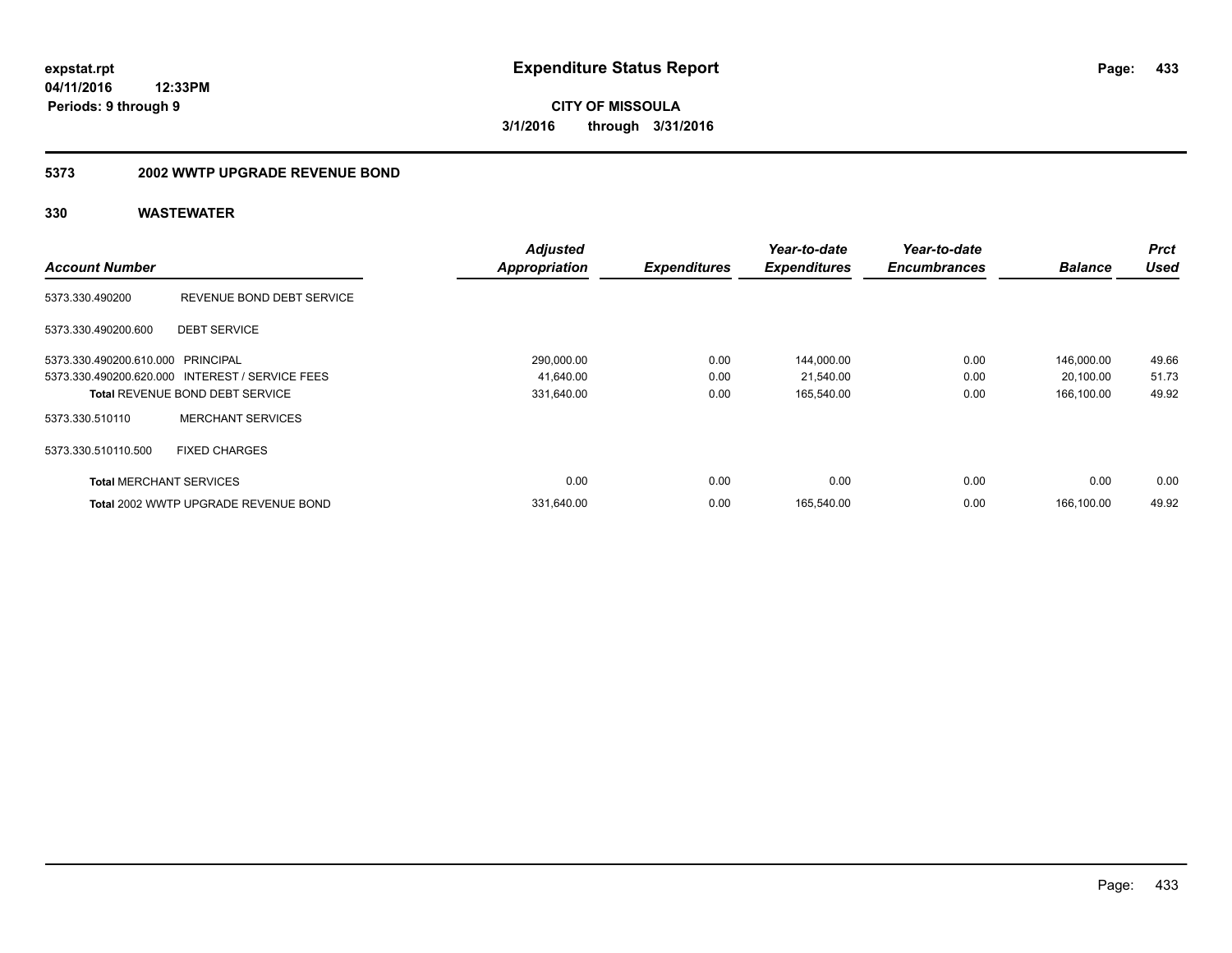#### **5374 2002 WWTP UPGRADE RESERVE**

|                             |                                                  | <b>Adjusted</b>      |                     | Year-to-date        | Year-to-date        |                | <b>Prct</b> |
|-----------------------------|--------------------------------------------------|----------------------|---------------------|---------------------|---------------------|----------------|-------------|
| <b>Account Number</b>       |                                                  | <b>Appropriation</b> | <b>Expenditures</b> | <b>Expenditures</b> | <b>Encumbrances</b> | <b>Balance</b> | <b>Used</b> |
| 5374.330.430610             | <b>ADMINISTRATION</b>                            |                      |                     |                     |                     |                |             |
| 5374.330.430610.800         | OTHER OBJECTS                                    |                      |                     |                     |                     |                |             |
|                             | 5374.330.430610.820.000 TRANSFERS TO OTHER FUNDS | 180.00               | 0.00                | 0.00                | 0.00                | 180.00         | 0.00        |
| <b>Total ADMINISTRATION</b> |                                                  | 180.00               | 0.00                | 0.00                | 0.00                | 180.00         | 0.00        |
| 5374.330.490200             | REVENUE BOND DEBT SERVICE                        |                      |                     |                     |                     |                |             |
| 5374.330.490200.600         | <b>DEBT SERVICE</b>                              |                      |                     |                     |                     |                |             |
|                             | Total REVENUE BOND DEBT SERVICE                  | 0.00                 | 0.00                | 0.00                | 0.00                | 0.00           | 0.00        |
| 5374.330.510110             | <b>MERCHANT SERVICES</b>                         |                      |                     |                     |                     |                |             |
| 5374.330.510110.500         | <b>FIXED CHARGES</b>                             |                      |                     |                     |                     |                |             |
|                             | <b>Total MERCHANT SERVICES</b>                   | 0.00                 | 0.00                | 0.00                | 0.00                | 0.00           | 0.00        |
|                             | Total 2002 WWTP UPGRADE RESERVE                  | 180.00               | 0.00                | 0.00                | 0.00                | 180.00         | 0.00        |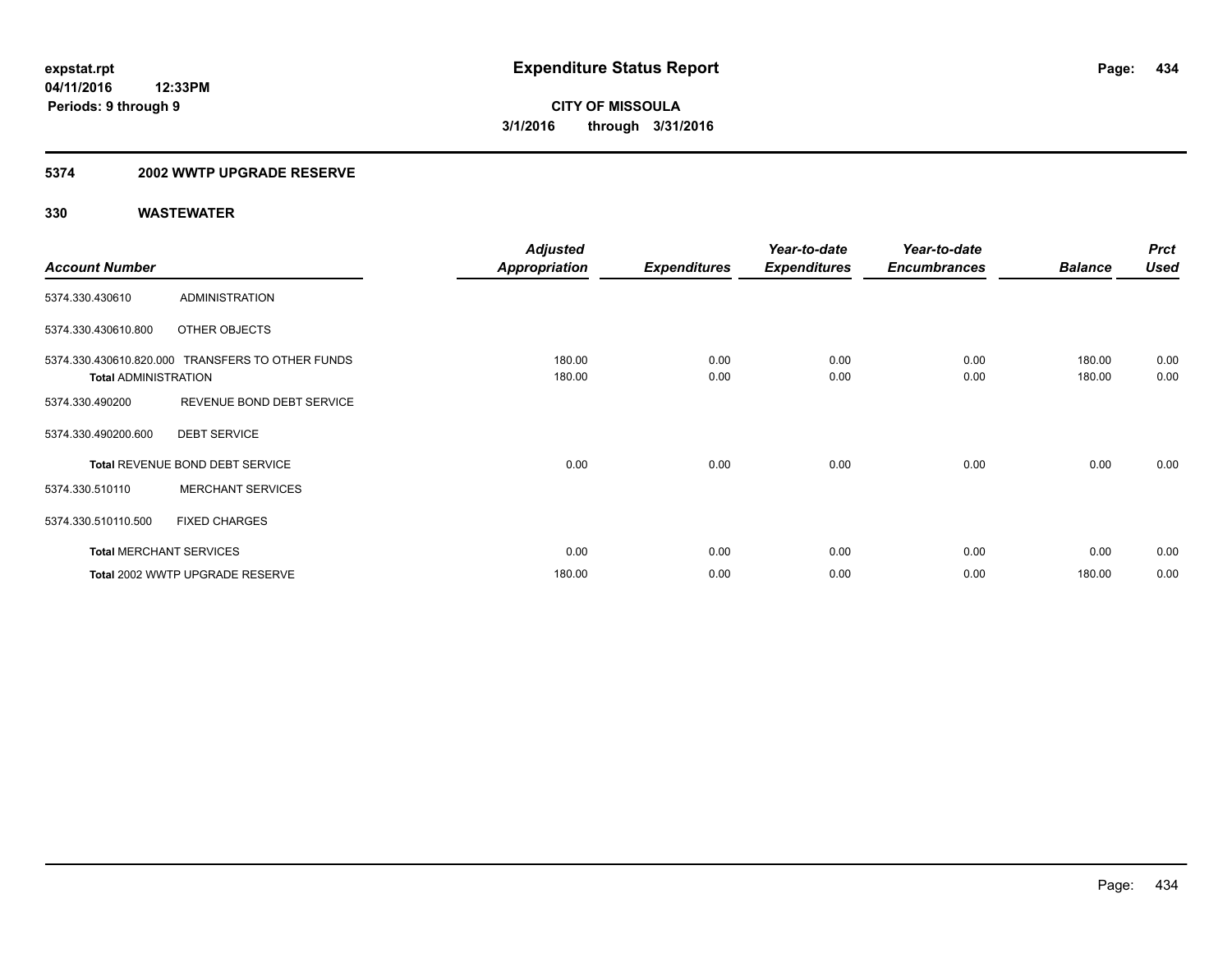### **5375 2003 WWTP SRF \$3.8M EPA DEBT**

|                                   |                                                 | <b>Adjusted</b>      |                     | Year-to-date        | Year-to-date        |                | <b>Prct</b> |
|-----------------------------------|-------------------------------------------------|----------------------|---------------------|---------------------|---------------------|----------------|-------------|
| <b>Account Number</b>             |                                                 | <b>Appropriation</b> | <b>Expenditures</b> | <b>Expenditures</b> | <b>Encumbrances</b> | <b>Balance</b> | <b>Used</b> |
| 5375.330.490200                   | REVENUE BOND DEBT SERVICE                       |                      |                     |                     |                     |                |             |
| 5375.330.490200.600               | <b>DEBT SERVICE</b>                             |                      |                     |                     |                     |                |             |
| 5375.330.490200.610.000 PRINCIPAL |                                                 | 211,000.00           | 0.00                | 105,000.00          | 0.00                | 106,000.00     | 49.76       |
|                                   | 5375.330.490200.620.000 INTEREST / SERVICE FEES | 39,926.00            | 0.00                | 20,553.75           | 0.00                | 19,372.25      | 51.48       |
|                                   | <b>Total REVENUE BOND DEBT SERVICE</b>          | 250,926.00           | 0.00                | 125,553.75          | 0.00                | 125,372.25     | 50.04       |
| 5375.330.510110                   | <b>MERCHANT SERVICES</b>                        |                      |                     |                     |                     |                |             |
| 5375.330.510110.500               | <b>FIXED CHARGES</b>                            |                      |                     |                     |                     |                |             |
| <b>Total MERCHANT SERVICES</b>    |                                                 | 0.00                 | 0.00                | 0.00                | 0.00                | 0.00           | 0.00        |
|                                   | Total 2003 WWTP SRF \$3.8M EPA DEBT             | 250,926.00           | 0.00                | 125,553.75          | 0.00                | 125.372.25     | 50.04       |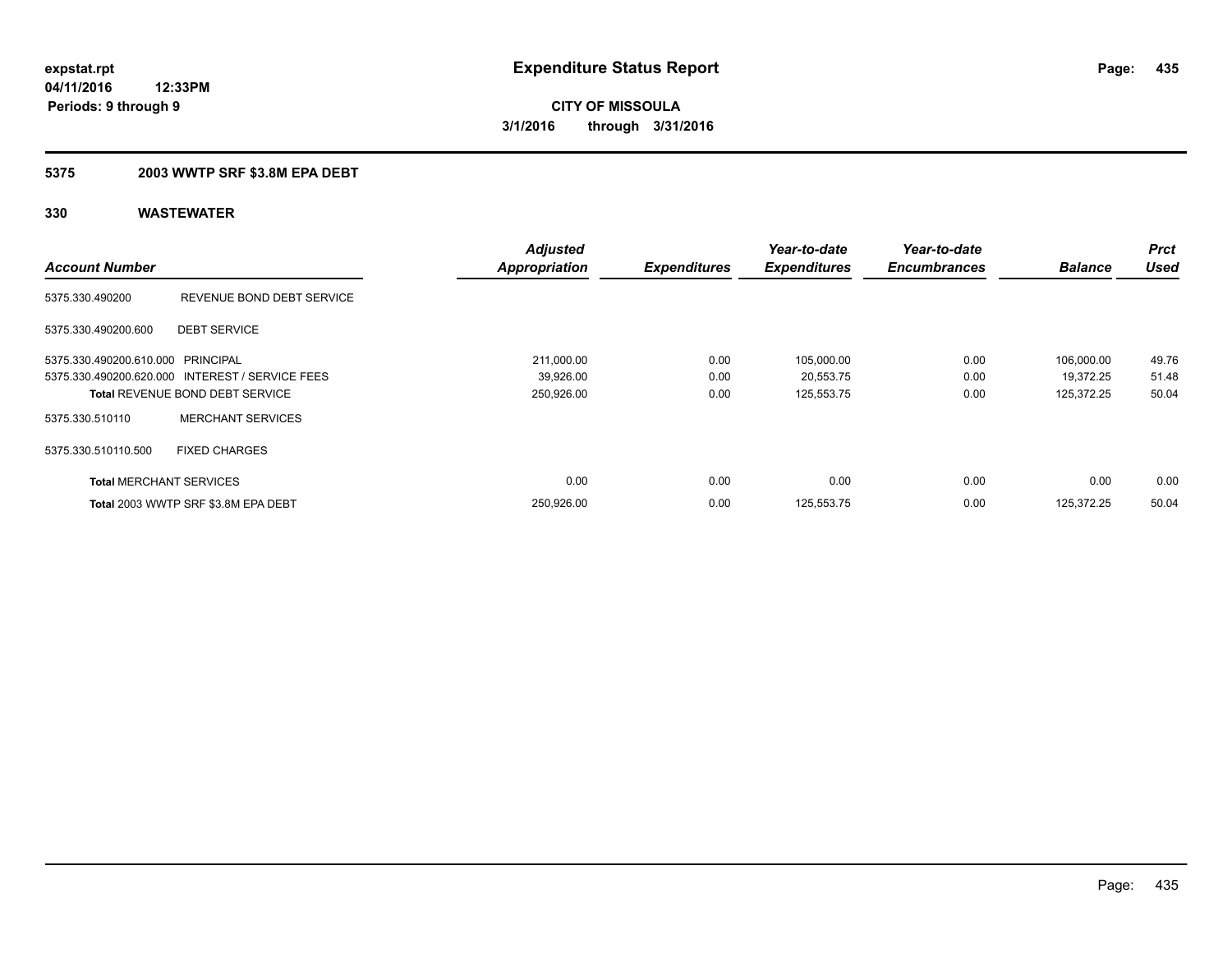### **5376 2003 WWTP SRF \$3.8M EPA RESERVE**

| <b>Account Number</b>       |                                        | <b>Adjusted</b><br><b>Appropriation</b> | <b>Expenditures</b> | Year-to-date<br><b>Expenditures</b> | Year-to-date<br><b>Encumbrances</b> | <b>Balance</b> | <b>Prct</b><br><b>Used</b> |
|-----------------------------|----------------------------------------|-----------------------------------------|---------------------|-------------------------------------|-------------------------------------|----------------|----------------------------|
| 5376.330.430610             | ADMINISTRATION                         |                                         |                     |                                     |                                     |                |                            |
| 5376.330.430610.800         | OTHER OBJECTS                          |                                         |                     |                                     |                                     |                |                            |
| <b>Total ADMINISTRATION</b> |                                        | 0.00                                    | 0.00                | 0.00                                | 0.00                                | 0.00           | 0.00                       |
| 5376.330.510110             | <b>MERCHANT SERVICES</b>               |                                         |                     |                                     |                                     |                |                            |
| 5376.330.510110.500         | <b>FIXED CHARGES</b>                   |                                         |                     |                                     |                                     |                |                            |
|                             | <b>Total MERCHANT SERVICES</b>         | 0.00                                    | 0.00                | 0.00                                | 0.00                                | 0.00           | 0.00                       |
|                             | Total 2003 WWTP SRF \$3.8M EPA RESERVE | 0.00                                    | 0.00                | 0.00                                | 0.00                                | 0.00           | 0.00                       |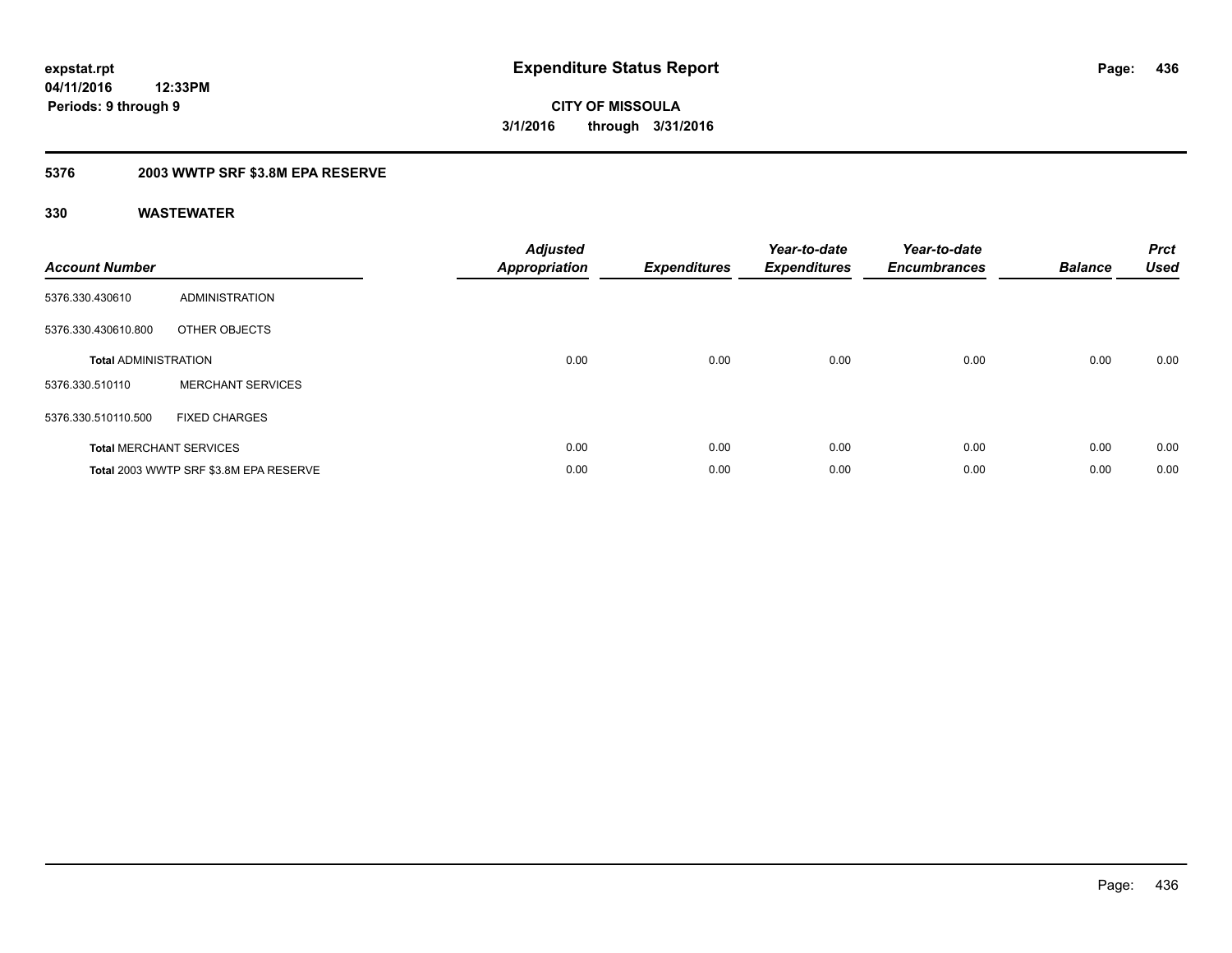**437**

**04/11/2016 12:33PM Periods: 9 through 9**

**CITY OF MISSOULA 3/1/2016 through 3/31/2016**

## **5377 2004 WWTP \$3.023 LOAN DEBT SERVICE**

|                                   |                                                 | <b>Adjusted</b>      |                     | Year-to-date        | Year-to-date        |                | <b>Prct</b> |
|-----------------------------------|-------------------------------------------------|----------------------|---------------------|---------------------|---------------------|----------------|-------------|
| <b>Account Number</b>             |                                                 | <b>Appropriation</b> | <b>Expenditures</b> | <b>Expenditures</b> | <b>Encumbrances</b> | <b>Balance</b> | <b>Used</b> |
| 5377.330.490200                   | REVENUE BOND DEBT SERVICE                       |                      |                     |                     |                     |                |             |
| 5377.330.490200.600               | <b>DEBT SERVICE</b>                             |                      |                     |                     |                     |                |             |
| 5377.330.490200.610.000 PRINCIPAL |                                                 | 203,000.00           | 0.00                | 101,000.00          | 0.00                | 102.000.00     | 49.75       |
|                                   | 5377.330.490200.620.000 INTEREST / SERVICE FEES | 41,006.00            | 0.00                | 21,071.25           | 0.00                | 19.934.75      | 51.39       |
|                                   | <b>Total REVENUE BOND DEBT SERVICE</b>          | 244,006.00           | 0.00                | 122,071.25          | 0.00                | 121,934.75     | 50.03       |
| 5377.330.510110                   | <b>MERCHANT SERVICES</b>                        |                      |                     |                     |                     |                |             |
| 5377.330.510110.500               | <b>FIXED CHARGES</b>                            |                      |                     |                     |                     |                |             |
| <b>Total MERCHANT SERVICES</b>    |                                                 | 0.00                 | 0.00                | 0.00                | 0.00                | 0.00           | 0.00        |
|                                   | Total 2004 WWTP \$3.023 LOAN DEBT SERVICE       | 244,006.00           | 0.00                | 122,071.25          | 0.00                | 121.934.75     | 50.03       |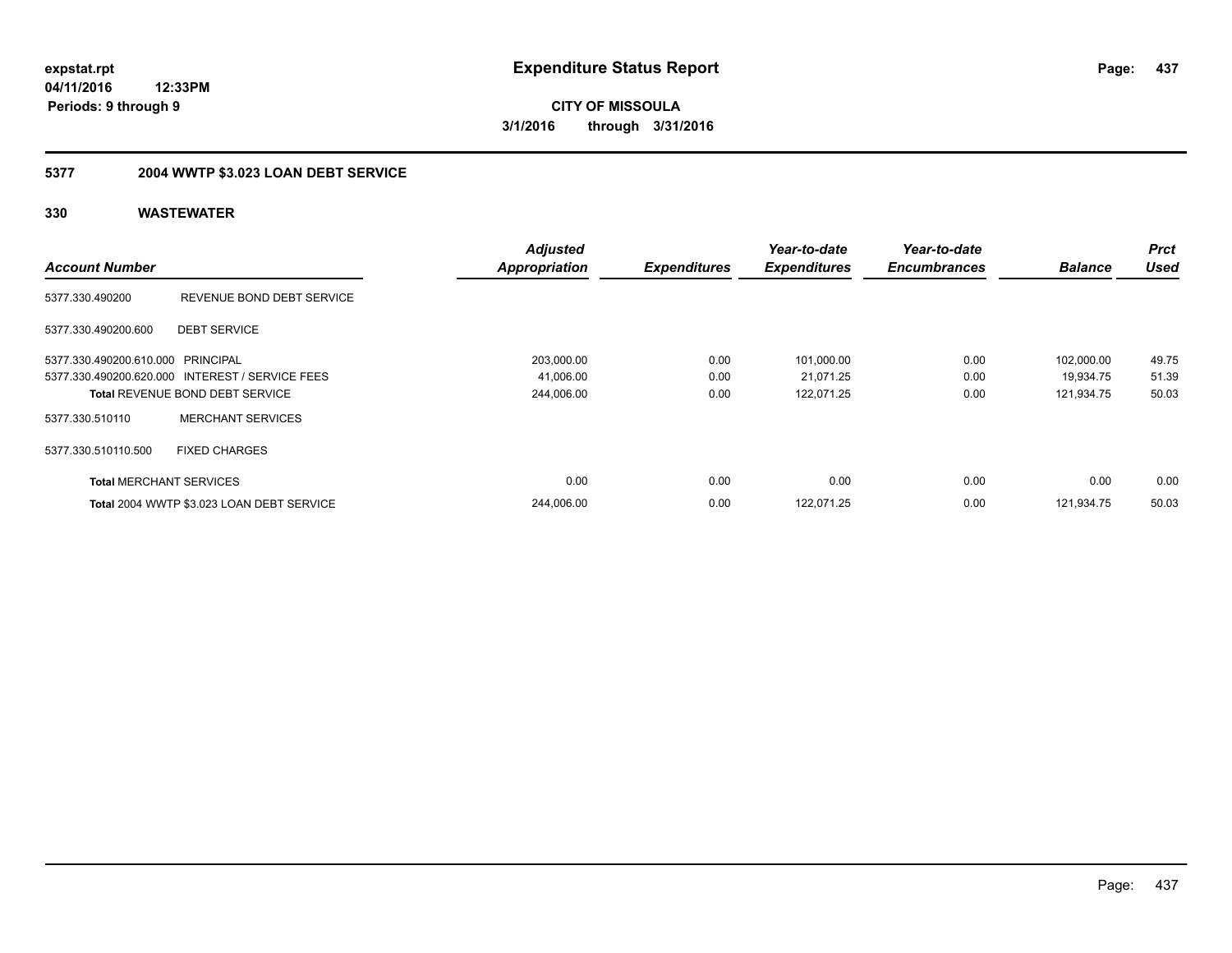## **5378 2004 WWTP \$3.023 LOAN RESERVE**

| <b>Account Number</b>          |                                                  | <b>Adjusted</b><br><b>Appropriation</b> | <b>Expenditures</b> | Year-to-date<br><b>Expenditures</b> | Year-to-date<br><b>Encumbrances</b> | <b>Balance</b>   | Prct<br><b>Used</b> |
|--------------------------------|--------------------------------------------------|-----------------------------------------|---------------------|-------------------------------------|-------------------------------------|------------------|---------------------|
| 5378.330.430610                | ADMINISTRATION                                   |                                         |                     |                                     |                                     |                  |                     |
| 5378.330.430610.800            | OTHER OBJECTS                                    |                                         |                     |                                     |                                     |                  |                     |
| <b>Total ADMINISTRATION</b>    | 5378.330.430610.820.000 TRANSFERS TO OTHER FUNDS | 283.00<br>283.00                        | 0.00<br>0.00        | 0.00<br>0.00                        | 0.00<br>0.00                        | 283.00<br>283.00 | 0.00<br>0.00        |
| 5378.330.510110                | <b>MERCHANT SERVICES</b>                         |                                         |                     |                                     |                                     |                  |                     |
| 5378.330.510110.500            | <b>FIXED CHARGES</b>                             |                                         |                     |                                     |                                     |                  |                     |
| <b>Total MERCHANT SERVICES</b> |                                                  | 0.00                                    | 0.00                | 0.00                                | 0.00                                | 0.00             | 0.00                |
|                                | Total 2004 WWTP \$3.023 LOAN RESERVE             | 283.00                                  | 0.00                | 0.00                                | 0.00                                | 283.00           | 0.00                |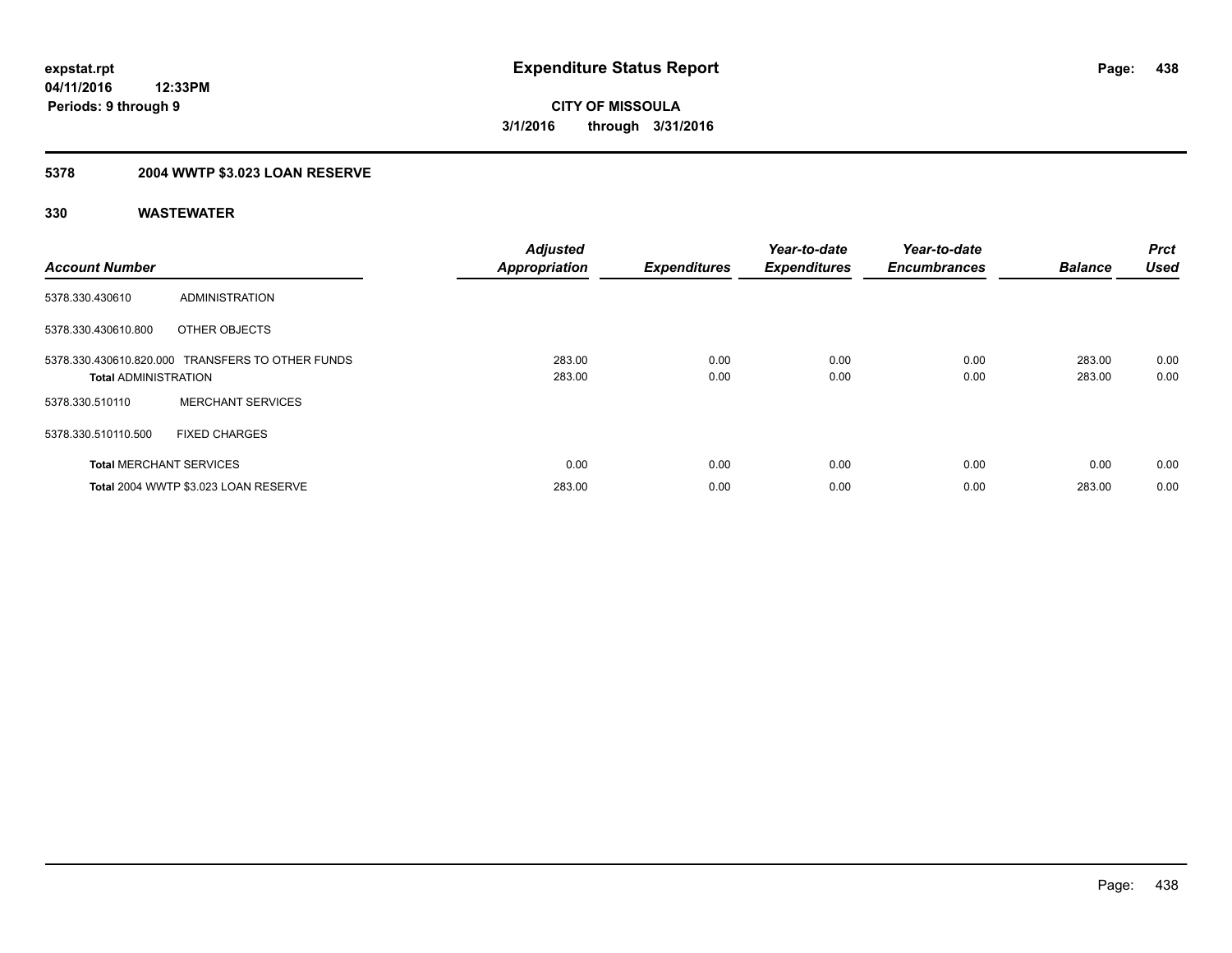### **5379 2005 BRICH/BRDY/LIN/GIL SRF DEBT**

|                                   |                                                 | <b>Adjusted</b>      |                     | Year-to-date        | Year-to-date        |                | <b>Prct</b> |
|-----------------------------------|-------------------------------------------------|----------------------|---------------------|---------------------|---------------------|----------------|-------------|
| <b>Account Number</b>             |                                                 | <b>Appropriation</b> | <b>Expenditures</b> | <b>Expenditures</b> | <b>Encumbrances</b> | <b>Balance</b> | <b>Used</b> |
| 5379.330.430610                   | <b>ADMINISTRATION</b>                           |                      |                     |                     |                     |                |             |
| 5379.330.430610.800               | OTHER OBJECTS                                   |                      |                     |                     |                     |                |             |
| <b>Total ADMINISTRATION</b>       |                                                 | 0.00                 | 0.00                | 0.00                | 0.00                | 0.00           | 0.00        |
| 5379.330.490200                   | REVENUE BOND DEBT SERVICE                       |                      |                     |                     |                     |                |             |
| 5379.330.490200.600               | <b>DEBT SERVICE</b>                             |                      |                     |                     |                     |                |             |
| 5379.330.490200.610.000 PRINCIPAL |                                                 | 88,000.00            | 0.00                | 44,000.00           | 0.00                | 44,000.00      | 50.00       |
|                                   | 5379.330.490200.620.000 INTEREST / SERVICE FEES | 21,443.00            | 0.00                | 10,968.75           | 0.00                | 10,474.25      | 51.15       |
|                                   | <b>Total REVENUE BOND DEBT SERVICE</b>          | 109,443.00           | 0.00                | 54,968.75           | 0.00                | 54,474.25      | 50.23       |
| 5379.330.510110                   | <b>MERCHANT SERVICES</b>                        |                      |                     |                     |                     |                |             |
| 5379.330.510110.500               | <b>FIXED CHARGES</b>                            |                      |                     |                     |                     |                |             |
| <b>Total MERCHANT SERVICES</b>    |                                                 | 0.00                 | 0.00                | 0.00                | 0.00                | 0.00           | 0.00        |
|                                   | Total 2005 BRICH/BRDY/LIN/GIL SRF DEBT          | 109,443.00           | 0.00                | 54,968.75           | 0.00                | 54,474.25      | 50.23       |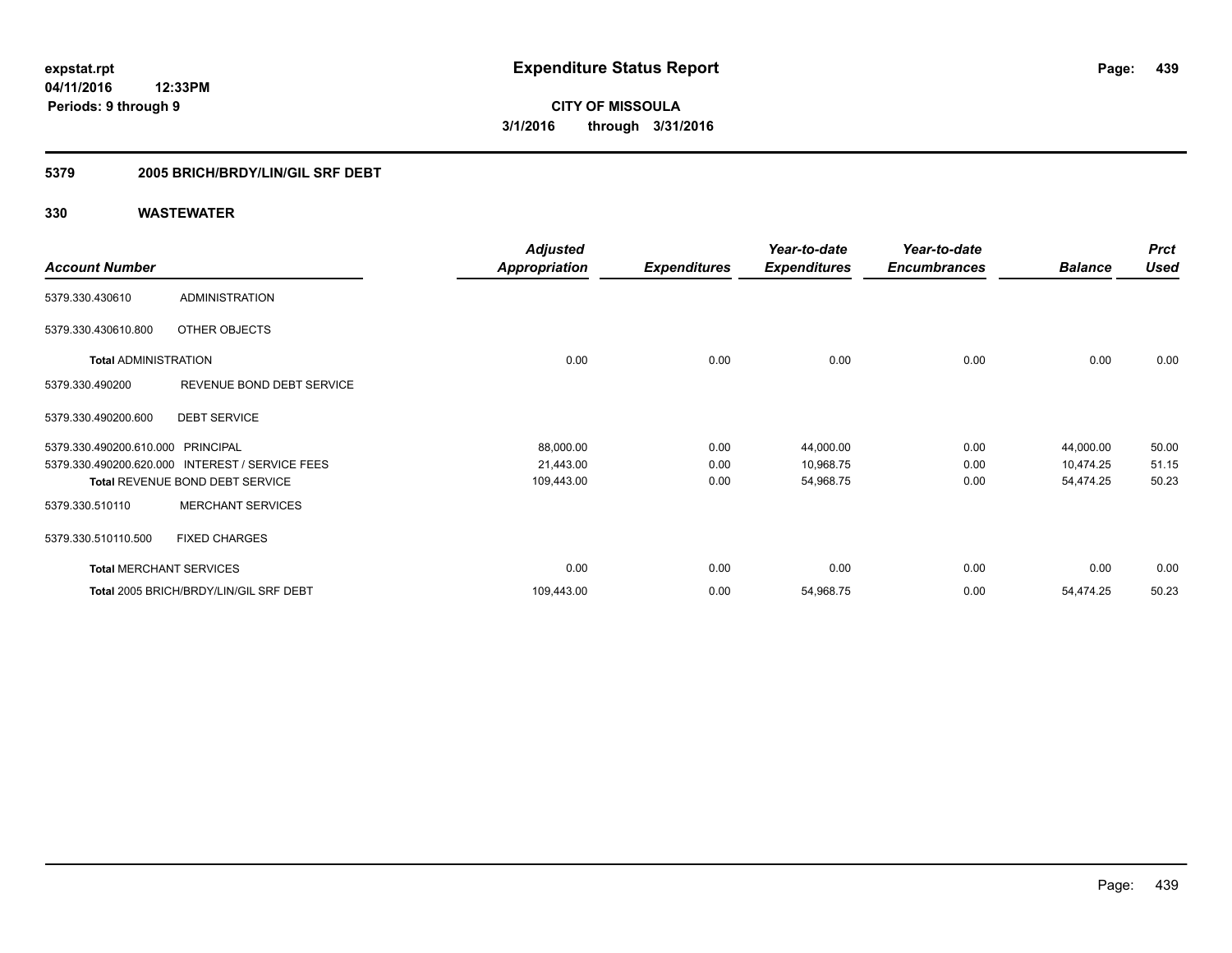### **04/11/2016 12:33PM Periods: 9 through 9**

**CITY OF MISSOULA 3/1/2016 through 3/31/2016**

#### **5380 BRDWY/BIRCH/GILBERT/LINCOLNWOOD**

| <b>Account Number</b>       |                                       | <b>Adjusted</b><br>Appropriation | <b>Expenditures</b> | Year-to-date<br><b>Expenditures</b> | Year-to-date<br><b>Encumbrances</b> | <b>Balance</b> | <b>Prct</b><br><b>Used</b> |
|-----------------------------|---------------------------------------|----------------------------------|---------------------|-------------------------------------|-------------------------------------|----------------|----------------------------|
| 5380.330.430610             | <b>ADMINISTRATION</b>                 |                                  |                     |                                     |                                     |                |                            |
| 5380.330.430610.800         | OTHER OBJECTS                         |                                  |                     |                                     |                                     |                |                            |
| <b>Total ADMINISTRATION</b> |                                       | 0.00                             | 0.00                | 0.00                                | 0.00                                | 0.00           | 0.00                       |
| 5380.330.490200             | REVENUE BOND DEBT SERVICE             |                                  |                     |                                     |                                     |                |                            |
| 5380.330.490200.600         | <b>DEBT SERVICE</b>                   |                                  |                     |                                     |                                     |                |                            |
|                             | Total REVENUE BOND DEBT SERVICE       | 0.00                             | 0.00                | 0.00                                | 0.00                                | 0.00           | 0.00                       |
| 5380.330.510110             | <b>MERCHANT SERVICES</b>              |                                  |                     |                                     |                                     |                |                            |
| 5380.330.510110.500         | <b>FIXED CHARGES</b>                  |                                  |                     |                                     |                                     |                |                            |
|                             | <b>Total MERCHANT SERVICES</b>        | 0.00                             | 0.00                | 0.00                                | 0.00                                | 0.00           | 0.00                       |
|                             | Total BRDWY/BIRCH/GILBERT/LINCOLNWOOD | 0.00                             | 0.00                | 0.00                                | 0.00                                | 0.00           | 0.00                       |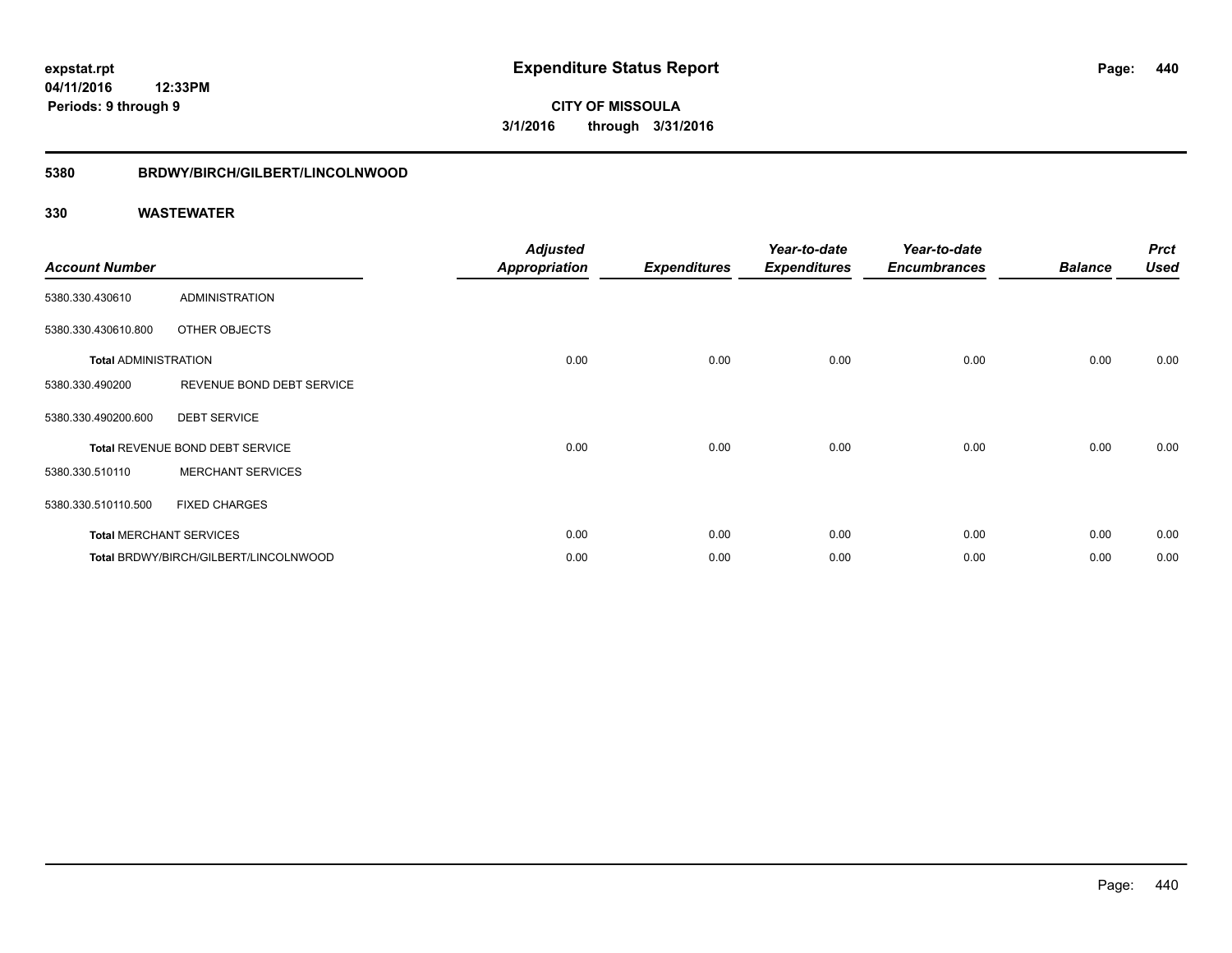### **5381 LINCOLNWOOD PH2 DEBT SERVICE**

| <b>Account Number</b>       |                                    | <b>Adjusted</b><br><b>Appropriation</b> | <b>Expenditures</b> | Year-to-date<br><b>Expenditures</b> | Year-to-date<br><b>Encumbrances</b> | <b>Balance</b> | <b>Prct</b><br><b>Used</b> |
|-----------------------------|------------------------------------|-----------------------------------------|---------------------|-------------------------------------|-------------------------------------|----------------|----------------------------|
| 5381.330.430610             | ADMINISTRATION                     |                                         |                     |                                     |                                     |                |                            |
| 5381.330.430610.800         | OTHER OBJECTS                      |                                         |                     |                                     |                                     |                |                            |
| <b>Total ADMINISTRATION</b> |                                    | 0.00                                    | 0.00                | 0.00                                | 0.00                                | 0.00           | 0.00                       |
| 5381.330.490200             | REVENUE BOND DEBT SERVICE          |                                         |                     |                                     |                                     |                |                            |
| 5381.330.490200.600         | <b>DEBT SERVICE</b>                |                                         |                     |                                     |                                     |                |                            |
|                             | Total REVENUE BOND DEBT SERVICE    | 0.00                                    | 0.00                | 0.00                                | 0.00                                | 0.00           | 0.00                       |
| 5381.330.510110             | <b>MERCHANT SERVICES</b>           |                                         |                     |                                     |                                     |                |                            |
| 5381.330.510110.500         | <b>FIXED CHARGES</b>               |                                         |                     |                                     |                                     |                |                            |
|                             | <b>Total MERCHANT SERVICES</b>     | 0.00                                    | 0.00                | 0.00                                | 0.00                                | 0.00           | 0.00                       |
|                             | Total LINCOLNWOOD PH2 DEBT SERVICE | 0.00                                    | 0.00                | 0.00                                | 0.00                                | 0.00           | 0.00                       |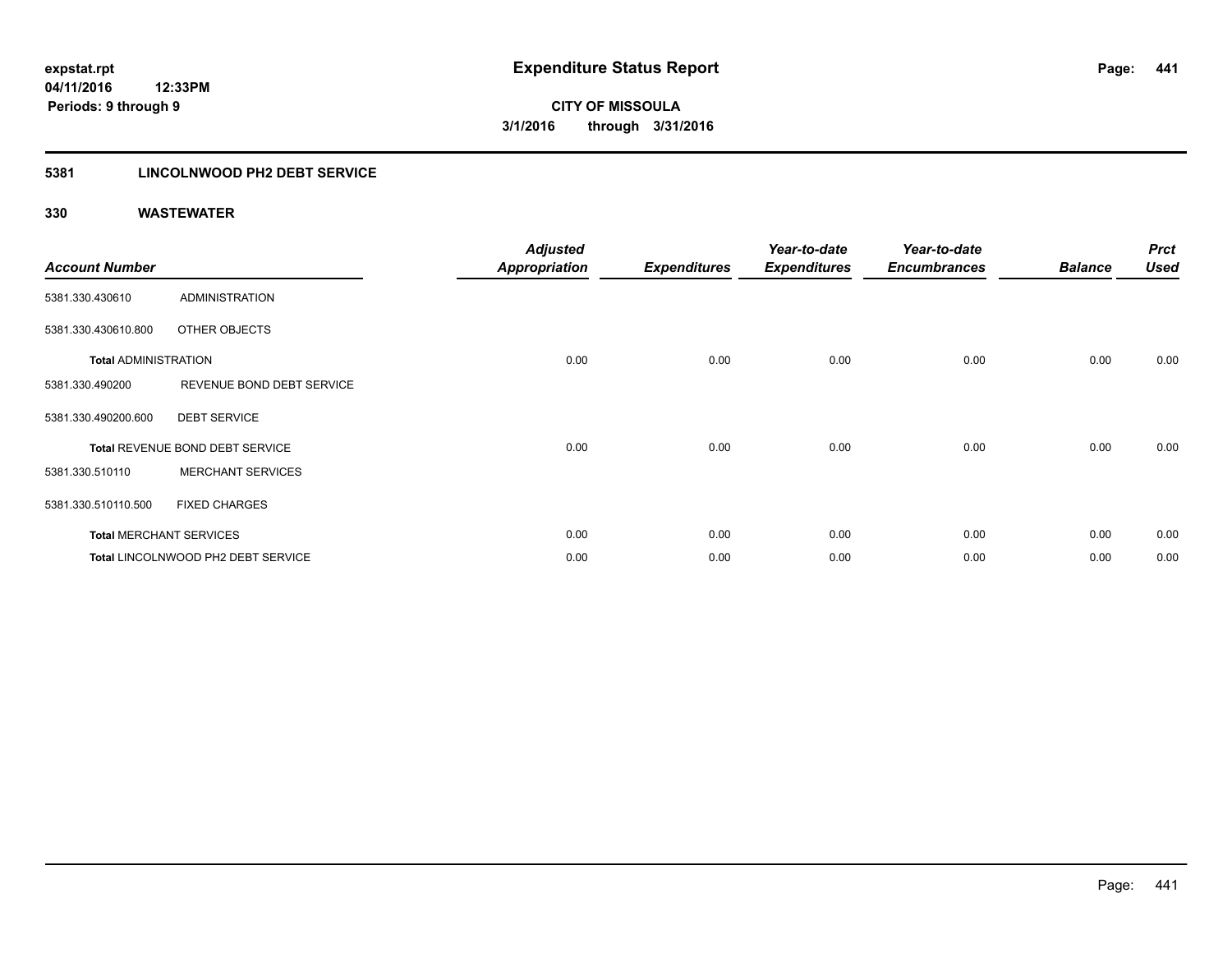### **5382 LINCOLNWOOD PH2 RESERVE FUND**

|                                |                                                  | <b>Adjusted</b>        |                     | Year-to-date        | Year-to-date        |                        | <b>Prct</b>  |
|--------------------------------|--------------------------------------------------|------------------------|---------------------|---------------------|---------------------|------------------------|--------------|
| <b>Account Number</b>          |                                                  | <b>Appropriation</b>   | <b>Expenditures</b> | <b>Expenditures</b> | <b>Encumbrances</b> | <b>Balance</b>         | <b>Used</b>  |
| 5382.330.430610                | ADMINISTRATION                                   |                        |                     |                     |                     |                        |              |
| 5382.330.430610.800            | OTHER OBJECTS                                    |                        |                     |                     |                     |                        |              |
| <b>Total ADMINISTRATION</b>    | 5382.330.430610.820.000 TRANSFERS TO OTHER FUNDS | 21,850.00<br>21,850.00 | 0.00<br>0.00        | 0.00<br>0.00        | 0.00<br>0.00        | 21,850.00<br>21,850.00 | 0.00<br>0.00 |
| 5382.330.490200                | REVENUE BOND DEBT SERVICE                        |                        |                     |                     |                     |                        |              |
| 5382.330.490200.600            | <b>DEBT SERVICE</b>                              |                        |                     |                     |                     |                        |              |
|                                | Total REVENUE BOND DEBT SERVICE                  | 0.00                   | 0.00                | 0.00                | 0.00                | 0.00                   | 0.00         |
| 5382.330.510110                | <b>MERCHANT SERVICES</b>                         |                        |                     |                     |                     |                        |              |
| 5382.330.510110.500            | <b>FIXED CHARGES</b>                             |                        |                     |                     |                     |                        |              |
| <b>Total MERCHANT SERVICES</b> |                                                  | 0.00                   | 0.00                | 0.00                | 0.00                | 0.00                   | 0.00         |
|                                | Total LINCOLNWOOD PH2 RESERVE FUND               | 21,850.00              | 0.00                | 0.00                | 0.00                | 21,850.00              | 0.00         |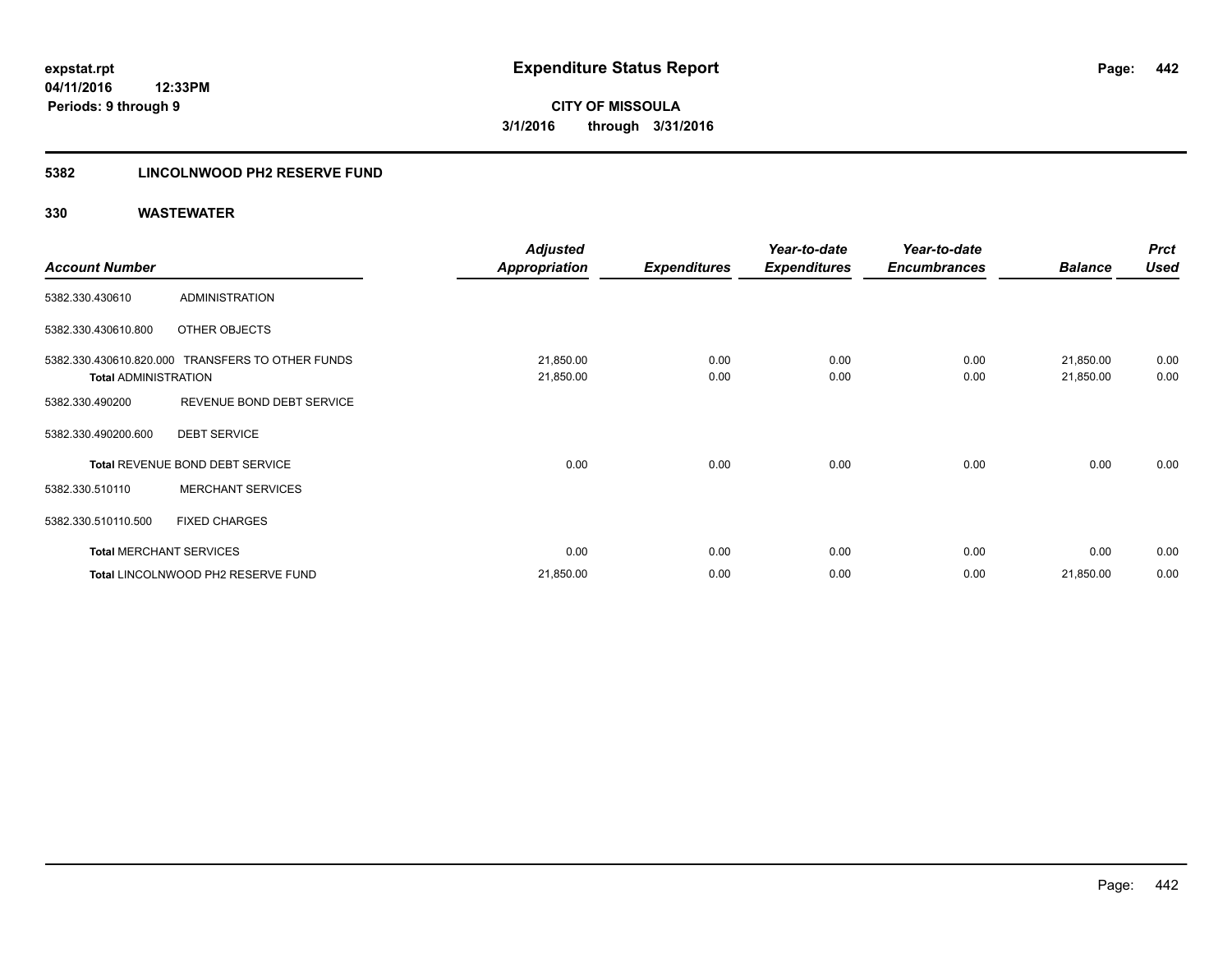### **5383 FY09 RATTLESNAKE SEWER DEBT SVS**

|                                |                                                           | <b>Adjusted</b>      |                     | Year-to-date        | Year-to-date        |                | <b>Prct</b> |
|--------------------------------|-----------------------------------------------------------|----------------------|---------------------|---------------------|---------------------|----------------|-------------|
| <b>Account Number</b>          |                                                           | <b>Appropriation</b> | <b>Expenditures</b> | <b>Expenditures</b> | <b>Encumbrances</b> | <b>Balance</b> | <b>Used</b> |
| 5383.330.430610                | <b>ADMINISTRATION</b>                                     |                      |                     |                     |                     |                |             |
| 5383.330.430610.800            | OTHER OBJECTS                                             |                      |                     |                     |                     |                |             |
| <b>Total ADMINISTRATION</b>    |                                                           | 0.00                 | 0.00                | 0.00                | 0.00                | 0.00           | 0.00        |
| 5383.330.490200                | REVENUE BOND DEBT SERVICE                                 |                      |                     |                     |                     |                |             |
| 5383.330.490200.600            | <b>DEBT SERVICE</b>                                       |                      |                     |                     |                     |                |             |
|                                | 5383.330.490200.610.000 LOLO ST/PRINCIPAL                 | 0.00                 | 0.00                | 10,000.00           | 0.00                | $-10,000.00$   | 0.00        |
|                                | 5383.330.490200.620.000 LOLO ST - INTEREST & SERVICE FEES | 0.00                 | 0.00                | 5,550.00            | 0.00                | $-5,550.00$    | 0.00        |
|                                | Total REVENUE BOND DEBT SERVICE                           | 0.00                 | 0.00                | 15,550.00           | 0.00                | $-15,550.00$   | 0.00        |
| 5383.330.510110                | <b>MERCHANT SERVICES</b>                                  |                      |                     |                     |                     |                |             |
| 5383.330.510110.500            | <b>FIXED CHARGES</b>                                      |                      |                     |                     |                     |                |             |
| <b>Total MERCHANT SERVICES</b> |                                                           | 0.00                 | 0.00                | 0.00                | 0.00                | 0.00           | 0.00        |
| <b>Total WASTEWATER</b>        |                                                           | 0.00                 | 0.00                | 15,550.00           | 0.00                | $-15,550.00$   | 0.00        |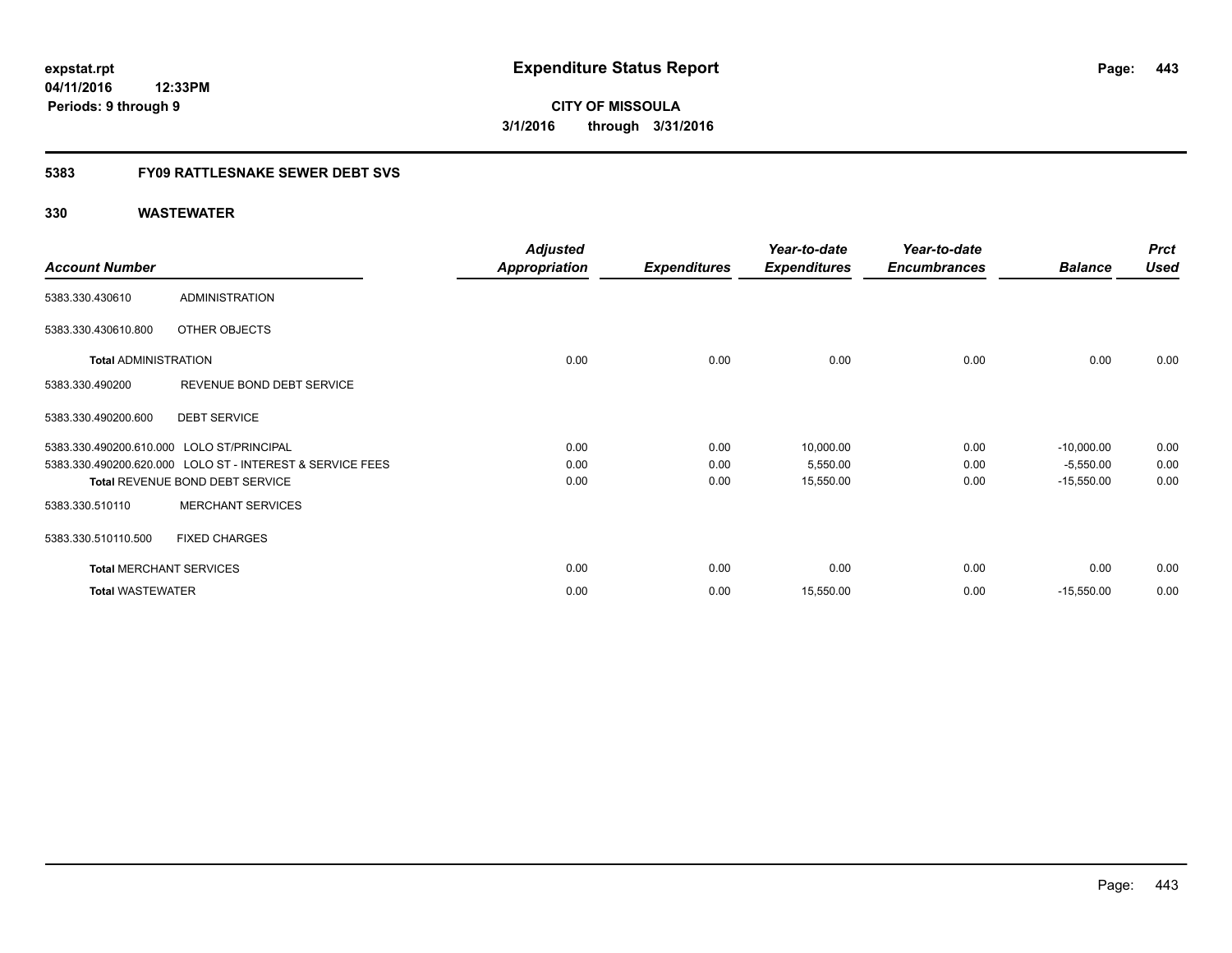**04/11/2016 12:33PM Periods: 9 through 9**

**CITY OF MISSOULA 3/1/2016 through 3/31/2016**

### **5383 FY09 RATTLESNAKE SEWER DEBT SVS**

### **550 SID 544 PROJECT**

| <b>Account Number</b>          |                                                 | <b>Adjusted</b><br><b>Appropriation</b> | <b>Expenditures</b> | Year-to-date<br><b>Expenditures</b> | Year-to-date<br><b>Encumbrances</b> | <b>Balance</b> | <b>Prct</b><br><b>Used</b> |
|--------------------------------|-------------------------------------------------|-----------------------------------------|---------------------|-------------------------------------|-------------------------------------|----------------|----------------------------|
| 5383.550.490200                | REVENUE BOND DEBT SERVICE                       |                                         |                     |                                     |                                     |                |                            |
| 5383.550.490200.600            | <b>DEBT SERVICE</b>                             |                                         |                     |                                     |                                     |                |                            |
| 5383.550.490200.610.000        | PRINCIPAL                                       | 20,000.00                               | 0.00                | 0.00                                | 0.00                                | 20,000.00      | 0.00                       |
|                                | 5383.550.490200.620.000 INTEREST / SERVICE FEES | 10,950.00                               | 0.00                | 0.00                                | 0.00                                | 10,950.00      | 0.00                       |
|                                | <b>Total REVENUE BOND DEBT SERVICE</b>          | 30,950.00                               | 0.00                | 0.00                                | 0.00                                | 30,950.00      | 0.00                       |
| 5383.550.510110                | <b>MERCHANT SERVICES</b>                        |                                         |                     |                                     |                                     |                |                            |
| 5383.550.510110.500            | <b>FIXED CHARGES</b>                            |                                         |                     |                                     |                                     |                |                            |
| <b>Total MERCHANT SERVICES</b> |                                                 | 0.00                                    | 0.00                | 0.00                                | 0.00                                | 0.00           | 0.00                       |
| Total SID 544 PROJECT          |                                                 | 30,950.00                               | 0.00                | 0.00                                | 0.00                                | 30,950.00      | 0.00                       |
|                                | <b>Total FY09 RATTLESNAKE SEWER DEBT SVS</b>    | 30,950.00                               | 0.00                | 15,550.00                           | 0.00                                | 15,400.00      | 50.24                      |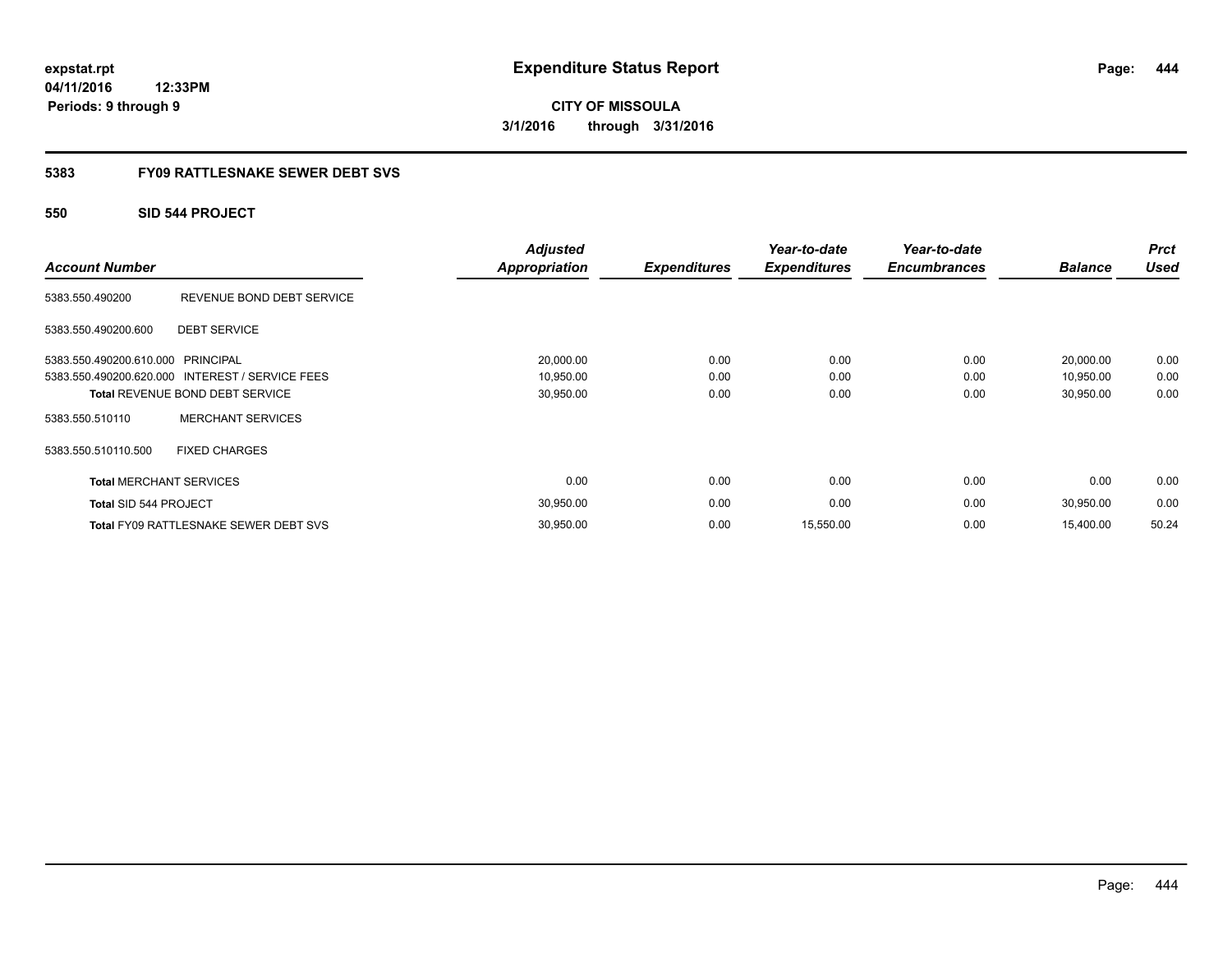### **5384 09 LOLO BOND RESERVE**

| <b>Account Number</b>          |                                                                                            | <b>Adjusted</b><br><b>Appropriation</b> | <b>Expenditures</b> | Year-to-date<br><b>Expenditures</b> | Year-to-date<br><b>Encumbrances</b> | <b>Balance</b>         | <b>Prct</b><br><b>Used</b> |
|--------------------------------|--------------------------------------------------------------------------------------------|-----------------------------------------|---------------------|-------------------------------------|-------------------------------------|------------------------|----------------------------|
| 5384.330.490200                | REVENUE BOND DEBT SERVICE                                                                  |                                         |                     |                                     |                                     |                        |                            |
| 5384.330.490200.800            | OTHER OBJECTS                                                                              |                                         |                     |                                     |                                     |                        |                            |
|                                | 5384.330.490200.820.000 TRANSFERS TO OTHER FUNDS<br><b>Total REVENUE BOND DEBT SERVICE</b> | 10,310.00<br>10,310.00                  | 0.00<br>0.00        | 0.00<br>0.00                        | 0.00<br>0.00                        | 10.310.00<br>10,310.00 | 0.00<br>0.00               |
| 5384.330.510110                | <b>MERCHANT SERVICES</b>                                                                   |                                         |                     |                                     |                                     |                        |                            |
| 5384.330.510110.500            | <b>FIXED CHARGES</b>                                                                       |                                         |                     |                                     |                                     |                        |                            |
| <b>Total MERCHANT SERVICES</b> |                                                                                            | 0.00                                    | 0.00                | 0.00                                | 0.00                                | 0.00                   | 0.00                       |
|                                | Total 09 LOLO BOND RESERVE                                                                 | 10.310.00                               | 0.00                | 0.00                                | 0.00                                | 10.310.00              | 0.00                       |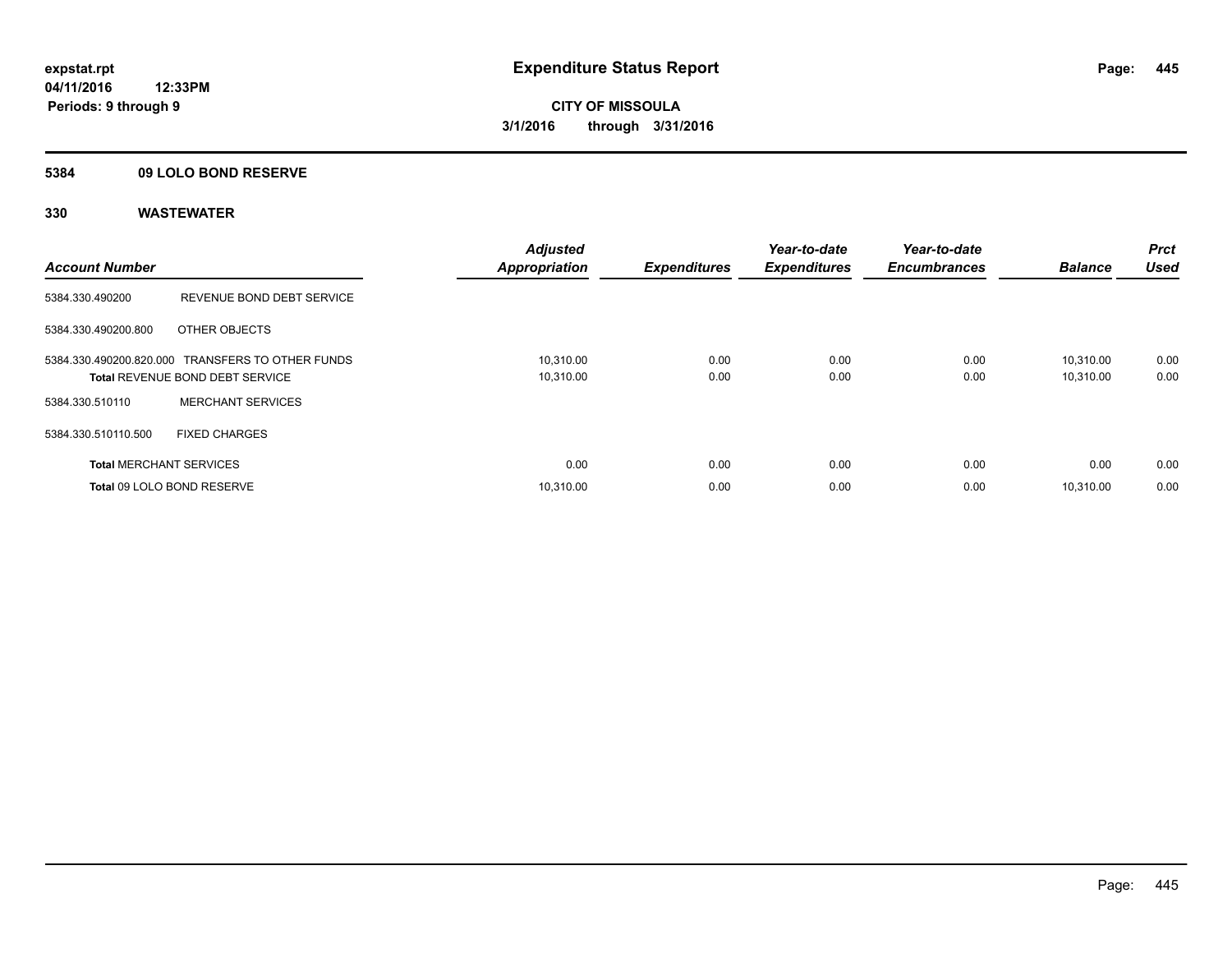### **5385 HEADWORKS 2010 BOND RESERVE**

| <b>Account Number</b>       |                                                  | <b>Adjusted</b><br><b>Appropriation</b> | <b>Expenditures</b> | Year-to-date<br><b>Expenditures</b> | Year-to-date<br><b>Encumbrances</b> | <b>Balance</b>         | <b>Prct</b><br>Used |
|-----------------------------|--------------------------------------------------|-----------------------------------------|---------------------|-------------------------------------|-------------------------------------|------------------------|---------------------|
| 5385.330.430610             | <b>ADMINISTRATION</b>                            |                                         |                     |                                     |                                     |                        |                     |
| 5385.330.430610.800         | OTHER OBJECTS                                    |                                         |                     |                                     |                                     |                        |                     |
| <b>Total ADMINISTRATION</b> | 5385.330.430610.820.000 TRANSFERS TO OTHER FUNDS | 27,928.00<br>27,928.00                  | 0.00<br>0.00        | 0.00<br>0.00                        | 0.00<br>0.00                        | 27.928.00<br>27.928.00 | 0.00<br>0.00        |
|                             | Total HEADWORKS 2010 BOND RESERVE                | 27,928.00                               | 0.00                | 0.00                                | 0.00                                | 27.928.00              | 0.00                |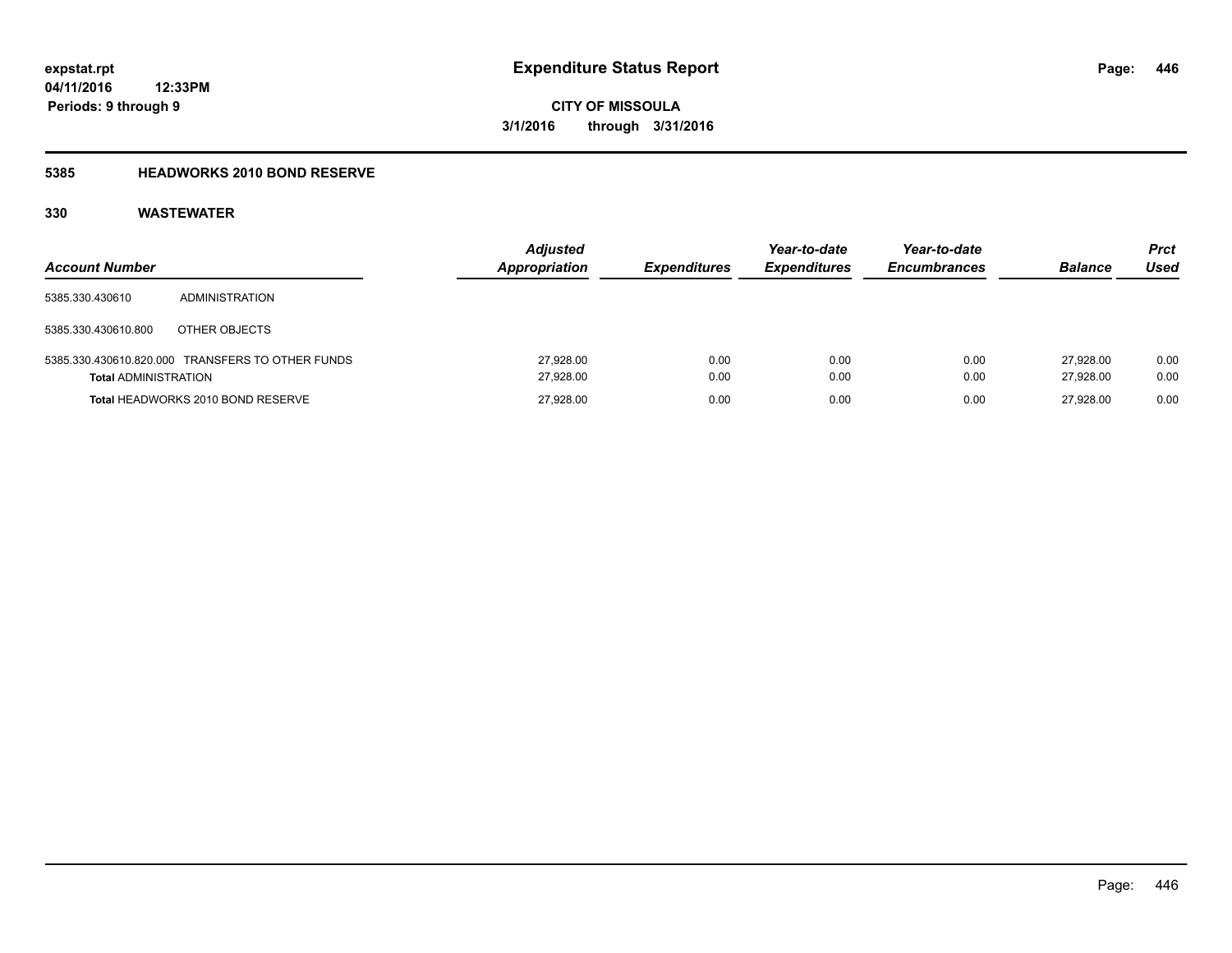### **5386 FY10 HEADWORKS DEBT SERVICE**

|                                   |                                                 | <b>Adjusted</b>      |                     | Year-to-date        | Year-to-date        |                | <b>Prct</b> |
|-----------------------------------|-------------------------------------------------|----------------------|---------------------|---------------------|---------------------|----------------|-------------|
| <b>Account Number</b>             |                                                 | <b>Appropriation</b> | <b>Expenditures</b> | <b>Expenditures</b> | <b>Encumbrances</b> | <b>Balance</b> | <b>Used</b> |
| 5386.330.490200                   | REVENUE BOND DEBT SERVICE                       |                      |                     |                     |                     |                |             |
| 5386.330.490200.600               | <b>DEBT SERVICE</b>                             |                      |                     |                     |                     |                |             |
| 5386.330.490200.610.000 PRINCIPAL |                                                 | 135,000.00           | 0.00                | 0.00                | 0.00                | 135,000.00     | 0.00        |
|                                   | 5386.330.490200.620.000 INTEREST / SERVICE FEES | 563,316.00           | 0.00                | 282,008.19          | 0.00                | 281,307.81     | 50.06       |
|                                   | <b>Total REVENUE BOND DEBT SERVICE</b>          | 698,316.00           | 0.00                | 282,008.19          | 0.00                | 416.307.81     | 40.38       |
| 5386.330.510110                   | <b>MERCHANT SERVICES</b>                        |                      |                     |                     |                     |                |             |
| 5386.330.510110.500               | <b>FIXED CHARGES</b>                            |                      |                     |                     |                     |                |             |
| <b>Total MERCHANT SERVICES</b>    |                                                 | 0.00                 | 0.00                | 0.00                | 0.00                | 0.00           | 0.00        |
|                                   | <b>Total FY10 HEADWORKS DEBT SERVICE</b>        | 698.316.00           | 0.00                | 282.008.19          | 0.00                | 416.307.81     | 40.38       |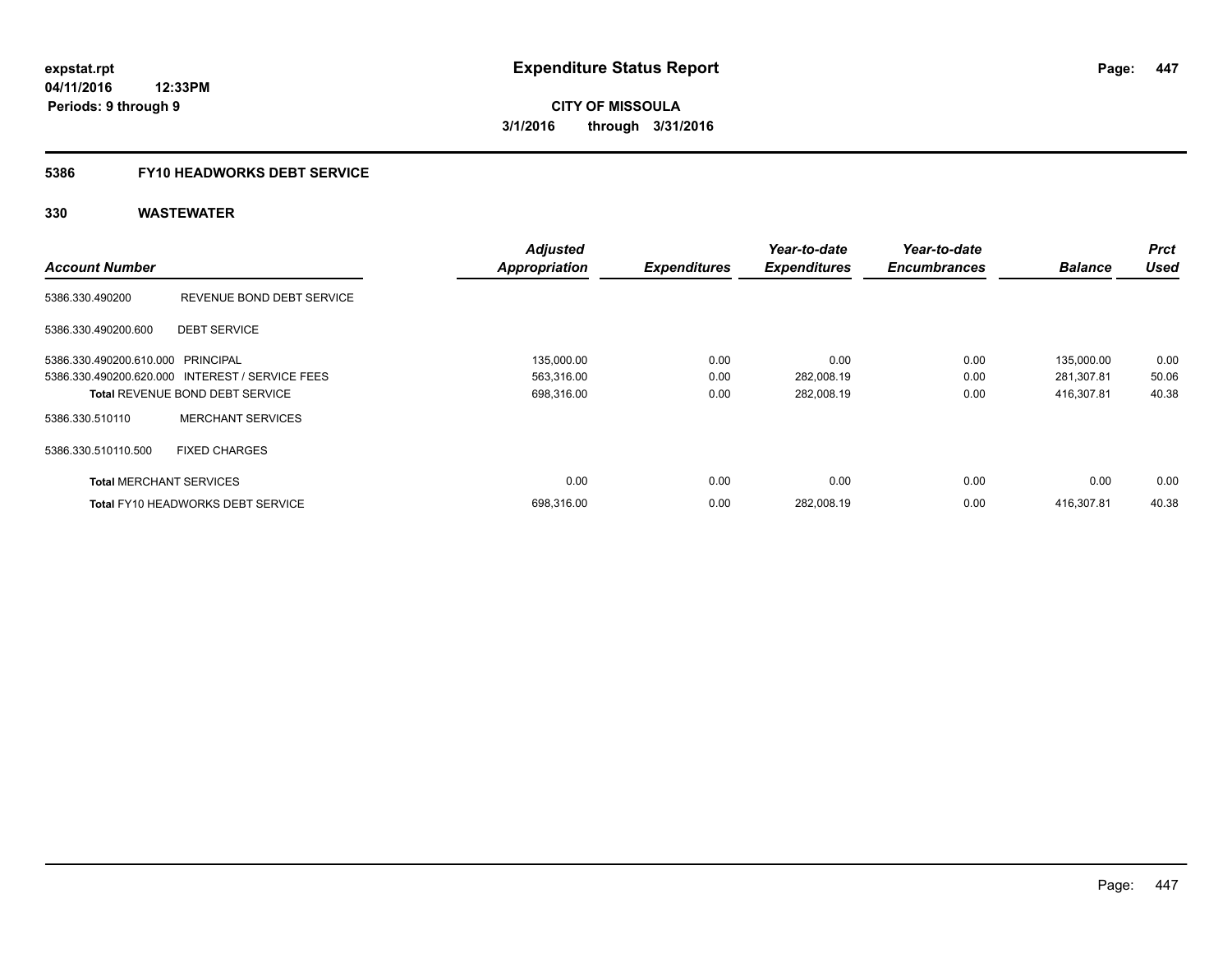**04/11/2016 12:33PM Periods: 9 through 9**

**CITY OF MISSOULA 3/1/2016 through 3/31/2016**

### **5387 FY11 SEWER \$1.29M BOND DEBT SERVICE**

|                                   |                                                 | <b>Adjusted</b>      |                     | Year-to-date        | Year-to-date        |                | <b>Prct</b> |
|-----------------------------------|-------------------------------------------------|----------------------|---------------------|---------------------|---------------------|----------------|-------------|
| <b>Account Number</b>             |                                                 | <b>Appropriation</b> | <b>Expenditures</b> | <b>Expenditures</b> | <b>Encumbrances</b> | <b>Balance</b> | <b>Used</b> |
| 5387.330.490200                   | REVENUE BOND DEBT SERVICE                       |                      |                     |                     |                     |                |             |
| 5387.330.490200.600               | <b>DEBT SERVICE</b>                             |                      |                     |                     |                     |                |             |
| 5387.330.490200.610.000 PRINCIPAL |                                                 | 45,000.00            | 0.00                | 0.00                | 0.00                | 45,000.00      | 0.00        |
|                                   | 5387.330.490200.620.000 INTEREST / SERVICE FEES | 57,080.00            | 0.00                | 28,365.00           | 0.00                | 28,715.00      | 49.69       |
|                                   | <b>Total REVENUE BOND DEBT SERVICE</b>          | 102,080.00           | 0.00                | 28,365.00           | 0.00                | 73,715.00      | 27.79       |
| 5387.330.510110                   | <b>MERCHANT SERVICES</b>                        |                      |                     |                     |                     |                |             |
| 5387.330.510110.500               | <b>FIXED CHARGES</b>                            |                      |                     |                     |                     |                |             |
| <b>Total MERCHANT SERVICES</b>    |                                                 | 0.00                 | 0.00                | 0.00                | 0.00                | 0.00           | 0.00        |
|                                   | Total FY11 SEWER \$1.29M BOND DEBT SERVICE      | 102.080.00           | 0.00                | 28,365.00           | 0.00                | 73.715.00      | 27.79       |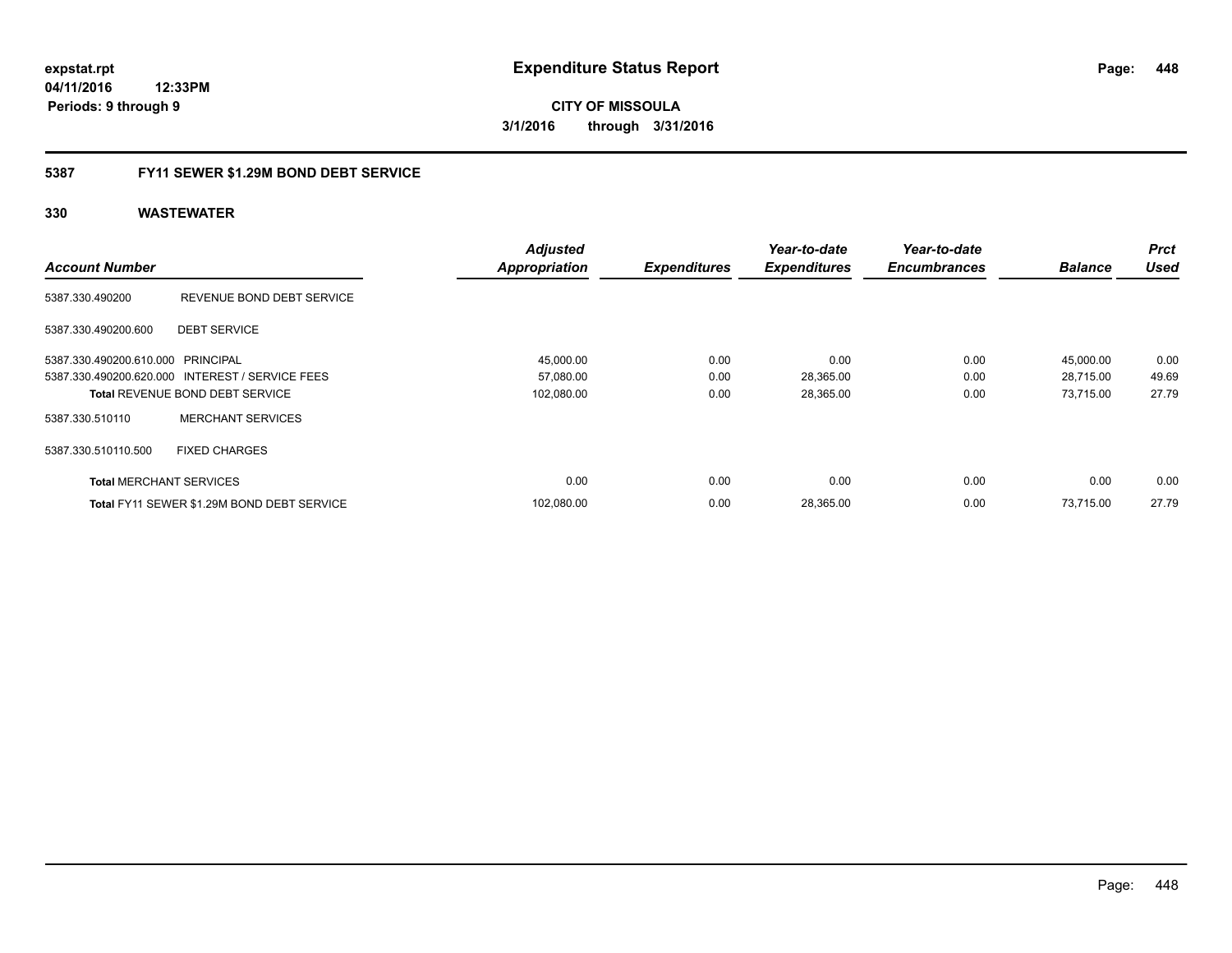### **5388 FY11 \$1.29M SEWER BOND RESERVE**

| <b>Account Number</b>          |                                                  | <b>Adjusted</b><br><b>Appropriation</b> | <b>Expenditures</b> | Year-to-date<br><b>Expenditures</b> | Year-to-date<br><b>Encumbrances</b> | <b>Balance</b>       | Prct<br><b>Used</b> |
|--------------------------------|--------------------------------------------------|-----------------------------------------|---------------------|-------------------------------------|-------------------------------------|----------------------|---------------------|
| 5388.330.430610                | ADMINISTRATION                                   |                                         |                     |                                     |                                     |                      |                     |
| 5388.330.430610.800            | OTHER OBJECTS                                    |                                         |                     |                                     |                                     |                      |                     |
| <b>Total ADMINISTRATION</b>    | 5388.330.430610.820.000 TRANSFERS TO OTHER FUNDS | 3,025.00<br>3,025.00                    | 0.00<br>0.00        | 0.00<br>0.00                        | 0.00<br>0.00                        | 3,025.00<br>3,025.00 | 0.00<br>0.00        |
| 5388.330.510110                | <b>MERCHANT SERVICES</b>                         |                                         |                     |                                     |                                     |                      |                     |
| 5388.330.510110.500            | <b>FIXED CHARGES</b>                             |                                         |                     |                                     |                                     |                      |                     |
| <b>Total MERCHANT SERVICES</b> |                                                  | 0.00                                    | 0.00                | 0.00                                | 0.00                                | 0.00                 | 0.00                |
|                                | Total FY11 \$1.29M SEWER BOND RESERVE            | 3,025.00                                | 0.00                | 0.00                                | 0.00                                | 3,025.00             | 0.00                |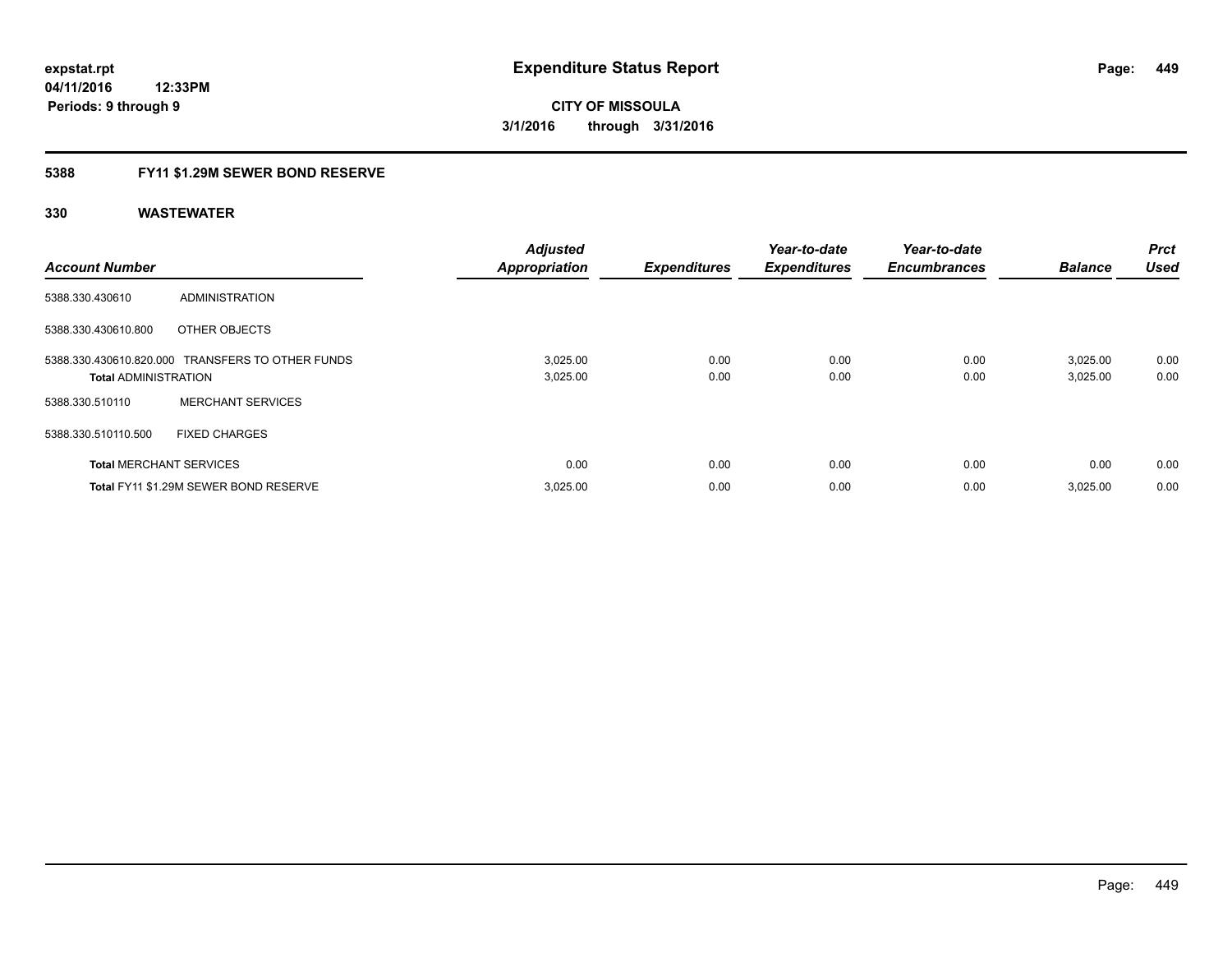**04/11/2016 12:33PM Periods: 9 through 9**

**CITY OF MISSOULA 3/1/2016 through 3/31/2016**

### **5389 FY15 SEWER REVENUE BOND DEBT SERVICE**

|                                   |                                                   | <b>Adjusted</b>      |                     | Year-to-date        | Year-to-date        |                | <b>Prct</b> |
|-----------------------------------|---------------------------------------------------|----------------------|---------------------|---------------------|---------------------|----------------|-------------|
| <b>Account Number</b>             |                                                   | <b>Appropriation</b> | <b>Expenditures</b> | <b>Expenditures</b> | <b>Encumbrances</b> | <b>Balance</b> | <b>Used</b> |
| 5389.330.490200                   | REVENUE BOND DEBT SERVICE                         |                      |                     |                     |                     |                |             |
| 5389.330.490200.600               | <b>DEBT SERVICE</b>                               |                      |                     |                     |                     |                |             |
| 5389.330.490200.610.000 PRINCIPAL |                                                   | 19,000.00            | 0.00                | 19,000.00           | 0.00                | 0.00           | 100.00      |
|                                   | 5389.330.490200.620.000 INTEREST / SERVICE FEES   | 17.074.30            | 0.00                | 2,459.73            | 0.00                | 14.614.57      | 14.41       |
|                                   | <b>Total REVENUE BOND DEBT SERVICE</b>            | 36,074.30            | 0.00                | 21,459.73           | 0.00                | 14,614.57      | 59.49       |
| 5389.330.510110                   | <b>MERCHANT SERVICES</b>                          |                      |                     |                     |                     |                |             |
| 5389.330.510110.500               | <b>FIXED CHARGES</b>                              |                      |                     |                     |                     |                |             |
| <b>Total MERCHANT SERVICES</b>    |                                                   | 0.00                 | 0.00                | 0.00                | 0.00                | 0.00           | 0.00        |
|                                   | <b>Total FY15 SEWER REVENUE BOND DEBT SERVICE</b> | 36,074.30            | 0.00                | 21,459.73           | 0.00                | 14.614.57      | 59.49       |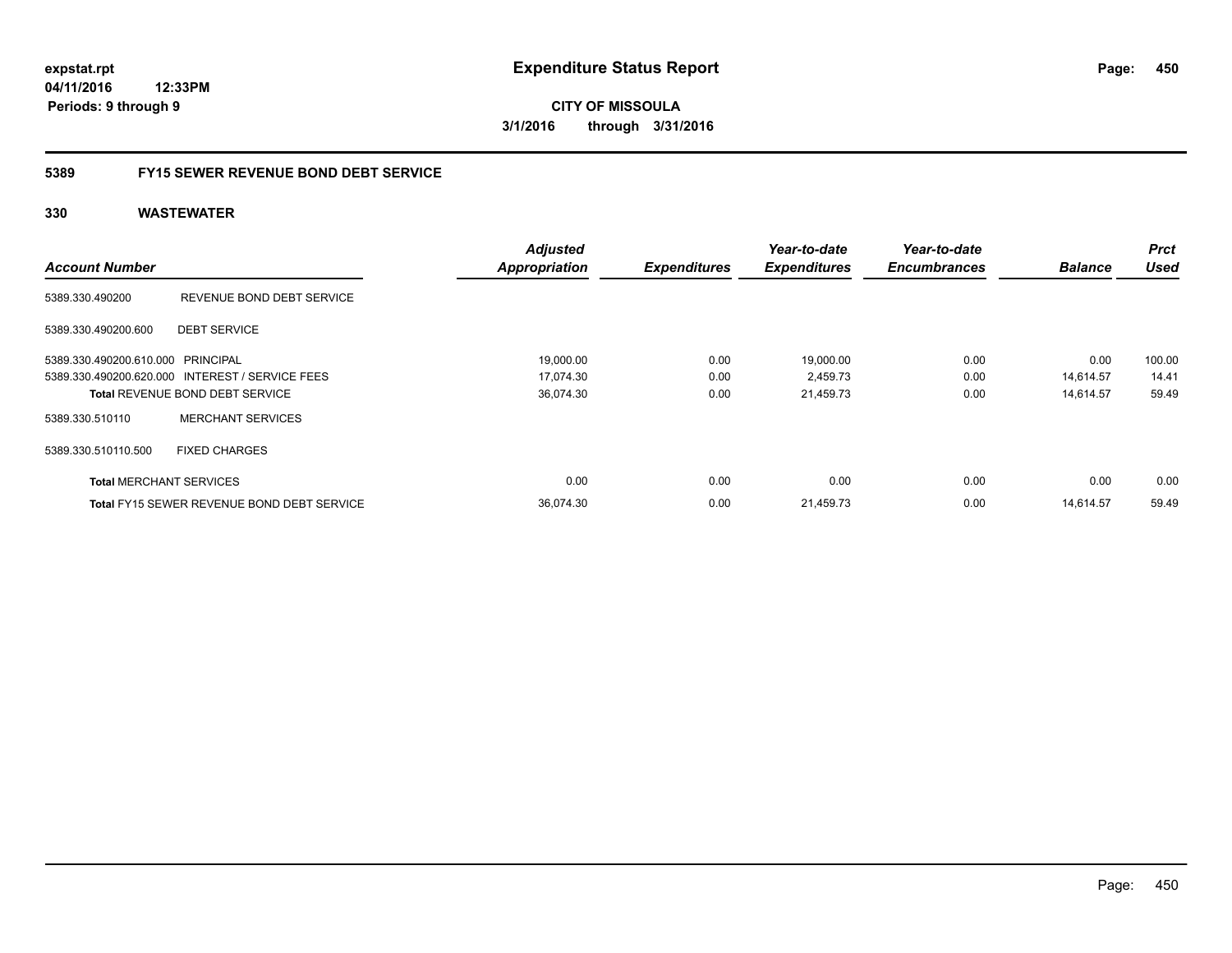### **5390 FY15 SEWER BOND DEBT RESERVE**

| <b>Account Number</b>       |                                           | <b>Adjusted</b><br><b>Appropriation</b> | <b>Expenditures</b> | Year-to-date<br><b>Expenditures</b> | Year-to-date<br><b>Encumbrances</b> | <b>Balance</b> | <b>Prct</b><br><b>Used</b> |
|-----------------------------|-------------------------------------------|-----------------------------------------|---------------------|-------------------------------------|-------------------------------------|----------------|----------------------------|
| 5390.330.430610             | ADMINISTRATION                            |                                         |                     |                                     |                                     |                |                            |
| 5390.330.430610.800         | OTHER OBJECTS                             |                                         |                     |                                     |                                     |                |                            |
| <b>Total ADMINISTRATION</b> |                                           | 0.00                                    | 0.00                | 0.00                                | 0.00                                | 0.00           | 0.00                       |
| 5390.330.510110             | <b>MERCHANT SERVICES</b>                  |                                         |                     |                                     |                                     |                |                            |
| 5390.330.510110.500         | <b>FIXED CHARGES</b>                      |                                         |                     |                                     |                                     |                |                            |
|                             | <b>Total FY15 SEWER BOND DEBT RESERVE</b> | 0.00                                    | 0.00                | 0.00                                | 0.00                                | 0.00           | 0.00                       |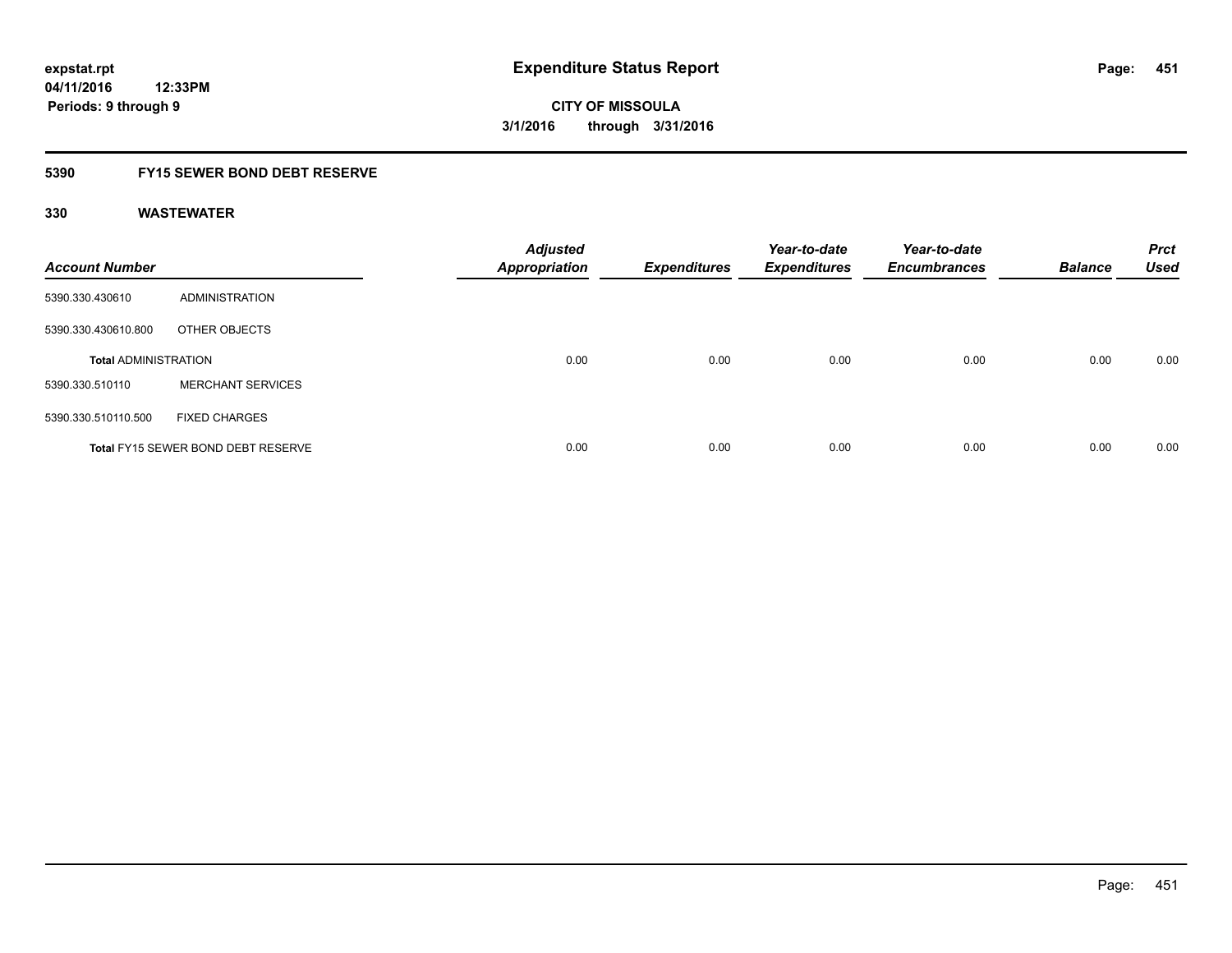**5711 AQUATICS**

| <b>Account Number</b>          |                                                             | <b>Adjusted</b><br><b>Appropriation</b> | <b>Expenditures</b> | Year-to-date<br><b>Expenditures</b> | Year-to-date<br><b>Encumbrances</b> | <b>Balance</b> | <b>Prct</b><br><b>Used</b> |
|--------------------------------|-------------------------------------------------------------|-----------------------------------------|---------------------|-------------------------------------|-------------------------------------|----------------|----------------------------|
| 5711.370.460000                | <b>CULTURE &amp; RECREATION</b>                             |                                         |                     |                                     |                                     |                |                            |
| 5711.370.460000.100            | PERSONAL SERVICES                                           |                                         |                     |                                     |                                     |                |                            |
|                                | Total CULTURE & RECREATION                                  | 0.00                                    | 0.00                | 0.00                                | 0.00                                | 0.00           | 0.00                       |
| 5711.370.460449                | <b>GRILL VAN</b>                                            |                                         |                     |                                     |                                     |                |                            |
| 5711.370.460449.100            | PERSONAL SERVICES                                           |                                         |                     |                                     |                                     |                |                            |
| <b>Total PERSONAL SERVICES</b> |                                                             | 0.00                                    | 0.00                | 0.00                                | 0.00                                | 0.00           | 0.00                       |
| 5711.370.460449.200            | <b>SUPPLIES</b>                                             |                                         |                     |                                     |                                     |                |                            |
| <b>Total SUPPLIES</b>          |                                                             | 0.00                                    | 0.00                | 0.00                                | 0.00                                | 0.00           | 0.00                       |
| 5711.370.460449.300            | PURCHASED SERVICES                                          |                                         |                     |                                     |                                     |                |                            |
| <b>Total GRILL VAN</b>         |                                                             | 0.00                                    | 0.00                | 0.00                                | 0.00                                | 0.00           | 0.00                       |
| 5711.370.460477                | <b>GRILL VAN</b>                                            |                                         |                     |                                     |                                     |                |                            |
| 5711.370.460477.100            | PERSONAL SERVICES                                           |                                         |                     |                                     |                                     |                |                            |
|                                | 5711.370.460477.110.000 GRILL VAN/SALARIES AND WAGES        | 20,661.00                               | 0.00                | 0.00                                | 0.00                                | 20,661.00      | 0.00                       |
|                                | 5711.370.460477.140.000 EMPLOYER CONTRIBUTIONS              | 2,937.00                                | 0.00                | 0.00                                | 0.00                                | 2,937.00       | 0.00                       |
| <b>Total PERSONAL SERVICES</b> |                                                             | 23,598.00                               | 0.00                | 0.00                                | 0.00                                | 23,598.00      | 0.00                       |
| 5711.370.460477.200            | <b>SUPPLIES</b>                                             |                                         |                     |                                     |                                     |                |                            |
|                                | 5711.370.460477.240.000 GRILL VAN/OTHER SUPPLIES            | 35,000.00                               | 0.00                | 11,132.68                           | 0.00                                | 23,867.32      | 31.81                      |
| <b>Total SUPPLIES</b>          |                                                             | 35,000.00                               | 0.00                | 11,132.68                           | 0.00                                | 23,867.32      | 31.81                      |
| 5711.370.460477.300            | PURCHASED SERVICES                                          |                                         |                     |                                     |                                     |                |                            |
|                                | 5711.370.460477.341.000 GRILL VAN/ELECTRICITY & NATURAL GAS | 5,000.00                                | 0.00                | 0.00                                | 0.00                                | 5,000.00       | 0.00                       |
|                                | 5711.370.460477.360.000 GRILL VAN/REPAIR & MAINTENANCE      | 2,000.00                                | 0.00                | 118.36                              | 0.00                                | 1,881.64       | 5.92                       |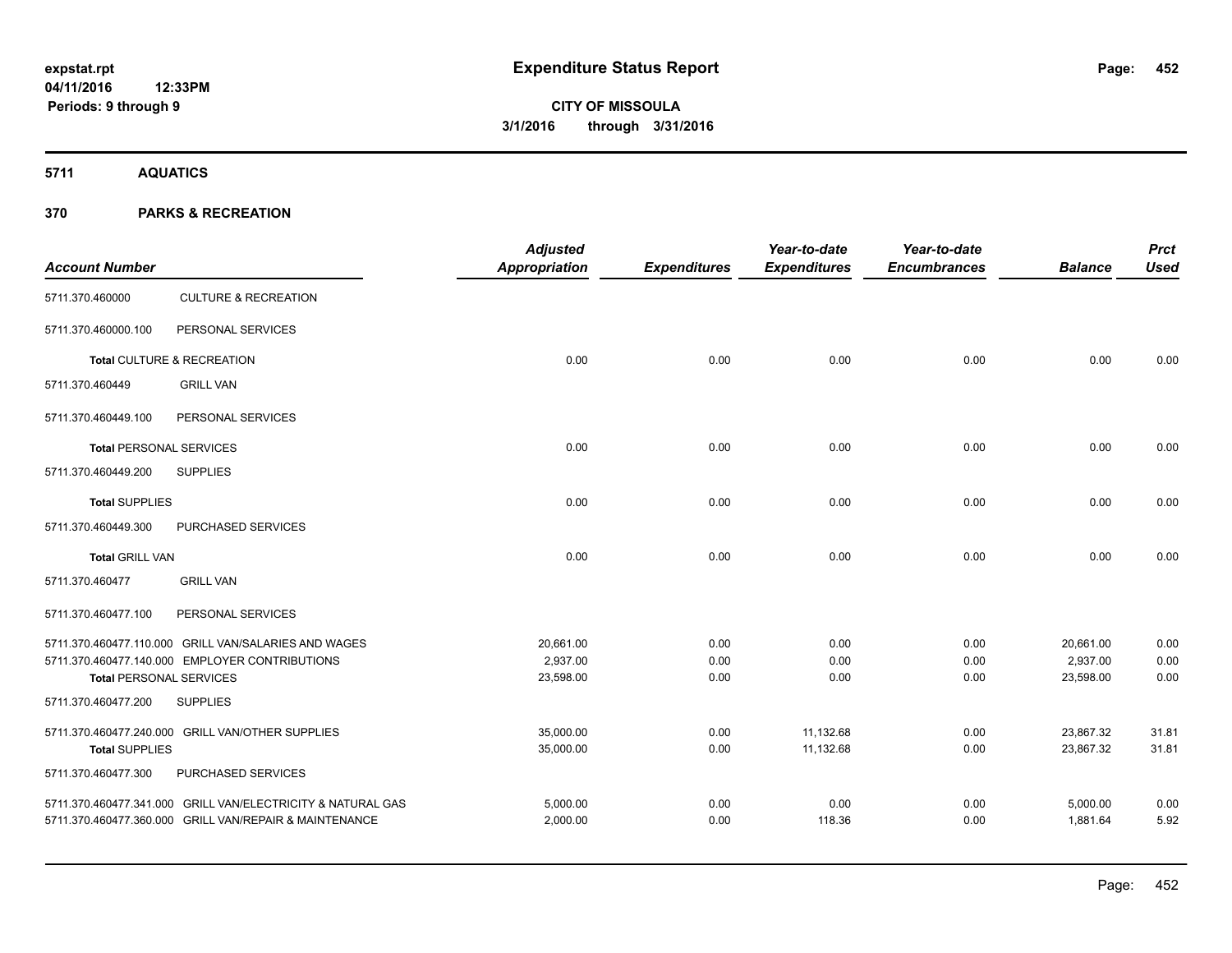**5711 AQUATICS**

| <b>Account Number</b>                                  | <b>Adjusted</b><br>Appropriation | <b>Expenditures</b> | Year-to-date<br><b>Expenditures</b> | Year-to-date<br><b>Encumbrances</b> | <b>Balance</b> | <b>Prct</b><br><b>Used</b> |
|--------------------------------------------------------|----------------------------------|---------------------|-------------------------------------|-------------------------------------|----------------|----------------------------|
| <b>Total PURCHASED SERVICES</b>                        | 7,000.00                         | 0.00                | 118.36                              | 0.00                                | 6,881.64       | 1.69                       |
| 5711.370.460477.900<br><b>CAPITAL OUTLAY</b>           |                                  |                     |                                     |                                     |                |                            |
| <b>Total CAPITAL OUTLAY</b>                            | 0.00                             | 0.00                | 0.00                                | 0.00                                | 0.00           | 0.00                       |
| <b>Total GRILL VAN</b>                                 | 65,598.00                        | 0.00                | 11,251.04                           | 0.00                                | 54,346.96      | 17.15                      |
| 5711.370.460490<br><b>CURRENTS POOL EXPENSES</b>       |                                  |                     |                                     |                                     |                |                            |
| PERSONAL SERVICES<br>5711.370.460490.100               |                                  |                     |                                     |                                     |                |                            |
| 5711.370.460490.110.000 SALARIES AND WAGES             | 314,794.00                       | 26,113.38           | 253,067.10                          | 0.00                                | 61,726.90      | 80.39                      |
| 5711.370.460490.120.000 OVERTIME/TERMINATION           | 500.00                           | 0.00                | 137.51                              | 0.00                                | 362.49         | 27.50                      |
| 5711.370.460490.140.000 EMPLOYER CONTRIBUTIONS         | 86.677.00                        | 7,771.95            | 73,057.40                           | 0.00                                | 13,619.60      | 84.29                      |
| 5711.370.460490.141.000 STATE RETIREMENT CONTRIBUTIONS | 0.00                             | 0.00                | 511.50                              | 0.00                                | $-511.50$      | 0.00                       |
| <b>Total PERSONAL SERVICES</b>                         | 401,971.00                       | 33,885.33           | 326,773.51                          | 0.00                                | 75,197.49      | 81.29                      |
| <b>SUPPLIES</b><br>5711.370.460490.200                 |                                  |                     |                                     |                                     |                |                            |
| 5711.370.460490.210.000 OFFICE SUPPLIES                | 4,000.00                         | 105.00              | 735.59                              | 0.00                                | 3,264.41       | 18.39                      |
| 5711.370.460490.220.000 OPERATING SUPPLIES             | 8,000.00                         | 582.21              | 3,513.89                            | 0.00                                | 4,486.11       | 43.92                      |
| 5711.370.460490.220.172 OPERATING SUPPLIES             | 0.00                             | 0.00                | 709.87                              | 0.00                                | $-709.87$      | 0.00                       |
| 5711.370.460490.230.000 REPAIR/MAINTENANCE             | 35,750.00                        | 74.90               | 624.62                              | 0.00                                | 35,125.38      | 1.75                       |
| 5711.370.460490.230.171 REPAIR/MAINTENANCE             | 0.00                             | 1,387.87            | 18,105.32                           | 0.00                                | $-18,105.32$   | 0.00                       |
| 5711.370.460490.230.178 REPAIR/MAINTENANCE             | 0.00                             | 2,106.58            | 7,656.85                            | 0.00                                | $-7,656.85$    | 0.00                       |
| 5711.370.460490.230.194 REPAIR/MAINTENANCE             | 0.00                             | 286.37              | 6,180.58                            | 0.00                                | $-6,180.58$    | 0.00                       |
| 5711.370.460490.240.000 OTHER SUPPLIES                 | 12,000.00                        | 901.07              | 4,433.03                            | 0.00                                | 7,566.97       | 36.94                      |
| 5711.370.460490.240.174 OTHER SUPPLIES                 | 0.00                             | 0.00                | 710.55                              | 0.00                                | $-710.55$      | 0.00                       |
| 5711.370.460490.240.175 OTHER SUPPLIES                 | 0.00                             | 149.92              | 923.24                              | 0.00                                | $-923.24$      | 0.00                       |
| <b>Total SUPPLIES</b>                                  | 59,750.00                        | 5,593.92            | 43,593.54                           | 0.00                                | 16,156.46      | 72.96                      |
| 5711.370.460490.300<br>PURCHASED SERVICES              |                                  |                     |                                     |                                     |                |                            |
| 5711.370.460490.310.000 COMMUNICATIONS                 | 250.00                           | 0.00                | 3.39                                | 0.00                                | 246.61         | 1.36                       |
| 5711.370.460490.320.000 PRINTING & DUPLICATING         | 6,500.00                         | 0.00                | 752.48                              | 0.00                                | 5,747.52       | 11.58                      |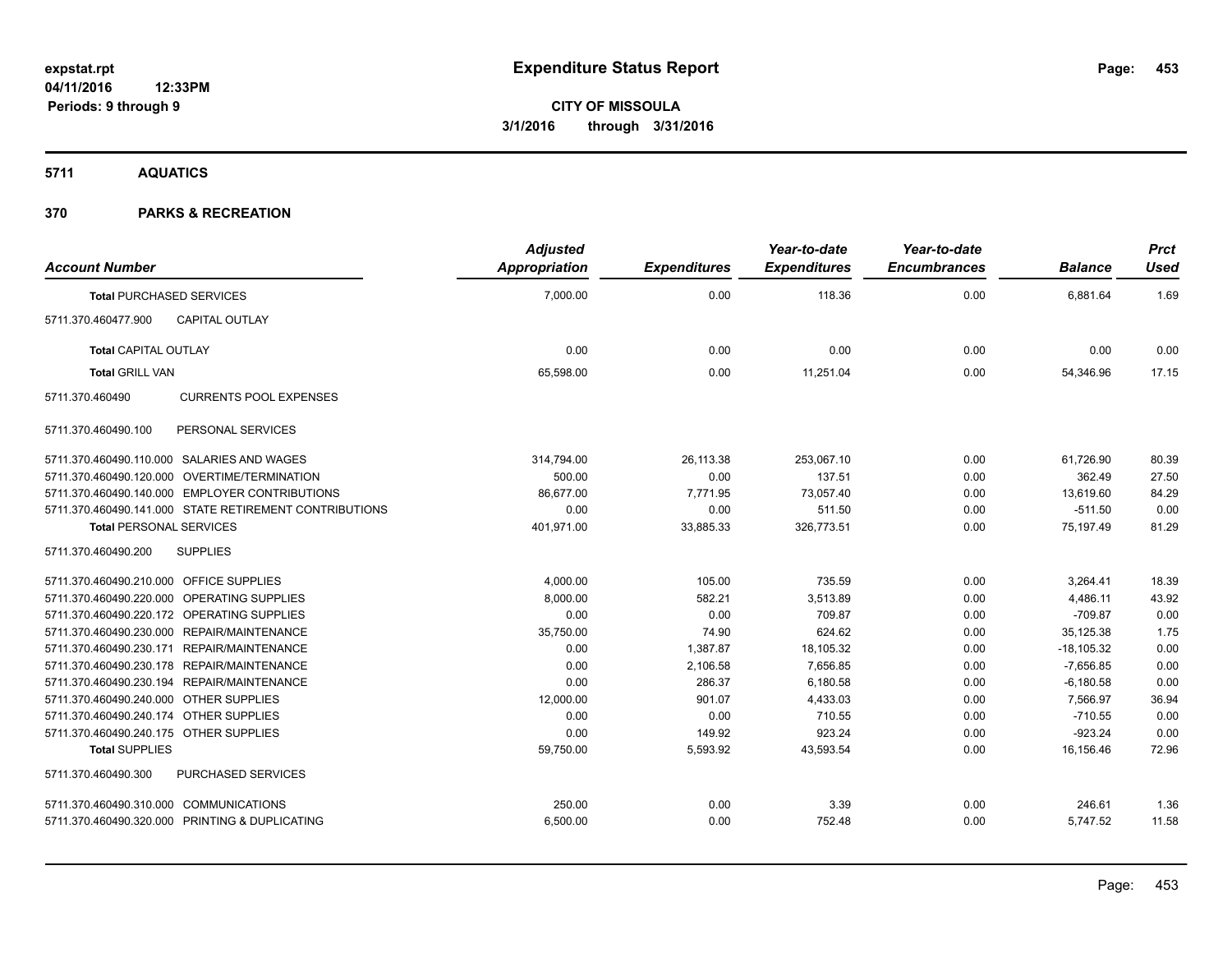**5711 AQUATICS**

| <b>Account Number</b>                 |                                                                                            | <b>Adjusted</b><br><b>Appropriation</b> | <b>Expenditures</b> | Year-to-date<br><b>Expenditures</b> | Year-to-date<br><b>Encumbrances</b> | <b>Balance</b>      | Prct<br><b>Used</b> |
|---------------------------------------|--------------------------------------------------------------------------------------------|-----------------------------------------|---------------------|-------------------------------------|-------------------------------------|---------------------|---------------------|
|                                       |                                                                                            |                                         |                     |                                     |                                     |                     |                     |
|                                       | 5711.370.460490.330.000 PUBLICITY, SUBSCRIPTIONS & DUES                                    | 13,700.00                               | 295.00              | 6,237.90                            | 0.00                                | 7,462.10            | 45.53               |
| 5711.370.460490.340.000 SEWER         |                                                                                            | 3,245.00                                | 0.00                | 5,396.34                            | 0.00                                | $-2,151.34$         | 166.30              |
|                                       | 5711.370.460490.341.000 ELECTRICITY & NATURAL GAS                                          | 121,000.00                              | 9,305.45            | 58,688.24                           | 0.00                                | 62,311.76           | 48.50               |
| 5711.370.460490.343.000 WATER CHARGES |                                                                                            | 5,556.00                                | 883.41              | 5,153.25                            | 0.00                                | 402.75              | 92.75               |
|                                       | 5711.370.460490.344.000 TELEPHONE SERVICE                                                  | 3,439.00                                | 394.54              | 3,267.47                            | 0.00                                | 171.53              | 95.01               |
| 5711.370.460490.345.000 GARBAGE       |                                                                                            | 2,620.00                                | 248.01              | 1.260.47                            | 0.00                                | 1,359.53            | 48.11               |
|                                       | 5711.370.460490.350.000 PROFESSIONAL SERVICES                                              | 20.000.00                               | 160.50              | 14,606.00                           | 0.00                                | 5,394.00            | 73.03               |
|                                       | 5711.370.460490.360.000 REPAIR & MAINTENANCE                                               | 4,000.00                                | 0.00                | 4.520.82                            | 0.00                                | $-520.82$           | 113.02              |
|                                       | 5711.370.460490.360.194 REPAIR & MAINTENANCE                                               | 0.00                                    | 1,375.95            | 14,582.28                           | 0.00                                | $-14,582.28$        | 0.00                |
| 5711.370.460490.370.000 TRAVEL        |                                                                                            | 2,000.00                                | 0.00                | 453.65                              | 0.00                                | 1,546.35            | 22.68               |
| 5711.370.460490.380.000 TRAINING      |                                                                                            | 2,000.00                                | 0.00                | 840.00                              | 0.00                                | 1,160.00            | 42.00               |
|                                       | 5711.370.460490.390.000 OTHER PURCHASED SERVICES                                           | 9,000.00                                | 89.70               | 843.89                              | 0.00                                | 8,156.11            | 9.38                |
|                                       | 5711.370.460490.390.194 OTHER PURCHASED SERVICES                                           | 0.00                                    | 0.00                | 864.72                              | 0.00                                | $-864.72$           | 0.00                |
| <b>Total PURCHASED SERVICES</b>       |                                                                                            | 193,310.00                              | 12,752.56           | 117,470.90                          | 0.00                                | 75,839.10           | 60.77               |
| 5711.370.460490.500                   | <b>FIXED CHARGES</b>                                                                       |                                         |                     |                                     |                                     |                     |                     |
| 5711.370.460490.500.000 FIXED CHARGES |                                                                                            | 4,512.00                                | 0.00                | 2,256.00                            | 0.00                                | 2,256.00            | 50.00               |
| <b>Total FIXED CHARGES</b>            |                                                                                            | 4,512.00                                | 0.00                | 2,256.00                            | 0.00                                | 2,256.00            | 50.00               |
| 5711.370.460490.800                   | <b>OTHER OBJECTS</b>                                                                       |                                         |                     |                                     |                                     |                     |                     |
| <b>Total OTHER OBJECTS</b>            |                                                                                            | 0.00                                    | 0.00                | 0.00                                | 0.00                                | 0.00                | 0.00                |
| 5711.370.460490.900                   | CAPITAL OUTLAY                                                                             |                                         |                     |                                     |                                     |                     |                     |
| <b>Total CAPITAL OUTLAY</b>           |                                                                                            | 0.00                                    | 0.00                | 0.00                                | 0.00                                | 0.00                | 0.00                |
|                                       | <b>Total CURRENTS POOL EXPENSES</b>                                                        | 659.543.00                              | 52,231.81           | 490.093.95                          | 0.00                                | 169.449.05          | 74.31               |
| 5711.370.460491                       | <b>SPLASH POOLS EXPENSES</b>                                                               |                                         |                     |                                     |                                     |                     |                     |
| 5711.370.460491.100                   | PERSONAL SERVICES                                                                          |                                         |                     |                                     |                                     |                     |                     |
|                                       | 5711.370.460491.110.000 SALARIES AND WAGES<br>5711.370.460491.120.000 OVERTIME/TERMINATION | 209,281.00<br>500.00                    | 8,844.95<br>0.00    | 158,143.42<br>22.52                 | 0.00<br>0.00                        | 51,137.58<br>477.48 | 75.57<br>4.50       |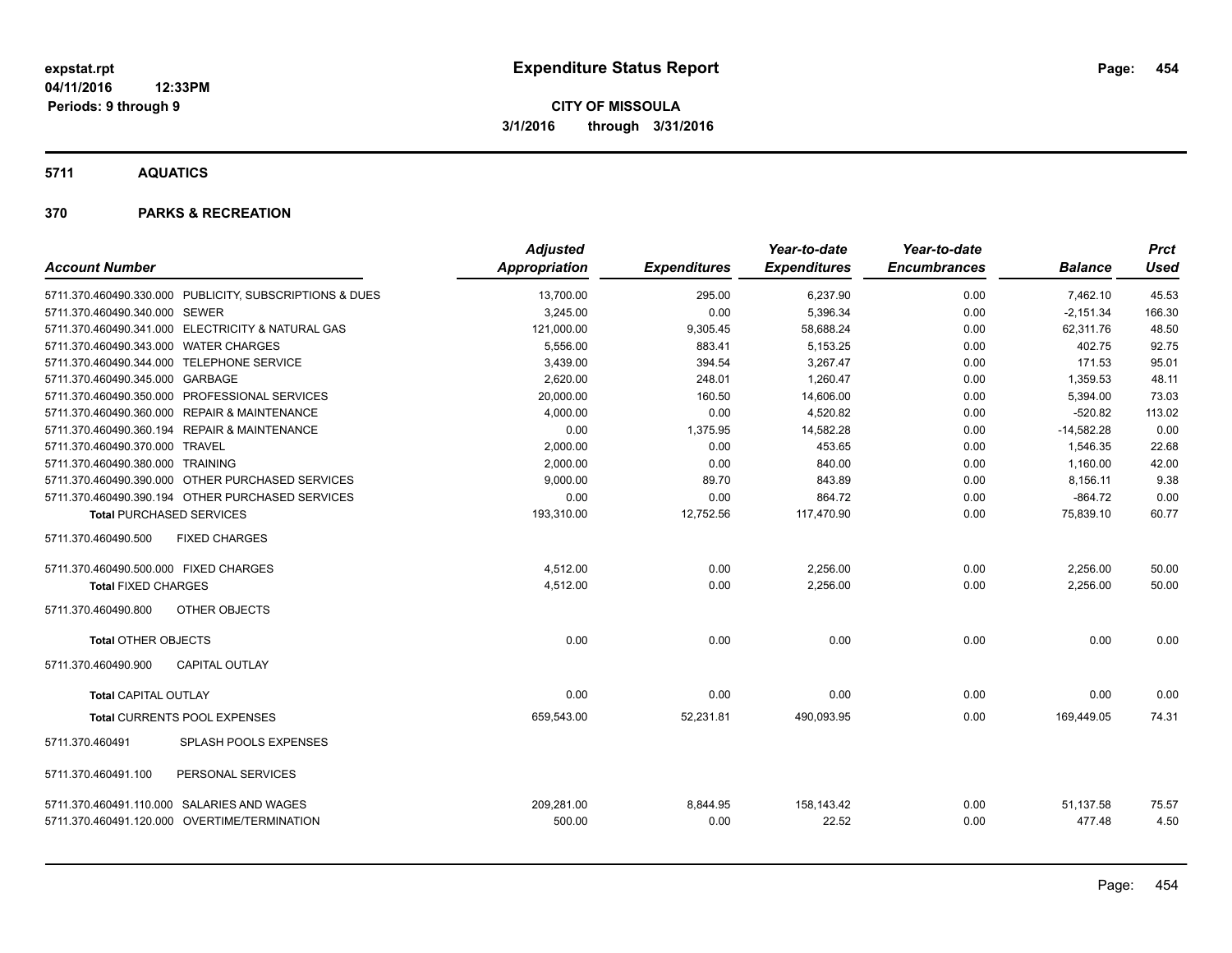**5711 AQUATICS**

| <b>Account Number</b>                                            | <b>Adjusted</b><br>Appropriation | <b>Expenditures</b> | Year-to-date<br><b>Expenditures</b> | Year-to-date<br><b>Encumbrances</b> | <b>Balance</b> | <b>Prct</b><br><b>Used</b> |
|------------------------------------------------------------------|----------------------------------|---------------------|-------------------------------------|-------------------------------------|----------------|----------------------------|
| 5711.370.460491.140.000 EMPLOYER CONTRIBUTIONS                   | 45,478.00                        | 1,676.46            | 27,768.02                           | 0.00                                | 17,709.98      | 61.06                      |
| <b>Total PERSONAL SERVICES</b>                                   | 255,259.00                       | 10,521.41           | 185,933.96                          | 0.00                                | 69,325.04      | 72.84                      |
| <b>SUPPLIES</b><br>5711.370.460491.200                           |                                  |                     |                                     |                                     |                |                            |
| 5711.370.460491.210.000 OFFICE SUPPLIES                          | 500.00                           | 0.00                | 224.08                              | 0.00                                | 275.92         | 44.82                      |
| 5711.370.460491.220.000 OPERATING SUPPLIES                       | 15,000.00                        | 328.28              | 621.82                              | 0.00                                | 14,378.18      | 4.15                       |
| 5711.370.460491.220.179 OPERATING SUPPLIES                       | 0.00                             | 0.00                | 136.00                              | 0.00                                | $-136.00$      | 0.00                       |
| 5711.370.460491.230.000 REPAIR/MAINTENANCE                       | 29,250.00                        | 0.00                | 188.82                              | 0.00                                | 29,061.18      | 0.65                       |
| 5711.370.460491.230.171 REPAIR/MAINTENANCE                       | 0.00                             | 0.00                | 13,627.22                           | 0.00                                | $-13,627.22$   | 0.00                       |
| 5711.370.460491.230.174 REPAIR/MAINTENANCE                       | 0.00                             | 0.00                | 32.84                               | 0.00                                | $-32.84$       | 0.00                       |
| 5711.370.460491.230.178 REPAIR/MAINTENANCE                       | 0.00                             | 0.00                | 1,158.72                            | 0.00                                | $-1,158.72$    | 0.00                       |
| 5711.370.460491.230.194 REPAIR/MAINTENANCE                       | 0.00                             | 963.68              | 1,114.78                            | 0.00                                | $-1,114.78$    | 0.00                       |
| 5711.370.460491.240.000 OTHER SUPPLIES                           | 74,000.00                        | 0.00                | 0.00                                | 0.00                                | 74,000.00      | 0.00                       |
| 5711.370.460491.240.174 OTHER SUPPLIES                           | 0.00                             | 0.00                | 27,592.65                           | 0.00                                | $-27,592.65$   | 0.00                       |
| 5711.370.460491.240.175 OTHER SUPPLIES                           | 0.00                             | 0.00                | 601.11                              | 0.00                                | $-601.11$      | 0.00                       |
| 5711.370.460491.240.180 OTHER SUPPLIES-MERCHANDISE SALES FRNTDSK | 0.00                             | 0.00                | 555.19                              | 0.00                                | $-555.19$      | 0.00                       |
| <b>Total SUPPLIES</b>                                            | 118,750.00                       | 1,291.96            | 45,853.23                           | 0.00                                | 72,896.77      | 38.61                      |
| <b>PURCHASED SERVICES</b><br>5711.370.460491.300                 |                                  |                     |                                     |                                     |                |                            |
| 5711.370.460491.310.000 COMMUNICATIONS                           | 250.00                           | 0.00                | 0.00                                | 0.00                                | 250.00         | 0.00                       |
| 5711.370.460491.320.000 PRINTING & DUPLICATING                   | 4,000.00                         | 0.00                | 18.00                               | 0.00                                | 3,982.00       | 0.45                       |
| 5711.370.460491.330.000 PUBLICITY, SUBSCRIPTIONS & DUES          | 3,500.00                         | 260.00              | 6,339.00                            | 0.00                                | $-2,839.00$    | 181.11                     |
| 5711.370.460491.340.000 SEWER                                    | 7,030.00                         | 0.00                | 4,782.27                            | 0.00                                | 2,247.73       | 68.03                      |
| 5711.370.460491.341.000 ELECTRICITY & NATURAL GAS                | 65,000.00                        | 602.89              | 42,154.83                           | 0.00                                | 22,845.17      | 64.85                      |
| 5711.370.460491.343.000 WATER CHARGES                            | 8,088.00                         | 0.00                | 4,337.20                            | 0.00                                | 3,750.80       | 53.63                      |
| 5711.370.460491.344.000 TELEPHONE SERVICE                        | 4,101.00                         | 409.90              | 2,609.06                            | 0.00                                | 1,491.94       | 63.62                      |
| 5711.370.460491.345.000 GARBAGE                                  | 2,031.00                         | 0.00                | 893.03                              | 0.00                                | 1,137.97       | 43.97                      |
| 5711.370.460491.350.000 PROFESSIONAL SERVICES                    | 10,000.00                        | 0.00                | 1,370.98                            | 0.00                                | 8,629.02       | 13.71                      |
| 5711.370.460491.360.000 REPAIR & MAINTENANCE                     | 4,500.00                         | 0.00                | 616.75                              | 0.00                                | 3,883.25       | 13.71                      |
| 5711.370.460491.360.194 REPAIR & MAINTENANCE                     | 0.00                             | 0.00                | 1,894.85                            | 0.00                                | $-1,894.85$    | 0.00                       |
| 5711.370.460491.380.000 TRAINING                                 | 3,000.00                         | 0.00                | 100.00                              | 0.00                                | 2,900.00       | 3.33                       |
| 5711.370.460491.390.000 OTHER PURCHASED SERVICES                 | 5,300.00                         | 0.00                | 3,002.70                            | 0.00                                | 2,297.30       | 56.65                      |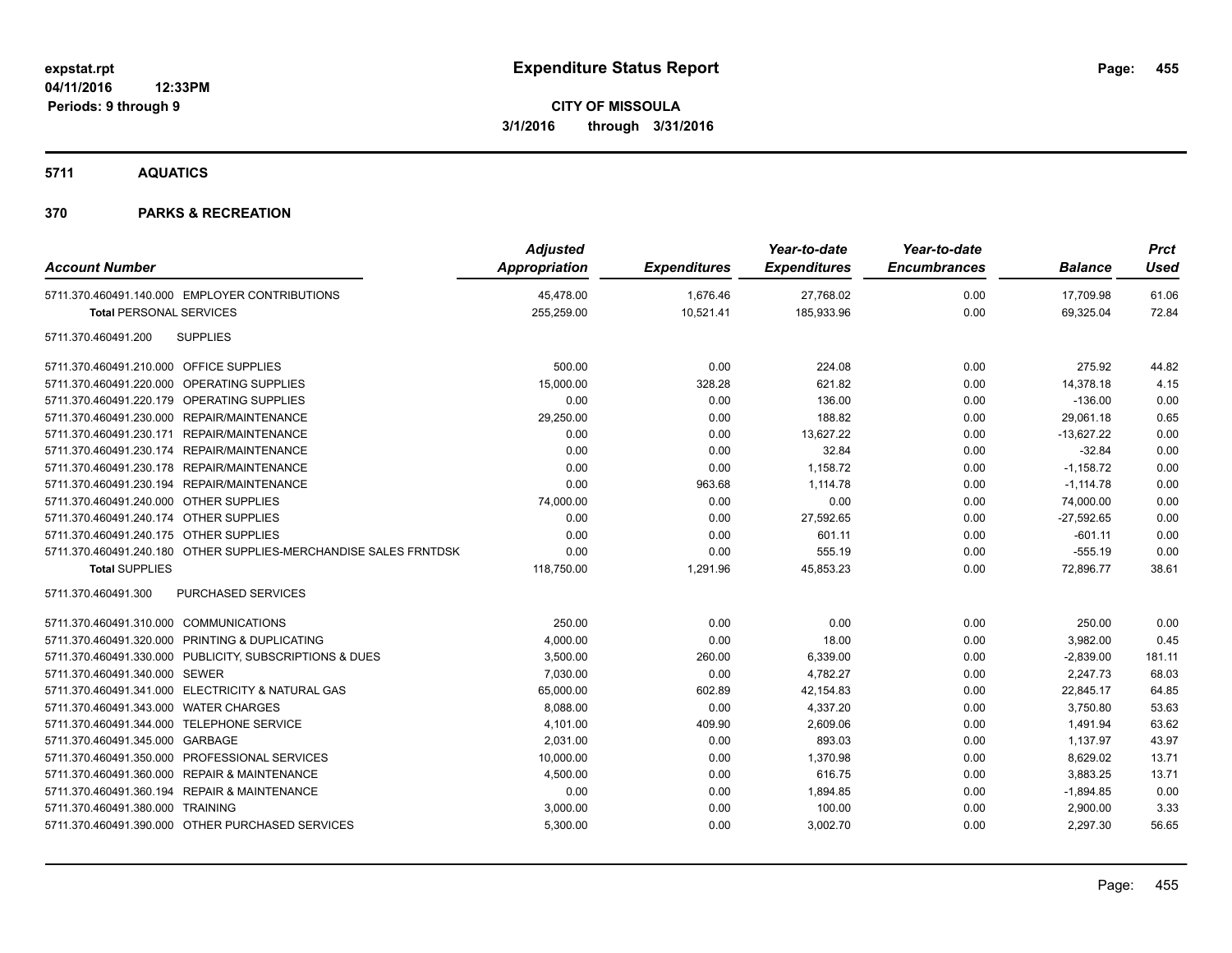**5711 AQUATICS**

| <b>Account Number</b>             |                                                                                     | <b>Adjusted</b><br><b>Appropriation</b> | <b>Expenditures</b> | Year-to-date<br><b>Expenditures</b> | Year-to-date<br><b>Encumbrances</b> | <b>Balance</b>         | <b>Prct</b><br><b>Used</b> |
|-----------------------------------|-------------------------------------------------------------------------------------|-----------------------------------------|---------------------|-------------------------------------|-------------------------------------|------------------------|----------------------------|
|                                   | 5711.370.460491.390.194 OTHER PURCHASED SERVICES<br><b>Total PURCHASED SERVICES</b> | 0.00<br>116,800.00                      | 0.00<br>1,272.79    | 120.00<br>68,238.67                 | 0.00<br>0.00                        | $-120.00$<br>48,561.33 | 0.00<br>58.42              |
| 5711.370.460491.800               | OTHER OBJECTS                                                                       |                                         |                     |                                     |                                     |                        |                            |
| <b>Total OTHER OBJECTS</b>        |                                                                                     | 0.00                                    | 0.00                | 0.00                                | 0.00                                | 0.00                   | 0.00                       |
| 5711.370.460491.900               | <b>CAPITAL OUTLAY</b>                                                               |                                         |                     |                                     |                                     |                        |                            |
| <b>Total CAPITAL OUTLAY</b>       |                                                                                     | 0.00                                    | 0.00                | 0.00                                | 0.00                                | 0.00                   | 0.00                       |
|                                   | Total SPLASH POOLS EXPENSES                                                         | 490,809.00                              | 13,086.16           | 300,025.86                          | 0.00                                | 190,783.14             | 61.13                      |
| 5711.370.460493                   | <b>AQUATICS MAINTENANCE</b>                                                         |                                         |                     |                                     |                                     |                        |                            |
| 5711.370.460493.300               | <b>PURCHASED SERVICES</b>                                                           |                                         |                     |                                     |                                     |                        |                            |
|                                   | <b>Total PURCHASED SERVICES</b>                                                     | 0.00                                    | 0.00                | 0.00                                | 0.00                                | 0.00                   | 0.00                       |
| 5711.370.460493.500               | <b>FIXED CHARGES</b>                                                                |                                         |                     |                                     |                                     |                        |                            |
| <b>Total FIXED CHARGES</b>        |                                                                                     | 0.00                                    | 0.00                | 0.00                                | 0.00                                | 0.00                   | 0.00                       |
| 5711.370.460493.900               | <b>CAPITAL OUTLAY</b>                                                               |                                         |                     |                                     |                                     |                        |                            |
| 5711.370.460493.920.000 BUILDINGS |                                                                                     | 35,000.00                               | 0.00                | 0.00                                | 0.00                                | 35,000.00              | 0.00                       |
|                                   | <b>Total AQUATICS MAINTENANCE</b>                                                   | 35,000.00                               | 0.00                | 0.00                                | 0.00                                | 35,000.00              | 0.00                       |
| 5711.370.460512                   | <b>PARK MEMORIALS</b>                                                               |                                         |                     |                                     |                                     |                        |                            |
| 5711.370.460512.200               | <b>SUPPLIES</b>                                                                     |                                         |                     |                                     |                                     |                        |                            |
|                                   | 5711.370.460512.220.000 PARTNERS IN PARK/OPERATING SUPPLIES                         | 15.000.00                               | 0.00                | 0.00                                | 0.00                                | 15,000.00              | 0.00                       |
|                                   | 5711.370.460512.230.000 PARTNERS IN PARK/REPAIR/MAINTENANCE                         | 10,000.00                               | 0.00                | 0.00                                | 0.00                                | 10,000.00              | 0.00                       |
| <b>Total SUPPLIES</b>             |                                                                                     | 25,000.00                               | 0.00                | 0.00                                | 0.00                                | 25,000.00              | 0.00                       |
| 5711.370.460512.300               | PURCHASED SERVICES                                                                  |                                         |                     |                                     |                                     |                        |                            |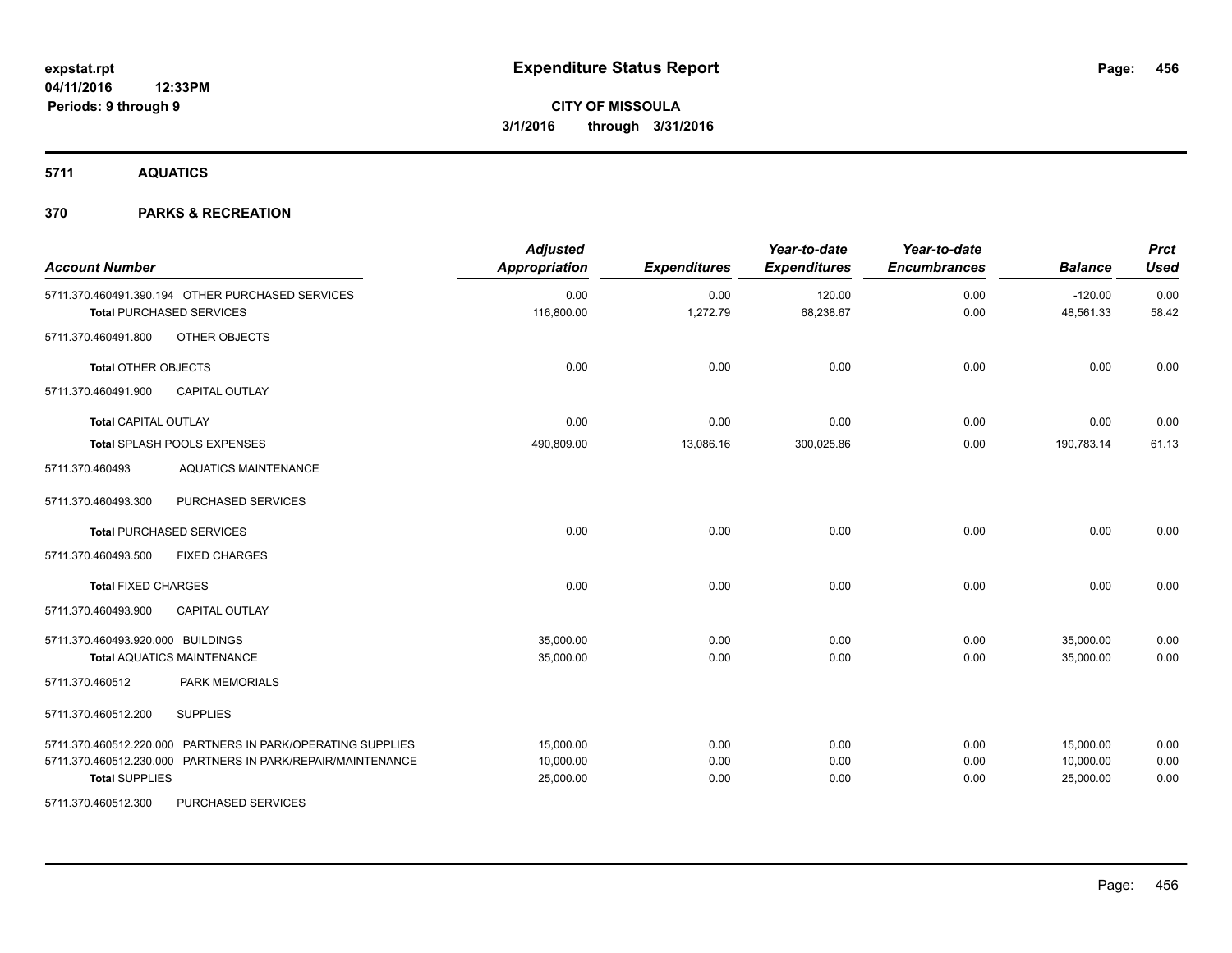**5711 AQUATICS**

| <b>Account Number</b>                                          | <b>Adjusted</b><br>Appropriation | <b>Expenditures</b> | Year-to-date<br><b>Expenditures</b> | Year-to-date<br><b>Encumbrances</b> | <b>Balance</b> | <b>Prct</b><br><b>Used</b> |
|----------------------------------------------------------------|----------------------------------|---------------------|-------------------------------------|-------------------------------------|----------------|----------------------------|
| 5711.370.460512.350.000 PARTNERS IN PARK/PROFESSIONAL SERVICES | 10,000.00                        | 0.00                | 0.00                                | 0.00                                | 10,000.00      | 0.00                       |
| 5711.370.460512.360.000 PARTNERS IN PARK/REPAIR & MAINTENANCE  | 10,000.00                        | 0.00                | 0.00                                | 0.00                                | 10,000.00      | 0.00                       |
| 5711.370.460512.390.000 OTHER PURCHASED SERVICES               | 5,000.00                         | 0.00                | 0.00                                | 0.00                                | 5,000.00       | 0.00                       |
| <b>Total PURCHASED SERVICES</b>                                | 25,000.00                        | 0.00                | 0.00                                | 0.00                                | 25,000.00      | 0.00                       |
| CAPITAL OUTLAY<br>5711.370.460512.900                          |                                  |                     |                                     |                                     |                |                            |
| 5711.370.460512.920.000 PARTNERS IN PARK/BUILDINGS             | 10,000.00                        | 0.00                | 0.00                                | 0.00                                | 10,000.00      | 0.00                       |
| 5711.370.460512.930.000 PARTNERS IN PARK/IMPROVEMENTS          | 70,000.00                        | 0.00                | 0.00                                | 0.00                                | 70,000.00      | 0.00                       |
| 5711.370.460512.940.000 PARTNERS IN PARK/EQUIPMENT             | 20,000.00                        | 0.00                | 0.00                                | 0.00                                | 20,000.00      | 0.00                       |
| <b>Total CAPITAL OUTLAY</b>                                    | 100,000.00                       | 0.00                | 0.00                                | 0.00                                | 100,000.00     | 0.00                       |
| <b>Total PARK MEMORIALS</b>                                    | 150,000.00                       | 0.00                | 0.00                                | 0.00                                | 150,000.00     | 0.00                       |
| <b>AQUATICS CAPITAL</b><br>5711.370.460519                     |                                  |                     |                                     |                                     |                |                            |
| <b>CAPITAL OUTLAY</b><br>5711.370.460519.900                   |                                  |                     |                                     |                                     |                |                            |
| <b>Total AQUATICS CAPITAL</b>                                  | 0.00                             | 0.00                | 0.00                                | 0.00                                | 0.00           | 0.00                       |
| 5711.370.490500<br><b>DEBT PAYMENTS</b>                        |                                  |                     |                                     |                                     |                |                            |
| 5711.370.490500.600<br><b>DEBT SERVICE</b>                     |                                  |                     |                                     |                                     |                |                            |
| <b>Total DEBT PAYMENTS</b>                                     | 0.00                             | 0.00                | 0.00                                | 0.00                                | 0.00           | 0.00                       |
| 5711.370.490506<br><b>CORE FINANCED EQUIPMENT</b>              |                                  |                     |                                     |                                     |                |                            |
| 5711.370.490506.600<br><b>DEBT SERVICE</b>                     |                                  |                     |                                     |                                     |                |                            |
| 5711.370.490506.610.000 GRILL VAN DEBT-PRINCIPAL               | 12,377.00                        | 0.00                | 0.00                                | 0.00                                | 12,377.00      | 0.00                       |
| Total CORE FINANCED EQUIPMENT                                  | 12,377.00                        | 0.00                | 0.00                                | 0.00                                | 12,377.00      | 0.00                       |
| 5711.370.510110<br><b>MERCHANT SERVICES</b>                    |                                  |                     |                                     |                                     |                |                            |
| <b>FIXED CHARGES</b><br>5711.370.510110.500                    |                                  |                     |                                     |                                     |                |                            |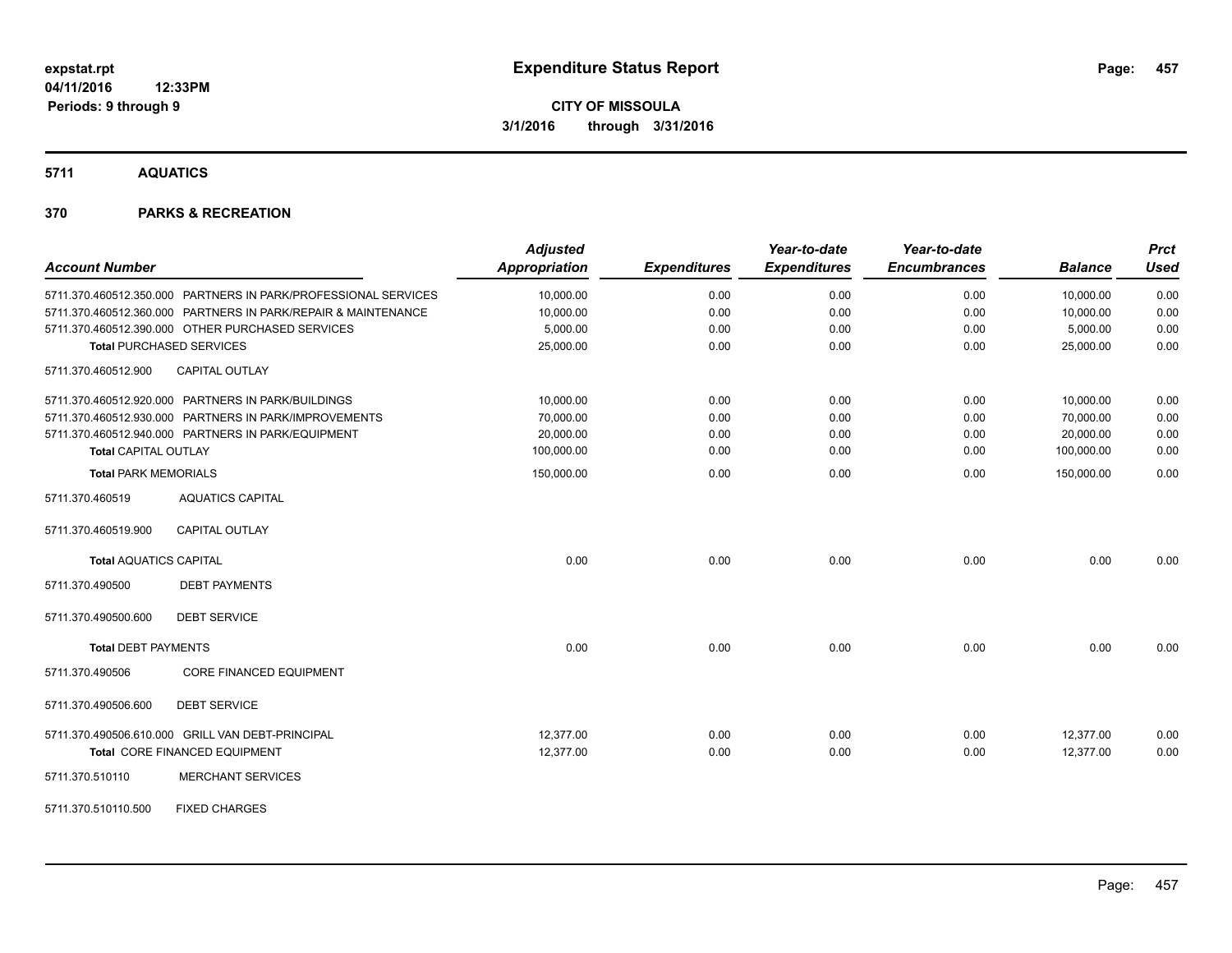**5711 AQUATICS**

| <b>Account Number</b>                         | Adjusted<br>Appropriation | <b>Expenditures</b> | Year-to-date<br><b>Expenditures</b> | Year-to-date<br><b>Encumbrances</b> | <b>Balance</b> | Prct<br>Used |
|-----------------------------------------------|---------------------------|---------------------|-------------------------------------|-------------------------------------|----------------|--------------|
| 5711.370.510110.550.000 MERCHANT SERVICE FEES | 14.000.00                 | 0.00                | 0.00                                | 0.00                                | 14.000.00      | 0.00         |
| <b>Total MERCHANT SERVICES</b>                | 14,000.00                 | 0.00                | 0.00                                | 0.00                                | 14,000.00      | 0.00         |
| <b>Total PARKS &amp; RECREATION</b>           | 427,327.00                | 65.317.97           | 801,370.85                          | 0.00                                | 625.956.15     | 56.14        |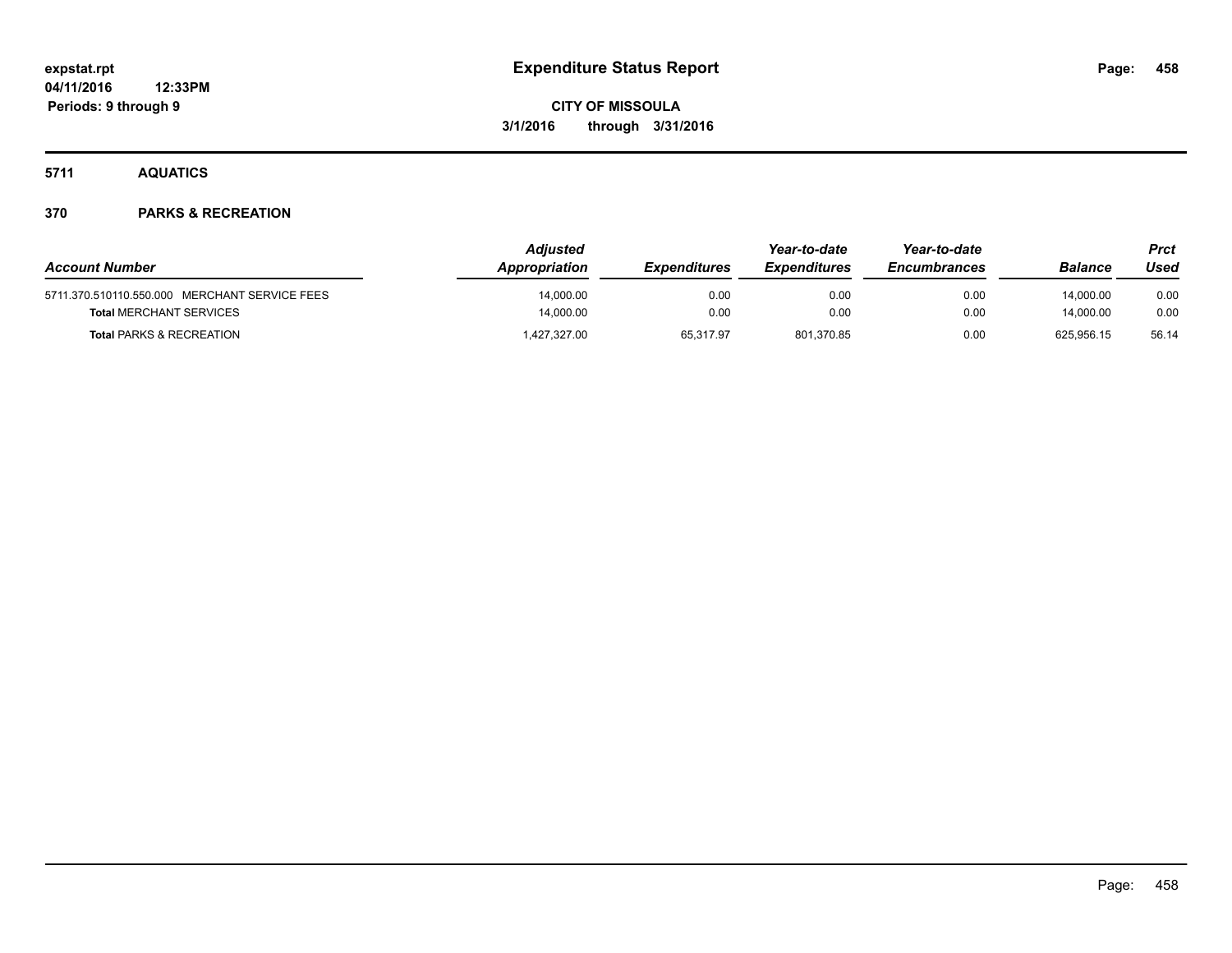**5711 AQUATICS**

### **371 AQUATICS SALARIES**

| <b>Account Number</b>          |                                 | <b>Adjusted</b><br><b>Appropriation</b> | <b>Expenditures</b> | Year-to-date<br><b>Expenditures</b> | Year-to-date<br><b>Encumbrances</b> | <b>Balance</b> | <b>Prct</b><br><b>Used</b> |
|--------------------------------|---------------------------------|-----------------------------------------|---------------------|-------------------------------------|-------------------------------------|----------------|----------------------------|
| 5711.371.460000                | <b>CULTURE &amp; RECREATION</b> |                                         |                     |                                     |                                     |                |                            |
| 5711.371.460000.100            | PERSONAL SERVICES               |                                         |                     |                                     |                                     |                |                            |
|                                | Total CULTURE & RECREATION      | 0.00                                    | 0.00                | 0.00                                | 0.00                                | 0.00           | 0.00                       |
| 5711.371.460477                | <b>GRILL VAN</b>                |                                         |                     |                                     |                                     |                |                            |
| 5711.371.460477.100            | PERSONAL SERVICES               |                                         |                     |                                     |                                     |                |                            |
| <b>Total GRILL VAN</b>         |                                 | 0.00                                    | 0.00                | 0.00                                | 0.00                                | 0.00           | 0.00                       |
| 5711.371.460490                | <b>CURRENTS POOL EXPENSES</b>   |                                         |                     |                                     |                                     |                |                            |
| 5711.371.460490.100            | PERSONAL SERVICES               |                                         |                     |                                     |                                     |                |                            |
|                                | Total CURRENTS POOL EXPENSES    | 0.00                                    | 0.00                | 0.00                                | 0.00                                | 0.00           | 0.00                       |
| 5711.371.460491                | SPLASH POOLS EXPENSES           |                                         |                     |                                     |                                     |                |                            |
| 5711.371.460491.100            | PERSONAL SERVICES               |                                         |                     |                                     |                                     |                |                            |
| <b>Total AQUATICS SALARIES</b> |                                 | 0.00                                    | 0.00                | 0.00                                | 0.00                                | 0.00           | 0.00                       |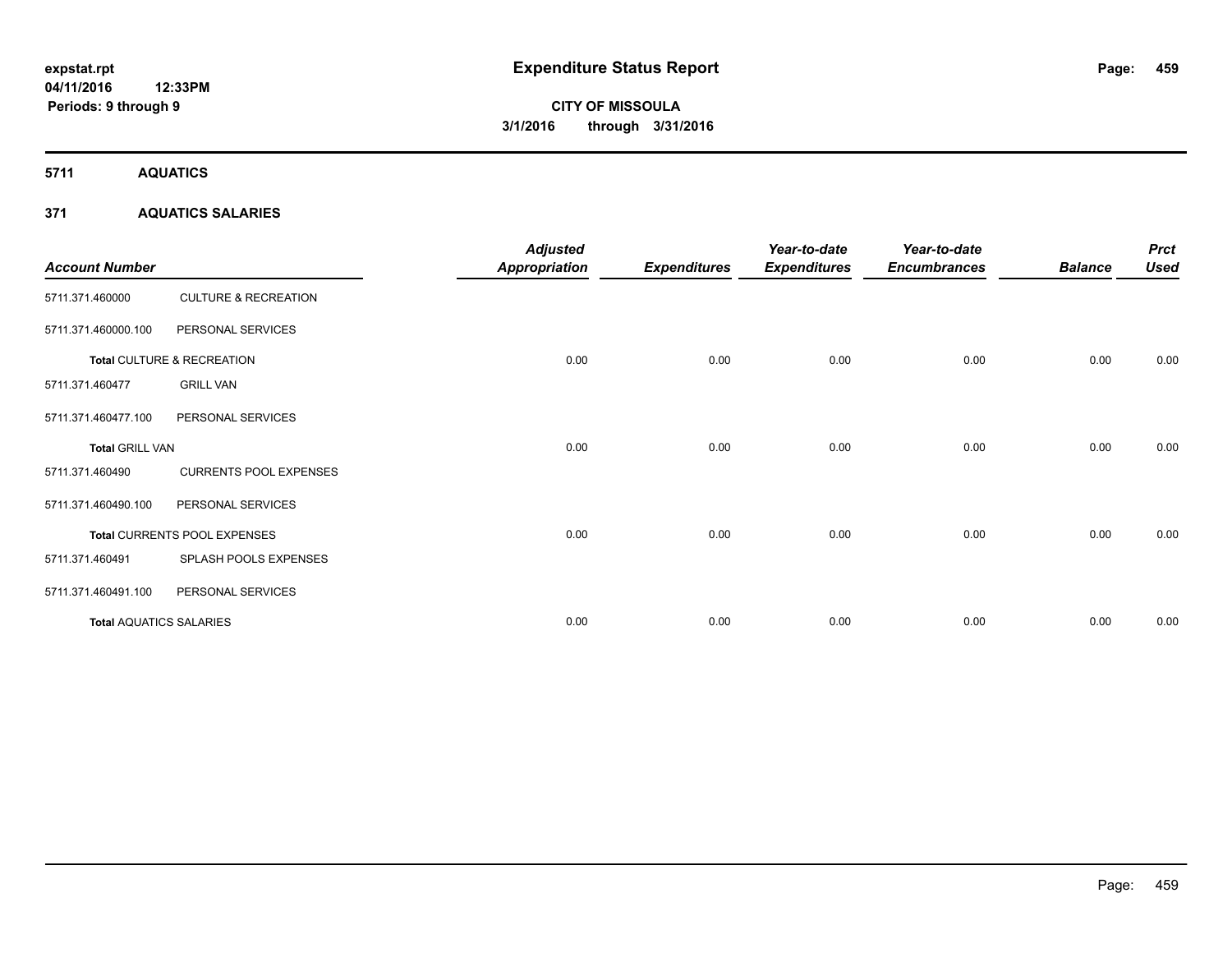**5711 AQUATICS**

### **390 NON-DEPARTMENTAL**

| <b>Account Number</b>         |                       | <b>Adjusted</b><br><b>Appropriation</b> | <b>Expenditures</b> | Year-to-date<br><b>Expenditures</b> | Year-to-date<br><b>Encumbrances</b> | <b>Balance</b> | <b>Prct</b><br><b>Used</b> |
|-------------------------------|-----------------------|-----------------------------------------|---------------------|-------------------------------------|-------------------------------------|----------------|----------------------------|
| 5711.390.510000               | <b>MISCELLANEOUS</b>  |                                         |                     |                                     |                                     |                |                            |
| 5711.390.510000.800           | OTHER OBJECTS         |                                         |                     |                                     |                                     |                |                            |
| <b>Total OTHER OBJECTS</b>    |                       | 0.00                                    | 0.00                | 0.00                                | 0.00                                | 0.00           | 0.00                       |
| 5711.390.510000.900           | <b>CAPITAL OUTLAY</b> |                                         |                     |                                     |                                     |                |                            |
| <b>Total MISCELLANEOUS</b>    |                       | 0.00                                    | 0.00                | 0.00                                | 0.00                                | 0.00           | 0.00                       |
| <b>Total NON-DEPARTMENTAL</b> |                       | 0.00                                    | 0.00                | 0.00                                | 0.00                                | 0.00           | 0.00                       |
| <b>Total AQUATICS</b>         |                       | 1,427,327.00                            | 65,317.97           | 801,370.85                          | 0.00                                | 625,956.15     | 56.14                      |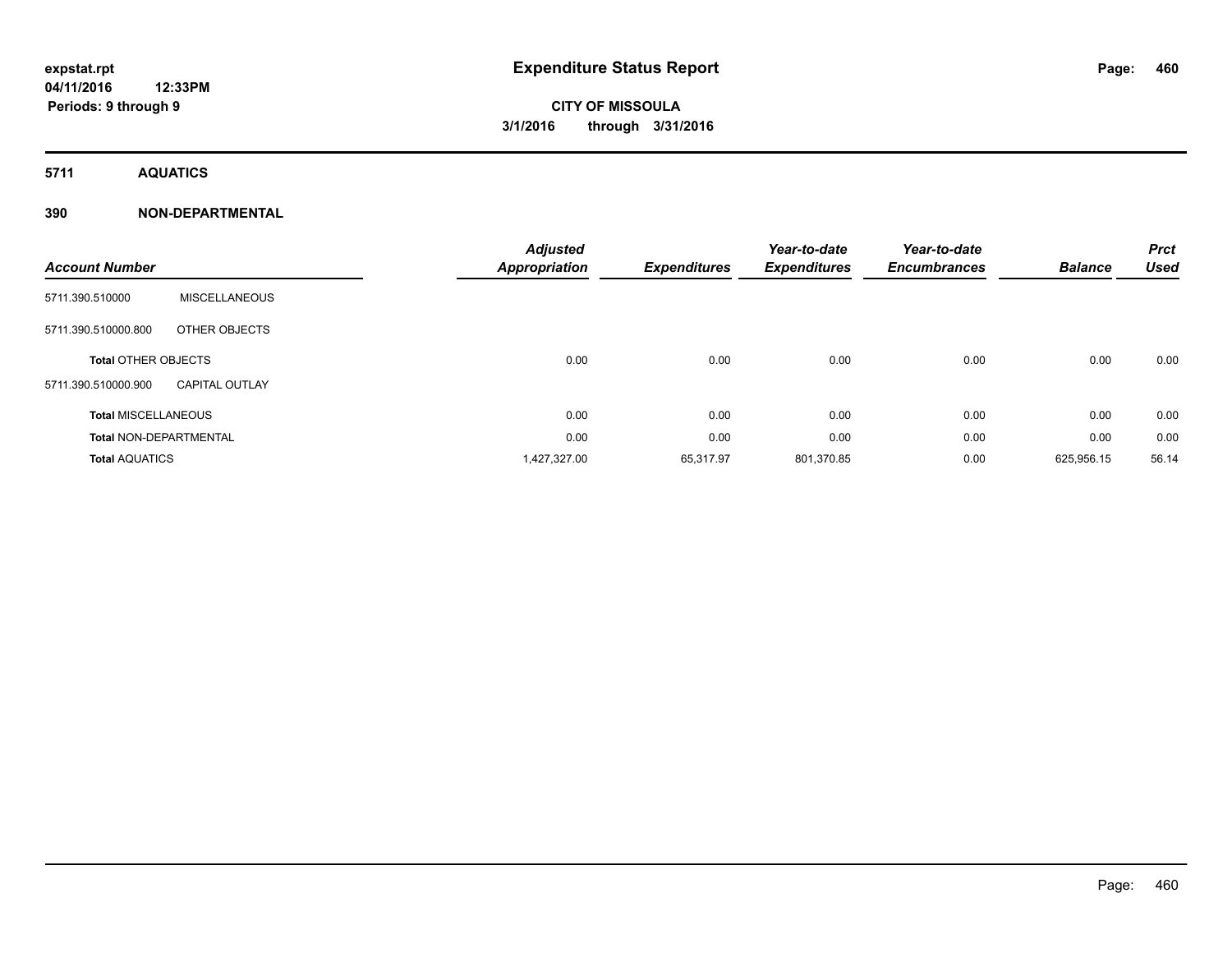### **6050 EMPLOYEE BENEFIT PLAN FUND**

### **390 NON-DEPARTMENTAL**

| <b>Account Number</b>           |                                                          | <b>Adjusted</b><br><b>Appropriation</b> | <b>Expenditures</b> | Year-to-date<br><b>Expenditures</b> | Year-to-date<br><b>Encumbrances</b> | <b>Balance</b> | <b>Prct</b><br><b>Used</b> |
|---------------------------------|----------------------------------------------------------|-----------------------------------------|---------------------|-------------------------------------|-------------------------------------|----------------|----------------------------|
| 6050.390.510110                 | <b>MERCHANT SERVICES</b>                                 |                                         |                     |                                     |                                     |                |                            |
| 6050.390.510110.500             | <b>FIXED CHARGES</b>                                     |                                         |                     |                                     |                                     |                |                            |
| <b>Total MERCHANT SERVICES</b>  |                                                          | 0.00                                    | 0.00                | 0.00                                | 0.00                                | 0.00           | 0.00                       |
| 6050.390.520800                 | <b>EMPLOYEE BENEFITS</b>                                 |                                         |                     |                                     |                                     |                |                            |
| 6050.390.520800.300             | <b>PURCHASED SERVICES</b>                                |                                         |                     |                                     |                                     |                |                            |
| 6050.390.520800.350.000         | <b>PROFESSIONAL SERVICES</b>                             | 50,340.00                               | 2,382.35            | 12,335.30                           | 0.00                                | 38,004.70      | 24.50                      |
|                                 | 6050.390.520800.351.000 INSURANCE CLAIMS                 | 5,156,229.00                            | 398.532.85          | 3,341,426.87                        | 0.00                                | 1.814.802.13   | 64.80                      |
|                                 | 6050.390.520800.352.000 HEALTH PROGRAMS                  | 94,500.00                               | 2,899.45            | 43,118.01                           | 0.00                                | 51,381.99      | 45.63                      |
|                                 | 6050.390.520800.353.000 ADMINISTRATION EXPENDITURES      | 757.888.00                              | 110.779.07          | 559.262.24                          | 0.00                                | 198.625.76     | 73.79                      |
|                                 | 6050.390.520800.354.000 TRANSITIONAL REINSURANCE PROGRAM | 78.280.00                               | 0.00                | 55,926.00                           | 0.00                                | 22,354.00      | 71.44                      |
| <b>Total PURCHASED SERVICES</b> |                                                          | 6,137,237.00                            | 514,593.72          | 4,012,068.42                        | 0.00                                | 2,125,168.58   | 65.37                      |
| 6050.390.520800.700             | <b>GRANTS &amp; CONTRIBUTIONS</b>                        |                                         |                     |                                     |                                     |                |                            |
|                                 | <b>Total GRANTS &amp; CONTRIBUTIONS</b>                  | 0.00                                    | 0.00                | 0.00                                | 0.00                                | 0.00           | 0.00                       |
| 6050.390.520800.800             | OTHER OBJECTS                                            |                                         |                     |                                     |                                     |                |                            |
| <b>Total OTHER OBJECTS</b>      |                                                          | 0.00                                    | 0.00                | 0.00                                | 0.00                                | 0.00           | 0.00                       |
|                                 | Total EMPLOYEE BENEFIT PLAN FUND                         | 6,137,237.00                            | 514,593.72          | 4,012,068.42                        | 0.00                                | 2,125,168.58   | 65.37                      |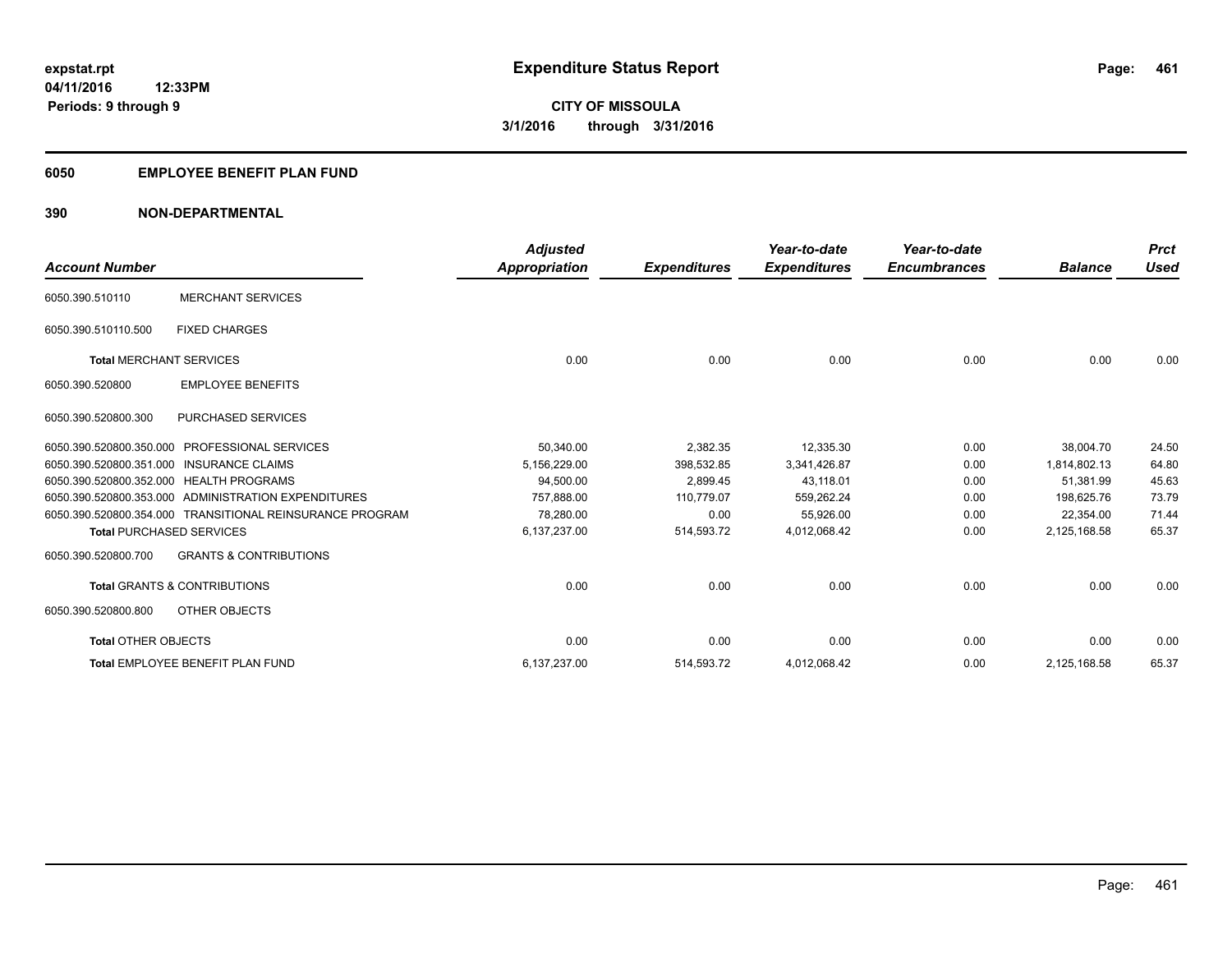#### **7370 PARKING COMMISSION FUND**

|                                           |                                                         | <b>Adjusted</b>      |                     | Year-to-date        | Year-to-date        |                | <b>Prct</b> |
|-------------------------------------------|---------------------------------------------------------|----------------------|---------------------|---------------------|---------------------|----------------|-------------|
| <b>Account Number</b>                     |                                                         | <b>Appropriation</b> | <b>Expenditures</b> | <b>Expenditures</b> | <b>Encumbrances</b> | <b>Balance</b> | <b>Used</b> |
| 7370.395.430266                           | PARKING DIVISION                                        |                      |                     |                     |                     |                |             |
| 7370.395.430266.100                       | PERSONAL SERVICES                                       |                      |                     |                     |                     |                |             |
|                                           | 7370.395.430266.110.000 SALARIES AND WAGES              | 436,749.00           | 34,262.17           | 313,355.94          | 0.00                | 123,393.06     | 71.75       |
| 7370.395.430266.120.000                   | OVERTIME/TERMINATION                                    | 7,234.00             | 6.49                | 196.71              | 0.00                | 7,037.29       | 2.72        |
|                                           | 7370.395.430266.140.000 EMPLOYER CONTRIBUTIONS          | 197.972.00           | 16.179.59           | 144,329.41          | 0.00                | 53.642.59      | 72.90       |
|                                           | 7370.395.430266.141.000 STATE RETIREMENT CONTRIBUTIONS  | 0.00                 | 0.00                | 223.35              | 0.00                | $-223.35$      | 0.00        |
| <b>Total PERSONAL SERVICES</b>            |                                                         | 641,955.00           | 50,448.25           | 458,105.41          | 0.00                | 183,849.59     | 71.36       |
| 7370.395.430266.200                       | <b>SUPPLIES</b>                                         |                      |                     |                     |                     |                |             |
| 7370.395.430266.210.000 OFFICE SUPPLIES   |                                                         | 5,400.00             | 44.95               | 2,944.40            | 0.00                | 2,455.60       | 54.53       |
|                                           | 7370.395.430266.220.000 OPERATING SUPPLIES              | 15,000.00            | 48.94               | 957.51              | 0.00                | 14,042.49      | 6.38        |
| 7370.395.430266.220.311 CLOTHING SUPPLIES |                                                         | 0.00                 | 0.00                | 1,676.12            | 0.00                | $-1,676.12$    | 0.00        |
|                                           | 7370.395.430266.230.000 REPAIR/MAINTENANCE              | 18,000.00            | 0.00                | 713.13              | 0.00                | 17,286.87      | 3.96        |
| 7370.395.430266.231.000 GASOLINE          |                                                         | 8,000.00             | 239.68              | 2,128.86            | 0.00                | 5,871.14       | 26.61       |
| <b>Total SUPPLIES</b>                     |                                                         | 46,400.00            | 333.57              | 8,420.02            | 0.00                | 37,979.98      | 18.15       |
| 7370.395.430266.300                       | <b>PURCHASED SERVICES</b>                               |                      |                     |                     |                     |                |             |
| 7370.395.430266.310.000 COMMUNICATIONS    |                                                         | 17,338.00            | 0.00                | 4,070.02            | 0.00                | 13,267.98      | 23.47       |
|                                           | 7370.395.430266.320.000 PRINTING & DUPLICATING          | 10,000.00            | 1,585.15            | 6,779.49            | 0.00                | 3,220.51       | 67.79       |
|                                           | 7370.395.430266.330.000 PUBLICITY, SUBSCRIPTIONS & DUES | 5,000.00             | 0.00                | 2,506.24            | 0.00                | 2.493.76       | 50.12       |
|                                           | 7370.395.430266.330.713 PUBLICITY, SUBSCRIPTIONS & DUES | 0.00                 | 30.00               | 30.00               | 0.00                | $-30.00$       | 0.00        |
| 7370.395.430266.340.000 SEWER             |                                                         | 137.00               | 0.00                | 142.28              | 0.00                | $-5.28$        | 103.85      |
|                                           | 7370.395.430266.341.000 ELECTRICITY & NATURAL GAS       | 36,440.00            | 3,497.27            | 25,614.25           | 0.00                | 10,825.75      | 70.29       |
| 7370.395.430266.343.000 WATER CHARGES     |                                                         | 4,000.00             | 156.51              | 5,052.49            | 0.00                | $-1,052.49$    | 126.31      |
|                                           | 7370.395.430266.343.717 MARKET ON FRONT WATER CHARGES   | 0.00                 | 198.73              | 1,613.30            | 0.00                | $-1,613.30$    | 0.00        |
| 7370.395.430266.344.000 TELEPHONE SERVICE |                                                         | 5,200.00             | 932.99              | 3,407.78            | 0.00                | 1,792.22       | 65.53       |
| 7370.395.430266.345.000 GARBAGE           |                                                         | 3,000.00             | 257.70              | 2,582.06            | 0.00                | 417.94         | 86.07       |
| 7370.395.430266.345.717 GARBAGE           |                                                         | 0.00                 | 136.30              | 975.10              | 0.00                | $-975.10$      | 0.00        |
|                                           | 7370.395.430266.350.000 PROFESSIONAL SERVICES           | 61,250.00            | 2,023.20            | 4,533.20            | 0.00                | 56,716.80      | 7.40        |
| 7370.395.430266.350.700 ACCOUNTING        |                                                         | 0.00                 | 1,786.00            | 9,800.50            | 0.00                | $-9,800.50$    | 0.00        |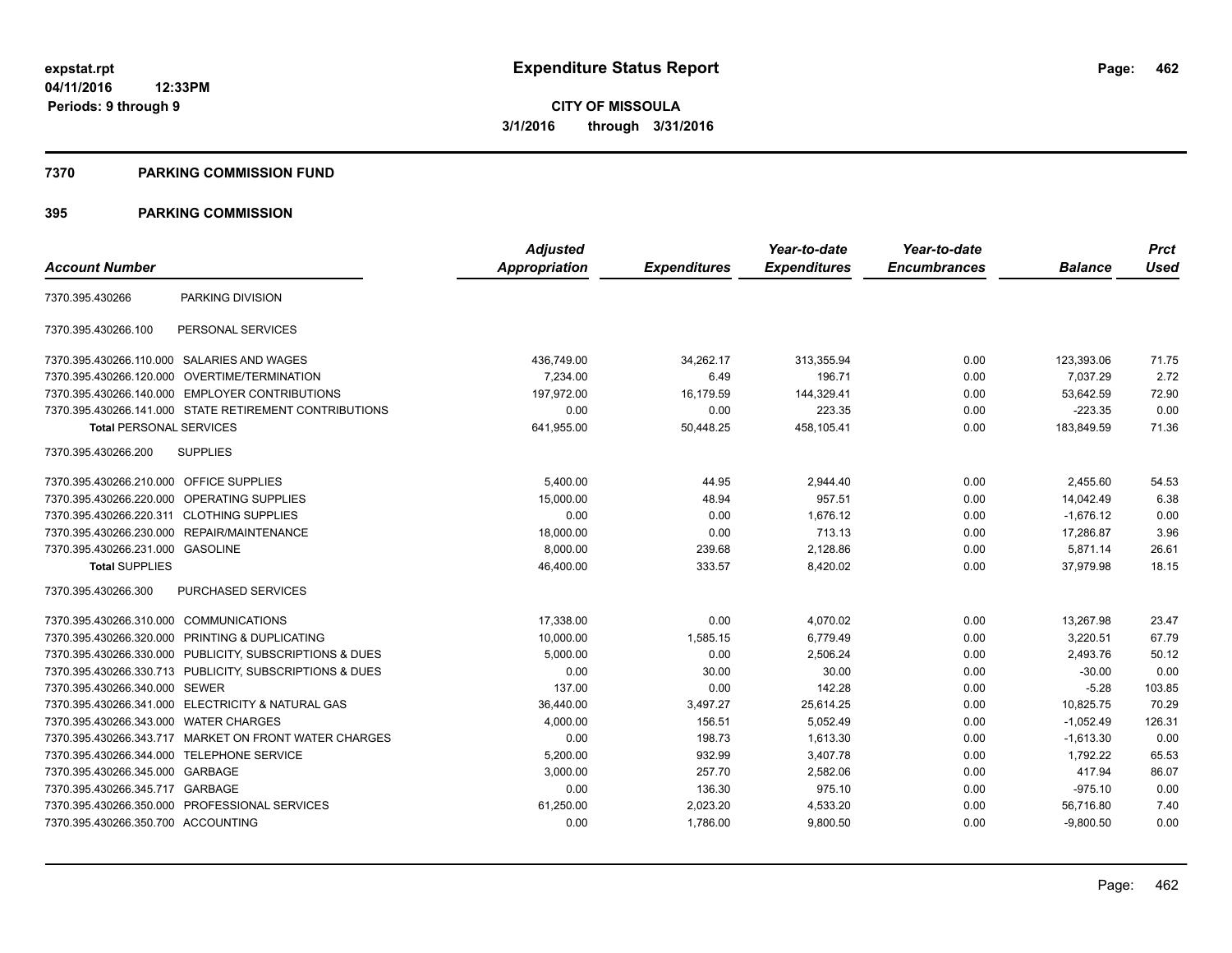#### **7370 PARKING COMMISSION FUND**

|                                                      | <b>Adjusted</b> |                     | Year-to-date        | Year-to-date        |                | <b>Prct</b> |
|------------------------------------------------------|-----------------|---------------------|---------------------|---------------------|----------------|-------------|
| <b>Account Number</b>                                | Appropriation   | <b>Expenditures</b> | <b>Expenditures</b> | <b>Encumbrances</b> | <b>Balance</b> | <b>Used</b> |
| 7370.395.430266.350.701 AUDIT                        | 0.00            | 200.00              | 11,850.00           | 0.00                | $-11,850.00$   | 0.00        |
| 7370.395.430266.350.702 SECURITY FOR GARAGES         | 0.00            | 1,890.00            | 11,676.00           | 0.00                | $-11,676.00$   | 0.00        |
| 7370.395.430266.350.703 STATE LICENSE INQUIRY        | 0.00            | 1,569.28            | 1,933.84            | 0.00                | $-1,933.84$    | 0.00        |
| 7370.395.430266.350.704 COLLECTION BUREAU EXPENSE    | 0.00            | 43.91               | 265.97              | 0.00                | $-265.97$      | 0.00        |
| 7370.395.430266.360.000 REPAIR & MAINTENANCE         | 72,500.00       | 0.00                | 5,190.47            | 0.00                | 67,309.53      | 7.16        |
| 7370.395.430266.360.710 REPAIR & MAINTENANCE         | 0.00            | 0.00                | 6,269.48            | 0.00                | $-6,269.48$    | 0.00        |
| 7370.395.430266.360.711 REPAIR & MAINTENANCE         | 0.00            | 0.00                | 408.41              | 0.00                | $-408.41$      | 0.00        |
| 7370.395.430266.360.712 REPAIR & MAINTENANCE         | 0.00            | 59.92               | 1,945.82            | 0.00                | $-1,945.82$    | 0.00        |
| 7370.395.430266.360.713 REPAIR & MAINTENANCE         | 0.00            | 1,758.39            | 6,718.71            | 0.00                | $-6,718.71$    | 0.00        |
| 7370.395.430266.360.714 BANK ST/REPAIR & MAINTENANCE | 0.00            | 1,197.00            | 3,806.49            | 0.00                | $-3,806.49$    | 0.00        |
| 7370.395.430266.360.715 REPAIR & MAINTENANCE         | 0.00            | 0.00                | 1,516.37            | 0.00                | $-1,516.37$    | 0.00        |
| 7370.395.430266.360.716 REPAIR & MAINTENANCE         | 0.00            | 17.07               | 1.036.39            | 0.00                | $-1,036.39$    | 0.00        |
| 7370.395.430266.370.000 TRAVEL                       | 1,600.00        | 0.00                | 2,031.68            | 0.00                | $-431.68$      | 126.98      |
| 7370.395.430266.380.000 TRAINING                     | 1.900.00        | 0.00                | 0.00                | 0.00                | 1,900.00       | 0.00        |
| 7370.395.430266.390.000 OTHER PURCHASED SERVICES     | 188,805.00      | 13.50               | 94,421.00           | 0.00                | 94,384.00      | 50.01       |
| 7370.395.430266.390.044 JANITORIAL                   | 0.00            | 1,186.66            | 7,180.23            | 0.00                | $-7,180.23$    | 0.00        |
| 7370.395.430266.390.720 OTHER PURCHASED SERVICES     | 0.00            | 0.00                | 314.32              | 0.00                | $-314.32$      | 0.00        |
| <b>Total PURCHASED SERVICES</b>                      | 407,170.00      | 18,539.58           | 223,671.89          | 0.00                | 183,498.11     | 54.93       |
| 7370.395.430266.400<br><b>BUILDING MATERIALS</b>     |                 |                     |                     |                     |                |             |
| <b>Total BUILDING MATERIALS</b>                      | 0.00            | 0.00                | 0.00                | 0.00                | 0.00           | 0.00        |
| 7370.395.430266.500<br><b>FIXED CHARGES</b>          |                 |                     |                     |                     |                |             |
| 7370.395.430266.500.000 FIXED CHARGES                | 168,621.00      | 0.00                | 0.00                | 0.00                | 168,621.00     | 0.00        |
| 7370.395.430266.500.731 FIXED CHARGES                | 0.00            | 0.00                | 5,100.00            | 0.00                | $-5,100.00$    | 0.00        |
| 7370.395.430266.500.732 FIXED CHARGES                | 0.00            | 0.00                | 6,986.00            | 0.00                | $-6,986.00$    | 0.00        |
| 7370.395.430266.500.733 FIXED CHARGES                | 0.00            | 0.00                | 4,950.00            | 0.00                | $-4,950.00$    | 0.00        |
| 7370.395.430266.500.734 FIXED CHARGES                | 0.00            | 145.00              | 8,355.92            | 0.00                | $-8,355.92$    | 0.00        |
| <b>Total FIXED CHARGES</b>                           | 168,621.00      | 145.00              | 25,391.92           | 0.00                | 143,229.08     | 15.06       |
| 7370.395.430266.600<br><b>DEBT SERVICE</b>           |                 |                     |                     |                     |                |             |
| 7370.395.430266.610.000 LEASE/PRINCIPAL              | 52,787.59       | 0.00                | 40,100.00           | 0.00                | 12,687.59      | 75.96       |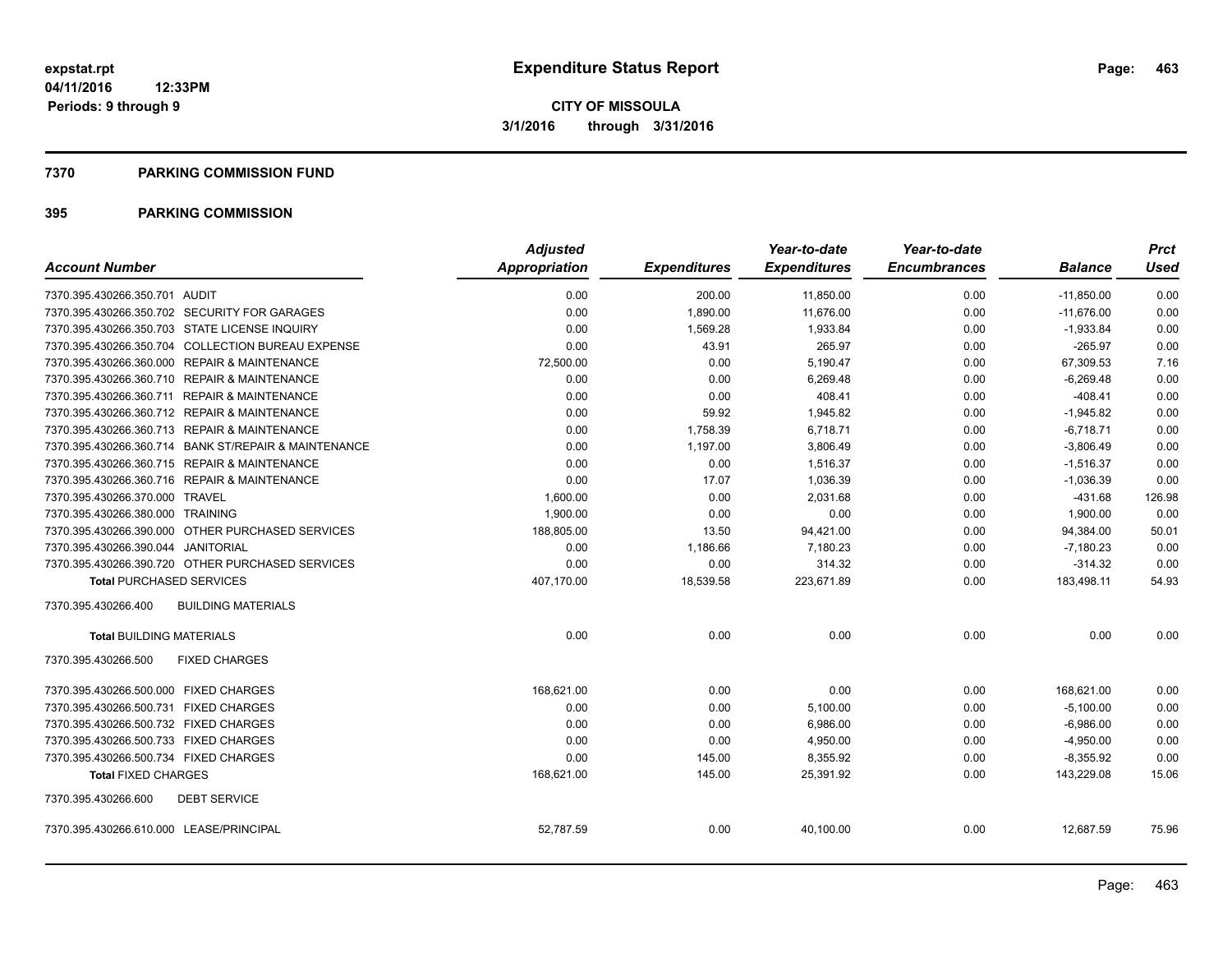#### **7370 PARKING COMMISSION FUND**

| <b>Account Number</b>                                    | <b>Adjusted</b><br>Appropriation | <b>Expenditures</b> | Year-to-date<br><b>Expenditures</b> | Year-to-date<br><b>Encumbrances</b> | <b>Balance</b>  | <b>Prct</b><br><b>Used</b> |
|----------------------------------------------------------|----------------------------------|---------------------|-------------------------------------|-------------------------------------|-----------------|----------------------------|
| 7370.395.430266.620.000 LEASE INTEREST                   | 12,162.50                        | 0.00                | 16,662.50                           | 0.00                                | $-4,500.00$     | 137.00                     |
| <b>Total DEBT SERVICE</b>                                | 64,950.09                        | 0.00                | 56,762.50                           | 0.00                                | 8,187.59        | 87.39                      |
| <b>GRANTS &amp; CONTRIBUTIONS</b><br>7370.395.430266.700 |                                  |                     |                                     |                                     |                 |                            |
| 7370.395.430266.700.000 GRANTS & CONTRIBUTIONS           | 74,000.00                        | 18,500.00           | 80,921.00                           | 0.00                                | $-6,921.00$     | 109.35                     |
| <b>Total GRANTS &amp; CONTRIBUTIONS</b>                  | 74,000.00                        | 18,500.00           | 80,921.00                           | 0.00                                | $-6,921.00$     | 109.35                     |
| 7370.395.430266.800<br>OTHER OBJECTS                     |                                  |                     |                                     |                                     |                 |                            |
| 7370.395.430266.820.000 TRANSFERS TO OTHER FUNDS         | 311,194.00                       | 26,036.25           | 225,131.25                          | 0.00                                | 86,062.75       | 72.34                      |
| 7370.395.430266.845.000 CONTINGENCY                      | 48.965.00                        | 0.00                | 0.00                                | 0.00                                | 48.965.00       | 0.00                       |
| <b>Total OTHER OBJECTS</b>                               | 360,159.00                       | 26,036.25           | 225,131.25                          | 0.00                                | 135.027.75      | 62.51                      |
| 7370.395.430266.900<br><b>CAPITAL OUTLAY</b>             |                                  |                     |                                     |                                     |                 |                            |
| 7370.395.430266.940.000 MACHINERY & EQUIPMENT            | 1,560,506.00                     | 0.00                | 0.00                                | 0.00                                | 1,560,506.00    | 0.00                       |
| <b>Total CAPITAL OUTLAY</b>                              | 1,560,506.00                     | 0.00                | 0.00                                | 0.00                                | 1,560,506.00    | 0.00                       |
| <b>Total PARKING DIVISION</b>                            | 3,323,761.09                     | 114,002.65          | 1,078,403.99                        | 0.00                                | 2,245,357.10    | 32.45                      |
| 7370.395.430267<br>FY16 METER INSTALL PROJECT            |                                  |                     |                                     |                                     |                 |                            |
| 7370.395.430267.900<br><b>CAPITAL OUTLAY</b>             |                                  |                     |                                     |                                     |                 |                            |
| 7370.395.430267.940.000 FY16 METER INSTALL PROJECT       | 0.00                             | 9,375.81            | 1,259,962.88                        | 0.00                                | $-1,259,962.88$ | 0.00                       |
| <b>Total FY16 METER INSTALL PROJECT</b>                  | 0.00                             | 9,375.81            | 1,259,962.88                        | 0.00                                | $-1,259,962.88$ | 0.00                       |
| 7370.395.430271<br><b>TICKET DIVISION</b>                |                                  |                     |                                     |                                     |                 |                            |
| 7370.395.430271.100<br>PERSONAL SERVICES                 |                                  |                     |                                     |                                     |                 |                            |
| <b>Total TICKET DIVISION</b>                             | 0.00                             | 0.00                | 0.00                                | 0.00                                | 0.00            | 0.00                       |
| REVISED STEP SEWER DESIGN<br>7370.395.430622             |                                  |                     |                                     |                                     |                 |                            |
| <b>SUPPLIES</b><br>7370.395.430622.200                   |                                  |                     |                                     |                                     |                 |                            |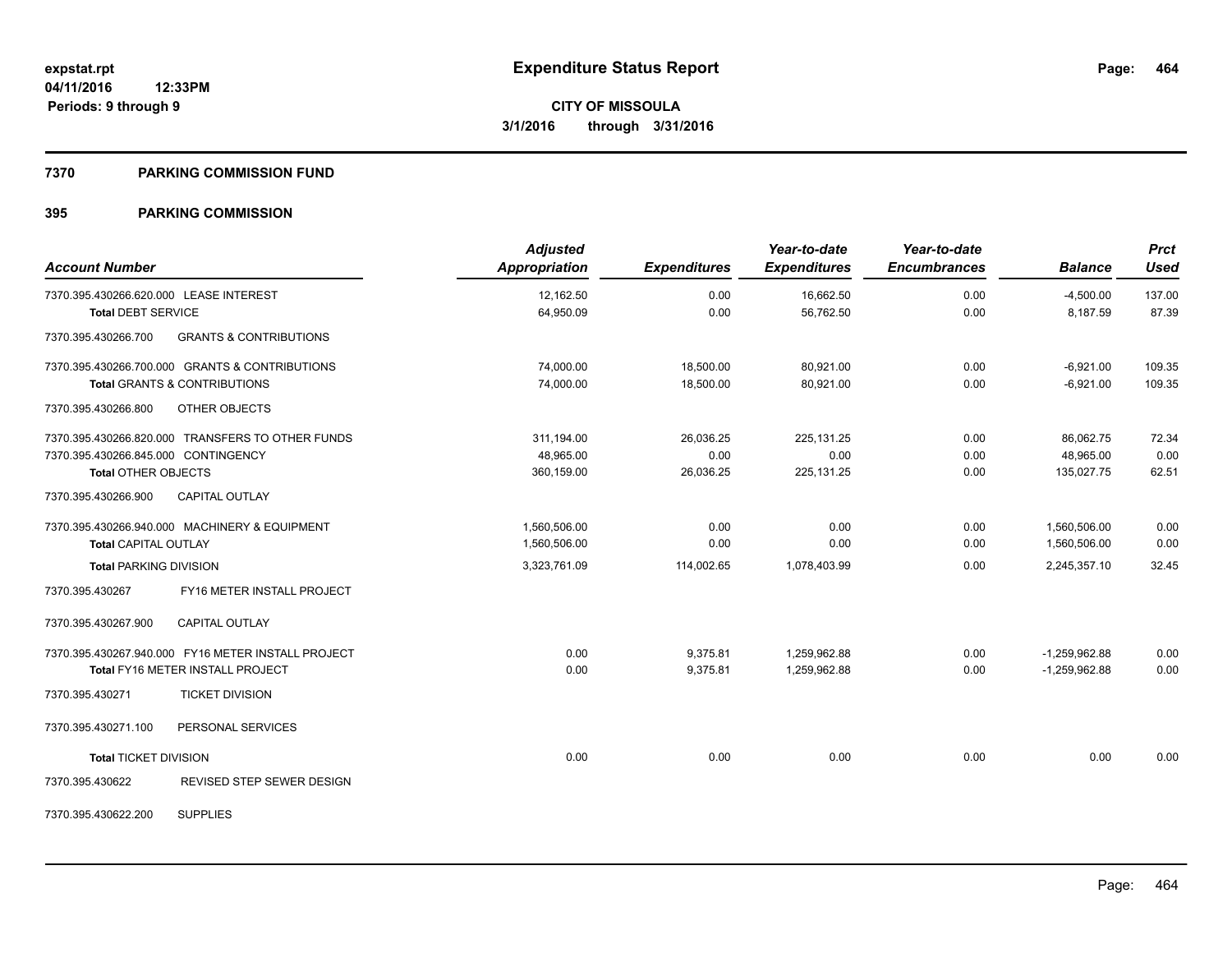#### **7370 PARKING COMMISSION FUND**

| <b>Account Number</b>     |                                               | <b>Adjusted</b><br><b>Appropriation</b> | <b>Expenditures</b> | Year-to-date<br><b>Expenditures</b> | Year-to-date<br><b>Encumbrances</b> | <b>Balance</b> | <b>Prct</b><br><b>Used</b> |
|---------------------------|-----------------------------------------------|-----------------------------------------|---------------------|-------------------------------------|-------------------------------------|----------------|----------------------------|
|                           | <b>Total REVISED STEP SEWER DESIGN</b>        | 0.00                                    | 0.00                | 0.00                                | 0.00                                | 0.00           | 0.00                       |
| 7370.395.499999           | <b>NEW REQUESTS</b>                           |                                         |                     |                                     |                                     |                |                            |
| 7370.395.499999.100       | PERSONAL SERVICES                             |                                         |                     |                                     |                                     |                |                            |
| <b>Total NEW REQUESTS</b> |                                               | 0.00                                    | 0.00                | 0.00                                | 0.00                                | 0.00           | 0.00                       |
| 7370.395.510110           | <b>MERCHANT SERVICES</b>                      |                                         |                     |                                     |                                     |                |                            |
| 7370.395.510110.500       | <b>FIXED CHARGES</b>                          |                                         |                     |                                     |                                     |                |                            |
|                           | 7370.395.510110.550.000 MERCHANT SERVICE FEES | 21,500.00                               | 3.00                | 3.00                                | 0.00                                | 21.497.00      | 0.01                       |
|                           | <b>Total MERCHANT SERVICES</b>                | 21,500.00                               | 3.00                | 3.00                                | 0.00                                | 21,497.00      | 0.01                       |
|                           | <b>Total PARKING COMMISSION</b>               | 3,345,261.09                            | 123,381.46          | 2,338,369.87                        | 0.00                                | 1,006,891.22   | 69.90                      |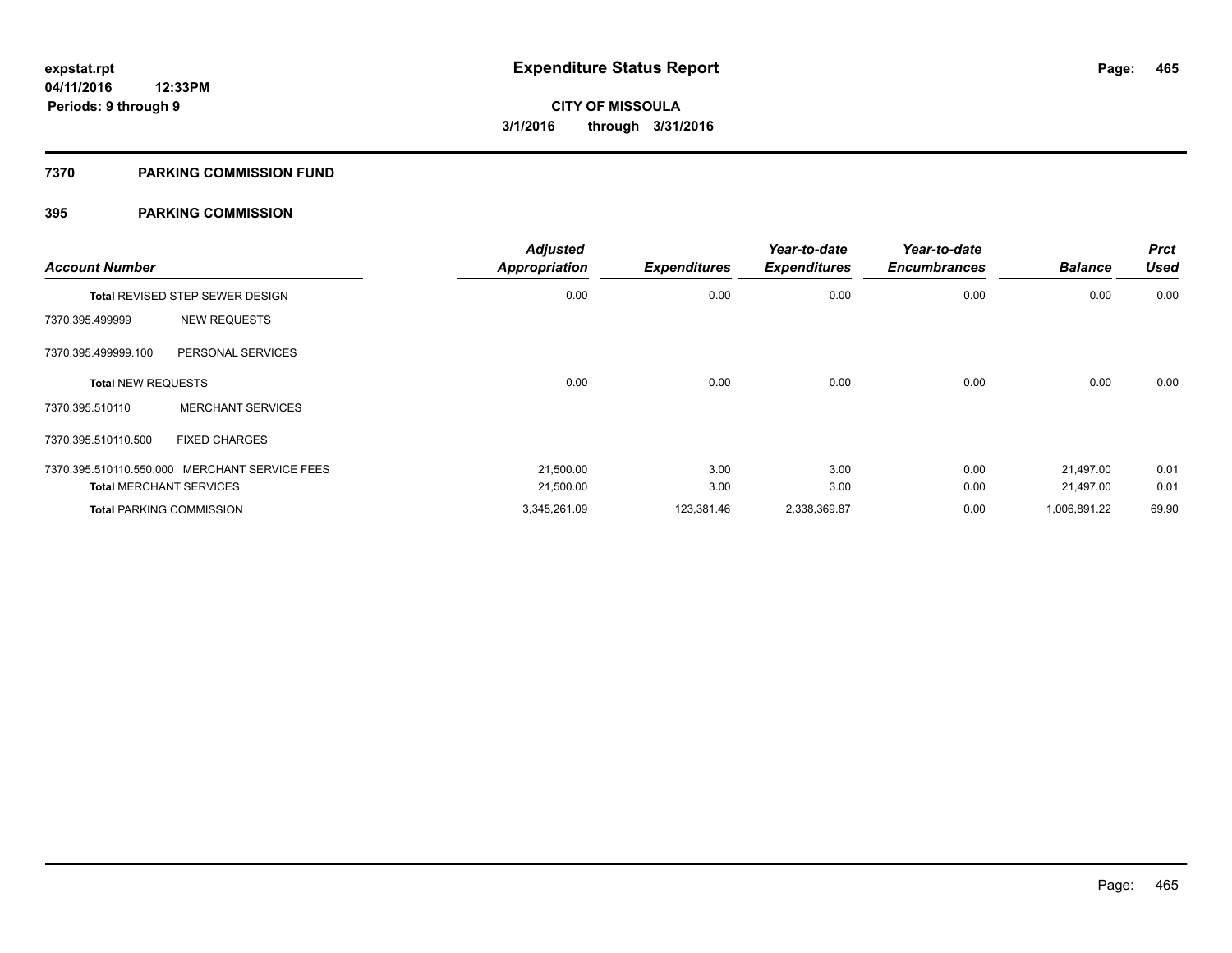#### **7370 PARKING COMMISSION FUND**

### **900 DEPRECIATION**

| <b>Account Number</b>      |                                      | <b>Adjusted</b><br><b>Appropriation</b> | <b>Expenditures</b> | Year-to-date<br><b>Expenditures</b> | Year-to-date<br><b>Encumbrances</b> | <b>Balance</b> | <b>Prct</b><br><b>Used</b> |
|----------------------------|--------------------------------------|-----------------------------------------|---------------------|-------------------------------------|-------------------------------------|----------------|----------------------------|
|                            |                                      |                                         |                     |                                     |                                     |                |                            |
| 7370.900.510000            | <b>MISCELLANEOUS</b>                 |                                         |                     |                                     |                                     |                |                            |
| 7370.900.510000.800        | OTHER OBJECTS                        |                                         |                     |                                     |                                     |                |                            |
| <b>Total OTHER OBJECTS</b> |                                      | 0.00                                    | 0.00                | 0.00                                | 0.00                                | 0.00           | 0.00                       |
| 7370.900.510000.900        | <b>CAPITAL OUTLAY</b>                |                                         |                     |                                     |                                     |                |                            |
| <b>Total DEPRECIATION</b>  |                                      | 0.00                                    | 0.00                | 0.00                                | 0.00                                | 0.00           | 0.00                       |
|                            | <b>Total PARKING COMMISSION FUND</b> | 3.345.261.09                            | 123.381.46          | 2,338,369.87                        | 0.00                                | 1,006,891.22   | 69.90                      |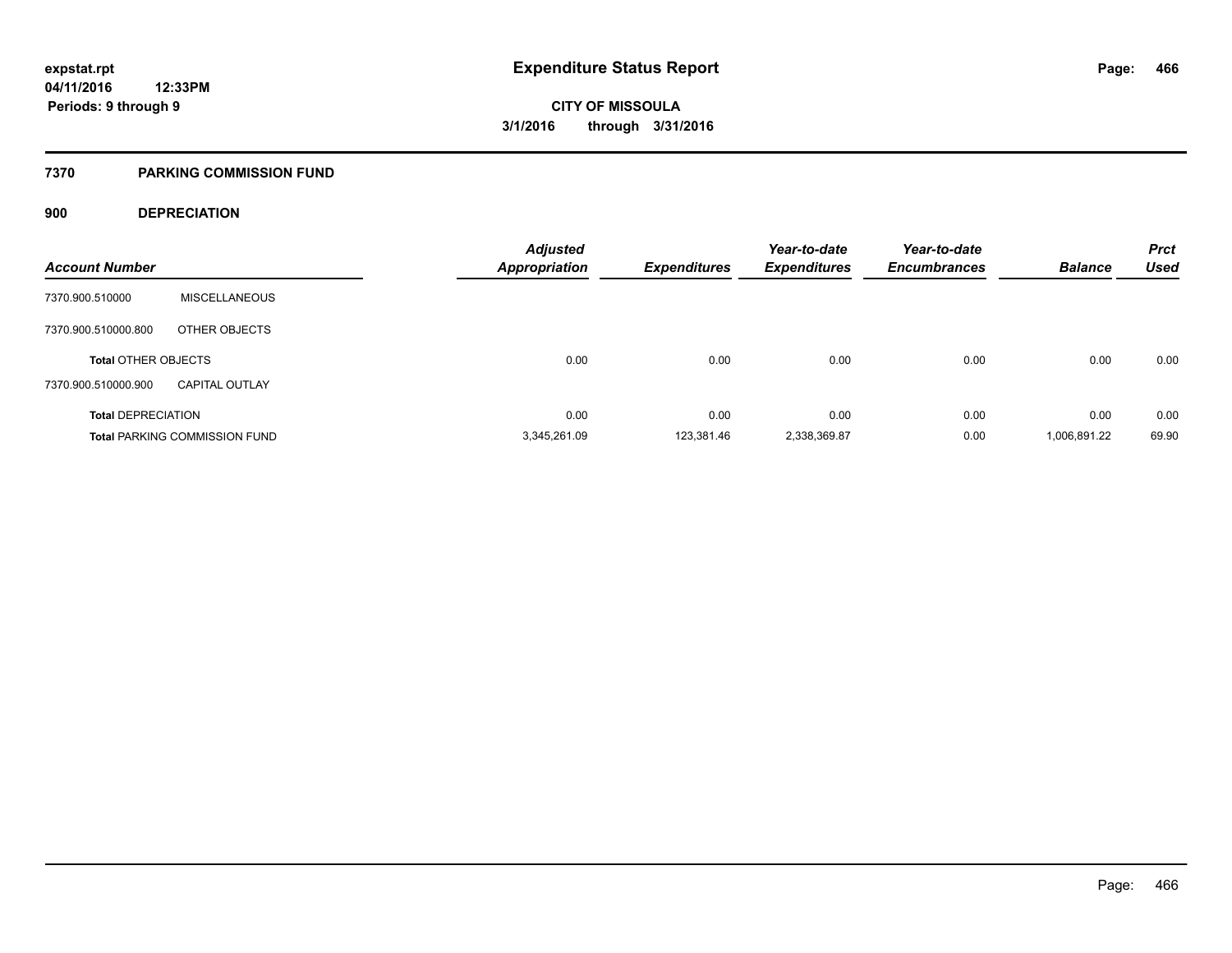### **7371 FRONT STREET PARKING BONDS**

| <b>Account Number</b>         |                                                                                    | <b>Adjusted</b><br><b>Appropriation</b> | <b>Expenditures</b>      | Year-to-date<br><b>Expenditures</b> | Year-to-date<br><b>Encumbrances</b> | <b>Balance</b>         | <b>Prct</b><br><b>Used</b> |
|-------------------------------|------------------------------------------------------------------------------------|-----------------------------------------|--------------------------|-------------------------------------|-------------------------------------|------------------------|----------------------------|
| 7371.395.430266               | PARKING DIVISION                                                                   |                                         |                          |                                     |                                     |                        |                            |
| 7371.395.430266.800           | <b>OTHER OBJECTS</b>                                                               |                                         |                          |                                     |                                     |                        |                            |
| <b>Total PARKING DIVISION</b> |                                                                                    | 0.00                                    | 0.00                     | 0.00                                | 0.00                                | 0.00                   | 0.00                       |
| 7371.395.490200               | REVENUE BOND DEBT SERVICE                                                          |                                         |                          |                                     |                                     |                        |                            |
| 7371.395.490200.600           | <b>DEBT SERVICE</b>                                                                |                                         |                          |                                     |                                     |                        |                            |
|                               | 7371.395.490200.620.000 INTEREST / SERVICE FEES<br>Total REVENUE BOND DEBT SERVICE | 0.00<br>0.00                            | 0.00<br>0.00             | $-67,852.34$<br>$-67,852.34$        | 0.00<br>0.00                        | 67,852.34<br>67,852.34 | 0.00<br>0.00               |
| 7371.395.490201               | SERIES 2014 MPC DEBT                                                               |                                         |                          |                                     |                                     |                        |                            |
| 7371.395.490201.600           | <b>DEBT SERVICE</b>                                                                |                                         |                          |                                     |                                     |                        |                            |
|                               | 7371.395.490201.620.000 INTEREST / SERVICE FEES<br>Total SERIES 2014 MPC DEBT      | 272,925.00<br>272,925.00                | 135,362.51<br>135,362.51 | 272,575.01<br>272,575.01            | 0.00<br>0.00                        | 349.99<br>349.99       | 99.87<br>99.87             |
| 7371.395.490202               | *** Title Not Found ***                                                            |                                         |                          |                                     |                                     |                        |                            |
| 7371.395.490202.600           | <b>DEBT SERVICE</b>                                                                |                                         |                          |                                     |                                     |                        |                            |
| Total *** Title Not Found *** |                                                                                    | 0.00                                    | 0.00                     | 0.00                                | 0.00                                | 0.00                   | 0.00                       |
| 7371.395.510110               | <b>MERCHANT SERVICES</b>                                                           |                                         |                          |                                     |                                     |                        |                            |
| 7371.395.510110.500           | <b>FIXED CHARGES</b>                                                               |                                         |                          |                                     |                                     |                        |                            |
|                               | <b>Total MERCHANT SERVICES</b>                                                     | 0.00                                    | 0.00                     | 0.00                                | 0.00                                | 0.00                   | 0.00                       |
|                               | <b>Total FRONT STREET PARKING BONDS</b>                                            | 272,925.00                              | 135,362.51               | 204,722.67                          | 0.00                                | 68,202.33              | 75.01                      |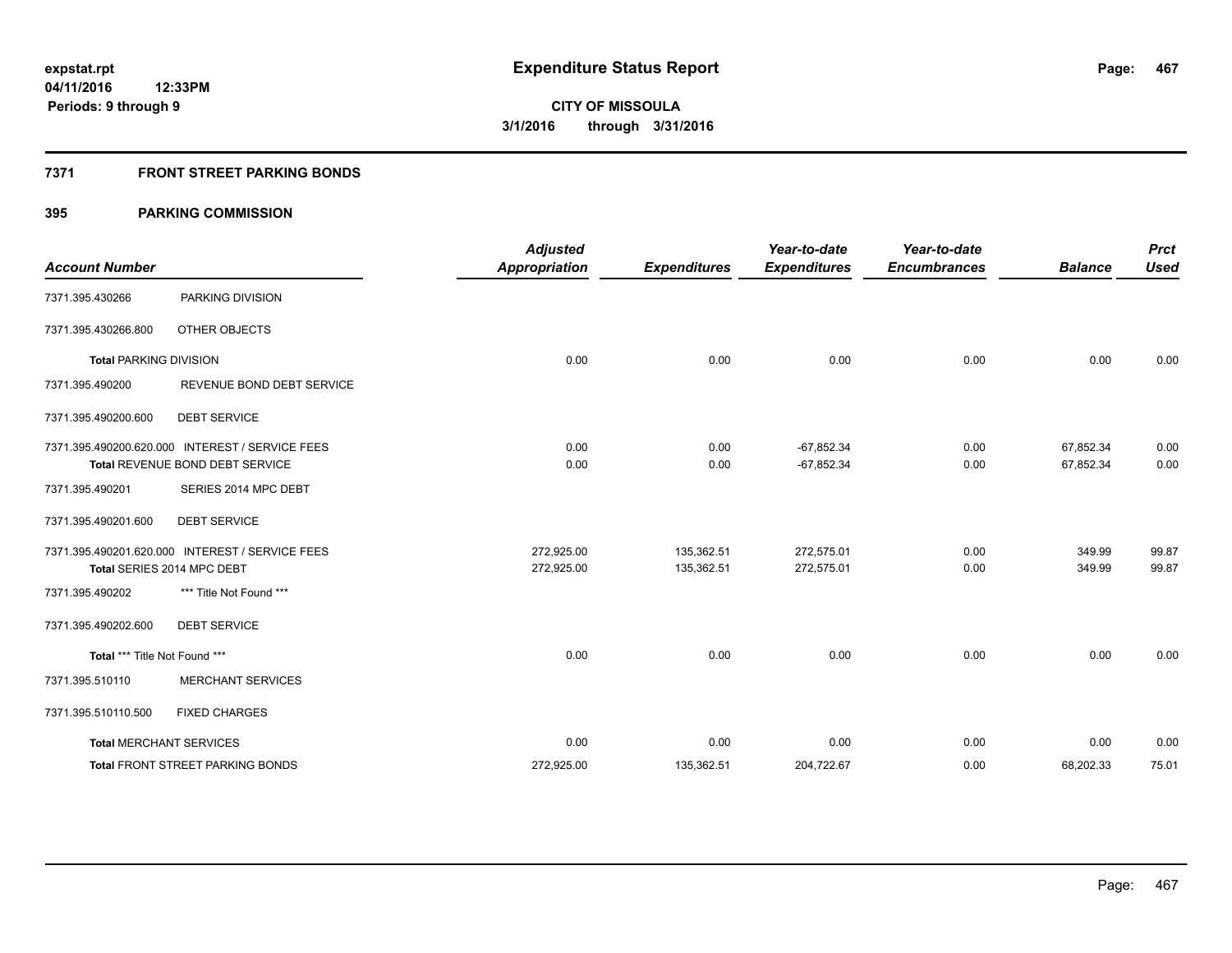#### **7372 SINKING FUND/FRONT ST PARKING BONDS**

| <b>Account Number</b>         |                                                    | <b>Adjusted</b><br><b>Appropriation</b> | <b>Expenditures</b> | Year-to-date<br><b>Expenditures</b> | Year-to-date<br><b>Encumbrances</b> | <b>Balance</b> | <b>Prct</b><br><b>Used</b> |
|-------------------------------|----------------------------------------------------|-----------------------------------------|---------------------|-------------------------------------|-------------------------------------|----------------|----------------------------|
| 7372.395.430266               | PARKING DIVISION                                   |                                         |                     |                                     |                                     |                |                            |
| 7372.395.430266.800           | OTHER OBJECTS                                      |                                         |                     |                                     |                                     |                |                            |
| <b>Total PARKING DIVISION</b> |                                                    | 0.00                                    | 0.00                | 0.00                                | 0.00                                | 0.00           | 0.00                       |
| 7372.395.490200               | REVENUE BOND DEBT SERVICE                          |                                         |                     |                                     |                                     |                |                            |
| 7372.395.490200.600           | <b>DEBT SERVICE</b>                                |                                         |                     |                                     |                                     |                |                            |
|                               | <b>Total REVENUE BOND DEBT SERVICE</b>             | 0.00                                    | 0.00                | 0.00                                | 0.00                                | 0.00           | 0.00                       |
| 7372.395.490201               | SERIES 2014 MPC DEBT                               |                                         |                     |                                     |                                     |                |                            |
| 7372.395.490201.600           | <b>DEBT SERVICE</b>                                |                                         |                     |                                     |                                     |                |                            |
|                               | 7372.395.490201.610.000 SERIES 2014 BOND-PRINCIPAL | 185,000.00                              | 0.00                | 185,000.00                          | 0.00                                | 0.00           | 100.00                     |
|                               | Total SERIES 2014 MPC DEBT                         | 185,000.00                              | 0.00                | 185,000.00                          | 0.00                                | 0.00           | 100.00                     |
| 7372.395.510110               | <b>MERCHANT SERVICES</b>                           |                                         |                     |                                     |                                     |                |                            |
| 7372.395.510110.500           | <b>FIXED CHARGES</b>                               |                                         |                     |                                     |                                     |                |                            |
|                               | <b>Total MERCHANT SERVICES</b>                     | 0.00                                    | 0.00                | 0.00                                | 0.00                                | 0.00           | 0.00                       |
|                               | <b>Total SINKING FUND/FRONT ST PARKING BONDS</b>   | 185,000.00                              | 0.00                | 185,000.00                          | 0.00                                | 0.00           | 100.00                     |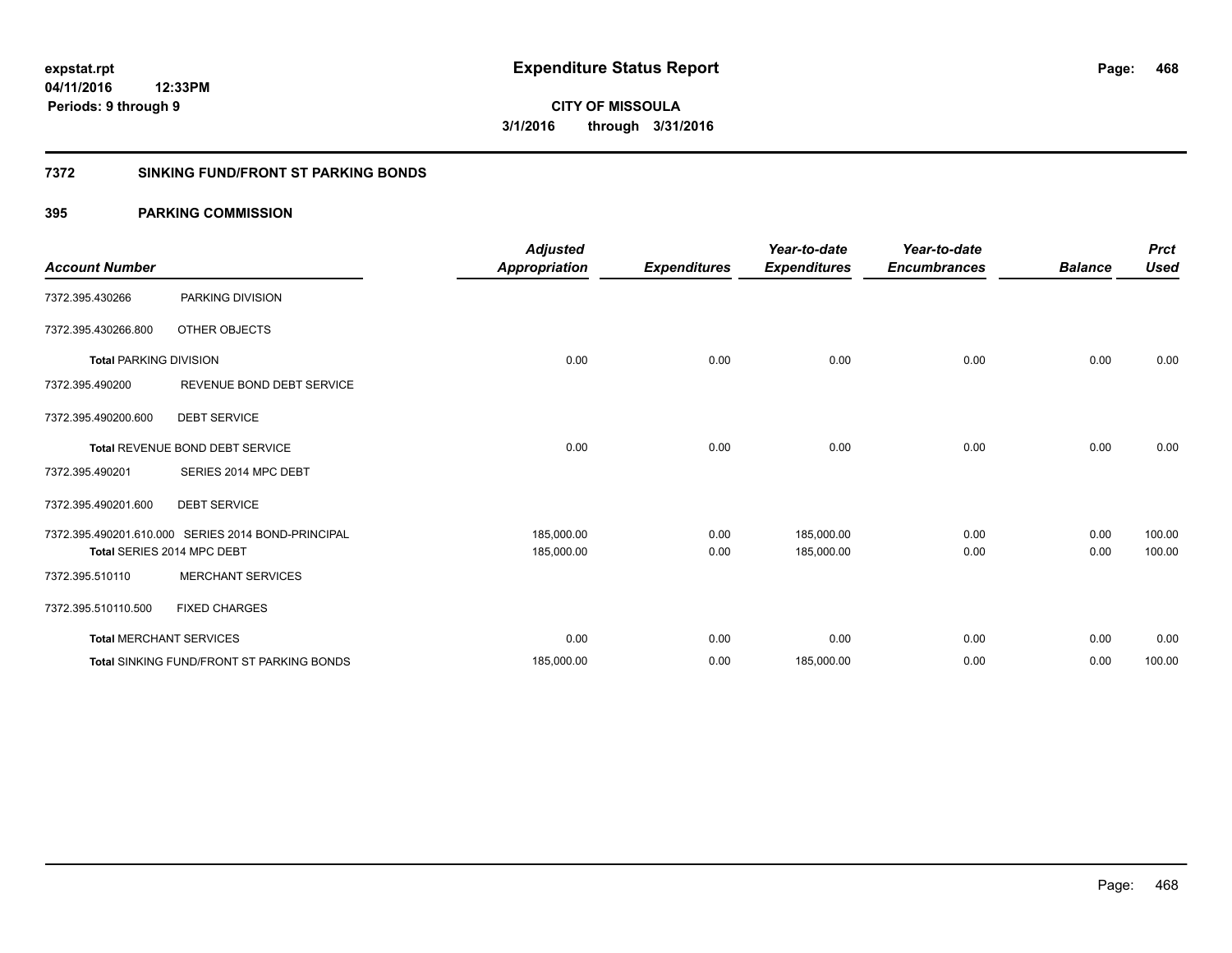#### **7373 MPC SERIES 2010B CONSTRUCTION**

| <b>Account Number</b>         |                                 | <b>Adjusted</b><br><b>Appropriation</b> | <b>Expenditures</b> | Year-to-date<br><b>Expenditures</b> | Year-to-date<br><b>Encumbrances</b> | <b>Balance</b> | <b>Prct</b><br><b>Used</b> |
|-------------------------------|---------------------------------|-----------------------------------------|---------------------|-------------------------------------|-------------------------------------|----------------|----------------------------|
| 7373.395.430266               | PARKING DIVISION                |                                         |                     |                                     |                                     |                |                            |
| 7373.395.430266.600           | <b>DEBT SERVICE</b>             |                                         |                     |                                     |                                     |                |                            |
| <b>Total DEBT SERVICE</b>     |                                 | 0.00                                    | 0.00                | 0.00                                | 0.00                                | 0.00           | 0.00                       |
| 7373.395.430266.800           | OTHER OBJECTS                   |                                         |                     |                                     |                                     |                |                            |
| <b>Total PARKING DIVISION</b> |                                 | 0.00                                    | 0.00                | 0.00                                | 0.00                                | 0.00           | 0.00                       |
| 7373.395.430273               | PARKING STRUCTURES              |                                         |                     |                                     |                                     |                |                            |
| 7373.395.430273.300           | PURCHASED SERVICES              |                                         |                     |                                     |                                     |                |                            |
|                               | <b>Total PURCHASED SERVICES</b> | 0.00                                    | 0.00                | 0.00                                | 0.00                                | 0.00           | 0.00                       |
| 7373.395.430273.900           | CAPITAL OUTLAY                  |                                         |                     |                                     |                                     |                |                            |
|                               | <b>Total PARKING STRUCTURES</b> | 0.00                                    | 0.00                | 0.00                                | 0.00                                | 0.00           | 0.00                       |
| 7373.395.490200               | REVENUE BOND DEBT SERVICE       |                                         |                     |                                     |                                     |                |                            |
| 7373.395.490200.300           | PURCHASED SERVICES              |                                         |                     |                                     |                                     |                |                            |
|                               | <b>Total PURCHASED SERVICES</b> | 0.00                                    | 0.00                | 0.00                                | 0.00                                | 0.00           | 0.00                       |
| 7373.395.490200.600           | <b>DEBT SERVICE</b>             |                                         |                     |                                     |                                     |                |                            |
|                               | Total REVENUE BOND DEBT SERVICE | 0.00                                    | 0.00                | 0.00                                | 0.00                                | 0.00           | 0.00                       |
| 7373.395.499999               | <b>NEW REQUESTS</b>             |                                         |                     |                                     |                                     |                |                            |
| 7373.395.499999.900           | CAPITAL OUTLAY                  |                                         |                     |                                     |                                     |                |                            |
| <b>Total NEW REQUESTS</b>     |                                 | 0.00                                    | 0.00                | 0.00                                | 0.00                                | 0.00           | 0.00                       |
| 7373.395.510110               | <b>MERCHANT SERVICES</b>        |                                         |                     |                                     |                                     |                |                            |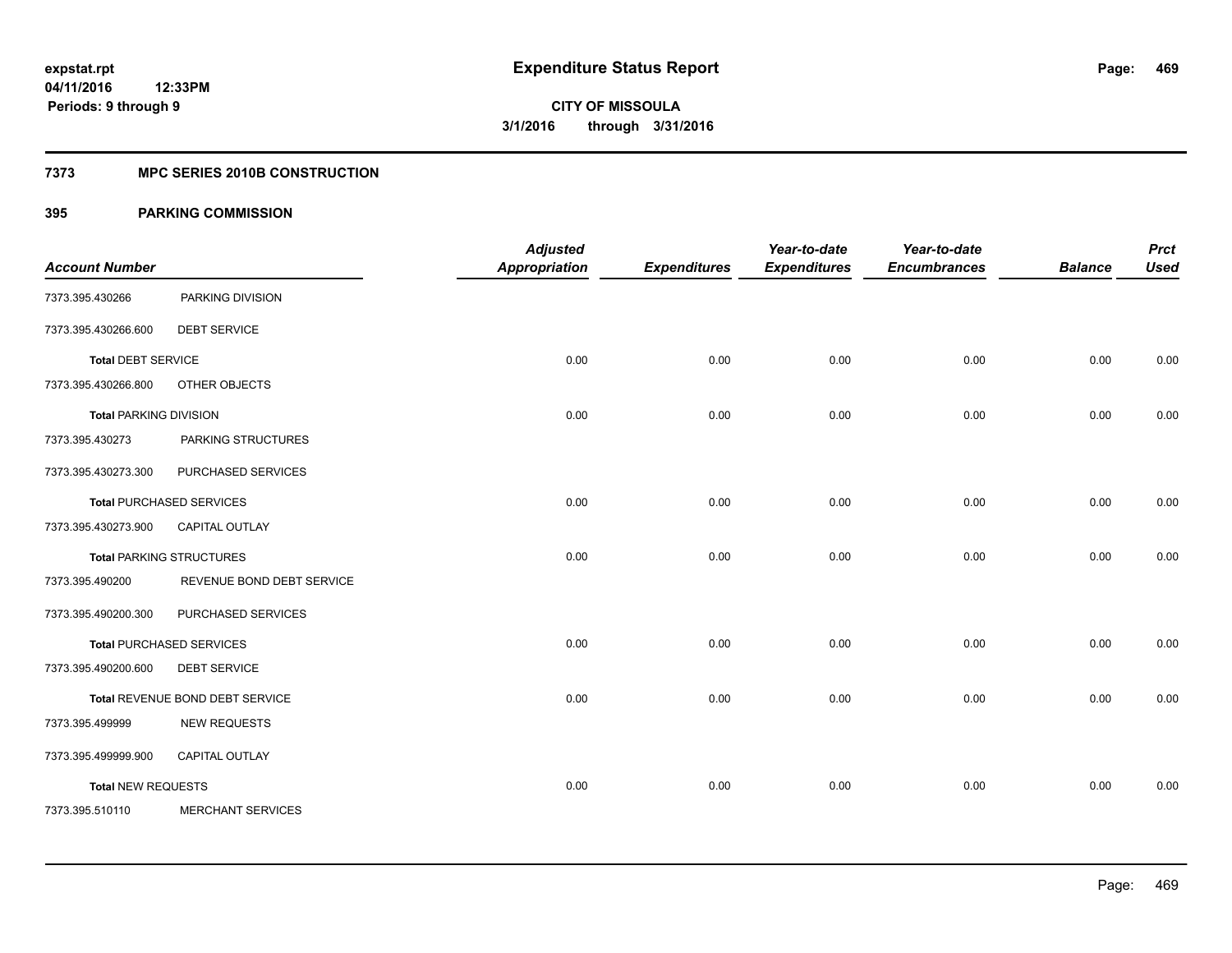#### **7373 MPC SERIES 2010B CONSTRUCTION**

| <b>Account Number</b>           |                      | <b>Adjusted</b><br><b>Appropriation</b> | <b>Expenditures</b> | Year-to-date<br><b>Expenditures</b> | Year-to-date<br><b>Encumbrances</b> | <b>Balance</b> | <b>Prct</b><br><b>Used</b> |
|---------------------------------|----------------------|-----------------------------------------|---------------------|-------------------------------------|-------------------------------------|----------------|----------------------------|
| 7373.395.510110.500             | <b>FIXED CHARGES</b> |                                         |                     |                                     |                                     |                |                            |
| <b>Total MERCHANT SERVICES</b>  |                      | 0.00                                    | 0.00                | 0.00                                | 0.00                                | 0.00           | 0.00                       |
| 7373.395.520000                 | OTHER FINANCING USES |                                         |                     |                                     |                                     |                |                            |
| 7373.395.520000.600             | <b>DEBT SERVICE</b>  |                                         |                     |                                     |                                     |                |                            |
| <b>Total PARKING COMMISSION</b> |                      | 0.00                                    | 0.00                | 0.00                                | 0.00                                | 0.00           | 0.00                       |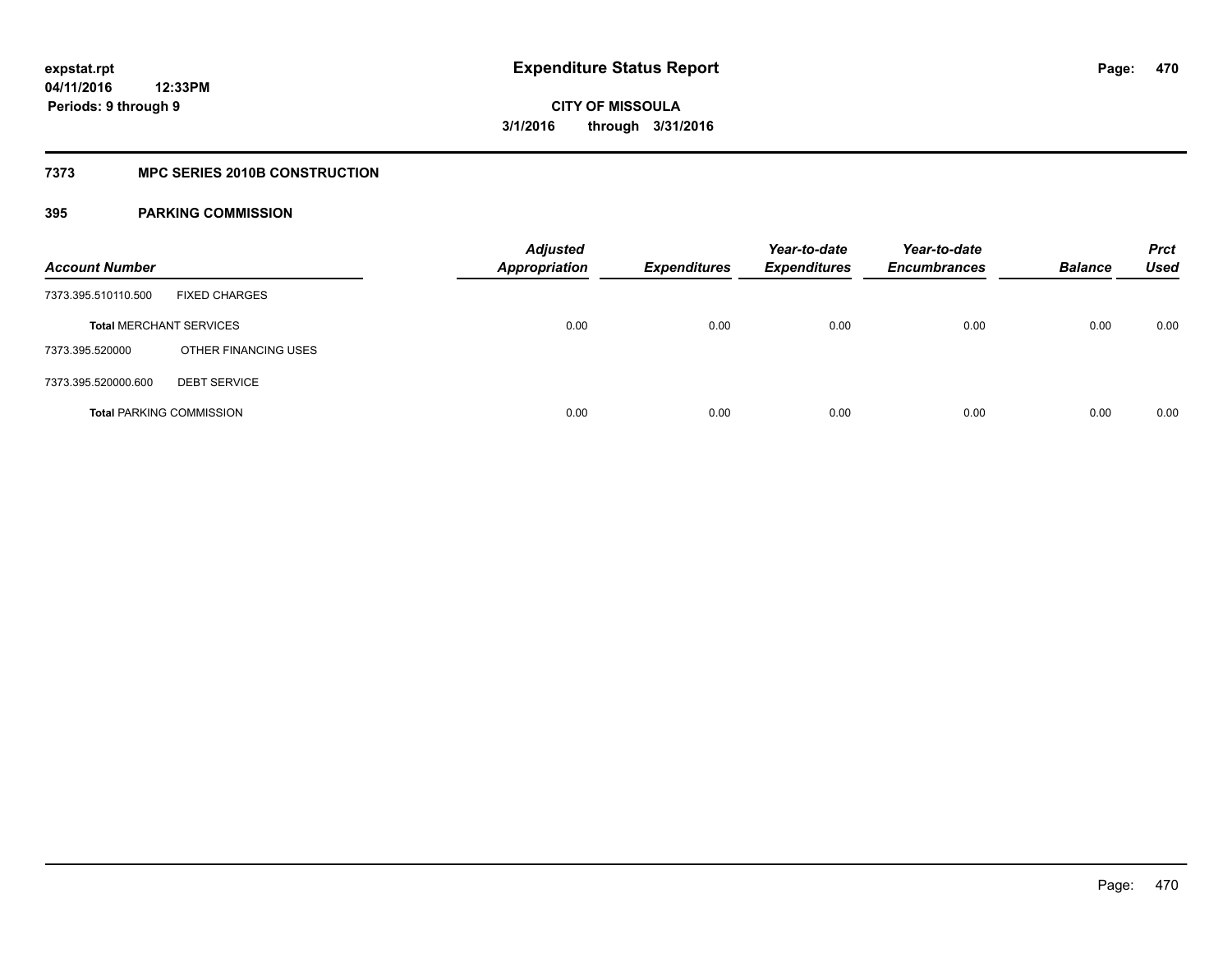**CITY OF MISSOULA 3/1/2016 through 3/31/2016**

#### **7373 MPC SERIES 2010B CONSTRUCTION**

#### **900 DEPRECIATION**

| <b>Account Number</b>      |                                     | <b>Adjusted</b><br><b>Appropriation</b> | <b>Expenditures</b> | Year-to-date<br><b>Expenditures</b> | Year-to-date<br><b>Encumbrances</b> | <b>Balance</b> | <b>Prct</b><br><b>Used</b> |
|----------------------------|-------------------------------------|-----------------------------------------|---------------------|-------------------------------------|-------------------------------------|----------------|----------------------------|
| 7373.900.510000            | <b>MISCELLANEOUS</b>                |                                         |                     |                                     |                                     |                |                            |
| 7373.900.510000.800        | OTHER OBJECTS                       |                                         |                     |                                     |                                     |                |                            |
| <b>Total MISCELLANEOUS</b> |                                     | 0.00                                    | 0.00                | 0.00                                | 0.00                                | 0.00           | 0.00                       |
| 7373.900.510110            | <b>MERCHANT SERVICES</b>            |                                         |                     |                                     |                                     |                |                            |
| 7373.900.510110.500        | <b>FIXED CHARGES</b>                |                                         |                     |                                     |                                     |                |                            |
|                            | Total MPC SERIES 2010B CONSTRUCTION | 0.00                                    | 0.00                | 0.00                                | 0.00                                | 0.00           | 0.00                       |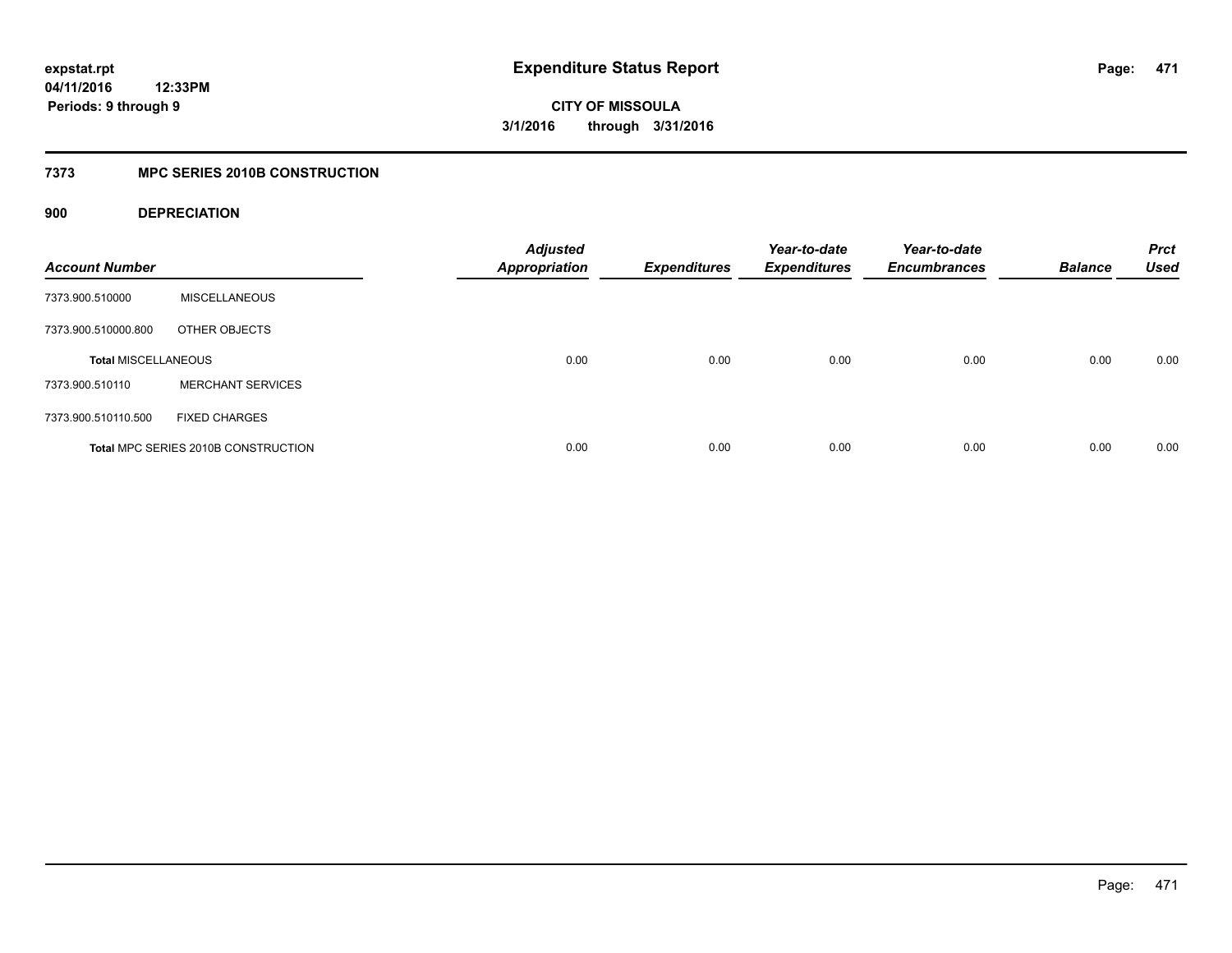#### **7374 RESERVE FUND-PARKING BONDS**

| <b>Account Number</b> |                                         | <b>Adjusted</b><br>Appropriation | <b>Expenditures</b> | Year-to-date<br><b>Expenditures</b> | Year-to-date<br><b>Encumbrances</b> | <b>Balance</b> | <b>Prct</b><br><b>Used</b> |
|-----------------------|-----------------------------------------|----------------------------------|---------------------|-------------------------------------|-------------------------------------|----------------|----------------------------|
| 7374.395.430273       | <b>PARKING STRUCTURES</b>               |                                  |                     |                                     |                                     |                |                            |
| 7374.395.430273.900   | <b>CAPITAL OUTLAY</b>                   |                                  |                     |                                     |                                     |                |                            |
|                       | <b>Total PARKING STRUCTURES</b>         | 0.00                             | 0.00                | 0.00                                | 0.00                                | 0.00           | 0.00                       |
| 7374.395.510110       | <b>MERCHANT SERVICES</b>                |                                  |                     |                                     |                                     |                |                            |
| 7374.395.510110.500   | <b>FIXED CHARGES</b>                    |                                  |                     |                                     |                                     |                |                            |
|                       | <b>Total MERCHANT SERVICES</b>          | 0.00                             | 0.00                | 0.00                                | 0.00                                | 0.00           | 0.00                       |
|                       | <b>Total RESERVE FUND-PARKING BONDS</b> | 0.00                             | 0.00                | 0.00                                | 0.00                                | 0.00           | 0.00                       |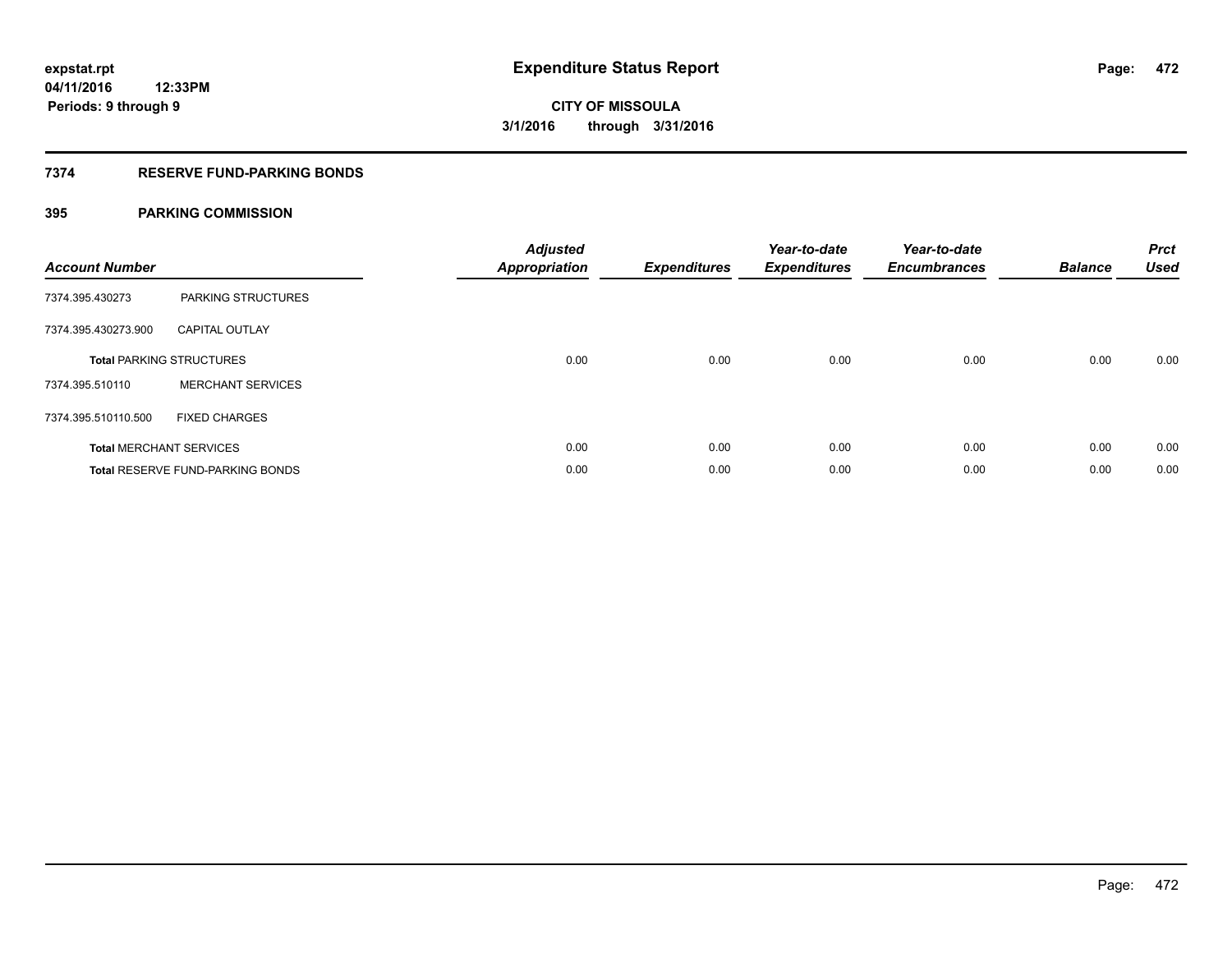#### **7375 PLEDGED TAX INCREMENT-2010B BOND**

|                                |                                                      | <b>Adjusted</b> |                     | Year-to-date        | Year-to-date        |                | <b>Prct</b> |
|--------------------------------|------------------------------------------------------|-----------------|---------------------|---------------------|---------------------|----------------|-------------|
| <b>Account Number</b>          |                                                      | Appropriation   | <b>Expenditures</b> | <b>Expenditures</b> | <b>Encumbrances</b> | <b>Balance</b> | <b>Used</b> |
| 7375.395.430266                | PARKING DIVISION                                     |                 |                     |                     |                     |                |             |
| 7375.395.430266.800            | OTHER OBJECTS                                        |                 |                     |                     |                     |                |             |
|                                | 7375.395.430266.820.000 TRANSFERS TO OTHER FUNDS     | 146,731.00      | 0.00                | 0.00                | 0.00                | 146,731.00     | 0.00        |
| <b>Total PARKING DIVISION</b>  |                                                      | 146,731.00      | 0.00                | 0.00                | 0.00                | 146,731.00     | 0.00        |
| 7375.395.490200                | REVENUE BOND DEBT SERVICE                            |                 |                     |                     |                     |                |             |
| 7375.395.490200.300            | PURCHASED SERVICES                                   |                 |                     |                     |                     |                |             |
|                                | 7375.395.490200.390.000 EXCESS PLEDGED TAX INCREMENT | 121,431.00      | 0.00                | 0.00                | 0.00                | 121,431.00     | 0.00        |
|                                | Total REVENUE BOND DEBT SERVICE                      | 121,431.00      | 0.00                | 0.00                | 0.00                | 121,431.00     | 0.00        |
| 7375.395.510110                | <b>MERCHANT SERVICES</b>                             |                 |                     |                     |                     |                |             |
| 7375.395.510110.500            | <b>FIXED CHARGES</b>                                 |                 |                     |                     |                     |                |             |
| <b>Total MERCHANT SERVICES</b> |                                                      | 0.00            | 0.00                | 0.00                | 0.00                | 0.00           | 0.00        |
|                                | Total PLEDGED TAX INCREMENT-2010B BOND               | 268,162.00      | 0.00                | 0.00                | 0.00                | 268,162.00     | 0.00        |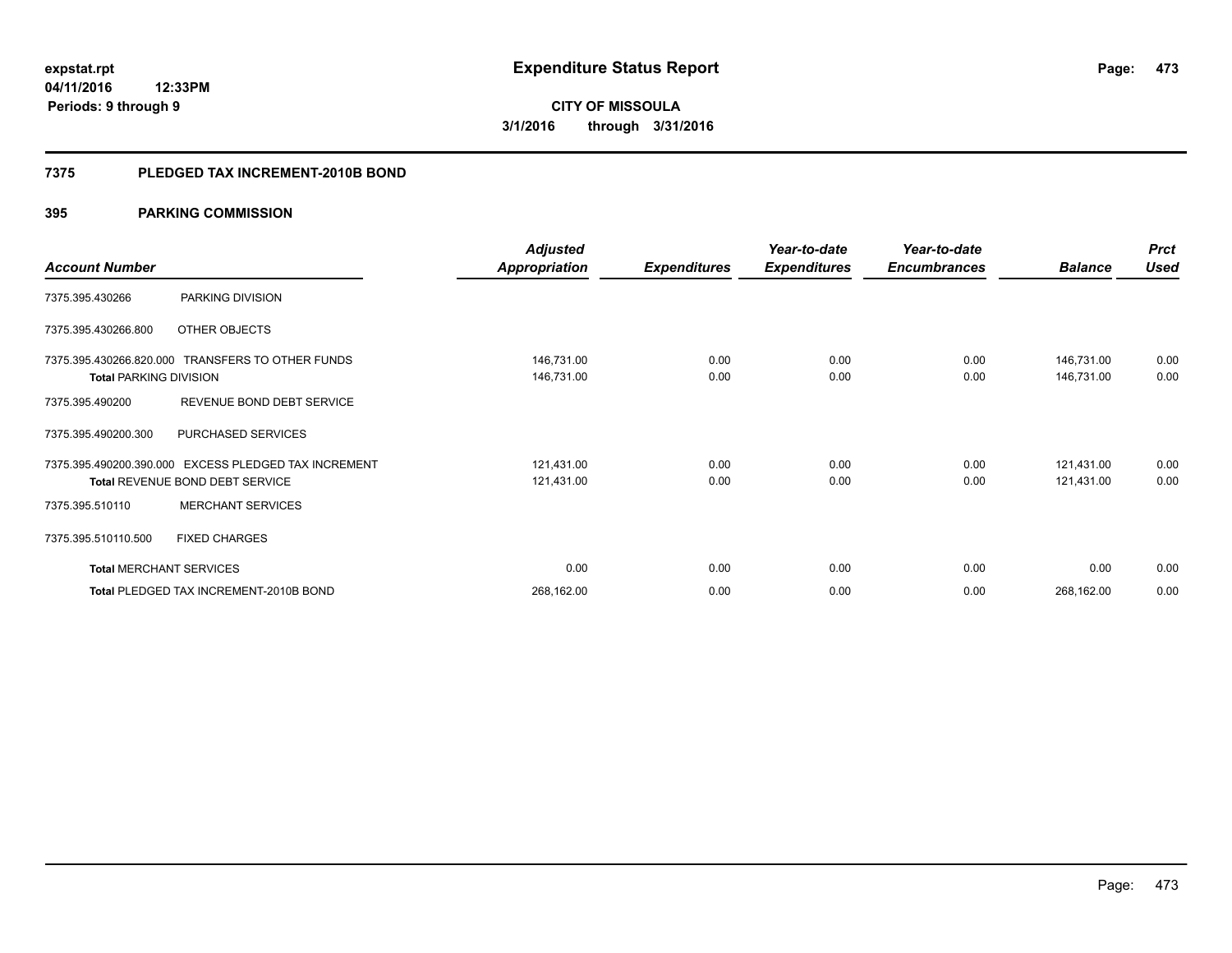#### **7376 MPC 2010A BONDS DEBT INTEREST**

| <b>Account Number</b>         |                                     | <b>Adjusted</b><br><b>Appropriation</b> | <b>Expenditures</b> | Year-to-date<br><b>Expenditures</b> | Year-to-date<br><b>Encumbrances</b> | <b>Balance</b> | <b>Prct</b><br><b>Used</b> |
|-------------------------------|-------------------------------------|-----------------------------------------|---------------------|-------------------------------------|-------------------------------------|----------------|----------------------------|
| 7376.395.430266               | PARKING DIVISION                    |                                         |                     |                                     |                                     |                |                            |
| 7376.395.430266.800           | OTHER OBJECTS                       |                                         |                     |                                     |                                     |                |                            |
| <b>Total PARKING DIVISION</b> |                                     | 0.00                                    | 0.00                | 0.00                                | 0.00                                | 0.00           | 0.00                       |
| 7376.395.490200               | REVENUE BOND DEBT SERVICE           |                                         |                     |                                     |                                     |                |                            |
| 7376.395.490200.600           | <b>DEBT SERVICE</b>                 |                                         |                     |                                     |                                     |                |                            |
|                               | Total REVENUE BOND DEBT SERVICE     | 0.00                                    | 0.00                | 0.00                                | 0.00                                | 0.00           | 0.00                       |
| 7376.395.510110               | <b>MERCHANT SERVICES</b>            |                                         |                     |                                     |                                     |                |                            |
| 7376.395.510110.500           | <b>FIXED CHARGES</b>                |                                         |                     |                                     |                                     |                |                            |
|                               | <b>Total MERCHANT SERVICES</b>      | 0.00                                    | 0.00                | 0.00                                | 0.00                                | 0.00           | 0.00                       |
|                               | Total MPC 2010A BONDS DEBT INTEREST | 0.00                                    | 0.00                | 0.00                                | 0.00                                | 0.00           | 0.00                       |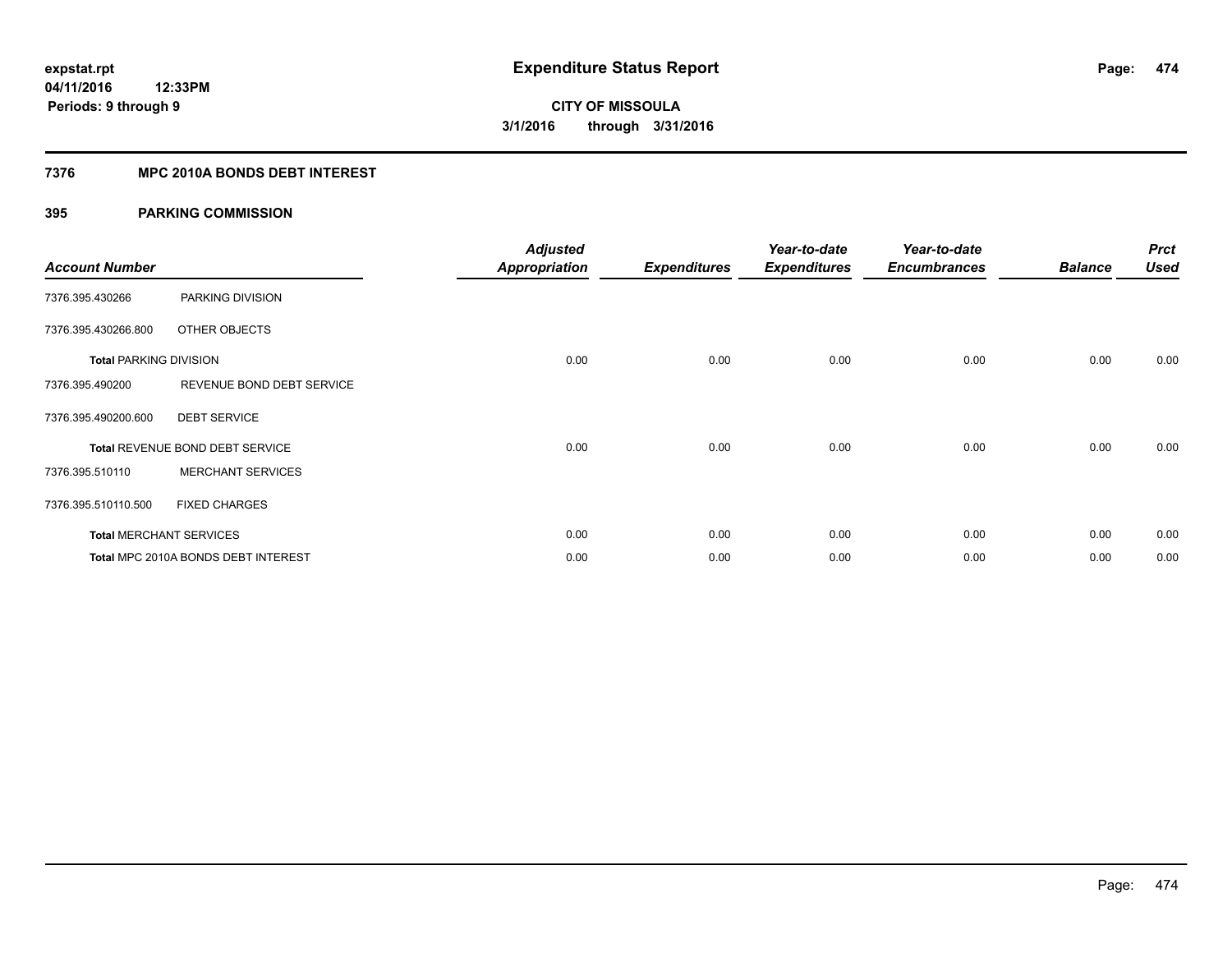#### **7377 MPC 2010A BONDS SINKING FUND**

| <b>Account Number</b>         |                                    | <b>Adjusted</b><br><b>Appropriation</b> | <b>Expenditures</b> | Year-to-date<br><b>Expenditures</b> | Year-to-date<br><b>Encumbrances</b> | <b>Balance</b> | <b>Prct</b><br><b>Used</b> |
|-------------------------------|------------------------------------|-----------------------------------------|---------------------|-------------------------------------|-------------------------------------|----------------|----------------------------|
| 7377.395.430266               | PARKING DIVISION                   |                                         |                     |                                     |                                     |                |                            |
| 7377.395.430266.800           | OTHER OBJECTS                      |                                         |                     |                                     |                                     |                |                            |
| <b>Total PARKING DIVISION</b> |                                    | 0.00                                    | 0.00                | 0.00                                | 0.00                                | 0.00           | 0.00                       |
| 7377.395.490200               | REVENUE BOND DEBT SERVICE          |                                         |                     |                                     |                                     |                |                            |
| 7377.395.490200.600           | <b>DEBT SERVICE</b>                |                                         |                     |                                     |                                     |                |                            |
|                               | Total REVENUE BOND DEBT SERVICE    | 0.00                                    | 0.00                | 0.00                                | 0.00                                | 0.00           | 0.00                       |
| 7377.395.510110               | <b>MERCHANT SERVICES</b>           |                                         |                     |                                     |                                     |                |                            |
| 7377.395.510110.500           | <b>FIXED CHARGES</b>               |                                         |                     |                                     |                                     |                |                            |
|                               | <b>Total MERCHANT SERVICES</b>     | 0.00                                    | 0.00                | 0.00                                | 0.00                                | 0.00           | 0.00                       |
|                               | Total MPC 2010A BONDS SINKING FUND | 0.00                                    | 0.00                | 0.00                                | 0.00                                | 0.00           | 0.00                       |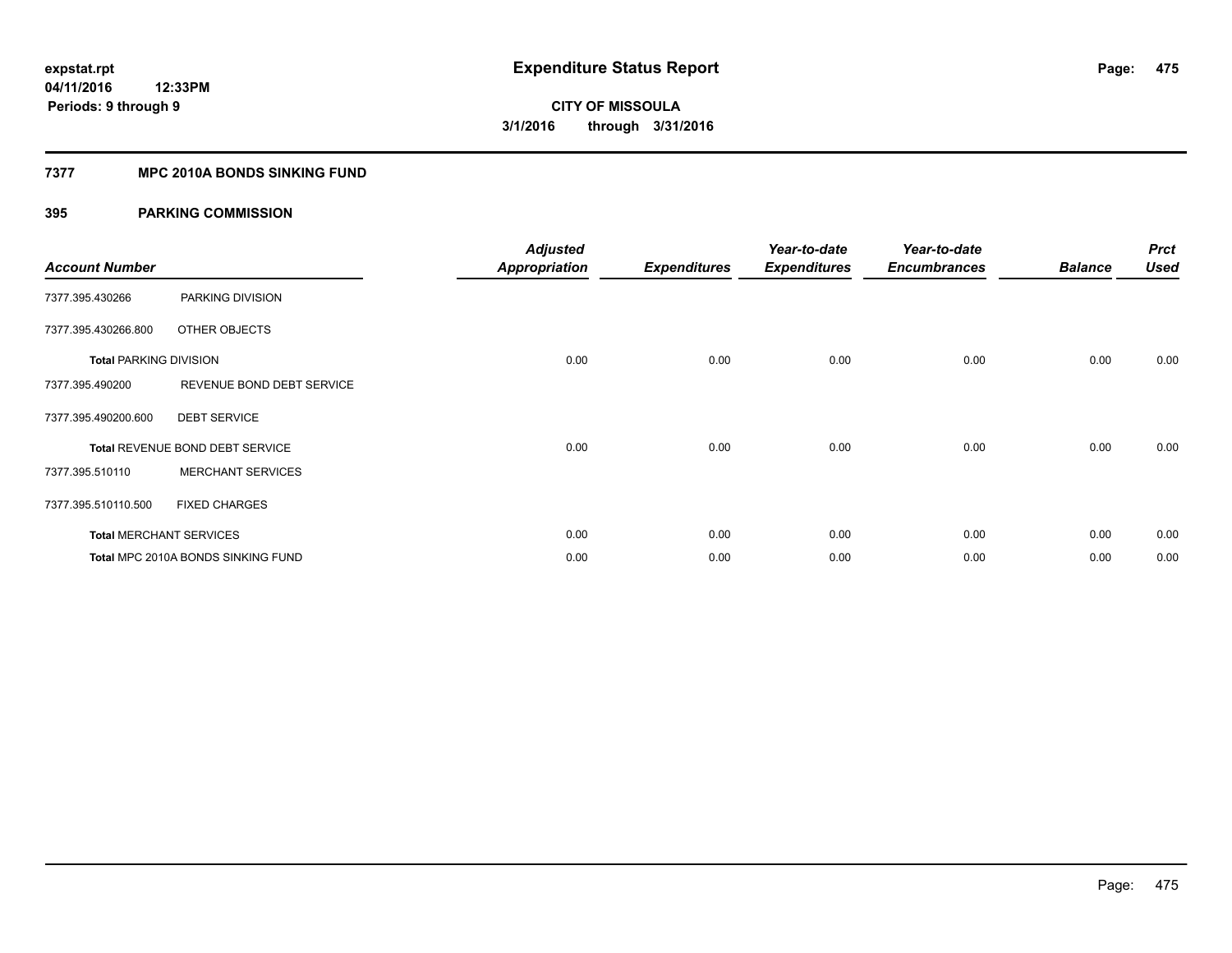#### **7378 MPC 2010A BOND RESERVE**

| <b>Account Number</b>         |                                 | <b>Adjusted</b><br><b>Appropriation</b> | <b>Expenditures</b> | Year-to-date<br><b>Expenditures</b> | Year-to-date<br><b>Encumbrances</b> | <b>Balance</b> | <b>Prct</b><br><b>Used</b> |
|-------------------------------|---------------------------------|-----------------------------------------|---------------------|-------------------------------------|-------------------------------------|----------------|----------------------------|
| 7378.395.430266               | PARKING DIVISION                |                                         |                     |                                     |                                     |                |                            |
| 7378.395.430266.800           | OTHER OBJECTS                   |                                         |                     |                                     |                                     |                |                            |
| <b>Total PARKING DIVISION</b> |                                 | 0.00                                    | 0.00                | 0.00                                | 0.00                                | 0.00           | 0.00                       |
| 7378.395.430273               | PARKING STRUCTURES              |                                         |                     |                                     |                                     |                |                            |
| 7378.395.430273.900           | <b>CAPITAL OUTLAY</b>           |                                         |                     |                                     |                                     |                |                            |
|                               | <b>Total PARKING STRUCTURES</b> | 0.00                                    | 0.00                | 0.00                                | 0.00                                | 0.00           | 0.00                       |
| 7378.395.510110               | <b>MERCHANT SERVICES</b>        |                                         |                     |                                     |                                     |                |                            |
| 7378.395.510110.500           | <b>FIXED CHARGES</b>            |                                         |                     |                                     |                                     |                |                            |
|                               | Total MPC 2010A BOND RESERVE    | 0.00                                    | 0.00                | 0.00                                | 0.00                                | 0.00           | 0.00                       |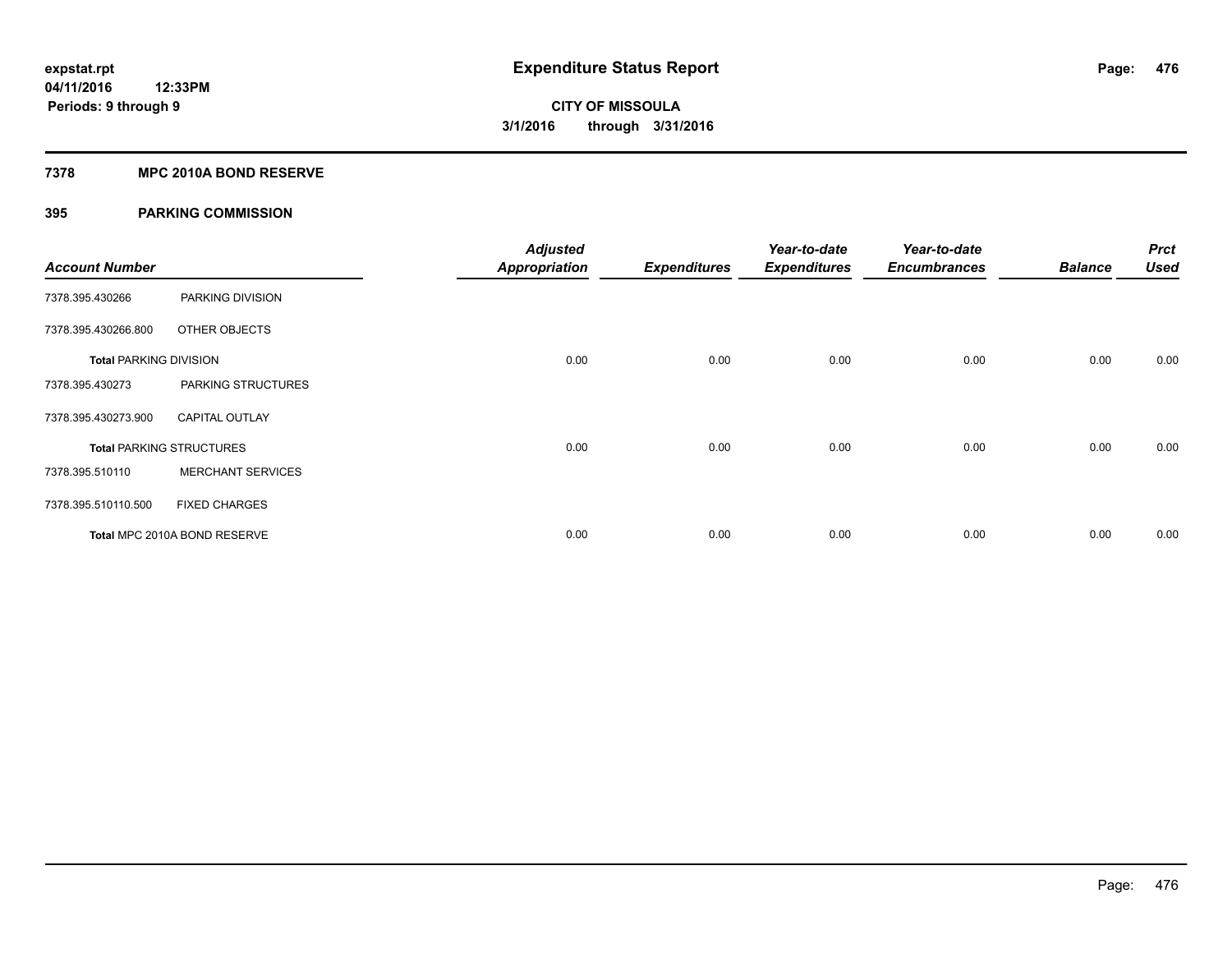**Periods: 9 through 9**

**CITY OF MISSOULA 3/1/2016 through 3/31/2016**

#### **7380 BUSINESS IMPROVEMENT DISTRICT**

**12:33PM**

### **375 BUSINESS IMPROVEMENT DISTRICT**

| <b>Account Number</b>                                      | <b>Adjusted</b><br>Appropriation | <b>Expenditures</b> | Year-to-date<br><b>Expenditures</b> | Year-to-date<br><b>Encumbrances</b> | <b>Balance</b> | <b>Prct</b><br><b>Used</b> |
|------------------------------------------------------------|----------------------------------|---------------------|-------------------------------------|-------------------------------------|----------------|----------------------------|
|                                                            |                                  |                     |                                     |                                     |                |                            |
| <b>BUSINESS IMPROVEMENT DISTRICT</b><br>7380.375.471210    |                                  |                     |                                     |                                     |                |                            |
| PURCHASED SERVICES<br>7380.375.471210.300                  |                                  |                     |                                     |                                     |                |                            |
| 7380.375.471210.350.000 PROFESSIONAL SERVICES              | 327,200.00                       | 0.00                | 0.00                                | 0.00                                | 327,200.00     | 0.00                       |
| <b>Total PURCHASED SERVICES</b>                            | 327,200.00                       | 0.00                | 0.00                                | 0.00                                | 327,200.00     | 0.00                       |
| 7380.375.471210.800<br>OTHER OBJECTS                       |                                  |                     |                                     |                                     |                |                            |
| <b>Total OTHER OBJECTS</b>                                 | 0.00                             | 0.00                | 0.00                                | 0.00                                | 0.00           | 0.00                       |
| Total BUSINESS IMPROVEMENT DISTRICT                        | 327,200.00                       | 0.00                | 0.00                                | 0.00                                | 327,200.00     | 0.00                       |
| <b>BID MARKETING</b><br>7380.375.471220                    |                                  |                     |                                     |                                     |                |                            |
| 7380.375.471220.300<br><b>PURCHASED SERVICES</b>           |                                  |                     |                                     |                                     |                |                            |
| 7380.375.471220.350.000 PROFESSIONAL SERVICES              | 45,100.00                        | 0.00                | 0.00                                | 0.00                                | 45,100.00      | 0.00                       |
| <b>Total BID MARKETING</b>                                 | 45,100.00                        | 0.00                | 0.00                                | 0.00                                | 45,100.00      | 0.00                       |
| STREETSCAPE MAINTENANCE-BID<br>7380.375.471230             |                                  |                     |                                     |                                     |                |                            |
| PURCHASED SERVICES<br>7380.375.471230.300                  |                                  |                     |                                     |                                     |                |                            |
| 7380.375.471230.350.000 PROFESSIONAL SERVICES              | 67,500.00                        | 0.00                | 0.00                                | 0.00                                | 67,500.00      | 0.00                       |
| <b>Total STREETSCAPE MAINTENANCE-BID</b>                   | 67,500.00                        | 0.00                | 0.00                                | 0.00                                | 67.500.00      | 0.00                       |
| 7380.375.471240<br>SAFETY-BID                              |                                  |                     |                                     |                                     |                |                            |
| PURCHASED SERVICES<br>7380.375.471240.300                  |                                  |                     |                                     |                                     |                |                            |
| 7380.375.471240.350.000 PROFESSIONAL SERVICES - BID SAFETY | 0.00                             | 0.00                | 275,000.00                          | 0.00                                | $-275,000.00$  | 0.00                       |
| <b>Total SAFETY-BID</b>                                    | 0.00                             | 0.00                | 275,000.00                          | 0.00                                | $-275,000.00$  | 0.00                       |
| <b>MERCHANT SERVICES</b><br>7380.375.510110                |                                  |                     |                                     |                                     |                |                            |
| 7380.375.510110.500<br><b>FIXED CHARGES</b>                |                                  |                     |                                     |                                     |                |                            |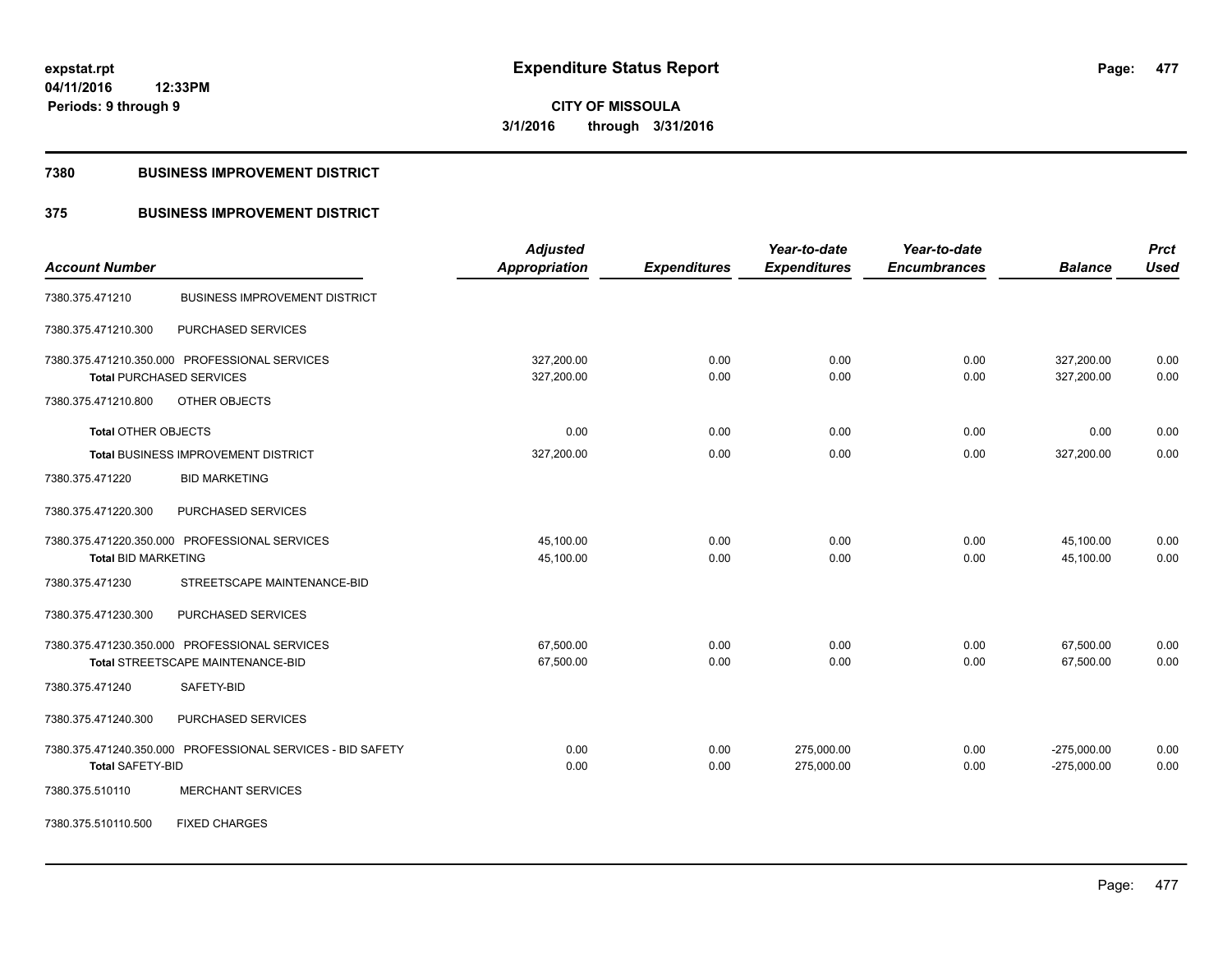**CITY OF MISSOULA 3/1/2016 through 3/31/2016**

### **7380 BUSINESS IMPROVEMENT DISTRICT**

### **375 BUSINESS IMPROVEMENT DISTRICT**

| <b>Account Number</b>                      | <b>Adiusted</b><br>Appropriation | <b>Expenditures</b> | Year-to-date<br><b>Expenditures</b> | Year-to-date<br><b>Encumbrances</b> | <b>Balance</b> | Prct<br>Used |
|--------------------------------------------|----------------------------------|---------------------|-------------------------------------|-------------------------------------|----------------|--------------|
| <b>Total MERCHANT SERVICES</b>             | 0.00                             | 0.00                | 0.00                                | 0.00                                | 0.00           | 0.00         |
| <b>Total BUSINESS IMPROVEMENT DISTRICT</b> | 439,800.00                       | 0.00                | 275.000.00                          | 0.00                                | 164,800.00     | 62.53        |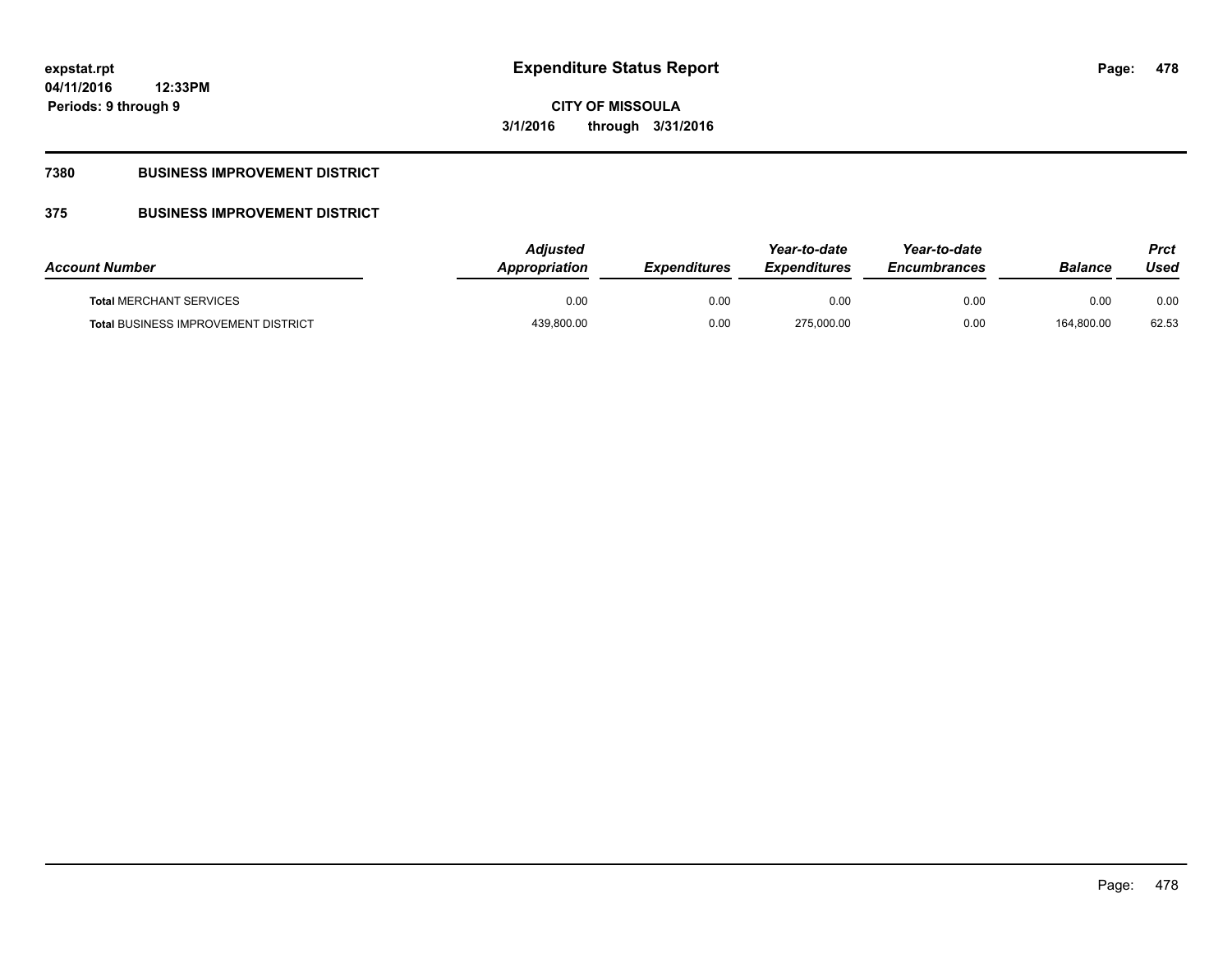**479**

**04/11/2016 12:33PM Periods: 9 through 9**

**CITY OF MISSOULA 3/1/2016 through 3/31/2016**

#### **7381 TOURISM BUSINESS IMPROVEMENT DISTRICT**

### **375 BUSINESS IMPROVEMENT DISTRICT**

| <b>Account Number</b>          |                                                                                                | <b>Adjusted</b><br><b>Appropriation</b> | <b>Expenditures</b> | Year-to-date<br><b>Expenditures</b> | Year-to-date<br><b>Encumbrances</b> | <b>Balance</b>           | <b>Prct</b><br><b>Used</b> |
|--------------------------------|------------------------------------------------------------------------------------------------|-----------------------------------------|---------------------|-------------------------------------|-------------------------------------|--------------------------|----------------------------|
| 7381.375.471210                | <b>BUSINESS IMPROVEMENT DISTRICT</b>                                                           |                                         |                     |                                     |                                     |                          |                            |
| 7381.375.471210.300            | PURCHASED SERVICES                                                                             |                                         |                     |                                     |                                     |                          |                            |
|                                | 7381.375.471210.390.000 OTHER PURCHASED SERVICES<br><b>Total BUSINESS IMPROVEMENT DISTRICT</b> | 680,350.00<br>680,350.00                | 0.00<br>0.00        | 0.00<br>0.00                        | 0.00<br>0.00                        | 680,350.00<br>680,350.00 | 0.00<br>0.00               |
| 7381.375.510110                | <b>MERCHANT SERVICES</b>                                                                       |                                         |                     |                                     |                                     |                          |                            |
| 7381.375.510110.500            | <b>FIXED CHARGES</b>                                                                           |                                         |                     |                                     |                                     |                          |                            |
| <b>Total MERCHANT SERVICES</b> |                                                                                                | 0.00                                    | 0.00                | 0.00                                | 0.00                                | 0.00                     | 0.00                       |
|                                | Total TOURISM BUSINESS IMPROVEMENT DISTRICT                                                    | 680,350.00                              | 0.00                | 0.00                                | 0.00                                | 680.350.00               | 0.00                       |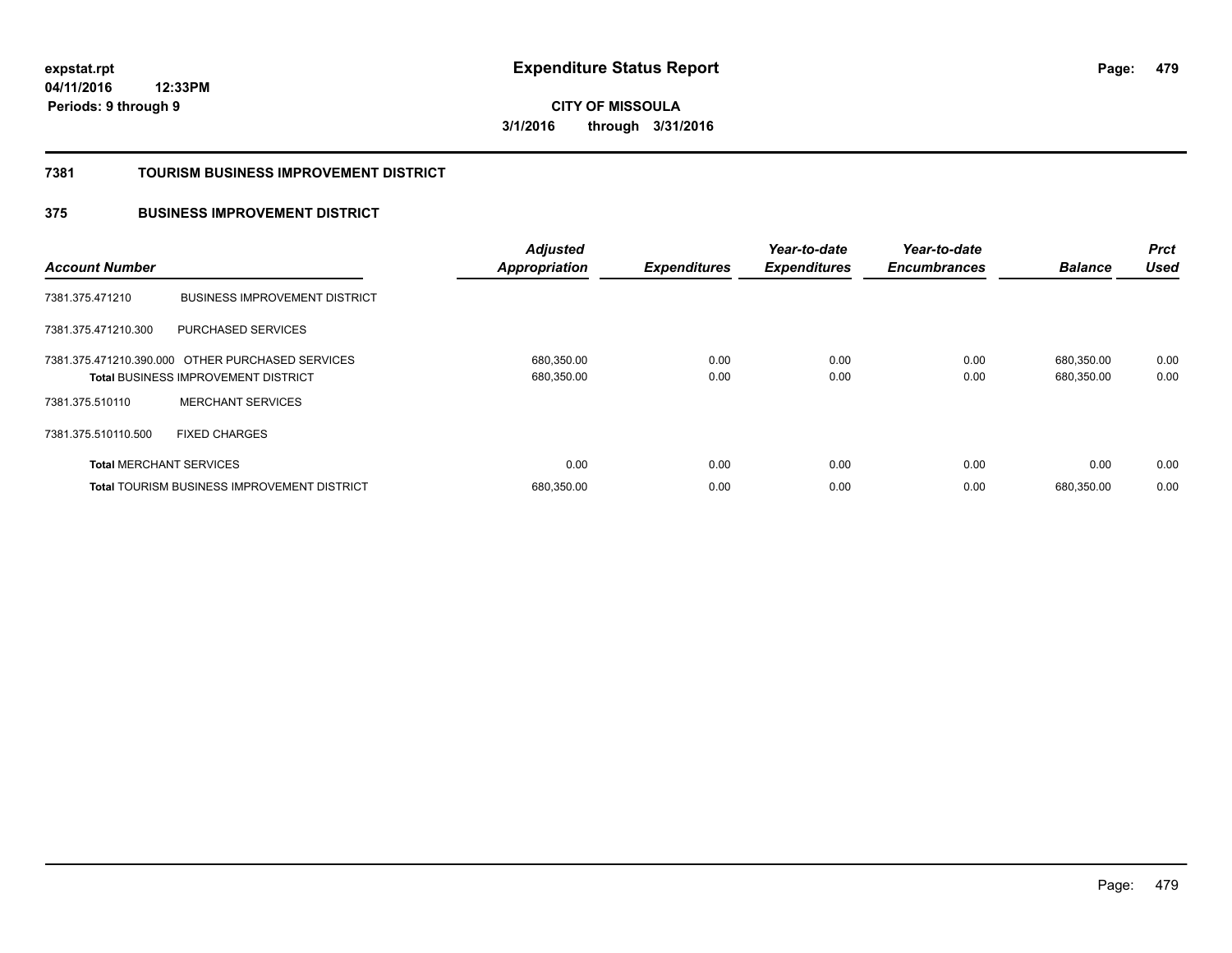#### **7382 5.75M TIF RESERVE**

| <b>Account Number</b>   |                                | <b>Adjusted</b><br>Appropriation | <b>Expenditures</b> | Year-to-date<br><b>Expenditures</b> | Year-to-date<br><b>Encumbrances</b> | <b>Balance</b> | <b>Prct</b><br><b>Used</b> |
|-------------------------|--------------------------------|----------------------------------|---------------------|-------------------------------------|-------------------------------------|----------------|----------------------------|
| 7382.390.490607         | <b>TRANSFERS TO BROWNFIELD</b> |                                  |                     |                                     |                                     |                |                            |
| 7382.390.490607.800     | OTHER OBJECTS                  |                                  |                     |                                     |                                     |                |                            |
| Total 5.75M TIF RESERVE |                                | 0.00                             | 0.00                | 0.00                                | 0.00                                | 0.00           | 0.00                       |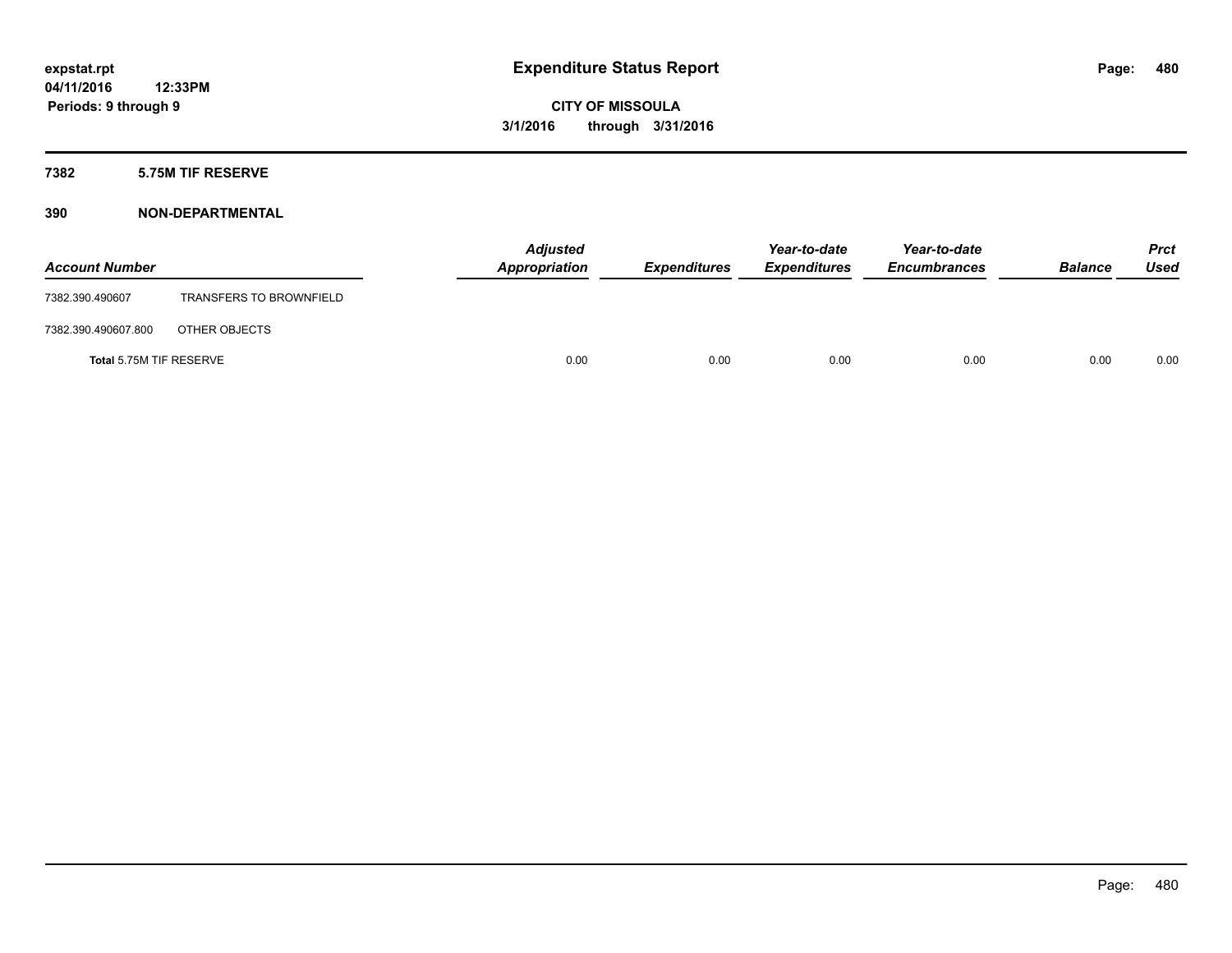#### **7383 RIVERFRONT TRIANGLE URD**

|                                     |                                                | <b>Adjusted</b>      |                     | Year-to-date        | Year-to-date        |                | <b>Prct</b> |
|-------------------------------------|------------------------------------------------|----------------------|---------------------|---------------------|---------------------|----------------|-------------|
| <b>Account Number</b>               |                                                | <b>Appropriation</b> | <b>Expenditures</b> | <b>Expenditures</b> | <b>Encumbrances</b> | <b>Balance</b> | <b>Used</b> |
| 7383.385.470210                     | <b>ADMINISTRATION</b>                          |                      |                     |                     |                     |                |             |
| 7383.385.470210.800                 | OTHER OBJECTS                                  |                      |                     |                     |                     |                |             |
| <b>Total ADMINISTRATION</b>         |                                                | 0.00                 | 0.00                | 0.00                | 0.00                | 0.00           | 0.00        |
| 7383.385.470230                     | <b>PW FACILITY</b>                             |                      |                     |                     |                     |                |             |
| 7383.385.470230.700                 | <b>GRANTS &amp; CONTRIBUTIONS</b>              |                      |                     |                     |                     |                |             |
|                                     | <b>Total GRANTS &amp; CONTRIBUTIONS</b>        | 0.00                 | 0.00                | 0.00                | 0.00                | 0.00           | 0.00        |
| 7383.385.470230.800                 | OTHER OBJECTS                                  |                      |                     |                     |                     |                |             |
| 7383.385.470230.845.000 CONTINGENCY |                                                | 11,862.00            | 0.00                | 0.00                | 0.00                | 11,862.00      | 0.00        |
| <b>Total PW FACILITY</b>            |                                                | 11,862.00            | 0.00                | 0.00                | 0.00                | 11,862.00      | 0.00        |
| 7383.385.470260                     | <b>PLANNING &amp; MGMT</b>                     |                      |                     |                     |                     |                |             |
| 7383.385.470260.300                 | PURCHASED SERVICES                             |                      |                     |                     |                     |                |             |
|                                     | 7383.385.470260.350.000 PROFESSIONAL SERVICES  | 0.00                 | 0.00                | 3,500.00            | 0.00                | $-3,500.00$    | 0.00        |
| <b>Total PURCHASED SERVICES</b>     |                                                | 0.00                 | 0.00                | 3,500.00            | 0.00                | $-3,500.00$    | 0.00        |
| 7383.385.470260.700                 | <b>GRANTS &amp; CONTRIBUTIONS</b>              |                      |                     |                     |                     |                |             |
|                                     | 7383.385.470260.700.000 GRANTS & CONTRIBUTIONS | 15,000.00            | 0.00                | 0.00                | 0.00                | 15,000.00      | 0.00        |
|                                     | <b>Total GRANTS &amp; CONTRIBUTIONS</b>        | 15,000.00            | 0.00                | 0.00                | 0.00                | 15,000.00      | 0.00        |
| Total PLANNING & MGMT               |                                                | 15,000.00            | 0.00                | 3,500.00            | 0.00                | 11,500.00      | 23.33       |
| 7383.385.510110                     | <b>MERCHANT SERVICES</b>                       |                      |                     |                     |                     |                |             |
| 7383.385.510110.500                 | <b>FIXED CHARGES</b>                           |                      |                     |                     |                     |                |             |
| <b>Total MERCHANT SERVICES</b>      |                                                | 0.00                 | 0.00                | 0.00                | 0.00                | 0.00           | 0.00        |
|                                     | Total RIVERFRONT TRIANGLE URD                  | 26,862.00            | 0.00                | 3,500.00            | 0.00                | 23,362.00      | 13.03       |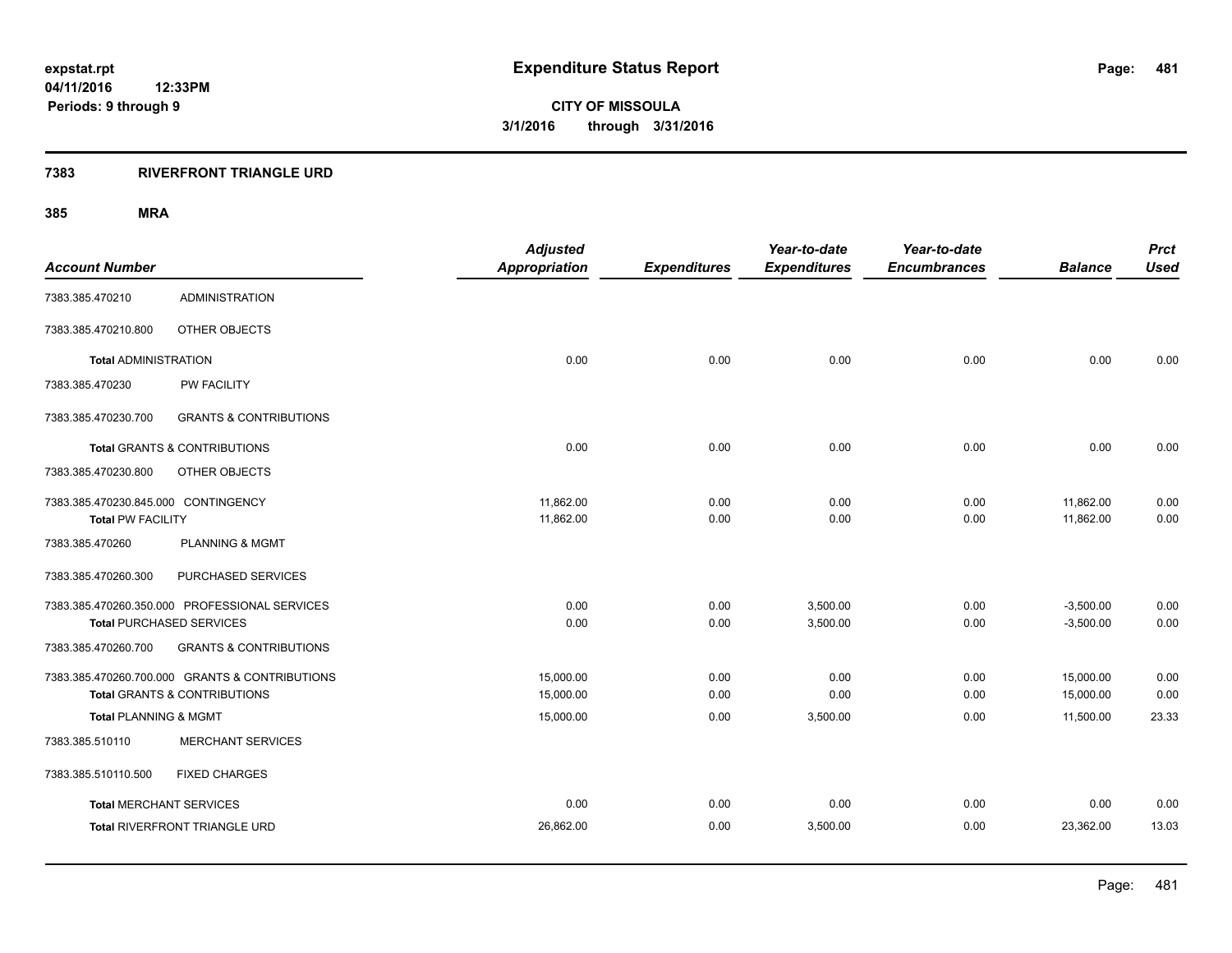#### **7384 NRSS DEBT SERVICE CLEARING**

| <b>Account Number</b> |                                            | <b>Adjusted</b><br><b>Appropriation</b> | <b>Expenditures</b> | Year-to-date<br><b>Expenditures</b> | Year-to-date<br><b>Encumbrances</b> | <b>Balance</b> | <b>Prct</b><br><b>Used</b> |
|-----------------------|--------------------------------------------|-----------------------------------------|---------------------|-------------------------------------|-------------------------------------|----------------|----------------------------|
| 7384.385.521000       | INTERFUND OPERATING TRANSFERS              |                                         |                     |                                     |                                     |                |                            |
| 7384.385.521000.800   | OTHER OBJECTS                              |                                         |                     |                                     |                                     |                |                            |
|                       | <b>Total INTERFUND OPERATING TRANSFERS</b> | 0.00                                    | 0.00                | 0.00                                | 0.00                                | 0.00           | 0.00                       |
| 7384.385.521009       | TRANFERS TO DEBT SERVICE                   |                                         |                     |                                     |                                     |                |                            |
| 7384.385.521009.800   | OTHER OBJECTS                              |                                         |                     |                                     |                                     |                |                            |
|                       | <b>Total TRANFERS TO DEBT SERVICE</b>      | 0.00                                    | 0.00                | 0.00                                | 0.00                                | 0.00           | 0.00                       |
|                       | <b>Total NRSS DEBT SERVICE CLEARING</b>    | 0.00                                    | 0.00                | 0.00                                | 0.00                                | 0.00           | 0.00                       |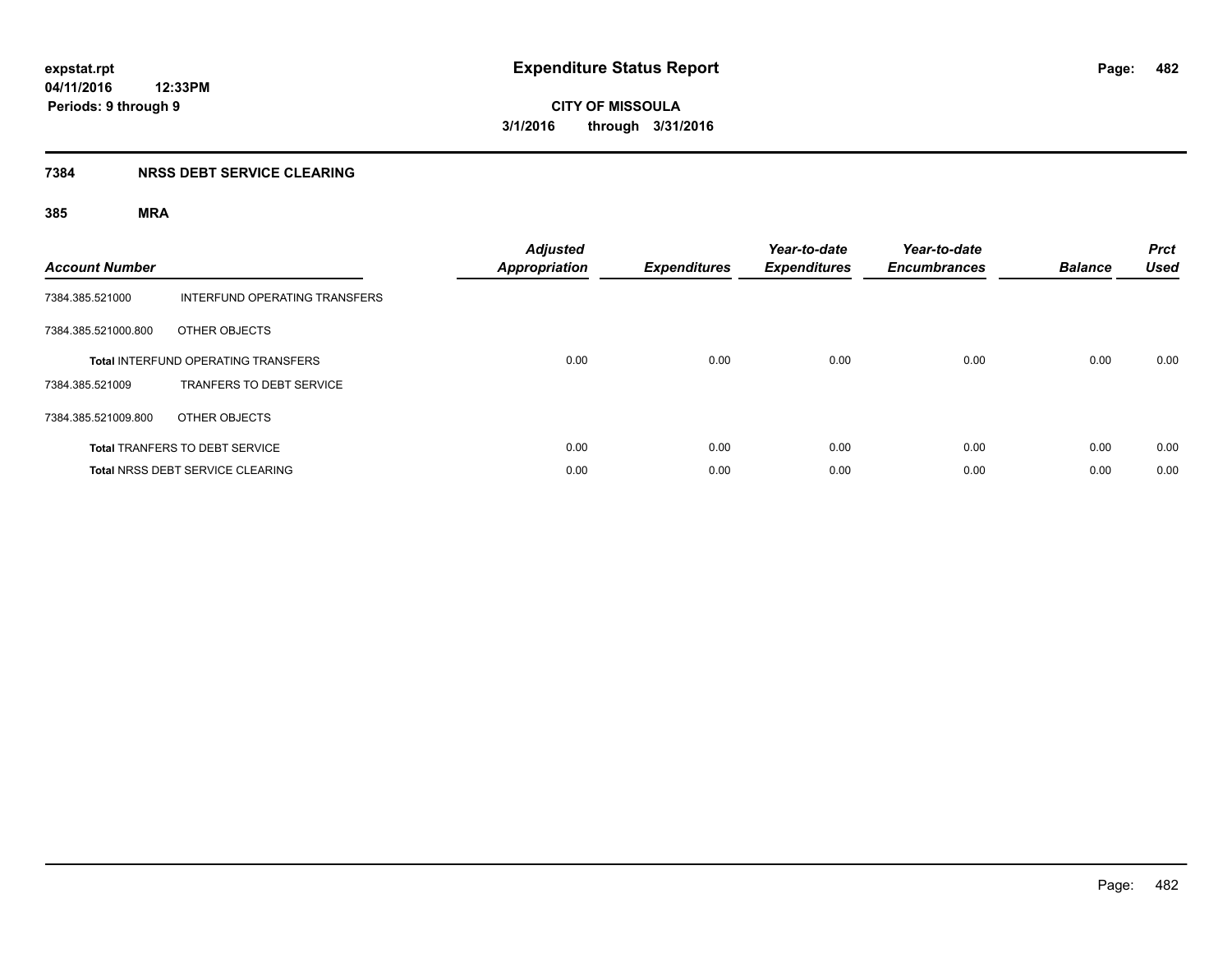**7385 FRONT STREET URD**

| <b>Account Number</b>                                             |                                                                                                 | <b>Adjusted</b><br><b>Appropriation</b> | <b>Expenditures</b> | Year-to-date<br><b>Expenditures</b> | Year-to-date<br><b>Encumbrances</b> | <b>Balance</b>           | <b>Prct</b><br><b>Used</b> |
|-------------------------------------------------------------------|-------------------------------------------------------------------------------------------------|-----------------------------------------|---------------------|-------------------------------------|-------------------------------------|--------------------------|----------------------------|
| 7385.385.460436                                                   | <b>TENNIS COURT REBUILD</b>                                                                     |                                         |                     |                                     |                                     |                          |                            |
| 7385.385.460436.300                                               | PURCHASED SERVICES                                                                              |                                         |                     |                                     |                                     |                          |                            |
|                                                                   | <b>Total TENNIS COURT REBUILD</b>                                                               | 0.00                                    | 0.00                | 0.00                                | 0.00                                | 0.00                     | 0.00                       |
| 7385.385.470230                                                   | PW FACILITY                                                                                     |                                         |                     |                                     |                                     |                          |                            |
| 7385.385.470230.300                                               | PURCHASED SERVICES                                                                              |                                         |                     |                                     |                                     |                          |                            |
|                                                                   | <b>Total PURCHASED SERVICES</b>                                                                 | 0.00                                    | 0.00                | 0.00                                | 0.00                                | 0.00                     | 0.00                       |
| 7385.385.470230.700                                               | <b>GRANTS &amp; CONTRIBUTIONS</b>                                                               |                                         |                     |                                     |                                     |                          |                            |
|                                                                   | 7385.385.470230.700.000 PROJECT EXPENSE-PUBLIC WORKS<br><b>Total GRANTS &amp; CONTRIBUTIONS</b> | 164,560.00<br>164,560.00                | 0.00<br>0.00        | 25,000.00<br>25,000.00              | 0.00<br>0.00                        | 139,560.00<br>139,560.00 | 15.19<br>15.19             |
| 7385.385.470230.800                                               | OTHER OBJECTS                                                                                   |                                         |                     |                                     |                                     |                          |                            |
| 7385.385.470230.845.000 CONTINGENCY<br><b>Total OTHER OBJECTS</b> |                                                                                                 | 303,524.00<br>303,524.00                | 0.00<br>0.00        | 0.00<br>0.00                        | 0.00<br>0.00                        | 303,524.00<br>303,524.00 | 0.00<br>0.00               |
| <b>Total PW FACILITY</b>                                          |                                                                                                 | 468,084.00                              | 0.00                | 25,000.00                           | 0.00                                | 443,084.00               | 5.34                       |
| 7385.385.470260                                                   | <b>PLANNING &amp; MGMT</b>                                                                      |                                         |                     |                                     |                                     |                          |                            |
| 7385.385.470260.300                                               | PURCHASED SERVICES                                                                              |                                         |                     |                                     |                                     |                          |                            |
|                                                                   | 7385.385.470260.350.000 PROFESSIONAL SERVICES                                                   | 2,168.00                                | 0.00                | 0.00                                | 0.00                                | 2,168.00                 | 0.00                       |
|                                                                   | <b>Total PURCHASED SERVICES</b>                                                                 | 2,168.00                                | 0.00                | 0.00                                | 0.00                                | 2,168.00                 | 0.00                       |
| 7385.385.470260.700                                               | <b>GRANTS &amp; CONTRIBUTIONS</b>                                                               |                                         |                     |                                     |                                     |                          |                            |
|                                                                   | 7385.385.470260.700.000 PLANNING & MGMT/GRANTS & CONTRIBUTIONS                                  | 10.000.00                               | 0.00                | 0.00                                | 0.00                                | 10,000.00                | 0.00                       |
|                                                                   | <b>Total GRANTS &amp; CONTRIBUTIONS</b>                                                         | 10,000.00                               | 0.00                | 0.00                                | 0.00                                | 10,000.00                | 0.00                       |
| <b>Total PLANNING &amp; MGMT</b>                                  |                                                                                                 | 12,168.00                               | 0.00                | 0.00                                | 0.00                                | 12,168.00                | 0.00                       |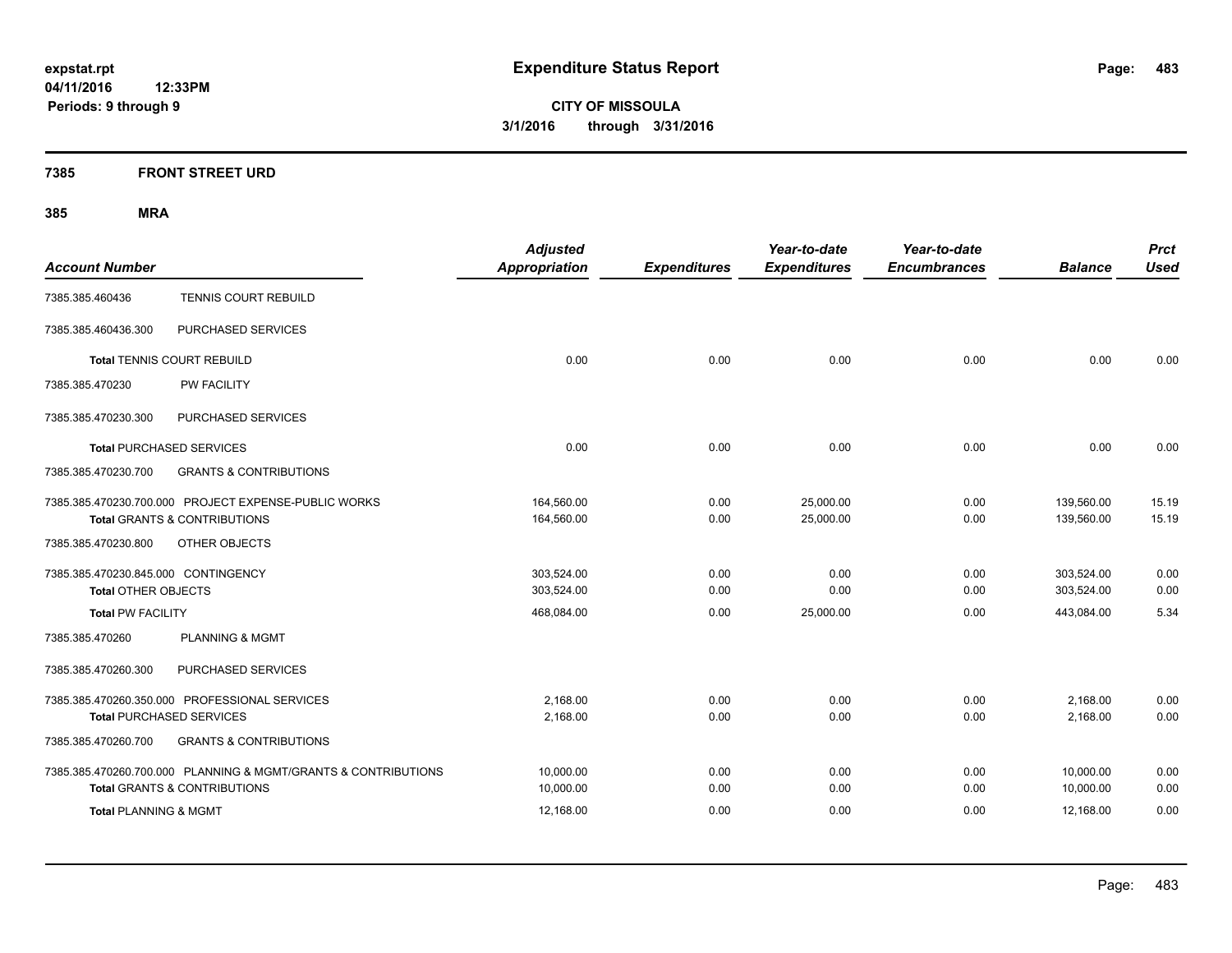#### **7385 FRONT STREET URD**

| <b>Account Number</b>               |                                         | <b>Adjusted</b><br><b>Appropriation</b> | <b>Expenditures</b> | Year-to-date<br><b>Expenditures</b> | Year-to-date<br><b>Encumbrances</b> | <b>Balance</b> | <b>Prct</b><br><b>Used</b> |
|-------------------------------------|-----------------------------------------|-----------------------------------------|---------------------|-------------------------------------|-------------------------------------|----------------|----------------------------|
| 7385.385.470270                     | <b>CLEARING &amp; DEMO</b>              |                                         |                     |                                     |                                     |                |                            |
| 7385.385.470270.700                 | <b>GRANTS &amp; CONTRIBUTIONS</b>       |                                         |                     |                                     |                                     |                |                            |
|                                     | <b>Total GRANTS &amp; CONTRIBUTIONS</b> | 0.00                                    | 0.00                | 0.00                                | 0.00                                | 0.00           | 0.00                       |
| 7385.385.470270.800                 | OTHER OBJECTS                           |                                         |                     |                                     |                                     |                |                            |
| 7385.385.470270.845.000 CONTINGENCY |                                         | 50,000.00                               | 0.00                | 0.00                                | 0.00                                | 50,000.00      | 0.00                       |
| Total CLEARING & DEMO               |                                         | 50,000.00                               | 0.00                | 0.00                                | 0.00                                | 50,000.00      | 0.00                       |
| 7385.385.470281                     | FRONT STREET PARKING STRUCTURE          |                                         |                     |                                     |                                     |                |                            |
| 7385.385.470281.900                 | <b>CAPITAL OUTLAY</b>                   |                                         |                     |                                     |                                     |                |                            |
|                                     | Total FRONT STREET PARKING STRUCTURE    | 0.00                                    | 0.00                | 0.00                                | 0.00                                | 0.00           | 0.00                       |
| 7385.385.510110                     | <b>MERCHANT SERVICES</b>                |                                         |                     |                                     |                                     |                |                            |
| 7385.385.510110.500                 | <b>FIXED CHARGES</b>                    |                                         |                     |                                     |                                     |                |                            |
|                                     | <b>Total MERCHANT SERVICES</b>          | 0.00                                    | 0.00                | 0.00                                | 0.00                                | 0.00           | 0.00                       |
| <b>Total FRONT STREET URD</b>       |                                         | 530,252.00                              | 0.00                | 25,000.00                           | 0.00                                | 505,252.00     | 4.71                       |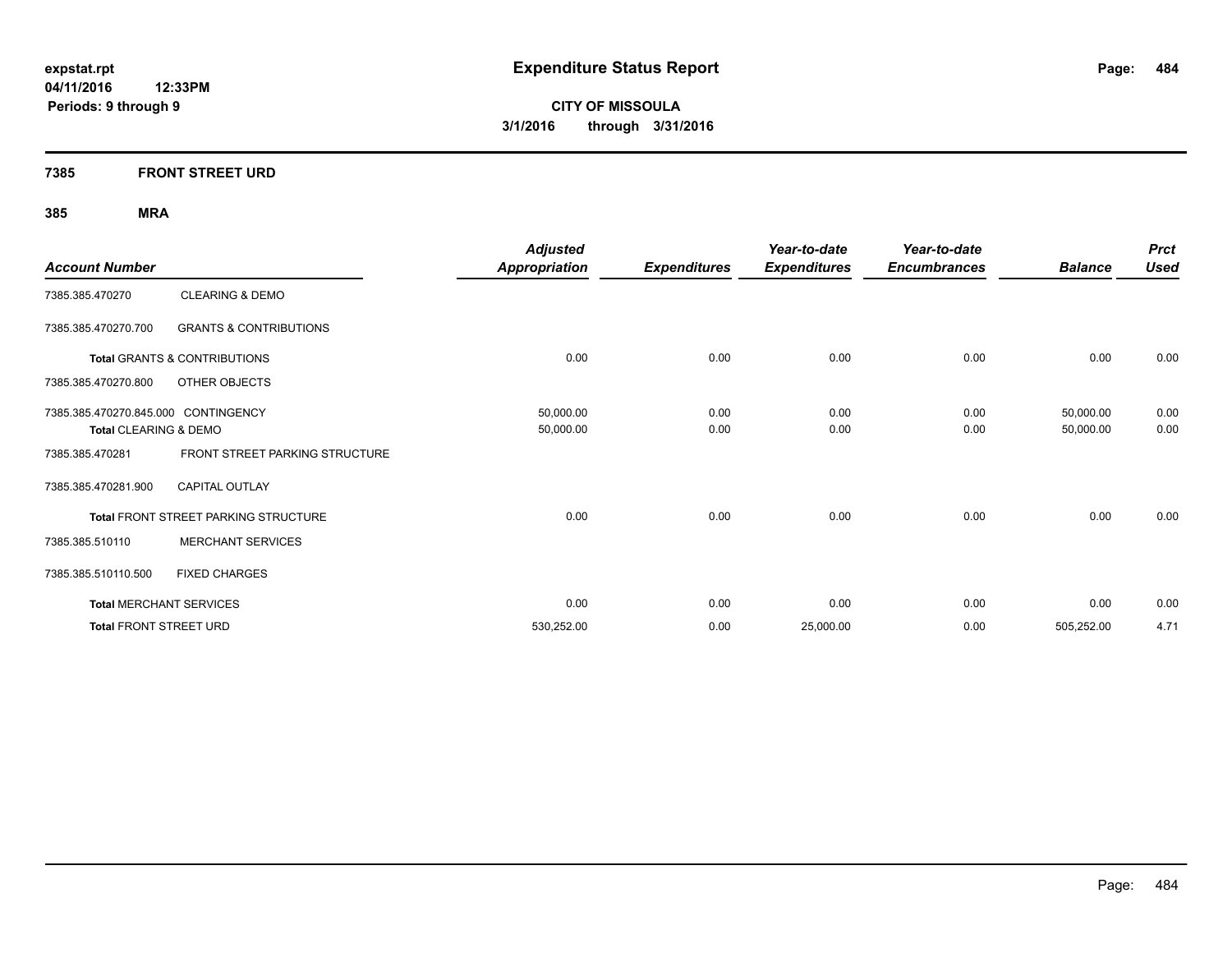**expstat.rpt Expenditure Status Report** 

**04/11/2016 12:33PM Periods: 9 through 9**

**CITY OF MISSOULA 3/1/2016 through 3/31/2016**

#### **7386 DEBT SERVICE-SAFEWAY/ST PAT 1.5M**

| <b>Account Number</b> |                                   | <b>Adjusted</b><br><b>Appropriation</b> | <b>Expenditures</b> | Year-to-date<br><b>Expenditures</b> | Year-to-date<br><b>Encumbrances</b> | <b>Balance</b> | <b>Prct</b><br><b>Used</b> |
|-----------------------|-----------------------------------|-----------------------------------------|---------------------|-------------------------------------|-------------------------------------|----------------|----------------------------|
| 7386.385.470220       | PROPERTY ACQUISITION              |                                         |                     |                                     |                                     |                |                            |
| 7386.385.470220.900   | <b>CAPITAL OUTLAY</b>             |                                         |                     |                                     |                                     |                |                            |
|                       | <b>Total PROPERTY ACQUISITION</b> | 0.00                                    | 0.00                | 0.00                                | 0.00                                | 0.00           | 0.00                       |
| 7386.385.510110       | <b>MERCHANT SERVICES</b>          |                                         |                     |                                     |                                     |                |                            |
| 7386.385.510110.500   | <b>FIXED CHARGES</b>              |                                         |                     |                                     |                                     |                |                            |
| <b>Total MRA</b>      |                                   | 0.00                                    | 0.00                | 0.00                                | 0.00                                | 0.00           | 0.00                       |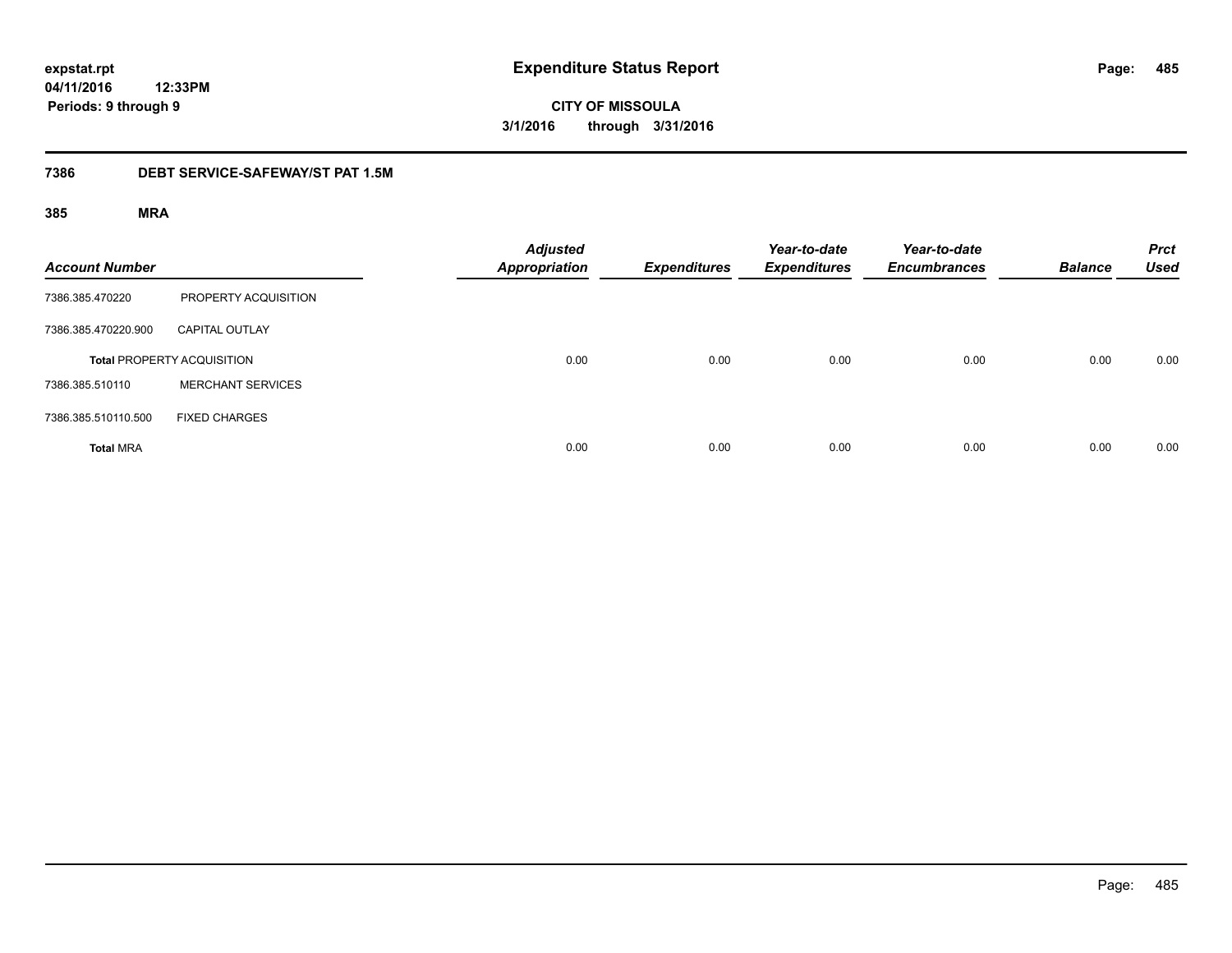#### **7386 DEBT SERVICE-SAFEWAY/ST PAT 1.5M**

|                                |                                                 | <b>Adjusted</b> |                     | Year-to-date        | Year-to-date        |                | <b>Prct</b><br><b>Used</b> |
|--------------------------------|-------------------------------------------------|-----------------|---------------------|---------------------|---------------------|----------------|----------------------------|
| <b>Account Number</b>          |                                                 | Appropriation   | <b>Expenditures</b> | <b>Expenditures</b> | <b>Encumbrances</b> | <b>Balance</b> |                            |
| 7386.390.490200                | DEBT SERVICE-SAFEWAY/ST PAT 1.5M                |                 |                     |                     |                     |                |                            |
| 7386.390.490200.600            | <b>DEBT SERVICE</b>                             |                 |                     |                     |                     |                |                            |
| 7386.390.490200.610.000        | PRINCIPAL                                       | 40,000.00       | 0.00                | 43.678.50           | 0.00                | $-3,678.50$    | 109.20                     |
| 7386.390.490200.620.000        | <b>INTEREST / SERVICE FEES</b>                  | 0.00            | 0.00                | 91,773.75           | 0.00                | $-91,773.75$   | 0.00                       |
|                                | Total DEBT SERVICE-SAFEWAY/ST PAT 1.5M          | 40,000.00       | 0.00                | 135,452.25          | 0.00                | $-95,452.25$   | 338.63                     |
| 7386.390.490510                | DS PAYMENTS TO GUARANTOR                        |                 |                     |                     |                     |                |                            |
| 7386.390.490510.600            | <b>DEBT SERVICE</b>                             |                 |                     |                     |                     |                |                            |
| 7386.390.490510.610.000        | PRINCIPAL                                       | 94,728.00       | 0.00                | 3,011.26            | 0.00                | 91,716.74      | 3.18                       |
|                                | 7386.390.490510.620.000 INTEREST / SERVICE FEES | 21,147.00       | 0.00                | 0.00                | 0.00                | 21.147.00      | 0.00                       |
|                                | <b>Total DS PAYMENTS TO GUARANTOR</b>           | 115,875.00      | 0.00                | 3,011.26            | 0.00                | 112,863.74     | 2.60                       |
| 7386.390.510110                | <b>MERCHANT SERVICES</b>                        |                 |                     |                     |                     |                |                            |
| 7386.390.510110.500            | <b>FIXED CHARGES</b>                            |                 |                     |                     |                     |                |                            |
| <b>Total MERCHANT SERVICES</b> |                                                 | 0.00            | 0.00                | 0.00                | 0.00                | 0.00           | 0.00                       |
|                                | Total DEBT SERVICE-SAFEWAY/ST PAT 1.5M          | 155.875.00      | 0.00                | 138,463.51          | 0.00                | 17.411.49      | 88.83                      |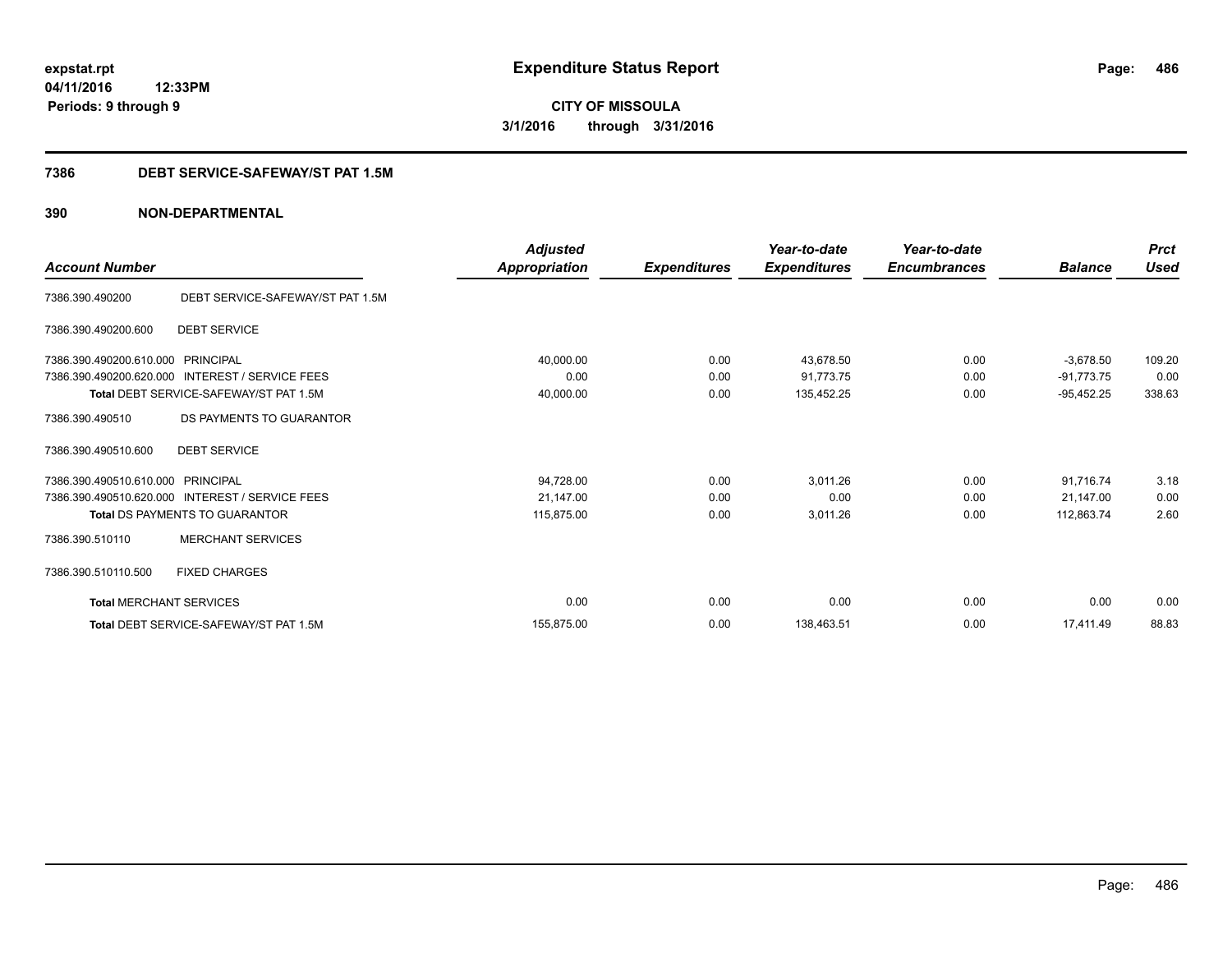**487**

**04/11/2016 12:33PM Periods: 9 through 9**

**CITY OF MISSOULA 3/1/2016 through 3/31/2016**

#### **7387 DEBT SERVICE-BROWNFIELD RLF 1.125M**

|                                   |                                                 | <b>Adjusted</b>      |                     | Year-to-date        | Year-to-date        |                | <b>Prct</b> |
|-----------------------------------|-------------------------------------------------|----------------------|---------------------|---------------------|---------------------|----------------|-------------|
| <b>Account Number</b>             |                                                 | <b>Appropriation</b> | <b>Expenditures</b> | <b>Expenditures</b> | <b>Encumbrances</b> | <b>Balance</b> | <b>Used</b> |
| 7387.390.490200                   | DEBT SERVICE-BROWNFIELD RLF 1.125M              |                      |                     |                     |                     |                |             |
| 7387.390.490200.600               | <b>DEBT SERVICE</b>                             |                      |                     |                     |                     |                |             |
| 7387.390.490200.610.000 PRINCIPAL |                                                 | 26,625.00            | 0.00                | 0.00                | 0.00                | 26,625.00      | 0.00        |
|                                   | 7387.390.490200.620.000 INTEREST / SERVICE FEES | 5,316.00             | 0.00                | 12,494.11           | 0.00                | $-7,178.11$    | 235.03      |
|                                   | Total DEBT SERVICE-BROWNFIELD RLF 1.125M        | 31,941.00            | 0.00                | 12,494.11           | 0.00                | 19,446.89      | 39.12       |
| 7387.390.510110                   | <b>MERCHANT SERVICES</b>                        |                      |                     |                     |                     |                |             |
| 7387.390.510110.500               | <b>FIXED CHARGES</b>                            |                      |                     |                     |                     |                |             |
| <b>Total MERCHANT SERVICES</b>    |                                                 | 0.00                 | 0.00                | 0.00                | 0.00                | 0.00           | 0.00        |
|                                   | <b>Total DEBT SERVICE-BROWNFIELD RLF 1.125M</b> | 31,941.00            | 0.00                | 12.494.11           | 0.00                | 19.446.89      | 39.12       |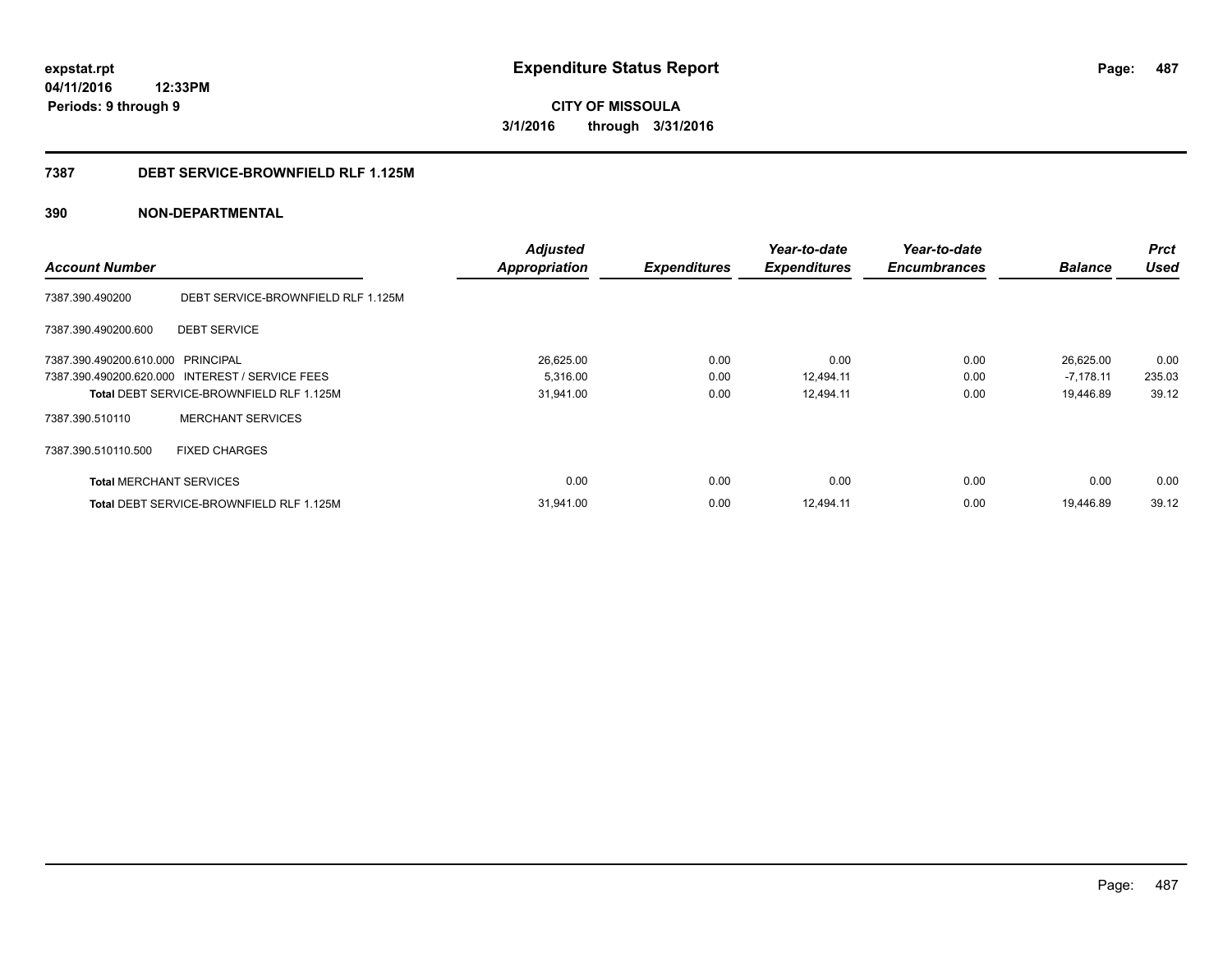**7388 RESERVE-3.6m TIF**

| <b>Account Number</b>  |                                      | <b>Adjusted</b><br><b>Appropriation</b> | <b>Expenditures</b> | Year-to-date<br><b>Expenditures</b> | Year-to-date<br><b>Encumbrances</b> | <b>Balance</b> | <b>Prct</b><br><b>Used</b> |
|------------------------|--------------------------------------|-----------------------------------------|---------------------|-------------------------------------|-------------------------------------|----------------|----------------------------|
| 7388.390.490607        | <b>TRANSFERS TO BROWNFIELD</b>       |                                         |                     |                                     |                                     |                |                            |
| 7388.390.490607.800    | OTHER OBJECTS                        |                                         |                     |                                     |                                     |                |                            |
|                        | <b>Total TRANSFERS TO BROWNFIELD</b> | 0.00                                    | 0.00                | 0.00                                | 0.00                                | 0.00           | 0.00                       |
| 7388.390.510110        | <b>MERCHANT SERVICES</b>             |                                         |                     |                                     |                                     |                |                            |
| 7388.390.510110.500    | <b>FIXED CHARGES</b>                 |                                         |                     |                                     |                                     |                |                            |
| Total RESERVE-3.6m TIF |                                      | 0.00                                    | 0.00                | 0.00                                | 0.00                                | 0.00           | 0.00                       |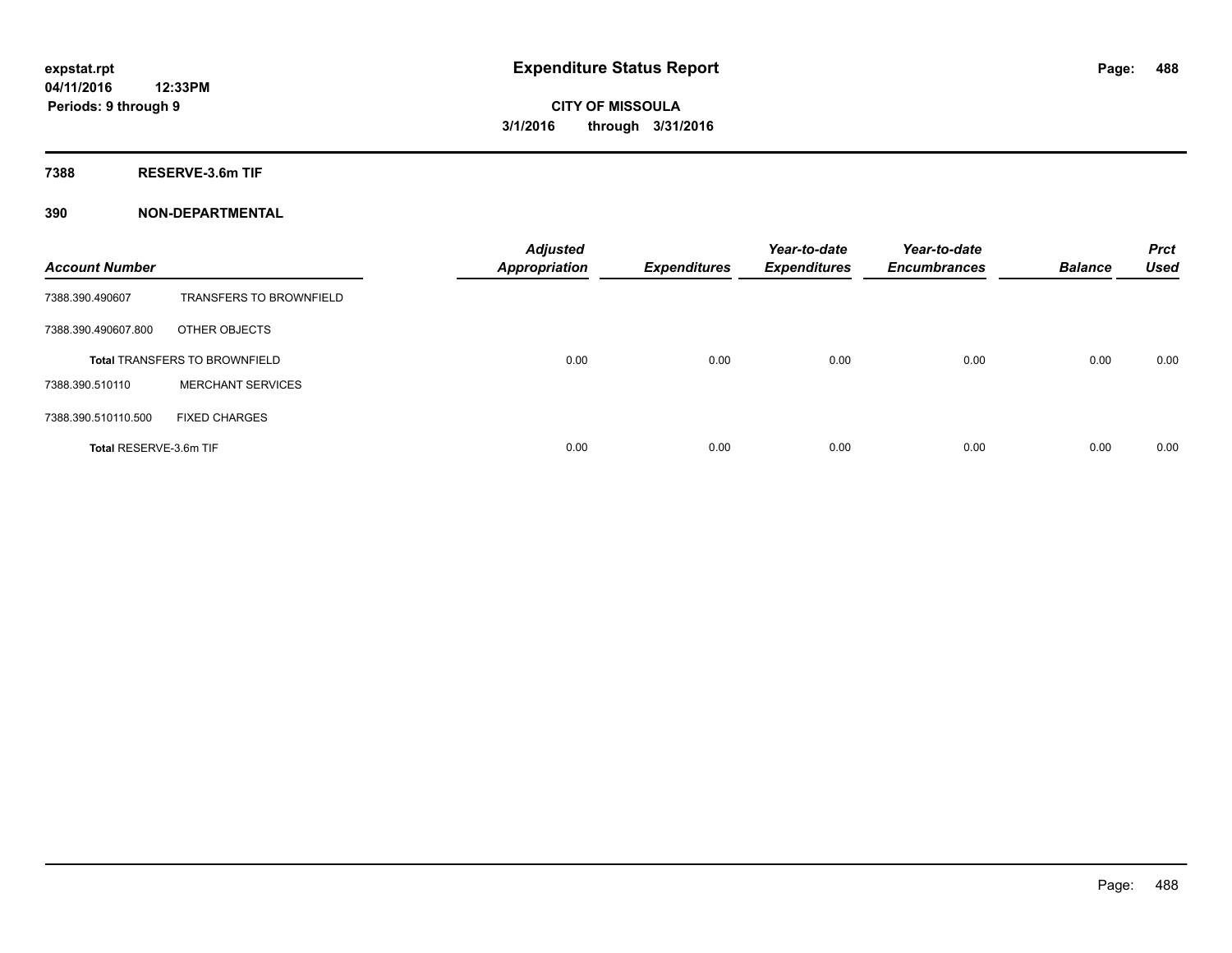#### **7389 DEBT SERVICE - 3.6M/5.75M**

| <b>Account Number</b>             |                                   | <b>Adjusted</b><br><b>Appropriation</b> | <b>Expenditures</b> | Year-to-date<br><b>Expenditures</b> | Year-to-date<br><b>Encumbrances</b> | <b>Balance</b> | <b>Prct</b><br><b>Used</b> |
|-----------------------------------|-----------------------------------|-----------------------------------------|---------------------|-------------------------------------|-------------------------------------|----------------|----------------------------|
|                                   |                                   |                                         |                     |                                     |                                     |                |                            |
| 7389.385.470220                   | PROPERTY ACQUISITION              |                                         |                     |                                     |                                     |                |                            |
| 7389.385.470220.600               | <b>DEBT SERVICE</b>               |                                         |                     |                                     |                                     |                |                            |
| 7389.385.470220.610.000 PRINCIPAL |                                   | 500,000.00                              | 0.00                | 0.00                                | 0.00                                | 500,000.00     | 0.00                       |
|                                   | <b>Total PROPERTY ACQUISITION</b> | 500,000.00                              | 0.00                | 0.00                                | 0.00                                | 500,000.00     | 0.00                       |
| 7389.385.470250                   | <b>RELOCATION PAYMENTS</b>        |                                         |                     |                                     |                                     |                |                            |
| 7389.385.470250.700               | <b>GRANTS &amp; CONTRIBUTIONS</b> |                                         |                     |                                     |                                     |                |                            |
|                                   | <b>Total RELOCATION PAYMENTS</b>  | 0.00                                    | 0.00                | 0.00                                | 0.00                                | 0.00           | 0.00                       |
| 7389.385.510110                   | <b>MERCHANT SERVICES</b>          |                                         |                     |                                     |                                     |                |                            |
| 7389.385.510110.500               | <b>FIXED CHARGES</b>              |                                         |                     |                                     |                                     |                |                            |
|                                   | <b>Total MERCHANT SERVICES</b>    | 0.00                                    | 0.00                | 0.00                                | 0.00                                | 0.00           | 0.00                       |
| <b>Total MRA</b>                  |                                   | 500,000.00                              | 0.00                | 0.00                                | 0.00                                | 500,000.00     | 0.00                       |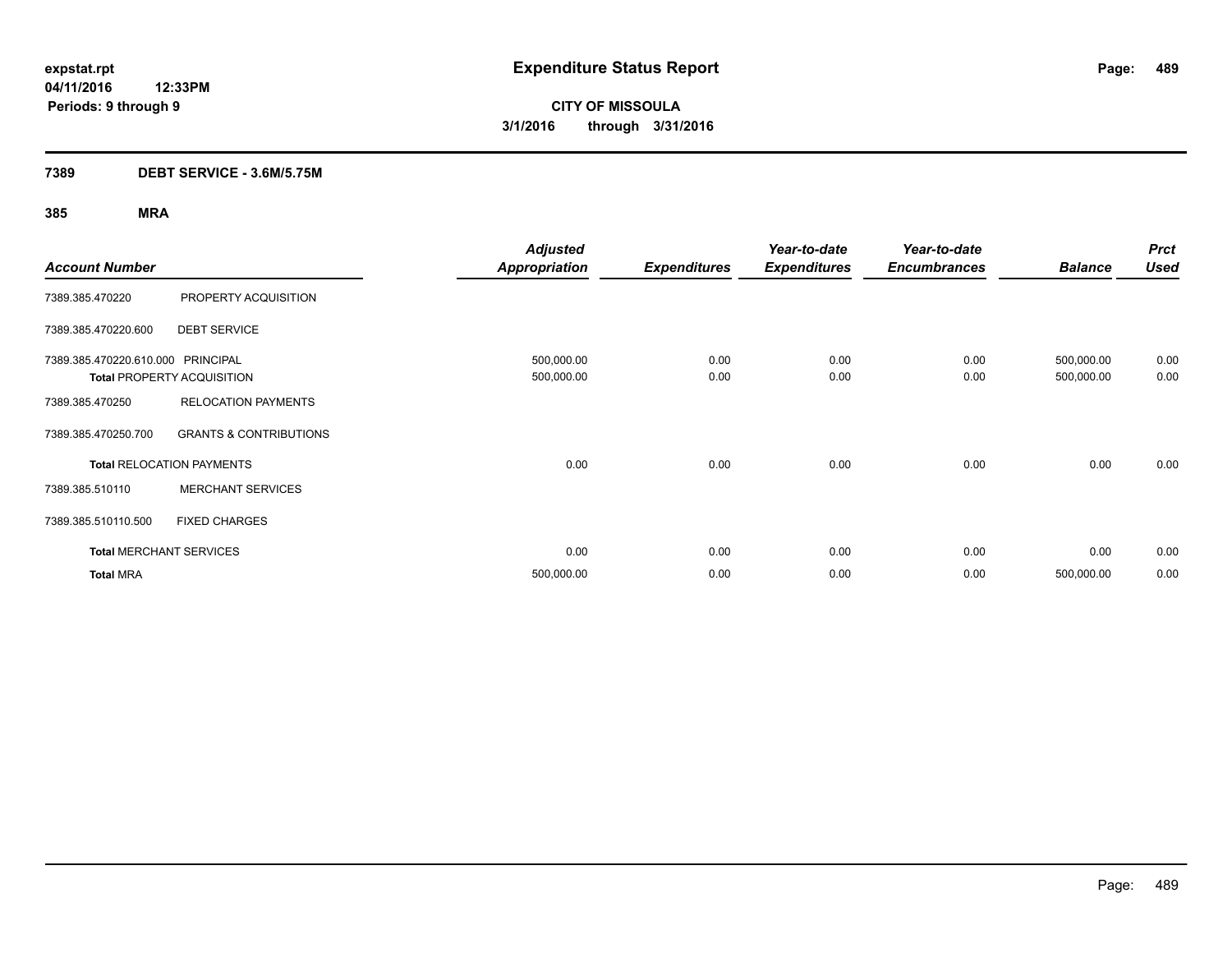#### **7389 DEBT SERVICE - 3.6M/5.75M**

|                                   |                                                       | <b>Adjusted</b> |                     | Year-to-date        | Year-to-date        |                | <b>Prct</b> |
|-----------------------------------|-------------------------------------------------------|-----------------|---------------------|---------------------|---------------------|----------------|-------------|
| <b>Account Number</b>             |                                                       | Appropriation   | <b>Expenditures</b> | <b>Expenditures</b> | <b>Encumbrances</b> | <b>Balance</b> | <b>Used</b> |
| 7389.390.490200                   | REVENUE BOND DEBT SERVICE                             |                 |                     |                     |                     |                |             |
| 7389.390.490200.600               | <b>DEBT SERVICE</b>                                   |                 |                     |                     |                     |                |             |
| 7389.390.490200.610.000 PRINCIPAL |                                                       | 110,000.00      | 0.00                | 0.00                | 0.00                | 110,000.00     | 0.00        |
| 7389.390.490200.620.000           | <b>INTEREST / SERVICE FEES</b>                        | 135,850.00      | 0.00                | 65,550.00           | 0.00                | 70.300.00      | 48.25       |
|                                   | <b>Total REVENUE BOND DEBT SERVICE</b>                | 245,850.00      | 0.00                | 65,550.00           | 0.00                | 180.300.00     | 26.66       |
| 7389.390.490210                   | FY13 \$5.75M DEBT SERVICE                             |                 |                     |                     |                     |                |             |
| 7389.390.490210.600               | <b>DEBT SERVICE</b>                                   |                 |                     |                     |                     |                |             |
|                                   | 7389.390.490210.610.000 FY13 5.75M DEBT SVS/PRINCIPAL | 252,000.00      | 0.00                | 129,000.00          | 0.00                | 123,000.00     | 51.19       |
|                                   | 7389.390.490210.620.000 INTEREST / SERVICE FEES       | 174,066.00      | 0.00                | 83,648.25           | 0.00                | 90.417.75      | 48.06       |
|                                   | Total FY13 \$5.75M DEBT SERVICE                       | 426,066.00      | 0.00                | 212,648.25          | 0.00                | 213,417.75     | 49.91       |
| 7389.390.510110                   | <b>MERCHANT SERVICES</b>                              |                 |                     |                     |                     |                |             |
| 7389.390.510110.500               | <b>FIXED CHARGES</b>                                  |                 |                     |                     |                     |                |             |
| <b>Total MERCHANT SERVICES</b>    |                                                       | 0.00            | 0.00                | 0.00                | 0.00                | 0.00           | 0.00        |
| <b>Total NON-DEPARTMENTAL</b>     |                                                       | 671,916.00      | 0.00                | 278,198.25          | 0.00                | 393,717.75     | 41.40       |
|                                   | Total DEBT SERVICE - 3.6M/5.75M                       | 1,171,916.00    | 0.00                | 278,198.25          | 0.00                | 893,717.75     | 23.74       |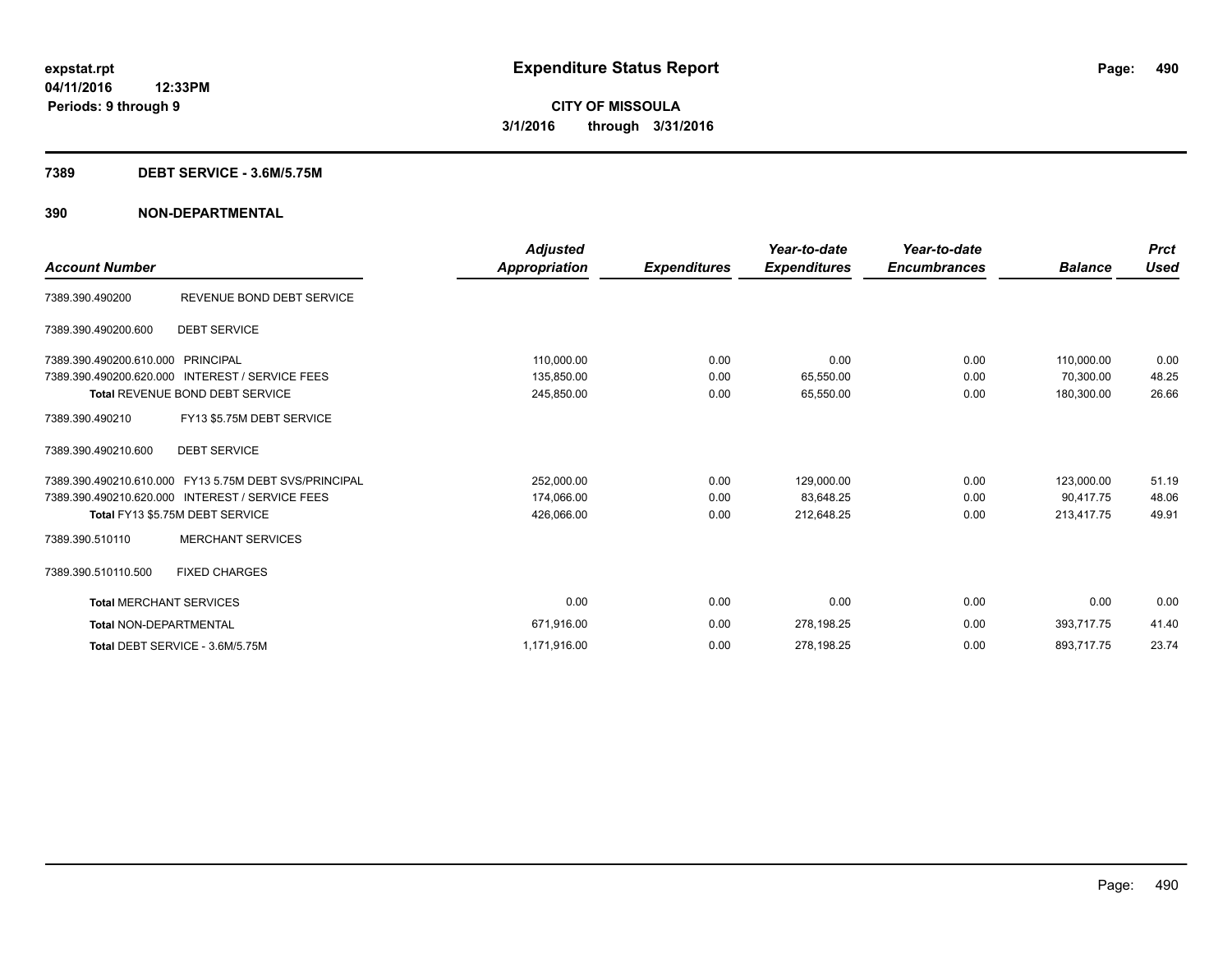#### **7390 URDII CLEARING - 3.6M TIF**

| <b>Account Number</b> |                                      | <b>Adjusted</b><br><b>Appropriation</b> | <b>Expenditures</b> | Year-to-date<br><b>Expenditures</b> | Year-to-date<br><b>Encumbrances</b> | <b>Balance</b> | <b>Prct</b><br><b>Used</b> |
|-----------------------|--------------------------------------|-----------------------------------------|---------------------|-------------------------------------|-------------------------------------|----------------|----------------------------|
| 7390.385.490607       | <b>TRANSFERS TO BROWNFIELD</b>       |                                         |                     |                                     |                                     |                |                            |
| 7390.385.490607.800   | OTHER OBJECTS                        |                                         |                     |                                     |                                     |                |                            |
|                       | <b>Total TRANSFERS TO BROWNFIELD</b> | 0.00                                    | 0.00                | 0.00                                | 0.00                                | 0.00           | 0.00                       |
| 7390.385.510110       | <b>MERCHANT SERVICES</b>             |                                         |                     |                                     |                                     |                |                            |
| 7390.385.510110.500   | <b>FIXED CHARGES</b>                 |                                         |                     |                                     |                                     |                |                            |
| <b>Total MRA</b>      |                                      | 0.00                                    | 0.00                | 0.00                                | 0.00                                | 0.00           | 0.00                       |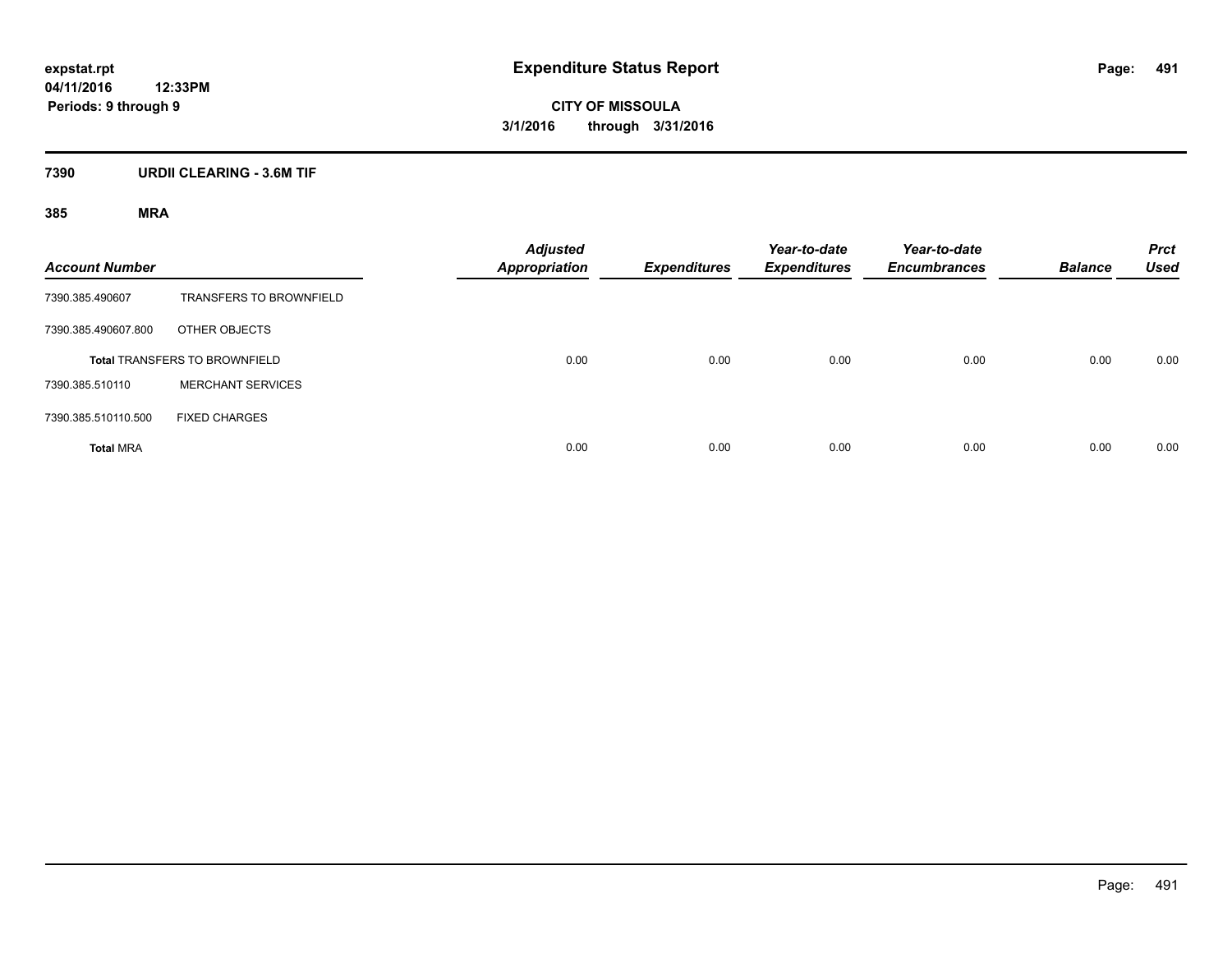#### **7390 URDII CLEARING - 3.6M TIF**

| <b>Account Number</b>         |                                                                | <b>Adjusted</b><br><b>Appropriation</b> | <b>Expenditures</b> | Year-to-date<br><b>Expenditures</b> | Year-to-date<br><b>Encumbrances</b> | <b>Balance</b> | <b>Prct</b><br><b>Used</b> |
|-------------------------------|----------------------------------------------------------------|-----------------------------------------|---------------------|-------------------------------------|-------------------------------------|----------------|----------------------------|
| 7390.390.490601               | TI BOND CLEARING                                               |                                         |                     |                                     |                                     |                |                            |
| 7390.390.490601.800           | OTHER OBJECTS                                                  |                                         |                     |                                     |                                     |                |                            |
| <b>Total TI BOND CLEARING</b> |                                                                | 0.00                                    | 0.00                | 0.00                                | 0.00                                | 0.00           | 0.00                       |
| 7390.390.490604               | TI BOND RESERVE                                                |                                         |                     |                                     |                                     |                |                            |
| 7390.390.490604.800           | OTHER OBJECTS                                                  |                                         |                     |                                     |                                     |                |                            |
|                               | 7390.390.490604.820.000 TRANSFER TO INTERMOUNTAIN BOND DS 7399 | 146,788.00                              | 0.00                | 0.00                                | 0.00                                | 146,788.00     | 0.00                       |
| Total TI BOND RESERVE         |                                                                | 146,788.00                              | 0.00                | 0.00                                | 0.00                                | 146,788.00     | 0.00                       |
| 7390.390.490605               | TRANSFER TO DEBT SERVICE 7389                                  |                                         |                     |                                     |                                     |                |                            |
| 7390.390.490605.800           | OTHER OBJECTS                                                  |                                         |                     |                                     |                                     |                |                            |
|                               | 7390.390.490605.820.000 TRANSFERS TO DEBT SERVICE              | 921,916.00                              | 0.00                | 0.00                                | 0.00                                | 921,916.00     | 0.00                       |
|                               | Total TRANSFER TO DEBT SERVICE 7389                            | 921,916.00                              | 0.00                | 0.00                                | 0.00                                | 921,916.00     | 0.00                       |
| 7390.390.490606               | DEVELOPMENT TRANSFERS                                          |                                         |                     |                                     |                                     |                |                            |
| 7390.390.490606.800           | OTHER OBJECTS                                                  |                                         |                     |                                     |                                     |                |                            |
|                               | 7390.390.490606.820.000 TRANSFERS TO URD II DEVELOPMENT        | 616,365.00                              | 0.00                | 0.00                                | 0.00                                | 616,365.00     | 0.00                       |
|                               | <b>Total DEVELOPMENT TRANSFERS</b>                             | 616,365.00                              | 0.00                | 0.00                                | 0.00                                | 616,365.00     | 0.00                       |
| 7390.390.490607               | <b>TRANSFERS TO BROWNFIELD</b>                                 |                                         |                     |                                     |                                     |                |                            |
| 7390.390.490607.800           | OTHER OBJECTS                                                  |                                         |                     |                                     |                                     |                |                            |
|                               | 7390.390.490607.820.000 TRANSFERS TO OTHER FUNDS               | 31,941.00                               | 0.00                | 0.00                                | 0.00                                | 31,941.00      | 0.00                       |
|                               | <b>Total TRANSFERS TO BROWNFIELD</b>                           | 31,941.00                               | 0.00                | 0.00                                | 0.00                                | 31,941.00      | 0.00                       |
| 7390.390.490608               | TRANSFERS TO SAFEWA/ST PAT                                     |                                         |                     |                                     |                                     |                |                            |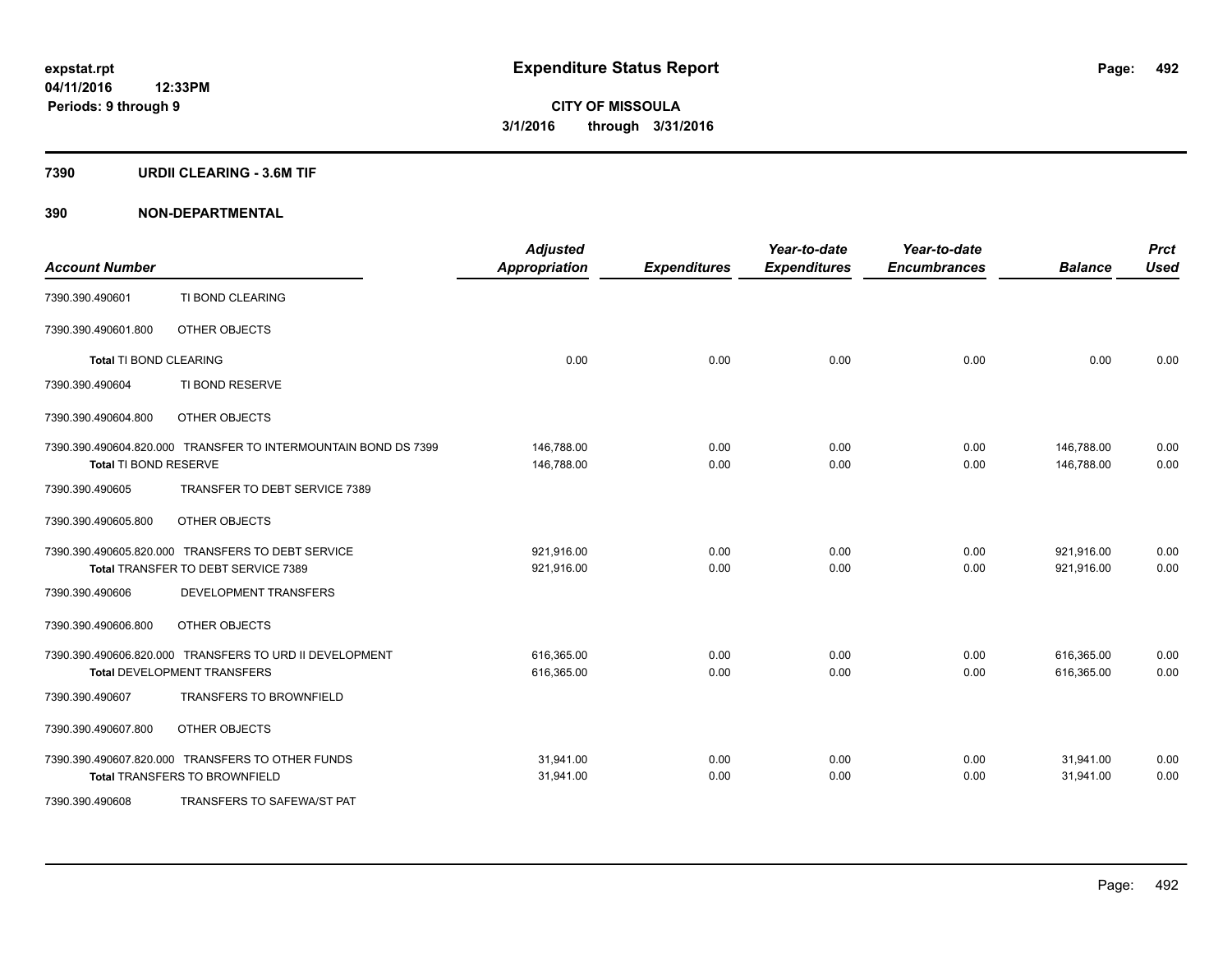#### **7390 URDII CLEARING - 3.6M TIF**

|                                                                  | <b>Adjusted</b> |                     | Year-to-date        | Year-to-date        |                | <b>Prct</b> |
|------------------------------------------------------------------|-----------------|---------------------|---------------------|---------------------|----------------|-------------|
| <b>Account Number</b>                                            | Appropriation   | <b>Expenditures</b> | <b>Expenditures</b> | <b>Encumbrances</b> | <b>Balance</b> | <b>Used</b> |
| OTHER OBJECTS<br>7390.390.490608.800                             |                 |                     |                     |                     |                |             |
| 7390.390.490608.820.000 TRANSFERS TO OTHER FUNDS-SAFEWAY/ST PATS | 155.875.00      | 0.00                | 0.00                | 0.00                | 155.875.00     | 0.00        |
| <b>Total TRANSFERS TO SAFEWA/ST PAT</b>                          | 155,875.00      | 0.00                | 0.00                | 0.00                | 155,875.00     | 0.00        |
| <b>MERCHANT SERVICES</b><br>7390.390.510110                      |                 |                     |                     |                     |                |             |
| 7390.390.510110.500<br><b>FIXED CHARGES</b>                      |                 |                     |                     |                     |                |             |
| <b>Total FIXED CHARGES</b>                                       | 0.00            | 0.00                | 0.00                | 0.00                | 0.00           | 0.00        |
| <b>Total MERCHANT SERVICES</b>                                   | 0.00            | 0.00                | 0.00                | 0.00                | 0.00           | 0.00        |
| <b>Total URDII CLEARING - 3.6M TIF</b>                           | 872,885.00      | 0.00                | 0.00                | 0.00                | 1.872.885.00   | 0.00        |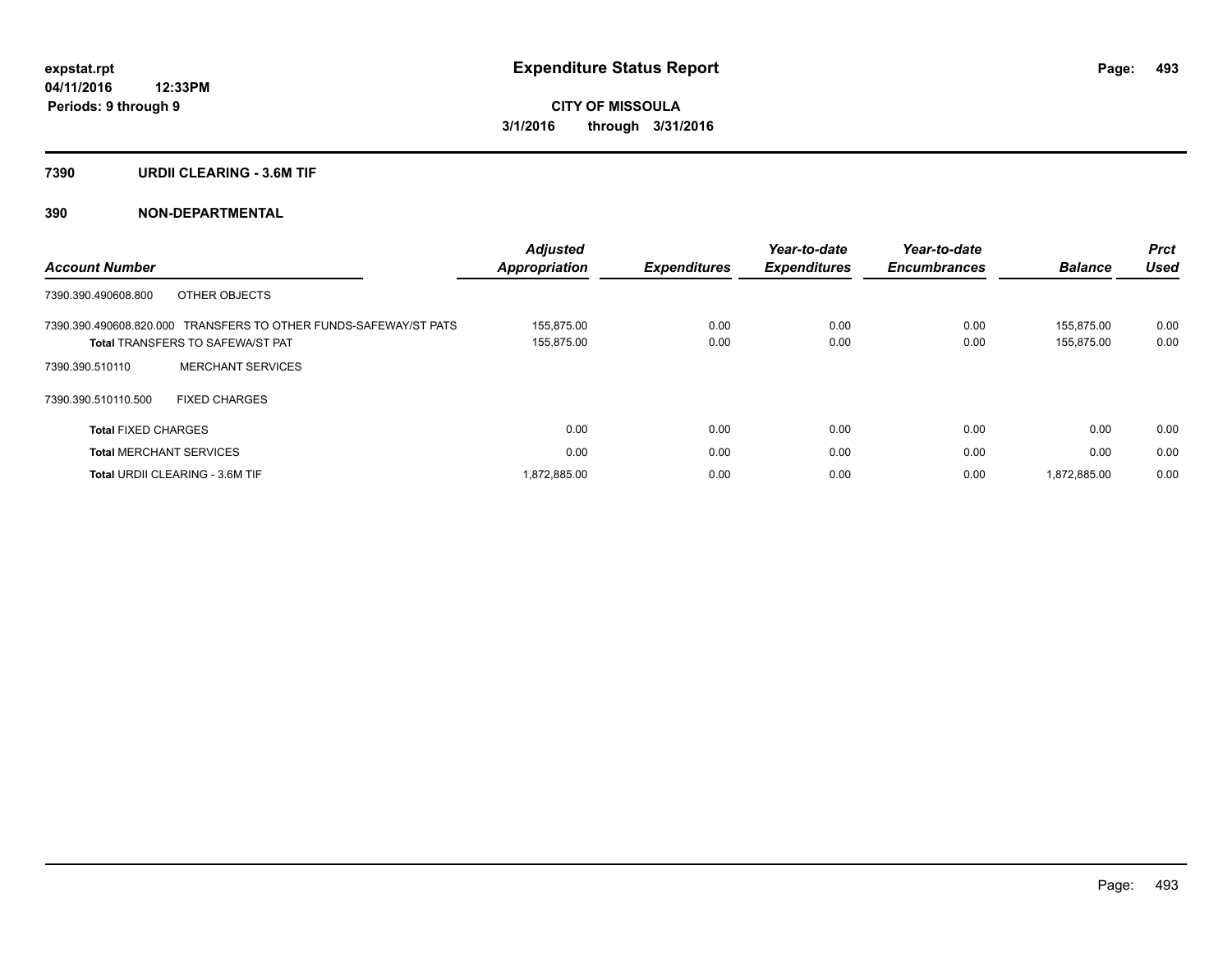**CITY OF MISSOULA 3/1/2016 through 3/31/2016**

**7391 MRA - URD I FUND**

| <b>Account Number</b>      |                          | <b>Adjusted</b><br><b>Appropriation</b> | <b>Expenditures</b> | Year-to-date<br><b>Expenditures</b> | Year-to-date<br><b>Encumbrances</b> | <b>Balance</b> | <b>Prct</b><br><b>Used</b> |
|----------------------------|--------------------------|-----------------------------------------|---------------------|-------------------------------------|-------------------------------------|----------------|----------------------------|
| 7391.385.510110            | <b>MERCHANT SERVICES</b> |                                         |                     |                                     |                                     |                |                            |
| 7391.385.510110.500        | <b>FIXED CHARGES</b>     |                                         |                     |                                     |                                     |                |                            |
| <b>Total FIXED CHARGES</b> |                          | 0.00                                    | 0.00                | 0.00                                | 0.00                                | 0.00           | 0.00                       |
| <b>Total MRA</b>           |                          | 0.00                                    | 0.00                | 0.00                                | 0.00                                | 0.00           | 0.00                       |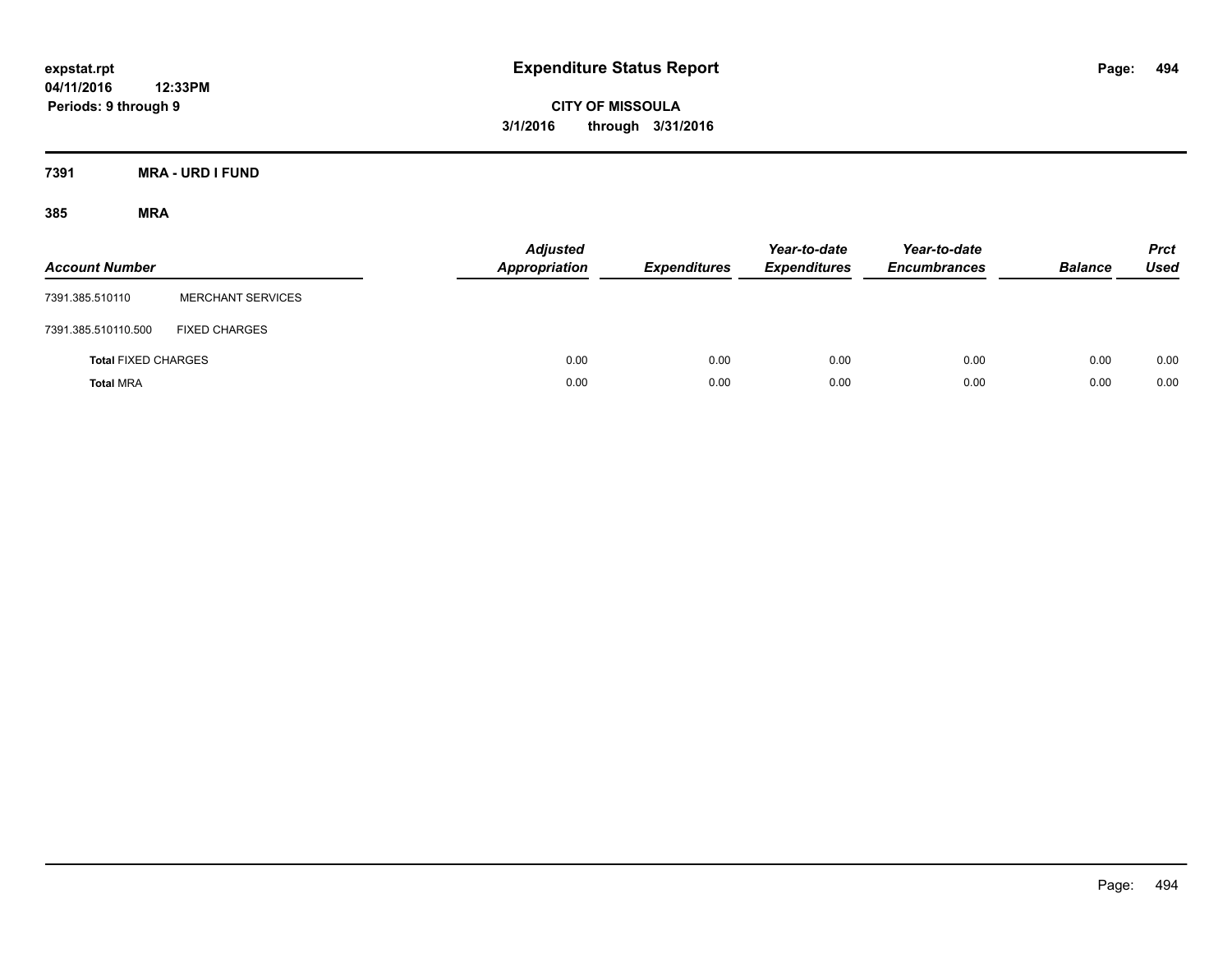**CITY OF MISSOULA 3/1/2016 through 3/31/2016**

**7391 MRA - URD I FUND**

**900 DEPRECIATION**

| <b>Account Number</b>  |                          | <b>Adjusted</b><br><b>Appropriation</b> | <b>Expenditures</b> | Year-to-date<br><b>Expenditures</b> | Year-to-date<br><b>Encumbrances</b> | <b>Balance</b> | <b>Prct</b><br>Used |
|------------------------|--------------------------|-----------------------------------------|---------------------|-------------------------------------|-------------------------------------|----------------|---------------------|
| 7391.900.510110        | <b>MERCHANT SERVICES</b> |                                         |                     |                                     |                                     |                |                     |
| 7391.900.510110.500    | <b>FIXED CHARGES</b>     |                                         |                     |                                     |                                     |                |                     |
| Total MRA - URD I FUND |                          | 0.00                                    | 0.00                | 0.00                                | 0.00                                | 0.00           | 0.00                |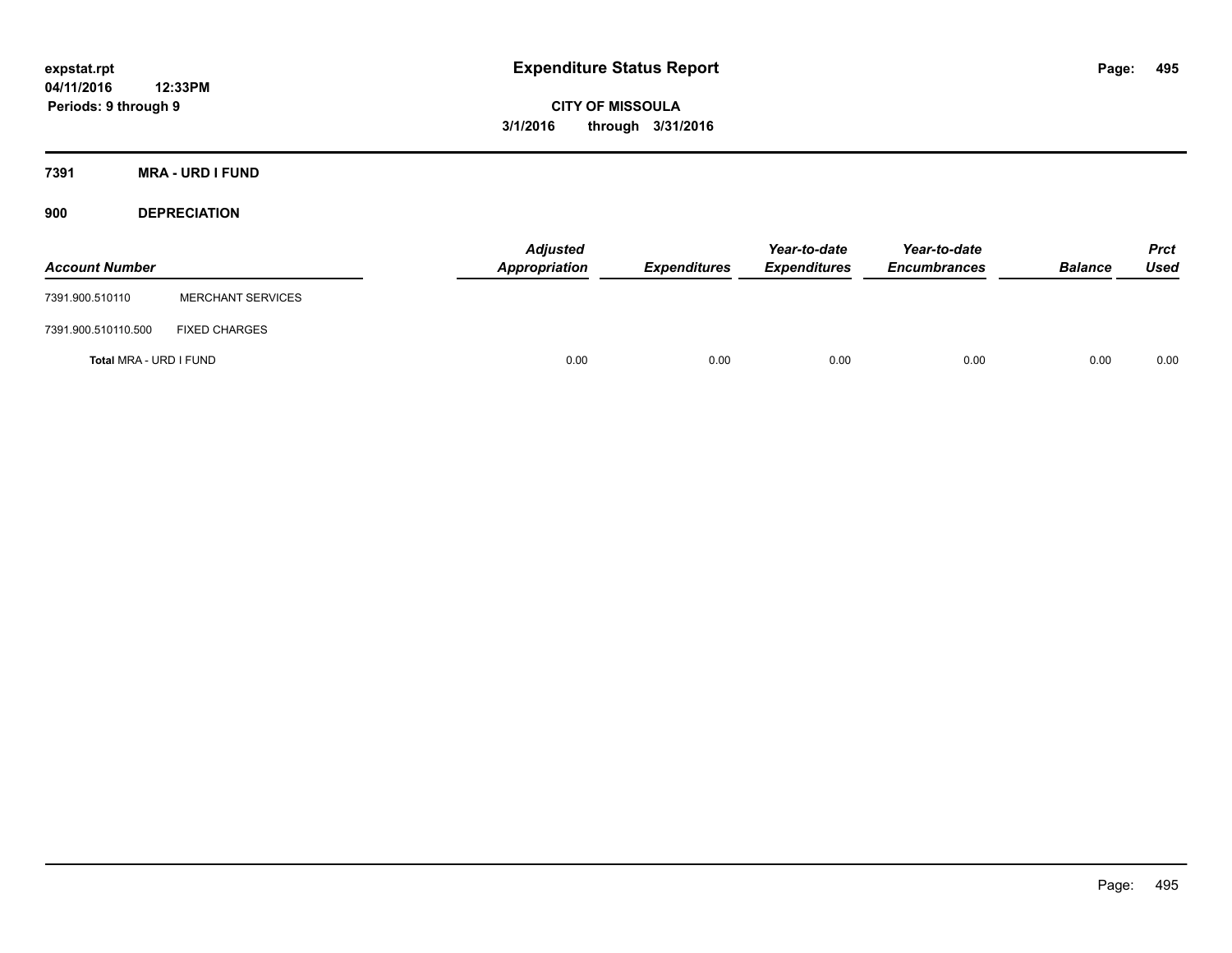**CITY OF MISSOULA 3/1/2016 through 3/31/2016**

**7392 MRA - URD II FUND**

| <b>Account Number</b>                                             |                                                  | <b>Adjusted</b><br><b>Appropriation</b> | <b>Expenditures</b> | Year-to-date<br><b>Expenditures</b> | Year-to-date<br><b>Encumbrances</b> | <b>Balance</b>             | <b>Prct</b><br><b>Used</b> |
|-------------------------------------------------------------------|--------------------------------------------------|-----------------------------------------|---------------------|-------------------------------------|-------------------------------------|----------------------------|----------------------------|
| 7392.385.460436                                                   | <b>MRA CTEP/CMAQ</b>                             |                                         |                     |                                     |                                     |                            |                            |
| 7392.385.460436.300                                               | PURCHASED SERVICES                               |                                         |                     |                                     |                                     |                            |                            |
|                                                                   | <b>Total PURCHASED SERVICES</b>                  | 0.00                                    | 0.00                | 0.00                                | 0.00                                | 0.00                       | 0.00                       |
| 7392.385.460436.900                                               | <b>CAPITAL OUTLAY</b>                            |                                         |                     |                                     |                                     |                            |                            |
| Total MRA CTEP/CMAQ                                               |                                                  | 0.00                                    | 0.00                | 0.00                                | 0.00                                | 0.00                       | 0.00                       |
| 7392.385.470210                                                   | <b>ADMINISTRATION</b>                            |                                         |                     |                                     |                                     |                            |                            |
| 7392.385.470210.300                                               | PURCHASED SERVICES                               |                                         |                     |                                     |                                     |                            |                            |
|                                                                   | <b>Total PURCHASED SERVICES</b>                  | 0.00                                    | 0.00                | 0.00                                | 0.00                                | 0.00                       | 0.00                       |
| 7392.385.470210.800                                               | OTHER OBJECTS                                    |                                         |                     |                                     |                                     |                            |                            |
| <b>Total ADMINISTRATION</b>                                       | 7392.385.470210.820.000 TRANSFERS TO OTHER FUNDS | 250,000.00<br>250,000.00                | 0.00<br>0.00        | 0.00<br>0.00                        | 0.00<br>0.00                        | 250,000.00<br>250,000.00   | 0.00<br>0.00               |
| 7392.385.470220                                                   | PROPERTY ACQUISITION                             |                                         |                     |                                     |                                     |                            |                            |
| 7392.385.470220.800                                               | OTHER OBJECTS                                    |                                         |                     |                                     |                                     |                            |                            |
| 7392.385.470220.845.000 CONTINGENCY<br><b>Total OTHER OBJECTS</b> |                                                  | 50,000.00<br>50,000.00                  | 0.00<br>0.00        | 0.00<br>0.00                        | 0.00<br>0.00                        | 50,000.00<br>50,000.00     | 0.00<br>0.00               |
| 7392.385.470220.900                                               | <b>CAPITAL OUTLAY</b>                            |                                         |                     |                                     |                                     |                            |                            |
| 7392.385.470220.910.000 LAND<br><b>Total CAPITAL OUTLAY</b>       |                                                  | 0.00<br>0.00                            | 0.00<br>0.00        | 491,146.53<br>491,146.53            | 0.00<br>0.00                        | -491,146.53<br>-491,146.53 | 0.00<br>0.00               |
|                                                                   | <b>Total PROPERTY ACQUISITION</b>                | 50,000.00                               | 0.00                | 491,146.53                          | 0.00                                | $-441,146.53$              | 982.29                     |
| 7392.385.470230                                                   | PW FACILITY                                      |                                         |                     |                                     |                                     |                            |                            |
| 7392.385.470230.300                                               | PURCHASED SERVICES                               |                                         |                     |                                     |                                     |                            |                            |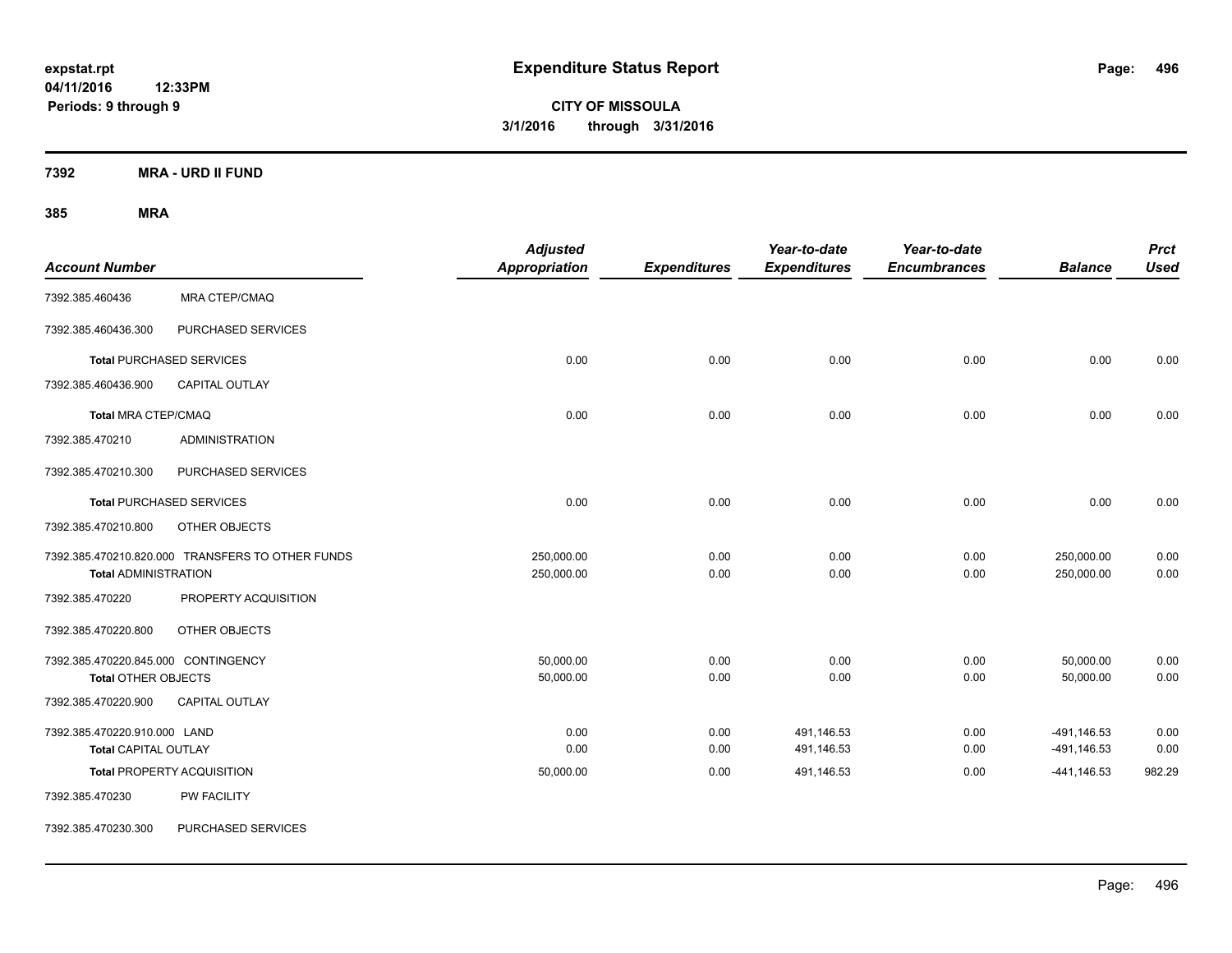**Periods: 9 through 9**

**CITY OF MISSOULA 3/1/2016 through 3/31/2016**

**7392 MRA - URD II FUND**

| <b>Account Number</b>                                                                                             | <b>Adjusted</b><br><b>Appropriation</b> | <b>Expenditures</b>  | Year-to-date<br><b>Expenditures</b> | Year-to-date<br><b>Encumbrances</b> | <b>Balance</b>                   | <b>Prct</b><br><b>Used</b> |
|-------------------------------------------------------------------------------------------------------------------|-----------------------------------------|----------------------|-------------------------------------|-------------------------------------|----------------------------------|----------------------------|
| 7392.385.470230.350.000 PROFESSIONAL SERVICES<br><b>Total PURCHASED SERVICES</b>                                  | 159,272.00<br>159,272.00                | 1,440.00<br>1,440.00 | 60,607.70<br>60,607.70              | 0.00<br>0.00                        | 98,664.30<br>98,664.30           | 38.05<br>38.05             |
| 7392.385.470230.700<br><b>GRANTS &amp; CONTRIBUTIONS</b>                                                          |                                         |                      |                                     |                                     |                                  |                            |
| 7392.385.470230.700.000 GRANTS & CONTRIBUTIONS<br><b>Total GRANTS &amp; CONTRIBUTIONS</b>                         | 6,207.00<br>6,207.00                    | 0.00<br>0.00         | 154,359.93<br>154,359.93            | 0.00<br>0.00                        | $-148, 152.93$<br>$-148, 152.93$ | 2,486.87<br>2,486.87       |
| 7392.385.470230.800<br>OTHER OBJECTS                                                                              |                                         |                      |                                     |                                     |                                  |                            |
| 7392.385.470230.845.000 CONTINGENCY<br><b>Total OTHER OBJECTS</b><br>7392.385.470230.900<br><b>CAPITAL OUTLAY</b> | 411,369.00<br>411,369.00                | 0.00<br>0.00         | 0.00<br>0.00                        | 0.00<br>0.00                        | 411,369.00<br>411,369.00         | 0.00<br>0.00               |
| 7392.385.470230.930.000 IMPROVEMENTS<br><b>Total CAPITAL OUTLAY</b>                                               | 680,000.00<br>680,000.00                | 0.00<br>0.00         | 227,426.02<br>227,426.02            | 0.00<br>0.00                        | 452,573.98<br>452,573.98         | 33.45<br>33.45             |
| <b>Total PW FACILITY</b>                                                                                          | 1,256,848.00                            | 1,440.00             | 442,393.65                          | 0.00                                | 814,454.35                       | 35.20                      |
| <b>REHAB LOANS</b><br>7392.385.470240                                                                             |                                         |                      |                                     |                                     |                                  |                            |
| 7392.385.470240.700<br><b>GRANTS &amp; CONTRIBUTIONS</b>                                                          |                                         |                      |                                     |                                     |                                  |                            |
| 7392.385.470240.700.000 GRANTS & CONTRIBUTIONS<br><b>Total REHAB LOANS</b>                                        | 75,000.00<br>75,000.00                  | 0.00<br>0.00         | 0.00<br>0.00                        | 0.00<br>0.00                        | 75,000.00<br>75,000.00           | 0.00<br>0.00               |
| *** Title Not Found ***<br>7392.385.470241                                                                        |                                         |                      |                                     |                                     |                                  |                            |
| 7392.385.470241.300<br>PURCHASED SERVICES                                                                         |                                         |                      |                                     |                                     |                                  |                            |
| <b>Total PURCHASED SERVICES</b>                                                                                   | 0.00                                    | 0.00                 | 0.00                                | 0.00                                | 0.00                             | 0.00                       |
| 7392.385.470241.700<br><b>GRANTS &amp; CONTRIBUTIONS</b>                                                          |                                         |                      |                                     |                                     |                                  |                            |
| <b>Total GRANTS &amp; CONTRIBUTIONS</b>                                                                           | 0.00                                    | 0.00                 | 0.00                                | 0.00                                | 0.00                             | 0.00                       |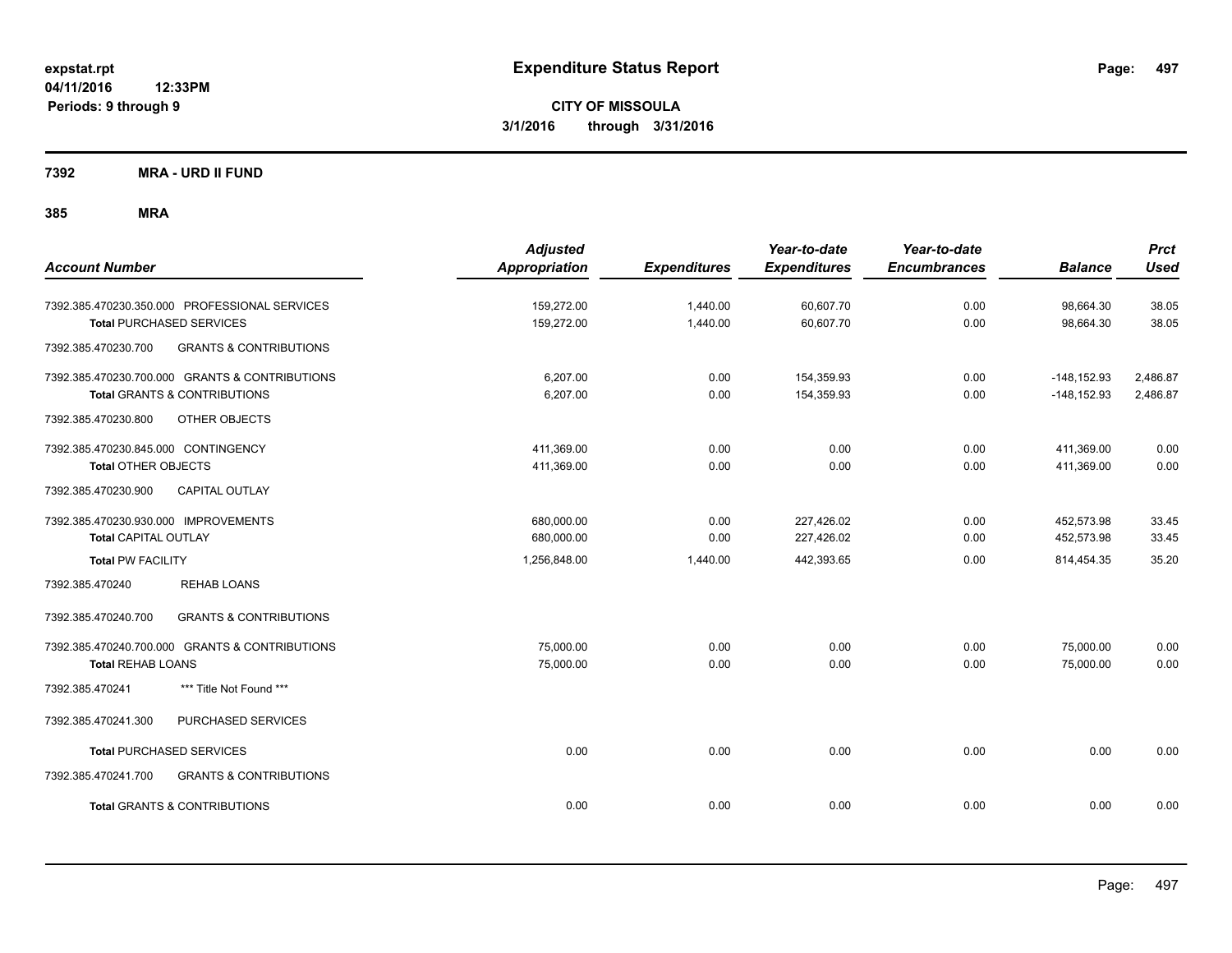**CITY OF MISSOULA 3/1/2016 through 3/31/2016**

**7392 MRA - URD II FUND**

| <b>Account Number</b>               |                                               | <b>Adjusted</b><br>Appropriation | <b>Expenditures</b> | Year-to-date<br><b>Expenditures</b> | Year-to-date<br><b>Encumbrances</b> | <b>Balance</b> | <b>Prct</b><br><b>Used</b> |
|-------------------------------------|-----------------------------------------------|----------------------------------|---------------------|-------------------------------------|-------------------------------------|----------------|----------------------------|
| 7392.385.470241.800                 | OTHER OBJECTS                                 |                                  |                     |                                     |                                     |                |                            |
| Total OTHER OBJECTS                 |                                               | 0.00                             | 0.00                | 0.00                                | 0.00                                | 0.00           | 0.00                       |
| 7392.385.470241.900                 | <b>CAPITAL OUTLAY</b>                         |                                  |                     |                                     |                                     |                |                            |
| Total *** Title Not Found ***       |                                               | 0.00                             | 0.00                | 0.00                                | 0.00                                | 0.00           | 0.00                       |
| 7392.385.470250                     | <b>RELOCATION PAYMENTS</b>                    |                                  |                     |                                     |                                     |                |                            |
| 7392.385.470250.700                 | <b>GRANTS &amp; CONTRIBUTIONS</b>             |                                  |                     |                                     |                                     |                |                            |
|                                     | <b>Total GRANTS &amp; CONTRIBUTIONS</b>       | 0.00                             | 0.00                | 0.00                                | 0.00                                | 0.00           | 0.00                       |
| 7392.385.470250.800                 | OTHER OBJECTS                                 |                                  |                     |                                     |                                     |                |                            |
|                                     | <b>Total RELOCATION PAYMENTS</b>              | 0.00                             | 0.00                | 0.00                                | 0.00                                | 0.00           | 0.00                       |
| 7392.385.470260                     | <b>PLANNING &amp; MGMT</b>                    |                                  |                     |                                     |                                     |                |                            |
| 7392.385.470260.300                 | PURCHASED SERVICES                            |                                  |                     |                                     |                                     |                |                            |
|                                     | 7392.385.470260.350.000 PROFESSIONAL SERVICES | 10,000.00                        | 0.00                | 0.00                                | 0.00                                | 10,000.00      | 0.00                       |
|                                     | <b>Total PURCHASED SERVICES</b>               | 10,000.00                        | 0.00                | 0.00                                | 0.00                                | 10,000.00      | 0.00                       |
| 7392.385.470260.700                 | <b>GRANTS &amp; CONTRIBUTIONS</b>             |                                  |                     |                                     |                                     |                |                            |
|                                     | <b>Total GRANTS &amp; CONTRIBUTIONS</b>       | 0.00                             | 0.00                | 0.00                                | 0.00                                | 0.00           | 0.00                       |
| 7392.385.470260.800                 | OTHER OBJECTS                                 |                                  |                     |                                     |                                     |                |                            |
| 7392.385.470260.845.000 CONTINGENCY |                                               | 50,000.00                        | 0.00                | 0.00                                | 0.00                                | 50,000.00      | 0.00                       |
| <b>Total OTHER OBJECTS</b>          |                                               | 50,000.00                        | 0.00                | 0.00                                | 0.00                                | 50,000.00      | 0.00                       |
| <b>Total PLANNING &amp; MGMT</b>    |                                               | 60,000.00                        | 0.00                | 0.00                                | 0.00                                | 60,000.00      | 0.00                       |
| 7392.385.470270                     | <b>CLEARING &amp; DEMO</b>                    |                                  |                     |                                     |                                     |                |                            |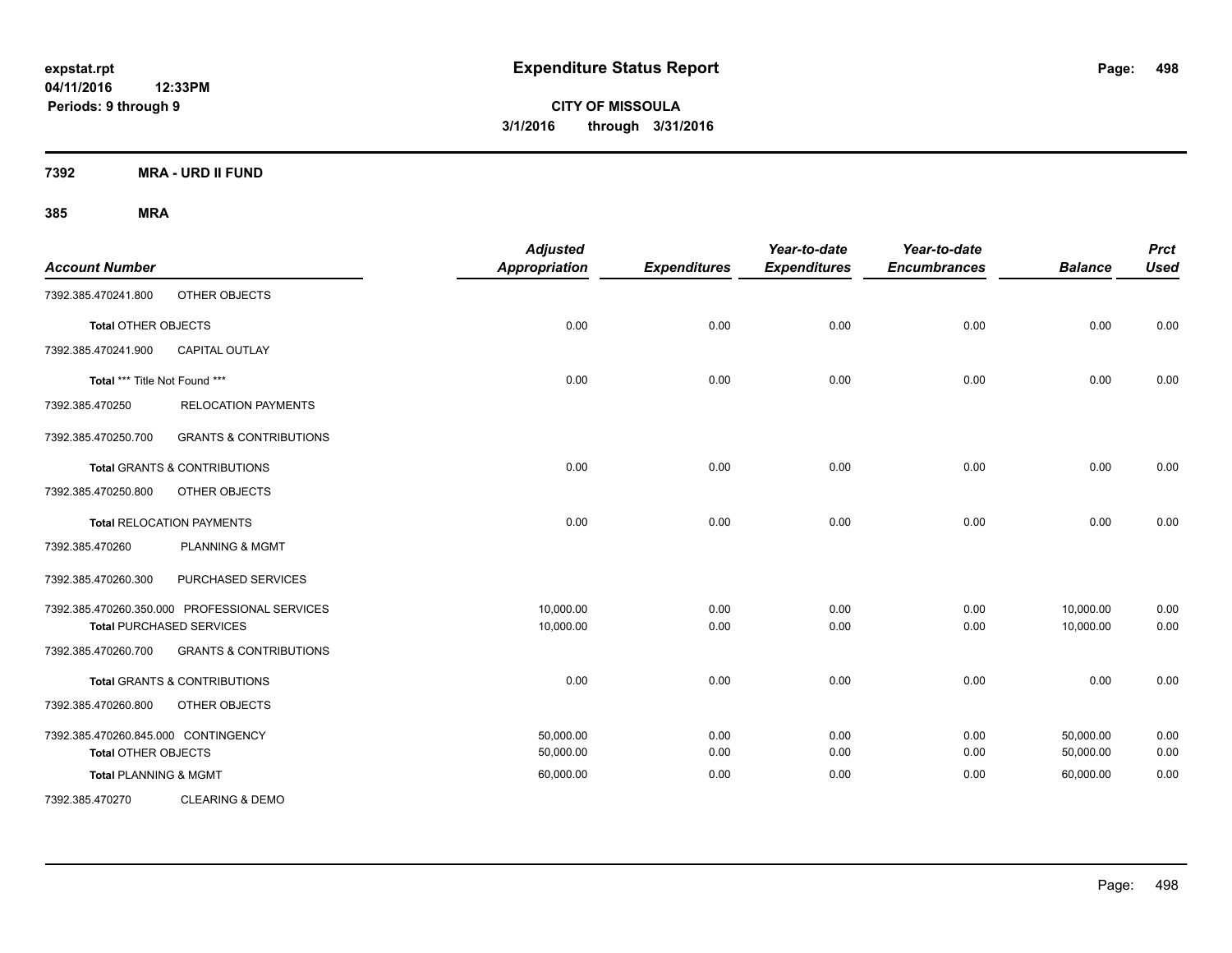**CITY OF MISSOULA 3/1/2016 through 3/31/2016**

**7392 MRA - URD II FUND**

| <b>Account Number</b>                                             |                                                                                           | <b>Adjusted</b><br>Appropriation | <b>Expenditures</b> | Year-to-date<br><b>Expenditures</b> | Year-to-date<br><b>Encumbrances</b> | <b>Balance</b>           | <b>Prct</b><br><b>Used</b> |
|-------------------------------------------------------------------|-------------------------------------------------------------------------------------------|----------------------------------|---------------------|-------------------------------------|-------------------------------------|--------------------------|----------------------------|
| 7392.385.470270.700                                               | <b>GRANTS &amp; CONTRIBUTIONS</b>                                                         |                                  |                     |                                     |                                     |                          |                            |
|                                                                   | 7392.385.470270.700.000 GRANTS & CONTRIBUTIONS<br><b>Total GRANTS &amp; CONTRIBUTIONS</b> | 17,400.00<br>17,400.00           | 0.00<br>0.00        | 0.00<br>0.00                        | 0.00<br>0.00                        | 17,400.00<br>17,400.00   | 0.00<br>0.00               |
| 7392.385.470270.800                                               | OTHER OBJECTS                                                                             |                                  |                     |                                     |                                     |                          |                            |
| 7392.385.470270.845.000 CONTINGENCY<br><b>Total OTHER OBJECTS</b> |                                                                                           | 100,000.00<br>100,000.00         | 0.00<br>0.00        | 0.00<br>0.00                        | 0.00<br>0.00                        | 100,000.00<br>100,000.00 | 0.00<br>0.00               |
| 7392.385.470270.900                                               | <b>CAPITAL OUTLAY</b>                                                                     |                                  |                     |                                     |                                     |                          |                            |
| <b>Total CAPITAL OUTLAY</b>                                       |                                                                                           | 0.00                             | 0.00                | 0.00                                | 0.00                                | 0.00                     | 0.00                       |
| Total CLEARING & DEMO                                             |                                                                                           | 117,400.00                       | 0.00                | 0.00                                | 0.00                                | 117,400.00               | 0.00                       |
| 7392.385.470280                                                   | 5M SOUTH RESERVE CROSSING                                                                 |                                  |                     |                                     |                                     |                          |                            |
| 7392.385.470280.900                                               | <b>CAPITAL OUTLAY</b>                                                                     |                                  |                     |                                     |                                     |                          |                            |
|                                                                   | Total 5M SOUTH RESERVE CROSSING                                                           | 0.00                             | 0.00                | 0.00                                | 0.00                                | 0.00                     | 0.00                       |
| 7392.385.470290                                                   | BROWNFIELD RLF 1.125M                                                                     |                                  |                     |                                     |                                     |                          |                            |
| 7392.385.470290.700                                               | <b>GRANTS &amp; CONTRIBUTIONS</b>                                                         |                                  |                     |                                     |                                     |                          |                            |
|                                                                   | <b>Total GRANTS &amp; CONTRIBUTIONS</b>                                                   | 0.00                             | 0.00                | 0.00                                | 0.00                                | 0.00                     | 0.00                       |
| 7392.385.470290.900                                               | <b>CAPITAL OUTLAY</b>                                                                     |                                  |                     |                                     |                                     |                          |                            |
|                                                                   | Total BROWNFIELD RLF 1.125M                                                               | 0.00                             | 0.00                | 0.00                                | 0.00                                | 0.00                     | 0.00                       |
| 7392.385.470300                                                   | SAFEWAY/ST PAT 1.5M                                                                       |                                  |                     |                                     |                                     |                          |                            |
| 7392.385.470300.900                                               | <b>CAPITAL OUTLAY</b>                                                                     |                                  |                     |                                     |                                     |                          |                            |
| Total SAFEWAY/ST PAT 1.5M                                         |                                                                                           | 0.00                             | 0.00                | 0.00                                | 0.00                                | 0.00                     | 0.00                       |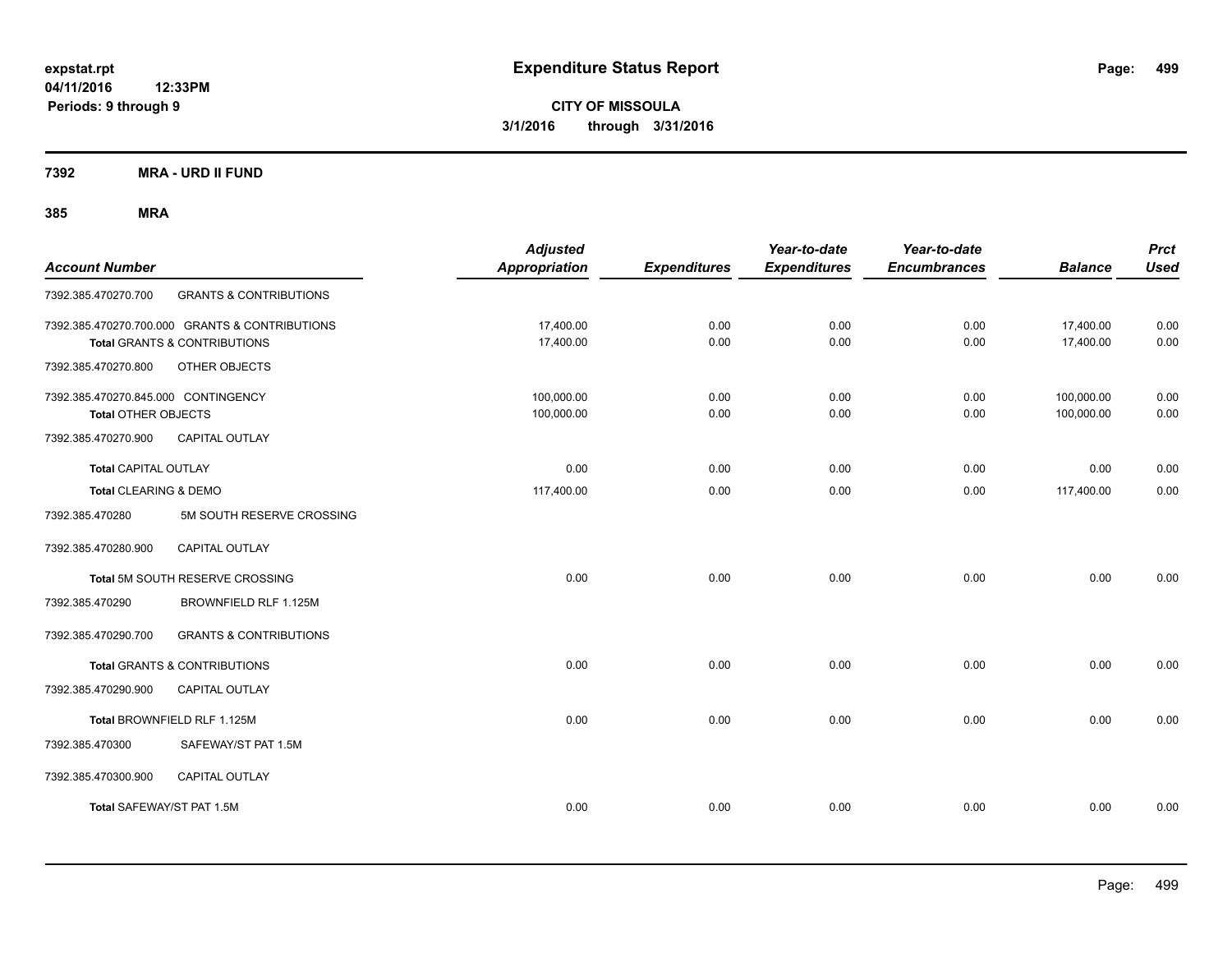**CITY OF MISSOULA 3/1/2016 through 3/31/2016**

**7392 MRA - URD II FUND**

| <b>Account Number</b>      |                                         | <b>Adjusted</b><br><b>Appropriation</b> | <b>Expenditures</b> | Year-to-date<br><b>Expenditures</b> | Year-to-date<br><b>Encumbrances</b> | <b>Balance</b> | <b>Prct</b><br><b>Used</b> |
|----------------------------|-----------------------------------------|-----------------------------------------|---------------------|-------------------------------------|-------------------------------------|----------------|----------------------------|
| 7392.385.470301            | 5.75M SILVER PARK/WYOMIN/MRL            |                                         |                     |                                     |                                     |                |                            |
| 7392.385.470301.300        | PURCHASED SERVICES                      |                                         |                     |                                     |                                     |                |                            |
|                            | <b>Total PURCHASED SERVICES</b>         | 0.00                                    | 0.00                | 0.00                                | 0.00                                | 0.00           | 0.00                       |
| 7392.385.470301.700        | <b>GRANTS &amp; CONTRIBUTIONS</b>       |                                         |                     |                                     |                                     |                |                            |
|                            | <b>Total GRANTS &amp; CONTRIBUTIONS</b> | 0.00                                    | 0.00                | 0.00                                | 0.00                                | 0.00           | 0.00                       |
| 7392.385.470301.800        | OTHER OBJECTS                           |                                         |                     |                                     |                                     |                |                            |
| <b>Total OTHER OBJECTS</b> |                                         | 0.00                                    | 0.00                | 0.00                                | 0.00                                | 0.00           | 0.00                       |
| 7392.385.470301.900        | <b>CAPITAL OUTLAY</b>                   |                                         |                     |                                     |                                     |                |                            |
|                            | Total 5.75M SILVER PARK/WYOMIN/MRL      | 0.00                                    | 0.00                | 0.00                                | 0.00                                | 0.00           | 0.00                       |
| 7392.385.510110            | <b>MERCHANT SERVICES</b>                |                                         |                     |                                     |                                     |                |                            |
| 7392.385.510110.500        | <b>FIXED CHARGES</b>                    |                                         |                     |                                     |                                     |                |                            |
|                            | <b>Total MERCHANT SERVICES</b>          | 0.00                                    | 0.00                | 0.00                                | 0.00                                | 0.00           | 0.00                       |
| Total MRA - URD II FUND    |                                         | 1,809,248.00                            | 1,440.00            | 933,540.18                          | 0.00                                | 875,707.82     | 51.60                      |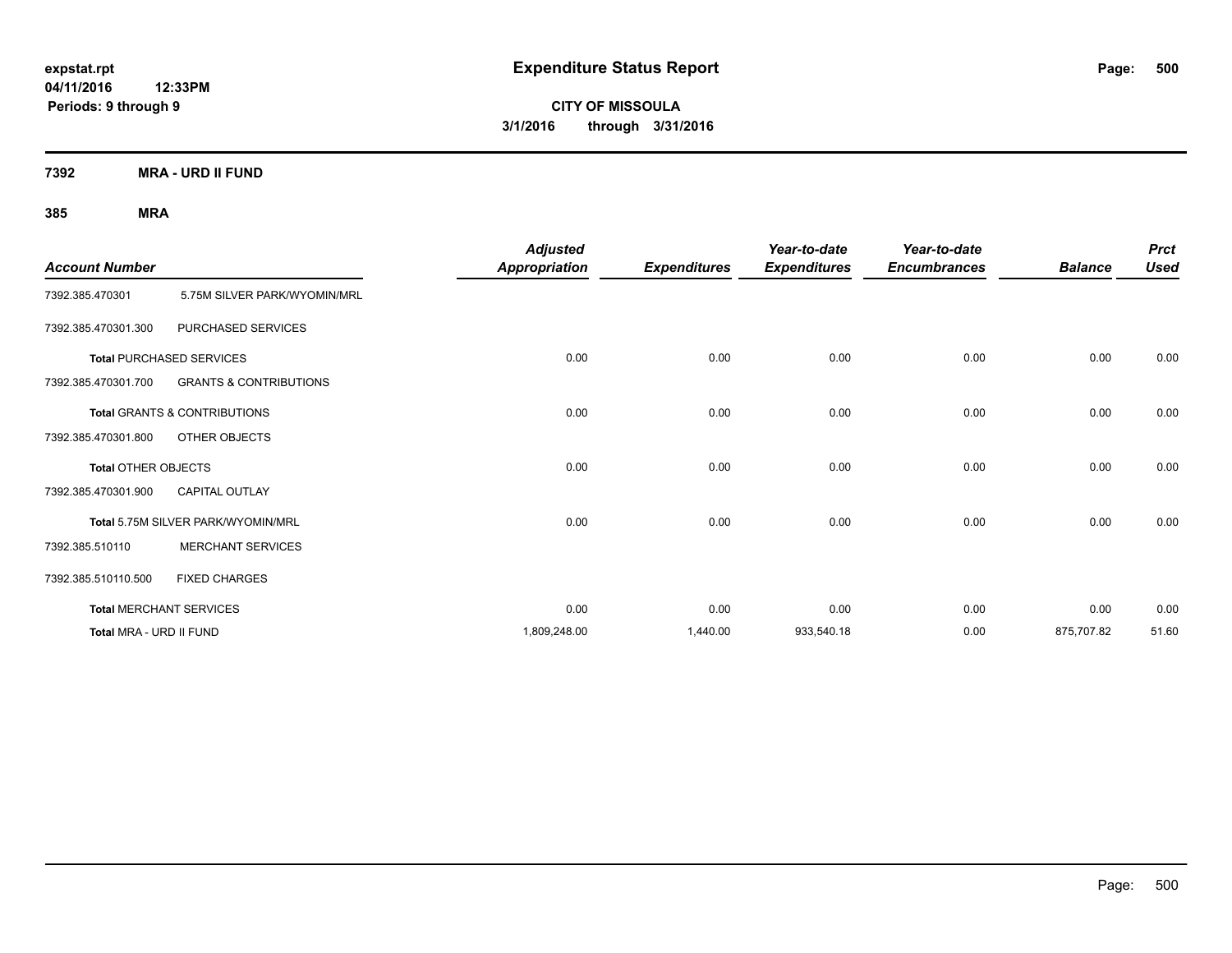**CITY OF MISSOULA 3/1/2016 through 3/31/2016**

**7393 MRA - URD III FUND**

**385 MRA**

| <b>Account Number</b>                   |                                                         | <b>Adjusted</b><br><b>Appropriation</b> | <b>Expenditures</b> | Year-to-date<br><b>Expenditures</b> | Year-to-date<br><b>Encumbrances</b> | <b>Balance</b> | <b>Prct</b><br>Used |
|-----------------------------------------|---------------------------------------------------------|-----------------------------------------|---------------------|-------------------------------------|-------------------------------------|----------------|---------------------|
| 7393.385.470210                         | <b>ADMINISTRATION</b>                                   |                                         |                     |                                     |                                     |                |                     |
| 7393.385.470210.100                     | PERSONAL SERVICES                                       |                                         |                     |                                     |                                     |                |                     |
|                                         | 7393.385.470210.110.000 SALARIES AND WAGES              | 372,712.00                              | 25,253.48           | 233,200.40                          | 0.00                                | 139,511.60     | 62.57               |
|                                         | 7393.385.470210.120.000 OVERTIME/TERMINATION            | 5.000.00                                | 0.00                | 144.37                              | 0.00                                | 4.855.63       | 2.89                |
|                                         | 7393.385.470210.140.000 EMPLOYER CONTRIBUTIONS          | 123,117.00                              | 8,264.42            | 77,928.42                           | 0.00                                | 45,188.58      | 63.30               |
|                                         | 7393.385.470210.141.000 STATE RETIREMENT CONTRIBUTIONS  | 0.00                                    | 0.00                | 214.90                              | 0.00                                | $-214.90$      | 0.00                |
| <b>Total PERSONAL SERVICES</b>          |                                                         | 500,829.00                              | 33,517.90           | 311,488.09                          | 0.00                                | 189,340.91     | 62.19               |
| 7393.385.470210.200                     | <b>SUPPLIES</b>                                         |                                         |                     |                                     |                                     |                |                     |
| 7393.385.470210.210.000 OFFICE SUPPLIES |                                                         | 4,000.00                                | 12.78               | 1,316.63                            | 0.00                                | 2,683.37       | 32.92               |
| 7393.385.470210.220.000                 | <b>OPERATING SUPPLIES</b>                               | 500.00                                  | 0.00                | 1,838.67                            | 0.00                                | $-1,338.67$    | 367.73              |
| 7393.385.470210.230.000                 | REPAIR/MAINTENANCE                                      | 828.00                                  | 0.00                | 0.00                                | 0.00                                | 828.00         | 0.00                |
| 7393.385.470210.231.000                 | <b>GASOLINE</b>                                         | 400.00                                  | 0.00                | 122.58                              | 0.00                                | 277.42         | 30.65               |
| 7393.385.470210.240.000 OTHER SUPPLIES  |                                                         | 3,398.00                                | 0.00                | 0.00                                | 0.00                                | 3,398.00       | 0.00                |
| <b>Total SUPPLIES</b>                   |                                                         | 9,126.00                                | 12.78               | 3,277.88                            | 0.00                                | 5,848.12       | 35.92               |
| 7393.385.470210.300                     | PURCHASED SERVICES                                      |                                         |                     |                                     |                                     |                |                     |
| 7393.385.470210.310.000                 | <b>COMMUNICATIONS</b>                                   | 800.00                                  | 0.00                | 588.17                              | 0.00                                | 211.83         | 73.52               |
| 7393.385.470210.320.000                 | PRINTING & DUPLICATING                                  | 3,000.00                                | 0.00                | 1,205.08                            | 0.00                                | 1,794.92       | 40.17               |
|                                         | 7393.385.470210.330.000 PUBLICITY, SUBSCRIPTIONS & DUES | 3,000.00                                | 141.00              | 3,304.69                            | 0.00                                | $-304.69$      | 110.16              |
| 7393.385.470210.344.000                 | TELEPHONE SERVICE                                       | 1,300.00                                | 95.47               | 553.55                              | 0.00                                | 746.45         | 42.58               |
| 7393.385.470210.345.000 GARBAGE         |                                                         | 565.00                                  | 222.86              | 496.70                              | 0.00                                | 68.30          | 87.91               |
| 7393.385.470210.350.000                 | PROFESSIONAL SERVICES                                   | 138.879.00                              | 50.00               | 81,685.50                           | 0.00                                | 57,193.50      | 58.82               |
| 7393.385.470210.360.000                 | <b>REPAIR &amp; MAINTENANCE</b>                         | 6,990.00                                | 340.22              | 2,615.76                            | 0.00                                | 4,374.24       | 37.42               |
| 7393.385.470210.370.000                 | <b>TRAVEL</b>                                           | 3,500.00                                | 334.49              | 2,857.69                            | 0.00                                | 642.31         | 81.65               |
| 7393.385.470210.380.000                 | <b>TRAINING</b>                                         | 4,500.00                                | 461.80              | 1,260.98                            | 0.00                                | 3,239.02       | 28.02               |
|                                         | 7393.385.470210.390.000 OTHER PURCHASED SERVICES        | 500.00                                  | 0.00                | 0.00                                | 0.00                                | 500.00         | 0.00                |
| <b>Total PURCHASED SERVICES</b>         |                                                         | 163,034.00                              | 1,645.84            | 94,568.12                           | 0.00                                | 68,465.88      | 58.01               |

7393.385.470210.700 GRANTS & CONTRIBUTIONS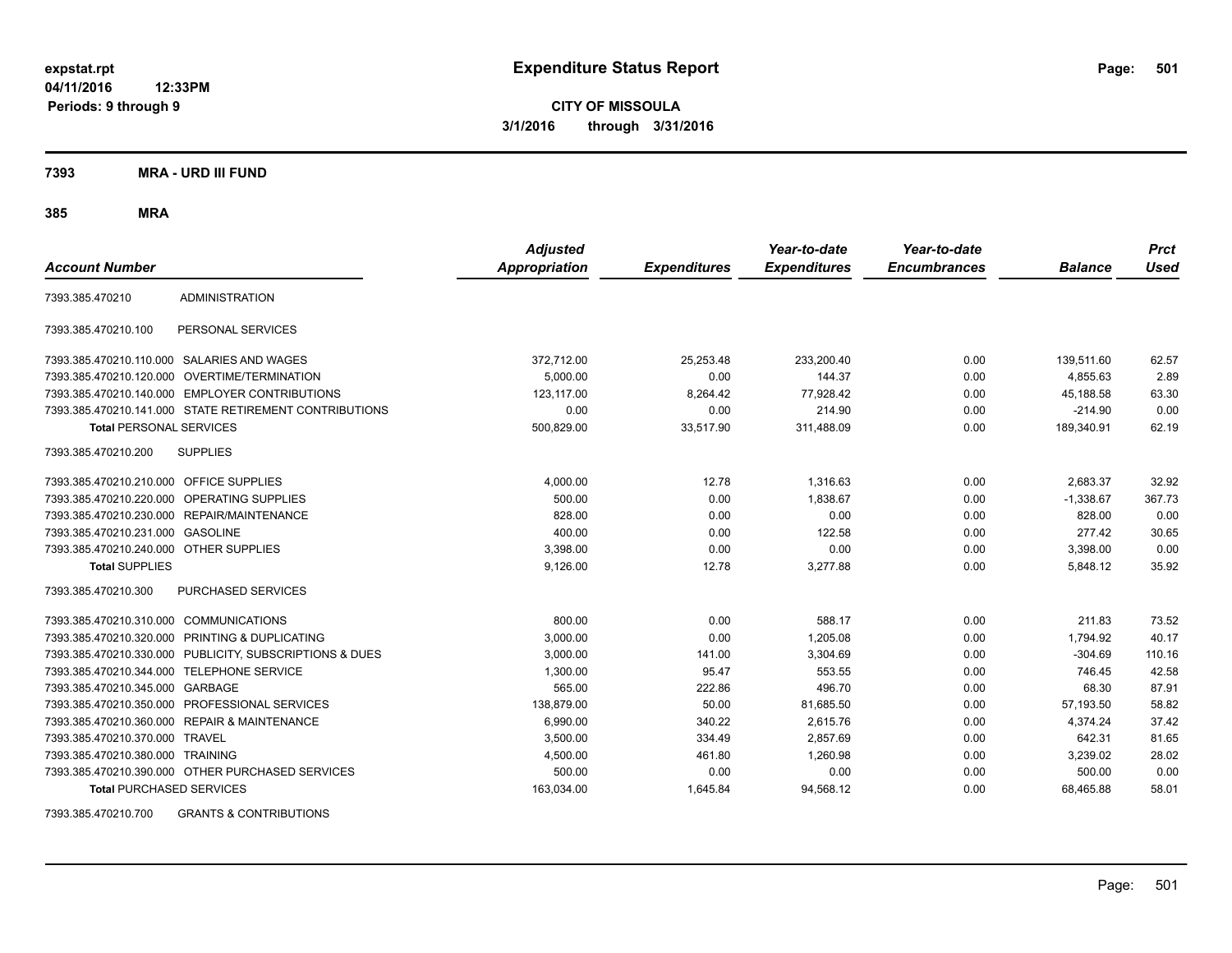**7393 MRA - URD III FUND**

| <b>Account Number</b>                |                                                | <b>Adjusted</b><br>Appropriation | <b>Expenditures</b> | Year-to-date<br><b>Expenditures</b> | Year-to-date<br><b>Encumbrances</b> | <b>Balance</b> | <b>Prct</b><br>Used |
|--------------------------------------|------------------------------------------------|----------------------------------|---------------------|-------------------------------------|-------------------------------------|----------------|---------------------|
|                                      | <b>Total GRANTS &amp; CONTRIBUTIONS</b>        | 0.00                             | 0.00                | 0.00                                | 0.00                                | 0.00           | 0.00                |
| 7393.385.470210.800                  | OTHER OBJECTS                                  |                                  |                     |                                     |                                     |                |                     |
| <b>Total OTHER OBJECTS</b>           |                                                | 0.00                             | 0.00                | 0.00                                | 0.00                                | 0.00           | 0.00                |
| 7393.385.470210.900                  | <b>CAPITAL OUTLAY</b>                          |                                  |                     |                                     |                                     |                |                     |
| <b>Total CAPITAL OUTLAY</b>          |                                                | 0.00                             | 0.00                | 0.00                                | 0.00                                | 0.00           | 0.00                |
| <b>Total ADMINISTRATION</b>          |                                                | 672,989.00                       | 35,176.52           | 409,334.09                          | 0.00                                | 263,654.91     | 60.82               |
| 7393.385.470220                      | PROPERTY ACQUISITION                           |                                  |                     |                                     |                                     |                |                     |
| 7393.385.470220.800                  | OTHER OBJECTS                                  |                                  |                     |                                     |                                     |                |                     |
|                                      | <b>Total PROPERTY ACQUISITION</b>              | 0.00                             | 0.00                | 0.00                                | 0.00                                | 0.00           | 0.00                |
| 7393.385.470230                      | <b>PW FACILITY</b>                             |                                  |                     |                                     |                                     |                |                     |
| 7393.385.470230.300                  | PURCHASED SERVICES                             |                                  |                     |                                     |                                     |                |                     |
|                                      | 7393.385.470230.350.000 PROFESSIONAL SERVICES  | 233.117.00                       | 32,844.34           | 439.136.23                          | 0.00                                | $-206,019.23$  | 188.38              |
|                                      | <b>Total PURCHASED SERVICES</b>                | 233,117.00                       | 32,844.34           | 439,136.23                          | 0.00                                | $-206,019.23$  | 188.38              |
| 7393.385.470230.700                  | <b>GRANTS &amp; CONTRIBUTIONS</b>              |                                  |                     |                                     |                                     |                |                     |
|                                      | 7393.385.470230.700.000 GRANTS & CONTRIBUTIONS | 1,857,624.00                     | 0.00                | 58,114.48                           | 0.00                                | 1,799,509.52   | 3.13                |
|                                      | <b>Total GRANTS &amp; CONTRIBUTIONS</b>        | 1,857,624.00                     | 0.00                | 58,114.48                           | 0.00                                | 1,799,509.52   | 3.13                |
| 7393.385.470230.800                  | OTHER OBJECTS                                  |                                  |                     |                                     |                                     |                |                     |
| 7393.385.470230.845.000 CONTINGENCY  |                                                | 534,332.00                       | 0.00                | 0.00                                | 0.00                                | 534,332.00     | 0.00                |
| <b>Total OTHER OBJECTS</b>           |                                                | 534,332.00                       | 0.00                | 0.00                                | 0.00                                | 534,332.00     | 0.00                |
| 7393.385.470230.900                  | <b>CAPITAL OUTLAY</b>                          |                                  |                     |                                     |                                     |                |                     |
| 7393.385.470230.930.000 IMPROVEMENTS |                                                | 2,115,956.00                     | 0.00                | 187,788.77                          | 0.00                                | 1,928,167.23   | 8.87                |
| <b>Total CAPITAL OUTLAY</b>          |                                                | 2,115,956.00                     | 0.00                | 187,788.77                          | 0.00                                | 1,928,167.23   | 8.87                |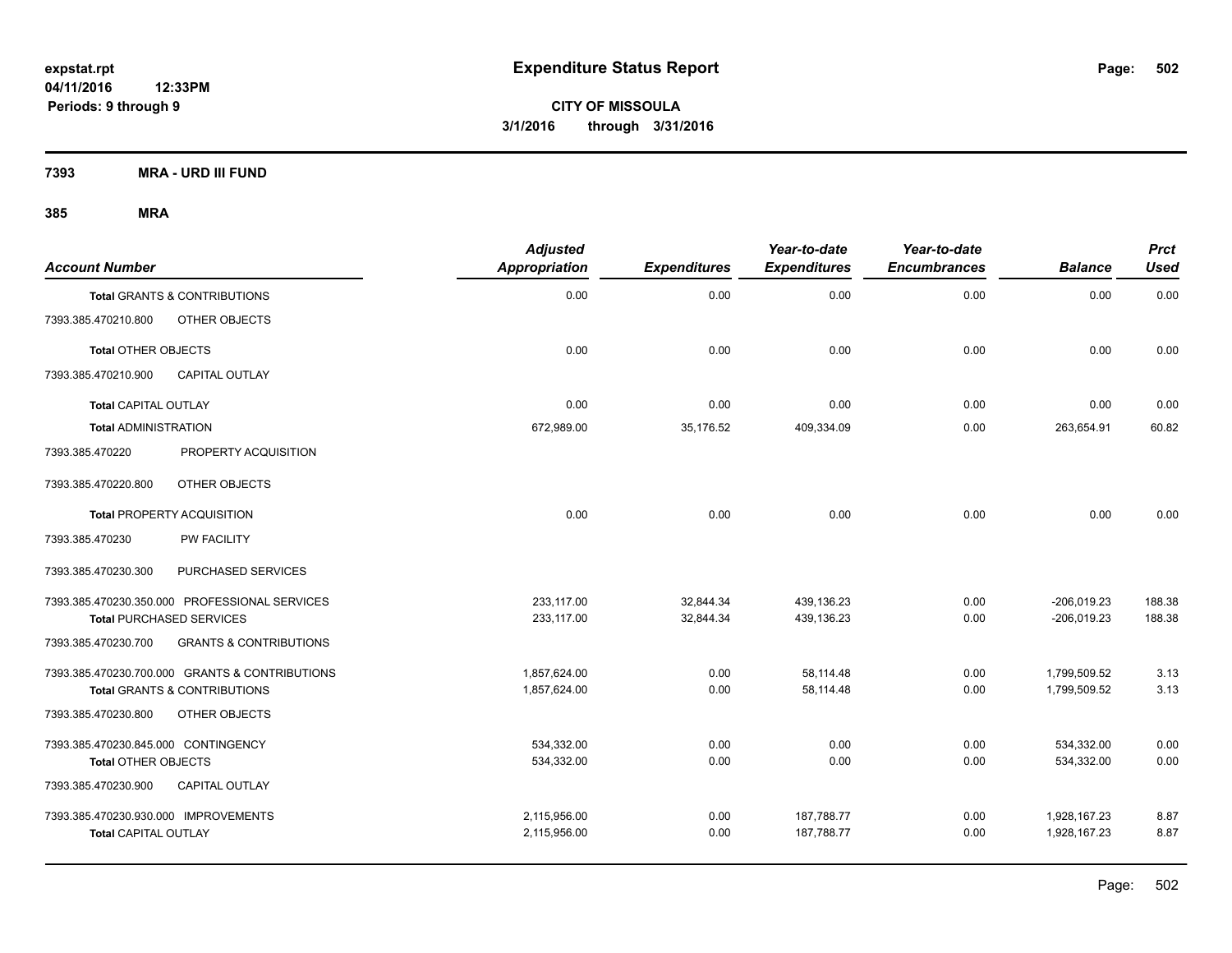**CITY OF MISSOULA 3/1/2016 through 3/31/2016**

**7393 MRA - URD III FUND**

| <b>Account Number</b>                                             |                                                                                  | <b>Adjusted</b><br><b>Appropriation</b> | <b>Expenditures</b>    | Year-to-date<br><b>Expenditures</b> | Year-to-date<br><b>Encumbrances</b> | <b>Balance</b>               | <b>Prct</b><br><b>Used</b> |
|-------------------------------------------------------------------|----------------------------------------------------------------------------------|-----------------------------------------|------------------------|-------------------------------------|-------------------------------------|------------------------------|----------------------------|
| <b>Total PW FACILITY</b>                                          |                                                                                  | 4,741,029.00                            | 32,844.34              | 685,039.48                          | 0.00                                | 4,055,989.52                 | 14.45                      |
| 7393.385.470240                                                   | <b>REHAB LOANS</b>                                                               |                                         |                        |                                     |                                     |                              |                            |
| 7393.385.470240.700                                               | <b>GRANTS &amp; CONTRIBUTIONS</b>                                                |                                         |                        |                                     |                                     |                              |                            |
| <b>Total REHAB LOANS</b>                                          | 7393.385.470240.700.000 GRANTS & CONTRIBUTIONS                                   | 300,000.00<br>300,000.00                | 30,345.00<br>30,345.00 | 192,345.00<br>192,345.00            | 0.00<br>0.00                        | 107,655.00<br>107,655.00     | 64.12<br>64.12             |
| 7393.385.470250                                                   | <b>RELOCATION PAYMENTS</b>                                                       |                                         |                        |                                     |                                     |                              |                            |
| 7393.385.470250.800                                               | OTHER OBJECTS                                                                    |                                         |                        |                                     |                                     |                              |                            |
| 7393.385.470250.845.000 CONTINGENCY                               | <b>Total RELOCATION PAYMENTS</b>                                                 | 50,000.00<br>50,000.00                  | 0.00<br>0.00           | 0.00<br>0.00                        | 0.00<br>0.00                        | 50,000.00<br>50,000.00       | 0.00<br>0.00               |
| 7393.385.470260                                                   | <b>PLANNING &amp; MGMT</b>                                                       |                                         |                        |                                     |                                     |                              |                            |
| 7393.385.470260.300                                               | PURCHASED SERVICES                                                               |                                         |                        |                                     |                                     |                              |                            |
|                                                                   | 7393.385.470260.350.000 PROFESSIONAL SERVICES<br><b>Total PURCHASED SERVICES</b> | 134,867.00<br>134,867.00                | 28,281.70<br>28,281.70 | 197,832.76<br>197,832.76            | 0.00<br>0.00                        | $-62,965.76$<br>$-62,965.76$ | 146.69<br>146.69           |
| 7393.385.470260.700                                               | <b>GRANTS &amp; CONTRIBUTIONS</b>                                                |                                         |                        |                                     |                                     |                              |                            |
|                                                                   | <b>Total GRANTS &amp; CONTRIBUTIONS</b>                                          | 0.00                                    | 0.00                   | 0.00                                | 0.00                                | 0.00                         | 0.00                       |
| 7393.385.470260.800                                               | OTHER OBJECTS                                                                    |                                         |                        |                                     |                                     |                              |                            |
| 7393.385.470260.845.000 CONTINGENCY<br><b>Total OTHER OBJECTS</b> |                                                                                  | 100,000.00<br>100,000.00                | 0.00<br>0.00           | 0.00<br>0.00                        | 0.00<br>0.00                        | 100,000.00<br>100,000.00     | 0.00<br>0.00               |
| <b>Total PLANNING &amp; MGMT</b>                                  |                                                                                  | 234,867.00                              | 28,281.70              | 197,832.76                          | 0.00                                | 37,034.24                    | 84.23                      |
| 7393.385.470270                                                   | <b>CLEARING &amp; DEMO</b>                                                       |                                         |                        |                                     |                                     |                              |                            |
| 7393.385.470270.300                                               | PURCHASED SERVICES                                                               |                                         |                        |                                     |                                     |                              |                            |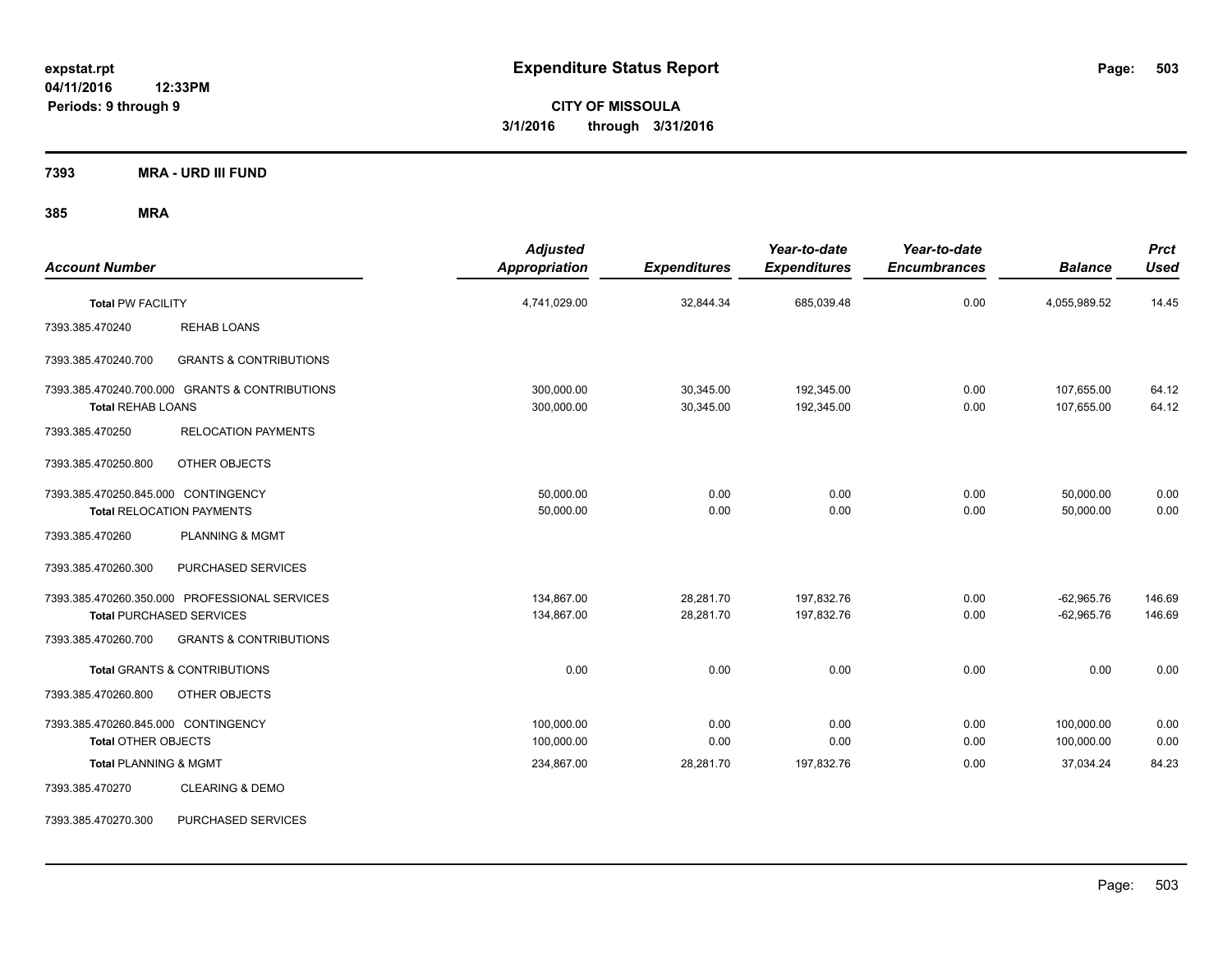**7393 MRA - URD III FUND**

| <b>Account Number</b>                                                                     | <b>Adjusted</b><br>Appropriation | <b>Expenditures</b> | Year-to-date<br><b>Expenditures</b> | Year-to-date<br><b>Encumbrances</b> | <b>Balance</b>           | <b>Prct</b><br><b>Used</b> |
|-------------------------------------------------------------------------------------------|----------------------------------|---------------------|-------------------------------------|-------------------------------------|--------------------------|----------------------------|
| <b>Total PURCHASED SERVICES</b>                                                           | 0.00                             | 0.00                | 0.00                                | 0.00                                | 0.00                     | 0.00                       |
| 7393.385.470270.700<br><b>GRANTS &amp; CONTRIBUTIONS</b>                                  |                                  |                     |                                     |                                     |                          |                            |
| 7393.385.470270.700.000 GRANTS & CONTRIBUTIONS<br><b>Total GRANTS &amp; CONTRIBUTIONS</b> | 40,800.00<br>40,800.00           | 0.00<br>0.00        | 25,000.00<br>25,000.00              | 0.00<br>0.00                        | 15,800.00<br>15,800.00   | 61.27<br>61.27             |
| 7393.385.470270.800<br><b>OTHER OBJECTS</b>                                               |                                  |                     |                                     |                                     |                          |                            |
| 7393.385.470270.845.000 CONTINGENCY<br><b>Total OTHER OBJECTS</b>                         | 100,000.00<br>100,000.00         | 0.00<br>0.00        | 0.00<br>0.00                        | 0.00<br>0.00                        | 100,000.00<br>100,000.00 | 0.00<br>0.00               |
| Total CLEARING & DEMO                                                                     | 140,800.00                       | 0.00                | 25,000.00                           | 0.00                                | 115,800.00               | 17.76                      |
| 5M SOUTH RESERVE CROSSING<br>7393.385.470280                                              |                                  |                     |                                     |                                     |                          |                            |
| 7393.385.470280.300<br>PURCHASED SERVICES                                                 |                                  |                     |                                     |                                     |                          |                            |
| 7393.385.470280.350.000 5M SOUTH RESERVE TRAIL CROSSING                                   | 0.00                             | 0.00                | 54,445.00                           | 0.00                                | $-54,445.00$             | 0.00                       |
| <b>Total PURCHASED SERVICES</b>                                                           | 0.00                             | 0.00                | 54,445.00                           | 0.00                                | $-54,445.00$             | 0.00                       |
| 7393.385.470280.800<br><b>OTHER OBJECTS</b>                                               |                                  |                     |                                     |                                     |                          |                            |
| <b>Total OTHER OBJECTS</b>                                                                | 0.00                             | 0.00                | 0.00                                | 0.00                                | 0.00                     | 0.00                       |
| 7393.385.470280.900<br><b>CAPITAL OUTLAY</b>                                              |                                  |                     |                                     |                                     |                          |                            |
| <b>Total CAPITAL OUTLAY</b>                                                               | 0.00                             | 0.00                | 0.00                                | 0.00                                | 0.00                     | 0.00                       |
| Total 5M SOUTH RESERVE CROSSING                                                           | 0.00                             | 0.00                | 54,445.00                           | 0.00                                | $-54,445.00$             | 0.00                       |
| <b>MERCHANT SERVICES</b><br>7393.385.510110                                               |                                  |                     |                                     |                                     |                          |                            |
| 7393.385.510110.500<br><b>FIXED CHARGES</b>                                               |                                  |                     |                                     |                                     |                          |                            |
| <b>Total MERCHANT SERVICES</b>                                                            | 0.00                             | 0.00                | 0.00                                | 0.00                                | 0.00                     | 0.00                       |
| <b>Total MRA</b>                                                                          | 6,139,685.00                     | 126,647.56          | 1,563,996.33                        | 0.00                                | 4,575,688.67             | 25.47                      |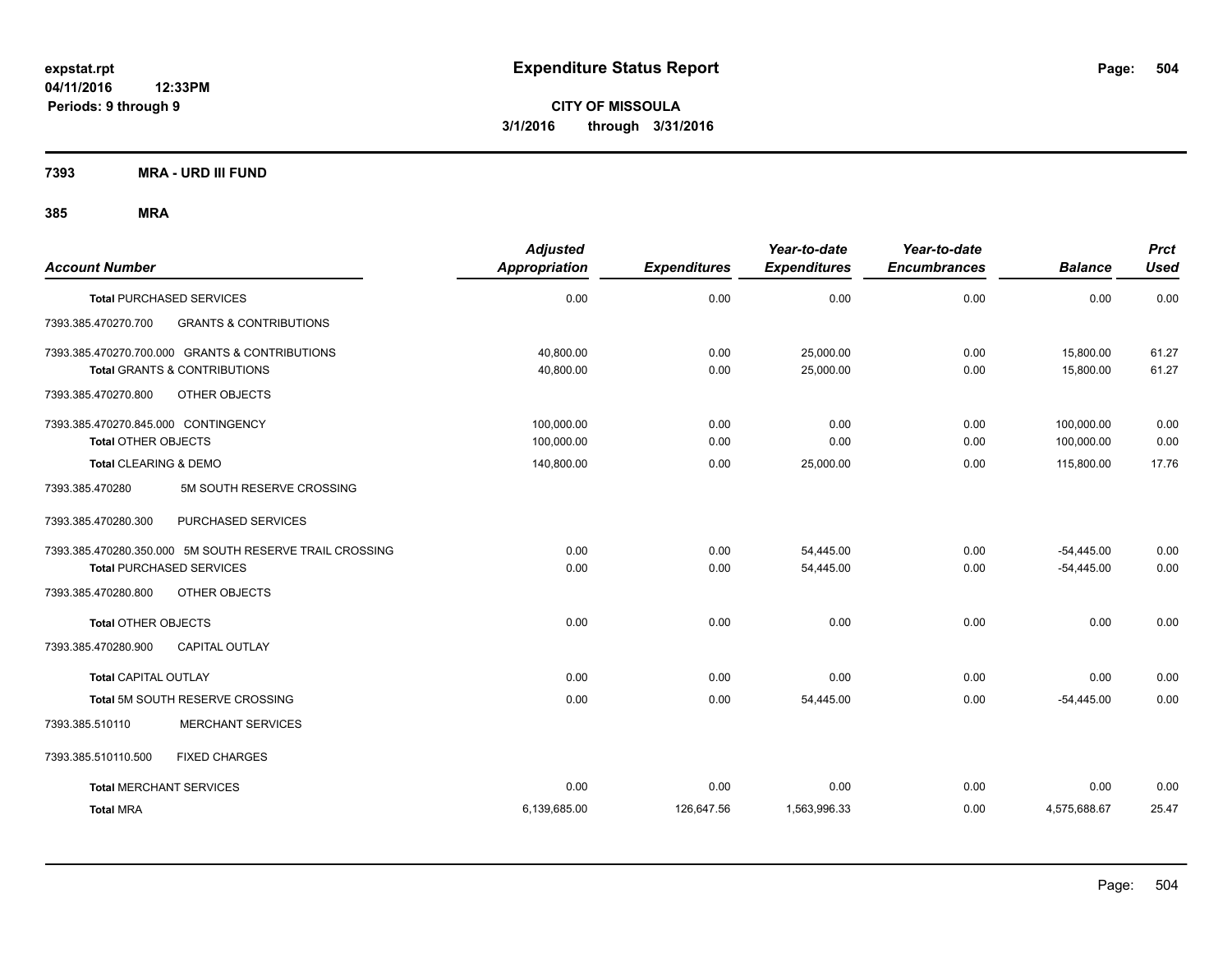**7393 MRA - URD III FUND**

**900 DEPRECIATION**

| <b>Account Number</b>      |                          | <b>Adjusted</b><br><b>Appropriation</b> | <b>Expenditures</b> | Year-to-date<br><b>Expenditures</b> | Year-to-date<br><b>Encumbrances</b> | <b>Balance</b> | <b>Prct</b><br><b>Used</b> |
|----------------------------|--------------------------|-----------------------------------------|---------------------|-------------------------------------|-------------------------------------|----------------|----------------------------|
| 7393.900.510000            | <b>MISCELLANEOUS</b>     |                                         |                     |                                     |                                     |                |                            |
| 7393.900.510000.800        | OTHER OBJECTS            |                                         |                     |                                     |                                     |                |                            |
| <b>Total MISCELLANEOUS</b> |                          | 0.00                                    | 0.00                | 0.00                                | 0.00                                | 0.00           | 0.00                       |
| 7393.900.510110            | <b>MERCHANT SERVICES</b> |                                         |                     |                                     |                                     |                |                            |
| 7393.900.510110.500        | <b>FIXED CHARGES</b>     |                                         |                     |                                     |                                     |                |                            |
| <b>Total DEPRECIATION</b>  |                          | 0.00                                    | 0.00                | 0.00                                | 0.00                                | 0.00           | 0.00                       |
| Total MRA - URD III FUND   |                          | 6,139,685.00                            | 126.647.56          | 1,563,996.33                        | 0.00                                | 4.575.688.67   | 25.47                      |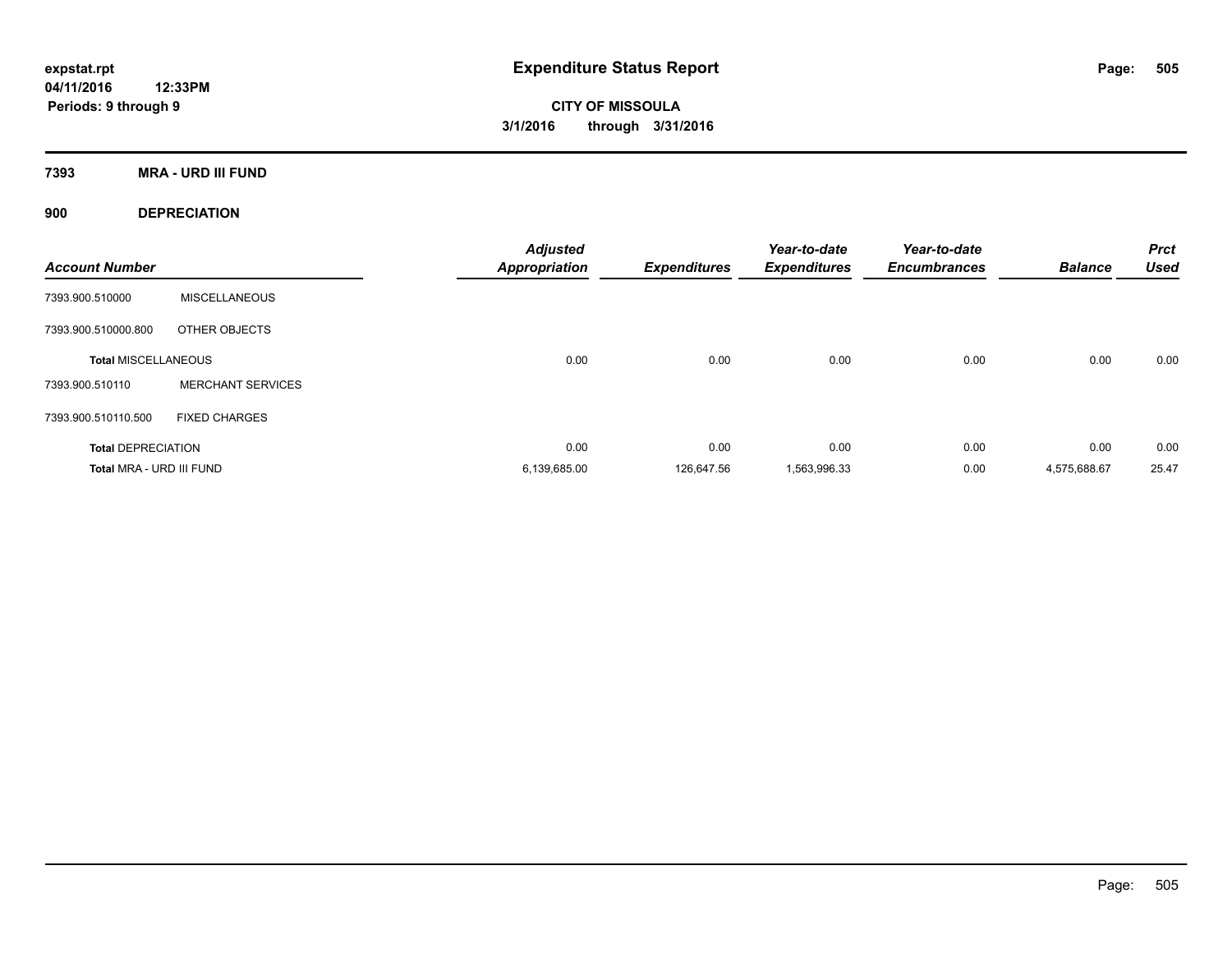# **04/11/2016 12:33PM Periods: 9 through 9**

**CITY OF MISSOULA 3/1/2016 through 3/31/2016**

# **7394 MRA URD III TI DEBT CLEARING FUND**

| <b>Account Number</b>         |                                            | <b>Adjusted</b><br><b>Appropriation</b> | <b>Expenditures</b> | Year-to-date<br><b>Expenditures</b> | Year-to-date<br><b>Encumbrances</b> | <b>Balance</b> | <b>Prct</b><br><b>Used</b> |
|-------------------------------|--------------------------------------------|-----------------------------------------|---------------------|-------------------------------------|-------------------------------------|----------------|----------------------------|
| 7394.385.470280               | 5M SOUTH RESERVE CROSSING                  |                                         |                     |                                     |                                     |                |                            |
| 7394.385.470280.800           | OTHER OBJECTS                              |                                         |                     |                                     |                                     |                |                            |
|                               | Total 5M SOUTH RESERVE CROSSING            | 0.00                                    | 0.00                | 0.00                                | 0.00                                | 0.00           | 0.00                       |
| 7394.385.521000               | INTERFUND OPERATING TRANSFERS              |                                         |                     |                                     |                                     |                |                            |
| 7394.385.521000.800           | OTHER OBJECTS                              |                                         |                     |                                     |                                     |                |                            |
|                               | <b>Total INTERFUND OPERATING TRANSFERS</b> | 0.00                                    | 0.00                | 0.00                                | 0.00                                | 0.00           | 0.00                       |
| 7394.385.521009               | TRANFERS TO DEBT SERVICE                   |                                         |                     |                                     |                                     |                |                            |
| 7394.385.521009.800           | OTHER OBJECTS                              |                                         |                     |                                     |                                     |                |                            |
|                               | Total TRANFERS TO DEBT SERVICE             | 0.00                                    | 0.00                | 0.00                                | 0.00                                | 0.00           | 0.00                       |
| 7394.385.521010               | <b>TRANSFERS TO MRA</b>                    |                                         |                     |                                     |                                     |                |                            |
| 7394.385.521010.800           | OTHER OBJECTS                              |                                         |                     |                                     |                                     |                |                            |
| <b>Total TRANSFERS TO MRA</b> |                                            | 0.00                                    | 0.00                | 0.00                                | 0.00                                | 0.00           | 0.00                       |
|                               | Total MRA URD III TI DEBT CLEARING FUND    | 0.00                                    | 0.00                | 0.00                                | 0.00                                | 0.00           | 0.00                       |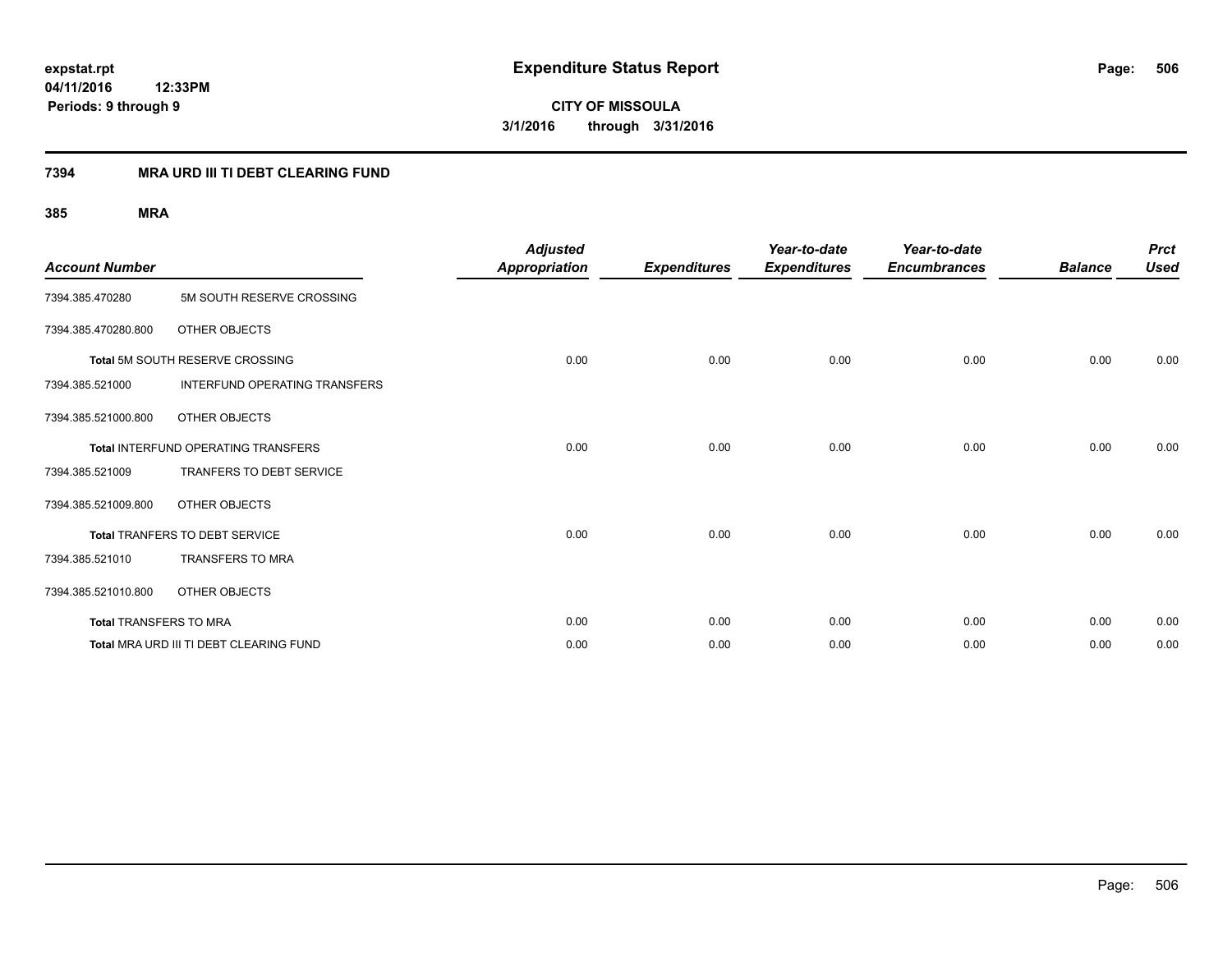**04/11/2016 12:33PM**

**Periods: 9 through 9**

**CITY OF MISSOULA 3/1/2016 through 3/31/2016**

# **7395 MRA TAX INCREMENT DEBT SERVICE**

| <b>Account Number</b> |                                                                                                         | <b>Adjusted</b><br><b>Appropriation</b> | <b>Expenditures</b> | Year-to-date<br><b>Expenditures</b> | Year-to-date<br><b>Encumbrances</b> | <b>Balance</b>         | <b>Prct</b><br>Used |
|-----------------------|---------------------------------------------------------------------------------------------------------|-----------------------------------------|---------------------|-------------------------------------|-------------------------------------|------------------------|---------------------|
| 7395.385.490200       | REVENUE BOND DEBT SERVICE                                                                               |                                         |                     |                                     |                                     |                        |                     |
| 7395.385.490200.600   | <b>DEBT SERVICE</b>                                                                                     |                                         |                     |                                     |                                     |                        |                     |
|                       | 7395.385.490200.620.000 5M SO RESERVE TRAIL CROSSING-INT/FEES<br><b>Total REVENUE BOND DEBT SERVICE</b> | 0.00<br>0.00                            | 0.00<br>0.00        | 700.00<br>700.00                    | 0.00<br>0.00                        | $-700.00$<br>$-700.00$ | 0.00<br>0.00        |
|                       | <b>Total MRA TAX INCREMENT DEBT SERVICE</b>                                                             | 0.00                                    | 0.00                | 700.00                              | 0.00                                | $-700.00$              | 0.00                |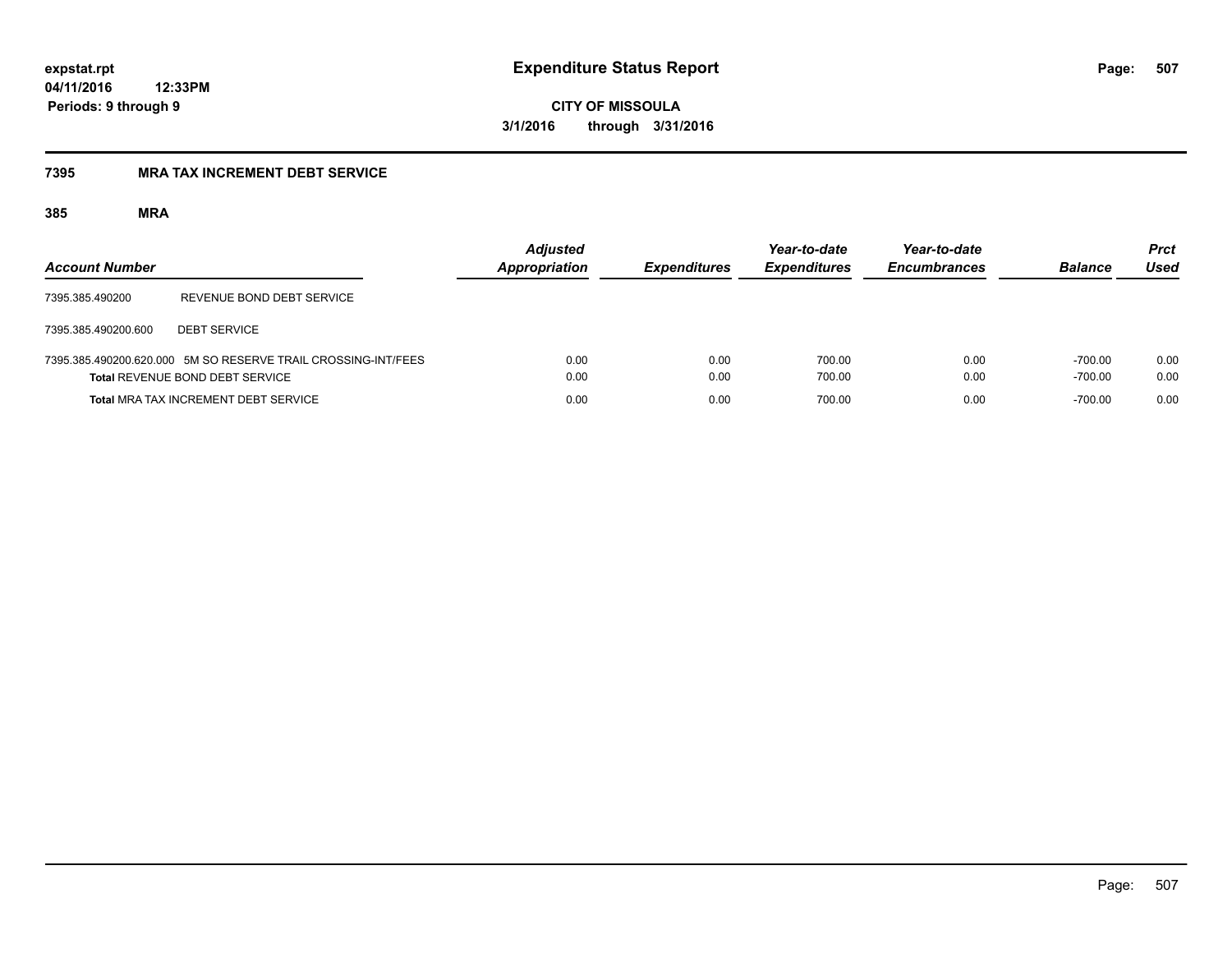# **04/11/2016 12:33PM Periods: 9 through 9**

**CITY OF MISSOULA 3/1/2016 through 3/31/2016**

# **7396 NRSS DEBT SERVICE SINKING FUND**

| <b>Account Number</b>                                                        | <b>Adjusted</b><br><b>Appropriation</b> | <b>Expenditures</b> | Year-to-date<br><b>Expenditures</b> | Year-to-date<br><b>Encumbrances</b> | <b>Balance</b>         | <b>Prct</b><br><b>Used</b> |
|------------------------------------------------------------------------------|-----------------------------------------|---------------------|-------------------------------------|-------------------------------------|------------------------|----------------------------|
| TI BOND SINKING<br>7396.385.490603                                           |                                         |                     |                                     |                                     |                        |                            |
| 7396.385.490603.600<br><b>DEBT SERVICE</b>                                   |                                         |                     |                                     |                                     |                        |                            |
| 7396.385.490603.620.000 INTEREST / SERVICE FEES<br><b>Total DEBT SERVICE</b> | 0.00<br>0.00                            | 700.00<br>700.00    | 700.00<br>700.00                    | 0.00<br>0.00                        | $-700.00$<br>$-700.00$ | 0.00<br>0.00               |
| OTHER OBJECTS<br>7396.385.490603.800                                         |                                         |                     |                                     |                                     |                        |                            |
| <b>Total OTHER OBJECTS</b>                                                   | 0.00                                    | 0.00                | 0.00                                | 0.00                                | 0.00                   | 0.00                       |
| <b>Total MRA</b>                                                             | 0.00                                    | 700.00              | 700.00                              | 0.00                                | $-700.00$              | 0.00                       |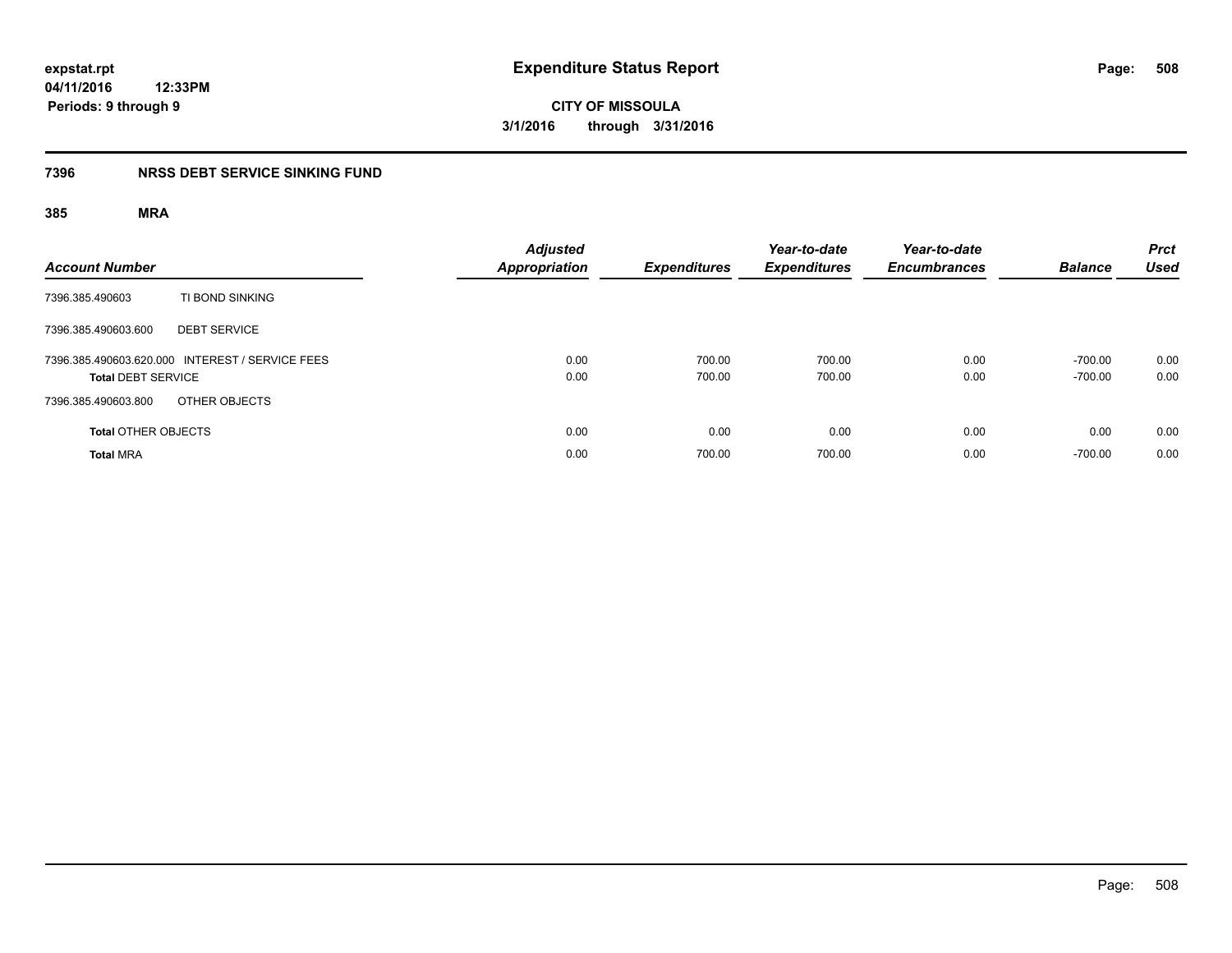# **7396 NRSS DEBT SERVICE SINKING FUND**

# **390 NON-DEPARTMENTAL**

| <b>Account Number</b>         |                                             | <b>Adjusted</b><br><b>Appropriation</b> | <b>Expenditures</b> | Year-to-date<br><b>Expenditures</b> | Year-to-date<br><b>Encumbrances</b> | <b>Balance</b> | <b>Prct</b><br>Used |
|-------------------------------|---------------------------------------------|-----------------------------------------|---------------------|-------------------------------------|-------------------------------------|----------------|---------------------|
| 7396.390.490200               | REVENUE BOND DEBT SERVICE                   |                                         |                     |                                     |                                     |                |                     |
| 7396.390.490200.600           | <b>DEBT SERVICE</b>                         |                                         |                     |                                     |                                     |                |                     |
| <b>Total NON-DEPARTMENTAL</b> |                                             | 0.00                                    | 0.00                | 0.00                                | 0.00                                | 0.00           | 0.00                |
|                               | <b>Total NRSS DEBT SERVICE SINKING FUND</b> | 0.00                                    | 700.00              | 700.00                              | 0.00                                | $-700.00$      | 0.00                |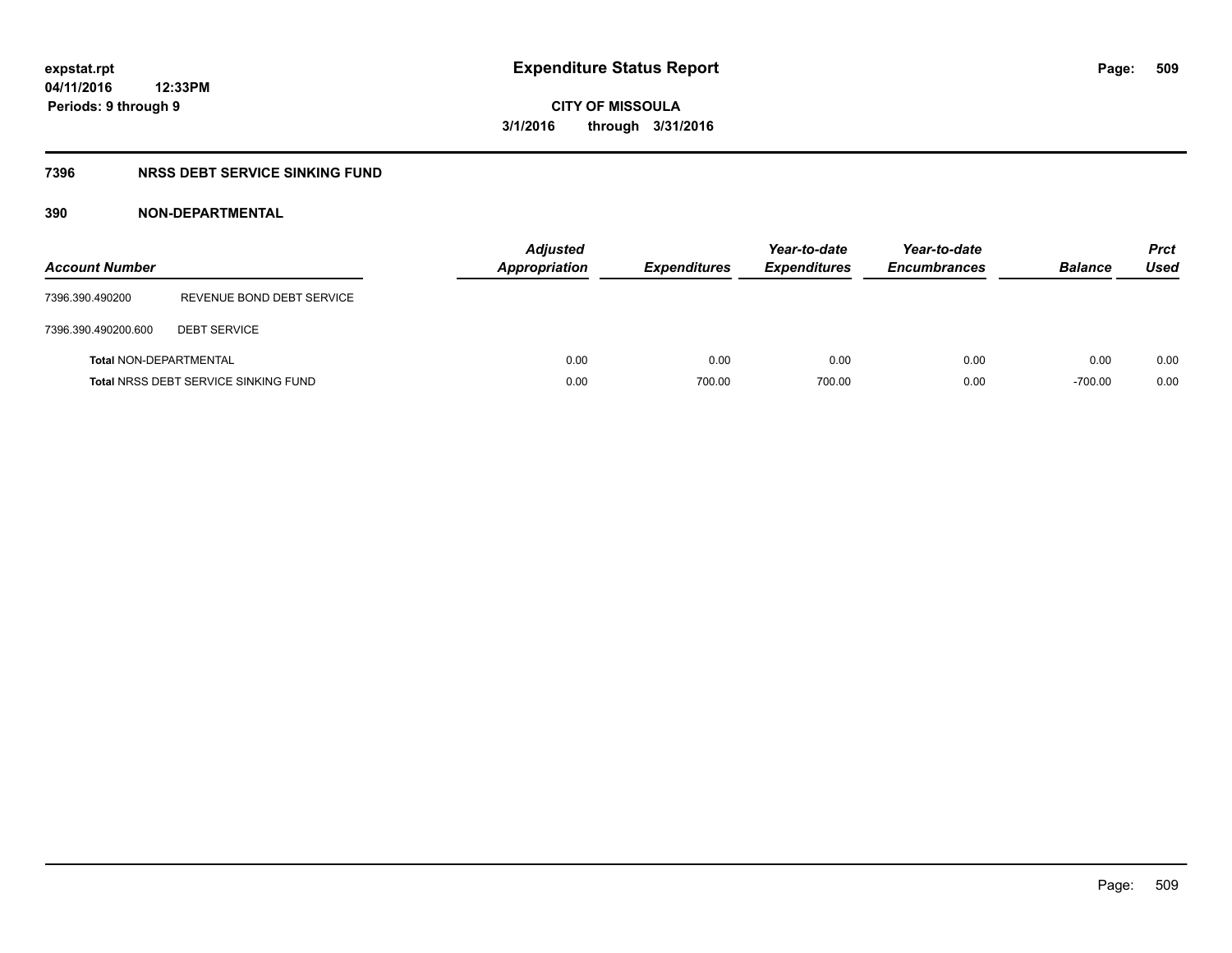# **7397 NORTH RESERVE/SCOTT ST URD**

| <b>Account Number</b>       |                                                                                  | <b>Adjusted</b><br><b>Appropriation</b> | <b>Expenditures</b> | Year-to-date<br><b>Expenditures</b> | Year-to-date<br><b>Encumbrances</b> | <b>Balance</b>         | <b>Prct</b><br><b>Used</b> |
|-----------------------------|----------------------------------------------------------------------------------|-----------------------------------------|---------------------|-------------------------------------|-------------------------------------|------------------------|----------------------------|
| 7397.385.470210             | <b>ADMINISTRATION</b>                                                            |                                         |                     |                                     |                                     |                        |                            |
| 7397.385.470210.100         | PERSONAL SERVICES                                                                |                                         |                     |                                     |                                     |                        |                            |
|                             | <b>Total PERSONAL SERVICES</b>                                                   | 0.00                                    | 0.00                | 0.00                                | 0.00                                | 0.00                   | 0.00                       |
| 7397.385.470210.200         | <b>SUPPLIES</b>                                                                  |                                         |                     |                                     |                                     |                        |                            |
| <b>Total SUPPLIES</b>       |                                                                                  | 0.00                                    | 0.00                | 0.00                                | 0.00                                | 0.00                   | 0.00                       |
| 7397.385.470210.300         | PURCHASED SERVICES                                                               |                                         |                     |                                     |                                     |                        |                            |
|                             | 7397.385.470210.350.000 PROFESSIONAL SERVICES<br><b>Total PURCHASED SERVICES</b> | 0.00<br>0.00                            | 0.00<br>0.00        | 710.00<br>710.00                    | 0.00<br>0.00                        | $-710.00$<br>$-710.00$ | 0.00<br>0.00               |
| 7397.385.470210.700         | <b>GRANTS &amp; CONTRIBUTIONS</b>                                                |                                         |                     |                                     |                                     |                        |                            |
|                             | <b>Total GRANTS &amp; CONTRIBUTIONS</b>                                          | 0.00                                    | 0.00                | 0.00                                | 0.00                                | 0.00                   | 0.00                       |
| <b>Total ADMINISTRATION</b> |                                                                                  | 0.00                                    | 0.00                | 710.00                              | 0.00                                | $-710.00$              | 0.00                       |
| 7397.385.470230             | PW FACILITY                                                                      |                                         |                     |                                     |                                     |                        |                            |
| 7397.385.470230.300         | PURCHASED SERVICES                                                               |                                         |                     |                                     |                                     |                        |                            |
|                             | <b>Total PURCHASED SERVICES</b>                                                  | 0.00                                    | 0.00                | 0.00                                | 0.00                                | 0.00                   | 0.00                       |
| 7397.385.470230.700         | <b>GRANTS &amp; CONTRIBUTIONS</b>                                                |                                         |                     |                                     |                                     |                        |                            |
|                             | <b>Total GRANTS &amp; CONTRIBUTIONS</b>                                          | 0.00                                    | 0.00                | 0.00                                | 0.00                                | 0.00                   | 0.00                       |
| 7397.385.470230.800         | OTHER OBJECTS                                                                    |                                         |                     |                                     |                                     |                        |                            |
| <b>Total PW FACILITY</b>    |                                                                                  | 0.00                                    | 0.00                | 0.00                                | 0.00                                | 0.00                   | 0.00                       |
| 7397.385.470231             | BRETZ RV & MARINE IMPROVEMENTS                                                   |                                         |                     |                                     |                                     |                        |                            |
| 7397.385.470231.300         | PURCHASED SERVICES                                                               |                                         |                     |                                     |                                     |                        |                            |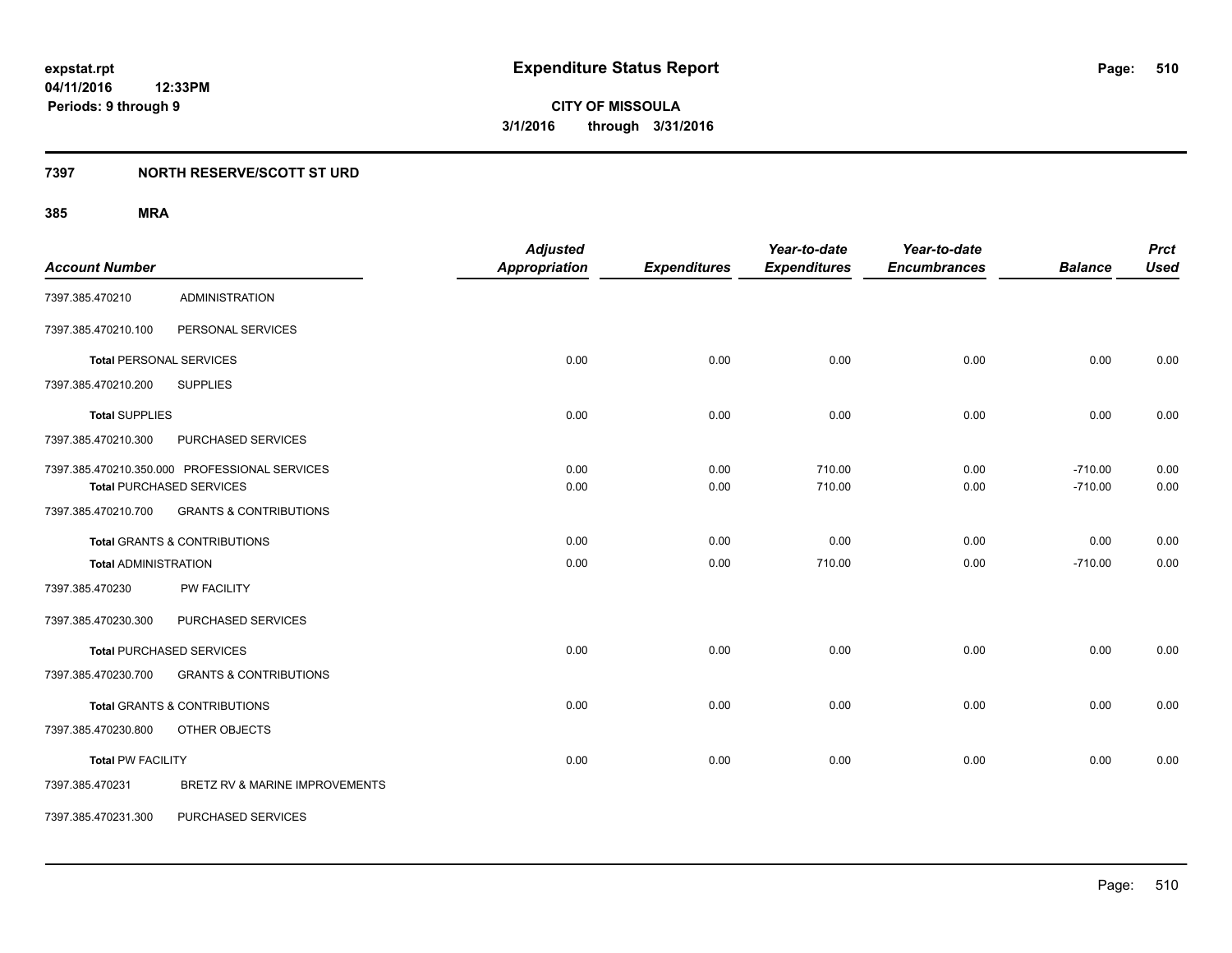# **7397 NORTH RESERVE/SCOTT ST URD**

# **385 MRA**

| <b>Account Number</b>                                          | <b>Adjusted</b><br><b>Appropriation</b> | <b>Expenditures</b> | Year-to-date<br><b>Expenditures</b> | Year-to-date<br><b>Encumbrances</b> | <b>Balance</b> | <b>Prct</b><br><b>Used</b> |
|----------------------------------------------------------------|-----------------------------------------|---------------------|-------------------------------------|-------------------------------------|----------------|----------------------------|
| 7397.385.470231.350.000 BRETZ PROFESSIONAL SERVICES            | 0.00                                    | 0.00                | 4,320.40                            | 0.00                                | $-4,320.40$    | 0.00                       |
| <b>Total PURCHASED SERVICES</b>                                | 0.00                                    | 0.00                | 4,320.40                            | 0.00                                | $-4,320.40$    | 0.00                       |
| <b>GRANTS &amp; CONTRIBUTIONS</b><br>7397.385.470231.700       |                                         |                     |                                     |                                     |                |                            |
| 7397.385.470231.700.000 BRETZ RV                               | 0.00                                    | 0.00                | 114,582.00                          | 0.00                                | $-114,582.00$  | 0.00                       |
| <b>Total GRANTS &amp; CONTRIBUTIONS</b>                        | 0.00                                    | 0.00                | 114,582.00                          | 0.00                                | $-114,582.00$  | 0.00                       |
| Total BRETZ RV & MARINE IMPROVEMENTS                           | 0.00                                    | 0.00                | 118,902.40                          | 0.00                                | $-118,902.40$  | 0.00                       |
| CONSUMER DIRECT IMPROVEMENTS<br>7397.385.470232                |                                         |                     |                                     |                                     |                |                            |
| 7397.385.470232.300<br>PURCHASED SERVICES                      |                                         |                     |                                     |                                     |                |                            |
| 7397.385.470232.350.000 CONSUMER DIRECT                        | 0.00                                    | 0.00                | 24.070.28                           | 0.00                                | $-24,070.28$   | 0.00                       |
| <b>Total PURCHASED SERVICES</b>                                | 0.00                                    | 0.00                | 24,070.28                           | 0.00                                | $-24,070.28$   | 0.00                       |
| 7397.385.470232.800<br>OTHER OBJECTS                           |                                         |                     |                                     |                                     |                |                            |
| Total OTHER OBJECTS                                            | 0.00                                    | 0.00                | 0.00                                | 0.00                                | 0.00           | 0.00                       |
| <b>Total CONSUMER DIRECT IMPROVEMENTS</b>                      | 0.00                                    | 0.00                | 24,070.28                           | 0.00                                | $-24,070.28$   | 0.00                       |
| SCOTT ST VILLAGE IMPROVEMENTS<br>7397.385.470233               |                                         |                     |                                     |                                     |                |                            |
| PURCHASED SERVICES<br>7397.385.470233.300                      |                                         |                     |                                     |                                     |                |                            |
| 7397.385.470233.350.000 SCOTT ST VILLAGE-PROFESSIONAL SERVICES | 0.00                                    | 0.00                | 19,109.32                           | 0.00                                | $-19,109.32$   | 0.00                       |
| <b>Total PURCHASED SERVICES</b>                                | 0.00                                    | 0.00                | 19,109.32                           | 0.00                                | $-19,109.32$   | 0.00                       |
| 7397.385.470233.800<br>OTHER OBJECTS                           |                                         |                     |                                     |                                     |                |                            |
| <b>Total OTHER OBJECTS</b>                                     | 0.00                                    | 0.00                | 0.00                                | 0.00                                | 0.00           | 0.00                       |
| Total SCOTT ST VILLAGE IMPROVEMENTS                            | 0.00                                    | 0.00                | 19,109.32                           | 0.00                                | $-19,109.32$   | 0.00                       |
| 7397.385.470240<br><b>REHAB LOANS</b>                          |                                         |                     |                                     |                                     |                |                            |
|                                                                |                                         |                     |                                     |                                     |                |                            |

7397.385.470240.700 GRANTS & CONTRIBUTIONS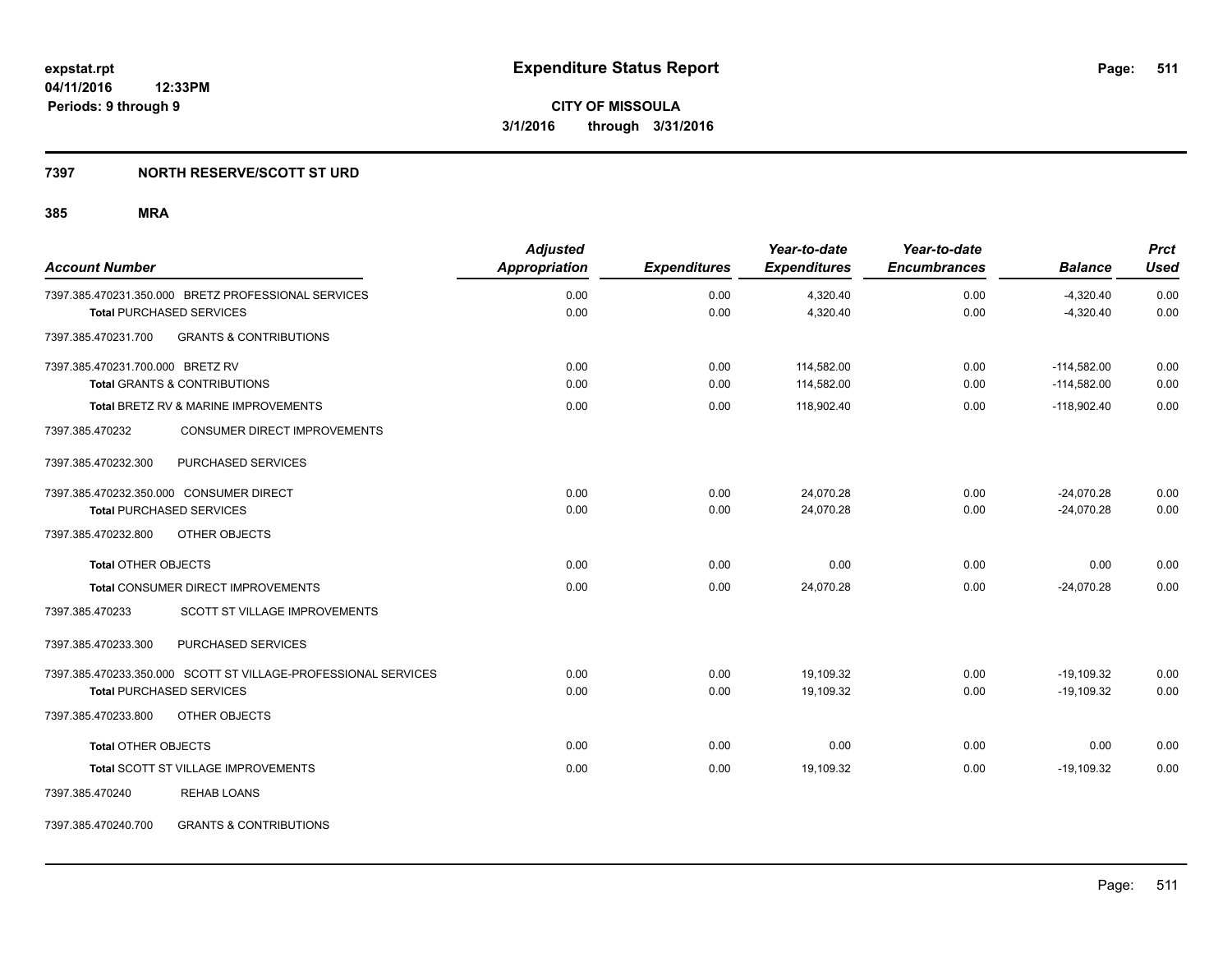# **7397 NORTH RESERVE/SCOTT ST URD**

| <b>Account Number</b>            |                                         | <b>Adjusted</b><br><b>Appropriation</b> | <b>Expenditures</b> | Year-to-date<br><b>Expenditures</b> | Year-to-date<br><b>Encumbrances</b> | <b>Balance</b> | <b>Prct</b><br><b>Used</b> |
|----------------------------------|-----------------------------------------|-----------------------------------------|---------------------|-------------------------------------|-------------------------------------|----------------|----------------------------|
|                                  |                                         |                                         |                     |                                     |                                     |                |                            |
| <b>Total REHAB LOANS</b>         |                                         | 0.00                                    | 0.00                | 0.00                                | 0.00                                | 0.00           | 0.00                       |
| 7397.385.470250                  | <b>RELOCATION PAYMENTS</b>              |                                         |                     |                                     |                                     |                |                            |
| 7397.385.470250.800              | OTHER OBJECTS                           |                                         |                     |                                     |                                     |                |                            |
|                                  | <b>Total RELOCATION PAYMENTS</b>        | 0.00                                    | 0.00                | 0.00                                | 0.00                                | 0.00           | 0.00                       |
| 7397.385.470260                  | <b>PLANNING &amp; MGMT</b>              |                                         |                     |                                     |                                     |                |                            |
| 7397.385.470260.300              | PURCHASED SERVICES                      |                                         |                     |                                     |                                     |                |                            |
|                                  | <b>Total PURCHASED SERVICES</b>         | 0.00                                    | 0.00                | 0.00                                | 0.00                                | 0.00           | 0.00                       |
| 7397.385.470260.800              | OTHER OBJECTS                           |                                         |                     |                                     |                                     |                |                            |
| <b>Total PLANNING &amp; MGMT</b> |                                         | 0.00                                    | 0.00                | 0.00                                | 0.00                                | 0.00           | 0.00                       |
| 7397.385.470270                  | <b>CLEARING &amp; DEMO</b>              |                                         |                     |                                     |                                     |                |                            |
| 7397.385.470270.700              | <b>GRANTS &amp; CONTRIBUTIONS</b>       |                                         |                     |                                     |                                     |                |                            |
|                                  | <b>Total GRANTS &amp; CONTRIBUTIONS</b> | 0.00                                    | 0.00                | 0.00                                | 0.00                                | 0.00           | 0.00                       |
| 7397.385.470270.800              | OTHER OBJECTS                           |                                         |                     |                                     |                                     |                |                            |
| Total CLEARING & DEMO            |                                         | 0.00                                    | 0.00                | 0.00                                | 0.00                                | 0.00           | 0.00                       |
| 7397.385.510110                  | <b>MERCHANT SERVICES</b>                |                                         |                     |                                     |                                     |                |                            |
| 7397.385.510110.500              | <b>FIXED CHARGES</b>                    |                                         |                     |                                     |                                     |                |                            |
| <b>Total MERCHANT SERVICES</b>   |                                         | 0.00                                    | 0.00                | 0.00                                | 0.00                                | 0.00           | 0.00                       |
|                                  | Total NORTH RESERVE/SCOTT ST URD        | 0.00                                    | 0.00                | 162,792.00                          | 0.00                                | $-162,792.00$  | 0.00                       |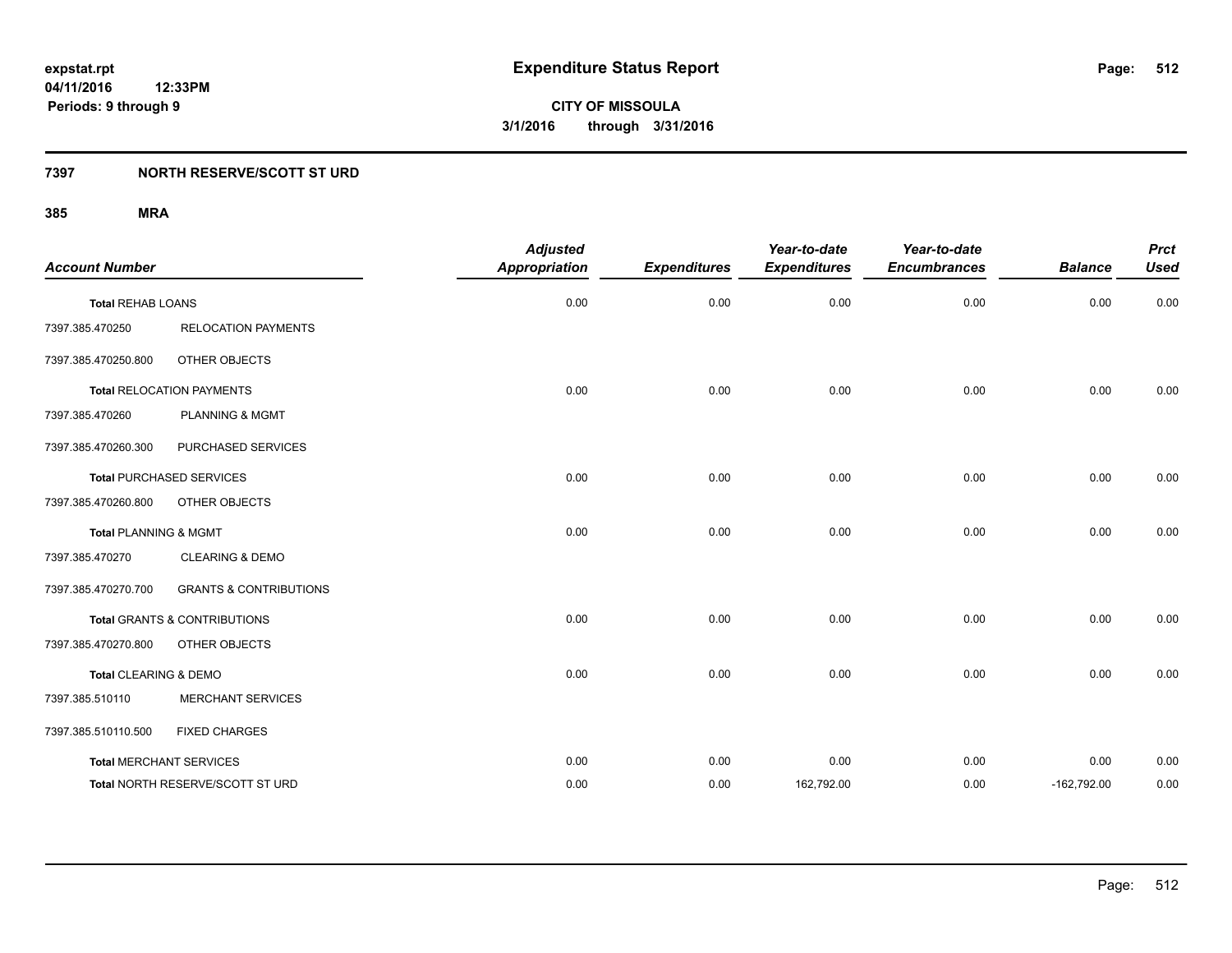**04/11/2016 12:33PM Periods: 9 through 9**

**CITY OF MISSOULA 3/1/2016 through 3/31/2016**

**7398 HELLGATE URD**

| <b>Account Number</b>      |                                         | <b>Adjusted</b><br><b>Appropriation</b> | <b>Expenditures</b> | Year-to-date<br><b>Expenditures</b> | Year-to-date<br><b>Encumbrances</b> | <b>Balance</b> | <b>Prct</b><br><b>Used</b> |
|----------------------------|-----------------------------------------|-----------------------------------------|---------------------|-------------------------------------|-------------------------------------|----------------|----------------------------|
| 7398.385.470220            | PROPERTY ACQUISITION                    |                                         |                     |                                     |                                     |                |                            |
| 7398.385.470220.900        | CAPITAL OUTLAY                          |                                         |                     |                                     |                                     |                |                            |
|                            | Total PROPERTY ACQUISITION              | 0.00                                    | 0.00                | 0.00                                | 0.00                                | 0.00           | 0.00                       |
| 7398.385.470230            | PW FACILITY                             |                                         |                     |                                     |                                     |                |                            |
| 7398.385.470230.300        | PURCHASED SERVICES                      |                                         |                     |                                     |                                     |                |                            |
|                            | <b>Total PURCHASED SERVICES</b>         | 0.00                                    | 0.00                | 0.00                                | 0.00                                | 0.00           | 0.00                       |
| 7398.385.470230.700        | <b>GRANTS &amp; CONTRIBUTIONS</b>       |                                         |                     |                                     |                                     |                |                            |
|                            | Total GRANTS & CONTRIBUTIONS            | 0.00                                    | 0.00                | 0.00                                | 0.00                                | 0.00           | 0.00                       |
| 7398.385.470230.800        | OTHER OBJECTS                           |                                         |                     |                                     |                                     |                |                            |
| <b>Total OTHER OBJECTS</b> |                                         | 0.00                                    | 0.00                | 0.00                                | 0.00                                | 0.00           | 0.00                       |
| 7398.385.470230.900        | <b>CAPITAL OUTLAY</b>                   |                                         |                     |                                     |                                     |                |                            |
| <b>Total PW FACILITY</b>   |                                         | 0.00                                    | 0.00                | 0.00                                | 0.00                                | 0.00           | 0.00                       |
| 7398.385.470240            | <b>REHAB LOANS</b>                      |                                         |                     |                                     |                                     |                |                            |
| 7398.385.470240.700        | <b>GRANTS &amp; CONTRIBUTIONS</b>       |                                         |                     |                                     |                                     |                |                            |
|                            | <b>Total GRANTS &amp; CONTRIBUTIONS</b> | 0.00                                    | 0.00                | 0.00                                | 0.00                                | 0.00           | 0.00                       |
| 7398.385.470240.800        | OTHER OBJECTS                           |                                         |                     |                                     |                                     |                |                            |
| <b>Total REHAB LOANS</b>   |                                         | 0.00                                    | 0.00                | 0.00                                | 0.00                                | 0.00           | 0.00                       |
| 7398.385.470250            | <b>RELOCATION PAYMENTS</b>              |                                         |                     |                                     |                                     |                |                            |
| 7398.385.470250.700        | <b>GRANTS &amp; CONTRIBUTIONS</b>       |                                         |                     |                                     |                                     |                |                            |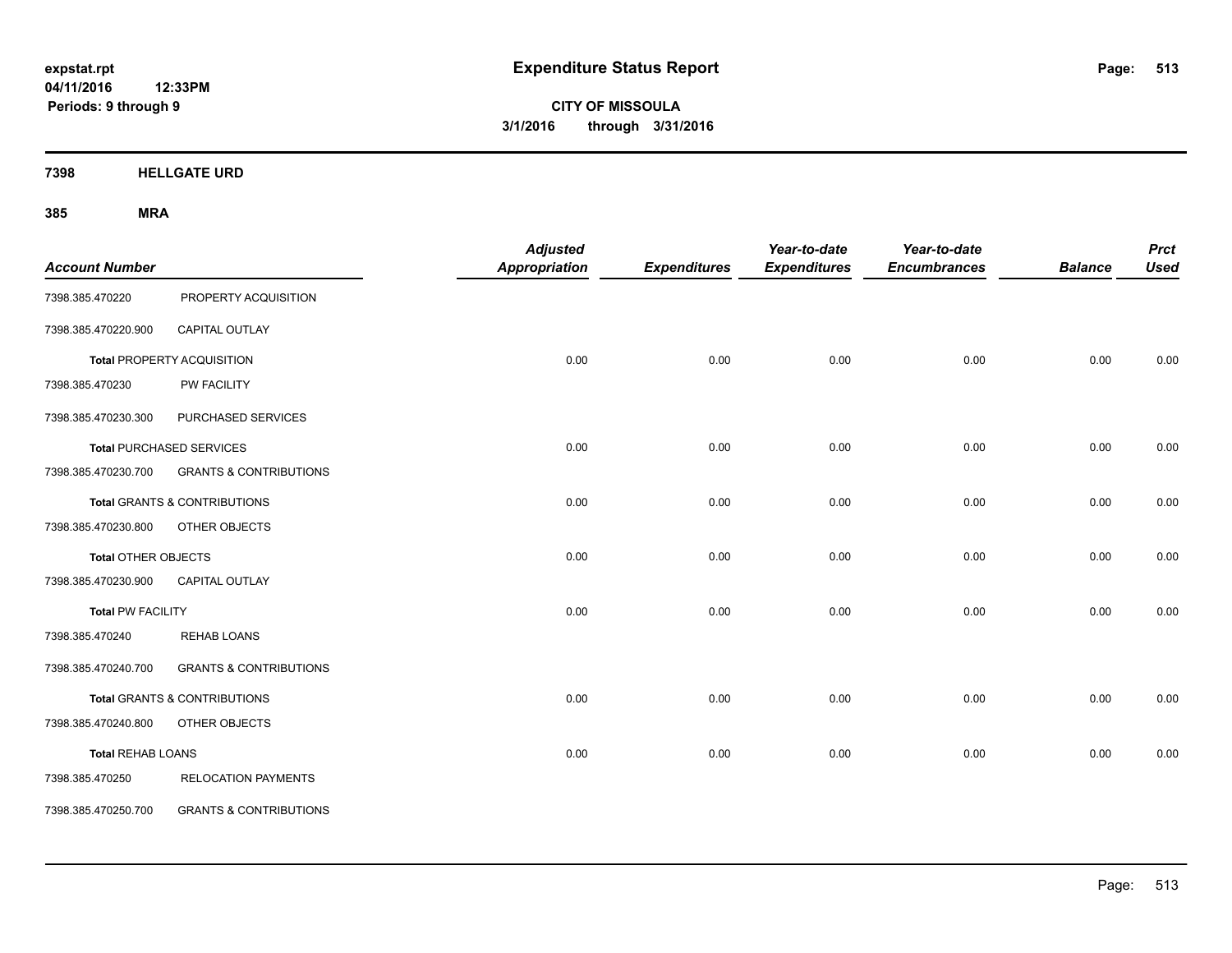**7398 HELLGATE URD**

| <b>Account Number</b>     |                                   | <b>Adjusted</b><br><b>Appropriation</b> | <b>Expenditures</b> | Year-to-date<br><b>Expenditures</b> | Year-to-date<br><b>Encumbrances</b> | <b>Balance</b> | <b>Prct</b><br><b>Used</b> |
|---------------------------|-----------------------------------|-----------------------------------------|---------------------|-------------------------------------|-------------------------------------|----------------|----------------------------|
|                           | Total GRANTS & CONTRIBUTIONS      | 0.00                                    | 0.00                | 0.00                                | 0.00                                | 0.00           | 0.00                       |
| 7398.385.470250.800       | OTHER OBJECTS                     |                                         |                     |                                     |                                     |                |                            |
|                           | <b>Total RELOCATION PAYMENTS</b>  | 0.00                                    | 0.00                | 0.00                                | 0.00                                | 0.00           | 0.00                       |
| 7398.385.470260           | <b>PLANNING &amp; MGMT</b>        |                                         |                     |                                     |                                     |                |                            |
| 7398.385.470260.300       | PURCHASED SERVICES                |                                         |                     |                                     |                                     |                |                            |
|                           | <b>Total PURCHASED SERVICES</b>   | 0.00                                    | 0.00                | 0.00                                | 0.00                                | 0.00           | 0.00                       |
| 7398.385.470260.700       | <b>GRANTS &amp; CONTRIBUTIONS</b> |                                         |                     |                                     |                                     |                |                            |
|                           | Total GRANTS & CONTRIBUTIONS      | 0.00                                    | 0.00                | 0.00                                | 0.00                                | 0.00           | 0.00                       |
| 7398.385.470260.800       | OTHER OBJECTS                     |                                         |                     |                                     |                                     |                |                            |
| Total PLANNING & MGMT     |                                   | 0.00                                    | 0.00                | 0.00                                | 0.00                                | 0.00           | 0.00                       |
| 7398.385.470270           | <b>CLEARING &amp; DEMO</b>        |                                         |                     |                                     |                                     |                |                            |
| 7398.385.470270.300       | PURCHASED SERVICES                |                                         |                     |                                     |                                     |                |                            |
|                           | <b>Total PURCHASED SERVICES</b>   | 0.00                                    | 0.00                | 0.00                                | 0.00                                | 0.00           | 0.00                       |
| 7398.385.470270.700       | <b>GRANTS &amp; CONTRIBUTIONS</b> |                                         |                     |                                     |                                     |                |                            |
|                           | Total GRANTS & CONTRIBUTIONS      | 0.00                                    | 0.00                | 0.00                                | 0.00                                | 0.00           | 0.00                       |
| 7398.385.470270.800       | OTHER OBJECTS                     |                                         |                     |                                     |                                     |                |                            |
| Total OTHER OBJECTS       |                                   | 0.00                                    | 0.00                | 0.00                                | 0.00                                | 0.00           | 0.00                       |
| 7398.385.470270.900       | <b>CAPITAL OUTLAY</b>             |                                         |                     |                                     |                                     |                |                            |
| Total CLEARING & DEMO     |                                   | 0.00                                    | 0.00                | 0.00                                | 0.00                                | 0.00           | 0.00                       |
| <b>Total HELLGATE URD</b> |                                   | 0.00                                    | 0.00                | 0.00                                | 0.00                                | 0.00           | 0.00                       |
|                           |                                   |                                         |                     |                                     |                                     |                |                            |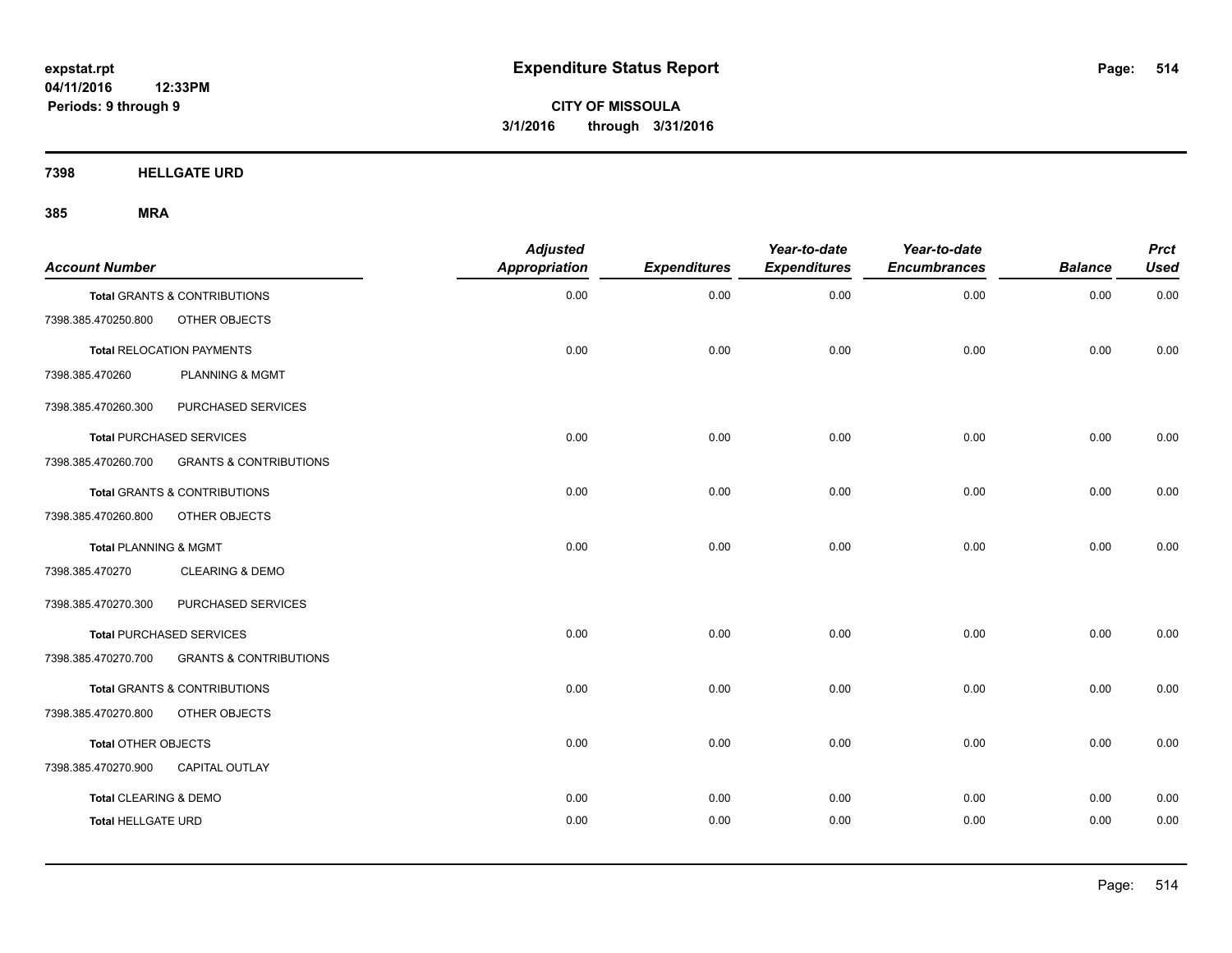**04/11/2016 12:33PM Periods: 9 through 9**

**CITY OF MISSOULA 3/1/2016 through 3/31/2016**

#### **7399 INTERMOUNTAIN BOND DEBT SERVICE**

| <b>Account Number</b>             |                                        | <b>Adjusted</b><br><b>Appropriation</b> | <b>Expenditures</b> | Year-to-date<br><b>Expenditures</b> | Year-to-date<br><b>Encumbrances</b> | <b>Balance</b> | <b>Prct</b><br><b>Used</b> |
|-----------------------------------|----------------------------------------|-----------------------------------------|---------------------|-------------------------------------|-------------------------------------|----------------|----------------------------|
| 7399.385.490200                   | REVENUE BOND DEBT SERVICE              |                                         |                     |                                     |                                     |                |                            |
| 7399.385.490200.600               | <b>DEBT SERVICE</b>                    |                                         |                     |                                     |                                     |                |                            |
| 7399.385.490200.610.000 PRINCIPAL |                                        | 72,000.00                               | 0.00                | 37,500.00                           | 0.00                                | 34,500.00      | 52.08                      |
| 7399.385.490200.620.000 INTEREST  |                                        | 73,769.00                               | 0.00                | 36,331.88                           | 0.00                                | 37,437.12      | 49.25                      |
|                                   | <b>Total REVENUE BOND DEBT SERVICE</b> | 145,769.00                              | 0.00                | 73,831.88                           | 0.00                                | 71,937.12      | 50.65                      |
| 7399.385.510110                   | <b>MERCHANT SERVICES</b>               |                                         |                     |                                     |                                     |                |                            |
| 7399.385.510110.500               | <b>FIXED CHARGES</b>                   |                                         |                     |                                     |                                     |                |                            |
| <b>Total MERCHANT SERVICES</b>    |                                        | 0.00                                    | 0.00                | 0.00                                | 0.00                                | 0.00           | 0.00                       |
| <b>Total MRA</b>                  |                                        | 145.769.00                              | 0.00                | 73,831.88                           | 0.00                                | 71,937.12      | 50.65                      |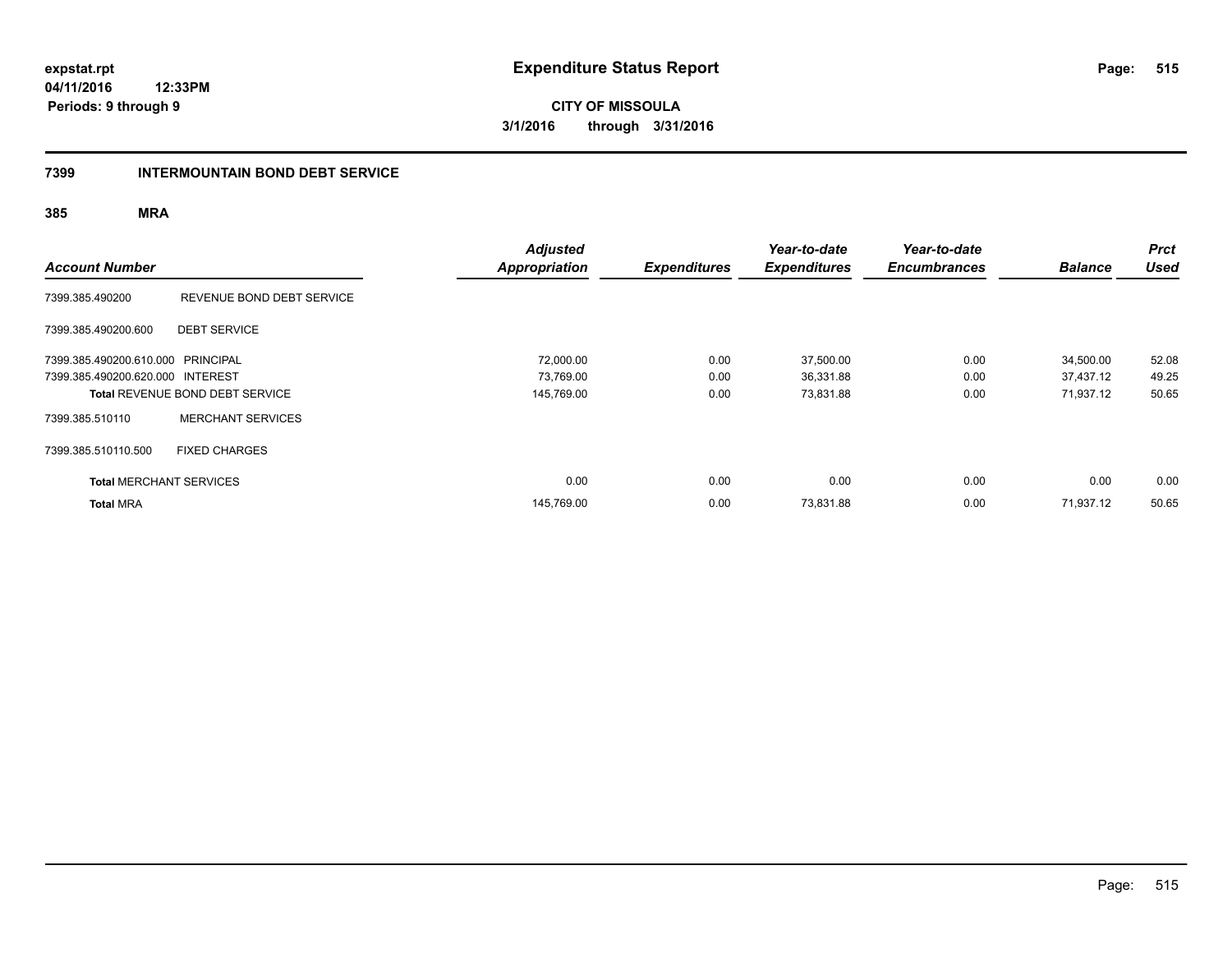# **7399 INTERMOUNTAIN BOND DEBT SERVICE**

# **390 NON-DEPARTMENTAL**

| <b>Account Number</b>         |                                              | <b>Adjusted</b><br><b>Appropriation</b> | <b>Expenditures</b> | Year-to-date<br><b>Expenditures</b> | Year-to-date<br><b>Encumbrances</b> | <b>Balance</b> | <b>Prct</b><br>Used |
|-------------------------------|----------------------------------------------|-----------------------------------------|---------------------|-------------------------------------|-------------------------------------|----------------|---------------------|
| 7399.390.490604               | TI BOND RESERVE                              |                                         |                     |                                     |                                     |                |                     |
| 7399.390.490604.800           | OTHER OBJECTS                                |                                         |                     |                                     |                                     |                |                     |
| <b>Total NON-DEPARTMENTAL</b> |                                              | 0.00                                    | 0.00                | 0.00                                | 0.00                                | 0.00           | 0.00                |
|                               | <b>Total INTERMOUNTAIN BOND DEBT SERVICE</b> | 145,769.00                              | 0.00                | 73.831.88                           | 0.00                                | 71.937.12      | 50.65               |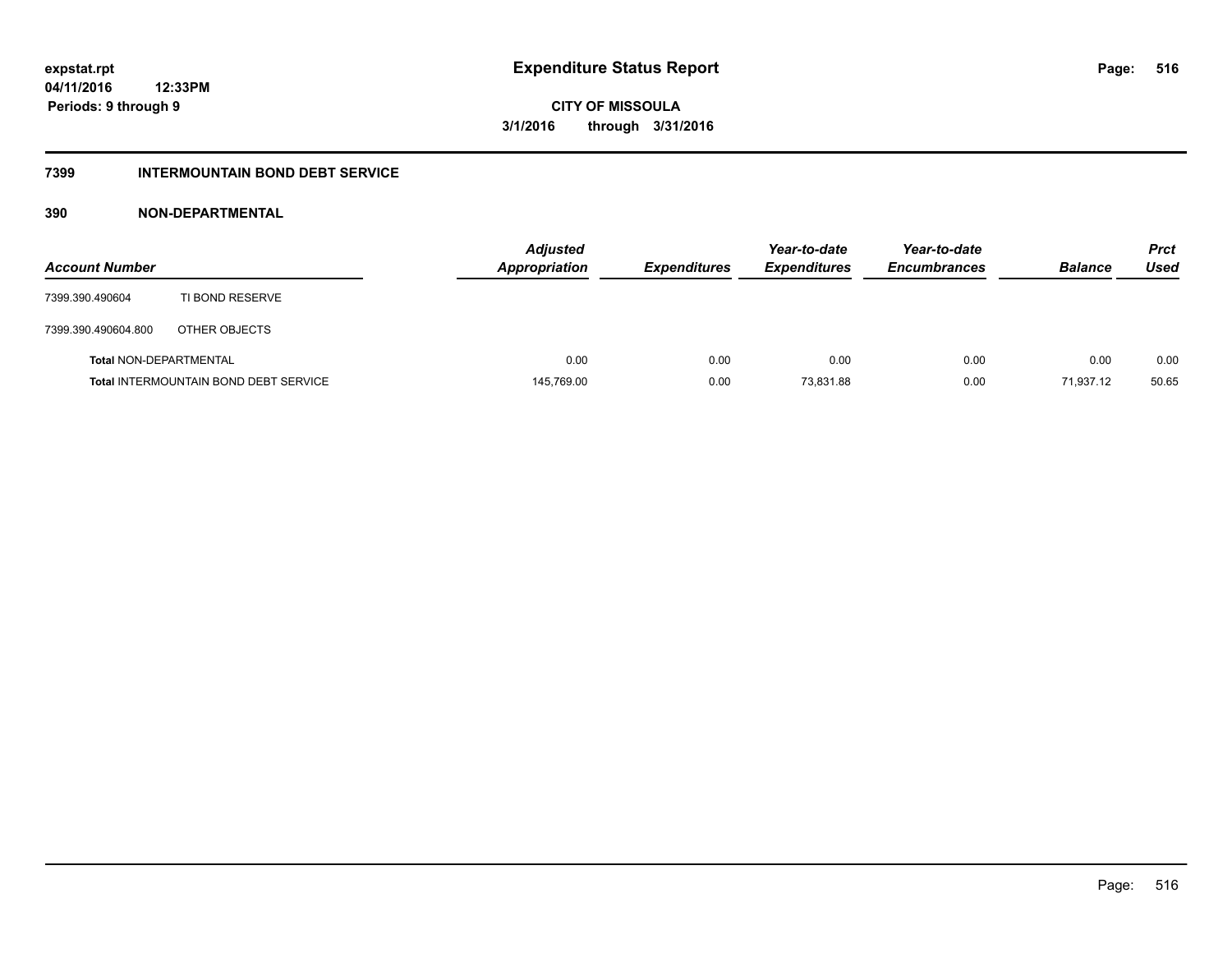# **7400 FRONT ST BOND CLEARING**

| <b>Account Number</b>            |                                                  | <b>Adjusted</b><br><b>Appropriation</b> | <b>Expenditures</b> | Year-to-date<br><b>Expenditures</b> | Year-to-date<br><b>Encumbrances</b> | <b>Balance</b> | <b>Prct</b><br><b>Used</b> |
|----------------------------------|--------------------------------------------------|-----------------------------------------|---------------------|-------------------------------------|-------------------------------------|----------------|----------------------------|
| 7400.385.470210                  | <b>ADMINISTRATION</b>                            |                                         |                     |                                     |                                     |                |                            |
| 7400.385.470210.800              | OTHER OBJECTS                                    |                                         |                     |                                     |                                     |                |                            |
| 7400.385.470210.820.603          | <b>TRANSFERS TO OTHER FUNDS</b>                  | 146,472.00                              | 0.00                | 0.00                                | 0.00                                | 146,472.00     | 0.00                       |
|                                  | 7400.385.470210.820.604 TRANSFERS TO OTHER FUNDS | 142,630.00                              | 0.00                | 0.00                                | 0.00                                | 142,630.00     | 0.00                       |
|                                  | 7400.385.470210.820.605 TRANSFERS TO OTHER FUNDS | 164,160.00                              | 0.00                | 0.00                                | 0.00                                | 164,160.00     | 0.00                       |
| <b>Total ADMINISTRATION</b>      |                                                  | 453,262.00                              | 0.00                | 0.00                                | 0.00                                | 453,262.00     | 0.00                       |
| 7400.385.470260                  | <b>PLANNING &amp; MGMT</b>                       |                                         |                     |                                     |                                     |                |                            |
| 7400.385.470260.700              | <b>GRANTS &amp; CONTRIBUTIONS</b>                |                                         |                     |                                     |                                     |                |                            |
| <b>Total PLANNING &amp; MGMT</b> |                                                  | 0.00                                    | 0.00                | 0.00                                | 0.00                                | 0.00           | 0.00                       |
| 7400.385.510110                  | <b>MERCHANT SERVICES</b>                         |                                         |                     |                                     |                                     |                |                            |
| 7400.385.510110.500              | <b>FIXED CHARGES</b>                             |                                         |                     |                                     |                                     |                |                            |
| <b>Total MERCHANT SERVICES</b>   |                                                  | 0.00                                    | 0.00                | 0.00                                | 0.00                                | 0.00           | 0.00                       |
|                                  | <b>Total FRONT ST BOND CLEARING</b>              | 453,262.00                              | 0.00                | 0.00                                | 0.00                                | 453,262.00     | 0.00                       |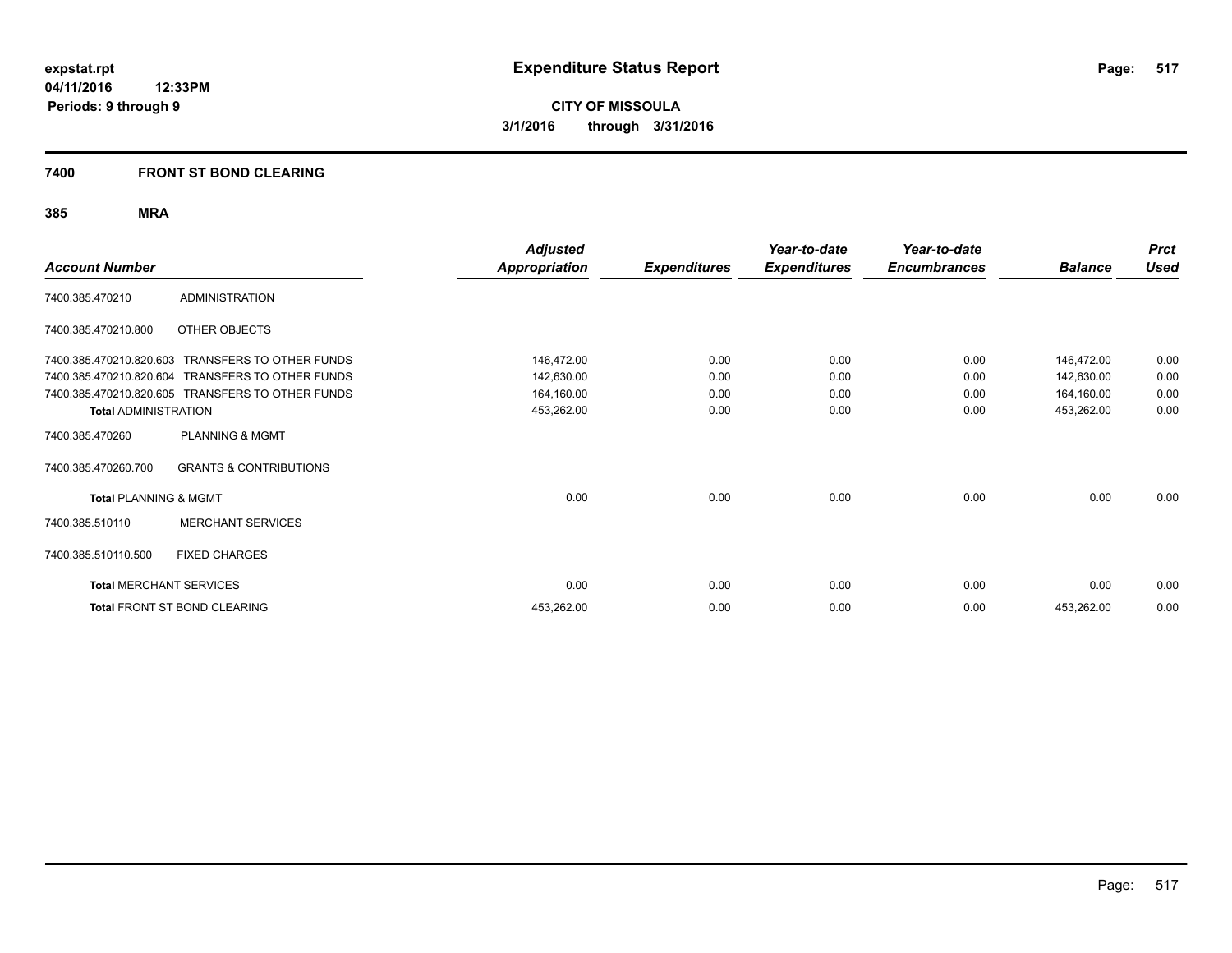# **7401 FRONT ST PARKING STRUCTURE**

| <b>Account Number</b>             |                                                 | <b>Adjusted</b><br><b>Appropriation</b> | <b>Expenditures</b> | Year-to-date<br><b>Expenditures</b> | Year-to-date<br><b>Encumbrances</b> | <b>Balance</b> | <b>Prct</b><br><b>Used</b> |
|-----------------------------------|-------------------------------------------------|-----------------------------------------|---------------------|-------------------------------------|-------------------------------------|----------------|----------------------------|
|                                   |                                                 |                                         |                     |                                     |                                     |                |                            |
| 7401.385.470210                   | <b>ADMINISTRATION</b>                           |                                         |                     |                                     |                                     |                |                            |
| 7401.385.470210.800               | OTHER OBJECTS                                   |                                         |                     |                                     |                                     |                |                            |
| <b>Total ADMINISTRATION</b>       |                                                 | 0.00                                    | 0.00                | 0.00                                | 0.00                                | 0.00           | 0.00                       |
| 7401.385.490000                   | <b>DEBT SERVICE</b>                             |                                         |                     |                                     |                                     |                |                            |
| 7401.385.490000.600               | <b>DEBT SERVICE</b>                             |                                         |                     |                                     |                                     |                |                            |
| 7401.385.490000.610.000 PRINCIPAL |                                                 | 30,000.00                               | 0.00                | 74,000.00                           | 0.00                                | $-44,000.00$   | 246.67                     |
|                                   | 7401.385.490000.620.000 INTEREST / SERVICE FEES | 0.00                                    | 54,145.00           | 109,030.00                          | 0.00                                | $-109,030.00$  | 0.00                       |
| <b>Total DEBT SERVICE</b>         |                                                 | 30,000.00                               | 54,145.00           | 183,030.00                          | 0.00                                | $-153,030.00$  | 610.10                     |
| 7401.385.510110                   | <b>MERCHANT SERVICES</b>                        |                                         |                     |                                     |                                     |                |                            |
| 7401.385.510110.500               | <b>FIXED CHARGES</b>                            |                                         |                     |                                     |                                     |                |                            |
|                                   | 7401.385.510110.550.000 MERCHANT SERVICE FEES   | 116,134.00                              | 0.00                | 0.00                                | 0.00                                | 116.134.00     | 0.00                       |
| <b>Total MERCHANT SERVICES</b>    |                                                 | 116,134.00                              | 0.00                | 0.00                                | 0.00                                | 116,134.00     | 0.00                       |
| 7401.385.522000                   | PTI PAYMENT TO MPC                              |                                         |                     |                                     |                                     |                |                            |
| 7401.385.522000.300               | PURCHASED SERVICES                              |                                         |                     |                                     |                                     |                |                            |
| <b>Total PTI PAYMENT TO MPC</b>   |                                                 | 0.00                                    | 0.00                | 0.00                                | 0.00                                | 0.00           | 0.00                       |
|                                   | <b>Total FRONT ST PARKING STRUCTURE</b>         | 146,134.00                              | 54,145.00           | 183,030.00                          | 0.00                                | $-36,896.00$   | 125.25                     |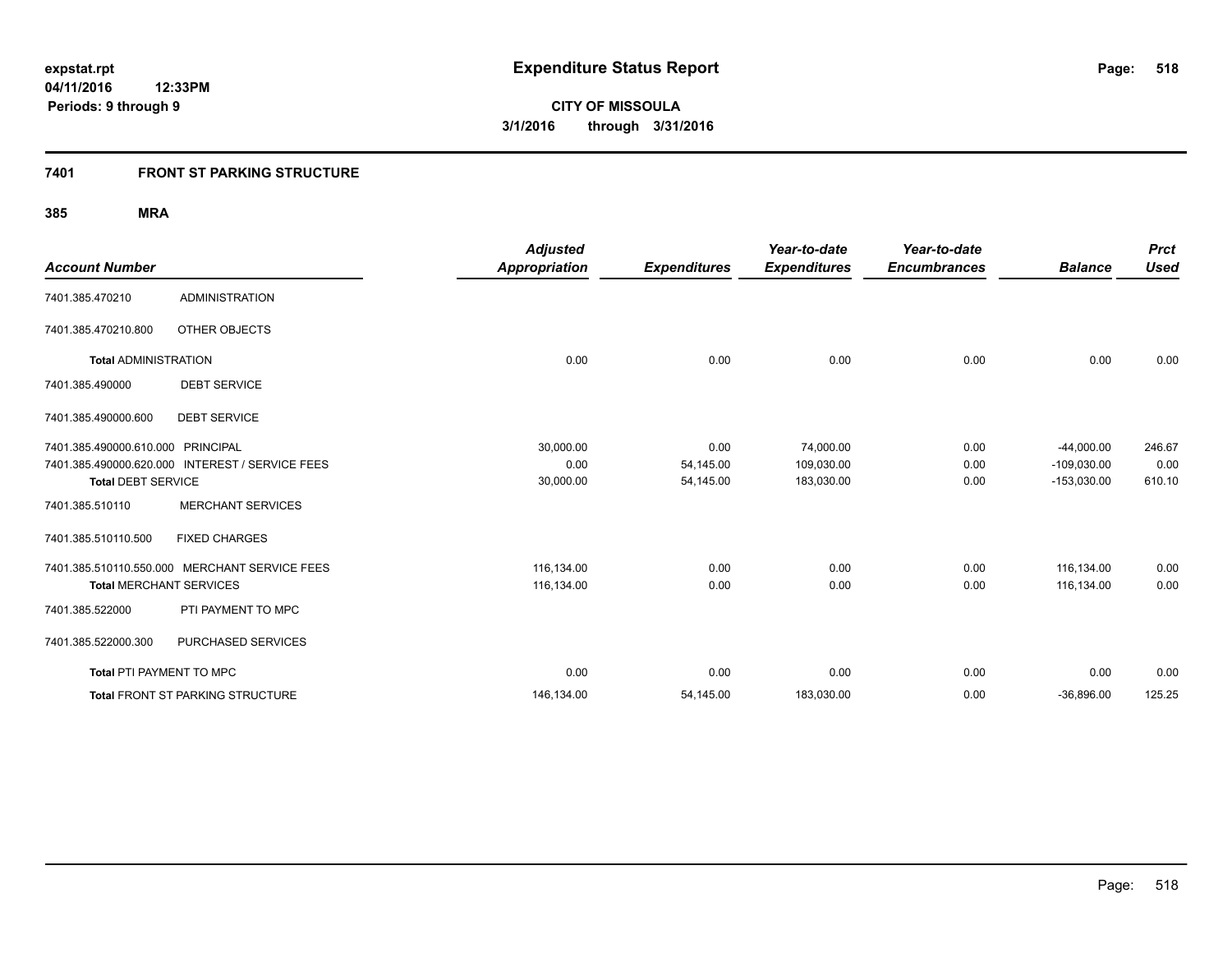# **7402 FRONT ST SUBORDINATE LIEN NOTE**

**385 MRA**

| <b>Account Number</b>       |                                                              | <b>Adjusted</b><br><b>Appropriation</b> | <b>Expenditures</b> | Year-to-date<br><b>Expenditures</b> | Year-to-date<br><b>Encumbrances</b> | <b>Balance</b> | <b>Prct</b><br><b>Used</b> |
|-----------------------------|--------------------------------------------------------------|-----------------------------------------|---------------------|-------------------------------------|-------------------------------------|----------------|----------------------------|
| 7402.385.470210             | <b>ADMINISTRATION</b>                                        |                                         |                     |                                     |                                     |                |                            |
| 7402.385.470210.800         | OTHER OBJECTS                                                |                                         |                     |                                     |                                     |                |                            |
| <b>Total ADMINISTRATION</b> |                                                              | 0.00                                    | 0.00                | 0.00                                | 0.00                                | 0.00           | 0.00                       |
| 7402.385.470333             | THE WILMA NOTE                                               |                                         |                     |                                     |                                     |                |                            |
| 7402.385.470333.600         | <b>DEBT SERVICE</b>                                          |                                         |                     |                                     |                                     |                |                            |
|                             | 7402.385.470333.610.000 WILMA NOTE/PRINCIPAL                 | 34,526.00                               | 0.00                | 0.00                                | 0.00                                | 34,526.00      | 0.00                       |
|                             | 7402.385.470333.620.000 WILMA NOTE/NTEREST / SERVICE FEES    | 725.00                                  | 0.00                | 0.00                                | 0.00                                | 725.00         | 0.00                       |
| <b>Total DEBT SERVICE</b>   |                                                              | 35,251.00                               | 0.00                | 0.00                                | 0.00                                | 35,251.00      | 0.00                       |
| 7402.385.470333.700         | <b>GRANTS &amp; CONTRIBUTIONS</b>                            |                                         |                     |                                     |                                     |                |                            |
|                             | <b>Total GRANTS &amp; CONTRIBUTIONS</b>                      | 0.00                                    | 0.00                | 0.00                                | 0.00                                | 0.00           | 0.00                       |
| <b>Total THE WILMA NOTE</b> |                                                              | 35,251.00                               | 0.00                | 0.00                                | 0.00                                | 35,251.00      | 0.00                       |
| 7402.385.470334             | <b>CARAS PARK OBLIGATION</b>                                 |                                         |                     |                                     |                                     |                |                            |
| 7402.385.470334.700         | <b>GRANTS &amp; CONTRIBUTIONS</b>                            |                                         |                     |                                     |                                     |                |                            |
|                             | <b>Total CARAS PARK OBLIGATION</b>                           | 0.00                                    | 0.00                | 0.00                                | 0.00                                | 0.00           | 0.00                       |
| 7402.385.490507             | FIB SUBORDINATE LIEN NOTE PARKING STRUCT                     |                                         |                     |                                     |                                     |                |                            |
| 7402.385.490507.600         | <b>DEBT SERVICE</b>                                          |                                         |                     |                                     |                                     |                |                            |
|                             | 7402.385.490507.610.000 FIB SUB LIEN NOTE-PRINCIPAL          | 32,783.00                               | 0.00                | 34,929.89                           | 0.00                                | $-2,146.89$    | 106.55                     |
|                             | 7402.385.490507.620.000 FIB SUB LIEN NOTE-INTEREST/ SVS FEES | 98,523.00                               | 0.00                | 48,724.64                           | 0.00                                | 49,798.36      | 49.46                      |
|                             | Total FIB SUBORDINATE LIEN NOTE PARKING STRUCT               | 131,306.00                              | 0.00                | 83,654.53                           | 0.00                                | 47,651.47      | 63.71                      |
| 7402.385.490509             | WILMA NOTE DEBT SERVICE                                      |                                         |                     |                                     |                                     |                |                            |

7402.385.490509.600 DEBT SERVICE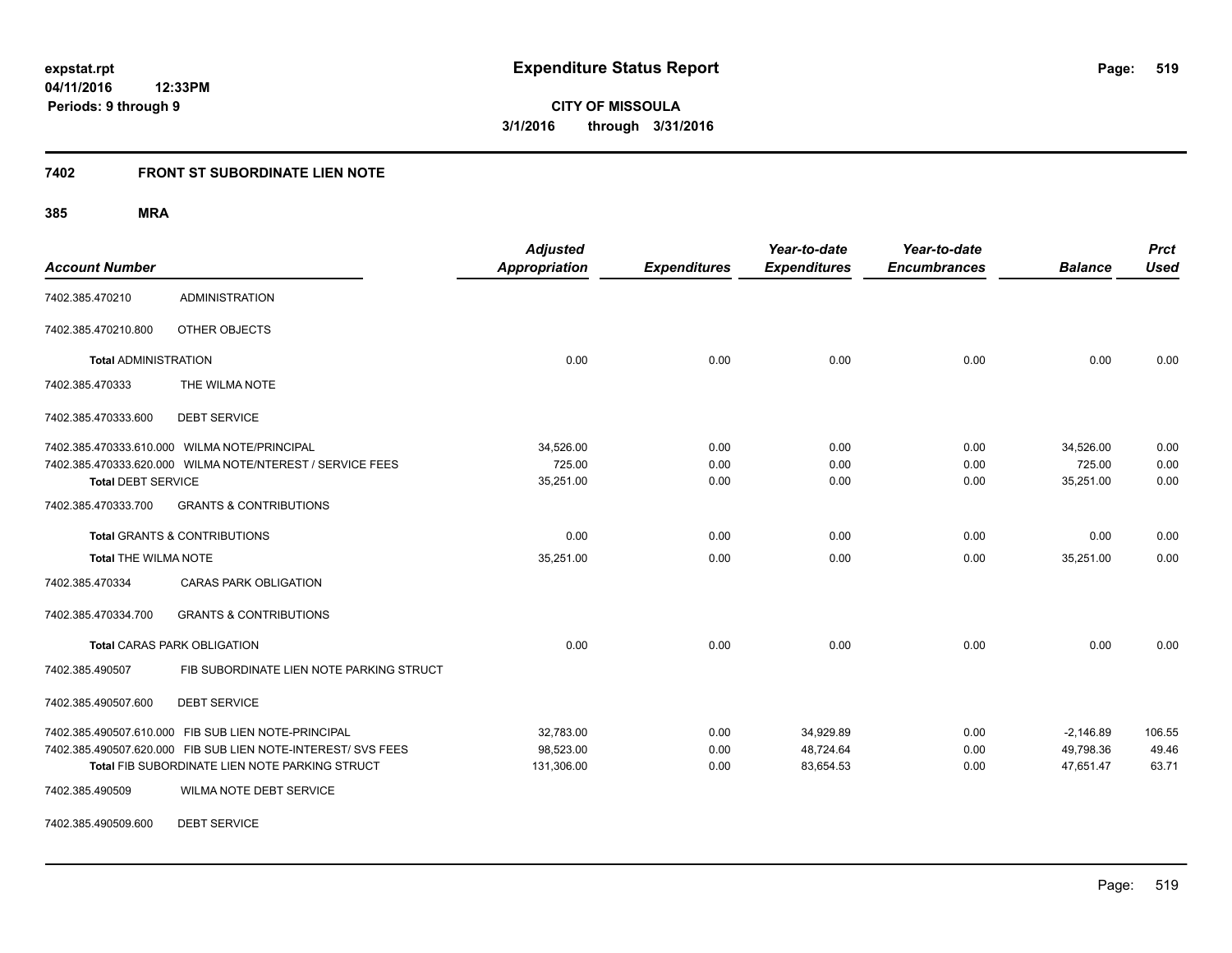# **7402 FRONT ST SUBORDINATE LIEN NOTE**

| <b>Account Number</b> |                                             | <b>Adjusted</b><br><b>Appropriation</b> | <b>Expenditures</b> | Year-to-date<br><b>Expenditures</b> | Year-to-date<br><b>Encumbrances</b> | <b>Balance</b> | <b>Prct</b><br>Used |
|-----------------------|---------------------------------------------|-----------------------------------------|---------------------|-------------------------------------|-------------------------------------|----------------|---------------------|
|                       | <b>Total WILMA NOTE DEBT SERVICE</b>        | 0.00                                    | 0.00                | 0.00                                | 0.00                                | 0.00           | 0.00                |
| 7402.385.510110       | <b>MERCHANT SERVICES</b>                    |                                         |                     |                                     |                                     |                |                     |
| 7402.385.510110.500   | <b>FIXED CHARGES</b>                        |                                         |                     |                                     |                                     |                |                     |
|                       | <b>Total MERCHANT SERVICES</b>              | 0.00                                    | 0.00                | 0.00                                | 0.00                                | 0.00           | 0.00                |
|                       | <b>Total FRONT ST SUBORDINATE LIEN NOTE</b> | 166,557.00                              | 0.00                | 83.654.53                           | 0.00                                | 82.902.47      | 50.23               |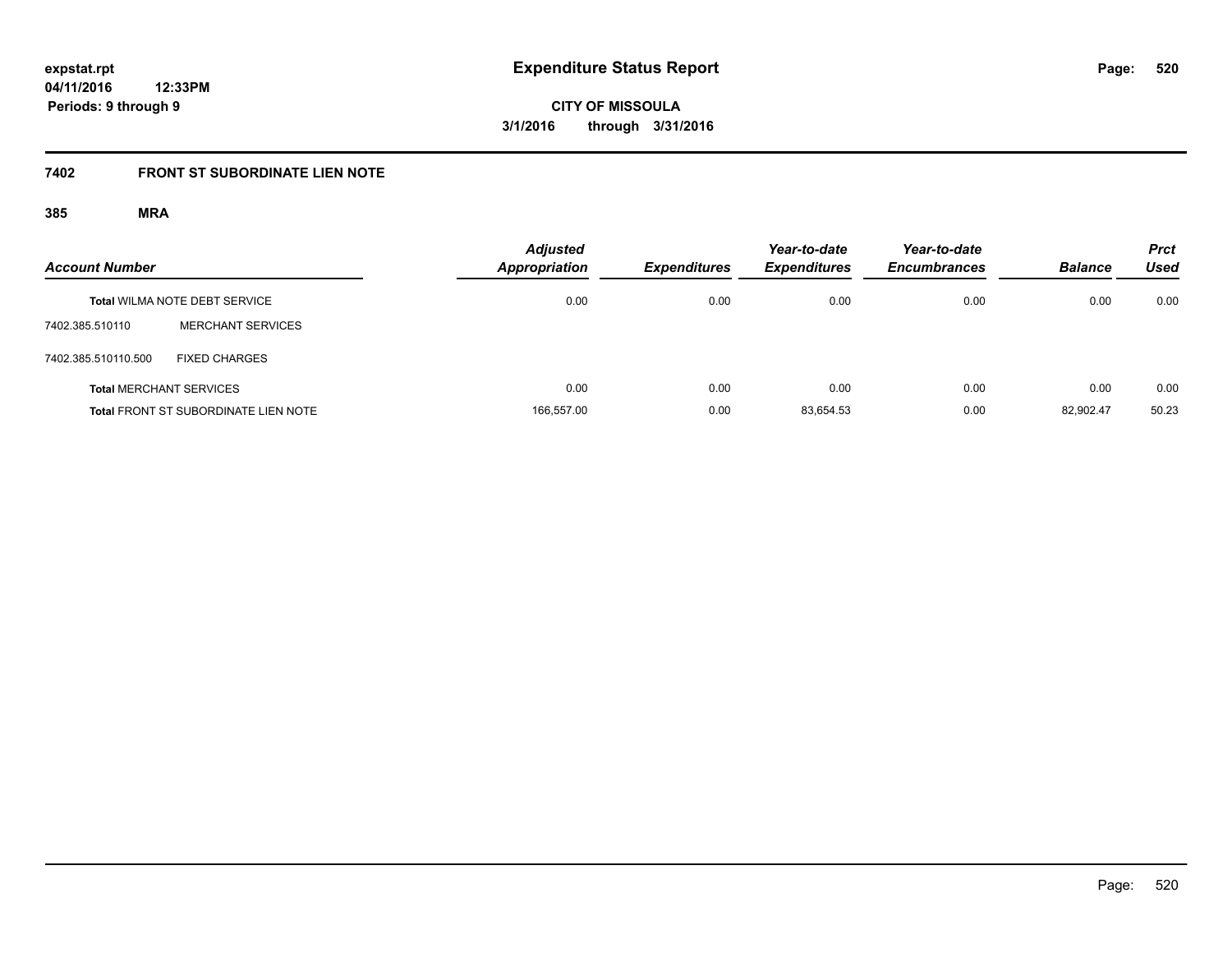# **7447 COURT COLLECTED PARKING FINES**

# **230 MUNICIPAL COURT**

| <b>Account Number</b>          |                                            | <b>Adjusted</b><br><b>Appropriation</b> | <b>Expenditures</b> | Year-to-date<br><b>Expenditures</b> | Year-to-date<br><b>Encumbrances</b> | <b>Balance</b> | <b>Prct</b><br><b>Used</b> |
|--------------------------------|--------------------------------------------|-----------------------------------------|---------------------|-------------------------------------|-------------------------------------|----------------|----------------------------|
| 7447.230.410360                | CITY/MUNICIPAL COURT                       |                                         |                     |                                     |                                     |                |                            |
| 7447.230.410360.500            | <b>FIXED CHARGES</b>                       |                                         |                     |                                     |                                     |                |                            |
|                                | <b>Total CITY/MUNICIPAL COURT</b>          | 0.00                                    | 0.00                | 0.00                                | 0.00                                | 0.00           | 0.00                       |
| 7447.230.510110                | <b>MERCHANT SERVICES</b>                   |                                         |                     |                                     |                                     |                |                            |
| 7447.230.510110.500            | <b>FIXED CHARGES</b>                       |                                         |                     |                                     |                                     |                |                            |
| <b>Total MERCHANT SERVICES</b> |                                            | 0.00                                    | 0.00                | 0.00                                | 0.00                                | 0.00           | 0.00                       |
|                                | <b>Total COURT COLLECTED PARKING FINES</b> | 0.00                                    | 0.00                | 0.00                                | 0.00                                | 0.00           | 0.00                       |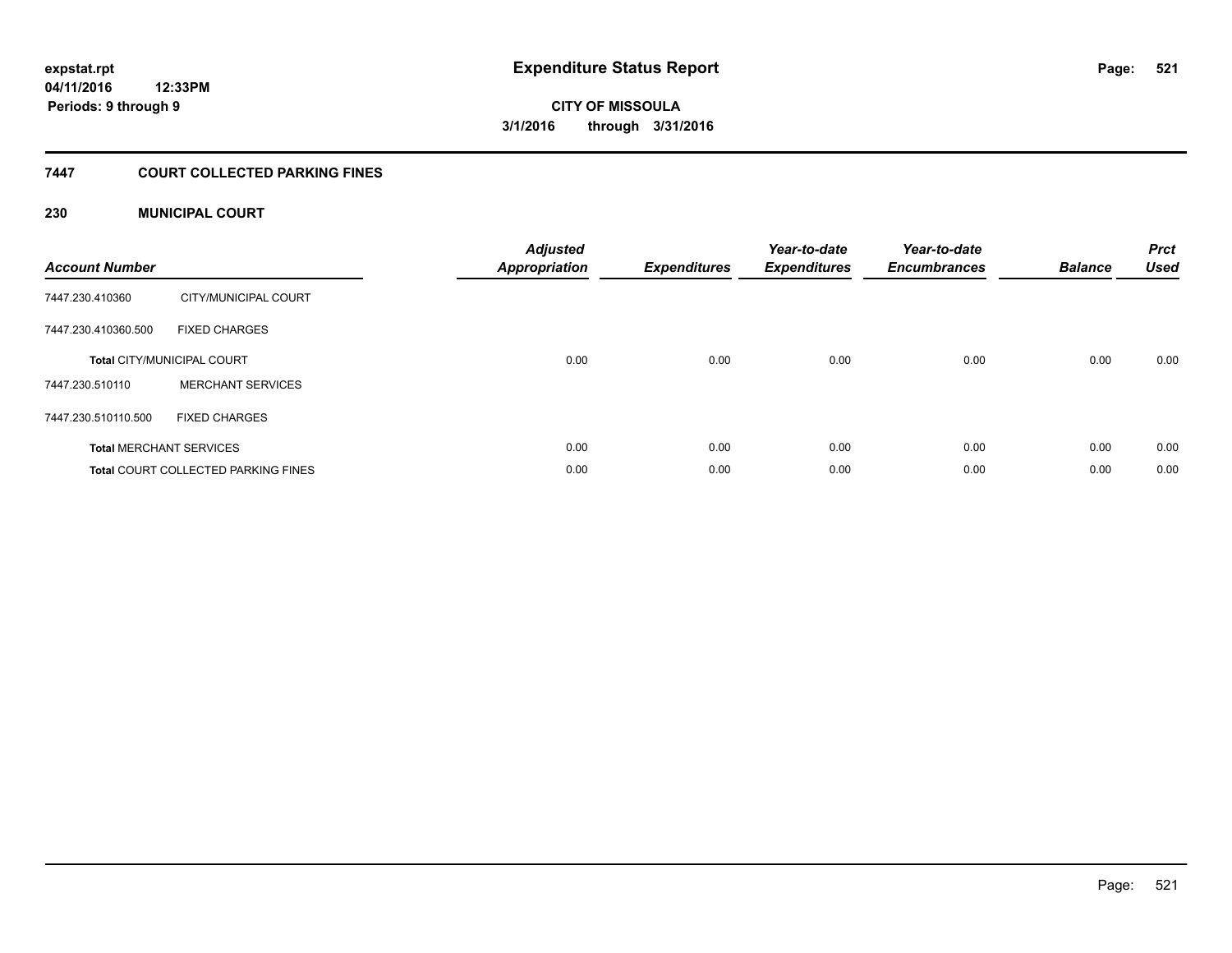# **7458 COURT SURCHARGE**

# **230 MUNICIPAL COURT**

| <b>Account Number</b>        |                                   | <b>Adjusted</b><br><b>Appropriation</b> | <b>Expenditures</b> | Year-to-date<br><b>Expenditures</b> | Year-to-date<br><b>Encumbrances</b> | <b>Balance</b> | <b>Prct</b><br><b>Used</b> |
|------------------------------|-----------------------------------|-----------------------------------------|---------------------|-------------------------------------|-------------------------------------|----------------|----------------------------|
| 7458.230.410360              | CITY/MUNICIPAL COURT              |                                         |                     |                                     |                                     |                |                            |
| 7458.230.410360.500          | <b>FIXED CHARGES</b>              |                                         |                     |                                     |                                     |                |                            |
|                              | <b>Total CITY/MUNICIPAL COURT</b> | 0.00                                    | 0.00                | 0.00                                | 0.00                                | 0.00           | 0.00                       |
| 7458.230.510110              | <b>MERCHANT SERVICES</b>          |                                         |                     |                                     |                                     |                |                            |
| 7458.230.510110.500          | <b>FIXED CHARGES</b>              |                                         |                     |                                     |                                     |                |                            |
|                              | <b>Total MERCHANT SERVICES</b>    | 0.00                                    | 0.00                | 0.00                                | 0.00                                | 0.00           | 0.00                       |
| <b>Total COURT SURCHARGE</b> |                                   | 0.00                                    | 0.00                | 0.00                                | 0.00                                | 0.00           | 0.00                       |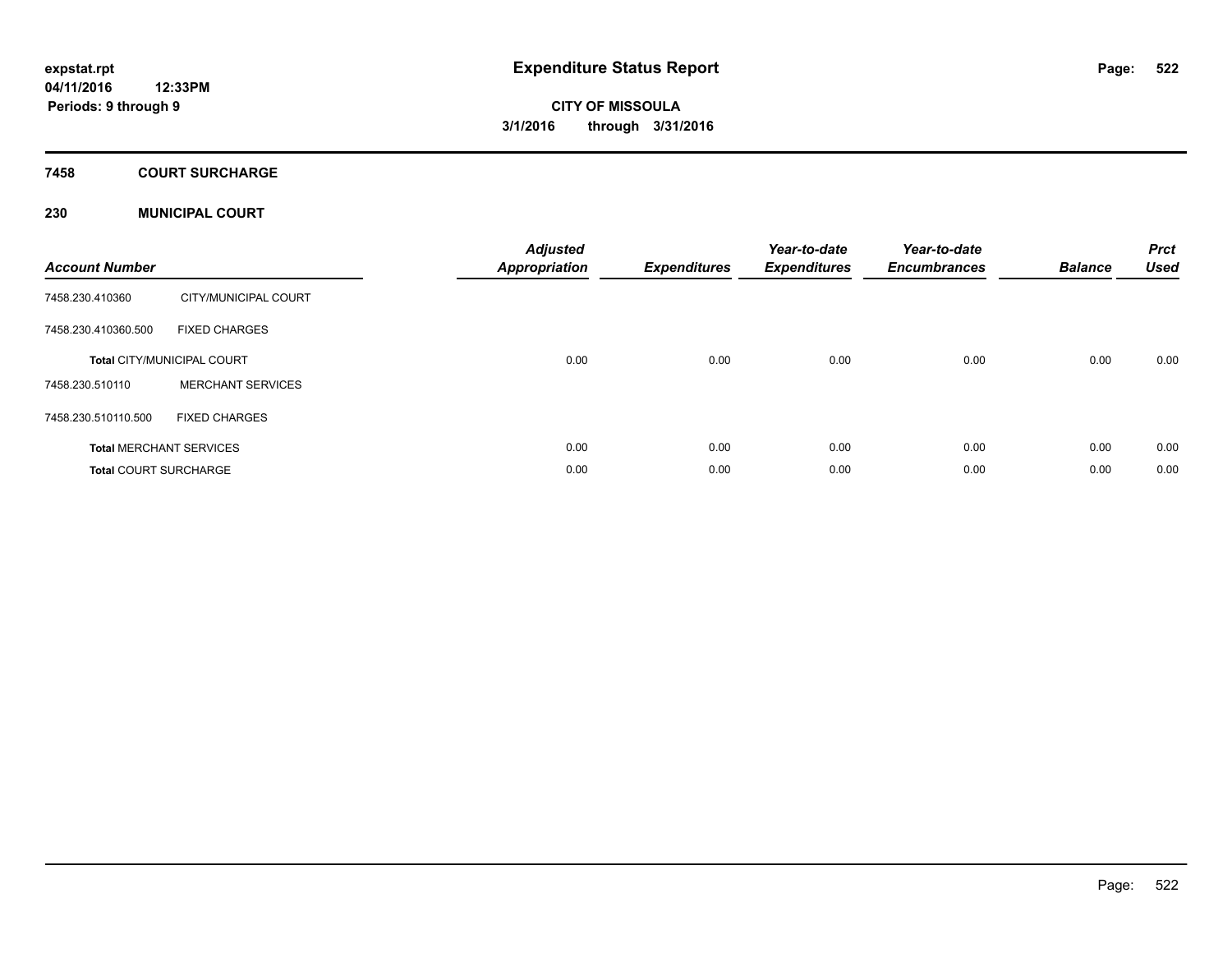#### **7469 PUBLIC DEFENDER FEES**

# **230 MUNICIPAL COURT**

| <b>Account Number</b> |                                   | <b>Adjusted</b><br><b>Appropriation</b> | <b>Expenditures</b> | Year-to-date<br><b>Expenditures</b> | Year-to-date<br><b>Encumbrances</b> | <b>Balance</b> | <b>Prct</b><br><b>Used</b> |
|-----------------------|-----------------------------------|-----------------------------------------|---------------------|-------------------------------------|-------------------------------------|----------------|----------------------------|
| 7469.230.410360       | CITY/MUNICIPAL COURT              |                                         |                     |                                     |                                     |                |                            |
| 7469.230.410360.500   | <b>FIXED CHARGES</b>              |                                         |                     |                                     |                                     |                |                            |
|                       | <b>Total CITY/MUNICIPAL COURT</b> | 0.00                                    | 0.00                | 0.00                                | 0.00                                | 0.00           | 0.00                       |
| 7469.230.510110       | <b>MERCHANT SERVICES</b>          |                                         |                     |                                     |                                     |                |                            |
| 7469.230.510110.500   | <b>FIXED CHARGES</b>              |                                         |                     |                                     |                                     |                |                            |
|                       | <b>Total PUBLIC DEFENDER FEES</b> | 0.00                                    | 0.00                | 0.00                                | 0.00                                | 0.00           | 0.00                       |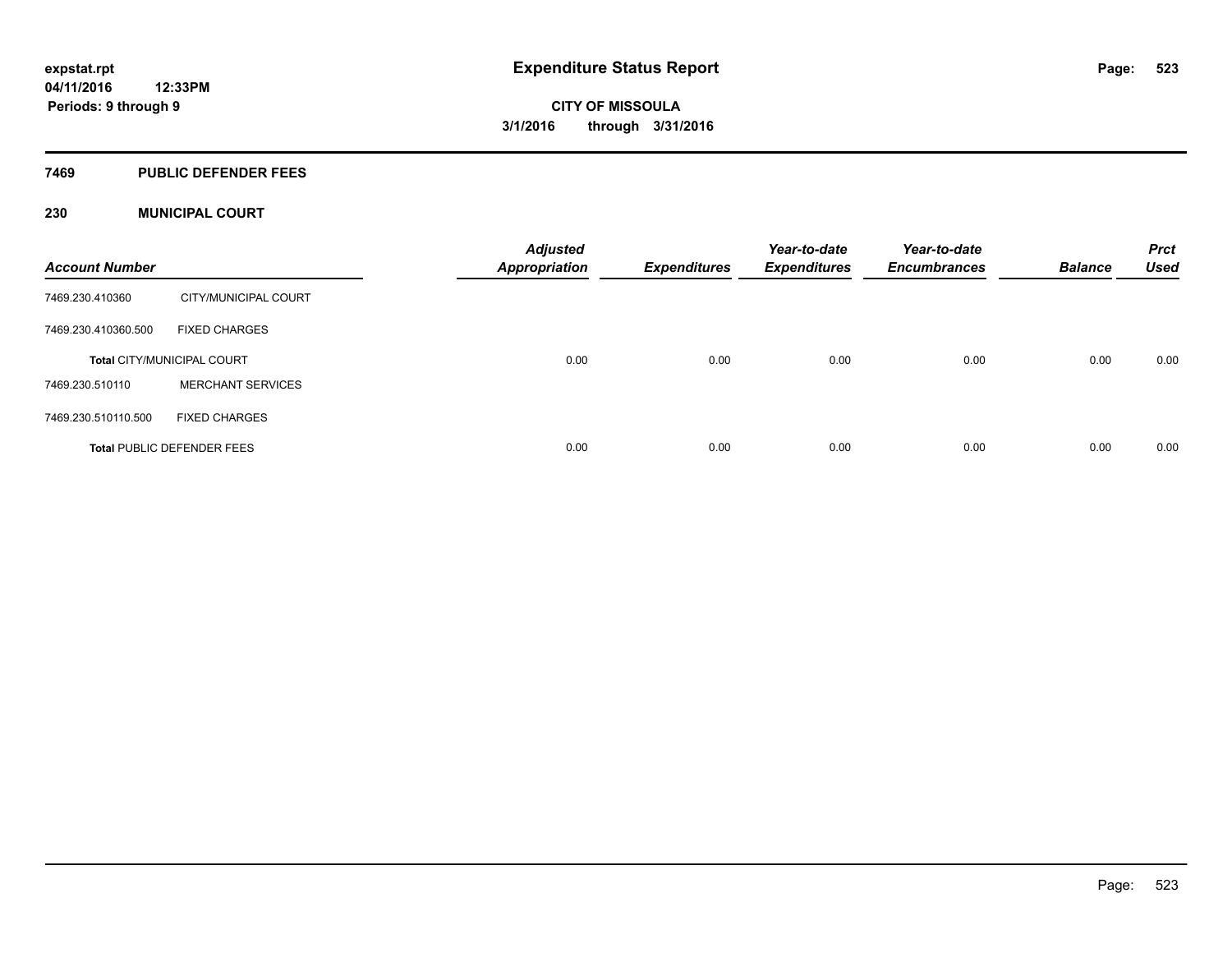**7903 COUNTY CLEARING**

# **390 NON-DEPARTMENTAL**

| <b>Account Number</b>          |                                                    | <b>Adjusted</b><br><b>Appropriation</b> | <b>Expenditures</b> | Year-to-date<br><b>Expenditures</b> | Year-to-date<br><b>Encumbrances</b> | <b>Balance</b> | Prct<br><b>Used</b> |
|--------------------------------|----------------------------------------------------|-----------------------------------------|---------------------|-------------------------------------|-------------------------------------|----------------|---------------------|
| 7903.390.440600                | ANIMAL CONTROL SERVICES                            |                                         |                     |                                     |                                     |                |                     |
| 7903.390.440600.800            | OTHER OBJECTS                                      |                                         |                     |                                     |                                     |                |                     |
|                                | 7903.390.440600.845.000 CONTINGENCY - DOG LICENSES | 0.00                                    | 1,337.00            | 6,151.85                            | 0.00                                | $-6,151.85$    | 0.00                |
|                                | <b>Total ANIMAL CONTROL SERVICES</b>               | 0.00                                    | 1,337.00            | 6,151.85                            | 0.00                                | $-6,151.85$    | 0.00                |
| 7903.390.510110                | <b>MERCHANT SERVICES</b>                           |                                         |                     |                                     |                                     |                |                     |
| 7903.390.510110.500            | <b>FIXED CHARGES</b>                               |                                         |                     |                                     |                                     |                |                     |
| <b>Total MERCHANT SERVICES</b> |                                                    | 0.00                                    | 0.00                | 0.00                                | 0.00                                | 0.00           | 0.00                |
| <b>Total COUNTY CLEARING</b>   |                                                    | 0.00                                    | 1,337.00            | 6,151.85                            | 0.00                                | $-6,151.85$    | 0.00                |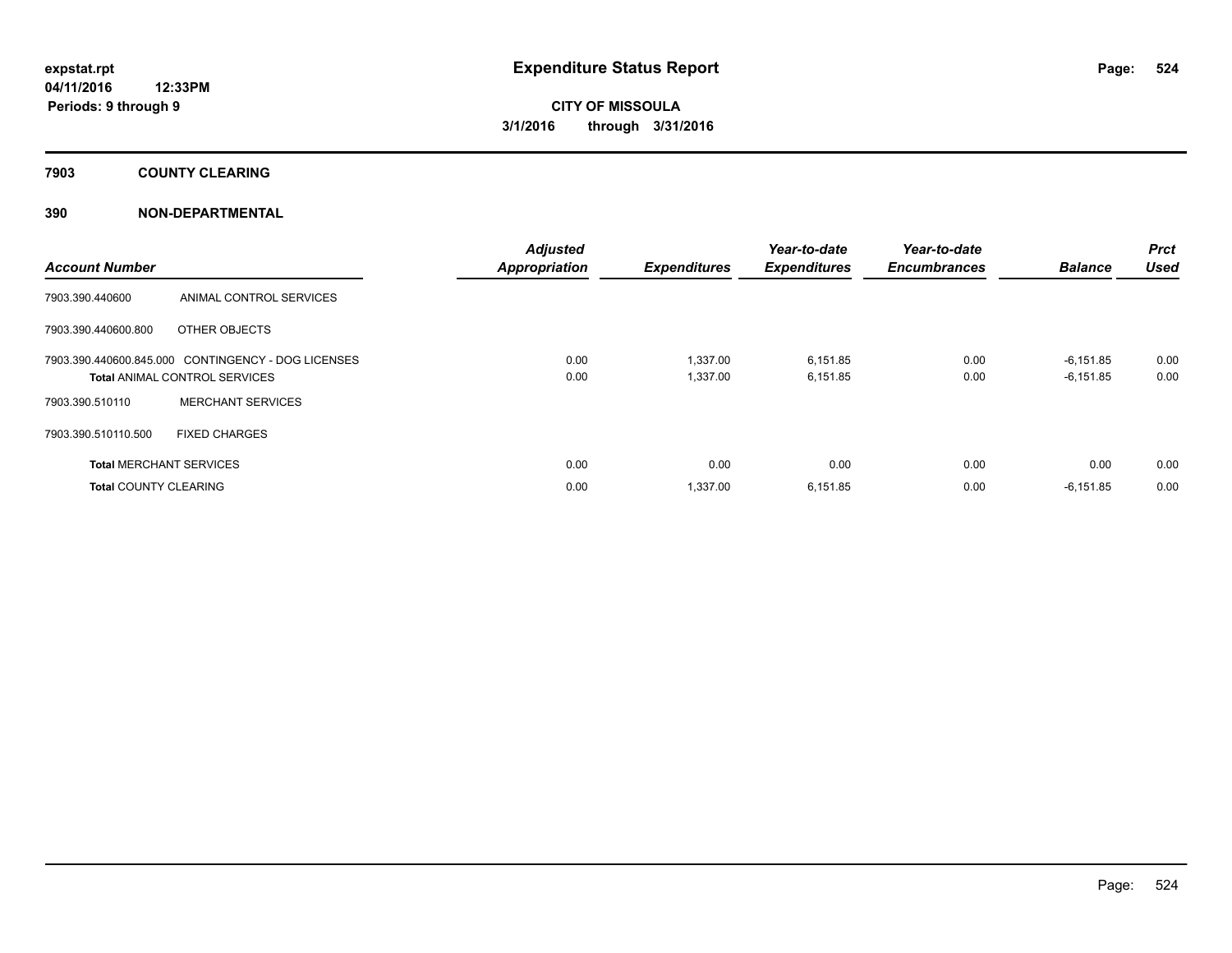# **7904 SEWER REBATE**

# **280 PUBLIC WORKS OPERATIONS**

| <b>Account Number</b>        |                                | <b>Adjusted</b><br><b>Appropriation</b> | <b>Expenditures</b> | Year-to-date<br><b>Expenditures</b> | Year-to-date<br><b>Encumbrances</b> | <b>Balance</b> | <b>Prct</b><br><b>Used</b> |
|------------------------------|--------------------------------|-----------------------------------------|---------------------|-------------------------------------|-------------------------------------|----------------|----------------------------|
| 7904.280.430600              | <b>SEWER UTILITIES</b>         |                                         |                     |                                     |                                     |                |                            |
| 7904.280.430600.500          | <b>FIXED CHARGES</b>           |                                         |                     |                                     |                                     |                |                            |
| <b>Total FIXED CHARGES</b>   |                                | 0.00                                    | 0.00                | 0.00                                | 0.00                                | 0.00           | 0.00                       |
| 7904.280.430600.800          | OTHER OBJECTS                  |                                         |                     |                                     |                                     |                |                            |
| <b>Total SEWER UTILITIES</b> |                                | 0.00                                    | 0.00                | 0.00                                | 0.00                                | 0.00           | 0.00                       |
| 7904.280.510110              | <b>MERCHANT SERVICES</b>       |                                         |                     |                                     |                                     |                |                            |
| 7904.280.510110.500          | <b>FIXED CHARGES</b>           |                                         |                     |                                     |                                     |                |                            |
|                              | <b>Total MERCHANT SERVICES</b> | 0.00                                    | 0.00                | 0.00                                | 0.00                                | 0.00           | 0.00                       |
| <b>Total SEWER REBATE</b>    |                                | 0.00                                    | 0.00                | 0.00                                | 0.00                                | 0.00           | 0.00                       |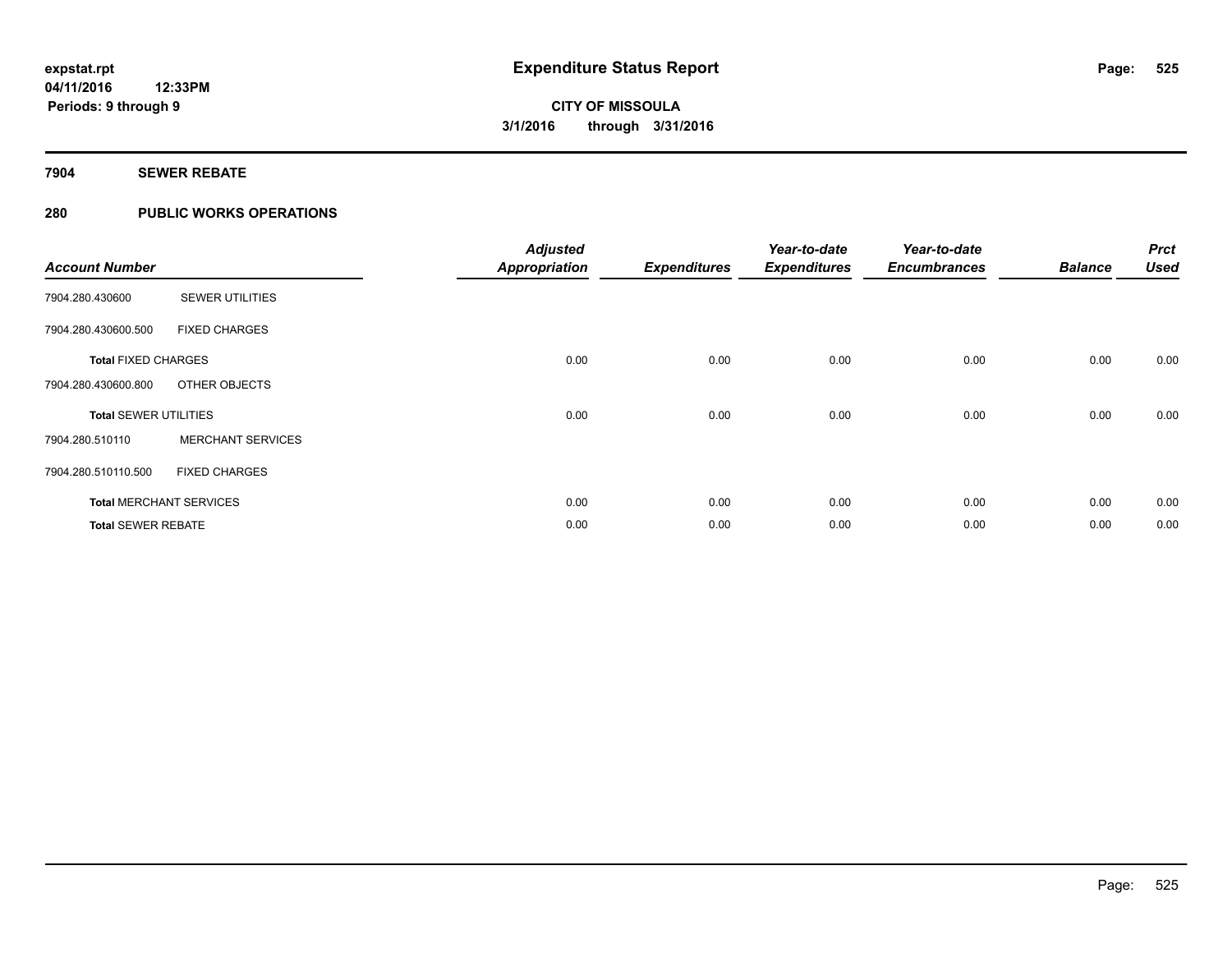#### **7905 WYE SEWER RSID 8489**

# **280 PUBLIC WORKS OPERATIONS**

| <b>Account Number</b>        |                           | <b>Adjusted</b><br><b>Appropriation</b> | <b>Expenditures</b> | Year-to-date<br><b>Expenditures</b> | Year-to-date<br><b>Encumbrances</b> | <b>Balance</b> | <b>Prct</b><br><b>Used</b> |
|------------------------------|---------------------------|-----------------------------------------|---------------------|-------------------------------------|-------------------------------------|----------------|----------------------------|
| 7905.280.430600              | <b>SEWER UTILITIES</b>    |                                         |                     |                                     |                                     |                |                            |
| 7905.280.430600.500          | <b>FIXED CHARGES</b>      |                                         |                     |                                     |                                     |                |                            |
| <b>Total SEWER UTILITIES</b> |                           | 0.00                                    | 0.00                | 0.00                                | 0.00                                | 0.00           | 0.00                       |
| 7905.280.510110              | <b>MERCHANT SERVICES</b>  |                                         |                     |                                     |                                     |                |                            |
| 7905.280.510110.500          | <b>FIXED CHARGES</b>      |                                         |                     |                                     |                                     |                |                            |
|                              | Total WYE SEWER RSID 8489 | 0.00                                    | 0.00                | 0.00                                | 0.00                                | 0.00           | 0.00                       |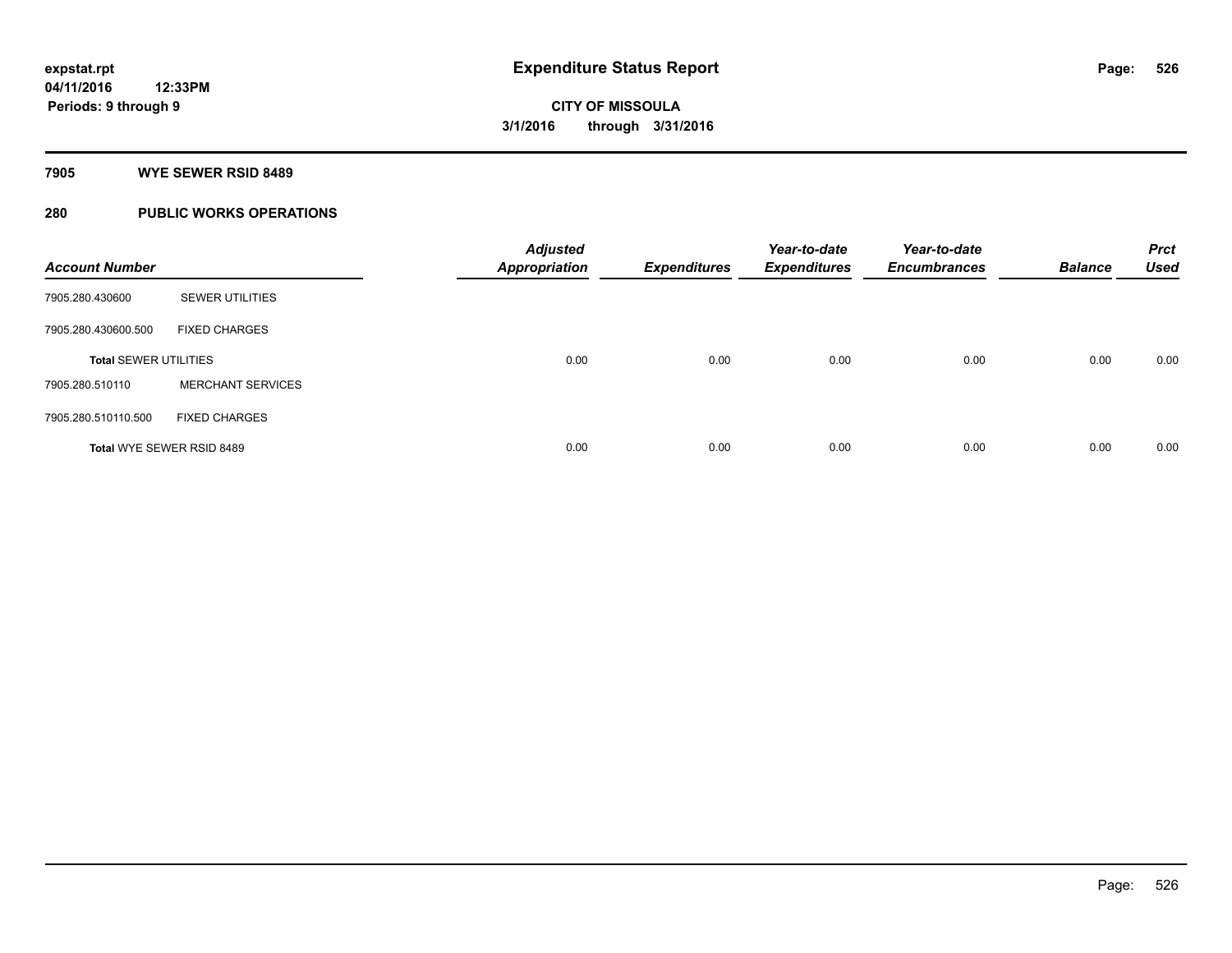# **7911 RESIDENTIAL INSPECTION FUND**

# **310 BUILDING INSPECTION**

| <b>Account Number</b>         |                                              | <b>Adjusted</b><br><b>Appropriation</b> | <b>Expenditures</b> | Year-to-date<br><b>Expenditures</b> | Year-to-date<br><b>Encumbrances</b> | <b>Balance</b> | <b>Prct</b><br><b>Used</b> |
|-------------------------------|----------------------------------------------|-----------------------------------------|---------------------|-------------------------------------|-------------------------------------|----------------|----------------------------|
| 7911.310.420501               | CONTRACTUAL SERVICE AGRMNTS - BUILDING       |                                         |                     |                                     |                                     |                |                            |
| 7911.310.420501.200           | <b>SUPPLIES</b>                              |                                         |                     |                                     |                                     |                |                            |
| <b>Total SUPPLIES</b>         |                                              | 0.00                                    | 0.00                | 0.00                                | 0.00                                | 0.00           | 0.00                       |
| 7911.310.420501.300           | PURCHASED SERVICES                           |                                         |                     |                                     |                                     |                |                            |
|                               | Total CONTRACTUAL SERVICE AGRMNTS - BUILDING | 0.00                                    | 0.00                | 0.00                                | 0.00                                | 0.00           | 0.00                       |
| 7911.310.420502               | *** Title Not Found ***                      |                                         |                     |                                     |                                     |                |                            |
| 7911.310.420502.200           | <b>SUPPLIES</b>                              |                                         |                     |                                     |                                     |                |                            |
| Total *** Title Not Found *** |                                              | 0.00                                    | 0.00                | 0.00                                | 0.00                                | 0.00           | 0.00                       |
| 7911.310.510110               | <b>MERCHANT SERVICES</b>                     |                                         |                     |                                     |                                     |                |                            |
| 7911.310.510110.500           | <b>FIXED CHARGES</b>                         |                                         |                     |                                     |                                     |                |                            |
|                               | Total RESIDENTIAL INSPECTION FUND            | 0.00                                    | 0.00                | 0.00                                | 0.00                                | 0.00           | 0.00                       |